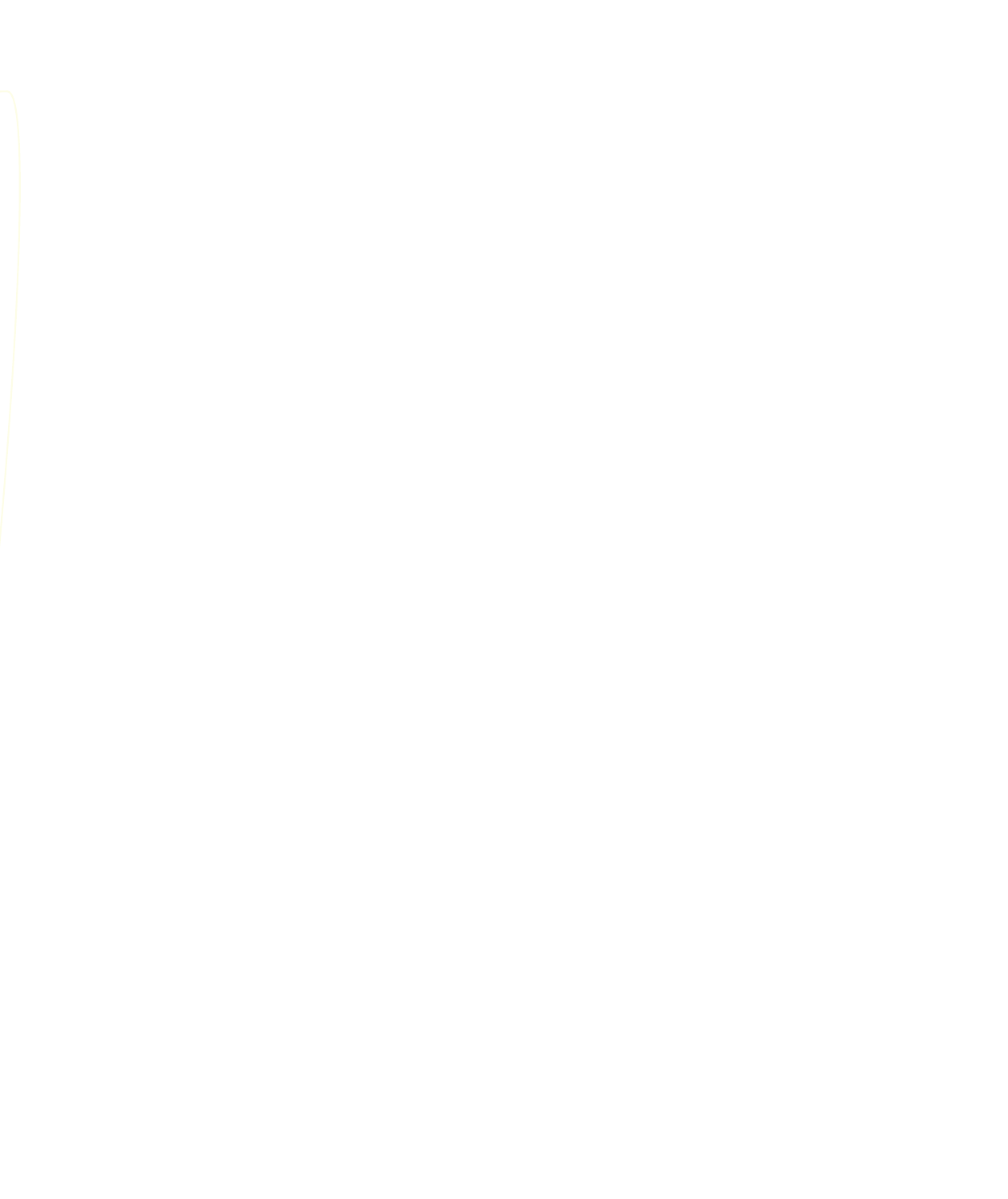# Introduction to *La Diane,*  by Nicolas de Montreux

## Richard Hillman

Centre d'Études Supérieures de la Renaissance, Tours

*La Diane*, like all but one of the compositions of its remarkably prolific author  $-$  witness the roughly one hundred notices in the Bibliothèque Nationale de France (hereafter BnF) – has received no edition or translation since the early seventeenth century. Critical attention, too, has been slight and sporadic. His only modern editor (of the tragedy *La Sophonisbe*) finds the neglect of Montreux hard to account for, given the diversity of his work and its significance for French literary history. A brief introduction to an edition and translation is not the place to venture explanations for this neglect, which might have to do as much with Montreux's narrow provincial base and retrograde politics as with the aggressively ephemeral literary fashions of his time. (Through most of the 1590s he was the

 Donald Stone, Jr., ed., *La Sophonisbe*, by Nicolas de Montreux, Textes Littéraires Français, 233 (Geneva: Droz, 1976), pp. 4-5.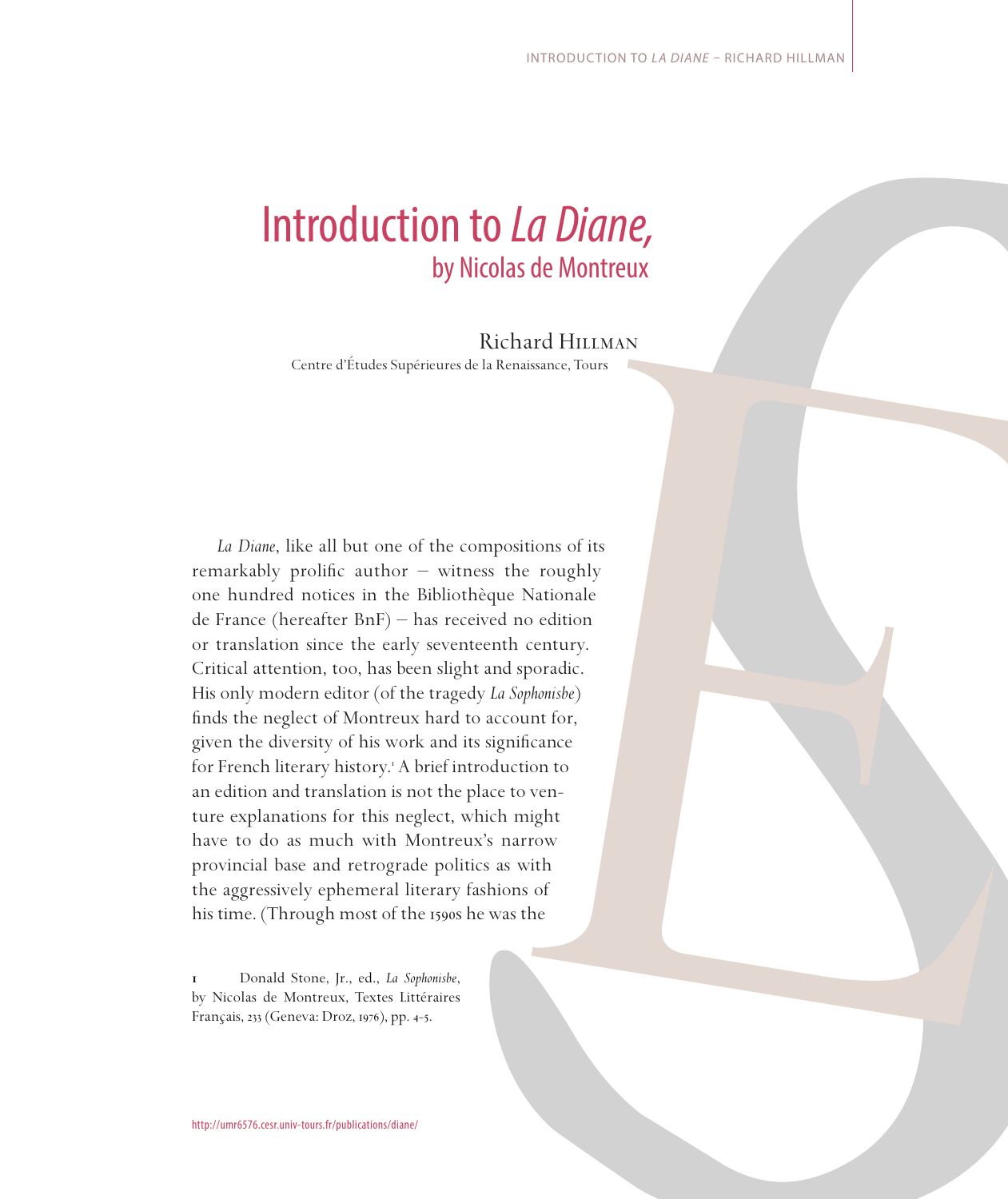resident man-of-letters in Nantes of the Duke of Mercœur, Governor of Brittany, a die-hard Holy League hold-out against Henri IV.) What is certainly pertinent context, however, for the English-speaking readers for whom the translation has been prepared is Montreux's high profile in his own brief hey-day, which coincided with that of the late-Elizabethan and early Jacobean theatre.

Especially well known were Montreux's five volumes of *Bergeries,* pastoral explorations of amorous themes in a variety of prose and verse forms on the model, principally, of the *Diana* of Jorge de Montemayor, which enjoyed pan-European diffusion and popularity. (There were several editions of French translations, entitled *La Diane*, including one published in Tours in 1592. ) The *Bergeries* were published between 1592 and 1598: the fifth volume received an English translation in 1610 (without acknowledgement of its author, however); all five volumes were translated into German, together with the plays appended to three of them, including *La Diane*. Demonstrably, he had a name (although not necessarily his own, since he wrote under the anagrammatical *nom de plume* of Ollenix du Mont-Sacré) and a following as a dramatist, not just as a producer of pastoral romance, and I have proposed in several venues that at least his tragedies of *Isabelle* and *Cléopâtra*, as well as *La Diane*, have a special claim to the attention of Shakespeareans. The claim of *La Diane*, in my view, centres on its intertextual relation to *A Midsummer Night's Dream* (1595-96).

 Jorge de Montemayor, *La Diane de Georges de Montemaior divisée en trois parties, traduites d'espagnol en françois, reveuë et corrigée, etc.*, trans. Nicolas Collin and Gabriel Chappuys (Tours: Sébastien Moulin and Matthieu Guillemot, 1592).

 [Nicolas de Montreux,] *Honours Academie. Or the famous pastorall, of the faire Shepheardesse, Iulietta*… *With divers comicall and tragicall histories, in prose and verse, of all sorts. Done into English by R[obert] T[ofte] Gentleman* (London: Thomas Creede, 1610); STC 18053.

 See the Bibliography in Rose-Marie Daele, *Nicolas de Montreulx, Ollenix du Mont-Sacré, Arbiter of European Literary Vogues of the Late Renaissance* (New York: Moretus Press, 1946). Daele's work is erratically documented and conjectural on many points, but it remains the most comprehensive study of the author. I have not yet been able to see the German volume in question. Especially illuminating on the political implications of Montreux's pastoral writing is Laurence Giavarini, "Écrire la vertu du chef ligueur. *Les Bergeries* de Julliette, Nicolas de Montreux et le duc de Mercœur (1585-1598)", in *Le Duc de Mercœur. Les armes et les lettres (1558-1602)*, ed. Émmanuel Buron and Bruno Méniel (Rennes: Presses Universitaires de Rennes, 2009), pp. 219-36

 See Richard Hillman, "L'héroïsme au féminin chez Shakespeare et Nicolas de Montreux", in *Shakespeare, les Français, les France*, ed. Ruth Morse, Cahiers Charles-V (Paris: Presses de l'Université Paris VII, 2009), pp. 67-93; *French Origins of English Tragedy* (Manchester: Manchester University Press, 2010), pp. 76-77; *French Reflections in the Shakespearean Tragic: Three Case Studies* (Manchester: Manchester University Press, 2012), pp. 97-105; and "A *Midsummer Night's Dream* and *La Diane* of Nicolas de Montreux", *Review of English Studies* 61, no. 248 (2010): 34-54.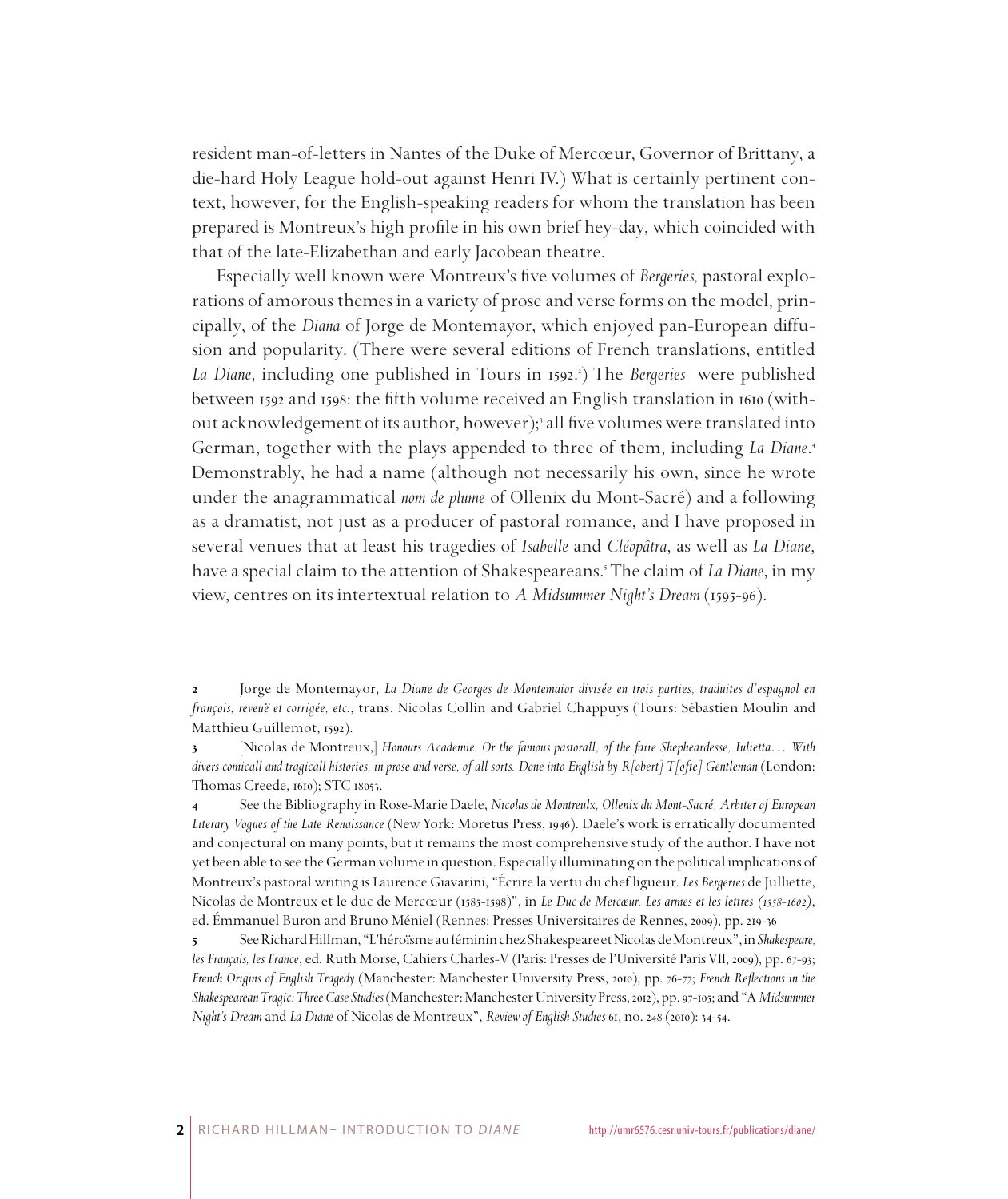The text of *La Diane* constitutes an annex to the third book of the *Bergeries*, published in 1594. A single extant copy of this duodecimo volume carries a Parisian imprint, as well as a dedication to the Duke of Mercœur, both on the title page and as prefatory matter, dated August 1593. 'The other surviving copies were produced in Tours by Jamet Mettayer, official printer to Henri IV, a king who would remain excluded from his capital until 22 March of that year by the troubles of the League. Obviously, Mettayer's government function did not inhibit him from issuing literary works emanating from the anti-royalist camp (including other productions of Montreux), and his non-political publications show a marked predilection for the pastoral mode, extending as they do to translations of Torquato Tasso's *Aminta* and Giovanni Battista Guarini's *Il Pastor Fido*. His edition of the third volume of *Bergeries*, however, is dedicated, not to Mercœur, but to the latter's political and military adversary, the Duke of Montpensier, Henri IV's Lieutenant-General for Normandy; the prefatory dedication, undated, is signed by Mettayer himself. Clearly, then, Jean-Paul Barbier-Mueller was correct (even without knowing of the Parisian edition) in supposing that the author would not have dedicated his work to Montpensier – a detail raising the possibility that Mettayer obtained his text by underhanded means;<sup>8</sup> nor, evidently, would Mettayer have maintained the Leaguer's dedication to Mercœur. Yet the simple explanation that he appropriated a text first printed in Paris while that city was still under League control is baffled by the presence in the Paris edition of the same royal *Privilège* in favour of Mettayer (dated 30 October 1593) that is found in the latter's own issue. The bibliographical puzzle is compounded by evidence that the Paris printing, like some copies of Mettayer's own, presents the text in a (slightly) corrected state.

The *Privilège* specifies merely the *Bergeries*, while *La Diane* is introduced by a separate title page bearing the date of 1594 but not identifying the printer or place of publication. Despite the continuous pagination, this might suggest that the play

 [Nicolas de Montreux], *Le Troisièsme livre des Bergeries de Juliette*… *Ensemble la Diane, Pastourelle ou Fable boscagere. De l'invention d'Ollenix du Mont-sacré à son auguste mécène Monseigneur de* [sic] *Duc de Mercoeur et de Pointeure, etc.* (Paris: Pierre Mesnier, 1594). This copy is held by the Médiathèque, Saumur; the catalogue date of 1593 is contradicted by the title page.

 Eight copies of this edition apparently exist, including holdings of *La Diane* separate from the volume: seven in France (BnF, four copies; Bibliothèque Municipale de Versailles; Bibliothèque Municipale de Reims; Médiathèque du Grand Troyes) and one in Germany (Universitätsbibliothek Greifswald).

 Jean-Paul Barbier-Mueller, *Ma Bibliothèque poétique. Quatrième partie Tome IV: contemporains et successeurs de Ronsard. De Marquets à Pasquier* (Geneva: Droz, 2005), pp. 285, n. 950, and 294.

**<sup>8</sup>** See the edition, n. 8.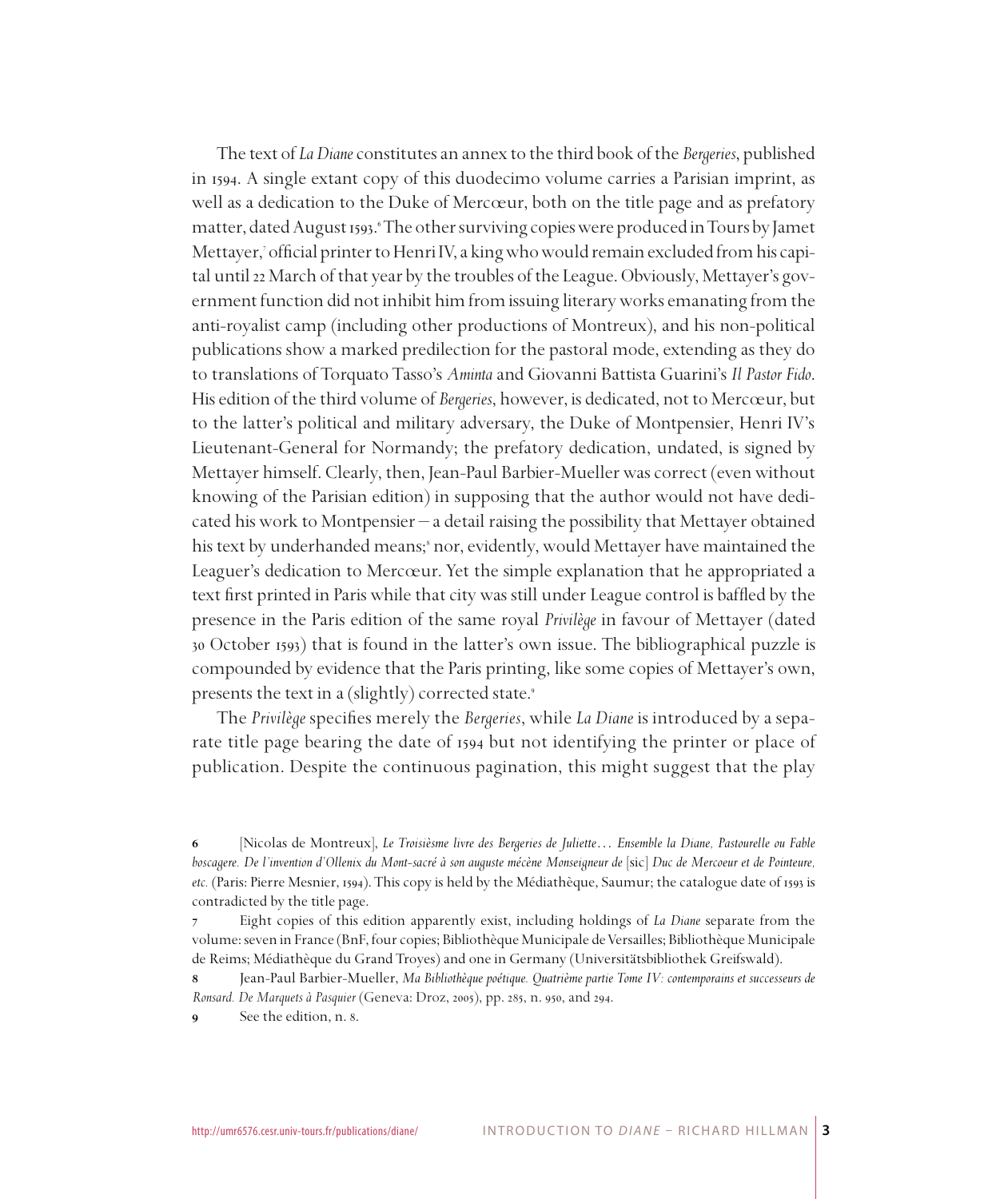was first published independently. Certainly, Montreux's first pastoral drama, *Athlette*, was initially issued separately in 1585 but also appended (albeit in reset form) to a volume combining the first and second *Bergeries* in the same year, as well as to re-editions of the first volume in 1592 and 1593. Likewise, the tragedy *Cléopâtre* was apparently printed separately in 1592, then reissued as an appendix to Montreux's 1595 pastoral romance, *Œuvre de la Chasteté*. But for *La Diane*'s separate or pre-1594 publication there appears to be no evidence, despite the date of 1592 claimed for the play in the *Dictionnaire des lettres françaises*.

Neither is there evidence of performance. Unquestionably, however, despite a predilection for protracted monologues even more pronounced than in such contemporaries (and models) as Robert Garnier, Montreux wrote with the stage in mind, at least in some cases. One of his pastorals, *Arimène*, was certainly given an elaborate staging at the ducal court in Nantes. The evidence is strong, moreover, that other plays of his, perhaps including *La Diane*, were also staged there, and seemingly in Paris as well. *La Diane* is not always clear about who is onstage when or where (in relation to other characters); there are no stage directions in the original, and the three acts, despite their varied action and shifts in locale, are not divided into scenes. Indeed, the action raises, without answering them, intriguing questions about the stage effects intended at several points. But that such effects were part of the imagi-

 According to the BnF notice. If this dating is accurate, it confirms other indications of pre-1595 publication and performance, but many details concerning the composition and staging of Montreux's plays remain uncertain. See Hillman, *French Reflections,* p. 142, n. 16. In addition to *La Diane*, the surviving dramatic compositions of Montreux comprise three tragedies (*Isabelle, Cléopâtre, Sophonisbe*), two pastorals (*Athlette* [pub. 1587], *Arimène, ou Berger desespere* [1596]), and one particularly strange hybrid, *Joseph le Chaste* (pub. 1601), a "comédie" which deals with a serious biblical subject yet contains a low-comic subplot including an onstage hanging. The Universal Short Title Catalogue, citing La Croix du Maine, references *Les bergeries de Juliette avec la comedie La Joyeuse* (Poitiers: [éditeur pas donné], 1581), of which there are no known surviving copies (<http://ustc.ac.uk/index.php/record/94900>; accessed 4 October 2014).

 Nicolas de Montreux [Ollenix du Mont-Sacré], *Œuvre de la Chasteté, qui se remarque par les diverses fortunes, adventures et fidelles amours de Criniton et Lydie. Livre premier, ensemble la tragédie de Cléopâtre, le tout de l'invention d'Ollenix du Mont-Sacré* (Paris: Guillaume Des Rues, 1595). On the possible independent publication of Montreux's "annexed" plays and the practice of detaching them from the volumes in question, see Barbier-Mueller, pp. 259-60, 333, n. 1068.

 *Dictionnaire des lettres françaises: Le xvi<sup>e</sup> siècle*, ed. Georges Grente, Michel Simonin, *et al.*, new ed. (Paris: Fayard, 2001), s.v. "Montreux".

 See T. E. Lawrenson, "La mise en scène dans l'*Arimène* de Nicolas de Montreux", *Bibliothèque d'Humanisme et Renaissance* 18 (1956): 286-90.

See Daele, pp. 230-31.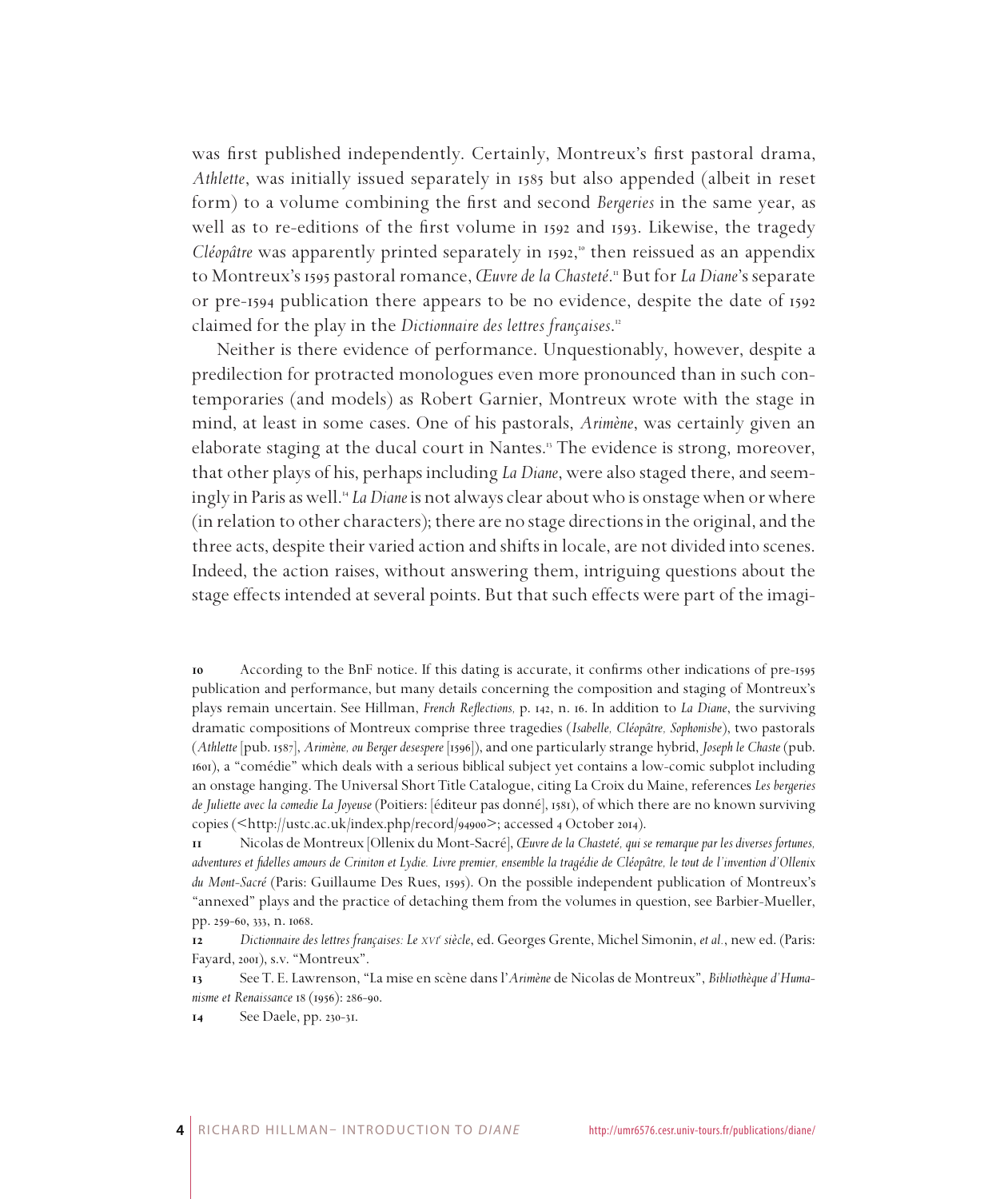native conception seems beyond doubt. The long monologues regularly give way to strenuous, even urgent, exchanges leading to abrupt exits or preparing confrontations. And the confrontation at the heart of the main action is a spectacular one.

Diane, who has rejected her first love, Fauste, in favour of Nymphis (who loves Julie, who till the end rejects all love, thereby serving to maintain the *chaîne amoureuse* in a state of frustration and confusion), suddenly finds herself facing two identical versions of Nymphis. One has just astounded her by declaring his love: she first accuses him of mocking her, then, persuaded of his sincerity, exchanges marriage vows with him. At this moment, the other Nymphis appears, and the deception is exposed: the first (as the audience has known) was actually Fauste himself, transformed in appearance by the magical powers of the learned old man Elymant. The immediate effect on both Fauste and Diane is to make them seek death, he by hurling himself off a towering rock. But of course she finally, after a change of heart, arrives to save him in the nick of time: the ending is thus a literal cliff-hanger.

Elymant's magic – at once diabolic, terrifying and benevolent – seems to imply further stage effects. The cavern where Fauste and his loyal friend Frontin seek him out is alive with savage beasts and hissing snakes. He summons spirits of various kinds – literally elemental (from the air, the sea and the earth), as well as from hell – who inspire the two shepherds with abject fright. He gives the latter demonstrations of his powers, causing the rock-face to gush forth streams of wine and water, then drying them up. Such devices point to the sort of elaborate staging, involving special machinery, which we know was employed in the production of *Arimène*. All in all, it seems probable that Montreux had spectators, not just readers, in mind. This appears all the more evident by contrast with Montreux's earlier love-pastoral, *Athlette*, which relies more heavily on narration. Indeed, *La Diane*'s key visual effect is actually anticipated there discursively, when the disdainful shepherd Menalque tauntingly invites Delfe, the aging magician who loves him, to fulfil her passion by transforming a spirit into his shape.

*Athlette*, in its subsequent editions, is described on the title page as having been composed "à l'imitation des Italiens", and it would seem to be the learned and genteel dramatic mode of Torquato Tasso (in *Aminta*), Giovanni Battista Guarini (in *Il Pastor Fido*) that most fundamentally conditioned Montreux's approach. Indeed, Montreux's status as a transitional figure – an influential one – between these Italian

Nicolas de Montreux [Ollenix du Mont-Sacré], *Athlette pastovrelle, ov Fable bocagere* (Paris: G. Beys, 1587), fol. 14<sup>r</sup>.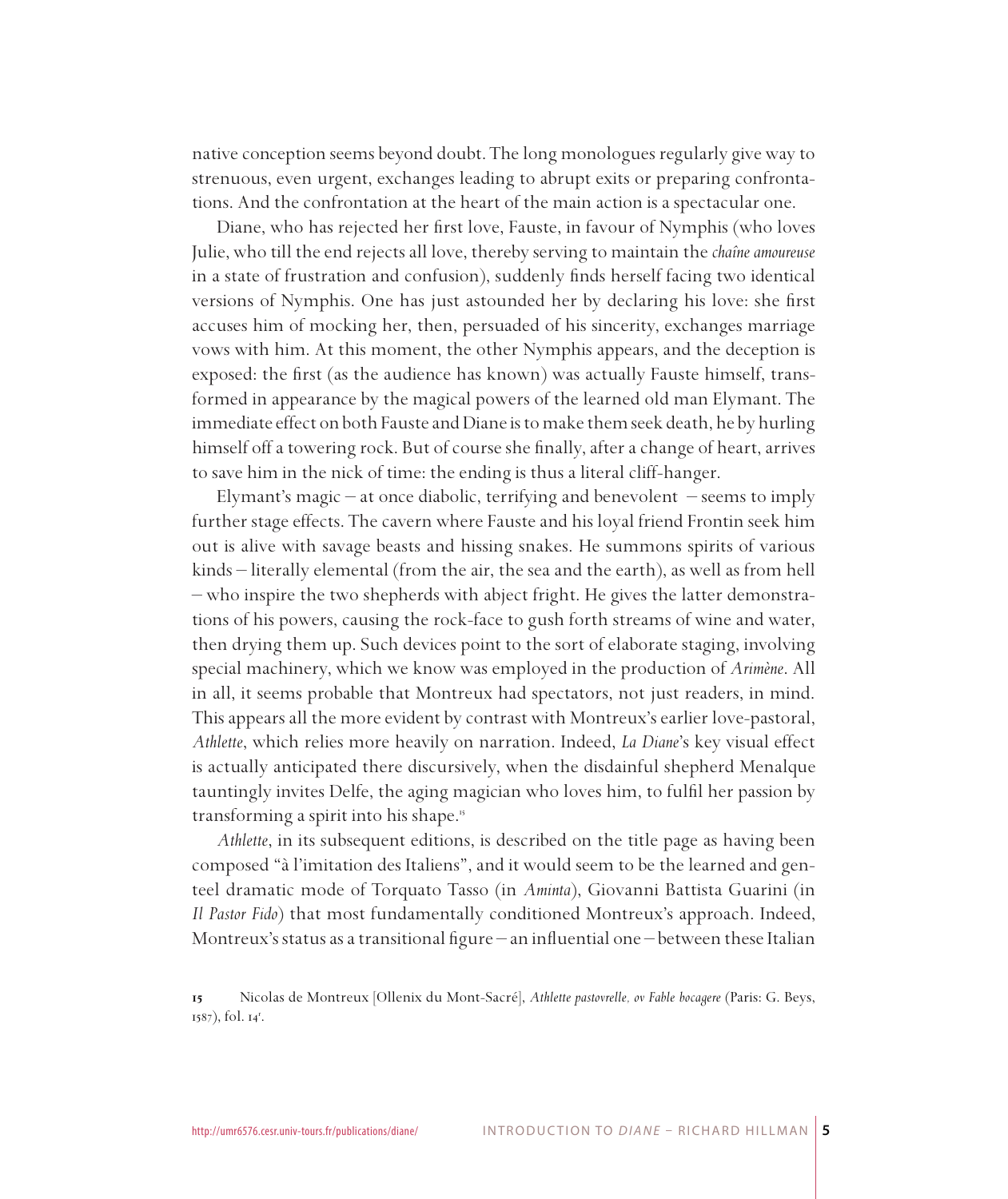precursors and subsequent French practitioners of pastoral is widely recognised by literary historians.<sup>16</sup> With *La Diane*, however, there is a significant swerve towards theatricality of a kind recalling, in some respects, the scenarios of *commedia dell'arte*, with their propensity for extravagant stage business, although there is no question of admitting the buffoonery or improvisation that were their stock-in-trade.

The *commedia dell'arte* was, in this period, thoroughly "naturalized in France", as Katherine M. Lea puts it.<sup>"</sup> More to the point here, it existed in a dynamic of crossfertilisation with the so-called *commedia erudita*, especially within the pastoral genre – a dynamic which sometimes produced full-blown printed plays. One of these, *La Fiammela*, is a pastoral attributed to the *commedia dell'arte* performer Rossi (stage name Oratio) and published – suggestively – in Paris in 1584. Lea's summary of the main plot (which was supplemented by a comic one) brings it quite close in outline to *La Diane*:

> Fiammela, Montano, Ardelia and Titero make a circle of lovers who woo, refuse, and lament to each other, or to an Echo, or to the apparitions of Time, Patience, and Hope sent by the Magician to lead the shepherds to his cave, where, by changing their identities, they are able to deceive and win their nymphs.

The exchange with an Echo (a device from Guarini) is adapted by Montreux for Hector.<sup>20</sup> A figure of liaison with the magician is also furnished in the person of Frontin, who might well be described as a spokesman, if not a stand-in, for time, patience and hope.

The all-but-indispensable magician was frequently the centre of spectacular stage-business in *commedia dell'arte* pastorals," and it is tempting to suspect the genre's influence of extending to a mask for Elymant's costume, given the insistence on his grotesque appearance in Frontin's protracted description.<sup>22</sup> A mask might

See *La Diane*, ll. 1570-93.

Apart from Stone (see above, n. 1), see Jules Marsan, *La pastorale dramatique en France à la fin du xvi<sup>e</sup> siècle et au commencement du xvii<sup>e</sup> siècle* (1905; fac. rpt. Geneva: Slatkine Reprints, 1969), pp. 189-90; Daele, p. 232; Charles Mazouer, *Le théâtre français de la Renaissance* (Paris: H. Champion, 2002), pp. 402-4; and Jean Balsamo, *Les rencontres*  des muses: italianisme et anti-italianisme dans les lettres françaises de la fin du *xvi*<sup>e</sup> siècle, Bibliothèque Franco Simone, 19 (Geneva: Slatkine, 1992), p. 277.

Kathleen M. Lea, *Italian Popular Comedy: A Study in the Commedia dell'Arte, 1560-1620*, with Special Reference to *the English Stage*, 2 vols. (1934; rpt. New York: Russell and Russell, 1962), I: 229.

 $See$  Lea,  $I: 20I-12$ .

Lea, I: 205.

See Lea, I: 232-33.

See *La Diane*, ll. 1159 ff.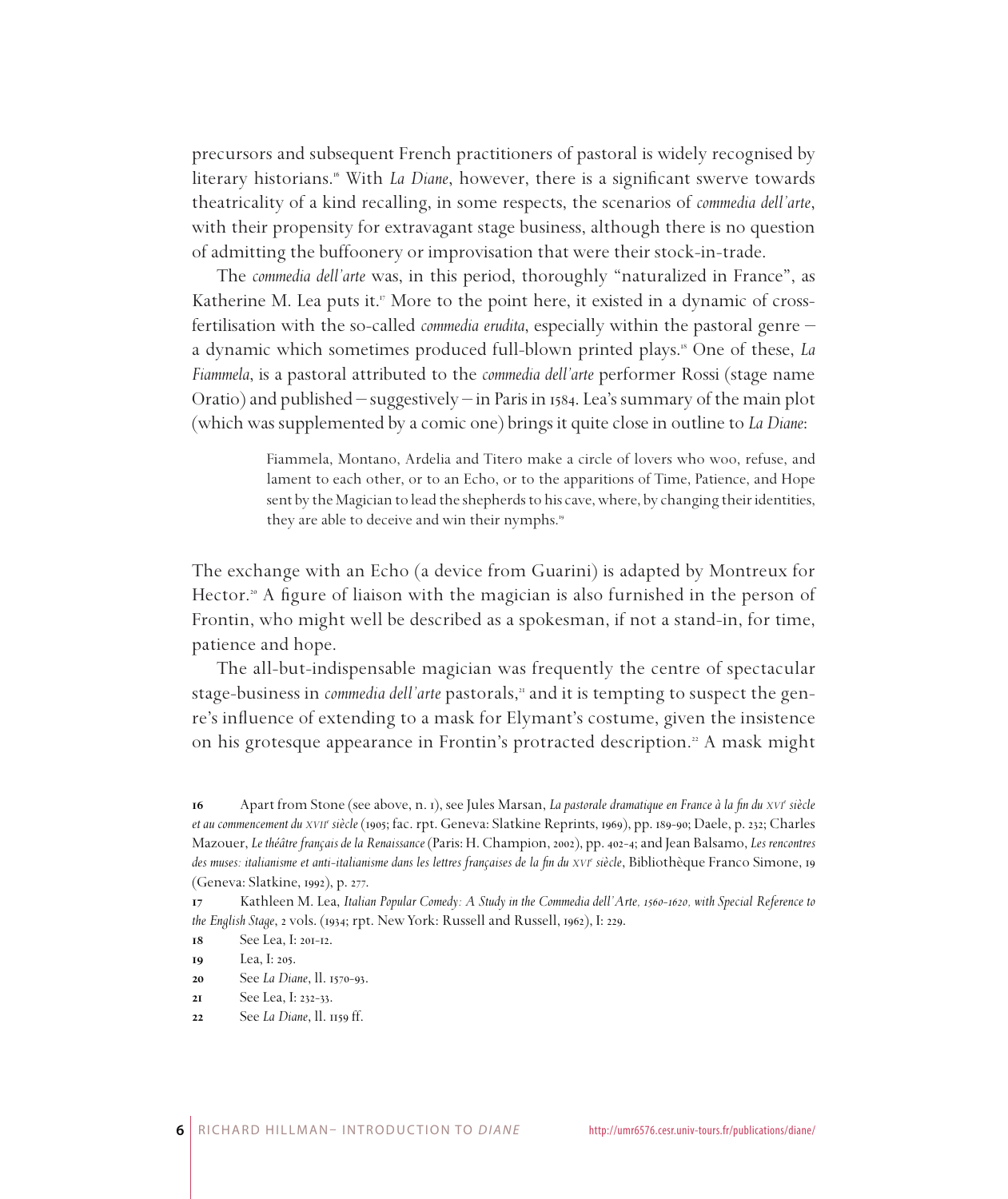well also have been employed for Fauste's identity change – a point to which I will return, since it has significant implications. Finally, the rustic old woman Arbuste ("bush") has at least one foot of her strangely double character in the *com*media dell'arte, given her resemblance to the masked "Ruffiana" figure,<sup>3</sup> with whom she is linked by her physical repulsiveness and attempted procuring (on behalf of Hector): both these features, the physical and the moral, become targets of Julie's indignant vituperation.

To allow for the *commedia delle'arte* inflection of *La Diane* is to help account for its remoteness from the source its title might seem to be announcing – Montemayor's *Diana*, whose influence pervades the *Bergeries* themselves. Of course, there are common features with the play as well, given the shared stock of love-pastoral conventions, but Montreux's dramatic arrangement of the conventions does not evoke Montemayor in any sustained fashion. More to the point, the relentless seriousness about amorous behaviour and feelings characteristic of Montemayor is skewed by Montreux, despite the absence of the standard gambits of popular Italian drama, in comic directions.

This is perhaps the aspect of *La Diane* that is most elusive, and potentially most debatable, from a modern standpoint, given the predilection for emotional extravagance, transmitted through rhetorical ornamentation and repetition, that informs French humanist drama generally. But a good case can be made that Montreux punctures such extravagance deliberately, as when the exposure of Fauste's deception brings him to a pathetic suicidal moment, which the response of the equally suicidal Diane (induced to pledge her faith to a false Nymphis) instantly reduces to bathos:

#### *Fauste*.

. . . . . . . . . . . Adieu, my heart! I go to hurl myself From that fearful towering rocky shelf Into the sea, whose billows, gently turning, Will swallow my life with my ardent yearning.

#### *Diane*.

Die if you like – I don't care if you do. For the sad truth is: I want to die too! (ll. 3464-69)

 See Lea, I: 15.

 See *La Diane*, ll. 2662 ff.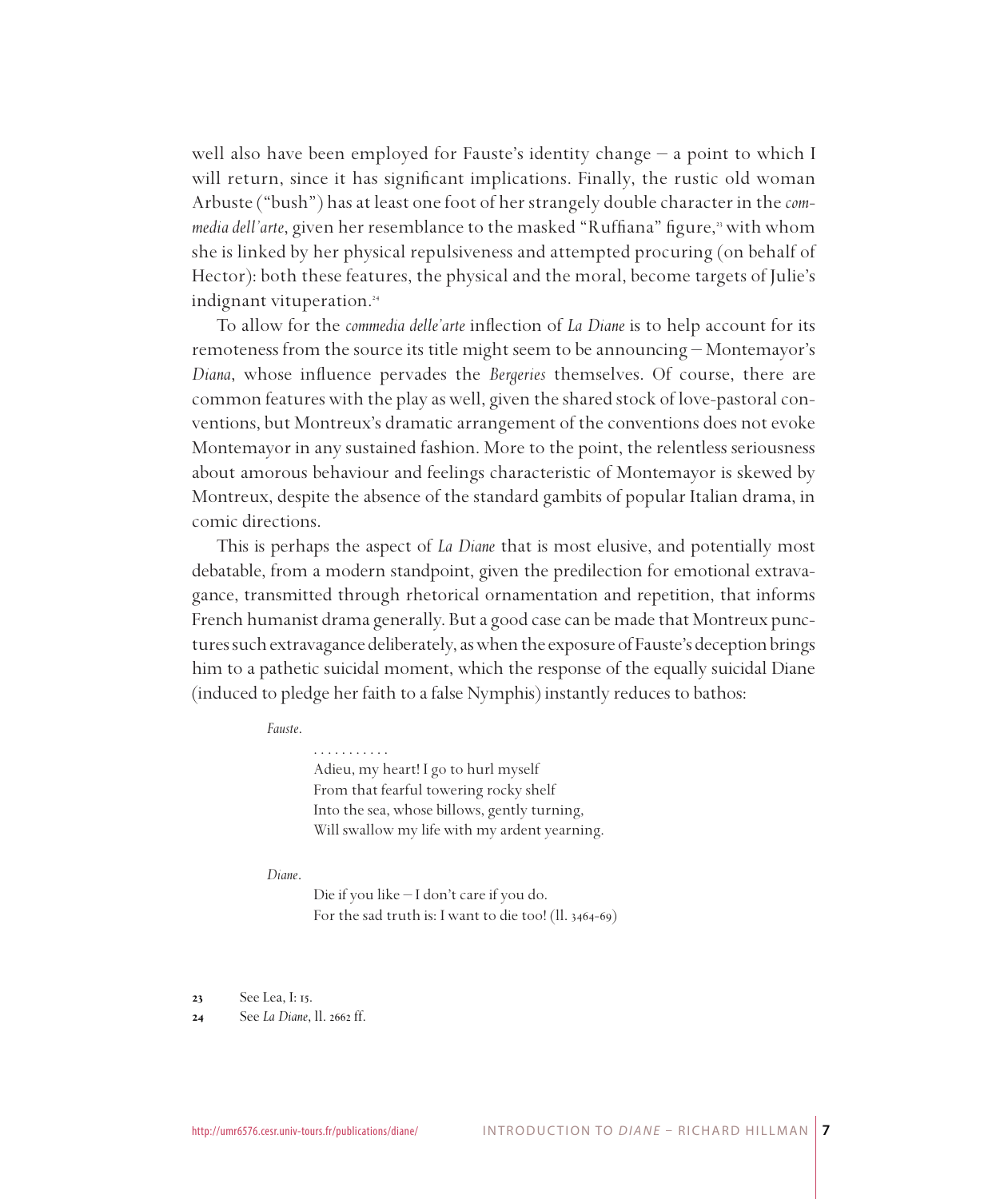This moment is recalled at the conclusion,<sup>35</sup> when Arbuste tries to convince Diane to save Fauste from suicide while there is still time – a sequence introducing protracted debate (interrupted by a return to the Julie-plot) while Fauste waits on the cliff for his fateful cue.

Diane's very response to the false Nymphis's declaration of love – a point I have treated as an intertextual "ungrammaticality" evoking Helena in *A Midsummer Night's Dream* – makes for a surprise, to say the least: "Ah, O Nymphis, you're merely mocking me! /You wrong again my loving constancy!" (ll. 3136-37). And there are conspicuous occasions when emotional tension meets with abrupt deflation in the form of contemptuous rejection – or even blank indifference. Thus Fauste's plaintive supplication is merely ignored by Diane, who makes her own to Nymphis (ll. 579 ff.), who ignore hers to make his to Julie (II.  $631$  ff.); the latter then brusquely dismisses him ("Get away, Nymphis, your rude arrogance is / More offensive by far than your advances" [ll. 687-88]), whereupon he does the same to Diane: "Oh get away, Diane, you crazy girl, / Whose speech sets my brain in an angry whirl" [ll. 707-8]). All in all, the *chaîne amoureuse* is managed with self-conscious and ostentatious irreverence verging on parody.

Indeed, even the resolution appears to display a major loose end not neatly tied up by the changes of heart and the magician's conventional water of forgetfulness, which is applied to Hector to free him from passion for Julie. There is room here for interpretation in performance: Fauste might conceivably return to his original appearance for his final speech on the cliff. But there is nothing in the text to indicate the undoing of the magical transformation, the doffing of the mask. On the contrary, Diane, in debating with herself as to whether or not to rescue Fauste, arrives somewhat bizarrely at the realisation that she cannot doom someone assuming Nymphis's shape, however falsely:

#### . . . Ah, in my heart

Might deadly rancour bear so great a part That I, with cruel boldness, could efface Someone possessing my Nymphis's face, Who so resembles him, the same eyes sharing, The same forehead and the same graceful bearing? O over-cruel, inhumane Diane! (ll. 4124-30)

 See *La Diane*, ll. 4006 ff.

 Hillman, "*A Midsummer Night's Dream*".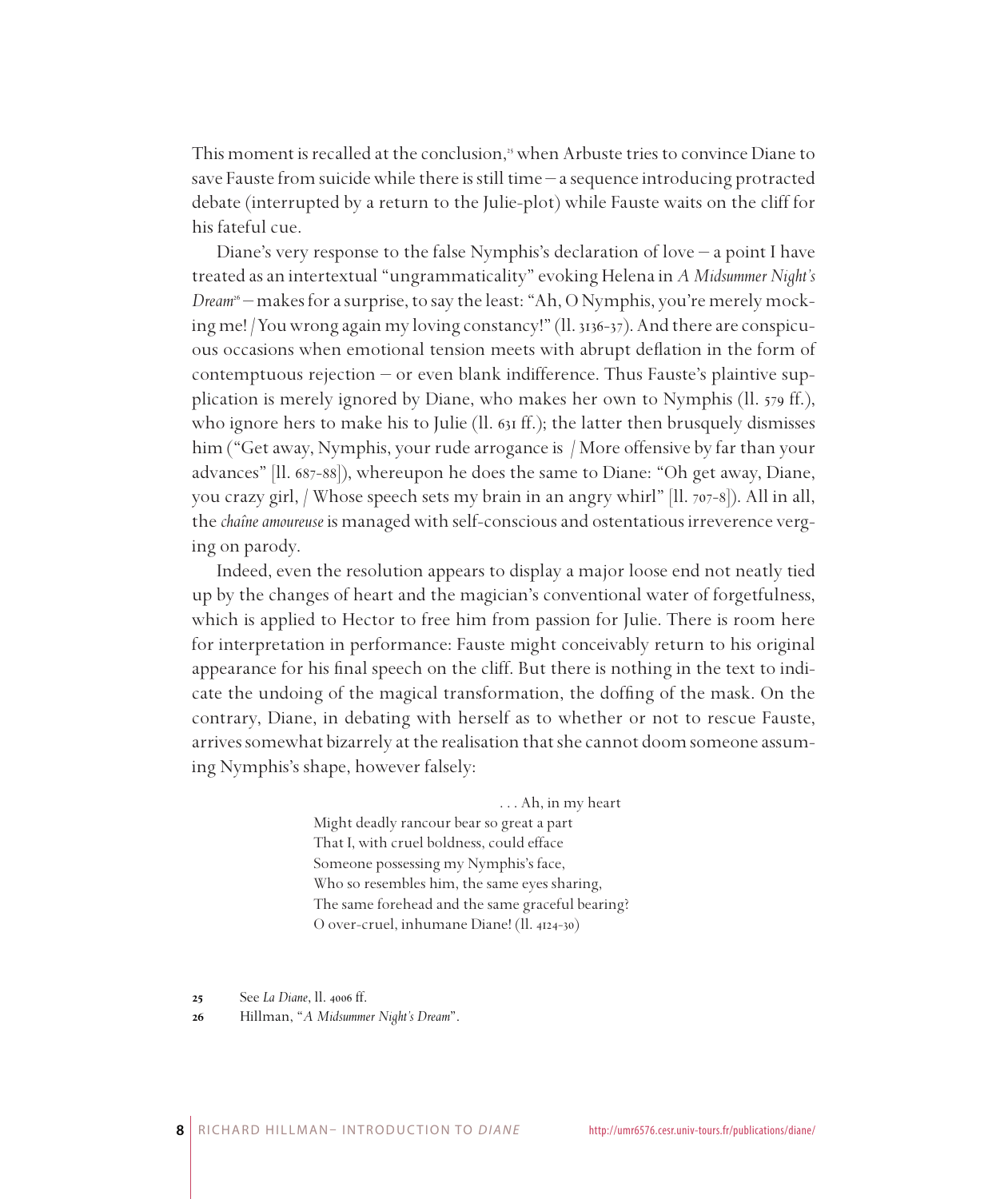This is surely to problematise, to a point verging on ridicule, the accompanying idea of a return to her heart's first allegiance:

> Where lives your faith, your past love, which began When for your Fauste you reckoned it as good, In the days before to this gloomy wood Nymphis had ever made his way, whose face Changed your faith, of your feelings left no trace? (ll. 4131-35)

In effect, the magical trick to gain Diane's love, which seems to have produced nothing but further confusion and antagonism, has proved efficacious after all. It is an effect anticipating that more subtly produced by Shakespeare in leaving Demetrius under the influence of fairy love-juice: the latter's announcement that his heart has "home return'd" (*MND*, III.ii.172) to Helena, which she takes as mockery, runs straight through to his declaration to Theseus that he has finally "come to my natural taste" (IV.i.174), so that "all the faith, the virtue of my heart,  $/$  The object and the pleasure of mine eye / Is only Helena"  $(169-71)$ . The climactic reconciliation scene is qualified not just by this evidence that, as Helena puts it, Demetrius is "Mine own, and not mine own" (192), but by the lingering impression recorded by Hermia that "every thing seems double" (190).

At the same time, even as the human control of emotions is mockingly exposed in both plays as precarious, subject to deformation, something serious emerges, again in both: the notion of aligning true loving with true seeing. It is typical of Montreux's double approach that he gives Arbuste a second nearly contrary role as the virtual extension of Elymant's benevolent impulses and wisdom, which are themselves directly expressed in his own persuading of Julie to yield to love as a literally universal principle. In deterring Diane from death and reconciling her to Fauste, Arbuste uses language that resonates with the presentation elsewhere of faithful conjugal love as a reflection of the divine force which renews the world and sets nature back in order. This is the ideal built into the play's ethic from the start, but it is at first thwarted by Cupid's arbitrary operations, which bear a decided resemblance to Puck's "knavish" (*MND*, III.ii.440) interventions – maddening not just "females" (441) but males as well, and doing so by distorting and deceiving their sight, displacing their very sense of self into the shadowy borderland between waking and dream.

 Quotations from Shakespeare's plays are taken from *The Riverside Shakespeare*, ed. G. Blakemore Evans, J. J. M. Tobin *et al*., 2nd ed. (Boston: Houghton Mifflin, 1997).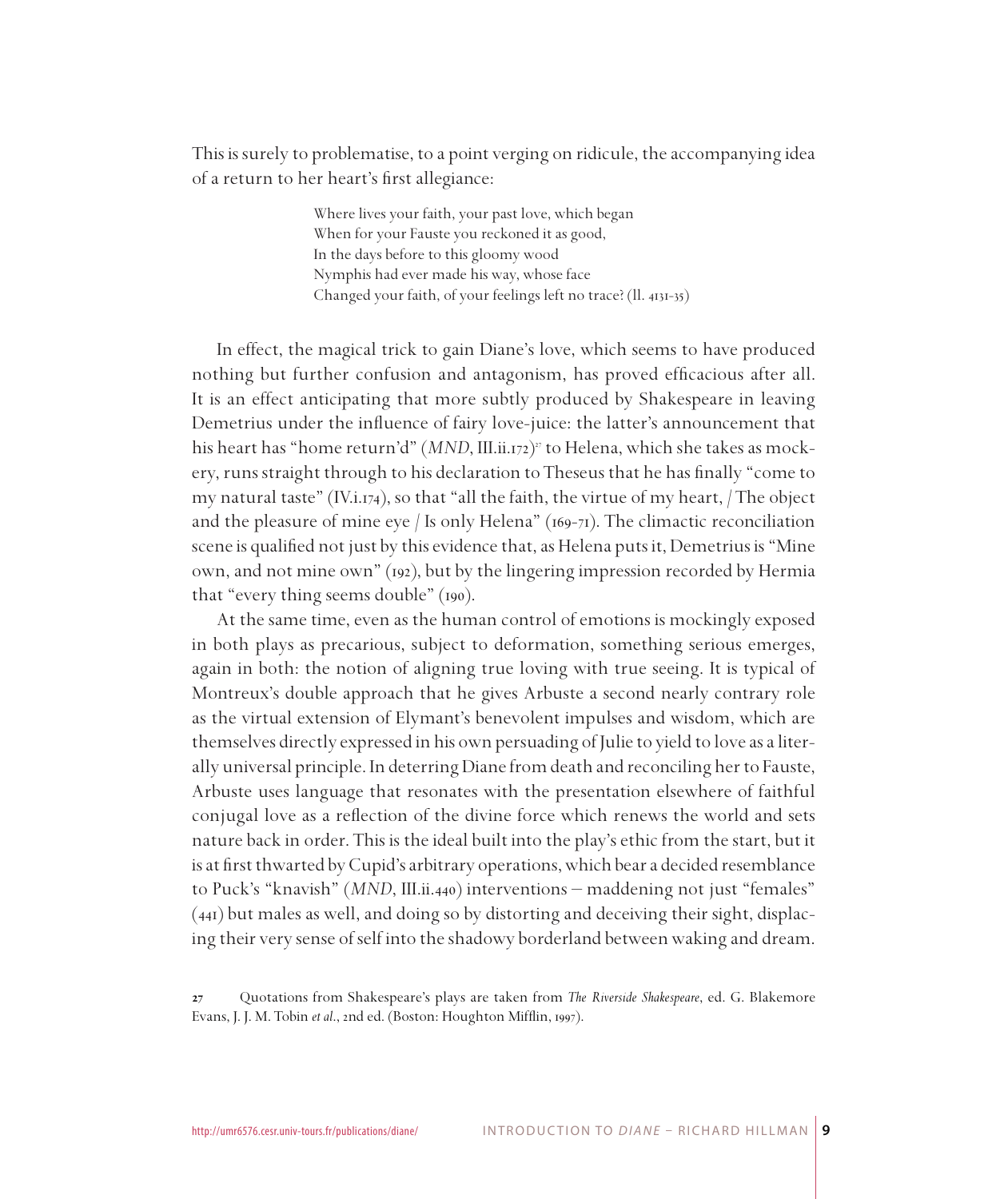Within that territory, the possibility of generic deviation remains in suspension. The counterpoint to the comic trajectory finally imposed by Elymant (as by Oberon), is the ever-present menace of love-tragedy  $-$  the near mutual slaughter of Hector and Nymphis (as of Lysander and Demetrus), the near suicides of Fauste and Diane. Such tragedy is inscribed in several classical forms, ironically, on the cup that Faustus will give Frontin for helping him, as he then supposes – and rightly in the long term – to succeed in his love-quest through trickery. They are all familiar models in the period, but they all happen to have preoccupied Shakespeare – Venus and Adonis, for one, but others which are either present within *A Midsummer Night's Dream* (Dido and Aeneas, and especially Pyramus and Thisbe), or hovering in its dark aftermath (Hippolytus and Phedra). The last model obtrudes all the more insistently on *A Midsummer Night's Dream* by way of Oberon's benediction purporting to banish tragedy forever:

> And the issue, there create, Ever shall be fortunate. So shall all the couples three Ever true in loving be. (*MND*, V.i.405-8)

Montreux has likewise sufficiently evoked images of love gone wrong to sap the carrying power beyond the play-world of the corresponding blessing of Arbuste, which, moreover, contains a reminder of the ever-lurking dangers we have just witnessed:

> Now go, then, O you venerable pair Of handsome lovers; pleasure do not spare In having your desire: live in bliss In Hymen's – the father of joys – blithe service! And never may fires of jealousy Inflame your hearts or heat your fantasy, But happily enrich your lives' full span With fruit of those chaste loves which here began. (ll. 4482-89)

With regard to *A Midsummer Night's Dream*, there is no point in repeating here the arguments I have ventured to put in circulation elsewhere. More broadly, however, it is worth bringing out the possible status of *La Diane* as a mediating intertext – one readily accessible in its day – between Shakespeare's theatre and the Italian traditions of both *commedia erudita* and *commedia dell'arte*. Montreux's is a text which, in its particular amalgam of plot elements, thematic preoccupations and tonal effects, on the one hand sets itself in an oblique relation to those traditions and, on the other, achieves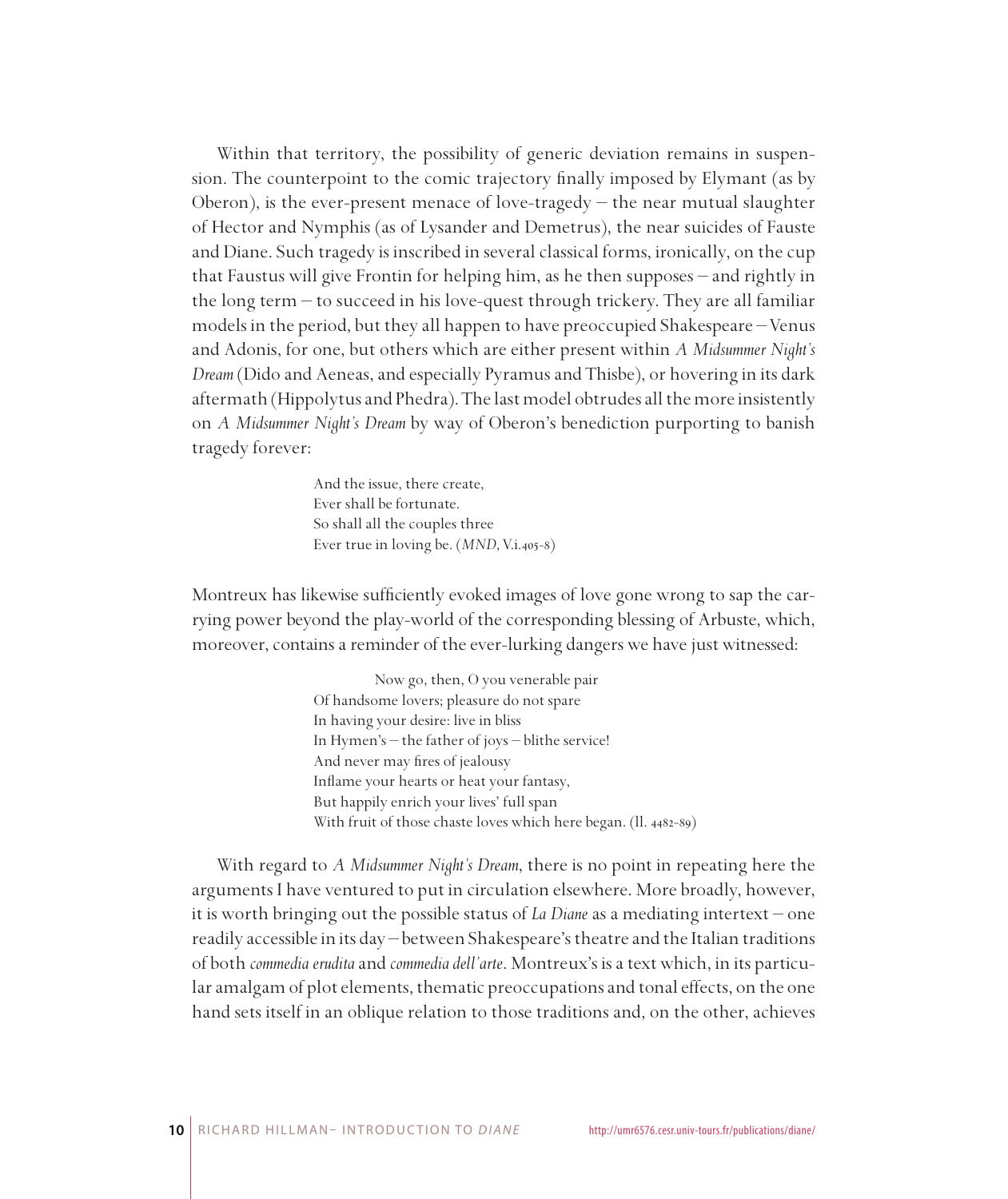a synthesis quite distinctive within French pastoral drama as it was to develop. It is a synthesis that dovetails to a surprising degree – despite the obvious broad divergences – with Shakespearean dramatic practice.

The routes by which *commedia dell'arte* elements came to Shakespeare, as well as the extent of their influence, have long been subjects of debate. Their presence from the beginning to the end of his career has, however, been widely, if indistinctly, detected. Lea offers a lengthy analysis of *The Comedy of Errors* from this point of view, citing parallel elaborations of Plautus' Menaechmi by the Italian players.<sup>28</sup> These extend to the "closing scene of the family reunion which is almost *de rigueur* in the Commedia dell'arte". This is already to posit at least a double heritage, given Shakespeare's longrecognised grafting onto the *Menaechmi* plot of an episode borrowed from the story of Apollonius of Tyre: the miraculous reunion of husband and wife in the temple – of Diana, naturally – at Ephesis, no doubt as recounted in Book 8 of John Gower's *Confessio Amantis*. Given the uncertain dating of both *The Comedy of Errors* and the first edition of *La Diane*, it is conceivable that a familiarity with Montreux also inflected the Shakespearean scene – not by contributing a plot element but by colouring its representation. This sort of local dramatic influence within a framework adapted from another source – or sources, presuming that criticism has moved beyond the Myth of the Single Source – is highly characteristic, I would argue, of Shakespeare's eclectic and synthetic dramaturgy (or less exaltedly, if one prefers, *bricolage*).

The salient point of contact between *The Comedy of Errors* and Diane's reaction to the "twin" Nymphises is the suspicion of magic and the sense of the sight abused:

| Adriana. |                                                              |
|----------|--------------------------------------------------------------|
|          | I see two husbands, or mine eyes deceive me.                 |
| Duke.    |                                                              |
|          | One of these men is genius to the other:                     |
|          | And so of these, which is the natural man,                   |
|          | And which the spirit? Who deciphers them? (Err., V.i.332-35) |

For her part, Diane wonders if she is "still enveloped in error's mist [d'erreur encor enueloppee]" (l. 3238) – "erreur" being a pervasive and resonant term in Montreux's play. Accordingly, she says, "I must find out if my eye is deceived [Jl faut sçauoir si mon œil est deceu]" (l. 3272), and

 Lea, II: 442.

 Lea, II: 434-42.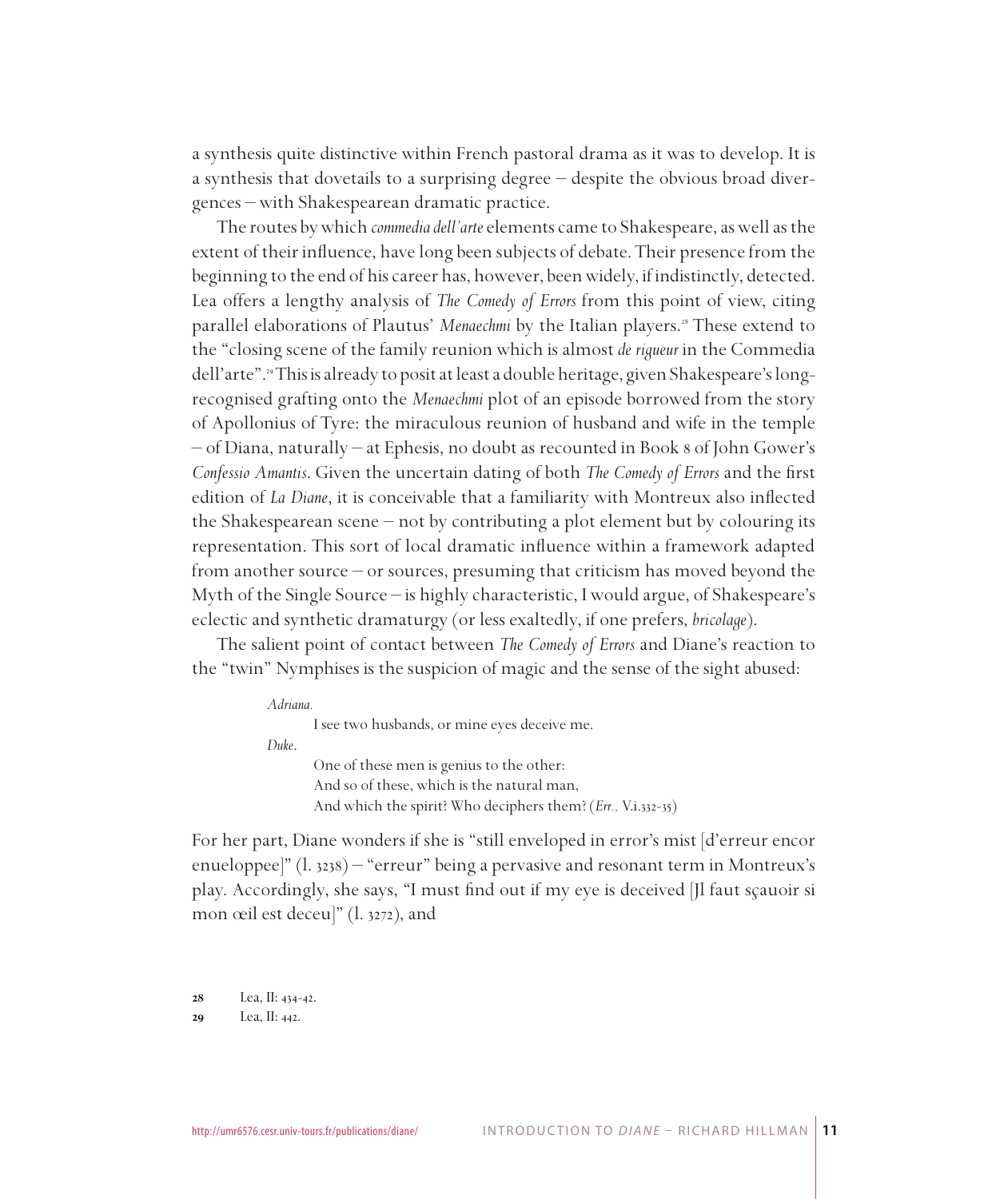. . . penetrate The magic cause of my bewildered state And know at a stroke, if ever I can, Which one is Nymphis the natural man. [. . . trame La verité de ce magique charme, Et que ie sçache à ce coup, si ie puis, Lequel d'eux est le naturel Nymphis.] (ll. 3266-69).

These are, undeniably, obvious details to find exploited at similar moments of miraculous astonishment, but they happen to agree in transforming *commedia dell'arte* gambits so as to figure something mysterious and profound: the intrusion of the miraculous into *natural* human life. Such is equally, of course, the preoccupation of *A Midsummer Night's Dream*.

As for the end of Shakespeare's career (roughly speaking), even more has been written about *The Tempest* in relation to *commedia dell'arte*, and even less conclusively. Certainly, Lea's extensive argument for his use of a comprehensive scenario model, acquired by some unknown means, brings out numerous points of contact. Some of these are more convincing than others.<sup>8</sup> Frank Kermode, moreover, questions the pertinence of the composite pastoral scenario proposed as a parallel by Lea, on the grounds that its typical features were predetermined by knowledge of Shakespeare's play. In any case, parallels exist with many standard *commedia* elements, including the spirit-commanding magician – a figure who is hardly exclusive to the Italian theatre, however, but a recurrent presence in the pastoral romance tradition. Allowing for Shakespeare's possible knowledge of *La Diane* serves at least to fold Elymant into his repertoire of precedents for Prospero, and apart from the basic notion of elemental magic devoted to positive ends, even if sometimes employing evil spirits, there are some functional resemblances perhaps not so clearly anticipated elsewhere, at least in combination.

The most important of these is the magician's promotion of a harmony with universal resonance by aligning inner and outer natures along the axis of reciprocal love – between men and women, but also between brothers. He is a constitutor – and reconstitutor – of families, and families are the future. Elymant's management of the confrontation of Fauste-as-Nymphis and Diana should be seen in this light,

Lea, II: 443-53.

Lea, I: 201-3; Frank Kermode, ed., *The Tempest,* by William Shakespeare, 6th ed., The Arden Shakespeare (2nd ser.) (London: Methuen, 1958), pp. lxvi-lxix.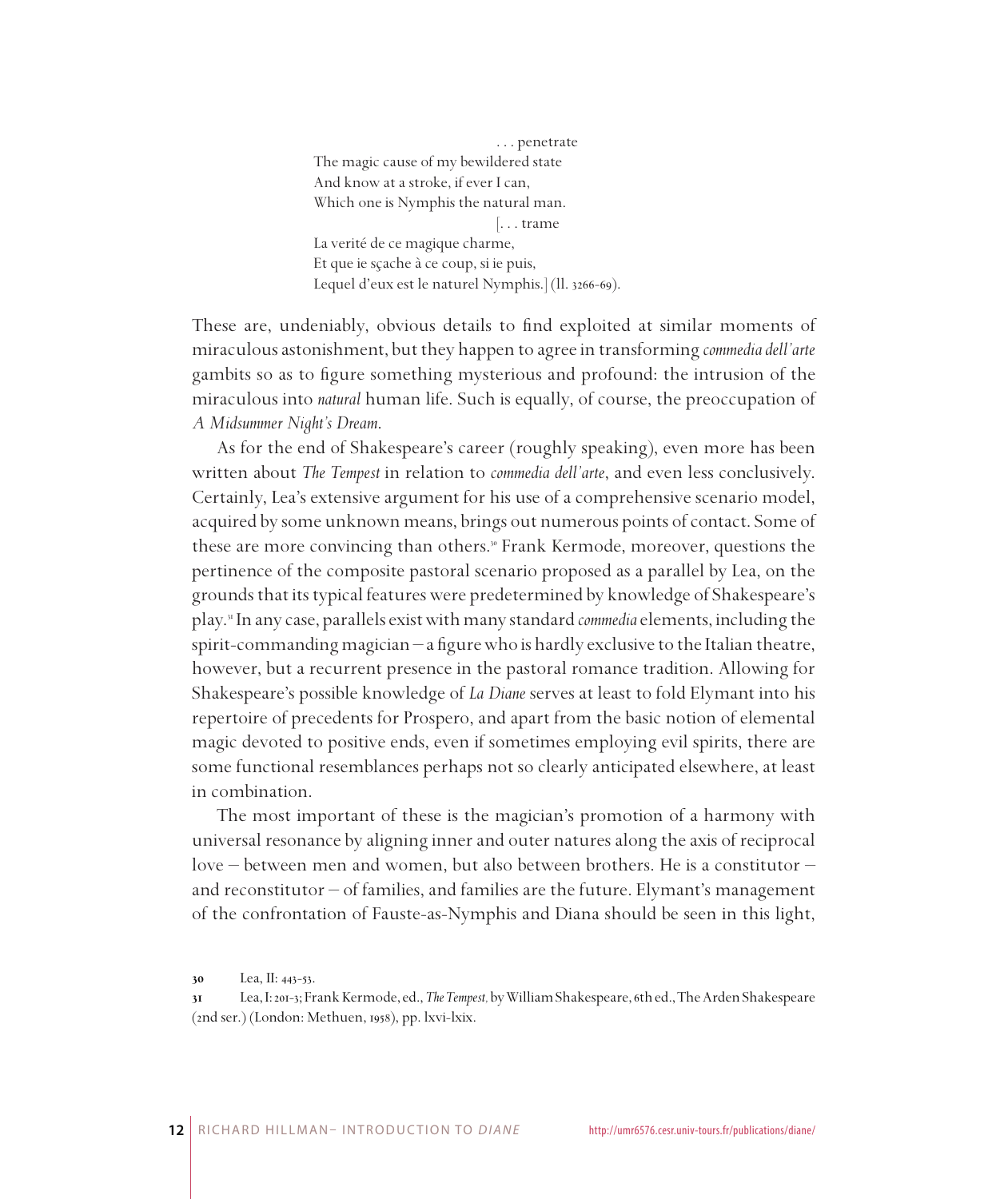surely, rather than as mere specious trickery; the mutual pledging of troths that ensues confirms the parallel with the *coup de foudre* that Prospero engineers to bring Miranda and Ferdinand together:

*Miranda.* My husband then? *Ferdinand*. Ay, with a heart as willing As bondage e'er of freedom. Here's my hand. *Miranda*. And mine, with my heart in't. (*Tmp*., III.i.86-89)

Especially if Fauste retains his new appearance to the end of the play, both match-making projects conspicuously inscribe magical transformation within "reality" at large.

In dealing with Hector and Nymphis, moreover, Elymant proves, like Prospero, a reconciler of brothers and a promoter of future generation(s) as a means of renewing the larger universe. (Those brothers, not incidentally, are, if not literally shipwrecked, nevertheless outsiders in the pastoral world, and Hector's sea-journeys are insistently evoked.) In this beneficent cause, Elymant, too, checks bloodshed, prevents swords from being used for harm and, more profoundly, exposes the vanity of fighting over something beyond one's grasp – not a kingdom, in this case, but the unattainable Julie:

> What point is there in such a jealous stew When the object doesn't belong to you? To give each other, in arrogant folly, Something well beyond your capacity? (ll. 3880-83)

The reconciliation is founded, it should be noted, not on the mere disclosure of the fraternal relation – in itself a simple plot element – but on moral and emotional grounds: the proofs of love that Hector has shown in searching for his lost brother throughout the universe and through infinite hardships. That is also, of course, the starting point of *The Comedy of Errors*. And so thorough has the reconciliation been that at this point Hector and Nymphis have fallen into what Elymant exposes as a ridiculous rivalry of self-sacrifice, each insistently offering the other his interest in Julie – another deviation of a serious moment in a comic direction.

This one has a closer parallel in *The Two Gentlemen of Verona* – Valentine's offer of Silvia to Proteus (who has just shown himself prepared to rape her): "And that my love may appear plain and free, / All that was mine in Silvia I give thee" (*TGV*, V.iv.82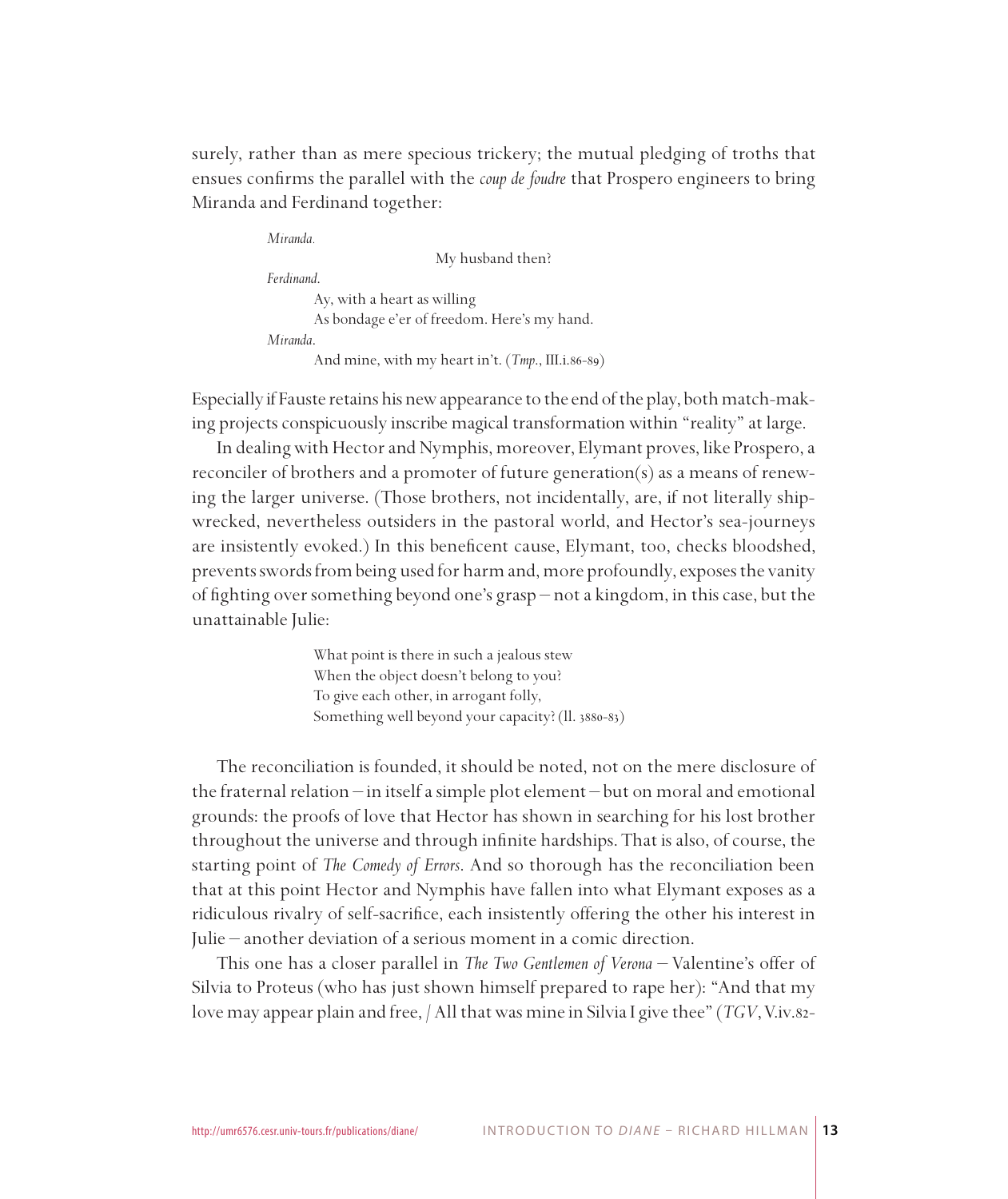83). There, too, the fallout, thanks to Julia's timely self-revelation, includes revealing the vanity of rivalry itself, which, even when it appears to be based on something, is always about nothing but itself. And so Proteus, like Demetrius and Fauste, is redeemed from his "error" ( $\overline{111}$ ) and induced to see the "face" ( $\overline{114}$ ) of his original beloved "with a constant eye" (115). Once more, shape-changing precipitates moral recognition: "It is the lesser blot, modesty finds, / For women to change their shapes than men their minds" (108-9). The outline of this reconciliation directly or indirectly derives, as has long been recognised, from the story of Felix and Felismena in Montemayor's *Diana* – an element not taken over in *La Diane*.<sup>32</sup> It comes complete with penitent recovery of lapsed faith and true sight.<sup>38</sup> But even a cursory comparison suffices to bring the depth and resonance which these commonplace motifs are endowed by Shakespeare into closer alignement with their treatment by Montreux.

To return to the key figure of the magician, it would be untenable, indeed counterproductive in my terms, to propose Elymant as a model for Prospero, much less as *the* model. Again, to hunt for sources for such elements, and especially to posit a unique one, appears to me essentially false to Shakespeare's method of adapting "raw" material of diverse kinds and origins. Extending the range of plausible intertexts is another matter, a means of illuminating the playwright's far-reaching intellectual and artistic engagements in relation to his compositional practices. And in this case, particularly suggested would be the recurrence in Shakespeare's imagination over a number of years of a collection of motifs, dramatic turns and artifices that just may have made a more lasting impression because he already took them – conceivably, in part, by way of *La Diane* – to add up to "something rich and strange" (*Tmp*., I.ii.402).

See Jorge de Montemayor, *Diana: A Critical Edition of Yong's Translation of George of Montemayor's Diana and* 

*Gil Polo's Enamoured Diana*, ed. Judith M. Kennedy (Oxford: Clarendon Press, 1968), pp. 238-42.

<sup>33</sup> See Montemayor, pp. 240-41.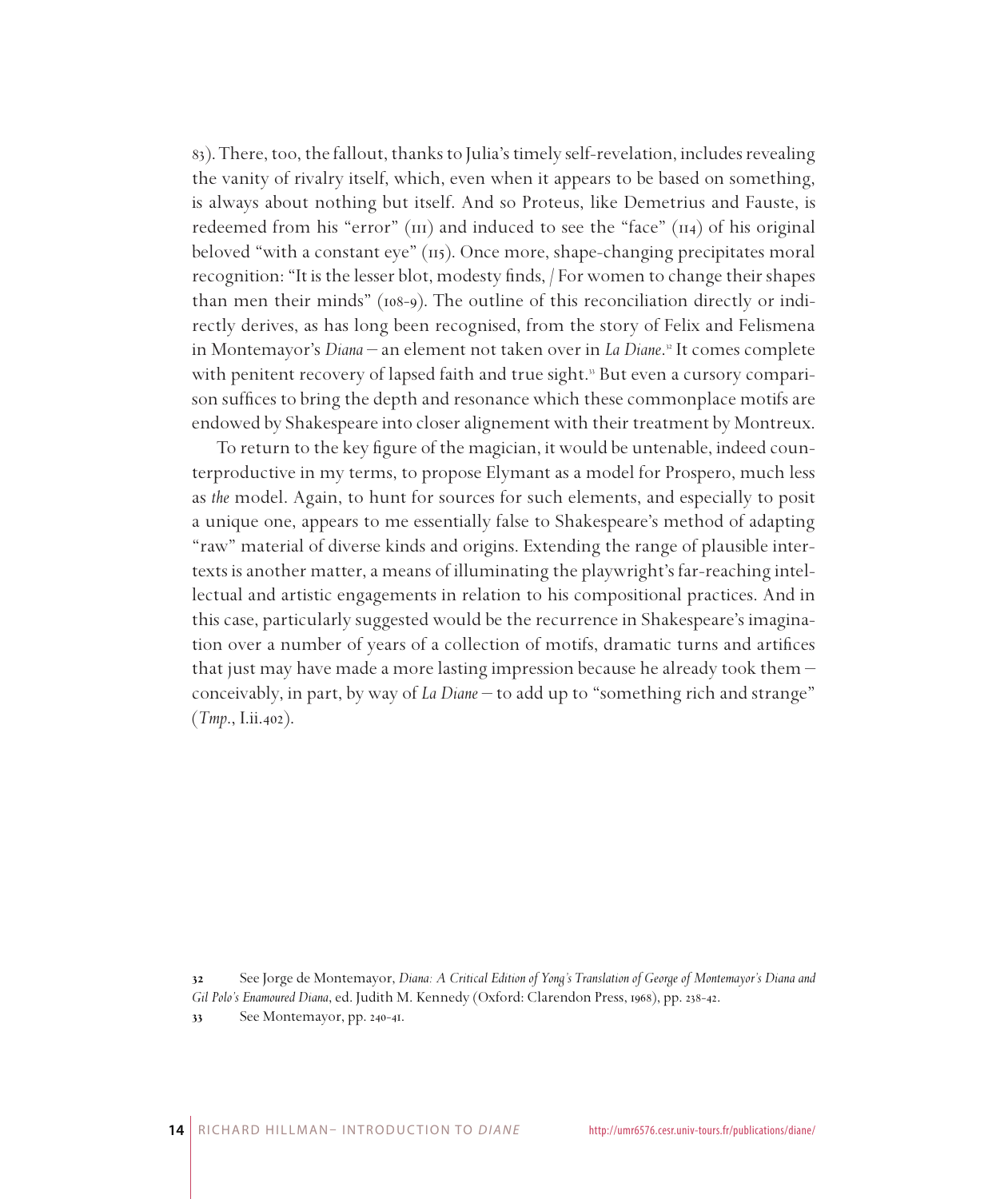## *La Diane*

by Nicolas de Montreux, Edited by Richard Hillman

coll. « Scène Européenne: traductions introuvables », 2014, mis en ligne le 19-12-2014,

URL stable <https://sceneeuropeenne.univ-tours.fr/traductions/diane>

Traductions introuvables est publié par le **Centre d'Études Supérieures de la Renaissance**  Université François-Rabelais de Tours, CNRS/UMR 7323 Responsable de la publication Philippe VENDRIX Responsables scientifiques Richard Hillman & André Lascombes

#### Mentions légales

Copyright © 2014 - CESR. Tous droits réservés. Les utilisateurs peuvent télécharger et imprimer, pour un usage strictement privé, cette unité documentaire. Reproduction soumise à autorisation. ISSN - 1760-4745

> Date de création Novembre 2014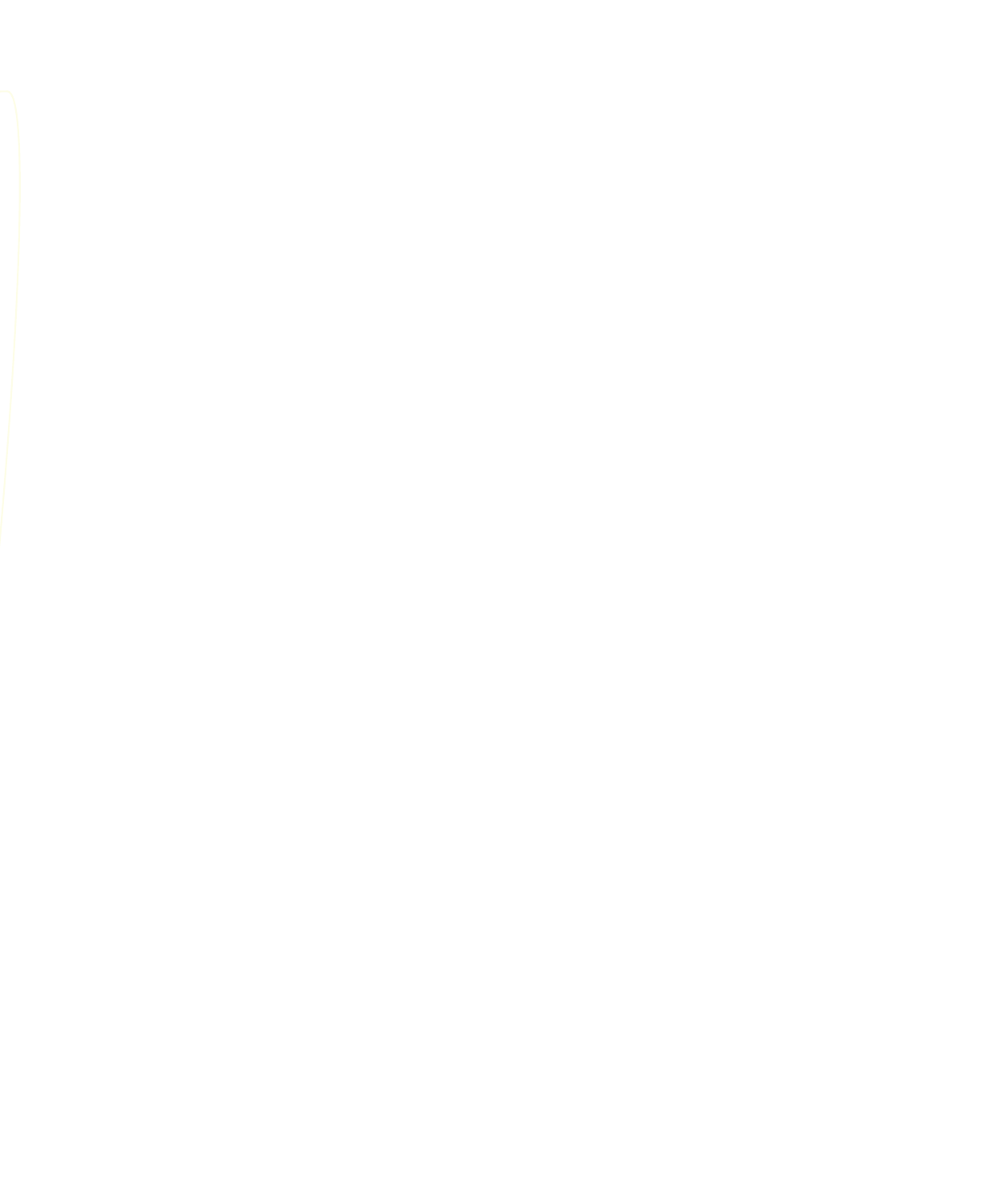# *La Diane,*  by Nicolas de Montreux Edition of the French Text

Richard Hillman Centre d'Études Supérieures de la Renaissance, Tours

#### Note on the Edition

The present edition is based on that issued in Tours by Jamet Mettayer in 1594, specifically on the copy held by the Bibliothèque Nationale de France (BnF), Arsenal, shelf-mark 8-BL-14591 (2), fols. 329<sup>r</sup>-402<sup>r</sup>. At several points, the print is so indistinct as to be nearly illegible, and clarification has been assisted by collation both with the Paris edition of Pierre Mesnier (identical as regards *La Diane*), which survives in a unique copy (Médiathèque de Saumur, shelf-mark P 8), and with the copy of Mettayer's edition held by the BnF, Tolbiac, shelf-mark Y2-7067.

The only extant text of *La Diane*, whoever first produced it,<sup>2</sup> is riddled with obvious typographical errors, such as confusion between "f" and long "s" and inversion of "u" and "n". The

**In this copy, sig. II (fols. 371-82) is misplaced before sig. LL (fols. 395 ff.), but the text is complete.** 

**2** See Introduction, p. 3.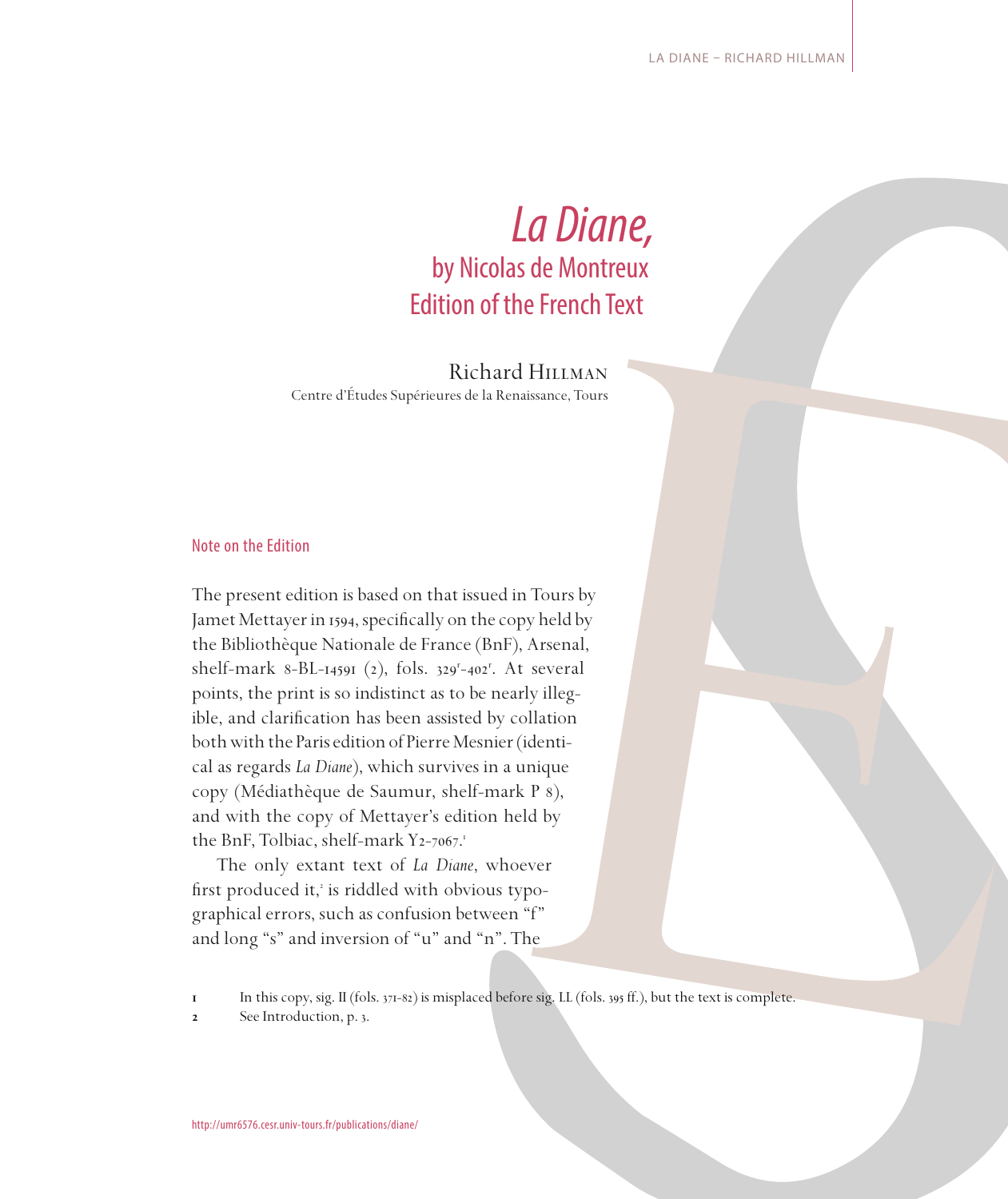overall impression is of a hasty job, with the compositor willing to settle for letters (especially accented ones) that lay within convenient reach. Proofreading can have been perfunctory, at best.

I have chosen to transmit this heterogeneous impression by providing an authentically irregular text, rather than a standardised version, intervening only in the relatively few instances where readings are actually doubtful. Accordingly, the variable (seemingly arbitrary) usage of "i" and "j" has been retained and the distinction preserved between "u" and "v" as originally used, as between "Et" as the first word of a line and the ampersand elsewhere, although other abbreviations, more variably employed, have been expanded. Long "s" and double "s" ("ß") have been altered to "s" throughout. The spelling, which is abnormally inconsistent, follows the original, as does the capitalisation .

Accents, often used inconsistently (and whose usage was, of course, incompletely codified in this period), have posed a special challenge, and here it has seemed worth imposing some regularity to avoid the distraction of apparent chaos. My rule has been that, where frequent variation exists including the modern practice, that practice will be silently applied: hence, for instance, "voilà" and "hé" will always so appear, as will the final "é" of the masculine participial ending. On the other hand, only very rarely is the feminine ending "ee" accented, and these anomalies have been removed; likewise, the general use of the cedilla in all inflexions of "sçauoir" mandates adding it in the few instances where it is missing. The text never gives "ès" (the preposition), but either "es" or "és" (and once "ês"); the present edition omits the accent in all cases. "Ou" and "où" are regularly differentiated, with changes noted. As for the diaeresis (*tréma*), it appears generally to be employed according to dominant practices of the period, which are not the modern ones, and I have followed the original exactly, inconsistencies included.

I have respected the text's grammar, which, besides the distinctive and/or variable practices of its age, is especially notable for two tendencies: to drop the "s" ending for second-person singular verbs (usually, though not always, where rhyme is affected) and to omit "s" in the first-person singular, as is done almost uniformly ("fais" appears once for "fay", while both "pren" and "prens", "sen" and "sens", are found). As for nouns whose gender was in flux, Montreux's usage is sometimes consistent (e.g., he always treats "ombre" as masculine), but is variable in other cases ("amour",

 See l. 4071.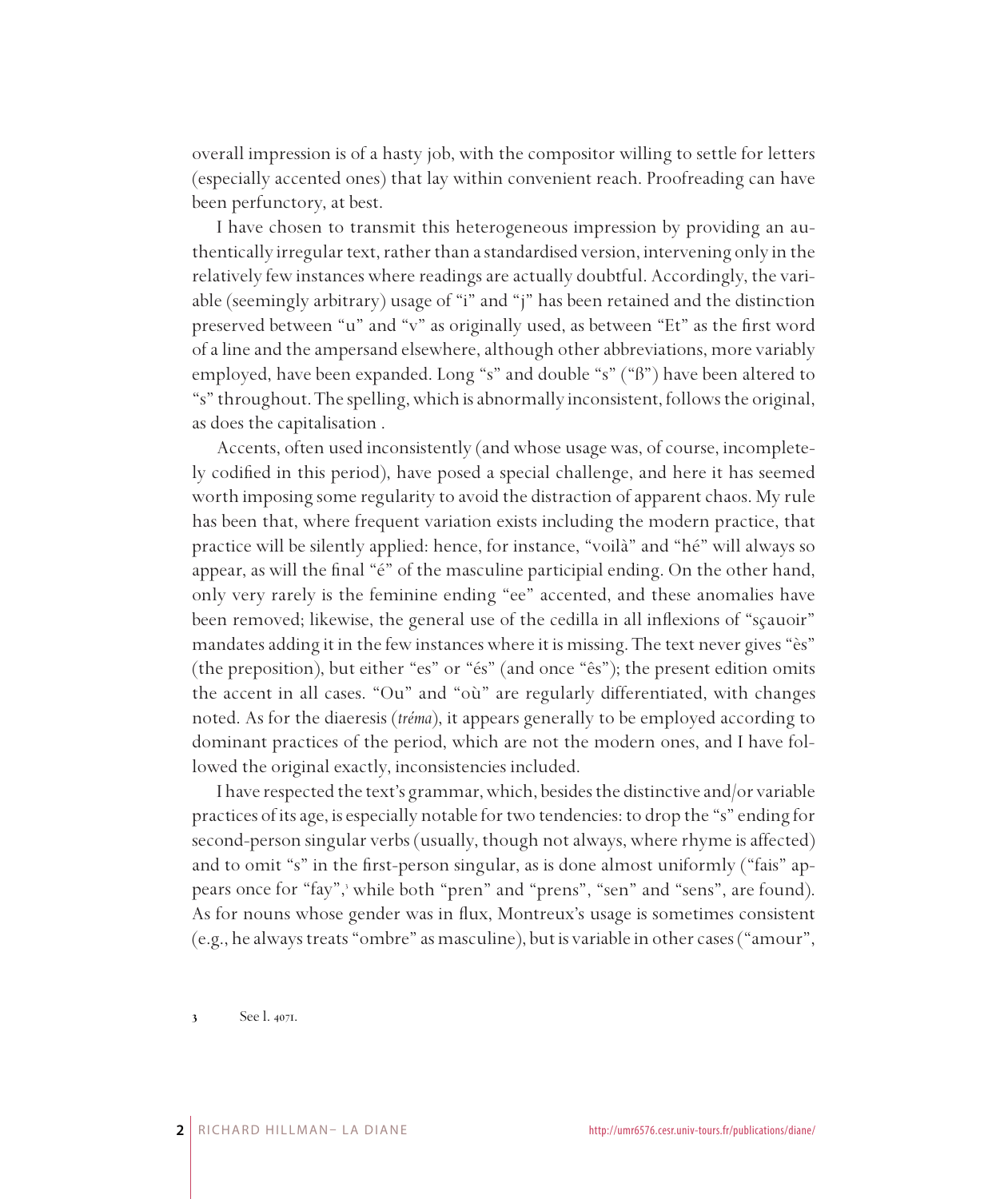"erreur"); in one, "poison" seems to be both masculine and feminine within the same line (l. 1225). The occasional treatment of "ame" [*sic*] as masculine would seem to be something of an idiosyncrasy. These features of *La Diane*'s language broadly correspond to those noted by Donald Stone, Jr., in *La Sophonisbe*.

Punctuation is an area calling for special circumspection where dramatic texts of the period are concerned: modern grammatically ordered punctuation serves a different function from the rhetorical pointing found in early texts, especially those meant for performance. On the assumption that this is such a text, I have retained the original punctuation except where it interferes seriously with syntax or sense or where typographical error is apparent. Emendations are recorded in the textual notes.

I have frequently emended to correct faulty letters and other blatant typographical errors, as well as, occasionally, in the interest of meaning: these modifications are also recorded, with explanations where necessary.

The typographical layout has been generally preserved, although without the full stops following speech-headings and with roman type substituted for the italics of the original. Partial verse-lines, moreover, are arranged so as to show how they are completed. As noted in the Introduction, there are no stage-directions in the original, and I have supplied some rudimentary indications, where clarity seems to require them, within square brackets. Finally, I have indicated, again in square brackets, the folio divisions of the original.

 The two examples of this usage given by Edmond Huguet, *Dictionnaire de la langue française du seizième siècle* (Paris: M. Didier, 1925-67), are taken from Montreux's *Bergeries*.

 Donald Stone, Jr., ed., *La Sophonisbe*, by Nicolas de Montreux, Textes Littéraires Français, 233 (Geneva: Droz, 1976), pp. 18-21.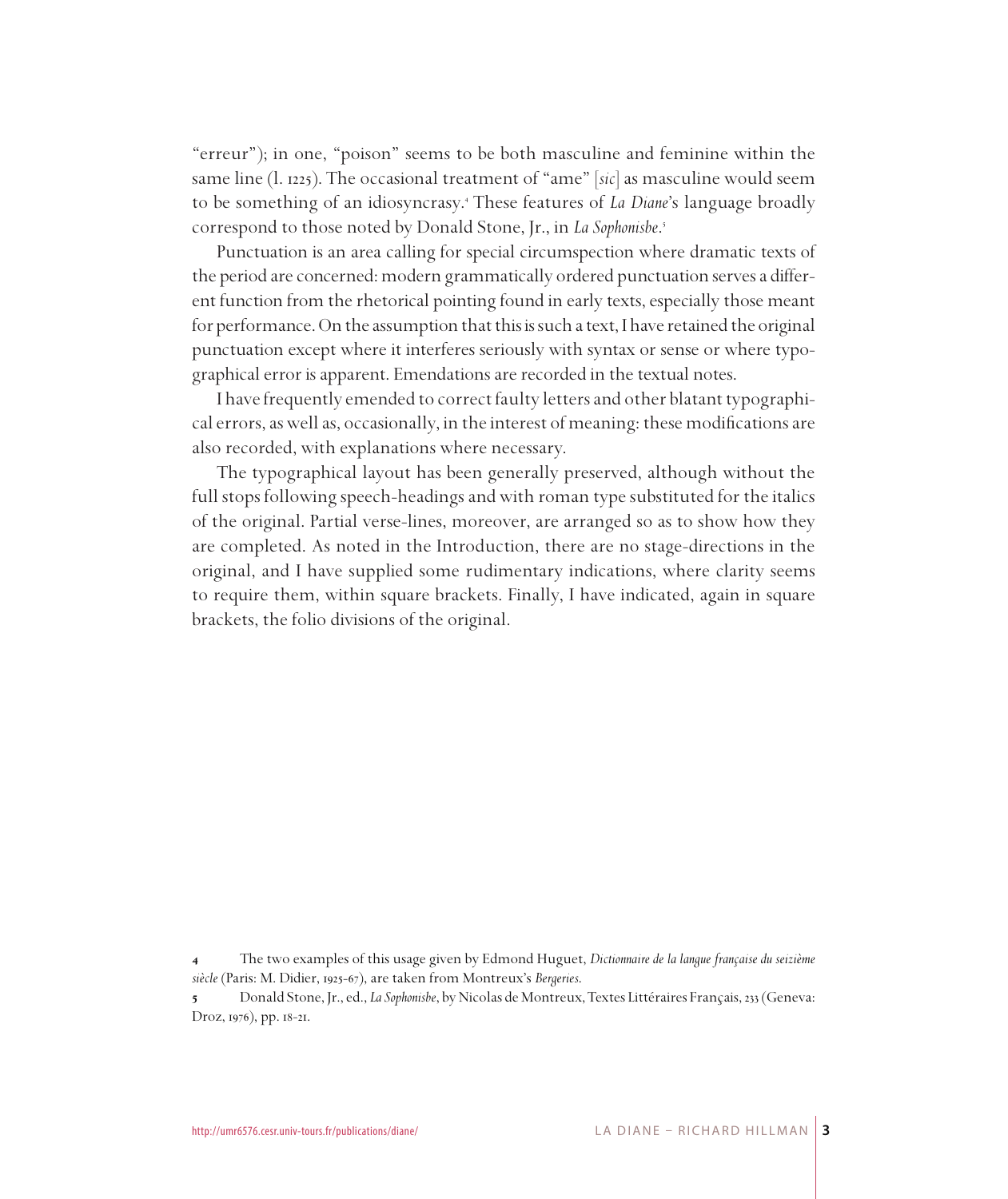*La Diane*

d'OLLENIX DV

Mont-sacré

Gentil-homme

du Maine.

Pastourelle ou Fable Bosquagere.

M.D.XCIIII

**4** RICHARD HILLMAN– LA DIANE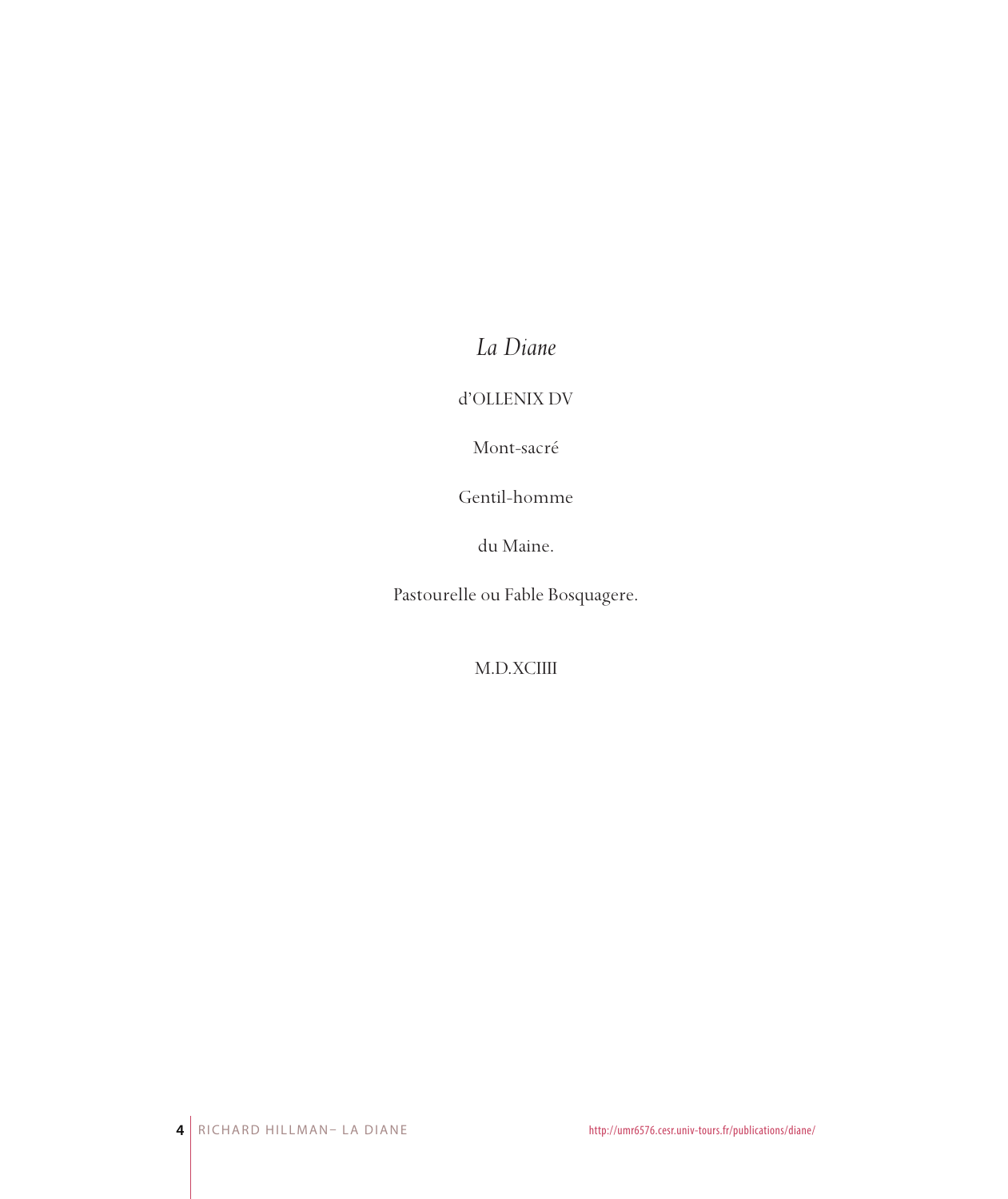#### **ARGUMENT DE LA PASTOURELLE***.*  $[$ fol. 229 $^{\mathrm{v}}$

Diane fut vne Belle Amante & aimee du Pasteur Fauste: Elle quitte ses premieres amours pour aimer vn autre Berger nommé Nymphis. Nymphis amoureux de la Bergere Iullie ne peut aimer Diane. Fauste l'aime tousiours qui s'adresse au Magicien Elymant pour tirer le remede de ses amours. Le vieillard Elymant luy donne de l'eau dont se lauant le visage il sembloit estre Nymphis & prenoit la forme d'iceluy. En ceste semblance il abuse Diane, laquelle le prenant pour Nymphis, luy promet la foy de mariage: Pendant Nymphis arriue qui descouure la fraude. Diane se deult de Fauste, pour l'auoir deceuë, lequel de regret monte sur vn rocher pour se precipiter & finir sa vie. Mais Diane se r'avisant empesche iceluy de mourir & luy confirme de nouueau sa foy de mariage. Pendant Nymphis combat contre le Cheualier Hector pour l'amour de Iullie, de laquelle ils sont tous deux espris. Elymant arriue, qui les separe & leur fait entendre qu'ils sont freres: Lors ils s'entreveulent quitter l'vn à l'autre Iullie, cause de leur debat; Mais [*sic*] le Magicien les remet sur la volonté & election de la Bergere, laquelle prent Nymphis pour espoux; & le vieillard fait boire certaine boisson au Cheualier qui le guarit de l'amour de Iullie qu'epouse son frere Nymphis.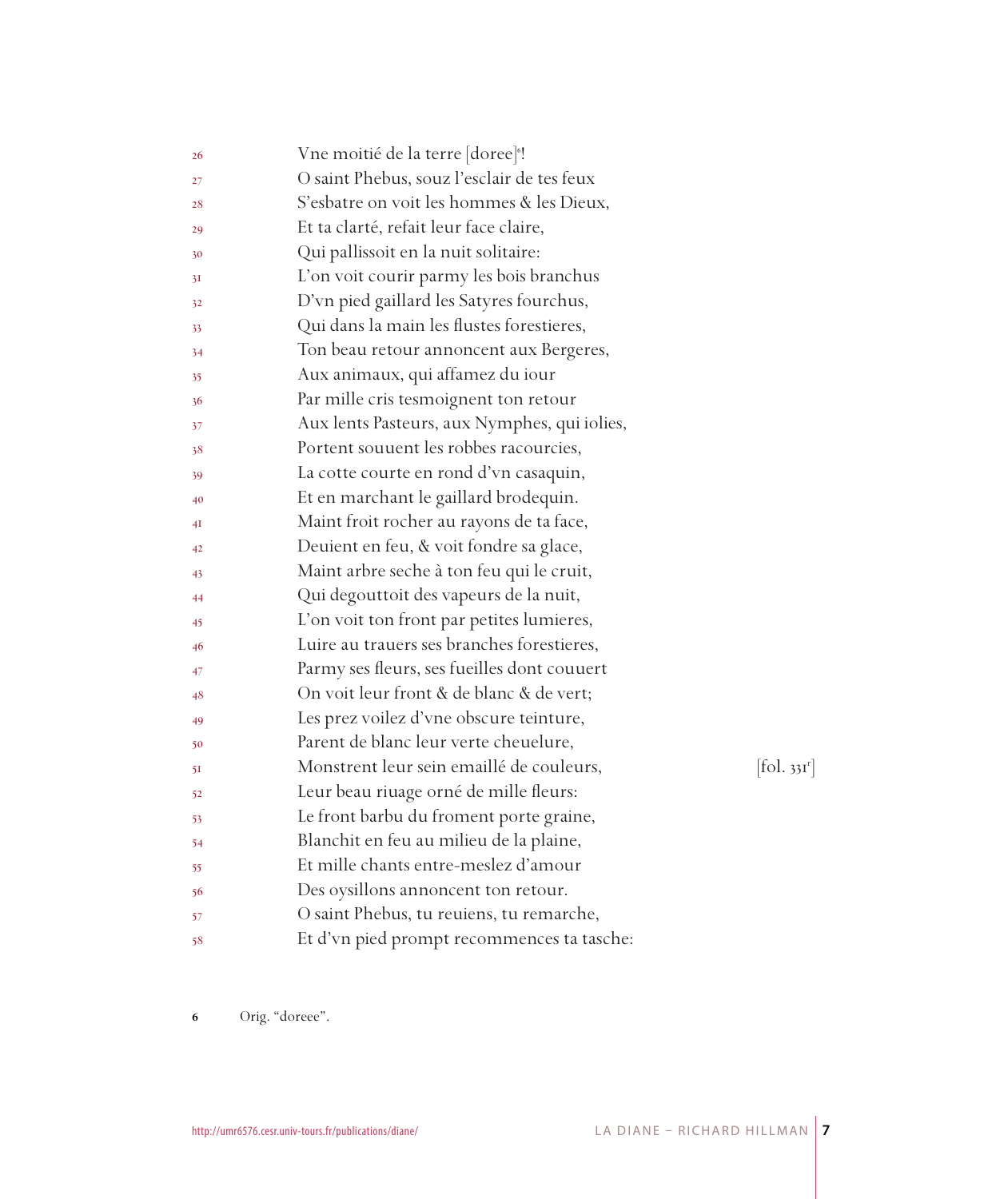| 59 | Et moy chetif recommence le cours,           |                        |
|----|----------------------------------------------|------------------------|
| 60 | Vœuf de confort de mes gauches amours:       |                        |
| 61 | Ie recommence à conter mes douleurs,         |                        |
| 62 | A remouiller mon sein de moittes pleurs,     |                        |
| 63 | Ie recommence à souspirer, à dire            |                        |
| 64 | Combien cruel i'espreuue mon martyre.        |                        |
| 65 | Comme l'on voit au retour caressé            |                        |
| 66 | Du beau soleil, le bouuier tout cassé,       |                        |
| 67 | Roide au trauail, amoureux de la peine,      |                        |
| 68 | Recommencer à labourer la plaine,            |                        |
| 69 | Ores courbé, le front de rouge peint,        |                        |
| 70 | Le soc tranchant sur la terre il estraint,   |                        |
| 71 | Ores courant d'vn esguillon seuere           |                        |
| 72 | Le bœuf tardif il pique par cholere,         |                        |
| 73 | Des pieds, des mains il trauaille, & parfois |                        |
| 74 | On oit hucher aux enuirons sa voix:          |                        |
| 75 | Ainsi tousiours mon trauail recommence       |                        |
| 76 | Comme le iour parmy les cieux s'aduance.     |                        |
| 77 | Mais qu'ay-je dit? ce qui n'a point de fin,  |                        |
| 78 | Tousiours viuant souz vn mesme destin,       |                        |
| 79 | Tousiours egal en vne mesme enuie,           |                        |
| 80 | Ne peut auoir commencement de vie:           |                        |
| 81 | Aussi le mal dont mon cœur est espoint,      |                        |
| 82 | Pour ne finir, ne recommence point:          |                        |
| 83 | Tousiours viuant il hostelle en mon ame,     |                        |
| 84 | Ainsi que viue y luit l'ardante flamme       |                        |
| 85 | Que le bel œil de Diane alluma,              | $[\text{fol. } 33I^v]$ |
| 86 | Lors que le mien en ses rais s'enflamma.     |                        |
| 87 | Phœbus endort son trauail ordinaire          |                        |
| 88 | Dans le giron de Thetis mariniere,           |                        |
| 89 | Et son repos apporte aux animaux             |                        |
| 90 | Le doux sommeil qui trancit leurs trauaux,   |                        |
| 91 | Le loup repose en son obscur repaire,        |                        |
| 92 | Et l'aignelet en son toict ordinaire:        |                        |
| 93 | Le bœuf tardif & du ioug desgagé,            |                        |
| 94 | Durant la nuict repose soulagé:              |                        |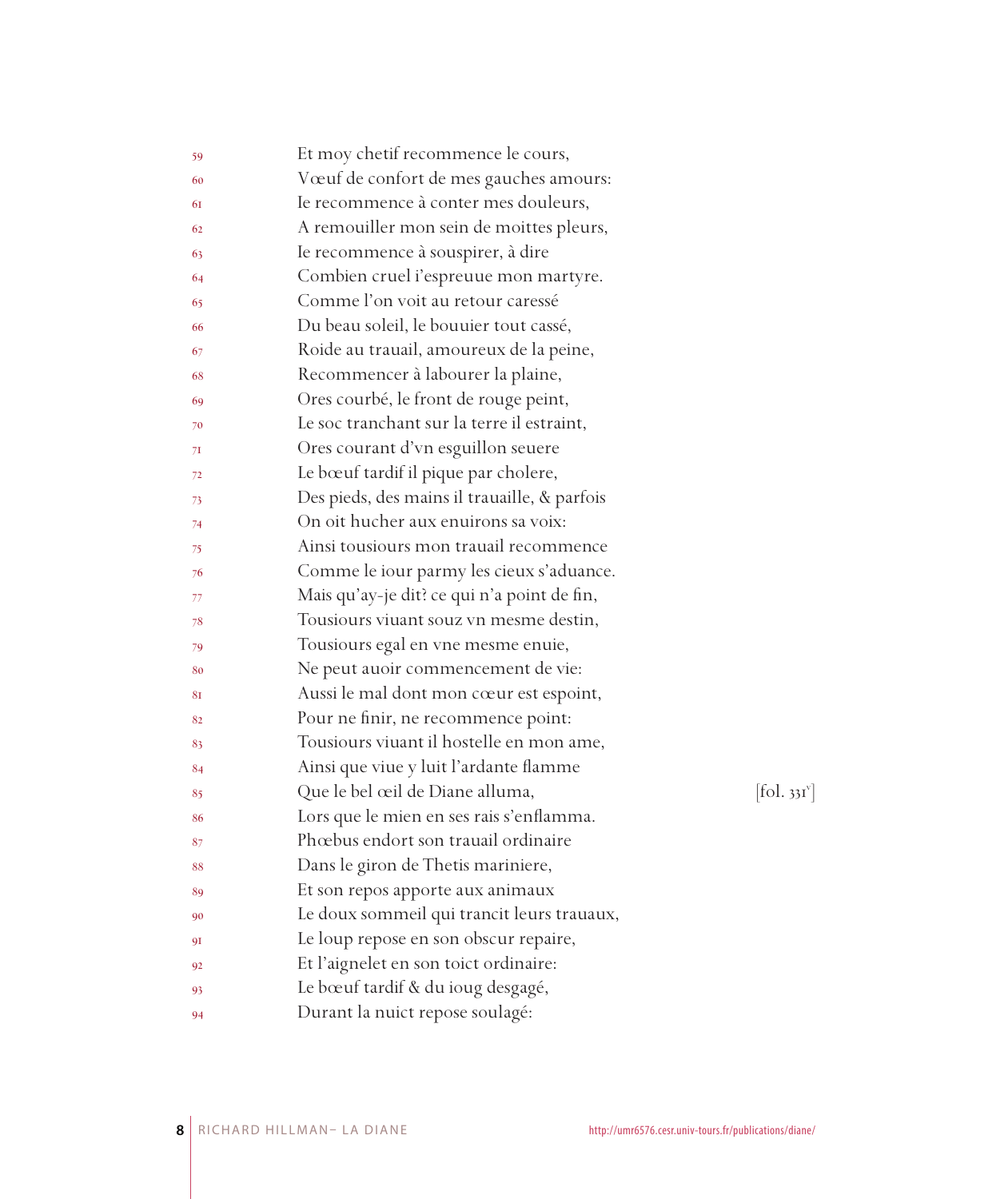| 95              | Dans les buissons, lors que la nuit est close, |                        |
|-----------------|------------------------------------------------|------------------------|
| 96              | Le viste oyseau en seureté repose,             |                        |
| 97              | Parmy les bois vn silence s'espand,            |                        |
| 98              | Et lors chacun le doux sommeil attend.         |                        |
| 99              | Tranquille & coy le ciel son front descouure   |                        |
| <b>I00</b>      | D'vn noir manteau Flore les herbes couure,     |                        |
| IOI             | Pour reposer en l'ombre des costaux,           |                        |
| <b>I02</b>      | Et souz l'horreur des passagers nuaux.         |                        |
| <b>I03</b>      | Thetys ardante au repos ordinaire,             |                        |
| <b>I04</b>      | Aux vents mutins commande de se taire          |                        |
| <b>I05</b>      | Parmy ses flots & ses poissons dispos,         |                        |
| <b>106</b>      | Durant la nuit iouissent du repos.             |                        |
| <b>TO7</b>      | Tout se resent de la grace opportune           |                        |
| 108             | Que tout mortel reçoit de la nuit brune,       |                        |
| <b>109</b>      | Tout sent son mal au sommeil s'accoiser,       |                        |
| II <sub>0</sub> | Et sa douleur en la nuit trespasser:           |                        |
| Ш               | Fors moy, chetif, qui sens tousiours ardente   |                        |
| II2             | Durant la nuit ma peine languissante,          |                        |
| <b>II3</b>      | Sans reposer s'auiuent mes douleurs,           |                        |
| H <sub>4</sub>  | Et maint ruisseau qui roule de mes pleurs:     |                        |
| $_{\rm II5}$    | Ma passion reuerdit immortelle,                |                        |
| <b>TI6</b>      | Comme au printemps la terre renouuelle.        |                        |
| H 7             | Soit que du iour luise au ciel le flambeau,    |                        |
| <b>H8</b>       | Ou que la nuit y tende son manteau,            |                        |
| <b>H9</b>       | Tousiours mon cœur en ses douleurs se noye,    | $[\text{fol. } 332^r]$ |
| <b>I20</b>      | Le mal tousiours trancit ma courte ioye,       |                        |
| T2T             | Tousiours ie trouue à mes yeux mille pleurs,   |                        |
| I22             | Mon sein ardant de cent mille chaleurs,        |                        |
| I23             | Mon corps esteint de regret qui le pasme,      |                        |
| I24             | Noyé de pleurs, & consomme de flamme.          |                        |
| 125             | Voilà que c'est qu'aimer & n'estre aimé,       |                        |
| I <sub>26</sub> | Voilà que c'est qu'vn desir affamé,            |                        |
| <b>I27</b>      | Qui ne sçauroit pour noyer son martyre         |                        |
| 128             | Gouster le bien que pour bien il desire.       |                        |
| <b>I29</b>      | Rien que l'amour ne peut estre assez fort      |                        |
| <b>I30</b>      | Pour des prudents changer le iuste sort.       |                        |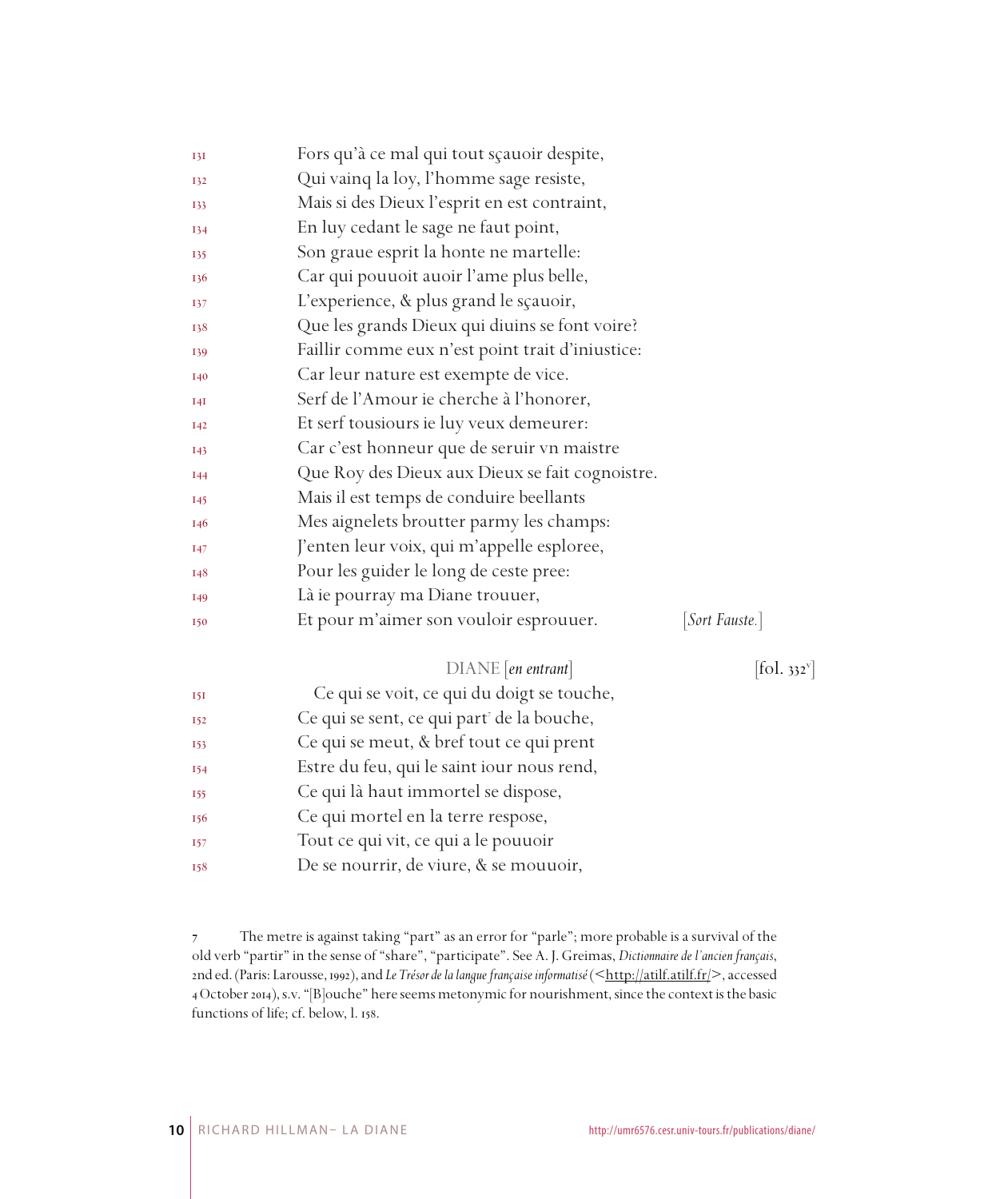| 159             | Est compassé d'vne graue prudence,                         |                      |
|-----------------|------------------------------------------------------------|----------------------|
| <b>160</b>      | Marche par ordre, & l'ordre ne deuance.                    |                      |
| <b>161</b>      | Le firmament fait son cours ancien,                        |                      |
| 162             | Phœbus son tour, & Diane le sien.                          |                      |
| 163             | Le ciel parmy la terre ne s'enlace,                        |                      |
| 164             | La mer superbe hors ses bornes ne passe,                   |                      |
| I <sub>65</sub> | Le palle Hyuer ne vient en la bea[u]té <sup>s</sup>        |                      |
| I <sub>66</sub> | Du gay Printemps, ny l'Automne en Esté:                    |                      |
| 167             | Ces larges prez, ces arbres, ce bosquage,                  |                      |
| 168             | Ne portent point leur verdeur en la nage,                  |                      |
| 169             | Et <sup>®</sup> ces doux fruicts qui pendent orangez       |                      |
| 170             | Au haut de l'arbre es branches arrangez,                   |                      |
| 17I             | Ne viennent point au vol de l'hirondelle,                  |                      |
| <b>I72</b>      | O[u] <sup>10</sup> ce pendant que l'Hyuer nous regele:     |                      |
| 173             | Les feux du ciel qui luisent estoilez                      |                      |
| 174             | Ne sont confus l'vn dans l'autre meslez,                   |                      |
| 175             | Et ce grand tout que Dieu saint on appelle,                |                      |
| 176             | Donne à chacun sa place naturelle,                         |                      |
| 177             | Son tour, son ordre, & sans confusion                      |                      |
| 178             | Tout sous sa main parfait son action,                      |                      |
| 179             | Tout va par ordre, & de l'ordre est [nourrie] <sup>"</sup> |                      |
| 180             | Des corps du ciel & d'enbas l'harmonie:                    |                      |
| <b>181</b>      | Tout va par ordre: amour seul excepté,                     |                      |
| 182             | Qui ne cognoist raison, ny equité,                         |                      |
| 183             | Qui rend confus aux traits de sa malice                    | $[\text{fol. } 333]$ |
| 184             | L'ordre du monde, & chasse la iustice.                     |                      |
| 185             | Amour enfant, porte un corps de garçon                     |                      |
| 186             | Nud de prudence, & l'ame de raison,                        |                      |
| 187             | Et pour couurir d'ignorance son vice,                      |                      |
| 188             | Veut qu'vn bandeau en voile la notice,                     |                      |

 Orig. "beanté": inversion of "n" and "u" is frequent; a rare (indeed, it would seem, the unique) instance where the Saumur and BnF (Tolbiac) copies show a corrected state of the text.

Orig. "En", which makes little (if any) sense.

Orig. "nourrrie".

Orig. "Où".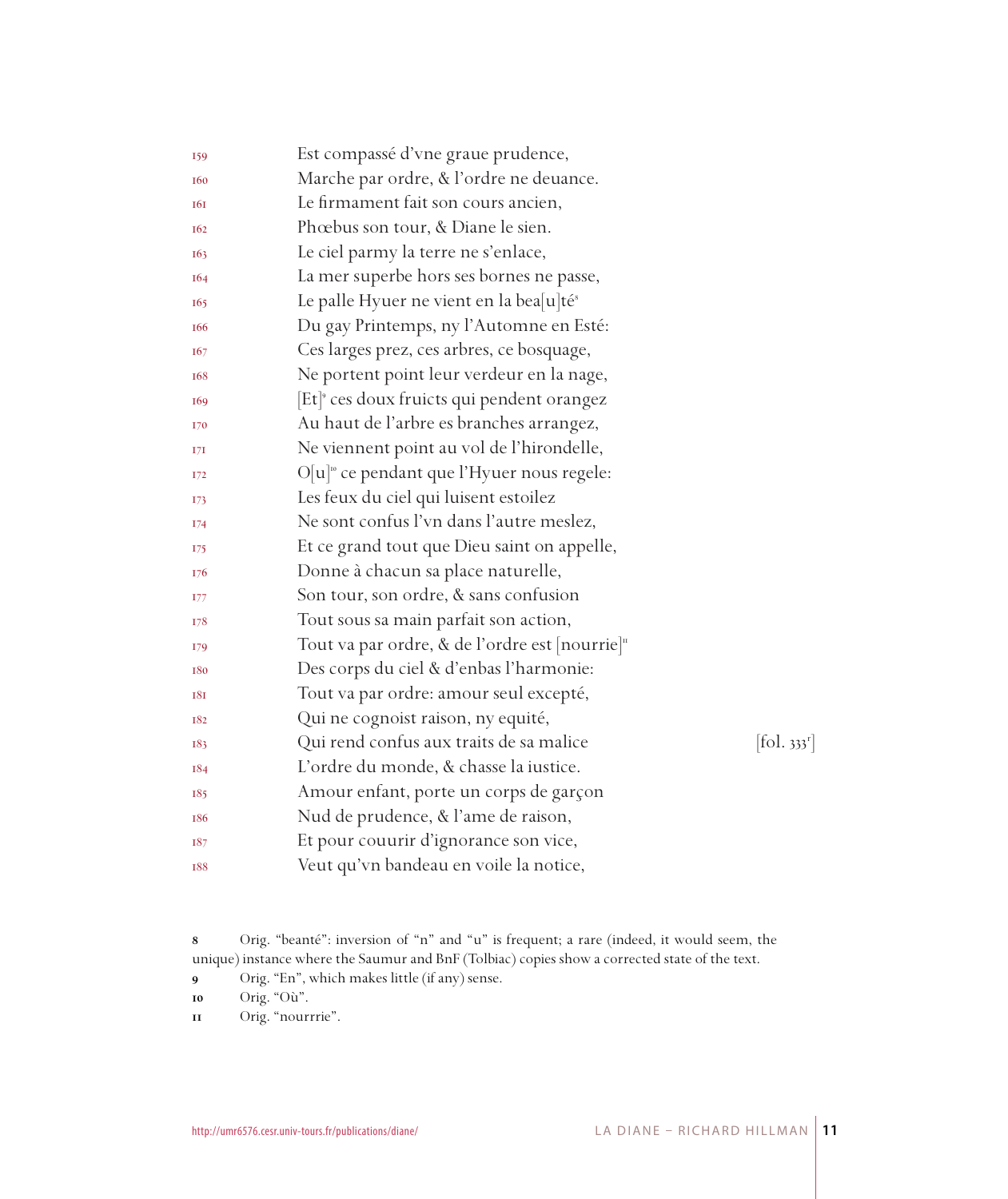| 189             | Veut estre aueugle afin d'excuse auoir         |            |
|-----------------|------------------------------------------------|------------|
| 190             | Si bien souuent à faute de bien voir           |            |
| <b>191</b>      | Jl va roulant dans vn gouffre de fautes,       |            |
| 192             | Qui sont vertus aux ames trop peu cautes:      |            |
| 193             | Enfant il est, & veut estre estimé,            |            |
| 194             | Pour n'estre pas comme vn viellard blasmé,     |            |
| 195             | Qui ne sçauroit couurir par ignorance          |            |
| 196             | Son mal commis, comme la fole enfance.         |            |
| 197             | Car ceux qui ont & l'aage & le sçauoir,        |            |
| 198             | N'osent faillir, sans diffamez se voir:        |            |
| 199             | Le mal qui est à l'enfant tolerable,           |            |
| 200             | Est au vieillard souuent vituperable,          |            |
| 201             | Car le sçauoir s'acquiert par vn long temps,   |            |
| 202             | Et le conseil s'accroist auec les ans,         |            |
| 203             | Vit souz ce poil, que le temps qui tout mange, |            |
| 204             | En teint de neige à la parfin eschange:        |            |
| 205             | Ceux qui ce bien par le temps ont acquis,      |            |
| 206             | Que l'aage vieil en sçauoir rend exquis,       |            |
| 207             | Ne sont exempts de peine ny de blasme,         |            |
| 208             | Si le peché leur vieillesse diffame:           |            |
| 209             | Mais ceux qui n'ont ny sçauoir, ny raison,     |            |
| 210             | Ny le conseil acquis par la saison,            |            |
| 2II             | En offençant excusent leur offence,            |            |
| 212             | Car la ieunesse est mere d'ignorance.          |            |
| 213             | Voilà pourquoy ieunes on voit tousiours        |            |
| 2I <sub>4</sub> | Du fol amour les actes & les iours.            |            |
| 215             | O cruel Dieu, qui te rends remarquable         |            |
| 216             | Pour estre prompt, & sur tous variable,        |            |
| 217             | Qui fais ton loz d'auoir l'ame agité,          | [fol. 333] |
| 218             | De vains pensers & d'infidelité:               |            |
| 219             | Combien de fois serue souz ta puissance,       |            |
| 220             | Ay ie esprouué ta legere inconstance?          |            |
| 221             | Combien de fois ay ie senty peruers            |            |
| 222             | A m'offenser tes traits, tes feux diuers?      |            |
| 223             | D'Amour le nom contraire à sa nature,          |            |
| 224             | A ses effects fait laschement iniure,          |            |

 $[\text{fol. } 333^{\circ}]$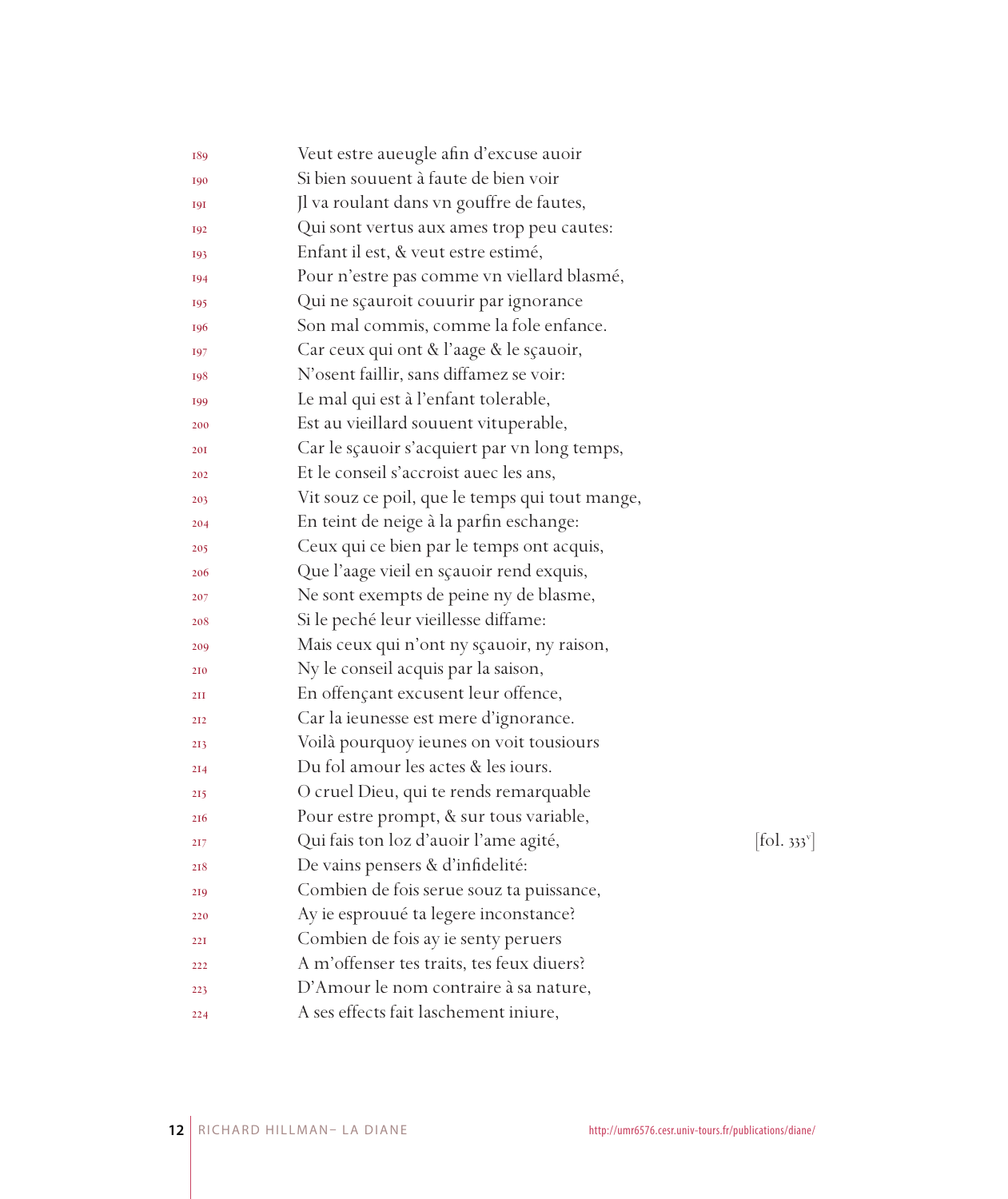| 225 | Puis que l'Amour par vn vouloir commun                         |  |
|-----|----------------------------------------------------------------|--|
| 226 | Deux cœurs assemble & n'en fait estre qu'vn:                   |  |
| 227 | Mais cet Amour, que le vulgaire appelle                        |  |
| 228 | L'aueugle enfant de Venus l'infidele,                          |  |
| 229 | Au lieu d'Amour est vn tyran peruers                           |  |
| 230 | Qui trouble tout, qui met tout à l'enuers,                     |  |
| 23I | Qui gaste l'ordre, & apporte à noz vies                        |  |
| 232 | Diuers desirs & diuerses enuies.                               |  |
| 233 | Comme l'on voit par le soleil leché                            |  |
| 234 | Le sein d'vn champ en vn rien deseché,                         |  |
| 235 | Puis tout soudain se noyer tout de pluye,                      |  |
| 236 | Selon qu'il plaist au ciel qui se varie.                       |  |
| 237 | Ores trop sec par la chaleur il fend,                          |  |
| 238 | Ores mouillé v $[n]e^n$ riuiere il rend,                       |  |
| 239 | Sans qu'vn seul iour en mesme estat l'encerne,                 |  |
| 240 | Selon qu'il plaist au ciel qui le gouuerne:                    |  |
| 24I | Ainsi l'amour rend diuers ses effects,                         |  |
| 242 | Et fait errer les esprits plus parfaits.                       |  |
| 243 | Je l'ay senty en amour malheureuse,                            |  |
| 244 | Du pasteur Fauste autresfois amoureuse,                        |  |
| 245 | Fauste qui fut iadis le seul plaisir                           |  |
| 246 | De mes deux yeux & mon plus doux desir,                        |  |
| 247 | Qui fut seigneur de mon ame qui sienne                         |  |
| 248 | Pour le seruir refusoit d'estre mienne.                        |  |
| 249 | He que iadis ardente ie l'aimois,                              |  |
| 250 | Que son amour bien heureux i'estimois,                         |  |
| 25I | Auant qu'Amour d'vne nouuelle flamme<br>$[\text{fol. } 334^r]$ |  |
| 252 | D'vn nouueau feu eust embrazé mon ame.                         |  |
| 253 | Mais tout soudain que i'eus veu les beaux yeux                 |  |
| 254 | Du beau Nymphis, son front, ses longs cheueux,                 |  |
| 255 | Et ce corail qui doucement se couche                           |  |
| 256 | Sur les œillets de sa mignarde bouche,                         |  |
| 257 | Que ses propos par vn sucre pipeur,                            |  |

Orig. "vue"**.**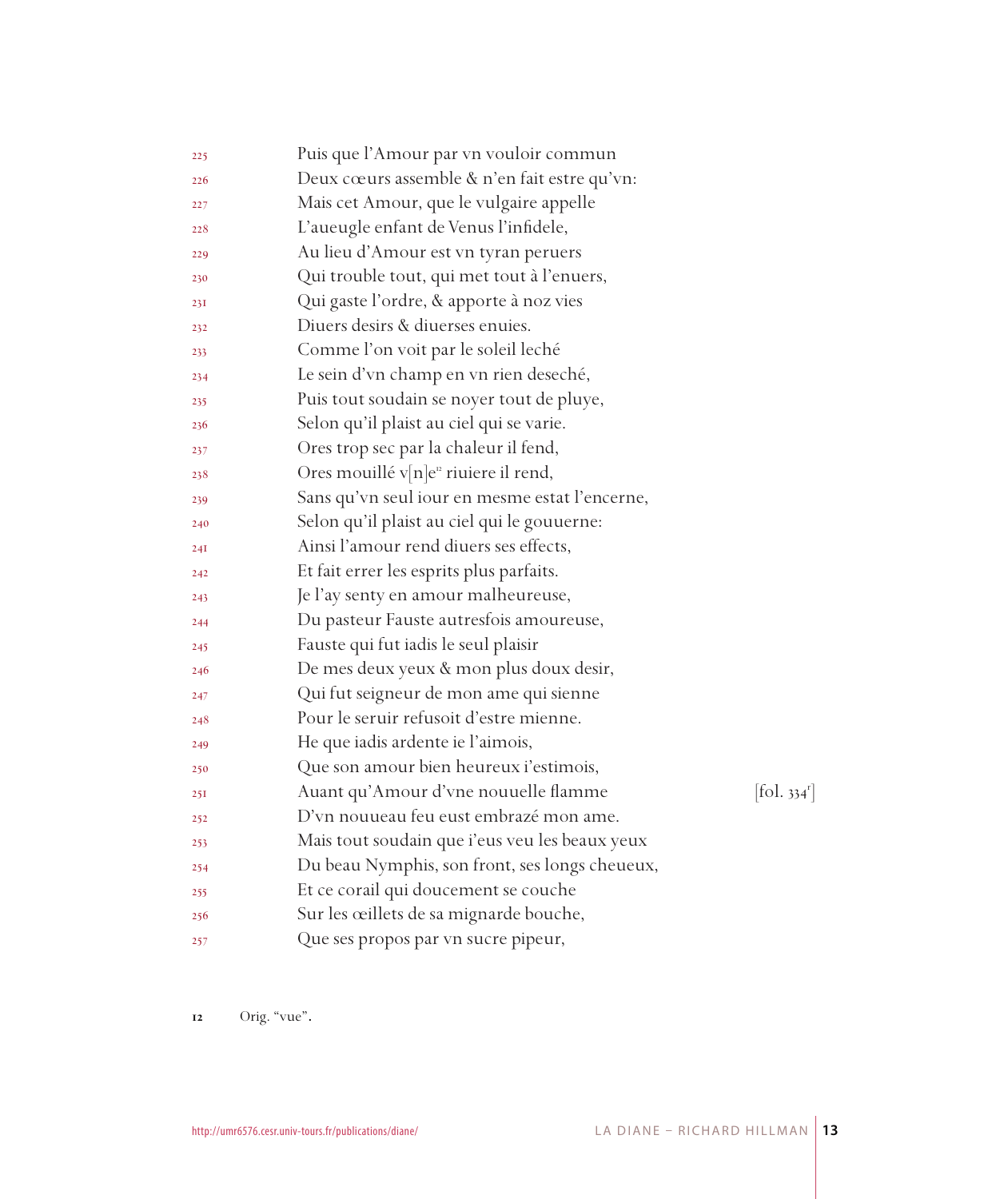| 258 | Mesle de ris eurent charmé mon cœur,                   |                                           |
|-----|--------------------------------------------------------|-------------------------------------------|
| 259 | Et que sa voix, ou plustost l'harmonie                 |                                           |
| 260 | Des cieux diuins eust mon ame rauie:                   |                                           |
| 26I | Lors ie perdis en vn prompt mouuement                  |                                           |
| 262 | Le souuenir de Fauste mon amant:                       |                                           |
| 263 | Je n'eus plus soin de luy garder fidele                |                                           |
| 264 | Mon amitié, qu'il iugeoit immortelle,                  |                                           |
| 265 | Ses yeux, son front, ses deuis & son port              |                                           |
| 266 | Me furent lors cruels comme la mort:                   |                                           |
| 267 | Ce que i'aimoy me fut desagreable,                     |                                           |
| 268 | D'auoir aimé ie m'estimois coulpable.                  |                                           |
| 269 | O changement! Ainsi tout icy bas                       |                                           |
| 270 | Change de forme, & chemine à grands pas                |                                           |
| 27I | Vers le tombeau, où gist enseuelie                     |                                           |
| 272 | Auec noz corps nostre mortelle vie.                    |                                           |
| 273 | Je changeay donc de vouloir & d'amant,                 |                                           |
| 274 | Mais ie ne sçay d'où vint ce changement,               |                                           |
| 275 | Ce nouueau feu, ceste flamme nouuelle,                 |                                           |
| 276 | Ne qui rendit ma promesse infidele.                    |                                           |
| 277 | Auparavuant que ces antres & bois                      |                                           |
| 278 | Eussent d'Amour receu les foles loix,                  |                                           |
| 279 | Que les pasteurs, les nymphes, les bergeres,           |                                           |
| 280 | Qui dans ces prez se trouuent ordinaires,              |                                           |
| 28I | Eussent cogneu mainte ruse, maint tour,                |                                           |
| 282 | Maint fol desir de l'inconstant amour,                 |                                           |
| 283 | Et qu'on eust fait comme es villes plus foles          |                                           |
| 284 | Gloire & $[{\text{honneur}}]^n$ de trahir ses paroles, |                                           |
| 285 | Qu'on eust sucré par vn propos pipeur                  | $\left[ \text{fol. } 334^{\circ} \right]$ |
| 286 | Par vn sousris le venin de son cœur,                   |                                           |
| 287 | Qu'on eust vsé de langues mensongeres,                 |                                           |
| 288 | De faux appas à tromper ordinaires,                    |                                           |
| 289 | De vains propos, de promesses, de veux,                |                                           |
| 290 | Et de serments pour abuser les Dieux,                  |                                           |

Orig. "honnneuu".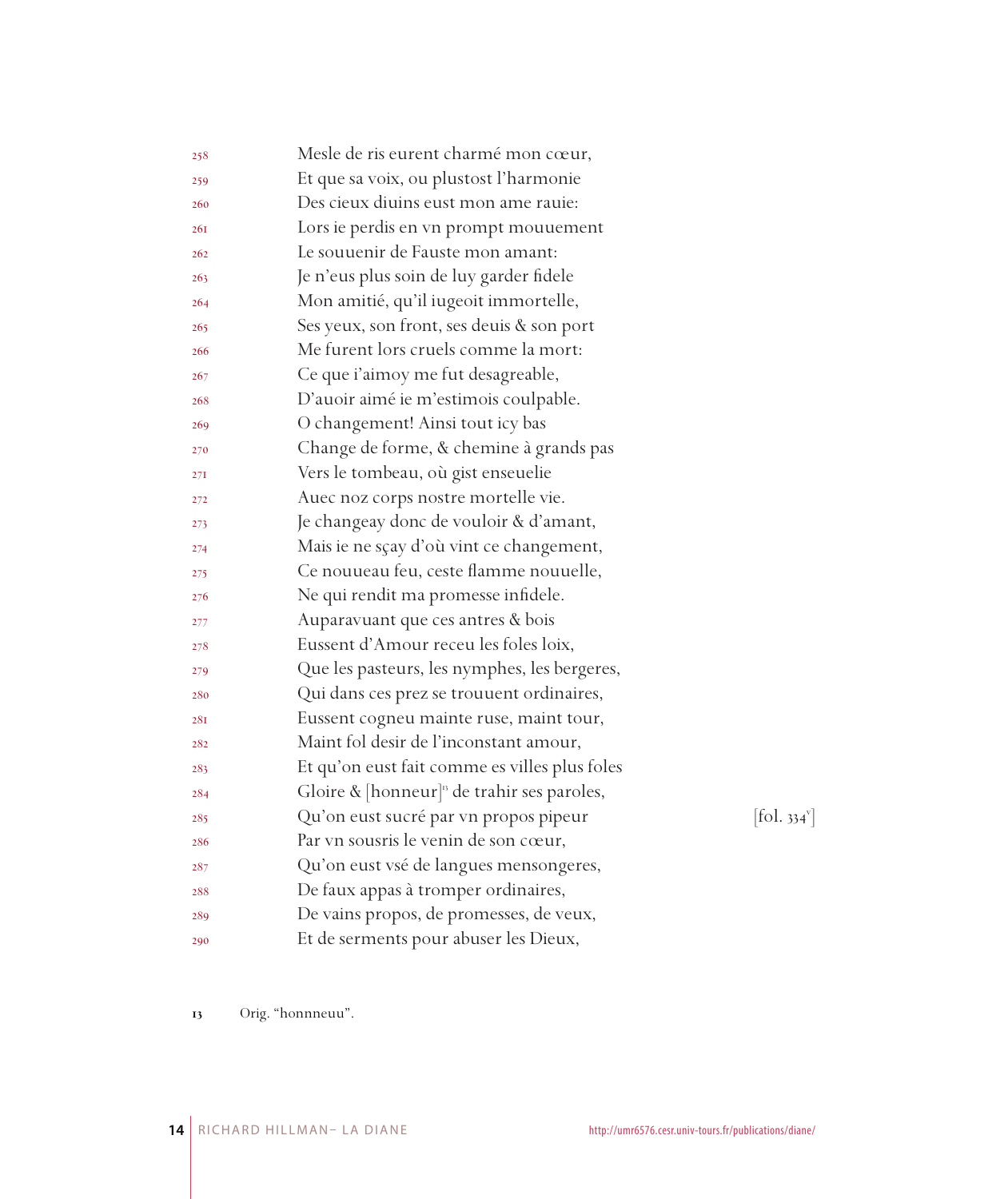| 29I | Qu'on eust rendu sa parole contraire           |
|-----|------------------------------------------------|
| 292 | A son desir, & son ame aduersaire              |
| 293 | De ses propos, qui deceuoient les cœurs        |
| 294 | Qui se perdoient en leurs chants deceueurs:    |
| 295 | L'amour estoit constant & veritable,           |
| 296 | Sans, comme il fait, nous tromper variable,    |
| 297 | Et des amans les amoureux esprits              |
| 298 | D'vn nouueau feu ne s'embrazoient épris,       |
| 299 | Sainte la foy, l'amour pure loyale,            |
| 300 | La volonté entre les cœurs egale,              |
| 301 | Vraye la foiy, & des loyaux amans              |
| 302 | Vifs les propos, & sacrez les sermens.         |
| 303 | O feint amours! hé que n'es-tu encore          |
| 304 | Dans ces palais, que maint esmail redore?      |
| 305 | Dans ces citez, dans ces superbes cours,       |
| 306 | Où la traison se rencontre tousiours,          |
| 307 | La ruse feinte, & la foy, qui pariure          |
| 308 | Fait à la foy des Monarques iniure,            |
| 309 | Sans t'estre mis errant parmy ces bois,        |
| 310 | Pour nous trancir au doux son de ta voix?      |
| 3II | Mais, traistre amour, il faut qu'on t'obeisse, |
| 312 | Et que vertu l'on estime ton vice.             |
| 313 | Il faut le faire, & nostre cœur atteint        |
| 314 | De ta fureur, helas y est contraint!           |

[*Entre Fauste*.]

## FAVSTE

| 315 | Belle Diane, ô combien dommageable      |                                   |
|-----|-----------------------------------------|-----------------------------------|
| 316 | Est ta beauté, pour estre variable?     |                                   |
| 317 | Combien ton œil de blasme a merité,     | $\left[ \text{fol. } 335 \right]$ |
| 318 | Pour estre beau & plein d'impieté?      |                                   |
| 319 | Rien ne nous fait icy tant de dommage,  |                                   |
| 320 | Qu'vne beauté inconstante & volage;     |                                   |
| 32I | C'est de malheurs vne profonde mer      |                                   |
| 322 | Où maints amants se perdent pour aimer: |                                   |
|     |                                         |                                   |

 $[$ fol. 335 $^{\mathrm{r}}$ ]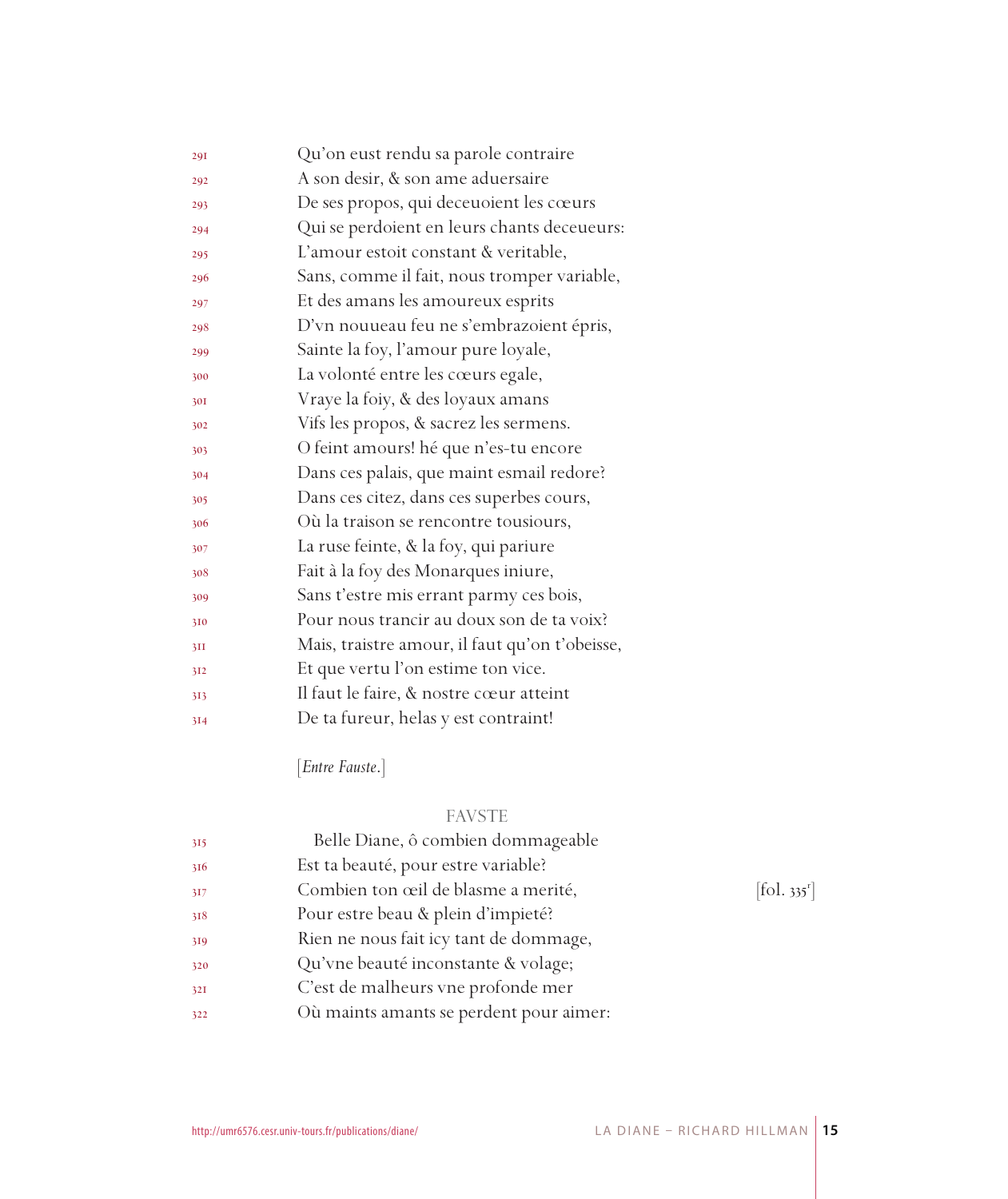| 323 | Ce sont les voix des cruelles Sirenes,                                    |  |
|-----|---------------------------------------------------------------------------|--|
| 324 | Qui nous font choir en vn gouffre de peines;                              |  |
| 325 | C'est de Meduse & le front & les yeux,                                    |  |
| 326 | Qui transformoient les pauures amoureux:                                  |  |
| 327 | Sont les appas de l'impudique Circe,                                      |  |
| 328 | Qui transformoit les compagnons d'Vlysse:                                 |  |
| 329 | Ce sont les yeux des basilics cuels,                                      |  |
| 330 | Qui par leurs traits font mourir les mortels,                             |  |
| 33I | Ce sont les pleurs du Crocodil qu'honore                                  |  |
| 332 | Le peuple noir, qui les passans deuore:                                   |  |
| 333 | C'est du poison de sucre radoucy,                                         |  |
| 334 | Dont la douceur rend nostre ame trancy,                                   |  |
| 335 | Bref c'est vn mal de tous les maux le pire:                               |  |
| 336 | Car la beauté qui noz ames attire                                         |  |
| 337 | Par vn desir extreme d'en auoir                                           |  |
| 338 | La iouissance, & possesseur s'en voir,                                    |  |
| 339 | Plus elle est belle, ah plus elle est cruelle                             |  |
| 340 | A noz desirs, quand elle est infidele.                                    |  |
| 34I | De la beauté s'engendre le desir,                                         |  |
| 342 | Et du desir vient l'amoureux plaisir.                                     |  |
| 343 | Ce qui est beau se rend plus desirable                                    |  |
| 344 | Plus il se monstre à noz yeux agreable:                                   |  |
| 345 | Souffrir beaucoup, aimer, ne l'estre pas,                                 |  |
| 346 | C'est vn malheur qui nous traine au trespas,                              |  |
| 347 | Mesmes alors qu'vne ingratte maistresse,                                  |  |
| 348 | Fausse sa foy, & brise sa promesse.                                       |  |
| 349 | Ce que la foy nous oblige est à nous,                                     |  |
| 350 | Est ceste foy se rend commune à tous <sup>14</sup>                        |  |
| 35I | Pour de tous estre immortelle honoree,<br>$[\text{fol. } 335^{\text{v}}]$ |  |
| 352 | Et pour se voir parmy nous asseuree.                                      |  |
| 353 | Belle Diane, helas! souuienne toy                                         |  |
| 354 | M'auoir donné ton amour & ta foy,                                         |  |
| 355 | Ton cœur, ton ame! hé peux-tu bien felonne                                |  |

The speech is continuous, and I delete the full stop placed at the end of this line in the original.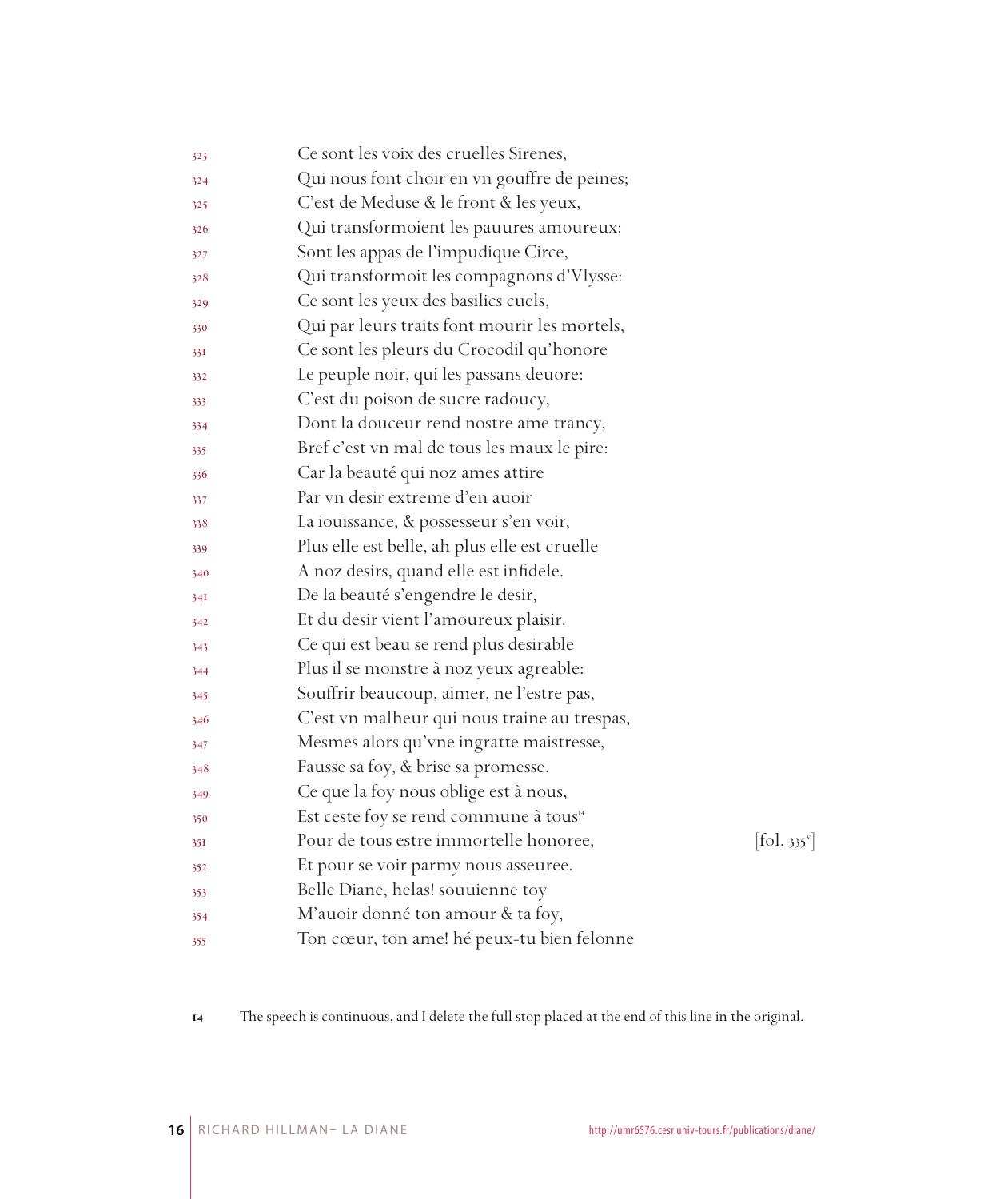| Non, tu ne peux, ou bien si tu le fais,<br>357<br>Les puissans Dieux vengeurs de noz forfaits,<br>358<br>Qui veulent seuls accabler le pariure,<br>359<br>Par mille traits vengeront ceste iniure.<br>360<br>La main des Dieux souuent lente punir<br>36I<br>Notre forfait, ne laisse de tenir<br>362<br>Le glaiue nud, qui à la fin s'abysme<br>363<br>Dans notre sang, & punit nostre crime.<br>364<br>En m'escoutant trembles-tu point d'effroy,<br>365<br>Toy qui fais loz de pariurer ta foy?<br>366 | 356 | En faire don à vne autre personne? |
|-----------------------------------------------------------------------------------------------------------------------------------------------------------------------------------------------------------------------------------------------------------------------------------------------------------------------------------------------------------------------------------------------------------------------------------------------------------------------------------------------------------|-----|------------------------------------|
|                                                                                                                                                                                                                                                                                                                                                                                                                                                                                                           |     |                                    |
|                                                                                                                                                                                                                                                                                                                                                                                                                                                                                                           |     |                                    |
|                                                                                                                                                                                                                                                                                                                                                                                                                                                                                                           |     |                                    |
|                                                                                                                                                                                                                                                                                                                                                                                                                                                                                                           |     |                                    |
|                                                                                                                                                                                                                                                                                                                                                                                                                                                                                                           |     |                                    |
|                                                                                                                                                                                                                                                                                                                                                                                                                                                                                                           |     |                                    |
|                                                                                                                                                                                                                                                                                                                                                                                                                                                                                                           |     |                                    |
|                                                                                                                                                                                                                                                                                                                                                                                                                                                                                                           |     |                                    |
|                                                                                                                                                                                                                                                                                                                                                                                                                                                                                                           |     |                                    |
|                                                                                                                                                                                                                                                                                                                                                                                                                                                                                                           |     |                                    |

## DIANE

| 367 | Fauste tay-toy: tes plaintes, ta menace      |           |
|-----|----------------------------------------------|-----------|
| 368 | N'apportent point de frayeur à ma face:      |           |
| 369 | Car ie sçay bien que iamais des amans        |           |
| 370 | On ne punit les pariures sermens:            |           |
| 37I | Juppin s'en rit, & luy-mesme n'estime        |           |
| 372 | Faussant sa foy commettre quelque crime.     |           |
| 373 | Car des amans tout le pouuoir depend         |           |
| 374 | Du faux Amour qui pariures les rend:         |           |
| 375 | Ils sont forcez à son vouloir de viure,      |           |
| 376 | Et comme maistre en tous lieux de le suiure: |           |
| 377 | Jl les conduit comme les pastoureaux         |           |
| 378 | Parmy les prez conduisent leurs aigneaux.    |           |
| 379 | Le mal qu'on fait par force est excusable,   |           |
| 380 | Et seulement l'autheur en est coulpable,     |           |
| 381 | Non pas celuy qui le fait malgré luy,        |           |
| 382 | Puis que tout seul punissable est celuy      |           |
| 383 | Qui de son gré, non par force forcee,        | [fol. 336 |
| 384 | Commet le mal dont sa gloire est blessee.    |           |
| 385 | Hé qui peut donc reprendre les amans         |           |
| 386 | Si malgré eux ils brisent leurs sermens?     |           |
| 387 | Rien à l'Amour dans le ciel ne resiste,      |           |
| 388 | Et des mortels la puissance il despite:      |           |
| 389 | Jl force tout, & sa cruelle loy              |           |
|     |                                              |           |

r ]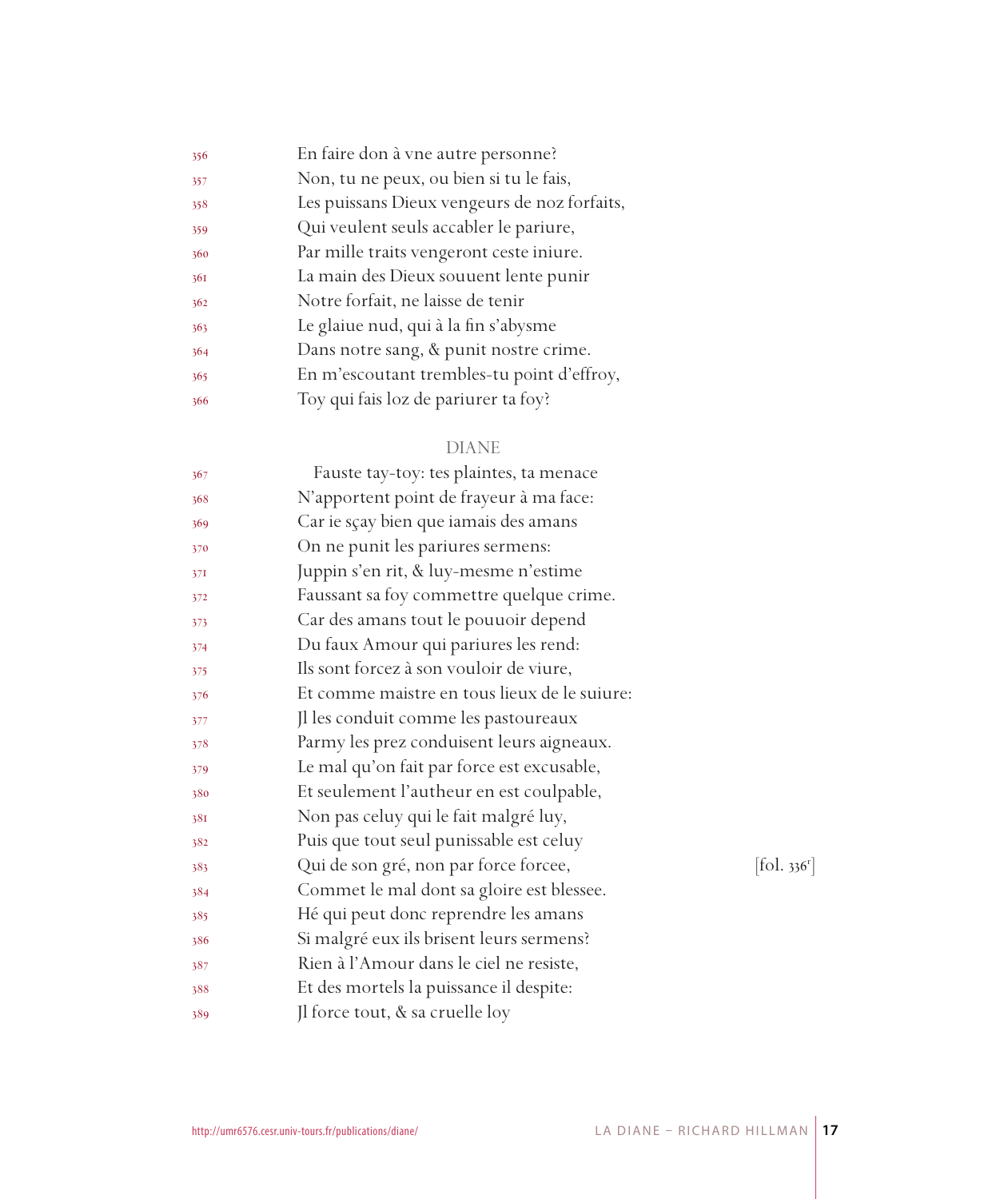| 390             | Nous fait souuent violer nostre foy,                                                     |
|-----------------|------------------------------------------------------------------------------------------|
| 391             | Nostre serment, noz vœux, nostre constance,                                              |
| 392             | Tant son pouuoir a sur nous de puissance:                                                |
| 393             | Ceux qui par luy quelque iniustice ont fait                                              |
| 394             | N'ont autre excuse à lauer leur forfait                                                  |
| 395             | Sinon qu'Amour, à qui nul n'a puissance                                                  |
| 396             | De resister, est autheur de l'offence.                                                   |
| 397             | Ainsi ie suis excusable enuers toy,                                                      |
| 398             | T'ayant faussé comme tu dis, ma foy.                                                     |
| 399             | Si tu ne peux te contraindre en toy-mesme                                                |
| 400             | De n'aimer point celle-là qui ne t'aime,                                                 |
| 40I             | Et si l'Amour te force à requerir                                                        |
| 402             | Celle qui vit pour te faire mourir,                                                      |
| 403             | Comment veux-tu que ie force mon ame                                                     |
| 404             | De n'aimer point la beauté qui l'enflamme?                                               |
| 405             | Comment veux-tu que ie porte en mon cœur                                                 |
| 406             | Vn chaud brazier, sans en sentir l'ardeur?                                               |
| 407             | Non, Fauste, non, les effects admirables                                                 |
| 408             | Du vif amour par le temps variables,                                                     |
| 409             | Ne sont sujets aux loix de l'equité,                                                     |
| 410             | Et son vouloir n'est iamais disputé                                                      |
| 4H              | Par la raison: Amour est vne force                                                       |
| 4I <sub>2</sub> | Qui la raison & la iustice force:                                                        |
| 4I3             | Le seul desir, la seule volonté,                                                         |
| 414             | Causent l'Amour, non la loy, l'equité:                                                   |
| 415             | Non la raison: car sa viue puissance                                                     |
| 416             | Ne reçoit point pour reigle la prudence.                                                 |
| 4I7             | Ne vien donc point blasmer mon nouueau feu,<br>$\left[ \text{fol. } 336^{\circ} \right]$ |
| 418             | Mais bien l'Amour qui a retins <sup>15</sup> le vœu.                                     |
|                 |                                                                                          |

#### FAVSTE

- Mais si l'Amour, que pour Dieu tu reclame,
- M'a fait premier possesseur de ton ame,
- "Retins" was a possible form of the past participle; see Huguet, s.v. "retenir".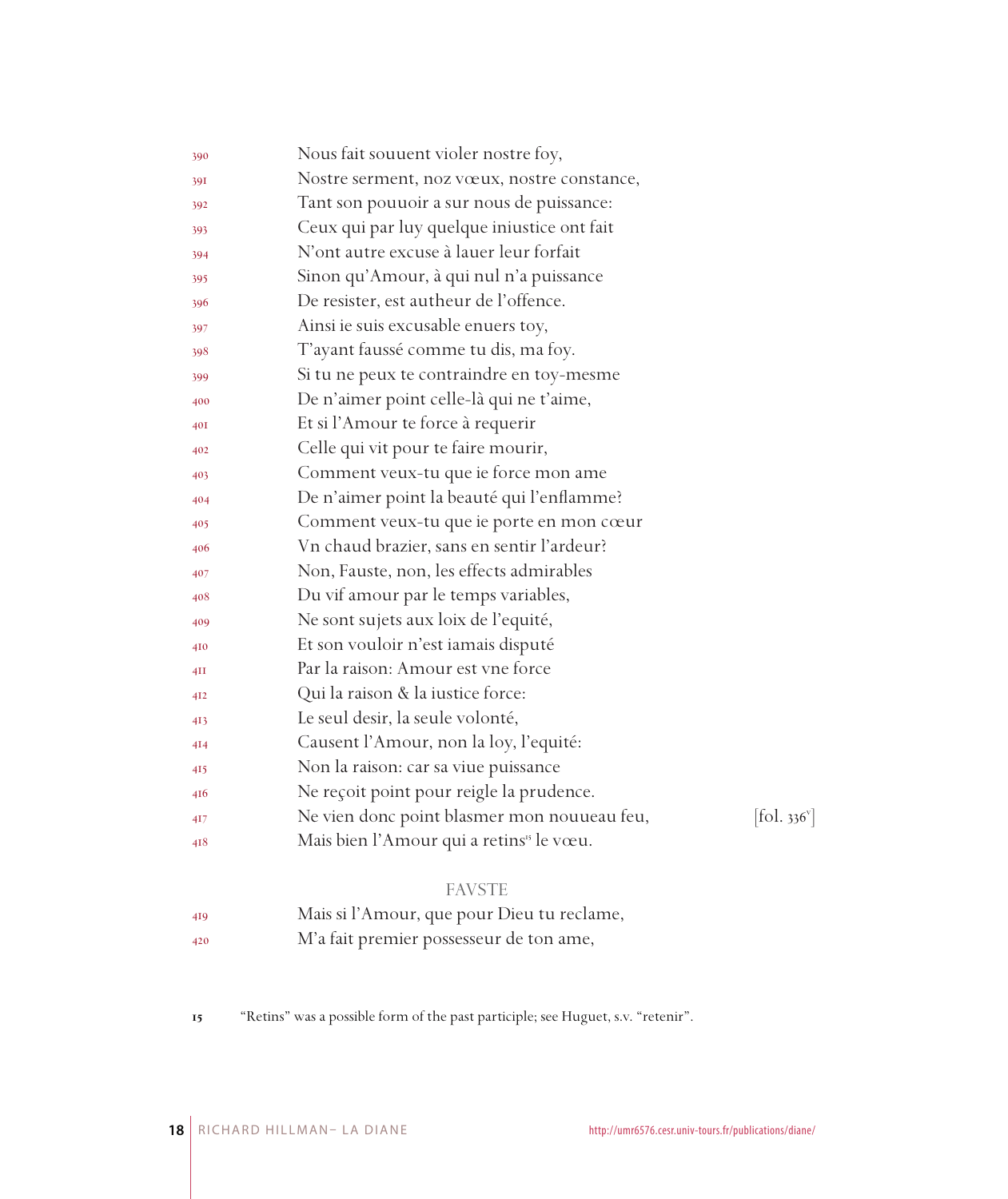| 42I | Et le premier receleur de ta foy,     |
|-----|---------------------------------------|
| 422 | Peux-tu auoir vn autre amant que moy? |

#### DIANE

| 423 | Ha ie le peux! car capables noz ames      |
|-----|-------------------------------------------|
| 424 | Sont de loger cent differentes flammes,   |
| 425 | Et en amour le dernier feu qui prent      |
| 426 | Est tousiours plus que le premier ardent. |

#### FAVSTE

| 427 | Mais sans raison du nom d'Amour on couure |
|-----|-------------------------------------------|
| 428 | Vn faux amour où la foy ne se trouue:     |
| 429 | Car ce qui vit sans foy, sans loyauté     |
| 430 | D'vn saint amour n'a le nom merité.       |

#### DIANE

| De tous amours ceux sont plus venerables<br>431 |  |
|-------------------------------------------------|--|
|-------------------------------------------------|--|

- De qui l'on voit les effects variables,
- Car le pouuoir d'vne diuinité
- Se recognoist par la diuersité.

#### FAVSTE

- Ce qui varie est manque d'excellence, Car rien n'est saint que la graue constance, Et les grands Dieux se font estimer tels
- Pour maintenir leurs pouuoirs immortels.

#### DIANE

| 439 | Si bien souuent le ciel change de forme, |
|-----|------------------------------------------|
| 440 | Si Juppiter en taureau se transforme,    |
| 44I | Tous les mortels peuuent pareillement    |
| 442 | Changer d'ardeur, d'amour, & de serment. |

#### FAVSTE

| 443 | Pallas qu'on dit Deesse de prudence,    | $\left[ \text{fol. } 337^{\circ} \right]$ |
|-----|-----------------------------------------|-------------------------------------------|
| 444 | N'a point changé de nature & d'essence. |                                           |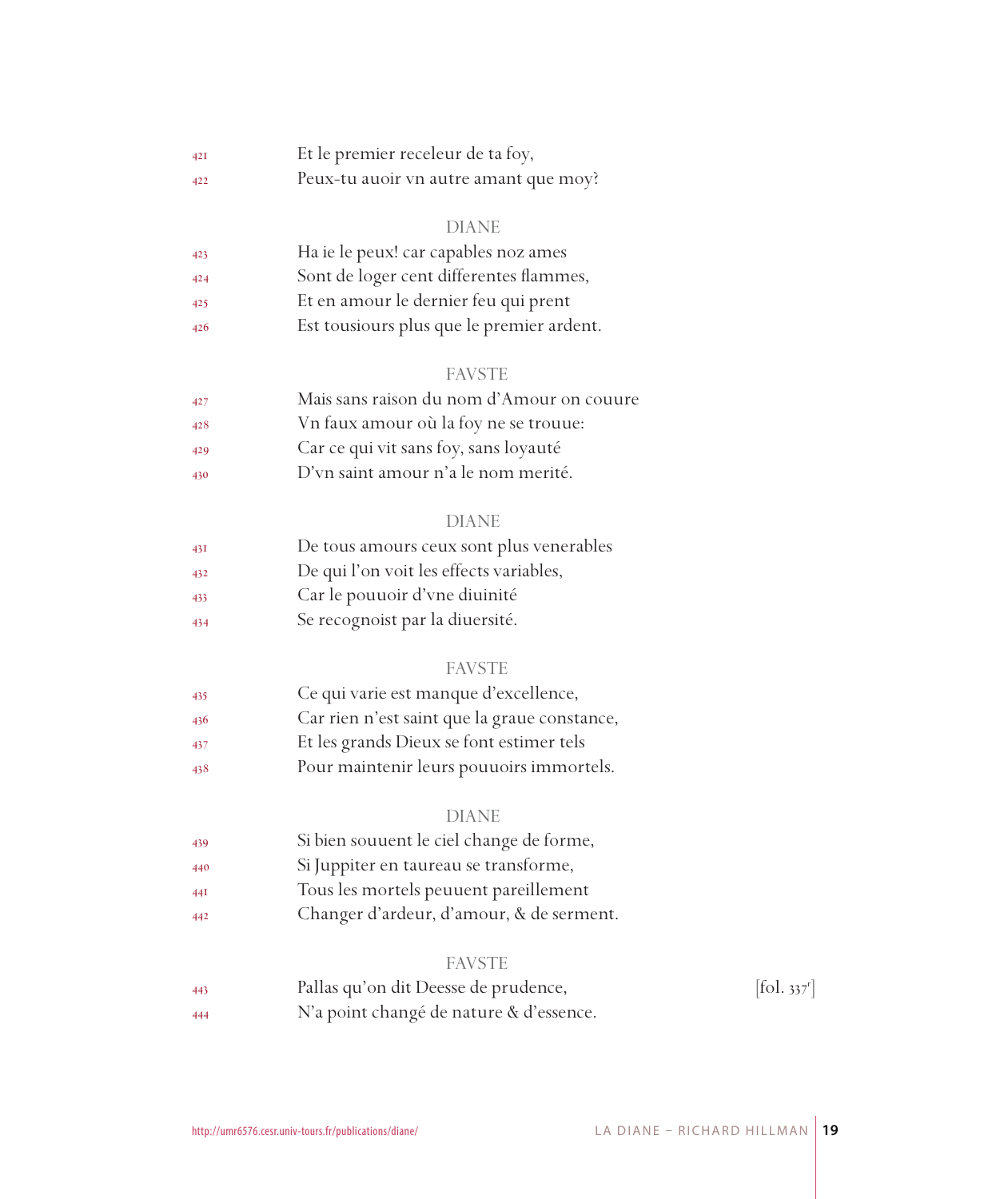|     | DIANE                                     |
|-----|-------------------------------------------|
| 445 | Venus qu'on dit Deesse de beauté,         |
| 446 | A bien souuent changé de volonté.         |
|     | <b>FAVSTE</b>                             |
| 447 | Mais Pallas est pour sage renommee,       |
| 448 | Et au rebours Venus folle estimee.        |
|     | <b>DIANE</b>                              |
| 449 | Mais Venus est Deesse des amours,         |
| 450 | Seule en aimant on l'imite tousiours.     |
|     | <b>FAVSTE</b>                             |
| 45I | Mais on ne doit imiter vne chose,         |
| 452 | Qui aux suiuans le deshonneur propose.    |
|     | <b>DIANE</b>                              |
| 453 | Mais nous deuons viuement imiter          |
| 454 | Ce qui nous peut l'imitant profiter.      |
|     | <b>FAVSTE</b>                             |
| 455 | Le bien sans loz, les actes sans memoire, |
| 456 | D'estre imitez ne meritent la gloire.     |
|     | DIANE                                     |
| 457 | Il n'y a point d'autre gloire en amour    |
| 458 | Que le desir de iouir quelque iour.       |
|     | <b>FAVSTE</b>                             |
| 459 | Mais ce desir n'est nullement louable,    |
| 460 | Si la raison ne le rend raisonnable.      |
|     | <b>DIANE</b>                              |
| 461 | Faut que l'amour soit meslé de fureur,    |
| 462 | Car la raison en r'amollit l'ardeur.      |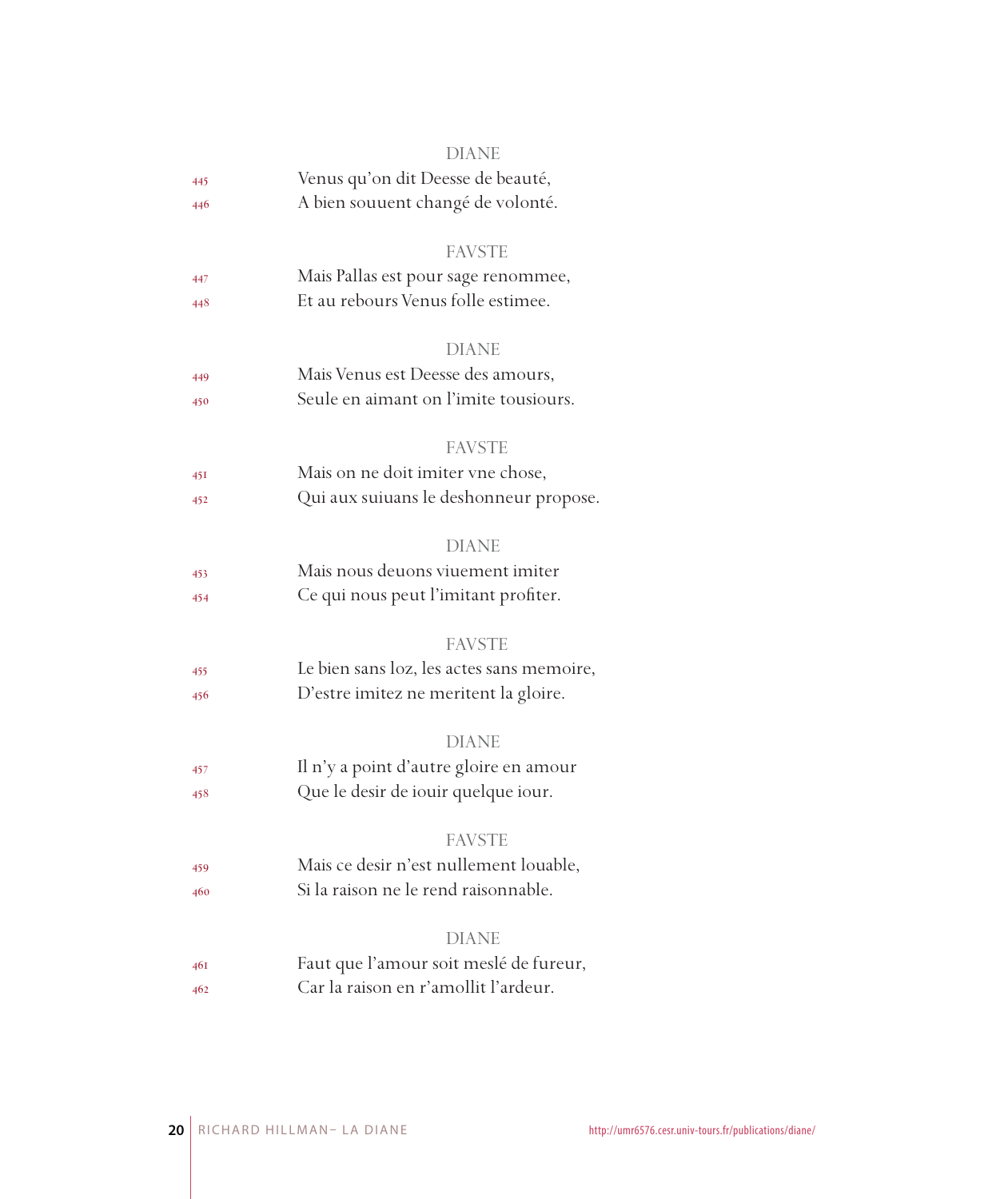|     | <b>FAVSTE</b>                                  |                              |
|-----|------------------------------------------------|------------------------------|
| 463 | Mais toute amour que la fureur mortelle        |                              |
| 464 | Rend sans raison, est tousiours infidele.      |                              |
|     | <b>DIANE</b>                                   |                              |
| 465 | L'amour n'est point de trahison atteint,       | $[\text{fol. } 337^{\circ}]$ |
| 466 | Car vray amour autrement il n'est point.       |                              |
|     | <b>FAVSTE</b>                                  |                              |
| 467 | Mais le tien l'est, qui te rend sans promesse, |                              |
| 468 | Moy veuf d'espoir, & priué de maistresse.      |                              |
|     | DIANE                                          |                              |
| 469 | Si i'ay failly enuers toy de serment,          |                              |
| 470 | N'aime-ie au lieu Nymphis fidelement?          |                              |
| 47I | Ainsi l'Amour tousiours me suit fidele.        |                              |
|     | <b>FAVSTE</b>                                  |                              |
| 472 | Mais enuers moy elle ne paroist telle.         |                              |
|     | <b>DIANE</b>                                   |                              |
| 473 | Où n'est l'Amour il n'est requis de foy.       |                              |
|     | <b>FAVSTE</b>                                  |                              |
| 474 | Mais qui te fait aimer autre que moy?          |                              |
|     | <b>DIANE</b>                                   |                              |
| 475 | Le trait d'Amour, que diuin on estime.         |                              |
|     | <b>FAVSTE</b>                                  |                              |
| 476 | Tousiours quelqu'vn excuse nostre crime.       |                              |
|     | <b>DIANE</b>                                   |                              |
| 477 | Ce n'est forfait qu'aimer selon son vueil.     |                              |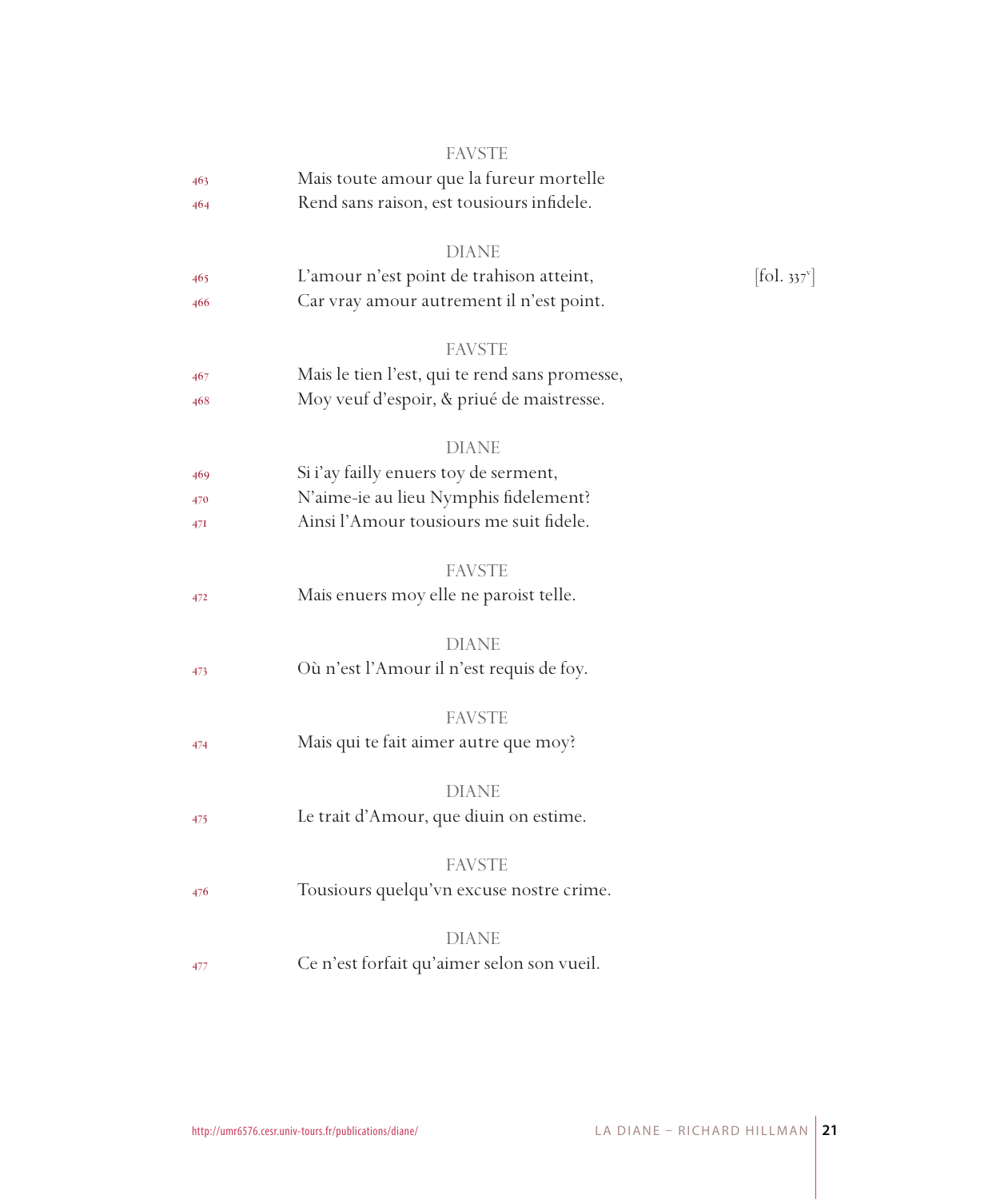|     | <b>FAVSTE</b>                                                |                        |
|-----|--------------------------------------------------------------|------------------------|
| 478 | Non, ne changeant de son premier conseil.                    |                        |
| 479 | <b>DIANE</b><br>Jl faut changer puis que le ciel se change.  |                        |
| 480 | <b>FAVSTE</b><br>Ah tout change est ennemy de louange!       |                        |
| 48I | <b>DIANE</b><br>Baste d'honneur au prix du doux plaisir.     |                        |
| 482 | <b>FAVSTE</b><br>Baste d'Amour, dont sale est le desir.      |                        |
| 483 | <b>DIANE</b><br>Qui peut brider le desir de nostre ame?      | $[$ fol. $338^{\circ}$ |
| 484 | <b>FAVSTE</b><br>La iuste peur d'en receuoir du blasme.      |                        |
| 485 | <b>DIANE</b><br>L'Amour aux pieds foule ces pensers vains[.] |                        |
| 486 | <b>FAVSTE</b><br>Tel amour est ennemy des humains[.]         |                        |
| 487 | <b>DIANE</b><br>Qui veut aimer rien qu'en l'amour ne pense.  |                        |
| 488 | <b>FAVSTE</b><br>Mais l'Amour est cruel sans asseurance.     |                        |
| 489 | <b>DIANE</b><br>Quel grand peril y a-t'il en aimant?         |                        |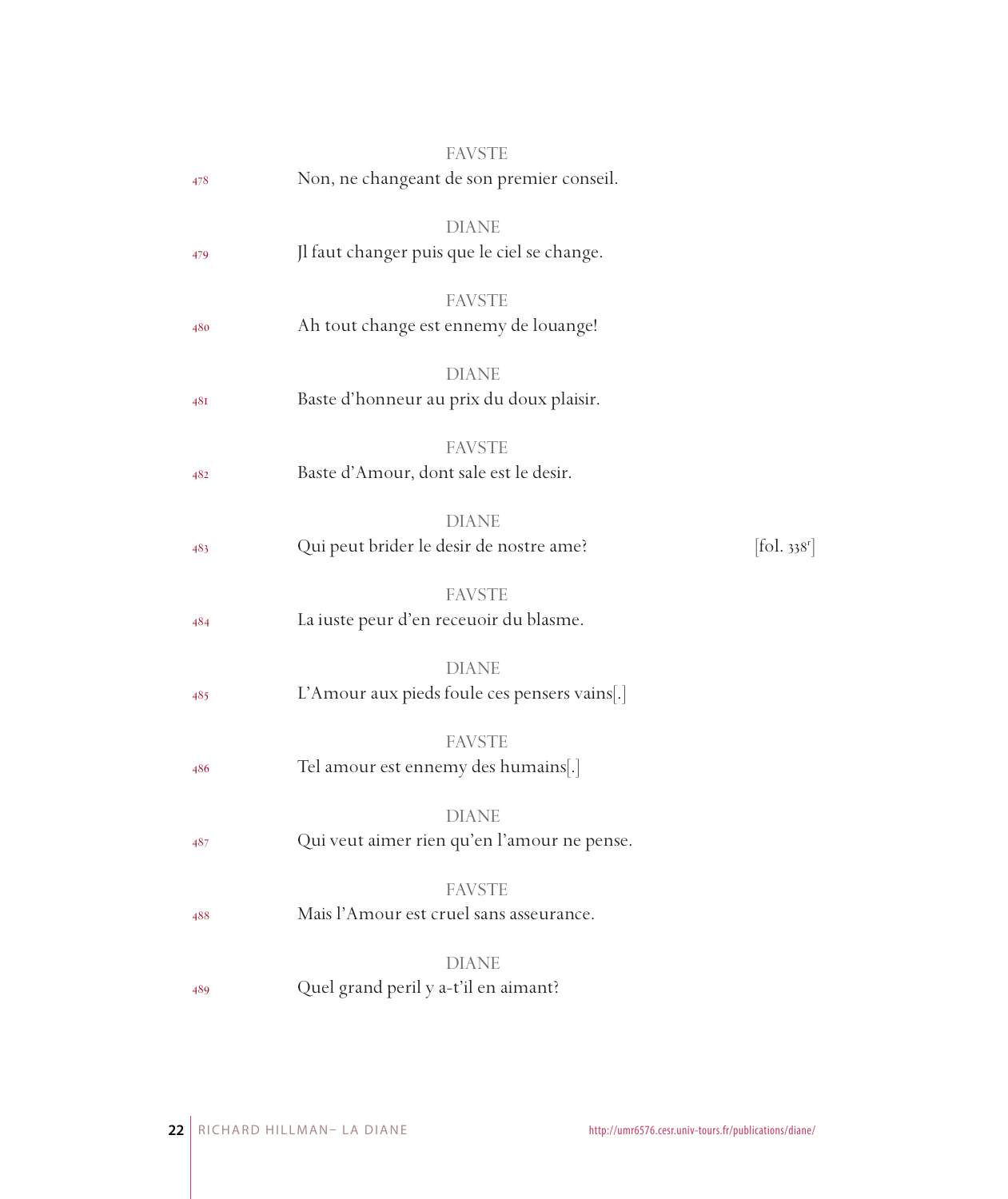|            | <b>FAVSTE</b>                                            |            |
|------------|----------------------------------------------------------|------------|
| 490        | Que bien souuent on meurt cruellement.                   |            |
|            | <b>DIANE</b>                                             |            |
| 491        | L'heur des amans est vne mesme lame.                     |            |
|            | <b>FAVSTE</b>                                            |            |
| 492        | Mais leur amour finit aussi sa flamme.                   |            |
|            | <b>DIANE</b>                                             |            |
| 493        | Non fait: Amour [seiourne] <sup>16</sup> es ames saints, |            |
| 494        | Qui ne sont point par le trespas esteints.               |            |
|            | <b>FAVSTE</b>                                            |            |
| 495        | Mais en passant le fleuue d'oubliance,                   |            |
| 496        | D'aucun amour on n'a plus souuenance.                    |            |
|            | <b>DIANE</b>                                             |            |
| 497        | Ceux qui là bas es champs delicieux                      |            |
| 498        | Viuent contents sont encore amoureux[.] <sup>v</sup>     |            |
| 499        | Il trouuent là leurs maistresses qui belles              |            |
| 500        | Leur ont esté en ce monde fideles:                       |            |
| <b>50I</b> | Libres alors ils refont le discours                      |            |
| 502        | En s'esbatans, de leurs viues amours,                    |            |
| 503        | Ils trouuent là le grand prestre de Grece                |            |
| 504        | Qui touche encor sa lyre charmeresse:                    | [fol. 338] |
| 505        | Jls trouuent là mille obscures forests,                  |            |
| 506        | Mille ruisseaux & mille [antres] <sup>18</sup> secrets,  |            |
| 507        | Où doucement ils moissonnent fideles                     |            |
| 508        | Les fruits heureux de leurs amitiez belles.              |            |
| 509        | Car l'amour vit non seulement es cieux,                  |            |
|            |                                                          |            |

Orig. "s'eiourne".

No punctuation in the original.

 Orig. "autres", which is possible but not nearly as suitable to the context; again, inversion of "u"/"n" is common.

 $[$ fol. 338 $^{\mathrm{v}}$ ]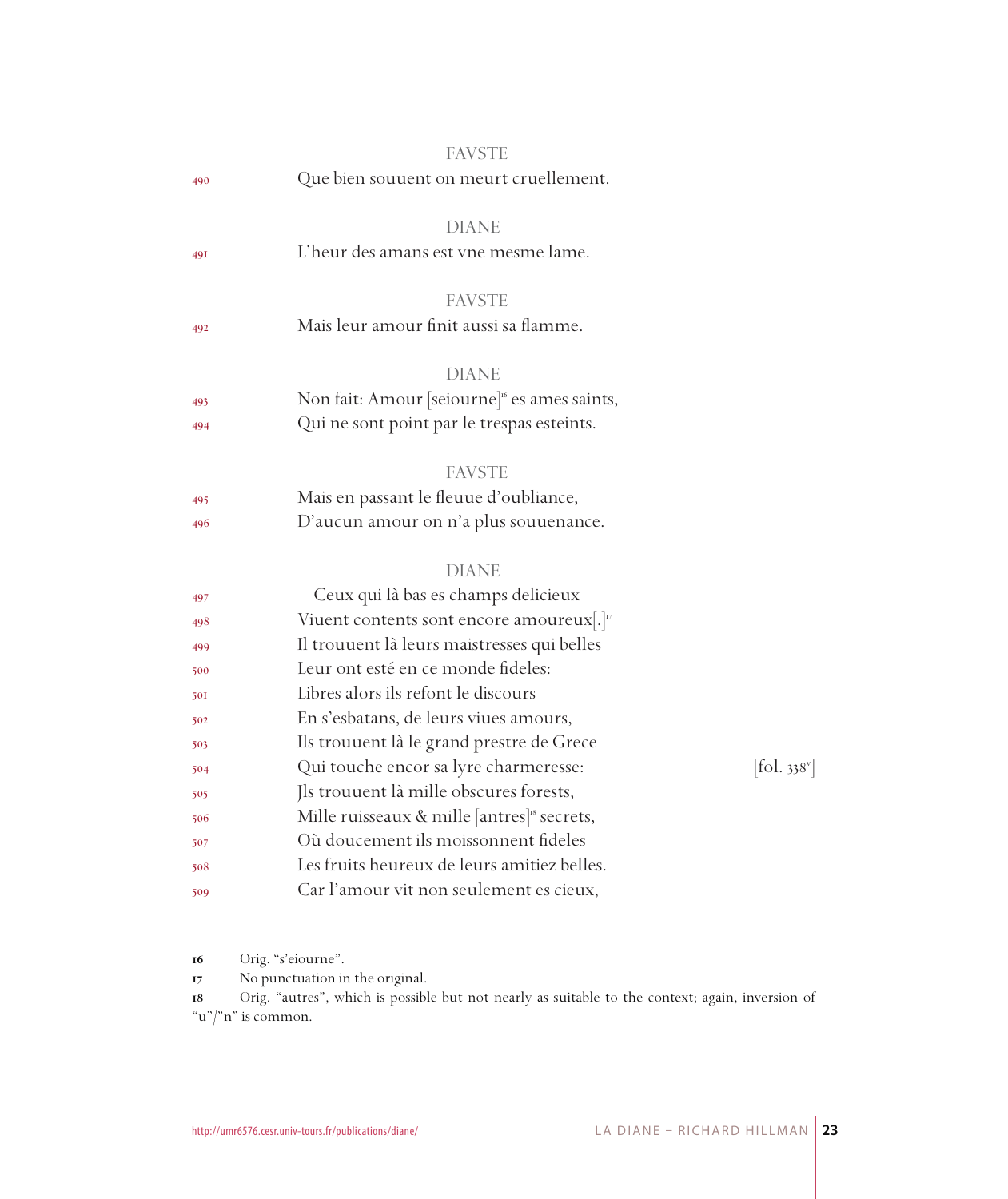| 510 | Mais son pouuoir s'estend en ces bas lieux,  |            |
|-----|----------------------------------------------|------------|
| 511 | Où Pluton regne, où demeure honoree          |            |
| 512 | Sa triple Hecate es enfers adoree.           |            |
| 513 | L'Amour n'est donc mortel comme noz iours,   |            |
| 514 | Car aux corps morts suruiuent les amours     |            |
| 515 | Sans que la mort les puisse onques deffaire. |            |
|     | <b>FAVSTE</b>                                |            |
| 516 | Si sçay-ie bien qu'en mourant ie puis faire  |            |
| 517 | Mourir l'Amour, qui me rend malgré moy       |            |
| 518 | Serf d'vne ingrate, & qui manque de foy.     |            |
|     | <b>DIANE</b>                                 |            |
| 519 | Ne m'aime point si tu me cognois telle.      |            |
| 520 | L'Amour desplait qui n'est point mutuelle.   |            |
|     | <b>FAVSTE</b>                                |            |
| 521 | L'Amour m'y force & me vient enflammer.      |            |
|     | <b>DIANE</b>                                 |            |
| 522 | Le mesme feu qui te force m'aimer,           |            |
| 523 | Me force aussi d'aimer Nymphis, de mesme     |            |
| 524 | Que sans repos tu me dis que tu m'aime,      |            |
| 525 | Ie suis forcee aussi bien comme toy.         |            |
| 526 | De ton malheur ne te pren donc à moy,        |            |
| 527 | Ains à l'Amour qui force toute chose,        |            |
| 528 | Et de nos cœurs superbement dispose.         |            |
|     | <b>FAVSTE</b>                                |            |
| 529 | O belle Nymphe! ô Diane aux beaux yeux!      |            |
| 530 | O seul honneur de ces terrestres lieux!      |            |
| 53I | Belle deesse, & plus parfaite encore         |            |
| 532 | Que ne fut onc Minerue qu'on adore,          |            |
| 533 | Saincte bergere, ô Soleil de mes iours,      | [fol. 339] |
| 534 | De qui i'atten en mes douleurs secours!      |            |
| 535 | O la clarté de mon ame esploree,             |            |

 $[$ fol. 339<sup>r</sup> $]$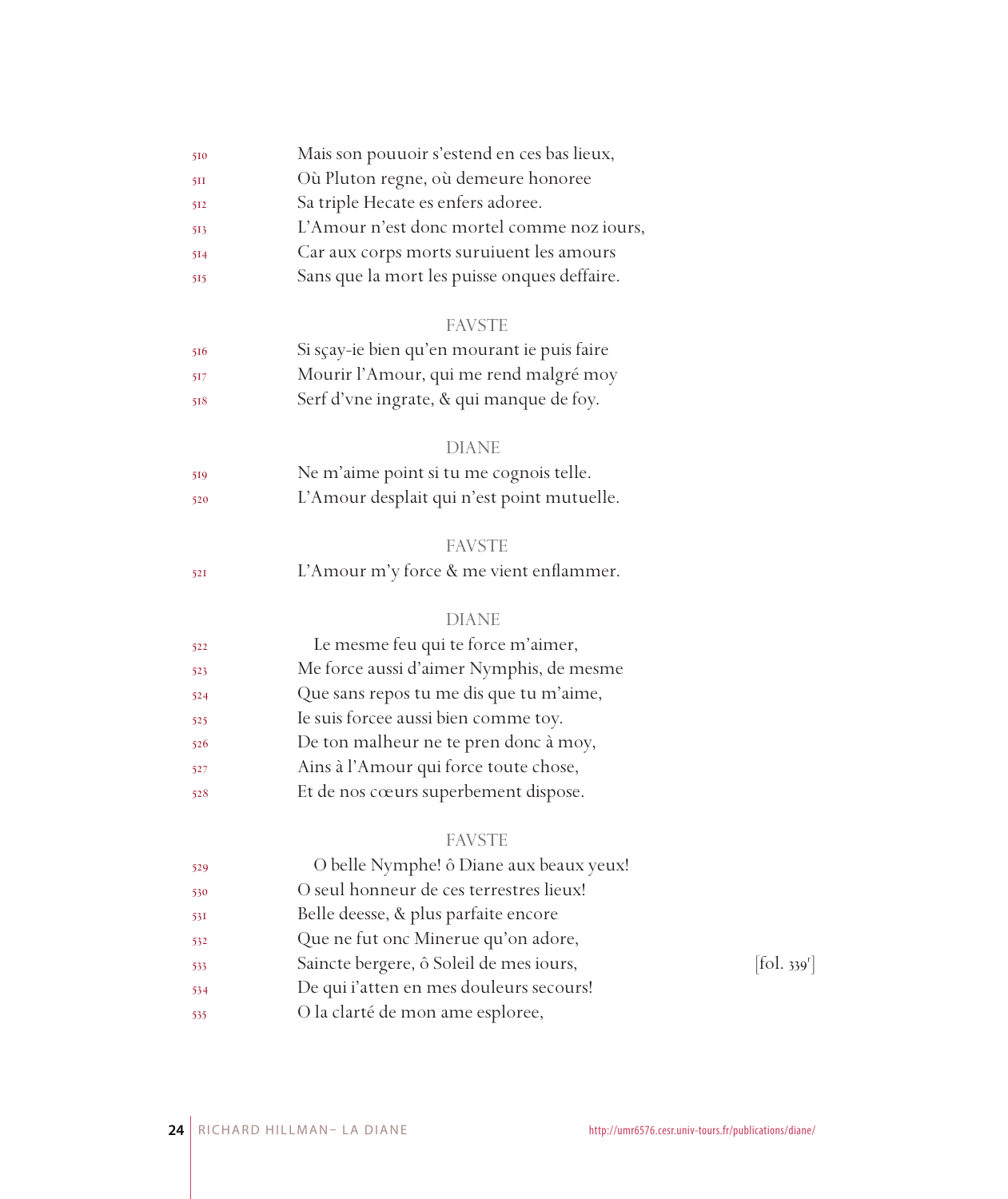| 536 | Par elle helas, tant de fois honoree!       |                              |
|-----|---------------------------------------------|------------------------------|
| 537 | Mon tout, ma vie, & ma chere moitié,        |                              |
| 538 | Auras-tu point de mes douleurs pitié?       |                              |
| 539 | Comme l'on voit sous vne treille belle      |                              |
| 540 | De lauriers verds, la chaste tourterelle    |                              |
| 541 | A mille tours, à mille doux souhaits,       |                              |
| 542 | A mille sauts, à cent tires de becs         |                              |
| 543 | Faire caresse à sa moitié mignarde,         |                              |
| 544 | Quand le printemps doucement nous regarde,  |                              |
| 545 | Ce n'est que ieu, que mille beaux esbats,   |                              |
| 546 | Leur sainct amour ne se trouue point las,   |                              |
| 547 | Et le plaisir de leur amitié douce,         |                              |
| 548 | Toute amertume & tout chagrin repousse:     |                              |
| 549 | Ne veux-tu point tout de mesme estimer      |                              |
| 550 | Fauste, qui vit seulement pour t'aimer?     |                              |
| 551 | Qui ne prend iour que de la viue flamme     |                              |
| 552 | Que ton bel œil eslance dedans son ame?     |                              |
| 553 | Qui ne reçoit autre object, autre loy,      |                              |
| 554 | Que celle-là qu'il emprunte de toy?         |                              |
| 555 | O belle Nymphe! Hé ne permets trop fiere,   |                              |
| 556 | Que ta beauté infidele & legere,            |                              |
| 557 | Soit serue aussi du mal qu'a merité         |                              |
| 558 | Vne cruelle, & superbe beauté!              |                              |
| 559 | Contente toy que ie sente infidele          |                              |
| 560 | Ton amitié, sans la rendre cruelle.         |                              |
| 561 | Car de ces maux, le moindre peut assez      |                              |
| 562 | Pour estouffer mes membres, qui lassez      |                              |
| 563 | De supporter la douleur inhumaine,          |                              |
| 564 | Cherchent la mort pour remede à leur peine. |                              |
| 565 | Que si ie suis indigne de secours,          |                              |
| 566 | Pour n'estre pas digne de tes amours,       |                              |
| 567 | Et si trop beau reluit ton clair visage,    | $[\text{fol. } 339^{\circ}]$ |
| 568 | Pour receuoir les veux de mon seruage,      |                              |
| 569 | Puis que sur tous i'emporte de loyal        |                              |
| 570 | Le chaste nom, prens pitié de mon mal.      |                              |
| 571 | La cruauté nostre ame ne dispense           |                              |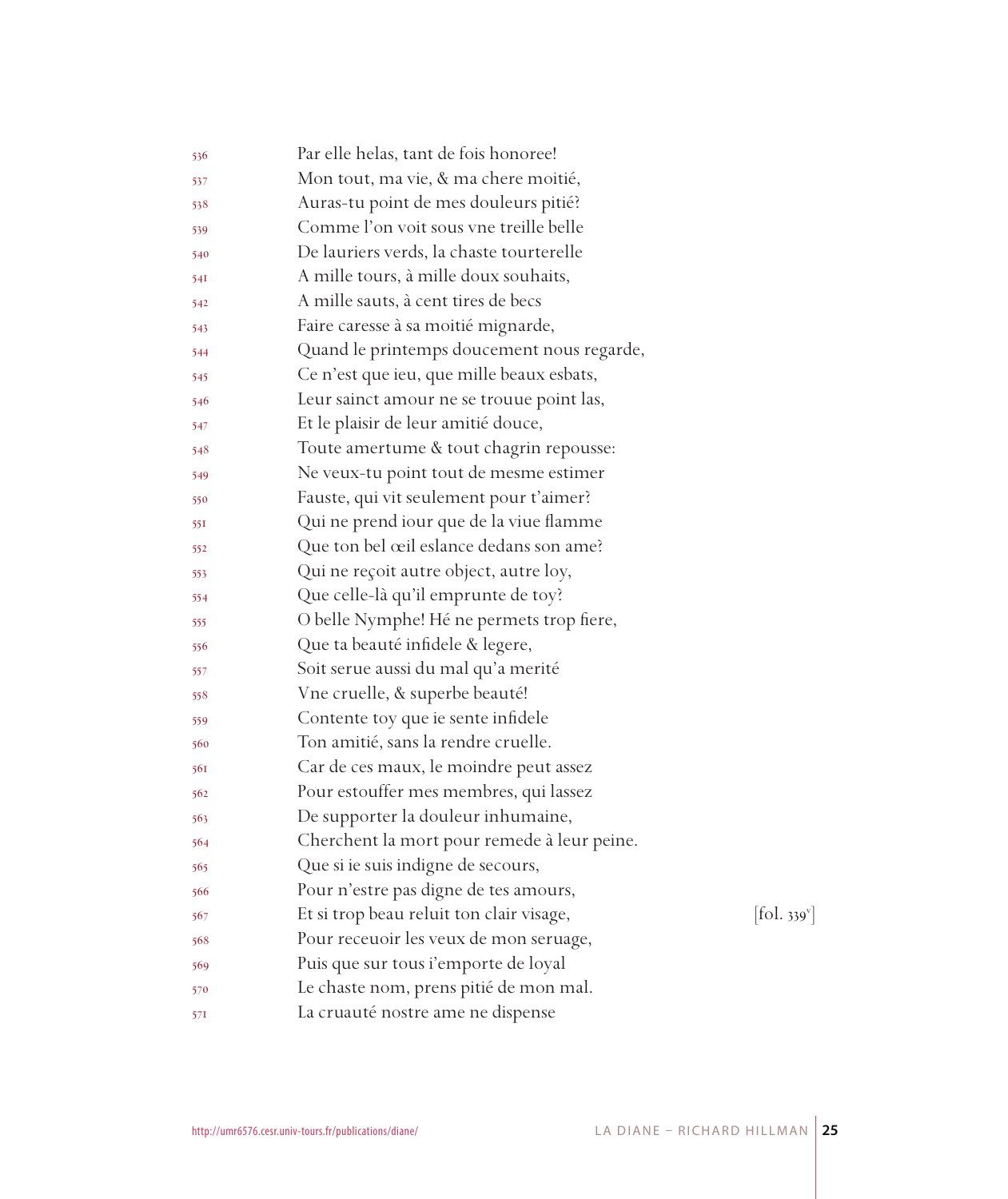| 572 | Du bien receu de rendre recompence.    |
|-----|----------------------------------------|
| 573 | L'ingrat merite vn supplice pareil     |
| 574 | A celuy-là, qui d'vn estoc, vermeil    |
| 575 | Du sang d'autruy, homicide se trouue,  |
| 576 | Et qui du ciel le iuste bras esprouue. |
| 577 | Hé ne sois donc cruelle à mes amours   |
| 578 | Par vn desir, ennemy de mes iours!     |
|     |                                        |

## [*Entrent Nymphis et Jullie.*]

## DIANE

| 579 | O beau Nymphis, dont la beauté vermeille  |            |
|-----|-------------------------------------------|------------|
| 580 | Ne reçoit point icy bas de pareille;      |            |
| 581 | Jngrat pasteur, qui te plais à me voir    |            |
| 582 | Trancir d'ennuy & languir sans espoir     |            |
| 583 | Quand pres de toy dolente ie souspire,    |            |
| 584 | Hé que n'as-tu pitié de mon martyre?      |            |
| 585 | Pourquoy n'es-tu aussi courtois que beau? |            |
| 586 | Et que ton œil, mon amoureux flambeau,    |            |
| 587 | Des traits piteux ne decoche en mon ame,  |            |
| 588 | Comme il en fait qui rallument ma flamme? |            |
| 589 | Cruel Berger, tant de trauaux passez,     |            |
| 590 | N'ont ils rendu du tesmoignage assez      |            |
| 591 | De mon amour? la tarde experience,        |            |
| 592 | Ne te rend elle preuue de ma constance?   |            |
| 593 | Comme le chef au combat esprouué,         |            |
| 594 | Qui mille fois aux perils s'est trouué,   |            |
| 595 | Forçant, pressant, & d'vne audace vite    |            |
| 596 | Mettant souuent son aduersaire en fuite,  |            |
| 597 | Ores suant, halletant, & poudreux,        |            |
| 598 | Ores semé de sang en mille lieux,         |            |
| 599 | Braue & gaillard il reuient de la presse  |            |
| 600 | Faisant à tous cognoistre sa proüesse.    | [fol. 340] |
| 601 | Chacun l'estime & chacun pour vainqueur   |            |
| 602 | Et genereux le cognoist en son cœur.      |            |
| 603 | Ainsi Nymphis ayant ma foy cogneuë,       |            |

 $[fol. 340<sup>r</sup>]$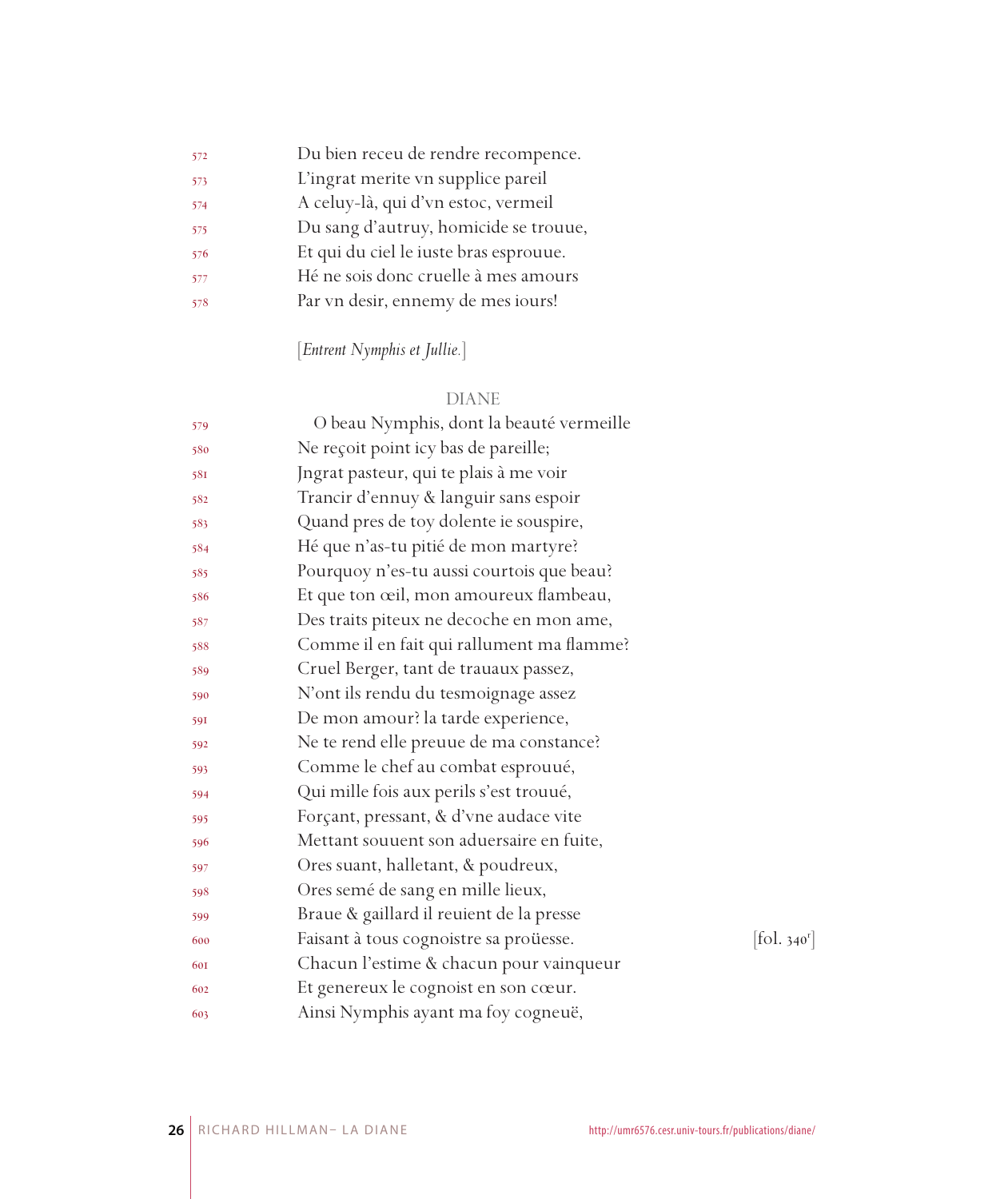| 604 | Et mon amour pour loyale apperceuë,               |
|-----|---------------------------------------------------|
| 605 | Aquoy tient-il que ma viue amitié                 |
| 606 | Dedans ton cœur ne plante la pitié?               |
| 607 | O sort cruel! ame ingrate & cruelle!              |
| 608 | O belle face indigne d'estre belle!               |
| 609 | Le ciel tousiours se montre gracieux              |
| 610 | A noz besoins, à noz cris, à noz vœux,            |
| 6II | Il est benin, courtois & secourable,              |
| 612 | Hé que ton vueil à son vueil n'est semblable.     |
| 613 | Nous sommes faits pour imiter les Dieux;          |
| 614 | S'ils sont courtois il faut l'estre comme eux,    |
| 615 | Car autrement ils tiennent pour offence           |
| 616 | De n'auoir pas imité leur clemence:               |
| 617 | Faute d'auoir leurs actes imitez,                 |
| 618 | Comme meschans nous sommes reputez,               |
| 619 | Et comme tels, faits coupables de peine:          |
| 620 | Car des grands Dieux la dextre n'est point vaine. |
| 621 | Garde toy donc de resentir leur main              |
| 622 | Pour machiner le trespas inhumain                 |
| 623 | De celle-là qui te requiert propice,              |
| 624 | Et qui son cœur t'immole en sacrifice:            |
| 625 | Pren pitié d'elle, & ne te vante pas              |
| 626 | D'auoir conduit sa ieunesse au trespas.           |
| 627 | Car autrement tu trouueras cruelle,               |
| 628 | Comme tu es, la vengeance eternelle               |
| 629 | Du sainct amour, qui offence tous ceux            |
| 630 | Qui ne font cas, comme toy, de ses feux.          |
|     |                                                   |

## NYMPHIS

| Belle Jullie, ô la belle des belles<br>631        |                          |
|---------------------------------------------------|--------------------------|
| Que la beauté a fait luire immortelles:<br>632    |                          |
| Rare Soleil dont les feux allumez<br>633          | [fol. 240 <sup>v</sup> ] |
| Ont tant de cœurs ardemment enflammez:<br>634     |                          |
| O belle, où loge & de Pallas la grace,<br>635     |                          |
| Et de Venus la belle & saincte face;<br>636       |                          |
| L'honneur des bois, la gloire des forests,<br>637 |                          |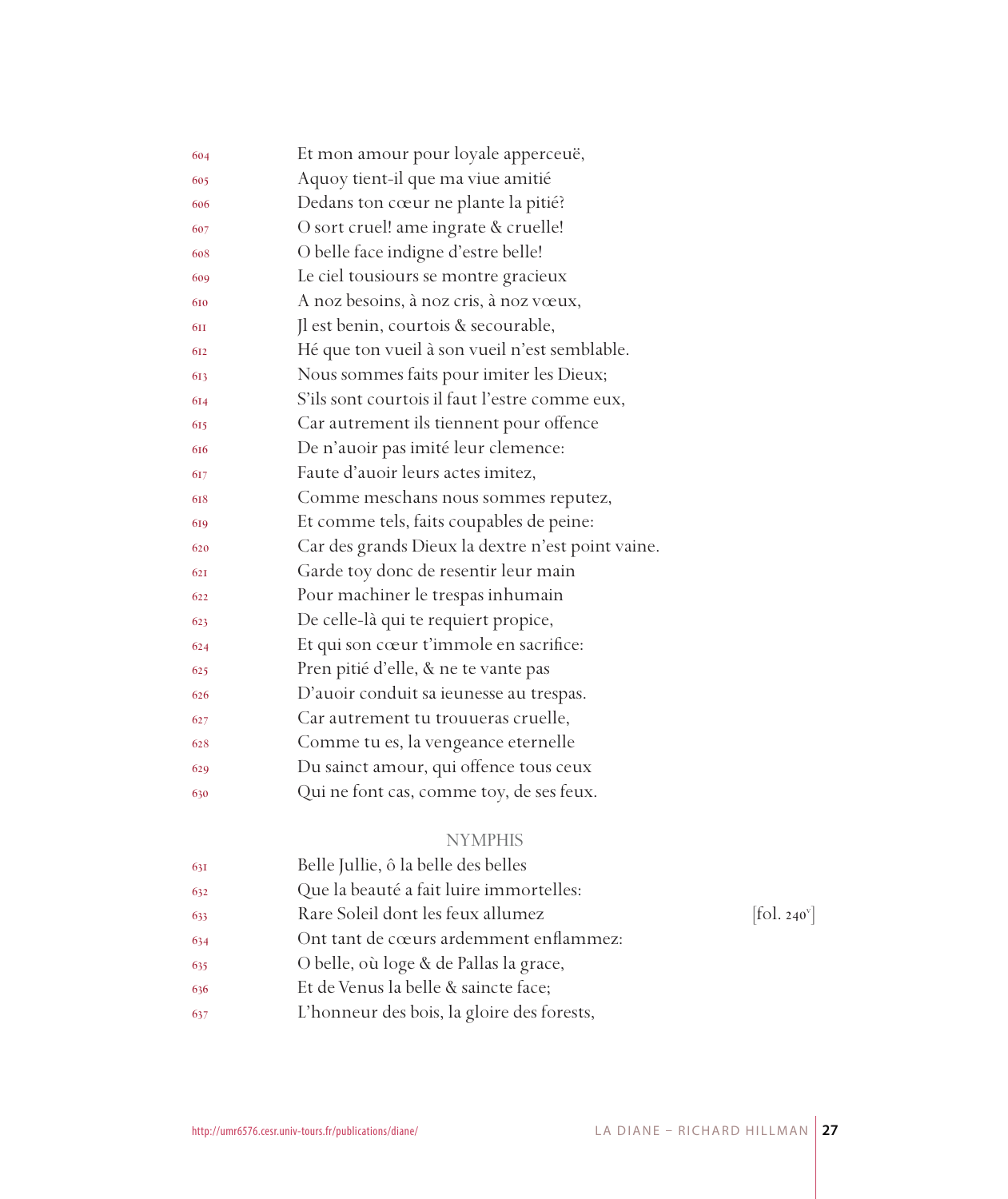| 638 | Et la beauté de ces rudes deserts,            |                          |
|-----|-----------------------------------------------|--------------------------|
| 639 | O Iullye de qui la viue gloire                |                          |
| 640 | Et le nom luist au temple de Memoire,         |                          |
| 641 | Ne veux-tu point adoucir quelque iour         |                          |
| 642 | Les longs trauaux de mon fidele amour?        |                          |
| 643 | Et d'vne main à mon mal secourable,           |                          |
| 644 | Rendre mon cœur heureux de miserable?         |                          |
| 645 | O belle Nymphe, aussi belle que toy           |                          |
| 646 | Est en t'aimant la beauté de ma foy!          |                          |
| 647 | Et pour t'aimer à vne amour trop extreme,     |                          |
| 648 | Ie me hais, & desprise moy-mesme!             |                          |
| 649 | Le fier lion longuement caressé,              |                          |
| 650 | A la parfin se rend appriuoisé:               |                          |
| 651 | Et l'elephant son amour fait paroistre,       |                          |
| 652 | Recognoissant entre vn chacun son maistre:    |                          |
| 653 | L'ours s'adoucist, & sans estre irrité,       |                          |
| 654 | Porte l'enfant dessus son col ietté;          |                          |
| 655 | Bref tout mollist; l'eau foible de nature,    |                          |
| 656 | Tombant souuent caue la roche dure:           |                          |
| 657 | La main de l'homme vse le fer trenchant,      |                          |
| 658 | Et le Soleil va les eaux dessechant:          |                          |
| 659 | Seule tu vis dont la nature estrange          |                          |
| 660 | Sa cruauté par les saisons ne change.         |                          |
| 661 | Ah ô Iullye! hé faut-il que tousiours         |                          |
| 662 | Le desesoir accompagne mes iours,             |                          |
| 663 | Pour ne voir point receuoir pour compaigne    |                          |
| 664 | A ta beauté, nulle douceur humaine?           |                          |
| 665 | Veux-tu te faire aussi cruelle voir,          |                          |
| 666 | Que tu fais beaux tes yeux apperceuoir?       |                          |
| 667 | Change ce mal en vn bien pitoyable:           | [fol. 34I <sup>r</sup> ] |
| 668 | Rends toy Iullye à mon mal secourable.        |                          |
| 669 | Rien ne nous rend semblables aux grands Dieux |                          |
| 670 | Que la pitié qui regne parmy eux,             |                          |
| 671 | Et rien n'est tant au ciel recommandable      |                          |
| 672 | Que faire bien au pauure miserable;           |                          |
| 673 | Car pour s'aider, pour s'entre-faire bien,    |                          |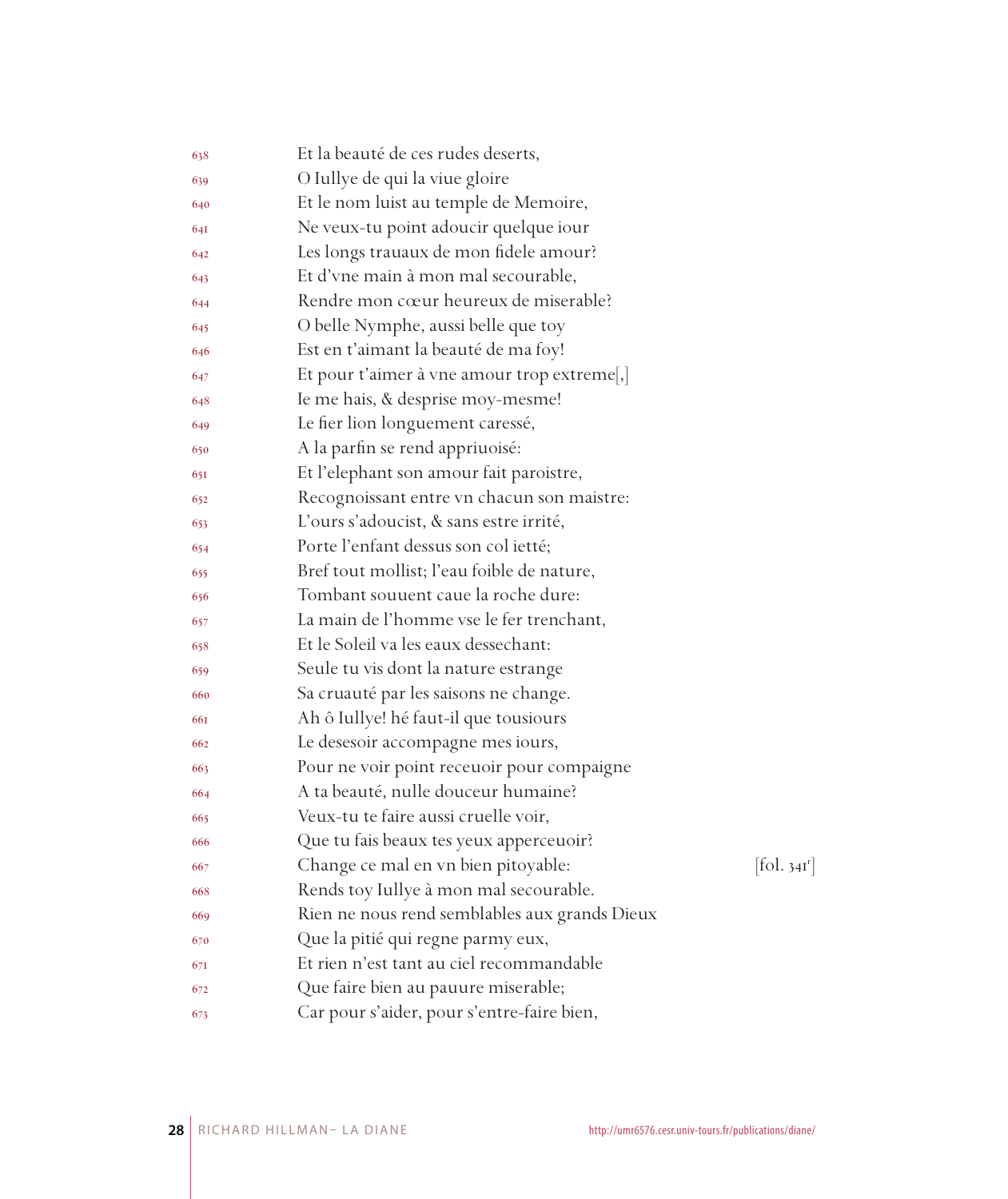| 674 | Les Dieux ont fait les corps mortels de rien. |
|-----|-----------------------------------------------|
| 675 | Qui ceste loy, en faisant mal, offence,       |
| 676 | Sent des grands Dieux cruelle la vengeance.   |
| 677 | Puis que leur main nous punist de ces maux    |
| 678 | Que nous faisons ssentir à noz eqaux,         |
| 679 | Ne crains-tu point leur fureur inhumaine,     |
| 680 | Toy qui te rens si cruelle à ma peine?        |
| 681 | Si la pitié dessur toy n'a pouuoir,           |
| 682 | Que la frayeur t'ameine à ce deuoir:          |
| 683 | Fay bien, de peur d'estre des Dieux punie     |
| 684 | Si tu te rens de douceur ennemie;             |
| 685 | Et que ie sente adoucir mon mal-heur          |
| 686 | Aux rais piteux de ta saincte douceur.        |
|     |                                               |

## IVLLIE

| 687 | Retire toy, Nymphis, ton arrogance         |                        |
|-----|--------------------------------------------|------------------------|
| 688 | Plus mille fois que ton amour m'offence;   |                        |
| 689 | Et le penser qui abuse ton cœur            |                        |
| 690 | D'endommager le front de ton honneur       |                        |
| 691 | Me rend plus prompte à punir ton audace,   |                        |
| 692 | Que ton amour, qui me froidit en glace.    |                        |
| 693 | Chaste tousiours i'honore l'amitié,        |                        |
| 694 | Et de celuy ie trancis de pitié,           |                        |
| 695 | Que le mal-heur, que le sort lamentable,   |                        |
| 696 | Non son forfait, ont rendu miserable:      |                        |
| 697 | C'est à ceux-là qu'il faut rendre secours, |                        |
| 698 | Et non à ceux, dont les sales amours       |                        |
| 699 | Veulent vn iour heureux se faire croire,   |                        |
| 700 | Au detriment de la pudique gloire.         | $[\text{fol. } 34I^v]$ |
| 701 | Retire toy, & changeant de propos          |                        |
| 702 | Laisse florir mon honneur en repos;        |                        |
| 703 | Car autrement i'appelleray contraires      |                        |
| 704 | A ton salut tous les Dieux debonnaires:    |                        |
| 705 | Car Apollon auant sera sans iour,          |                        |
| 706 | Que ie me sente éprise en ton amour.       | [Sort Jullie.]         |
|     |                                            |                        |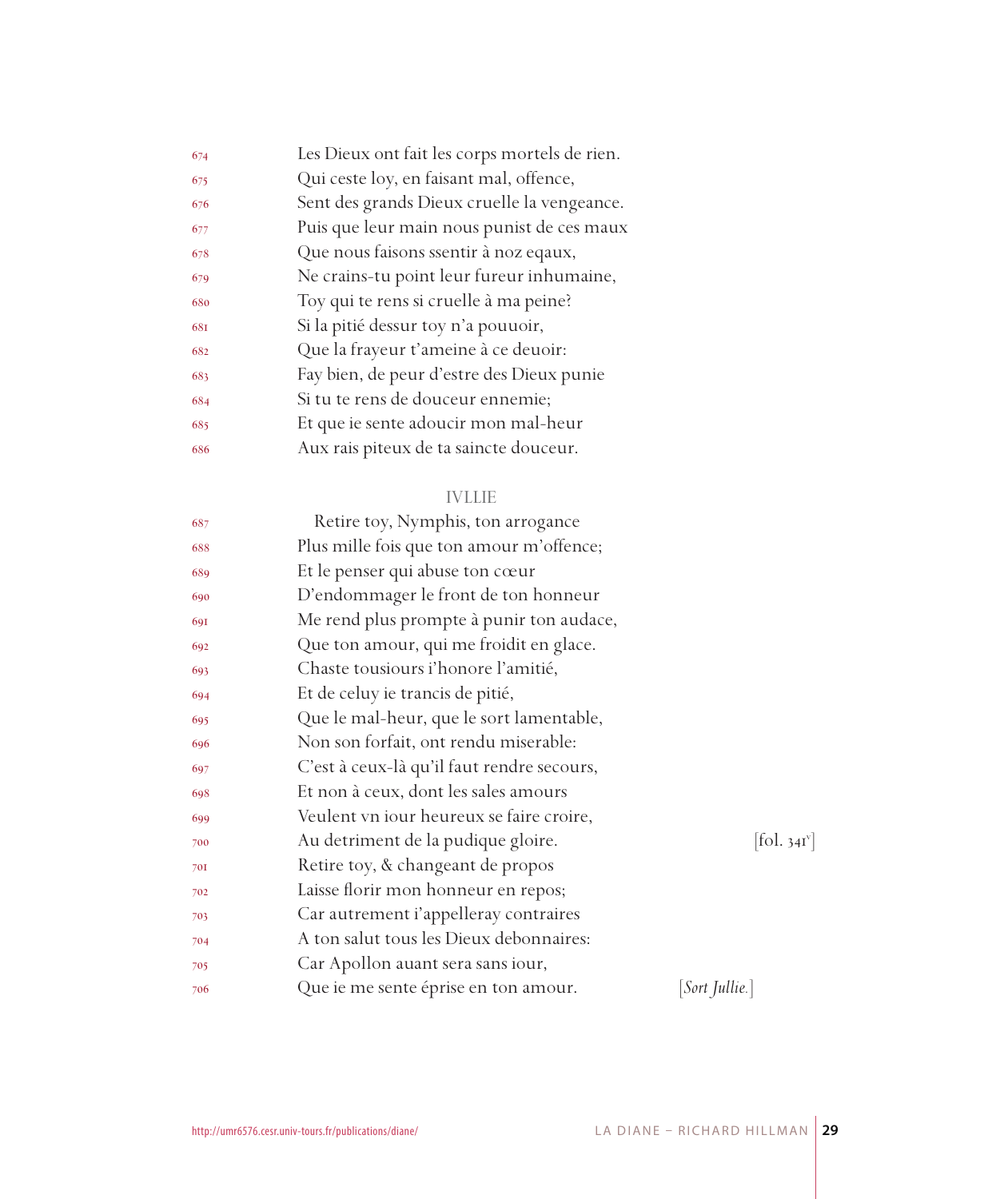## NYMPHIS

| 707 | Va t'en d'icy, ô Diane, qui fole       |
|-----|----------------------------------------|
| 708 | Me rens fascheux au son de ta parole.  |
| 709 | Retire toy, & cherche si tu veux       |
| 710 | Vn autre amant qui reçoiue tes vœux:   |
| 7II | Fole tu es, Diane, si tu pense         |
| 712 | Par tes propos esbranler ma constance. |
| 713 | Car sans poissons sera la creuse mer,  |
| 7I4 | Auparauant que ie puisse t'aimer.      |

## $[Sort \ Nymphis.]$

## DIANE

| 715 | Fauste oste toy, à vne autre donnee        |               |
|-----|--------------------------------------------|---------------|
| 716 | De tes propos ie suis importunee:          |               |
| 717 | Retire toy ne me viens plus parler         |               |
| 718 | De ton amour, ny mon aide appeller:        |               |
| 719 | Car ie ne veux, ny soulager ta peine:      |               |
| 720 | Ny à ton mal estre iamais humaine:         |               |
| 72I | Plustost les prez seront sans nulle fleur, |               |
| 722 | Que ton amour iamais touche mon cœur.      | [Sort Diane.] |
|     |                                            |               |

## FAVSTE

| 723 | Fauste de nom, mais d'effect miserable,  |                       |
|-----|------------------------------------------|-----------------------|
| 724 | Pauure pasteur que la douleur accable,   |                       |
| 725 | Qui vis sans vie, & qui ne reçois iour   |                       |
| 726 | Que des brandons de l'infidele Amour,    |                       |
| 727 | Que de son feu, qui te donnant lumiere,  |                       |
| 728 | Donne aussi iour à ta palle misere!      |                       |
| 729 | Pauure pasteur! hé faut-il qu'en viuant  |                       |
| 730 | Tu sente amour ton espoir deceuant,      |                       |
| 73I | Autant leger, & de serment fragile       | fol. 342 <sup>r</sup> |
| 732 | Comme l'on voit la fortune mobile?       |                       |
| 733 | Douce l'on sent la palle pauureté        |                       |
| 734 | Quand pauure on est de nature enfanté,   |                       |
| 735 | Et le fardeau que de tout temps on porte |                       |
| 736 | A nostre corps peu de trauail apporte,   |                       |
| 737 | Beaucoup celuy qu'on n'a point vsité,    |                       |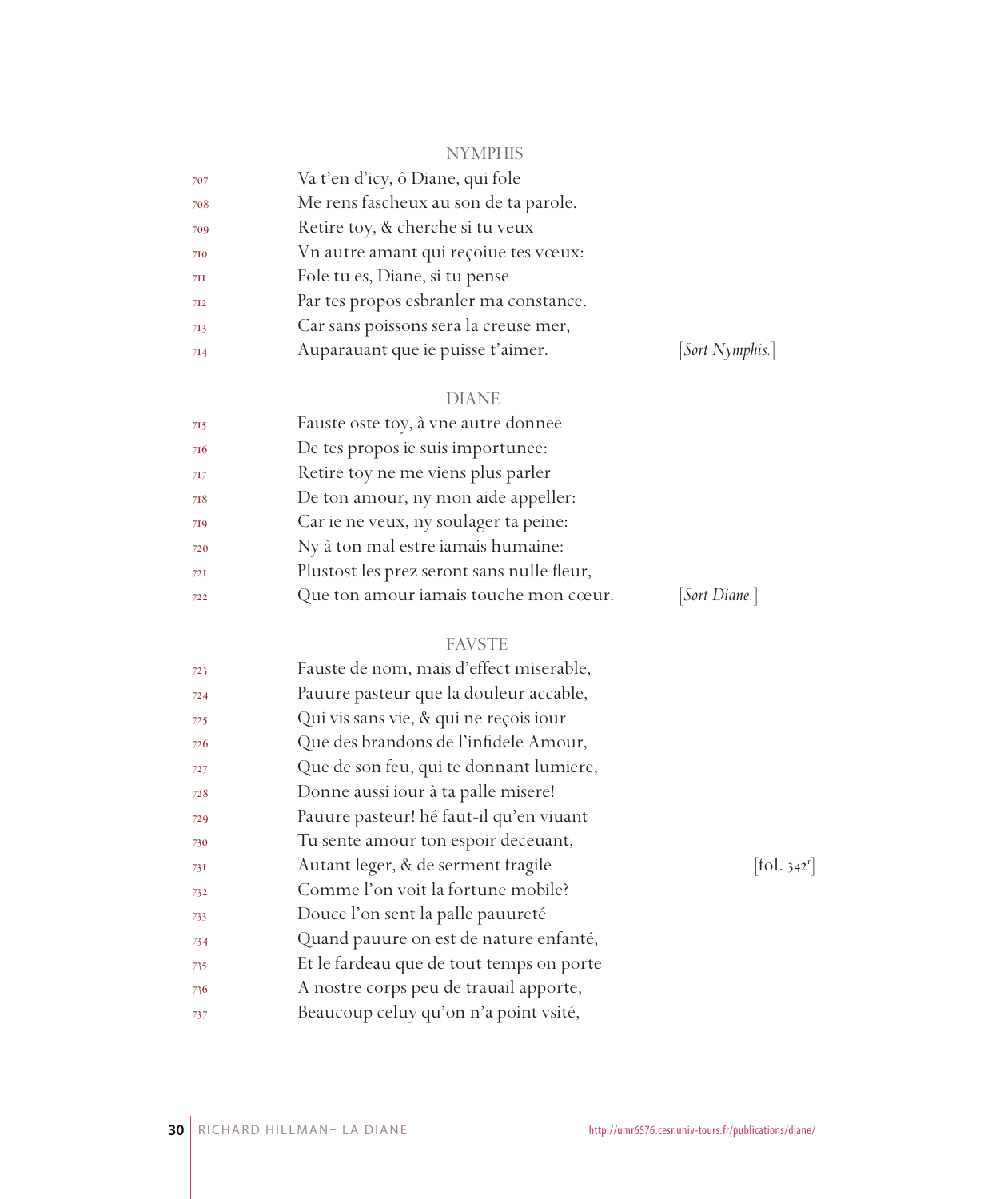| 738 | Que nostre dos encores n'a porté:                  |                              |
|-----|----------------------------------------------------|------------------------------|
| 739 | Estre né pauure est chose tolerable;               |                              |
| 740 | Mais deuenir de riche miserable,                   |                              |
| 74I | Se voir perdu par l'accident du sort,              |                              |
| 742 | C'est vn mal-heur plus cruel que la mort.          |                              |
| 743 | Aussi la peine aux amans n'est si fiere,           |                              |
| 744 | Qui n'ont iamais enduré que misere,                |                              |
| 745 | Que cent desdains, que dix mille douleurs,         |                              |
| 746 | Qu'elle est à ceux, dont les viues chaleurs        |                              |
| 747 | Se sont jadis esteintes en l'eau molle             |                              |
| 748 | Des doux baisers dont l'Amour nous console.        |                              |
| 749 | Quand l'on est pauure vn regret nous point         |                              |
| 750 | D'auoir perdu ce que nous n'auions point;          |                              |
| 751 | Mais quand l'on a, & qu'on perd miserable,         |                              |
| 752 | Cruelle on sent sa perte deplorable.               |                              |
| 753 | O[ù] <sup>19</sup> est le temps que ma Diane & moy |                              |
| 754 | Pareils d'ardeur, egaux en mesme foy,              |                              |
| 755 | Noz cœurs bruslez de flammes agreables,            |                              |
| 756 | Estions vnis de volontez semblables?               |                              |
| 757 | Et noz esprits egaux en passion,                   |                              |
| 758 | Portans alors pareille affection,                  |                              |
| 759 | Noz ames saincts egaux en pareil aise              |                              |
| 760 | Et trancissans en l'amoureuse braise,              |                              |
| 761 | Lors que seulets sous les hauts alisiers,          |                              |
| 762 | Nous nous perdions en mille doux baisers,          |                              |
| 763 | Qui desroboient à tires amoureuses,                |                              |
| 764 | A doux haquets noz ames bien-heureuses?            |                              |
| 765 | Qui se fondoient en vn si doux plaisir,            | $[\text{fol. } 342^{\circ}]$ |
| 766 | Le paradis de leur ardent desir:                   |                              |
| 767 | Noz leures lors de souhait affolees,               |                              |
| 768 | L'vne sur l'autre estoient fermes collees,         |                              |
| 769 | Et se pressoient de touchemens si forts,           |                              |
| 770 | Que nous n'estions qu'vne bouche & vn corps.       |                              |

Orig. "Ou".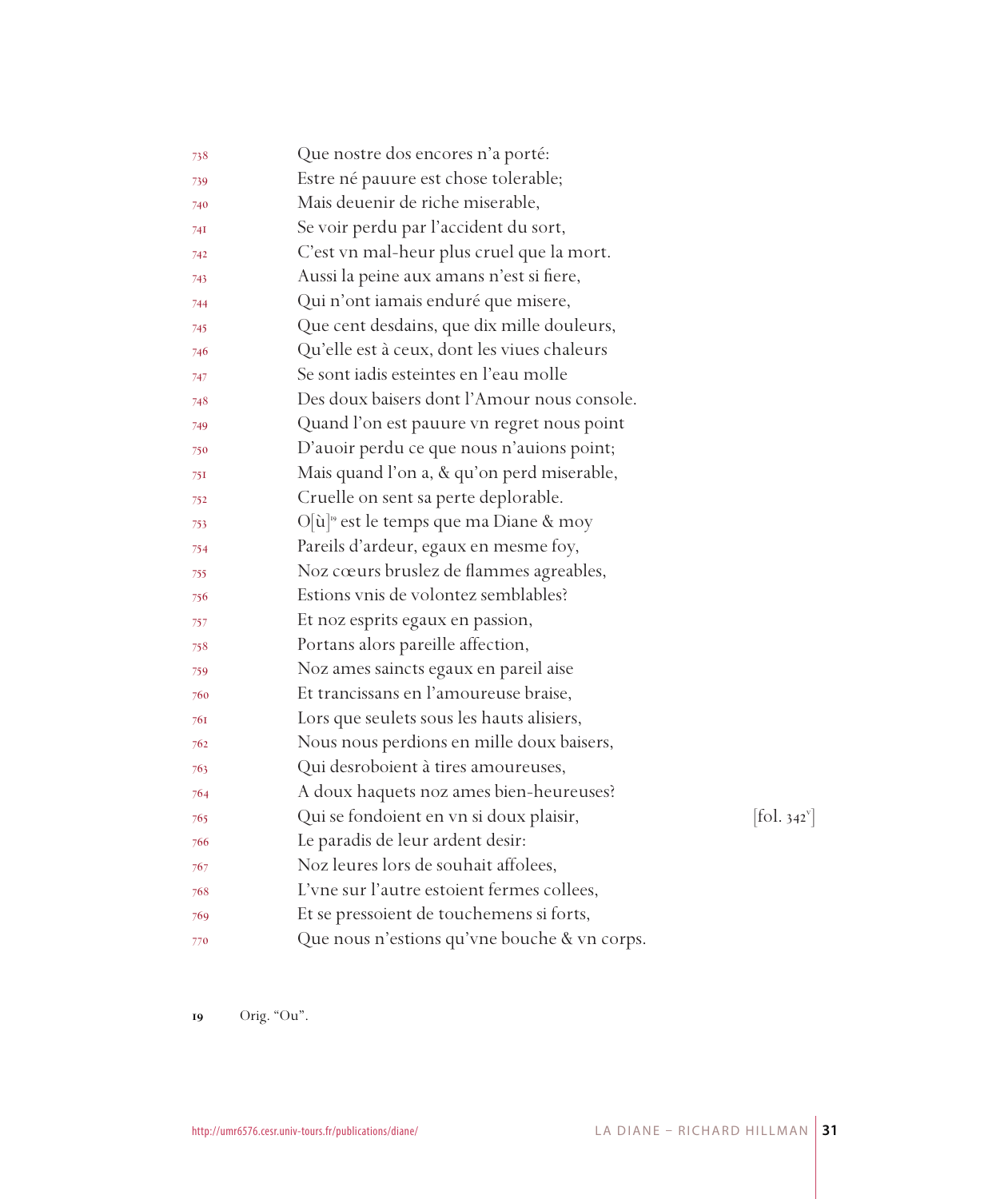| 77I | Le cœur goustant vne si douce proye,                 |                                 |
|-----|------------------------------------------------------|---------------------------------|
| 772 | Trancissoit d'aise & trepassoit de ioye,             |                                 |
| 773 | Les yeux iettoient vn ruisseau de plaisir,           |                                 |
| 774 | Le front suoit au fourneau du desir,                 |                                 |
| 775 | La langue estoit en mille tours pliee,               |                                 |
| 776 | Parmy ce bien qui la tenoit liee.                    |                                 |
| 777 | Les nerfs trancis, & le corps transformé             |                                 |
| 778 | En quelque Dieu d'vne Deesse aimé,                   |                                 |
| 779 | Les mains sans force, & tremblante l'haleine,        |                                 |
| 780 | Qui se mouroit en si courtoise peine,                |                                 |
| 78I | L'œil sans clarté que pour voir seulement            |                                 |
| 782 | L'heureux object de son contentement,                |                                 |
| 783 | Portant dans luy la ioye & la merueille,             |                                 |
| 784 | Le front rougy d'vne couleur vermeille,              |                                 |
| 785 | Les bras d'amour, comme l'ame embrasez,              |                                 |
| 786 | A mille tours l'vn dans l'autre croisez.             |                                 |
| 787 | Le ciel rioit d'vne amitié si belle,                 |                                 |
| 788 | Son front serain le tesmoignoit fidele,              |                                 |
| 789 | Il souhaittoit vn passetemps si doux,                |                                 |
| 790 | Et Coupidon en maigrissoit ialoux:                   |                                 |
| 791 | Aussi a t'il cruellement esteinte                    |                                 |
| 792 | Par trahison, vne amitié si sainte.                  |                                 |
| 793 | Noz lents troupeaux espars tout à l'entour           |                                 |
| 794 | Participoient à nostre sainct amour,                 |                                 |
| 795 | Les fleurs montroient comme nous amoureuses          |                                 |
| 796 | D'vn mesme bien, leurs faces gracieuses,             |                                 |
| 797 | S'entortilloient à l'entour de noz bras              |                                 |
| 798 | Et parfumoient noz seins à demy las.                 |                                 |
| 799 | Les arbres hauts degouttoient sur noz testes         | $[\text{fol. } 343^{\text{r}}]$ |
| 800 | A blancs bouquets, mille douces fleurettes:          |                                 |
| 801 | Et pour esteindre vn peu nostre chaleur              |                                 |
| 802 | A longs filets mainte douce liqueur[;] <sup>20</sup> |                                 |

 Bearing in mind the often-wayward punctuation of the first printing, I substitute a semi-colon here for the comma in the original, since the structure would otherwise encourage confusion between the sweet liquids dropping from the trees (aromatic gums, presumably) and the water in the brooks.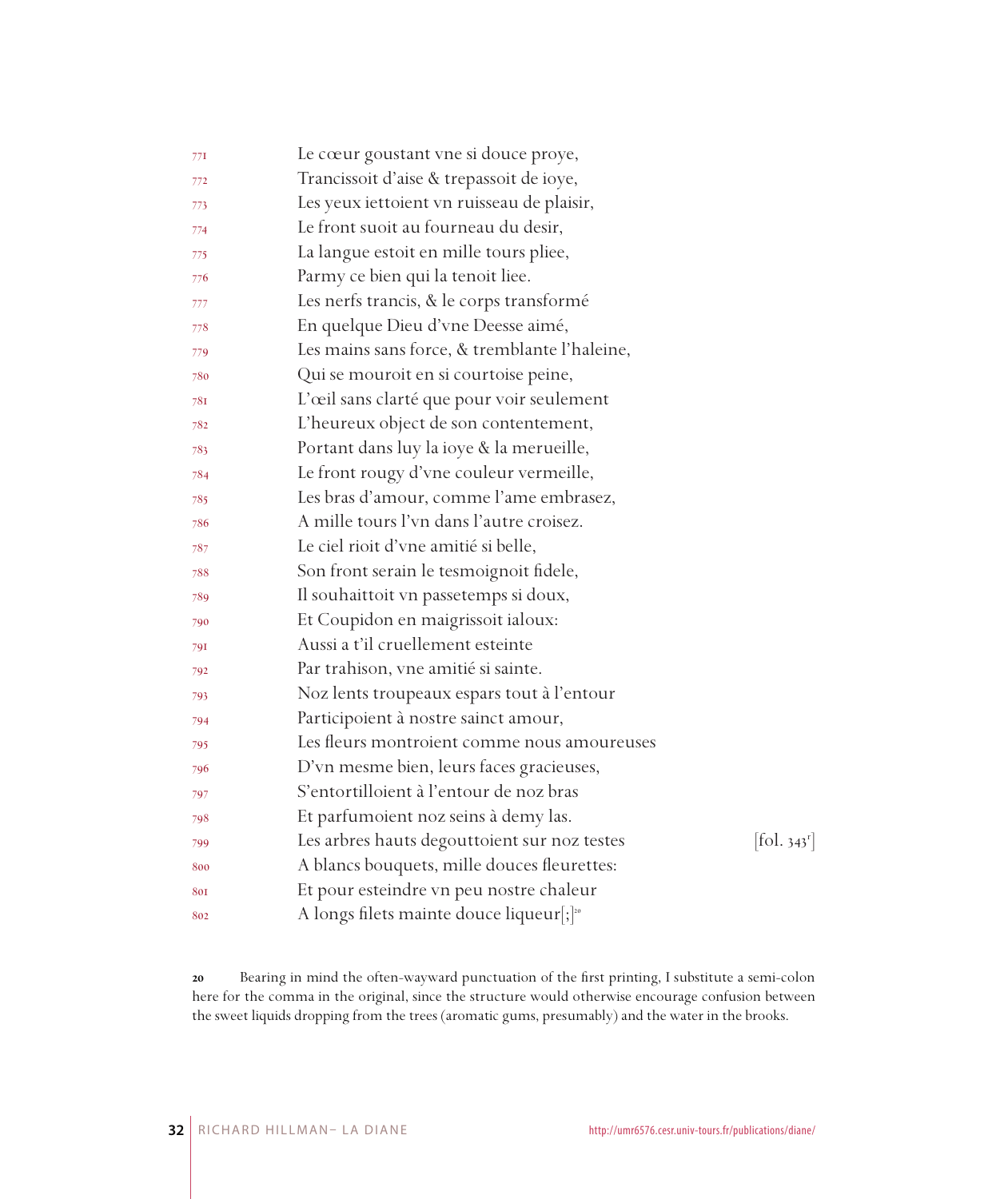| 803 | Les creux ruisseaux entourez de verdure,                           |                              |
|-----|--------------------------------------------------------------------|------------------------------|
| 804 | Faisoient cesser leur grommelant mumure,                           |                              |
| 805 | Et se rendoient muets pour escouter                                |                              |
| 806 | Noz saints amours doucement raconter:                              |                              |
| 807 | L'herbe dressoit en haut sa pointe belle                           |                              |
| 808 | Pour voir de pres vn amour si fidele.                              |                              |
| 809 | Et les oiseaux se ressentoient heureux                             |                              |
| 810 | Pour en chanter les effects amoureux.                              |                              |
| 811 | O douce vie, au monde tu merite                                    |                              |
| 812 | Entre tous biens heureuse d'être dite,                             |                              |
| 813 | Car nul ne sçait combien doux est le iour                          |                              |
| 814 | Qui n'a gousté les doux fruits de l'amour!                         |                              |
| 815 | Tous autres biens, toutes autres liesses,                          |                              |
| 816 | Et tous plaisirs, au prix d'eux, sont detresses,                   |                              |
| 817 | Ce bien tout seul doit estre appellé bien,                         |                              |
| 818 | Au prix de luy tous les biens ne sont rien,                        |                              |
| 819 | Ce sont esbats d'vne folastre enfance,                             |                              |
| 820 | Mais ce doux fruit nous donne cognoissance                         |                              |
| 821 | De l'heur, du bien, que l[']on <sup><i>n</i></sup> peut souhaitter |                              |
| 822 | Pour au sommet de tous plaisirs monter.                            |                              |
| 823 | L'or seulement l'œil affamé contente,                              |                              |
| 824 | L'honneur mondain en ombre se présente,                            |                              |
| 825 | Pour se passer du iour au lendemain,                               |                              |
| 826 | Les diuers mets remplissent nostre sein,                           |                              |
| 827 | Le saint amy tant seulement console                                |                              |
| 828 | Nostre douleur, au bal de sa parole,                               |                              |
| 829 | Et les grandeurs pour vn temps vont paissant                       |                              |
| 830 | Noz vains pensers, qui meurent en naissant:                        |                              |
| 831 | Mais le doux fruit que l'amour nous presente                       |                              |
| 832 | Nourrist noz cœurs, & noz ames contente,                           |                              |
| 833 | Le seul penser nous contente plus fort                             | $[\text{fol. } 343^{\circ}]$ |
| 834 | Que la fortune, & les faueurs du sort.                             |                              |
| 835 | Ah, ô doux bien seul plaisir de mon ame                            |                              |

Orig. "lon".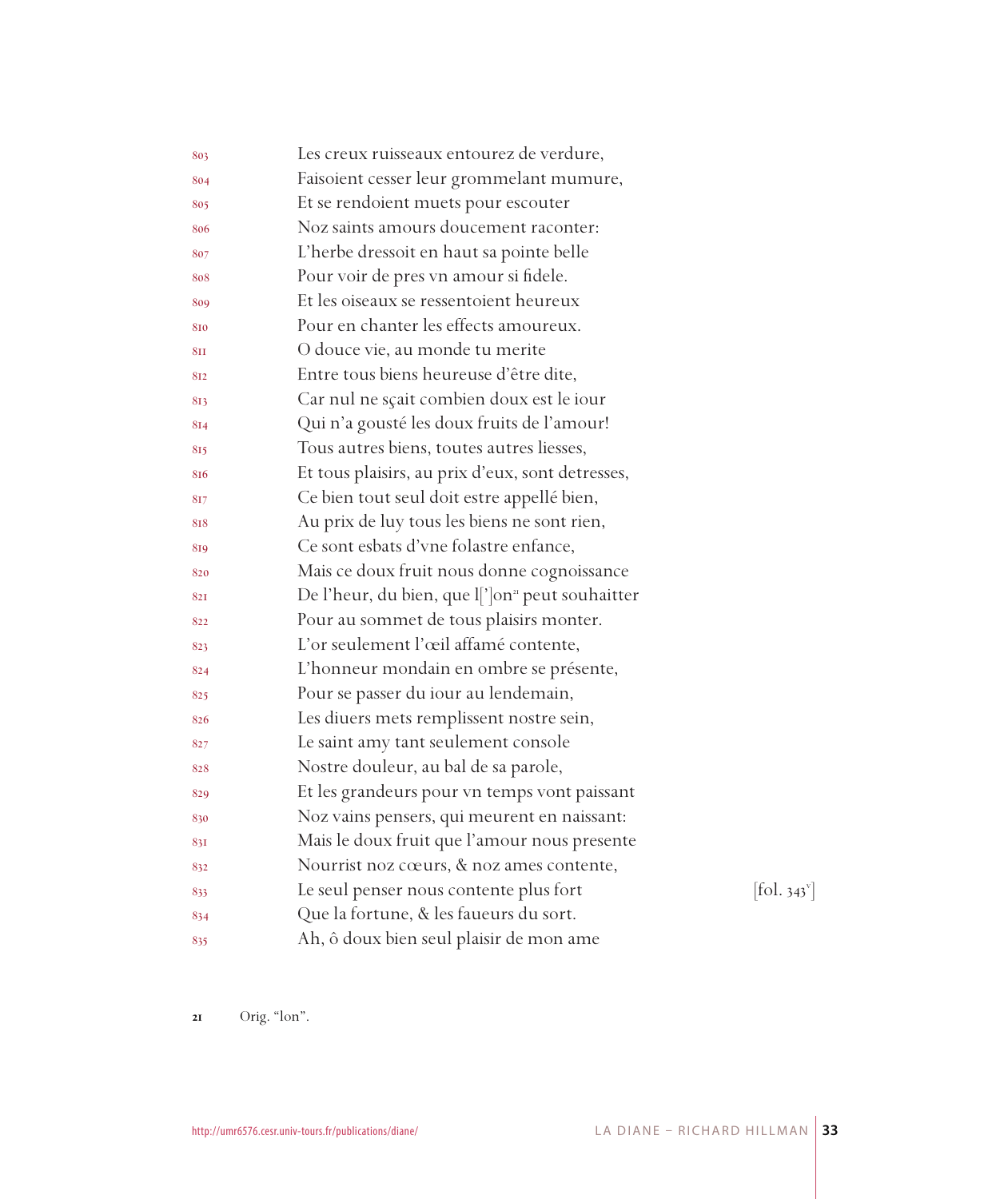| 836 | Je t'ay perdu! comme dessouz la flamme |
|-----|----------------------------------------|
| 837 | Du vif Phœbus sur le sommet d'vn mont  |
| 838 | La blanche neige en vn moment se fond, |
| 839 | Pert sa nature, elle change de forme,  |
| 840 | Et en torrent orageux se transforme;   |
| 841 | Ainsi ie suis en vn autre refait       |
| 842 | Ayant perdu vn plaisir si parfait.     |
|     |                                        |

## FRONTIN [*en entrant*]

| 843 | Pourquoy rends-tu, faute d'auoir enuie         |                          |
|-----|------------------------------------------------|--------------------------|
| 844 | De te guarir, si cruelle ta vie?               |                          |
| 845 | Pourquoy veux-tu mourir à tout propos,         |                          |
| 846 | Faute de rendre à tes iours le repos?          |                          |
| 847 | Pourquoy rends-tu ton ame miserable,           |                          |
| 848 | Pour ne vouloir luy estre secourable?          |                          |
| 849 | Hé, qui te fait mespriser le secours,          |                          |
| 850 | Qui peut heureux rendre tes palles jours?      |                          |
| 851 | L'homme regit la fortune mauuaise:             |                          |
| 852 | Rien, s'il ne veut, ne peut troubler son aise, |                          |
| 853 | Et si l'ennuy le conduit au trespas,           |                          |
| 854 | C'est que l'ennuy forcer il ne veut pas:       |                          |
| 855 | Car les grands Dieux luy ont donné puissance   |                          |
| 856 | Sur toute chose, ayant au monde essence:       |                          |
| 857 | L'air luy sousrit, adoucit sa douleur,         |                          |
| 858 | Engendre en luy le froid & la chaleur:         |                          |
| 859 | La mer cruelle, inhumaine, & sans ame,         |                          |
| 860 | A ses propos bien souuent se rend calme,       |                          |
| 861 | Se sent par luy en ses flancs sillonner,       |                          |
| 862 | Et quelques fois de son cours destourner:      |                          |
| 863 | Son vif pouuoir à la terre commande,           |                          |
| 864 | Elle permet que souuent il la fende,           |                          |
| 865 | La creuse, fouille, & bref à beau loisir       | [fol. 344 <sup>r</sup> ] |
| 866 | Qu'il la remue au gré de son desir:            |                          |
| 867 | Le feu luy sert, il l'esteint perissable,      |                          |
| 868 | Et quand il veut l'allume espouuentable:       |                          |
| 869 | Les animaux qui plus promts & plus forts       |                          |
|     |                                                |                          |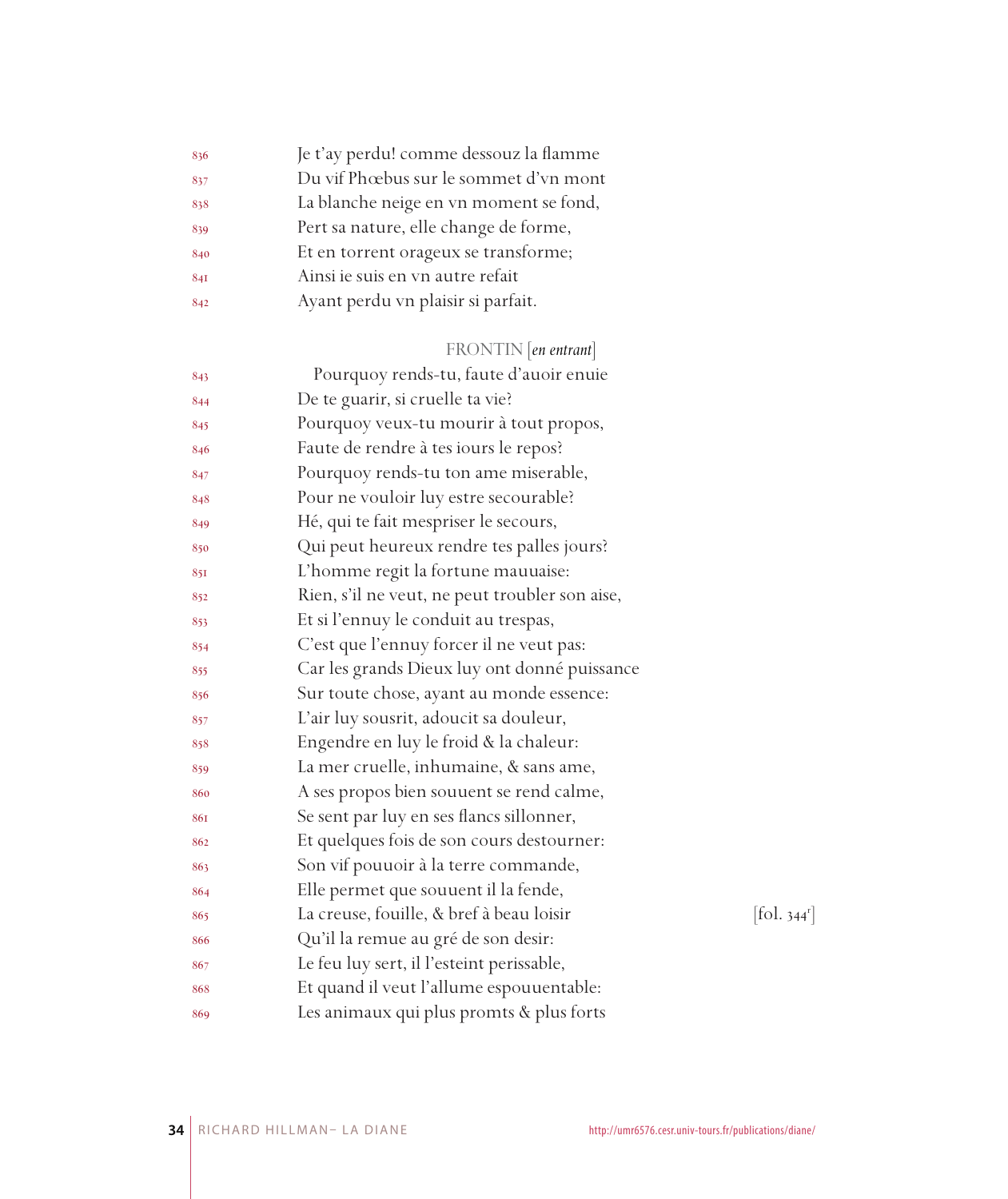| 870 | Que n'est le sien, portent les roides corps,    |                          |
|-----|-------------------------------------------------|--------------------------|
| 871 | Qui sont ardens de fureur & de rage,            |                          |
| 872 | Luy rendent ioug, redoutent son courage,        |                          |
| 873 | Craignent sa main qui roides morts les rend,    |                          |
| 874 | Ou finement dans ses filets les prend.          |                          |
| 875 | L'oiseau leger qui du Soleil approche           |                          |
| 876 | Quand pour voler ses aisles il decoche,         |                          |
| 877 | Qui pres du Ciel piroüette maint tour           |                          |
| 878 | Qui suit le char estincellant du iour,          |                          |
| 879 | Est serf de l'homme, & l'homme a bien la force  |                          |
| 880 | De le tuer ou le prendre à l'amorce.            |                          |
| 881 | Les froids poissons, en leur escaille enclos,   |                          |
| 882 | Qui par trouppeaux se cachent dans les flots    |                          |
| 883 | De l'Ocean & sa monstreuse [sic] bande          |                          |
| 884 | Sont serfs de l'homme, & l'homme leur commande: |                          |
| 885 | Les flots profonds ne peuuent l'empescher,      |                          |
| 886 | Ny les rochers, de les prendre & pescher,       |                          |
| 887 | Bref à son gré superbe il en dispose,           |                          |
| 888 | Comme des fruits, & de toute autre chose.       |                          |
| 889 | Rien que la mort ne peut auoir l'honneur        |                          |
| 890 | De tuer l'homme, d'en estre seigneur:           |                          |
| 891 | A tout malheur prudent il remedie,              |                          |
| 892 | Sans que d'autruy le secours il mendie.         |                          |
| 893 | Ne vois-tu point vn petit pastoureau            |                          |
| 894 | Dedans les prez regir vn grand trouppeau        |                          |
| 895 | De bœufs cornus & genisses lassees,             |                          |
| 896 | Qui çà & là s'encourent insensees?              |                          |
| 897 | Le fort toreau, & le bœuf asseruy,              |                          |
| 898 | N'osent desser les cornes contre luy,           |                          |
| 899 | Jls tremblent tous à sa voix enfantine,         | [fol. 344 <sup>v</sup> ] |
| 900 | Sa foible main par tout les achemine,           |                          |
| 901 | Chacun le craint, & ces bestes, qui forts       |                          |
| 902 | De nature ont eu les robustes corps,            |                          |
| 903 | N'osent choquer l'enfant qui les menace,        |                          |
| 904 | Et les regit, tant ils craignent sa face.       |                          |
| 905 | Ainsi rien n'est impossible aux mortels,        |                          |
|     |                                                 |                          |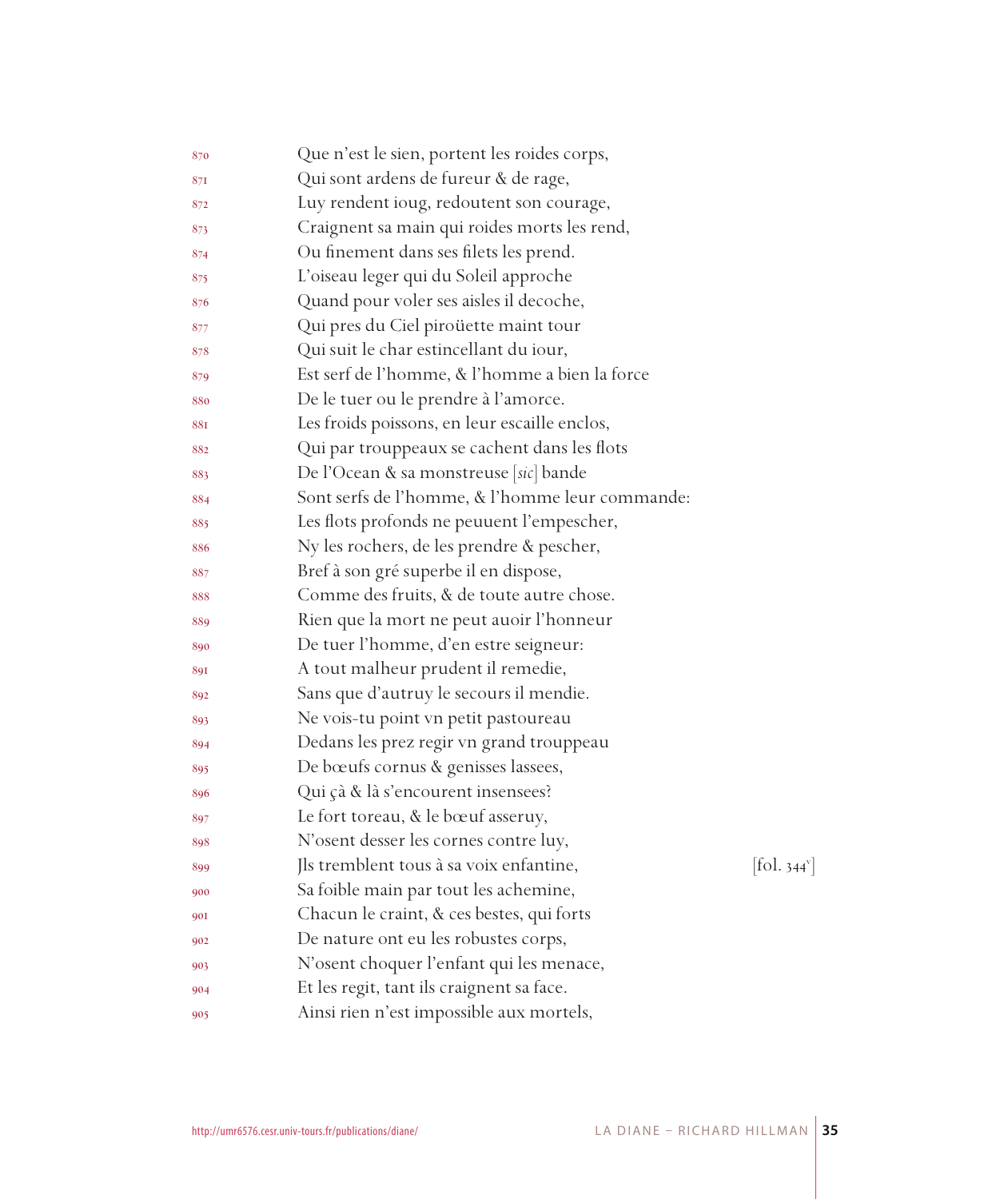| 906 | Mis bien souuent au rang des immortels.          |
|-----|--------------------------------------------------|
| 907 | Qui se peut donc opposer à ta gloire,            |
| 908 | Et t'empescher de gaigner la victoire            |
| 909 | Dessur le mal du destin en[u]ieux, <sup>22</sup> |
| 910 | Puis que tout cede à l'homme vertueux?           |

#### FAVSTE

| 9II | Tout cede à l'homme (il faut que ie le die) |
|-----|---------------------------------------------|
| 912 | Fors Cupidon, qui cruel l'iniurie,          |
| 913 | Qui le surmonte, & le rend sans pouuoir     |
| 914 | En ses malheurs de bien-heureux se voir.    |

#### FRONTIN

| 915 | L'amour n'est rien qu'vne folle creance |
|-----|-----------------------------------------|
| 916 | Que nous auons d'une viue puissance.    |
| 917 | Ostez l'enuie, & le desir d'auoir,      |
| 918 | Vous osterez l'amour & son pouuoir.     |

#### FAVSTE

| 919 | Mail il faudroit estre roche insensee,   |
|-----|------------------------------------------|
| 920 | Pour n'auoir point d'enuie ou de pensee: |
| 921 | Faudroit en roc lasche se transformer,   |
| 922 | Pour voir vn bien, & point ne l'estimer. |

#### FRONTIN

- Je sçay que l'homme est de souhait capable,
- Mais son souhait doit estre raisonnable,
- En souhaittant ce qui peut estre à soy,
- Sans violer la raison & la loy.

#### FAVSTE

Amour ne veut ces choses recognoistre,

 Orig. "ennieux". The second "n" is clearly an erroneously inverted "u"; this still leaves a choice between modern French "ennuyeux" and "envieux", which are both possible readings, but the frequency of the spelling "enuieux" in Middle French, and indeed of the formula, would seem to turn the balance.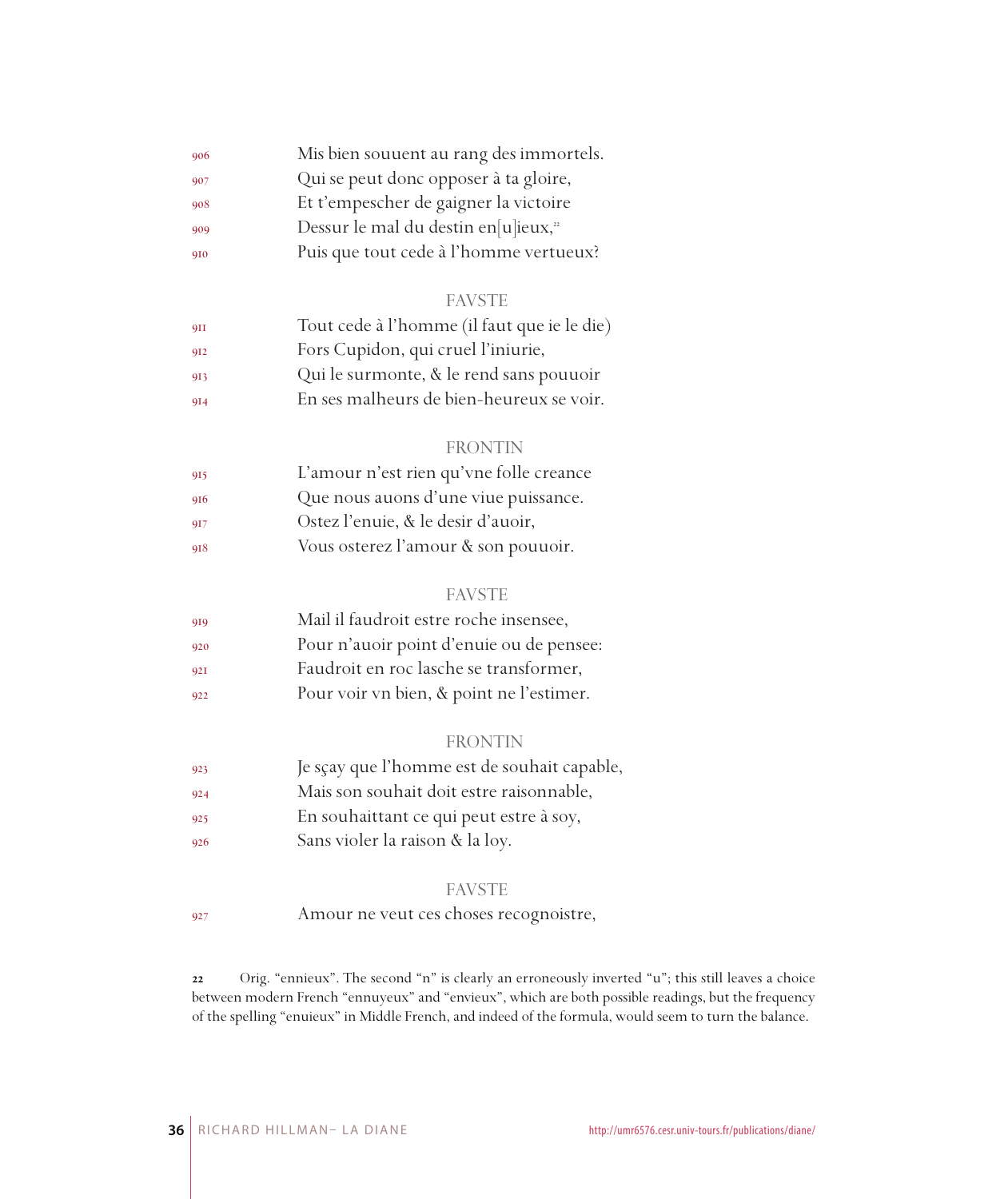| 928 | Car autrement amour il ne peut estre,         | $[\text{fol. } 345^{\text{r}}]$ |
|-----|-----------------------------------------------|---------------------------------|
| 929 | D'autant qu'il faut qu'vn amour soit ardent   |                                 |
| 930 | Et la raison foible & lasche le rend.         |                                 |
|     | FRONTIN                                       |                                 |
| 931 | Mais tel amour, que la fureur transporte,     |                                 |
| 932 | Le plus souuent mille douleurs apporte.       |                                 |
|     |                                               |                                 |
|     | <b>FAVSTE</b>                                 |                                 |
| 933 | Vaut mieux souffrir en aimant nuit & iour,    |                                 |
| 934 | Qu'estre content & ne cognoistre Amour.       |                                 |
|     | <b>FRONTIN</b>                                |                                 |
| 935 | Mais toute peine est tousiours miserable:     |                                 |
| 936 | Nulle prison ne peut estre agreable.          |                                 |
|     |                                               |                                 |
|     | FAVSTE                                        |                                 |
| 937 | Mais tout plaisir est douleur & tourment,     |                                 |
| 938 | Au prix du mal, que l'on sent en aimant.      |                                 |
|     | <b>FRONTIN</b>                                |                                 |
| 939 | Les desperez prennent ioye à s'esteindre      |                                 |
| 940 | Mais toutefois leur douleur n'en est moindre. |                                 |
|     |                                               |                                 |
|     | <b>FAVSTE</b>                                 |                                 |
| 94I | Ce qui nous plaist, bien qu'estimé malheur,   |                                 |
| 942 | Ne peut de nous estre appellé douleur.        |                                 |
|     | FRONTIN                                       |                                 |
| 943 | Mais tel plaisir, pour prendre nourriture     |                                 |
| 944 | En nostre mal, gueres de temps ne dure[.]     |                                 |
|     |                                               |                                 |
|     | FAVSTE                                        |                                 |
| 945 | Jl ne faut pas que le bien de l'amant,        |                                 |
| 946 | Pour estre vif dure trop longuement:          |                                 |
| 947 | Faut que le mal doux le face cognoistre.      |                                 |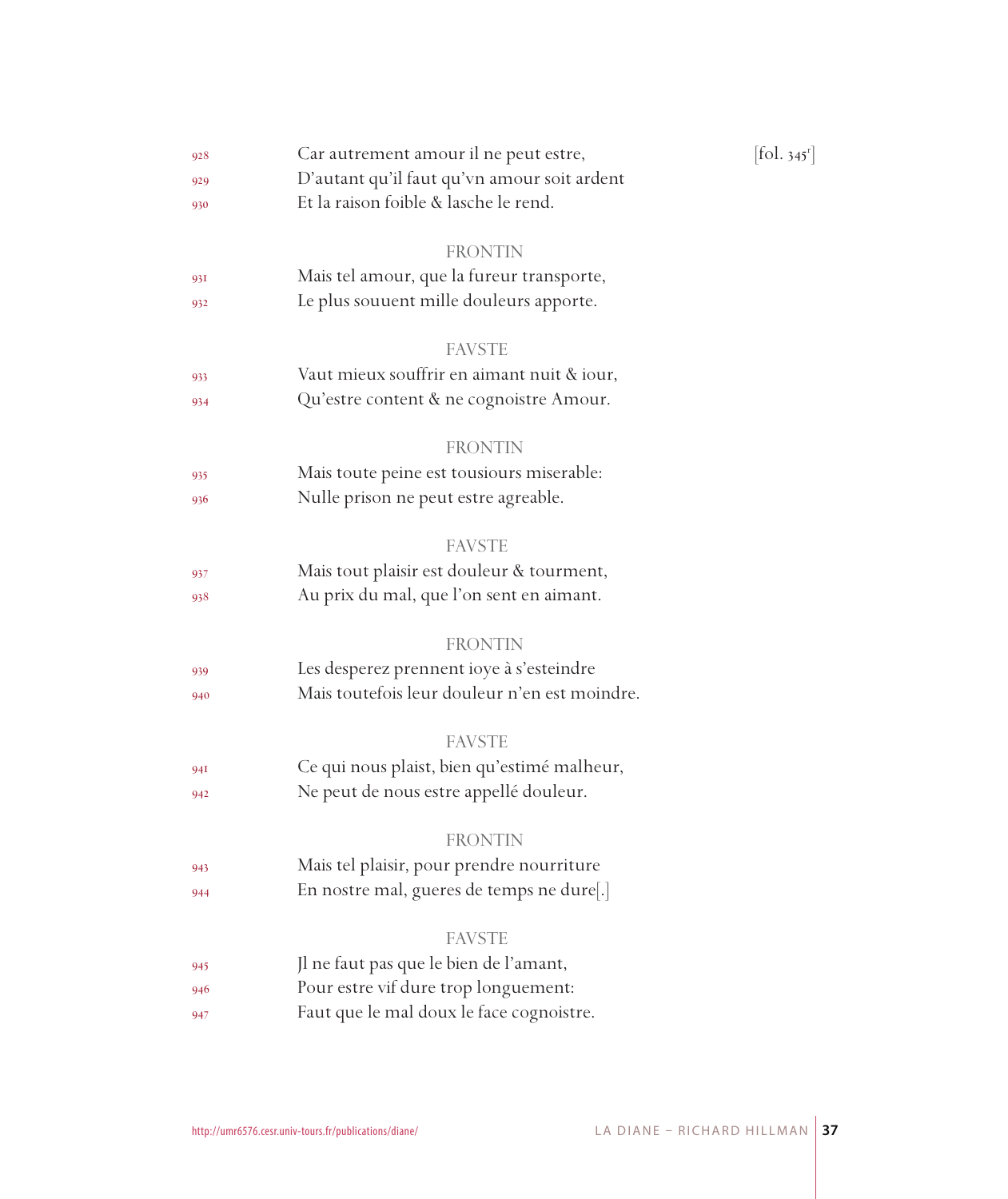|     | <b>FRONTIN</b>                             |                               |
|-----|--------------------------------------------|-------------------------------|
| 948 | Mais las! qui peut en mesme saison estre   |                               |
| 949 | Triste & content, miserable & heureux?     |                               |
|     |                                            |                               |
|     | <b>FAVSTE</b>                              |                               |
| 950 | Ceux que l'amour rend parfaits amoureux.   |                               |
|     | <b>FRONTIN</b>                             |                               |
| 951 | Comment cela?                              |                               |
|     |                                            |                               |
|     | <b>FAVSTE</b>                              |                               |
|     | D'autant qu'en ceste eschole               | $[\text{fol. } 345^\text{v}]$ |
| 952 | Vn geste, vn ris, vn pas, vne parole       |                               |
| 953 | Peut rendre ou gay, ou langoureux l'amant: |                               |
| 954 | Tant en amour est le contentement          |                               |
| 955 | Cher & diuin, & tant on a de crainte       |                               |
| 956 | De n'auoir pas vne chose si sainte.        |                               |
|     |                                            |                               |
|     | <b>FRONTIN</b>                             |                               |
| 957 | Mal-heureux donc les amans, & leurs iours. |                               |
|     |                                            |                               |
|     | <b>FAVSTE</b>                              |                               |
| 958 | Mais bien-heureux de trauailler tousiours. |                               |
|     | <b>FRONTIN</b>                             |                               |
|     | Est-ce bon heur qu'vn trauail perdurable?  |                               |
| 959 |                                            |                               |
|     | <b>FAVSTE</b>                              |                               |
| 960 | Ouy, alors qu'il nous est agreable.        |                               |
|     |                                            |                               |
|     | FRONTIN                                    |                               |
| 961 | Celuy d'amour ne peut estre benin.         |                               |
|     | <b>FAVSTE</b>                              |                               |
|     |                                            |                               |
| 962 | Si est, car douce en est tousiours la fin. |                               |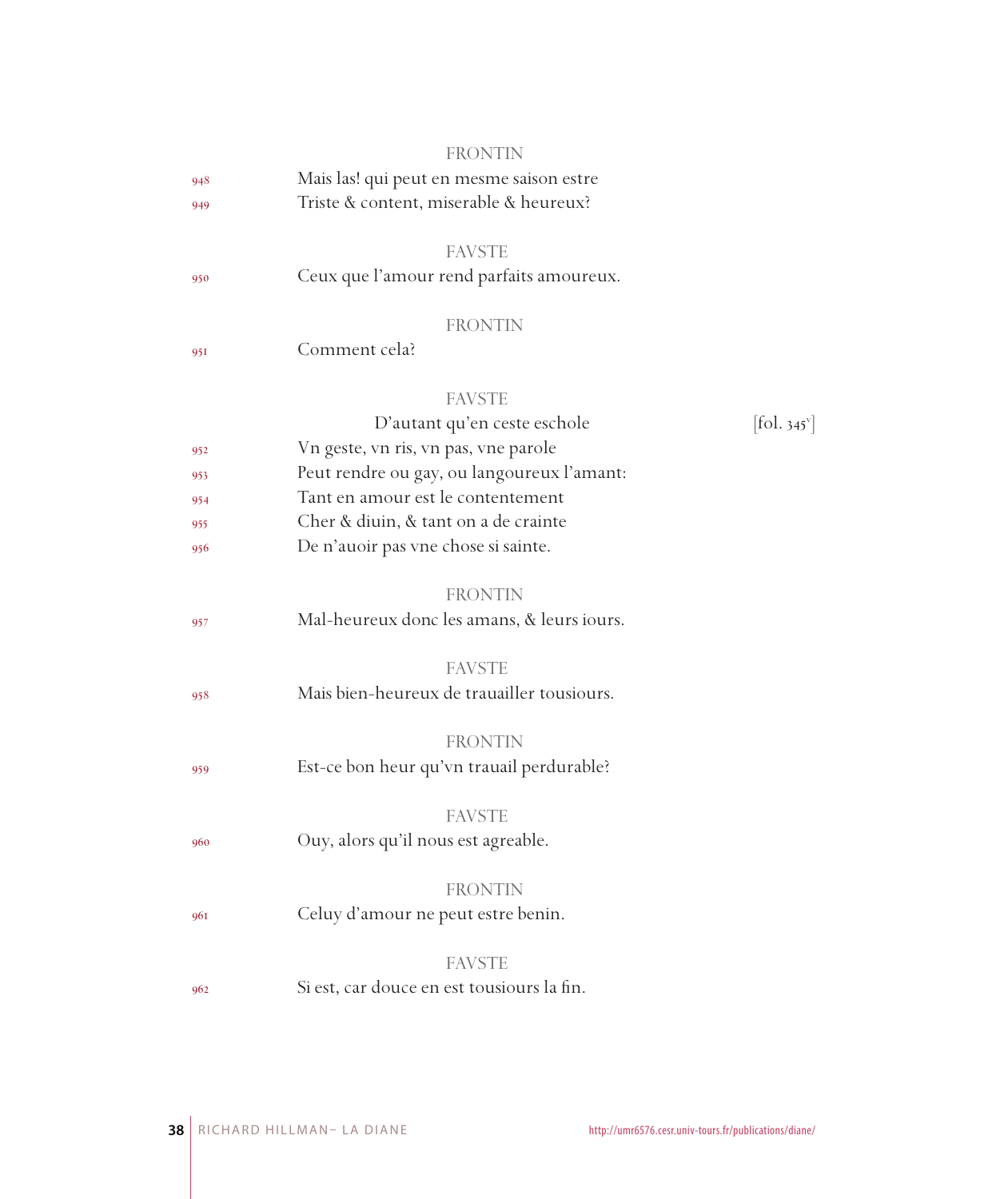|                   | <b>FRONTIN</b>                                                                                                                                        |                          |
|-------------------|-------------------------------------------------------------------------------------------------------------------------------------------------------|--------------------------|
| 963               | Mais maint amant meurt pressé de furie.                                                                                                               |                          |
| 964               | <b>FAVSTE</b><br>Je meur $[s]$ <sup>33</sup> heureux quand l'amour l'iniurie.                                                                         |                          |
| 965               | <b>FRONTIN</b><br>Il n'y a donc point de bien en amour.                                                                                               |                          |
| 966               | <b>FAVSTE</b><br>Si a, mourant ou iouyssant vn iour.                                                                                                  |                          |
| 967               | <b>FRONTIN</b><br>La mort n'est donc aux amoureux cruelle.                                                                                            |                          |
| 968               | <b>FAVSTE</b><br>Jl faut mourir, ou iouir de sa belle.                                                                                                |                          |
| 969               | <b>FRONTIN</b><br>Autre milieu ne se trouue en aimant?                                                                                                |                          |
| 970<br>971<br>972 | <b>FAVSTE</b><br>Non, car trop grand est le contentement <sup>24</sup><br>Qui l'amoureux en iouissant enflamme:<br>Et trop cruel le refus de sa Dame. | [fol. 346 <sup>r</sup> ] |
| 973               | <b>FRONTIN</b><br>Mais qui se peut garder d'en estre attaint?                                                                                         |                          |
| 974               | <b>FAVSTE</b><br>C'est estre lourd, & n'auoir esprit saint.                                                                                           |                          |
|                   |                                                                                                                                                       |                          |

23 Orig. "meurt".

 The original places a full stop at the end of this line; the compositor may have been misled by the preceding stichomythia and the end of the page.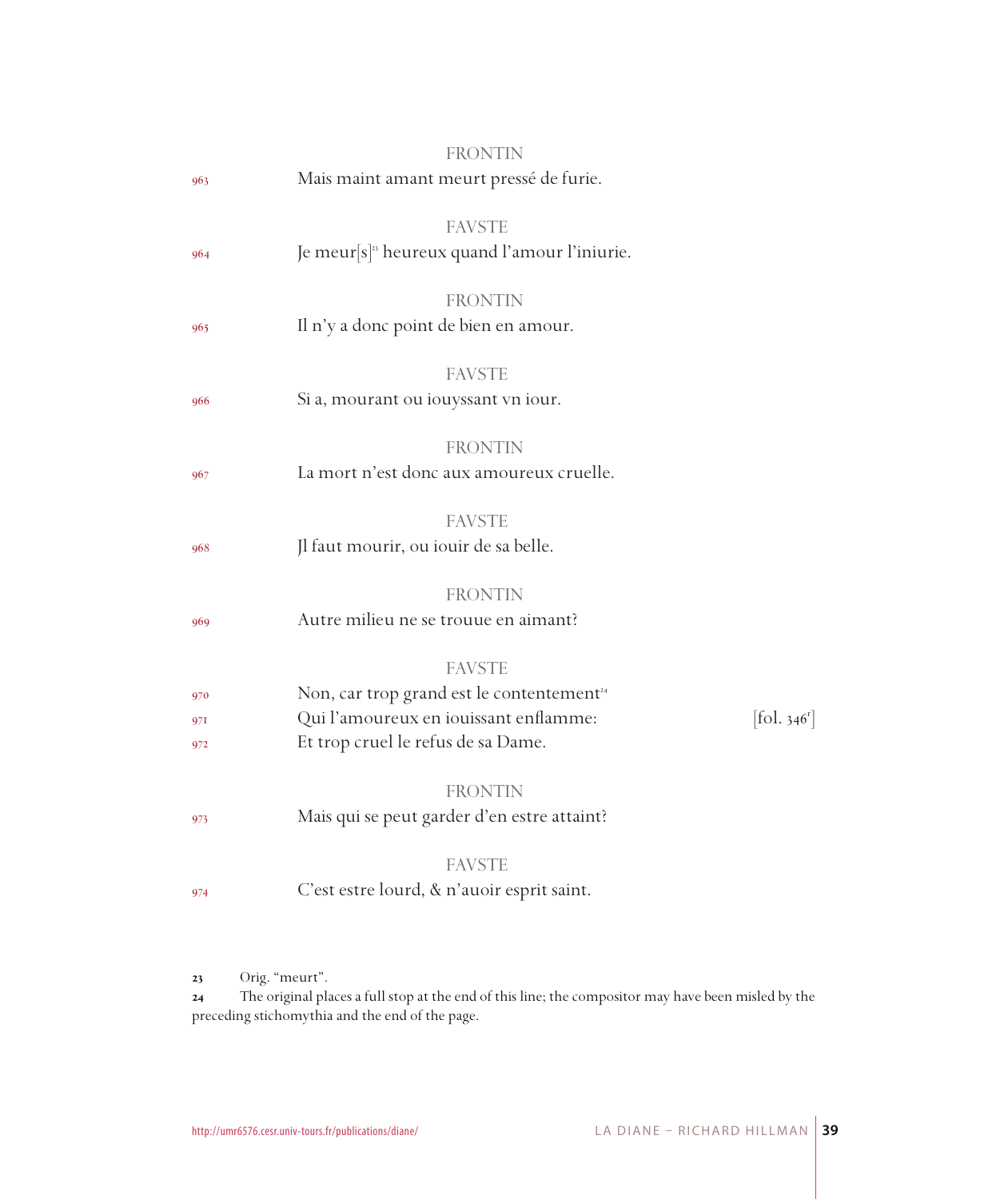|     | <b>FRONTIN</b>                                          |
|-----|---------------------------------------------------------|
| 975 | L'heur de l'homme est de viure sans enuie.              |
|     | <b>FAVSTE</b>                                           |
| 976 | Qui n'aime point est indigne de vie.                    |
|     | <b>FRONTIN</b>                                          |
| 977 | Mais pour aimer on sent mille malheurs.                 |
|     | <b>FAVSTE</b>                                           |
| 978 | L'esprit s'auiue au brazier des douleurs.               |
|     | <b>FRONTIN</b>                                          |
| 979 | Mais tel amour apporte la ruine.                        |
|     | <b>FAVSTE</b>                                           |
| 980 | Le bel esprit tout seul d'aimer est digne.              |
|     | <b>FRONTIN</b>                                          |
| 981 | Le bel esprit se perd en ce tourment.                   |
|     | <b>FAVSTE</b>                                           |
| 982 | L'on n'a iamais veu de lourdaut amant,                  |
| 983 | Car ceste ardeur auiue leur belle ame,                  |
| 984 | Pour auoir l'heur de complaire à leur Dame.             |
| 985 | Quelque douleur qui m'aille don[c] <sup>25</sup> limant |
| 986 | Je veux aimer & mourir en aimant.                       |
|     | <b>FRONTIN</b>                                          |
| 987 | Non, ne meur pas. Puis que sans ceste enuie             |
| 988 | Tu ne sçaurois entretenir ta vie                        |
| 989 | Et que le mal qu'engendrent tes amours                  |
| 990 | Tasche à trancher le filet de tes iours,                |
| 991 | Je veux t'aider, par le secours d'vn homme,             |
|     |                                                         |

Orig. "dont".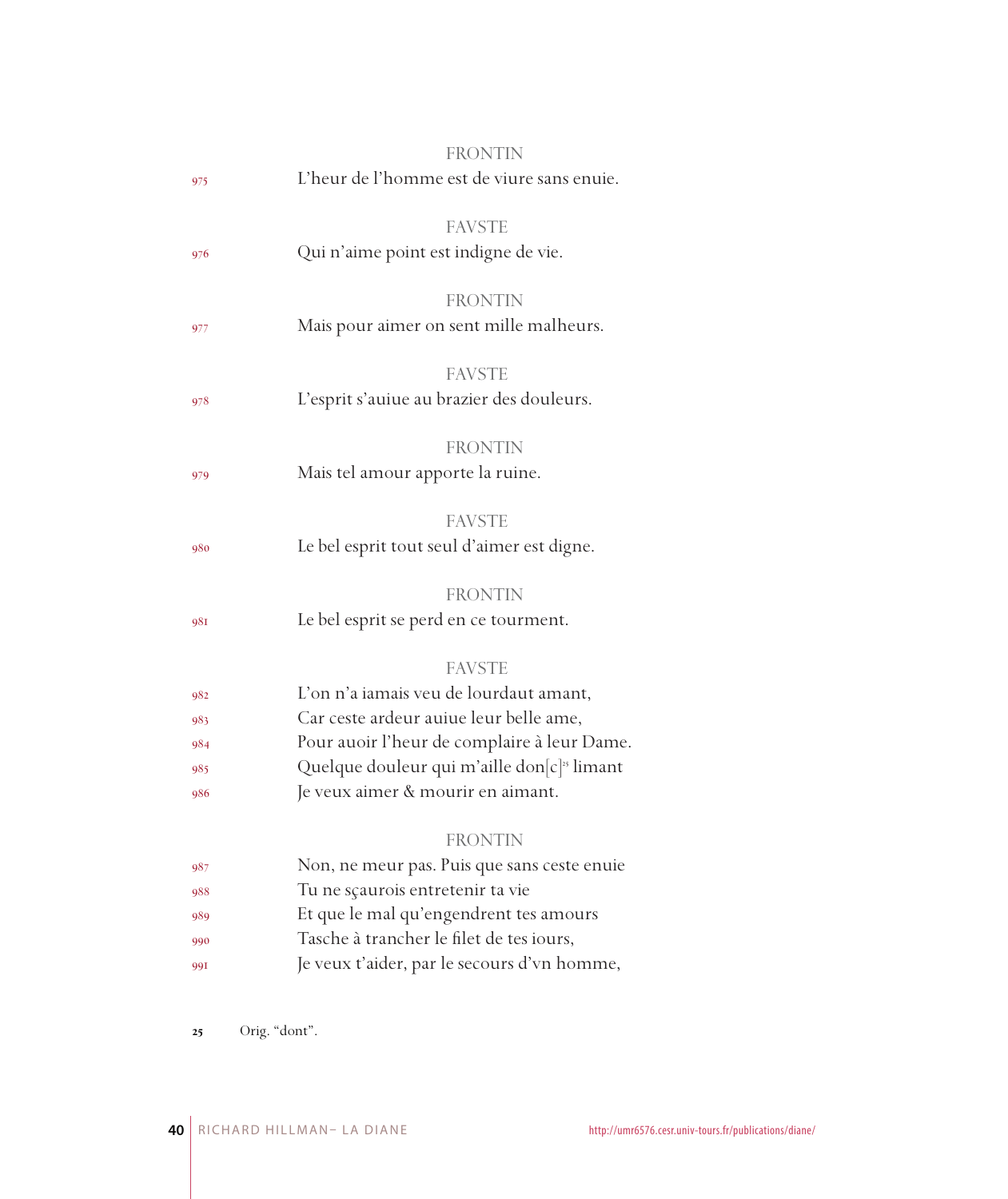| 992 | Qui resteindra le feu qui te consomme, |
|-----|----------------------------------------|
| 993 | Il te fera par son rare sçauoir        |

De ton desir la iouyssance auoir.

## FAVSTE

| -995  | Si en ce mal tu me sers secourable,    | $[$ fol. 346 $^{\mathrm{v}}$ |
|-------|----------------------------------------|------------------------------|
| -996  | Je te seray plus qu'au Ciel redeuable. |                              |
| - 997 | Mais nomme moy ceste homme si parfait. |                              |

## FRONTIN

| 998         | C'est Elymant qui autrefois a fait           |
|-------------|----------------------------------------------|
| 999         | Troubler du iour la lampe radieuse           |
| 1000        | En la rendant obscure & tenebreuse:          |
| <b>IOOI</b> | C'est Elymant dont les magiques vers         |
| 1002        | Font cheminer le Soleil de trauers;          |
| 1003        | Qui donne aux nuits aussi claire lumiere     |
| 1004        | Qu'est de Titan la lampe iournaliere:        |
| 1005        | C'est Elymant, qui au bal de sa voix         |
| 1006        | Fait que le Ciel esclatte quelquefois,       |
| 1007        | Tonne, murmure, & lasche sur la teste        |
| 1008        | Des rocs pointus sa cruelle tempeste:        |
| 1009        | C'est Elymant, qui rend au cœur d'hyuer      |
| 1010        | Le sein glacé de la terre couuert            |
| <b>IOII</b> | De mille fleurs, pasture des abeilles,       |
| <b>IOI2</b> | A celles-là du gay Printemps pareilles;      |
| 1013        | Et qui d'vn sort contraire à ce bon heur     |
| 1014        | Rend en Esté la terre sans verdeur:          |
| 1015        | C'est Elymant, dont la voix insensee         |
| 1016        | De viue ardeur rend souuent couroucee        |
| 1017        | La mer profonde, & enterre ses eaux,         |
| 1018        | Puis les esleue en superbes costaux,         |
| 1019        | Et qui d'vn sort plus que cet autre vtile,   |
| 1020        | La rend souuent de cruelle tranquille,       |
| <b>I02I</b> | Ses vents il tient dans leur cauerne enclos, |
| 1022        | Ses monstres coys, & radoucit ses flots:     |
| 1023        | C'est Elymant qui d'vne dextre forte         |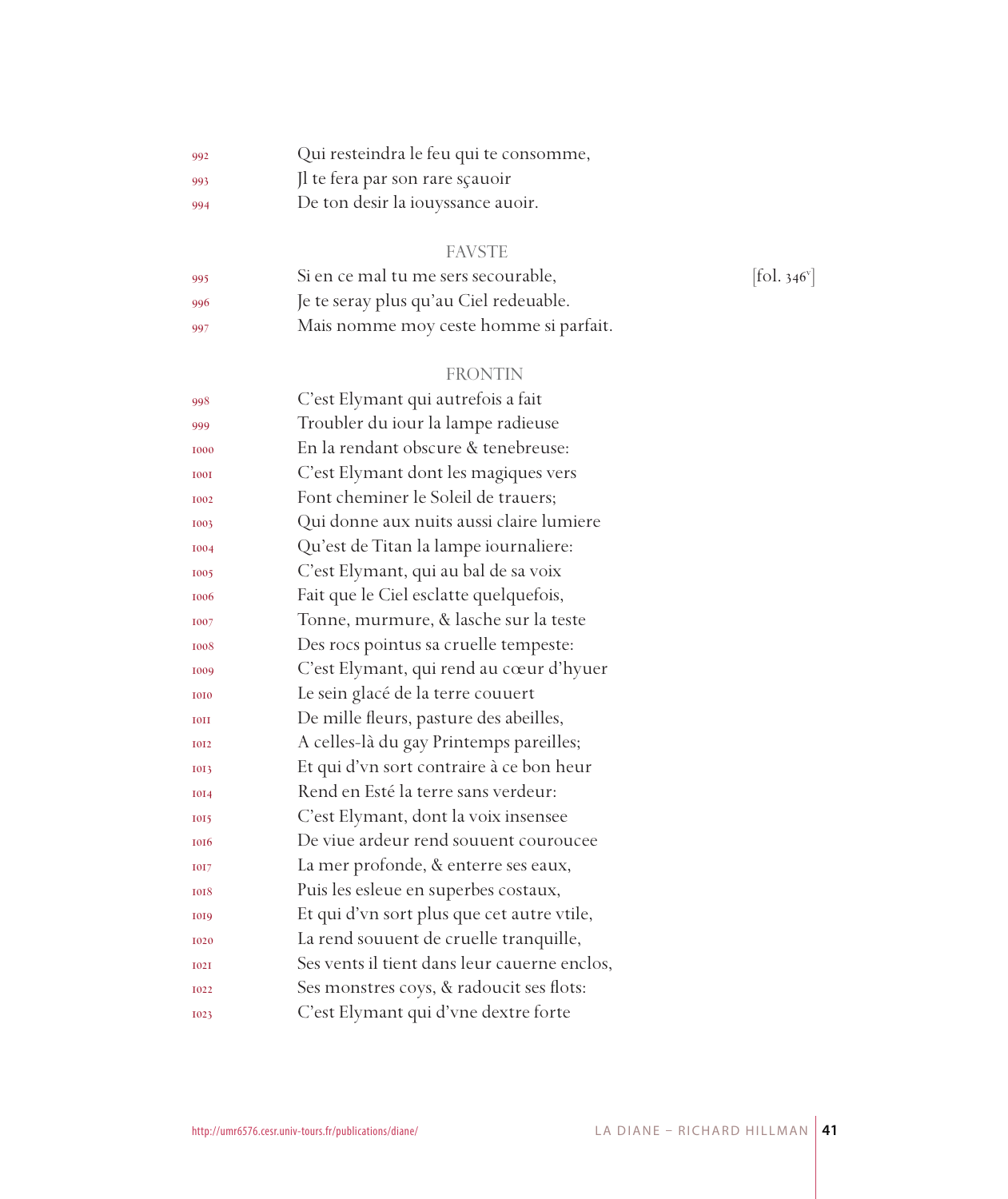| 1024        | Vn roc d'vn lieu en vn autre transporte:             |            |
|-------------|------------------------------------------------------|------------|
| <b>I025</b> | Qui aux torrens, roullans d'vn roide mont,           |            |
| 1026        | Reprendre fait la course contre-mont:                | [fol. 347] |
| 1027        | C'est Elymant, qui se rend redoutable                |            |
| 1028        | A tout demon de nature effroyable,                   |            |
| 1029        | Qui se fait craindre aux demons stygieux             |            |
| 1030        | Qui sont en bas, ou qui sont souz les Cieux,         |            |
| 1031        | Qui sont en terre, ou vagans sans lumiere,           |            |
| 1032        | Parmy les flots de Thetis marinier[e]: <sup>26</sup> |            |
| 1033        | C'est Elymant, qui fait secher les bois              |            |
| 1034        | Ou reuerdir aux souspirs de sa voix:                 |            |
| 1035        | Qui sçait des bois des puissances diuines,           |            |
| 1036        | Celles des fleurs, des herbes, des racines,          |            |
| 1037        | Qui les distille, & en tire de l'eau                 |            |
| 1038        | Qui peut les corps rappeller du tombeau:             |            |
| 1039        | C'est Elymant, qui sçait des son enfance             |            |
| 1040        | Des feux du Ciel & l'estre & l'influence,            |            |
| <b>1041</b> | Qui les gouuerne, & de qui le sçauoir,               |            |
| 1042        | Seul excellent, en cognoit le pouuoir:               |            |
| 1043        | C'est Elymant, qui rend lents & dociles              |            |
| 1044        | Par ses doux vers les animaux agiles,                |            |
| 1045        | Qui des cruels adoucit la fierté,                    |            |
| 1046        | Qui des Syluains bride la cruauté:                   |            |
| 1047        | C'est Elymant que tout suit à la trace,              |            |
| 1048        | Ainsi que fut le grand Orphé en Thrace               |            |
| 1049        | Par les forests, par les oiseaux, les bois           |            |
| 1050        | Lors que sa Lyre adoucissoit sa voix:                |            |
| 1051        | C'est Elymant qui guarit toute chose,                |            |
| 1052        | Et qui du Ciel à son vouloir dispose.                |            |
| 1053        | Il te peut rendre en vn iour bien-heureux,           |            |
| 1054        | Rendant esteint ton brazier amoureux.                |            |
|             |                                                      |            |

## FAVSTE

J'ay mille fois entendu sa science,

Orig. "marinier".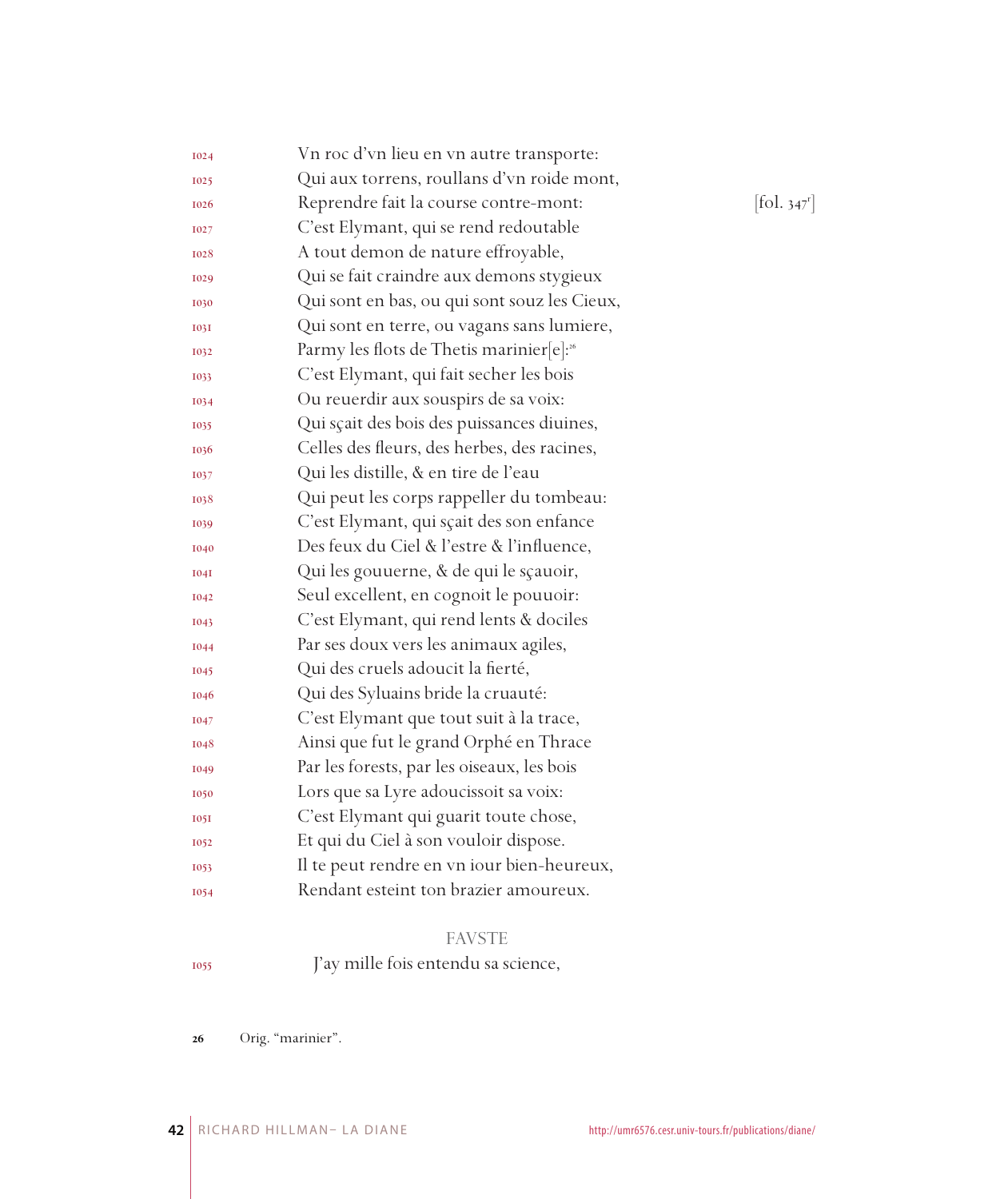| 1056        | Et toutefois ie n'ay point cognoissance  |
|-------------|------------------------------------------|
| <b>I057</b> | De son visage: hé Dieu depeins-le moy    |
| 1058        | Pour le cognoistre vn iour si je le voy. |

## FRONTIN

| 1059        | Elymant est d'vne taille Royale,                     | $\left[ \text{fol. } 347^{\circ} \right]$ |
|-------------|------------------------------------------------------|-------------------------------------------|
| 1060        | D'vn corps robuste, ayant la couleur palle,          |                                           |
| <b>1061</b> | Cousu de nerfs qui paroissent diuers                 |                                           |
| 1062        | Desur sa chair, comme on voit au trauers             |                                           |
| 1063        | Du verre clair qui ferme la fenestre,                |                                           |
| 1064        | Au gay matin le beau Soleil paroistre:               |                                           |
| 1065        | Jl est charnu, de cent rides plissé,                 |                                           |
| <b>1066</b> | Et par endroits de long poil herissé,                |                                           |
| 1067        | Ferme, & dispos, animé de courage,                   |                                           |
| 1068        | Bien que ridé l'ait rendu le vieil aage.             |                                           |
| 1069        | Ses cheueux blancs, comme blanc est le front         |                                           |
| 1070        | Durent l'hyuer de quelque esleué mont,               |                                           |
| 1071        | Ou comme blanc on voit le froid visage               |                                           |
| 1072        | D'vn vieil ormeau, despoüillé de feuillage,          |                                           |
| 1073        | Où tous les jours on voit mille corbeaux             |                                           |
| 1074        | En croaçant se percher à trouppeaux.                 |                                           |
| 1075        | Ses blancs cheueux, deliez comme soye,               |                                           |
| 1076        | Sont separez par mainte creuse raye,                 |                                           |
| 1077        | Et sur son front par tresses deualez,                |                                           |
| 1078        | Semble [sic] qu'ils soient dessur sont front collez, |                                           |
| 1079        | Leurs flots espoix, & leur couleur de naige,         |                                           |
| 1080        | D'vn grand sçauoir rendent clair tesmoignage,        |                                           |
| <b>1081</b> | Et leur blancheur pleine de majesté                  |                                           |
| 1082        | Monstre vne haute & sainte grauité                   |                                           |
| 1083        | Vn scauoir vieu, vne ame qui hardie                  |                                           |
| 1084        | D'aucun danger ne tremble acoüardie;                 |                                           |
| 1085        | Tels furent ceux du prophete Calcas,                 |                                           |
| 1086        | Dont fit iadis la Grece si grand cas.                |                                           |
| 1087        | Son front obscur de mainte grosse ride,              |                                           |
| 1088        | Ressemble vn champ par la chaleur aride,             |                                           |
| 1089        | Où mille trous, mainte creuace on voit,              |                                           |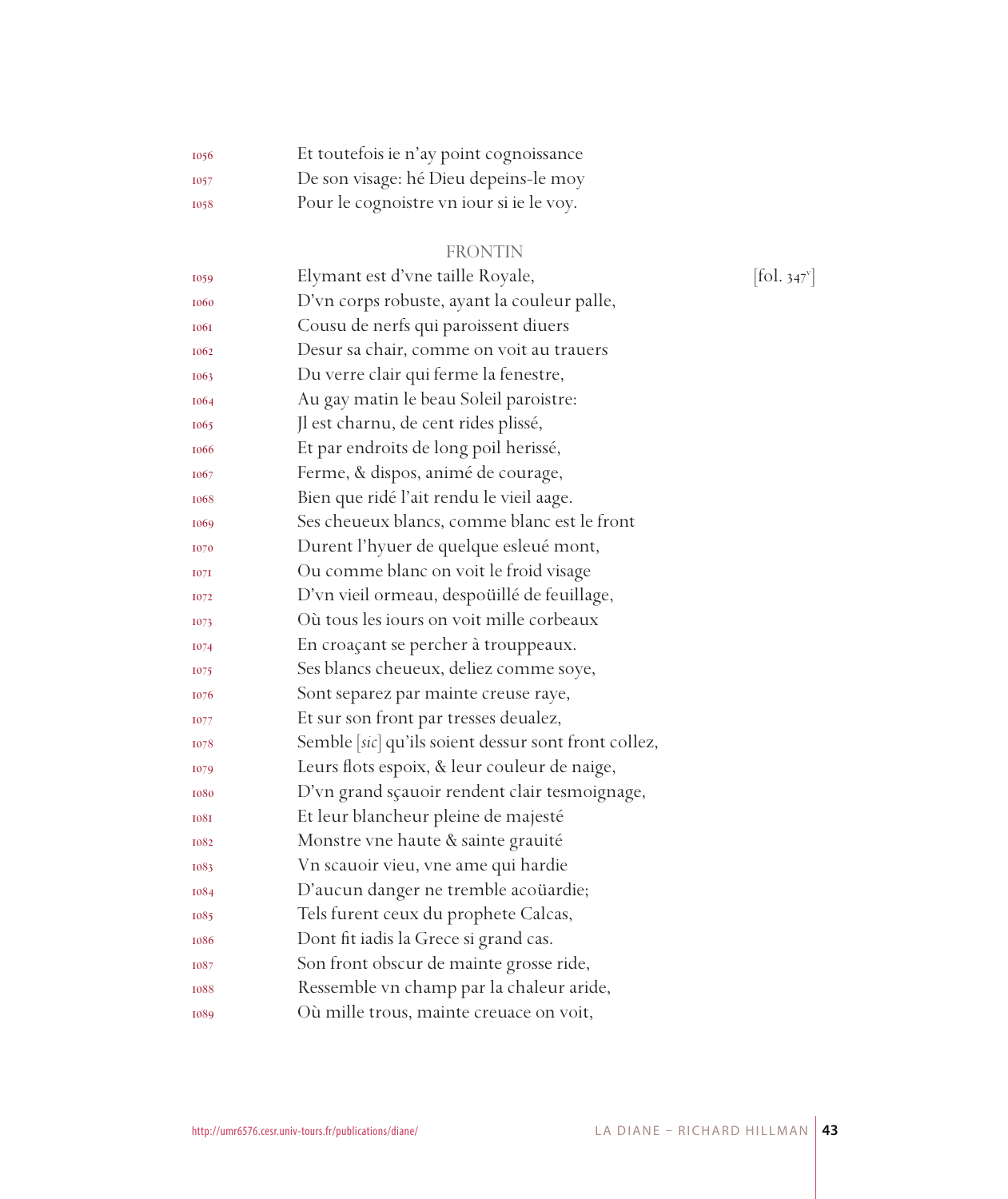| 1090             | Qui la rosee auide au matin boit.                        |                          |
|------------------|----------------------------------------------------------|--------------------------|
| <b>1091</b>      | Jl est fort large, & sa teinture triste                  | [fol. 348 <sup>r</sup> ] |
| 1092             | Le vain plaisir des ie[u]nes <sup>27</sup> gens despite; |                          |
| 1093             | Dure la peau, vne fosse se rend                          |                          |
| 1094             | Au beau milieu, qui de chagrin se fend;                  |                          |
| 1095             | Mais toutefois ce front est venerable,                   |                          |
| 1096             | Au large front du vieil Nestor semblable.                |                          |
| 1097             | Ses noirs sourcils, de soin, d'ennuy pressez,            |                          |
| 1098             | Deuers le front se dressent herissez,                    |                          |
| 1099             | Espoix de poudre, & qui portent la mine                  |                          |
| <b>H00</b>       | Du poil espoix d'vne louue mutine;                       |                          |
| <b>HOI</b>       | Mais ces sourcils ainsi cruels descrits                  |                          |
| <b>H02</b>       | De leur object font trembler les esprits.                |                          |
| <b>H03</b>       | Tel fut celuy de Cyclops plein d'enuie,                  |                          |
| <b>H04</b>       | Qui fut priué de lumiere & de vie.                       |                          |
| <b>H05</b>       | Ses yeux sont grands, roüans de tous costez,             |                          |
| <b>H06</b>       | De la frayeur fierement agitez,                          |                          |
| <b>H07</b>       | Le plus souuent estincellans de rage:                    |                          |
| <b>H08</b>       | Comme l'on voit flamboyer le visage                      |                          |
| <b>H09</b>       | Du beau Phœbus au profound d'vn ruisseau,                |                          |
| <b>HIO</b>       | Quand en tournant il se mire en son eau.                 |                          |
| Ш                | Ils sont enclos dans deux rudes paupieres,               |                          |
| III <sub>2</sub> | Ridees d'aage, & par le temps seueres,                   |                          |
| III3             | Jls font pallir les Demons de frayeur,                   |                          |
| III4             | Les animaux en transcissent de peur,                     |                          |
| III5             | Ores plombez ils roullent effroyables,                   |                          |
| <b>III6</b>      | Ores tous blancs, ores espouuentables,                   |                          |
| III7             | Rouges de feu ils esclattent ardans,                     |                          |
| III8             | Quand la fureur vient se lancer dedans,                  |                          |
| III <sub>9</sub> | Le doux sommeil que la nuit nous decoche,                |                          |
| <b>II20</b>      | Pour les toucher iamais ne s'en approche;                |                          |
| II2I             | Tousiours veillans, comme veillent les feux              |                          |
| <b>II22</b>      | Qui sont la nuit sur la voute des Cieux;                 |                          |
|                  |                                                          |                          |

Orig. "iennes".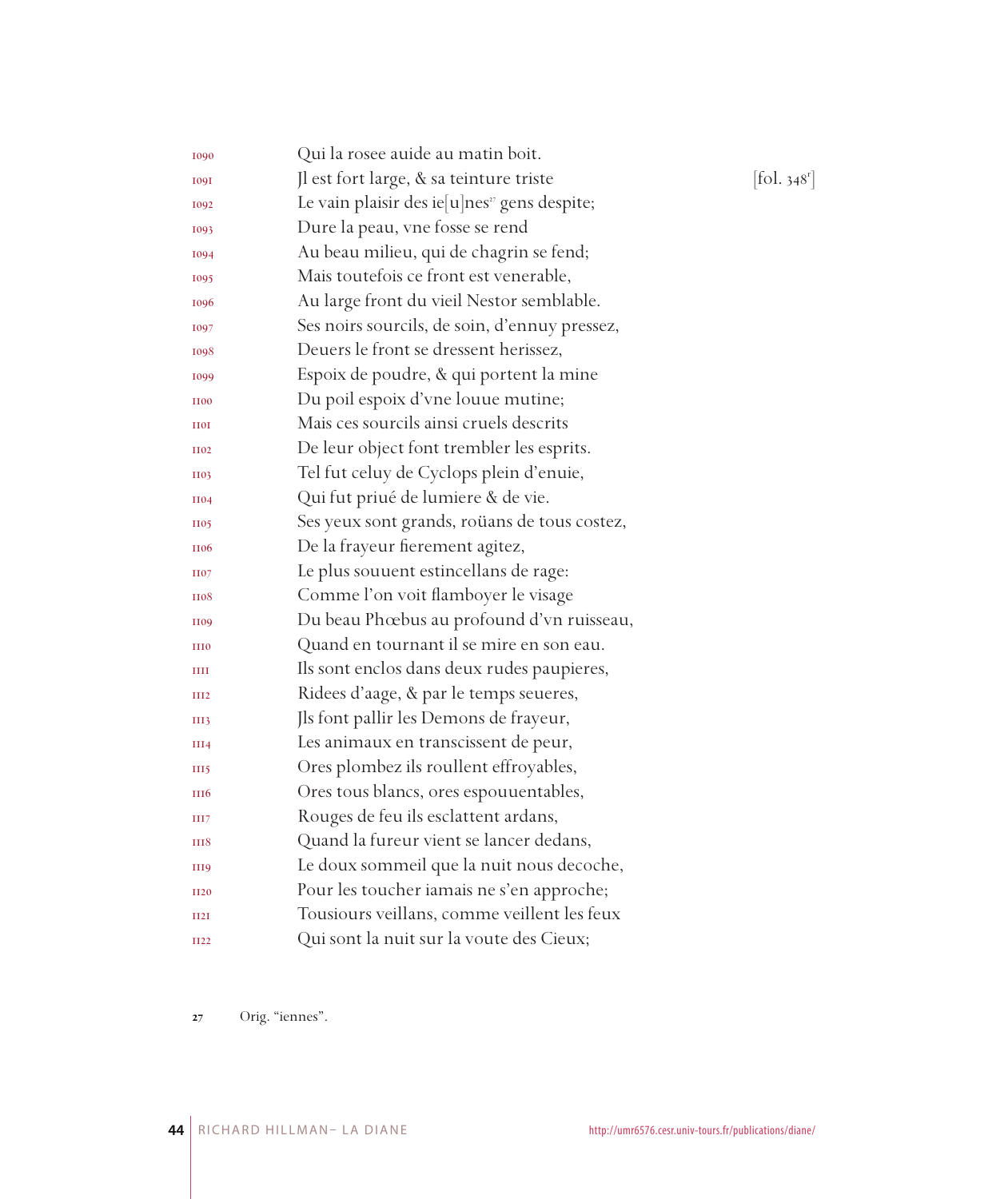| <b>II23</b> | Leur fier regard aux animaux moleste,                      |                                          |
|-------------|------------------------------------------------------------|------------------------------------------|
| II24        | Des fiers Demons la course viue arreste,                   |                                          |
| II25        | Ses yeux sont tels, que ceux-là que Iason                  | $\left[$ fol. 348 $^{\mathrm{v}}\right]$ |
| II26        | Charma iadis pour rauir la toison.                         |                                          |
| II27        | Son nez est long, gros, cruel, & farouche[,] <sup>28</sup> |                                          |
| <b>II28</b> | Le bout en vient boire dedans sa bouche,                   |                                          |
| II29        | Bouche de qui le palle & triste teint,                     |                                          |
| <b>II30</b> | Ressemble vn mort par le poison esteint.                   |                                          |
| 1131        | Sa leure est faite en voute d'vne crosse,                  |                                          |
| II32        | Espoisse, laide, outre mesure grosse:                      |                                          |
| II33        | Bien que le poil en cache la grosseur,                     |                                          |
| II34        | On voit pourtant au trauers sa laideur.                    |                                          |
| II35        | Lors que cruel ses leures il remue,                        |                                          |
| <b>II36</b> | Et que son ame est de fureur esmeue,                       |                                          |
| II37        | Les Cieux ont peur, les demons tremblottans                |                                          |
| <b>1138</b> | Courent trancis son arrest redoutans.                      |                                          |
| II39        | Ainsi iadis fiere, ardante, & farouche,                    |                                          |
| <b>II40</b> | Medee ouuroit sa despiteuse bouche,                        |                                          |
| II4I        | En prononçant hors de sens & raison                        |                                          |
| II42        | Cent vœux cruels contre le faux Iason.                     |                                          |
| II43        | Sa ioue est creuse, & de couleur egale                     |                                          |
| II44        | A celle-là de la Parque infernale,                         |                                          |
| II45        | Portant la peau entorse durement,                          |                                          |
| II46        | Et mainte ride espoisse horriblement,                      |                                          |
| II47        | Aupres des yeux elle paroist pointue,                      |                                          |
| II48        | Pres de la bouche elle est creuse & fendue,                |                                          |
| II49        | Ayant tousiours la frayeur & le port                       |                                          |
| II50        | D'vne Megere, & la couleur d'vn mort.                      |                                          |
| <b>II5I</b> | Sa barbe est longue & sa blanche teinture                  |                                          |
| II52        | Couure son sein jusques à la ceinture,                     |                                          |
| II53        | Elle est espoisse & celle-là du fils                       |                                          |
| II54        | Du blond Phœbus de mesme fut iadis.                        |                                          |
| <b>II55</b> | Son col est gros, fils d'vne longue annee, <sup>29</sup>   |                                          |
|             |                                                            |                                          |

No punctuation in the original.

" [D]'vne longue annee": I understand a reference to a period of good production in the agricul-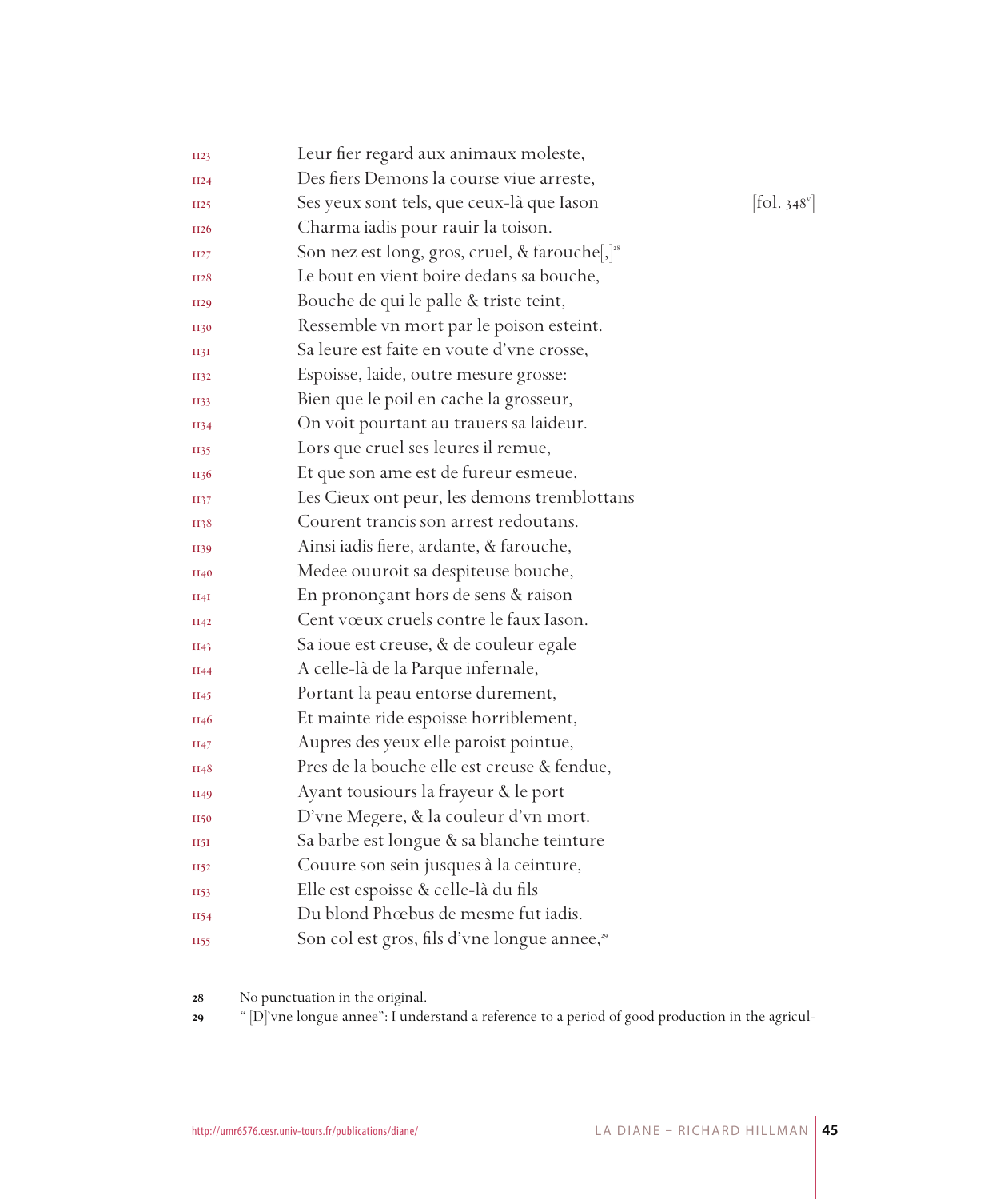| II56             | Entors de nerfs, de couleur bazanee.      |            |
|------------------|-------------------------------------------|------------|
| II57             | Son sein ouuert comme vn sanglier velu,   |            |
| II58             | Le bras nerueux horriblement pelu,        |            |
| II59             | La main grossiere, & de rides plissee,    | [fol. 349] |
| <b>II60</b>      | Qui n'est iamais en trauaillant lassee.   |            |
| <b>II6I</b>      | Voilà quel est Elymant, qui te peut       |            |
| II <sub>62</sub> | Rendre content, & bien-heureux s'il veut. |            |
|                  |                                           |            |

#### FAVSTE

| II63 | Je le cognois, ô Frontin, à ceste heure, |
|------|------------------------------------------|
| II64 | Mais appren moy la place où il demeure.  |

### FRONTIN

| II65             | Je le veux bien, & pour te secourir                       |
|------------------|-----------------------------------------------------------|
| II <sub>66</sub> | T'y conduiray si tu veux te guarir.                       |
| II67             | Dans vn rocher, où n'habite personne                      |
| <b>II68</b>      | Que le[s] <sup>30</sup> esprits, cet enchanteur seiourne: |
| II69             | Ce roc est haut, ayant le chef tout blanc                 |
| <b>H70</b>       | D'antiquité, & creux le palle flanc,                      |
| II7I             | Sur luy le Ciel son tonnerre ne darde,                    |
| II72             | Car Elymant par son sçauoir l'[en garde],"                |
| II73             | Et Iuppiter qui craint de l'offencer,                     |
| II74             | N'ose son feu sur son chef eslancer:                      |
| II75             | Ses flancs armez d'espines acerees,                       |
| II76             | Plantent l'effroy aux ames asseurees:                     |
| II77             | Mille halliers que ne perse le iour,                      |
| II78             | A rangs espoix sont confus à l'entour:                    |
| II79             | On voit du roc sonner tomber sur terre                    |
| <b>II80</b>      | Auec vn bruit mainte pesante pierre:                      |
| <b>II8I</b>      | La creuse mer l'encerne d'vn costé,                       |
| <b>II82</b>      | De l'autre part vn ruisseau argenté,                      |
| II83             | Qui va roullant d'vne fontaine claire,                    |
|                  |                                                           |

tural sense (v. *Le Trésor de la langue française*); "de couleur bazanee" in the next line is likewise a rustic image.

Orig. "lec".

Orig. "engarde".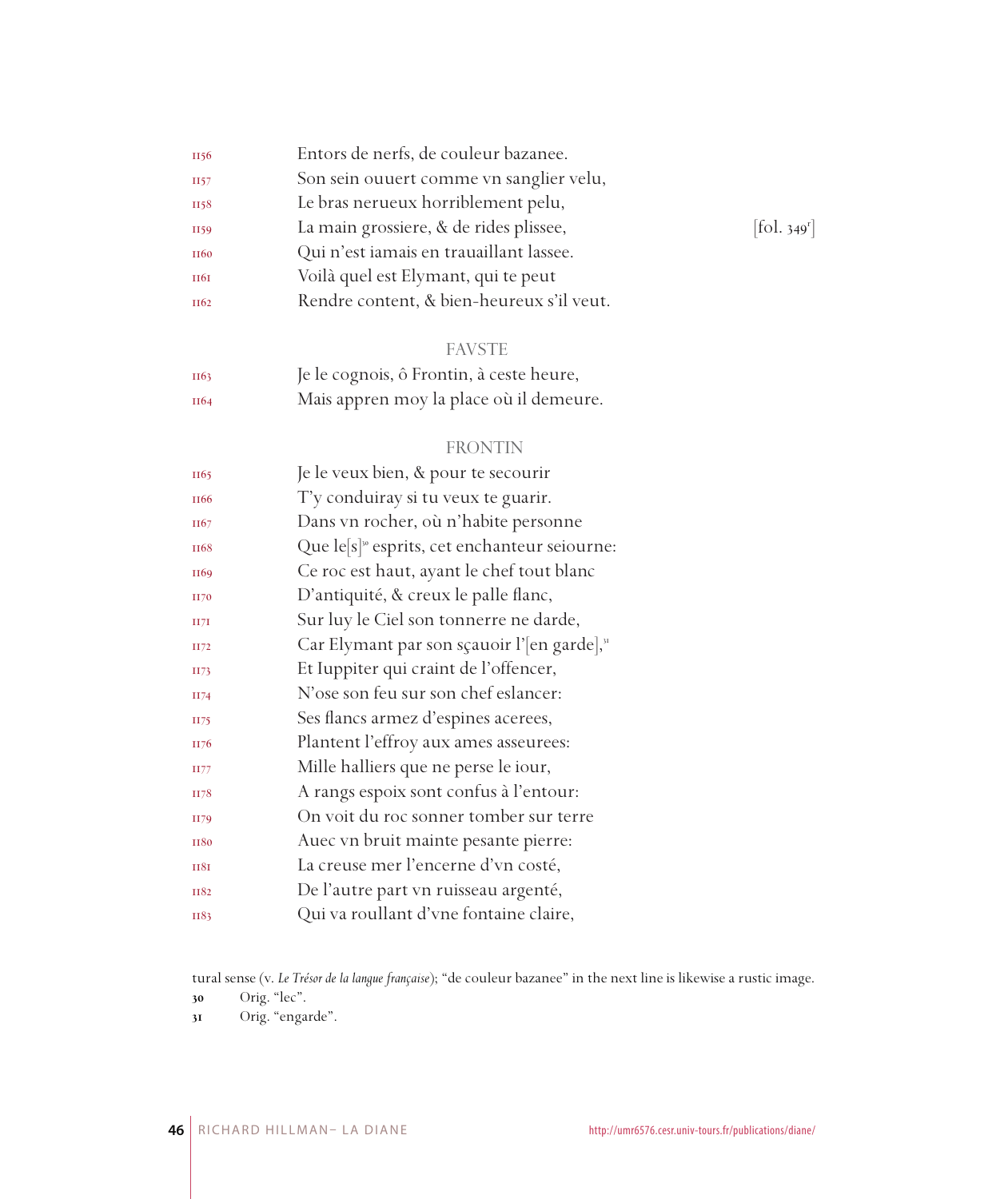| II84                          | Qui sort du pied de ce roc solitaire;                         |                            |
|-------------------------------|---------------------------------------------------------------|----------------------------|
| II85                          | Mais ny la mer, ny les courans ruisseaux,                     |                            |
| II86                          | N'osent chocquer ce rocher de leurs eaux,                     |                            |
| II87                          | Si le vieillard ne leur en fait licence,                      |                            |
| <b>II88</b>                   | Tant vn chacun redoute sa puissance.                          |                            |
| II89                          | Dans ces buissons enlacez d'arbrisseaux,                      |                            |
| <b>II90</b>                   | On voit gesir maints cruels animaux,                          |                            |
| <b>H9I</b>                    | L'ours, le lion, la louue furieuse,                           | $[\text{fol. } 349^\circ]$ |
| II92                          | Le tigre prompt, & la biche rameuse.                          |                            |
| <b>II93</b>                   | Ces animaux si proches d'Elymant,                             |                            |
| <b>II94</b>                   | Se rendent prompts à son commandement.                        |                            |
| II95                          | Dessur le front de ceste roche dure,                          |                            |
| II96                          | Cent mille oiseaux de noirastre teinture,                     |                            |
| II97                          | Perchent la nuit, les hibous, les corbeaux,                   |                            |
| <b>H98</b>                    | Chauue-souris, vautours tristes oiseaux,                      |                            |
| II99                          | Qui de leur cry encroüaillé <sup>32</sup> resueillent         |                            |
| <b>I200</b>                   | Les animaux, qui dans les bois sommeillent.                   |                            |
| <b>I20I</b>                   | Dessur le front de ce roc enchanté,                           |                            |
| I <sub>2</sub> 0 <sub>2</sub> | Vn palle ormeau, sans verdeur, est planté,                    |                            |
| <b>I203</b>                   | Dont le pied sec & despouillé d'escorce,                      |                            |
| <b>I204</b>                   | Rend mort le [r]este <sup>33</sup> & les branches sans force, |                            |
| <b>I205</b>                   | Branches de qui sans feuilles sont les bras,                  |                            |
| <b>I206</b>                   | Secs, blancs, pourris, & tendans au trespas:                  |                            |
| 1207                          | Sur cet ormeau la veuue tourterelle                           |                            |
| <b>I208</b>                   | Se perche & pleint sa compagne fidele;                        |                            |
| <b>I209</b>                   | Souz cet ormeau la place est sans verdeur,                    |                            |
| <b>I2I0</b>                   | Du temps mangee, & fendue d'ardeur:                           |                            |
| <b>I2II</b>                   | Le temps ailé, qui toute chose mine,                          |                            |
| <b>I2I2</b>                   | Le front blanchy tousiours en égratigne,                      |                            |
| <b>I2I3</b>                   | En fait rouller en fureur des morceaux                        |                            |
|                               |                                                               |                            |

 A word seemingly unknown to the lexicographers but almost certainly an onomatopoeic coinage evoking the cry of the crow ("croââ-croââ") and perhaps suggesting the overlapping cries of a flock (cf. "encroué", with reference to trees half-fallen over each other in the forest). "Crouailler" ("caw") is well attested; see Huguet, s.v. "croailler". I am grateful to my colleagues Jean-Pierre Bordier, Pierre Pasquier and Toshinori Uetani for their insights on the point.

33 Orig. "feste".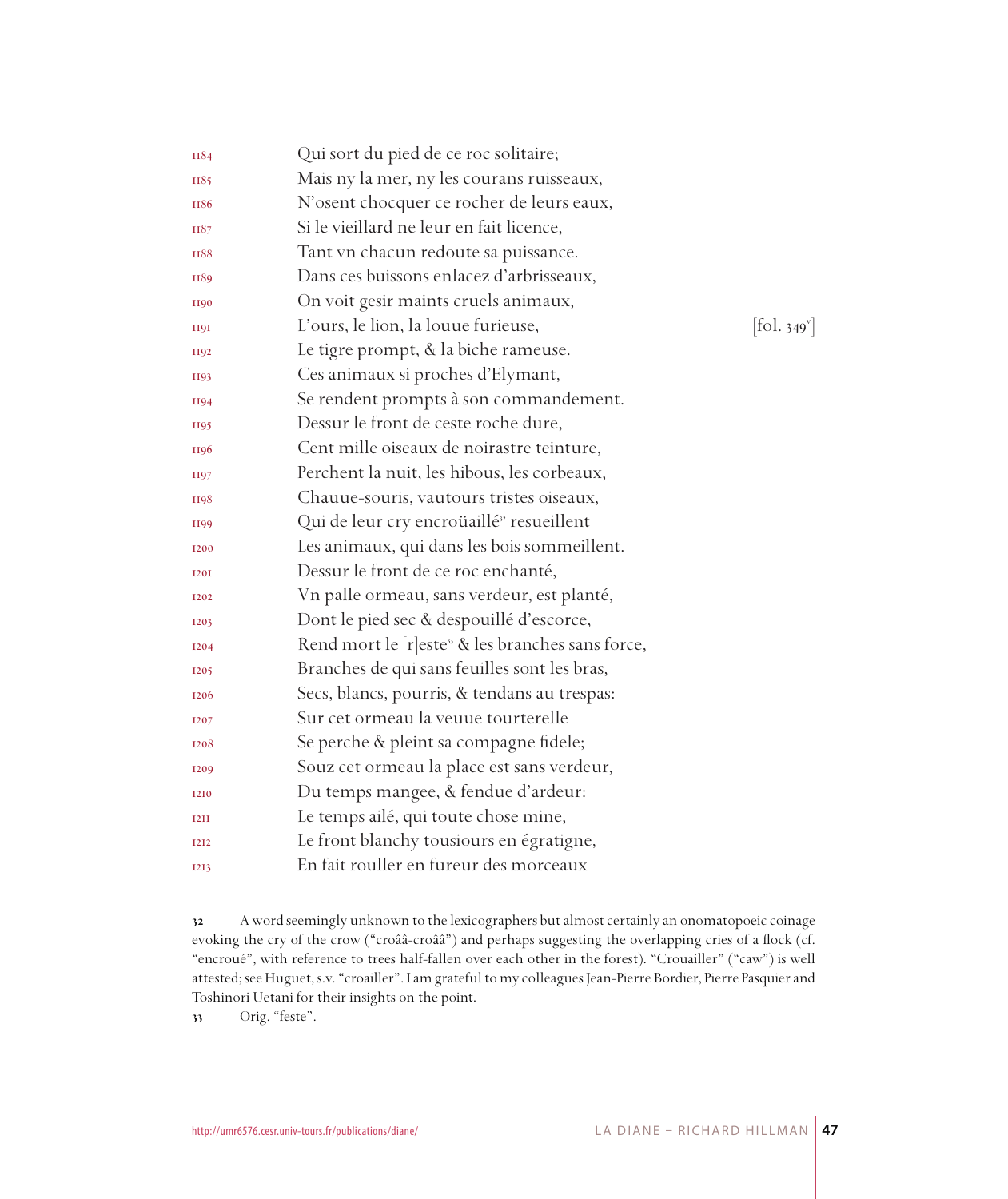| <b>I2I4</b> | Qui vont crouppir au profond des ruisseaux,                             |                          |
|-------------|-------------------------------------------------------------------------|--------------------------|
| <b>I2I5</b> | Dont l'eau iallist au heurt de ceste ruine,                             |                          |
| <b>I216</b> | Et va mouillant la campagne voisine.                                    |                          |
| <b>I2I7</b> | Dedans ce roc Elymant a basty                                           |                          |
| 1218        | Vn antre obscur, qui n'a iamais senty                                   |                          |
| <b>I2I9</b> | Du blond Soleil la lumiere eternelle,                                   |                          |
| <b>I220</b> | Antre où la peur loge perpetuelle:                                      |                          |
| <b>I22I</b> | Cet antre est creux, chancelant, tort, & vieu                           |                          |
| <b>I222</b> | Large aux bouts, est[r]oit <sup>34</sup> par le milieu[.] <sup>35</sup> |                          |
| <b>I223</b> | Le roc luy sert de paroy qui superbe                                    |                          |
| <b>I224</b> | S'arme de mousse, & se tapisse d'herbe                                  |                          |
| <b>I225</b> | De qui le iust & mortelle [sic] poison,                                 | [fol. 350 <sup>r</sup> ] |
| <b>I226</b> | Fit trespasser Socrate en la prison.                                    |                          |
| <b>I227</b> | Du roc hideux la moitte & froide voute,                                 |                          |
| <b>I228</b> | Le blanc salpestre à long filets degoutte.                              |                          |
| 1229        | Au flanc du roc, de mille trous percé                                   |                          |
| 1230        | Gist maint serpent affreux & herissé,                                   |                          |
| I23I        | De qui la langue en sifflant nous reiette                               |                          |
| 1232        | Le froid poison, que de la terre il tette.                              |                          |
| 1233        | Le paué froid est cruel au marcher                                      |                          |
| 1234        | Comme estant fait du ventre d'vn rocher,                                |                          |
| <b>I235</b> | Sur luy l <sup>'</sup> ]on <sup>36</sup> voit horriblement rempantes    |                          |
| 1236        | A tours pliez, les couleuures siflantes,                                |                          |
| 1237        | Les roux aspics, les viperes diuers                                     |                          |
| 1238        | En leur couleur, serpens les plus peruers.                              |                          |
| 1239        | Mais ces serpens tous sortis de l'Auerne                                |                          |
| <b>I240</b> | N'osent bouger, alors qu'en sa cauerne                                  |                          |
| I24I        | Elymant entre, & suiects à ses loix                                     |                          |
| <b>I242</b> | Dessouz ses piedz il $[s]$ <sup>37</sup> se couchent par fois.          |                          |
| <b>I243</b> | Au bout de l'antre vn fier dragon esclaire,                             |                          |
| <b>I244</b> | Et de qui l'œil rend la seule lumiere                                   |                          |

- Orig. "estoit".
- No punctuation in the original.
- Orig. "lon".
- 37 Orig. "il".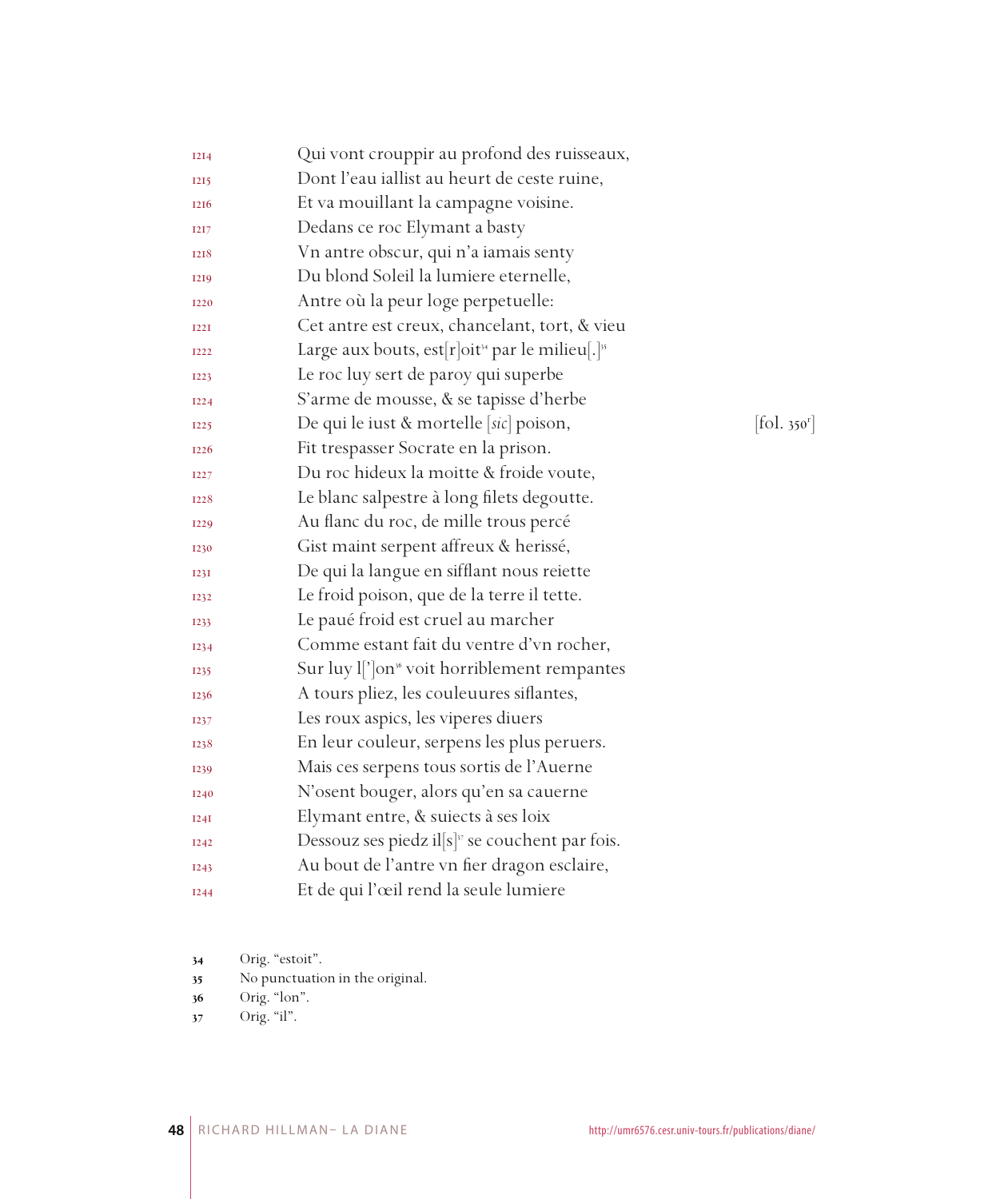| I <sub>245</sub>  | Qui se voit là, le iour diuin n'y luit,                  |                          |
|-------------------|----------------------------------------------------------|--------------------------|
| <b>I246</b>       | [Ny] <sup>38</sup> les flambeaux de l'ombrageuse nuit.   |                          |
| <b>I247</b>       | Jl n'y a point de fenestre en cet antre                  |                          |
| <b>I248</b>       | Par qui dedans le Soleil diuin entre,                    |                          |
| I <sub>249</sub>  | Tout est fermé au iour, à la douceur,                    |                          |
| 1250              | Tout est ouuert à la mort, à l'horreur,                  |                          |
| 125I              | Rien ny reluit que les viues prunelles                   |                          |
| 1252              | De maints serpens aux pointures mortelles.               |                          |
| 1253              | En vn des coins de cet antre inhumain                    |                          |
| I <sub>254</sub>  | Maint liure on voit qui souuent en la main <sup>39</sup> |                          |
| 1255              | Elymant porte, & sa verge on aduise                      |                          |
| <b>I256</b>       | Dont les esprits il appelle & maistrise.                 |                          |
| 1257              | L'on voit aupres mille testes de morts,                  |                          |
| 1258              | Les os blanchis de mille & mille corps,                  |                          |
| I <sub>259</sub>  | Qui ont receu des viuans telle iniure                    | [fol. 350 <sup>v</sup> ] |
| <b>I260</b>       | Que n'auoir eu en terre sepulture,                       |                          |
| <b>I26I</b>       | L'vn desur l'autre, à demy ja mangez                     |                          |
| <b>I262</b>       | Du temps goulu, on les voit arrangez,                    |                          |
| I <sub>2</sub> 63 | Comme arrangez en forme rehaussee,                       |                          |
| 1264              | Estoit iadis mainte pile sechee,                         |                          |
| 1265              | De bois ardent, quand on bruloit les corps,              |                          |
| <b>I266</b>       | D'vn soin pieux des sepulcrables morts:                  |                          |
| I <sub>267</sub>  | Le fin vieillard souuent les fait resoudre               |                          |
| <b>I268</b>       | Ores en eau, ores en froide poudre,                      |                          |
| <b>I269</b>       | Et bien souuent les mesle en ses fureurs                 |                          |
| 1270              | Auec le suc des herbes & des fleurs,                     |                          |
| I27I              | Afin d'en faire vne poudre secrette,                     |                          |
| I <sub>272</sub>  | Dont le cruel rend la terre deserte                      |                          |
| I <sub>27</sub> 3 | En l'espanchant sur son sein qui encor                   |                          |
| I <sub>274</sub>  | Jette le bled qui prend la couleur d'or:                 |                          |
| I <sub>275</sub>  | De ce vieillard la robbe coustumiere                     |                          |
| 1276              | Est de peaux d'Ours, ou d'vne louue fiere.               |                          |
| <b>I277</b>       | Voilà le lieu où demeure Elymant,                        |                          |

Orig. "N'y".

The "n" in "main" stands out as a displaced or deformed character in the three copies collated.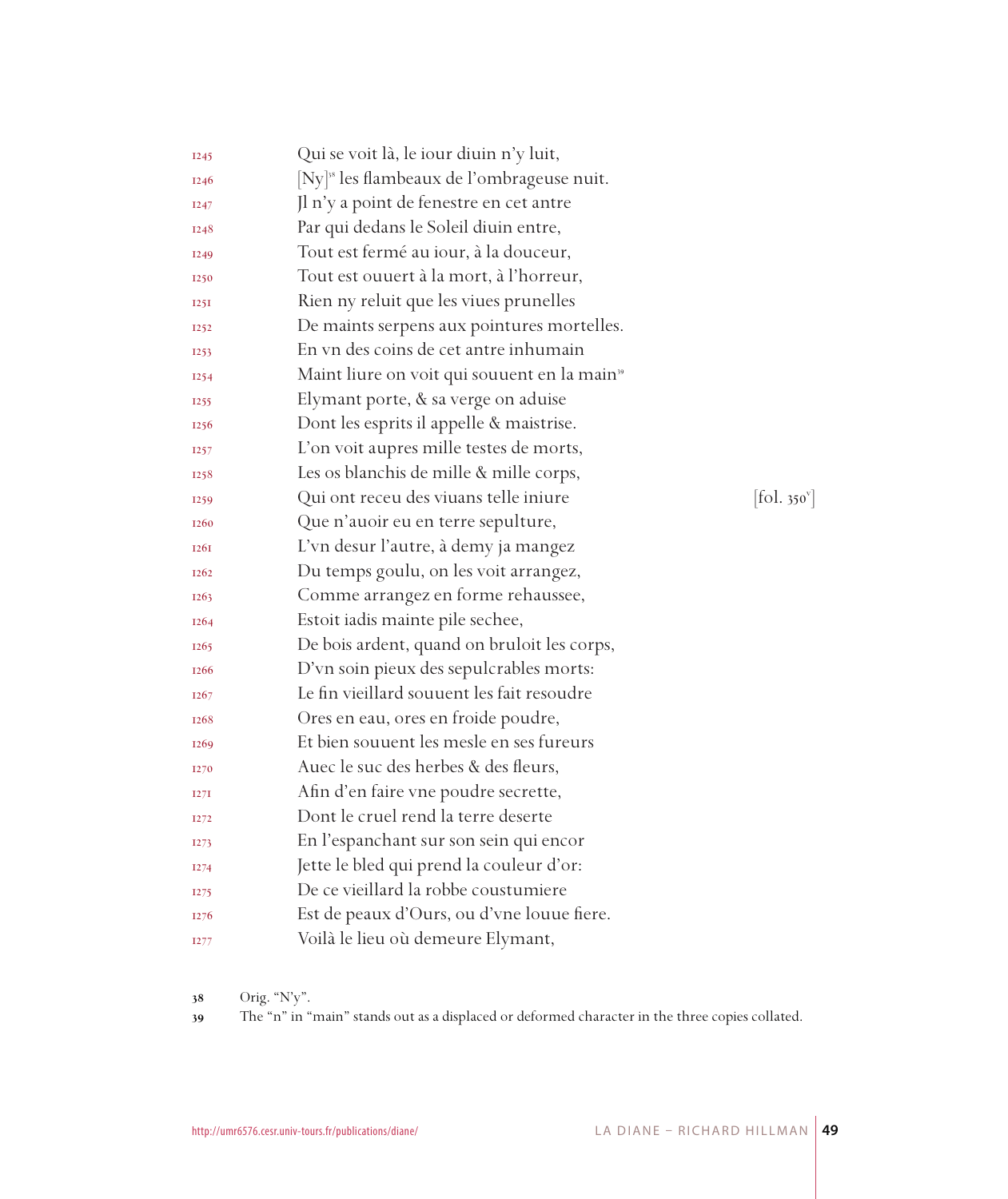Qui peut guarir ton amoureux tourment.

#### FAVSTE

| <b>I279</b> | Allons le voir: ie croy que sa science  |                              |
|-------------|-----------------------------------------|------------------------------|
| 1280        | Peut apporter à mon mal allegeance.     |                              |
| <b>I28I</b> | Faut tout remede en amour esprouuer,    |                              |
| <b>I282</b> | Car rien trop bon on ne peut y trouuer. | [Sortent Fauste et Frontin.] |

# LE CHŒUR

| 1283        | Durant la saison $[n]$ ouuelle <sup>40</sup>  |                       |
|-------------|-----------------------------------------------|-----------------------|
| <b>I284</b> | Le roux aspic renouuelle                      |                       |
| 1285        | Sa peau vieille au teint de gris,             |                       |
| 1286        | Le pré reprend sa verdure:                    |                       |
| 1287        | Mais celuy tousiours endure,                  |                       |
| 1288        | Qui de l'amour est épris.                     |                       |
| 1289        | Le rocher froit & sauuage                     | fol. 35I <sup>r</sup> |
| <b>I290</b> | Se sent descharger de [naige] <sup>41</sup> , |                       |
| <b>I29I</b> | La glace y fond peu à peu,                    |                       |
| <b>I292</b> | La mer n'est tousiours cruelle:               |                       |
| <b>I293</b> | Mais l'Amour sans fin bourrelle               |                       |
| I294        | Les cœurs espris de son feu.                  |                       |
| <b>I295</b> | Le bœuf à l'espaule forte                     |                       |
| <b>I296</b> | Le ioug sans cesse ne porte:                  |                       |
| <b>I297</b> | Le bouuier lassé s'endort:                    |                       |
| 1298        | Le nautonnier prent haleine:                  |                       |
| <b>I299</b> | Mais des amoureux la peine                    |                       |
| 1300        | Ne finit que par la mort.                     |                       |
| <b>1301</b> | Lors que le Soleil esclaire                   |                       |
| 1302        | L'Aurore perd la riuiere                      |                       |
| 1303        | De ses ordinaires pleurs:                     |                       |
| 1304        | Niobé tousiours ne pleure:                    |                       |
| 1305        | Mais l'amant sans fin demeure                 |                       |
| 1306        | Pressé de mille douleurs.                     |                       |

Orig. "uouuelle".

Orig. "inage".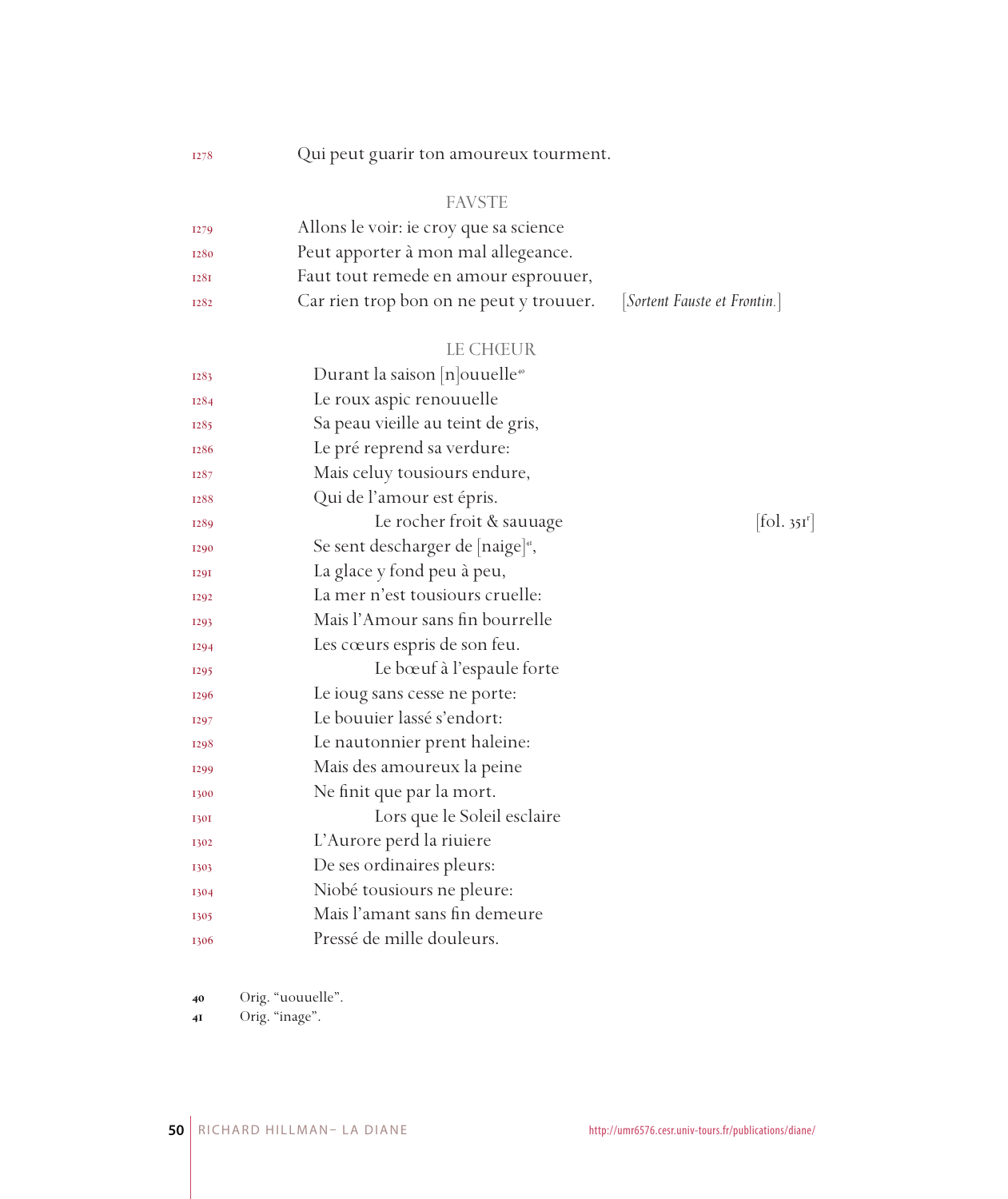| 1307        | Le chien le repos embrasse     |
|-------------|--------------------------------|
| 1308        | Apres auoir fait la chasse:    |
| 1309        | Le loup repose son corps:      |
| 1310        | Bref toute chose sommeille,    |
| <b>13II</b> | Fors l'amant qu'Amour reueille |
| 1312        | De l'horreur de mille morts.   |
|             |                                |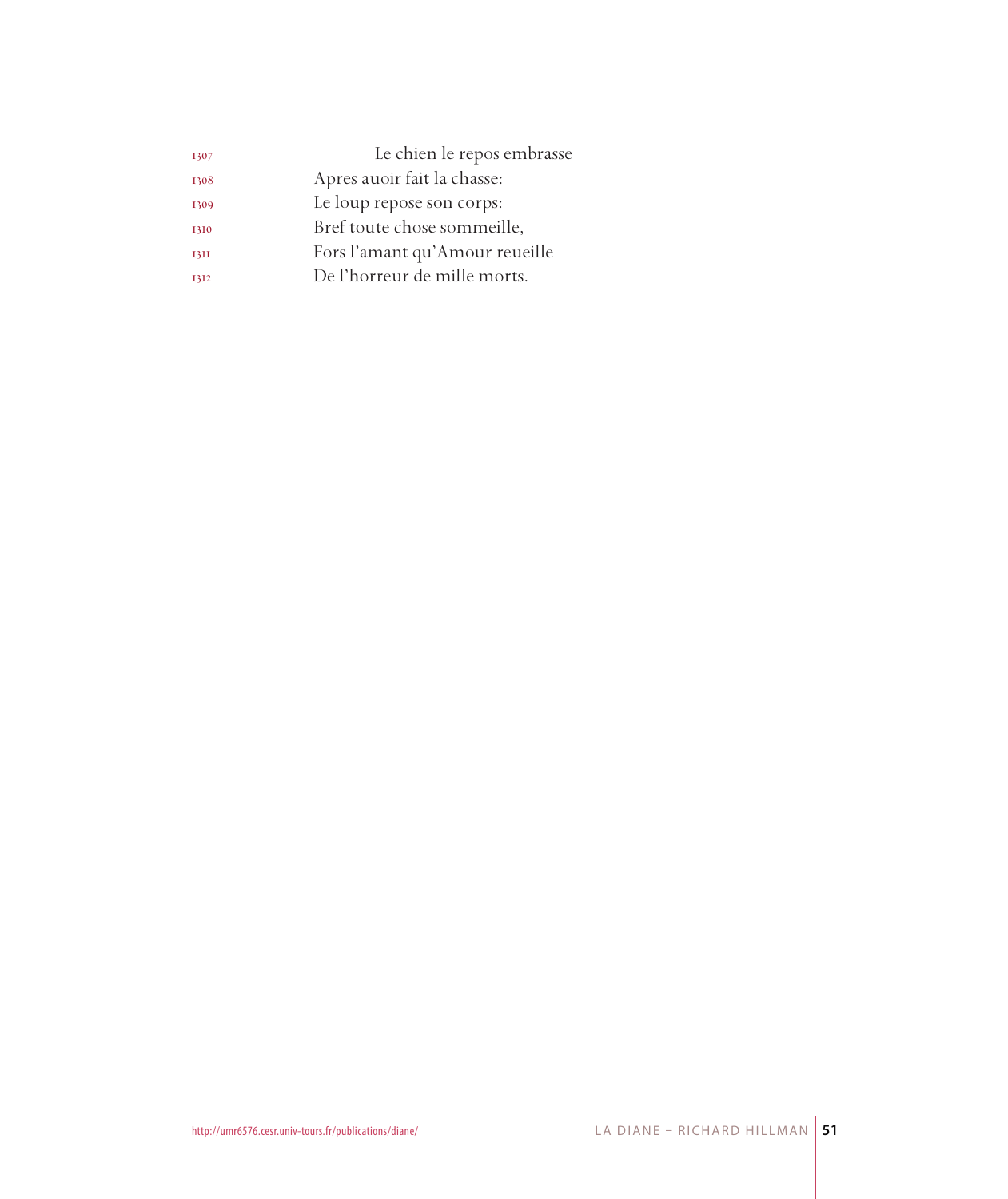## **ACTE SECOND.**

| Hector Cheualier. | Arbuste vieille. |
|-------------------|------------------|
| Elymant Magicien. | Fauste Pasteur.  |
| Frontin Berger.   | Nymphis Pasteur. |
| Diane Bergere.    | Iullie Bergere.  |

## HECTOR [*en entrant*]

| 1313 | Qvel nouueau feu? quelle nouuelle enuie        |                        |
|------|------------------------------------------------|------------------------|
| 1314 | Troublent les iours de ma dolente vie?         |                        |
| 1315 | Quel changement de climat & d'humeur           |                        |
| 1316 | Brouille mon ame, & attriste mon cœur?         |                        |
| 1317 | O mille fois inconstantes les choses           |                        |
| 1318 | Que ce grand ciel tient en son cerne encloses! |                        |
| 1319 | Rien d'asseuré ne demeure icy bas              |                        |
| 1320 | Que la frayeur du pallissant trespas.          |                        |
| 1321 | Le ciel confus fait eschanger de place         |                        |
| 1322 | Aux petits feux qui luisent sur sa face,       |                        |
| 1323 | Les fait mouuoir, quitter leur seiour vieu,    |                        |
| 1324 | Et bien souuent faire eschange de lieu,        |                        |
| 1325 | L'air bien serain, & de riant visage,          |                        |
| 1326 | Change en vn rien sa douceur en orage,         |                        |
| 1327 | Gronde, foudroye, & en craintiue peur          |                        |
| 1328 | Tient des mortels & l'esprit & le cœur.        |                        |
| 1329 | La mer tranquille ayant la face belle          |                        |
| 1330 | En vn instant deuient fiere & cruelle,         |                        |
| 1331 | Bondit d'horreur, & iusqu'au front des cieux   |                        |
| 1332 | Fait rejallir ses flots iniurieux,             |                        |
| 1333 | Siffle murmure, & maint escailleux monstre     | $[\text{fol. } 352^r]$ |
| 1334 | Parmy ses flots sa teste horrible montre.      |                        |
| 1335 | L'homme qui est de nature parfait,             |                        |
| 1336 | Et pour regir tous les animaux fait,           |                        |
| 1337 | D'vn vif esprit, pere d'experience,            |                        |
| 1338 | Où bien souuent seiourne la prudence,          |                        |
| 1339 | Fort, braue, fin, de nature dispos,            |                        |
| 1340 | Dont sages sont les faits & les propos,        |                        |
| I34I | Qui participe à toutes les natures             |                        |

 $[\text{fol. }351^\circ]$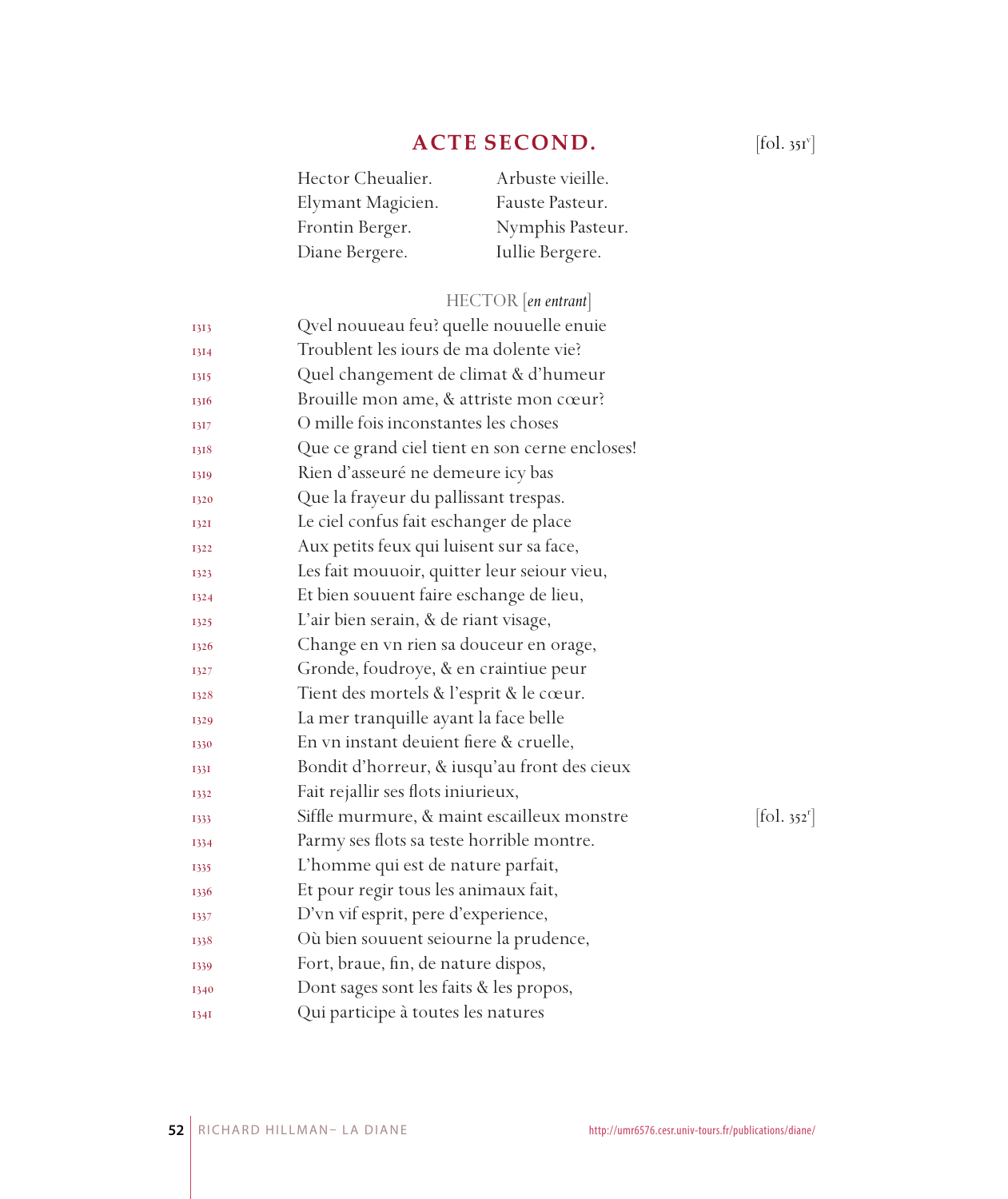| 1342 | Viues ou non, des autres creatures,         |                              |
|------|---------------------------------------------|------------------------------|
| 1343 | Et bref qui est icy bas comme vn Dieu,      |                              |
| 1344 | Change souuent de nature & de lieu,         |                              |
| 1345 | D'air de pais, & de neuf se gouuerne,       |                              |
| 1346 | Veut voir la terre & la mer qui l'encerne:  |                              |
| 1347 | Mais en changeant son climat frequenté,     |                              |
| 1348 | Il change aussi souuent de volonté.         |                              |
| 1349 | Bien que de luy l'esprit ne soit muable,    |                              |
| 1350 | Il suit pourtant nostre corps variable,     |                              |
| 1351 | Souuent s'accorde à noz affections,         |                              |
| 1352 | Suit noz desirs, noz vœux, noz passions.    |                              |
| 1353 | Comme l'on voit la blanche bergerie         |                              |
| 1354 | Suiure le bouc qui marche en la prairie,    |                              |
| 1355 | Estant tousiours à la teste & au front      |                              |
| 1356 | Du blanc troupeau qui le suit tout du long. |                              |
| 1357 | S'il fait vn pas tout le troupeau l'imite,  |                              |
| 1358 | S'il fuit poureux chacun se met en fuite,   |                              |
| 1359 | S'il va beellant le troupeau beelle aussi,  |                              |
| 1360 | Et s'il s'arreste, il s'arreste trancy:     |                              |
| 1361 | Ainsi l'esprit qui deust estre conduite     |                              |
| 1362 | A nostre corps, le plus souuent l'imite,    |                              |
| 1363 | Et l'imitant change ordinairement           |                              |
| 1364 | Comme le corps sujet au changement.         |                              |
| 1365 | Ha ie l'espreuue! ayant changé de place,    |                              |
| 1366 | Je change aussi de nature & de face.        |                              |
| 1367 | La mer m'ayant en ce desert ietté,          | $[\text{fol. } 352^{\circ}]$ |
| 1368 | Jette hors de moy la vieille volonté        |                              |
| 1369 | Qui me guidoit souz la faueur des armes,    |                              |
| 1370 | Au plus cruel des combats & alarmes:        |                              |
| 1371 | Mais, las, depuis i'ay de vouloir changé,   |                              |
| 1372 | Et loin de moy ce desir estrangé!           |                              |
| 1373 | Ainsi iadis Hercul honneur de Grece         |                              |
| 1374 | Changea de cœur, d'ardeur & de promesse,    |                              |
| 1375 | D'habits, de mœurs, de voix, de volonté,    |                              |
| 1376 | Pour adorer d'Iole la beauté.               |                              |
| 1377 | J'en fais de mesme, & ma valeur guerriere   |                              |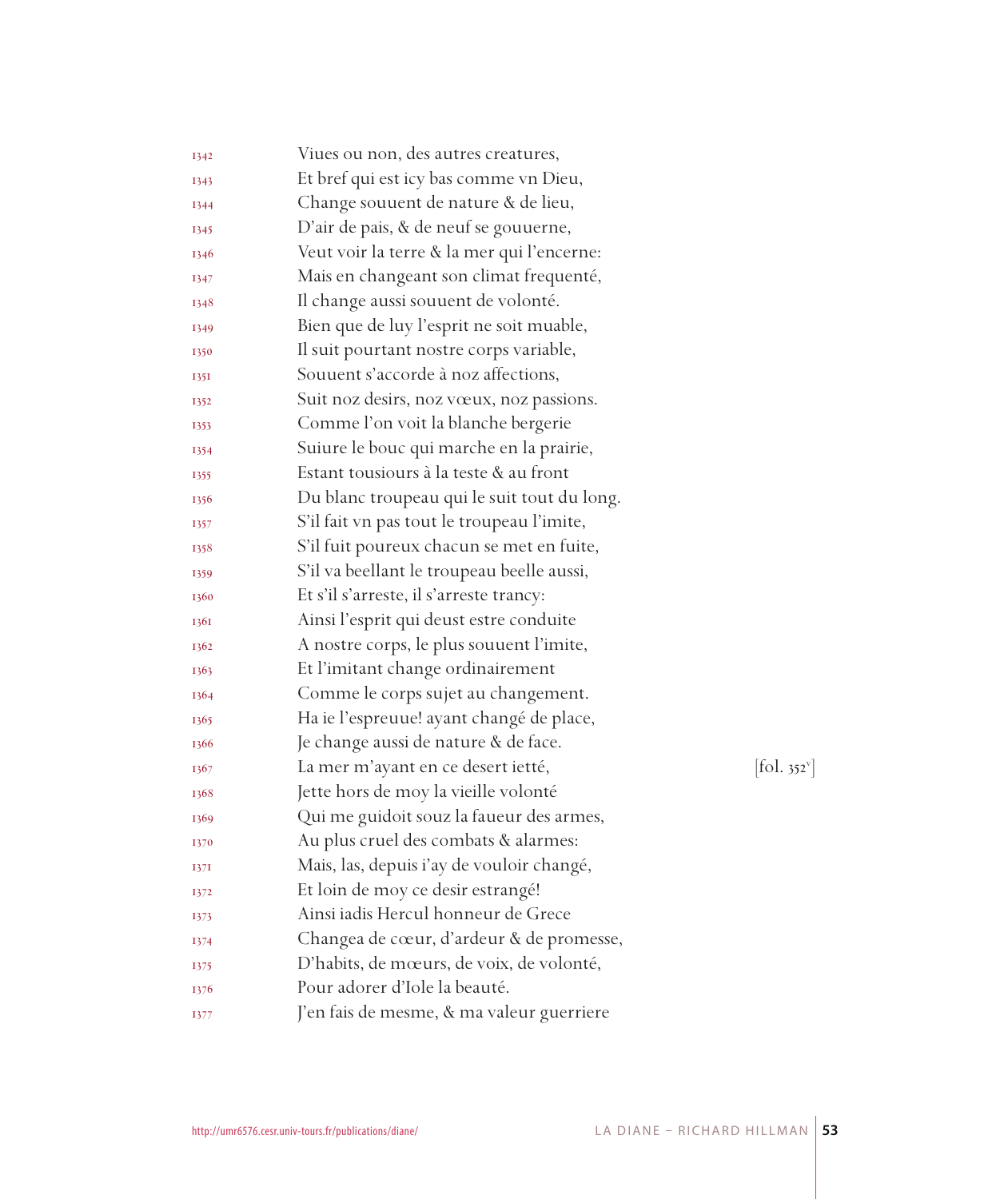| 1378        | Change en l'amour d'vne simple bergere.                     |                          |
|-------------|-------------------------------------------------------------|--------------------------|
| 1379        | Ie ne suis plus cet Hector renommé                          |                          |
| 1380        | Qui paroissoit dedans vn camp armé,                         |                          |
| 1381        | De qui le front rougi de viue audace,                       |                          |
| 1382        | Plantoit au cœur de l'ennemy la glace:                      |                          |
| 1383        | Ie ne suis plus cet Hector genereux                         |                          |
| 1384        | Qui dans le front de Mars iniurieux                         |                          |
| 1385        | Graua iadis par la pointe aceree                            |                          |
| 1386        | De son estoc sa memoire honoree:                            |                          |
| 1387        | Ie ne suis plus heritier du beau nom                        |                          |
| 1388        | Du grand Hector, ny de son vif renom,                       |                          |
| 1389        | Mais bien plustost ie chemine en la trace                   |                          |
| 1390        | Du mol Paris, veuf de sang & d'audace.                      |                          |
| 1391        | Superbe Amour, maintenant ie coignois                       |                          |
| 1392        | A mon malheur, que souz tes dures loix                      |                          |
| 1393        | Le ciel flechit, que ta grande puissance                    |                          |
| 1394        | Jusqu'es enfers se trouue en reuerence:                     |                          |
| 1395        | La mer te craint, & la terre souz toy                       |                          |
| 1396        | Tremble de peur & halette d'effroy.                         |                          |
| 1397        | Ie le cognois, las! mais quoy? ce n'est honte               |                          |
| 1398        | D'estre vaincu par vn Dieu qui surmonte                     |                          |
| 1399        | Tous les humains, & force glorieux                          |                          |
| 1400        | Le grand Iuppin d'abandonner les cieux                      |                          |
| <b>I40I</b> | Pour s'en venir en ceste terre basse                        | [fol. 353 <sup>r</sup> ] |
| 1402        | Faire l'amour aux Nymphes qu'il pourchass[e]. <sup>42</sup> |                          |
| 1403        | Si ce grand Dieu lance-foudre sans fin                      |                          |
| 1404        | Se sent forcer par cet Amour diuin,                         |                          |
| 1405        | S'il luy permet d'auoir sur luy victoire,                   |                          |
| 1406        | Ne doy-ie pas reputer à grand gloire                        |                          |
| 1407        | D'estre vaincu d'vn vainqueur si parfait,                   |                          |
| 1408        | Qui des grands Dieu la puissance deffait?                   |                          |
| 1409        | Venus aima, Diane forestiere                                |                          |
| <b>I4I0</b> | Serue se vit de ce doux aduersaire,                         |                          |

Orig.: "e" inverted.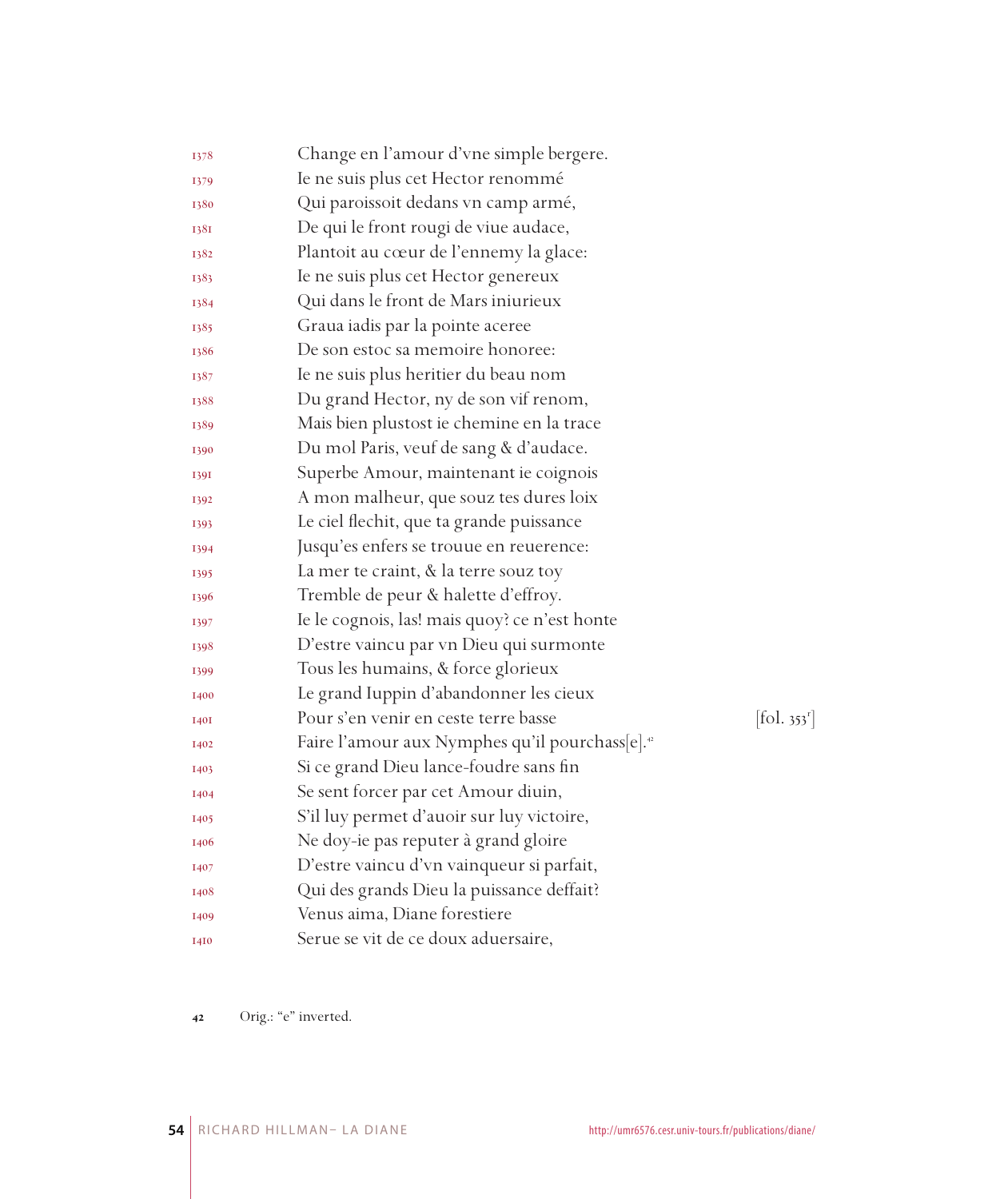| I4II        | Aimant les yeux, ou plustost deux flambeaux |
|-------------|---------------------------------------------|
| <b>I4I2</b> | Du vif Phœbus, de deux beaux pastoureaux:   |
| 1413        | Si i'aime aussi vne bergere belle,          |
| <b>I4I4</b> | De qui la face est sainte comme celle       |
| 1415        | Ou de Pallas, de Iunon, ou Cypris,          |
| 1416        | Pour cela doy-ie estre en aimant repris?    |
| <b>I4I7</b> | Non, c'est honneur d'aimer, cherir & suiure |
| 1418        | Ce que parfait la nature fait viure.        |
| 1419        | Toute beauté peut noz cœurs enflammer,      |
| 1420        | Et peut noz yeux contraindre de l'aimer.    |
| <b>I42I</b> | Mais, las! voicy celle qui tient rauie      |
| 1422        | En son amour la vigueur de ma vie.          |
|             |                                             |

## IULLIE [*en entrant*]

| <b>I423</b> | O que puissant le celeste pouuoir                    |                                         |
|-------------|------------------------------------------------------|-----------------------------------------|
| <b>I424</b> | De l'immortel à noz yeux se fait voir!               |                                         |
| <b>I425</b> | Combien il rend de viue experience                   |                                         |
| 1426        | De la hauteur de sa sainte puissance!                |                                         |
| <b>I427</b> | Le ciel qui tourne à noz saisons humain,             |                                         |
| 1428        | Fut fait par luy d'vne puissante main:               |                                         |
| <b>I429</b> | Vn mot tout seul de sa voix glorieuse                |                                         |
| 1430        | En composa la face lumineuse,                        |                                         |
| I43I        | Le separant des flots marins salez,                  |                                         |
| <b>I432</b> | Et de la terre ensemblement meslez.                  |                                         |
| 1433        | Jl luy donna pour sa robbe nociere                   |                                         |
| 1434        | Vn bleu[f] <sup>®</sup> manteau où la claire lumiere | $\left  \text{fol. } 353 \right\rangle$ |
| 1435        | Du beau Soleil superbe se respand                    |                                         |
| 1436        | En mille feux, chacun vif & ardent.                  |                                         |
| 1437        | Ce ciel basty d'vne main si puissante                |                                         |
| 1438        | Se sent regir par vne autre prudente:                |                                         |
| 1439        | Car en son rang Phœbus on voit tousiours             |                                         |
| 1440        | A pas ailez qui commence son cours,                  |                                         |
| I44I        | La nuit le suiure, & les feux en leur place,         |                                         |
| I442        | Ayant chacun lumineuse la face,                      |                                         |
|             |                                                      |                                         |

 $[$ fol. 353 $^{\circ}$ ]

A variant spelling of "bleu"; see Huguet, s.v.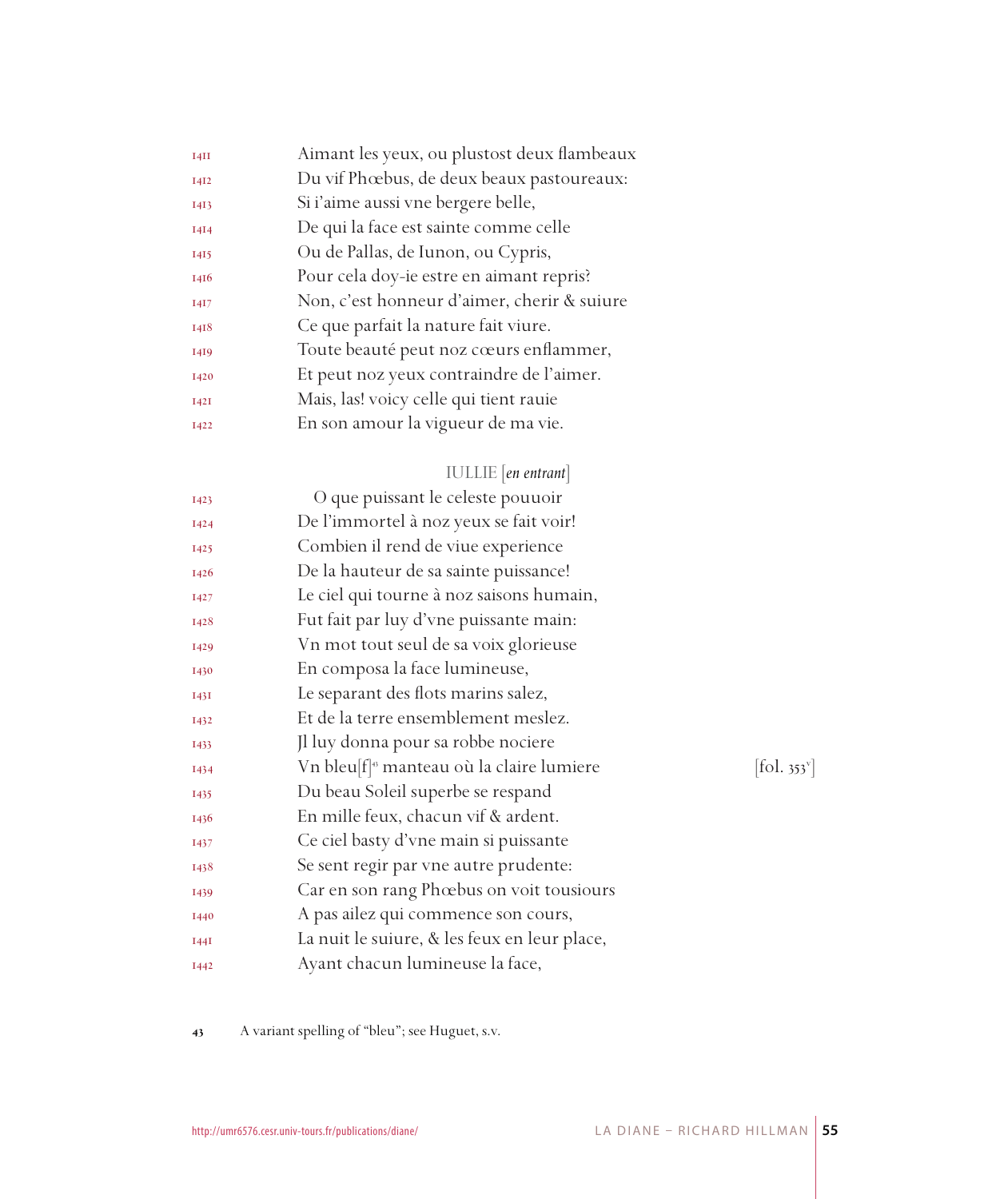| <b>I443</b> | Chacun ayant son naturel pouuoir                         |            |
|-------------|----------------------------------------------------------|------------|
| 1444        | Sans l'vn sur l'autre ardants se faire voir,             |            |
| <b>I445</b> | Sans se confondre, & par vn lourd desordre               |            |
| 1446        | Entremesler vn si concordant ordre,                      |            |
| 1447        | Que l'Eternel d'vn pouuoir glorieux                      |            |
| 1448        | A, les creant, estably parmy eux.                        |            |
| 1449        | L'œil peut bien voir ceste voute diuine,                 |            |
| 1450        | L'esprit en peut entendre l'origine,                     |            |
| 1451        | Mais non sçauoir combien il doit parfait                 |            |
| 1452        | Durer en estre, & dequoy Dieu l'a fait.                  |            |
| 1453        | De ce beau [c]iel <sup>44</sup> vn air courtois distile, |            |
| 1454        | Qui rend la terre à noz labeurs fertile,                 |            |
| 1455        | Qui nous fait viure, & qui rend à noz corps              |            |
| 1456        | Le sang, l'ardeur, & les frequents accords:              |            |
| 1457        | Par le bien fait de ce ciel qu'on admire                 |            |
| 1458        | Comme diuin le corps mortel respire,                     |            |
| 1459        | L'arbre fleurit, la terre rend couuert                   |            |
| 1460        | Souz sa faueur son beat sein tout de vert.               |            |
| 1461        | Apres le ciel on voit la terre verte                     |            |
| 1462        | De mille fleurs, de mille fruits couuerte,               |            |
| 1463        | Tous differents de goust & de saueur,                    |            |
| 1464        | Bien que pareils en nature & grosseur,                   |            |
| 1465        | Comme pareils sont les hommes d'essence,                 |            |
| 1466        | De qui les fronts sont pleins de difference.             |            |
| 1467        | De ceste terre où l'on marche tousiours,                 |            |
| 1468        | Que l'on remue & creuse tous les iours,                  | [fol. 354] |
| 1469        | L'homme ne peut cognoistre la matiere                    |            |
| 1470        | Dont elle est faite en sa rondeur entiere:               |            |
| <b>1471</b> | Il cognoist bien son pouuoir, son credit,                |            |
| 1472        | Son naturel, sa valeur par son fruit:                    |            |
| 1473        | Il sçait comment il peut bien de sterile                 |            |
| 1474        | Par son labeur la faire estre fertile,                   |            |
| 1475        | Il sçait comment il la faut engraisser,                  |            |

 $\left[\text{fol. } 354^{\text{r}}\right]$ 

First letter barely legible: "s"?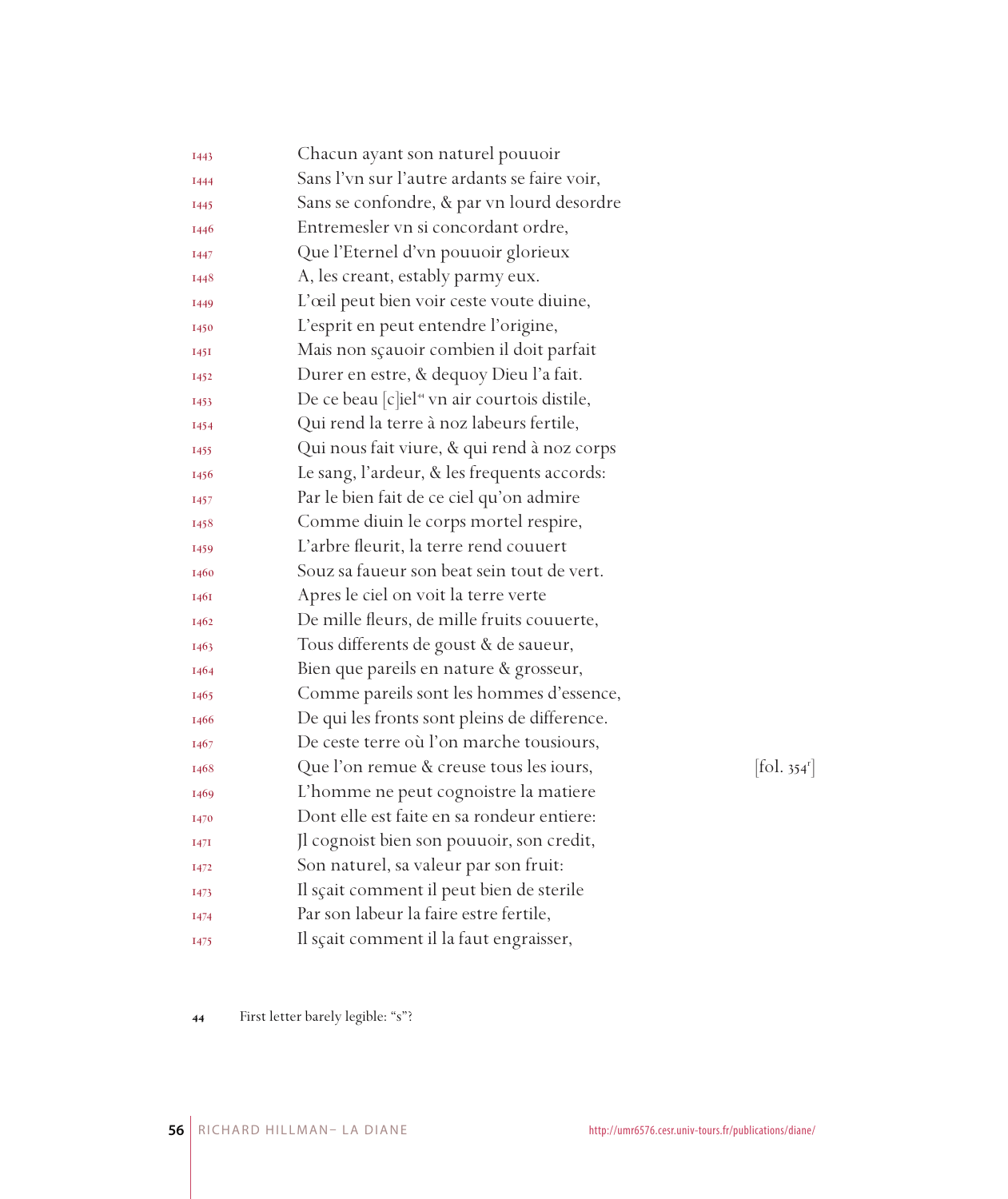| 1476        | Becher, semer, & par fois terrasser,         |            |
|-------------|----------------------------------------------|------------|
| 1477        | Mais il ne peut en son ame imparfaite        |            |
| 1478        | Iuger dequoy ceste grand masse est faite:    |            |
| 1479        | Dieu seul le sçait qui en est createur,      |            |
| 1480        | Et qui se rend de toute chose autheur.       |            |
| 148I        | Apres aussi on voit la mer feconde           |            |
| 1482        | Qui de ses bras ceint ceste terre ronde,     |            |
| 1483        | Qui roule autour de ce bas globe enclos      |            |
| 1484        | Sans le noyer au milieu de ses flots.        |            |
| 1485        | Mer qui nourrit en son ventre pariure        |            |
| 1486        | Mille poissons de diuerse nature,            |            |
| 1487        | Qui sont poissons de mesme estre venus,      |            |
| 1488        | Et toutefois tous differents cogneus,        |            |
| 1489        | Soit en grosseur, soit en goust ou en forme, |            |
| 1490        | L'vn est plaisant, l'autre sale & difforme,  |            |
| <b>1491</b> | Portant le corps de monstres imparfaits,     |            |
| 1492        | Que la nature en ses erreurs a faits :       |            |
| <b>I493</b> | Car la nature en ses effects cornue,         |            |
| 1494        | Est bien souuent imparfaite cogneue,         |            |
| 1495        | Qui monstre assez que par sus elle vn Dieu   |            |
| 1496        | Regit le cours de ce terrestre lieu,         |            |
| 1497        | Qu'il est parfait, & parfait luy abonde      |            |
| 1498        | L'ordre qu'il tient à gouuerner le monde:    |            |
| 1499        | De ceste mer on voit courir souuent,         |            |
| 1500        | Bruire & bondir les flots enflez du vent,    |            |
| <b>150I</b> | Mugir de rage, & blancs d'escume amere:      |            |
| 1502        | Comme l'on voit mugir d'aspre cholere        | [fol. 354] |
| 1503        | Le fier taureau, bugler, courir, poussé      |            |
| 1504        | De la fureur qui le rend insensé,            |            |
| 1505        | Ores il passe vn creux estang à nage,        |            |
| 1506        | Ores il court dans vn desert sauuage,        |            |
| 1507        | Ores amont les superbes costaux,             |            |
| 1508        | Ores parmy les mugissants troupeaux,         |            |
| 1509        | Quand du lion la pate furieuse               |            |
| 1510        | Luy a rauy sa genisse amoureuse              |            |
| <b>I5II</b> | Qu'il va cherchant, halletant furieux        |            |

v ]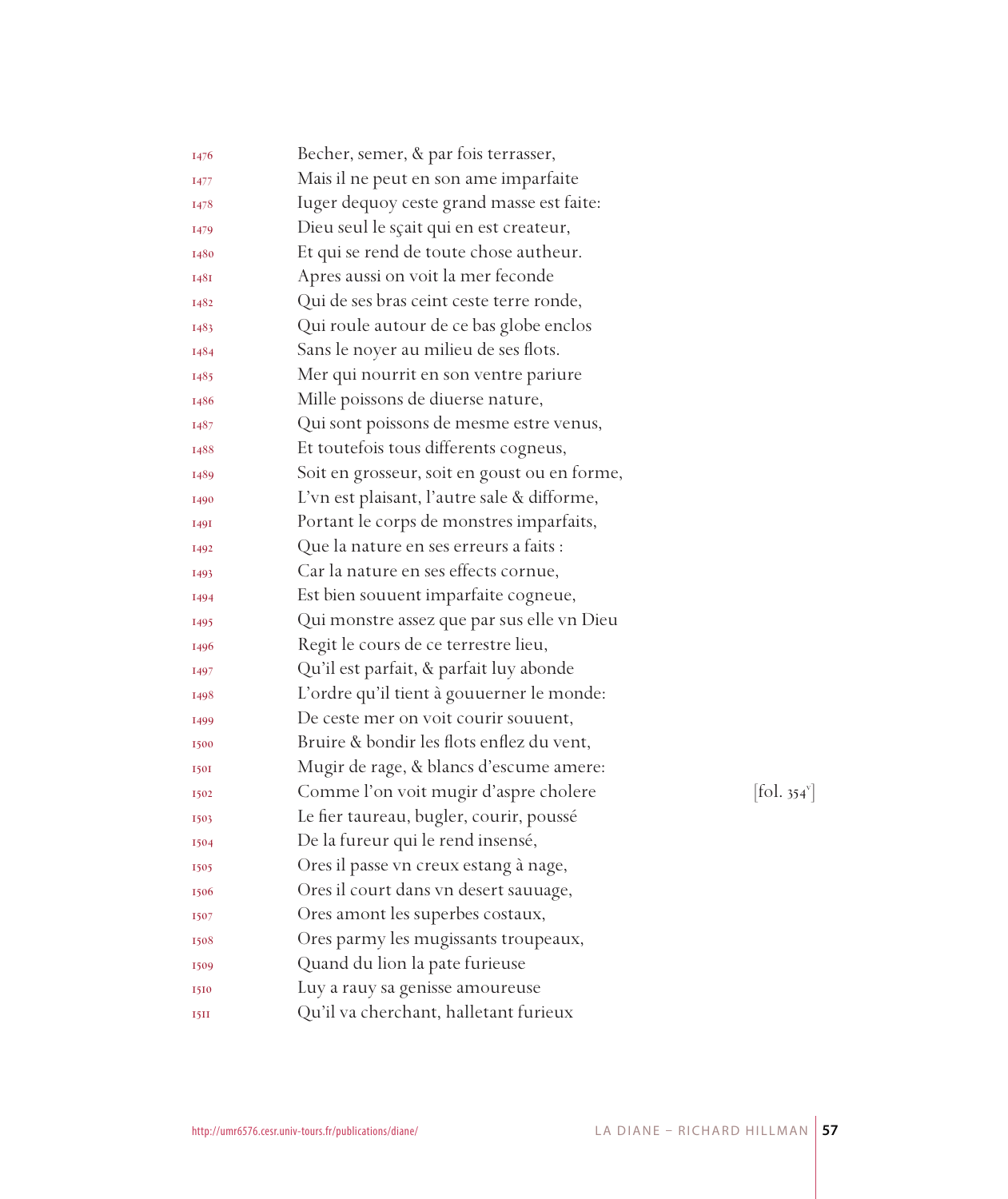| 1512        | Le front, la bouche, & le sein escumeux.                |                                 |
|-------------|---------------------------------------------------------|---------------------------------|
| 1513        | Ainsi les flots de la pariure amie                      |                                 |
| 1514        | Du vieil Pelops, sont poussez de furie,                 |                                 |
| 1515        | Ceste mer porte vn millier de basteaux,                 |                                 |
| 1516        | Et ce pendant nul ne peut de ses eaux                   |                                 |
| 1517        | Ny de son cours comprendre l'excellence,                |                                 |
| 1518        | Ny la matiere où elle prit esssence:                    |                                 |
| 1519        | Son seul autheur à qui rien n'est caché,                |                                 |
| 1520        | De cet erreur ne se trouue empesché.                    |                                 |
| 152I        | Voilà combien on rencontre admirable                    |                                 |
| 1522        | En tous ses faits ce grand Dieu redoutable,             |                                 |
| 1523        | Qui nourrit tout par vn conseil prudent                 |                                 |
| 1524        | Ce qui du iour va le front regardant,                   |                                 |
| 1525        | De qui la iuste & sainte prouidence                     |                                 |
| 1526        | Rend tout parfait aux rais de sa prudence.              |                                 |
| 1527        | Le ciel benit son nom victorieux,                       |                                 |
| 1528        | L'enfer le craint, & ces terrestres lieux               |                                 |
| 1529        | Vont l'honorant: il n'est herbe si vaine,               |                                 |
| 1530        | Ver si petit, qui son loz ne tesmoigne,                 |                                 |
| 153I        | Et qui ne rende, armé, nourry, vestu                    |                                 |
| 1532        | Par son secours, preuue de sa vertu.                    |                                 |
| 1533        | Tout vit souz luy, & les feres superbes                 |                                 |
| 1534        | Soulent leur fain du suc pleureux des herbes,           |                                 |
| 1535        | Les oysillons viuent des espics meurs,                  |                                 |
| 1536        | Le poisson d'eau & l'auette de fleurs.                  | $[\text{fol. } 355^{\text{r}}]$ |
| 1537        | Voilà combien immortelle est la cure                    |                                 |
| 1538        | De ce grand Dieu, qui d'vne nourriture                  |                                 |
| 1539        | Aux animaux de contraire appetit,                       |                                 |
| 1540        | [Va donnant] <sup>45</sup> repas jusques au plus petit. |                                 |
| <b>1541</b> | C'est ce grand Dieu que tout seul ie desire             |                                 |
| 1542        | Aimer, seruir, honorer & benire:                        |                                 |
| 1543        | Son amour seul tient mon cœur allumé,                   |                                 |
| 1544        | Et rien que luy n'est de mon ame aimé:                  |                                 |

 Orig. "Donnant". This gives at best elliptical grammar, and the addition of "Va" not only suits Montreux's idiom (see, e.g., above, ll. 1209, 1261 and 1274) but also arguably gives a better line metrically.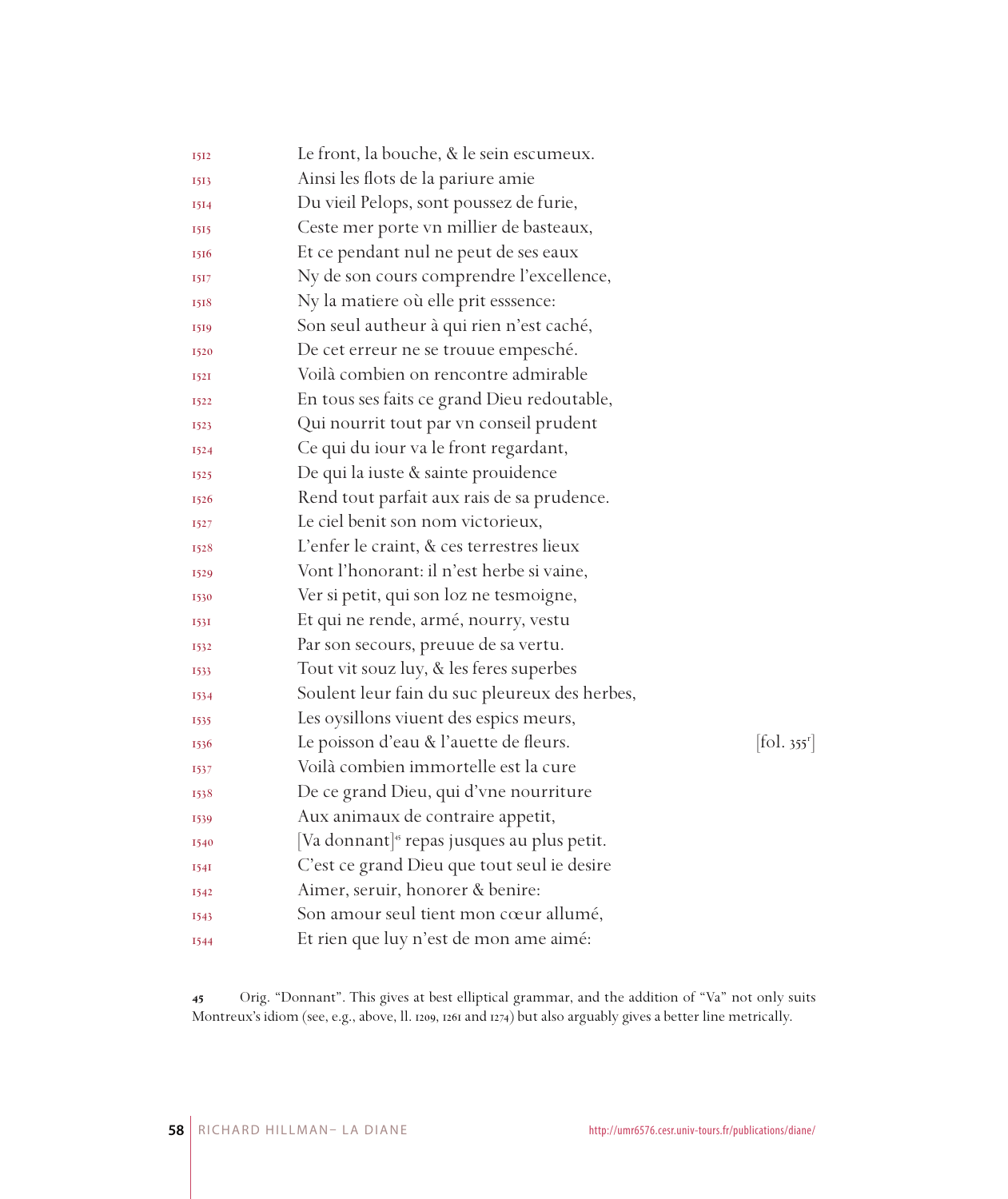| 1545 | Car tout amour qui tire son essence                     |
|------|---------------------------------------------------------|
| 1546 | Du vain suject d'vne basse puissance,                   |
| 1547 | Meurt tout soudain, comme passe leger                   |
| 1548 | Durant l'orage vn esclair passager:                     |
| 1549 | Le suject mort, d'où l'amour prenoit vie,               |
| 1550 | Faut bien aussi que l'amour soit rauie.                 |
| 1551 | L'amour diuin est seul qui ne meurt point,              |
| 1552 | Car le suject n'en sçauroit estre esteint:              |
| 1553 | Tousiours en regne immortelle la flamme                 |
| 1554 | Dans nostre cœur, dans noz sens, dans nostre ame:       |
| 1555 | Et ce sainct feu agreable nous rend                     |
| 1556 | A celuy-là, de qui son estre il prend.                  |
| 1557 | Voilà pourquoy au seul amour i'aspire,                  |
| 1558 | Qui noz esprits à l'Immortel attire,                    |
| 1559 | Et en gardant mes troupeaux par ces bois,               |
| 1560 | Je veux donner mon flageol & ma voix                    |
| 1561 | A racomter [sic] de l'Eternel la gloire,                |
| 1562 | De qui l'amour seul vit en ma memoire.<br> Sort Iullie. |

## HECTOR

| 1563 | Ha qu'ay je ouy? ie suis desesperé!                |        |                           |
|------|----------------------------------------------------|--------|---------------------------|
| 1564 | Ce cœur de glace est vn roc emmuré                 |        |                           |
| 1565 | De cruauté, de desdain & de rage,                  |        |                           |
| 1566 | Où ie voy peint l'horreur de mon dommage!          |        |                           |
| 1567 | Mais ie m'en vay tout lassé m'approcher            |        |                           |
| 1568 | Du pied retors de ce ferme rocher[:] <sup>46</sup> |        |                           |
| 1569 | Puis que l'amour sans repos me martyre,            |        | [fol. 355 <sup>v</sup> ], |
| 1570 | Ne doy je pas mes complaintes redire?              |        |                           |
| 157I | ECHO,                                              | dire.  |                           |
| 1572 | N'est-ce pas toy Echo qui m'as ouy?                |        |                           |
| 1573 | ECHO.                                              | ouy.   |                           |
| 1574 | Or sus dy-moy: doit mon espoire reuiure?           |        |                           |
| 1575 | ECHO.                                              | vuure. |                           |

No punctuation in the original.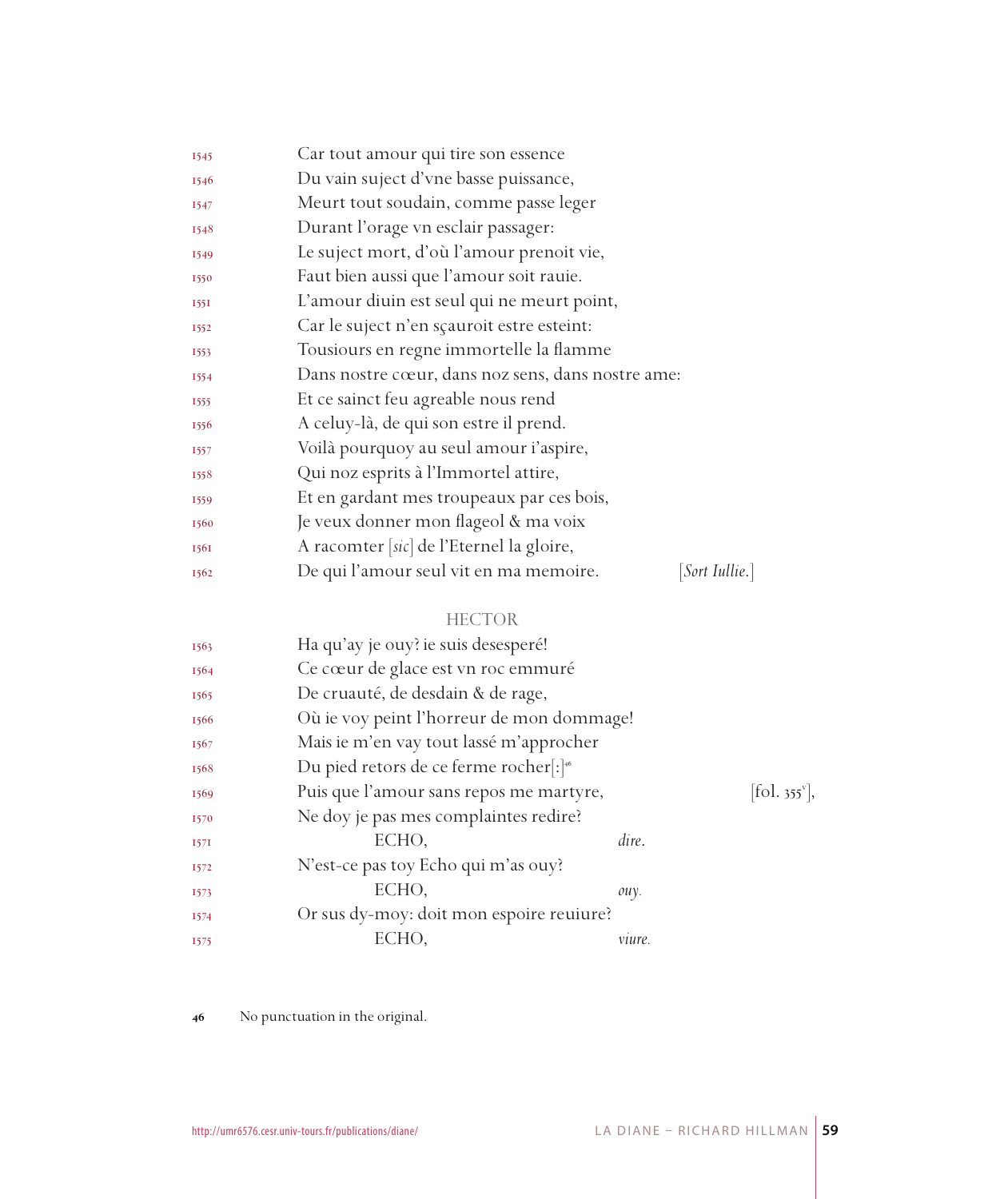| 1576        | Et quel sera mon mal d'antiquité?           |          |            |
|-------------|---------------------------------------------|----------|------------|
| <b>1577</b> | ECHO,                                       | quitté.  |            |
| 1578        | Puis-je esperer que l'Amour me contente?    |          |            |
| 1579        | ECHO,                                       | tente.   |            |
| 1580        | Qu'apportera son desdain absenté?           |          |            |
| 1581        | ECHO,                                       | santé.   |            |
| 1582        | Et le suject dont je brusle d'enuie?        |          |            |
| 1583        | ECHO,                                       | vie.     |            |
| 1584        | Que doy-je attendre en mon fier desespoir?  |          |            |
| 1585        | ECHO,                                       | espoir.  |            |
| 1586        | Et en l'amour qui me rend en mesaise?       |          |            |
| 1587        | ECHO,                                       | aise.    |            |
| 1588        | Et du desir qui me rend mal-heureux?        |          |            |
| 1589        | ECHO,                                       | heureux. |            |
| 1590        | Doit donc le ciel mon attente refaire?      |          |            |
| 1591        | ECHO,                                       | faire.   |            |
| 1592        | Le puis-je voir ma douleur terminer?        |          |            |
| 1593        | ECHO,                                       | miner.   |            |
| 1594        | O bien-heureux: il faut que ie me chante    |          |            |
| 1595        | Sous la faueur d'vne si douce attente!      |          |            |
| 1596        | Ie veux le mal loin de mes iours chasser,   |          |            |
| 1597        | Et l'esperance heureuse rembrasser,         |          |            |
| 1598        | Puis que ce Dieu qui dans ce roc habite,    |          |            |
| 1599        | Daigne seruir à mes iours de conduite.      |          |            |
| 1600        | Il faut d'vn Dieu le presage estimer,       |          |            |
| <b>1601</b> | Et son oracle indubitable aimer.            |          |            |
|             | ARBUSTE [en entrant]                        |          |            |
| 1602        | O fol amant de croire en la parole          |          | [fol. 356] |
| 1603        | De ce rocher, où sejourne l'eschole         |          |            |
| 1604        | Du songe vain, dont Morphee est seigneur,   |          |            |
| 1605        | Où du sommeil est le lict deceueur!         |          |            |
| 1606        | Hé penses-tu qu'vne roche inhumaine,        |          |            |
| 1607        | Sans sentiment, sans force, sans haleine    |          |            |
| 1608        | Et sans pouuoir, puisse apporter vn iour    |          |            |
| 1609        | Par ses propos remede à ton amour?          |          |            |
| 1610        | Le grand Iuppin, qui seul regit les astres, |          |            |

 $\left[ \text{fol. } 356^{\text{r}} \right]$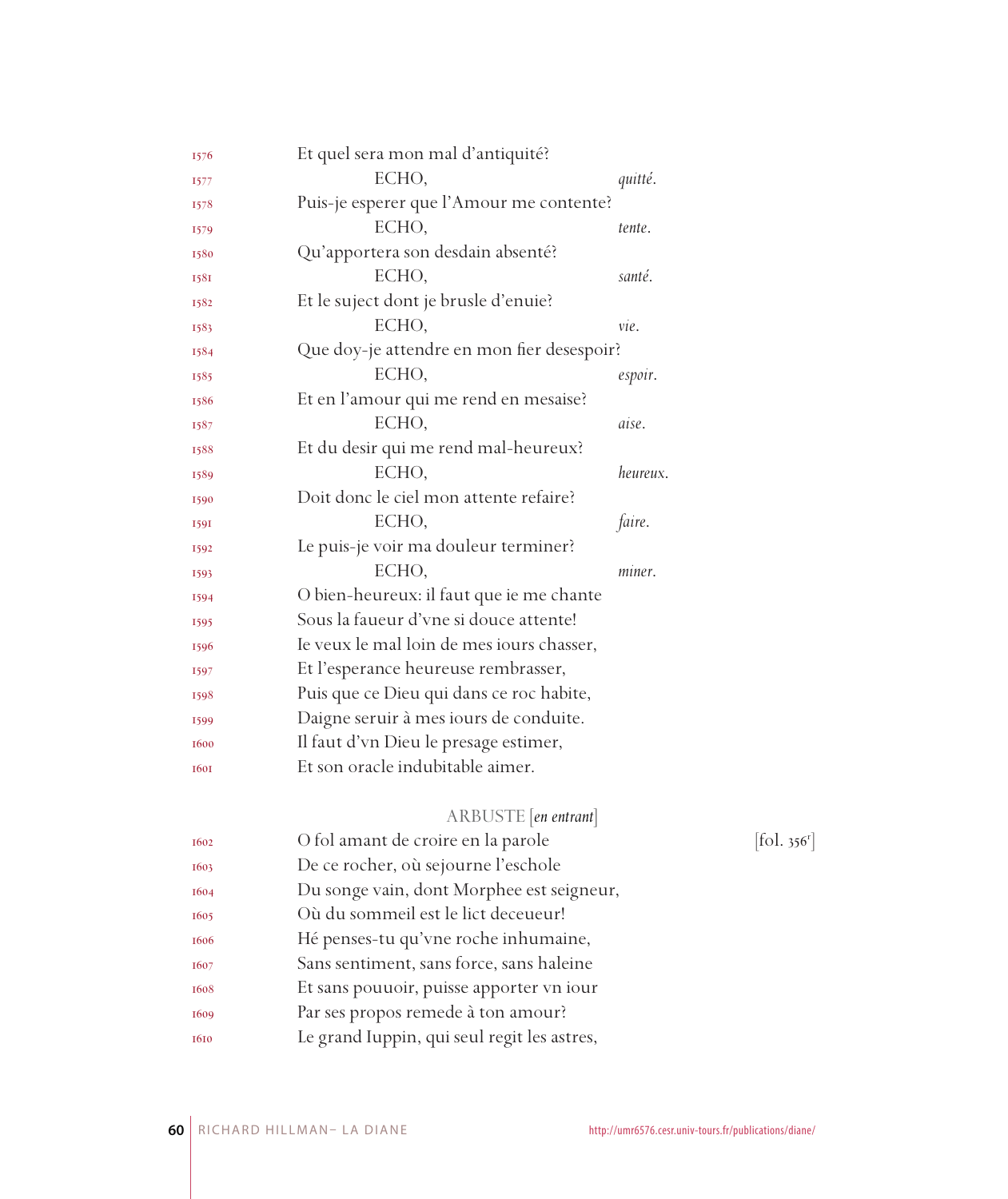| <b>16II</b> | Qui peut tout seul terminer noz desastres,                  |                              |
|-------------|-------------------------------------------------------------|------------------------------|
| 1612        | Et qui commande aux immortels esprits,                      |                              |
| 1613        | Ne le peut faire estant d'amour épris,                      |                              |
| 1614        | Estant suject de ceste viue flamme,                         |                              |
| 1615        | Qui, comme au tien, s'allume dans son ame.                  |                              |
| 1616        | Penses-tu donc qu'vn rocher insensé,                        |                              |
| 1617        | Du foudre ardant à toute heure blessé,                      |                              |
| 1618        | Qu'vn roc espois, sans sentiment, sans vie,                 |                              |
| 1619        | Puisse guarir le mal qui t'iniurie?                         |                              |
| 1620        | O pouure fol, si en ce roc tu crois!                        |                              |
| <b>1621</b> | Car d'Apollon la fatidique voix                             |                              |
| 1622        | Le plus souvent est mesme tromperesse,                      |                              |
| 1623        | Bien que d'vn Dieu tant fameux elle naisse,                 |                              |
| 1624        | Et de Iuppin, le grand Dieu des humains,                    |                              |
| 1625        | Tousiours ne sont les oracles certains:                     |                              |
| 1626        | Le plus souuent ils deçoiuent les hommes,                   |                              |
| 1627        | Et des esprits souuent trompez nous sommes.                 |                              |
| 1628        | Penses-tu donc que la voix d'vn rocher                      |                              |
| 1629        | Puisse ton mal violent estancher?                           |                              |
| 1630        | Tu es deceu, & l'amoureuse peine                            |                              |
| 163I        | N'est si aisee à guarir inhumaine.                          |                              |
| 1632        | Car rien ne peut forcer vne beauté                          |                              |
| 1633        | Que nous aimons, d'auoir la volonté                         |                              |
| 1634        | De nous cherir, fors Amour, qui assemble                    |                              |
| 1635        | Deux cœurs en vn, & deux esprits ensemble.                  | $[\text{fol. } 356^{\circ}]$ |
| 1636        | Ny des deuins les charmes deceueurs,                        |                              |
| 1637        | Ny le suc vert de cent diuerses fleurs,                     |                              |
| 1638        | Ny la liqueur des racines superbes,                         |                              |
| 1639        | Ny le iust <sup><i>r</i></sup> mol des renaissantes herbes, |                              |
| 1640        | Ny les lauriers charmez de mots diuers                      |                              |
| <b>1641</b> | Sous l'oreiller arrangez de trauers,                        |                              |
| 1642        | La sierge <sup>48</sup> vierge en eschelle haussee,         |                              |
| 1643        | Et sous l'oreille en sommeillant posee,                     |                              |

I.e., "jus" (attested variant).

48 I.e., "cierge" (attested variant).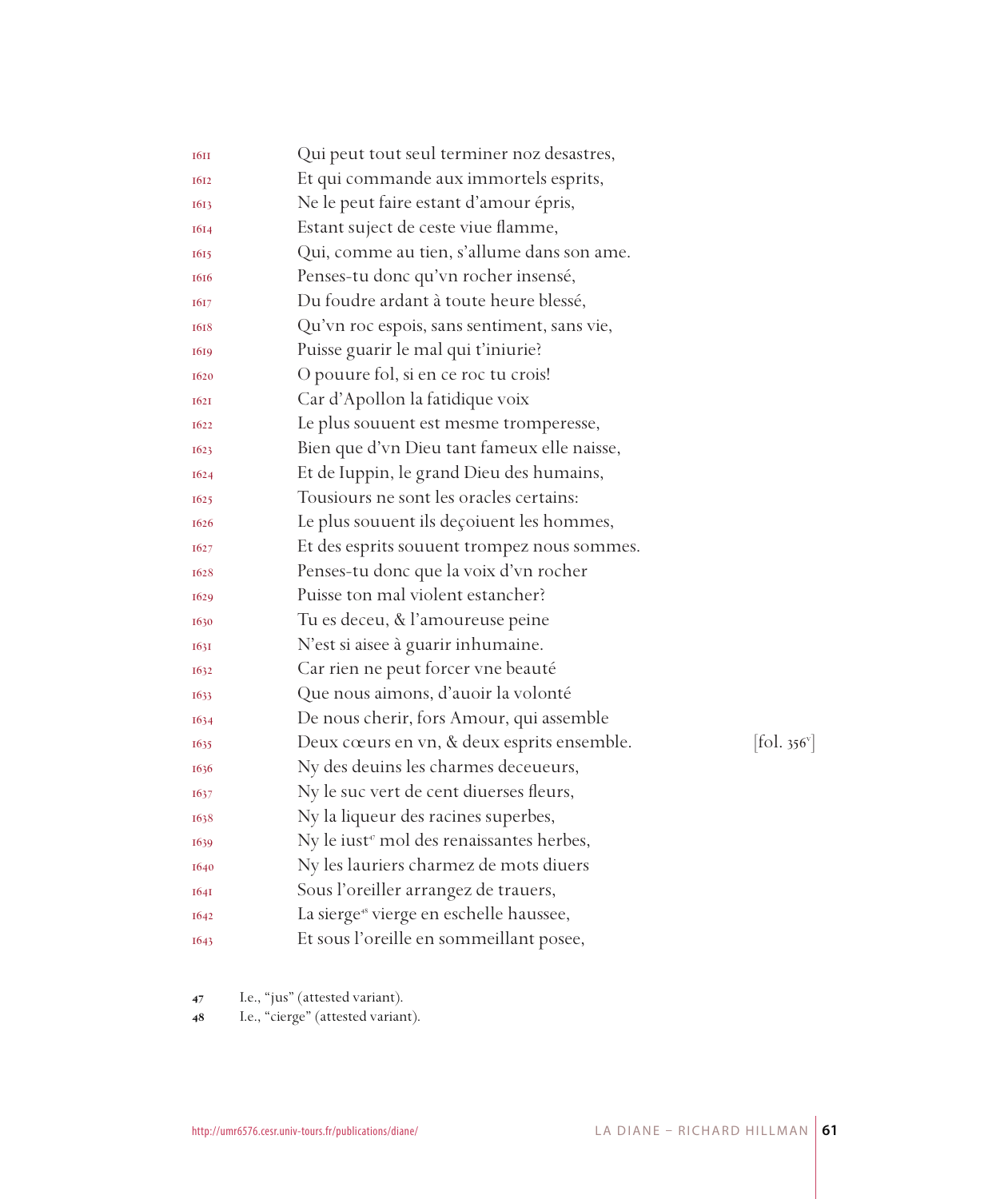| 1644 | Ny tous le vœux que l'on offre sans bruit,   |
|------|----------------------------------------------|
| 1645 | Lors que le iour dans le ciel ne reluit,     |
| 1646 | Les pieds tous nuds, la teste escheuelee,    |
| 1647 | Le sein ouuert à la Lune estoilee,           |
| 1648 | Ny la douceur d'vn poème emprunté,           |
| 1649 | D'vn chaud breuage, ou d'vn os alaitté,      |
| 1650 | Ny de mille os, qui n'ont eu sepulture,      |
| 1651 | La poudre seche à la blanche teinture,       |
| 1652 | Meslee auec mille diuerses eaux,             |
| 1653 | Ne rendent sains les amoureux trauaux:       |
| 1654 | Et ne sçauroient nous donner esperance,      |
| 1655 | D'auoir vn iour heureuse iouissance          |
| 1656 | De noz desirs; car tout cela ne sert         |
| 1657 | Que de regret du temps que l'on y pert,      |
| 1658 | Puis que l'Archer qui les Dieux mesme domte, |
| 1659 | De ces erreurs ne daigne faire conte.        |
|      |                                              |

## HECTOR

| 1660 | Hé dy moy donc comme ie puis vn iour,     |
|------|-------------------------------------------|
| 1661 | Cueillir les fruicts de mon cruel amour?  |
| 1662 | Dy moy comment on peut l'amour esprendre  |
| 1663 | En celle-là qu'on veut pour Dame prendre? |

## ARBVSTE

| 1664 | L'amour n'est rien qu'vn souhait vif & doux, |                                   |
|------|----------------------------------------------|-----------------------------------|
| 1665 | Qui d'vn effort s'allume dedans nous,        |                                   |
| 1666 | Qui s'y esprent de la chose presente         |                                   |
| 1667 | Que l'œil fait estre à notre ame plaisante.  | $\left  \text{fol. } 357 \right $ |
| 1668 | Ce qu'on ne voit digne d'estre estimé,       |                                   |
| 1669 | Ne peut aussi estre de l'ame aimé.           |                                   |
| 1670 | L'amour par l'œil (comme par la fenestre     |                                   |
| 167I | On voit le jour) entre & se fait cognoistre: |                                   |
| 1672 | A noz esprits il vient soudainement,         |                                   |
| 1673 | Et quelquefois s'allume lentement.           |                                   |
| 1674 | L'amour soudain d'vne premiere flamme,       |                                   |
| 1675 | Que iette vn œil s'allume dans nostre ame,   |                                   |
|      |                                              |                                   |

 $[\text{fol. }357^{\text{r}}]$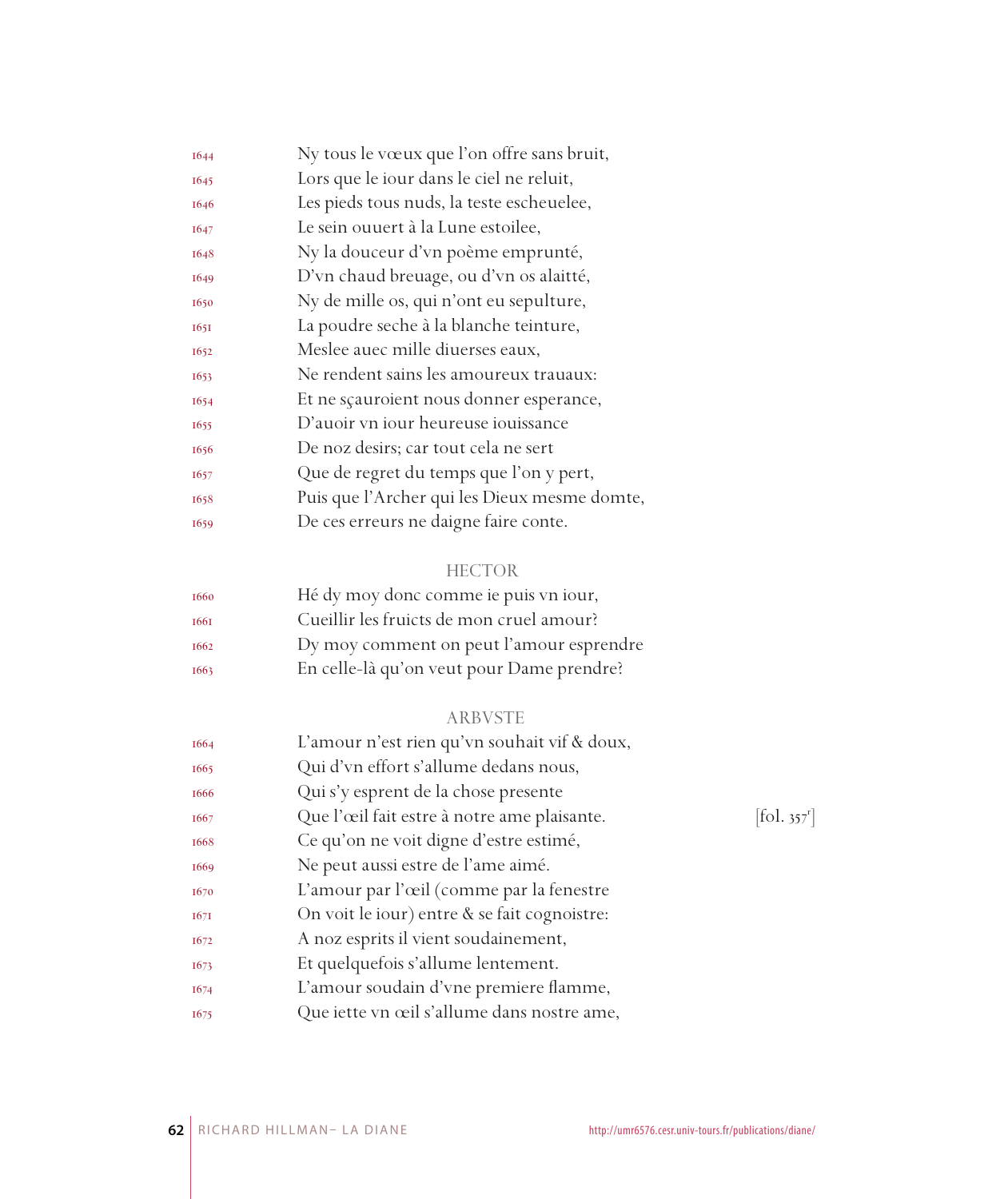| 1676        | Ou s'y esprend auec le cours des ans;             |                                 |
|-------------|---------------------------------------------------|---------------------------------|
| 1677        | Et ce dernier y reste plus long temps:            |                                 |
| 1678        | Car la parole, & la longue constance,             |                                 |
| 1679        | Qui rend aux cœurs certaine cognoissance,         |                                 |
| 1680        | D'vn mesme vueil, mesmes mœurs, & que tel         |                                 |
| <b>1681</b> | Est composé leur commun naturel,                  |                                 |
| 1682        | Rend vn amour si constant & fidele,               |                                 |
| 1683        | Qu'il ne meurt point que par la mort cruelle;     |                                 |
| 1684        | C'est vn desir qui pareil se fait voir            |                                 |
| 1685        | En deux esprits qu'il tient sous son pouuoir:     |                                 |
| 1686        | Et ce desir en maints soucis se change,           |                                 |
| 1687        | Lors que le temps à l'aider ne se range,          |                                 |
| 1688        | Lors qu'il ne peut par le mal-heur contraint,     |                                 |
| 1689        | Estre accomply, & que la peur l'esteint.          |                                 |
| 1690        | Voilà d'où vient l'eternelle misere               |                                 |
| 1691        | Du ferme amant, qui transi desespere,             |                                 |
| 1692        | Et qui ne voit, de cent frayeurs remply,          |                                 |
| 1693        | De mille maux, son desir accomply.                |                                 |
| 1694        | Car si les cœurs, si les ames fatales             |                                 |
| 1695        | Ne sont en mœurs & volontez egales,               |                                 |
| 1696        | Et si plaisans, si beaux, si gracieux             |                                 |
| 1697        | En se voyans ne s'estiment les yeux;              |                                 |
| 1698        | Tout l'or du monde, & toute la puissance          |                                 |
| 1699        | Des cieux deuins, & toute la prudence             |                                 |
| 1700        | Qui regne icy, ne sçauroient allumer              |                                 |
| 1701        | Aucun amour qui nous force d'aimer.               | $[\text{fol. } 357^{\text{v}}]$ |
| 1702        | L'amour diuin, & de forme diuine,                 |                                 |
| 1703        | Ne reçoit point ny raison, ny doctrine;           |                                 |
| 1704        | Il ne peut estre en fueilletant appris,           |                                 |
| 1705        | Comme vn sçauoir qui peut estre compris;          |                                 |
| 1706        | Il vit en nous, il a sur nous puissance,          |                                 |
| 1707        | Sans que l'on puisse entendre son essence,        |                                 |
| 1708        | D'où il est fait, & qu'elle est de son corps      |                                 |
| 1709        | La forme viue, & les frequens accords:            |                                 |
| 1710        | Nous sentons bien qu'en autre il nous transforme, |                                 |
| 1711        | Que nostre esprit par luy change de forme         |                                 |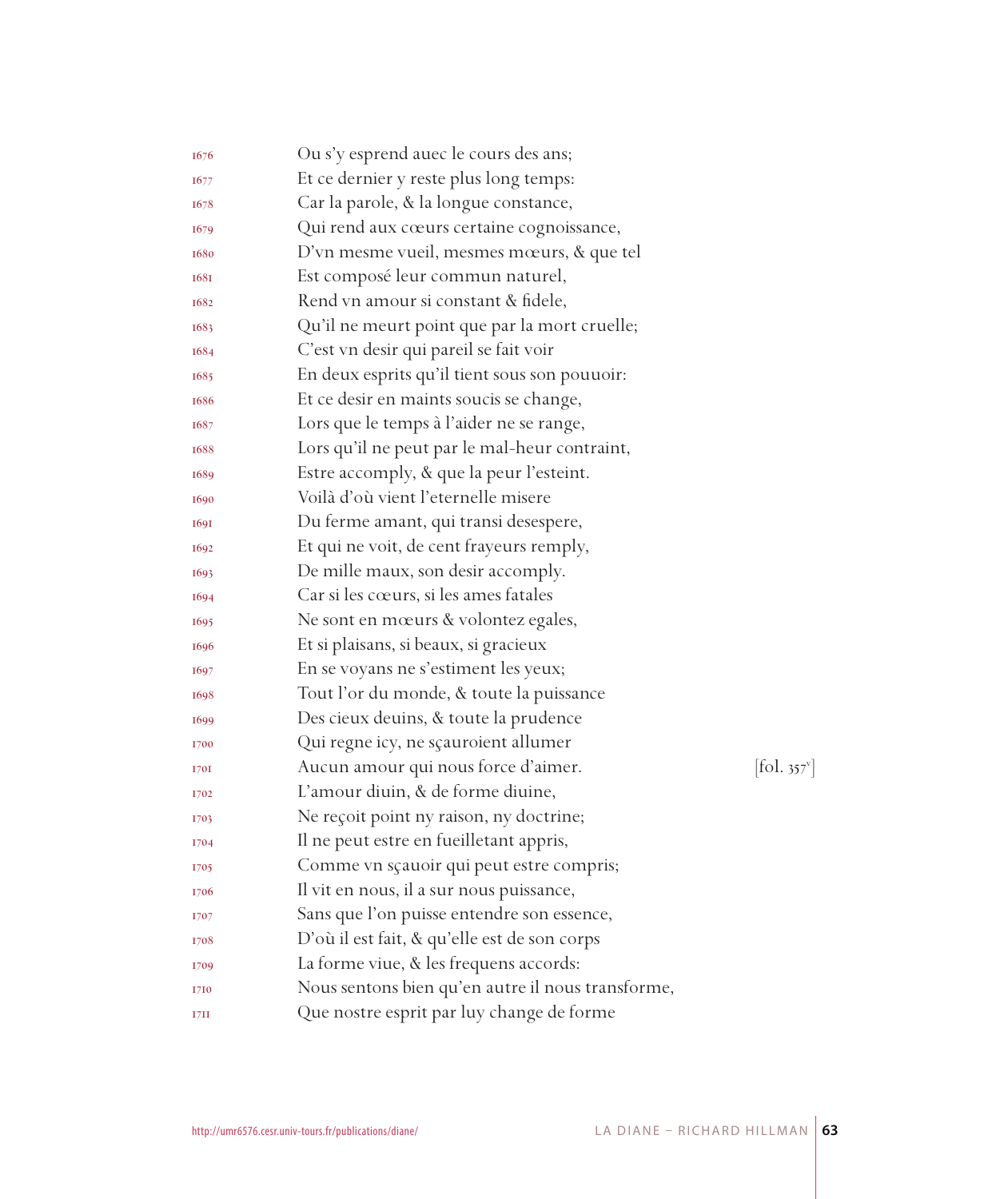| 1712        | Et de grossier, d'ignorant, d'imparfait,                 |                              |
|-------------|----------------------------------------------------------|------------------------------|
| 1713        | Brusque & sçauant en vn rien il est fait;                |                              |
| 1714        | Car tout [amant] <sup>49</sup> que l'Amour illumine,     |                              |
| 1715        | Porte tousiours vne ame plus diuine,                     |                              |
| 1716        | Vn cœur [plus] <sup>30</sup> noble, vn front plus estimé |                              |
| 1717        | Que celuy-là qui n'a iamais aimé.                        |                              |
| 1718        | Amour est donc pere de gentillesse,                      |                              |
| 1719        | Les plus couards il arme de prouesse,                    |                              |
| 1720        | Les ignorans aux doctes il fait voir                     |                              |
| 172I        | Pleins de prudence, & diuins en sçauoir.                 |                              |
| 1722        | Pallas qui eut sur les Titans victoire,                  |                              |
| 1723        | Au prix de luy, est indigne de gloire,                   |                              |
| 1724        | Mars, Apollon, Iunon, Venus, les Sœurs,                  |                              |
| 1725        | Au prix de luy, sont indignes d'honneurs:                |                              |
| 1726        | Car sans l'Amour, le ciel est sans puissance,            |                              |
| 1727        | Et la terre est despourueüe d'essence;                   |                              |
| 1728        | C'est le lien qui les choses conjoint,                   |                              |
| 1729        | C'est la saincte eau qui le discord esteint:             |                              |
| 1730        | Par luy les Dieux ont receu l'ame & l'estre,             |                              |
| <b>1731</b> | Et les mortels viuans il fait paroistre,                 |                              |
| 1732        | Sans luy le ciel seroit vuide des Dieux,                 |                              |
| 1733        | Sans luy seroient sans hommes ces bas lieux,             |                              |
| 1734        | Rien n'auroit vie, & la terre seulette                   |                              |
| 1735        | De tous viuans se trouueroit deserte.                    | $[\text{fol. } 358^{\circ}]$ |
| 1736        | Mais cet Amour recompense icy bas                        |                              |
| 1737        | Tout le meschef qu'apporte le trespas,                   |                              |
| 1738        | Et de la mort il refait le dommage                       |                              |
| 1739        | Multipliant nostre mortel lignage:                       |                              |
| 1740        | Mais ce grand bien à tous biens inegal,                  |                              |
| 174I        | Ne s'acquiert pas sans souffrir bien du mal,             |                              |
| 1742        | Sans trauailler, & sans desesperee                       |                              |
| 1743        | Porter son ame & sa face esploree [sic].                 |                              |
| 1744        | Cela le fait sentir plus doux encor:                     |                              |

Orig. "amant amant".

"Plus" is likewise doubled in the original.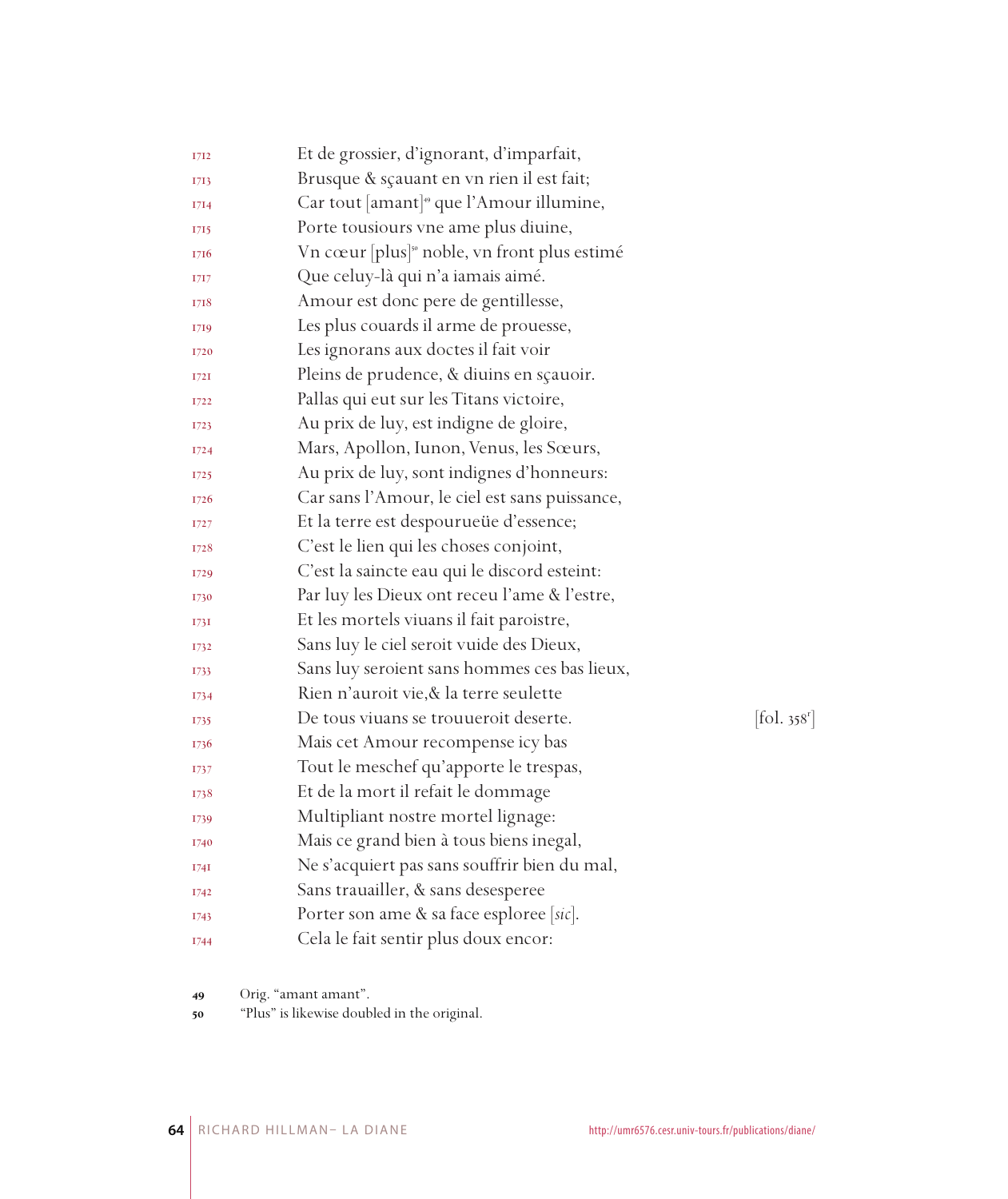| 1745 | Car plus de mal fait souffrir vn thresor     |
|------|----------------------------------------------|
| 1746 | Pour l'acquerir[,] plus il est d'excellence, |
| 1747 | Lors que de luy nous auons iouissance.       |
| 1748 | Faut donc souffrir presque iusqu'au mourir,  |
| 1749 | Auant qu'on puisse vn thresor acquerir       |
| 1750 | Tel que l'amour, qui d'vn trait recompense   |
| 175I | Tous noz trauaux, & nous donne allegeance.   |
| 1752 | Mais ie pourray rendre quelque secours       |
| 1753 | A tes douleurs, à tes neuues amours,         |
| 1754 | Si tu me veux faire cognoistre celle         |
| 1755 | Que le ciel rend à tes desirs cruelle.       |

## HECTOR

| 1756 | Si tu le fais, ie te veux pour guerdon      |
|------|---------------------------------------------|
| 1757 | De ce ruby excellent faire don:             |
| 1758 | Et quand i'auray hanté ceste contree,       |
| 1759 | Conduit, mené des troupeaux en la pree,     |
| 1760 | Où ie voy celle où repose mon heur,         |
| 1761 | Pour elle fait de Cheualier, pasteur,       |
| 1762 | Pour vn tel bien, à ma douleur propice      |
| 1763 | Je te donray vne grasse genisse,            |
| 1764 | Deux gras aigneaux, & durant tous mes iours |
| 1765 | Content i'iray benissant ton secours.       |
|      |                                             |

## ARBVSTE

| 1766        | Mais laissons là ceste belle richesse,   |                          |
|-------------|------------------------------------------|--------------------------|
| 1767        | Et seulement nomme moy ta maistresse:    | [fol. 358 <sup>v</sup> ] |
| 1768        | Car plus cruel son ame mille fois        |                          |
| 1769        | Apparoistra que les feres des bois,      |                          |
| 1770        | Son cœur plus dur qu'vne roche hautaine, |                          |
| 177I        | Si mes propos ne la rendent humaine.     |                          |
| 1772        | Je sçay comment faut ces cœurs adoucir,  |                          |
| 1773        | Ie sçay au bal de ma langue flechir      |                          |
| 1774        | Les ieunes cœurs, que la saincte nature  |                          |
| <b>I775</b> | Rend de l'amour l'heureuse nourriture.   |                          |
| 1776        | J'ay des long temps ce mestier commencé, |                          |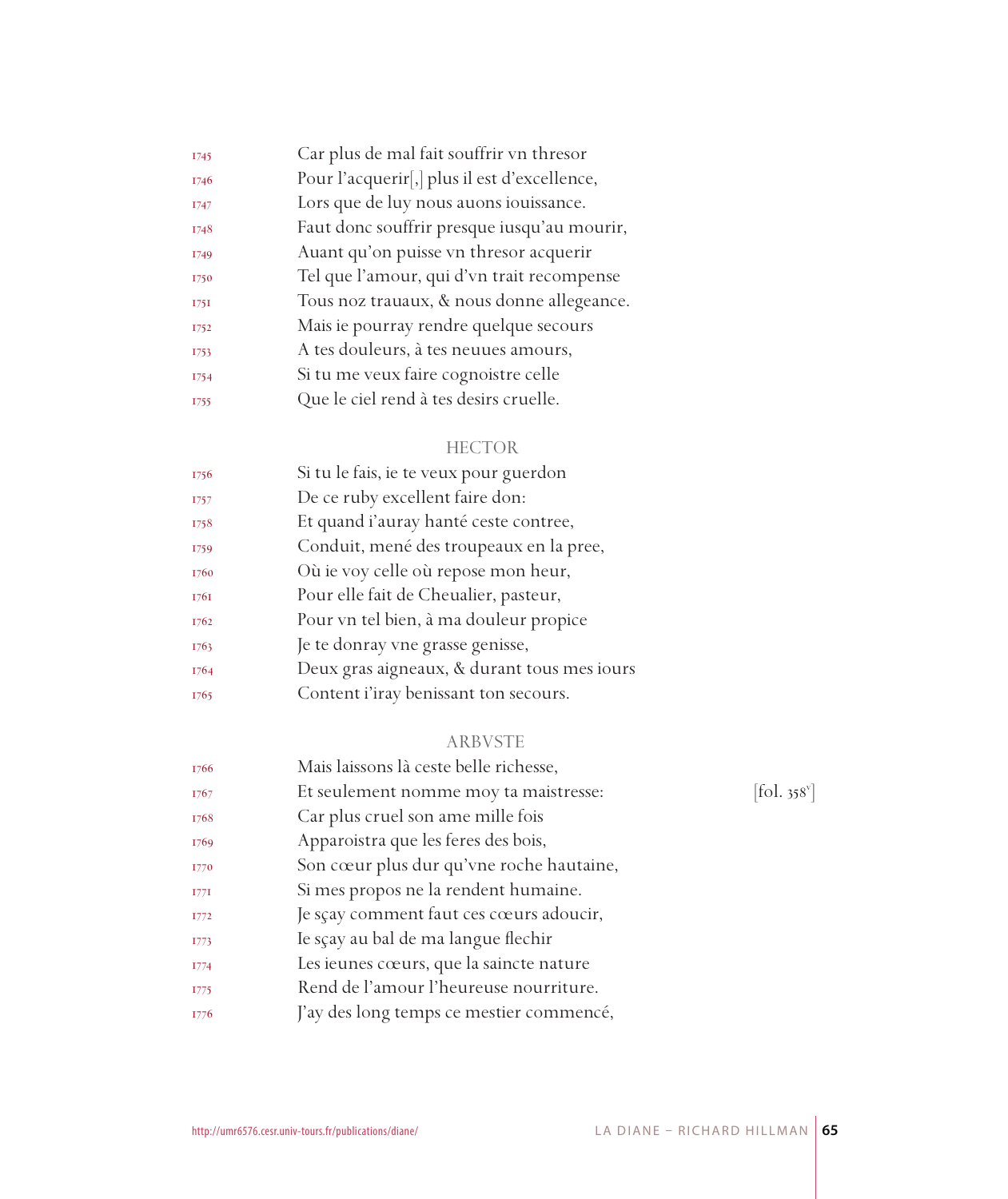| I777        | Et ramolly maint courage offencé.        |
|-------------|------------------------------------------|
| <b>I778</b> | Je sçay que c'est; le temps & la science |
| I779        | M'en ont donné parfaite cognoissance.    |

## HECTOR

| 1780 | Ha tes propos si remplis de sçauoir           |
|------|-----------------------------------------------|
| 1781 | Sage te font ores apperceuoir,                |
| 1782 | Et les discours que ton esprit enfante,       |
| 1783 | Te font par tout cognoistre pour scauante,    |
| 1784 | Ce qui me fait attendre en mes amours         |
| 1785 | Beaucoup de bien, de ton sage secours:        |
| 1786 | Car l'aage vieil, pere d'experience,          |
| 1787 | Nous rend ornez de parfaite science,          |
| 1788 | Et les vieillards d'erreur ne sont surpris    |
| 1789 | En l'art qu'ils ont des leur ieunesse appris. |
| 1790 | Cognois tu pas ceste Nymphe iolie,            |
| 1791 | Dite par tout la superbe Jullie,              |
| 1792 | Belle, prudente, & de qui la beauté           |
| 1793 | N'a point d'egale au monde merité?            |
| 1794 | C'est celle-là qui tient captif mon ame.      |
|      |                                               |

## ARBVSTE

| 1795 | O que d'amour cruelle t'est la flamme!      |            |
|------|---------------------------------------------|------------|
| 1796 | O que peruers il est à ton bon-heur!        |            |
| 1797 | O qu'il r'esclost de funeste mal-heur!      |            |
| 1798 | Car celle-là qu'il te donne pour Dame,      |            |
| 1799 | Ne sçait que c'est de l'amoureuse flamme;   | [fol. 359] |
| 1800 | Elle est cruelle, & son farouche cœur       |            |
| 1801 | Ne sçait que vaut l'amoureuse douceur:      |            |
| 1802 | Elle ne veut tant seulement entendre        |            |
| 1803 | Ce qui luy peut les loix d'Amour apprendre; |            |
| 1804 | C'est vn rocher qui ne s'esbranle point:    |            |
| 1805 | C'est vn esprit que le desir n'espoint,     |            |
| 1806 | Bref c'est vn cœur ennemy de soy-mesme,     |            |

 $[\text{fol. }359^{\text{r}}]$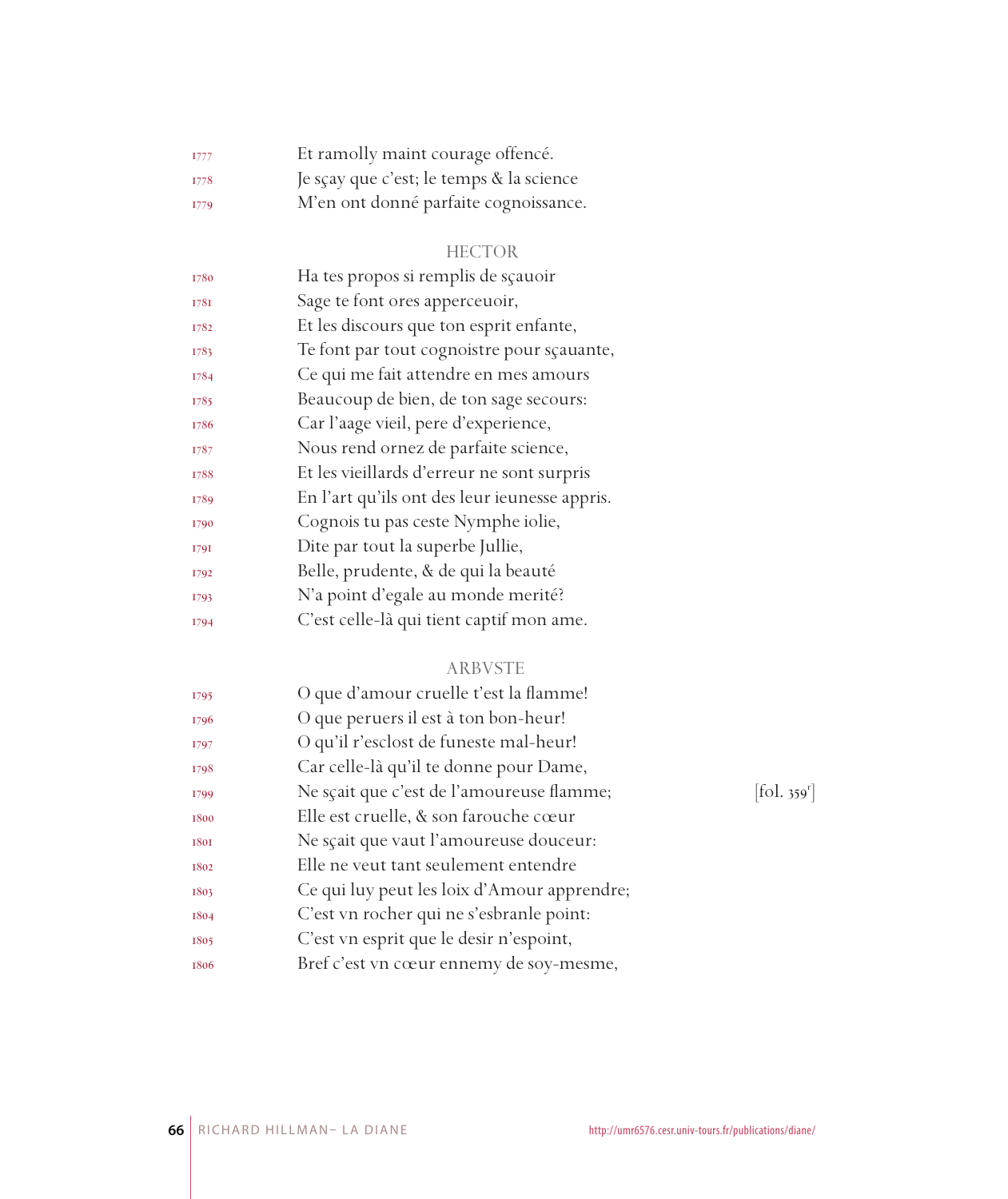| 1807        | Qui hait l'Amour que tout [aimant] <sup>31</sup> aime. |  |
|-------------|--------------------------------------------------------|--|
| 1808        | Mais c'est tout vn; ie veux dedans ce iour             |  |
| 1809        | L'aller trouuer: car peut-estre qu'Amour               |  |
| 1810        | Aura brisé l'orgueil de ceste fille,                   |  |
| <b>1811</b> | Qui ne se veut sous luy rendre seruile.                |  |
|             |                                                        |  |
|             | <b>HECTOR</b>                                          |  |
| 1812        | Je veux auoir esperance en ta foy.                     |  |
|             |                                                        |  |
|             | <b>ARBVSTE</b>                                         |  |
| 1813        | Laisse moy faire, & te repose en moy.                  |  |
|             |                                                        |  |
|             | <b>HECTOR</b>                                          |  |
| 1814        | Mais tu cognois l'affaire difficile.                   |  |
|             |                                                        |  |
|             | <b>ARBVSTE</b>                                         |  |
| 1815        | Amour la peut rendre douce & facile.                   |  |
|             | <b>HECTOR</b>                                          |  |
|             | Mais si l'Amour n'a pouuoir sur son cœur?              |  |
| 1816        |                                                        |  |
|             | <b>ARBVSTE</b>                                         |  |
| 1817        | De toute chose Amour est le vainqueur.                 |  |
|             |                                                        |  |
|             | <b>HECTOR</b>                                          |  |
| 1818        | Mais la raison est quelquefois plus forte.             |  |
|             |                                                        |  |
|             | <b>ARBVSTE</b>                                         |  |
| 1819        | Jl n'y a rien que la saison n'apporte.                 |  |
|             |                                                        |  |
|             | <b>HECTOR</b>                                          |  |
| 1820        | Qui peut forcer vn cœur libre, d'aimer?                |  |
|             |                                                        |  |

Orig. "animant", improbable on the grounds of both meaning and metre.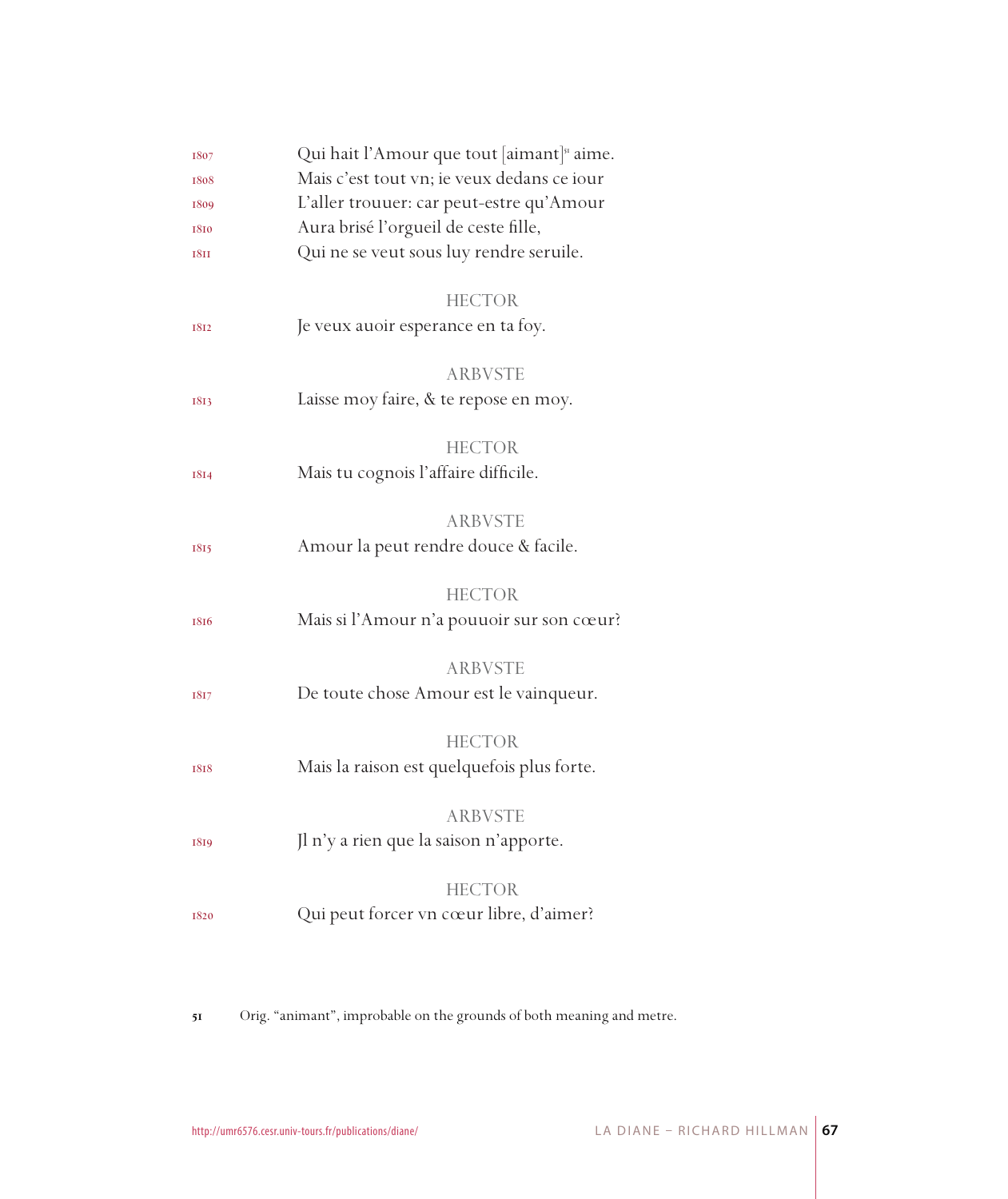|      | <b>ARBVSTE</b>                                                           |                              |
|------|--------------------------------------------------------------------------|------------------------------|
| 1821 | Le mesme feu qui nous peut enflammer.                                    |                              |
| 1822 | <b>HECTOR</b><br>Mais, las, d'amour egale n'est la flamme !              | $[\text{fol. } 359^{\circ}]$ |
| 1823 | <b>ARBVSTE</b><br>Comme fait l'homme, aussi aime la femme.               |                              |
| 1824 | <b>HECTOR</b><br>Mais leur amour est souuent different.                  |                              |
| 1825 | <b>ARBVSTE</b><br>Non est, alors que soigneux <sup>2</sup> on s'en rend. |                              |
| 1826 | <b>HECTOR</b><br>L'amour ne peut forcer vne chaste ame.                  |                              |
| 1827 | <b>ARBVSTE</b><br>Son feu diuin les immortels enflamme.                  |                              |
| 1828 | <b>HECTOR</b><br>Peut-il forcer vn esprit genereux?                      |                              |
| 1829 | <b>ARBVSTE</b><br>Jl le peut bien, puis qu'il force les Dieux.           |                              |
| 1830 | <b>HECTOR</b><br>Mais il ne peut, dis-tu, rien sur Iullie.               |                              |
| 1831 | <b>ARBVSTE</b><br>Ce qui n'est pas peut vn iour auoir vie.               |                              |
|      |                                                                          |                              |

"[S]oigneux": probably used in the now-obsolete sense of "soucieux" (see Huguet, s.v. "soigneux").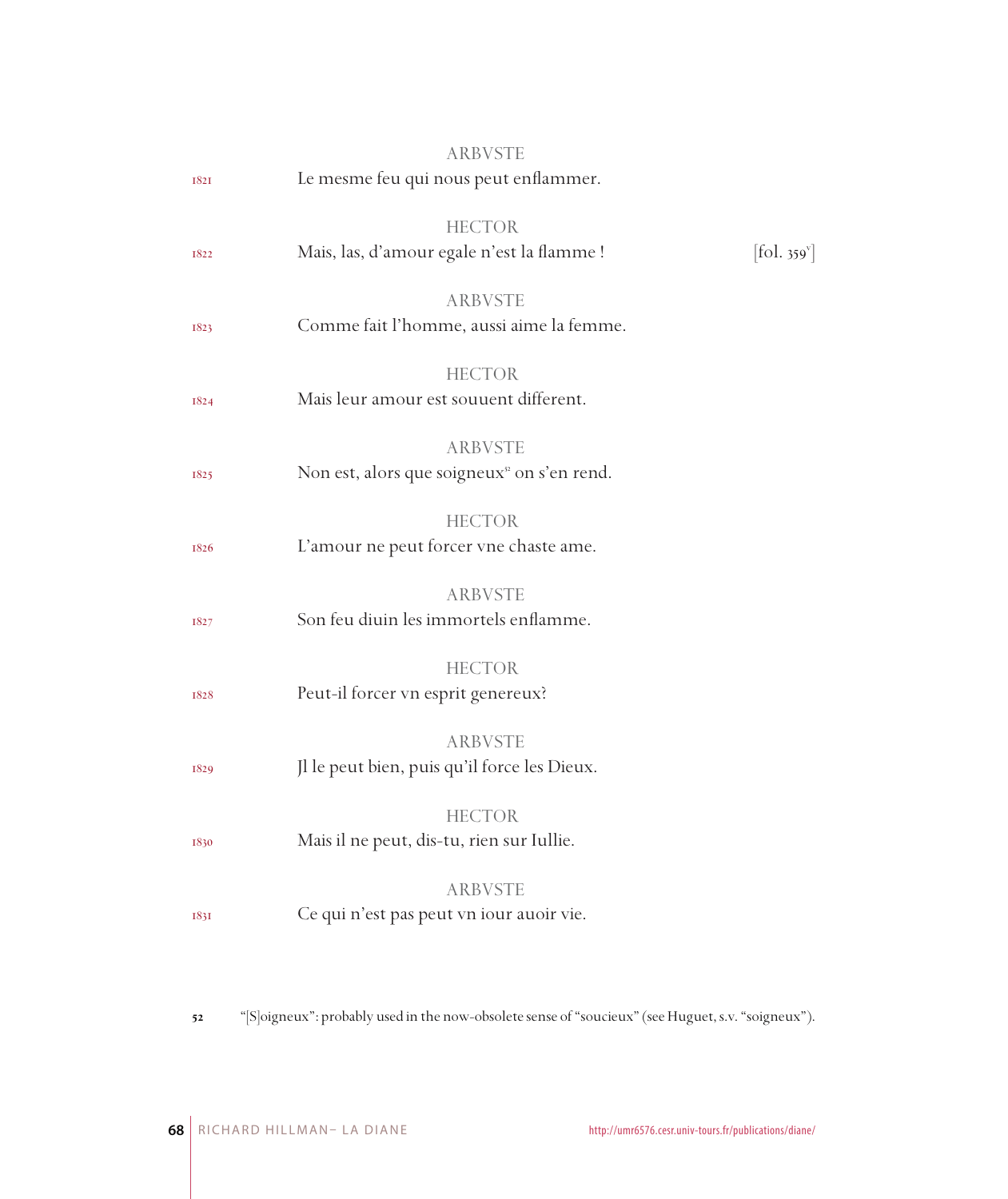|             | <b>HECTOR</b>                                                      |                              |
|-------------|--------------------------------------------------------------------|------------------------------|
| 1832        | Ha, ie n'ay point d'esperance en ce bien!                          |                              |
|             | <b>ARBVSTE</b>                                                     |                              |
| 1833        | L'heur nous suruient, lors qu'on n'espere rien.                    |                              |
|             | <b>HECTOR</b>                                                      |                              |
| 1834        | Sur toy ie veux ma fortune remettre,                               |                              |
| 1835        | Fay ton secours à mon besoin cognoistre,                           |                              |
| 1836        | Et me remets l'attente, si tu peux.                                |                              |
|             | <b>ARBVSTE</b>                                                     |                              |
| 1837        | Je le feray auec l'aide des Dieux. [Sortent Hector et<br>Arbvuste. |                              |
|             | [Entrent Elymant, Fauste and Frontin] <sup>55</sup>                |                              |
|             | <b>ELYMANT</b>                                                     |                              |
| 1838        | Puis que mon art, qui regne en asseurance                          |                              |
| 1839        | Parmi les Dieux, vous est en reuerence;                            |                              |
| 1840        | Que son secours vous voulez rechercher                             | $[\text{fol. } 360^{\circ}]$ |
| <b>1841</b> | Pour au besoin voz mal-heurs estancher,                            |                              |
| 1842        | Que vous auez la creance certaine                                  |                              |
| 1843        | Qu'il peut guarir vostre amoureuse peine ; [54]                    |                              |
| 1844        | Et par mes vers horriblement charmez,                              |                              |
| 1845        | Pleins de furie, & de rage animez,                                 |                              |
| 1846        | Chasser au loin le mal qui [v]ous <sup>55</sup> bourrelle,         |                              |
| 1847        | Ou rendre douce à voz vœux ceste belle                             |                              |
| 1848        | Qui mesprisant la puissance des Dieux,                             |                              |
| 1849        | Rit de vous voir pour elle mal-heureux[;] <sup>56</sup>            |                              |
| 1850        | Je ne veux pas pour doubler vostre peine                           |                              |
|             |                                                                    |                              |

- A change of scene must take place.
- Full stop in the original.
- Orig. "nous", which would be just possible but is more likely erroneous.
- Again, full stop in the original.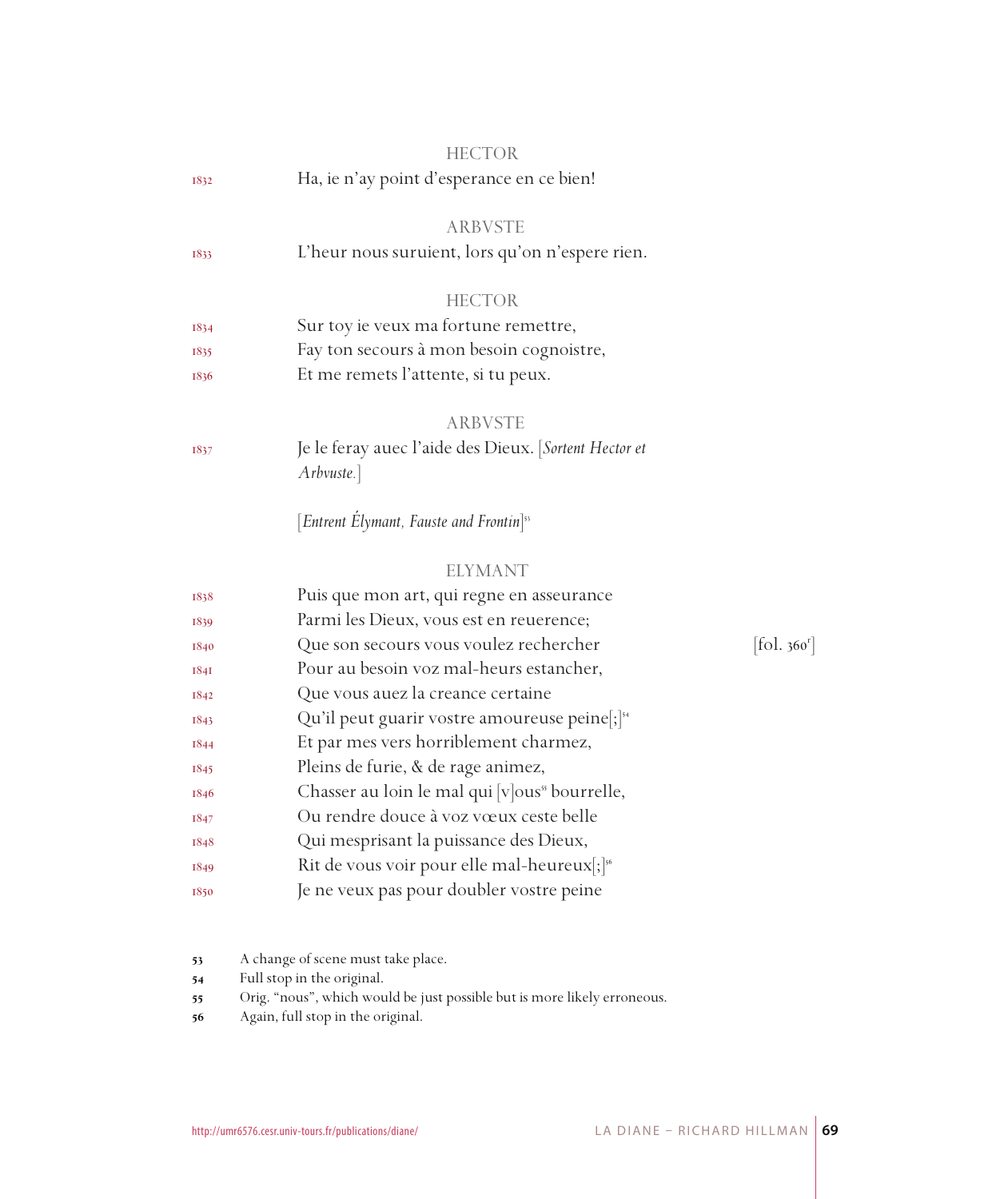| Vain vostre espoir, & perdu vostre temps<br>1852<br>Mais bien vous rendre en voz amours contens,<br>1853<br>Vous en verrez tantost l'experience,<br>1854<br>Et combien peut la magique science.<br>1855<br>Mais ne soyez d'aucune crainte épris<br>1856<br>Encor qu'icy accourent les esprits.<br>1857<br>Pour appeller les Demons de l'Auerne,<br>1858<br>Et ceux du ciel, à l'entour de ce cerne,<br>1859<br>Ie veux en rendre inuincibles les bords,<br>1860<br>Par mille mots qui font trancir les morts.<br>1861<br>Jcy Phœbus descouure sa lumiere,<br>1862<br>Jcy se plonge en sa couche ordinaire,<br>1863<br>Septentrion de ce costé ie voy,<br>1864<br>Et le Midy de l'autre i'apperçoy.<br>1865<br>Mais sus, auant Diane au ciel sacree,<br>1866<br>Diuine en terr[e] <sup>37</sup> , es Enfers adoree,<br>1867<br>Lune au haut ciel, Diane en ces forests<br>1868<br>Pleines d'esmail, Hecate aux noirs Enfers,<br>1869<br>Sus, aide moy à parfaire mes charmes,<br>1870<br>Au bruit grondant de mes magiques carmes.<br>1871<br>Et vous esprits qui dans l'air demeurez,<br>1872<br>Qui bien souuent fierement murmurez,<br>1873<br>Lors que meslez parmy le fier tonnerre,<br>1874<br>Vous imprimez la terreur sur la terre.<br>1875<br>Ailez esprits, qui çà & là marchez,<br>1876<br>Et sous des peaux differentes chachez,<br>1877<br>Trompez souuent nostre veüe effrayee<br>1878<br>Durant le iour, & la nuict estoillee,<br>1879<br>Esprits puissants, comme lors que formez |            |
|--------------------------------------------------------------------------------------------------------------------------------------------------------------------------------------------------------------------------------------------------------------------------------------------------------------------------------------------------------------------------------------------------------------------------------------------------------------------------------------------------------------------------------------------------------------------------------------------------------------------------------------------------------------------------------------------------------------------------------------------------------------------------------------------------------------------------------------------------------------------------------------------------------------------------------------------------------------------------------------------------------------------------------------------------------------------------------------------------------------------------------------------------------------------------------------------------------------------------------------------------------------------------------------------------------------------------------------------------------------------------------------------------------------------------------------------------------------------------------------------------|------------|
|                                                                                                                                                                                                                                                                                                                                                                                                                                                                                                                                                                                                                                                                                                                                                                                                                                                                                                                                                                                                                                                                                                                                                                                                                                                                                                                                                                                                                                                                                                  |            |
|                                                                                                                                                                                                                                                                                                                                                                                                                                                                                                                                                                                                                                                                                                                                                                                                                                                                                                                                                                                                                                                                                                                                                                                                                                                                                                                                                                                                                                                                                                  |            |
|                                                                                                                                                                                                                                                                                                                                                                                                                                                                                                                                                                                                                                                                                                                                                                                                                                                                                                                                                                                                                                                                                                                                                                                                                                                                                                                                                                                                                                                                                                  |            |
|                                                                                                                                                                                                                                                                                                                                                                                                                                                                                                                                                                                                                                                                                                                                                                                                                                                                                                                                                                                                                                                                                                                                                                                                                                                                                                                                                                                                                                                                                                  |            |
|                                                                                                                                                                                                                                                                                                                                                                                                                                                                                                                                                                                                                                                                                                                                                                                                                                                                                                                                                                                                                                                                                                                                                                                                                                                                                                                                                                                                                                                                                                  |            |
|                                                                                                                                                                                                                                                                                                                                                                                                                                                                                                                                                                                                                                                                                                                                                                                                                                                                                                                                                                                                                                                                                                                                                                                                                                                                                                                                                                                                                                                                                                  |            |
|                                                                                                                                                                                                                                                                                                                                                                                                                                                                                                                                                                                                                                                                                                                                                                                                                                                                                                                                                                                                                                                                                                                                                                                                                                                                                                                                                                                                                                                                                                  |            |
|                                                                                                                                                                                                                                                                                                                                                                                                                                                                                                                                                                                                                                                                                                                                                                                                                                                                                                                                                                                                                                                                                                                                                                                                                                                                                                                                                                                                                                                                                                  |            |
|                                                                                                                                                                                                                                                                                                                                                                                                                                                                                                                                                                                                                                                                                                                                                                                                                                                                                                                                                                                                                                                                                                                                                                                                                                                                                                                                                                                                                                                                                                  |            |
|                                                                                                                                                                                                                                                                                                                                                                                                                                                                                                                                                                                                                                                                                                                                                                                                                                                                                                                                                                                                                                                                                                                                                                                                                                                                                                                                                                                                                                                                                                  |            |
|                                                                                                                                                                                                                                                                                                                                                                                                                                                                                                                                                                                                                                                                                                                                                                                                                                                                                                                                                                                                                                                                                                                                                                                                                                                                                                                                                                                                                                                                                                  |            |
|                                                                                                                                                                                                                                                                                                                                                                                                                                                                                                                                                                                                                                                                                                                                                                                                                                                                                                                                                                                                                                                                                                                                                                                                                                                                                                                                                                                                                                                                                                  |            |
|                                                                                                                                                                                                                                                                                                                                                                                                                                                                                                                                                                                                                                                                                                                                                                                                                                                                                                                                                                                                                                                                                                                                                                                                                                                                                                                                                                                                                                                                                                  |            |
|                                                                                                                                                                                                                                                                                                                                                                                                                                                                                                                                                                                                                                                                                                                                                                                                                                                                                                                                                                                                                                                                                                                                                                                                                                                                                                                                                                                                                                                                                                  |            |
|                                                                                                                                                                                                                                                                                                                                                                                                                                                                                                                                                                                                                                                                                                                                                                                                                                                                                                                                                                                                                                                                                                                                                                                                                                                                                                                                                                                                                                                                                                  |            |
|                                                                                                                                                                                                                                                                                                                                                                                                                                                                                                                                                                                                                                                                                                                                                                                                                                                                                                                                                                                                                                                                                                                                                                                                                                                                                                                                                                                                                                                                                                  |            |
|                                                                                                                                                                                                                                                                                                                                                                                                                                                                                                                                                                                                                                                                                                                                                                                                                                                                                                                                                                                                                                                                                                                                                                                                                                                                                                                                                                                                                                                                                                  |            |
|                                                                                                                                                                                                                                                                                                                                                                                                                                                                                                                                                                                                                                                                                                                                                                                                                                                                                                                                                                                                                                                                                                                                                                                                                                                                                                                                                                                                                                                                                                  |            |
|                                                                                                                                                                                                                                                                                                                                                                                                                                                                                                                                                                                                                                                                                                                                                                                                                                                                                                                                                                                                                                                                                                                                                                                                                                                                                                                                                                                                                                                                                                  |            |
|                                                                                                                                                                                                                                                                                                                                                                                                                                                                                                                                                                                                                                                                                                                                                                                                                                                                                                                                                                                                                                                                                                                                                                                                                                                                                                                                                                                                                                                                                                  |            |
|                                                                                                                                                                                                                                                                                                                                                                                                                                                                                                                                                                                                                                                                                                                                                                                                                                                                                                                                                                                                                                                                                                                                                                                                                                                                                                                                                                                                                                                                                                  |            |
|                                                                                                                                                                                                                                                                                                                                                                                                                                                                                                                                                                                                                                                                                                                                                                                                                                                                                                                                                                                                                                                                                                                                                                                                                                                                                                                                                                                                                                                                                                  |            |
|                                                                                                                                                                                                                                                                                                                                                                                                                                                                                                                                                                                                                                                                                                                                                                                                                                                                                                                                                                                                                                                                                                                                                                                                                                                                                                                                                                                                                                                                                                  | [fol. 360] |
|                                                                                                                                                                                                                                                                                                                                                                                                                                                                                                                                                                                                                                                                                                                                                                                                                                                                                                                                                                                                                                                                                                                                                                                                                                                                                                                                                                                                                                                                                                  |            |
|                                                                                                                                                                                                                                                                                                                                                                                                                                                                                                                                                                                                                                                                                                                                                                                                                                                                                                                                                                                                                                                                                                                                                                                                                                                                                                                                                                                                                                                                                                  |            |
|                                                                                                                                                                                                                                                                                                                                                                                                                                                                                                                                                                                                                                                                                                                                                                                                                                                                                                                                                                                                                                                                                                                                                                                                                                                                                                                                                                                                                                                                                                  |            |
|                                                                                                                                                                                                                                                                                                                                                                                                                                                                                                                                                                                                                                                                                                                                                                                                                                                                                                                                                                                                                                                                                                                                                                                                                                                                                                                                                                                                                                                                                                  |            |
|                                                                                                                                                                                                                                                                                                                                                                                                                                                                                                                                                                                                                                                                                                                                                                                                                                                                                                                                                                                                                                                                                                                                                                                                                                                                                                                                                                                                                                                                                                  |            |
| 1880                                                                                                                                                                                                                                                                                                                                                                                                                                                                                                                                                                                                                                                                                                                                                                                                                                                                                                                                                                                                                                                                                                                                                                                                                                                                                                                                                                                                                                                                                             |            |
| De l'Eternel vous fustes animez,<br><b>1881</b>                                                                                                                                                                                                                                                                                                                                                                                                                                                                                                                                                                                                                                                                                                                                                                                                                                                                                                                                                                                                                                                                                                                                                                                                                                                                                                                                                                                                                                                  |            |
| Mais plus chetifs, priuez par vostre faute<br>1882                                                                                                                                                                                                                                                                                                                                                                                                                                                                                                                                                                                                                                                                                                                                                                                                                                                                                                                                                                                                                                                                                                                                                                                                                                                                                                                                                                                                                                               |            |
| Du sainct sejour de la deïté haute.<br>1883                                                                                                                                                                                                                                                                                                                                                                                                                                                                                                                                                                                                                                                                                                                                                                                                                                                                                                                                                                                                                                                                                                                                                                                                                                                                                                                                                                                                                                                      |            |

 $[fol. 360<sup>v</sup>]$ 

Orig. "terrr".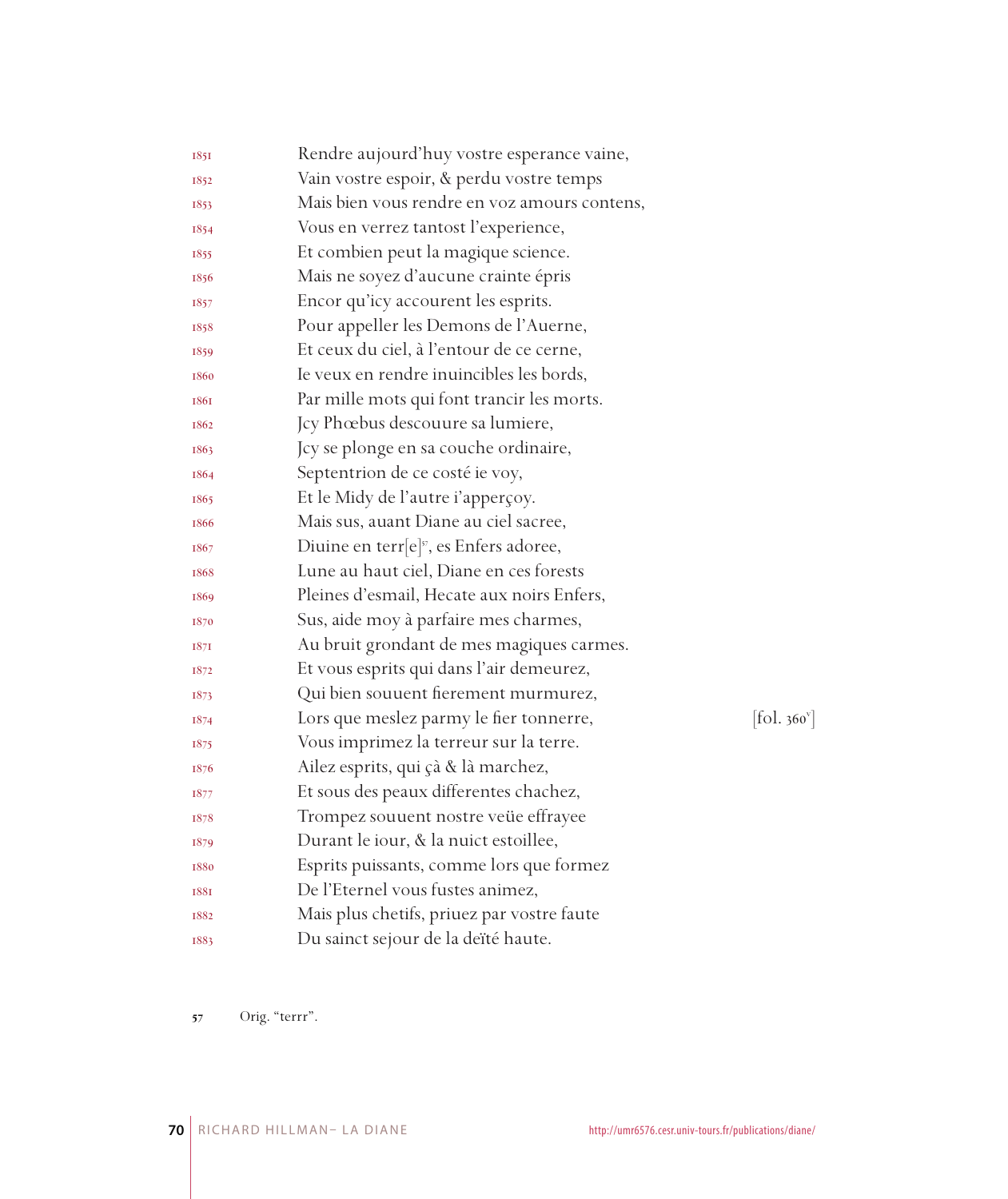| 1884        | Et vous esprits, qui cachez dans la mer              |                        |
|-------------|------------------------------------------------------|------------------------|
| 1885        | Faites souuent les vaisseaux abysmer,                |                        |
| 1886        | Quand la tempeste à flots cruels outrage             |                        |
| 1887        | La creuse mer qui bouillonne de rage;                |                        |
| 1888        | Parmy l'orage & les vents & les flots                |                        |
| 1889        | Le plus souuent vous demeurez enclos,                |                        |
| 1890        | Pour engloutir l'infortuné nauire,                   |                        |
| 1891        | Qui de Thetis fait espreuue de l'ire.                |                        |
| 1892        | Cruels espr[i]ts <sup>58</sup> , accourez, accourez, |                        |
| 1893        | Et mes desseins promptement secourez:                |                        |
| 1894        | Quittez la mer au nautonnier tranquille,             |                        |
| 1895        | Puis que vostre aide ores ie cherche vtile:          |                        |
| 1896        | Et me venez prester vostre secours,                  |                        |
| 1897        | Qui par vous peux du ciel changer le cours.          |                        |
| 1898        | Et vous esprits, qui pour faire la guerre            |                        |
| 1899        | Aux animaux demeurez sur la terre,                   |                        |
| 1900        | Empoisonnans les herbes & les fleurs,                |                        |
| <b>1901</b> | Et cognoissans des simples les valeurs:              |                        |
| 1902        | Esprits malins, qui aux palles sorcieres             |                        |
| 1903        | Auez appris les poudres mortuaires,                  |                        |
| 1904        | Et les venins dont elles font perir                  |                        |
| 1905        | Les fruicts my-meurs, & les hommes mourir,           |                        |
| 1906        | Dont elles font d'vne rage cruelle                   |                        |
| 1907        | Tarir le laict en la pleine mamelle,                 |                        |
| 1908        | Secher les corps des animaux lassez,                 | $[\text{fol. } 36I^r]$ |
| 1909        | Par ce venin inhumain offencez.                      |                        |
| 1910        | Et vous esprits qui gardez dans la terre             |                        |
| <b>1911</b> | Tous les thresors que sa poitrine enserre,           |                        |
| 1912        | Qui demeurez es mines des metaux,                    |                        |
| 1913        | Et aux mortels apportez mille maux:                  |                        |
| 1914        | Cruel esprits, affamez d'auarice,                    |                        |
| 1915        | Qui rapportez parmy nous l'injustice,                |                        |
| 1916        | Et le desir ardent de posseder                       |                        |
| 1917        | Mille thresors, que vous souliez garder.             |                        |

58 Orig. "esprtts".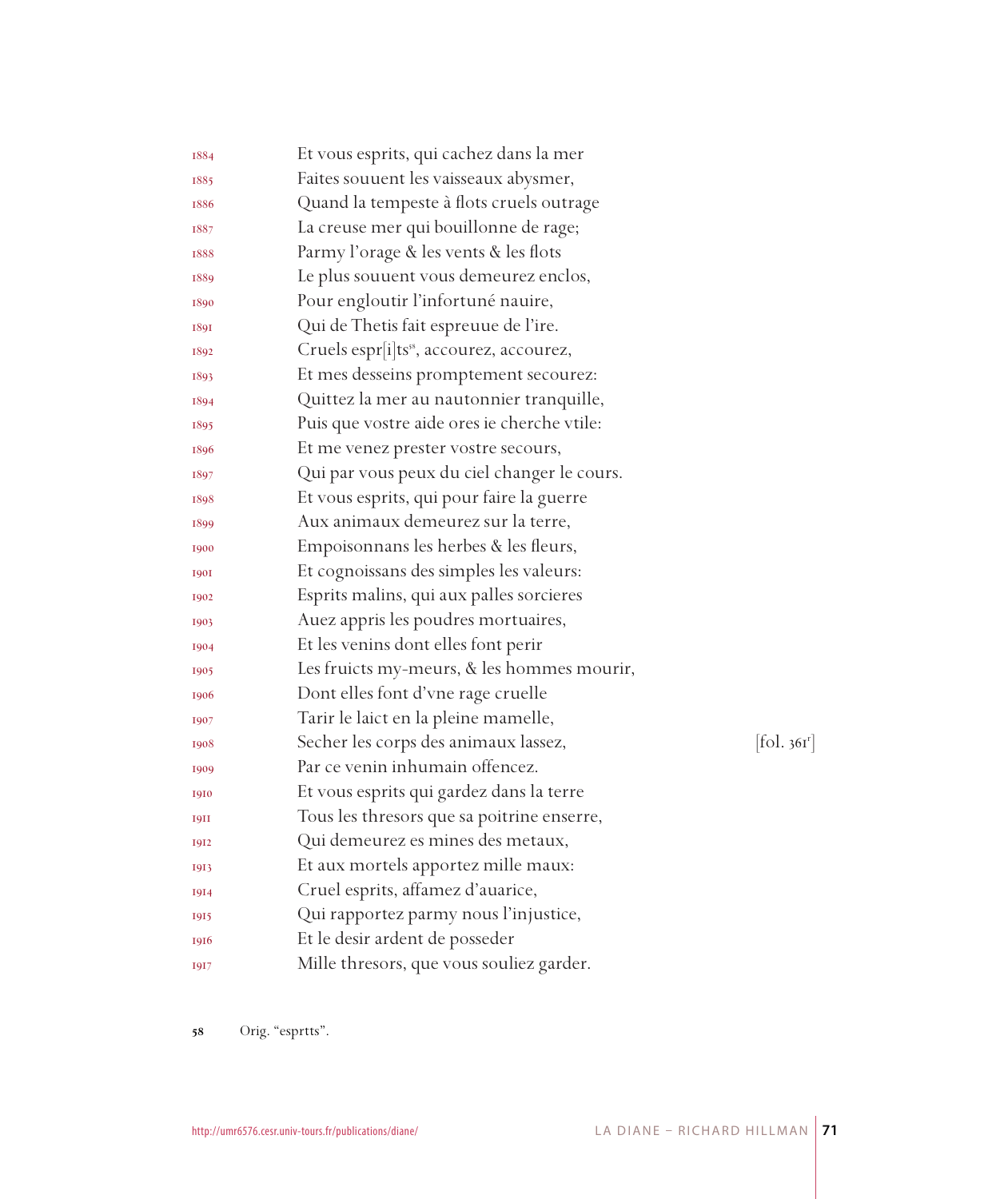| 1918        | Et vous Demons, que le Dieu de l'Auerne                   |
|-------------|-----------------------------------------------------------|
| 1919        | Le noir Pluton, horriblement gouuerne;                    |
| 1920        | Esprits d'Enfer qui d'vn œil de trauers,                  |
| 1921        | Pouuez changer le cours de l'Vniuers.                     |
| 1922        | Esprits ailez, de nature subtile,                         |
| 1923        | A qui rien n'est sous les cieux difficile.                |
| 1924        | Esprits cruels, qui gesnez es bas lieux                   |
| 1925        | Des condemnez les esprits vicieux                         |
| 1926        | Qui rotissez cruellement les ames                         |
| 1927        | Et les plongez aux infernales flammes[,]                  |
| 1928        | Je vous inuoque, & d'vn carme trancy                      |
| 1929        | D'aspre frayeur ie vous appelle icy.                      |
| 1930        | Accourez tous, comme court eschappee                      |
| <b>1931</b> | Parmy les bois la genisse frappee                         |
| 1932        | Du feu du ciel, elle tombe de peur,                       |
| 1933        | Et tous ses pas chancellent de frayeur.                   |
| 1934        | Ha ie vous voy, ô troupe criminelle!                      |
| 1935        | O noirs esprits! bande fiere & cruelle!                   |
| 1936        | Je vous saluë, & veux vous consulter.                     |
| 1937        | Ne vous laissez ce pendant emporter                       |
| 1938        | A la frayeur, enfans, dont l'ame atteinte                 |
| 1939        | Est, que ie croy, de pantelante crainte:                  |
| 1940        | Nul n'oseroit vous faire vn mauuais tour,                 |
| <b>1941</b> | Sans crainte donc attendez mon retour.<br>[Sort Elymant.] |
|             |                                                           |

FAVSTE [fol. 361<sup>V</sup>]

- Ie meurs Frontin, & la peur qui m'affolle
- M'a ja trancy la tremblante parole[.]
- Ie n'en puis plus, & de frayeur épris
- Ie tremble aux pas de ces cruels esprits.

#### FRONTIN

- Mesme frayeur me pallist le visage,
- Mais si faut-il que nous ayons courage,
- Et trauerser ceste cruelle peur,
- Puis que ce fait esteint nostre mal-heur.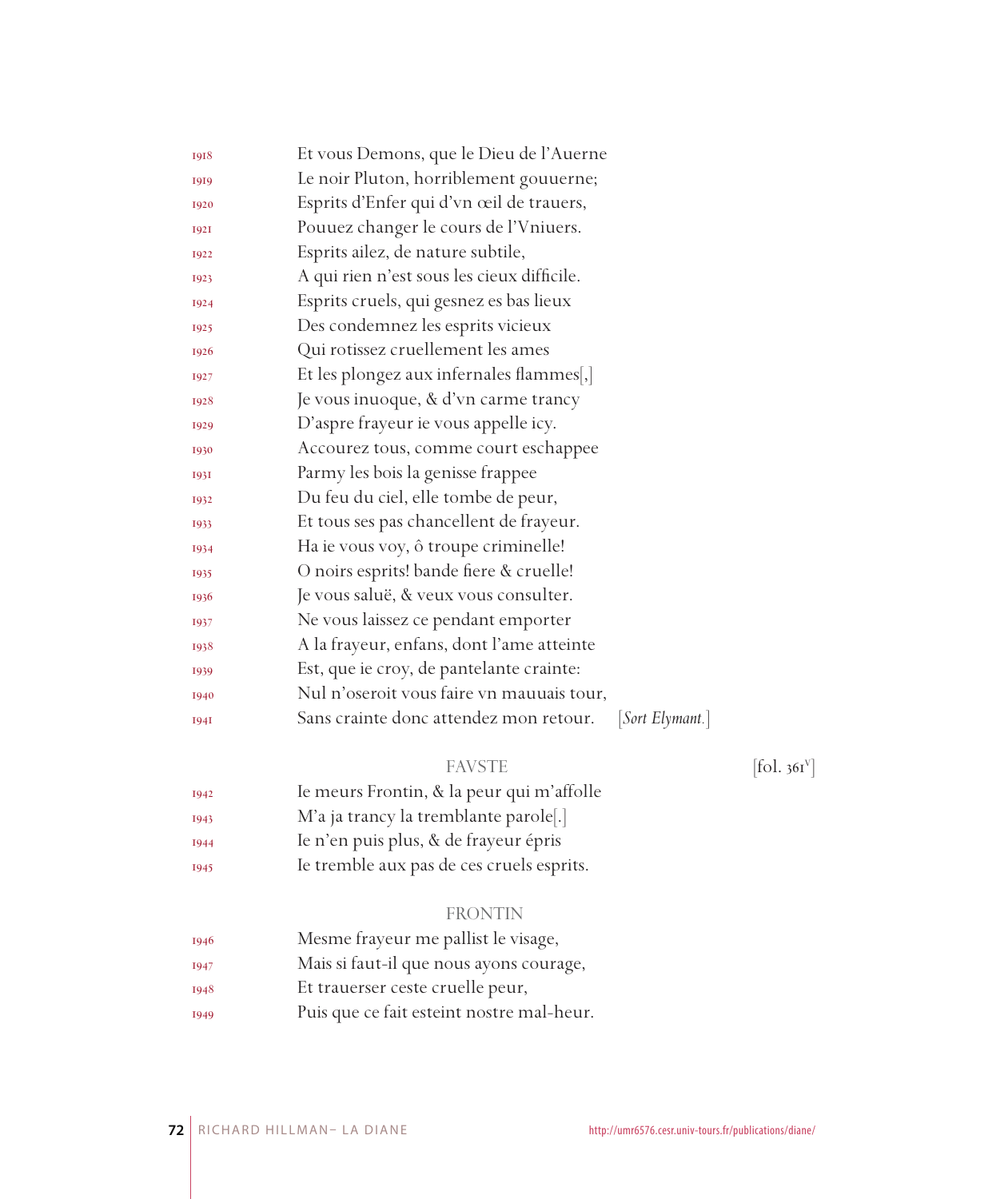## FAVSTE

| 1950        | Mais voy comment Elymant, de qui palle         |
|-------------|------------------------------------------------|
| <b>1951</b> | Branle le front, superbement leur parle,       |
| 1952        | Comme il les tance, il semble qu'ils ont peur, |
| 1953        | Au lieu qu'il deust trespasser de frayeur.     |
|             |                                                |

## FRONTIN

| 1954 | C'est son sçauoir, sa magique science,  |
|------|-----------------------------------------|
| 1955 | Qui desur eux luy rend telle puissance, |
| 1956 | Il les contraint par ses magiques vers, |
| 1957 | De le seruir, bien que fiers & pervers. |
|      |                                         |

# ELYMANT [*en rentrant*]

| 1958 | Sus, que chacun en son lieu s'en retourne,  |                                   |
|------|---------------------------------------------|-----------------------------------|
| 1959 | Je n'ay besoin qu'vn seul de vous sejourne  |                                   |
| 1960 | Aupres de moy, allez Demons allez,          |                                   |
| 1961 | Et parmy l'air outrageux reuolez,           |                                   |
| 1962 | Dans les Enfers soudainement descende       |                                   |
| 1963 | D'vn pied leger ceste autre noire bande:    |                                   |
| 1964 | Retirez vous, il me plaist, ie le veux,     |                                   |
| 1965 | Ie vous l'enjoins par le pouuoir des Dieux. |                                   |
| 1966 | Et vous pasteurs ardens de ma science,      |                                   |
| 1967 | Je vous en veux donner experience,          |                                   |
| 1968 | Et que vostre œil puisse clairement voir    |                                   |
| 1969 | Combien diuin est mon rare sçauoir.         |                                   |
| 1970 | De ceste roche horriblement hautaine,       |                                   |
| 1971 | Je veux qu'il coule vne douce fontaine,     | $\left[ \text{fol. } 362 \right]$ |
| 1972 | De vin clairet, la touchant seulement,      |                                   |
| 1973 | De ce bois sec, pere d'enchantement;        |                                   |
| 1974 | De ceste verge aux esprits redoutable,      |                                   |
| 1975 | Qui rend par tout ma science honorable:     |                                   |
| 1976 | Et du pied sec de ce ferme costau,          |                                   |
| 1977 | Je veux qu'il sorte vne fontaine d'eau,     |                                   |
| 1978 | Puis d'vne voix eprise de furie,            |                                   |
| 1979 | Ie veux que l'vne & l'autre soit tarie.     |                                   |
| 1980 | Ie veux apres aux souspirs de mes vers      |                                   |
|      |                                             |                                   |

 $[$ fol. 362<sup>r</sup> $]$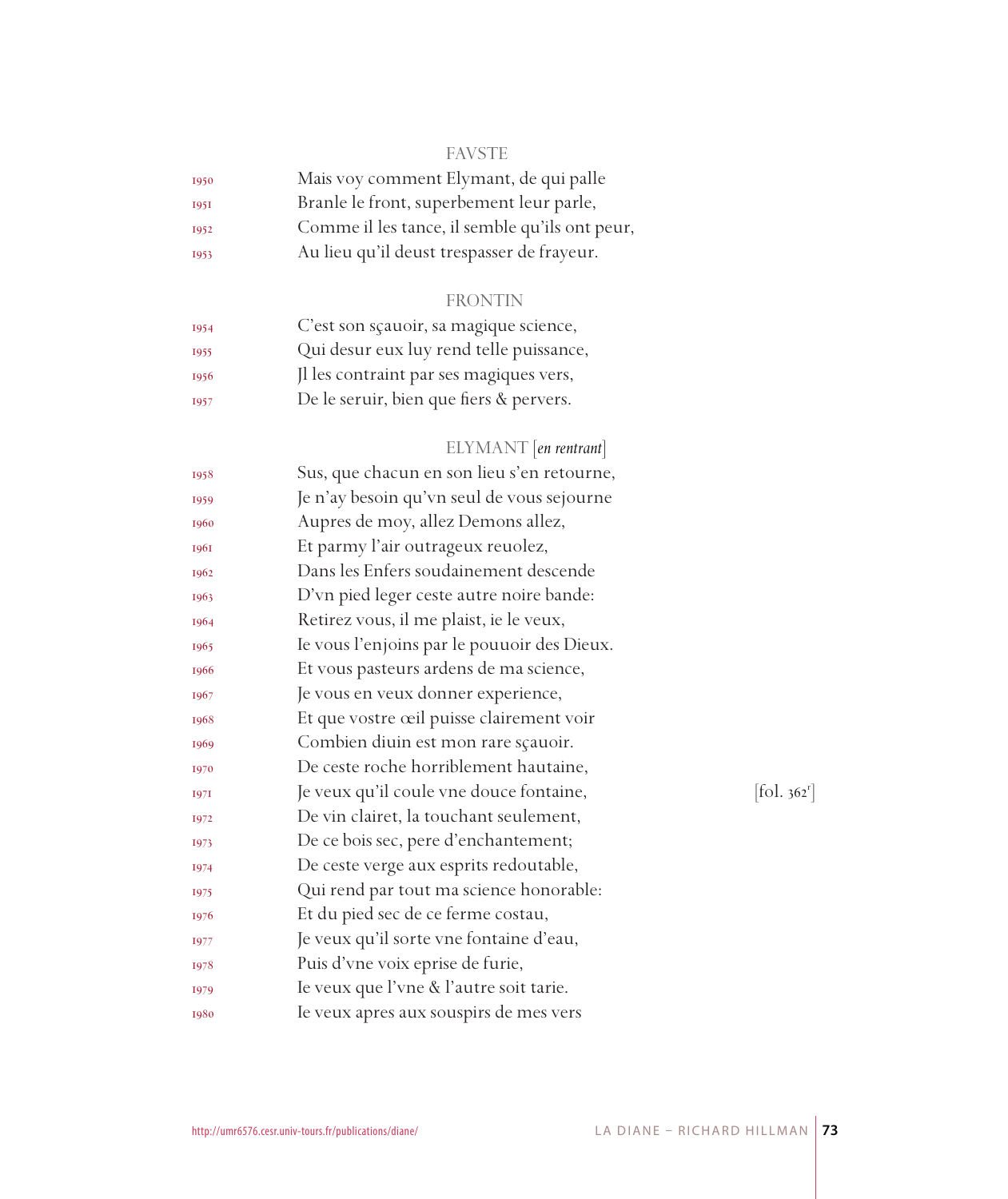| 1981        | Faire coucher ce lion de trauers,            |            |
|-------------|----------------------------------------------|------------|
| 1982        | Cet ours velu & ce tygre sauuage,            |            |
| 1983        | Et comme morts leur rauir le courage;        |            |
| 1984        | Pour vous montrer que ie commande aux cieux, |            |
| 1985        | Et aux Enfers & aux terrestres lieux;        |            |
| 1986        | Que rien ne peut eschapper la puissance      |            |
| 1987        | De mon sçauoir, de ma noire science:         |            |
| 1988        | Que tout fremit aux accents de ma voix.      |            |
| 1989        | Comme l'on voit trembler dans vn grand bois  |            |
| 1990        | La fueille [sic] viue, alors que de la terre |            |
| <b>1991</b> | Sortent les vents pour luy faire la guerre.  |            |
| 1992        | Mais je veux par effect faire voir           |            |
| 1993        | Combien vtile est mon diuin sçauoir,         |            |
| 1994        | A celle-fin que mon secours tu vantes,       |            |
| 1995        | Et que ma gloire aux suruiuans tu chantes.   |            |
| 1996        | Celle qui tient les esprits affamez          |            |
| 1997        | Du fruict d'Amour, viuement enflammez,       |            |
| 1998        | Qui pour se rendre à tes desirs cruelle      |            |
| 1999        | A cent desdains fierement te bourrelle,      |            |
| 2000        | Aime vn pasteur qui Nymphis est nommé        |            |
| <b>200I</b> | Et cet amour rend le tien consommé:          |            |
| 2002        | Car je te rens ta Diane ennemie              |            |
| 2003        | Pour ne vouloir estre de deux amie.          |            |
| 2004        | Croy de certain que pendant que son cœur     |            |
| 2005        | Sera bruslé des yeux de ce pasteur,          | [fol. 362] |
| 2006        | Et cependant que son ame amoureuse           |            |
| 2007        | Sera de luy viuement desireuse,              |            |
| 2008        | Que tu ne peux receuoir aucun bien           |            |
| 2009        | De ton amour, ny rompre ton lien:            |            |
| 2010        | Et que iamais ceste cruelle Dame             |            |
| <b>20II</b> | N'aura pitié des ardeurs de ton ame,         |            |
| 2012        | Car Nymphis seul est son desir plus cher,    |            |
| 2013        | Son seul amour elle veut rechercher,         |            |
| 2014        | Car on ne vit iamais loger entieres          |            |
| 2015        | En vn seul cœur, deux amitiez contraires:    |            |
| 2016        | Et l'on ne peut autre suject aimer           |            |

 $[\text{fol. }362^{\circ}]$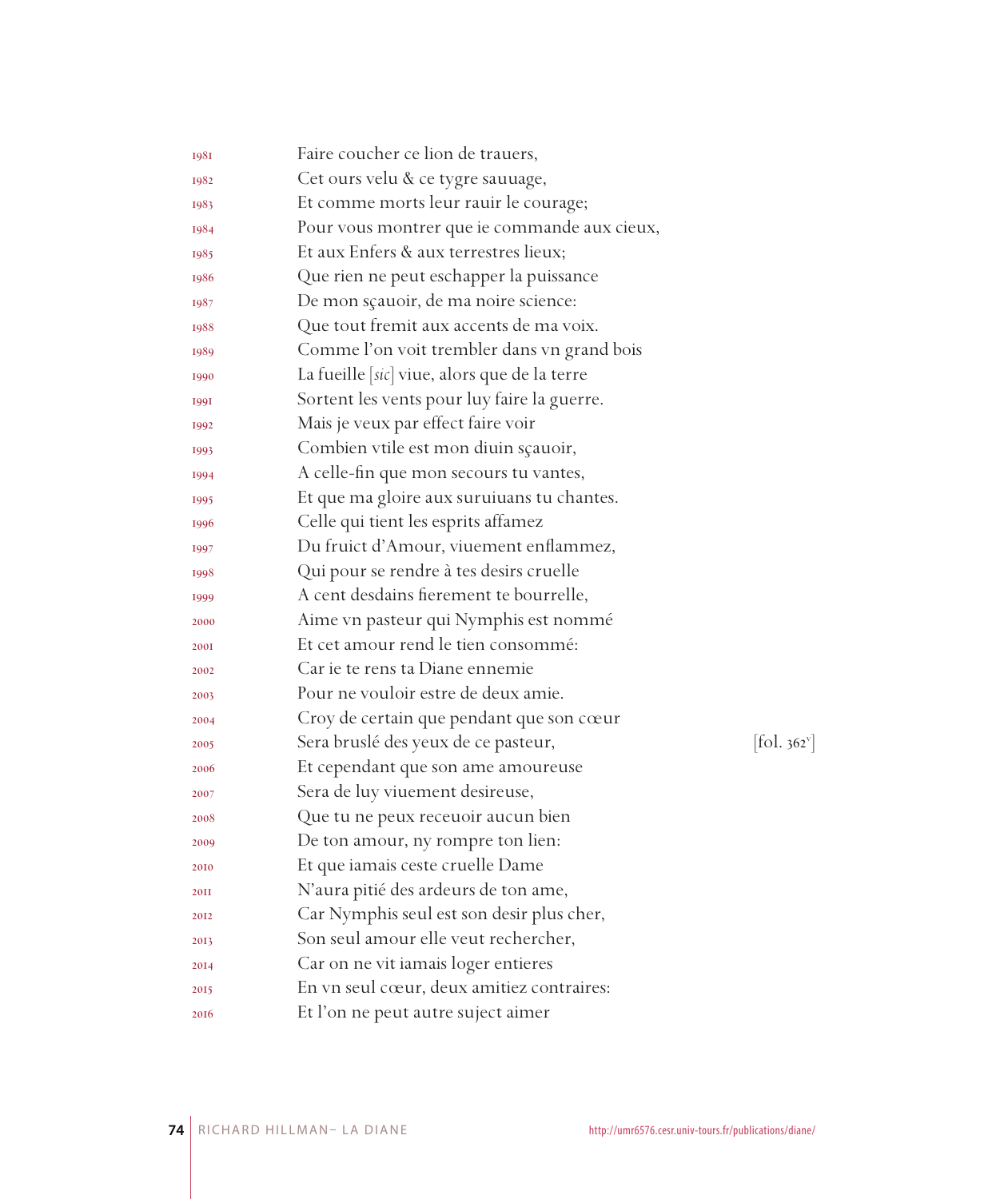| 2017 | Que celuy-là qui peut nous enflammer                 |                                 |
|------|------------------------------------------------------|---------------------------------|
| 2018 | D'vn vif desir d'en auoir iouissance,                |                                 |
| 2019 | Car ce desir surpasse l'excellence                   |                                 |
| 2020 | De tous desirs, & rien en ces bas lieux              |                                 |
| 202I | N'est sainct & doux que le fruict amoureux.          |                                 |
| 2022 | Mais pour guarir le mal qui te bourrelle,            |                                 |
| 2023 | Et pour t'aider en ton amour cruelle,                |                                 |
| 2024 | A celle-fin que tu tiennes tes iours,                |                                 |
| 2025 | Et ton salut de mon alme secours,                    |                                 |
| 2026 | Tien, pren ceste eau: elle a telle efficace          |                                 |
| 2027 | Qu'elle te peut faire changer de face,               |                                 |
| 2028 | De teint, de port, & d'vn pouuoir exquis,            |                                 |
| 2029 | Te rendre tel que le pasteur Nymphis.                |                                 |
| 2030 | Ton front sera à son front tout semblable,           |                                 |
| 203I | Et, comme il est, à Diane agreable:                  |                                 |
| 2032 | Tu porteras de Nymphis la beauté,                    |                                 |
| 2033 | Ses yeux, son front, sa graue majesté:               |                                 |
| 2034 | Diane alors iettant sur toy le veüe,                 |                                 |
| 2035 | Par ce nouueau enchantement deceüe,                  |                                 |
| 2036 | Comme Nymphis fidele t'aimera,                       |                                 |
| 2037 | Et ton vouloir ardente elle fera.                    |                                 |
| 2038 | Ainsi content & riche d'allegeance,                  |                                 |
| 2039 | T'aura rendu ma magique science;                     | $[\text{fol. } 363^{\text{r}}]$ |
| 2040 | Ainsi content & gay en tes amours                    |                                 |
| 2041 | T'aura rendu mon celeste secours:                    |                                 |
| 2042 | Et d'Elymant la magique science                      |                                 |
| 2043 | Aura paru saine à ton allegeance.                    |                                 |
| 2044 | Fay donc ain[si] <sup>59</sup> si tu veux te guarir, |                                 |
| 2045 | Et par mon art ta douleur secourir:                  |                                 |
| 2046 | Pendant, au tour des Demons de l'Auerne              |                                 |
| 2047 | Mes compagnons, ie r'entre en ma cauerne.            |                                 |

 Orig. "ain", the sense of which would be doubtful. "Ainsi" recurs throughout this passage, and the typesetter probably neglected to set the second syllable because it was followed by the word "si".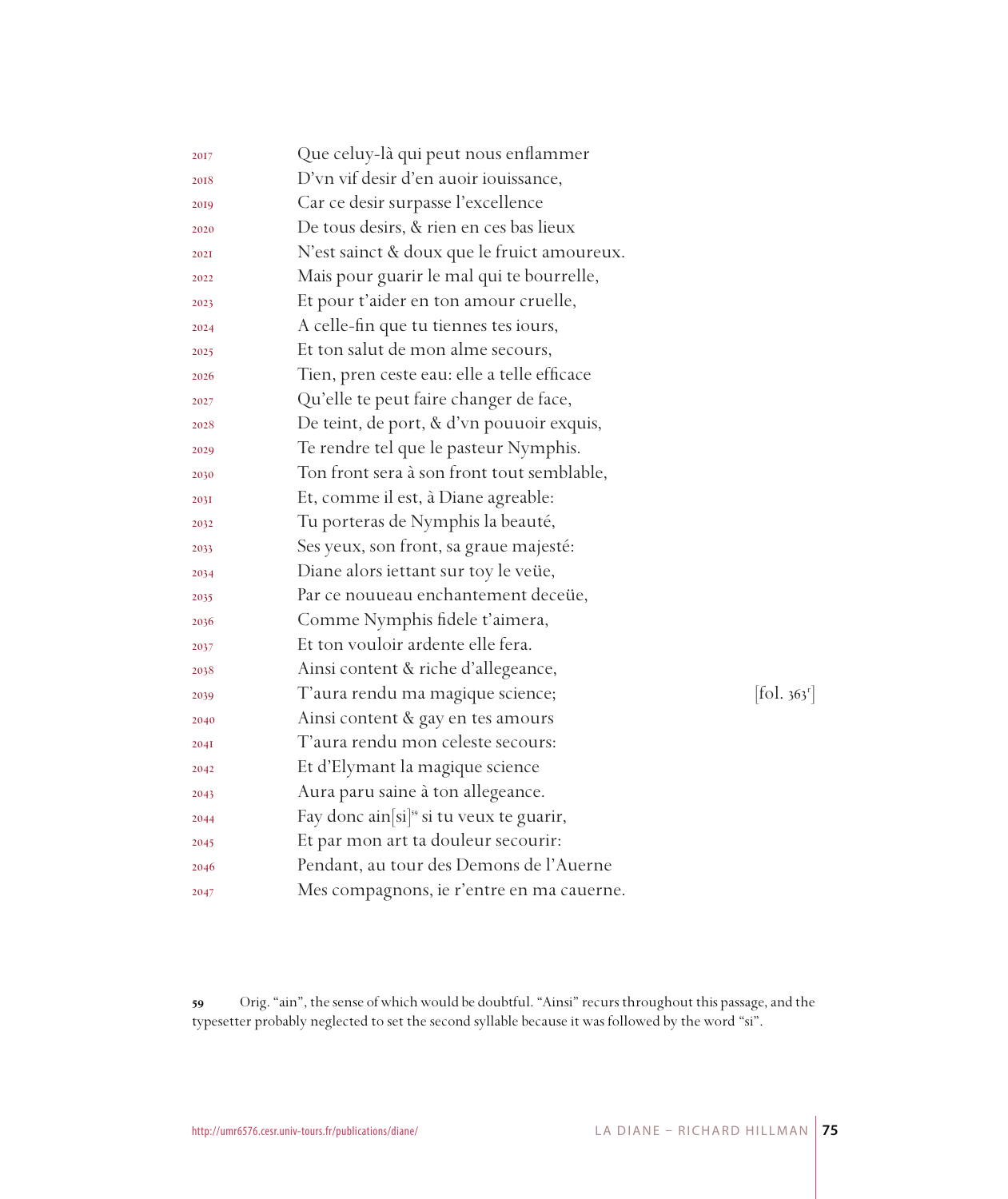|      | <b>FAVSTE</b>                                           |
|------|---------------------------------------------------------|
| 2048 | Tousiours le Ciel à ton vueil soit dispos,              |
| 2049 | Et plus diuin agrandisse ton los                        |
| 2050 | O bon vieillard! Libitine cruelle                       |
| 2051 | N'empesche point que ne viue immortelle                 |
| 2052 | Ta sainte vie, & qu'à iamais les Cieux                  |
| 2053 | Chantent ton nom des ans victorieux!                    |
| 2054 | Puis que ta main a r'alongé ma vie,                     |
| 2055 | En esteignant ceste amoureuse enuie                     |
| 2056 | Qui la tuoit, cent gloires ie te rens,                  |
| 2057 | Et à ton los ie consacre mes ans,                       |
| 2058 | Mes faits, mes vers, & d'vne chansonnette               |
| 2059 | En ton honneur i'enfleray ma musette:                   |
| 2060 | Les rocs, les prez, les bois retentiront                |
| 2061 | Des vers sacrez que mes cornets diront.                 |
| 2062 | Je reçoy donc, ô pere de science,                       |
| 2063 | Le doux remede, & la prompte alleg[e]ance <sup>60</sup> |
| 2064 | A ma douleur, de ta diuine main,                        |
| 2065 | Et veux tenter le secours dès demain.                   |
| 2066 | Mais trop long temps ta belle ame s'ennuie              |
| 2067 | De noz discours & de nostre folie[:] <sup>61</sup>      |
| 2068 | Adieu, bon pere, où gist tout mon amour.                |
|      |                                                         |

#### ELYMANT

 Adieu enfans, adieu iusqu'au retour. [S*ortent Elymant d'un côté, Fauste et Frontin de l'autre.*]

[*Entre Nymphis.*]

### NYMPHIS

 $[$ fol. 363 $^{\circ}$ ]

- Que des Pasteurs agreable est la vie,
- Lors que l'amour leur repos n'iniurie!
- O que leurs ans se coulent bien-heureux,

Orig. "allegance".

No punctuation in the original.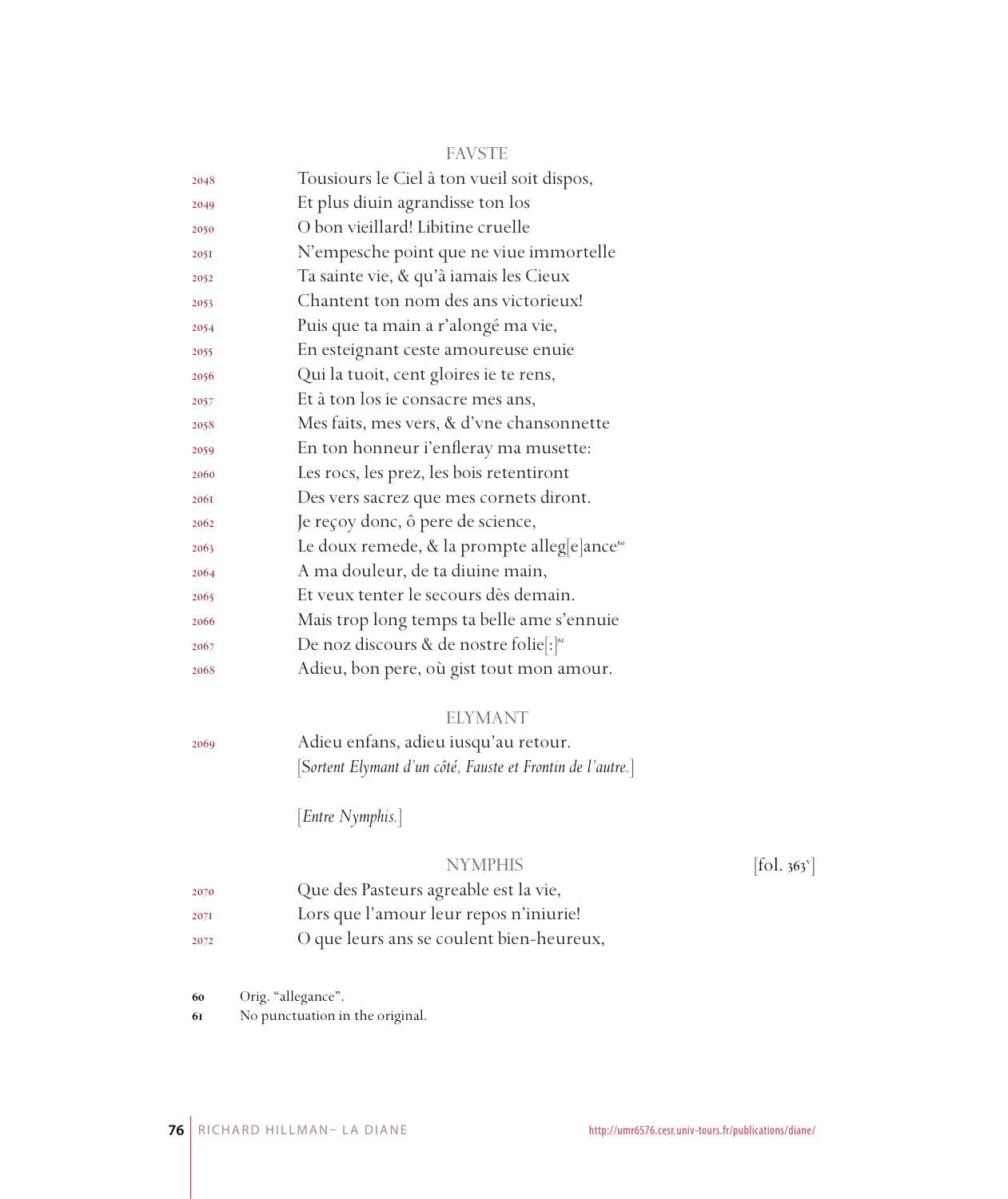| 2073 | Quand ils ne sont d'autre bien desireux                  |                             |
|------|----------------------------------------------------------|-----------------------------|
| 2074 | Que de celuy que la mere nature                          |                             |
| 2075 | Propice apporte à toute creature!                        |                             |
| 2076 | Vn soin bruslant d'auoir le premier rang,                |                             |
| 2077 | Aupres des Roys ne leur espoint le flanc,                |                             |
| 2078 | Et des grandeurs la dessechante enuie,                   |                             |
| 2079 | En leur printemps n'empoisonne leur vie:                 |                             |
| 2080 | L'or affamé ne ronge leur plaisir,                       |                             |
| 208I | Le vain honneur n'empesche leur desir,                   |                             |
| 2082 | Leur cœur n'est point glacé de ialousie,                 |                             |
| 2083 | Ny de chagrin leur belle ame moisie:                     |                             |
| 2084 | Mille proces ne troublent leur repos,                    |                             |
| 2085 | Et le soucy ne rampe dan $[s]^{\circ}$ leurs os,         |                             |
| 2086 | Pour en lecher d'vne langue cruelle,                     |                             |
| 2087 | A longs sacquets, <sup>63</sup> la tremblante moüelle:   |                             |
| 2088 | Ils ne sont point citez en iugement,                     |                             |
| 2089 | Pour pariurer leur fidele serment,                       |                             |
| 2090 | Et leur penser asseuré ne se fonde                       |                             |
| 2091 | Sur les sermens des demy-dieux du monde[;] <sup>64</sup> |                             |
| 2092 | La trahison, gasté, perdu n'y [rend] <sup>65</sup>       |                             |
| 2093 | Ce que nature heureuse leur apprent.                     |                             |
| 2094 | Rien n'est égal à l'excellence pure,                     |                             |
| 2095 | Que nous tenons en don de la nature:                     |                             |
| 2096 | L'art ne l'a fait qu'ensuiure mollement,                 |                             |
| 2097 | Et le sçauoir l'inuite seulement.                        |                             |
| 2098 | Le peintre peut former vn bel image                      |                             |
| 2099 | Luy faire vn corps, luy donner vn visage                 |                             |
| 2100 | Tel que l'on voit que portent les mortels,               |                             |
| 2101 | Qui sont guidez d'esprits saints immortels;              |                             |
| 2102 | Mais non qu'il puisse, ainsi que la nature,              | $\left[$ fol. 364 $\right]$ |
| 2103 | Luy donner voix, mouuement & alleure:                    |                             |
|      |                                                          |                             |

- Orig. "danc".
- I.e., "à longs traits" (see Huguet, s.v. "sacquet").
- Comma in the original.
- Orig. "rende", which is contraindicated by both grammar and rhyme.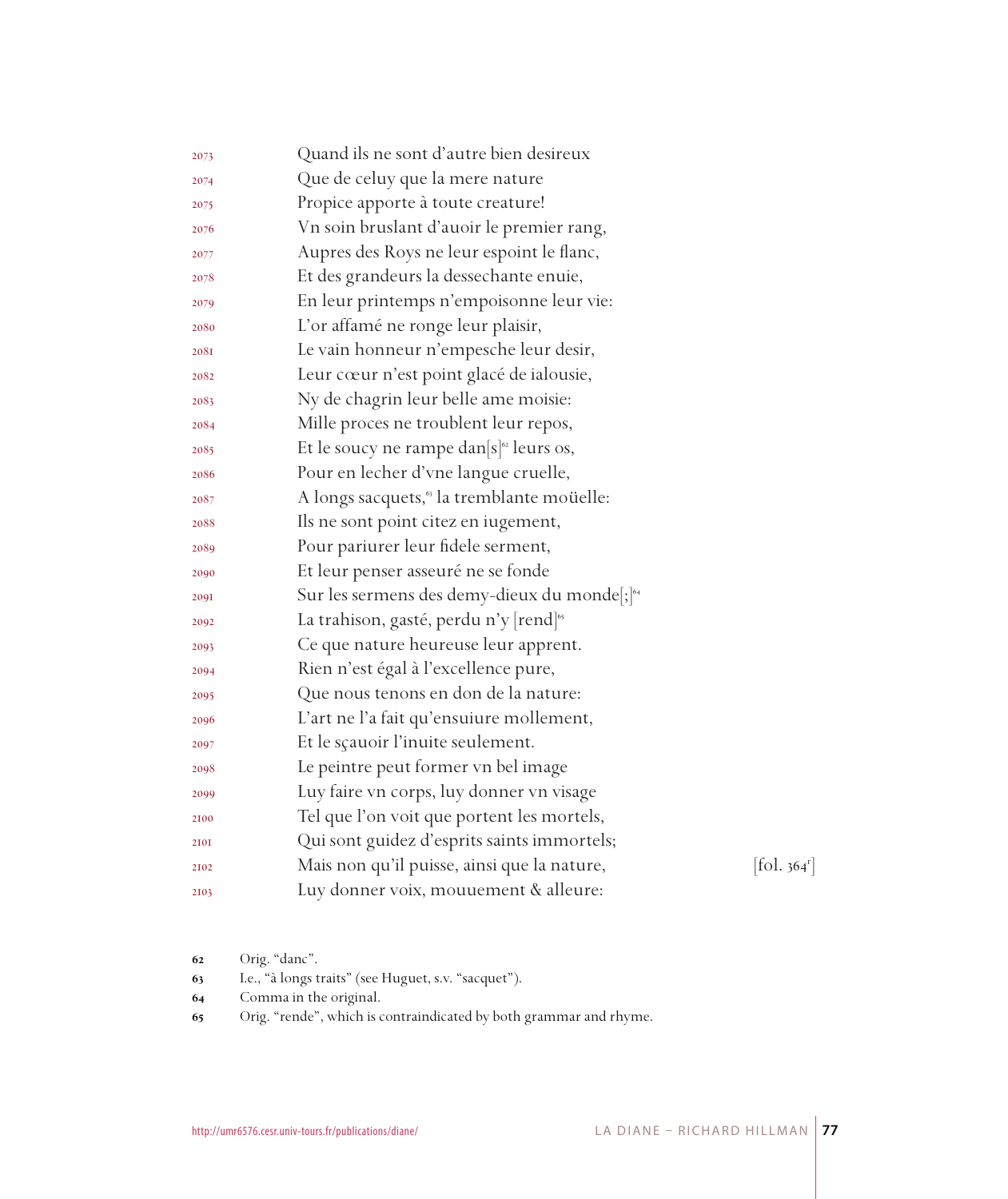| 2104 | Cet art n'est rien que l'ombre seulement       |                          |
|------|------------------------------------------------|--------------------------|
| 2105 | D'vn corps, qui vif chemine promptement.       |                          |
| 2106 | Ainsi ces biens, & ces grandeurs seruiles,     |                          |
| 2107 | Que l'on rencontre es orgueilleuses villes,    |                          |
| 2108 | Ces vains honneurs, & ces sermens courtois,    |                          |
| 2109 | Que deceueurs on trouue mille fois,            |                          |
| 2110 | Ne sont qu'vn ombre, vne morte figure,         |                          |
| 2III | Au prix du bien que nous rend la nature.       |                          |
| 2112 | Tout ce que l'œil souhaitte apperceuoir        |                          |
| 2113 | Qui luy soit doux peut par les champs se voir, |                          |
| 2II4 | Car là se trouue & la gaye verdure,            |                          |
| 2115 | Et les doux fruits que la Dame Nature          |                          |
| 2116 | Fait pendre au bout des tortillez rameaux,     |                          |
| 2117 | Par qui branchus on voit les arbrisseaux.      |                          |
| 2118 | Parmy les champs le Diamant qui preuue         |                          |
| 2119 | Le froit venin, à toute heure se treuue:       |                          |
| 2120 | Les mesmes champs se rencontrent semez         |                          |
| 2121 | De vifs rubis, de grands Roys estimez,         |                          |
| 2122 | Et l'Emeraude à la verte teinture              |                          |
| 2123 | S'y treuue aussi, & mainte perle dure:         |                          |
| 2124 | Là l'or se trouue & là maint diuers fruit      |                          |
| 2125 | Rare & diuin la nature produit:                |                          |
| 2126 | Non es enclos des citez inhumaines,            |                          |
| 2127 | Meres de maux, & nourrices de peines,          |                          |
| 2128 | Où n'y a rien que fausse trahison,             |                          |
| 2129 | Où le forfait desbauche la raison.             |                          |
| 2130 | Voyez ces prez espoissis de verdure,           |                          |
| 2131 | Qu'vn esmail, peint de diuerse teinture,       |                          |
| 2132 | Rend en couleurs, diuersement diuers:          |                          |
| 2133 | Voyez ces eaux, qui coulent au trauers,        |                          |
| 2134 | Claires, qui font vn murmure, qui tendre       |                          |
| 2135 | Le doux sommeil aux animaux engendre,          |                          |
| 2136 | Voyez le fond de ces ruisseaux gelans,         | [fol. 364 <sup>v</sup> ] |
| 2137 | Peint de couleurs diuerses, au dedans          |                          |
| 2138 | D'vn beau grauier, semé de mainte pierre,      |                          |
| 2139 | De mille fleurs, qui sortent de la terre.      |                          |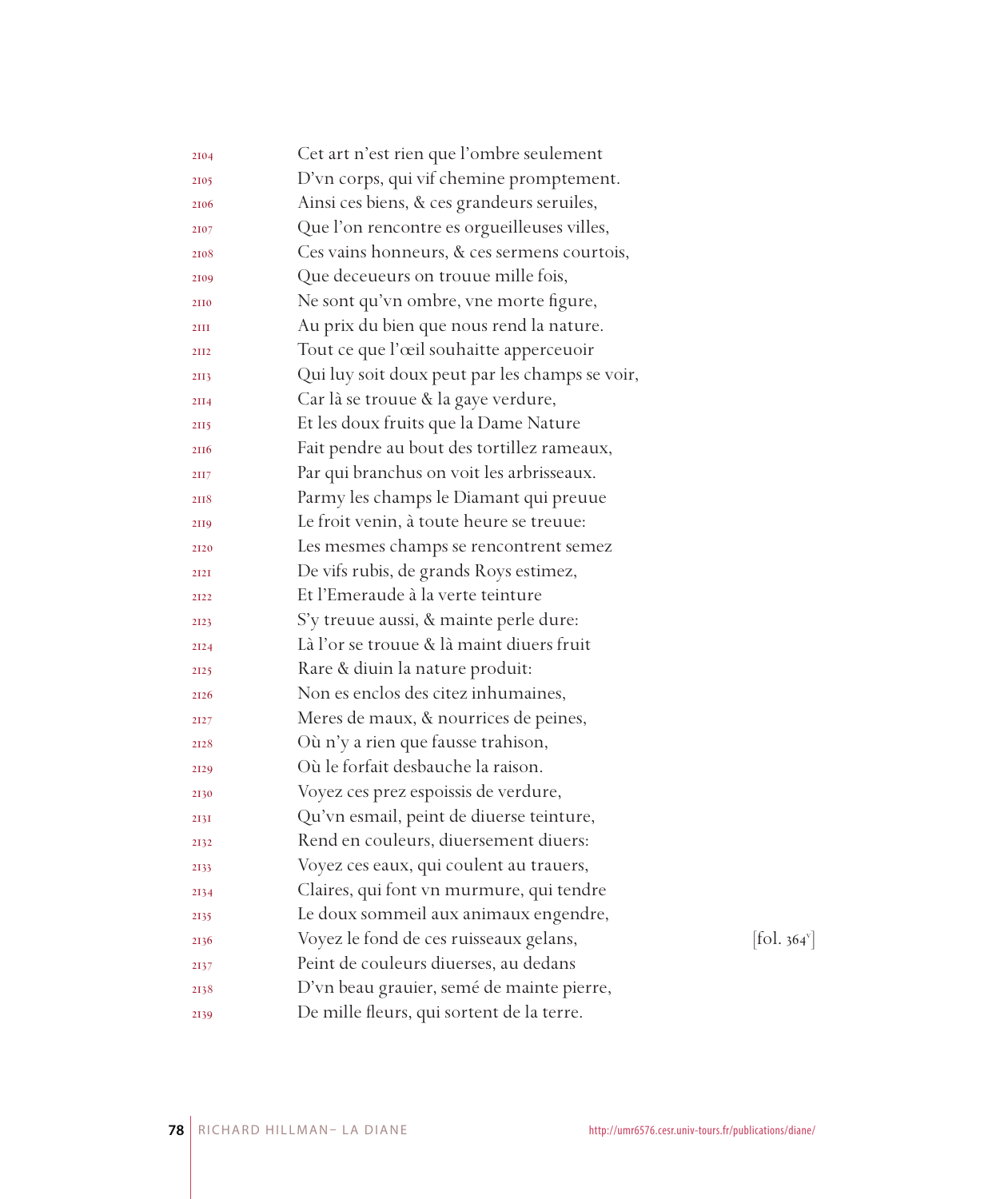| 2140 | L'Ambrosie ny le Nectar des Dieux,               |
|------|--------------------------------------------------|
| 2I4I | Ne sont si doux, chers, ny delicieux,            |
| 2142 | Que la claire eaue de ces ruisseaux champestres, |
| 2143 | Douce boisson de noz deuots ancestres:           |
| 2144 | La couleur plaist, le goust en est plaisant,     |
| 2145 | Et la froideur qui noz corps va glaçant.         |
| 2146 | Le long du iour le beau Soleil, qui vire         |
| 2147 | Autour du Ciel, à vifs regards s'y mire,         |
| 2148 | Il voit dedans son front, qui radieux            |
| 2149 | Rend flamboyant le visage des Cieux:             |
| 2150 | Il voit ardans les rayons de sa face:            |
| 2151 | Sur les rochers il voit fondre la glace,         |
| 2152 | Il voit la terre au feu de sa clarté,            |
| 2153 | Qui reuerdist & reprend sa beauté:               |
| 2154 | Et des costaux despouilles de l'orage            |
| 2155 | Jl voit en feu s'alumer le visage.               |
|      |                                                  |

## DIANE [*en entrant*]

| 2156 | O beau Nymphis, tout se rend adoucy         |                                   |
|------|---------------------------------------------|-----------------------------------|
| 2157 | A nostre ennuy en ces deserts icy,          |                                   |
| 2158 | Et rien ne porte à noz saisons enuie,       |                                   |
| 2159 | Fors ta rigueur qui me priue de vie!        |                                   |
| 2160 | Ne vois-tu pas cent mille & mille fleurs    |                                   |
| 2161 | Ces larges prez bigarer de couleurs?        |                                   |
| 2162 | Fleurs dont chacun d'vne main larronnesse   |                                   |
| 2163 | Son sein embaume, & les tours de la tresse  |                                   |
| 2164 | De ses cheueux, fleurs produites des Dieux, |                                   |
| 2165 | Pour plaire au nez, à l'esprit, & aux yeux? |                                   |
| 2166 | Parmi ces fleurs ne vois-tu mille herbettes |                                   |
| 2167 | Que vont brouttant noz brebis camusettes,   |                                   |
| 2168 | De qui le suc engraisse leur beau corps,    | $\left  \text{fol. } 365 \right $ |
| 2169 | Et mille maux en dechasse dehors:           |                                   |
| 2170 | Qui rend le lait aux vaches, qui lassees    |                                   |
| 2171 | Sont bien souuent sur ces herbes couchees?  |                                   |
| 2172 | Ne vois-tu point sur ces fleurs se percher  |                                   |
| 2173 | La sage auette, & le suc en lecher,         |                                   |
|      |                                             |                                   |

 $\left[ \text{fol. } 365^{\text{r}} \right]$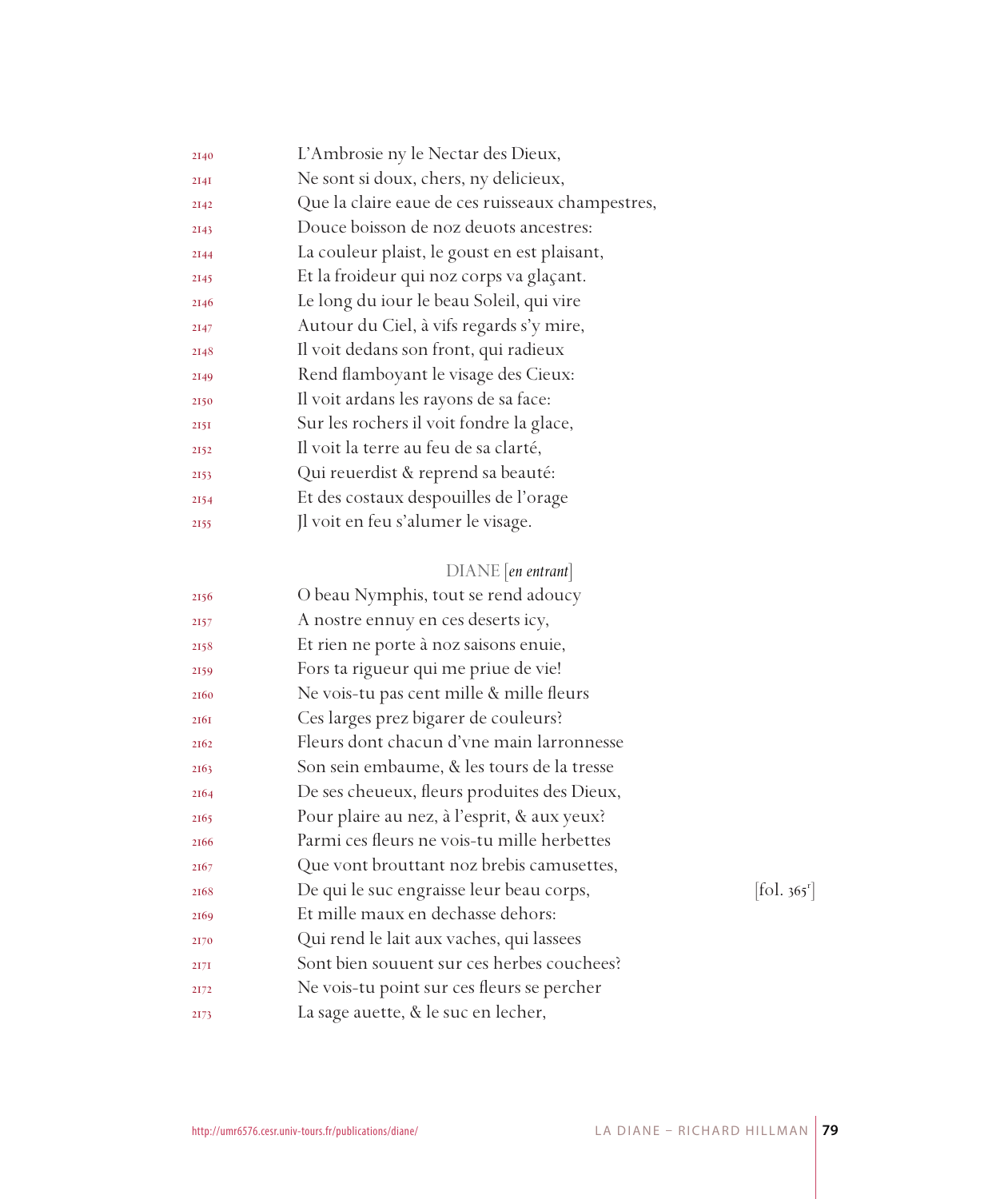| 2174        | Pour en parfaire en sa ruche emmuree                         |                                           |
|-------------|--------------------------------------------------------------|-------------------------------------------|
| 2175        | Le miel doré & la cire honoree?                              |                                           |
| 2176        | Voy mille oiseaux, qui sur ces fleurs juchez,                |                                           |
| 2177        | Se font l'amour, bec à bec accrochez,                        |                                           |
| 2178        | A tours frequens, sur les herbes nouuelles,                  |                                           |
| 2179        | A mille vols, à mille tires d'aisles.                        |                                           |
| 2180        | Voy ces doux fruits, dont la rouge beauté,                   |                                           |
| 2181        | Sert de tesmoin des faueurs de l'Esté,                       |                                           |
| 2182        | Rouges & blancs, & de couleur doree,                         |                                           |
| 2183        | Qui font ho[n]neur <sup>66</sup> à ceste large pree.         |                                           |
| 2184        | Voy comme ils sont à ces branches pendus,                    |                                           |
| 2185        | De la chaleur mignonnement fendus,                           |                                           |
| 2186        | Sur qui la mouche à toute heure volette,                     |                                           |
| 2187        | Que maint oiseau sans relasche becquette.                    |                                           |
| 2188        | Que doux en est le goust, qui sauoureux                      |                                           |
| 2189        | Est plus courtois, plus net, plus amoureux                   |                                           |
| 2190        | Que n'est celuy de ces fruits miserables,                    |                                           |
| 2191        | Qui des seigneurs couurent les longues tables:               |                                           |
| 2192        | Car ou flestris ou non assez meuris,                         |                                           |
| 2193        | Ou par dedans ils mollissent pourris.                        |                                           |
| 2194        | Mais, ô que doux est le fruit que l[']on <sup>67</sup> happe |                                           |
| 2195        | Dans l'arbre vert & plaisante la grappe                      |                                           |
| 2196        | Du blanc raisin, qu'en la vigne l'on prend,                  |                                           |
| 2197        | Qui sa douceur naturelle ressent:                            |                                           |
| 2198        | Par mille mains sales elle ne passe,                         |                                           |
| 2199        | Et sa beauté par le temps ne s'efface.                       |                                           |
| 2200        | Voilà pourquoy plus longuets sont les ans                    |                                           |
| <b>220I</b> | Des laboureurs, & plus heureux leur temps,                   |                                           |
| 2202        | Que celuy-là des Princes que l'enuie,                        | $\left[ \text{fol. } 365^{\circ} \right]$ |
| 2203        | Et le soucy, priuent d'aise & de vie.                        |                                           |
| 2204        | Voilà pourquoy Diane aux blonds cheueux,                     |                                           |
| 2205        | Mere d'honneur, quitta les iaunes Cieux,                     |                                           |
| 2206        | Pour demeurer dans les forests superbes,                     |                                           |

Orig. "houneur".

Orig. "lon".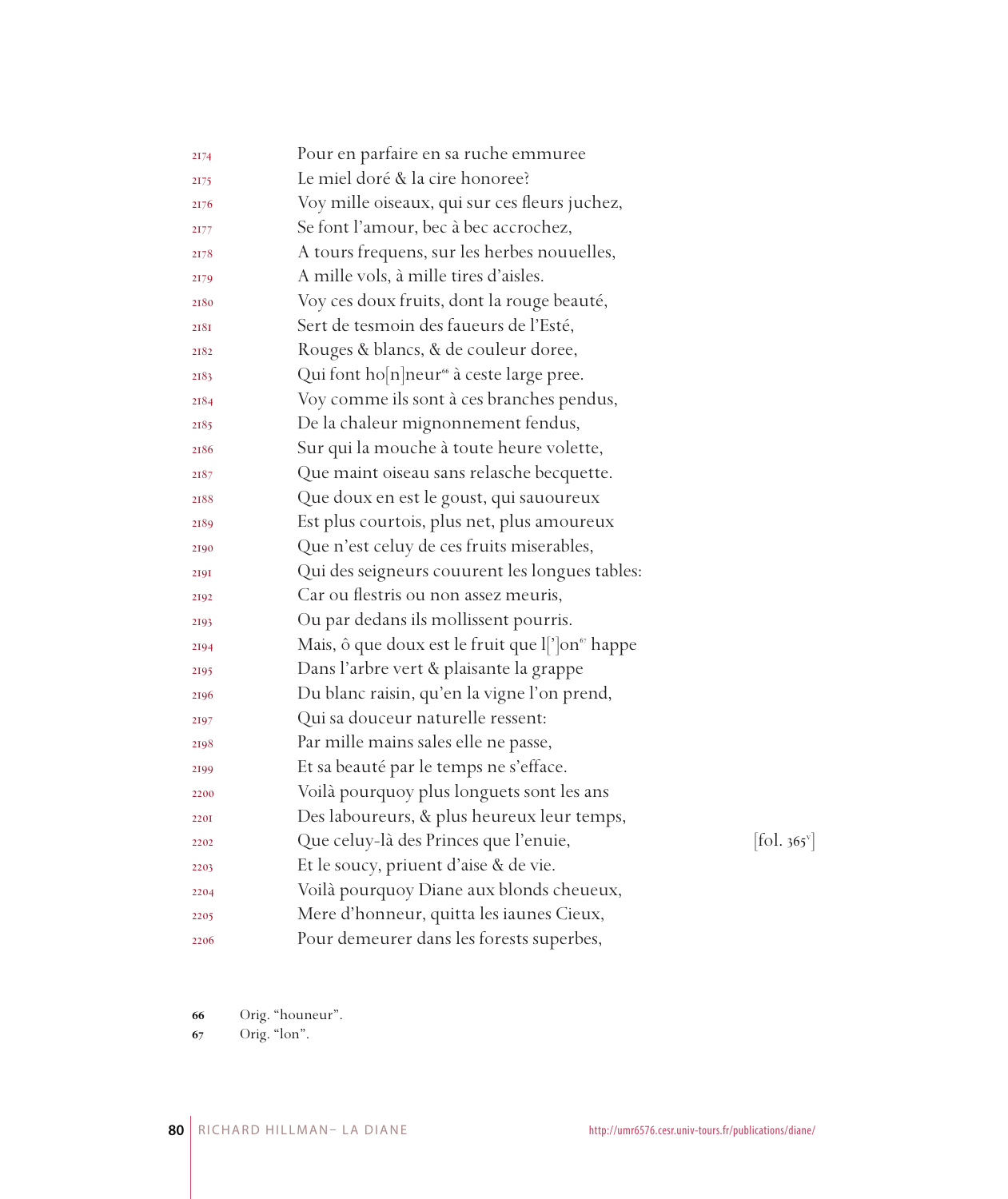| Voilà pourquoy Venus vint autrefois<br>2208<br>Faire l'amour en l'ombre de ces bois,<br>2209<br>Lors que d'Adon ardamment amoureuse,<br>2210<br>Elle deuint des hauts Cieux dedaigneuse.<br>22II<br>Voilà pourquoy tant de Nymphes on voit<br>2212<br>Parmy ces bois, dont chacune reçoit<br>2213<br>Plus de plaisir en les lieux solitaires<br>2214 |                                |
|------------------------------------------------------------------------------------------------------------------------------------------------------------------------------------------------------------------------------------------------------------------------------------------------------------------------------------------------------|--------------------------------|
|                                                                                                                                                                                                                                                                                                                                                      |                                |
|                                                                                                                                                                                                                                                                                                                                                      |                                |
|                                                                                                                                                                                                                                                                                                                                                      |                                |
|                                                                                                                                                                                                                                                                                                                                                      |                                |
|                                                                                                                                                                                                                                                                                                                                                      |                                |
|                                                                                                                                                                                                                                                                                                                                                      |                                |
|                                                                                                                                                                                                                                                                                                                                                      |                                |
| Que les grands Dieux en leurs Cieux ordinaires.<br>2215                                                                                                                                                                                                                                                                                              |                                |
| Voy ie te pry' ces superbes costaux,<br>2216                                                                                                                                                                                                                                                                                                         |                                |
| Enuironnez de cent mille arbrisseaux,<br>2217                                                                                                                                                                                                                                                                                                        |                                |
| De mille fleurs, de qui la teste verte<br>2218                                                                                                                                                                                                                                                                                                       |                                |
| Les fait sembler vne forest secrette:<br>2219                                                                                                                                                                                                                                                                                                        |                                |
| Voy mille oiseaux, qui font leur nids dedans,<br>2220                                                                                                                                                                                                                                                                                                |                                |
| Tous differens de plumage & de chants:<br>222I                                                                                                                                                                                                                                                                                                       |                                |
| Et voy du pied de ces roches hautaines<br>2222                                                                                                                                                                                                                                                                                                       |                                |
| A gros bouillons courir mille fontaines,<br>2223                                                                                                                                                                                                                                                                                                     |                                |
| De qui les eaux froides comme glaçons,<br>2224                                                                                                                                                                                                                                                                                                       |                                |
| Seruent de vin aux folastres garçons,<br>2225                                                                                                                                                                                                                                                                                                        |                                |
| Qui halletans & sortis de la luite<br>2226                                                                                                                                                                                                                                                                                                           |                                |
| Prennent sur eux deuers elles la fuite,<br>2227                                                                                                                                                                                                                                                                                                      |                                |
| Pour appaiser à traits goulus ardans,<br>2228                                                                                                                                                                                                                                                                                                        |                                |
| L'ardante soif, qui les brusle au dedans:<br>2229                                                                                                                                                                                                                                                                                                    |                                |
| Ces mesmes eaux arrousent les campagnes,<br>2230                                                                                                                                                                                                                                                                                                     |                                |
| Les prez couuerts, & le pied des montaignes,<br>223I                                                                                                                                                                                                                                                                                                 |                                |
| Et de ces eaux s'engendrent quelque fois<br>2232                                                                                                                                                                                                                                                                                                     |                                |
| Ces fleuues creux, qui cernent les Palais,<br>2233                                                                                                                                                                                                                                                                                                   |                                |
| Et les Citez, dont les fronts venerables<br>2234                                                                                                                                                                                                                                                                                                     |                                |
| Sont siz aux bords des riues agreables.<br>2235                                                                                                                                                                                                                                                                                                      |                                |
| L'on voit chercher à tous les animaux,<br>2236                                                                                                                                                                                                                                                                                                       | $\left[$ fol. 366 <sup>r</sup> |
| Le cours glacé de ces gelantes eaux,<br>2237                                                                                                                                                                                                                                                                                                         |                                |
| Pour estancher la soif qui les outrage,<br>2238                                                                                                                                                                                                                                                                                                      |                                |
| Ou pour lauer leurs mains & leur visage.<br>2239                                                                                                                                                                                                                                                                                                     |                                |
| L'on voit au soir nostre saoulé trouppeau,<br>2240                                                                                                                                                                                                                                                                                                   |                                |
| S'en retournant aualler de ceste eau,<br>224I                                                                                                                                                                                                                                                                                                        |                                |
| Ou bien souuent la Lionne outrageuse<br>2242                                                                                                                                                                                                                                                                                                         |                                |
| S'y tient auide, ou la Biche rameuse.<br>2243                                                                                                                                                                                                                                                                                                        |                                |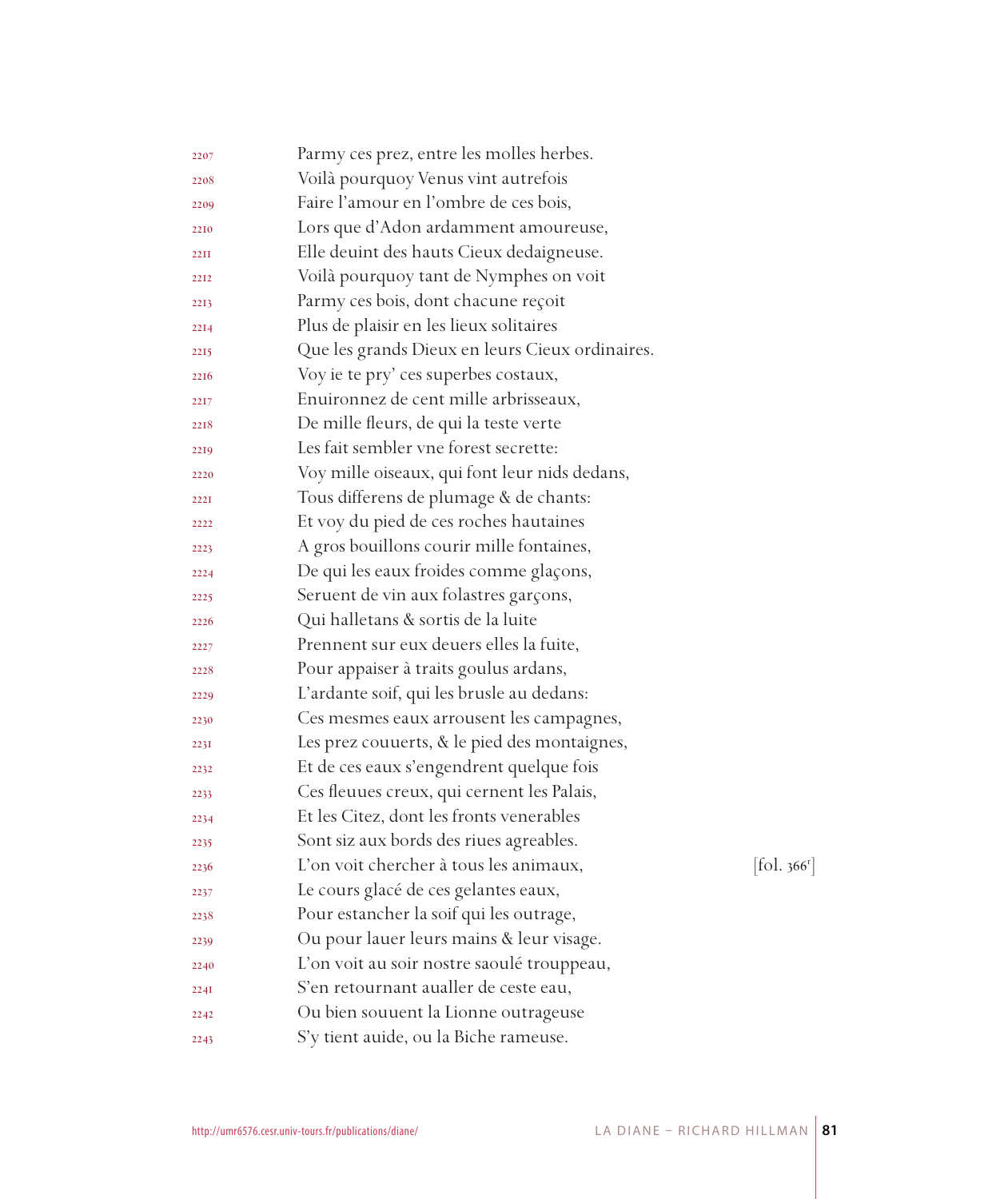|      | <b>IVLLIE</b> [en entrant]                   |                          |
|------|----------------------------------------------|--------------------------|
| 2244 | Mais voy ces champs par nos mains labourez,  |                          |
| 2245 | Qui de fourment iaunissent tous dorez:       |                          |
| 2246 | Voy le beau grain, voy sa paille arrangee    |                          |
| 2247 | Qui monte en haut, de coulour orangee.       |                          |
| 2248 | Voy ces espics, qui barbus font encor        |                          |
| 2249 | Honte au Soleil plus luisans que fin or.     |                          |
| 2250 | Voy le beau grain qui grossit par mesure,    |                          |
| 2251 | Par le bien-fait de la mere nature.          |                          |
| 2252 | Voy les oiseaux qui n'ayans autre soin       |                          |
| 2253 | Que de la vie, en rauissent maint grain.     |                          |
| 2254 | Voy la perdrix qui bien souuent y couuve,    |                          |
| 2255 | Et ses petis, qui sautelans on trouue        |                          |
| 2256 | Lors qu'on le couppe & que le fer peruers    |                          |
| 2257 | Le fait tomber en Iuillet à l'enuers.        |                          |
| 2258 | O du grand Dieu sainte la prouidence,        |                          |
| 2259 | Saint le pouuoir, & sainte la clemence,      |                          |
| 2260 | Qui de cet [sic] herbe & de son iaune fruit, |                          |
| 226I | Les corps humains debonnaire nourrit!        |                          |
| 2262 | O quel plaisir, quand on fagotte ensemble    |                          |
| 2263 | Ces beaux espics, & lors qu'on les assemble  |                          |
| 2264 | En mainte gerbe, où le Soleil ardant         |                          |
| 2265 | A mille rais se mire cependant,              |                          |
| 2266 | Rendant cent fois par sa clarté doree        |                          |
| 2267 | Des moisonneurs la poitrine alteree,         |                          |
| 2268 | Qui souz vn chesne, ou souz vn verd fouteau, | [fol. 366 <sup>v</sup> ] |
| 2269 | Boiuent souuent au fond de leur chappeau,    |                          |
| 2270 | De l'eau coulante, ou vuident par merueille  |                          |
| 2271 | En quatre traits la ioyeuse bouteille:       |                          |
| 2272 | Franc de la peur d'vn cruel ennemy,          |                          |
| 2273 | Maint on en trouue en l'ombrage endormy      |                          |
| 2274 | Du chaut monceau de ses gerbes meslees,      |                          |
| 2275 | L'vne dans l'autre estroitement collees,     |                          |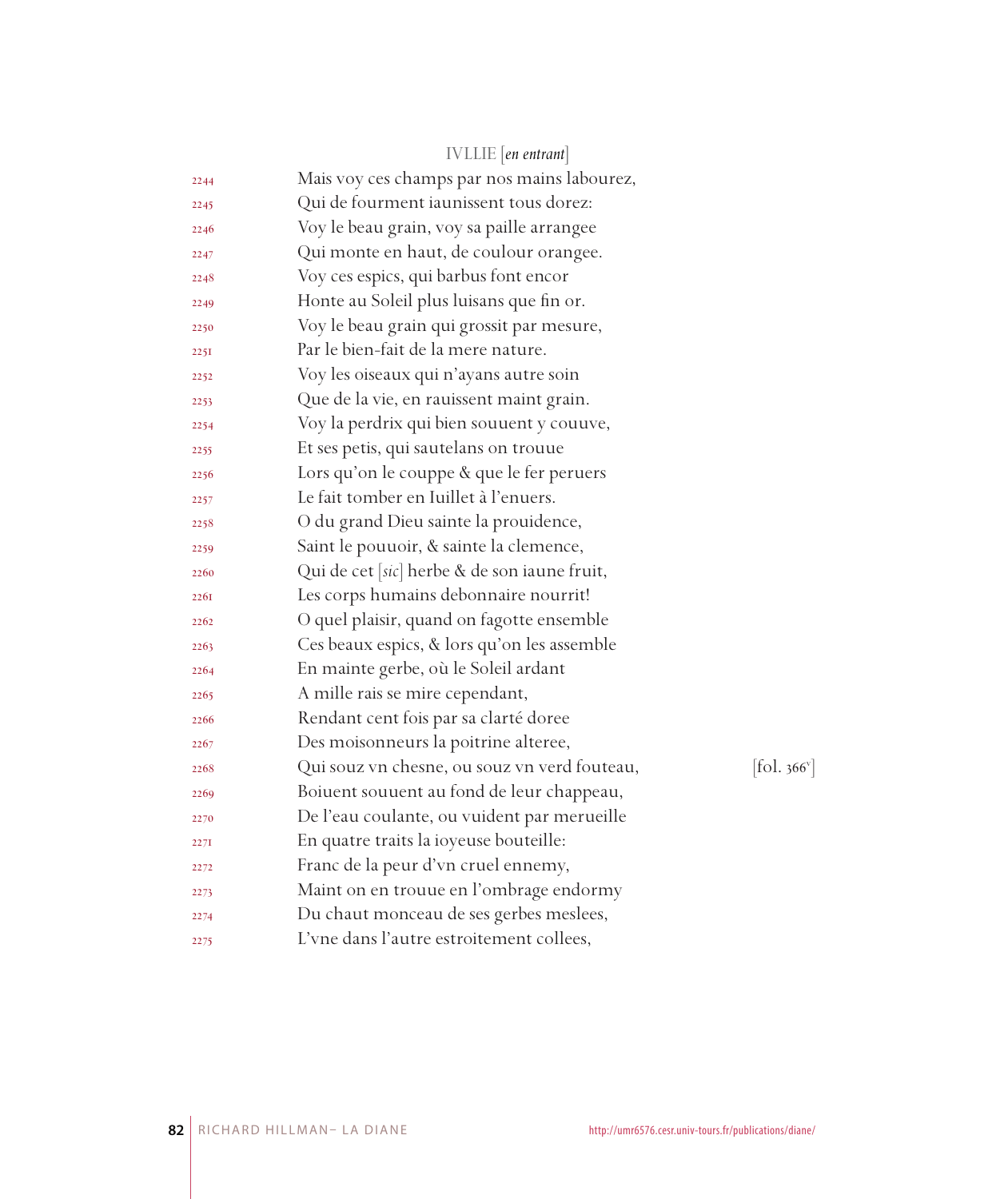| 2276 | O[u] <sup>68</sup> dans le fond d'vn raboteux fossé,     |                              |
|------|----------------------------------------------------------|------------------------------|
| 2277 | Ayant le tour d'espines herissé.                         |                              |
| 2278 | O quel plaisir alors que l'on arrange                    |                              |
| 2279 | Ces beaux espics, souz le toict de la grange,            |                              |
| 2280 | Et que guindez à secoüans cordeaux,                      |                              |
| 2281 | On les arrange à differens monceaux,                     |                              |
| 2282 | Qui font que l'œil reçoit mainte liesse,                 |                              |
| 2283 | En descouurant vne telle richesse:                       |                              |
| 2284 | Et plus encor quand il repose en grain                   |                              |
| 2285 | Dans le grenier, ou au fond de la main!                  |                              |
| 2286 | Pendant qu'on voit la terre qui glacee                   |                              |
| 2287 | Du froid Hyuer, tient la teste abbaissee                 |                              |
| 2288 | [En contre-bas] <sup>69</sup> , n'apportant nulle fleur, |                              |
| 2289 | Nul fruit heureux, nulle verte couleur:                  |                              |
| 2290 | Tous les mortels doucement se reposent,                  |                              |
| 2291 | Et de ce grain de viure se proposent,                    |                              |
| 2292 | Grain qui nourrist, comme les laboureurs,                |                              |
| 2293 | Les puissans Roys, & les grands Empereurs.               |                              |
| 2294 | Dans les Citez qui desirent paroistre                    |                              |
| 2295 | Braues à l'œil, ce grain on ne voit croistre,            |                              |
| 2296 | Ny dans les murs des superbes chasteaux,                 |                              |
| 2297 | Où naist le vice, où croissent les trauaux.              |                              |
| 2298 | Dedans ces lieux-là, vigne tortueuse                     |                              |
| 2299 | Ses seps branchus ne respand amoureuse,                  |                              |
| 2300 | Là ses bourgeons ne s'alongent laineux,                  |                              |
| 230I | Là son raisin ne se presse vineaux,                      |                              |
| 2302 | Raisin qui rend vne liqueur si chere,                    | $[\text{fol. } 367^{\circ}]$ |
| 2303 | Que celle au prix des grands Dieux est amere,            |                              |
| 2304 | Vn jus si doux, si clair, si gracieux,                   |                              |
| 2305 | Que rien au prix n'est le Nectar des Dieux:              |                              |
| 2306 | Là l'on ne voit la pomme douceresse                      |                              |
| 2307 | Pisser le citre, estrainte souz la presse,               |                              |

Orig. "Où".

Orig. "Encontre bas".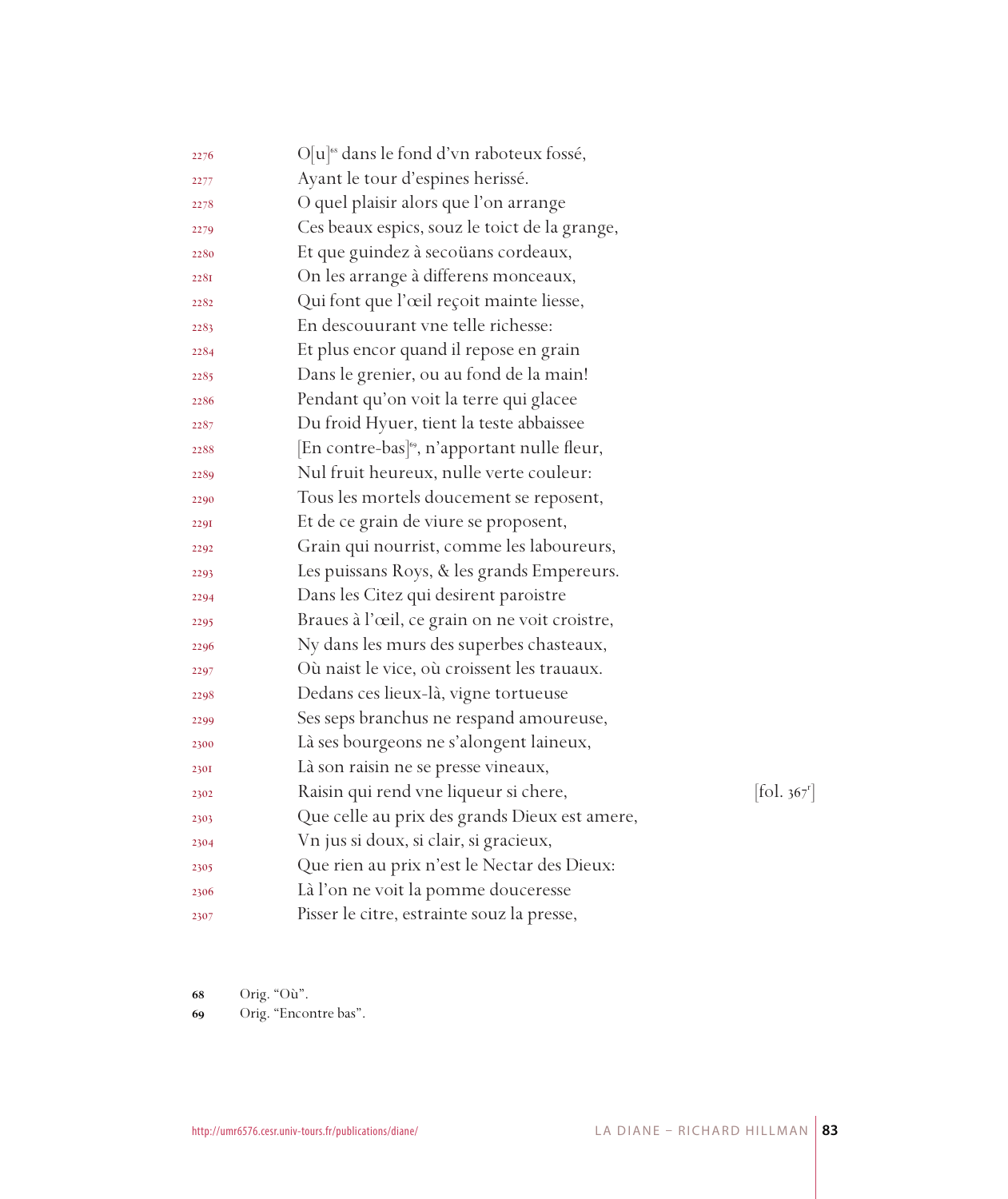| 2308 | La glan n'y croist, ny des larges fo[u]teaux <sup>70</sup> |
|------|------------------------------------------------------------|
| 2309 | Le fruit, qui doux nourrit maints animaux.                 |

## NYMPHIS

| 2310        | Laissons cela, & me dy, ô Iullie,       |
|-------------|-----------------------------------------|
| <b>23II</b> | Pourquoy tu as à contre-cœur ma vie?    |
| 2312        | Que t'ay ie fait pour enuier mes ans,   |
| 2313        | Et le plaisir qu'en ce monde i'attens,  |
| 2314        | Lors que t'ayant rendu ferme asseurance |
| 2315        | De mon amour, de ma viue constance,     |
| 2316        | Tu me feras mesme bien, mesme don,      |
| 2317        | Que fit Venus à l'amoureux Adon?        |
|             |                                         |

## IVLLIE

| 2318 | Auant sans feu qui tousiours nous esclaire, |
|------|---------------------------------------------|
| 2319 | Sera du jour la dorante lumiere:            |
| 2320 | Auant sans ciel seront les puissans Dieux,  |
| 2321 | Et comme nous hostes de ces bas lieux:      |
| 2322 | Avant la mer sans les ondes salees          |
| 2323 | Jra montrant ses arenes sechees,            |
| 2324 | Et sans blancheur auant sera le lys,        |
| 2325 | Que Iullie aime ou secoure Nymphis.         |
|      |                                             |

## NYMPHIS

| 2326 | Auant le feu sans son chaud ordinaire,  |            |
|------|-----------------------------------------|------------|
| 2327 | Nous fera voir sa rougeastre lumiere:   |            |
| 2328 | Auant les bois sans fueillages seront:  |            |
| 2329 | Auant les prez sans fleurs desecheront: |            |
| 2330 | Auant sans froid sera d'hyuer la glace, |            |
| 2331 | Et des Syluains belle & douce la face:  |            |
| 2332 | Sans noir venin sur la terre rampants   |            |
| 2333 | Auant seront les tortillez serpents,    | [fol. 367] |
| 2334 | Et des rochers la poitrine polie,       |            |
| 2335 | Que Nymphis aime autre que sa Jullie.   |            |
|      |                                         |            |

 $[$ fol. 367 $^{\mathrm{v}}$ ]

Orig. "fonteaux".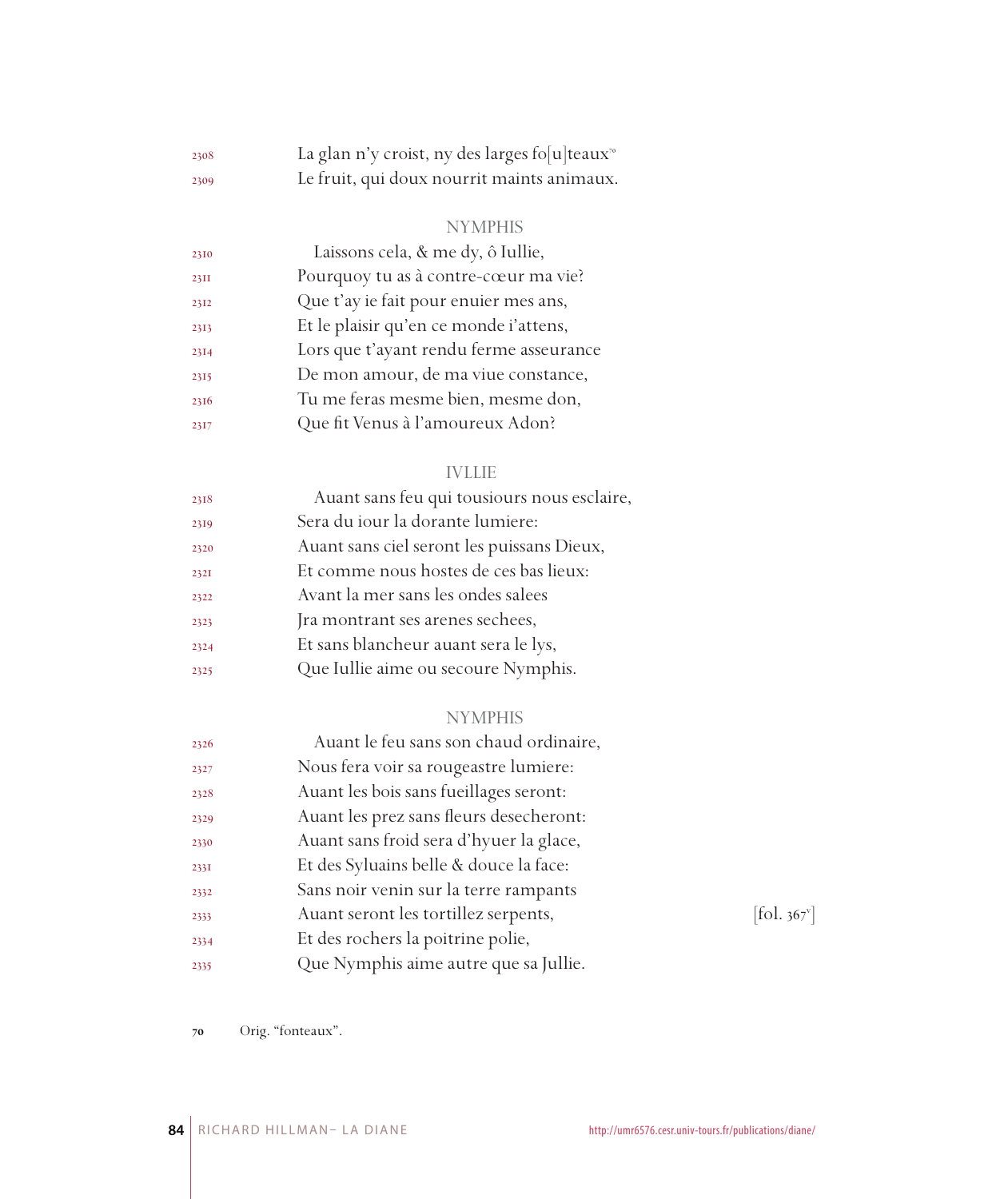#### IVLLIE

| 2336 | Nymphis auant comme Adon perira.         |
|------|------------------------------------------|
| 2337 | Jullie auant comme Thisbé mourra,        |
| 2338 | Comme Daphné ell' changera de forme,     |
| 2339 | Qu'amour iamais en autruy la transforme. |

#### NYMPHIS

| 2340 | Iullie auant, rauie dans le cieux    |
|------|--------------------------------------|
| 234I | Comme Romule, aura quitté ces lieux, |
| 2342 | Et son Nymphis auant sera sans vie,  |
| 2343 | Que son amour il puisse voir rauje.  |

#### IVLLIE

| 2344 | Mais tel amour dont tu ne peux sentir        |
|------|----------------------------------------------|
| 2345 | Le iuste fruit ne t'est qu'vn repentir,      |
| 2346 | Qui tes beaux ans ternit en leur ieune aage, |
| 2347 | Car tout amour sans fruit est vray dommage.  |

#### **NYMPHIS**

| 2348 | Mais tel amour me fait viure content, |
|------|---------------------------------------|
| 2349 | Car mon esprit de jour en jour attent |
| 2350 | La guarison de sa peine insensee,     |
| 2351 | Et la fureur de ton ame appaisee.     |

#### IVLLIE

- De tel espoir prompt à te martyrer,
- Le fruit heureux tu ne peux esperer:
- Et malheureuse est l'ame qui espere,
- Et ne reçoit rien qui luy puisse plaire.

#### NYMPHIS

- Puis que rien n'est en ce monde arresté,
- Le temps peut bien changer ta volonté:
- Puis qu'il meurit le fruit le plus sauuage
- Jl pourra bien adoucir ton courage.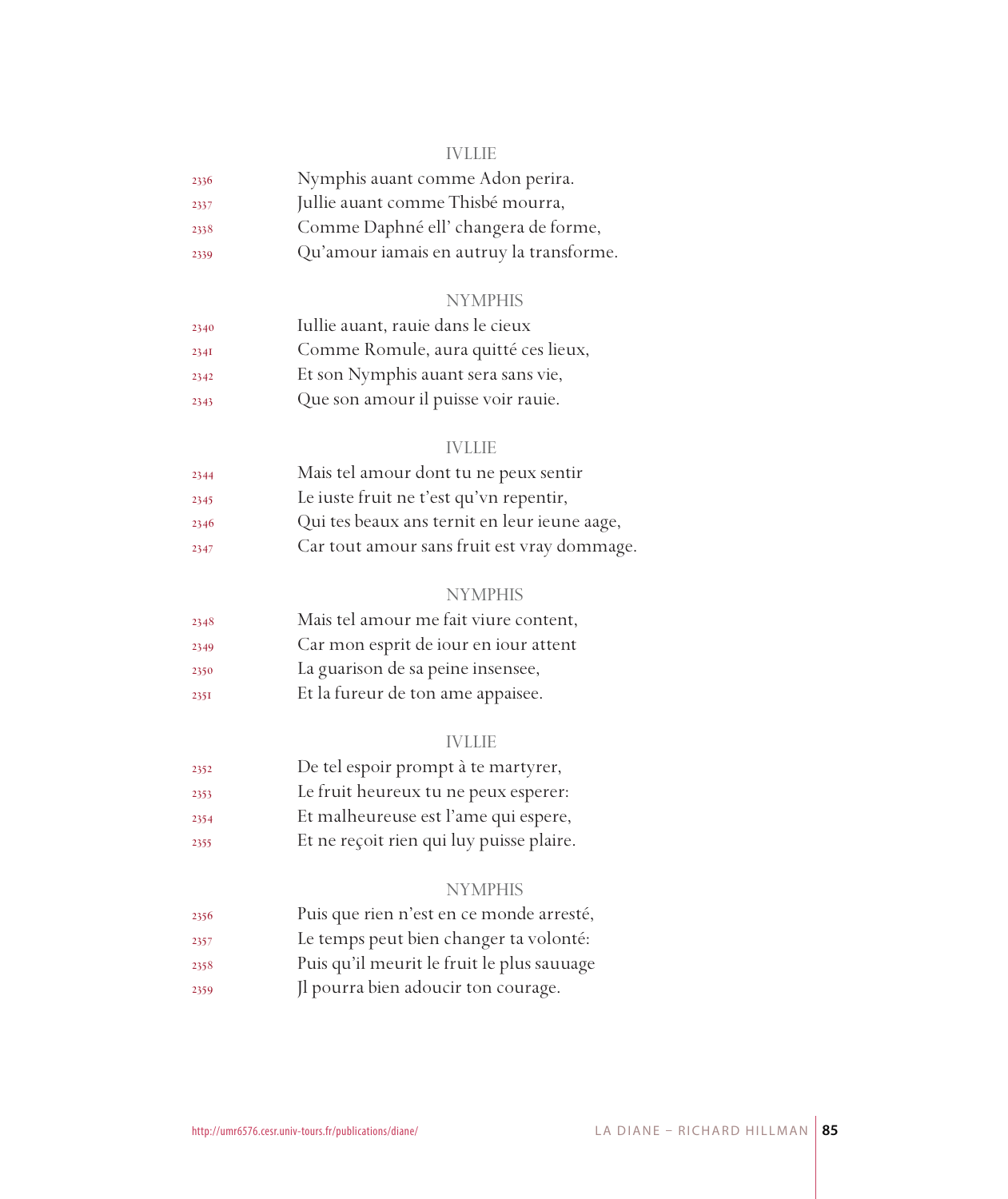| 2360 | Le temps peut bien toute chose changer, |
|------|-----------------------------------------|
| 2361 | Mais il ne peut de mon ame estranger    |

- L'ardent desir, que j'ay de voir mon ame
- Veuue d'Amour & deliure du blasme.

#### **NYMPHIS**

| 2364 | C'est folle erreur que vouloir estimer       |
|------|----------------------------------------------|
| 2365 | Qu'il y ait blasme à saintement aimer:       |
| 2366 | Car l'Amour seul à nostre ame fait croire    |
| 2367 | Que doux on sent le beau fruit de la gloire. |

#### IVLLIE

| 2368 | Ce qui ne peut à l'honneur s'accorder      |
|------|--------------------------------------------|
| 2369 | Ne se doit point comme saint demander:     |
| 2370 | Car sans l'honneur toute chose est indigne |
| 237I | De voir du jour la lumiere diuine.         |

#### **NYMPHIS**

| 2372 | Tout riche honneur qui ne reçoit l'Amour  |
|------|-------------------------------------------|
| 2373 | Pour compagnon, est indigne du iour,      |
| 2374 | Car sans l'Amour, qui viuement demeure    |
| 2375 | Auecques luy, il ne peut viure vne heure. |

#### IVLLIE

- L'honneur peut bien sans l'Amour estre saint,
- Mais sans l'honneur l'amour demeure esteint.
- Car tout amour qui n'a le front honneste,
- Est aux mortels vne cruelle peste.

#### NYMPHIS

- Si aux grands Dieux remplis de maiesté,
- L'Amour iadis en credit a esté:
- S'ils l'ont suiui, qui peut commettre offence
- De faire ioug souz sa sainte puissance?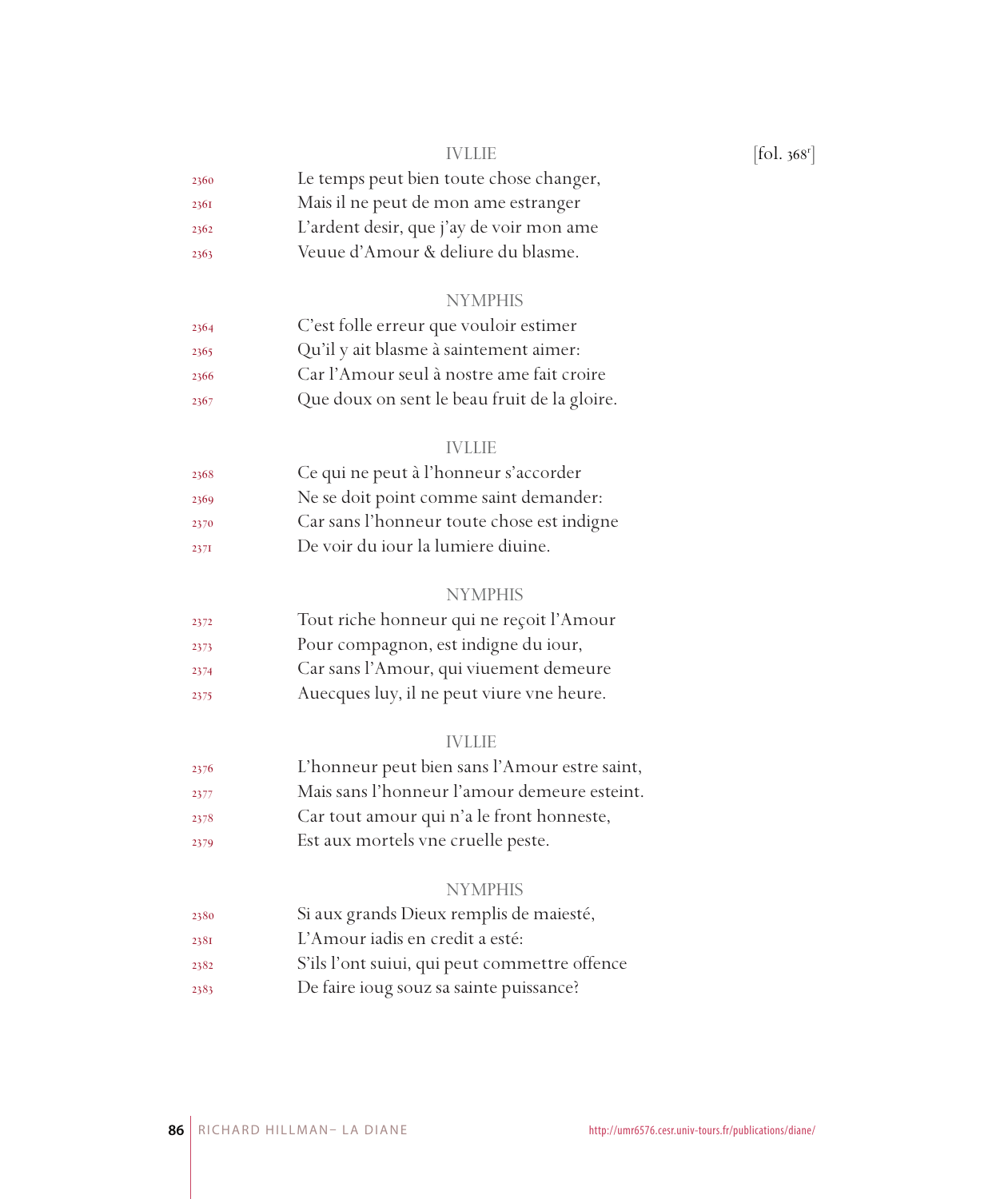#### IVLLIE

| 2384 | Ce que les dieux couurent de leur grandeur |
|------|--------------------------------------------|
| 2385 | Nous est icy vne eternelle erreur,         |
| 2386 | Et leurs forfaits se trouuent excusables,  |

- 
- D'autant qu'ils sont aux mortels profitables.

### NYMPHIS

| 2388 | Sans que les Dieux ayent pensé d'aimer, |
|------|-----------------------------------------|
| 2389 | L'Amour assez se peut faire estimer,    |
| 2390 | Puis que sans luy ceste terre couuerte  |
| 239I | D'animaux vifs seroit toute deserte.    |

#### IVLLIE

| 2392 | Mais cet amour qui te rend sans clarté, |
|------|-----------------------------------------|
| 2393 | N'a ce grand bien que tu dis enfanté:   |
| 2394 | Ains l'amitié, qui la foy coniugale     |
| 2395 | Es chastes cœurs fait demeurer loyale.  |

#### **NYMPHIS**

| 2396 | Ceste amitié ne peut prendre son iour     |
|------|-------------------------------------------|
| 2397 | D'autre soleil que du flambeau d'Amour:   |
| 2398 | Il est autheur de sa diuine essence,      |
| 2399 | L'Amour donc seul est digne d'excellence. |

### IVLLIE

| Ce traistre Amour, cruel, & sans pitié<br>2400 |  |
|------------------------------------------------|--|
|------------------------------------------------|--|

- Trouble souuent ceste sainte amitié,
- Brisant la foy, qui d'vne chaine sainte
- La tient serree & viuement estrainte.

## NYMPHIS

 Qui vit heureux que les contens amans, De qui Juppin excuse les serments?

#### IVLLIE

Qui vit au mal plus suiette que l'ame,

 $[$ fol. 368 $^{\mathrm{v}}$ ]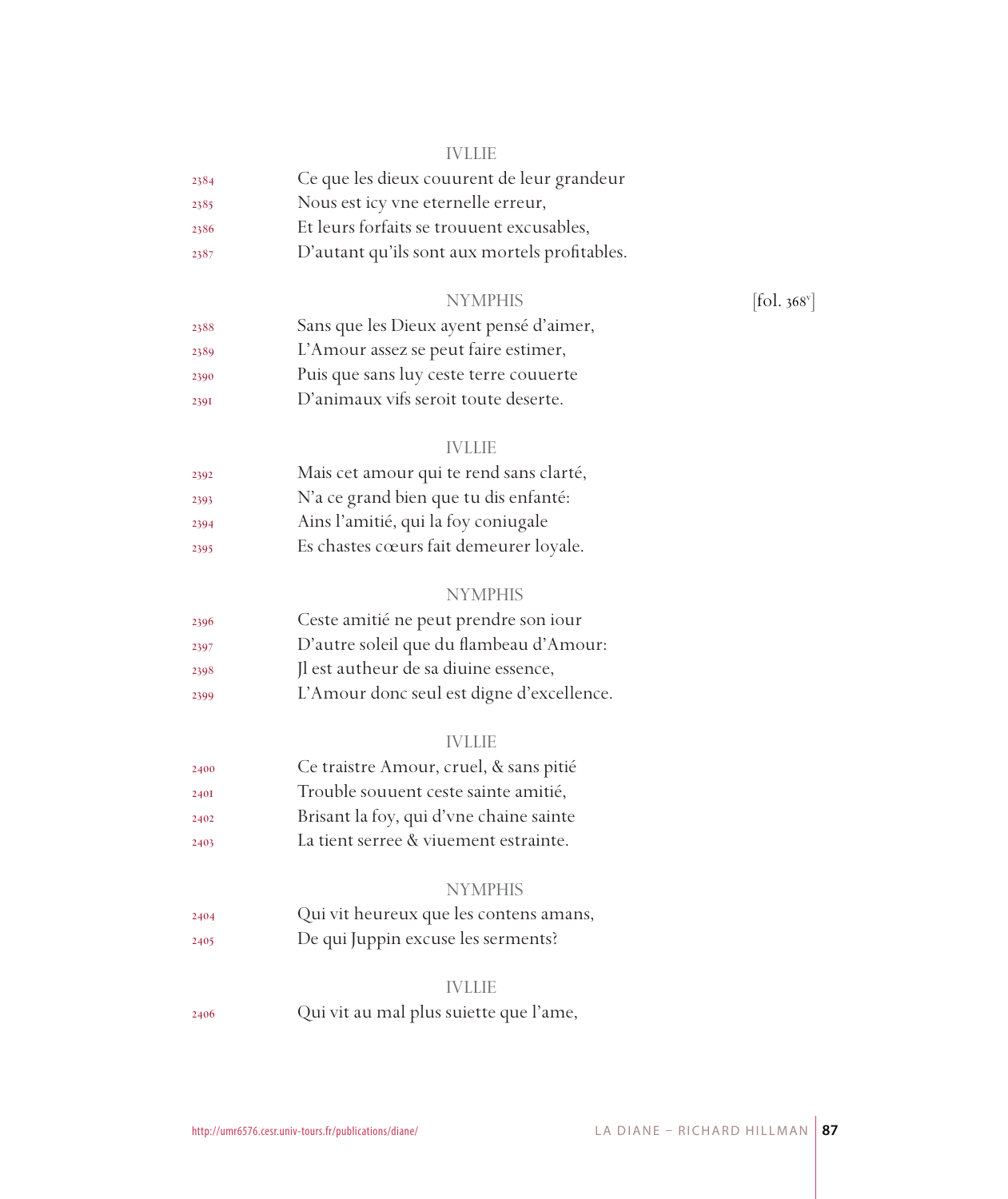| 2407 | Qui sent l'effort de l'amoureuse flamme?       |                        |
|------|------------------------------------------------|------------------------|
|      | <b>NYMPHIS</b>                                 |                        |
| 2408 | Est-il au monde vn plus heureux plaisir,       |                        |
| 2409 | Que lors qu'on peut iouir de son desir?        |                        |
|      | <b>IVLLIE</b>                                  |                        |
| 2410 | Est il au monde vn fait plus deshonneste       |                        |
| 24II | Que ce plaisir, qui est plaisir de beste?      |                        |
|      | <b>NYMPHIS</b>                                 |                        |
| 24I2 | Mais pourquoy vit l'homme si longuement,       |                        |
| 2413 | Que pour chercher icy contentement?            | $[\text{fol. } 369^r]$ |
|      | <b>IVLLIE</b>                                  |                        |
| 24I4 | Mais pourquoy l'ame en noz corps regne-t'elle, |                        |
| 2415 | Que pour gagner vne gloire eternelle?          |                        |
|      | <b>NYMPHIS</b>                                 |                        |
| 2416 | De ceste gloire ennemy n'est l'Amour,          |                        |
| 2417 | Puis qu'il est Dieu, qu'immortel est son iour. |                        |
|      | <b>IVLLIE</b>                                  |                        |
| 2418 | C'est fole erreur que d'auoir en estime        |                        |
| 2419 | D'vn Dieu diuin, vn autheur de tout crime.     |                        |
|      | <b>NYMPHIS</b>                                 |                        |
| 2420 | Quel autre nom aura t'il souz les cieux,       |                        |
| 242I | Puis que puissant il surmonte des Dieux?       |                        |
|      | <b>IVLLIE</b>                                  |                        |
| 2422 | Jl n'est point Dieu, car il est sans essence,  |                        |
| 2423 | Noz desirs seuls engendrent sa puissance.      |                        |
|      | <b>NYMPHIS</b>                                 |                        |
| 2424 | Mais ce pendant qui luy peut resister?         |                        |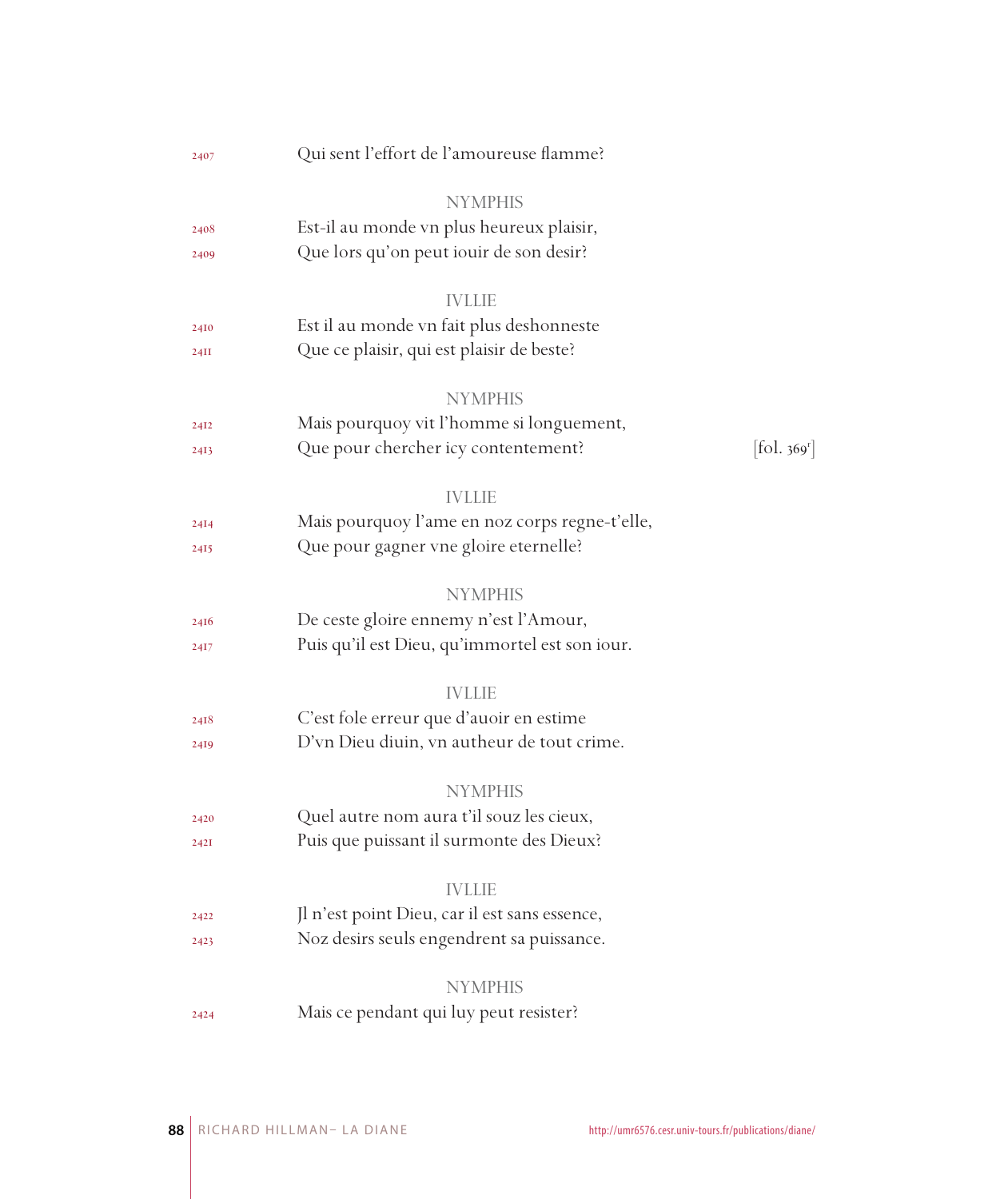|      |                                       | <b>IVLLIE</b>                                                 |                          |
|------|---------------------------------------|---------------------------------------------------------------|--------------------------|
| 2425 | Celuy qui sçait ses desirs surmonter. |                                                               |                          |
| 2426 | Qui a vescu sans en sentir la flamme? | <b>NYMPHIS</b>                                                |                          |
|      |                                       |                                                               |                          |
| 2427 |                                       | <b>IVLLIE</b><br>Ceux qui ont eu chaste & pudique l'ame.      |                          |
|      |                                       | <b>NYMPHIS</b>                                                |                          |
| 2428 | La raison cede à la sainte grandeur.  |                                                               |                          |
| 2429 |                                       | <b>IVLLIE</b><br>Ce sont deuis d'vn lasche infame cœur.       |                          |
| 2430 | Juppin l'a fait!                      | <b>NYMPHIS</b>                                                |                          |
|      |                                       | <b>IVLLIE</b><br>Il n'en reçoit pas gloire.                   |                          |
| 243I |                                       | <b>NYMPHIS</b><br>Amour pendant sur luy a eu victoire.        |                          |
| 2432 | Jl est aisé d'estre vaincu s'on veut. | <b>IVLLIE</b>                                                 | [fol. 369 <sup>v</sup> ] |
| 2433 |                                       | <b>NYMPHIS</b><br>Il le faut bien quand vaincre l'on ne peut. |                          |
| 2434 |                                       | <b>IVLLIE</b><br>L'Amour n'est point de nature inuincible.    |                          |
| 2435 |                                       | <b>NYMPHIS</b><br>Hé qui peut vaincre vne chose inuisible?    |                          |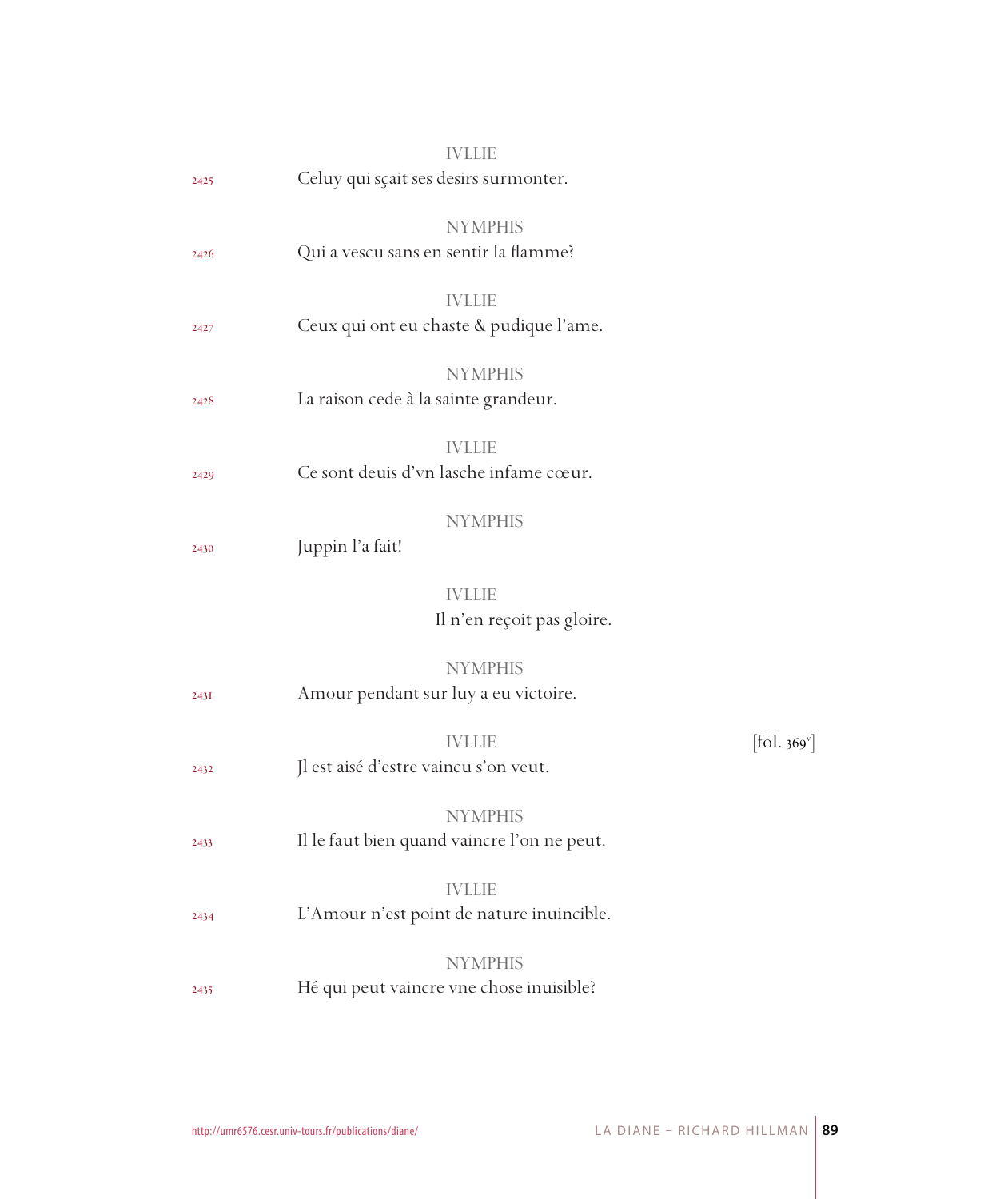|             | <b>IVLLIE</b>                                  |
|-------------|------------------------------------------------|
| 2436        | L'ame qui pense aux loix de la vertu.          |
|             |                                                |
|             | <b>NYMPHIS</b>                                 |
| 2437        | Quelle ame vit qu'Amour n'ait combatu?         |
|             | <b>IVLLIE</b>                                  |
| 2438        | Celuy gaillard de la brusque Iullie.           |
|             |                                                |
|             | <b>NYMPHIS</b>                                 |
| 2439        | Celuy n'est pas eschappé que l'on lie.         |
|             | <b>IVLLIE</b>                                  |
| 2440        | Hé qui sçauroit lier ma volonté?               |
|             |                                                |
|             | <b>NYMPHIS</b>                                 |
| <b>244I</b> | Ce qui peut bien lier la deité.                |
|             |                                                |
|             | <b>IVLLIE</b>                                  |
| 2442        | Les Dieux sont saints, mon ame l'est de mesme. |
|             | <b>NYMPHIS</b>                                 |
| 2443        | Comme les Dieux il faut donques qu'elle aime.  |
|             |                                                |
|             | <b>IVLLIE</b>                                  |
| 2444        | Faut imiter le bien, non le forfait.           |
|             | <b>NYMPHIS</b>                                 |
| 2445        | Rien de peruers par les Dieux ne se fait.      |
|             |                                                |
|             | <b>IVLLIE</b>                                  |
| 2446        | Ce n'est à nous d'en cognoistre l'offence.     |
|             | <b>NYMPHIS</b>                                 |
|             | Mais c'est à nous à suiure leur puissance.     |
| 2447        |                                                |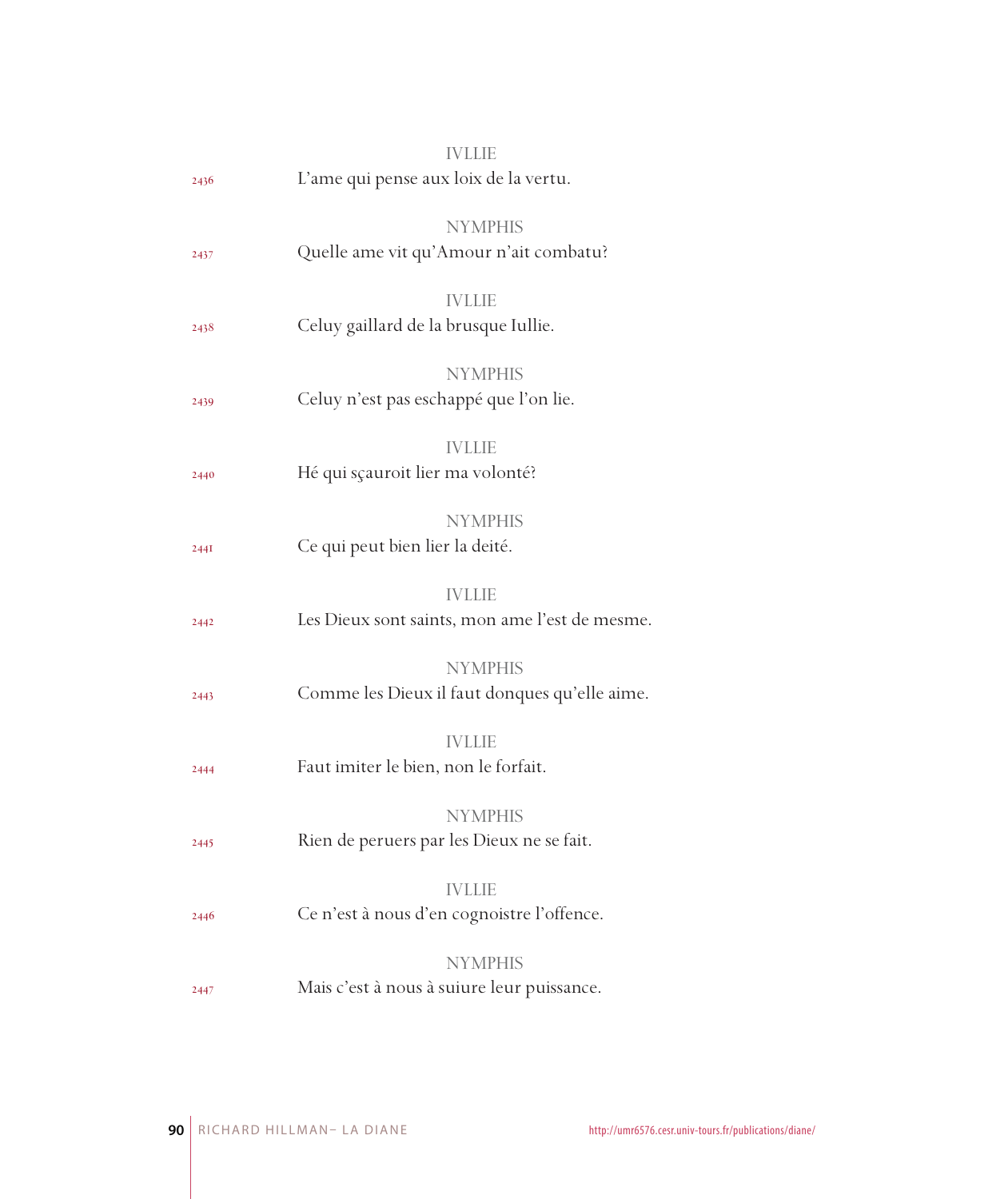#### IVLLIE

2448 Aussi la suy-ie.

#### NYMPHIS  $[\mbox{fol.}\,{}_{370^{\rm r}}]$ Las aime donc comme eux.

## IVLLIE

| 2449         | Ie ne doy pas me comparer aux Dieux.                                                |
|--------------|-------------------------------------------------------------------------------------|
| 2450         | <b>NYMPHIS</b><br>Mais comme ils sont tu dois prudente faire.                       |
| 245I         | <b>IVLLLIE</b><br>Faut faire bien qui leur veut satisfaire.                         |
| 2452         | <b>NYMPHIS</b><br>Feras-tu mal en aimant vn pasteur?                                |
| 2453         | <b>IVLLIE</b><br>D'aimer ainsi me deffend mon honneur.                              |
| 2454         | <b>NYMPHIS</b><br>Mais ce pendant tu viuras sans liesse.                            |
| 2455         | <b>IVLLIE</b><br>L'honneur suffit pour parfaite allegresse.                         |
| 2456<br>2457 | <b>NYMPHIS</b><br>Ha que l'honneur n'est encor es palais<br>Des Rois puissants?     |
| 2458         | <b>IVLLIE</b><br>Jl est bien en ces bois:<br>Car comme vn grand le petit en a cure. |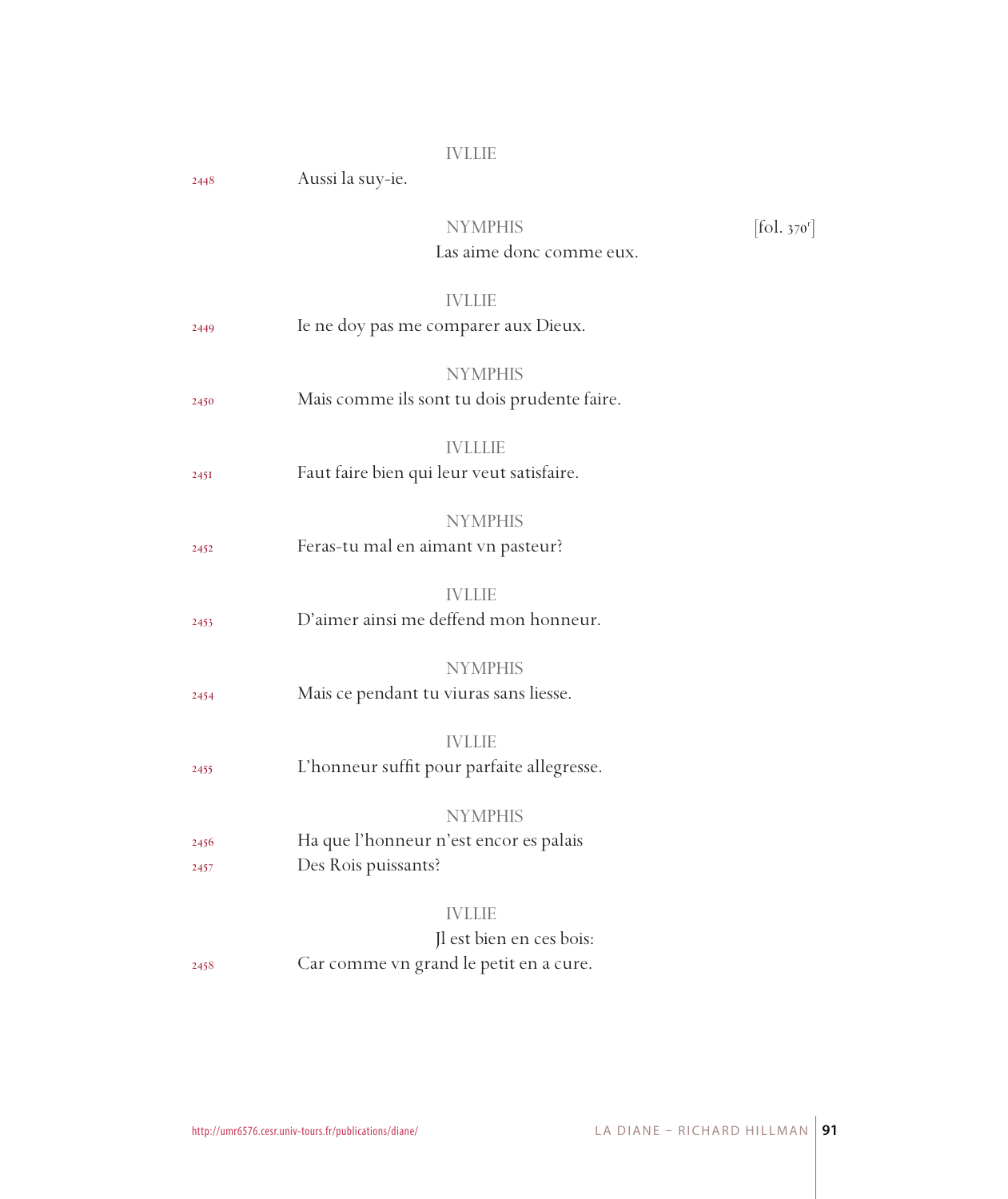|      | <b>NYMPHIS</b>                                                         |                              |
|------|------------------------------------------------------------------------|------------------------------|
| 2459 | Mais mille ennuis aux amants il procure[.] <sup><math>\pi</math></sup> |                              |
|      | <b>IVLLIE</b>                                                          |                              |
| 2460 | Vn bien si saint ne peut estre fascheux.                               |                              |
|      | <b>NYMPHIS</b>                                                         |                              |
| 2461 | Ie le sens tel.                                                        |                              |
|      | <b>IVLLIE</b>                                                          |                              |
|      | Nymphis c'est que tu veux                                              |                              |
| 2462 | A ton desir, qui leger [l]e <sup>2</sup> propose                       |                              |
| 2463 | Hors la raison preferer toute chose.                                   |                              |
| 2464 | Mais laisse moy parmy ces bois courir,                                 |                              |
| 2465 | Car tes propos d'ennuy me font mourir.                                 |                              |
|      | [Sortent Jullie et Nymphis séparément]                                 |                              |
|      | [Entrent Arbuste, puis Jullie.]                                        |                              |
|      | <b>ARBVSTE</b>                                                         | $[\text{fol. } 370^{\circ}]$ |
| 2466 | Où t'en vas-tu, si belle & si iolie                                    |                              |
| 2467 | Ainsi seulette, ô celeste Iullie?                                      |                              |
| 2468 | Où court ton pied si gaillard & dispos,                                |                              |
| 2469 | Qui n'a iamais qu'en cheminant repos?                                  |                              |
| 2470 | Qu'est-ce qui rend plus vermeille ta face                              |                              |
| 2471 | Que de coustume, & plus rouge ta grace?                                |                              |
| 2472 | Est ce l'Amour qui aux rais de son feu                                 |                              |
| 2473 | Va rougissant ton beau front peu à peu:                                |                              |
| 2474 | Ou la trauail que tu prens à la chasse,                                |                              |
| 2475 | Qui ce beau teint en ton visage enchasse:                              |                              |

- Ou le desdain qui seul maistre se rend
- De ton esprit, où l'amour ne s'esprent?
- Dy moy que c'est? lors que sa playe on montre

Comma in the original.

Orig. "ne", which seems impossible.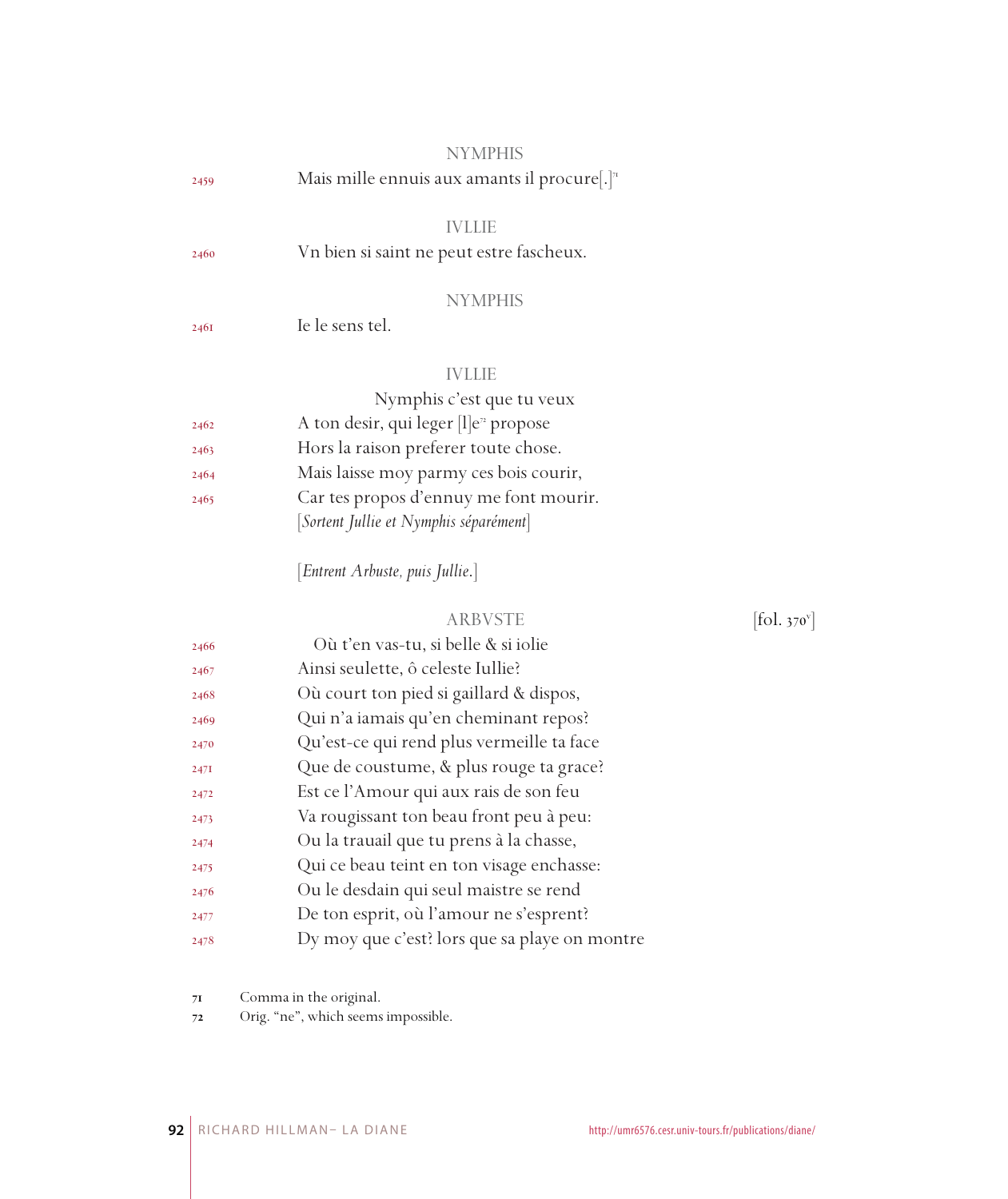Le plus souuent le remede on rencontre.

## IVLLIE

| 2480 | Laisse moy seule, & ne t'enqueste point   |
|------|-------------------------------------------|
| 2481 | Du fier despit dont mon cœur est espoint. |
| 2482 | I'en sen le mal, Nymphis en sent la honte |
| 2483 | Qui son amour à toute heure me conte.     |

#### ARBVSTE

| 2484 | Te fait-il tort de rendre à ta beauté         |                         |
|------|-----------------------------------------------|-------------------------|
| 2485 | Les vœux sacrez qu'elle a bien merité,        |                         |
| 2486 | Et de priser vne chose immortelle             |                         |
| 2487 | Comme ta face, entre les faces belle?         |                         |
| 2488 | Quoy? penses-tu porter vn front si beau,      |                         |
| 2489 | Sans estre aimé en son printemps nouueau,     |                         |
| 2490 | Et que ton œil, dont viues sont les flammes,  |                         |
| 2491 | N'allume point de souhait dans les ames?      |                         |
| 2492 | Faudroit Iullie en vn bois te cacher,         |                         |
| 2493 | Ou dans le sein de quelque froid rocher,      |                         |
| 2494 | Et parmy nous si belle ne paroistre:          |                         |
| 2495 | Encor noz yeux desireux de cognoistre         |                         |
| 2496 | Vn front si beau, t'iroient chercher au fonds |                         |
| 2497 | Des antres creux, & des rocs plus profonds.   | [fol. 37 <sup>r</sup> ] |
| 2498 | O belle fille! hé que penses-tu faire         |                         |
| 2499 | Laissant ainsi par la saison deffaire         |                         |
| 2500 | Vne beauté qui iamais ne reuient,             |                         |
| 2501 | Et qui pareille à la rose deuient;            |                         |
| 2502 | Qui en sa fleur, en sa beauté paree,          |                         |
| 2503 | Est d'vn chacun ardamment desiree,            |                         |
| 2504 | Mais fanissant rend ce desir esteint          |                         |
| 2505 | Pour ne pouuoir reprendre son beau teint?     |                         |
| 2506 | Faut promptement s'aider de la fortune        |                         |
| 2507 | Quand elle veut nous seruir opportune,        |                         |
| 2508 | Puis que son front se change desloyal,        |                         |
| 2509 | Au lieu de l'heur nous apportant le mal.      |                         |
| 2510 | A qui veux-tu garder pauure insensee          |                         |
|      |                                               |                         |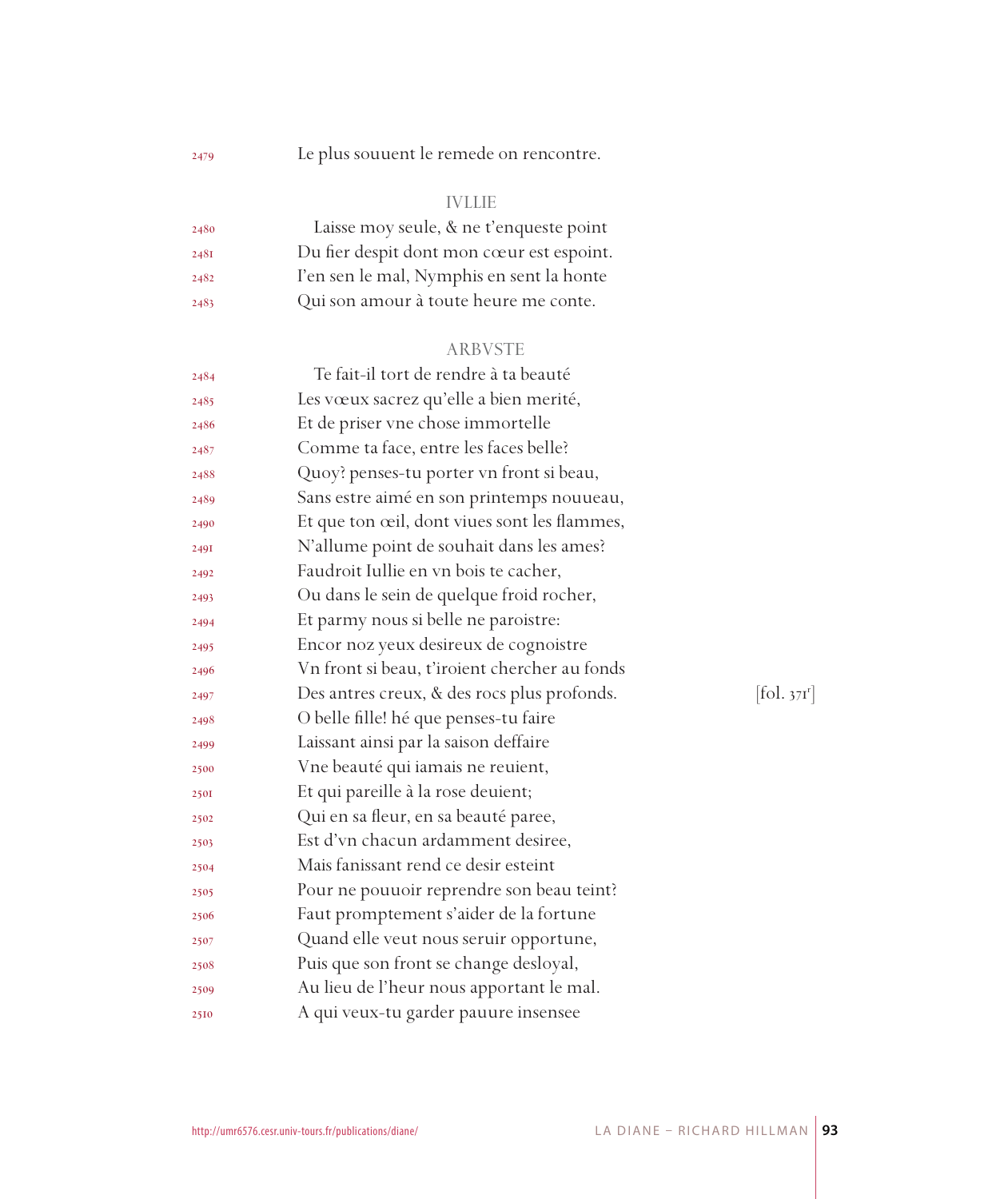| 25II | Ceste beauté qui te rend si prisee,                   |            |
|------|-------------------------------------------------------|------------|
| 2512 | Ces longs cheueux doucement deliez,                   |            |
| 2513 | Confusement l'vn dans l'autre pliez?                  |            |
| 2514 | Vn iour viendra qu'vne blanche teinture               |            |
| 2515 | Fera pallir leur blonde cheuelure,                    |            |
| 2516 | Et que le temps accourcira soudain                    |            |
| 2517 | Leurs filets longs qui ombragent ton sein.            |            |
| 2518 | Et ce beau front que bien souuent mignarde            |            |
| 2519 | Dans vn miroir immortel tu regarde,                   |            |
| 2520 | Si beau, si clair, changera de couleur,               |            |
| 2521 | Ridé du temps, halé par la chaleur.                   |            |
| 2522 | Ces beaux sourcils, qu'à souhait tu contemple,        |            |
| 2523 | Auront perdu ceste espoisseur si ample,               |            |
| 2524 | Qui les rend beaux comme ceux-là des Dieux,           |            |
| 2525 | Rendus si clairs, qu'à peine ils seront veus,         |            |
| 2526 | Et ces beaux yeux dont la flamme allumee              |            |
| 2527 | Rendit mainte ame autresfois enflammee,               |            |
| 2528 | Ces yeux si clairs qui n'ont point de pareils,        |            |
| 2529 | (Puis que le ciel ne souffre deux soleils)            |            |
| 2530 | Ces yeux si vifs dont la lampe si douce               |            |
| 253I | Paroist my-verte, & doucement my-rousse,              | [fol. 371] |
| 2532 | S'esblouiront, ils n'auront plus de feux;             |            |
| 2533 | Vn rouge teint, languissant, chassieux,               |            |
| 2534 | Tout à l'entour se logeant effroyable,                |            |
| 2535 | Rendra cruel leur veuë espouuentable:                 |            |
| 2536 | Jls feront peur à ceux qui les verront,               |            |
| 2537 | Et comme ils [s]ont <sup>3</sup> lumineux ne luiront. |            |
| 2538 | Et ce beau teint qui paroist sur ta ioue,             |            |
| 2539 | Où Cupidon mignonnement se ioue,                      |            |
| 2540 | Ce teint de rose & ce manteau de lis,                 |            |
| 254I | Dont amoureux est le triste Nymphis,                  |            |
| 2542 | Deuiendra sec : ceste rondeur grassette               |            |
| 2543 | Qui s'arrondit doucement vermeillette,                |            |

 $[$ fol. 371 $^{\mathrm{v}}$ ]

Orig. "font", an apparent long-"s" error.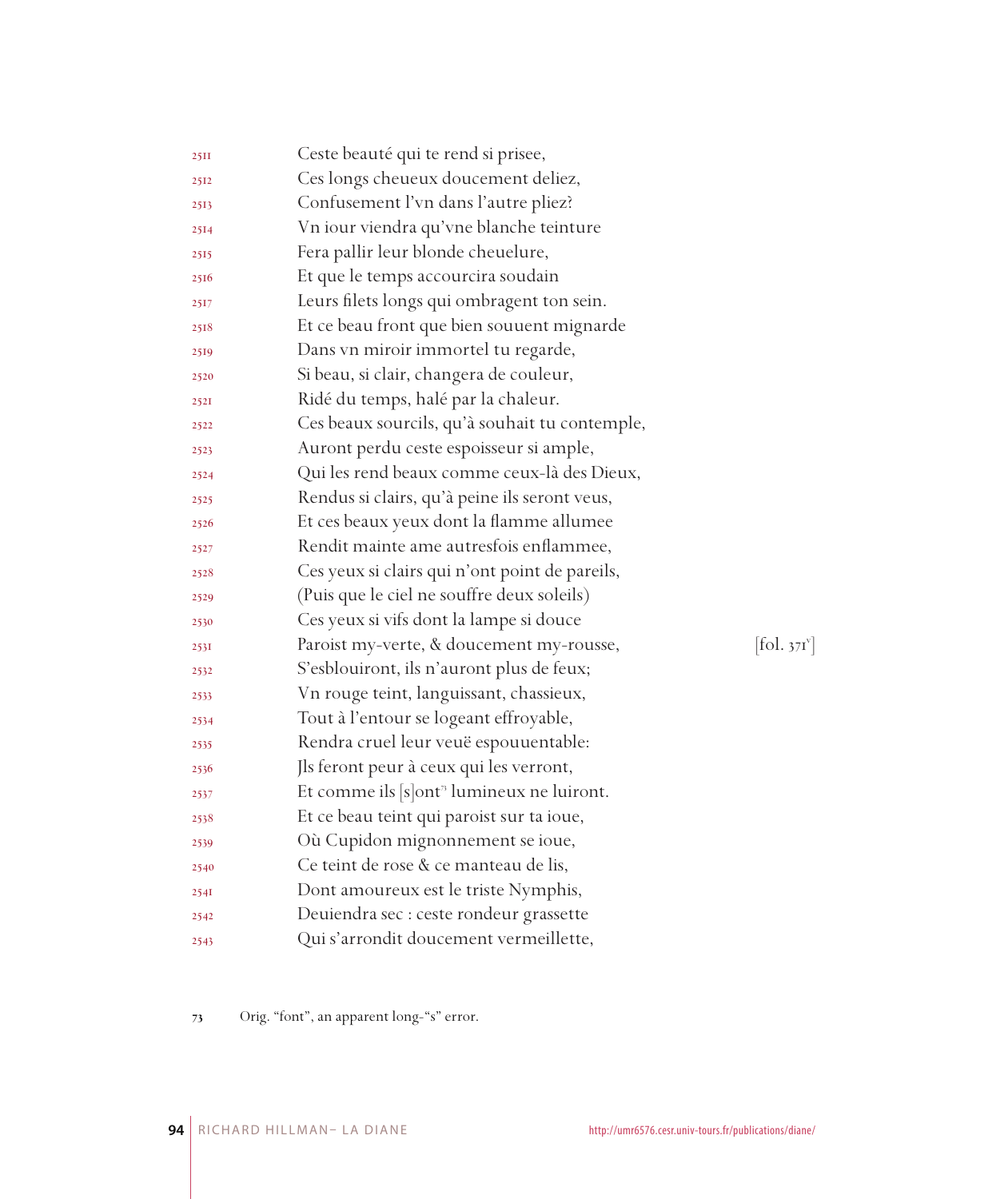| 2544 | S'amollira, palle sera son teint,          |            |
|------|--------------------------------------------|------------|
| 2545 | Flestry, perdu, son gentil en bon-point.   |            |
| 2546 | Ce vif corail qui rougit ceste bouche,     |            |
| 2547 | A tes amans si fierement farouche,         |            |
| 2548 | Deuiendra noir, & sa viue chaleur          |            |
| 2549 | En blanc de mort changera sa couleur.      |            |
| 2550 | Tes belles dents blanches & si prisees,    |            |
| 2551 | Seront à coup iaunes & my-froissees.       |            |
| 2552 | Ce beau menton de rondeur reuestu,         |            |
| 2553 | Tout descharné, en bas pendant pointu.     |            |
| 2554 | Ton col de lait, ta gorge blanche nee,     |            |
| 2555 | Par la chaleur deuiendra basanee,          |            |
| 2556 | Par le temps maigre, & mille nerfs retorts |            |
| 2557 | La reduiront au rang des palles morts.     |            |
| 2558 | Ton sein poly, dont Nymphis idolatre       |            |
| 2559 | Va souhaittant les montelets d'albastre,   |            |
| 2560 | Qui blancs & durs emportent le beau prix   |            |
| 2561 | Des monts de lait de la belle Cypris,      |            |
| 2562 | Deuiendra creux & descharné de mesme       |            |
| 2563 | Que le fieureux à la teinture blesme,      |            |
| 2564 | Mol, tout ridé, ainsi qu'on voit la peau   |            |
| 2565 | Creuse de vers d'vn languissant fouteau.   | [fol. 372] |
| 2566 | Ta main si belle, & doucement grassette,   |            |
| 2567 | Blanche, polie, & par compas longuette     |            |
| 2568 | Deuiendra maigre, & mille nerfs lassez     |            |
| 2569 | Seront dessus l'vn sur l'autre enchassez.  |            |
| 2570 | Lors tu plaindras seulette dans ton ame    |            |
| 2571 | D'auoir esté iadis si belle dame,          |            |
| 2572 | Cherie, aimee, auoir eu chasque iour       |            |
| 2573 | Cent amoureux qui te faisoient l'Amour,    |            |
| 2574 | Et d'estre alors si piteusement laide,     |            |
| 2575 | Sans rencontrer à ta laideur remede,       |            |
| 2576 | Sans voir personne, ayant soucy de toy     |            |
| 2577 | Non plus qu'aucun n'est amoureux de moy:   |            |
| 2578 | Ains vn chacun te fuyant imparfaite        |            |
| 2579 | Se moquera de ta beauté deffaite:          |            |
|      |                                            |            |

 $1.372^{r}]$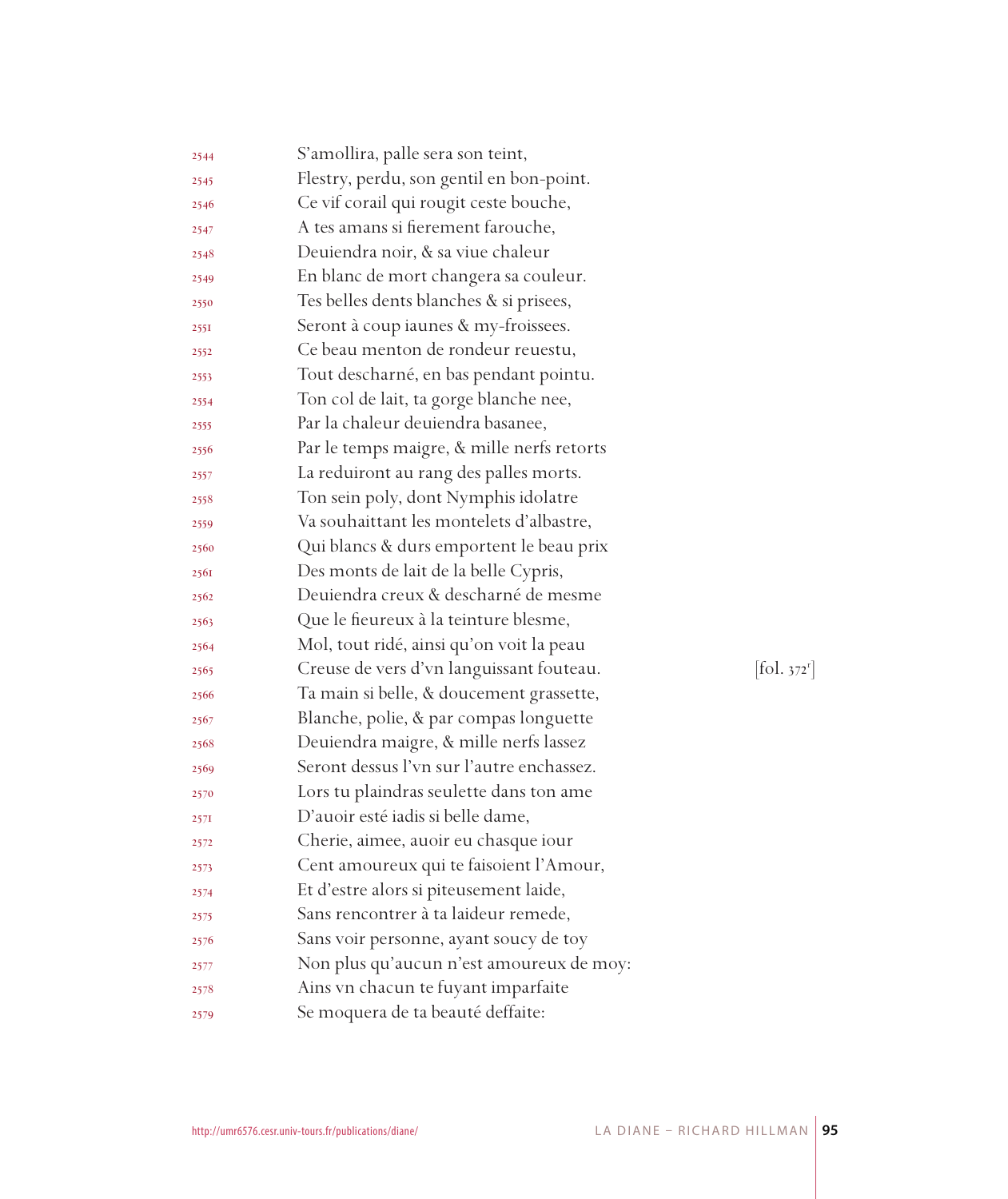| 2580        | Car tout vieillit, tout passe en ce bas lieu,              |                                 |
|-------------|------------------------------------------------------------|---------------------------------|
| 2581        | Fors le chagrin qu'apporte l'aage vieu.                    |                                 |
| 2582        | Durant noz iours mainte peine nous presse,                 |                                 |
| 2583        | Et en mourant mainte douleur nous blesse,                  |                                 |
| 2584        | Nous sommes faits pour souffrir mille maux,                |                                 |
| 2585        | Nous sommes faits pour peupler les tombeaux.               |                                 |
| 2586        | Ce petit bien que le ciel nous relaisse                    |                                 |
| 2587        | Se trouue en nous durant nostre ieunesse,                  |                                 |
| 2588        | Qui ne sent point les chagrins languissans                 |                                 |
| 2589        | De l'aage vieil, qui attriste noz ans.                     |                                 |
| 2590        | Or ce pendant que ce bien nous demeure,                    |                                 |
| 2591        | Faut diligents l'employer de bonne heure,                  |                                 |
| 2592        | Qu'auec noz ans il ne puisse finir,                        |                                 |
| 2593        | Et qu'on ne puisse apres en refournir:                     |                                 |
| 2594        | Car autant cuit en nous le dueil extreme,                  |                                 |
| 2595        | Du bien perdu que fait la perte mesme.                     |                                 |
| 2596        | Donc, ô Jullie, auant que tes beaux ans                    |                                 |
| 2597        | Ayent quitté l'ardeur de ton printemps,                    |                                 |
| 2598        | Auparauant que la vieillesse froide                        |                                 |
| 2599        | De belle & douce ait fait ta face laide[,] <sup>74</sup>   | $\left[\text{fol. } 372\right]$ |
| 2600        | Et qu'elle t'ait rauy cent mille amans,                    |                                 |
| <b>260I</b> | Qui cherchent tous tes doux contentemens, $]$ <sup>3</sup> |                                 |
| 2602        | Donne ce temps où le ciel nous fait naistre                |                                 |
| 2603        | Durant noz iours quelque plaisir champestre,               |                                 |
| 2604        | A recueillir le fruit heureux d'Amour,                     |                                 |
| 2605        | Pendant qu'il s'offre, & qu'il vient à ton tour.           |                                 |
| 2606        | Heureuse encor tu peux deuenir sage                        |                                 |
| 2607        | En ton printemps par mon propre dommage,                   |                                 |
| 2608        | Qui plains encor maint iour & mainte nuit,                 |                                 |
| 2609        | Que j'ay passez sans l'amoureux deduit.                    |                                 |
| 2610        | Il n'y a bien à ce bien comparable,                        |                                 |
| 26II        | Au prix de luy tout bien est miserable,                    |                                 |
| 2612        | Et qui ne l'a heureusement senty,                          |                                 |

Full stop in the original.

Full stop in the original.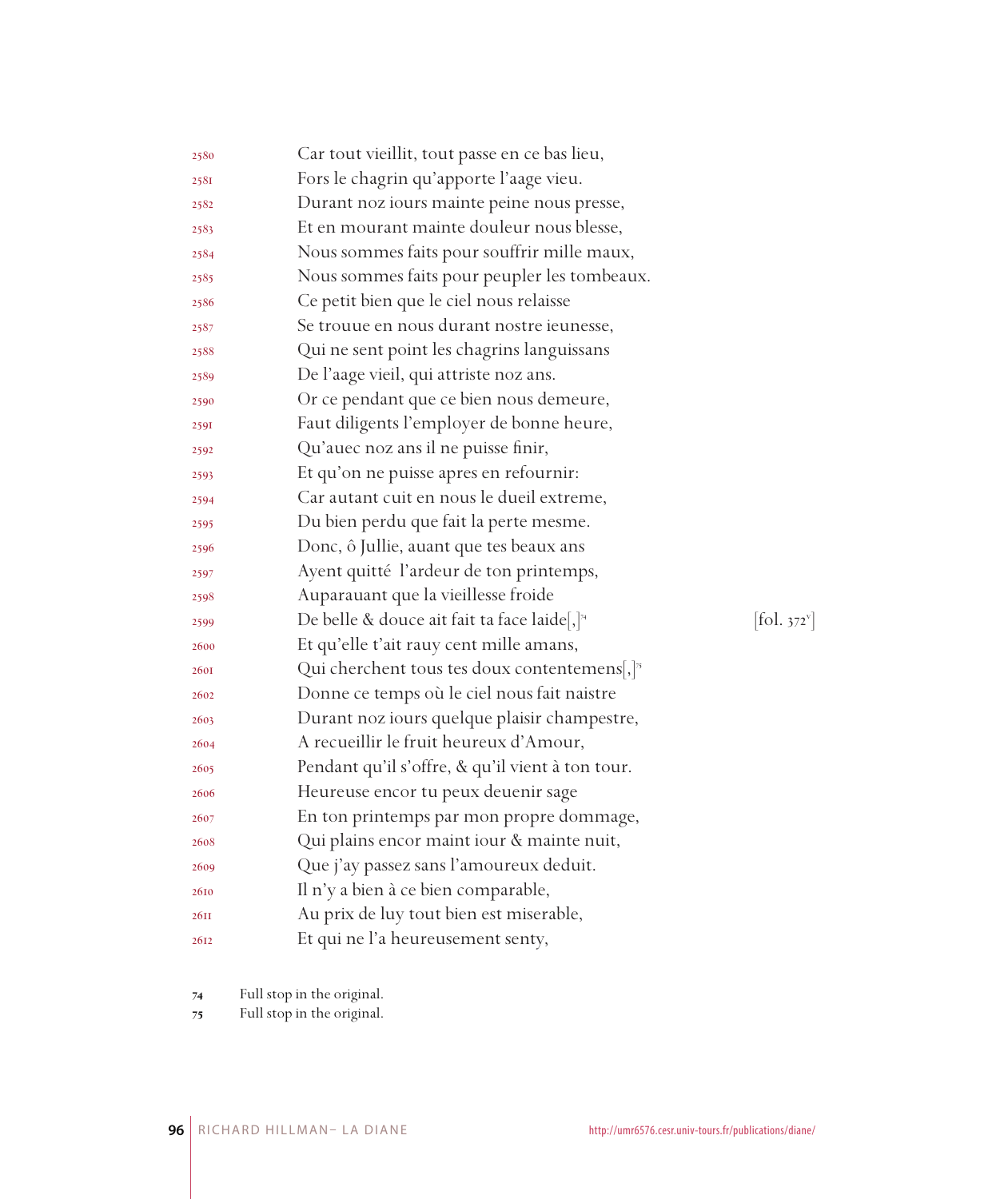| 2613 | De l'heur du monde est encore apprenty.      |                      |
|------|----------------------------------------------|----------------------|
| 2614 | Mais tu es trop, ô celeste Iullie,           |                      |
| 2615 | Pour vn pasteur belle, douce & iolie:        |                      |
| 2616 | Tu ne dois point ta bel [sic] ame ranger     |                      |
| 2617 | Pres celle là d'vn rustique berger,          |                      |
| 2618 | Mais d'vn Heros, d'vn cheualier d'elite      |                      |
| 2619 | Qui seul Iullie immortelle merite.           |                      |
| 2620 | Que si tu veux permettre que l'Amour         |                      |
| 262I | Face en ton cœur heureusement seiour,        |                      |
| 2622 | Je te donray vn serviteur fidele,            |                      |
| 2623 | Vn cheualier, de qui la face belle,          |                      |
| 2624 | Vaillante & braue, vn grand prince ressent,  |                      |
| 2625 | Et sa valeur immortelle se rend.             |                      |
| 2626 | Ne vueille pas refuser ceste chance,         |                      |
| 2627 | Aime celuy dont viue est la constance:       |                      |
| 2628 | Puis qu'aussi bien faut que tu sente vn iour |                      |
| 2629 | Les doux flambeaux de l'immortel Amour:      |                      |
| 2630 | Car ta beauté auecques ta ieunesse           |                      |
| 263I | Veut que tu serue aux mortels de maistresse. |                      |
| 2632 | Quoy que tu face, il faut, & malgré toy      |                      |
| 2633 | Que tu flechisse à l'amoureuse loy:          | $[\text{fol. } 373]$ |
| 2634 | Car sans aimer ceste ieunesse viue,          |                      |
| 2635 | Qui tous les iours de cent desirs s'auiue,   |                      |
| 2636 | Cet aage prompt & vif à s'enflammer,         |                      |
| 2637 | Ne peut couler sans viuement aimer.          |                      |
| 2638 | Ce sont erreurs que penser voir exempte      |                      |
| 2639 | De ce brazier nostre ieunesse ardante,       |                      |
| 2640 | Car l'Amour ieune, & enfant desireux,        |                      |
| 264I | Hante tousiours le ieune aage amoureux.      |                      |
| 2642 | Penses-tu donc sans ceste ardente enuie      |                      |
| 2643 | Pouuoir passer ta bien-heureuse vie?         |                      |
| 2644 | Ce sont erreurs, & tu verras vn iour         |                      |
| 2645 | Ton cœur contraint de receuoir l'Amour:      |                      |
| 2646 | Ny cet erreur qui nous veut faire croire     |                      |
| 2647 | Que pour aimer on perd sa belle gloire,      |                      |
| 2648 | Ny cette honneur qui pense soucieux          |                      |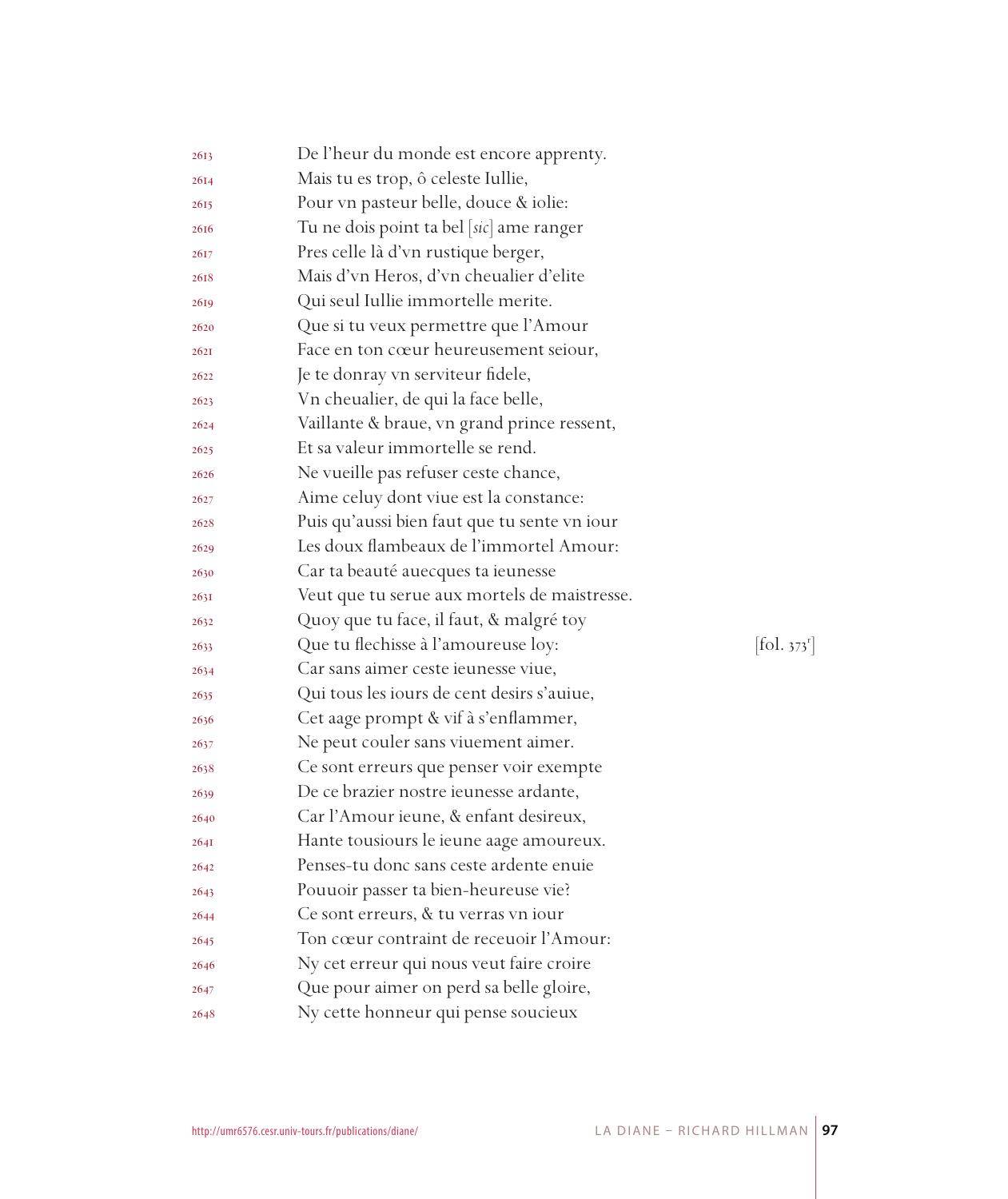| 2649 | D'vn noir bandeau voiler noz ieunes yeux,                               |
|------|-------------------------------------------------------------------------|
| 2650 | Ny ce soucy de garder immortelle                                        |
| 265I | Sa chasteté à noz souhaits cruelle,                                     |
| 2652 | Ne peuuent tous empescher que d'Amour,                                  |
| 2653 | Les feux ardents ne nous bruslent vn iour.                              |
| 2654 | C'est vn arrest que le ciel nous anounce,                               |
| 2655 | C'est vn edict que l'Amour nous prononce.                               |
| 2656 | Or donc Iullie à te servir eslis                                        |
| 2657 | Non vn pasteur, non vn pauure Nymphis,                                  |
| 2658 | Mais cet Hector, dont l'amour est extreme:                              |
| 2659 | Puis qu <sup>['</sup> ]aussi <sup>*</sup> bien faut en fin que tu aime, |
| 2660 | Et que tes iours doiuent brusler épris                                  |
| 2661 | Des feux ardants de l'enfant de Cypris.                                 |

## IVLLIE

| 2662 | O fausse vieille horriblement hideuse       |                                         |
|------|---------------------------------------------|-----------------------------------------|
| 2663 | Que la frayeur fait pallir despiteuse,      |                                         |
| 2664 | Fausse sorciere, aduersaire du los,         |                                         |
| 2665 | Qui de l'honneur veux trouble le repos.     |                                         |
| 2666 | Vieille edentee, inhumaine Furie,           | $\left  \text{fol. } 373 \right\rangle$ |
| 2667 | Maudite fole, es-tu bien si hardie          |                                         |
| 2668 | De me tenir vn propos deceueur,             |                                         |
| 2669 | Que ie cognoy contraire à mon honneur?      |                                         |
| 2670 | Oses-tu bien d'vne harangue telle           |                                         |
| 267I | Eschaugueter ma chasteté fidele?            |                                         |
| 2672 | Oses tu bien en me iugeant par toy,         |                                         |
| 2673 | Me penser veuue & d'honneur & de foy?       |                                         |
| 2674 | Et que ie sois comme toy adonnee            |                                         |
| 2675 | A tout forfait, au crime abandonee?         |                                         |
| 2676 | Va, vieille, va: ie ne sçay qui me tient    |                                         |
| 2677 | Et qui ma main courageuse retient,          |                                         |
| 2678 | Qu'elle ne bat, froisse, rompe, esgratigne, |                                         |
| 2679 | Ta face sale, & ta creuse poitrine.         |                                         |

 $[$ fol. 373 $^{\mathrm{v}}$ ]

Orig. "quaussi".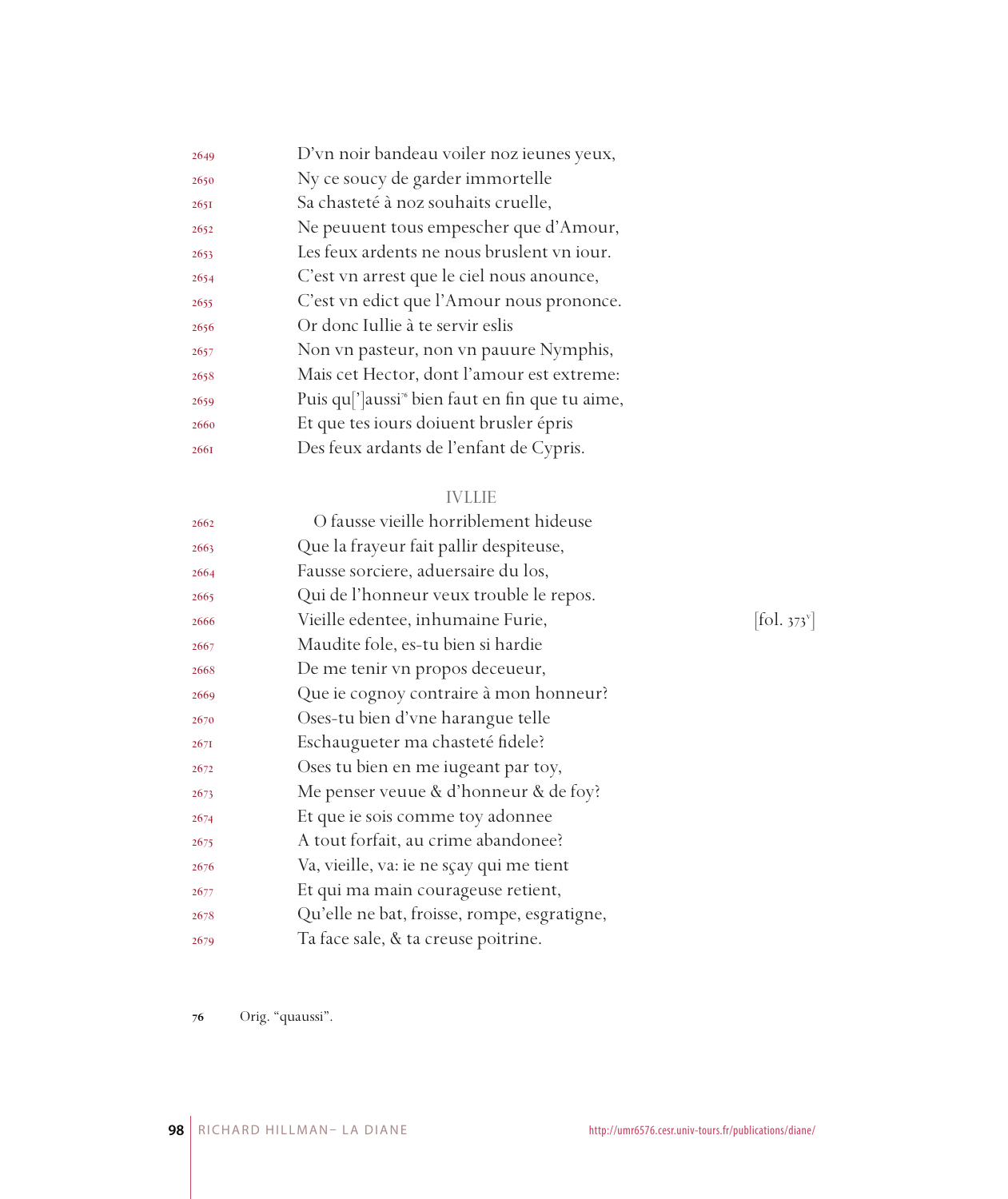| 2680 | Va t'en d'icy, & garde, si tu veux       |                       |
|------|------------------------------------------|-----------------------|
| 2681 | Fuir ma main, de te rendre à mes yeux:   |                       |
| 2682 | Car par le front de Diane la belle,      |                       |
| 2683 | Dont la vertu sert de lampe eternelle    |                       |
| 2684 | A tous mortels, ie te ferois sentir      |                       |
| 2685 | Le iuste mal d'vn fascheux repentir.     |                       |
| 2686 | Retire toy, indigne de lumiere           |                       |
| 2687 | Dans quelque trou hideux & solitaire,    |                       |
| 2688 | Et tes amans que ie hay aussi fort,      |                       |
| 2689 | Que nostre corps fait la cruelle mort.   |                       |
| 2690 | Mais ne pren pas de me poursuiure enuie, |                       |
| 2691 | Si tu ne veux que i'esteigne ta vie.     | <i>Sort Jullie.</i> ] |
|      |                                          |                       |

## ARBVSTE

| 2692 | O pauure fille! ô trop folle beauté!       |                        |
|------|--------------------------------------------|------------------------|
| 2693 | O ieune esprit remply de liberté!          |                        |
| 2694 | Tu ne sçais pas combien viue est la force  |                        |
| 2695 | De l'Archerot qui toute chose force.       |                        |
| 2696 | Tu ne sçais pas combien doux est le fruit  |                        |
| 2697 | Que sa douceur aux amoureux produit:       |                        |
| 2698 | Tu ne sçais pas faute d'experience,        |                        |
| 2699 | Combien son goust toute douceur deuance.   | $[\text{fol. } 374^r]$ |
| 2700 | Mais puis que fiere on te voit resister    |                        |
| 2701 | A ce doux bien, qui te peut apporter       |                        |
| 2702 | Tout le plaisir qui merite en ce monde     |                        |
| 2703 | Le nom de bien & de douceur feconde,       |                        |
| 2704 | C'est la raison que sans ce plaisir beau   |                        |
| 2705 | Ton corps ridé dorme souz le tombeau:      |                        |
| 2706 | Et viure encor en tel temps ie souhaitte,  |                        |
| 2707 | Pour t'escouter pleurant ta griefue perte, |                        |
| 2708 | Pour te voir laide, où la ieune beauté     |                        |
| 2709 | Ores te rend pleine de cruauté.            |                        |
| 2710 | Mais cet amour que tu braue & dedaigne,    |                        |
| 27II | Pourra froisser ta fierté si hautaine,     |                        |
| 2712 | Rendre ton cœur comme vn autre amoureux,   |                        |
| 2713 | D'vn bien peut estre ardamment desireux,   |                        |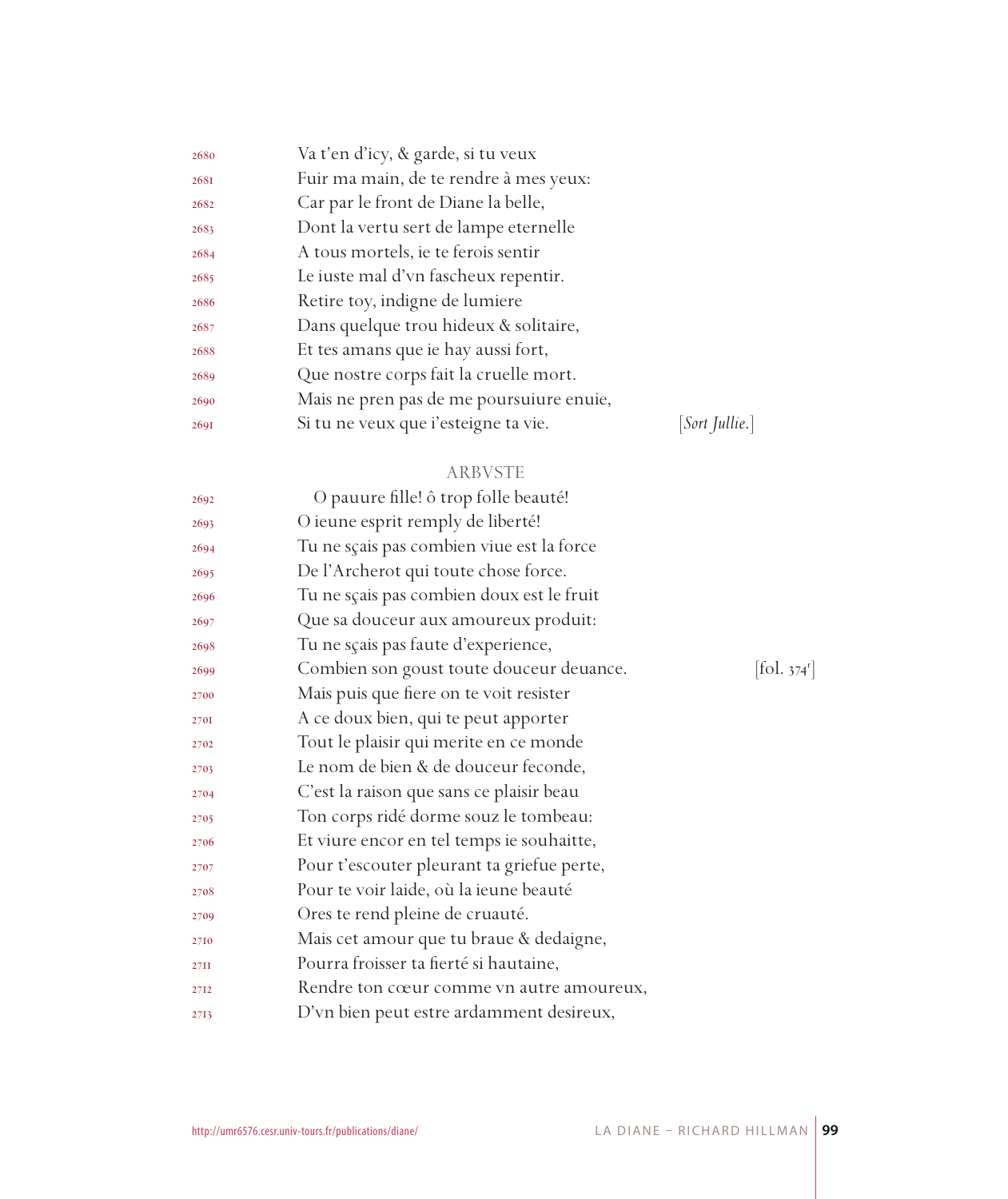| 2714 | Qui luy sera refusé, tout de mesme         |                 |
|------|--------------------------------------------|-----------------|
| 2715 | Que maint amant tu refuses, qui t'aime:    |                 |
| 2716 | Car bien souuent l'Amour qui ne finit      |                 |
| 2717 | D'vn mesme mal que nous faisons punit      |                 |
| 2718 | Nostre ame fiere, & nous rend miserables,  |                 |
| 2719 | Comme chetifs nous rendons noz semblables. |                 |
| 2720 | Vn si grand bien ie verray quelque iour,   |                 |
| 2721 | Puis que rien n'est impossible à l'Amour.  | [Sort Arbuste.] |

## LE CHŒVR

| 2722 | Heureux celui qui aime                 |                                           |
|------|----------------------------------------|-------------------------------------------|
| 2723 | Alors qu'il l'est de mesme,            |                                           |
| 2724 | C'est vn bien sans ennuy:              |                                           |
| 2725 | Mais malheureux l'ame                  |                                           |
| 2726 | Qui brusle, dont la flamme             |                                           |
| 2727 | Ne veut brusler que luy.               |                                           |
| 2728 | Rien si parfait n'accorde              |                                           |
| 2729 | Que la douce concorde,                 |                                           |
| 2730 | Noz espri $[t]s$ <sup>7</sup> espurez: | $\left  \text{fol. } 374^{\circ} \right $ |
| 2731 | Rien plus fort les bourrelle,          |                                           |
| 2732 | Que la haine cruelle                   |                                           |
| 2733 | Qui les rend separez.                  |                                           |
| 2734 | De deux contraires fleches,            |                                           |
| 2735 | Cupidon fait ses breches,              |                                           |
| 2736 | Dont nostre cœur atteint:              |                                           |
| 2737 | Celle d'or est bruslante,              |                                           |
| 2738 | Celle de plomb glaçante,               |                                           |
| 2739 | L'vne art & l'autre esteint.           |                                           |
| 2740 | Voila pourquoy contraires,             |                                           |
| 274I | Mille amours ordinaires,               |                                           |
| 2742 | On voit en ces bas lieux:              |                                           |
| 2743 | L'Amour ainsi nous traitte             |                                           |
| 2744 | Pour monstrer que celeste              |                                           |

Orig. "esprirs".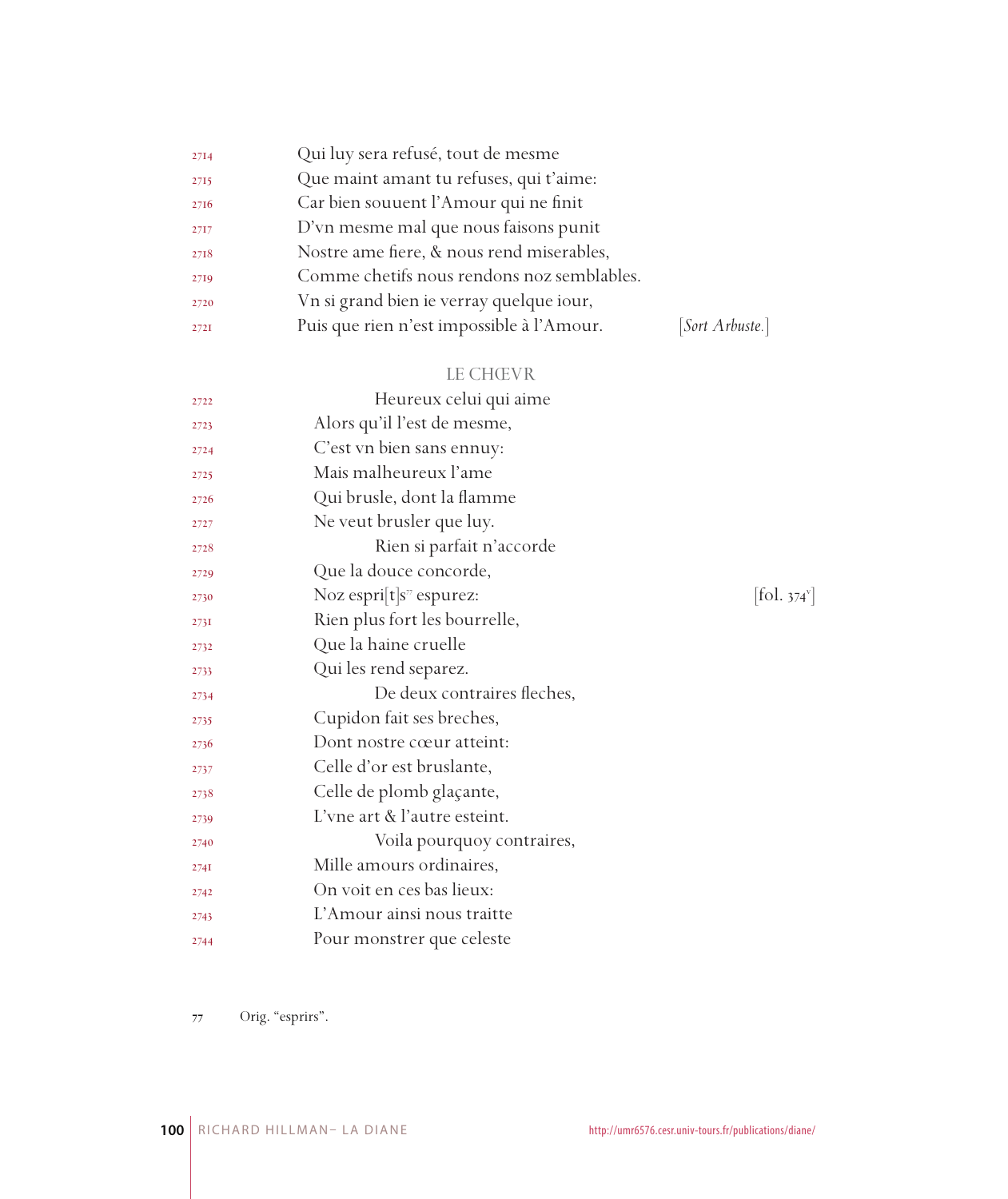| 2745 | Est son feu glorieux.                  |
|------|----------------------------------------|
| 2746 | Que loin de ce bosquage                |
| 2747 | Fust Amour & sa rage,                  |
| 2748 | Loin son feu, ses fiertez!             |
| 2749 | Libres seroient noz ames,              |
| 2750 | Où ses ardantes flammes                |
| 275I | Ardent noz libertez.                   |
| 2752 | Mais Iuppin n'a peu estre              |
| 2753 | De cet Archer le maistre,              |
| 2754 | Ny le Dieu des [Enfers]: <sup>28</sup> |
| 2755 | Qui peut donc le contraindre?          |
| 2756 | Le plus court c'est d'esteindre        |
| 2757 | Sa flamme auec noz jours.              |

Orig. "Estours", which yields no satisfactory sense.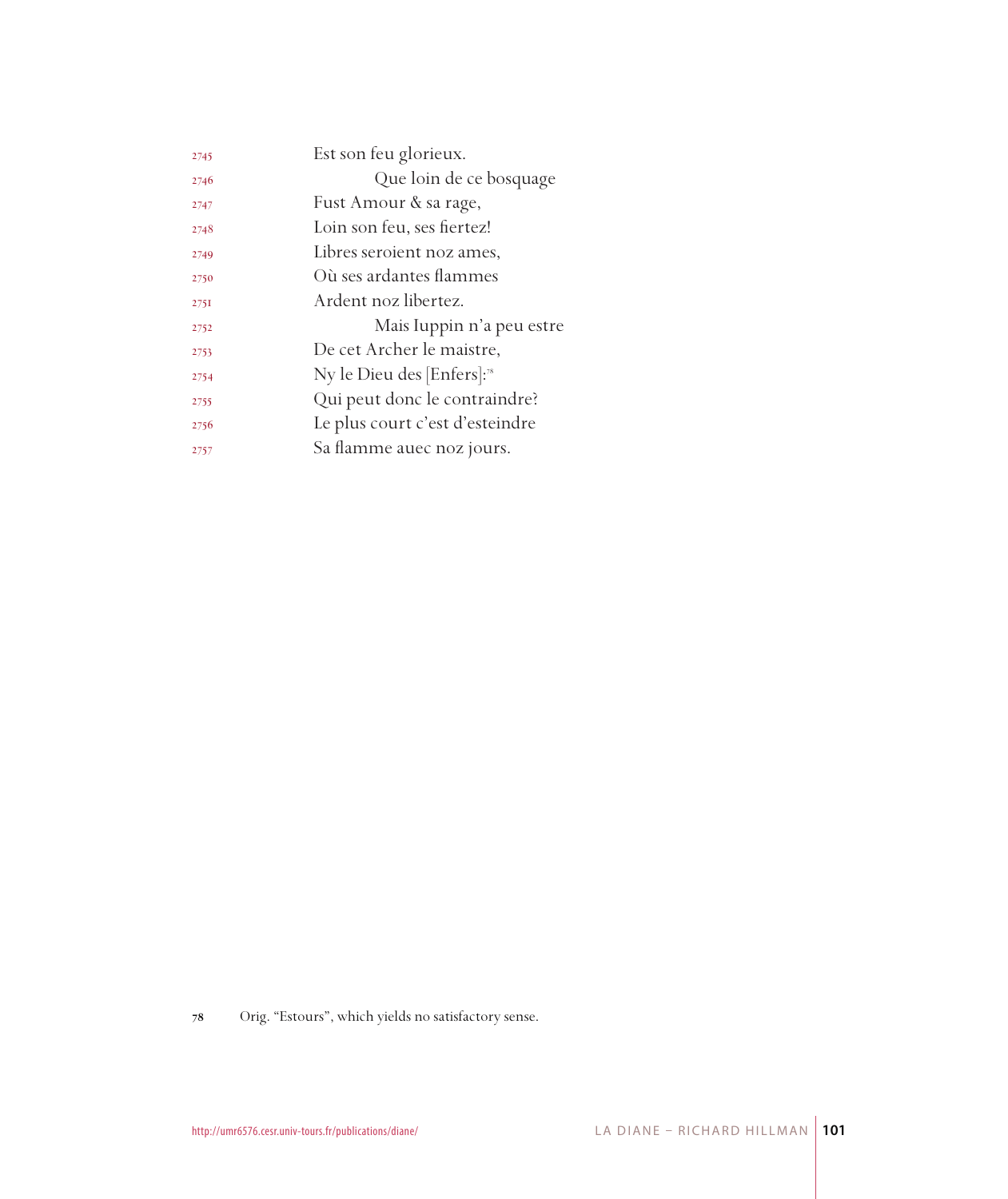# **ACTE TROISIESME.**

| Frontin Berger.   | Fauste Pasteur.   |
|-------------------|-------------------|
| Diane Bergere.    | Nymphis Pasteur.  |
| Hector Cheualier. | Elymant Magicien. |
| Arbyste vieille.  | Iullie Bergere.   |

[*Entrent Frontin et Fauste.*]

## FRONTIN

| 2758 | N'as-tu trouué à ton mal secourable,      |            |
|------|-------------------------------------------|------------|
| 2759 | O Fauste heureux, mon conseil veritable?  |            |
| 2760 | Ne sens-tu pas couler par mes propos      |            |
| 2761 | Dedans ton cœur maint espoir de repos?    |            |
| 2762 | N'as-tu cogneu ma parole certaine,        |            |
| 2763 | Ayant receu le remede à ta peine ?        |            |
| 2764 | N'as-tu pas veu le sçavoir d'Elymant      |            |
| 2765 | Prompt à guarir ton amoureux tourment?    |            |
| 2766 | N'as-tu cogneu sa parfaite science,       |            |
| 2767 | Comme ma voix t'en donnoit asseurance?    |            |
| 2768 | Et n'as-tu pas dequoy te secourir,        |            |
| 2769 | Dequoy ta peine immortelle guarir?        |            |
| 2770 | O combien doit estre dite diuine          |            |
| 277I | Entre tous biens ceste rare doctrine,     |            |
| 2772 | Qui peut guarir la peine d'vn amant,      |            |
| 2773 | Veu que ce mal est sans allegement,       |            |
| 2774 | Que rien ne peut luy porter allegeance,   |            |
| 2775 | Que Juppin n'a mesme sur luy puissance!   |            |
| 2776 | De nom d'humain on nomme le sçauoir,      |            |
| 2777 | Qui peut guarir par vn commun deuoir,     |            |
| 2778 | Par les sirops, par les simples fideles   | [fol. 375] |
| 2779 | Dedans noz corps les douleurs naturelles; |            |
| 2780 | Mais le sçauoir qui les ames guarit,      |            |
| 2781 | Où le flambeau de l'amour se nourit       |            |
| 2782 | Est vray diuin puis que l'ame diuine      |            |
| 2783 | D'vn mal diuin guarist par sa doctrine.   |            |
| 2784 | Et que le mal d'amour est immortel,       |            |

 $[$ fol. 375 $^r$ ]

 $[$ fol. 375 $^{\circ}$ ]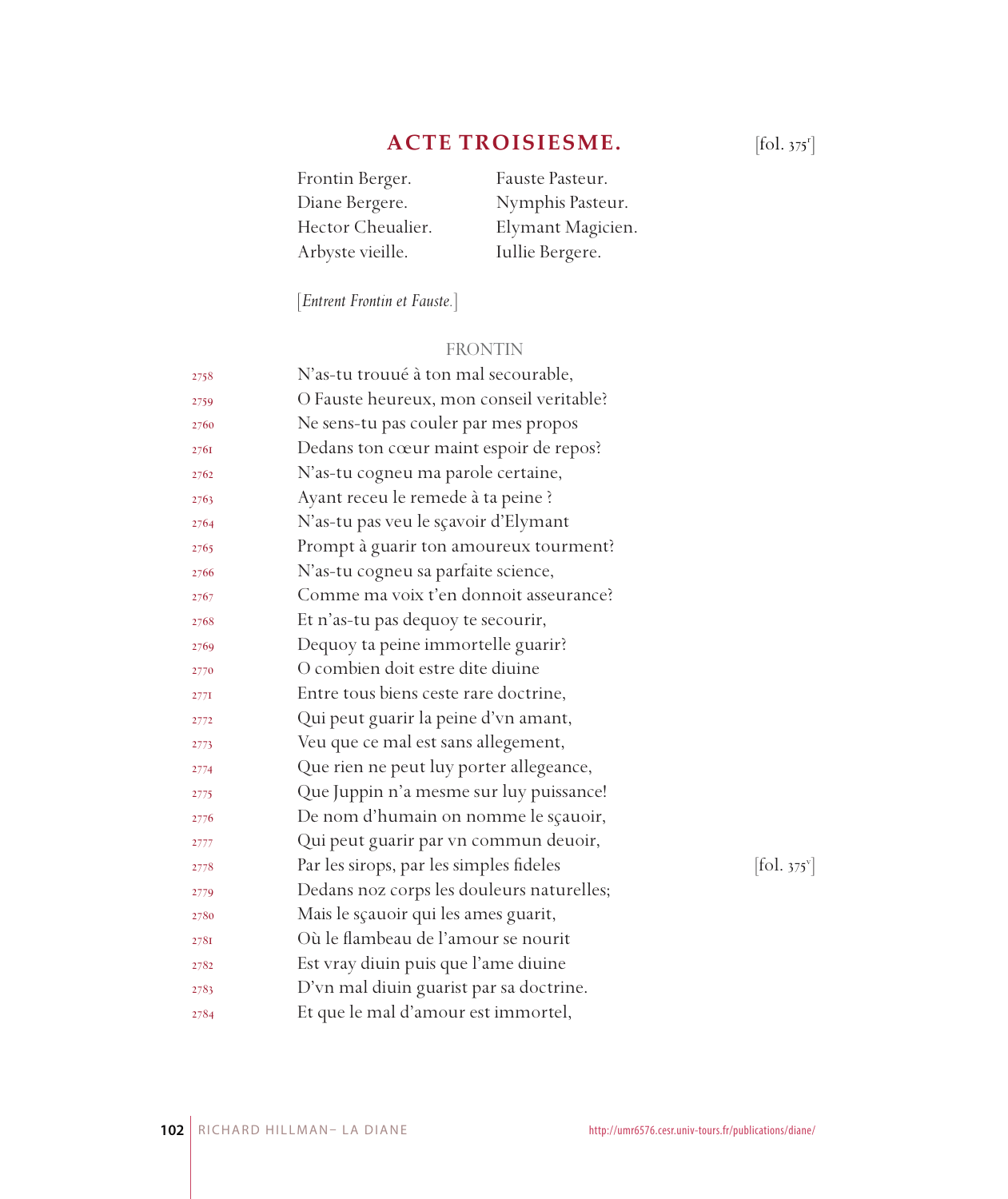Pour n'estre veu comme vn tourment mortel.

## FAVSTE

| Ha ie l'aduoüe; & cognois par moy mesme, |
|------------------------------------------|
| Que ce sçauoir, en sçauoir est extreme!  |
| Rien que luy seul n'auoit peu me guarir, |
|                                          |
|                                          |
| Qui te monstras à mon mal secourable,    |
|                                          |
|                                          |
|                                          |
|                                          |
| Qui doit mon corps & ma face changer     |
|                                          |
|                                          |

#### FRONTIN

| 2798 | Tu as raison, aussi bien il est heure    |                |
|------|------------------------------------------|----------------|
| 2799 | Que de ceste eau ta douleur tu secœure.  |                |
| 2800 | Allons nous-en tous seulets nous cacher, |                |
| 2801 | Derrier le dos de ce ferme rocher:       |                |
| 2802 | Là de ceste eau tu laueras ta face,      |                |
| 2803 | Dont nous verrons le pouuoir d'efficace. | [Ils sortent.] |
|      |                                          |                |

## DIANE [*en entrant*]

| 2804 | Bien que le iour qui marche sur les cieux   |                              |
|------|---------------------------------------------|------------------------------|
| 2805 | Mille plaisirs, mille biens amoureux,       |                              |
| 2806 | Descouure aux yeux de toute ame viuante,    |                              |
| 2807 | Je ne voy rien qui me rende contente.       |                              |
| 2808 | Le iour fut fait pour plaire aux immortels, |                              |
| 2809 | Pour rendre heureux les terrestres mortels, | $[\text{fol. } 376^{\circ}]$ |
| 2810 | Qui de son feu tiennent en don la vie:      |                              |
| 28II | Mais las ce iour miserable m'ennuie!        |                              |
| 2812 | Du blond Soleil toute vermeille fleur,      |                              |
| 2813 | Tout fruict meury emprunte sa couleur,      |                              |
| 2814 | Et tout chacun se plaist en sa lumiere,     |                              |
|      |                                             |                              |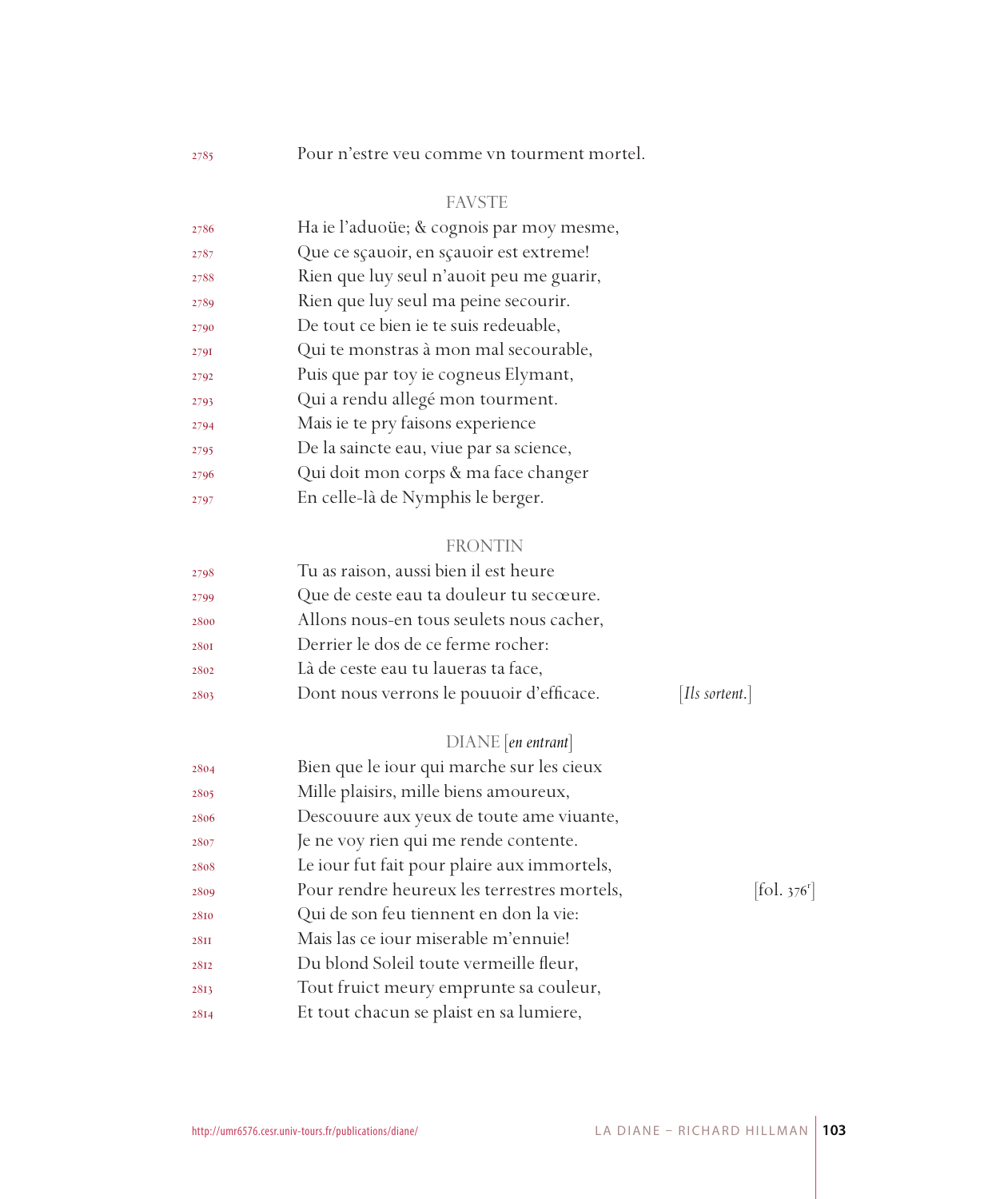| 2815 | Mais ie sens croistre à le voir ma misere!       |                                 |
|------|--------------------------------------------------|---------------------------------|
| 2816 | Son œil diuin descouure au nostre ardent         |                                 |
| 2817 | Maints fruicts nouueaux, qui le rendent content, |                                 |
| 2818 | Et mille fleurs que le printemps rameine:        |                                 |
| 2819 | Mais las au mien, il ne monstre que peine!       |                                 |
| 2820 | A son retour on entend gazouiller                |                                 |
| 2821 | Mille oisillons, les feres s'esueiller,          |                                 |
| 2822 | Qui vont loüans sa lumiere doree,                |                                 |
| 2823 | Qui seule helas me rend lasse esploree!          |                                 |
| 2824 | L'arbre glacé à ses rais reflorist,              |                                 |
| 2825 | Et dans ses bras son beau fruict se meurist[,]   |                                 |
| 2826 | Le pré reprent sa verte cheuelure;               |                                 |
| 2827 | Et ie languis sans changer de nature!            |                                 |
| 2828 | Plus douce, helas, a mon sang demy-cuit          |                                 |
| 2829 | Des feux d'amour, ie sens la noire nuict!        |                                 |
| 2830 | Son front, aux fronts des mortels effroyable,    |                                 |
| 2831 | Bien que hydeux, au mien est agreable:           |                                 |
| 2832 | Car le sommeil qui me va deceuant,               |                                 |
| 2833 | Mon vain penser endort le plus souuent.          |                                 |
| 2834 | Puis ce trompeur, ce fantasque Morphee,          |                                 |
| 2835 | Dont tant de fois mon ame fut trompee,           |                                 |
| 2836 | Deçoit mes yeux, fait trouuer deuant eux         |                                 |
| 2837 | Mon cher Nymphis, qu'il feint m'estre amoureux.  |                                 |
| 2838 | Bien que ce soit vne figure ailee,               |                                 |
| 2839 | Vn ombre vain, si suis-je consolee               |                                 |
| 2840 | De mes trauaux durant tout ce temps coy,         |                                 |
| 284I | Que mon Nymphis ie pense aupres de moy.          |                                 |
| 2842 | Du songe faux si subtile est la ruse,            |                                 |
| 2843 | Que bien souuent noz ames il abuse,              | $[\text{fol. } 376^{\text{v}}]$ |
| 2844 | Et pour vn temps a sur nous le pouuoir,          |                                 |
| 2845 | Qu'à noz deux yeux pour vray se faire voir.      |                                 |
| 2846 | Mais il ressemble à l'arbre de Tantale,          |                                 |
| 2847 | De qui le fruict sur la bouche deuale,           |                                 |
| 2848 | Et qui remonte au mesme temps qu'il croit,       |                                 |
| 2849 | Le pouuoir prendre & le toucher du doigt.        |                                 |
| 2850 | Ha douce nuict! hé que n'es-tu encore            |                                 |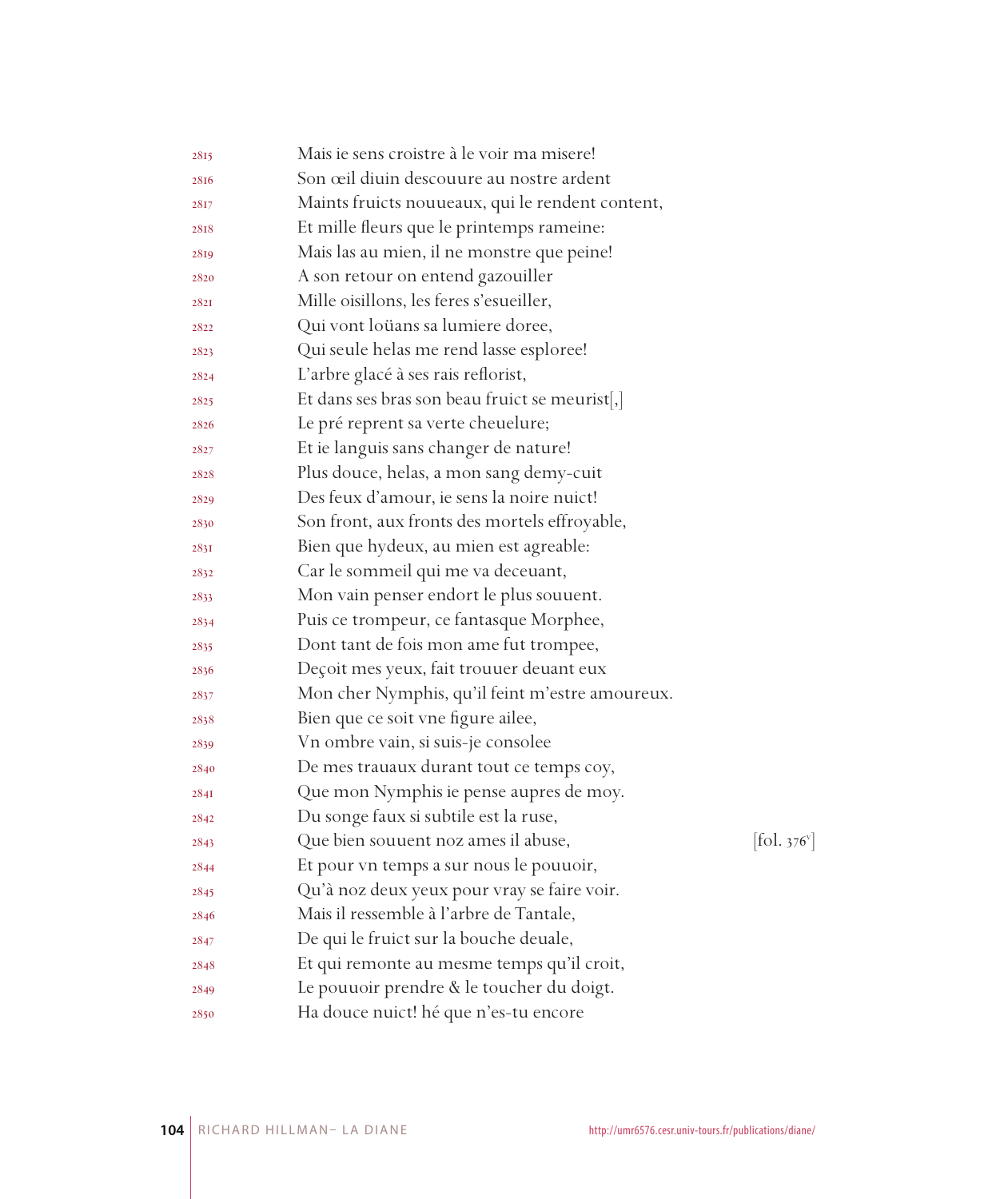| 2851 | Luisante au lieu de la vermeille Aurore?    |            |
|------|---------------------------------------------|------------|
| 2852 | Que ton beau front pallissant argenté,      |            |
| 2853 | N'espand encor sur le ciel sa clarté?       |            |
| 2854 | Morphee encor auroit bien la puissance      |            |
| 2855 | En me trompant de tromper ma souffrance,    |            |
| 2856 | Et de me rendre en songe seulement          |            |
| 2857 | Nymphis propice à guarir mon tourment.      |            |
| 2858 | Que n'est encor, ô Soleil, ta lumiere       |            |
| 2859 | Dans le giron de Tethys mariniere!          |            |
| 2860 | Que n'est ton char ô sainct Patarean        |            |
| 2861 | Plongé encor dans l'humide Ocean;           |            |
| 2862 | Sans rallumer, en dechassant les astres,    |            |
| 2863 | Le vif penser de mes cruels desastres?      |            |
| 2864 | O Dieu qu'heureux est le coulant repos      |            |
| 2865 | A ceux qui ont le soucy dans les os!        |            |
| 2866 | Il en endort la cruelle memoire,            |            |
| 2867 | Et qui plus est souuent leur fait acroire   |            |
| 2868 | Que ce doux bien dont ils auoient soucy,    |            |
| 2869 | Et qui rendoit leur courage trancy,         |            |
| 2870 | Est arriué! ils le tastent, ce semble,      |            |
| 2871 | Ou pour le moins l'ombre qui luy ressemble! |            |
| 2872 | Mais ce qui vient mon esprit tourmenter     |            |
| 2873 | C'est que l'on dit qu'il faut interpreter   |            |
| 2874 | Tout au rebours les fantosmes & songes,     |            |
| 2875 | D'autant que sont mille folles mensonges,   |            |
| 2876 | Que l'esprit vient à se representer         |            |
| 2877 | Ce que le iour il souloit souhaitter.       | [fol. 377] |
| 2878 | Combien de fois ce pendant que la face      |            |
| 2879 | Du clair Soleil faisoit fondre la glace,    |            |
| 2880 | Qui sur le front des rochers espoissis      |            |
| 288I | S'accropissoit, ay-je ennuié Nymphis?       |            |
| 2882 | Combien de fois sa beauté si parfaite,      |            |
| 2883 | M'a t'elle fait courir toute seulette       |            |
| 2884 | Parmy ces bois afin de le chercher          |            |
| 2885 | Et de son front me pouuoir approcher?       |            |
| 2886 | Durant le iour, si ceste ardante enuie      |            |

 $.377^{r}]$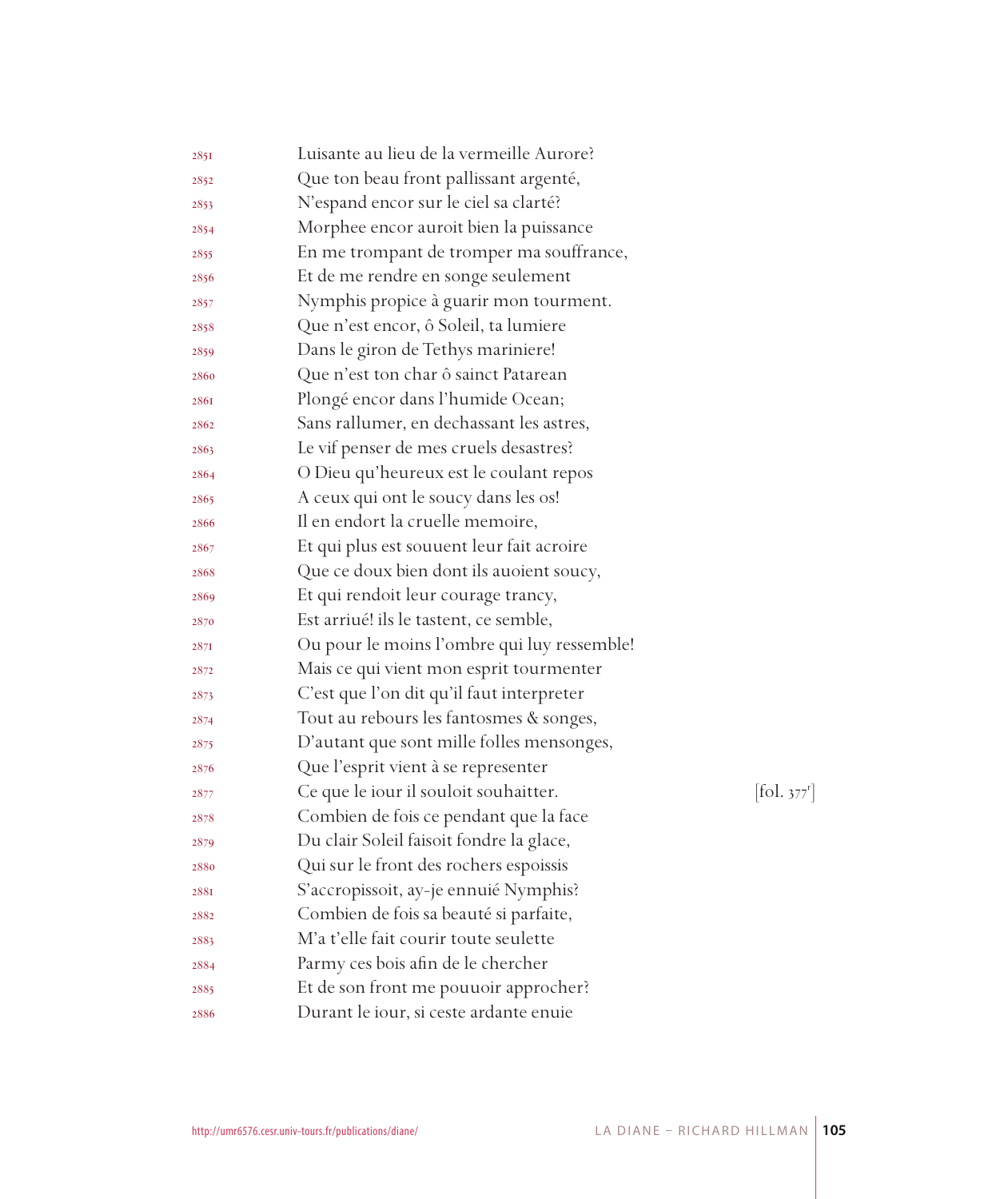| 2887        | Brusloit mon ame en ses beautez rauie,      |                                         |
|-------------|---------------------------------------------|-----------------------------------------|
| 2888        | Et si mon cœur pressé d'vn doux lien        |                                         |
| 2889        | Ne souhaittoit tout le iour autre bien,"    |                                         |
| 2890        | C'est chose assez & facile & croyable,      |                                         |
| 2891        | Que ce plaisir, qui m'est tant agreable,    |                                         |
| 2892        | Se represente en dormant à mes yeux,        |                                         |
| 2893        | Puis que mon cœur en est si desireux.       |                                         |
| 2894        | Comme l'on voit l'auare qui ne songe        |                                         |
| 2895        | Qu'en son thresor, dont le penser le ronge, |                                         |
| 2896        | Qui ne dort point, aussi bien que les iours |                                         |
| 2897        | Les nuicts il pense à le garder tousiours;  |                                         |
| 2898        | Dedans son cœur il le conte sans cesse,     |                                         |
| 2899        | Et craint tousiours que la main larronnesse |                                         |
| 2900        | Ne luy rauisse vn bien si precieux,         |                                         |
| <b>290I</b> | Dont jour & nuict il se rend soucieux:      |                                         |
| 2902        | Ainsi ie suis nuict & iour amoureuse        |                                         |
| 2903        | De mon Nymphis, & tousiours desireuse       |                                         |
| 2904        | De ses beaux yeux, que sans repos ie voy    |                                         |
| 2905        | Soit en veillant, ou dormant à recoy.       |                                         |
| 2906        | Ah pleust aux Dieux, que Iuppin venerable   |                                         |
| 2907        | Rendist ce iour mon songe veritable,        |                                         |
| 2908        | En rencontrant mon Nymphis, où ie vy!       |                                         |
| 2909        | De ses coraux i'eusse ardente rauy          |                                         |
| 2910        | Mille baisers, i'eusse à ses yeux collee    |                                         |
| <b>29II</b> | Cent mille fois ma bouche desolee!          | $\left  \text{fol. } 377 \right\rangle$ |
| 2912        | Ah plus que moy heureuse ne fut onc         |                                         |
| 2913        | L'alme Venus, lors que pressant le front,   |                                         |
| 2914        | Et les beaux yeux de son berger folastre,   |                                         |
| 2915        | Elle venoit aupres de luy s'esbatre!        |                                         |
| 2916        | Ny plus heureuse en ses sauuages bois       |                                         |
| 2917        | Ne fut Diane à sa diuine voix,              |                                         |
| 2918        | Lors que la nuict elle quittoit sa couche,  |                                         |
| 2919        | Pour rebaiser les beaux yeux & la bouche,   |                                         |
|             |                                             |                                         |

 $\left[\text{fol. } 377^{\text{v}}\right]$ 

Semi-colon in the original.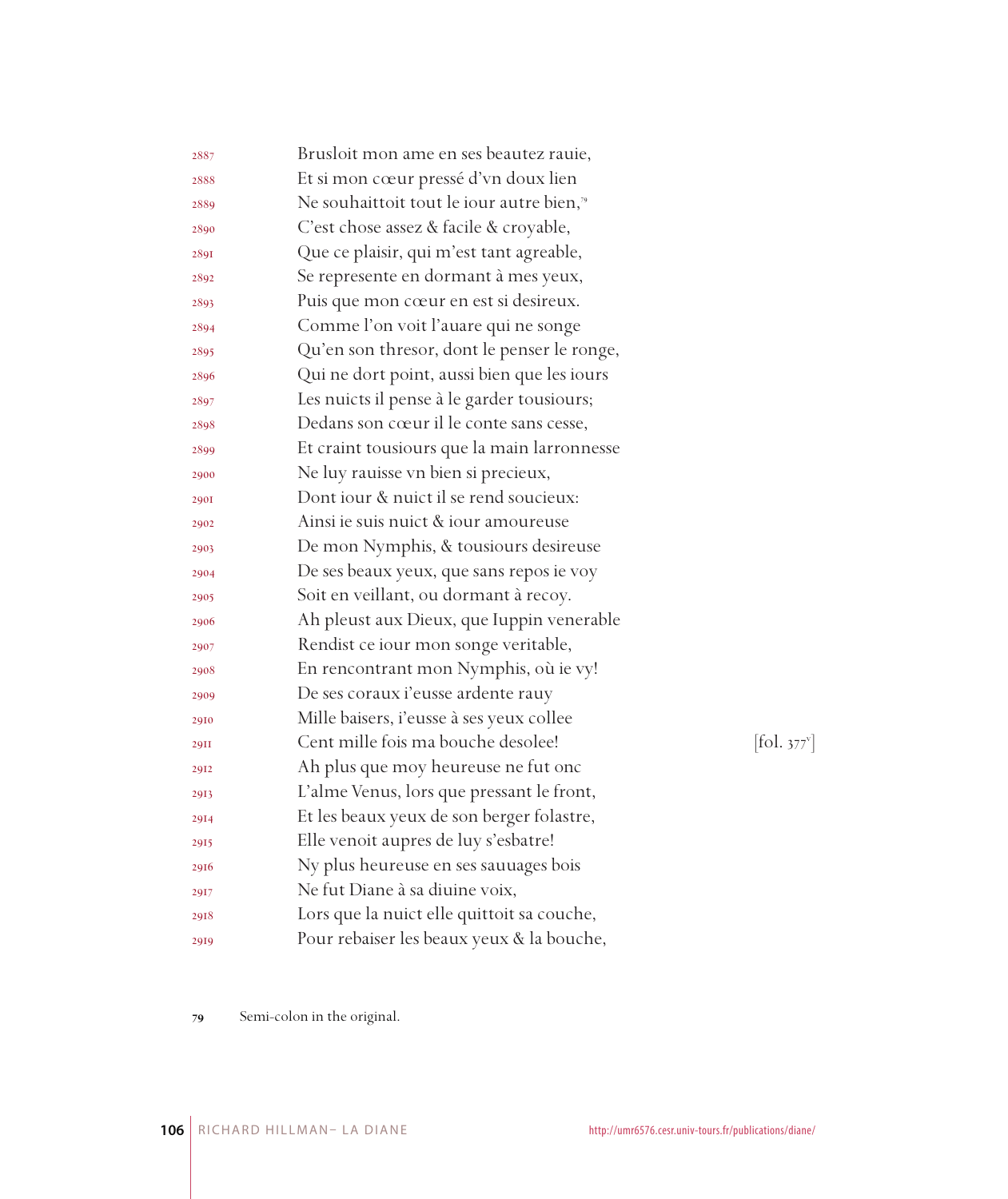| 2920 | D'Endymion! [Ny plus] <sup>80</sup> heureuse Thetis,     |
|------|----------------------------------------------------------|
| 2921 | Quand Peleus luy engendra ce fils                        |
| 2922 | Qui fist mourir aux Dolopes vtile,                       |
| 2923 | Le braue Hector aux portes de sa [ville]. <sup>81</sup>  |
| 2924 | Mais ie m'en vay par tout cercher <sup>82</sup> Nymphis, |
| 2925 | Et faire vray rencontrer si ie puis                      |
| 2926 | Mon songe heureux; faut tenter la fortune,               |
| 2927 | Qui ne se montre aux couards opportune. [Sort Diane.]    |

[*Entrent Frontin et Fauste.*]

#### FRONTIN

| 2928 | O bien-heureux ton amour & ton sort,                       |                                           |
|------|------------------------------------------------------------|-------------------------------------------|
| 2929 | Puis que pareil ton visage & ton port                      |                                           |
| 2930 | Est à Nymphis, ton chef porte à ceste heure                |                                           |
| 293I | A nœuds frisez sa blonde cheuelure:                        |                                           |
| 2932 | Ton front son teint, tes yeux semblent les siens;          |                                           |
| 2933 | Bref pour Nymphis aujourdh'huy ie te tiens.                |                                           |
| 2934 | O sainct sçauoir, qui les mortels transforme <sup>83</sup> |                                           |
| 2935 | Et qui leur peux faire changer de forme,                   |                                           |
| 2936 | De front, de teint, & puissant les refais,                 |                                           |
| 2937 | Autres qu'ils n'ont de nature esté faits.                  |                                           |
| 2938 | Mais en perdant ta premiere semblance                      |                                           |
| 2939 | Garde toy bien de perdre l'asseurance:                     |                                           |
| 2940 | Garde toy bien sous ce masque trompeur,                    |                                           |
| 294I | De te tromper, & de perdre le cœur:                        |                                           |
| 2942 | Ne pers le sens, & changeant de visage                     |                                           |
| 2943 | Ne change pas d'ardeur, & de courage.                      |                                           |
| 2944 | Fay bonne mine, & tien ton fait couuert,                   | $\left  \text{fol. } 378^{\circ} \right $ |
|      |                                                            |                                           |

Orig. "Plus"; rhetoric, metrics and meaning support the emendation.

 Orig. "vie". Both the rhyme and the sense confirm the typographical error; the reference is obviously to Achilles' killing of Hector outside the gates of Troy.

 The only occurrence in the text of this spelling, which is attested as late as 1642 (see *Le Trésor de la langue française*, s.v. "chercher").

 Given the second-person endings of "peux" and "refais", I take it that Frontin is apostrophising "sainct sçauoir", so that "transforme" is anomalous.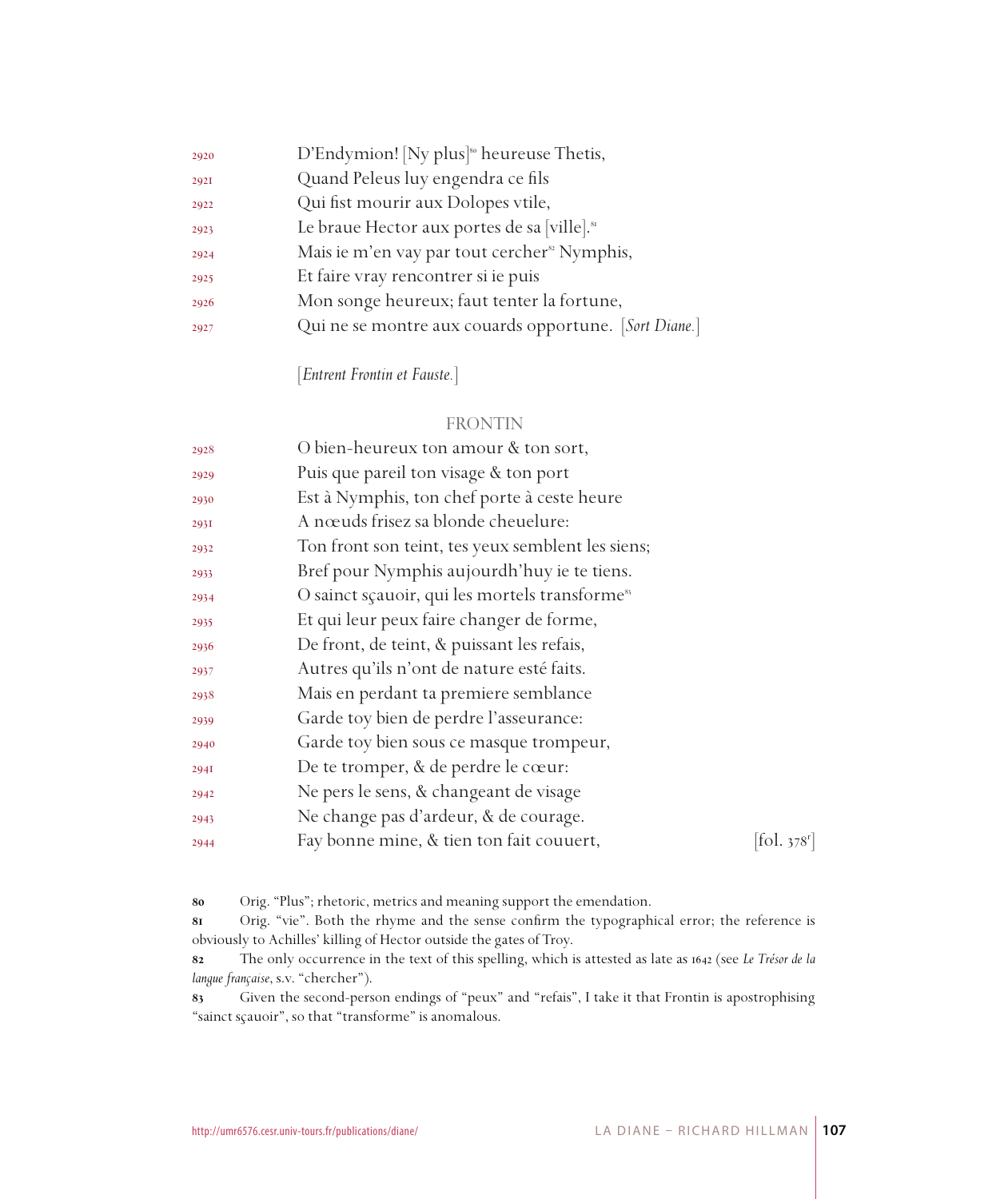| 2945 | Que tu ne sois follement descouuert:        |
|------|---------------------------------------------|
| 2946 | Car contre toy ta Diane offencee,           |
| 2947 | Auroit raison d'estre plus courroucee       |
| 2948 | Que si loyal, tu n'eusses iamais pris       |
| 2949 | Pour la tromper la forme de Nymphis.        |
| 2950 | Et ce pendant que de ce sort charmee,       |
| 2951 | Tu la verras du desir enflammee:            |
| 2952 | Qu'elle croira que tu sois son amant,       |
| 2953 | Appaise promt ton amoureux tourment,        |
| 2954 | En luy donnant la foy de mariage:           |
| 2955 | Car sans ce nœud tout amour n'est que rage. |
| 2956 | De ceste foy ie deuiendray tesmoin,         |
| 2957 | Et de tes ans à iamais i'auray soin,        |
| 2958 | A celle-fin que rien ne te suruienne        |
| 2959 | Qui te remette à ta peine ancienne.         |

## FAVSTE

| Allons, Frontin, allons: car ie pretens              |
|------------------------------------------------------|
| De ce doux iour bien employer le temps,              |
| Et si ie puis auoir heureuse chance,                 |
| Je te donray, pour ample recompense                  |
| De tes labeurs, & de ton sainct amour,               |
| Vn gobelet fait dextrement au tour                   |
| De ce grand buis, dont la teste chenue               |
| Par l'aage viel estoit iadis fenduë,                 |
| Qui au vieil mur de mon four se colloit:             |
| De la racine est ce gobelet fait                     |
| Jaune comme or que parfait on renomme,               |
| Haut esleué, & rond comme vn[e] <sup>84</sup> pomme, |
| Creux d'vn grand pied, & d'vn cizeau ioly            |
| Tant par dehors que par dedans poly:                 |
| Au haut on voit vne bordure espesse,                 |
| De chiffres faite, & de Deltats de Grece,            |
|                                                      |

Orig. "vns".

RICHARD HILLMAN– LA DIANE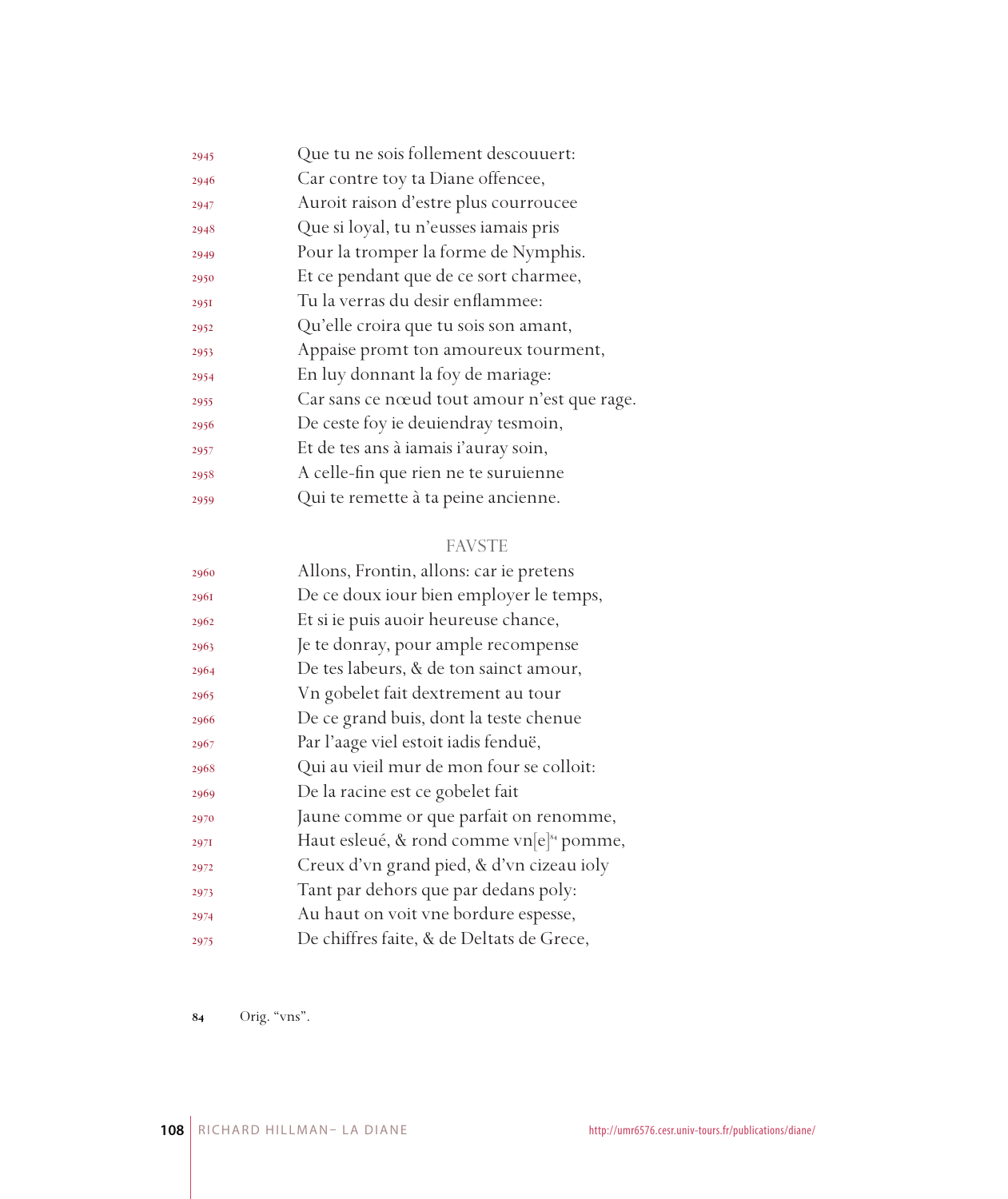| 2976 | De mille nœuds, amoureux enlacez,            |            |
|------|----------------------------------------------|------------|
| 2977 | Et de cordons estroittement pressez:         | [fol. 378] |
| 2978 | Parmy l'on voit mainte larme meslee,         |            |
| 2979 | Qui change en fleur son humeur distilee,     |            |
| 2980 | Sur qui l'on voit maint oiseau voleter,      |            |
| 2981 | Et ceste fleur doucement becqueter.          |            |
| 2982 | Sur vn costé, l'on voit viue taillee         |            |
| 2983 | L'alme Venus, dolente & desolee,             |            |
| 2984 | Ayant le dos contre vn ferme rocher,         |            |
| 2985 | Et son Adon, qu'elle tenoit si cher,         |            |
| 2986 | Mort estendu, que piteuse elle embrasse      |            |
| 2987 | Laissant tomber mille pleurs sur sa face,    |            |
| 2988 | Son chef diuin, aux amoureux humain,         |            |
| 2989 | Repose las dans le creux de sa main,         |            |
| 2990 | Le doux Zephyr de son haleine agile,         |            |
| 2991 | Par flots flottans, ses cheueux esparpille;  |            |
| 2992 | Autour d'Adon, on voit ses chiens lassez,    |            |
| 2993 | Qui de regret mortellement blessez,          |            |
| 2994 | Par mille cris en esleuant la teste          |            |
| 2995 | Vont regrettant la perte qu'ils ont faite;   |            |
| 2996 | Les vns de peine en terre se couchans,       |            |
| 2997 | Le sang vermeil de leur maistre leschans:    |            |
| 2998 | Les autres fiers en vn troupeau s'amassent,  |            |
| 2999 | Et le sanglier aduersaire pourchassent.      |            |
| 3000 | Pendant on voit decouler tout autour,        |            |
| 3001 | Des yeux diuins de la mere d'Amour           |            |
| 3002 | Cent mille pleurs, dont la face sanglante    |            |
| 3003 | Du bel Adon est baignee & relante;           |            |
| 3004 | Et son espieu, dont il auoit domté           |            |
| 3005 | Tant de sangliers, est pres de son costé.    |            |
| 3006 | De l'autre part on regarde taillee           |            |
| 3007 | A traits subtils la dolente Thisbee,         |            |
| 3008 | La bouche ouuerte, & comme regrettant        |            |
| 3009 | Son cher Pirame, helas, qu'elle aimoit tant: |            |
| 3010 | On voit ses yeux qui degouttent de larmes,   |            |
| 30II | Et dans sa main les infideles armes          | [fol. 379  |

v ]

r ]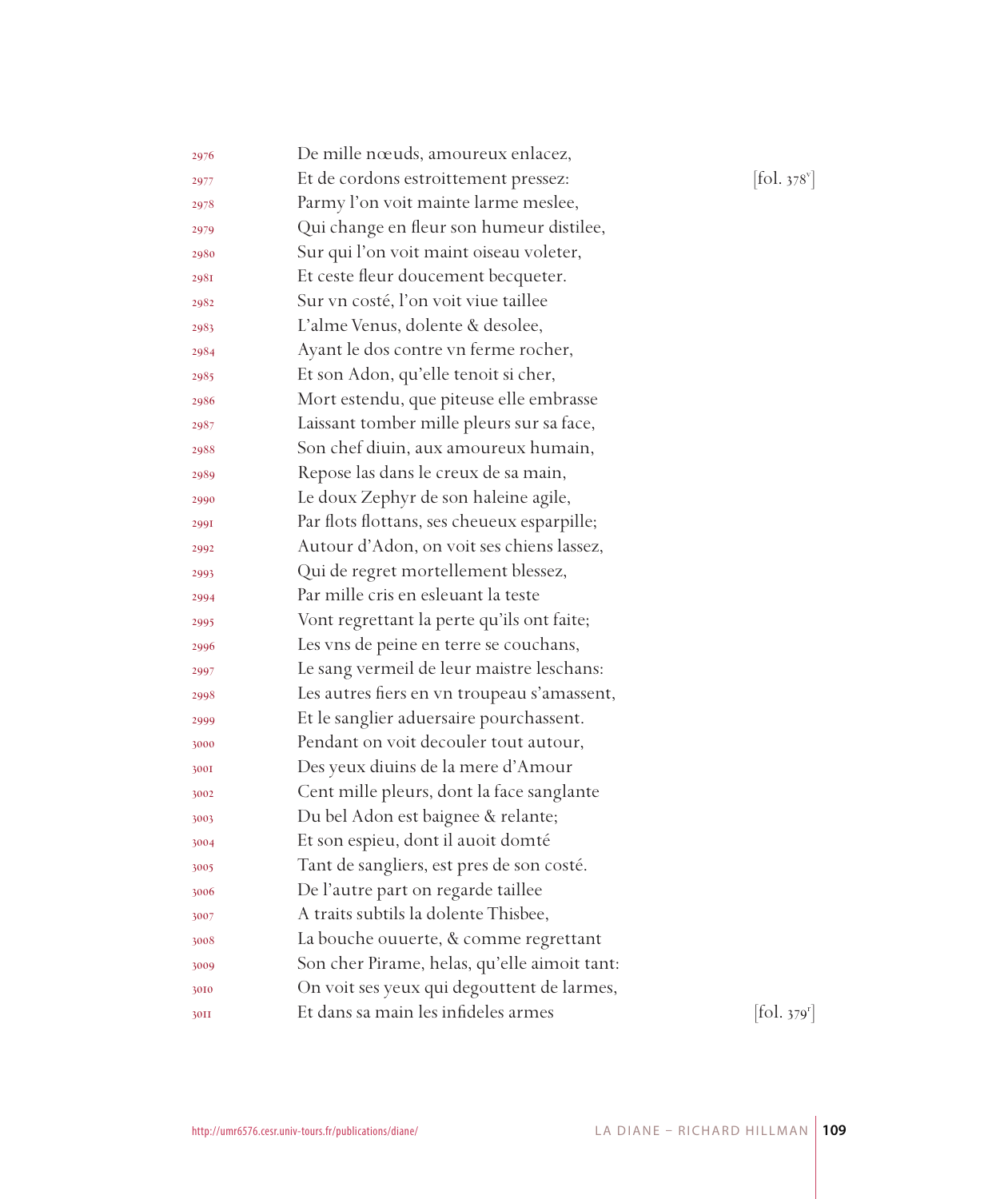| 3012 | Qui son bon corps, temple saint de l'amour, |                                |
|------|---------------------------------------------|--------------------------------|
| 3013 | D'vn fer pointu transpercerent à iour.      |                                |
| 3014 | Pres d'elle on voit la fatale fontaine,     |                                |
| 3015 | Qui semble encor se douloir de sa peine,    |                                |
| 3016 | De qui les eaux, entremelees, las,          |                                |
| 3017 | De sang cruel, lamentoient leur trespas:    |                                |
| 3018 | Contre le bort de la fontaine calme,        |                                |
| 3019 | On voit gisant le fidele Pirame,            |                                |
| 3020 | De qui le cœur fut d'amour offencé,         |                                |
| 302I | Ayant le sein d'outre en outre percé,       |                                |
| 3022 | Couuert de sang, & la terre deserte         |                                |
| 3023 | Autour de luy de mesme sang couuerte,       |                                |
| 3024 | De la fontaine aussi couuerts les bords,    |                                |
| 3025 | Du sang qui coule encore de son corps:      |                                |
| 3026 | Le couure-chef que la fere sauuage          |                                |
| 3027 | Ensanglanta, seul [sic] cause du dommage,   |                                |
| 3028 | De l'autre part couuert de sang gisoit      |                                |
| 3029 | Dessur le pré, qui d'horreur pallissoit.    |                                |
| 3030 | D'autre costé Didon on voit depeinte,       |                                |
| 3031 | Le fer au poin, faisant mainte complainte,  |                                |
| 3032 | Les yeux enflez à force de pleurer,         |                                |
| 3033 | Et sur la mer au loin se retirer            |                                |
| 3034 | L'ingrat Enee, on voit la mer mutine,       |                                |
| 3035 | Ses longs vaisseaux porter sur son eschine: |                                |
| 3036 | Pres de Didon on voit Anne sa sœur,         |                                |
| 3037 | Qui tasche helas d'appaiser sa douleur,     |                                |
| 3038 | Lasse esploree, & le mal qui la serre       |                                |
| 3039 | Luy fit baisser la face contre terre:       |                                |
| 3040 | Elle a les bras piteusement croisez,        |                                |
| 304I | A tours dolens l'vn dans l'autre enlacez:   |                                |
| 3042 | On voit dolens assemblez autour d'elle,     |                                |
| 3043 | Les habitans de Cartage la belle,           |                                |
| 3044 | Qui de leur Royne auec cent mille pleurs,   |                                |
| 3045 | Pleurent le sort, regrettent les malheurs,  | $\left[$ fol. 379 $\mathrm{v}$ |
| 3046 | Puis de bois sec vne pile est haussee,      |                                |
| 3047 | Où Didon veut estre morte bruslee.          |                                |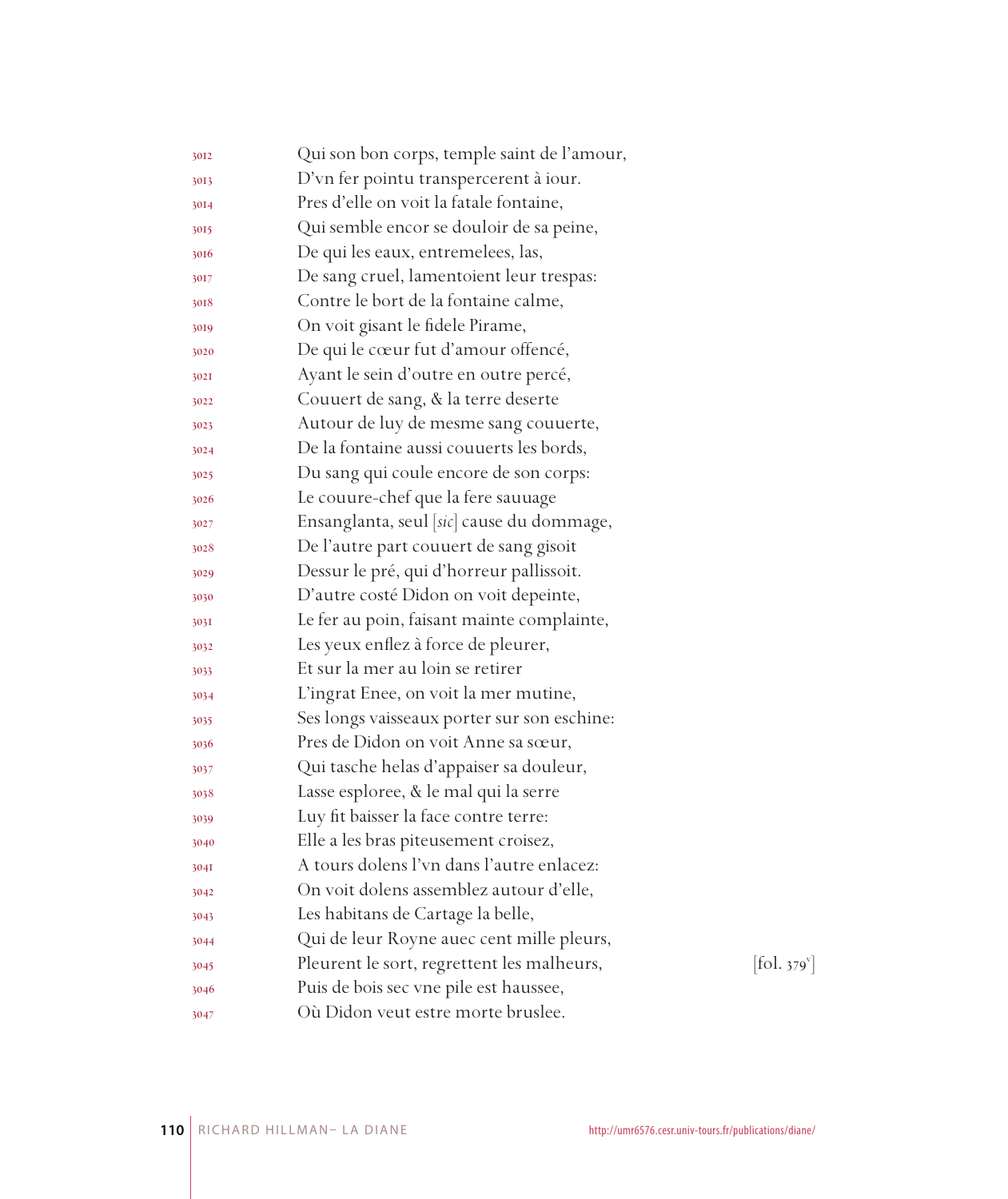| 3048 | De l'autre part, on voit chaste depeint,     |           |
|------|----------------------------------------------|-----------|
| 3049 | En taille douce, Hippolyte le saint,         |           |
| 3050 | Qui dechiré par ses cheuaux superbes,        |           |
| 305I | Mouille de sang le riuage & les herbes:      |           |
| 3052 | On voit son char contre vn roc arresté,      |           |
| 3053 | De sang vermeil par tout ensanglanté,        |           |
| 3054 | Et ses cheuaux, qui harassez de peine        |           |
| 3055 | Soufflans suans, prennent vn peu d'haleine:  |           |
| 3056 | Aupres du corps d'Hippolyte sans iour,       |           |
| 3057 | Phedre l'on voit ardante en vn amour         |           |
| 3058 | Qui le souspire, & lamente infidele          |           |
| 3059 | Son faux rapport & son amour cruelle,        |           |
| 3060 | Qui d'Hippolyte aussi chaste que beau,       |           |
| 3061 | Auoit, helas, auancé le tombeau:             |           |
| 3062 | Puis l'on la voit preste de se deffaire,     |           |
| 3063 | Ayant au poin vn estoc sanguinaire,          |           |
| 3064 | Vangeant sur elle Hippolyte qui fut          |           |
| 3065 | L'honneur des siens ce pendant qu'il vescut: |           |
| 3066 | On voit apres, vn Dieu qui resuscite         |           |
| 3067 | Par mille sucs le pudique Hippolyte,         |           |
| 3068 | Qui des forests demeure hoste immortel,      |           |
| 3069 | Sans retourner chez son pere cruel.          |           |
| 3070 | Du gobelet la patte on voit semee            |           |
| 3071 | De mille fleurs, chacune plus aimee.         |           |
| 3072 | Syron le fit, qui n'eut pas de pareil,       |           |
| 3073 | En son sçauoir sous le tour du Soleil.       |           |
| 3074 | Voilà, Frontin, le present que i'ordonne     |           |
| 3075 | A ta bonté, & que Fauste te donne.           |           |
| 3076 | Mais, ô Frontin, regarde comme moy;          |           |
| 3077 | Dedans ce bois, Diane i'apperçoy.            |           |
| 3078 | Bon Dieu c'est elle! Amour fay moy la grace  |           |
| 3079 | Que i'amollisse à ce coup son audace         | [fol.380] |
| 3080 | Dessouz la peau de Nymphis son amant,        |           |
| 308I | Et que ie puisse auoir contentement          |           |
| 3082 | De mes desirs, sans que sa belle veuë        |           |
| 3083 | Puisse sçauoir que ie l'aye deceuë!          |           |

r ]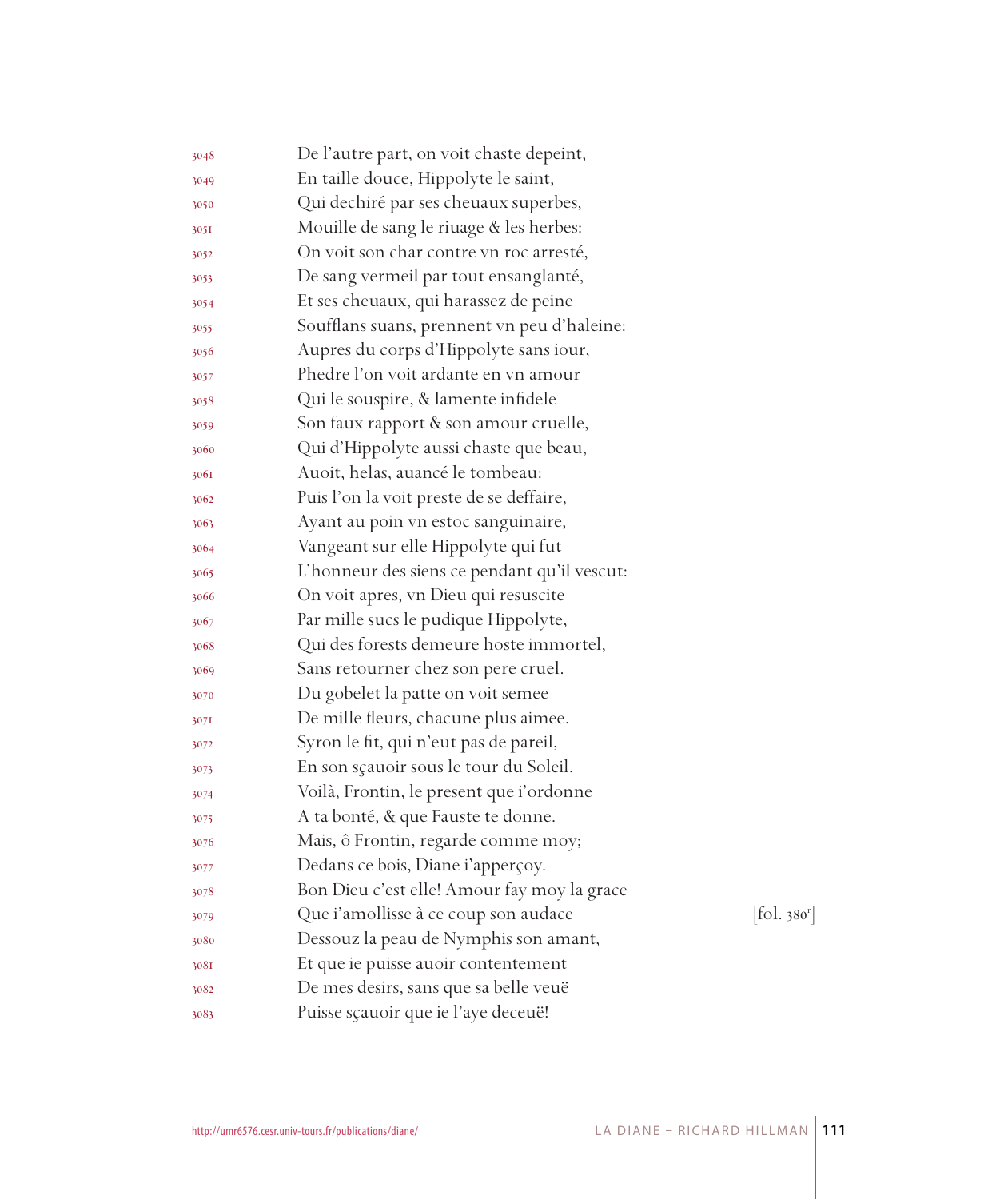| 3084 | O saint Amour, si ce bien tu me rends,   |
|------|------------------------------------------|
| 3085 | Je te promets sur le fruit que i'attens  |
| 3086 | De noz amours, t'offrir en sacrifice     |
| 3087 | De mon trouppeau la plus grasse genisse! |

## FRONTIN

| 3088 | Vy, Fauste, vy en ton espoir conceu,         |
|------|----------------------------------------------|
| 3089 | Diane t'a que ie croy apperceu;              |
| 3090 | Car deuers nous, prompte elle prent sa route |
| 3091 | Et pour Nymphis elle te prent sans doute.    |

## DIANE [*en entrant*]

| 3092 | Des beaux Pasteurs, ô Nymphis le plus beau,               |
|------|-----------------------------------------------------------|
| 3093 | De qui les yeux semblent au vif flambeau                  |
| 3094 | Qui sur le Ciel le beau iour nous rameine,                |
| 3095 | Qui si matin te rend en ceste plaine?                     |
| 3096 | Las ce n'est pas l'amour qui tient collé                  |
| 3097 | Ton cœur au mien, qui t'ait vif esueillé <sup>85</sup>    |
| 3098 | De si bonne heure: en mon ardante flamme,                 |
| 3099 | O beau Nymphis, ne pense ta belle ame,                    |
| 3100 | Car tu n'as poi[n]t <sup>56</sup> de Diane soucy,         |
| 3101 | Qui porte l'ame en ton amour trancy.                      |
| 3102 | Mais, ô cruel, tu te plais e $[n]$ <sup>87</sup> sa rage, |
| 3103 | Et ne prens soin de son proche dammage.                   |
|      |                                                           |

## FAVSTE

| 3104 | Belle Diane, encore ne crois-tu:         |
|------|------------------------------------------|
| 3105 | Rien n'est si fier, que la sainte vertu, |
| 3106 | Le long amour, & la ferme constance      |
| 3107 | Ne rende doux, & douce sa puissance.     |
| 3108 | Jl faut cognoistre au parauant qu'aimer, |
| 3109 | Faut voir la chose auant que l'estimer,  |

Colon at the end of this line in the original.

Orig. "poiut".

Orig. "eu".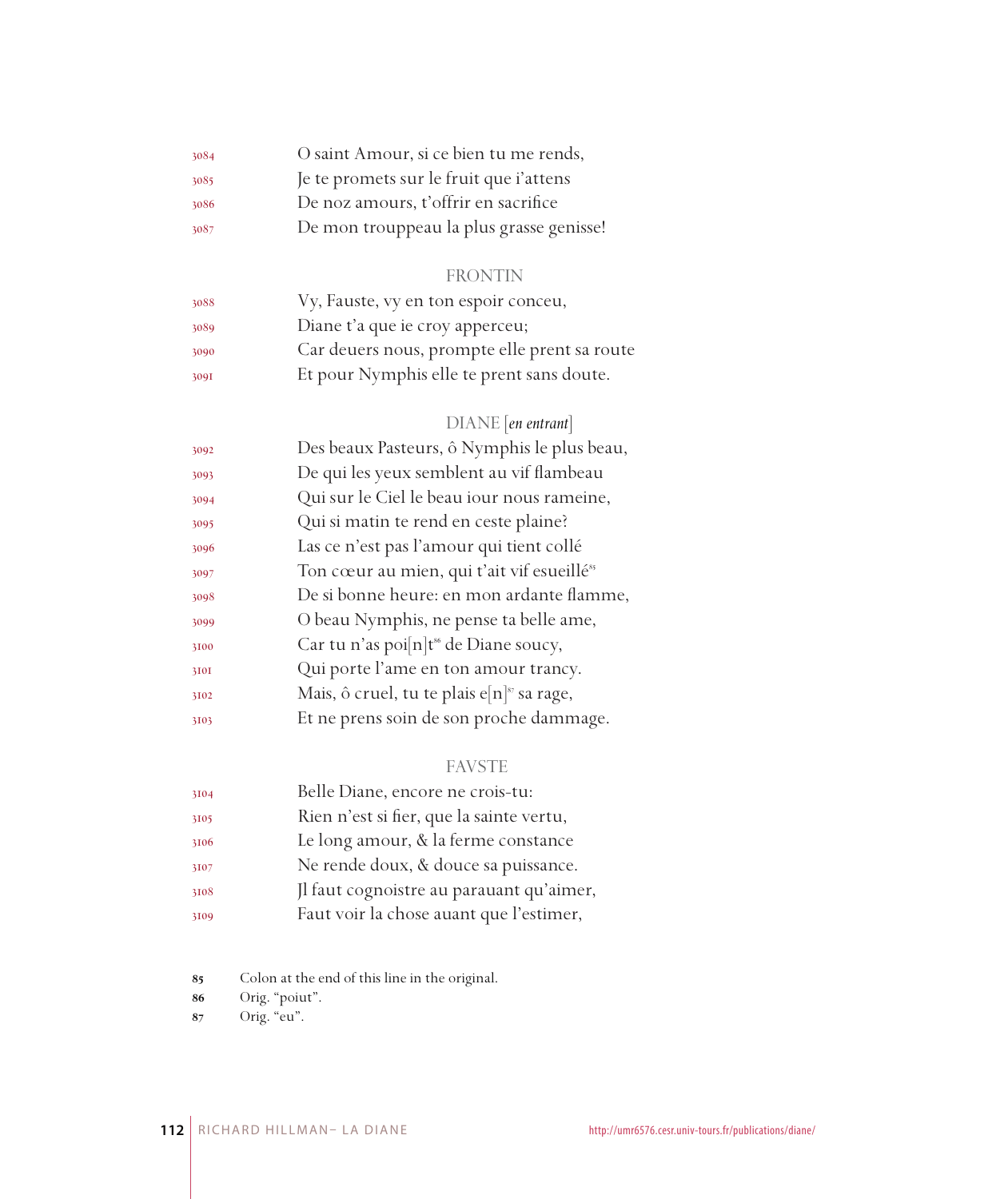| 3110 | Le vif amour & qui longuement dure,                | [fol. 380 $^{\rm v}$ ] |
|------|----------------------------------------------------|------------------------|
| 3III | N'arriue pas d'vne prompte auenture,               |                        |
| 3II2 | Ny si soudain, ains son celeste feu                |                        |
| 3II3 | Pour bien durer s'allume peu à peu.                |                        |
| 3II4 | Hé que sçais-tu si ton amour ardante,              |                        |
| 3II5 | Si tes trauaux, & ta peine constante               |                        |
| 3116 | Ont ce rocher de glace en moy brizé,               |                        |
| 3II7 | Par qui tu vis ton amour mesprisé?                 |                        |
| 3118 | Hé que sçais-tu si la fleche doree                 |                        |
| 3119 | Du Paphien a mon ame nauree,                       |                        |
| 3120 | Comme son trait, d'vn pesant plomb glacé,          |                        |
| 3121 | Auoit iadis mon tendre cœur blessé?                |                        |
| 3122 | Le temps ailé qui de noz ans dispose,              |                        |
| 3123 | Ameine tout, & meurit toute chose;                 |                        |
| 3124 | Ce qui ne peut en vn iour estre fait               |                        |
| 3125 | Le lendemain se rencontre pa[r]fait: <sup>88</sup> |                        |
| 3126 | Jl ne faut pas des Dieux iustes mesdire            |                        |
| 3127 | Si tout soudain l'on n'a ce qu'on desire.          |                        |
| 3128 | Tu serois bien confuse, que je croy,               |                        |
| 3129 | Si ie disois que seulement pour toy                |                        |
| 3130 | Je suis venu en ceste plaine belle                 |                        |
| 313I | Pour rechercher ton amitié fidele.                 |                        |
| 3132 | Voy comme i'ay changé de volonté,                  |                        |
| 3133 | Plus amoureux de ta belle beauté <sup>89</sup>     |                        |
| 3134 | Que tu fus [d]e <sup>90</sup> la mienne petite     |                        |
| 3135 | Quand tu portois pour moy la face triste.          |                        |
|      |                                                    |                        |

#### DIANE

| 3136 | Ah, ô Nymphis, tu te moques de moy!     |
|------|-----------------------------------------|
| 3137 | Tu gausse encor mon immortelle foy!     |
| 3138 | Las! non content du mal qui me martyre, |
| 3139 | Veux-tu encor de mon angoisse rire?     |

Orig. "pafait".

Full stop at the end of this line in the original.

Orig.: "ne".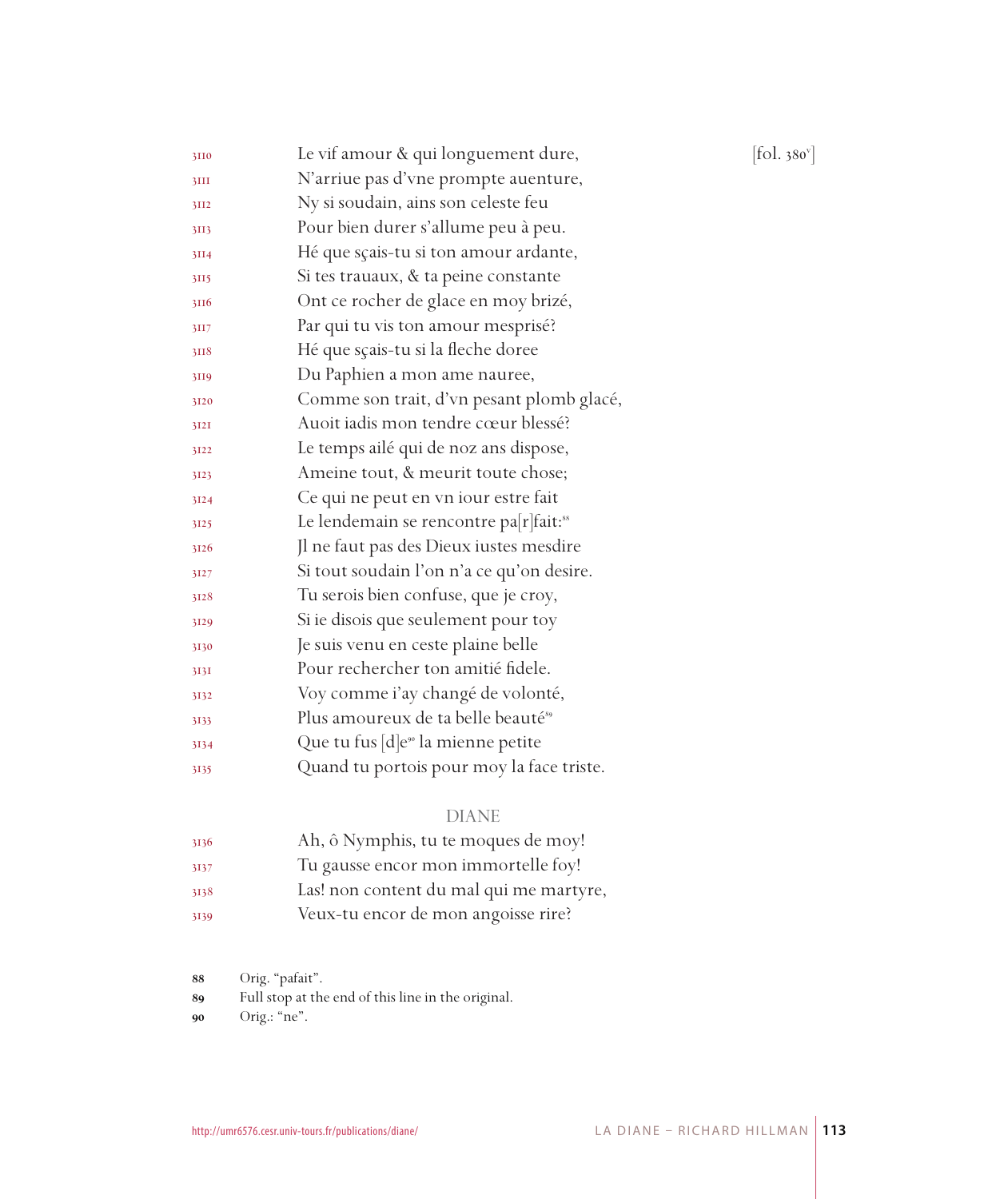| 3140 | Contente toy des douleurs que ie sens,     |            |
|------|--------------------------------------------|------------|
| 3141 | Sans te moquer de mes maux languissans:    |            |
| 3142 | Car ie sçay bien qu'au pris de moy Jullie  | [fol. 381] |
| 3143 | Est trop parfaite, & trop belle & iolie    |            |
| 3144 | Pour la quitter, qui l'aimas plus que toy, |            |
| 3145 | Pour si à coup estre amoureux de moy:      |            |
| 3146 | Tu ne scaurois cela me faire acroire.      |            |

## FAVSTE

| 3147 | Je jure Amour, dont diuine est la gloire,  |
|------|--------------------------------------------|
| 3148 | Et le pouuoir plus puissant que les Cieux, |
| 3149 | Qu'ores ardant ie n'aime que tes yeux;     |
| 3150 | Que i'ay quitté mon amour ancienne         |
| 3151 | Pour seulement honorer ma Diane.           |
| 3152 | Je te le jure & t'en promets ma foy.       |

#### DIANE

| 3153 | O cher Nymphis à ce coup ie te croy!                     |
|------|----------------------------------------------------------|
| 3154 | O Dieux du Ciel ie vous rends mainte grace,              |
| 3155 | D'auoir molly le courage & la glace                      |
| 3156 | De mon Nymphis, & d'vn effort soudain,                   |
| 3157 | L'auoir rendu à mes douleurs humain!                     |
| 3158 | O saint Amour, dont la sainte puissance                  |
| 3159 | Ne peut iamais tomber en decadence                       |
| 3160 | Je veux vn bœuf saintement t'immoler[, $]$ <sup>91</sup> |
| 3161 | Vn Dieu sans pair, en tous lieux t'appeller!             |
| 3162 | Mais, ô Nymphis, afin que ie m'asseure                   |
| 3163 | Sans en douter, que tu m'aime à ceste heure,             |
| 3164 | Je te supply de me donner la foy,                        |
| 3165 | De m'estre espoux & de n'aimer que moy.                  |

## FAVSTE

Vn plus grand heur viuant ie ne desire,

No punctuation in the original.

 $[$ fol. 381 $^r$ ]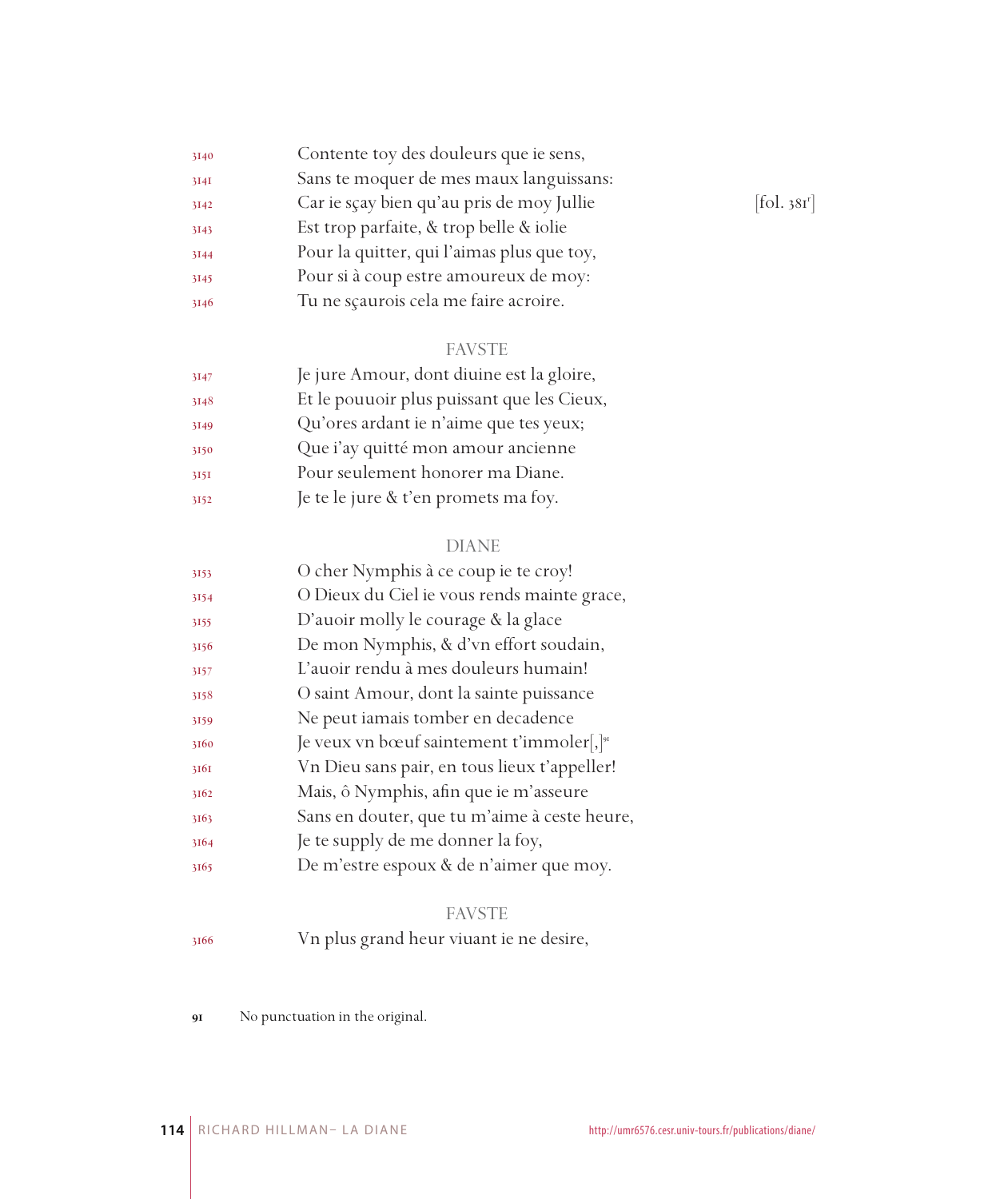| C'est mon souhait, car ie vy seulement<br>3168<br>En ce desir, en ce doux pensement.<br>3169<br>Diane donc, puis que l'Amour l'ordonne,<br>3170<br>Ma foy, mon cœur, Eternel ie te donne,<br>3171<br>Je te promets, & iure par la loy<br>3172<br>Du saint Hymen qu'immortelle ma foy<br>3173<br>Ie veux garder à la tienne liee,<br>3174<br>De la mort seule en mourant desliee.<br>3175<br>Baille-moy donc ta belle & blanche main,<br>3176<br>Prens cet anneau, & que rien d'inhumain<br>3177<br>Ne puisse plus trauerser nostre ioye, |                                         |
|------------------------------------------------------------------------------------------------------------------------------------------------------------------------------------------------------------------------------------------------------------------------------------------------------------------------------------------------------------------------------------------------------------------------------------------------------------------------------------------------------------------------------------------|-----------------------------------------|
|                                                                                                                                                                                                                                                                                                                                                                                                                                                                                                                                          |                                         |
|                                                                                                                                                                                                                                                                                                                                                                                                                                                                                                                                          |                                         |
|                                                                                                                                                                                                                                                                                                                                                                                                                                                                                                                                          |                                         |
|                                                                                                                                                                                                                                                                                                                                                                                                                                                                                                                                          |                                         |
|                                                                                                                                                                                                                                                                                                                                                                                                                                                                                                                                          |                                         |
|                                                                                                                                                                                                                                                                                                                                                                                                                                                                                                                                          | $\left  \text{fol. } 381 \right\rangle$ |
|                                                                                                                                                                                                                                                                                                                                                                                                                                                                                                                                          |                                         |
|                                                                                                                                                                                                                                                                                                                                                                                                                                                                                                                                          |                                         |
|                                                                                                                                                                                                                                                                                                                                                                                                                                                                                                                                          |                                         |
|                                                                                                                                                                                                                                                                                                                                                                                                                                                                                                                                          |                                         |
| 3178                                                                                                                                                                                                                                                                                                                                                                                                                                                                                                                                     |                                         |
| Que ie sois tien, & que Diane t'aye,<br>3179                                                                                                                                                                                                                                                                                                                                                                                                                                                                                             |                                         |
| Frontin sera tesmoin de notre foy,<br>3180                                                                                                                                                                                                                                                                                                                                                                                                                                                                                               |                                         |
| Hymen, Amour, que conten $[t]$ <sup>93</sup> i'apperçoy $[.]^{94}$<br>3181                                                                                                                                                                                                                                                                                                                                                                                                                                                               |                                         |

#### FRONTIN [*en s'avançant*]

| 3182 | Tesmoin vraiment oculaire & fidele            |
|------|-----------------------------------------------|
| 3183 | Frontin sera d'vne amitié si belle;           |
| 3184 | Il en aura le reste de ses iours,             |
| 3185 | Vn saint penser, qui durera tousiours.        |
| 3186 | Mais à quoi tient, Nymphis, que tu ne touche  |
| 3187 | Ces yeux, ce front, & ceste belle bouche,     |
| 3188 | Puis qu'ils sont tiens, à ton vueil destinez, |
| 3189 | Et par la foy à ton ame donnez?               |
| 3190 | Baise Diane, & d'vne douce haleine            |
| 3191 | Tire son cœur & son ame à la tienne.          |
| 3192 | Baise la donc, & que ce doux baiser,          |
| 3193 | Puisse adoucir l'ardeur de ce brasier,        |
| 3194 | Qui consomma la beauté de ton ame,            |
| 3195 | Au feux diuin d'vne si belle Dame.            |

Orig.: fol. misnumbered "181".

- 93 Orig. "contens".
- No punctuation in the original.

]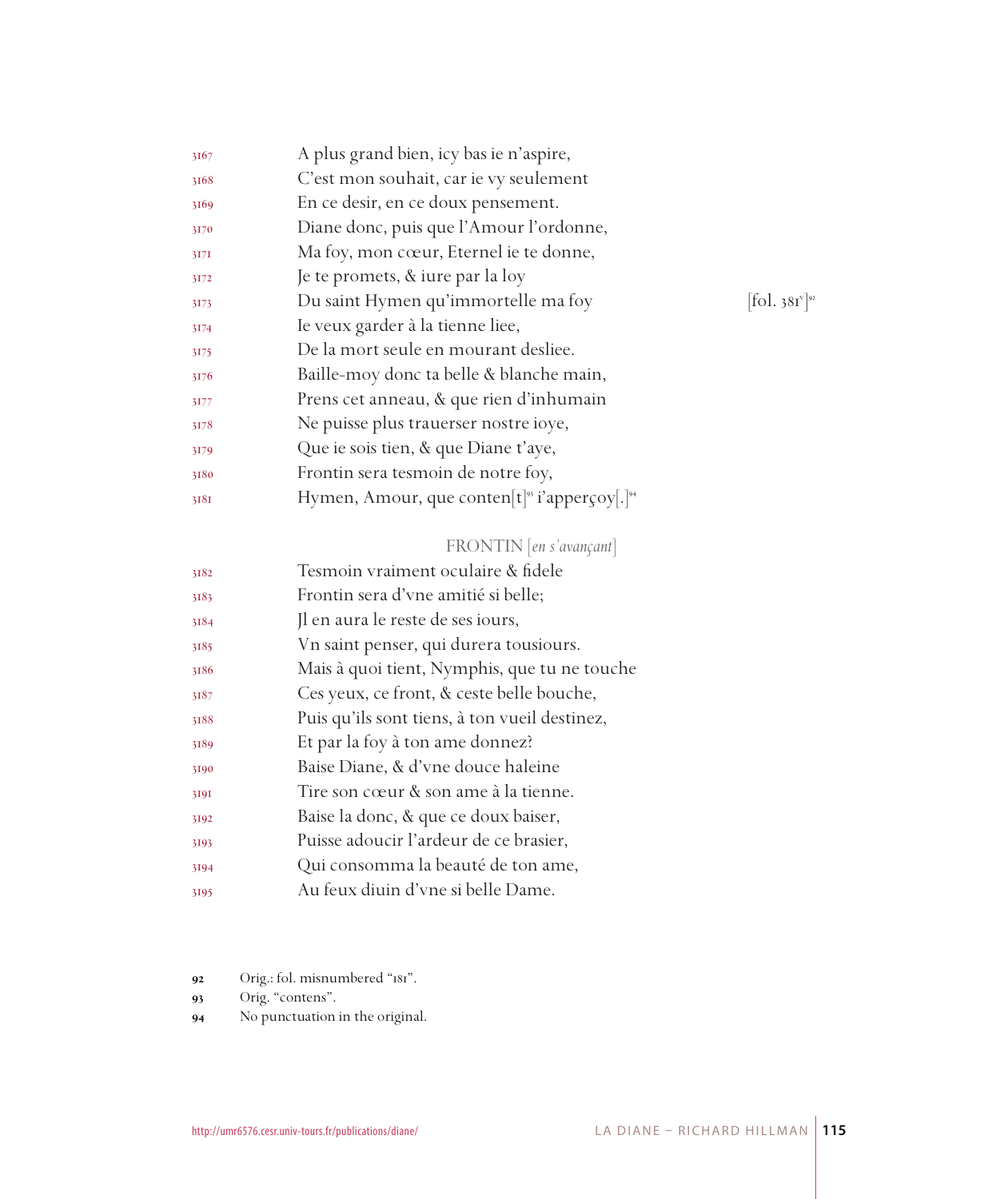#### FAVSTE

| 3196 | Frontin ie n'ose, & crains que ce baiser |
|------|------------------------------------------|
| 3197 | Puisse l'esprit de Diane offencer,       |
| 3198 | Mais si faut-il en sonder son courage.   |

### DIANE

| 3199 | Puis que la foy du sacré mariage,                |
|------|--------------------------------------------------|
| 3200 | A peu noz cœurs en vn seul composer,             |
| 3201 | Ie te permets [le] <sup>95</sup> pudique baiser. |

#### FAVSTE

| 3202 | Ie le prens donc, auec ferme asseurance |                                |
|------|-----------------------------------------|--------------------------------|
| 3203 | D'auoir tousiours ce iour en reuerence, | $\left[$ fol. 382 <sup>1</sup> |
| 3204 | Et de garder immortelle la foy,         |                                |
| 3205 | Que tu as, belle, ores receu de moy.    |                                |

#### NYMPHIS [*en entrant*]

| 3206        | Puis que du iour la lumiere polie                        |
|-------------|----------------------------------------------------------|
| 3207        | Reluit au Ciel, ie vay chercher Iullye,                  |
| 3208        | Jullye fiere, & qui se plaist de voir                    |
| 3209        | Mourir Nymphis dessouz son fier pouuoir,                 |
| 3210        | Ie veux sçauoir si Arbuste fidele                        |
| <b>32II</b> | L ' a <sup>96</sup> point changee & faite moins cruelle: |
| 3212        | Car quelques fois ces vieilles qui ont sçeu              |
| 3213        | Que c'est qu'aimer, & mainte ame deceu,                  |
| 3214        | Peuuent au bal de leurs langues dociles,                 |
| 3215        | Mollir les cœurs des plus cruelles filles.               |
| 3216        | Cela s'est veu arriuer mille fois,                       |
| 3217        | Car plus doux n'est des filles d'Achelois                |
| 3218        | Le chant pipeur, ny leur langue pareille                 |
| 3219        | A celle-là de quelque fine vieille,                      |
| 3220        | Qui a passé ioyeusement son temps,                       |
| 3221        | Et qui conseille vn mesme passe-temps                    |

"le": doubled in the original.

Orig. "La".

 $[\text{fol. }382^\text{r}]$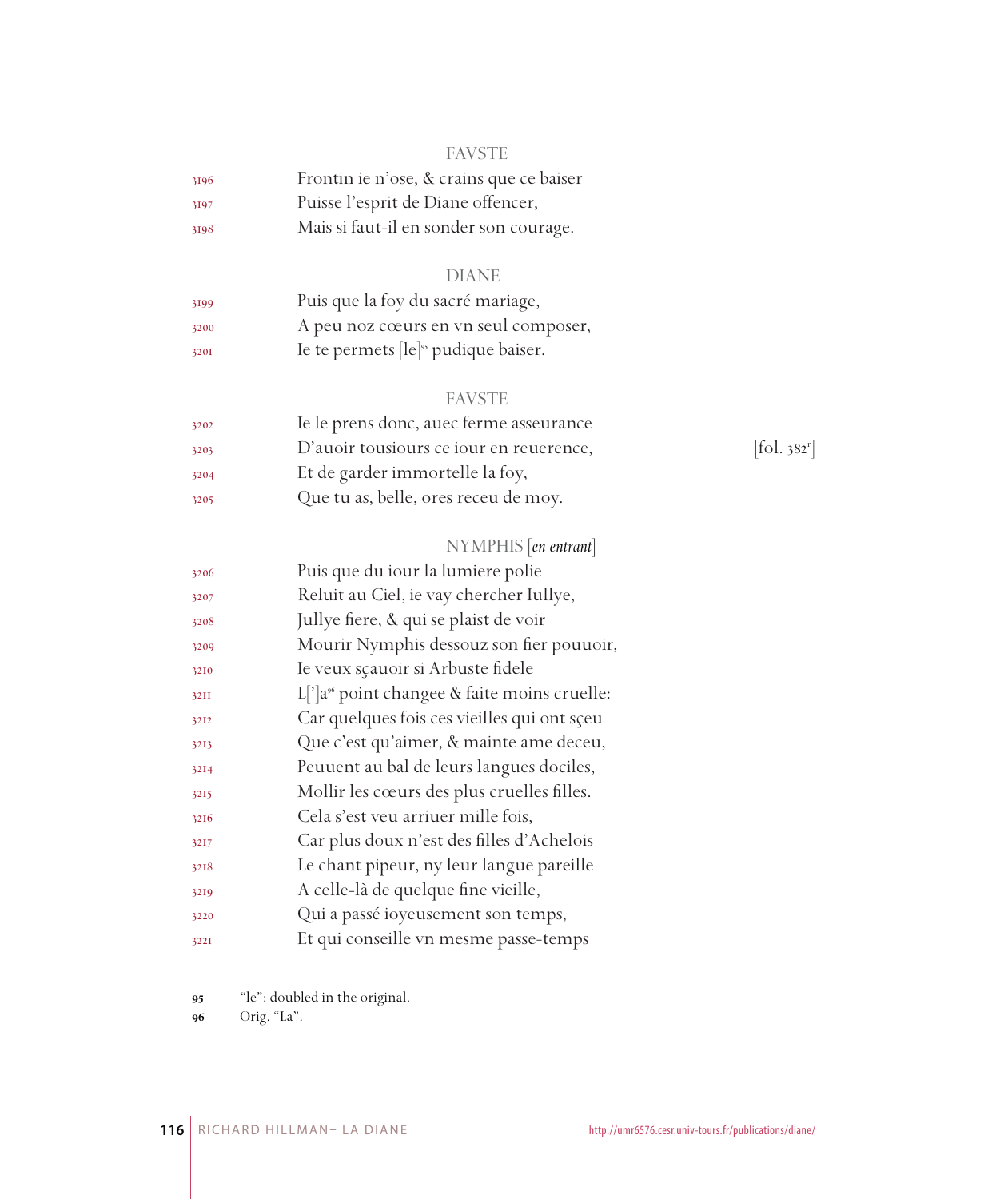| 3222 | A quelque fille, encores si peu duitte                                     |
|------|----------------------------------------------------------------------------|
| 3223 | Qu'à son conseil point ou peu ne resiste.                                  |
| 3224 | Or ie vay donc tout le long en sçauoir.                                    |
| 3225 | Mais, ô mon œil! hé que viens-tu de voir?                                  |
| 3226 | N'est-ce Diane, à demy furieuse,                                           |
| 3227 | Qui sans repos m'importune amoureuse?                                      |
| 3228 | Mauuais rencontre! ô sort iniurieux!                                       |
| 3229 | J'auois fuy à mon pouuoir ses yeux,                                        |
| 3230 | Et le malheur qui chemine à l'encontre                                     |
| 3231 | De mon desir veut que ie les rencontre.                                    |
| 3232 | O grand meschef! ô iour infortuné!                                         |
| 3233 | Je m'attens d'estre à coup importuné;                                      |
| 3234 | Mais c'est en vain i'eliray plustost qu <sup>['</sup> ]elle, <sup>97</sup> |
| 3235 | Pour me tuer vne mort eternelle.                                           |
|      |                                                                            |

#### DIANE [fol. 382<sup>v</sup>]

| 3236 | Dieux qu'est-cecy! Est-ce Phoebus qui luit    |
|------|-----------------------------------------------|
| 3237 | Au haut du Ciel, ou la relante nuit?          |
| 3238 | Suis-je d'erreur encor enueloppee,            |
| 3239 | Par les appasts du deceueur Morphee?          |
| 3240 | Suis-ie endormie ou si loin de mes yeux,      |
| 324I | S'en est fuy le sommeil ocieux?               |
| 3242 | Dieux qu'est-cecy? ie hallette, ie tremble,   |
| 3243 | Que voy-ie helas! deux Nymphis ce me semble!  |
| 3244 | Deux fronts pareils, & deux semblables corps, |
| 3245 | Pareille voix, & conformes accords!           |
| 3246 | Nature a-t'elle à ma douleur humaine          |
| 3247 | Fait deux Nymphis pour soulager ma peine?     |
| 3248 | Ils sont egaux de forme, de beauté,           |
| 3249 | Mais differens, d'amour, de volonté.          |
| 3250 | Ha qu'est-cecy? es-tu point abusee            |
| 3251 | Pauure Diane, en amour insensee,              |
| 3252 | En cet amour qui te nuit d'vn costé,          |

Orig. "quelle".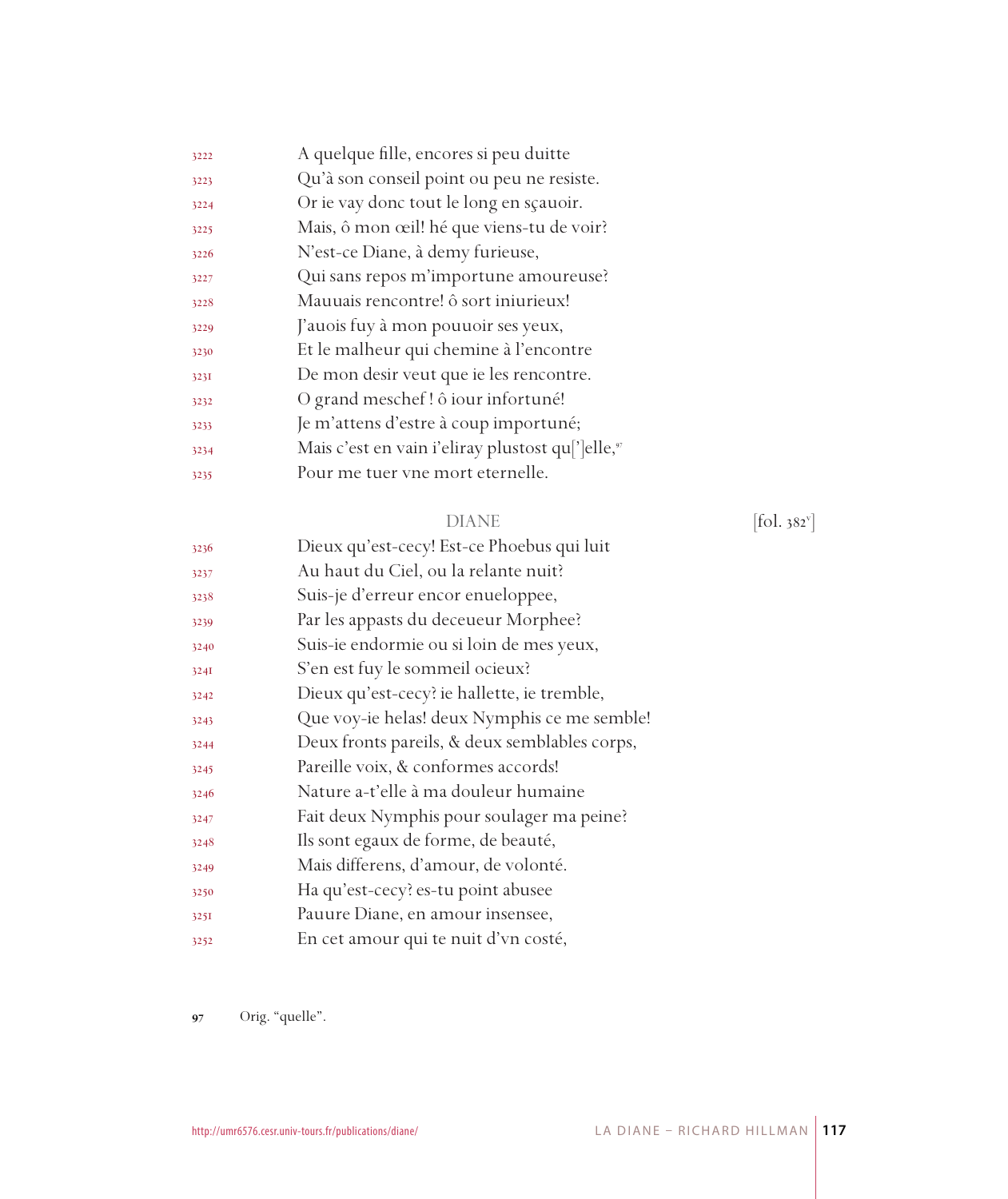| 3253 | Et qui parfait d'autre ta volonté?                    |            |
|------|-------------------------------------------------------|------------|
| 3254 | Quoy? sont-ce icy les regards de Meduse?              |            |
| 3255 | Est-ce vn Merlin qui de charmes m'abuse?              |            |
| 3256 | Sont-ce les traits magiques [de] <sup>98</sup> Circé; |            |
| 3257 | Ou les effets de l'esprit courroucé                   |            |
| 3258 | D'vne Medee, ardemment enragee                        |            |
| 3259 | Au parauant qu'elle se vist vengee?                   |            |
| 3260 | Ha qu'est-cecy? en ces objects diuers                 |            |
| 3261 | Je me consomme & ruine & me perds.                    |            |
| 3262 | Ces deux Pasteurs ores se font cognoistre             |            |
| 3263 | Pour mon Nymphis, qui deux ne sçauroit estre;         |            |
| 3264 | Et tous les deux ne sçauroient estre aussi            |            |
| 3265 | Mon cher Nymphis, qui cause mon soucy.                |            |
| 3266 | Ha qu'est-cecy? Si faut-il que ie trame               |            |
| 3267 | La verité de ce magique charme,                       |            |
| 3268 | Et que ie sçache à ce coup, si ie puis,               | [fol. 383] |
| 3269 | Lequel d'eux est le naturel Nymphis.                  |            |
| 3270 | Ie ne sçaurois estre plus abusee,                     |            |
| 327I | Ny follement par l'amour insensee:                    |            |
| 3272 | Jl faut sçauoir si mon œil est deceu,                 |            |
| 3273 | Ou si le vray il auroit apperceu.                     |            |
| 3274 | Es-tu Nymphis, toy qui m'as fait promesse             |            |
| 3275 | De me seruir comme seule maistresse                   |            |
| 3276 | De tes desirs, & m'as donné ta foy,                   |            |
| 3277 | Et l'as receue egalement de moy?                      |            |
| 3278 | Ha ie ne puis croire que ton visage                   |            |
| 3279 | Soit celuy-là de Nymphis, qui sauuage                 |            |
| 3280 | A tant de fois mesprise mes amours:                   |            |
| 328I | Veu que si prompt tu es à mon secours,                |            |
| 3282 | Et qu'en vn rien, en vne matinee,                     |            |
| 3283 | l'ay veu soudain ta volonté changee.                  |            |
| 3284 | Mais ne me tien si long temps en esmoy!               |            |

98 "[D]e" is missing in the original.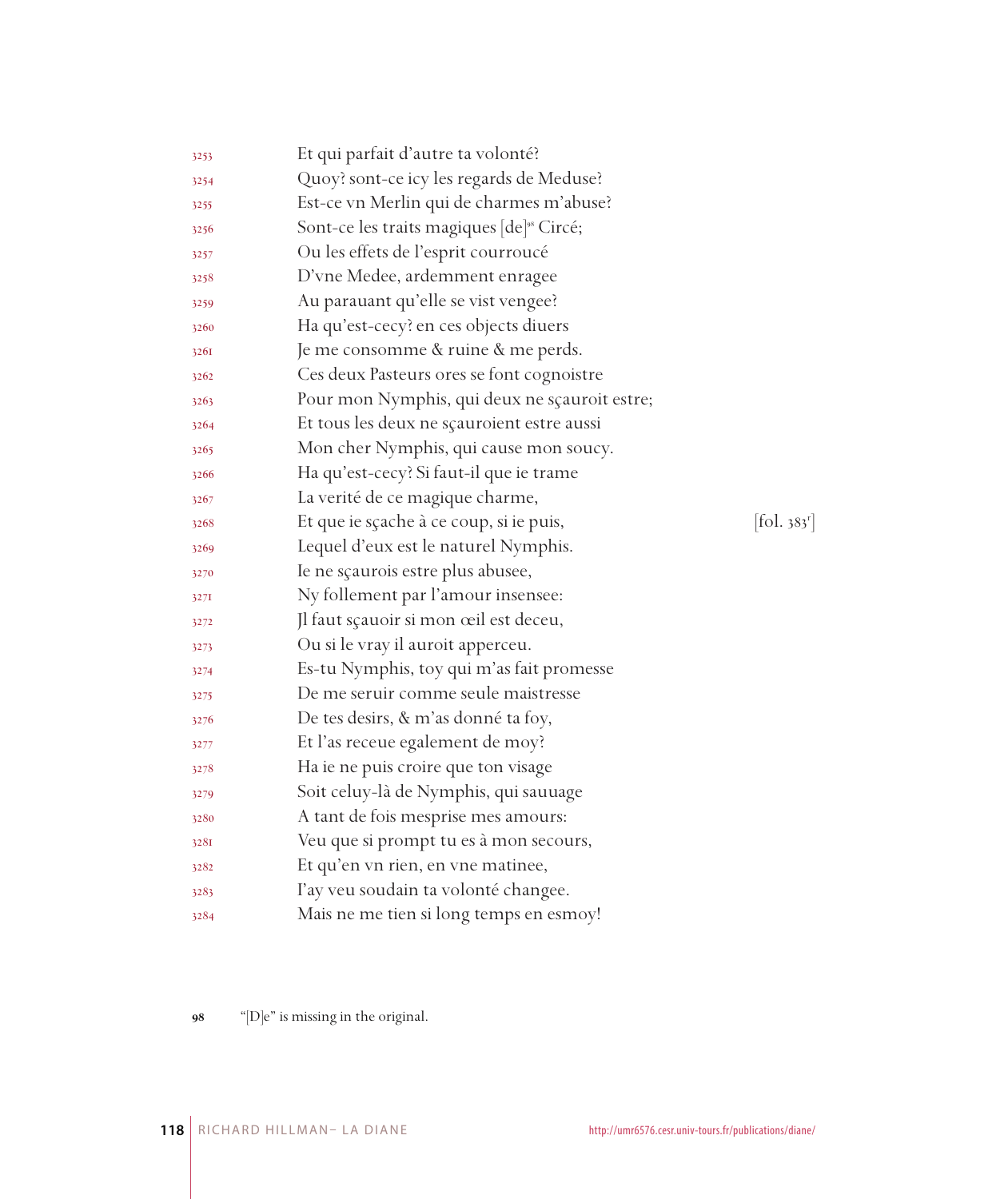#### FAVSTE

Je suis Nymphis.

#### NYMPHIS

|              | Non Diane c'est moy                       |                              |
|--------------|-------------------------------------------|------------------------------|
| 3286         | Et ce Pasteur te trompe souz ma face      |                              |
| 3287         | Pour s'enrichir, peut estre, de ta grace: |                              |
| 3288         | Sçachant assez que tes abusez yeux        |                              |
| 3289         | Sont ardemment de mon front amoureux.     |                              |
| 3290         | Je ne suis pas marry que mon visage,      |                              |
| 3291         | Ait amolly ton endurcy courage            |                              |
| 3292         | Vers ce Pasteur, ie ferois comme luy,     |                              |
| 3293         | Si ie pensois appaiser mon ennuy:         |                              |
| 3294         | Car en amours il n'est point de remede    |                              |
| 3295         | Qui soit cruel, ni de guarison laide.     |                              |
| 3296         | Tu feras bien, en le prenant pour moy,    |                              |
| 3297         | De luy donner ton amour & ta foy;         |                              |
| 3298         | Car de Nymphis il ne faut que tu pense    |                              |
| 3299         | Rien esperer qu'vne longue souffrance,    |                              |
| 3300         | Qu'vn fier dédain, qu'vne amere langueur, |                              |
| 330I         | Puis qu'à Jullye il a donné son cœur.     | $[\text{fol. } 383^{\circ}]$ |
| 3302         | Je suis marry qu'il faut que manifeste    |                              |
| 3303         | Vienne par moy, ta deception secrette,    |                              |
| 3304         | Pauure Pasteur! car ie cherche à guarir   |                              |
| 3305         | Ceux que l'amour comme moy fait mourir.   |                              |
| 3306         | Mais ie ne puis la verité desdire         |                              |
| 3307         | Qui me contraint deuant toy de la dire,   |                              |
| 3308         | Ny me changer dextrement, comme toy,      |                              |
| 3309         | Par vn bel art en vn autre que moy.       | [Sort Nymphis.]              |
|              | <b>DIANE</b>                              |                              |
|              | Ah qu'est-cecy! faut-il donc que ma veuë  |                              |
| 3310         | Soit à tous coups si laschement deceue?   |                              |
| 33II<br>3312 | Deuois-je donc, pauure abusee, voir       |                              |
|              | Mon ame helas, par l'amour decevoir?      |                              |
| 3313         |                                           |                              |

Et suis-ie donc à souffrir ordonnee

LA DIANE – RICHARD HILLMAN **119**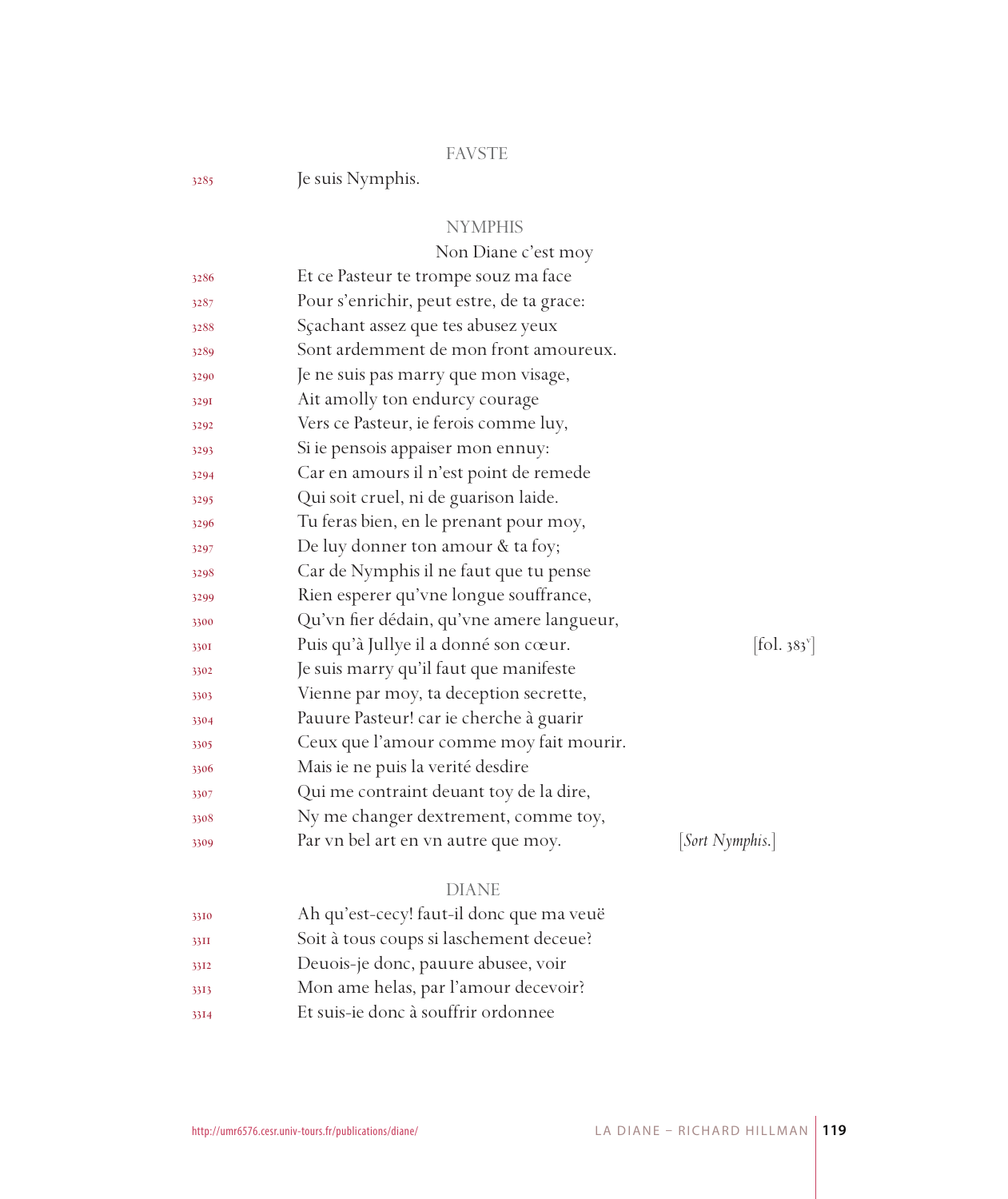| 3315 | Tous les courroux de nostre destinee?        |                                 |
|------|----------------------------------------------|---------------------------------|
| 3316 | Ah! ô malheur! hé qu'vn triste tombeau       |                                 |
| 3317 | Ne seruit-il à mon corps de berceau          |                                 |
| 3318 | Soudain que j'euz aduisé la lumiere,         |                                 |
| 3319 | Qui sur le Ciel se promeine ordinaire?       |                                 |
| 3320 | C'est trop sentir icy bas de douleur!        |                                 |
| 3321 | C'est trop seruir de butin au mal-heur!      |                                 |
| 3322 | C'est trop souffrir sans qu'aucune esperance |                                 |
| 3323 | De guarison à mon secours s'auance!          |                                 |
| 3324 | Non, non, Diane, il faut mal-gré l'amour     |                                 |
| 3325 | Pour nous guarir mourir dedans ce jour!      |                                 |
| 3326 | Jl faut tenter de la mort le remede,         |                                 |
| 3327 | Puis que le Ciel nous refuse son aide.       |                                 |
| 3328 | Mourons, Diane, & rendons par la mort        |                                 |
| 3329 | Mort du mal-heur le langoureux effort.       |                                 |
| 3330 | Mourons, Diane, & cherchons allegeance,      |                                 |
| 3331 | En trespassant, au mal qui nos offence.      |                                 |
| 3332 | De deux Bergers, aimez de tout mon cœur,     |                                 |
| 3333 | L'vn m'est cruel, & l'autre deceueur:        |                                 |
| 3334 | De l'vn iamais mon amitié fidele             | $[\text{fol. } 384^{\text{r}}]$ |
| 3335 | N'a peu mollir l'arrogance cruelle;          |                                 |
| 3336 | L'autre peruers a mon ame deceu,             |                                 |
| 3337 | Et sans auoir sa malice apperceu:            |                                 |
| 3338 | Tant j'aime, helas, celuy dont agreable      |                                 |
| 3339 | Jl empruntoit la face venerable,             |                                 |
| 3340 | Au desir lors de mon cœur affronté:          |                                 |
| 3341 | Et maintenant contre ma volonté,             |                                 |
| 3342 | Luy ai promis la foy de mariage,             |                                 |
| 3343 | Et de l'aimer tous les iours de mon aage.    |                                 |
| 3344 | Mais qu'ay-ie dit? le naturel deuoir         |                                 |
| 3345 | N'oblige aucun outre que son pouuoir.        |                                 |
| 3346 | Je ne sçaurois, quelque vœu que ie face,     |                                 |
| 3347 | Quoy qui m'arriue, aimer vne autre face      |                                 |
| 3348 | Que celle-là de mon aimé Nymphis:            |                                 |
| 3349 | En vain i'ay donc mon amitié promis!         |                                 |
| 3350 | Puis, ce qu'on fait par force ou tromperie,  |                                 |
|      |                                              |                                 |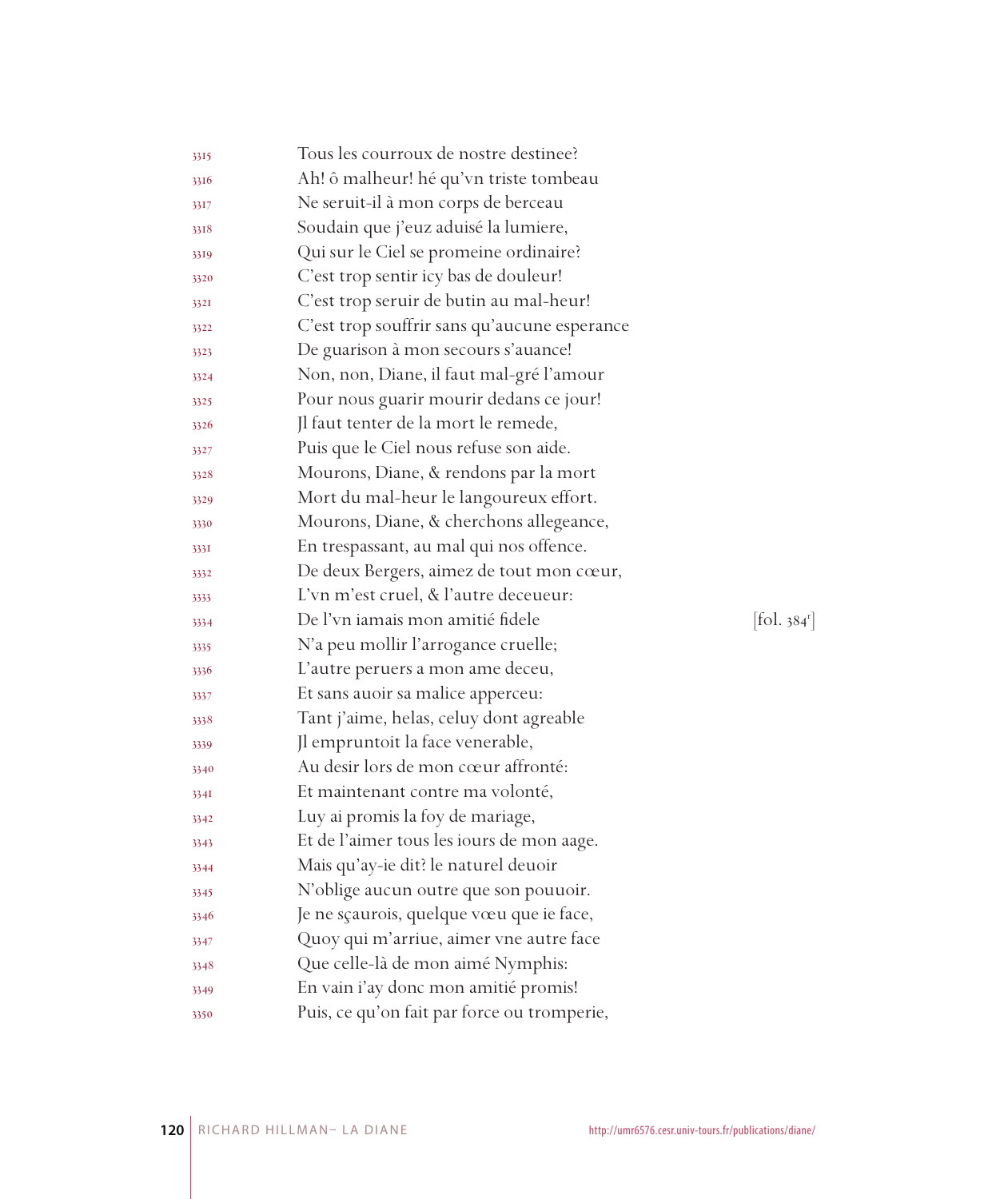| 3351 | N'est point tenable, & le los n'iniurie,               |                                       |
|------|--------------------------------------------------------|---------------------------------------|
| 3352 | Ce n'est forfait si nous le mesprisons,                |                                       |
| 3353 | Et si de luy sages nous abusons.                       |                                       |
| 3354 | Jl faut pour vray que libre, & non forcee              |                                       |
| 3355 | Soit nostre foy, pour n'estre point faussee:           |                                       |
| 3356 | Jl faut que franc & sans desguisement,                 |                                       |
| 3357 | Soit pour tenir nostre libre serment.                  |                                       |
| 3358 | Je ne suis donc à personne engagee,                    |                                       |
| 3359 | Puis que l'on m[']a <sup>99</sup> laschement outragee; |                                       |
| 3360 | Et que par dol on a tiré de moy <sup>100</sup>         |                                       |
| 3361 | Souz faux semblant promesse de ma foy.                 |                                       |
| 3362 | Mais cependant voilà ma foy promise;                   |                                       |
| 3363 | Qui ne sçauroit m'estre iamais remise:                 |                                       |
| 3364 | l'ay fait serment, qui seul doit icy bas               |                                       |
| 3365 | Viure asseuré iusqu'à nostre trespas.                  |                                       |
| 3366 | Celuy qui voit n'a raison qui merite                   |                                       |
| 3367 | De l'excuser, si faute de conduite                     |                                       |
| 3368 | Il est tombé dans vn gouffre estranger:                | $\left[$ fol. 384 $\mathrm{v}\right]$ |
| 3369 | Car il pouuoit euiter le danger.                       |                                       |
| 3370 | Rien ne me peut estre donc excusable,                  |                                       |
| 3371 | Ma foy y va, faut qu'elle soit tenable                 |                                       |
| 3372 | Iusqu'à ma mort, qui me peut acquiter,                 |                                       |
| 3373 | Et de l'effect de ma foy exempter,                     |                                       |
| 3374 | Qui ma promesse immortelle engagee                     |                                       |
| 3375 | En me tuant peut rendre desgagee.                      |                                       |
| 3376 | Faut donc mourir, car la mortelle loy                  |                                       |
| 3377 | Peut desgager mon amour & ma foy.                      |                                       |

## FAVSTE

| 3378 | Diane, arreste, arreste ceste enuie   |
|------|---------------------------------------|
| 3379 | De terminer pour mon crime ta vie.    |
| 3380 | Si ton esprit n'est coulpable du mal  |
| 3381 | Que Fauste, helas, à commis desloyal, |

Orig. "ma".

Question mark at the end of this line in the original.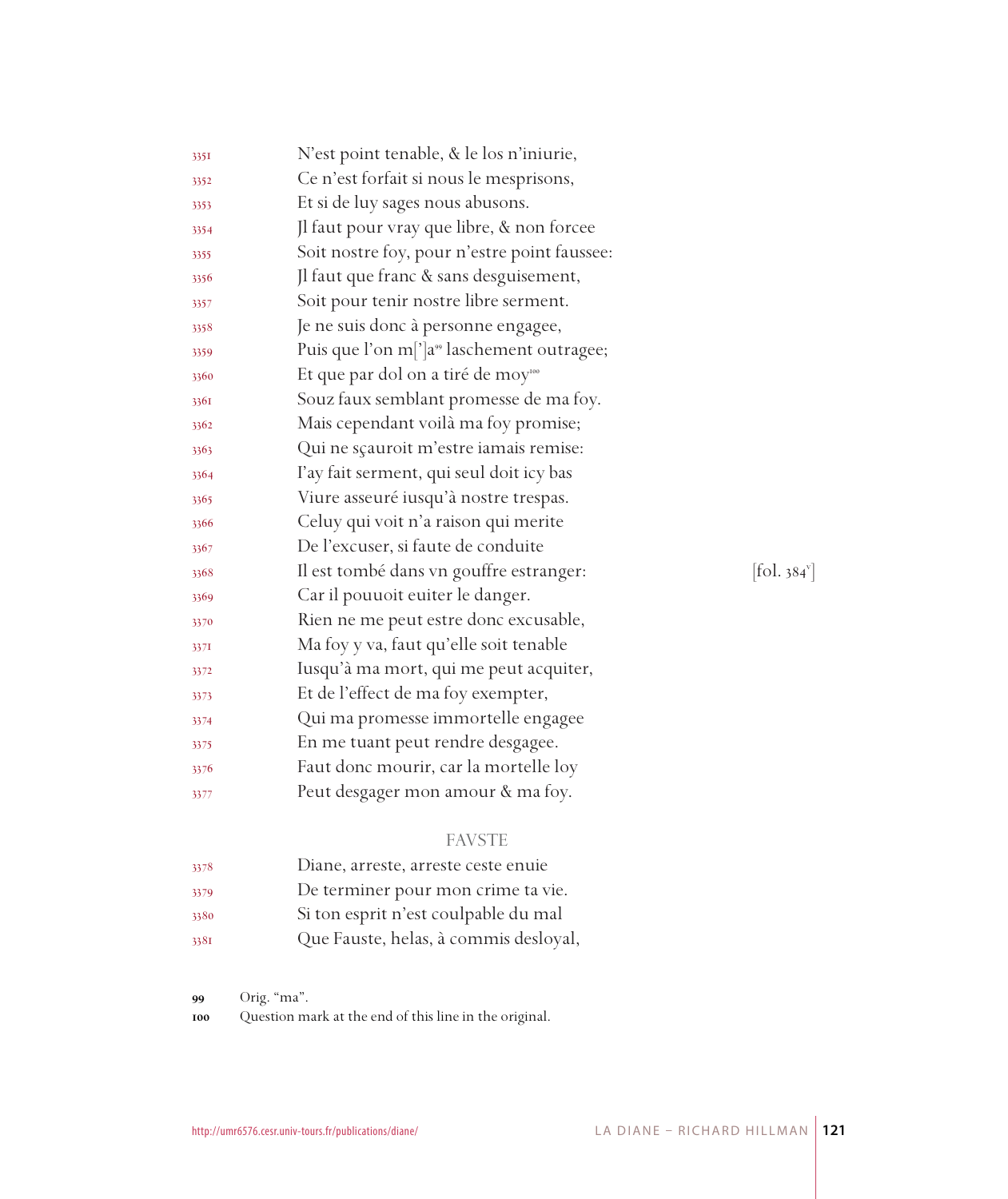| 3382 | Et si ton ame en est faite innocente,            |                                 |
|------|--------------------------------------------------|---------------------------------|
| 3383 | Pourquoy veux-tu trepasser languissante?         |                                 |
| 3384 | La loy punit le peruers, qui a fait              |                                 |
| 3385 | Durant ses iours quelque inique forfait.         |                                 |
| 3386 | C'est la raison qu'on corrige le crime,          |                                 |
| 3387 | Et que le bien honorable on estime,              |                                 |
| 3388 | Mais ce n'est pas vn acte d'equité,              |                                 |
| 3389 | Que celuy-là qui n'a point merité                |                                 |
| 3390 | Aucun tourment pour n'auoir commis vice,         |                                 |
| 339I | Pour le peché du coulpable perisse.              |                                 |
| 3392 | Puis que le Ciel me rend iniurieux,              |                                 |
| 3393 | Desagreable à tes pudiques yeux,                 |                                 |
| 3394 | Et qu'à mon heur importun il resiste,            |                                 |
| 3395 | Que le sçauoir de rien ne me profite,            |                                 |
| 3396 | L'art, le moyen d'adoucir ta fierté,             |                                 |
| 3397 | Et de me rendre aimé de ta beauté,               |                                 |
| 3398 | Je veux mourir pour rendre desgagee              |                                 |
| 3399 | Ta foy, qui m'est saintement obligee:            |                                 |
| 3400 | Auec mon corps mourra pareillement               |                                 |
| 3401 | Le nœud, qui tient immortel ton serment.         | $[\text{fol. } 385^{\text{r}}]$ |
| 3402 | Et par ma mort, ô ma chere Deesse,               |                                 |
| 3403 | Tu te verras quitte de ta promesse.              |                                 |
| 3404 | Tu n'auras rien qui t'oblige vers moy,           |                                 |
| 3405 | Et tu seras libre alors de ta foy,               |                                 |
| 3406 | Que tu pourras sans scrupule en ton ame,         |                                 |
| 3407 | Rendre à quelque autre en te prenant pour femme. |                                 |
| 3408 | Voilà comment nous serons satisfaits,            |                                 |
| 3409 | Et noz desirs heureusement parfaits,             |                                 |
| 3410 | Toy recouurant ta promesse engagee,              |                                 |
| 34II | Et moy mourant, pour te rendre vengee,           |                                 |
| 3412 | Et pour tuer le mal, qui sans secours,           |                                 |
| 3413 | Sans me tuer, me rend mort tous les iours.       |                                 |
| 3414 | Belle Diane, encor que ie merite                 |                                 |
| 3415 | Plustost la mort, qu'vne faueur petite           |                                 |
| 3416 | De ta bonté, ayant, d'amour pressé,              |                                 |
| 3417 | Blessé ton aise, & ton ame offencé,              |                                 |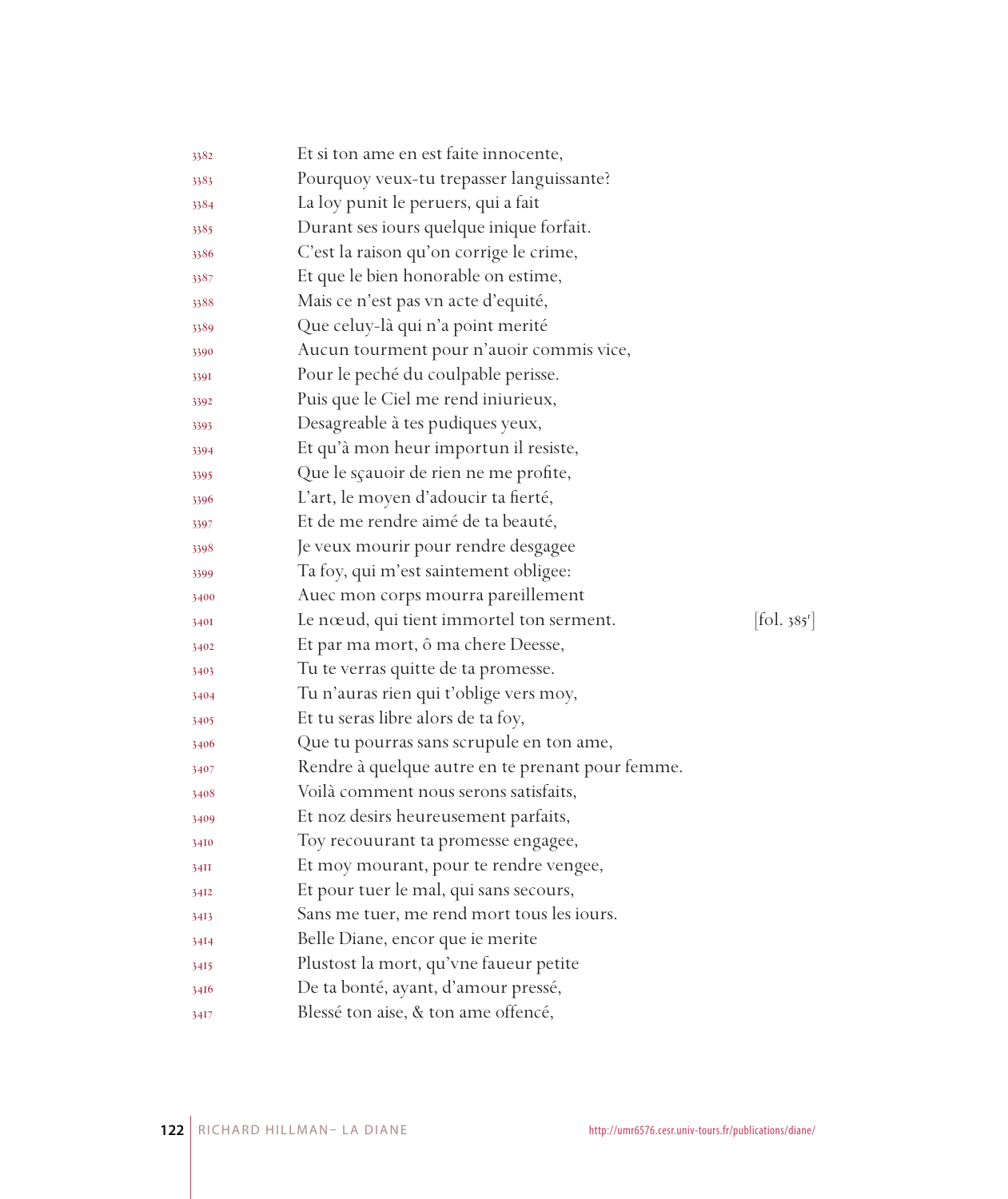| 3418 | Je veux pourtant te prier, ô ma belle,            |                          |
|------|---------------------------------------------------|--------------------------|
| 3419 | De ne penser en ma faute mortelle,                |                          |
| 3420 | De l'oublier, & croire en ce doux iour,           |                          |
| 3421 | Que rien ne peut resister à l'Amour:              |                          |
| 3422 | Et que celuy qui vit sous sa puissance,           |                          |
| 3423 | Fait ce qu'il peut pour auoir allegeance!         |                          |
| 3424 | Hé, pourroit-on blasmer auec raison               |                          |
| 3425 | Le patient, qui cherche guarison?                 |                          |
| 3426 | A-til, helas, mérité quelque peine,               |                          |
| 3427 | Voulant guarir sa douleur inhumaine?              |                          |
| 3428 | Et celuy-là peut-il estre blasmé,                 |                          |
| 3429 | Qui se voyant en prison enfermé                   |                          |
| 3430 | Fait ce qu'il peut pour deliuré en estre,         |                          |
| 343I | Et pour se voir en liberté remettre?              |                          |
| 3432 | Ainsi, Diane, ainsi, belle, ie fis,               |                          |
| 3433 | Prenant le front de ton aimé Nymphis,             |                          |
| 3434 | Pour essayer souz ce fardé visage,                |                          |
| 3435 | De rendre doux enuers moy ton courage.            | [fol. 385 <sup>v</sup> ] |
| 3436 | Tu l'eusses fait si les Dieux, trop peruers       |                          |
| 3437 | A mon bon heur, n'eussent point descouuerts [sic] |                          |
| 3438 | Ny mes desseins, ny ma fainte, qui cause          |                          |
| 3439 | Qu'au lieu du bien, la mort ie me propose.        |                          |
| 3440 | Pour tout cela & pour tout mon mal-heur,          |                          |
| 344I | Tu n'as Diane offencé ton honneur.                |                          |
| 3442 | Ie n'ay receu, qu'vn baiser, que pudique          |                          |
| 3443 | Dessur ta foy tu me donnas vnique.                |                          |
| 3444 | Ce que le Ciel rend descouuert aux yeux,          |                          |
| 3445 | Comme la bouche, & le front gracieux,             |                          |
| 3446 | Pour estre, helas, touchez en reuerence,          |                          |
| 3447 | Ne scauroient faire à l'honneur violence;         |                          |
| 3448 | Et mesmement alors que ny consent                 |                          |
| 3449 | L'ame, qui chaste aucun bien n'en resent,         |                          |
| 3450 | Et que la foy sainte de mariage,                  |                          |
| 3451 | Peut conseruer l'honneur de tout dommage.         |                          |
| 3452 | Tu n'as donc point, ô Diane, offencé,             |                          |
| 3453 | Et ton honneur ne se trouue oppressé,             |                          |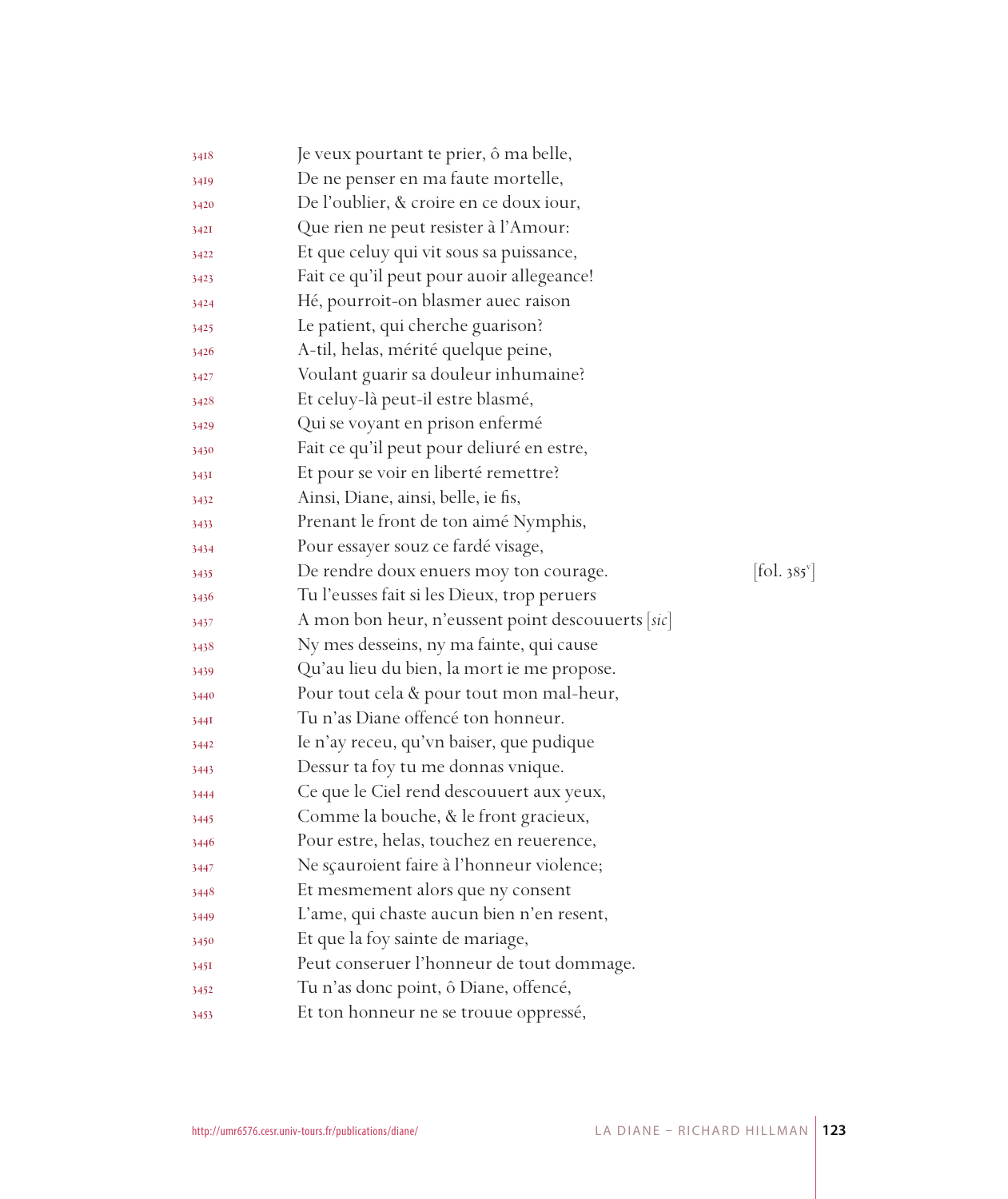| 3454 | Si me prenant pour ton Nymphis aimable,               |
|------|-------------------------------------------------------|
| 3455 | Apres auoir receu pour venerable                      |
| 3456 | Ma sainte foy, & que i'euz ton serment,               |
| 3457 | Tu me donnas vn baiser seulement.                     |
| 3458 | Rien ne peut donc d'vn chaud desir t'éprendre         |
| 3459 | De trepasser, si ce n'est pour reprendre              |
| 3460 | Ta foy, que, las, tu voulus me donner:                |
| 3461 | Mais je mouray pour te la redonner.                   |
| 3462 | Je m'y en vay: Adieu, belle Diane!                    |
| 3463 | Adieu! adieu nostre amour ancienne!                   |
| 3464 | Adieu mon cœur! Je m'en vay tresbucher                |
| 3465 | Du front hideux de ce pointu rocher,                  |
| 3466 | Dedans la mer, de qui les ondes calmes                |
| 3467 | Submergeront & ma vie & mes flammes[.] <sup>101</sup> |

#### DIANE [fol. 386<sup>r</sup>]

| 3468 | Meur si tu veux, je n'en ay point soucy, |
|------|------------------------------------------|
| 3469 | Puis que je veux, helas, mourir aussi,   |
| 3470 | A celle-fin que mon sang venerable       |
| 3471 | Puisse lauer mon forfait lamentable.     |
|      | [Sortent Fauste et Diane séparément.]    |

## NYMPHIS [*en entrant*]

| 3472 | Je suis lassé d'entourner ces forests,        |
|------|-----------------------------------------------|
| 3473 | Ces prez, ces champs, & ces fascheux deserts, |
| 3474 | Pour rencontrer ma cruelle Iullye:            |
| 3475 | La force m'est, helas presque faillie.        |
| 3476 | Je n'estois point si las au temps passé,      |
| 3477 | Quand ie prenois le sanglier herissé,         |
| 3478 | Que ie courois d'vne course gaillarde         |
| 3479 | Apres le Cerf, ou la Biche fuyarde:           |
| 3480 | Car le plaisir que i'auois en chassant        |
| 3481 | Mon long trauail alloit adoucissant:          |
|      |                                               |

No punctuation in the original.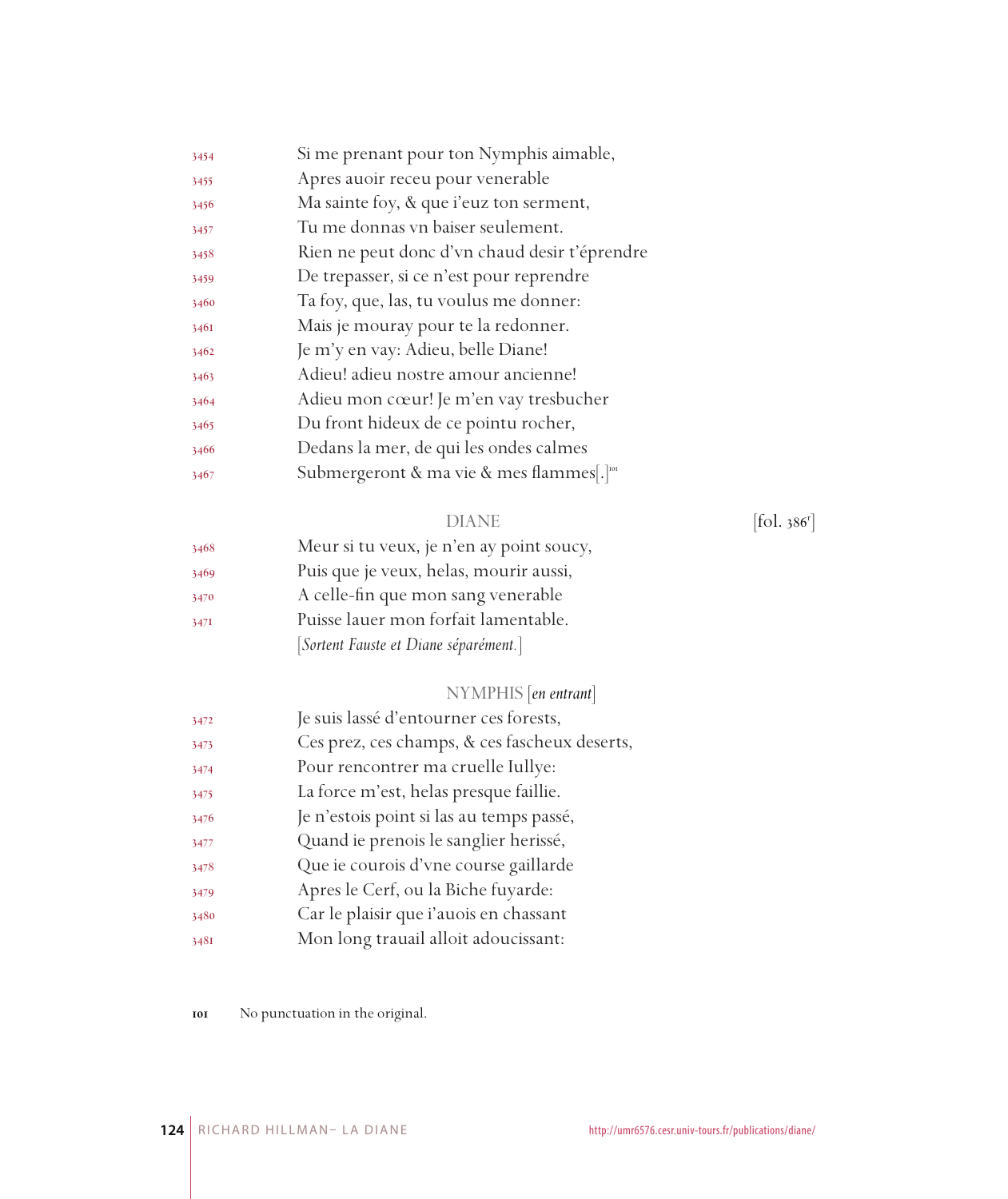| 3482 | Et l'on ne peut le mal appeller peine                |            |
|------|------------------------------------------------------|------------|
| 3483 | Que le plaisir doucement nous ameine.                |            |
| 3484 | Mais cet Amour qui me force chercher                 |            |
| 3485 | Parmy les bois, & par maint haut rocher,             |            |
| 3486 | Parmy les prez, & maint antre sauuage                |            |
| 3487 | Iullye, helas, qui me tient en seruage,              |            |
| 3488 | En me lassant l'esprit de tant de maux,              |            |
| 3489 | Lasse mon corps de maints aspres trauaux.            |            |
| 3490 | Le mal du corps, ne peut comme luy rendre            |            |
| 3491 | L'ame debile, & de son mal l'esprendre,              |            |
| 3492 | Mais au rebours l'ame malade peut                    |            |
| 3493 | Rendre le corps malade quand ell' veut.              |            |
| 3494 | L'amour en est vn tesmoin veritable,                 |            |
| 3495 | Car en rendant nostre ame miserable,                 |            |
| 3496 | Dolente, triste & pleine de soucy                    |            |
| 3497 | Rend nostre corps plein de trauaux aussi.            |            |
| 3498 | Ha ie le sens, & le mal que i'espreuue               |            |
| 3499 | Fait que mes dits veritables ie treuue!              |            |
| 3500 | l'aime Jullye, & pour l'aimer trop fort              | [fol. 386] |
| 3501 | Ie sens mon corps abbayer à la mort,                 |            |
| 3502 | Tant la douleur de mon ame l'oppresse <sup>102</sup> |            |
| 3503 | Qui dans mon corps s'estouffe de tristesse!          |            |
| 3504 | O le grand mal, quand au milieu des flots            |            |
| 3505 | Le marinier voit son nauire enclos,                  |            |
| 3506 | A la mercy des vents impitoyables,                   |            |
| 3507 | A la fureur des ondes implacables,                   |            |
| 3508 | A la mercy de l'orage des Cieux,                     |            |
| 3509 | Et que parmy ces hazards furieux,                    |            |
| 3510 | Il ne retient vn seul brin d'esperance,              |            |
| 35II | Et ne peut voir aucun port d'asseurance!             |            |
| 3512 | Car le malheur où l'espoir ne defaut,                |            |
| 3513 | Nommer malheur par raison il ne faut:                |            |
| 3514 | Mais bien malheur, la passion l'on nomme             |            |

Full stop at the end of this line in the original.

 $\left[$ ol. 386 $^{\circ}$ ]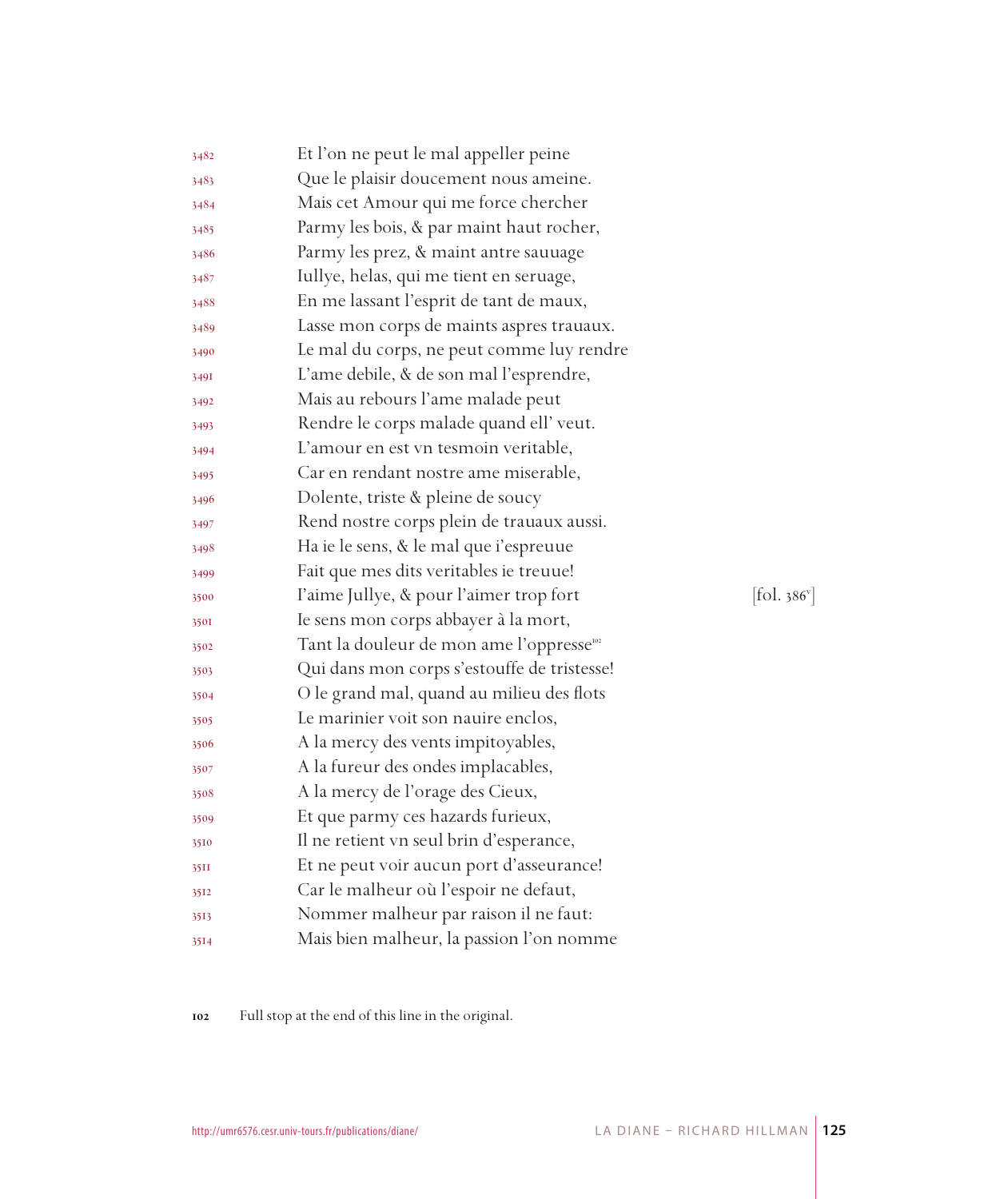| 3515 | Qui sans espoir de finir nous consomme.    |           |
|------|--------------------------------------------|-----------|
| 3516 | Bien que l'Amour à cent maux plus cuisans  |           |
| 3517 | Que le trespas, rende suiects mes ans,     |           |
| 3518 | Et que ie brusle en ceste viue flamme,     |           |
| 3519 | Qui a seché la vigueur de mon ame:         |           |
| 3520 | Ie ne voudrois mon mal, mal appeller,      |           |
| 352I | Si quelque espoir me venoit consoler:      |           |
| 3522 | Mais ie languy sans espoir, sans attente   |           |
| 3523 | Que ma Iullye vn iour douce contente       |           |
| 3524 | Mon cœur, qui brusle au rais de sa beauté, |           |
| 3525 | Et qui ne vit que par sa volonté.          |           |
| 3526 | O trop cruelle, inhumaine Iullye!          |           |
| 3527 | Le fier vainqueur son prisonnier deslie,   |           |
| 3528 | Et bien souuent le remet sur sa foy,       |           |
| 3529 | Mais tu ne veux auoir pitié de moy,        |           |
| 3530 | Ny deslier mon ame, qui dolente            |           |
| 353I | En tes liens trespasse languissante.       |           |
| 3532 | Plus on arrouse, & plus on lance d'eau     |           |
| 3533 | Dans le brazier qui craquette au fourneau, |           |
| 3534 | Plus il s'esprent, & plus viue & bruslante | [fol. 387 |
| 3535 | Deçà, delà, court sa flamme inconstante.   |           |
| 3536 | De mesme, helas! plus cruelle ie voy       |           |
| 3537 | Ta cruauté à mes ans, à ma foy,            |           |
| 3538 | Belle Iullie, & plus tu me diffames,       |           |
| 3539 | Plus tu accrois en ton amour mes flammes:  |           |
| 3540 | Plus ie t'honore, & plus i'aime tes yeux,  |           |
| 354I | Yeux plus ardans que le iour radieux,      |           |
| 3542 | Yeux que ie veux aimer toute ma vie,       |           |
| 3543 | Sans que iamais ceste amoureuse enuie      |           |
| 3544 | Puisse passer, sans que passent mes iours  |           |
| 3545 | Plustost mortels que mes chastes amours.   |           |
| 3546 | Tu seras donc, ô ma chere Iullie,          |           |
| 3547 | Tousiours maistresse, & de ma triste vie,  |           |
| 3548 | Et de mon ame: & Nymphis te sera           |           |
| 3549 | Tousiours amant, & ton serf il mourra.     |           |

r ]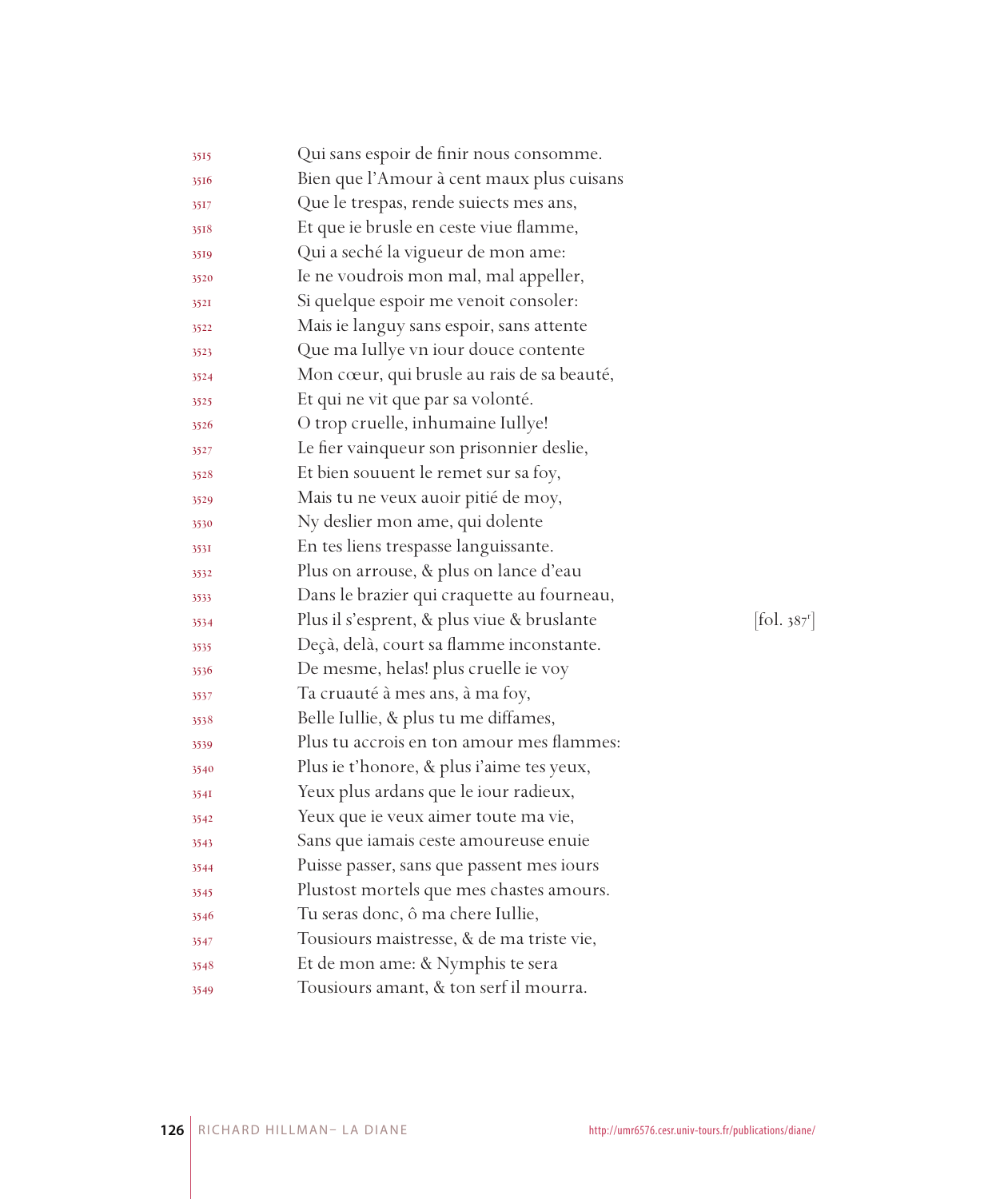|      | HECTOR [en entrant]                                  |           |
|------|------------------------------------------------------|-----------|
| 3550 | Change, ô pasteur, change si tu es sage              |           |
| 355I | De passion, d'amour, & de langage,                   |           |
| 3552 | Change d'ardeur, de cœur, de pensement,              |           |
| 3553 | Car tu n'es pas digne tant seulement                 |           |
| 3554 | De regarder la celeste Iullie,                       |           |
| 3555 | Qui tous les Dieux en son amour relie.               |           |
| 3556 | De celuy-là perilleux est le saut,                   |           |
| 3557 | Que le desir a fait monter trop haut,                |           |
| 3558 | Et perilleux fut le tomber d'Icare,                  |           |
| 3559 | Pour estre ensemble orgueilleux & ignare:            |           |
| 3560 | Garde toy bien de tomber comme luy,                  |           |
| 3561 | Car ie t'appren qu'on ne pleure celuy                |           |
| 3562 | Qui pour auoir enflé <sup>105</sup> de vaine gloire, |           |
| 3563 | Voulu des Dieux desrober la victoire,                |           |
| 3564 | Tombé d'enhaut, & puny iustement                     |           |
| 3565 | Perd & ses iours, & vie & sentiment.                 |           |
| 3566 | Car il ne faut que personne s'efforce                |           |
| 3567 | De faire plus que ne permet sa force,                | [fol. 387 |
| 3568 | Ains que chacun, selon qu'il peut auoir              |           |
| 3569 | Du bien du ciel, mesure son pouuoir.                 |           |
| 3570 | Ne sois donc pas si plein d'outrecuidance            |           |
| 3571 | D'aimer Iullie, & iamais ne t'auance                 |           |
| 3572 | De l'appeller dame de tes amours,                    |           |
| 3573 | Et moins encor d'en esperer secours.                 |           |
| 3574 | Elle est pour toy trop celeste & diuine;             |           |
| 3575 | Et son amour est ta proche ruine.                    |           |
| 3576 | Car nul ne peut l'aimer sans ressentir               |           |
| 3577 | De sa folie vn cruel repentir,                       |           |
| 3578 | Puis que ie veux aueques ceste lame                  |           |
| 3579 | Contre vn chacun l'acquerir pour madame,             |           |
| 3580 | Puis que ie l'aime, & permettre ne veux              |           |
| 3581 | Qu'autre que moy en deuienne amoureux.               |           |

 The accent in "enflé" appears to have been crossed out by hand but surely belongs. The Saumur and BnF (Tolbiac) copies clearly read "enflè".

 $87^{\circ}$ ]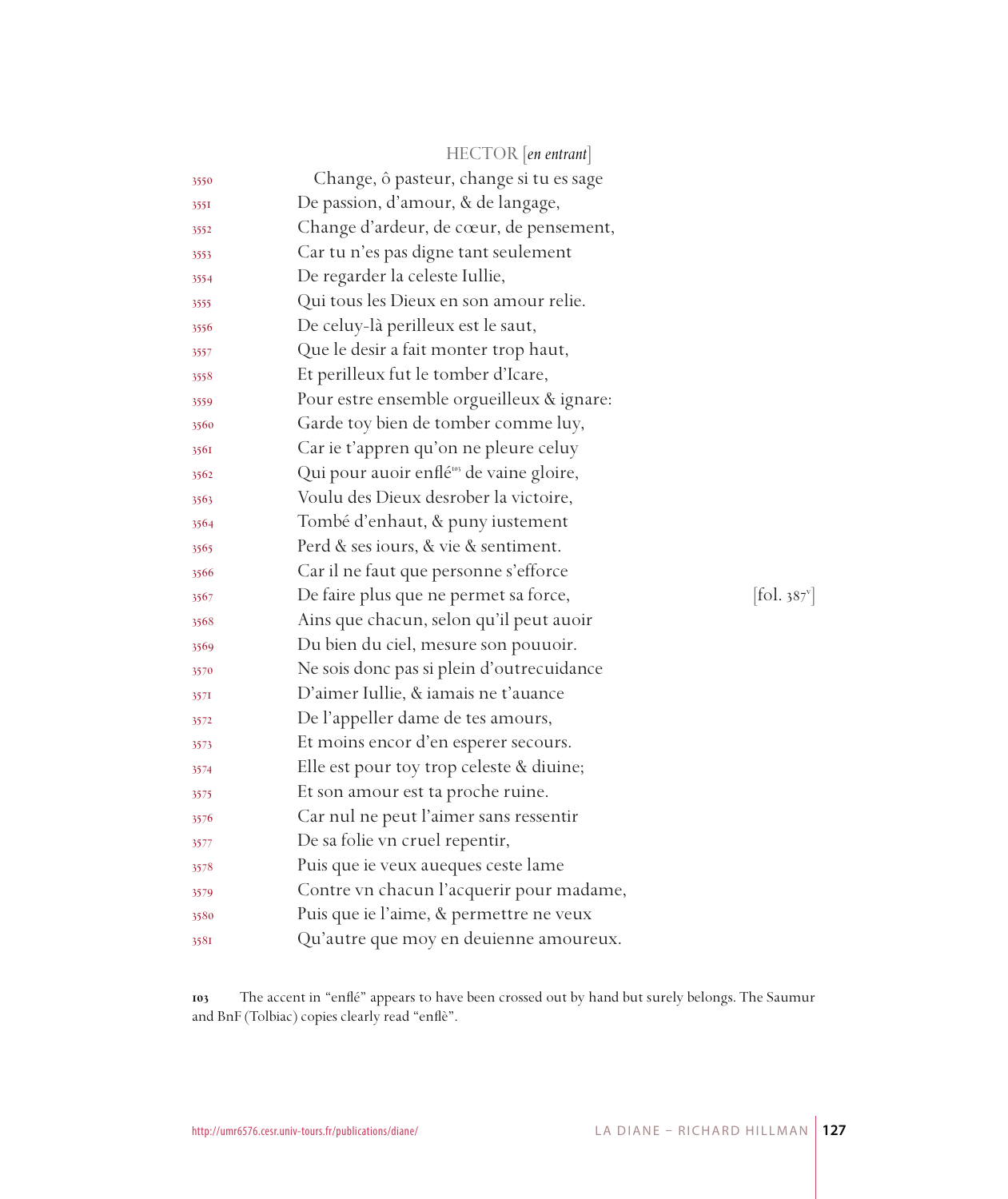# NYMPHIS

| 3582 | Il faudroit donc que ton outrecuidance,   |
|------|-------------------------------------------|
| 3583 | Et ton orgueil, eussent plus de puissance |
| 3584 | Que les grands Dieux, de qui la deité     |
| 3585 | N'empesche pas d'aimer vne beauté,        |
| 3586 | Qui à nostre œil se descouure agreable,   |
| 3587 | Et que leur main a faite venerable:       |
| 3588 | Car rien ne peut que la mort empescher    |
| 3589 | Nostre desir, & l'amour estancher.        |
|      |                                           |

# HECTOR

| 3590 | Aussi faut-il, pasteur, que tu t'asseures |
|------|-------------------------------------------|
| 3591 | De trespasser, si outre tu demeures       |
| 3592 | En ton erreur, & que tu vueille aimer     |
| 3593 | Jullie encor, & son serf te nommer:       |
| 3594 | Car ie veux seul son serf immuable estre  |
| 3595 | Et par mon fer tel me faire paroistre.    |

# NYMPHIS

| 3596 | Vn seul desdain, vn seul aigre propos                                   |                       |
|------|-------------------------------------------------------------------------|-----------------------|
| 3597 | De ma Jullie, enchasse dans mes os                                      |                       |
| 3598 | Plus de frayeur, & plus de froide glace,                                | fol. 388 <sup>1</sup> |
| 3599 | Que ton orgueil, & ta fiere menace:                                     |                       |
| 3600 | Car des couards, $\lfloor \cdot \rfloor^{\log}$ Amour braue & vainqueur |                       |
| 3601 | Est fort assez pour auiuer le cœur:                                     |                       |
| 3602 | Et peut le rendre inuaincu, franc de blasme,                            |                       |
| 3603 | Mesmement lors qu'il combat pour sa dame.                               |                       |
| 3604 | Ne pense donc m'apporter quelque effroy                                 |                       |
| 3605 | Ny que ie laisse à l'honorer pour toy:                                  |                       |
| 3606 | Car quand Iuppin voudroit parler de mesme                               |                       |
| 3607 | Jl ne sçauroit faire que ie ne l'aime.                                  |                       |
|      |                                                                         |                       |

 $[\mbox{fol. } 388^{\mbox{r}}]$ 

No apostrophe in the original.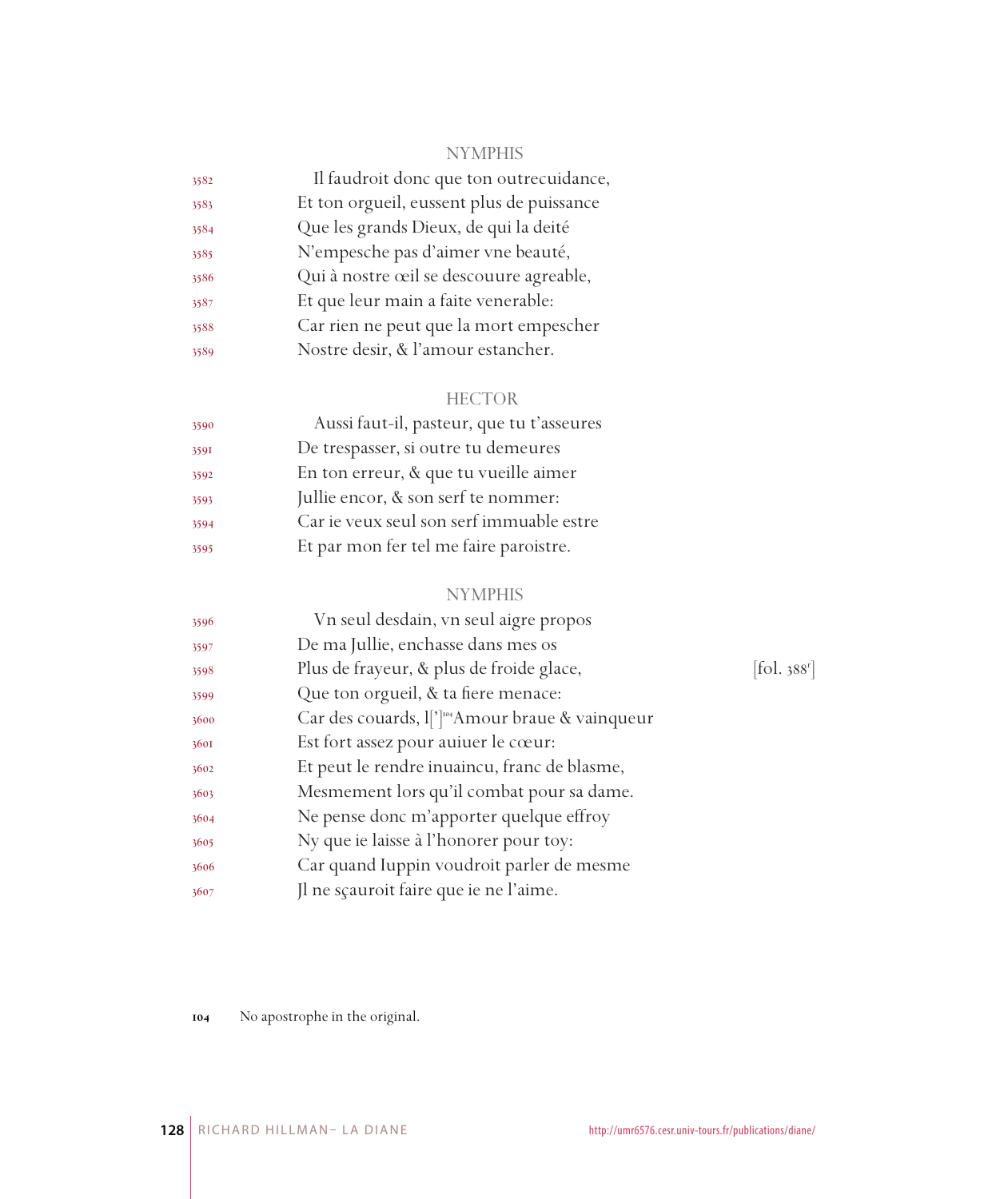| 3608 | Que n'es-tu digne, & d'entrer au combat     |
|------|---------------------------------------------|
| 3609 | Encontre moy, & vuider ce debat             |
| 3610 | La lame au poing, estant né pour combatre,  |
| 36II | Non pour ton droit par paroles debatre?     |
| 3612 | Et que n'es-tu cheualier comme moy?         |
| 3613 | Ou que ne peut me permettre la loy,         |
| 3614 | Sans offencer ma guerriere vaillance,       |
| 3615 | De chastier ta superbe arrogance ?          |
| 3616 | Car i'esteindrois par vne mesme main,       |
| 3617 | Tes iours, ta vie, & ton desir hautin:      |
| 3618 | Et d'vn pasteur dont l'ame est forcenee     |
| 3619 | Ne seroit plus Iullie importunee.           |
| 3620 | Garde pourtant l'aimer passé ce iour:       |
| 3621 | Car ie ne sçay si le puissant Amour,        |
| 3622 | Qui toute chose a sa volonté force,         |
| 3623 | Me feroit point vser de quelque force       |
| 3624 | En ton endroit, me faisant mettre en bas    |
| 3625 | Le saint respect que ie porte aux combats,  |
| 3626 | Puis que l'Amour d'estre doux nous dispense |
| 3627 | A celuy là qui son pouuoir offence,         |
| 3628 | Et qu'on ne craint d'offencer l'équité      |
| 3629 | Pour maintenir sa sainte deité.             |
|      |                                             |

# NYMPHIS

 $[\text{fol. }388^{\circ}]$ 

| 3630 | O cheualier, ceste robbe sauuage            |
|------|---------------------------------------------|
| 3631 | Ne rauit pas aux pasteurs le courage.       |
| 3632 | Souz cet habit, qui te va deceuant,         |
| 3633 | Vn corps nerueux se rencontre souvent,      |
| 3634 | Qui loge un cœur où la masle vaillance      |
| 3635 | Fait bien souuent sa brusque demeurance.    |
| 3636 | Si les pasteurs accourcissent les iours     |
| 3637 | Des fiers lions, des sangliers, & des ours, |
| 3638 | Et si le loup trebouche souz leur lame,     |
| 3639 | Ils pourront bien combattre pour leur dame  |
| 3640 | Vn cheualier, qui est homme comme eux,      |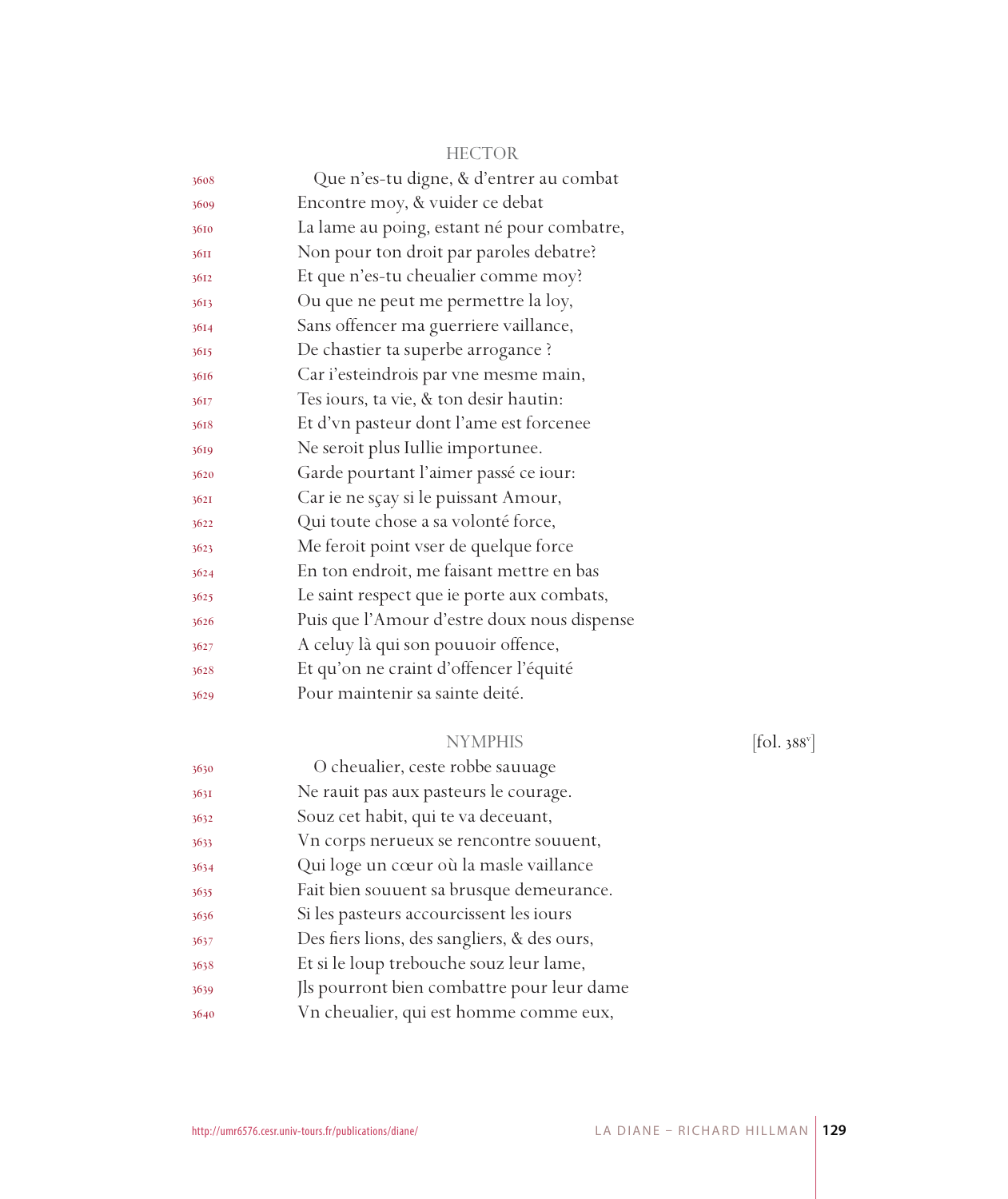| 3641 | Et de leur bien folement enuieux.                 |
|------|---------------------------------------------------|
| 3642 | Bien que l'habit d'vn pastoureau ie porte,        |
| 3643 | Et que ie sois habillé de la sorte                |
| 3644 | De ces bergeres [sic], qui meinent leurs aigneaux |
| 3645 | Broutter l'herbette aux riuages des eaux,         |
| 3646 | Je suis pourtant sorty de gens d'elite,           |
| 3647 | Et comme toy cheualier de merite:                 |
| 3648 | Mais cet habit i'ay pris pour librement           |
| 3649 | Seruir Jullie, & estre son amant.                 |
| 3650 | Que cela donc nostre combat ne tarde:             |
| 3651 | Bien-heureux est l'amant qui se hazarde           |
| 3652 | Au lit d'honneur, & voir son iour esteint         |
| 3653 | Pour soustenir son amour estre saint.             |
|      |                                                   |

| 3654 | Puis qu'ainsi est que l'espee hazardeuse   |            |
|------|--------------------------------------------|------------|
| 3655 | A ton costé a pendu valeureuse,            |            |
| 3656 | Et si tu dis la sainte verité              |            |
| 3657 | Que cheualier autre fois as esté,          |            |
| 3658 | Je suis content de combatre à ceste heure, |            |
| 3659 | Si tu ne veux que tout seul ie demeure     |            |
| 3660 | Serf de Jullie, & si pour ton repos        |            |
| 3661 | Tu ne veux pas m'en quitter le beau loz:   |            |
| 3662 | Et le quittant faut que tu me promette     | [fol. 389] |
| 3663 | De n'aimer plus sa beauté si parfaite.     |            |
|      |                                            |            |

# NYMPHIS

| 3664 | Auant Nymphis sentira mille morts       |
|------|-----------------------------------------|
| 3665 | Ramper autour des veines de son corps;  |
| 3666 | Auant sa main accourcira sa vie,        |
| 3667 | Qu'onc il delaisse à rechercher Iullie. |
| 3668 | Mais si tu veux toy-mesmes euiter       |
| 3669 | Le dur combat, promets moy de quitter   |
| 3670 | L'amour ardant que tu porte à Iullie,   |
| 3671 | Afin que seul son amant ie me die.      |
| 3672 | Si tu ne veux commbattons sans seiour,  |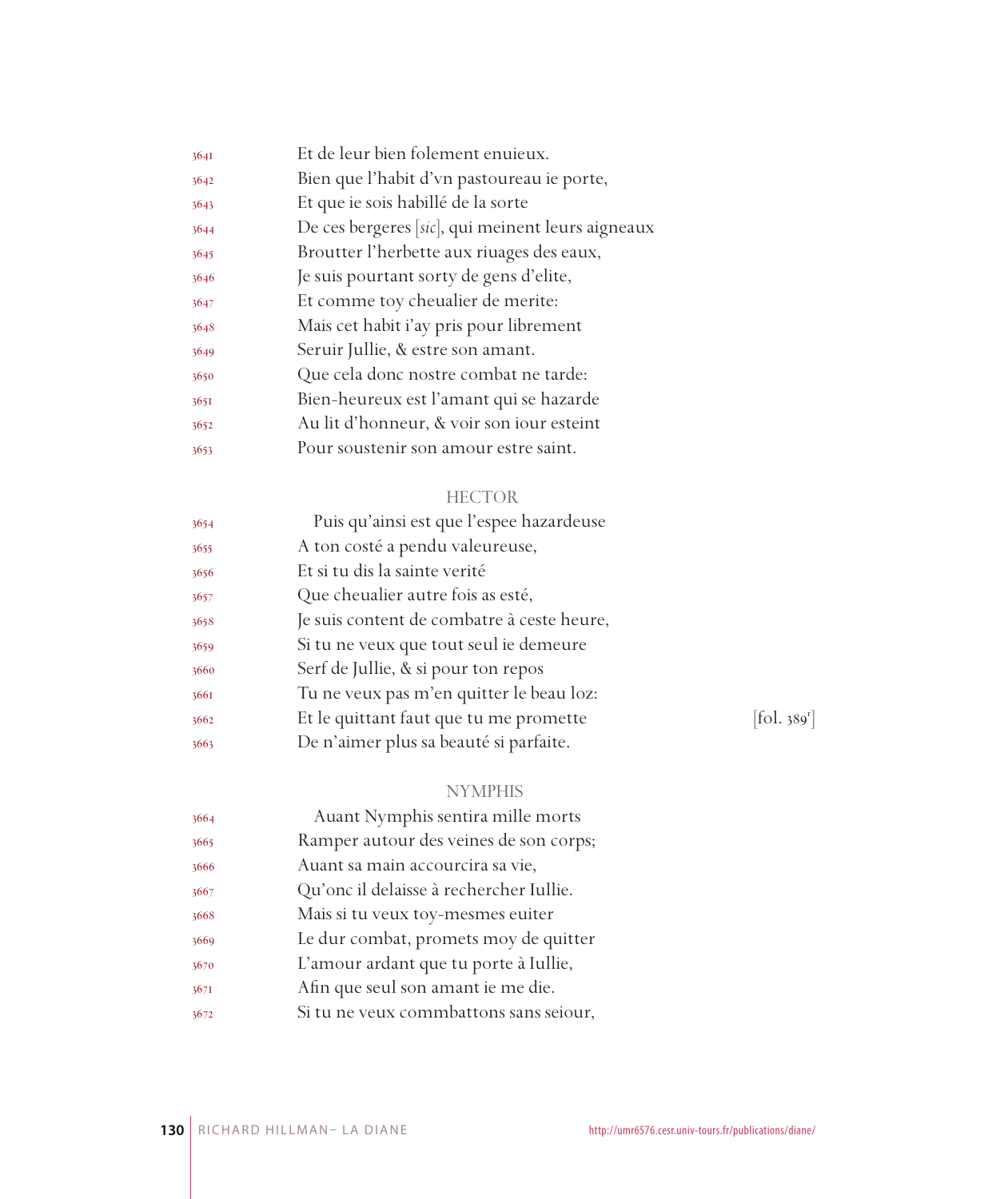Et que le fer asseure nostre amour.

### HECTOR

| 3674 | Veux-tu encor que ta surperbe audace |
|------|--------------------------------------|
| 3675 | Me face peur, & ma valeur menace?    |
| 3676 | Sus, sus, auant: viuement combatons, |
| 3677 | Et par l'acier noz amours disputons. |

# ELYMANT [*en entrant*]

| 3678 | Demeurez-là. Par ma noire science,           |                          |
|------|----------------------------------------------|--------------------------|
| 3679 | Qui des esprits arreste l'arrogance,         |                          |
| 3680 | Par mon sçauoir qui fait trembler les cieux, |                          |
| 3681 | Et qui de peur rend estonnez les Dieux,      |                          |
| 3682 | Je vous commande, & outre vous coniure       |                          |
| 3683 | Que chacun cesse à s'entrefaire iniure.      |                          |
| 3684 | Demeurez-là: il me plaist: ie le veux:       |                          |
| 3685 | Laissez le fer, & vous rendez tous deux      |                          |
| 3686 | Aupres de moy, qui sage vous veux dire       |                          |
| 3687 | Vostre fortune, & voz erreurs predire.       |                          |
| 3688 | Toy qui combats encontre ce pasteur,         |                          |
| 3689 | Qui ne te cede en prouesse & valeur,         |                          |
| 3690 | N'as pas pensé auoir pour aduersaire         |                          |
| 3691 | En ce combat ton braue vnique frere.         |                          |
| 3692 | Et toy pasteur, trompé, tu ne crois pas      |                          |
| 3693 | Que cestui-cy que vaillant tu combats,       | [fol. 389 <sup>v</sup> ] |
| 3694 | Soit ton Hector, ton frere, a qui l'enuie    |                          |
| 3695 | De te trouuer a hazardé la vie:              |                          |
| 3696 | Car mille mers ardant il a passé,            |                          |
| 3697 | Mille deserts incogneus trauersé,            |                          |
| 3698 | Couru cent fois de fortune la rage,          |                          |
| 3699 | Senty du ciel maint choleré visage,          |                          |
| 3700 | Pour te chercher, pour te voir, te trouuer;  |                          |
| 3701 | Et pour encor ton amour esprouuer            |                          |
| 3702 | De son trauail, de sa ferme constance,       |                          |
| 3703 | En ton amour. Maigre la recompense           |                          |
| 3704 | Tu luy ferois, si au lieu de secours         |                          |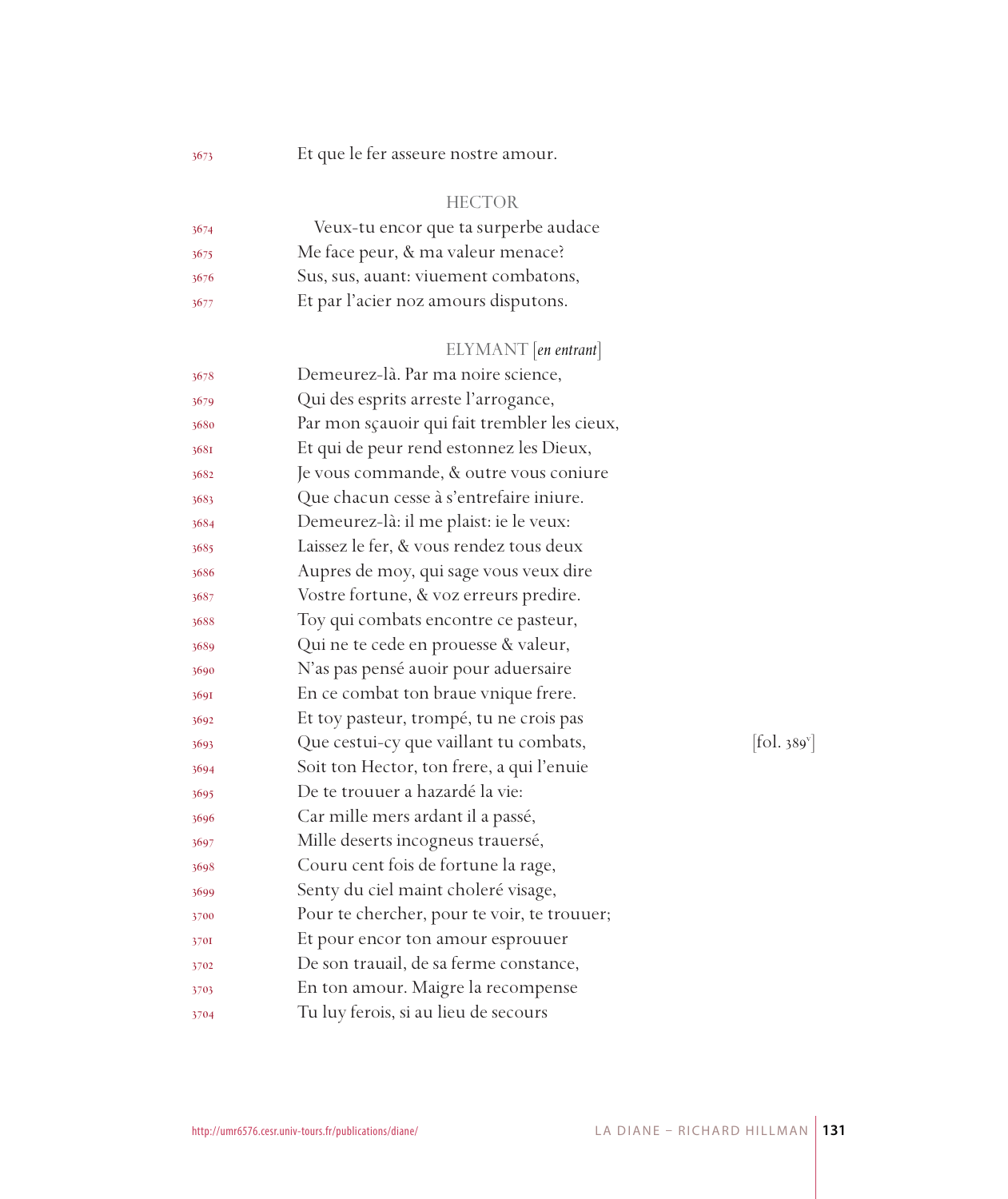| 3705 | A sa douleur, tu trancissois ses iours.     |            |
|------|---------------------------------------------|------------|
| 3706 | Et toy Hector, apres tant de miseres,       |            |
| 3707 | Tant de trauaux, tant de peines ameres,     |            |
| 3708 | Et tant de mal enduré pour chercher         |            |
| 3709 | Ton frere aimé, & que tu tiens si cher,     |            |
| 3710 | Ores qu'heureux tu es par sa presence,      |            |
| 37II | Veux-tu sur luy esprouuer ta vaillance?     |            |
| 3712 | Et le meurdrir t'ayant fait esprouuer       |            |
| 3713 | Tant de labeurs, afin de le trouuer?        |            |
| 3714 | Tous deux enfans d'vne mesme portee,        |            |
| 3715 | Fut vostre mere en vn jour contentee:       |            |
| 3716 | Tous deux enfans de ce Duc, qui puissant    |            |
| 3717 | Maintenant va les Celtes regissant,         |            |
| 3718 | De qui le nom fut le diuin Ebore,           |            |
| 3719 | Et celuy là de vostre mere Flore.           |            |
| 3720 | Tu fus nommé du nom du braue Hector         |            |
| 3721 | (Car ton clair sang du sien decoule encor)  |            |
| 3722 | Toy Sarpedon, noms des preux dont la Grece, |            |
| 3723 | Braue esprouua la gaillarde prouesse.       |            |
| 3724 | Mais en traçant les accidents diuers        |            |
| 3725 | Que tous Heros cherchent par l'vniuers,     |            |
| 3726 | Taschant à rendre immortelle ta gloire,     |            |
| 3727 | Par ta valeur, dont viue est la memoire     | [fol. 390] |
| 3728 | Par tout le monde, en ce desert tu vins     |            |
| 3729 | Et amoureux de Iullye deuins                |            |
| 3730 | Tout aussi tost que sur sa face belle,      |            |
| 3731 | Ton œil ietta sa lumiere iumelle.           |            |
| 3732 | Pour la seruir, & l'aimer librement,        |            |
| 3733 | D'vn pastoureau tu pris l'habillement,      |            |
| 3734 | Que sur ton corps ore encore tu porte,      |            |
| 3735 | Et pour vn temps quittas ta valeur forte,   |            |
| 3736 | Et ton habit de guerrier de renom,          |            |
| 3737 | Ton fier harnois, tes armes, & ton nom,     |            |
| 3738 | Pour te nommer Nymphis, de qui la gloire    |            |
| 3739 | En ce pais a planté ta memoire.             |            |
| 3740 | Voilà comment l'vn & l'autre deceu,         |            |

 $\mathbf{y}^r$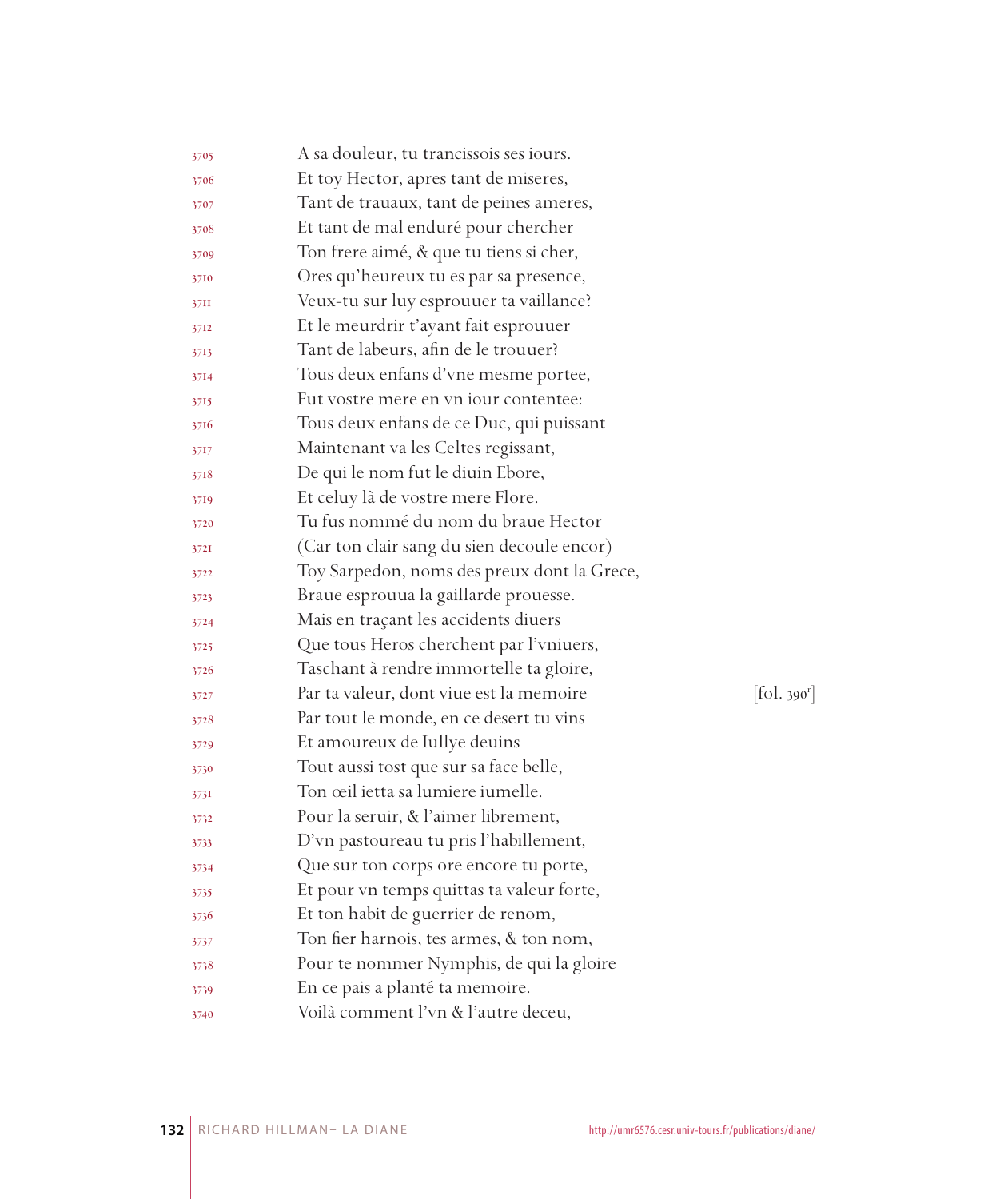| 3741 | Vous n'auiez point vostre erreur apperceu, |
|------|--------------------------------------------|
| 3742 | Sans mon sçauoir, qui comprent toute chose |
| 3743 | Qui vit au ciel, & en terre repose.        |
| 3744 | Et vostre main, sans mon heureux secours,  |
| 3745 | En sa fureur eust terminé voz iours,       |
| 3746 | Mais sus, auant: de cruels aduersaires     |
| 3747 | Redeuenez amis, germains, & freres.        |
| 3748 | Embrassez vous, pendant que dans ce iour,  |
| 3749 | Nous donnerons remede à vostre amour.      |
| 3750 | Rendant du tout l'ame viue agitee          |
| 3751 | De passions, heureuse & contentee.         |
| 3752 | Reposez vous sur mon diuin scauoir,        |
| 3753 | Qui sur Iullie aura ce iour pouuoir,       |
| 3754 | Pour amollir le roc de son courage         |
| 3755 | Et l'vn de vous aimer en mariage.          |
|      |                                            |

| 3756 | O frere aimé, qui par tout i'ay cherché,       |                    |
|------|------------------------------------------------|--------------------|
| 3757 | Et d'amour saint viuement recherché,           |                    |
| 3758 | Car pour iouir de ta chere presence,           |                    |
| 3759 | J'ay mille fois esprouué l'inconstance         |                    |
| 3760 | Du sort cruel, souffert mille trauaux,         | $ 60.390^{\circ} $ |
| 3761 | Ployé cent fois souz dix mille fardeaux.       |                    |
| 3762 | Mais, ô grands Dieux, ie ne repute peine       |                    |
| 3763 | Ny mes labeurs, ny ma course inhumaine,        |                    |
| 3764 | Puis que ie tiens mon cher frere embrassé,     |                    |
| 3765 | Encor qu'il soit de mon fer offencé.           |                    |
| 3766 | Pardonne moy, mon frere: en recompense         |                    |
| 3767 | De mon forfait, pour en noyer l'offence,       |                    |
| 3768 | Ie veux Iullie à iamais te quitter:            |                    |
| 3769 | Car aussi bien tu la peux meriter              |                    |
| 3770 | Trop mieux que moy, puis que long temps fidele |                    |
| 3771 | Ton amitié a commencé vers elle:               |                    |
| 3772 | Et ie ne sens qu'encore depuis vn iour         |                    |
| 3773 | S'esprendre en moy le feu de son amour.        |                    |
| 3774 | Pren la pour toy, rien ie n'y veux pretendre   |                    |
|      |                                                |                    |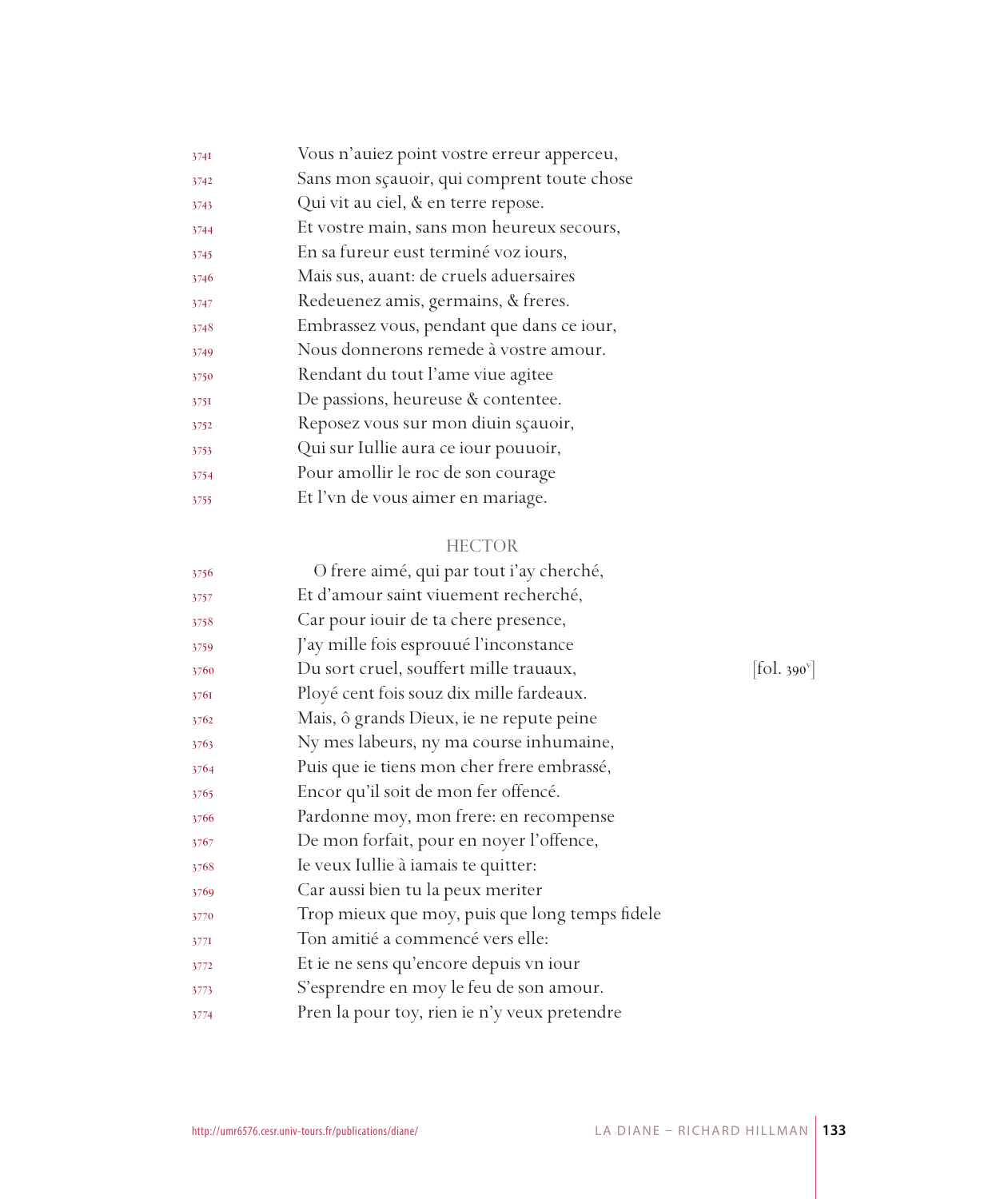| 3775 | A l'aduenir, sinon pour te la rendre,        |
|------|----------------------------------------------|
| 3776 | Si dessus elle Amour & son vouloir,          |
| 3777 | M'auoient donné par cy deuant pouuoir.       |
| 3778 | Et toy vieillard, dont la force esprouuee    |
| 3779 | Nous as la vie heureusement sauuee,          |
| 3780 | Pere courtois qui as refait noz ans,         |
| 3781 | Prests de passer souz noz glaiues trenchans, |
| 3782 | Qui de nouueau nous as donné la vie,         |
| 3783 | Cent fois ta grace ores ie remercie,         |
| 3784 | Et te supply que tu prennes tousiours        |
| 3785 | Soin de noz ans, & cure de noz iours.        |

# NYMPHIS

| 3786 | Ah, ô cher frere! ah, as-tu souuenance     |                       |
|------|--------------------------------------------|-----------------------|
| 3787 | De Sarpedon, qui laschement t'offence?     |                       |
| 3788 | Qui te vouloit enuoyer aux enfers,         |                       |
| 3789 | Pour le loyer de tant de maux souffers     |                       |
| 3790 | A le chercher? pour tant de longues peines |                       |
| 3791 | Qui ont esté à tes ans inhumaines?         |                       |
| 3792 | Ah ie me plains que mon impieté            |                       |
| 3793 | Tant de tourment parjure ait merité?       | fol. 39I <sup>1</sup> |
| 3794 | Mais, ô mon frere, en ton ame fidele       |                       |
| 3795 | Si l'amitié reste encor mutuelle,          |                       |
| 3796 | Et si encor tu daignes estimer             |                       |
| 3797 | Mon sainct amour, & mon repos aimer,       |                       |
| 3798 | Je te supply' par ceste amitié saincte     |                       |
| 3799 | Que mon injure à iamais soit esteinte:     |                       |
| 3800 | Vueilles ma faute inhumaine oublier,       |                       |
| 3801 | Et d'vn nouueau deuoir me relier,          |                       |
| 3802 | En receuant Jullie pour ta femme:          |                       |
| 3803 | Tu merites vne si digne Dame:              |                       |
| 3804 | Ie te la quitte, & te la rens, helas!      |                       |
| 3805 | Car la raison ne consentira pas,           |                       |
| 3806 | Qu'ayant souffert pour moy mainte misere,  |                       |
| 3807 | le t'oste encor ce qui t'est necessaire,   |                       |
| 3808 | Que tu merite, & qu'obligé ie doy          |                       |
|      |                                            |                       |

 $[$ fol. 391 $^r$ ]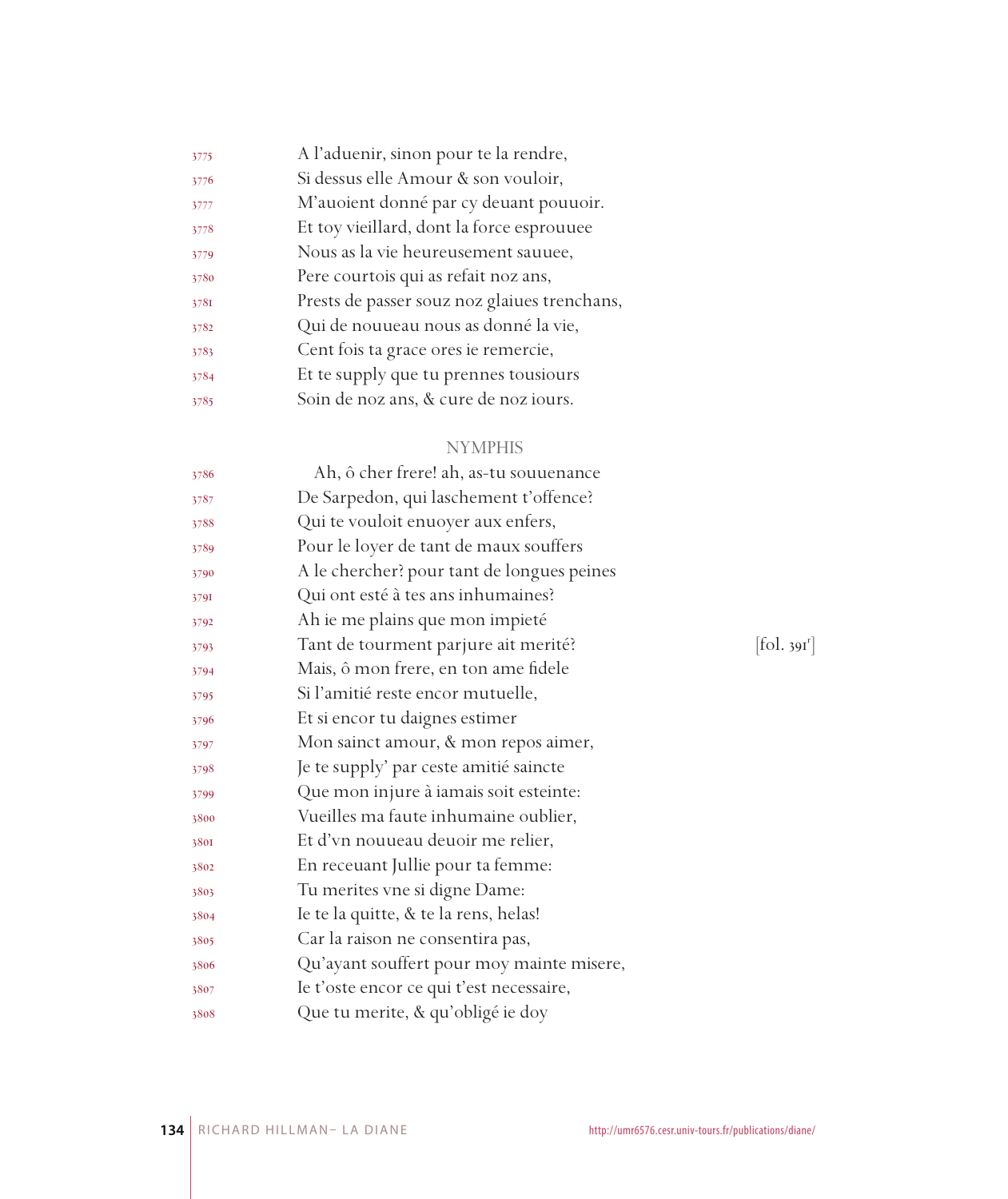| 3809 | Aux longs trauaux que tu as pris pour moy. |
|------|--------------------------------------------|
| 3810 | Reçoy-là donc, pour digne recompense       |
| 38II | De tes labeurs, & de ta patience.          |

| 3812 | Non non, cher frere, il ne faut desloyal                  |            |
|------|-----------------------------------------------------------|------------|
| 3813 | Que ma presence apporte tant de mal                       |            |
| 3814 | A ta santé, que rauir infidele                            |            |
| 3815 | Ce qui la peut faire viure eternelle!                     |            |
| 3816 | Trop de mal-heur tu sentirois pour moy,                   |            |
| 3817 | Qui n'aime rien [a]u <sup>105</sup> monde au prix de toy. |            |
| 3818 | Je ne suis pas venu en ceste terre                        |            |
| 3819 | Pour faire vn iour à ton repos la guerre,                 |            |
| 3820 | Ny te troubler: trop chere de moitié                      |            |
| 3821 | T'auroit esté ma cruelle amitié.                          |            |
| 3822 | Trop chere aussi t'auroit esté la veüe                    |            |
| 3823 | De mon visage, & chere ma venüe.                          |            |
| 3824 | Je vien à toy afin de te seruir,                          |            |
| 3825 | Non pour ton bien cruellement rauir.                      |            |
| 3826 | Reçoy-là donc: car pour moy ie te iure                    | [fol. 391] |
| 3827 | Que ie n'ay plus de la bergere cure.                      |            |

 $[$ fol. 391 $^{\circ}$ ]

# NYMPHIS

| 3828 | Non non, mon frere, ah c'est trop outrager |
|------|--------------------------------------------|
| 3829 | Mon amitié, que vouloir m'obliger          |
| 3830 | Par tant de fois, sans auoir esperance     |
| 3831 | D'vn iour t'en faire heureuse recompense.  |
| 3832 | Contente toy qu'obligé ie te sois          |
| 3833 | D'auoir passé la mer par tant de fois,     |
| 3834 | Pour me trouuer, auec mainte disgrace,     |
| 3835 | Dont à tous coups le destin nous menace,   |
| 3836 | D'auoir voulu mon peché pardonner:         |
| 3837 | Sans me vouloir encores redonner           |

105 Orig. "ou".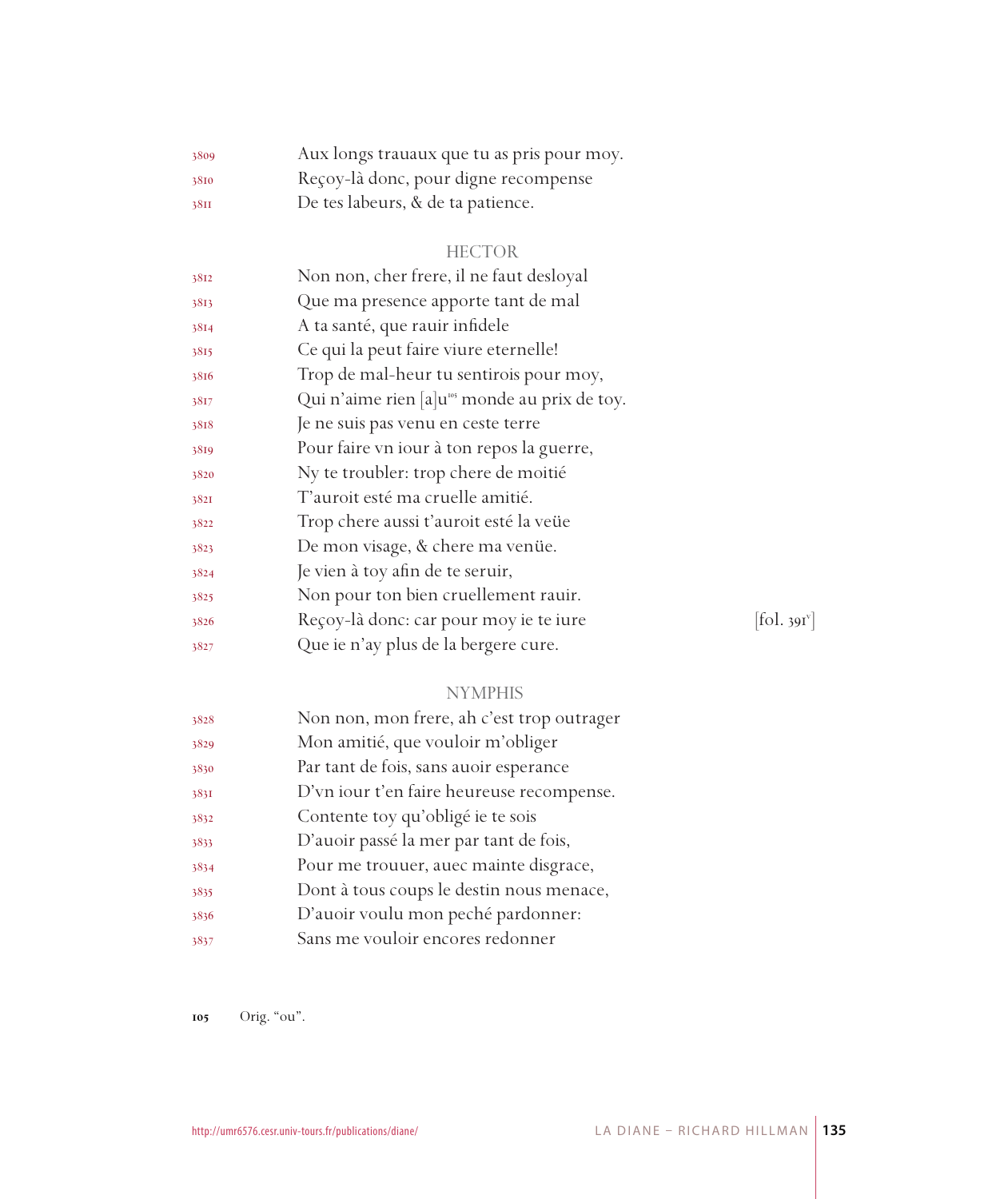| 3838 | Ce qui est tien par le droit equitable, |
|------|-----------------------------------------|
| 3839 | Et qui se rend à tes yeux agreable.     |
| 3840 | Ah, pren là donc, & pren pitié de moy   |
| 3841 | Sans m'obliger tant de fois enuers toy! |
| 3842 | Ce me fera vne gloire immortelle        |
| 3843 | En te voyant espoux de ceste belle,     |
| 3844 | Qui peut tes ans couronner de repos,    |
| 3845 | Et le plaisir enchasser dans tes os.    |
|      |                                         |

| 3846 | C'est violer le droit & la iustice,           |            |
|------|-----------------------------------------------|------------|
| 3847 | Porter vne ame hostesse de malice,            |            |
| 3848 | Et rendre infame & son nom & son los,         |            |
| 3849 | Que desrober le fruict & le repos             |            |
| 3850 | Du long trauail à celuy qui sans cesse        |            |
| 3851 | A trauailler exerce sa ieunesse.              |            |
| 3852 | Pour emporter Jullie, & son amour,            |            |
| 3853 | En long trauail tu as passé maint iour,       |            |
| 3854 | Souffert, paty, souspiré mille carmes,        |            |
| 3855 | Et respendu mille ruisseaux de larmes:        |            |
| 3856 | De ton labeur, si vif, si ancien              |            |
| 3857 | N'est-ce raison que le doux fruict soit tien? |            |
| 3858 | Et que le fruict bien-heureux te demeure      | [fol. 392] |
| 3859 | Du large champ que sans fin tu labeure?       |            |
| 3860 | Qui ce doux bien oseroit t'enleuer,           |            |
| 3861 | Doit de la loy la rigueur esprouuer.          |            |
| 3862 | Or pren-le donc, & ne vueille me faire,       |            |
| 3863 | Me le quittant, de la loy aduersaire.         |            |
|      |                                               |            |

 $[$ fol. 392<sup>r</sup> $]$ 

# NYMPHIS

| 3864 | Mais si la loy mesme rigueur estend       |
|------|-------------------------------------------|
| 3865 | Dessur l'ingrat, que celuy qui respand    |
| 3866 | De son prochain, espris d'ardente rage,   |
| 3867 | Le iuste sang, accourcissant son aage:    |
| 3868 | Pourquoy veux-tu que ceste mesme loy      |
| 3869 | Perde mon los pour estre ingrat vers toy? |
|      |                                           |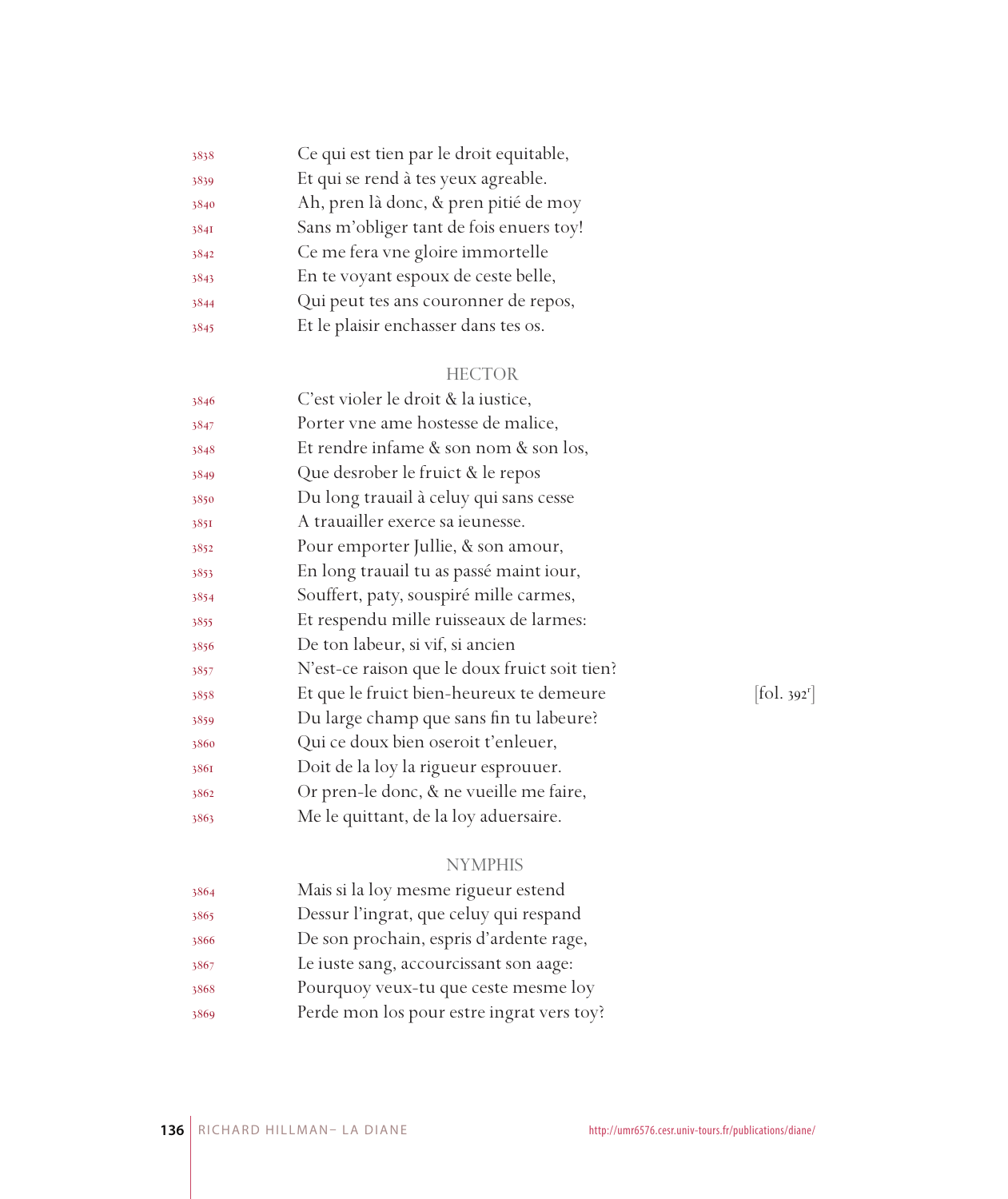| 3870 | Et refusant de ma main miserable          |
|------|-------------------------------------------|
| 3871 | Le sainct loyer, dont ie suis redeuable   |
| 3872 | A ton trauail, à ton iuste labeur,        |
| 3873 | Veux-tu me rendre à iamais sans honneur:  |
| 3874 | Et que mon ame, où la gloire est entee,   |
| 3875 | Soit d'vn chacun ingrate reputee?         |
| 3876 | Ne me fay pas, ô mon frere, ce tort:      |
| 3877 | Mais pren Jullie, afin que l'heureux sort |
| 3878 | Me donne gloire & loüange eternelle,      |
| 3879 | Pour n'estre ingrat à ton amour fidele.   |
|      |                                           |

# ELYMANT

| 3880 | Que vous sert il de vous rendre ialoux       |            |
|------|----------------------------------------------|------------|
| 3881 | D'vn bien qui n'est aucunement à vous?       |            |
| 3882 | De vous donner d'vne fole arrogance,         |            |
| 3883 | Ce qui ne peut estre en vostre puissance?    |            |
| 3884 | C'est partager par voz ieunes discours       |            |
| 3885 | Le bien d'autruy, ou bien la peau de l'ours. |            |
| 3886 | Jullie n'est à l'amour adonnee,              |            |
| 3887 | Elle deteste, & les loix d'Hymenee,          |            |
| 3888 | Et les baisers fideles d'vn espoux,          |            |
| 3889 | Pour estre libre, & gaye parmy nous,         |            |
| 3890 | Pour viure braue, & portant le courage       | [fol. 392] |
| 3891 | Libre des loix d'vn pesant mariage.          |            |
| 3892 | Attendez donc que puissiez esmouuoir         |            |
| 3893 | Son chaste cœur, que vous ayez pouuoir       |            |
| 3894 | Sur son desir, auant qu'auoir la force       |            |
| 3895 | D'en disposer comme chacun s'efforce.        |            |
| 3896 | Mais pour vous rendre à iamais bien-heureux, |            |
| 3897 | Pour vous tirer de seruage, ie veux,         |            |
| 3898 | S'il m'est possible, adoucir son courage,    |            |
| 3899 | Et l'animer au nœud de mariage,              |            |
| 3900 | En luy faisant espouser l'vn de vous         |            |
| 3901 | Qu'elle voudra eslire pour espoux;           |            |
| 3902 | En rendant l'autre à iamais libre & sage,    |            |
| 3903 | Par mon sçauoir, de l'amoureuse rage.        |            |
|      |                                              |            |

 $[\text{fol. }392^{\circ}]$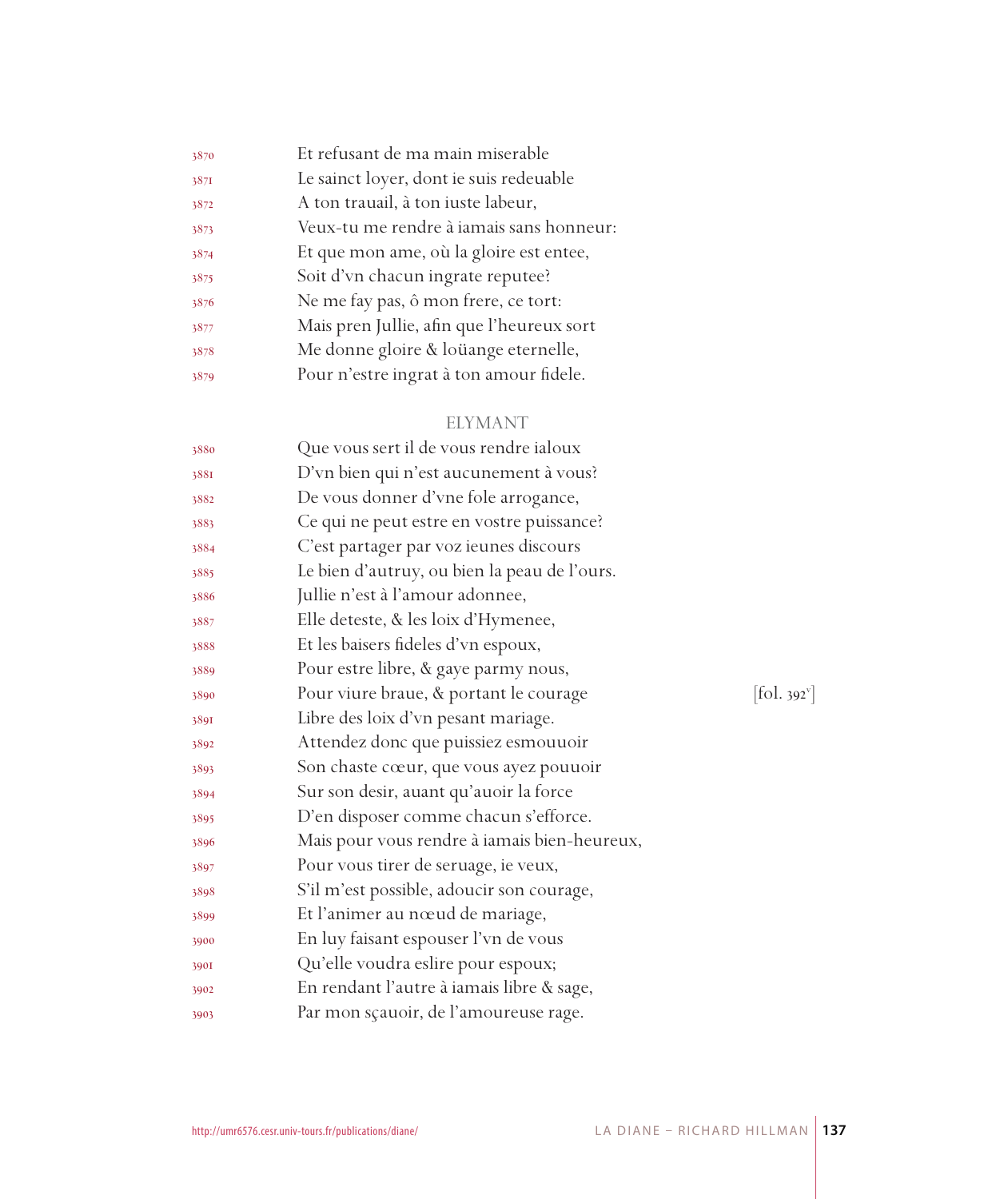| 3904 | Voulez-vous pas remettre à son vouloir  |
|------|-----------------------------------------|
| 3905 | Vostre dispute, & d'elle receuoir       |
| 3906 | La iuste loy, puis qu'outre son courage |
| 3907 | Vous ne pouuez l'auoir en mariage?      |

| 3908 | Ie le veux bien. |
|------|------------------|
|      |                  |

# NYMPHIS

Ie le veux donc aussi.

### ELYMANT

| 3909 | Or sus courage, attendez moy icy,       |
|------|-----------------------------------------|
| 3910 | Ie vay trouuer ceste superbe Dame,      |
| 39II | Pour adoucir, si ie puis, sa fiere ame. |

# NYMPHIS

| [Ils sortent, Elymant d'un côté, Hector et Nymphis de |
|-------------------------------------------------------|
|                                                       |
|                                                       |

[*Entrent Arbuste et Diane*.]

#### ARBUSTE

| 3914 | Et bien, Diane, & bien, pauure insensee,     |                                   |
|------|----------------------------------------------|-----------------------------------|
| 3915 | Veux-tu tousiours que ton ame, offencee      |                                   |
| 3916 | Par tes fureurs se lamente de toy,           |                                   |
| 3917 | Qui ne reçois que ton vouloir pour loy?      |                                   |
| 3918 | Que veux-tu faire? & quoy? que veux-tu dire? |                                   |
| 3919 | Estimes-tu que ton aspre martyre,            |                                   |
| 3920 | Tes pleurs, tes cris, ayent l'authorité      | $\left[ \text{fol. } 393 \right]$ |
| 3921 | Que d'effacer ce qui fait a esté?            |                                   |
| 3922 | La pierre en haut d'vn bras roide transmise  |                                   |
| 3923 | Estre ne peut de nostre main reprise,        |                                   |
| 3924 | Faut malgré nous, piroüettant au tour,       |                                   |
|      |                                              |                                   |

 $[$ fol. 393 $^r$ ]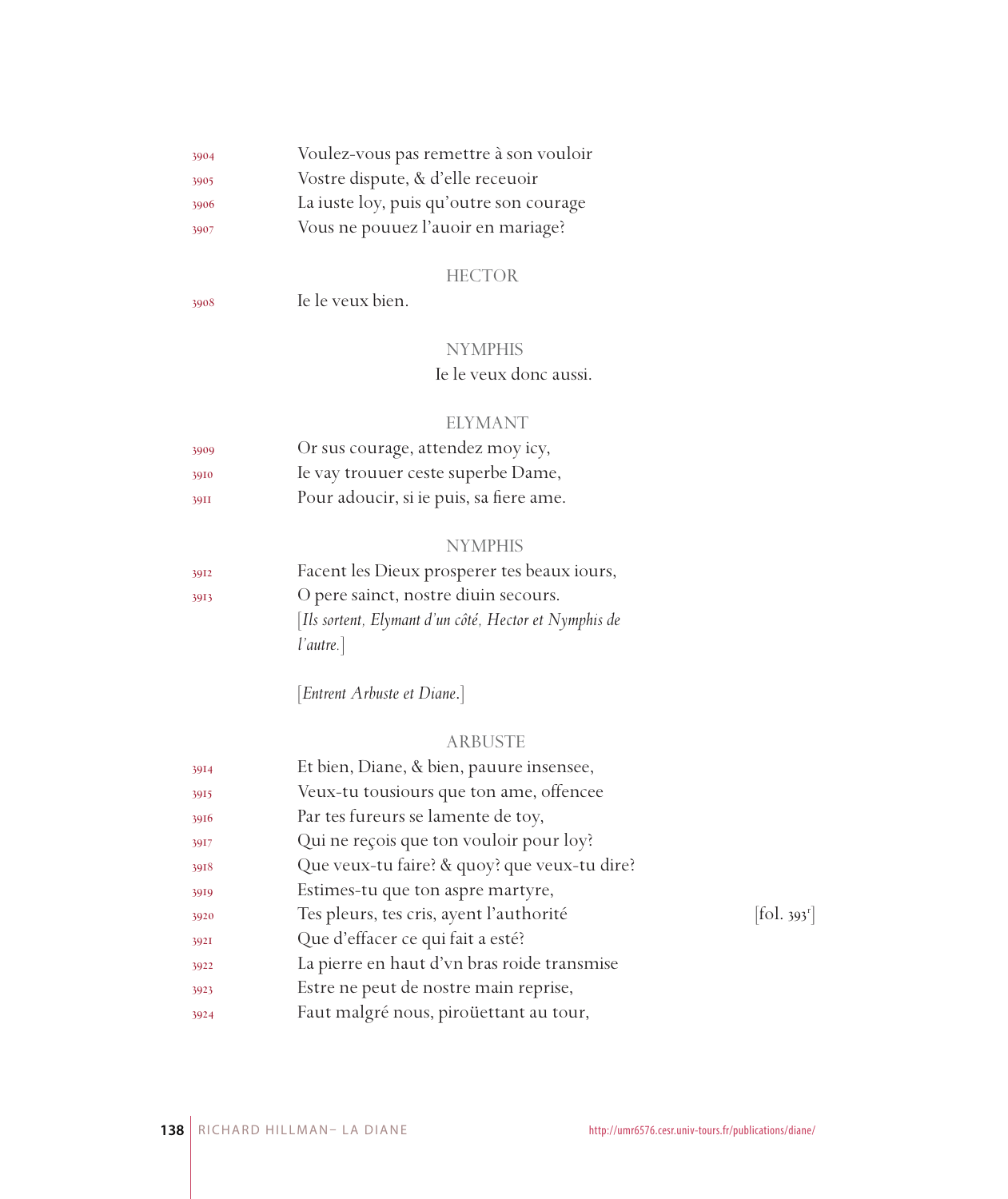| 3925 | De l'air sifflant, qu'elle face son tour:                  |                                 |
|------|------------------------------------------------------------|---------------------------------|
| 3926 | Aussi Diane, ah trop dure & rebelle,                       |                                 |
| 3927 | Jl n'y a rien dont la force soit telle,                    |                                 |
| 3928 | Qu'elle ait pouuoi[r] <sup>106</sup> de faire par ses loix |                                 |
| 3929 | Que ce qui fut n'ait esté quelque fois.                    |                                 |
| 3930 | C'est auoir l'ame & lourde & indiscrette,                  |                                 |
| 393I | Que resister à la chose ja faite:                          |                                 |
| 3932 | Et de penser rendre mort & deffait                         |                                 |
| 3933 | Par noz labeur <sup>[s]107</sup> , ce que le ciel a fait.  |                                 |
| 3934 | Cela n'est point en la puissance humaine                   |                                 |
| 3935 | Mais l'on peut bien auec beaucoup de peine,                |                                 |
| 3936 | Du mal commis & du forfait aussi,                          |                                 |
| 3937 | Rendre par fois le penser adoucy.                          |                                 |
| 3938 | Quoy penses-tu estre bien outragee,                        |                                 |
| 3939 | D'auoir ta foy enuers Fauste obligee?                      |                                 |
| 3940 | Estimes-tu que le ciel soit marry                          |                                 |
| 394I | Que l'ayes pris pour fidele mary?                          |                                 |
| 3942 | Vrayment tu as bien raison de te plaindre,                 |                                 |
| 3943 | De t'affliger & vouloir te contraindre.                    |                                 |
| 3944 | Que pouuois-tu en ton aage nouueau,                        |                                 |
| 3945 | De plus parfait, de plus fidele & beau,                    |                                 |
| 3946 | Choisir que luy? qui le rend incapable,                    |                                 |
| 3947 | De te seruir, & de t'estre agreable?                       |                                 |
| 3948 | Quoy? que dis-tu? vrayement tu as raison,                  |                                 |
| 3949 | De refuser la douce guarison,                              |                                 |
| 3950 | Que Fauste peut apporter à ta rage,                        |                                 |
| 395I | Dessous l'honneur d'vn chaste mariage.                     |                                 |
| 3952 | Que veux-tu faire? hé, ses trauaux passez                  |                                 |
| 3953 | N'ont ils rendu de l'asseurance assez <sup>108</sup>       |                                 |
| 3954 | De son amour, de sa saincte constance?                     | $[\text{fol. } 393^{\text{v}}]$ |
| 3955 | Hé n'as-tu pas de sa foy cognoissance?                     |                                 |
| 3956 | Que veux-tu donc? que peux-tu souhaiter                    |                                 |

Orig. "pouuoit".

Orig. "labeur".

Full stop at the end of this line in the original.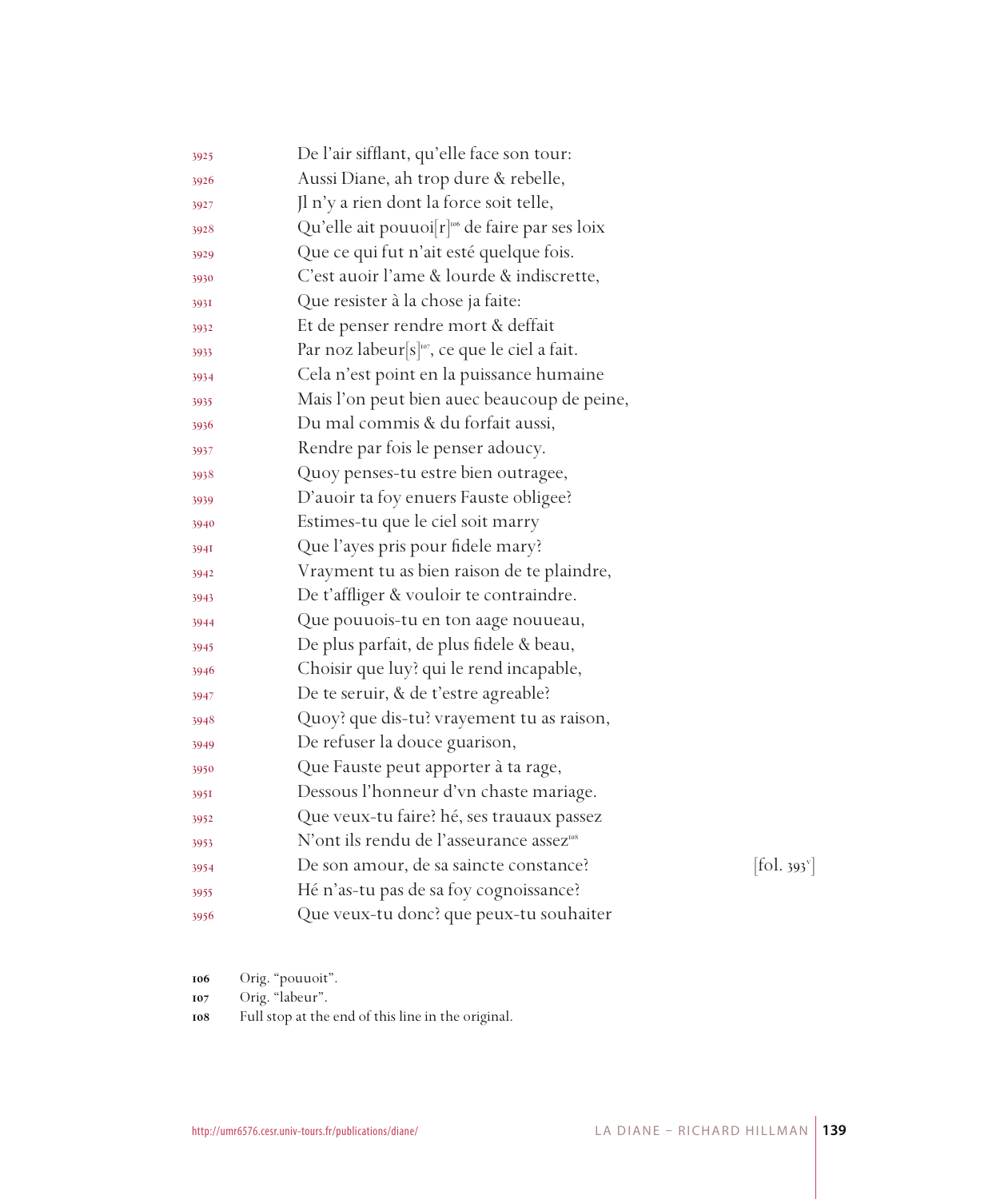| 3957 | Qui puisse mieux tes desirs contenter        |            |
|------|----------------------------------------------|------------|
| 3958 | Que ce pasteur? n'a-t'il la face belle,      |            |
| 3959 | Le corps parfait, l'ame chaste & fidele?     |            |
| 3960 | Non non, Diane, il ne faut que ton cœur      |            |
| 3961 | Soit repentant d'auoir pris ce pasteur       |            |
| 3962 | Pour son soy-mesme; il t'a long temps aimee, |            |
| 3963 | Et son amour merite estre estimee.           |            |
| 3964 | N'est-il sorty de parens vertueux?           |            |
| 3965 | N'a-t'il le cœur gaillard & genereux,        |            |
| 3966 | L'ame superbe, & de los alteree?             |            |
| 3967 | Le front hardy & la main asseuree?           |            |
| 3968 | Mille lions, mille feroces ours,             |            |
| 3969 | Mille sangliers en feront foy tousiours,     |            |
| 3970 | Qu'il a tuez, & dont les peaux veluës,       |            |
| 3971 | Sur ses paroirs se voyent estenduës.         |            |
| 3972 | Qui te peut donc de l'aimer t'empescher?     |            |
| 3973 | Et qui te rend lente à le rechercher?        |            |
| 3974 | Es-tu si fole & si pauurement sage           |            |
| 3975 | Que d'esperer auoir en mariage               |            |
| 3976 | Le beau Nymphis? hé ne vois-tu pas bien      |            |
| 3977 | Qu'il te desdaigne, & ne t'estime rien?      |            |
| 3978 | Qu'il rit de toy, & qu'il aime Iullie,       |            |
| 3979 | Qui viuement en ses doux rets le lie?        |            |
| 3980 | N'espere point receuoir de plaisir,          |            |
| 3981 | D'vn cœur, qui est contraire à ton desir.    |            |
| 3982 | Car pour gouster ces plaisirs desirables     |            |
| 3983 | Il faut qu'amour rende noz cœurs semblables, |            |
| 3984 | Egaux noz vœux, egales noz ardeurs,          |            |
| 3985 | Pareils noz ans, & semblables noz mœurs:     |            |
| 3986 | Mais de Nymphis le superbe courage           |            |
| 3987 | Contraire au tien, respire ton dommage,      |            |
| 3988 | Il prent plaisir de rendre son vouloir       | [fol. 394] |
| 3989 | Contraire au tien, pour te faire douloir:    |            |
| 3990 | Et ton ennuy est sa ioye plus grande,        |            |
| 3991 | Rien que ta fin cruel il ne demande.         |            |
| 3992 | Laisse le donc: ô cent fois mal-heureux      |            |

 $\left[\text{fol. } 394^{\text{r}}\right]$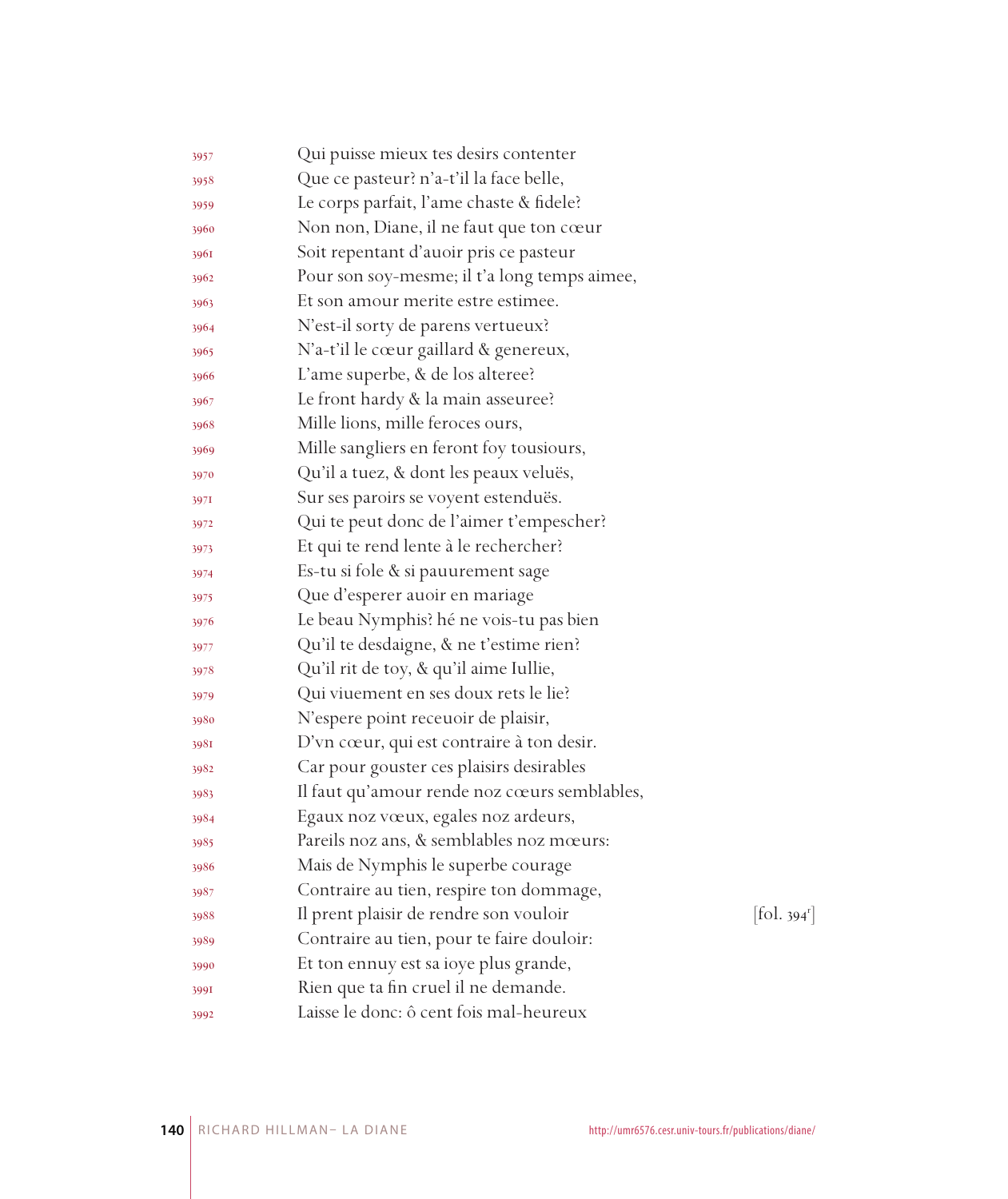| 3993 | L'esprit qui est d'aucun bien desireux,     |
|------|---------------------------------------------|
| 3994 | Qui ne se peut nourrir en esperance         |
| 3995 | D'en obtenir quelque iour iouissance!       |
| 3996 | Il meurt cent fois, & pendant sans mourir   |
| 3997 | On l'apperçoit cruellement perir!           |
| 3998 | Dur est le mal que la chose esperee         |
| 3999 | Qui point n'arriue apporte desploree        |
| 4000 | Mesme l'espoir de son bien differé          |
| 400I | Afflige l'ame & le rend esploré.            |
| 4002 | Quitte donc là ce qui tien ne peut estre;   |
| 4003 | D'vn vain souhait plus outre ne t'empestre: |
| 4004 | Quitte Nymphis, que tu ne peux auoir,       |
| 4005 | Et Fauste pren, qui vit en ton pouuoir.     |
| 4006 | Mais fay soudain, car pressé de martyre,    |
| 4007 | Deuers la mort dolent il se retire;         |
| 4008 | Il veut mourir, puis que tu ne veux pas     |
| 4009 | Que pour t'aimer il reuiue icy bas.         |
|      |                                             |

# DIANE

| 4010 | Meure s'il veut; car ie ne porte enuie     |
|------|--------------------------------------------|
| 40II | Ny a sa mort, ny à sa longue vie:          |
| 4012 | Viue s'il veut, nul soucy ne me mord       |
| 4013 | Ny de ses iours, ny de sa prompte mort:    |
| 4014 | Mais ie sçay bien que pour m'auoir deceuë, |
| 4015 | l'auray tousiours à contre-cœur sa veuë.   |

# ARBVSTE

| 4016 | Ha que dis-tu? peut-il te deceuoir,       |                          |
|------|-------------------------------------------|--------------------------|
| 4017 | Luy qui ne vit qu'au gré de ton pouuoir?  |                          |
| 4018 | Qui seulement ton seruice respire,        |                          |
| 4019 | Et qui ton bien seul au monde desire?     |                          |
| 4020 | N'estime point vn tel peché de luy,       | [fol. 394 <sup>v</sup> ] |
| 402I | Excuse-le: car Diane celuy                |                          |
| 4022 | Qui sent d'Amour la deuorante flamme,     |                          |
| 4023 | Fait ce qu'il peut pour secourir son ame. |                          |
|      |                                           |                          |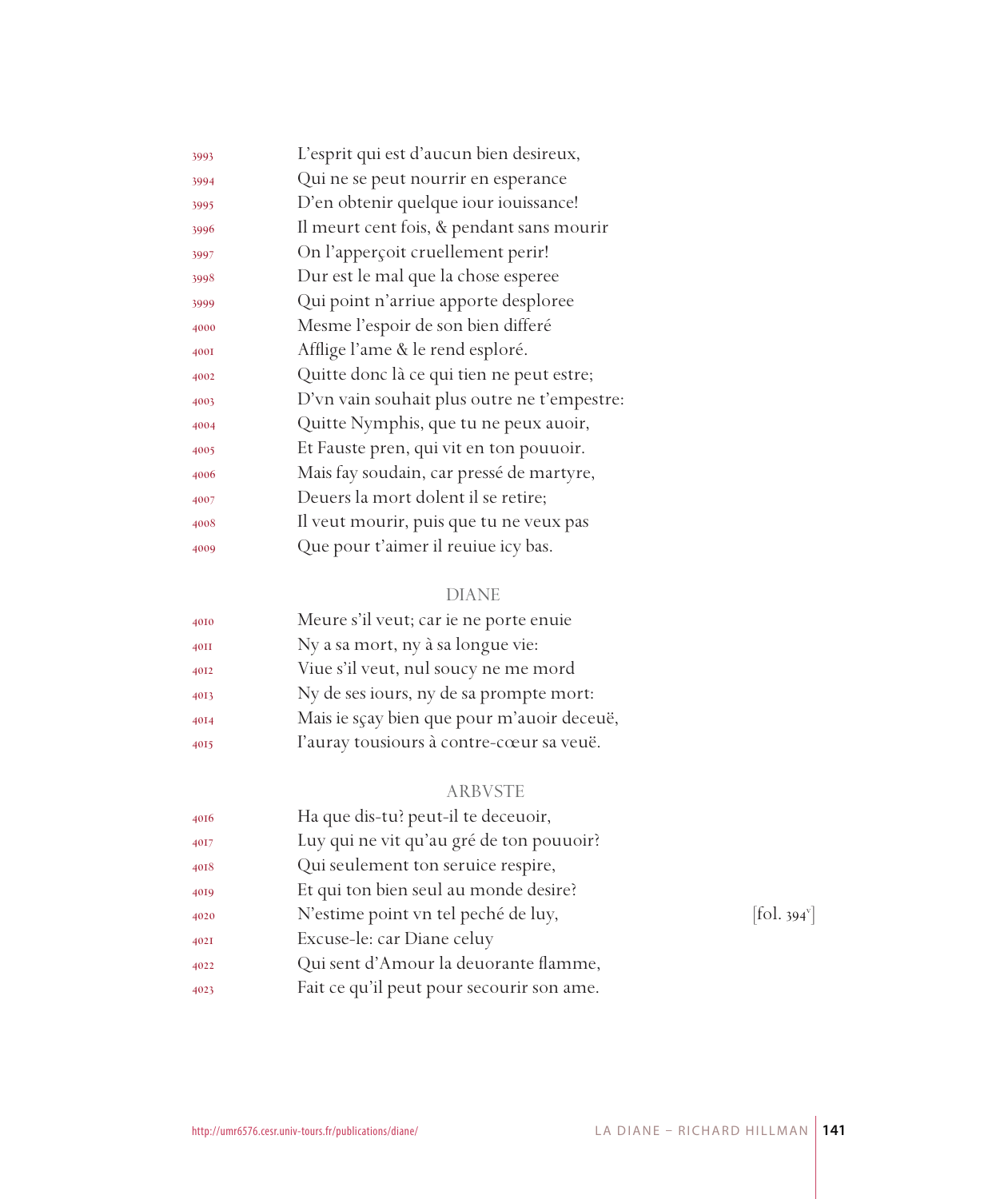| -- |
|----|
|    |

| 4024 | Mais ce pendant sous cet affrontement, |
|------|----------------------------------------|
| 4025 | Il tient ma foy, & mon chaste serment. |

#### ARBVSTE

| 4026 | Si tu luy as ta foy chaste donnee,                 |
|------|----------------------------------------------------|
| 4027 | Qui te rend serue aux loix de l'Hymenee,           |
| 4028 | Si pour espoux les Dieux te l'ont donné,           |
| 4029 | Et si pour toy Amour l[']a <sup>109</sup> destiné, |
| 4030 | Pourquoy veux-tu qu'il meure miserable,            |
| 403I | Pour n'estre pas à son mal secourable?             |
| 4032 | La foy, la loy, & le iuste serment,                |
| 4033 | Doiuent sur nous auoir commandement:               |
| 4034 | Faut que la loy nostre desir regisse,              |
| 4035 | Et que nostre ame au serment obeisse.              |
| 4036 | Car sans la foy nous ne meritons pas               |
| 4037 | D'estre honorez, ny de viure icy bas.              |

#### DIANE

| 4038 | Mais toute foy, que l'on promet forcee  |
|------|-----------------------------------------|
| 4039 | Ne peut iamais obliger la pensee,       |
| 4040 | Qui reste libre encor qu'on ait promis. |

#### ARBVSTE

 Tout au rebours; car mesme aux ennemis Il faut garder sa promesse asseuree. Bien que par force ils nous l'ayent tiree.

#### DIANE

 Le franc vouloir nous oblige, & non pas La caute ruze, ou l'effroy du trespas.

#### ARBVSTE

L'homme constant la loyauté ne force.

Orig. "la".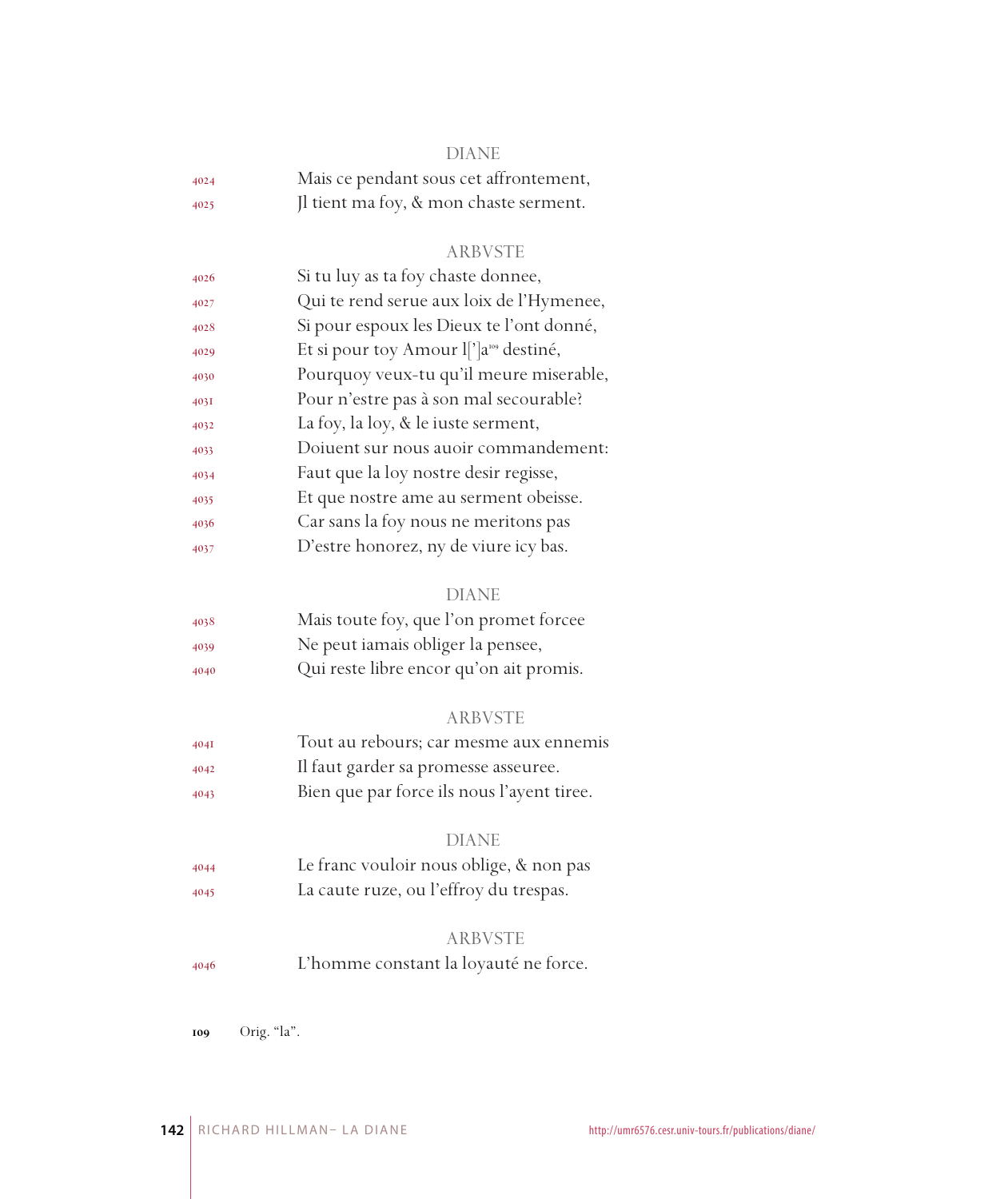|      | <b>DIANE</b>                                              |                                 |
|------|-----------------------------------------------------------|---------------------------------|
| 4047 | Plustost il meurt que s'obliger par force;                | $[\text{fol. } 395^{\text{r}}]$ |
| 4048 | Et le trespas nous peut deliurer sainct                   |                                 |
| 4049 | De la promesse, & du serment contraint.                   |                                 |
|      | <b>ARBVSTE</b>                                            |                                 |
| 4050 | Mais qui se peut garder de la finesse?                    |                                 |
| 4051 | La tromperie en amour est sagesse.                        |                                 |
|      |                                                           |                                 |
|      | <b>DIANE</b><br>Pendant noz sens s'en plaignent offencez. |                                 |
| 4052 |                                                           |                                 |
|      | ARBVSTE                                                   |                                 |
| 4053 | Son fruict heureux nous recompense assez.                 |                                 |
|      | <b>DIANE</b>                                              |                                 |
| 4054 | Mais qui ce fruict trop injuste refuse.                   |                                 |
|      |                                                           |                                 |
|      | <b>ARBVSTE</b>                                            |                                 |
| 4055 | Celuy trop fol en son erreur s'abuse.                     |                                 |
|      | <b>DIANE</b>                                              |                                 |
| 4056 | Où la ruse est, le doux plaisir n'est point.              |                                 |
|      |                                                           |                                 |
|      | <b>ARBVSTE</b>                                            |                                 |
| 4057 | Le mal s'oublie, & le plaisir l'esteint.                  |                                 |
|      | <b>DIANE</b>                                              |                                 |
| 4058 | Le mal qui est eternel ne se passe.                       |                                 |
|      | ARBVSTE                                                   |                                 |
| 4059 | Le doux amour à la parfin l'efface.                       |                                 |
|      |                                                           |                                 |
|      | <b>DIANE</b>                                              |                                 |
| 4060 | Ah nul amour peut effacer le mien!                        |                                 |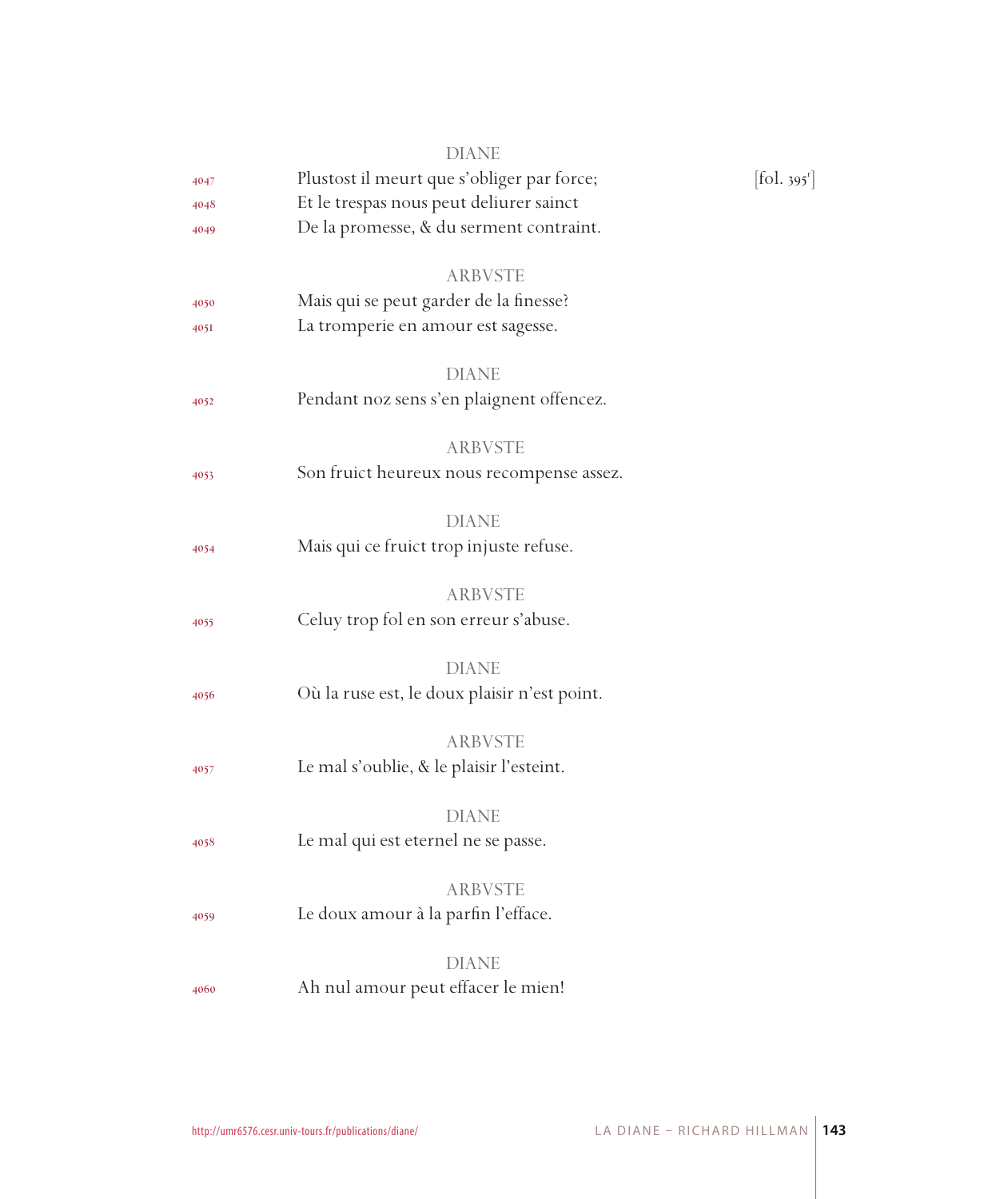|      | <b>ARBVSTE</b>                                          |                               |
|------|---------------------------------------------------------|-------------------------------|
| 4061 | Non, si tu veux en aimer le lien.                       |                               |
|      | <b>DIANE</b>                                            |                               |
| 4062 | Pourrois-je aimer celuy qui m'a deceuë?                 |                               |
|      |                                                         |                               |
|      | <b>ARBVSTE</b>                                          |                               |
| 4063 | Sa tromperie à ton bien est conceuë.                    |                               |
|      |                                                         |                               |
|      | <b>DIANE</b><br>C'est à mon mal: car il retient ma foy. |                               |
| 4064 |                                                         |                               |
|      | <b>ARBVSTE</b>                                          | $[\text{fol. } 395^\text{v}]$ |
| 4065 | Aime le donc, puis qu'il est tout à toy.                |                               |
|      |                                                         |                               |
|      | <b>DIANE</b>                                            |                               |
| 4066 | Contre mon gré il faut donc que ie l'aime.              |                               |
|      | <b>ARBVSTE</b>                                          |                               |
| 4067 | L'amour rend doux le fiel le plus extreme.              |                               |
|      |                                                         |                               |
|      | <b>DIANE</b>                                            |                               |
| 4068 | L'amour n'est point auec le desir chaut                 |                               |
| 4069 | De se venger.                                           |                               |
|      | <b>ARBVSTE</b>                                          |                               |
|      | L'on dit tousiours qu'il faut                           |                               |
| 4070 | De deux mal-heurs en eslire le moindre.                 |                               |
|      |                                                         |                               |
|      | <b>DIANE</b>                                            |                               |
| 407I | Je fais ainsi, voulant mon iour esteindre.              |                               |
|      | <b>ARBVSTE</b>                                          |                               |
| 4072 | Quel profit vient de mourir en esmoy?                   |                               |
|      |                                                         |                               |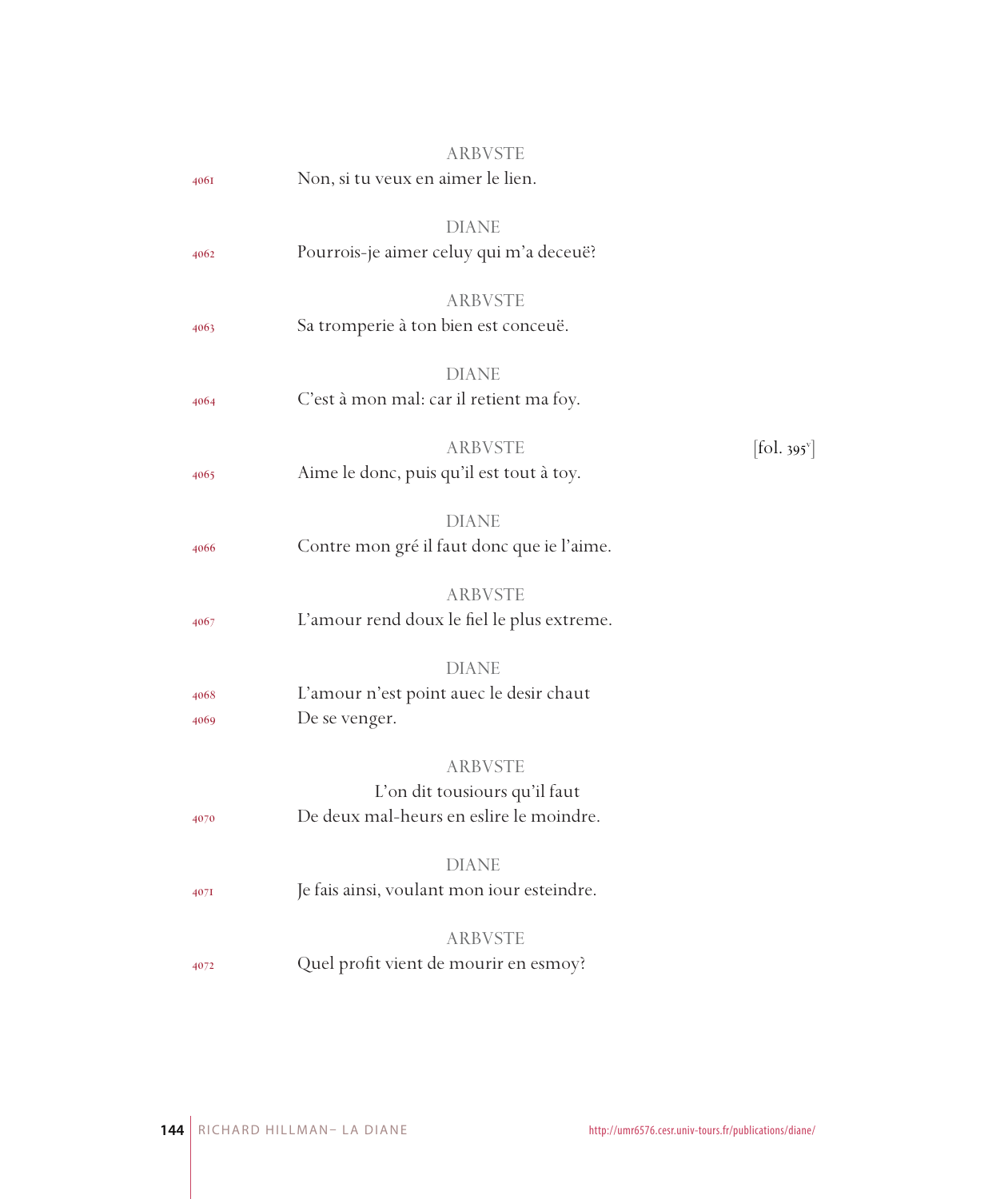|      | DIANE                                       |                                          |
|------|---------------------------------------------|------------------------------------------|
| 4073 | De me remettre en ma premiere foy.          |                                          |
|      | <b>ARBVSTE</b>                              |                                          |
| 4074 | Mais rens plustost ceste force accomplie.   |                                          |
|      | <b>DIANE</b>                                |                                          |
| 4075 | Auant ie veux cent fois perdre la vie.      |                                          |
|      | ARBVSTE                                     |                                          |
| 4076 | Mais ton serment est tousiours obligé.      |                                          |
|      | DIANE                                       |                                          |
| 4077 | La mort peut bien le rendre desgagé.        |                                          |
|      | <b>ARBVSTE</b>                              |                                          |
| 4078 | Fole Diane, à tes iours ennemie,            |                                          |
| 4079 | A ta beauté, à ta santé & vie,              |                                          |
| 4080 | Oste ce vueil, ce desir qui te point        |                                          |
| 408I | De te meurtrir, & ne t'offence point!       |                                          |
| 4082 | Bien que ton corps soit couuert d'vne lame, |                                          |
| 4083 | Que dans le ciel repose ta belle ame,       |                                          |
| 4084 | Tu ne sçaurois faire que tu ne sois         |                                          |
| 4085 | Tousiours sujecte à ses diuines loix,       |                                          |
| 4086 | Qui rendent vif le diuin Hymenee            |                                          |
| 4087 | De ceux qui ont leur promesse donnee.       | $\left[$ fol. 396 <sup>r</sup> $\right]$ |
| 4088 | Ta foy y est: bien que morte, on dira       |                                          |
| 4089 | Diane vn iour de sa foy asseura             |                                          |
| 4090 | Le pasteur Fauste, & par apres volage       |                                          |
| 409I | Elle trompa leur sacré mariage.             |                                          |
| 4092 | Voilà le blasme & le mal qui tousiours      |                                          |
| 4093 | Apres ta mort suruiuroient à tes iours.     |                                          |
|      | <b>DIANE</b>                                |                                          |
| 4094 | Que doy-je faire? ah, pauurette insensee    |                                          |
| 4095 | Que ne suis-je ja desia trespassee?         |                                          |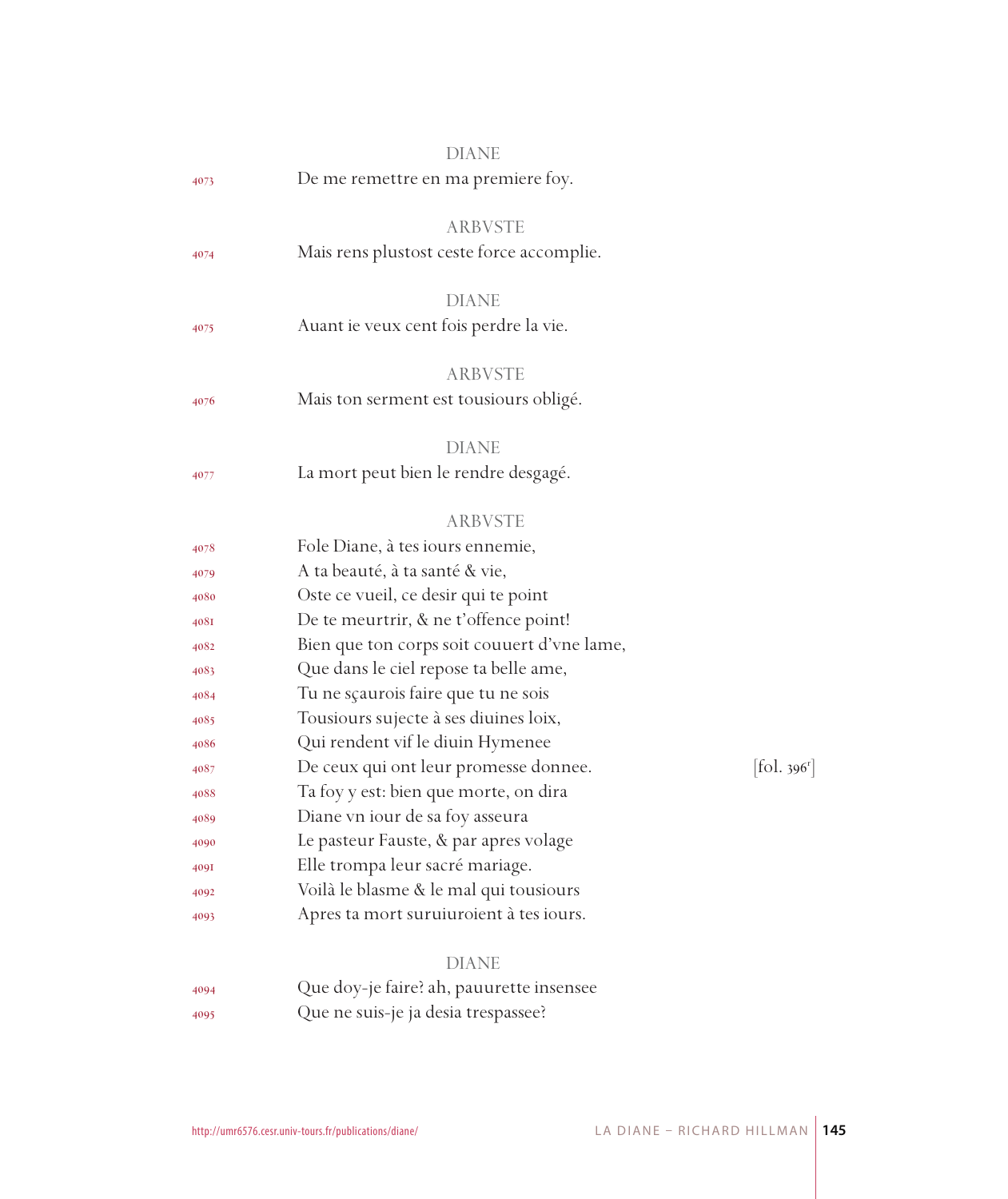| 4096            | Que fay-je plus veuue de tout confort             |            |
|-----------------|---------------------------------------------------|------------|
| 4097            | Puis que la vie est ma cruelle mort?              |            |
| 4098            | Seray-je donc par vne ruze feinte                 |            |
| 4099            | D'espouser Fauste injustement contrainte?         |            |
| 4100            | Jouira- <sup>l10</sup> t'il en despit malgré moy, |            |
| 4I0I            | De mon amour, & de ma saincte foy?                |            |
| 4102            | Seray je donc eternellement femme                 |            |
| 4103            | De celuy-là que ie hay dans mon ame?              |            |
| 4104            | Non, ie ne puis! i'aime trop mieux mourir,        |            |
| 4105            | Et par ma mort mon angoisse guarir!               |            |
| 4106            | Ma volonté ne peut estre forcee.                  |            |
| 4107            | L'iniuste foy n'oblige la pensee:                 |            |
| 4108            | Ie l'ay promis; mais mon penser deceu             |            |
| 4109            | A par apres son erreur apperceu.                  |            |
| 4110            | Et l'ayant veu, il a eu repentance                |            |
| 4III            | De son forfait, en a fait penitence.              |            |
| 4II2            | Je ne suis donc sujecte par la loy.               |            |
| 4II3            | Si ie le suis, pour degager ma foy                |            |
| 4II4            | J'aime trop mieux mourir qu'estre forcee          |            |
| 4II5            | D'aimer celuy dont ie suis abusee,                |            |
| 4116            | Et d'estimer celuy-là pour amy                    |            |
| 4H <sub>7</sub> | Que mon honneur retient pour ennemy.              |            |
| 4118            | Faut que ie meure, & d'vne mesme enuie            |            |
| 4II9            | Luy faire aussi soudain perdre la vie:            |            |
| 4120            | Car ie sçay bien que ma cruelle mort              | [fol. 396' |
| 4I2I            | Sera la sienne, & la fin de son sort:             |            |
| 4122            | Et qu'il moura, sçachant bien que rauie           |            |
| 4123            | Pour son suject sera ma palle vie.                |            |
| 4124            | Mais qu'ay-je dit? ah puis-je auoir le cœur       |            |
| 4125            | Assez remply de mortelle rancœur,                 |            |
| 4126            | Pour estouffer d'vne cruelle audace,              |            |
| 4127            | Celuy qui a de mon Nymphis la face?               |            |
| 4128            | Qui luy ressemble, ayant pareils les yeux,        |            |

 $\left[ \text{fol. } 396^{\circ} \right]$ 

Orig. "J'oüira".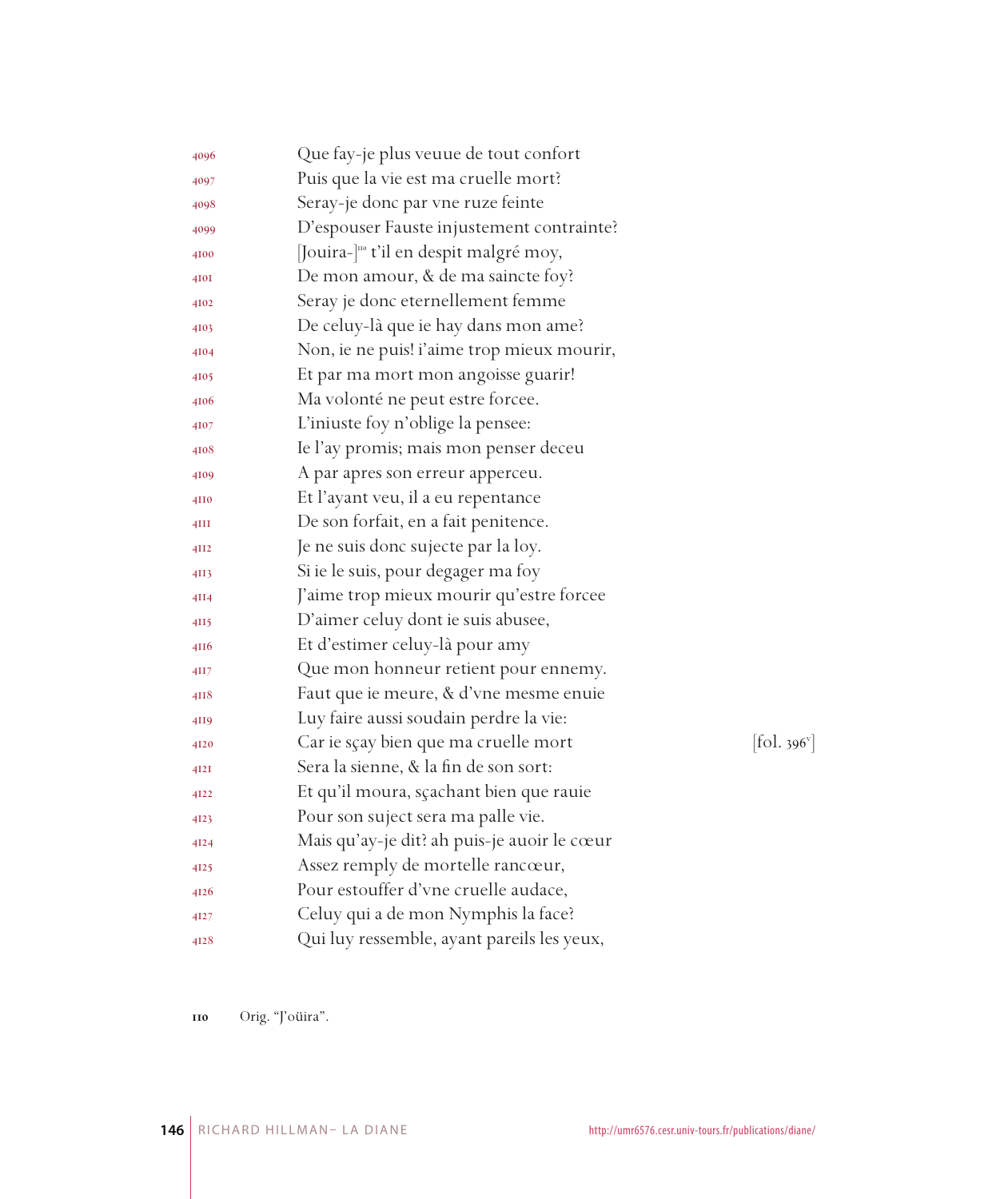| 4129 | Pareil le front, & le port gracieux?                      |                        |
|------|-----------------------------------------------------------|------------------------|
| 4130 | O trop cruelle inhumaine Diane!                           |                        |
| 413I | Où vit ta foy, ton amour ancienne,                        |                        |
| 4132 | Que tu rendois à ton Fauste autrefois,                    |                        |
| 4133 | Auparauant qu'en ces funestes bois                        |                        |
| 4134 | Fust arriué Nymphis, dont le visage                       |                        |
| 4135 | Changea ta foy, & mua ton courage?                        |                        |
| 4136 | O pauure Fauste! ô que mal tu te voy                      |                        |
| 4137 | Recompensé de ta fidele foy,                              |                        |
| 4138 | De ton ardeur, de ton amour loyale,                       |                        |
| 4139 | M'ayant aimé en mes veux desloyale,                       |                        |
| 4140 | Ayant ma foy, & ton amour quité,                          |                        |
| 4I4I | Pour de Nymp[h]is <sup>m</sup> adorer la beauté!          |                        |
| 4142 | Mais ie te veux donner la recompence                      |                        |
| 4143 | De ton amour, de ta masle constance,                      |                        |
| 4144 | Je veux t'aimer, & n'aimer plus Nymphis.                  |                        |
| 4145 | Hé que sçais-tu, Diane que tu dis?                        |                        |
| 4146 | Quitter Nymphis, pour aimer despourueuë                   |                        |
| 4147 | Fauste qui t'a cruellement deceuë?                        |                        |
| 4148 | C'est chose helas qui iamais ne sera!                     |                        |
| 4149 | Auant la mort ma vigueur trancira!                        |                        |
| 4150 | Mais pourquoy non? n'ay-je pas bien mal caute             |                        |
| 415I | Subitement quitté l'amour de Fauste,                      |                        |
| 4152 | Pour le donner à Nymphis, qui vengeur                     |                        |
| 4153 | De mon forfait tient mon mal en vigueur?                  |                        |
| 4154 | Hé qui me peut empescher tout de mesme                    | $[\text{fol. } 397^r]$ |
| 4155 | De quitter là Nymphis, qui point ne m'aime,               |                        |
| 4156 | Pour rechercher de Fauste l'amitié,                       |                        |
| 4157 | Qui fut iadis seul ma chere moitié?                       |                        |
| 4158 | Je le puis [bien. Mais] <sup>112</sup> qui est d'auentage |                        |
| 4159 | Ne tient-il pas ma foy de mariage?                        |                        |
| 4160 | Il a de moy pris le sacré serment,                        |                        |
| 416I | Que ie n'aurois autre espoux, autre amant                 |                        |

Orig. "Nympis".

Orig. "bien.mais".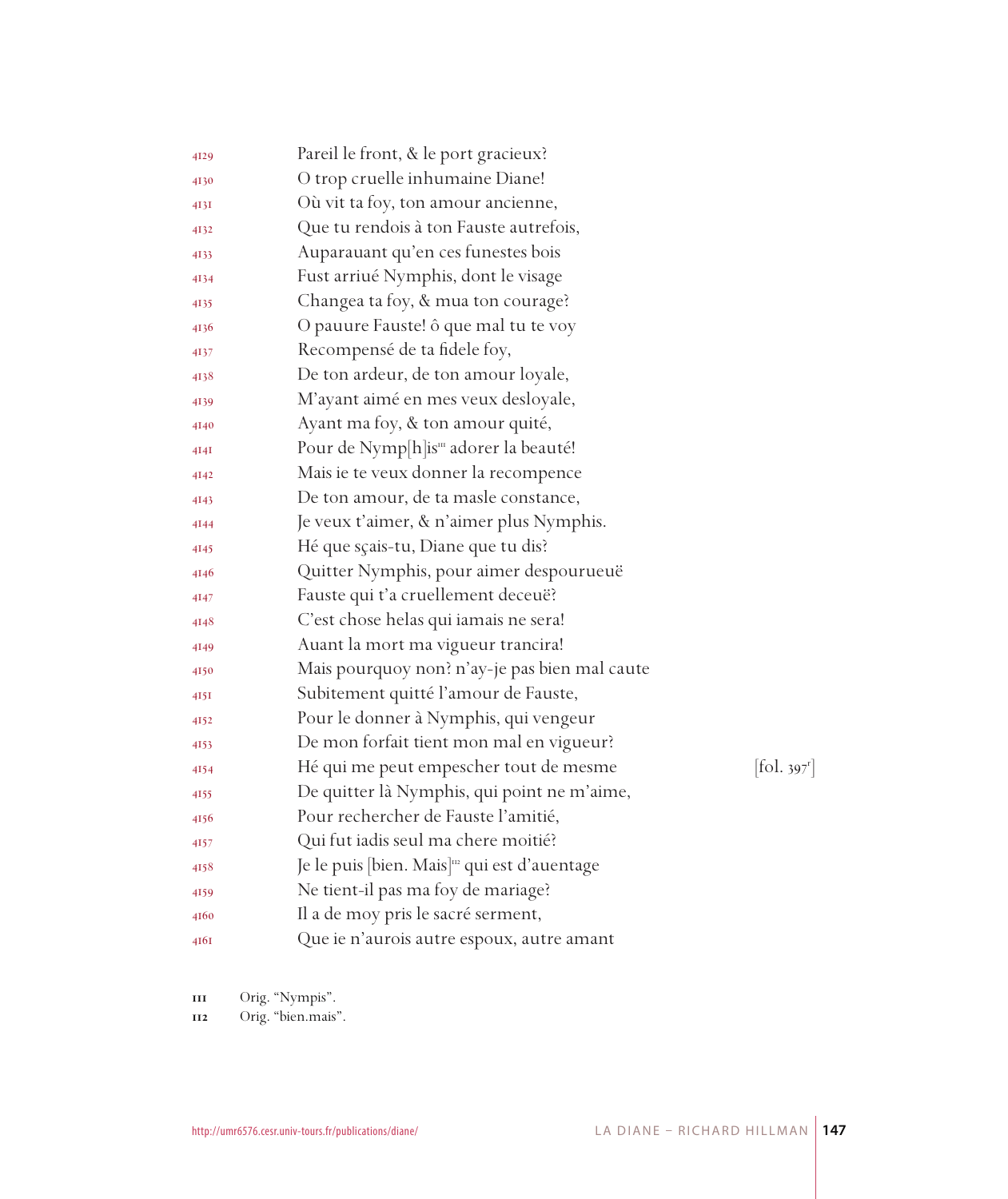| 4162 | Que luy, qui ferme en sa longue poursuite, |
|------|--------------------------------------------|
| 4163 | Mon amitié seul au monde merite.           |
| 4164 | Je ne veux, donc faute de secourir         |
| 4165 | Sa passion, le laisser là mourir,          |
| 4166 | Ny plus long temps de son bien ennemie,    |
| 4167 | Entretenir languissante sa vie.            |
| 4168 | Or sus, Arbuste, allons donc le chercher,  |
| 4169 | Et sa douleur doucement estancher.         |
|      |                                            |

# ARBUSTE

| 4170    | Allons, Diane, ô bien-heureuse chance!                 |
|---------|--------------------------------------------------------|
| $4I$ 7I | O Fauste heureux! ie ressens l'esperance               |
| 4172    | Venir à toy, qui te permet sortir                      |
| 4173    | De ta douleur, & te faire sentir                       |
| 4174    | Le bien heureux, que tout amant fidele,                |
| 4175    | Apres ses maux trouue aupres de sa belle!              |
| 4176    | Allons, Diane, en benissant ce iour,                   |
| 4177    | Qui rend heureux les fruits de ton amour,              |
| 4178    | Et qui r'alonge à ton pasteur la vie,                  |
| 4179    | Que la douleur auoit demy rauie.                       |
| 4180    | Or allons donc: puissent les benins Dieux,             |
| 4181    | Ramener sain Fauste deuant noz yeux! [Sortent Diane et |
|         | Arbuste.                                               |
|         |                                                        |

[*Entrent Jullie et Elymant, Nymphis et Hector (cachés?).*]

# ELYMANT

| 4182 | Où court ainsi tousiours libre & iolie |                          |
|------|----------------------------------------|--------------------------|
| 4183 | Par ces deserts la diuine Jullie?      |                          |
| 4184 | Seule où vas-tu? pourquoy enuies-tu    |                          |
| 4185 | Le los qu'on rend à ta belle vertu?    |                          |
| 4186 | Trop longuement ton esprit tu abuses,  | [fol. 397 <sup>v</sup> ] |
| 4187 | Et ta beauté prodiguement tu vses:     |                          |
| 4188 | Faut vn mary fidele te trouuer,        |                          |
| 4189 | Qui ton repos puisse entier conseruer. |                          |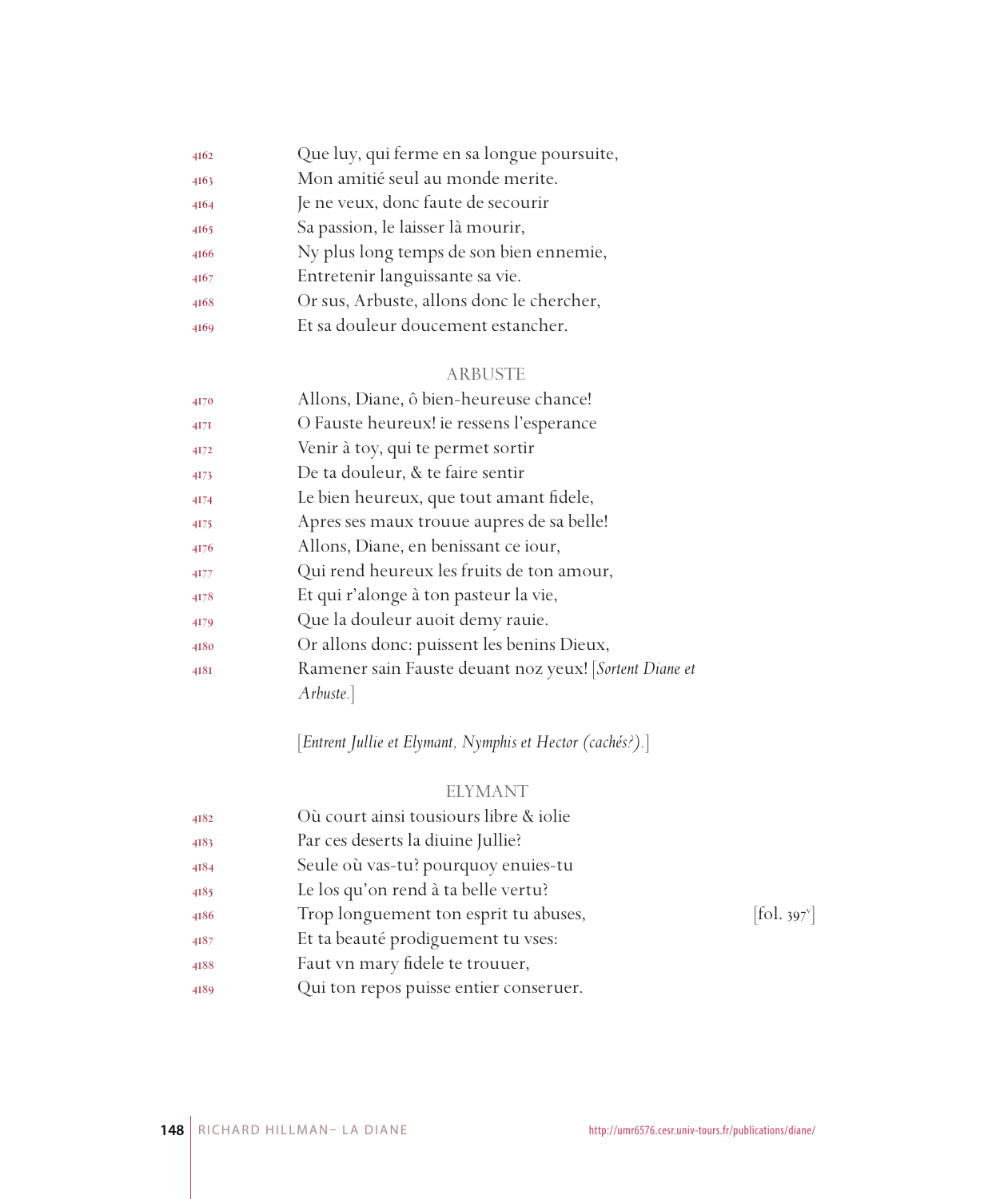#### IVLLIE

| 4190 | O sainct vieillard, il faut auoir creance |
|------|-------------------------------------------|
| 4191 | A ceux qui sont sages d'experience        |
| 4192 | Et de sçauoir, comme ie te cognois,       |
| 4193 | Pour t'auoir veu bien faire tant de fois. |
| 4194 | Mais ie ne puis à ton vueil satisfaire,   |
| 4195 | Ny les effects de ton aduis parfaire,     |
| 4196 | Pour ne trouuer d'estre esclaue plaisir   |
| 4197 | A d'autres loix qu'à mon propre desir.    |

#### ELYMANT

| 4198 | O que dis-tu? hé penses-tu, pauurette,     |
|------|--------------------------------------------|
| 4199 | Te mariant à d'autre estre sujette         |
| 4200 | Qu'à ton vouloir? hé penses-tu n'auoir     |
| 420I | Assez d'honneur, de beauté, de pouuoir,    |
| 4202 | Et de vertu pour commander prudente        |
| 4203 | A ton mary qui te rendra contente?         |
| 4204 | La loy d'Hymen n'est point loy de rigueur, |
| 4205 | Ains vne loy qui coule la douceur,         |
| 4206 | Et le repos dans noz douces moüelles,      |
| 4207 | Et saincte, rend noz gloires eternelles.   |

#### IVLLIE

| 4208 | Jl n'y a point de si courtoise loy,             |
|------|-------------------------------------------------|
| 4209 | Qui n'ait tousiours quelque rigueur en soi;     |
| 4210 | Car toute loy oblige à quelque chose,           |
| 42II | Et l'obligé, libre ne se repose.                |
| 4212 | Mais qui me peut maintenant obliger,            |
| 4213 | Que mon vouloir? qui me peut engager            |
| 4214 | Au vueil d'autruy, puis que rien n'a puissance, |
| 4215 | Que mon desir, sur mon adolescence?             |

#### ELYMANT

 $[$ fol. 398 $^r$ ]

- Mais penses-tu pouuoir passer tes ans,
- Et la verdeur de ton chaste printemps,
- Sans que d'Hymen la puissance tu sente,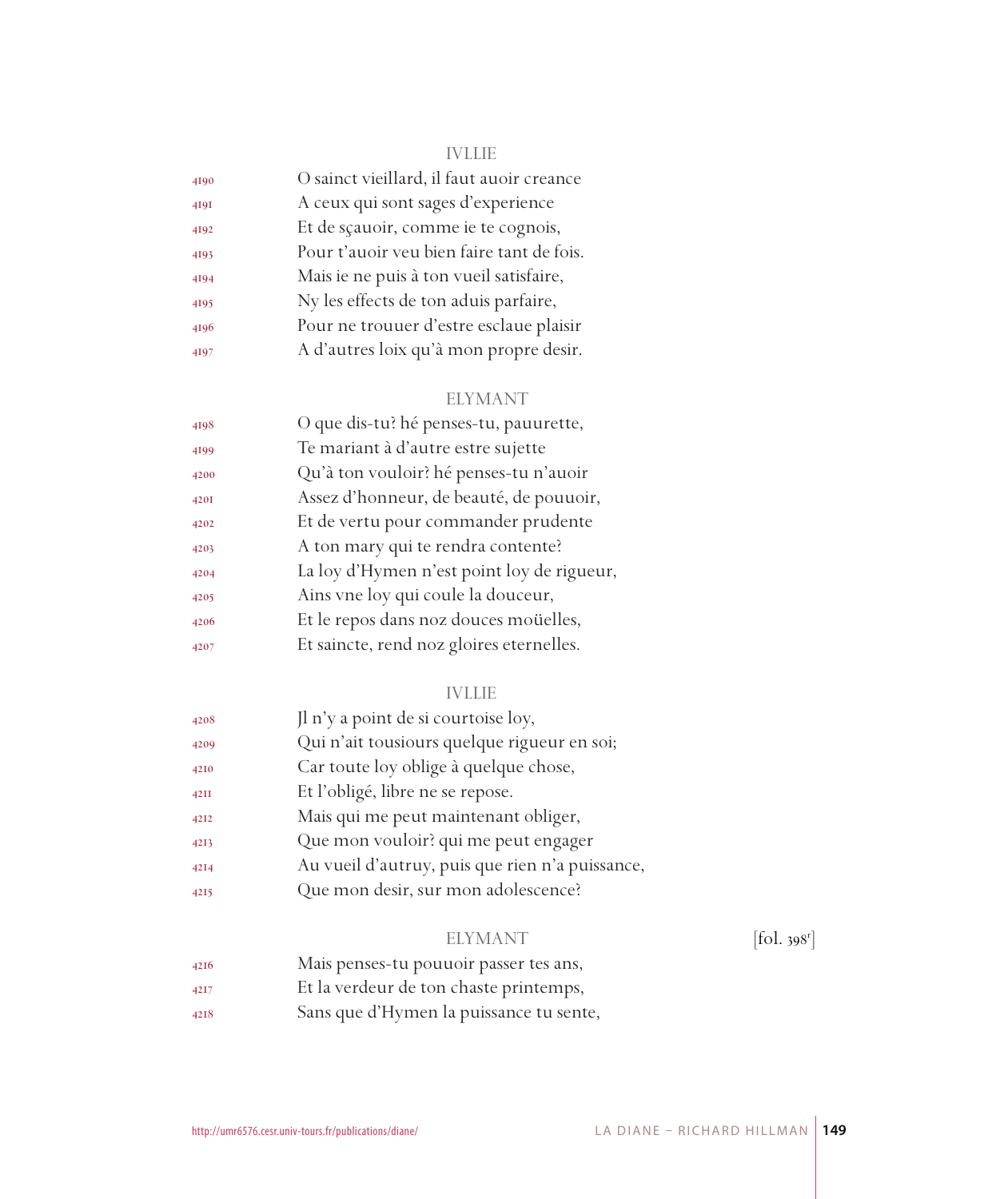| 4219        | Puis que chacun viuant l'experimente?            |
|-------------|--------------------------------------------------|
| 4220        | Certes chacun par la loy des grands Dieux,       |
| <b>422I</b> | Est obligé, viuant en ces bas lieux,             |
| 4222        | De donner vie, essence, & nourriture             |
| 4223        | A des enfans; de peur que la nature              |
| 4224        | Vienne à faillir, & ce monde à perir,            |
| 4225        | Qui sans Hymen seroit prest de mourir:           |
| 4226        | C'est vne loy dont obligez nous sommes           |
| 4227        | Aux Dieux puissans, puis que nous sommes hommes. |

#### IVLLIE

| 4228 | Libre les Dieux nous laissent le desir,         |
|------|-------------------------------------------------|
| 4229 | Nul n'est contraint de quitter son plaisir,     |
| 4230 | Et son vouloir, pour seruile s'astraindre       |
| 4231 | Aux loix d'Hymen, qui ne peut nous contraindre. |
| 4232 | Le mariage, & le pouuoir d'Hymen,               |
| 4233 | Bien que puissans, sont vn libre lien,          |
| 4234 | Qui ne scauroit contraindre nostre enuie,       |
| 4235 | Lier noz cœurs, & forcer nostre vie.            |

#### ELYMANT

| 4236 | Mais le grand bien, & le contentement, |
|------|----------------------------------------|
| 4237 | Que ce lien rend ordinairement,        |

- L'honneur, le los, que sainct il nous peut rendre,
- Nous fait souuent l'honorer & le prendre.

#### IVLLIE

- Et quel grand bien peut Hymen apporter?
- Quel sainct honneur, qui face souhaiter
- De voir pour luy sa liberté perduë,
- Et d'vn mary serue esclaue renduë?

#### ELYMANT

| 4244 | Hymen te peut apporter de beaux ans,    |                                           |
|------|-----------------------------------------|-------------------------------------------|
| 4245 | Doux, sauoureux, te donner des enfans,  | $\left[ \text{fol. } 398^{\circ} \right]$ |
| 4246 | Qui te seront support en ta vieillesse, |                                           |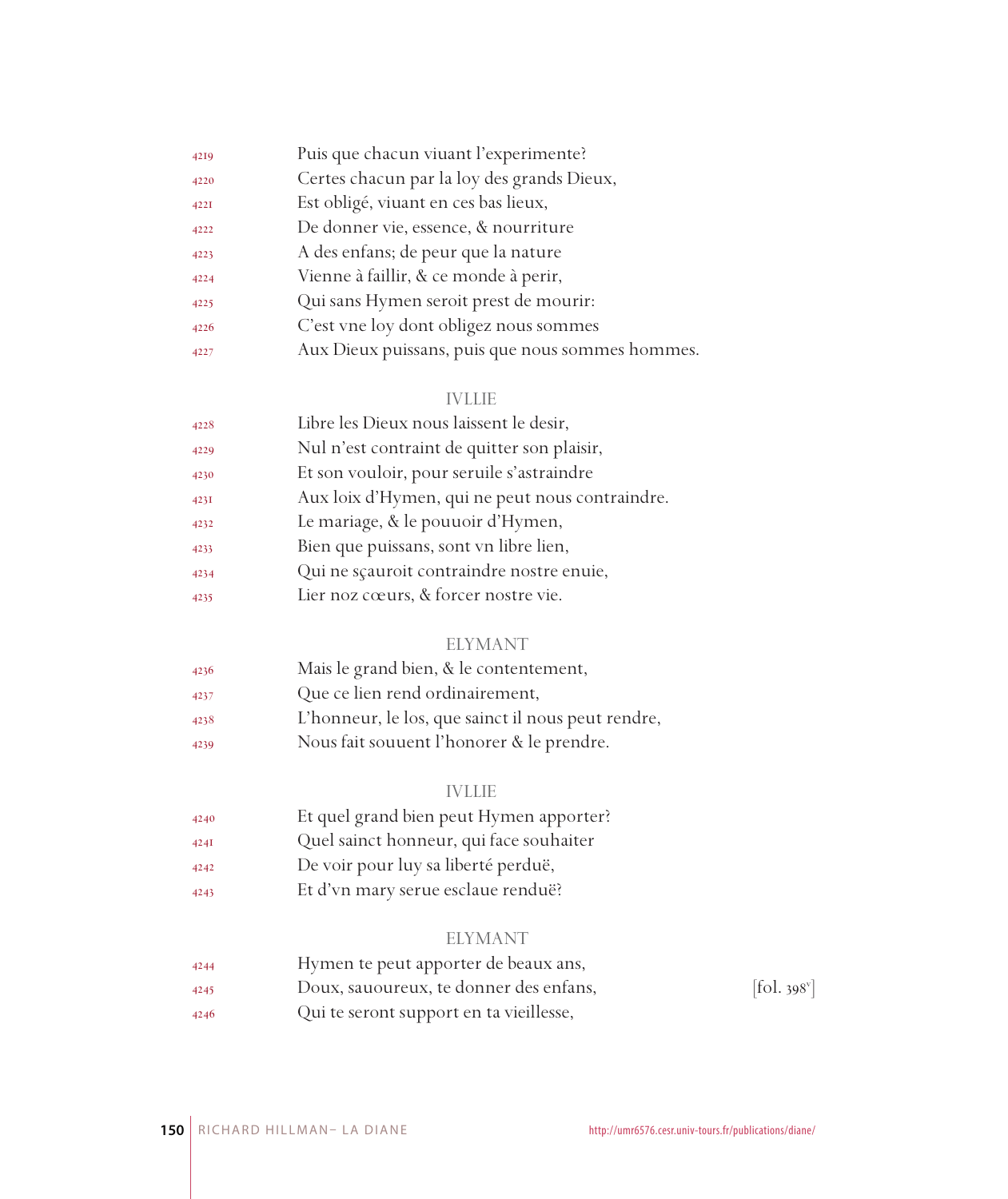| 4247 | Lesquels le ciel ornera de sagesse,        |
|------|--------------------------------------------|
| 4248 | Qui te feront, malgré l'injuste sort       |
| 4249 | Du temps goulu, reuiure apres ta mort;     |
| 4250 | Et qui rendront eternelle ta gloire,       |
| 4251 | Sacré ton nom, & viue ta memoire.          |
| 4252 | Tout l'Vniuers attenu t'en sera,           |
| 4253 | Puisque par toy des Heros il aura,         |
| 4254 | Qui luy seront sainctement venerables,     |
| 4255 | A son besoin amplement secourables.        |
| 4256 | Ton nom par eux se verra conserué,         |
| 4257 | De tes ayeuls le trespas releué,           |
| 4258 | Et ta maison eternelle renduë,             |
| 4259 | Par le tombeau ne sera point perduë.       |
| 4260 | Je voy sortir une race de toy,             |
| 4261 | Qui doit donner à l'Vniuers la loy,        |
| 4262 | Cent beaux enfans, dont la masle vaillance |
| 4263 | Aux Dieux rendra leurs noms en reuerence,  |
| 4264 | Braues, vaillants, dont les actes diuers   |
| 4265 | Seront l'honneur de ce grand Vniuers,      |
| 4266 | Qui benira cent mille fois la mere,        |
| 4267 | Qui tels enfans aura mis en lumiere.       |
| 4268 | C'est vn conseil par les Dieux arresté;    |
| 4269 | Veux-tu forcer leur saincte volonté?       |
| 4270 | Faut malgré toy, qu'vn sacré mariage       |
| 427I | Guide tes ans & benisse ton aage.          |
|      |                                            |

### IVLLIE

| 4272 | Puis que ces biens que tu m'as racontez,     |
|------|----------------------------------------------|
| 4273 | Et ces honneurs, sont d'Hymen enfantez,      |
| 4274 | Et que c'est chose aux grands Dieux agreable |
| 4275 | Que sous Hymen ie viue perdurable,           |
| 4276 | Que tu le veux, ie m'y consens aussi:        |
| 4277 | Mais quel espoux veux-tu que i'aye icy?      |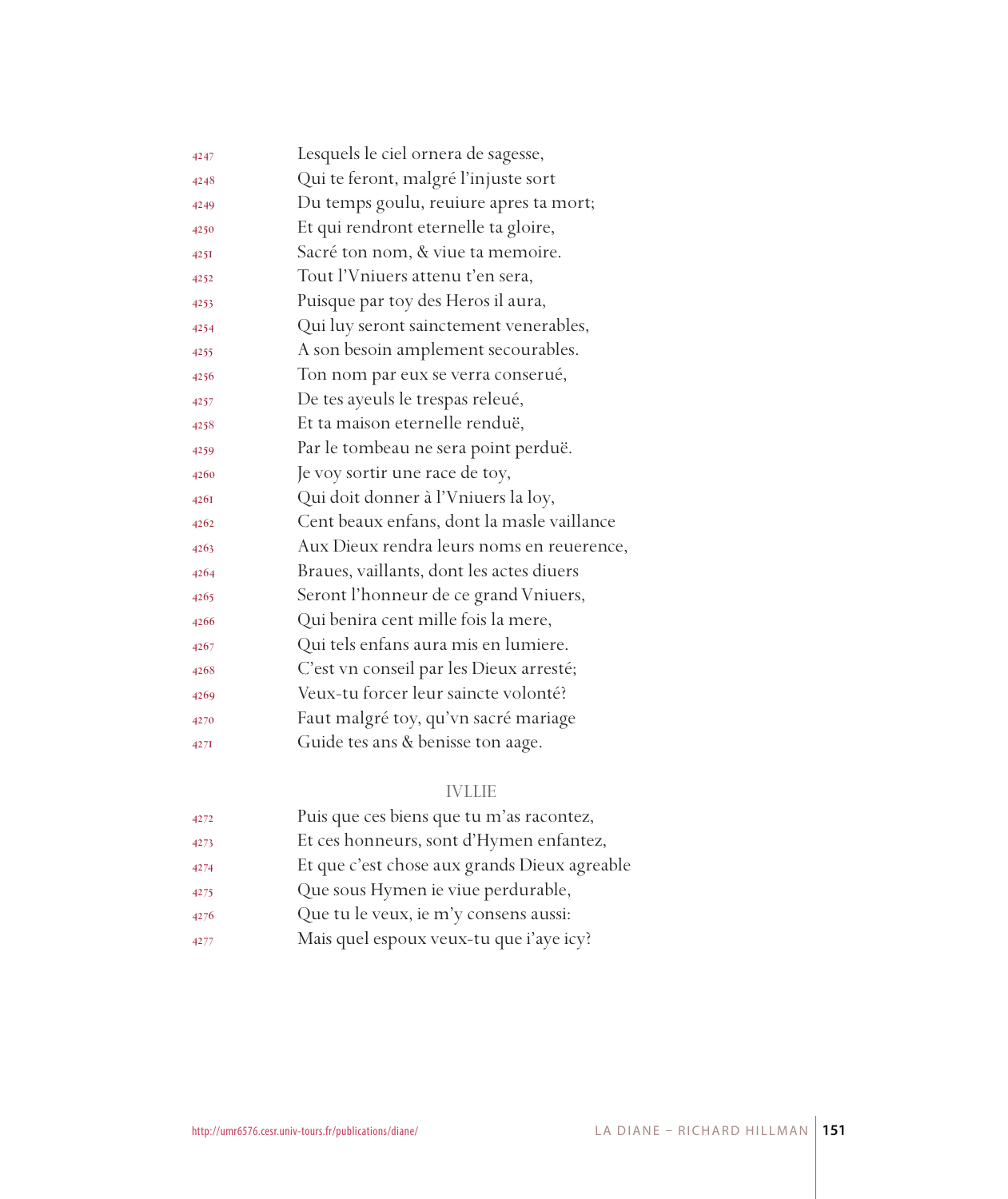|      | ELYMANT [en montrant Nymphis et Hector]                   | [fol. 399 <sup>r</sup> ] |
|------|-----------------------------------------------------------|--------------------------|
| 4278 | Tu vois ces deux, dont l'vn porte l'audace <sup>113</sup> |                          |
| 4279 | De Mars cruel, & d'vn guerrier la face,                   |                          |
| 4280 | L'autre l'habit & le nom de pasteur,                      |                          |
| 428I | Mais qui ne cede à l'autre de valeur,                     |                          |
| 4282 | Tous deux vaillans, enfans d'vn pere mesme,               |                          |
| 4283 | Tous deux bruslez en ton amour extreme,                   |                          |
| 4284 | Tous deux ardans de rendre à ta beauté                    |                          |
| 4285 | Les saints honneurs qu'elle a bien merité,                |                          |
| 4286 | Tous deux enfans d'vn Prince redoutable,                  |                          |
| 4287 | Que sa vertu rend aux cieux venerable,                    |                          |
| 4288 | L'vn appellé Hector, l'autre Nymphis,                     |                          |
| 4289 | Que seruiteur de tes beaux yeux tu fis:                   |                          |
| 4290 | Esly des deux pour espoux perdurable                      |                          |
| 429I | Celuy qui t'est ores plus agréable.                       |                          |
|      |                                                           |                          |
|      | <b>HECTOR</b>                                             |                          |
| 4292 | Tu le peux faire, ô diuine beauté,                        |                          |
| 4293 | Sans qu'vn de nous force ta volonté.                      |                          |
|      |                                                           |                          |
|      | <b>NYMPHIS</b>                                            |                          |
| 4294 | Esly, Jullie, entre toutes parfaite,                      |                          |
| 4295 | Et qu'à iamais ta volonté soit faite.                     |                          |
|      |                                                           |                          |
|      | <b>IVLLIE</b>                                             |                          |
| 4296 | Puis que le choix de vous deux m'est remis,               |                          |
| 4297 | Et qu'il ne doit vous en rendre ennemis,                  |                          |
| 4298 | Je pren Nymphis, dont ie tiens honoree                    |                          |
| 4299 | La sainte foy, & l'amour asseuree,                        |                          |
| 4300 | Qui m'a tousiours aimé parfaitement,                      |                          |
| 430I | Et que i'auois esleu pour mon amant                       |                          |
| 4302 | En mon esprit, ayant en mon courage                       |                          |
| 4303 | De l'accepter vn iour en mariage,                         |                          |
|      |                                                           |                          |

 Beginning with this folio, the compositor becomes notably more regular in indenting the first line of new speeches.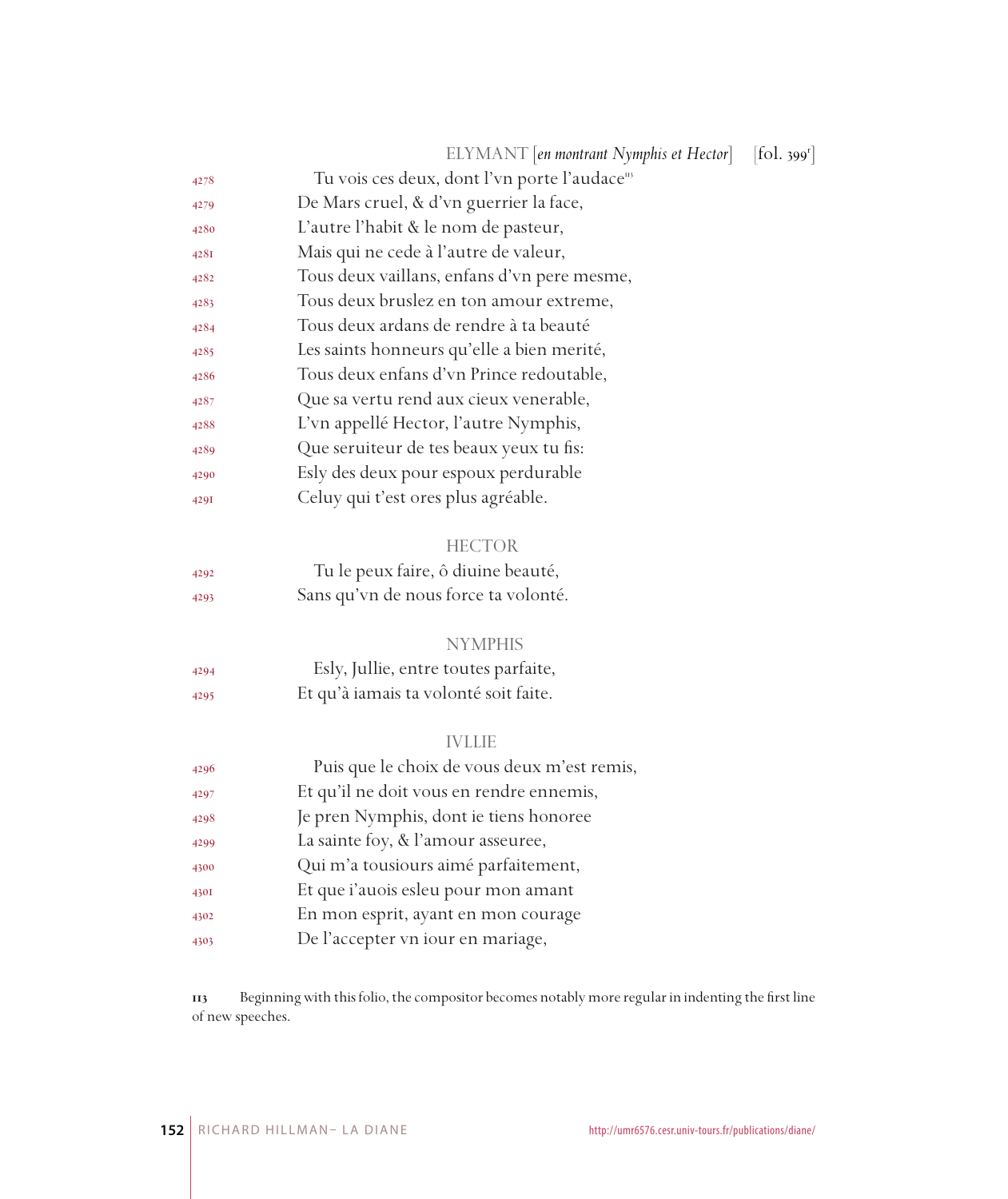| 4304 | Bien que l'honneur me deffendist tousiours |            |
|------|--------------------------------------------|------------|
| 4305 | De faire cas de ses chastes amours.        |            |
| 4306 | Mais puis qu'il faut que ie sois destinee, |            |
| 4307 | Comme vn chacun, à la loy d'Hymenee,       |            |
| 4308 | Et que le ciel, qui peut tout dessur nous, | [fol. 399] |
| 4309 | Rendre me veut sujette d'vn espoux,        |            |
| 4310 | Pour tel ie veux Nymphis fidele eslire,    |            |
| 43II | Et pour mary chaste ie le desire,          |            |
| 4312 | Croyant qu'entier son amour florira,       |            |
| 4313 | Et que sa foy point ne variera.            |            |
|      |                                            |            |

| 4314 | Tu ne pouuois mieux choisir, ô Iullie, |
|------|----------------------------------------|
| 4315 | Ie m'y consens, & par sermens me lie   |
| 4316 | De t'honorer comme ma chere sœur,      |
| 4317 | Bien que ton œil ait embrazé mon cœur. |
| 4318 | Telle ie veux t'honorer, dauantage     |
| 4319 | Que si i'eusse eu ta foy en mariage.   |

### NYMPHIS

| 4320 | Cent mille honneurs, Jullie, ie te rens,                      |
|------|---------------------------------------------------------------|
| 432I | Et pour espouse immortelle te prens,                          |
| 4322 | Puis qu'il te plaist[, ] <sup>114</sup> que mon fidele frere, |
| 4323 | Mon seul sauueur, me commande ainsi faire,                    |
| 4324 | A qui i'eusse eu agreable cent fois,                          |
| 4325 | Le mesme bien que par toy ie reçois.                          |
| 4326 | Mais puis que telle est ta chaste pensee,                     |
| 4327 | Qui ne scauroit iamais estre forcee,                          |
| 4328 | Et que ce fait elle a ferme arresté,                          |
| 4329 | Ie veux en tout faire ta volonté.                             |

# ELYMANT

# C'est la raison. Pour t'oster la memoire

No comma in the original; without it, syntax and sense become ambiguous, indeed elusive..

 $[$ fol. 399 $^{\circ}$ ]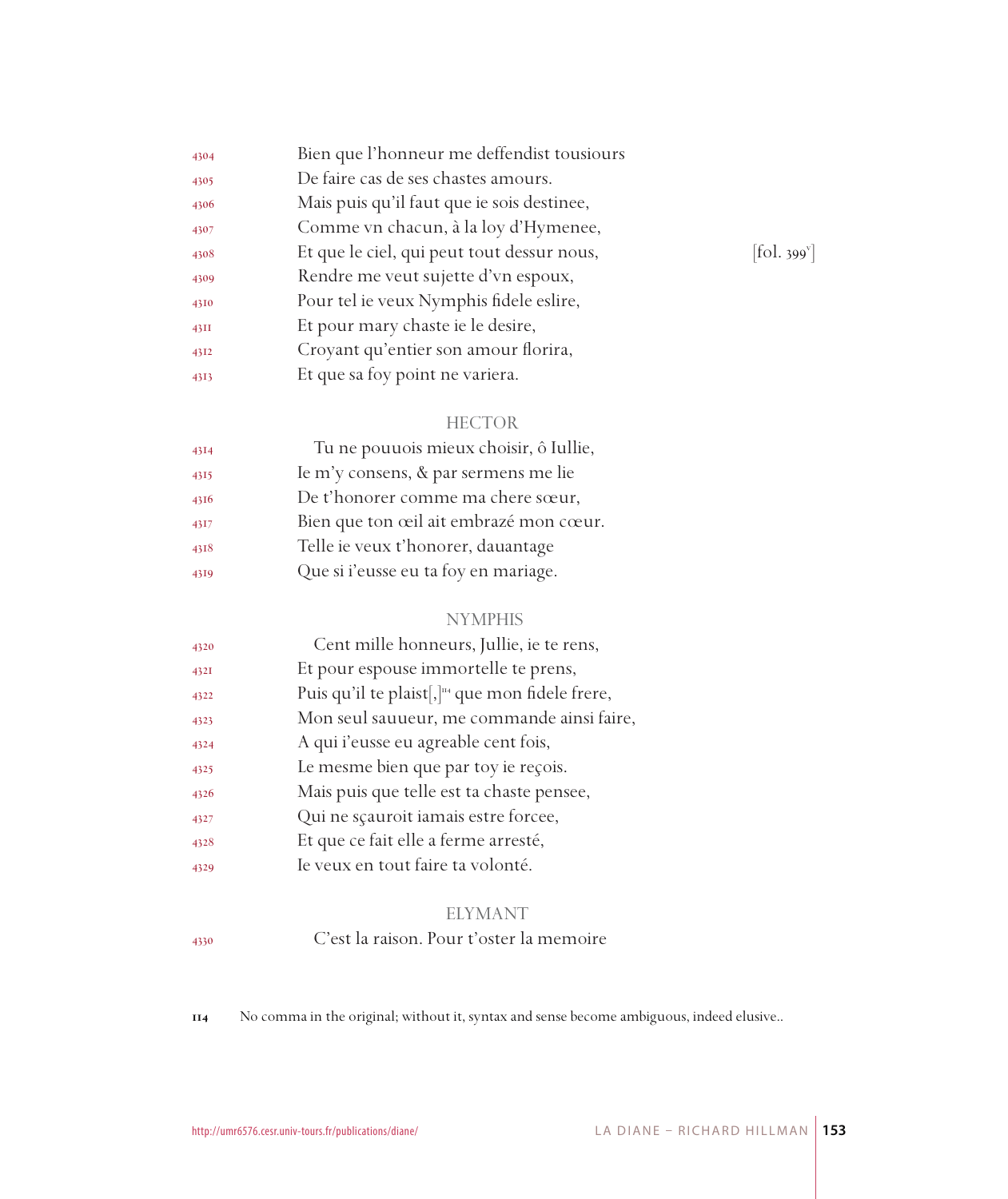| 433I | De ton amour, ie te veux faire boire,     |
|------|-------------------------------------------|
| 4332 | O cheualier, ceste douce boisson,         |
| 4333 | Qui peut tirer ton ame de prison.         |
| 4334 | Tien, boy-la donc. Ne sens-tu pas deliure |
| 4335 | Ton cœur d'amour? ton ame saine & libre   |
| 4336 | Des traits desquels Jullie le perçoit,    |
| 4337 | Lors que son œil tes desirs attiroit?     |
|      |                                           |

### HECTOR [fol. 400<sup>r</sup>]

Tel ie me sens, dont ie te remercie.

### ELYMANT

| 4339 | Heureuse soit à iamais vostre vie,                      |
|------|---------------------------------------------------------|
| 4340 | O beaux amans! viuez chastes, viuez,                    |
| 434I | Et tous les Dieux propices esprouuez!                   |
| 4342 | Que de vous deux il descende vne race                   |
| 4343 | Qui des Heros le souuenir efface,                       |
| 4344 | Pour viure seule autour de l'vniuers,                   |
| 4345 | De Pallas digne, & de ses lauriers vers.                |
| 4346 | Allez reuoir vostre douce patrie,                       |
| 4347 | Et là contens consommez vostre vie. [Ils sortent tous.] |

# FAVSTE [*en entrant*]

| 4348 | O iour diuin où ie verray ioyeux                             |
|------|--------------------------------------------------------------|
| 4349 | Mourir mon mal au despart de tes feux!                       |
| 4350 | O sacré iour, où s'en ira mon ame                            |
| 4351 | Droit dans le ciel, où luit ta belle flamme[!] <sup>11</sup> |
| 4352 | Iour fortuné, où mes gauches amours                          |
| 4353 | En finissant verront finir mes jours!                        |
| 4354 | O iour heureux, qui seul en tant d'annees                    |
| 4355 | Heureuses rends mes tristes destinees!                       |
| 4356 | Ha ie t'adore! & auec mille vœux                             |
| 4357 | Ie te reçoy, ie te pren, ie te veux!                         |

 The question mark in the original suggests that the compositor was misled by the repeated "où"; the rhetorical pattern confirms that "où" in "où s'en ira mon ame" is used in the temporal sense.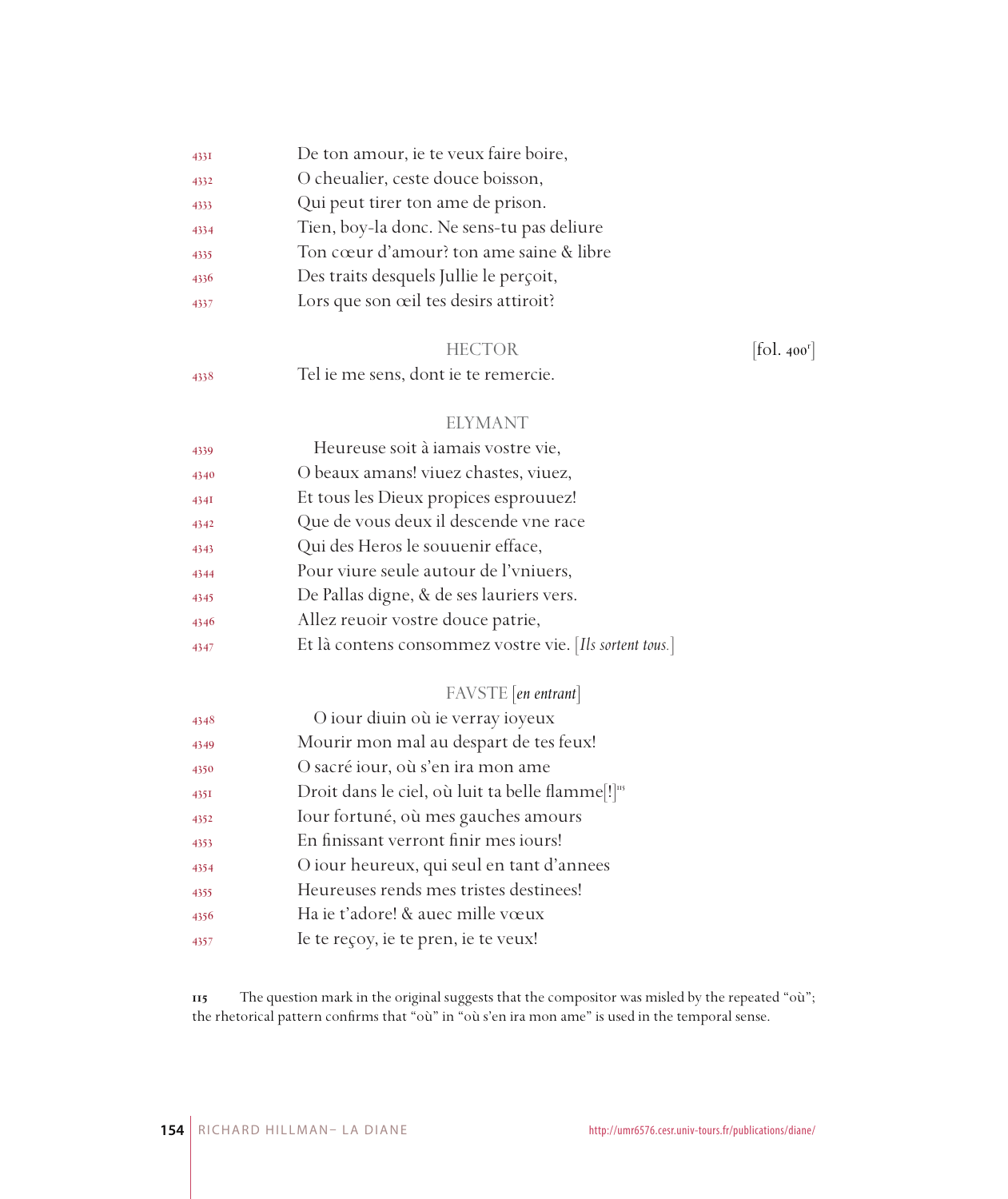| 4358 | Fauste qui fut languissant miserable,                      |                                             |
|------|------------------------------------------------------------|---------------------------------------------|
| 4359 | Pendant le cours de son dueil lamentable,                  |                                             |
| 4360 | A qui maints iours passerent malheureux,                   |                                             |
| 4361 | En ce doux iour doit se voir bien-heureux,                 |                                             |
| 4362 | Puis que ce iour le trespas luy ameine,                    |                                             |
| 4363 | Qui peut tout seul guarir sa longue peine!                 |                                             |
| 4364 | Fauste qui fut in [f] auste <sup>116</sup> & sans support, |                                             |
| 4365 | Sera ce iour fauste en despit du sort.                     |                                             |
| 4366 | Ce iour diuin bien-heureux le va rendre,                   |                                             |
| 4367 | Il va son nom grauer, escrire, appendre,                   |                                             |
| 4368 | Au temple saint de l'Amour estimé,                         |                                             |
| 4369 | Pour estre mort pour auoir bien aimé.                      | $\left[ \text{fol. 400}^{\text{v}} \right]$ |
| 4370 | O saint trespas! ô que la mort est belle                   |                                             |
| 4371 | A celui-là qui esprouue cruelle                            |                                             |
| 4372 | La longue vie, & qui sent mille morts                      |                                             |
| 4373 | Sans le tuer faire mourir son corps!                       |                                             |
| 4374 | Comme plus doux est le haure de Grace                      |                                             |
| 4375 | Au nautonnier, que l'orage menace                          |                                             |
| 4376 | D'enseuelir au profond de ses flots,                       |                                             |
| 4377 | Que lors qu'il sent le ciel doux & dispos                  |                                             |
| 4378 | A son desir, qu'il nauig[u]e <sup>117</sup> sans crainte   |                                             |
| 4379 | De voir sa vie es flots cruels esteinte:                   |                                             |
| 4380 | Car le danger ia demy deploré,                             |                                             |
| 438I | Fait trouuer doux le bien non esperé:                      |                                             |
| 4382 | De mesme douce est la mort inhumaine                       |                                             |
| 4383 | A ceux desquels immortelle est la peine,                   |                                             |
| 4384 | Et qui n'ont point autre espoir de guarir,                 |                                             |
| 4385 | Qu'en se faisant heureusement mourir.                      |                                             |
| 4386 | O douce mort, haure des miserables,                        |                                             |
| 4387 | Lors que les Dieux leurs sont impitoyables.                |                                             |
| 4388 | Sacré trespas en esteignant noz iours,                     |                                             |
| 4389 | Noz maux, & pleurs tu esteins pour tousiours.              |                                             |
| 4390 | N'est donc la mort aux mortels necessaire,                 |                                             |

Orig.: long "s" for "f".

Orig. "nauige".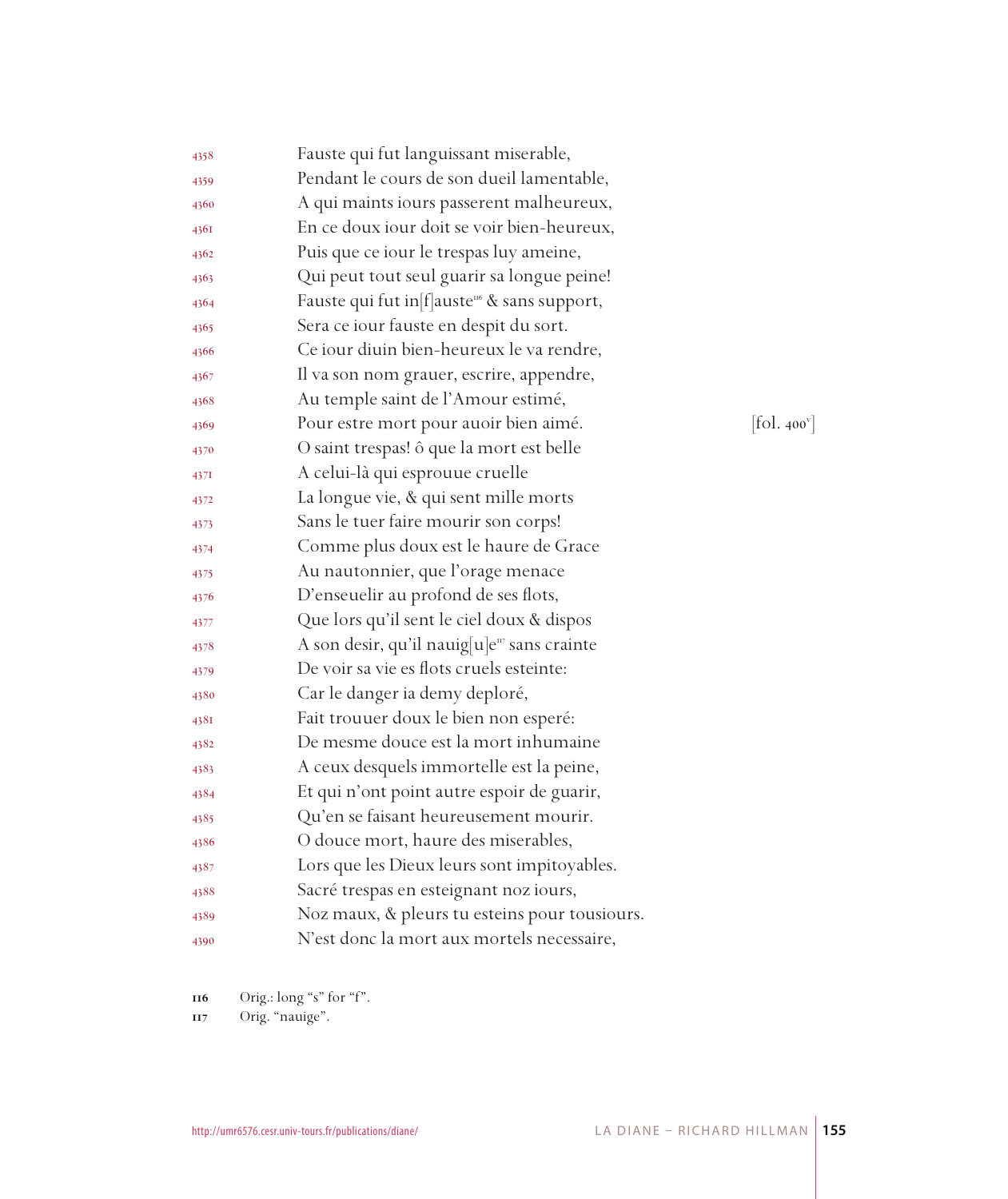| 4391 | Puis qu'elle peut terminer la misere,       |            |
|------|---------------------------------------------|------------|
| 4392 | Et qu'ils sont nés pour souffrir seulement, |            |
| 4393 | Non pour gouster quelque contentement?      |            |
| 4394 | Le patient le remede mendie                 |            |
| 4395 | Qui peut chasser sa longue maladie,         |            |
| 4396 | De qui l'effort qui le vient martyrer,      |            |
| 4397 | Luy fait plus fort ce salut desirer.        |            |
| 4398 | Que peut aussi le miserable attendre,       |            |
| 4399 | Que par la mort heureux content se rendre?  |            |
| 4400 | Puis qu'on ne peut en la vie esprouuer      |            |
| 440I | Aucun secours ny remede trouuer,            |            |
| 4402 | Au prix des maux de qui se voit suiuie      |            |
| 4403 | A pas cruels nostre chetiue vie,            | [fol. 401] |
| 4404 | La mort on doit estimer vn bon-heur,        |            |
| 4405 | Non, comme on fait, vne estrange douleur.   |            |
| 4406 | O belle mort! à toy ie me retire!           |            |
| 4407 | Las ie t'embrasse, ardant ie te desire!     |            |
| 4408 | Je te semons, ie t'appelle, & te suis,      |            |
| 4409 | Puis que sans toy durer plus ie ne puis!    |            |
| 4410 | Infauste fut ma vie criminelle,             |            |
| 44II | Mais fauste au lieu sera ma mort fidele.    |            |
| 4412 | Fauste qui fut infauste en ce bas lieux,    |            |
| 4413 | Fauste sera dans la voute des cieux.        |            |
| 4414 | La mort ioindra d'vne main secourable       |            |
| 4415 | L'effect heureux à son nom agreable,        |            |
| 4416 | Que luy rauit la vie iniustement,           |            |
| 44I7 | Pendant qu'il eut icy du sentiment.         |            |
| 4418 | Fauste de nom & d'effect il doit estre,     |            |
| 4419 | Puis que la mort de ses maux le depestre.   |            |
| 4420 | Mais roule donc du haut de ce rocher        |            |
| 442I | O pauure Fauste, & t'en va rechercher       |            |
| 4422 | Aux champs heureux la gloire qui rend belle |            |
| 4423 | L'ame qui meurt pour estre trop fidele!     |            |
| 4424 | Sus il est temps! ah ie n'ay que trop veu   |            |
| 4425 | Le front du iour qui cruel m'a deceu!       |            |
| 4426 | Qui m'a trompé, deffait mon esperance,      |            |

 $\left[\text{fol. } 40\text{I}^\text{r}\right]$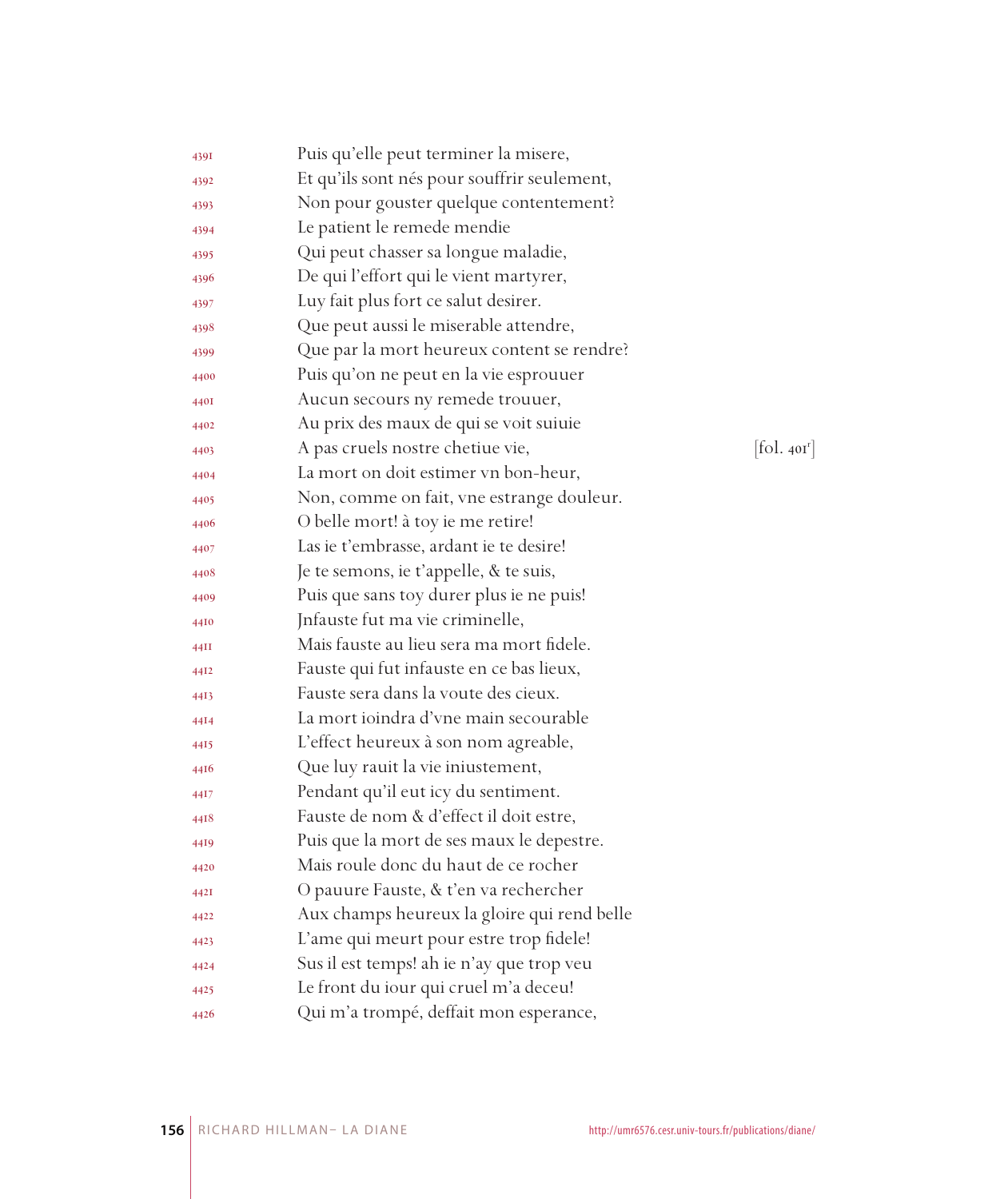| 4427 | Et pris plaisir en ma longue suffrance!     |                                             |
|------|---------------------------------------------|---------------------------------------------|
| 4428 | Or mourons donc! ô Diane! ô beaux yeux,     |                                             |
| 4429 | De qui iadis les folastres cheueux,         |                                             |
| 4430 | Mon cœur vaincu lierent perdurables,        |                                             |
| 443I | Pour les tenir tousiours pour venerables,   |                                             |
| 4432 | Plus inportun [sic] Fauste ne te sera,      |                                             |
| 4433 | Et plus son front le tien n'abusera!        |                                             |
| 4434 | Il va mourir, puis que sa mort heureuse     |                                             |
| 4435 | T'est agreable, & sa vie ennuyeuse!         |                                             |
| 4436 | Il va mourir vengeant l'iniuste tort        |                                             |
| 4437 | Qu'il t'a commis, par sa cruelle mort!      | $\left[ \text{fol. 40I}^{\text{v}} \right]$ |
| 4438 | Jl va mourir pour souller ton courage,      |                                             |
| 4439 | Toy qui ne veux qu'il viue dauantage!       |                                             |
| 4440 | Il va mourir, rendant ton cœur content,     |                                             |
| 444I | Qui son trespas cruel souhaitte tant!       |                                             |
| 4442 | Adieu Diane! vn seul regret offence         |                                             |
| 4443 | En trespassant ma diuine constance,         |                                             |
| 4444 | C'est que sans toy apres mon doux trespas   |                                             |
| 4445 | Sans toy, sans toy, l'on me verra là bas!   |                                             |
| 4446 | C'est qu'il me faut en perdant la lumiere   |                                             |
| 4447 | Te perdre aussi, que j'eus iadis si chere!  |                                             |
| 4448 | Car i'alongeois mes iours tant seulement    |                                             |
| 4449 | Pour apporter aux tiens contentement:       |                                             |
| 4450 | Les mesmes iours ores ie perds fidele,      |                                             |
| 445I | Puis que tu es à leur vigueur cruelle.      |                                             |
| 4452 | Adieu, Diane! Adieu belle beauté,           |                                             |
| 4453 | De qui ie sens iuste la cruauté,            |                                             |
| 4454 | Ayant voulu souz vn autre visage            |                                             |
| 4455 | Tromper tes yeux, & et changer ton courage! |                                             |
| 4456 | Aussi ioyeux ie meurs par ton vouloir,      |                                             |
| 4457 | Sans qu'en mourant ie puisse me douloir,    |                                             |
| 4458 | Puis que ma mort est de toy ordonnee,       |                                             |
| 4459 | Et qu'elle rend morte ma destinee           |                                             |
| 4460 | Cruelle & fiere. Or sus donques mourons,    |                                             |
| 446I | Et chez Pluton legerement courons!          |                                             |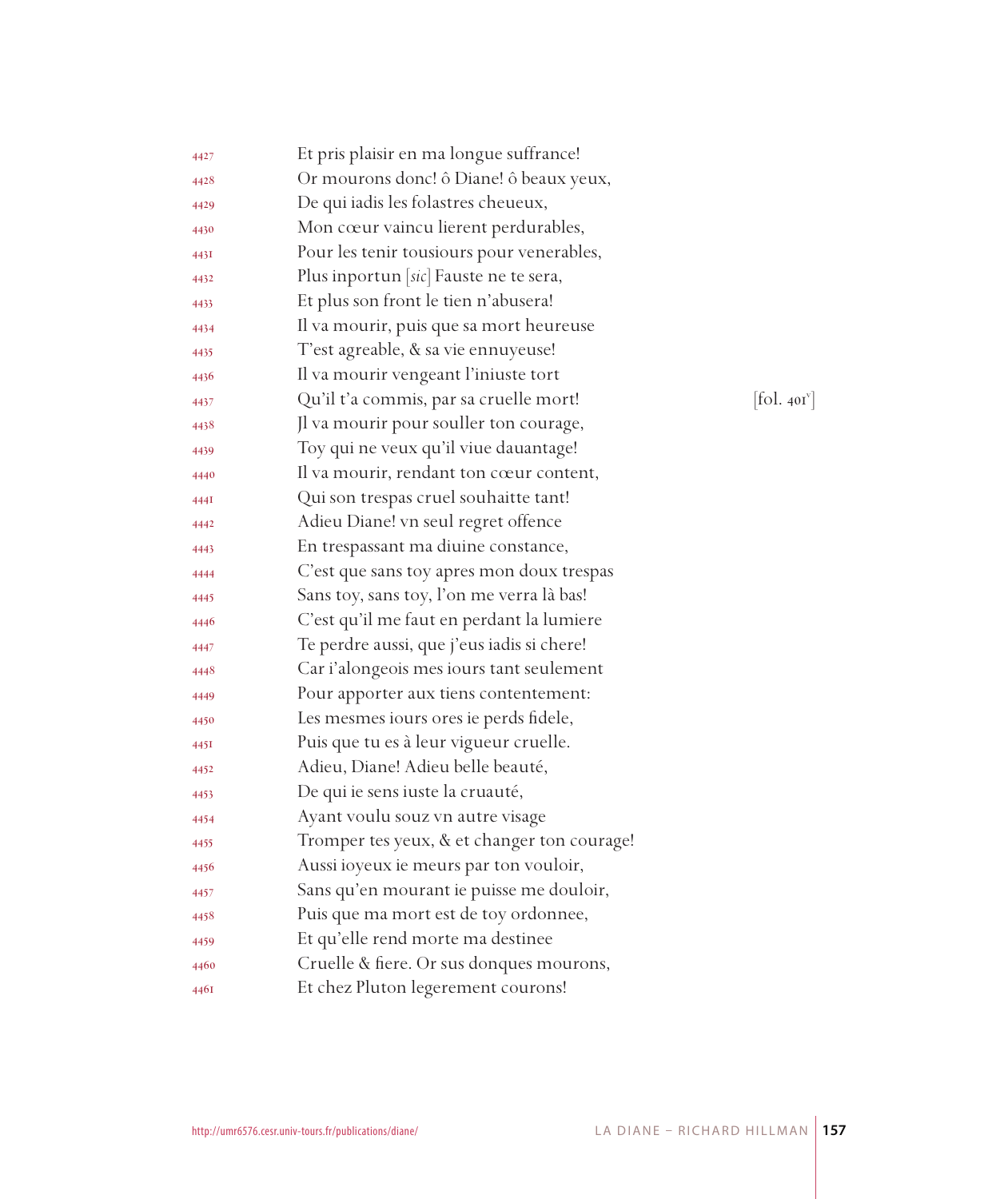# [*Entrent Diane et Arbuste.*]

# DIANE

| 4462 | Non, Fauste, non! Diane, qui dispose        |                                   |
|------|---------------------------------------------|-----------------------------------|
| 4463 | De ton vouloir, à ton trespas s'oppose:     |                                   |
| 4464 | Pour s'en seruir elle veut maintenir        |                                   |
| 4465 | Tes iours heureux, & siens les retenir.     |                                   |
| 4466 | N'est-elle pas ton espouse asseuree,        |                                   |
| 4467 | T'ayant sa foy & promise & iuree?           |                                   |
| 4468 | La mesme foy elle veut te garder,           |                                   |
| 4469 | Et pour espoux au ciel te demander:         |                                   |
| 4470 | La mesme foy elle te donne encore,          | $\left  \text{fol. } 402 \right $ |
| 447I | Et son erreur languissante elle plore       |                                   |
| 4472 | D'auoir passé tant de beaux iours sans toy, |                                   |
| 4473 | Qui seul au monde as merité sa foy.         |                                   |
| 4474 | Mais repren cœur, & refay ton courage       |                                   |
| 4475 | Pour acheuer nostre saint mariage.          |                                   |

# FAVSTE

| 4476 | Je vous rens grace ô Dieux, ô benins Dieux, |
|------|---------------------------------------------|
| 4477 | De qui ie sens le secours gracieux!         |
| 4478 | Et toy, Diane, ô ma diuine dame!            |
| 4479 | O mon seul bien! ô l'honneur de mon ame!    |
| 4480 | O mon repos! ô mon heureux espoir!          |
| 448I | Je suis tout prest de faire ton vouloir.    |

# ARBVSTE

| 4482 | Or allez donc ô couple venerable          |
|------|-------------------------------------------|
| 4483 | De beaux amans, accomplir agreable        |
| 4484 | Vostre desir: viuez heureusement          |
| 4485 | Dessous Hymen, pere d'esbatement:         |
| 4486 | Et que iamais l'ardante ialousie,         |
| 4487 | N'arde voz cœurs ny vostre fantasie:      |
| 4488 | Ains bien-heureux accomplissez voz iours, |
| 4489 | Cueillans le fruit de voz chastes amours. |
|      |                                           |

# **FIN**

 $[$ fol. 402 $^r$ ]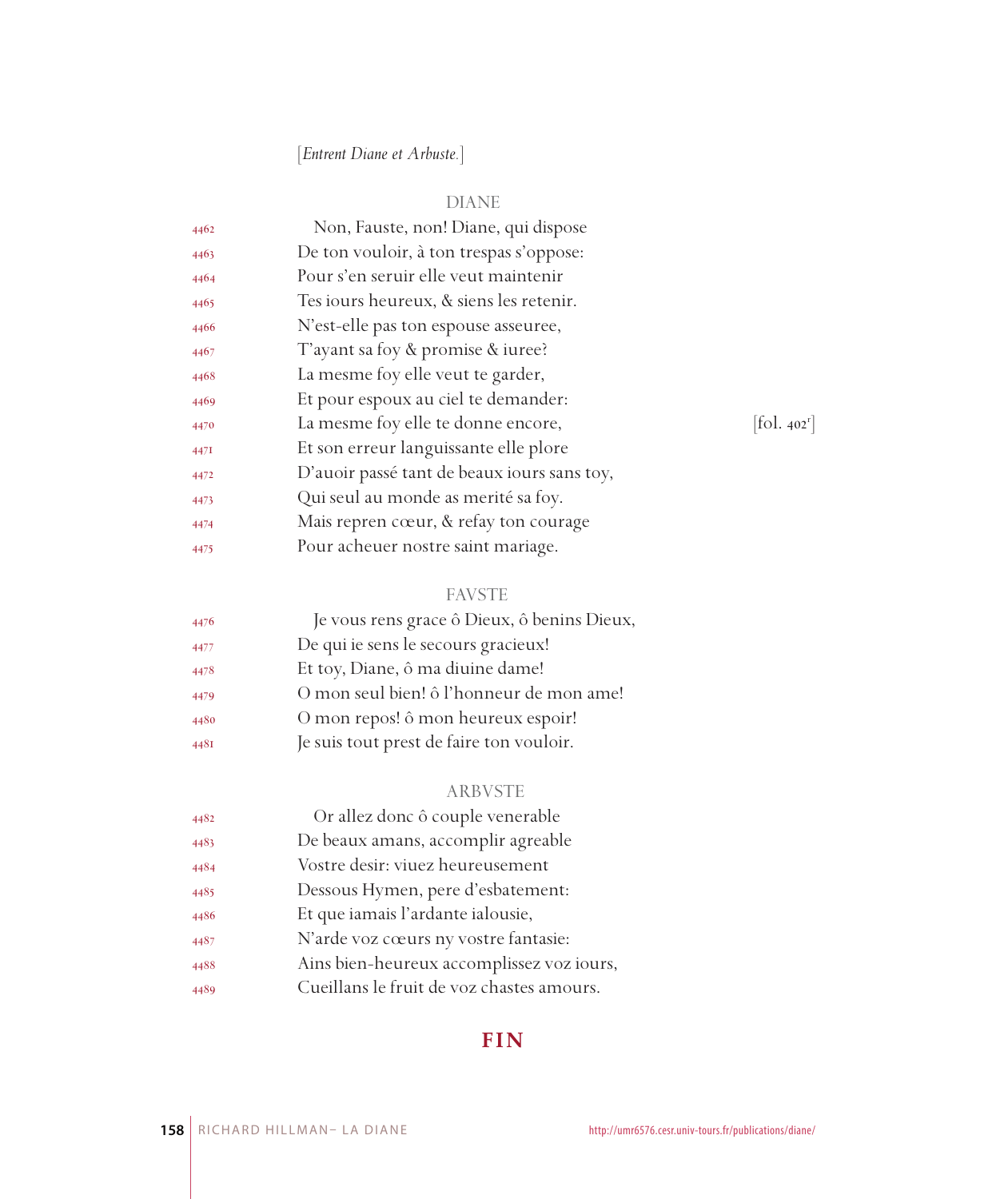# *Diane (La Diane)*

by Nicolas de Montreux, English translation by Richard Hillman

coll. « Scène Européenne: traductions introuvables », 2014, mis en ligne le 19-12-2014,

URL stable <https://sceneeuropeenne.univ-tours.fr/traductions/diane>

Traductions introuvables est publié par le **Centre d'Études Supérieures de la Renaissance**  Université François-Rabelais de Tours, CNRS/UMR 7323 Responsable de la publication Philippe VENDRIX Responsables scientifiques Richard Hillman & André Lascombes

### Mentions légales

Copyright © 2014 - CESR. Tous droits réservés. Les utilisateurs peuvent télécharger et imprimer, pour un usage strictement privé, cette unité documentaire. Reproduction soumise à autorisation. ISSN - 1760-4745

> Date de création Novembre 2014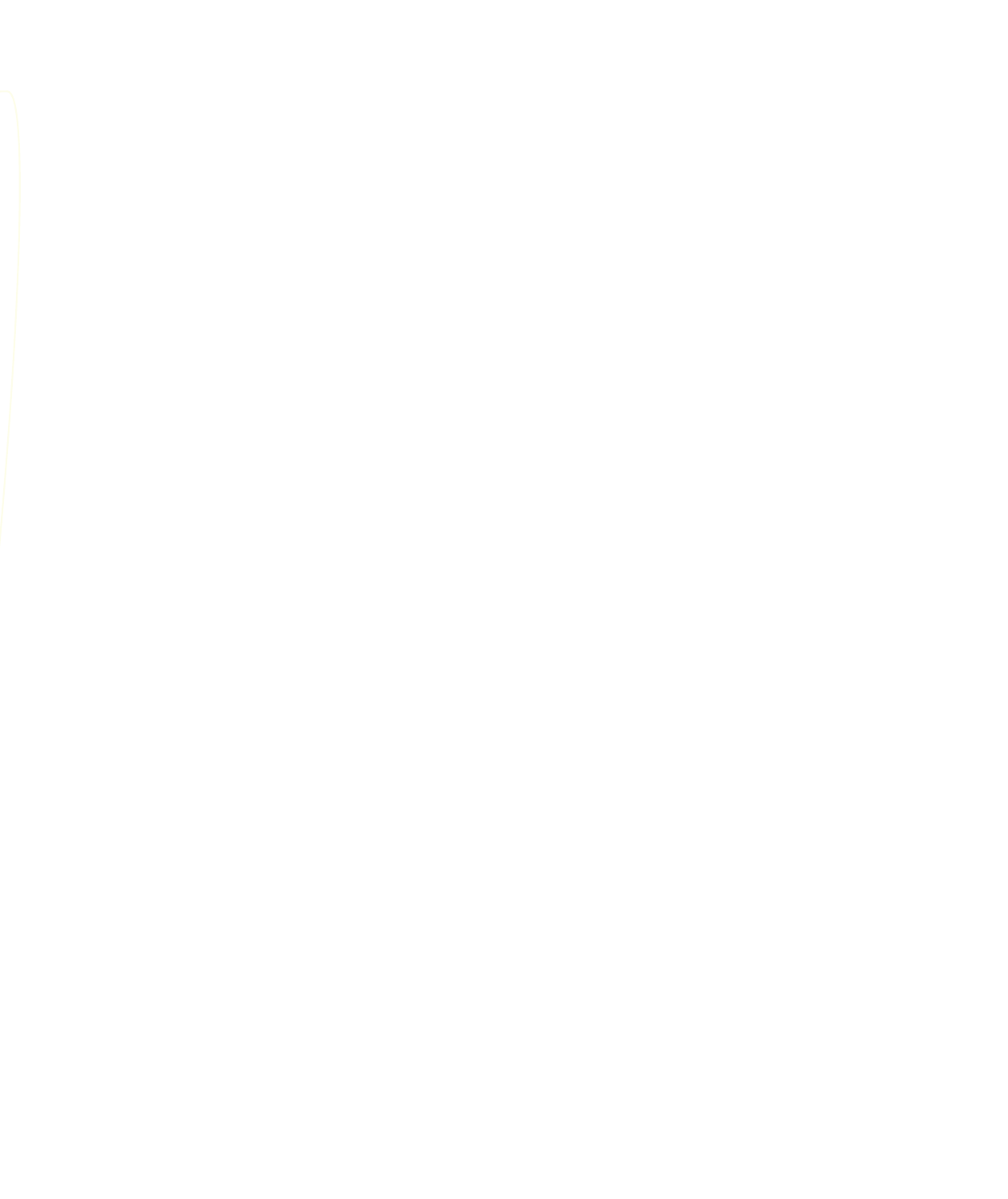

Richard Hillman Centre d'Études Supérieures de la Renaissance, Tours

#### Note on the Translation

As with my previous renditions of early modern French verse plays, I have reproduced the prosodic and rhetorical structures of the original as best I could and translated according to its lineation as faithfully as possible. With the exception of the Choruses, the regular metre of the original is hendecasyllabic, and this makes iambic pentameter a natural choice in English. I have supplied some stage directions, corresponding to those added in the accompanying French text, and indicated scene divisions within acts as seems appropriate. All additions appear within square brackets. In the cause of producing an intelligible, readable and (conceivably) performable English text, I have exercised a free hand in modifying the punctuation of the original.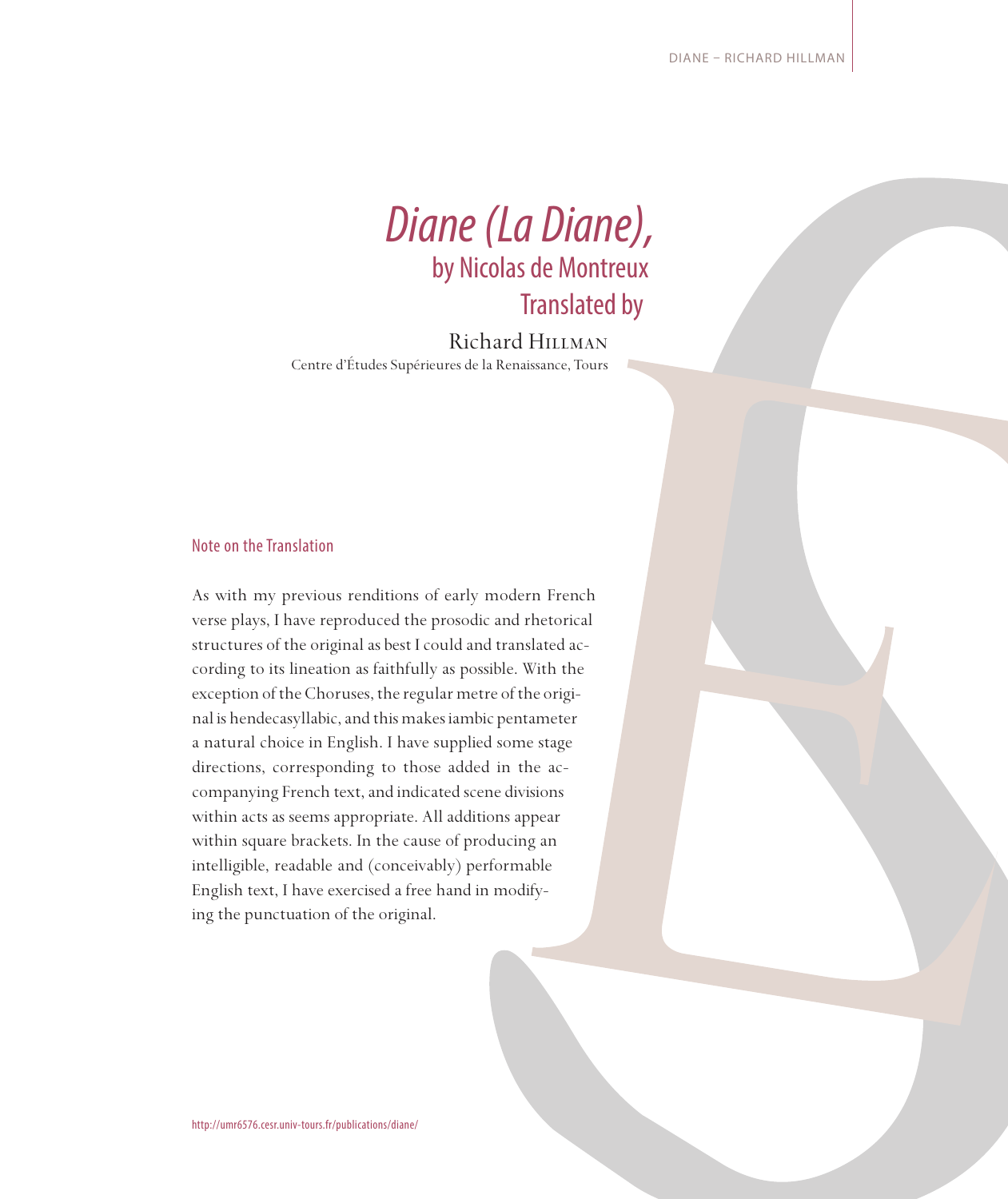# *Diane*

by

Nicolas de Montreux

(Ollenix du Mont-Sacré)

Pastoral, or Rustic Fable

### M.D.XCIIII

#### [*Characters*

*Fauste (a shepherd) Diane (a shepherdess) Nymphis (a supposed shepherd) Julie (a shepherdess) Frontin (a shepherd, friend to Fauste) Hector (a knight) Arbuste (an old countrywoman) Elymant (a magician)*

*The scene: An unlocalised pastoral setting, with a magician's cave.*]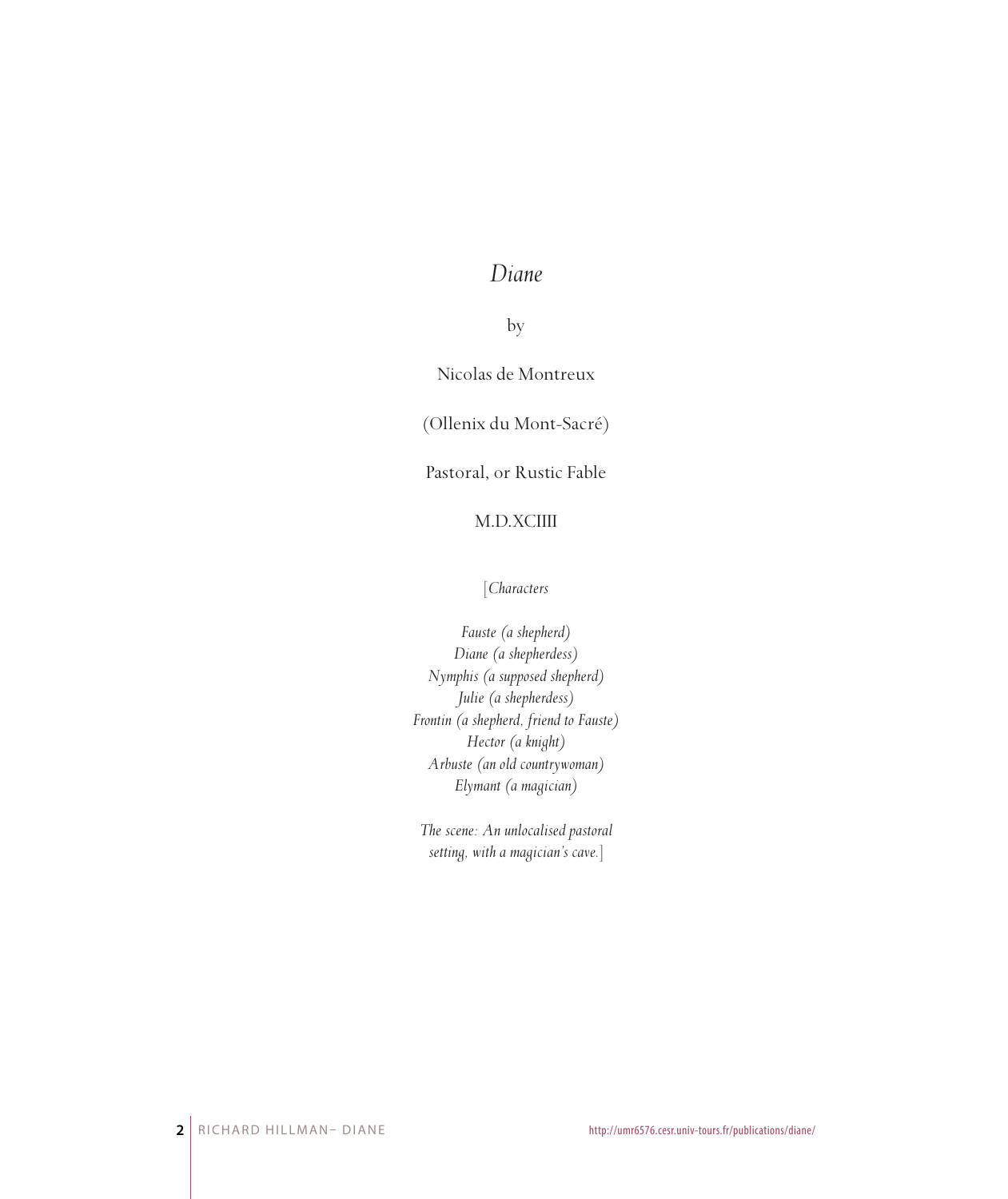## **ARGUMENT**

Diane was a beauty who loved and was loved by the shepherd Fauste. She abandons her first love-feelings when she falls in love with another shepherd named Nymphis. Nymphis, in love with the shepherdess Julie, cannot love Diane. Fauste still loves her and approaches the magician Elymant to find a remedy for his love. The old man Elymant gives him a liquid, which, when he washes his face with it, makes him seem to be Nymphis by taking on the latter's appearance. In this guise he deceives Diane, who, mistaking him for Nymphis, pledges him her faith in marriage. Meanwhile, Nymphis arrives and exposes the fraud. Diane is angry with Faust for having deceived her, and the latter, out of remorse, mounts a high cliff with the idea of leaping off and putting an end to his life. But Diane, changing her mind, prevents him from dying and renews her pledge of marriage. Meanwhile, Nymphis combats the knight Hector for the love of Julie, with whom both are in love. Elymant arrives and separates them, explaining to them that they are brothers. Then they vie with each other to give up Julie, the cause of their quarrel. But the magician has them refer the matter to the desire and choice of Julie, who takes Nymphis for her spouse; and the old man gives the knight a certain potion to drink which cures him of his love for Julie, who marries his brother Nymphis.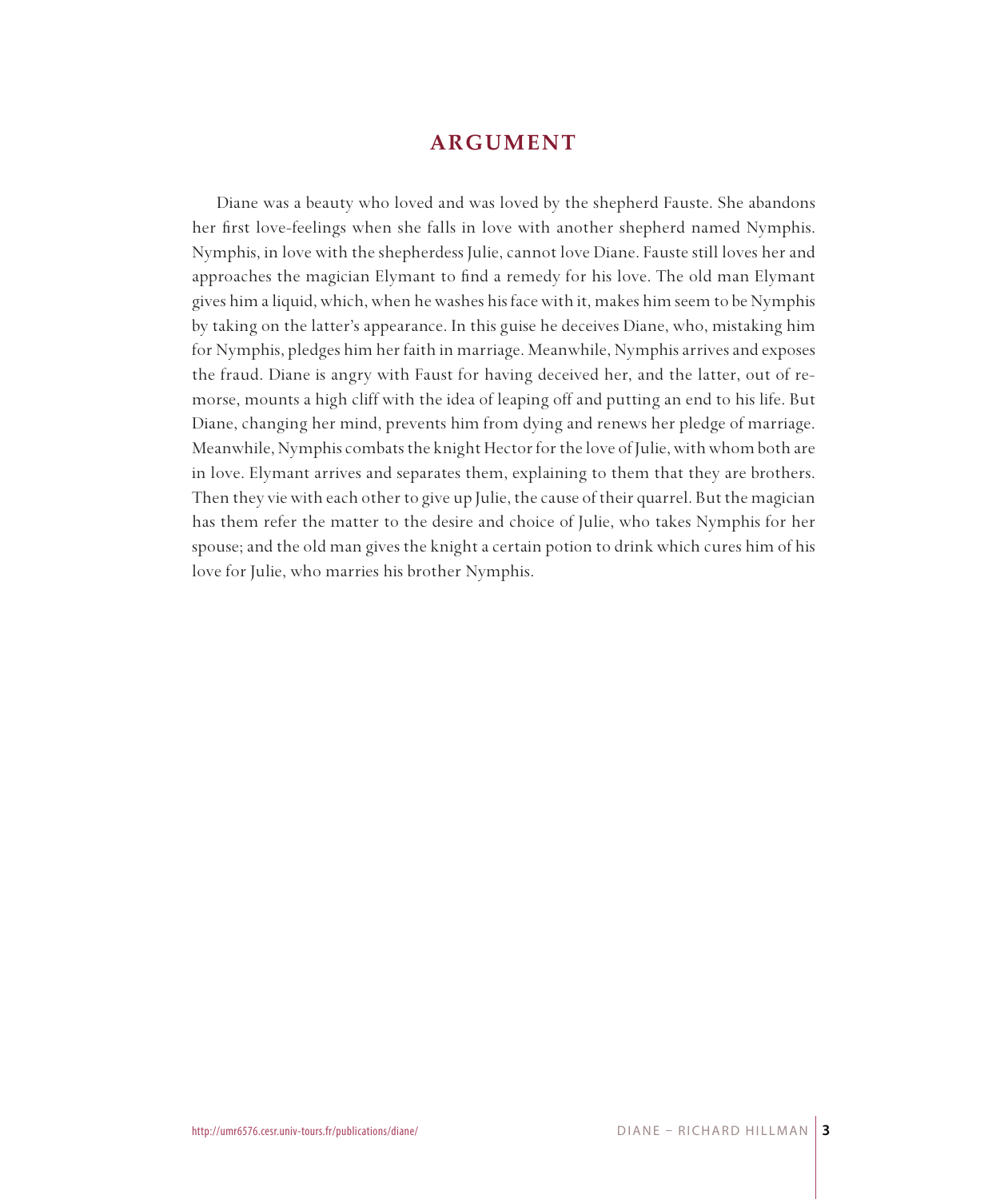# **ACT I**

## [Scene I]

|                | FAUSTE [entering]                                     |
|----------------|-------------------------------------------------------|
| I              | What flame, what radiance divine, gives birth         |
| $\overline{2}$ | To colours in the sky, and lights the earth?          |
| 3              | Whose beams? Whose torches, so that brightness spills |
| 4              | To tinge with pallor the brows of the hills?          |
| 5              | Where does the day procure such gleams again,         |
| 6              | Which gild with still more gold the front of heaven?  |
| 7              | Can this be yours, your mortal-burning fire,          |
| 8              | O sacred Love, <sup>1</sup> of immortals the sire?    |
| 9              | Are these your lively flames, are these your rays,    |
| <b>I0</b>      | Your brand that sets our very souls ablaze?           |
| П              | Ah no, great God! Your fire divine, once caught,      |
| $_{12}$        | Lends its brilliance only to lovers' thought,         |
| 13             | And the being who generates its light                 |
| I4             | Only thus far illumines mortal sight.                 |
| 15             | The sacred Delphian's flame, then, we behold,         |
| 16             | The torches his, his chariot of old,                  |
| 17             | His fair forehead, blond tresses radiant,             |
| 18             | Spreading themselves throughout the firmament;        |
| 19             | Those his coursers, which the lily-fair Dawn          |
| 20             | From their sleep in Thetis' bosom has drawn:          |
| 2I             | Panting, they bring us back beauteous day,            |
| 22             | Chasing the sky's straying tapers away.               |
| 23             | O sacred Phoebus, with unflagging pace                |
| 24             | And a sure compass your circle you trace,             |
| 25             | Always, thanks to your ardent reverence,              |
| 26             | Keeping half the world in golden resplendence!        |

 Love ("Amour") is clearly personified at this point in the original, but elsewhere the emotional effect, not its divine cause, is paramount. This may be signalled by the use of lower case "a", but, as in many other respects, the textual practice is inconsistent. The translation attempts to recuperate the intention of the original in each case.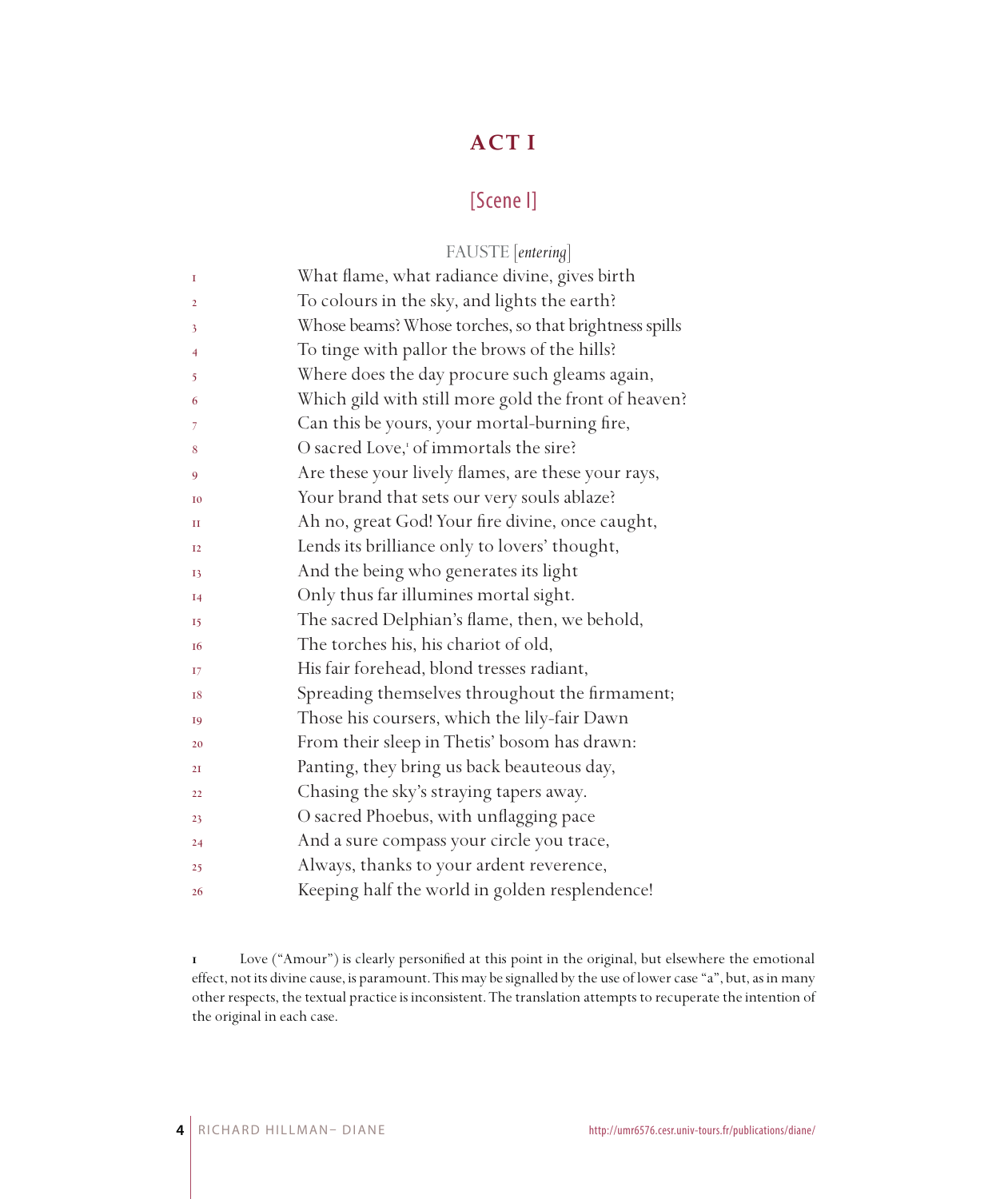| 27 | O sacred Phoebus, the light of your burning      |
|----|--------------------------------------------------|
| 28 | Shows us both men and gods to pleasure turning,  |
| 29 | And your beams again make their faces bright,    |
| 30 | Which drooped with pallor in the lonely night.   |
| 31 | Through the woods, beneath branches overspread,  |
| 32 | We see hoofed satyrs run with joyful tread;      |
| 33 | Your return, by the rustic flutes they hold,     |
| 34 | As happy news to the shepherds is told -         |
| 35 | To the animals, who, hungry for day,             |
| 36 | With a thousand cries your coming convey;        |
| 37 | To laggard herdsmen, to nymph-shepherdesses,     |
| 38 | Who often prettily wear shortened dresses,       |
| 39 | The pleated skirt with a jacket tucked in,       |
| 40 | And, when they go walking, the cheerful buskin.  |
| 4Ι | Many a chill rock, when your rays are felt,      |
| 42 | Is seized with your heat, and sees its ice melt; |
| 43 | Many a tree, drying in your warm light,          |
| 44 | Was dripping with the vapours of the night;      |
| 45 | One glimpses your face by the little gleams      |
| 46 | That penetrate the forest's leafy seams          |
| 47 | Among flowers and foliage, whose sight           |
| 48 | Appears to us now dappled green and white;       |
| 49 | The meadows, which were veiled in tones obscure, |
| 50 | Newly adorn with white their green coiffure,     |
| 51 | Display their bosom enamelled with tints         |
| 52 | A mass of flowers on their banks imprints;       |
| 53 | The bearded visage of grain-bearing wheat        |
| 54 | Whitens in the field with the fire's heat,       |
| 55 | And myriad love-songs mingle their yearning,     |
| 56 | As the little birds welcome your returning.      |
| 57 | O sacred Phoebus, you come back, and you         |
| 58 | With alacrity start your task anew,              |
| 59 | While wretched I take up again my route,         |
| 60 | Comfortless in my futile love-pursuit.           |
| 61 | I return to my painful tally-keeping,            |
| 62 | To dampening my breast again with weeping;       |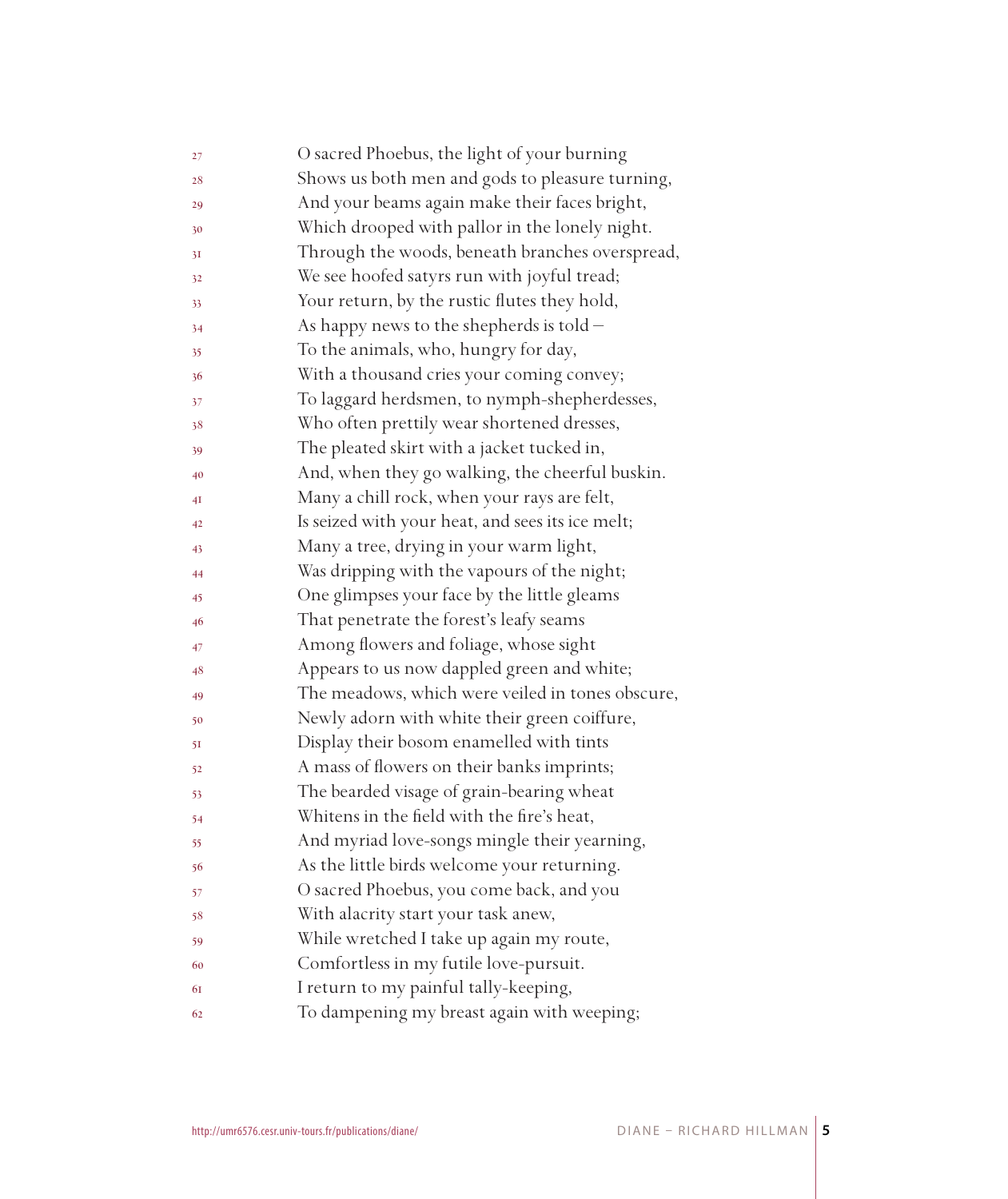| 63 | I start to sigh once more, the same words come     |
|----|----------------------------------------------------|
| 64 | To say how cruel I find my martyrdom.              |
| 65 | As one sees, at the fair sun's new caress,         |
| 66 | The ploughman, although crushed with weariness,    |
| 67 | Straining at his work, amorous of toil,            |
| 68 | Begin yet one more time to till the soil;          |
| 69 | Now bending over, with ruddy forehead,             |
| 70 | He clutches the ploughshare cutting ahead;         |
| 71 | Now running up, with the harsh goad makes free     |
| 72 | And prods the lagging ox impatiently;              |
| 73 | With feet and hands he labours, and his shout      |
| 74 | Is sometimes to be heard all round about:          |
| 75 | So always my anguish renews its cry                |
| 76 | As daylight advances across the sky.               |
| 77 | But what have I said? He who never ends,           |
| 78 | Over whom one sole destiny impends,                |
| 79 | Whose constant desires no respite give -           |
| 80 | He cannot be said to begin to live:                |
| 81 | Thus the ill which has struck me to the heart      |
| 82 | Since it never ceases, cannot restart;             |
| 83 | Always alive in my soul it sojourns,               |
| 84 | Just as there, alive, the ardent flame burns       |
| 85 | Which the fair eye of Diane set ablaze             |
| 86 | When my own was enkindled by its rays.             |
| 87 | Phoebus yields to slumber his normal task,         |
| 88 | In sea-dwelling Thetis's lap to bask,              |
| 89 | And his repose brings to every beast               |
| 90 | The sweet sleep they find when labours are ceased: |
| 91 | The wolf rests quiet in his hidden den,            |
| 92 | The little lamb under his roof again;              |
| 93 | The ox, late-returning, his yoke withdrawn,        |
| 94 | Enjoys relief and rest until the dawn;             |
| 95 | In bushes, thanks to night's obscurity,            |
| 96 | The lively bird rests in security;                 |
| 97 | Throughout the woods a silence spreads and grows,  |
| 98 | And then each creature waits for sweet repose.     |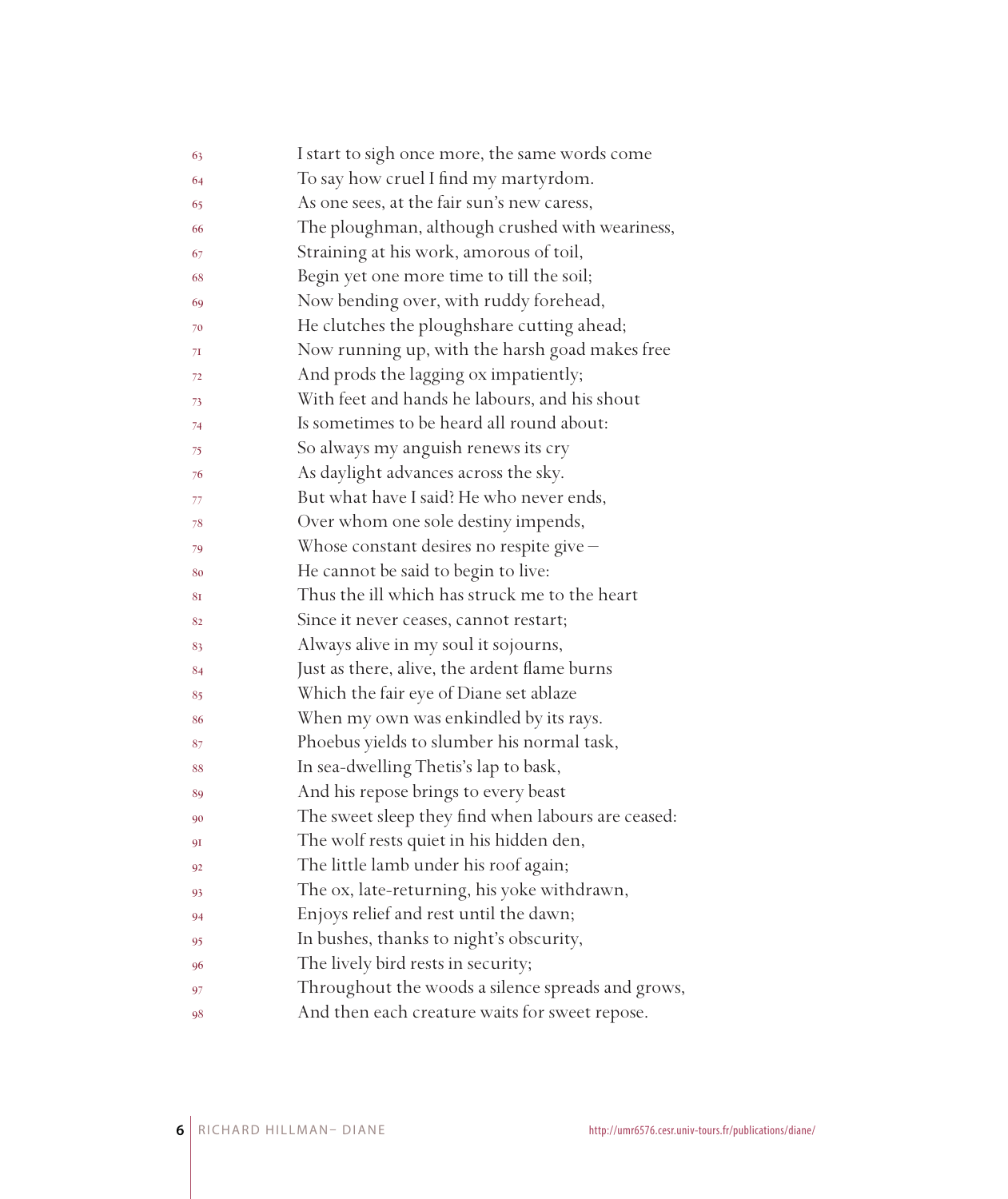| 99              | Quiet and calm the sky unveils its brow;                     |
|-----------------|--------------------------------------------------------------|
| <b>I00</b>      | Flore with a black cloak drapes her verdure now,             |
| <b>IOI</b>      | Within the shadow of the slopes to lie $-$                   |
| <b>I02</b>      | And shudder as the passing clouds scud by. <sup>2</sup>      |
| 103             | Thetis, eager for her accustomed sleep,                      |
| <b>I04</b>      | Commands rebellious winds the peace to keep                  |
| <b>I05</b>      | Amid her waves, and her vivacious fish                       |
| <b>106</b>      | Throughout the night get all the rest they wish.             |
| <b>I07</b>      | All feel the power of the timely grace                       |
| 108             | That darkness offers those of mortal race;                   |
| 109             | Each feels its pain with slumber pacified                    |
| II <sub>0</sub> | As if, in sleep, its suffering has died -                    |
| Ш               | Except wretched me, who feel ever-burning                    |
| II2             | All through the night my sorrows in their yearning:          |
| <b>II3</b>      | Taking no rest, my pains with new life teem,                 |
| II4             | My tears pouring forth in many a stream -                    |
| <b>II5</b>      | Immortal passion, with fresh green endued,                   |
| II <sub>6</sub> | Just as in springtime the earth is renewed.                  |
| H7              | Whether day's torch in the heavens shines bright,            |
| <b>H8</b>       | Or whether they put on the cloak of night,                   |
| <b>H9</b>       | My heart remains drowning in agonies;                        |
| <b>I20</b>      | My brief joys with sorrow forever freeze.                    |
| I2I             | Always I find my eyes with tears oppressed,                  |
| <b>I22</b>      | Thousands of fires burning in my breast,                     |
| <b>I23</b>      | My body brought down to utter defeat                         |
| I24             | By griefs that drown with floods, consume with heat.         |
| 125             | See what it is to love without return;                       |
| I <sub>26</sub> | See what it is unsatisfied to yearn,                         |
| I27             | With longing that cannot, to drown distress,                 |
| <b>I28</b>      | Taste the good whose goodness it would possess. <sup>3</sup> |
| <b>I29</b>      | Nothing but love could ever have the force                   |
| <b>I30</b>      | To sway the prudent from their steady course -               |

 A precise translation of the original line remains elusive, but it seems necessary to accommodate the negative connotations of "horreur".

 Orig. "Gouster le bien que pour bien il desire": "bien" is Montreux's standard term for the object of possessive desire, but here he plays on its positive connotation, as the translation attempts to convey.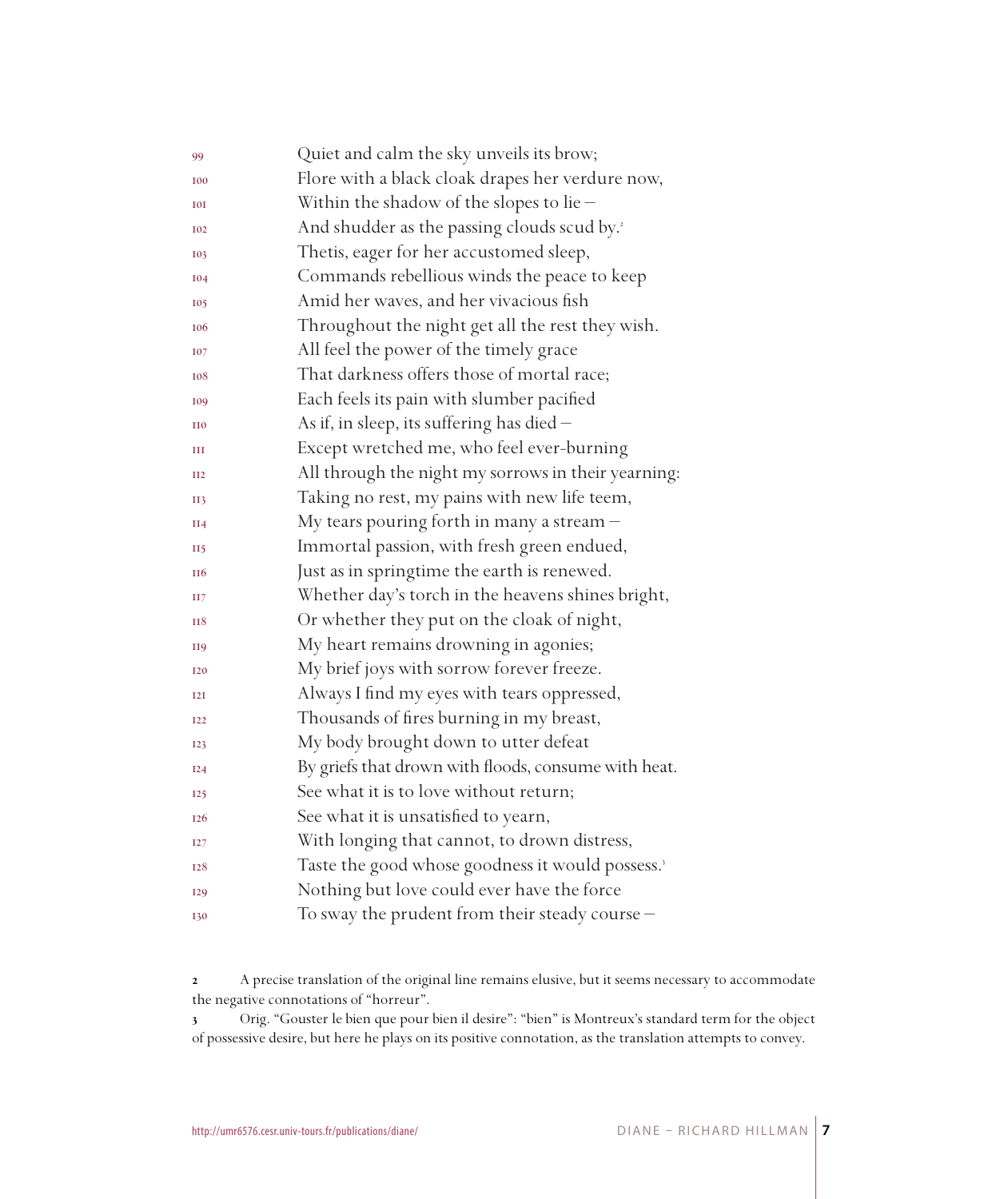| I3I             | Unless that ill, by all knowledge dismissed,           |       |
|-----------------|--------------------------------------------------------|-------|
| 132             | Which baffles law, the wise man can resist.            |       |
| 133             | But if his mind endures the gods' constraint,          |       |
| 134             | In yielding thus, the sage incurs no taint.            |       |
| 135             | This does not put to shame his sober spirit:           |       |
| 136             | For who could have a soul of greater merit,            |       |
| 137             | Experience, or in knowledge outshine                   |       |
| 138             | The great gods, who thus show themselves divine?       |       |
| 139             | To lapse like them can hardly be disgrace:             |       |
| I40             | No viciousness attaints their lofty race. <sup>4</sup> |       |
| I4I             | Love's servant I, and seek to do him honour,           |       |
| <b>I42</b>      | And his servant I would remain forever,                |       |
| <b>I43</b>      | For it is an honour to serve a lord                    |       |
| <b>I44</b>      | Whom the gods deem their king by full accord.          |       |
| <b>I45</b>      | But it is time my little lambs to lead,                |       |
| 146             | Bleating as they go, to the fields to feed;            |       |
| <b>147</b>      | I hear their plaintive voices, and I know              |       |
| 148             | They wish to be guided along this meadow:              |       |
| I <sub>49</sub> | There I am certain to find my Diane;                   |       |
| <b>I50</b>      | I'll try her will to love me, if I can.                | Exit. |

# [Scene II]

## DIANE [*entering*]

| <b>151</b> | That which can see and touch itself, sensation |
|------------|------------------------------------------------|
| <b>I52</b> | Has and feeling, mouth for alimentation,       |
| 153        | Moves, and, in brief, whose being all depends  |
| 154        | On the warmth sacred sunlight to us sends $-$  |
| 155        | That which above enjoys immortal worth,        |
| 156        | That which as mortal dwells upon the earth;    |
| <b>157</b> | All that is animate, having the power          |
| 158        | To nourish itself, to live, and to stir,       |
| 159        | Is encompassed by a solemn design,             |

This argument will recur, and be rebutted, a number of times subsequently.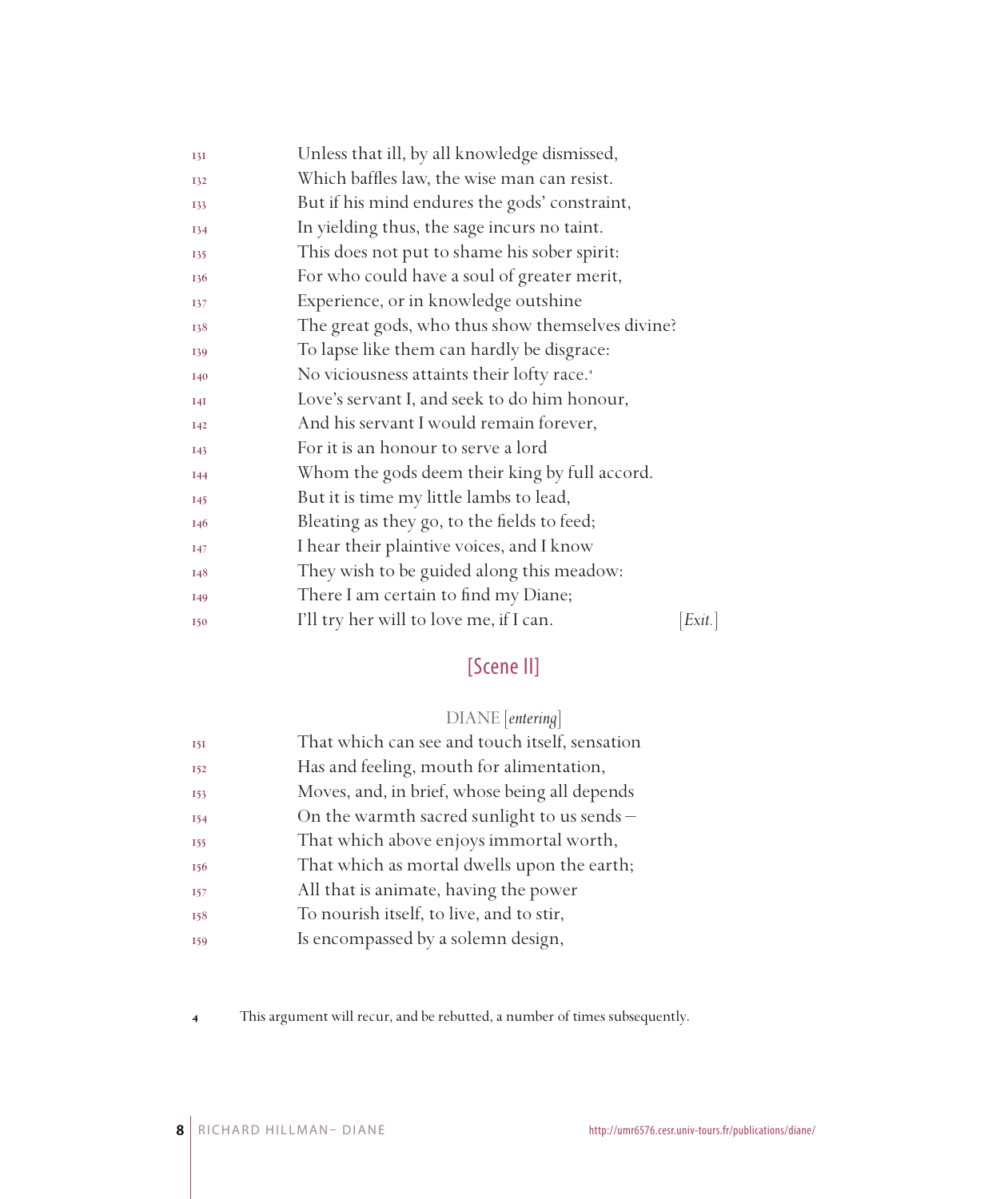| 160        | Marches in order, keeps its place in line.              |
|------------|---------------------------------------------------------|
| 161        | Heaven follows courses anciently known:                 |
| 162        | Phoebus plies his round, Diana her own.'                |
| 163        | The sky at no time mingles with the earth,              |
| 164        | The haughty sea does not exceed its girth,              |
| 165        | Pale Winter does not arrive in the splendour            |
| 166        | Of gay Springtime, nor Autumn in the Summer:            |
| 167        | These trees, this forest grove, these sprawling meadows |
| 168        | By no means wear their verdure when it snows,           |
| 169        | And those sweet orange fruits which on the tree         |
| 170        | High up among the branches hang so neatly               |
| 17I        | Hardly grow when the swallow flies away,                |
| 172        | While Winter reasserts its icy sway.                    |
| 173        | The lamps of heaven, which as stars shine out,          |
| 174        | Are not confused, all jumbled in a rout,                |
| 175        | And that great All which bears the appellation          |
| 176        | Of holy God gives each its proper station,              |
| 177        | Its course, its order, and without confusion            |
| 178        | Beneath his hand each follows his conclusion;           |
| 179        | All goes by order, and order nourishes                  |
| 180        | The harmony high and low that flourishes;               |
| 181        | All goes by order - only Love excepted,                 |
| 182        | Who never has reason nor right accepted,                |
| 183        | Who renders confused, as he shoots in play,             |
| 184        | The world's design, chasing justice away.               |
| 185        | The child Love: his body a reckless boy's,              |
| 186        | A soul that no jot of reason employs,                   |
| 187        | One who, to keep his vice from being scolded,           |
| 188        | Prefers with ignorance to go blindfolded,               |
| 189        | Wants to be blind, that he may be excused               |
| 190        | If often, with lack of clear sight abused,              |
| <b>191</b> | In a gulf of faults he goes about thrusting             |
| 192        | What seem to be virtues to souls too trusting.          |

 Diana here obviously stands for the moon, but the contrast with the character's disordered course is pointed.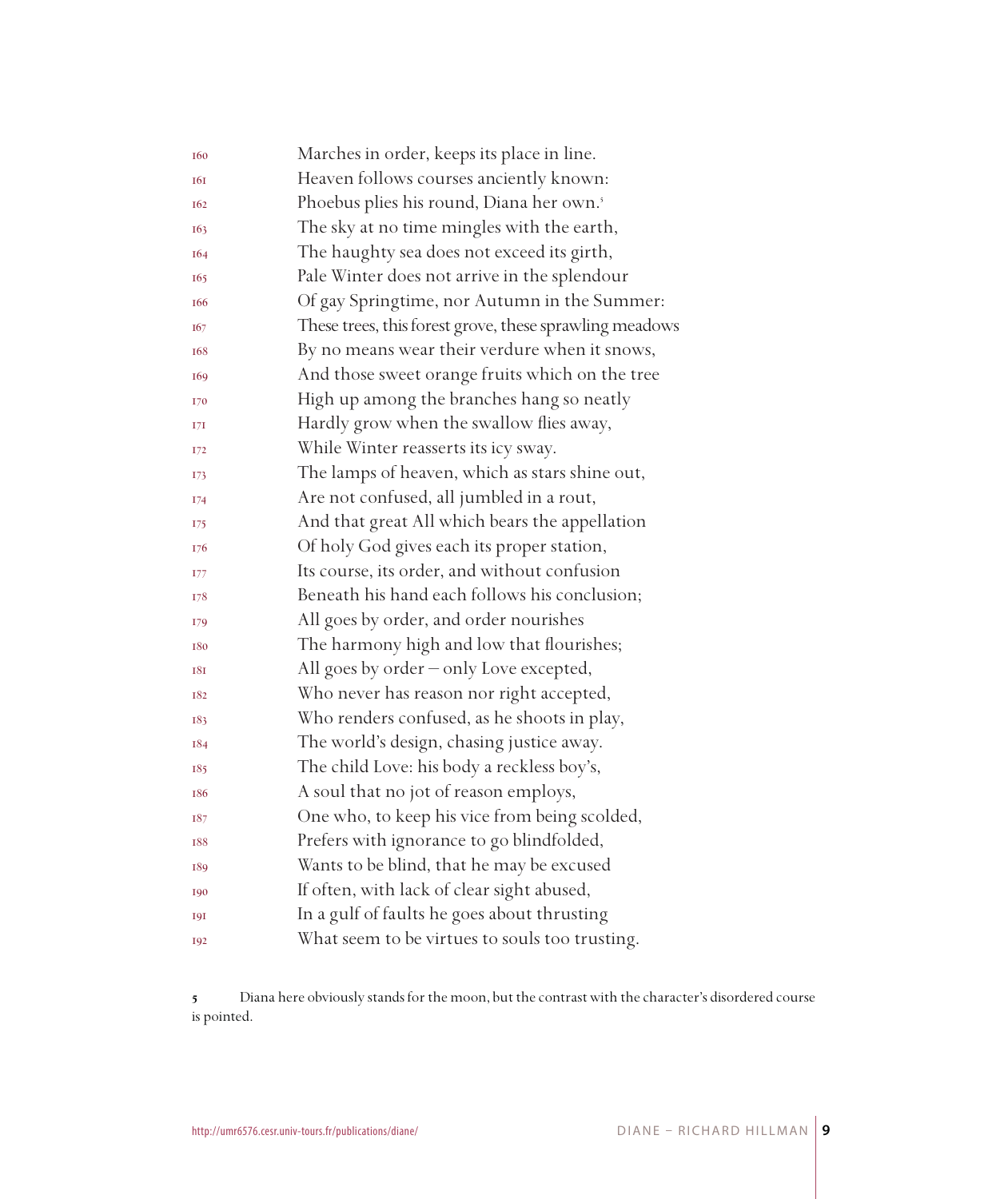| 193             | A child he is: the image suits his plan,            |
|-----------------|-----------------------------------------------------|
| 194             | Lest he be treated as an older man,                 |
| 195             | Who could not, like a foolish child, present        |
| 196             | The ravages he wreaks as never meant.               |
| 197             | For those who possess both knowledge and age        |
| 198             | Incur reproaches when they are not sage;            |
| 199             | The fault that in a child is tolerated              |
| 200             | With greater age is often reprobated,               |
| 201             | For wisdom grows greater with passing time,         |
| 202             | And the years help judgement upward to climb;       |
| 203             | It dwells in heads that time, which brings all low, |
| 204             | Changes at last to the colour of snow.              |
| 205             | Those who with time have acquired that good,        |
| 206             | Whose age assures that all is understood,           |
| 207             | Are not exempt from trouble or from blame           |
| 208             | If faults impair maturity's good name:              |
| 209             | But such as have neither wisdom nor reason,         |
| 210             | Nor judgement well acquired in due season,          |
| 2II             | When they offend are pardoned in advance,           |
| 212             | For youth is the mother of ignorance.               |
| 213             | That is why one always as young portrays            |
| 2I <sub>4</sub> | Foolish Love, according his deeds and days.         |
| 215             | O cruel god, who make yourself stand out            |
| 216             | Above all as lively and gadabout,                   |
| 217             | Whose glory it is to stir up the soul               |
| 218             | With thoughts vain and fickle beyond control,       |
| 219             | How many times, slave to your potency,              |
| 220             | Have I known your nimble inconstancy?               |
| 221             | How often felt, to do me harm, perverse,            |
| 222             | Your various blows, your fires diverse?             |
| 223             | Betrayal of Love's nature in his name               |
| 224             | Basely on the effects of Love brings shame.         |
| 225             | For Love, by the joint desire of hearts,            |
| 226             | Creates a unity out of two parts:                   |
| 227             | But this Love, by the vulgar styled                 |
| 228             | Untrustworthy Venus's sightless child,              |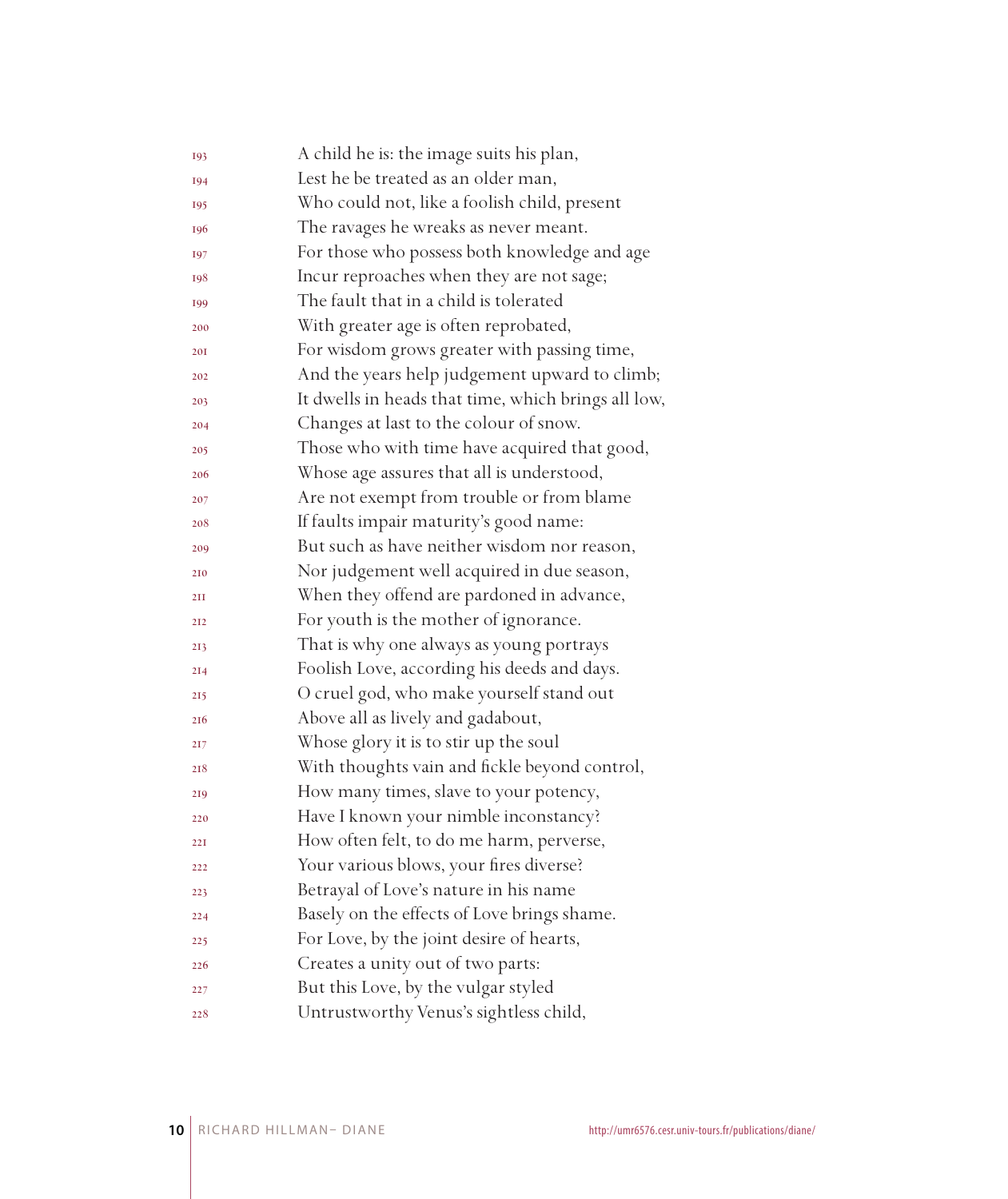| 229        | Is no kind of love, but perverse, a tyrant,      |
|------------|--------------------------------------------------|
| 230        | Perturbing all, his trouble-making flagrant,     |
| 231        | Who overturns order, disrupts our lives          |
| 232        | With diverse desires and diverse drives.         |
| 233        | As one perceives sunlight licking the clay       |
| 234        | Till earth's swelling breast is shrivelled away, |
| 235        | Then all at once is overwhelmed with rain        |
| 236        | At the whim of the sky, varied again -           |
| 237        | Now, too dry from the sun's heat, it is cracked, |
| 238        | Now with wetness it pours a cataract,            |
| 239        | No single day spanning it in one state,          |
| 240        | As it pleases the sky, which rules its fate -    |
| 24I        | Thus Love shapes effects of different kinds      |
| 242        | And causes to err the most perfect minds.        |
| 243        | I have known this in love, unhappy me,           |
| 244        | Who loved the shepherd Fauste formerly -         |
| 245        | Fauste, he who was once the only pleasure        |
| 246        | Of my two eyes and my delicious treasure,        |
| 247        | The lord of my soul, which did so incline        |
| 248        | To serve him as his, it scorned to be mine.      |
| 249        | With what ardour I loved him at that time!       |
| 250        | His love I thought felicity sublime -            |
| 25I        | Before Love, with a new torch he had lighted     |
| 252        | At a new fire, my soul reignited.                |
| 253        | But the very instant the lovely eyes             |
| 254        | Of lovely Nymphis took mine by surprise -        |
| 255        | His forehead, his curls, that coral which tips   |
| 256        | The tender curves of his delicate lips,          |
| 257        | And when his words with a sugary art,            |
| 258        | Mingled with smiles, had entranced my heart,     |
| 259        | And his voice, or rather the harmony             |
| 260        | Of heaven, had ravished my soul from me $-$      |
| <b>26I</b> | Then with an instant's quickness did I find      |
| 262        | My lover Fauste quite vanished from my mind.     |
| 263        | I cared no more about remaining true             |
| 264        | To a friendship immortal, in his view;           |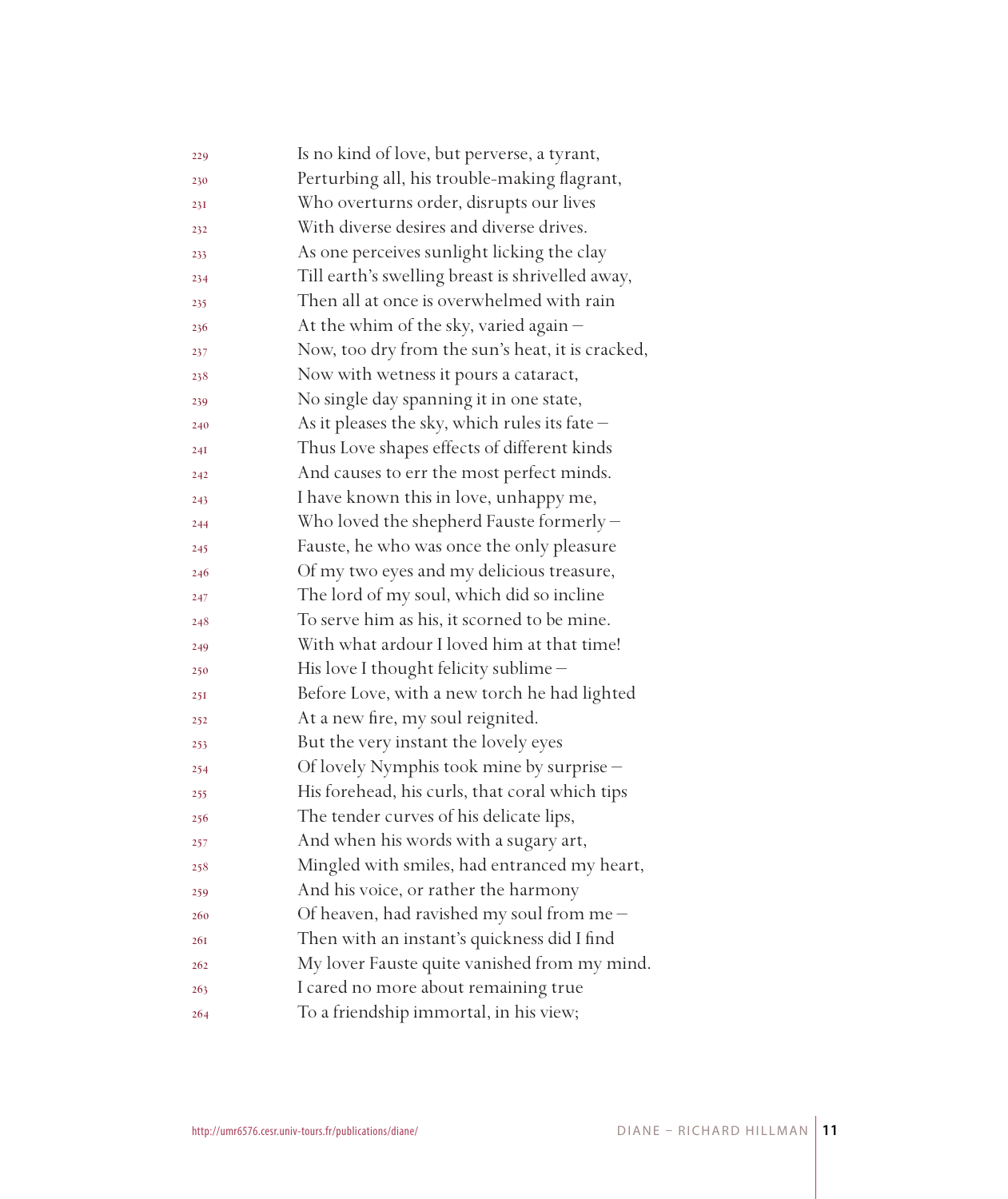| 265 | His eyes, his face, the way he walked and talked     |
|-----|------------------------------------------------------|
| 266 | Made me shrink, as if by death I was stalked.        |
| 267 | What I had loved now so deeply displeased            |
| 268 | That with guilt for loving it I was seized.          |
| 269 | O change! Thus all that here below abides            |
| 270 | Changes in form, and travels with great strides      |
| 27I | Towards the tomb, where will be sepulchred           |
| 272 | With our remains the life with which we stirred.     |
| 273 | Both longing and lover, then, changed for me,        |
| 274 | But I know not how that change came to be,           |
| 275 | That new fire, new burning which I felt,             |
| 276 | Nor who it was that made my promise melt.            |
| 277 | Before this land of caverns and of trees             |
| 278 | Had fallen under Love's insane decrees,              |
| 279 | Before the herdsman, the nymph and the shepherd      |
| 280 | Whom nature placed here, by these meadows sheltered, |
| 28I | Knew of fine ruses, many a deceit,                   |
| 282 | Many a mad love-whim to make them cheat;             |
| 283 | Before, as in the folly of a town,                   |
| 284 | To break one's word brought honour and renown;       |
| 285 | Before deceitful sweet words could impart,           |
| 286 | Served with a smile, the poison of one's heart,      |
| 287 | Or the value of lying tongues was known,             |
| 288 | Of false seductive baits, with cunning sown,         |
| 289 | Or vain discourse, vows, promises, were used,        |
| 290 | And swearing, by which the gods are abused;          |
| 29I | Before one's speech had been rendered contrary       |
| 292 | To one's intent, one's soul the adversary            |
| 293 | Of speeches that led hearts astray with wrongs       |
| 294 | So they lost themselves in such siren songs -        |
| 295 | At that time Love remained constant and true,        |
| 296 | Without, as now, deluding, ever new,                 |
| 297 | And the loving spirits that lovers held              |
| 298 | Did not blaze up, by new fire compelled;             |
| 299 | Sacred was faith, love pure in loyalty,              |
| 300 | Volition of hearts in equality;                      |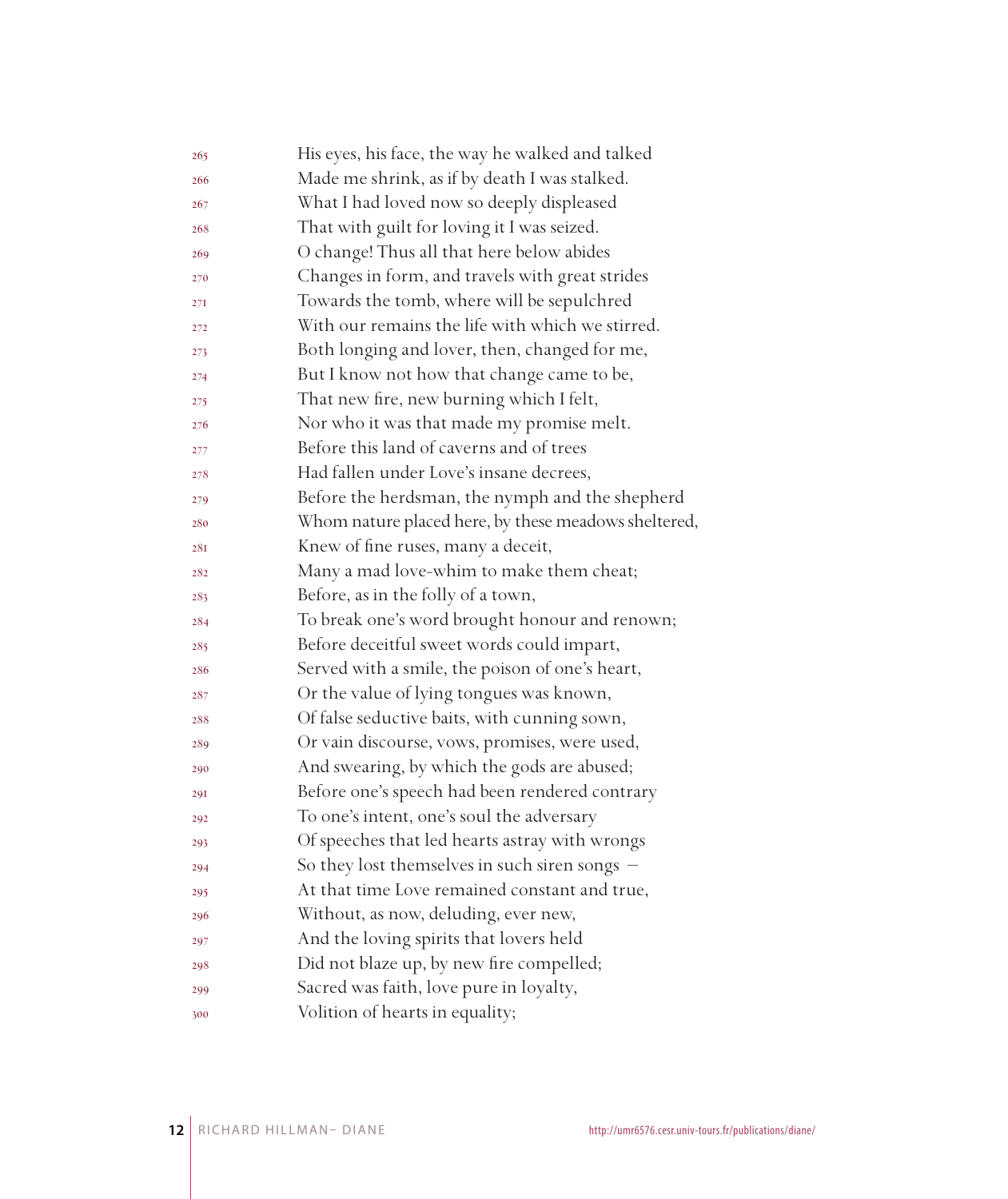| True was the faith, and of true lovers' troths    |
|---------------------------------------------------|
| The words had living force, holy their oaths.     |
| O feigning love! Is it not still your trick       |
| To haunt palaces, with gilt painted thick $-$     |
| Within those cities, those arrogant courts,       |
| Where treachery every day resorts,                |
| The ruse, the faith which, turned to perjury,     |
| To the faith of monarchs does injury?             |
| Why, error-strayed, in these woods are you found, |
| Entrancing us at your sweet voice's sound?        |
| And yet, you traitor Love, we must obey you -     |
| Your vice as a virtue account, and pay you.       |
| So we must do, and our hearts, in the grip        |
| Of your fury, yield to your mastership.           |
|                                                   |

[*Enter Fauste.*]

## FAUSTE

| 315 | Fair Diane, O how infinitely harmful                |
|-----|-----------------------------------------------------|
| 316 | Your fairness is, for being variable!               |
| 317 | How great your eye's responsibility                 |
| 318 | For joining beauty to impiety!                      |
| 319 | In this world nothing does us so much harm          |
| 320 | As an inconstant and a fickle charm.                |
| 32I | Of sorrows it is an unfathomed ocean                |
| 322 | Where floods of lovers drown for their devotion:    |
| 323 | Those are the cruel Sirens' songs that call         |
| 324 | Us to the gulf of pains in which we fall;           |
| 325 | It is Medusa's visage and her eyes,                 |
| 326 | A force that wretched lovers petrifies,             |
| 327 | Those tempting lures the same as shameless Circe's, |
| 328 | Who changed the fellow-sailors of Ulysses;          |
| 329 | Cruel basilisks' eyes they are, whose sight         |
| 330 | Alone sends mortals to eternal night;               |
| 33I | The tears of the crocodile, held divine             |
| 332 | By blacks, who likes on passers-by to dine;         |
|     |                                                     |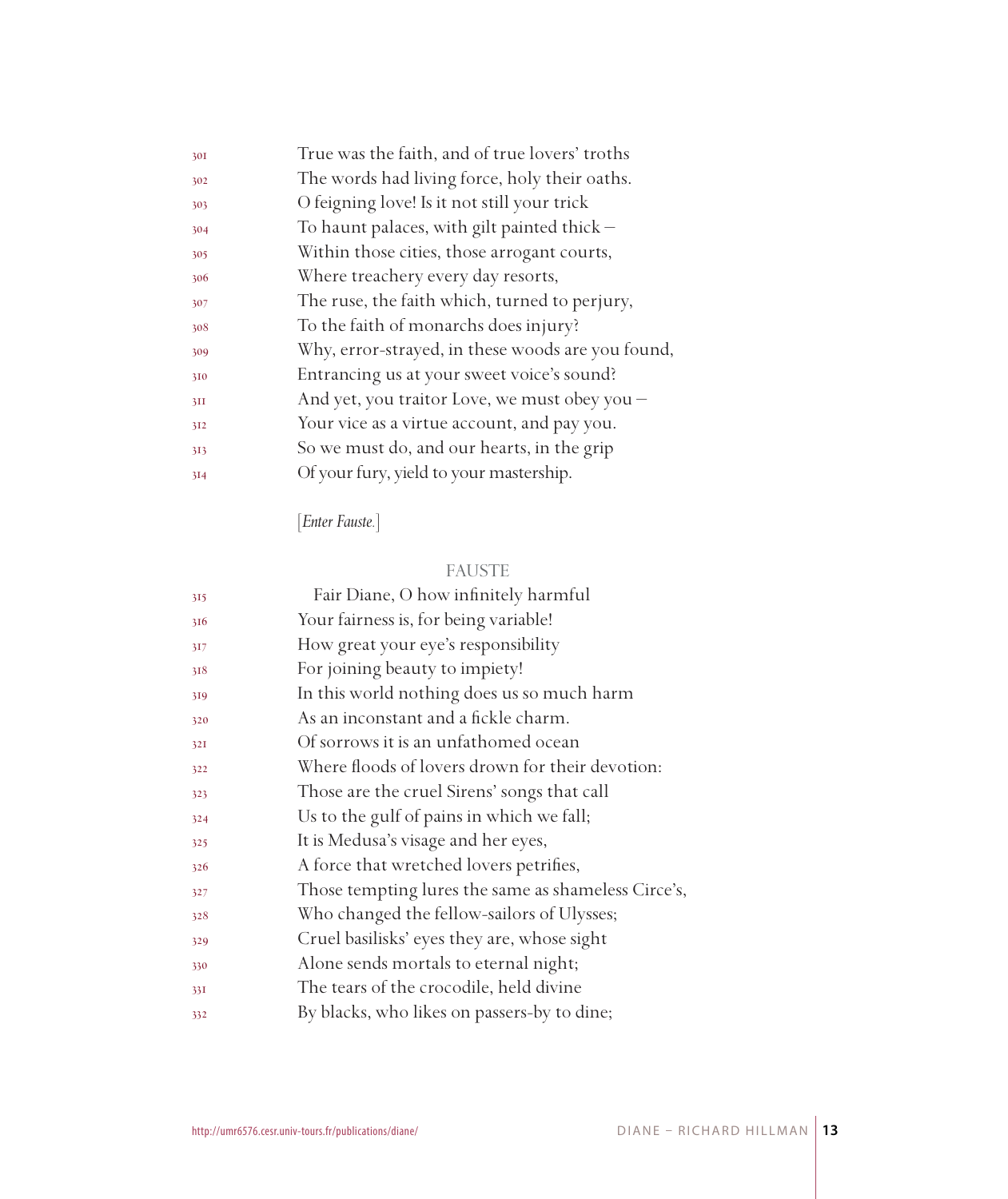| 333 | A poison sugared to the utterance,                   |
|-----|------------------------------------------------------|
| 334 | Whose sweetness throws our soul into a trance -      |
| 335 | In sum, it is the worst of all bad things:           |
| 336 | For the beauty that draws our inmost beings          |
| 337 | By extreme longing to exert our powers               |
| 338 | Of enjoyment, and so to see it ours,                 |
| 339 | The finer its kind, ah, the more unkind <sup>®</sup> |
| 340 | To those desires in changing its mind!               |
| 34I | By beauty first is desire engendered;                |
| 342 | Then through desire love's pleasure is rendered.     |
| 343 | What's beautiful is more desired still,              |
| 344 | The more our eyes find it agreeable.                 |
| 345 | To suffer so much, to love all in vain $-$           |
| 346 | Death is the only end of such great pain,            |
| 347 | As when a mistress with ingratitude                  |
| 348 | Betrays her promise, with her faith imbued.          |
| 349 | That which faith imposes dwells in us deep;          |
| 350 | And faith, held in common, is ours to keep,          |
| 351 | And to immortal honour to advance,                   |
| 352 | That it may rest among us with assurance.            |
| 353 | Fair Diane, alas, has it slipped your mind           |
| 354 | That your love and faith to me you assigned,         |
| 355 | Your heart, your soul? And now you think you can,    |
| 356 | You traitor, give them to another man?               |
| 357 | No, you cannot, or rather, if you do,                |
| 358 | The potent gods, who with vengeance pursue           |
| 359 | Our crimes, sure punishers of perjury,               |
| 360 | With countless blows will venge this injury.         |
| 361 | The hand of the gods, though it takes its time,      |
| 362 | Holds always in abeyance, for our crime,             |
| 363 | A naked sword, which in the end shall plunge         |
| 364 | Down into our blood and our fault expunge.           |
| 365 | Do not my words with some fear set you quaking,      |

The traduction aims at giving the flavour of an internal rhyme ("belle"/"cruelle").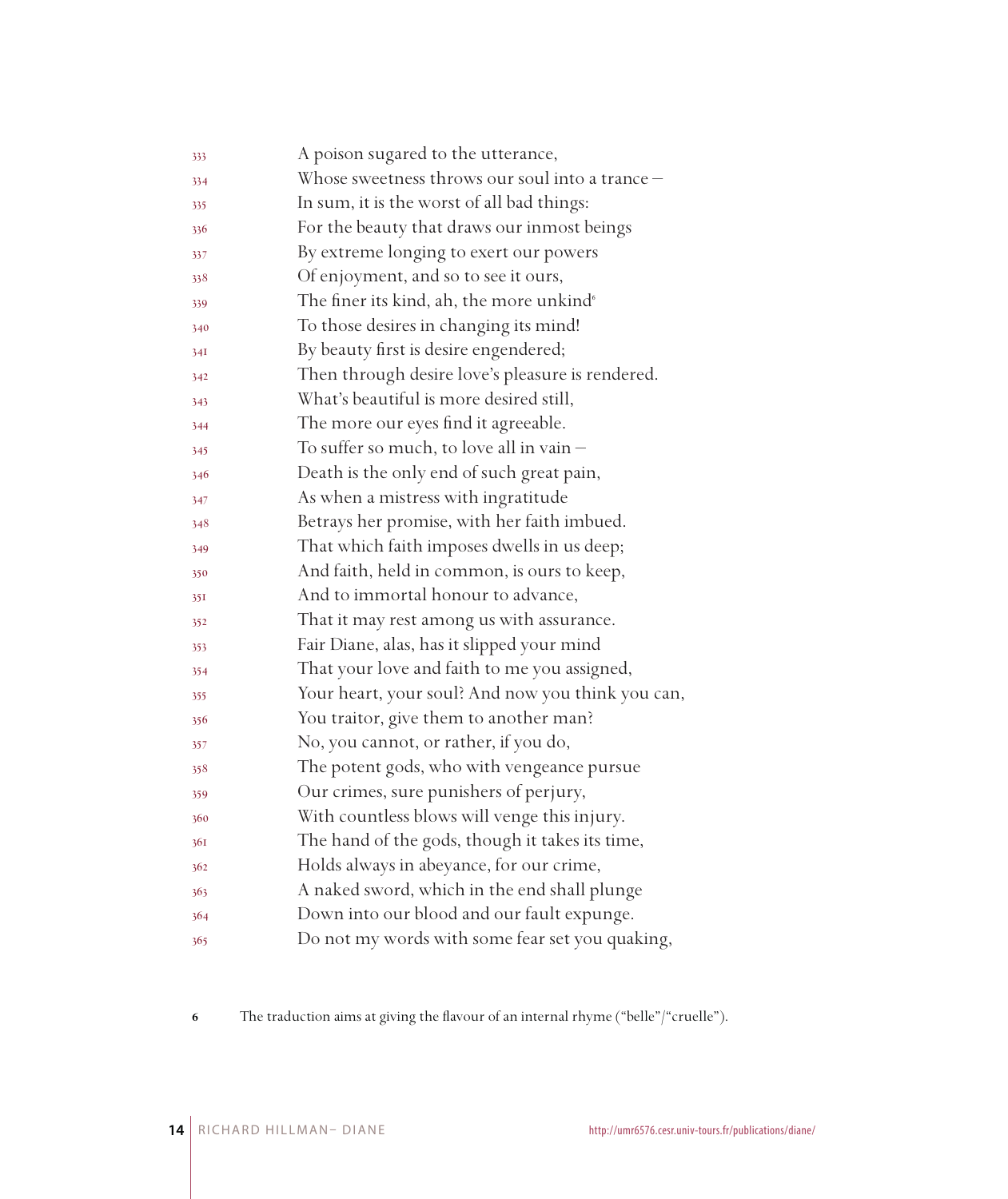## You, who glory in false vows and faith-breaking?

### DIANE

| 367 | Fauste, hold your tongue! Don't try to overbear me  |
|-----|-----------------------------------------------------|
| 368 | With grievances and threats that hardly scare me.   |
| 369 | For well I know, never do those who love            |
| 370 | Incur, for perjury, wrath from above.               |
| 37I | Jupiter laughs at it, nor does he shame,            |
| 372 | For fear of faith-breaking, to do the same.         |
| 373 | For the uttermost all lovers can do                 |
| 374 | Comes from false Love, who makes them perjured too. |
| 375 | They are forced to live as he has decreed,          |
| 376 | And as their master to follow his lead.             |
| 377 | Such guiding he gives as shepherds impose           |
| 378 | On flocks of little lambs among the meadows.        |
| 379 | The harm one is forced to deserves full pardon:     |
| 380 | The author alone is the guilty one,                 |
| 381 | Not he who inflicts it against his will,            |
| 382 | Since the only person accountable                   |
| 383 | Is one who by choice, not under compulsion,         |
| 384 | Commits the offence that excites revulsion.         |
| 385 | Who can take lovers' faithlessness to task -        |
| 386 | A quality for which they do not ask?                |
| 387 | In vain do the gods resistance attempt;             |
| 388 | The strength of mortals Love treats with contempt.  |
| 389 | He rules over all, and his cruel law                |
| 390 | Imposes on us that our oaths are straw,             |
| 39I | Our pledges, our vows, our fidelity -               |
| 392 | So are we subject to his potency.                   |
| 393 | Those who have done injustice at his urging         |
| 394 | Have no other means their error of purging          |
| 395 | Than to plead the fact that Love, whose assault     |
| 396 | None can resist, is author of the fault.            |
| 397 | Thus with regard to you I stand excused,            |
| 398 | Though of faith-breaking guilty as accused.         |
| 399 | If you yourself cannot check your emotion           |
|     |                                                     |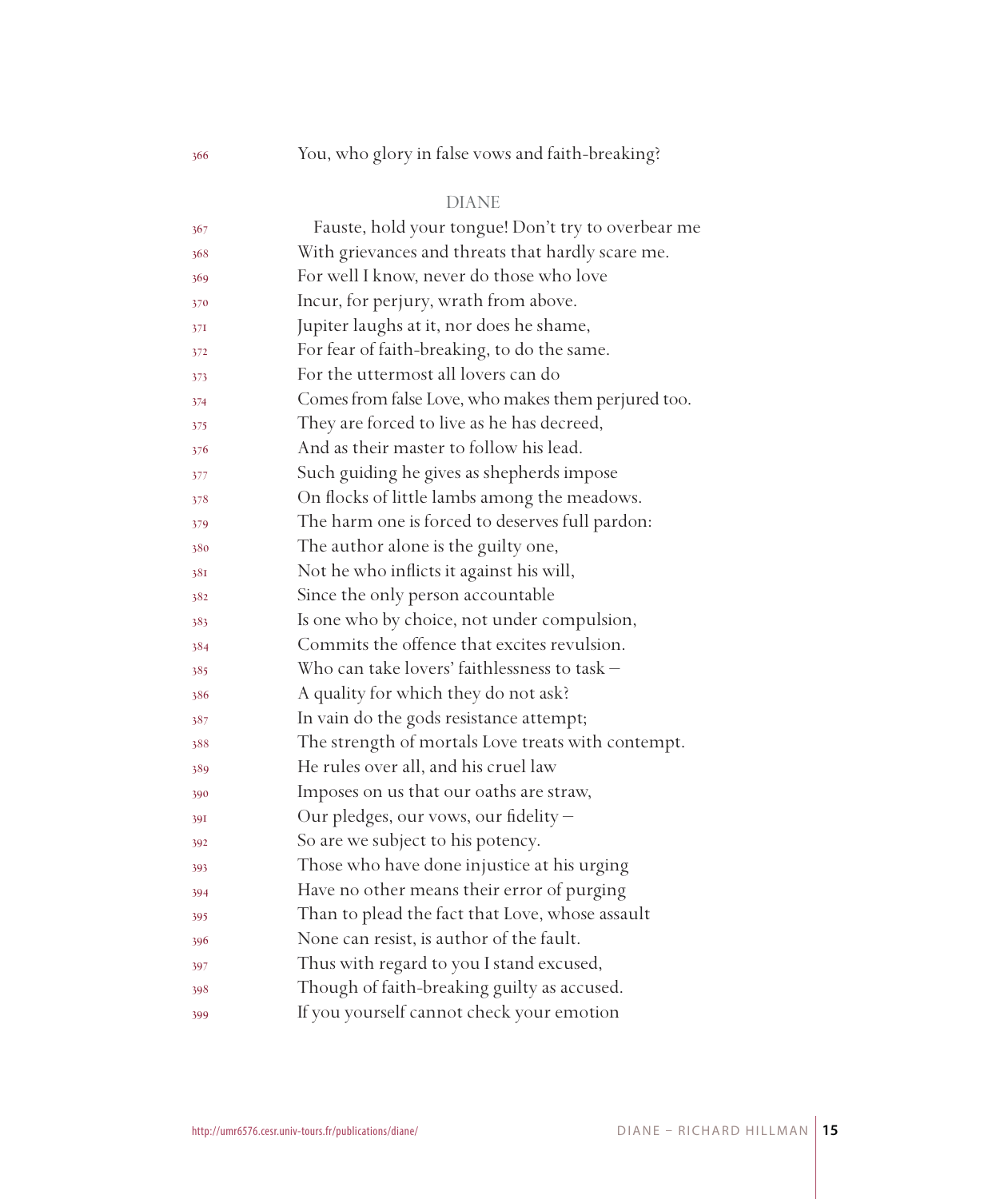| 400 | And cease to love her who scorns your devotion, |
|-----|-------------------------------------------------|
| 40I | If endlessly Love drives you to pursue          |
| 402 | Someone whose life will be the death of you,    |
| 403 | How can you expect me my soul to tame           |
| 404 | Before the beauty that sets it aflame?          |
| 405 | How can you ask me in my heart to hold          |
| 406 | A brazier red-hot but to think it cold?         |
| 407 | No, Fauste, and no, the wonders that are sent   |
| 408 | By vigorous Love from moment to moment          |
| 409 | Do not obey the laws of equity;                 |
| 410 | His will will not withstand the scrutiny        |
| 4II | Of reason: Love possesses ample force           |
| 412 | Reason and justice to turn from their course:   |
| 413 | Desire by itself, and sheer will only,          |
| 414 | Give rise to Love, not law and equity $-$       |
| 415 | Nor reason either, his force too intense        |
| 416 | To accept as a bound the rule of prudence.      |
| 417 | Then don't go round condemning my new flame,    |
| 418 | But Love, to whom my faith remains the same.    |

#### FAUSTE

| 419 | But if Love, whom you claim to be divine,    |
|-----|----------------------------------------------|
| 420 | Determined at first that your soul was mine, |
| 42I | And I the first to have your loyalty,        |
| 422 | Can you take a lover other than me?          |

#### DIANE

- Yes, I can, for our souls have ample space
- A hundred different flames to embrace,
- And in love the latest fire that catches
- More ardently burns than the first that hatches.

#### FAUSTE

- But wrongly with the name of Love one hides
- A hollow love in which no faith abides:
- For what no faith, no loyalty, can claim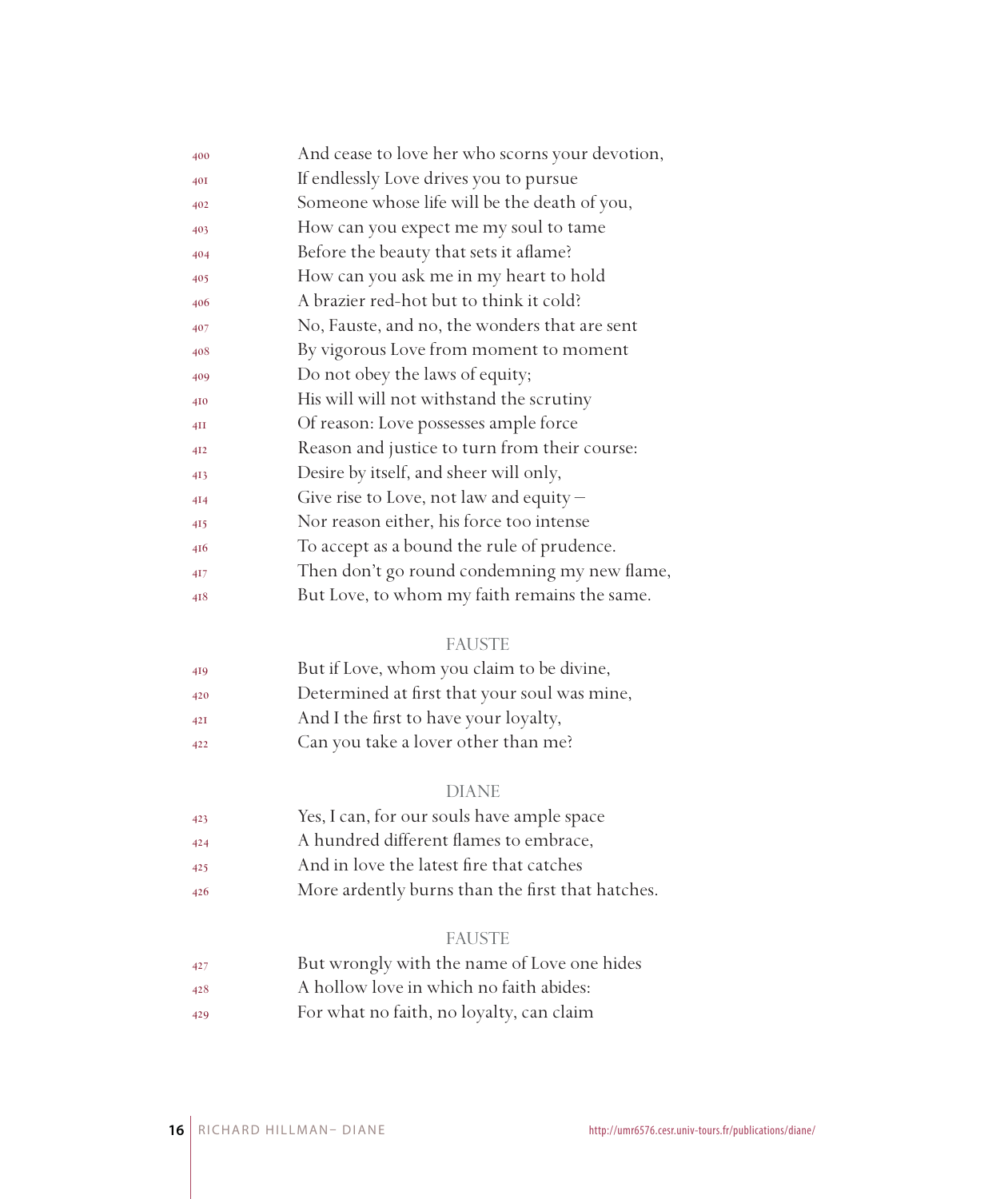Has hardly merited Love's sacred name.

#### DIANE

| 43I | Of all loves those are most venerable |
|-----|---------------------------------------|
|     |                                       |

- Whose effects appear most variable.
- For the power of a divinity
- Is recognized through its diversity.

#### FAUSTE

| 435 | That which varies shows its deficiency,     |
|-----|---------------------------------------------|
| 436 | For only sacred is grave constancy,         |
| 437 | And the great gods count on that reputation |

To keep their immortal power and station.

#### DIANE

| 439 | If the heavens' own form is changeable, |
|-----|-----------------------------------------|
| 440 | If Jupiter can make himself a bull,     |

- All mortals, on that model from above,
- May change in ardour, promises, and love.

#### **FAUSTE**

 Pallas, whom one calls the goddess of prudence, Has never changed in nature or in essence.

#### DIANE

 Venus, whom one calls the goddess of beauty, Places her changing will above all duty.

#### FAUSTE

- But Pallas is known for sagacity,
- Venus, in turn, notorious for folly.

#### DIANE

 But Venus rules over amorous states – It's she alone a lover imitates.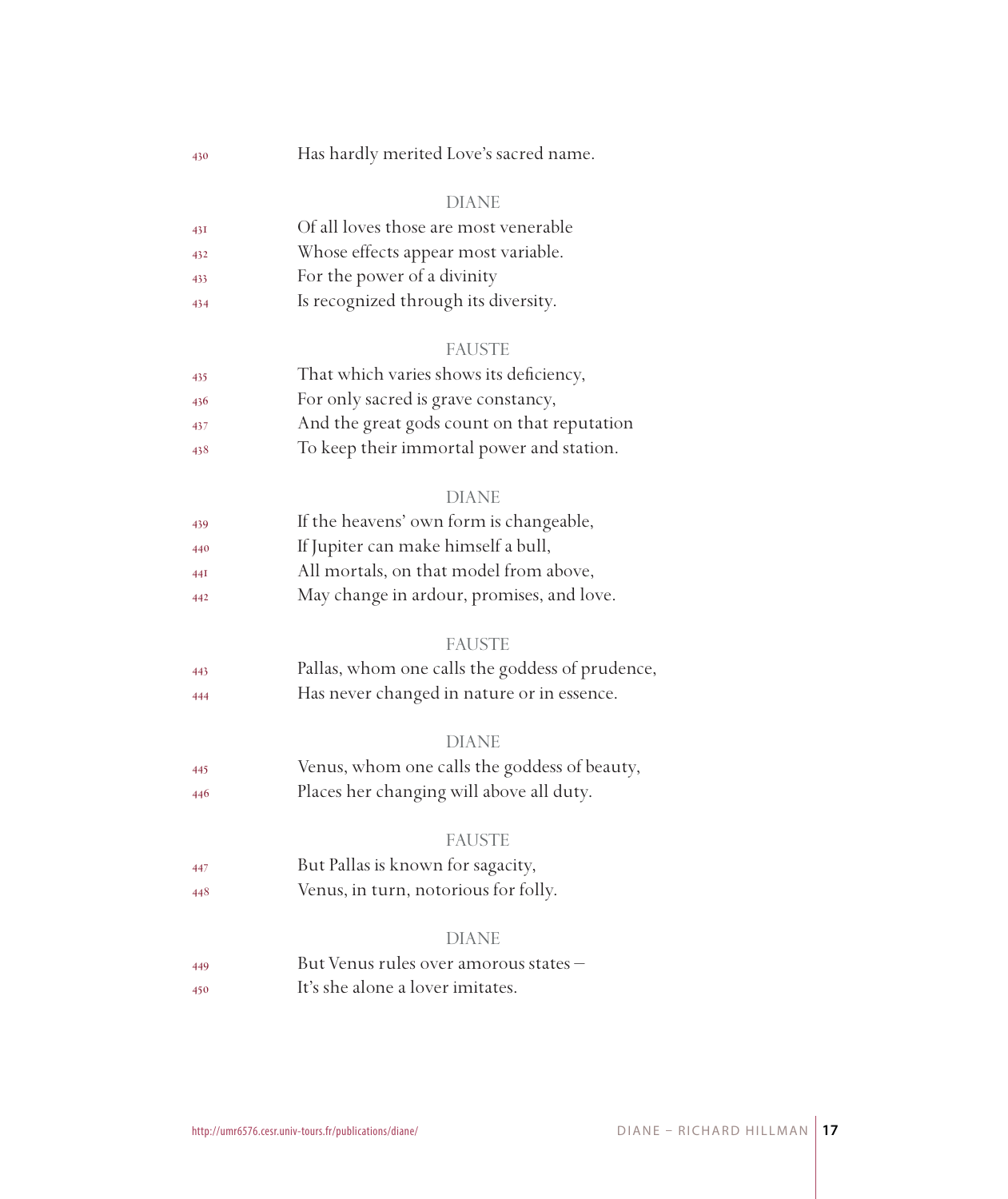|     | <b>FAUSTE</b>                                  |
|-----|------------------------------------------------|
| 45I | It is wrong to imitate anything                |
| 452 | One dishonours oneself by following.           |
|     | <b>DIANE</b>                                   |
| 453 | But we must with all spirit imitate            |
| 454 | Whatever can profit our present state.         |
|     | <b>FAUSTE</b>                                  |
| 455 | Base achievement, passing intoxication,        |
| 456 | Are not worth the glory of imitation.          |
|     | <b>DIANE</b>                                   |
| 457 | In love no idea of glory holds sway            |
| 458 | But desire to have one's joy some day.         |
|     | <b>FAUSTE</b>                                  |
| 459 | But that desire cannot be commended,           |
| 460 | Unless by reason suitably amended.             |
|     | <b>DIANE</b>                                   |
| 46I | Love must be mingled with a dash of furor;     |
| 462 | Reason just puts a damper on its ardour.       |
|     | <b>FAUSTE</b>                                  |
| 463 | But any love that mortal furor drives          |
| 464 | Beyond reason's bounds at falseness arrives.   |
|     | <b>DIANE</b>                                   |
| 465 | With treason love can never be infected;       |
| 466 | Otherwise love's truth is scarcely respected.  |
|     | <b>FAUSTE</b>                                  |
| 467 | But such is yours: thus your promise you scorn |
| 468 | And I lose a mistress, of hope forlorn.        |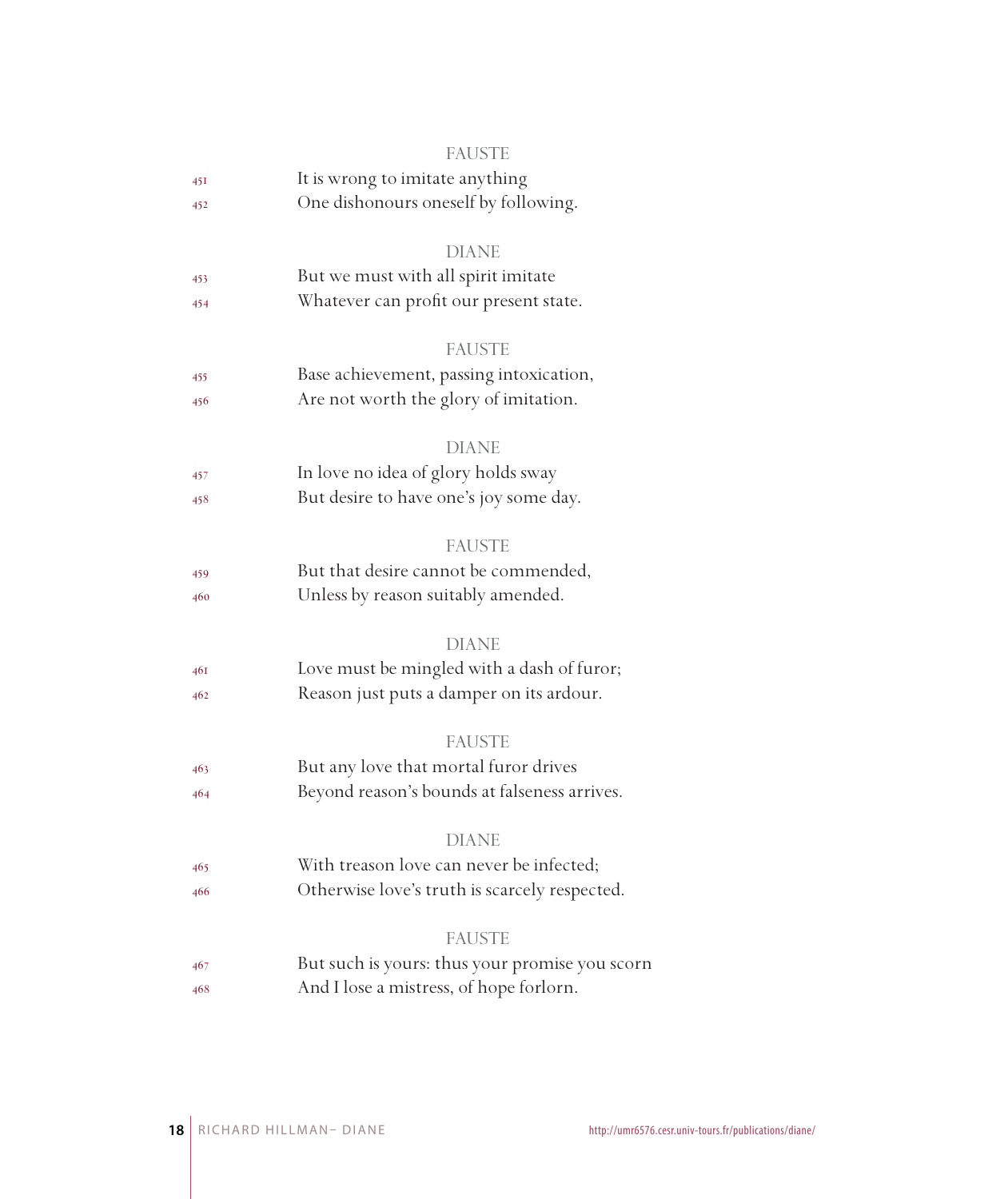|     | DIANE                                             |
|-----|---------------------------------------------------|
| 469 | If the pledge I made you was forfeited,           |
| 470 | Am I not constant to Nymphis instead?             |
| 47I | Thus Love always lends me fidelity.               |
|     |                                                   |
|     | <b>FAUSTE</b>                                     |
| 472 | It doesn't seem so with regard to me.             |
|     |                                                   |
|     | <b>DIANE</b>                                      |
| 473 | Where there is no love, no faith need be shown.   |
|     |                                                   |
|     | <b>FAUSTE</b>                                     |
| 474 | Who made you take someone else for your own?      |
|     | <b>DIANE</b>                                      |
| 475 | Love's arrow - shot, we say, from heaven's vault. |
|     |                                                   |
|     | <b>FAUSTE</b>                                     |
| 476 | There's always someone to excuse our fault.       |
|     |                                                   |
|     | <b>DIANE</b>                                      |
| 477 | It is no fault to follow inclination.             |
|     |                                                   |
|     | <b>FAUSTE</b>                                     |
| 478 | No, if one sticks to one's first declaration.     |
|     |                                                   |
|     | <b>DIANE</b>                                      |
| 479 | One has to change just as the heavens vary.       |
|     |                                                   |
|     | <b>FAUSTE</b>                                     |
| 480 | To a virtuous name change is contrary.            |
|     | <b>DIANE</b>                                      |
| 48I | Enough of honour at pleasure's expense!           |
|     |                                                   |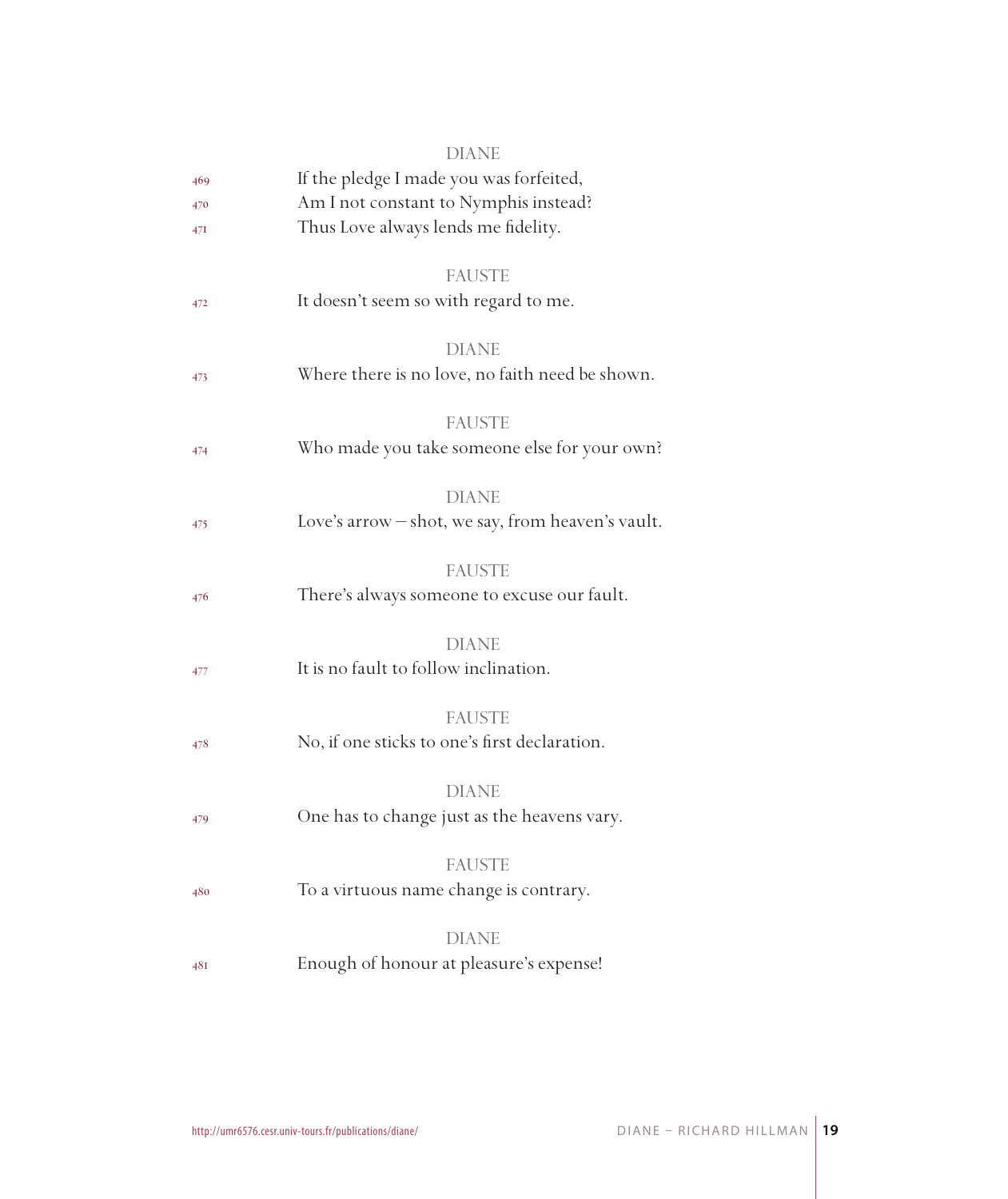| 482        | <b>FAUSTE</b><br>And of Love when desire gives offence!                                                 |
|------------|---------------------------------------------------------------------------------------------------------|
| 483        | <b>DIANE</b><br>Who can check the desire of our soul?                                                   |
| 484        | <b>FAUSTE</b><br>Just fear of being blamed prescribes control.                                          |
| 485        | <b>DIANE</b><br>Love spurns at its feet such toys of the mind.                                          |
| 486        | <b>FAUSTE</b><br>Such love is the arch-foe of humankind.                                                |
| 487        | <b>DIANE</b><br>One who seeks love has nothing else in view.                                            |
| 488        | <b>FAUSTE</b><br>But Love is cruel and unstable, too.                                                   |
| 489        | <b>DIANE</b><br>What great peril for lovers lies in wait?                                               |
| 490        | <b>FAUSTE</b><br>A cruel death is commonly their fate.                                                  |
| <b>49I</b> | <b>DIANE</b><br>The bliss of lovers is a single blade.                                                  |
| 492        | <b>FAUSTE</b><br>But thus the finish of love's flame is made.                                           |
| 493<br>494 | <b>DIANE</b><br>By no means: Love in holy souls exists,<br>Whose unquenched being after death persists. |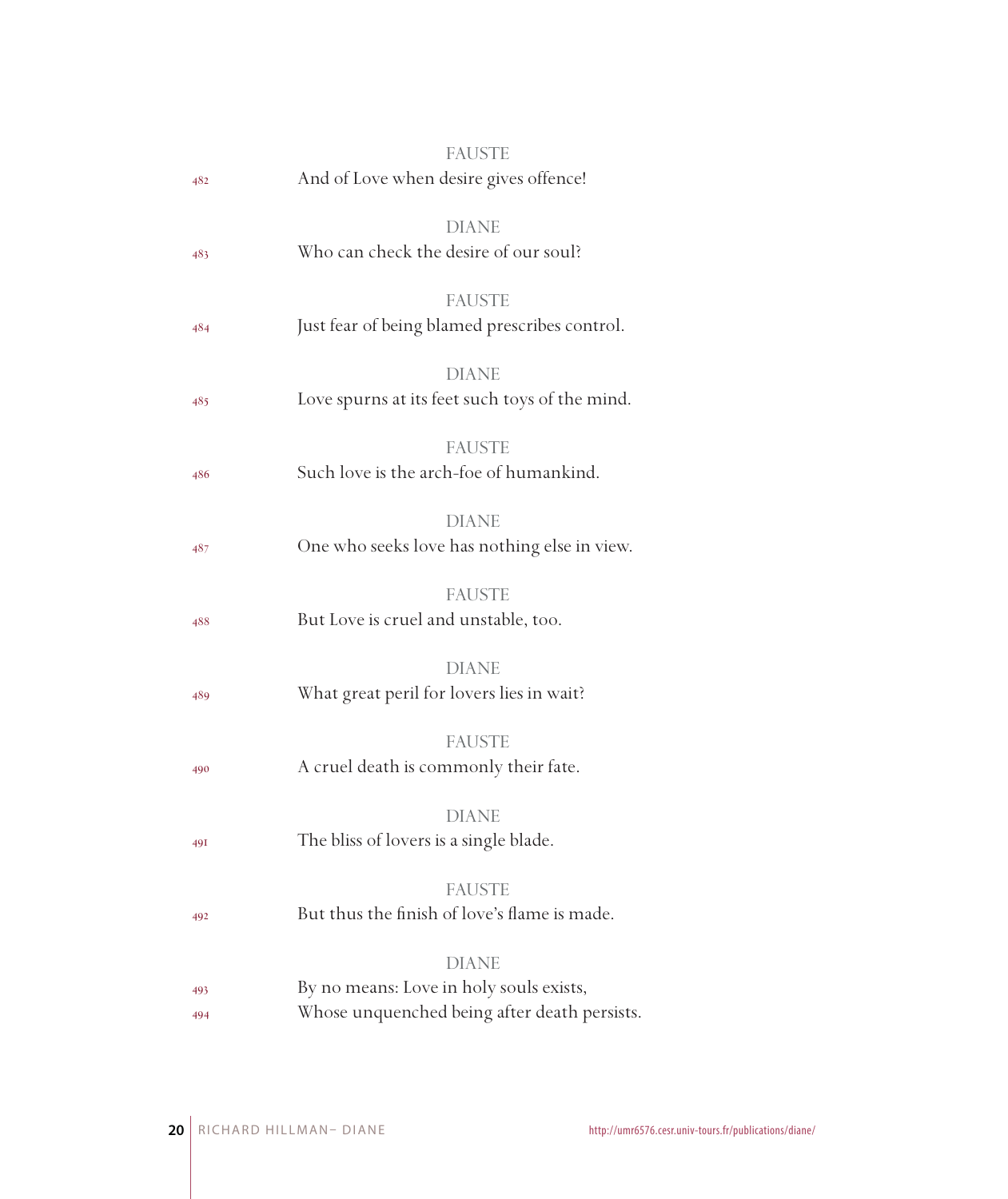|     | <b>FAUSTE</b>                            |
|-----|------------------------------------------|
| 495 | But once one has passed oblivion's shore |
| 496 | The memory of love remains no more.      |

#### DIANE

| Those who in the delightful fields below           |
|----------------------------------------------------|
| Live happy keep the feelings lovers know;          |
| Again their fair mistresses there they see         |
| Who in this world maintained fidelity.             |
| Then they are free without end to discourse,       |
| To heart's content, of their loves' living course. |
| There they discover Greece's highest priest,       |
| Whose lyre's charming force has not decreased.7    |
| There they may happen on a thousand brooks         |
| In shady forests full of secret nooks,             |
| Where sweetly they may harvest faithfully          |
| The blissful fruits of perfect amity.              |
| For Love resides not only in the skies,            |
| But also below his power applies,                  |
| Where Pluto reigns, where pomp accompanies         |
| His triple Hecate, adored in Hades.                |
| Love, therefore, is not mortal like our lives,     |
| For when bodies are dead their love survives,      |
| And death over love can never win out.             |
|                                                    |

### FAUSTE

| 516  | $Yes - I'm sure my dying can bring about$       |
|------|-------------------------------------------------|
| -517 | The death of Love, which, though I remonstrate, |
| 518  | Enslaves me to a faith-breaker, an ingrate.     |

#### DIANE

 Stop loving me, then, if those names I've earned; Love is displeasing if it's not returned.

 I.e., undoubtedly, Orpheus.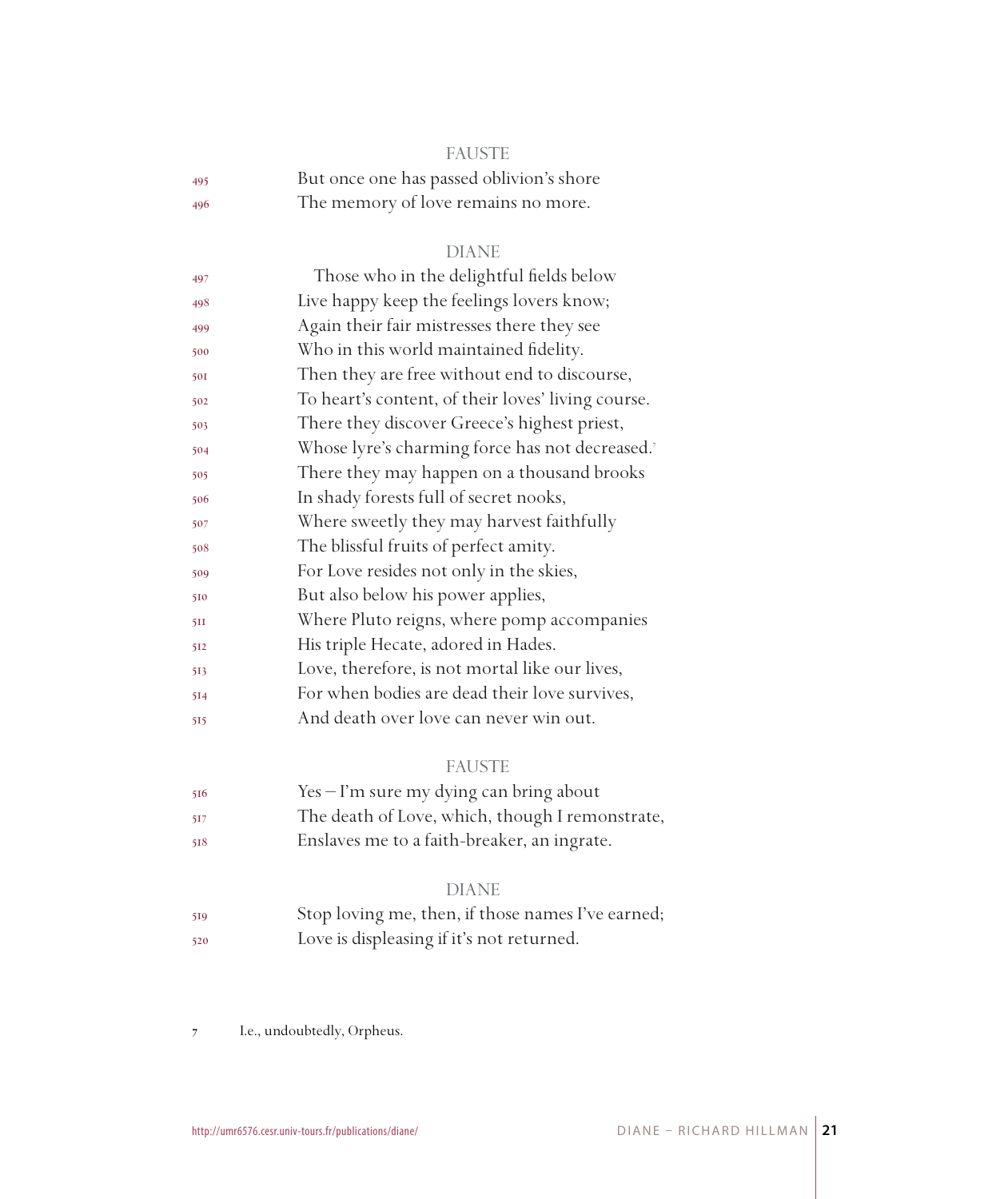|     | <b>FAUSTE</b>                             |  |
|-----|-------------------------------------------|--|
| 521 | Love forces me to it, and fans the flame. |  |

## DIANE

| 522 | The fire that forces you is the same        |
|-----|---------------------------------------------|
| 523 | That forces me to Nymphis; in the way       |
| 524 | You love me, as you never cease to say,     |
| 525 | As much as you I'm driven by that force.    |
| 526 | So don't say that I'm your misery's source; |
| 527 | Blame Love, who on everything imposes       |
| 528 | And haughtily of all our hearts disposes.   |

## FAUSTE

| 529 | O fair Nymph! O Diane with such fair eyes!        |
|-----|---------------------------------------------------|
| 530 | O sole honour of all beneath the skies!           |
| 531 | Fair goddess indeed - as perfect, still more,     |
| 532 | Than Minerva may claim, whom we adore!            |
| 533 | Holy shepherdess, O sun of my days,               |
| 534 | From whom I expect some appeasing rays!           |
| 535 | O shining light of my soul so in pain -           |
| 536 | For her, alas, whom I've honoured in vain!        |
| 537 | My all, my life, and my dear moiety,              |
| 538 | Won't you grace my woes with a touch of pity?     |
| 539 | As one sees, with a trellis spread above,         |
| 540 | Fair with green laurels, the chaste turtle-dove   |
| 54I | Expressing his myriad sweet devotions             |
| 542 | With tender pecking, a thousand quick motions,    |
| 543 | For his darling mate a thousand caresses,         |
| 544 | While springtime to us sweet glances addresses -  |
| 545 | There is pure sport, fair joys in endless series, |
| 546 | Of which their sacred passion never wearies,      |
| 547 | And the pleasure of their sweet amity             |
| 548 | Causes all bitterness, all pain to flee -         |
| 549 | Can you not likewise bring yourself to value      |
| 550 | Fauste, who only lives that he may love you?      |
| 551 | His only light the flame that, like a lance,      |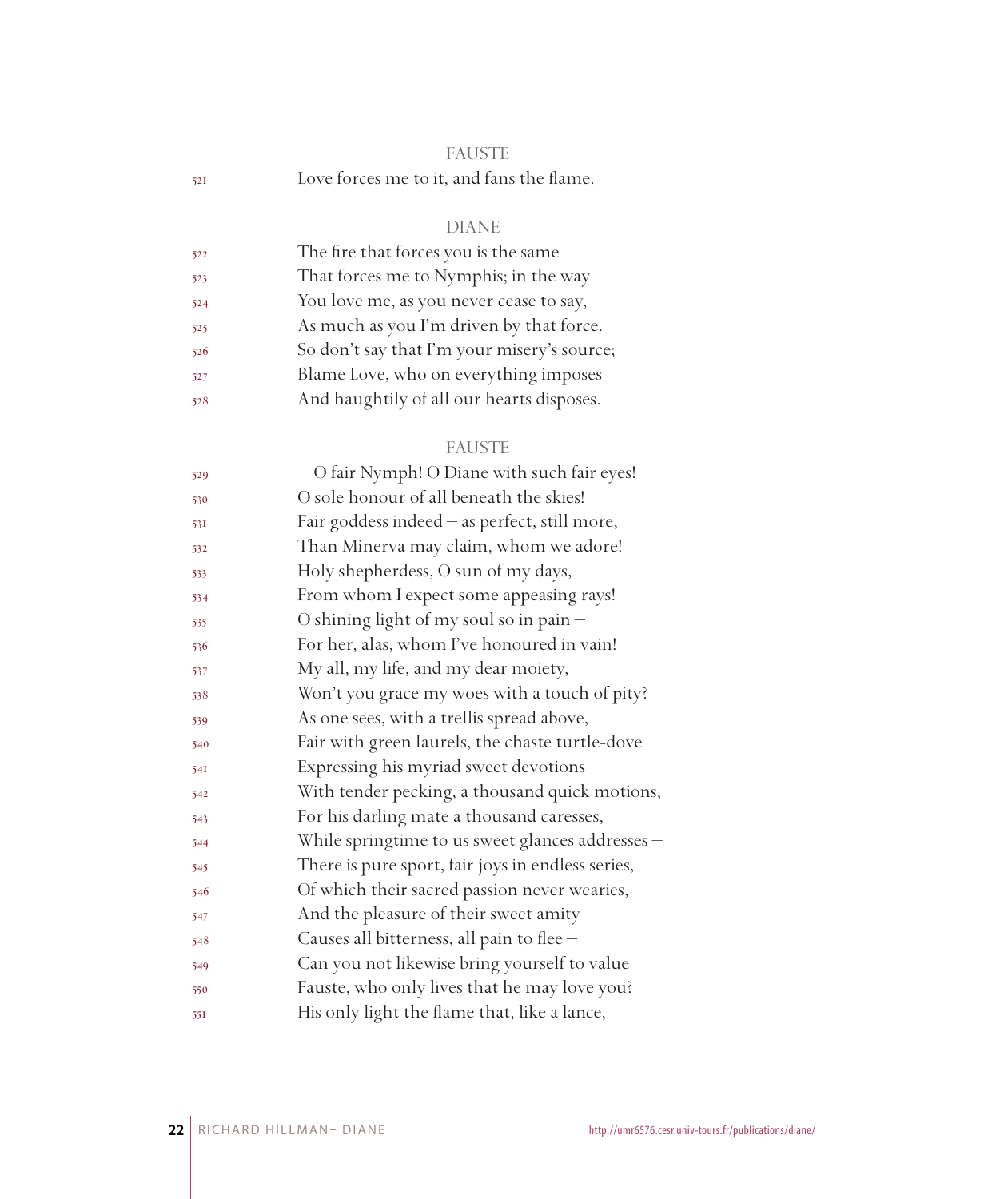| 552 | His soul receives within it from your glance?      |
|-----|----------------------------------------------------|
| 553 | Who admits nothing else, no other laws,            |
| 554 | But those effects of which you are the cause?      |
| 555 | Fair Nymph! May your beauty not be allowed,        |
| 556 | Though faithless and light, to be also proud       |
| 557 | And so to fall into the evil ways                  |
| 558 | A cruel and haughty beauty displays!               |
| 559 | Content yourself that I have found your friendship |
| 560 | Faithless: no need of adding to the hardship.      |
| 561 | For of these ills, the least is capable            |
| 562 | Of choking my living parts, and they, able         |
| 563 | No more to bear distress so inhumane,              |
| 564 | Seek death as the remedy for their pain.           |
| 565 | But if I am unworthy of preserving,                |
| 566 | Of your feelings of love too undeserving,          |
| 567 | Your bright face with too great lustre imbued      |
| 568 | To accept the vows of my servitude,                |
| 569 | Since so well I bear of fidelity                   |
| 570 | The chaste name, on my anguish take some pity.     |
| 571 | For cruelty our soul does not dispense,            |
| 572 | When some good is received, in recompense.         |
| 573 | The ingrate deserves an equal reward               |
| 574 | To one who, in possession of a sword               |
| 575 | Made crimson by another's blood, reveals           |
| 576 | His homicide and heaven's just arm feels.          |
| 577 | Then of my love do not make cruel sport            |
| 578 | From some desire to cut my life short.             |
|     |                                                    |

[*Enter Nymphis and Julie.*]

#### DIANE

 O fair Nymphis, whose crimson loveliness On earth is of unequalled worthiness –

 Diane ironically picks up, with indifference, the "crimson" ("vermeil") of Fauste's last image (l. 579), together with other terms of his pleading.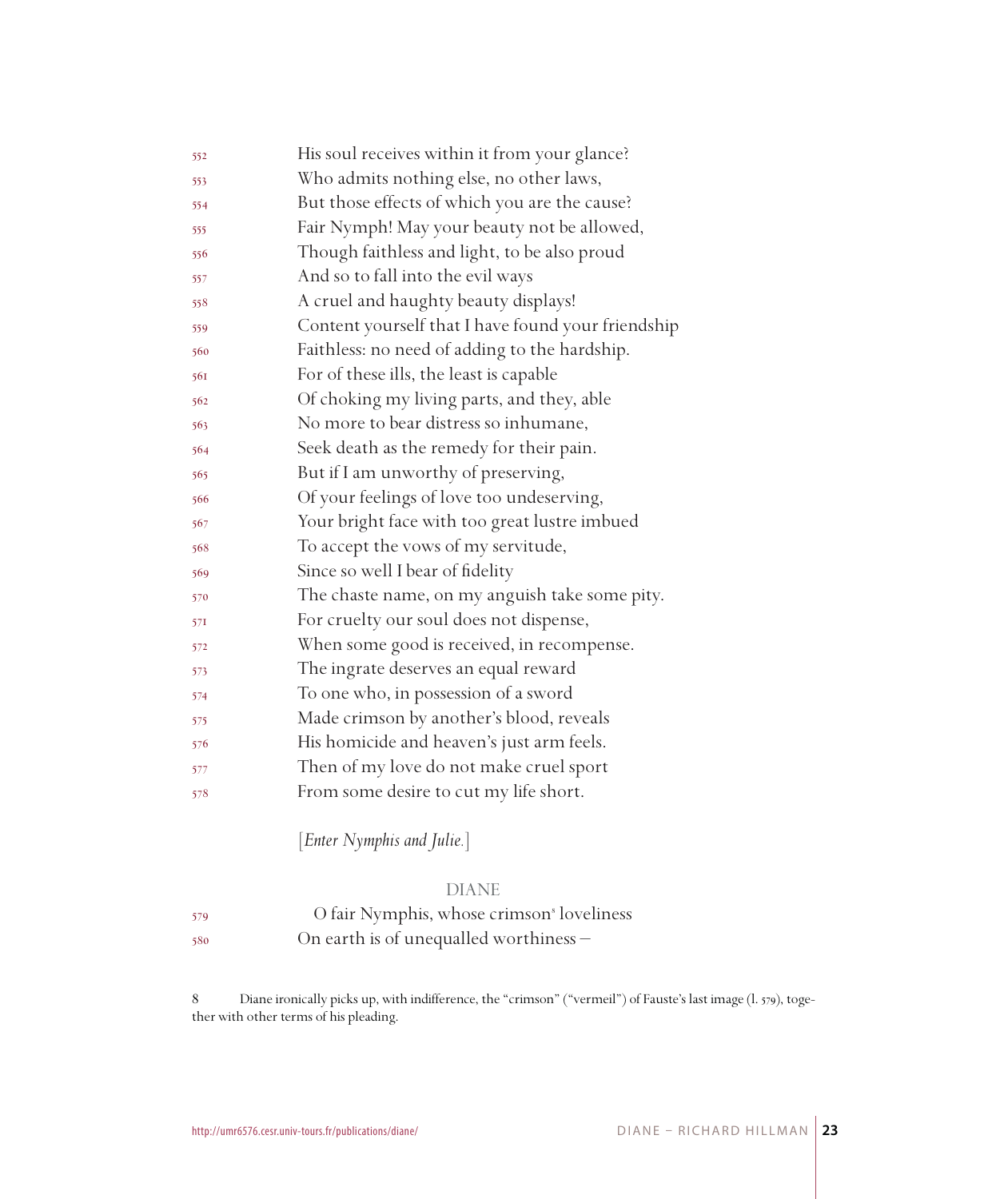| 581 | Ungrateful shepherd, who relish the sight         |
|-----|---------------------------------------------------|
| 582 | Of me seized with longing, in hopeless plight,    |
| 583 | When near you, and my sighs lamenting come,       |
| 584 | Don't you feel pity for my martyrdom?             |
| 585 | Why are you not as courteous as fair?             |
| 586 | Why does your eye, my loving torch, forbear       |
| 587 | To strike my soul with some sparks of compassion, |
| 588 | As it shoots more to rekindle my passion?         |
| 589 | Cruel shepherd, such signs of my distress -       |
| 590 | Have they not been for you sufficient witness     |
| 591 | Of my love? Does not long experience              |
| 592 | Confirm my constancy with evidence?               |
| 593 | Just as the captain, well-tested in strife,       |
| 594 | Who a thousand times must hazard his life,        |
| 595 | Forcing, pressing, with quick audacity            |
| 596 | Often putting to flight his adversary,            |
| 597 | Now panting and dusty, sweating a flood,          |
| 598 | Now spattered in countless places with blood,     |
| 599 | Hardy and jaunty returns from the press,          |
| 600 | So that all are compelled to know his prowess -   |
| 601 | Each esteems him, grants him the victor's part,   |
| 602 | Admits his nobility in his heart-                 |
| 603 | Thus, Nymphis, having my faith so observed,       |
| 604 | How loyally the cause of love I served,           |
| 605 | Why is it that my fervent amity                   |
| 606 | Implants within your soul no trace of pity?       |
| 607 | O cruellest of souls, ungrateful too!             |
| 608 | Fair face unfit to offer such a view!             |
| 609 | High Heaven always graciously inclined            |
| 610 | To our needs, our cries, and our vows we find -   |
| 6II | Courteous, benign, to aid us disposed:            |
| 612 | O that your will is otherwise composed!           |
| 613 | To imitate the gods were we created;              |
| 614 | They are courteous: we must be so rated.          |
| 615 | For otherwise a grave offence they see,           |
| 616 | Should we not imitate their clemency.             |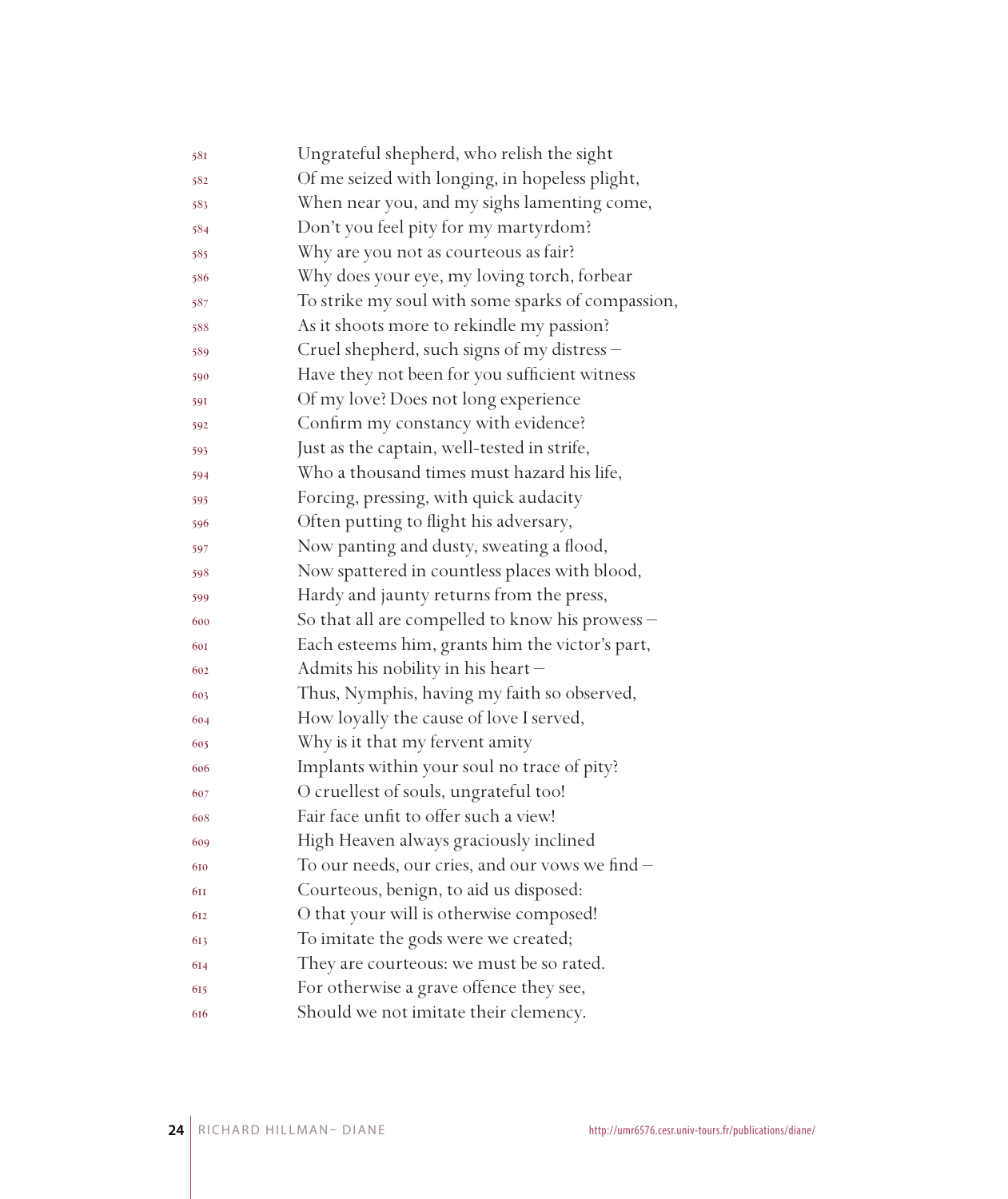| 617 | For when their acts we fail to imitate,         |
|-----|-------------------------------------------------|
| 618 | We find ourselves condemned as reprobate        |
| 619 | And liable as such to punishment:               |
| 620 | Not in vain the great gods' right hand is bent! |
| 621 | Beware, then, lest it strike you from the skies |
| 622 | For bringing about the cruel demise             |
| 623 | Of her who asks you favour to impart,           |
| 624 | And offers, as a sacrifice, her heart.          |
| 625 | Take pity on her, then, instead of pride        |
| 626 | In saying that, for you, so young she died;     |
| 627 | If not, you'll find as lacking in remorse       |
| 628 | As you the infinite avenging force              |
| 629 | Of sacred Love, who visits with his ire         |
| 630 | All who, like you, think lightly of his fire.   |
|     |                                                 |

### NYMPHIS

| 631 | Fair Julie, O fairest of all the fair           |
|-----|-------------------------------------------------|
| 632 | Forever made to shine by Beauty's care -        |
| 633 | Rare Sun, by means of whose enkindling fires    |
| 634 | So many hearts are ardent with desires;         |
| 635 | O fair one, combining Pallas's grace            |
| 636 | With Venus's beautiful holy face,               |
| 637 | Glory of the groves, honour of the wood,        |
| 638 | In these rude deserts all that's fair and good, |
| 639 | O Julie, you whose living name and glory        |
| 640 | Illuminate the shrine of Memory,                |
| 641 | Please, will you not some day alleviate         |
| 642 | My love's faithful labours of such long date    |
| 643 | And, with a hand of succour for my ill,         |
| 644 | My poor heart's need with happiness fulfil?     |
| 645 | O lovely Nymph, your full equal in beauty       |
| 646 | Is the faithfulness of my loving duty,          |
| 647 | And for loving you with love unrestrained       |
| 648 | By myself am I detested, disdained!             |
| 649 | With long caressing the lion, though wild,      |
| 650 | In the end can be rendered tame and mild;       |
|     |                                                 |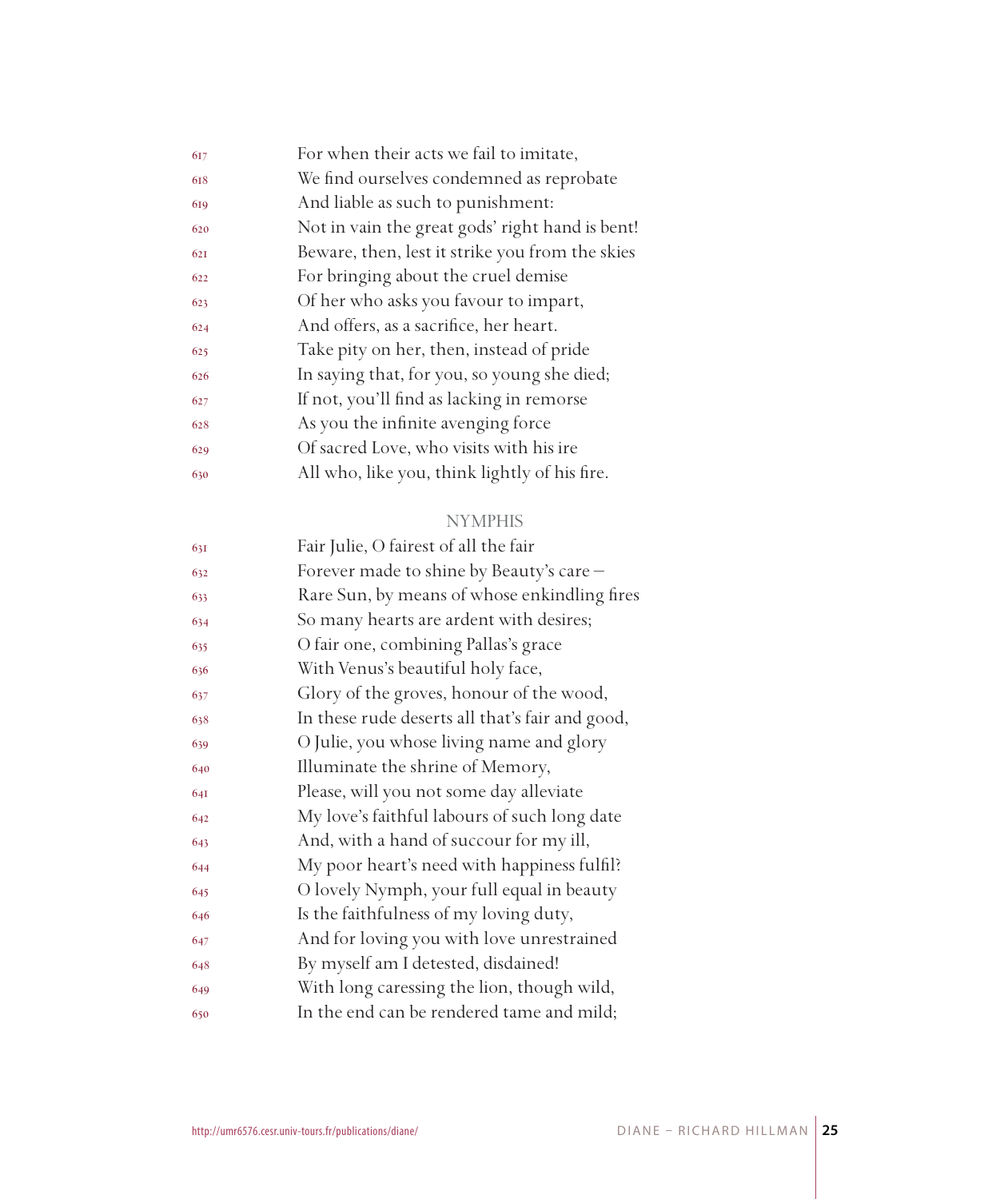| 651 | The elephant makes its love evident,          |
|-----|-----------------------------------------------|
| 652 | Becoming to someone obedient;                 |
| 653 | The gentled bear offers no angry check,       |
| 654 | Carries the child one places on its neck -    |
| 655 | In short, all softens. Water cannot shock     |
| 656 | But by its dripping hollows the hard rock;    |
| 657 | The hand of man will wear down cutting iron;  |
| 658 | Rivers and lakes are dried up by the sun:     |
| 659 | It's you alone whose nature, for some reason, |
| 660 | Keeps its cruelty in one constant season.     |
| 661 | Ah, O Julie! - must it be my lot always       |
| 662 | To have despair accompany my days,            |
| 663 | Your beauty refusing, ever alone,             |
| 664 | Kindness as a companion of its own?           |
| 665 | Do you wish to take on a cruel guise          |
| 666 | To equal the appeal you lend your eyes?       |
| 667 | Change this ill to a benefit humane-          |
| 668 | Julie, be the solacer of my pain!             |
| 669 | We resemble the great gods in no fashion      |
| 670 | But in the exercise of their compassion;      |
| 671 | Nothing by heaven is so well perceived        |
| 672 | As giving so a poor wretch is relieved:       |
| 673 | For to practice good and mutual aid           |
| 674 | The gods of nothing mortal mankind made.      |
| 675 | He who offends that law by doing harm         |
| 676 | Feels the great gods' cruel avenging arm.     |
| 677 | And since their hand to punish us is strict   |
| 678 | For woes that on our fellows we inflict,      |
| 679 | Are you not fearful of their wrathful fury,   |
| 680 | Being so hardened to my injury?               |
| 681 | If pity over you can hold no sway,            |
| 682 | Let terror set you on that righteous way:     |
| 683 | Do good, for fear of heaven's punishment      |
| 684 | If you resist the duty to relent-             |
| 685 | And may the hard lot of my sorrow melt        |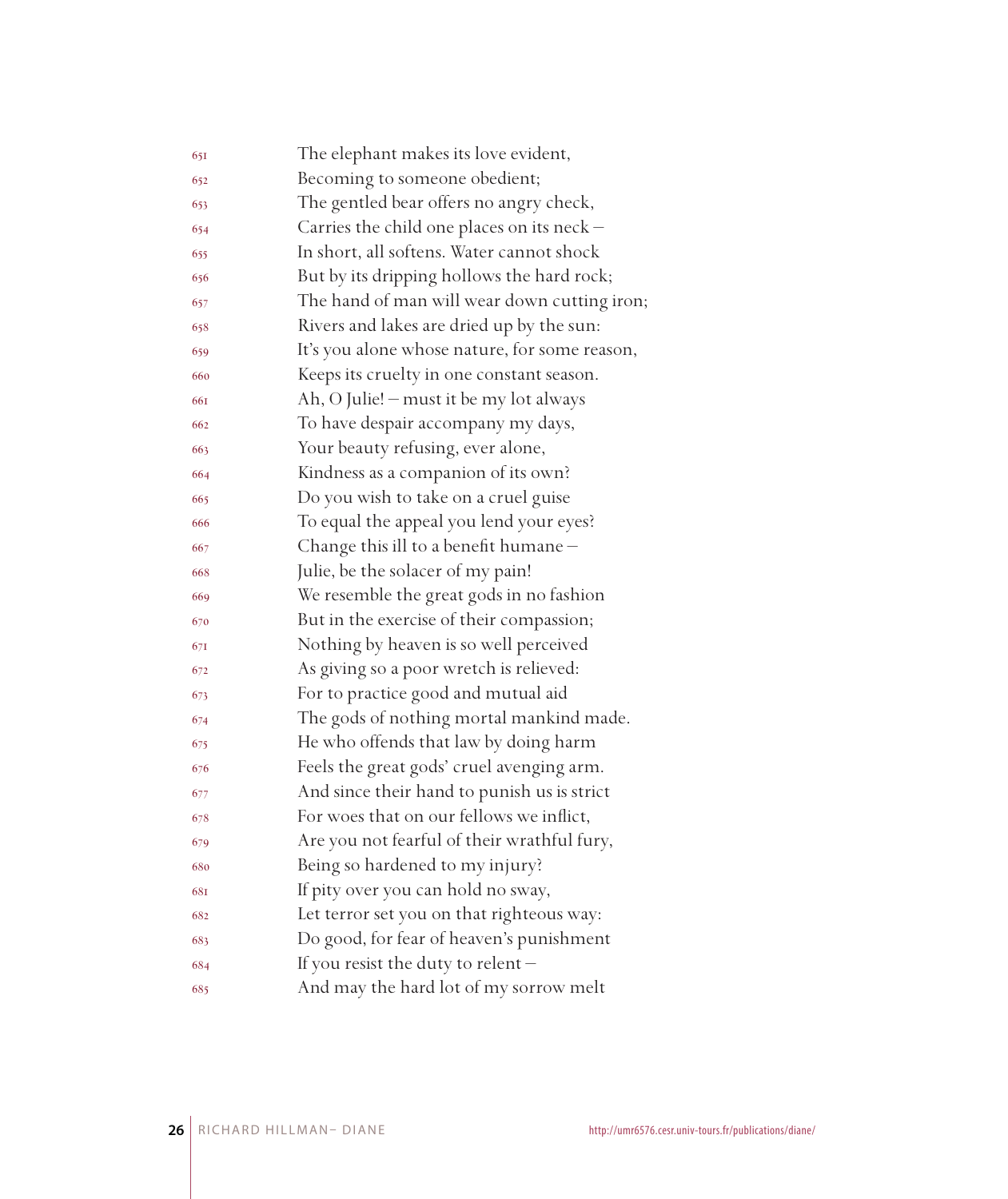## 686 When your sacred pity's soft rays are felt!<sup>9</sup>

## JULIE

| 687 | Get away, Nymphis, your rude arrogance is                          |
|-----|--------------------------------------------------------------------|
| 688 | More offensive by far than your advances.                          |
| 689 | And the thought that perverts your heart's intent,                 |
| 690 | Turning it to your honour's detriment,                             |
| 691 | More moves me to chide you for being bold                          |
| 692 | Than does your love, which merely leaves me cold.                  |
| 693 | Forever chaste, I honour amity,                                    |
| 694 | And feel myself pierced through and through with pity              |
| 695 | For one to whom misfortune, woeful fate,                           |
| 696 | Not his own fault, has dealt a wretched state:                     |
| 697 | It is to such that one should render aid,                          |
| 698 | And not to those whose filthy love's a trade,                      |
| 699 | Who seek one day to gain a dream of pleasure                       |
| 700 | At the expense of modesty's true treasure.                         |
| 701 | Get away, your uncivil speech compose,                             |
| 702 | And let my honour flourish in repose;                              |
| 703 | If not, for your destruction I will pray                           |
| 704 | To all the gods who kindly look this way.                          |
| 705 | The light will fail of Apollo above                                |
| 706 | $[Exit \; Julie.]$<br>Before I'll melt with the heat of your love. |
|     | <b>NYMPHIS</b>                                                     |
| 707 | Oh get away. Diane, you crazy girl.                                |

| 707 | Oh get away, Diane, you crazy girl,           |                 |
|-----|-----------------------------------------------|-----------------|
| 708 | Whose speech sets my brain in an angry whirl. |                 |
| 709 | Go away, and try, if you like, to find        |                 |
| 710 | A lover who'll repay your vows in kind.       |                 |
| 7II | But truly, Diane, you are quite deranged      |                 |
| 712 | If by your words you think I can be changed.  |                 |
| 713 | There'll be no fish in the bottomless sea     |                 |
| 714 | Before you will get any love from me.         | [Exit Nymphis.] |
|     |                                               |                 |

 Nymphis' peroration involves, in the original, three repetitions of "doux" ("soft") in different forms within three lines.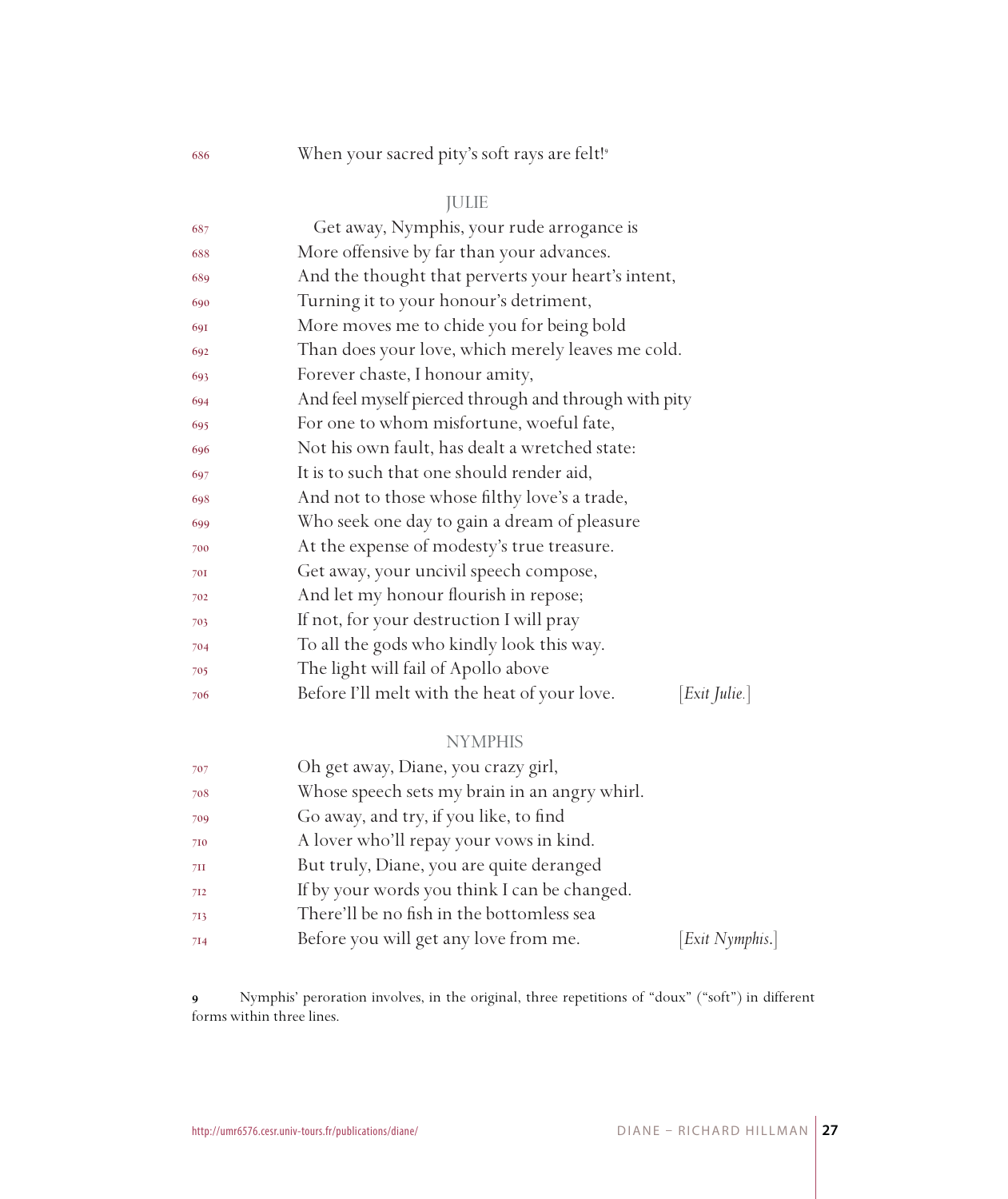## DIANE

| 715 | Fauste, go away – one more reiteration        |               |
|-----|-----------------------------------------------|---------------|
| 716 | Of your theme and I'll burst with irritation. |               |
| 717 | Get lost! Don't pester me again with speech   |               |
| 718 | About your love, or aid from me beseech.      |               |
| 719 | For I wish neither to assuage your pain       |               |
| 720 | Nor to your anguish show myself humane.       |               |
| 72I | All flowers from the meadows will depart      |               |
| 722 | Before your love will ever touch my heart.    | [Exit Diane.] |

## FAUSTE

| 723 | Fauste am I called, <sup>10</sup> but in a wretched state, |
|-----|------------------------------------------------------------|
| 724 | A poor shepherd whom troubles devastate,                   |
| 725 | Who lives without life, and would have no light            |
| 726 | But that fickle Love's firebrands burn bright-             |
| 727 | His fire, which, enabling you to see,                      |
| 728 | Shows the face, too, of your pale misery.                  |
| 729 | Poor shepherd! Ah, must you, while you're alive,           |
| 730 | Feel how your hopes, because of love, can't thrive,        |
| 731 | As fleeting and weak in fidelity                           |
| 732 | As fortune in its mutability?                              |
| 733 | Stark poverty's a state we lightly bear                    |
| 734 | When nature from our birth has placed us there;            |
| 735 | The burden that we carry every day                         |
| 736 | Like nothing on our bodies seems to weigh:                 |
| 737 | The one we aren't used to seems much more $-$              |
| 738 | That which we haven't had to bear before.                  |
| 739 | To be born poor we can just tolerate,                      |
| 740 | But to fall from rich is a wretched fate,                  |
| 741 | When happenstance has ruined us $-$ and we know:           |
| 742 | That causes greater hurt than death's harsh blow.          |
| 743 | Just so, the pain that lovers feel is less                 |
| 744 | If they've known nothing ever but distress                 |

"Fauste" – i.e., "happy" (the basis of numerous plays on words).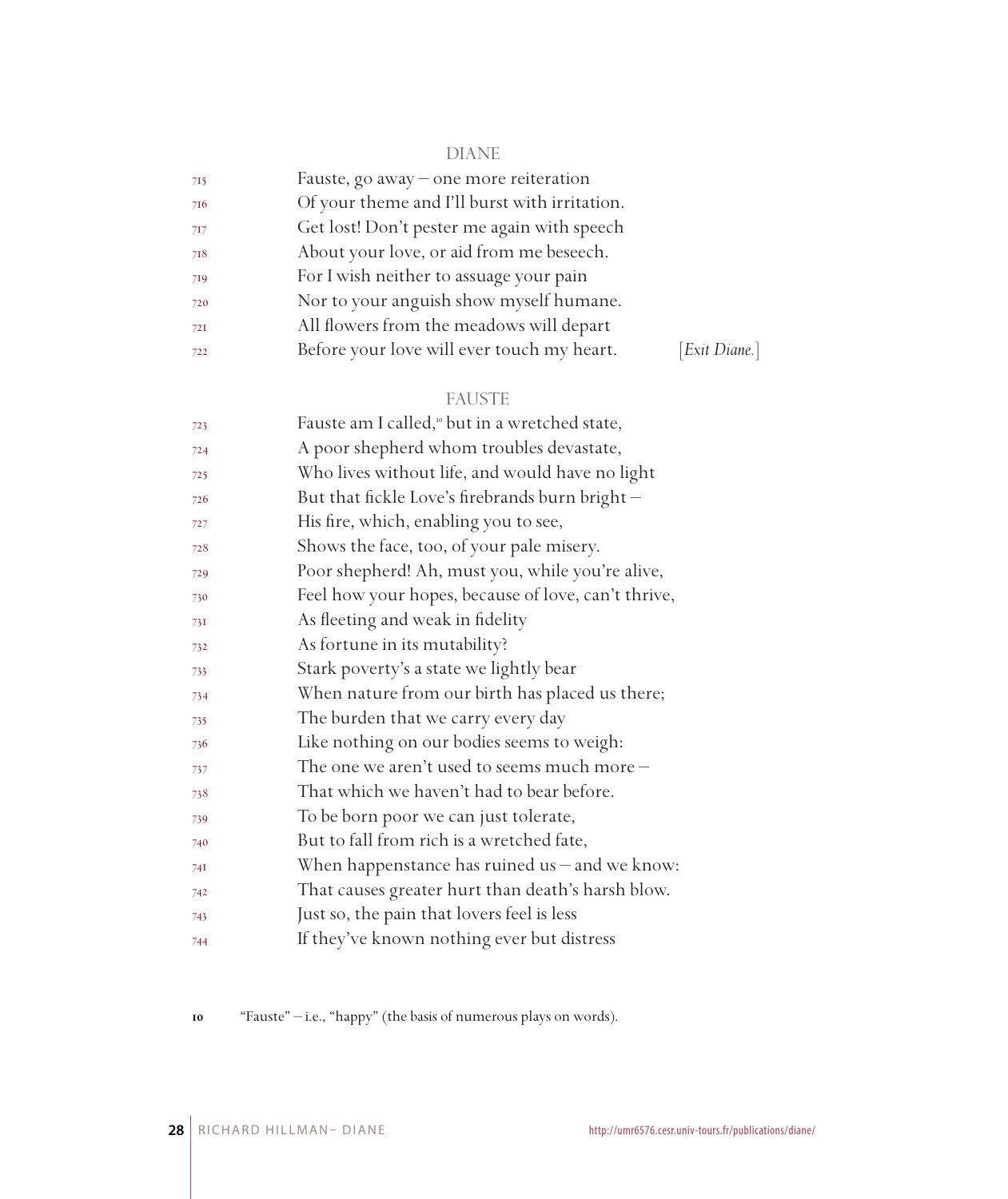| 745 | - Infinite pains of rebuff and defeat-            |
|-----|---------------------------------------------------|
| 746 | Than that of lovers whose violent heat            |
| 747 | Was quenched once by the moist and soft sensation |
| 748 | Of kisses, which are Love's sweet consolation.    |
| 749 | When we are poor, our longing makes us sad,       |
| 750 | As if we'd lost something we never had,           |
| 751 | But when one has it, then, wretch, loses all,     |
| 752 | We feel the cruel blow, our thoughts appal.       |
| 753 | Where is the time when my Diane and I             |
| 754 | With equal ardour, faith a mutual tie,            |
| 755 | Our hearts ablaze with pleasurable flame,         |
| 756 | Were truly united, our wills the same?            |
| 757 | When also our spirits, alike in passion,          |
| 758 | Harboured affection in similar fashion,           |
| 759 | Our sacred souls joyful in equal parts,           |
| 760 | Transfixed in the glow of our ardent hearts;      |
| 761 | When, by ourselves in deep service-tree shade,    |
| 762 | Soft kisses galore caused our selves to fade,     |
| 763 | And, reaping constant swaths of love, thus stole  |
| 764 | Away, by sweet cart-loads, each blissful soul,"   |
| 765 | To melt in one joy that could reach no higher -   |
| 766 | The paradise of their inflamed desire:            |
| 767 | Our lips then, maddened with passionate longing,  |
| 768 | Those of each one to the other's belonging,       |
| 769 | Were with such binding force together laid        |
| 770 | That one sole mouth, one body we were made.       |
| 77I | The heart, at tasting such delicious prey,        |
| 772 | Was pierced with joy, with rapture passed away;   |
| 773 | Our eyes forth spouted a delightful jet;          |
| 774 | Desire's furnace made our foreheads sweat;        |
| 775 | Our tongues with a thousand turnings were found   |
| 776 | In a state of pleasure which held them bound;     |
| 777 | Our nerves transfixed, our bodies to no less      |

 The metaphors, if I have pegged them correctly ("à tires amoureuses" remains a point of uncertainty) are equally forced and mixed in the original.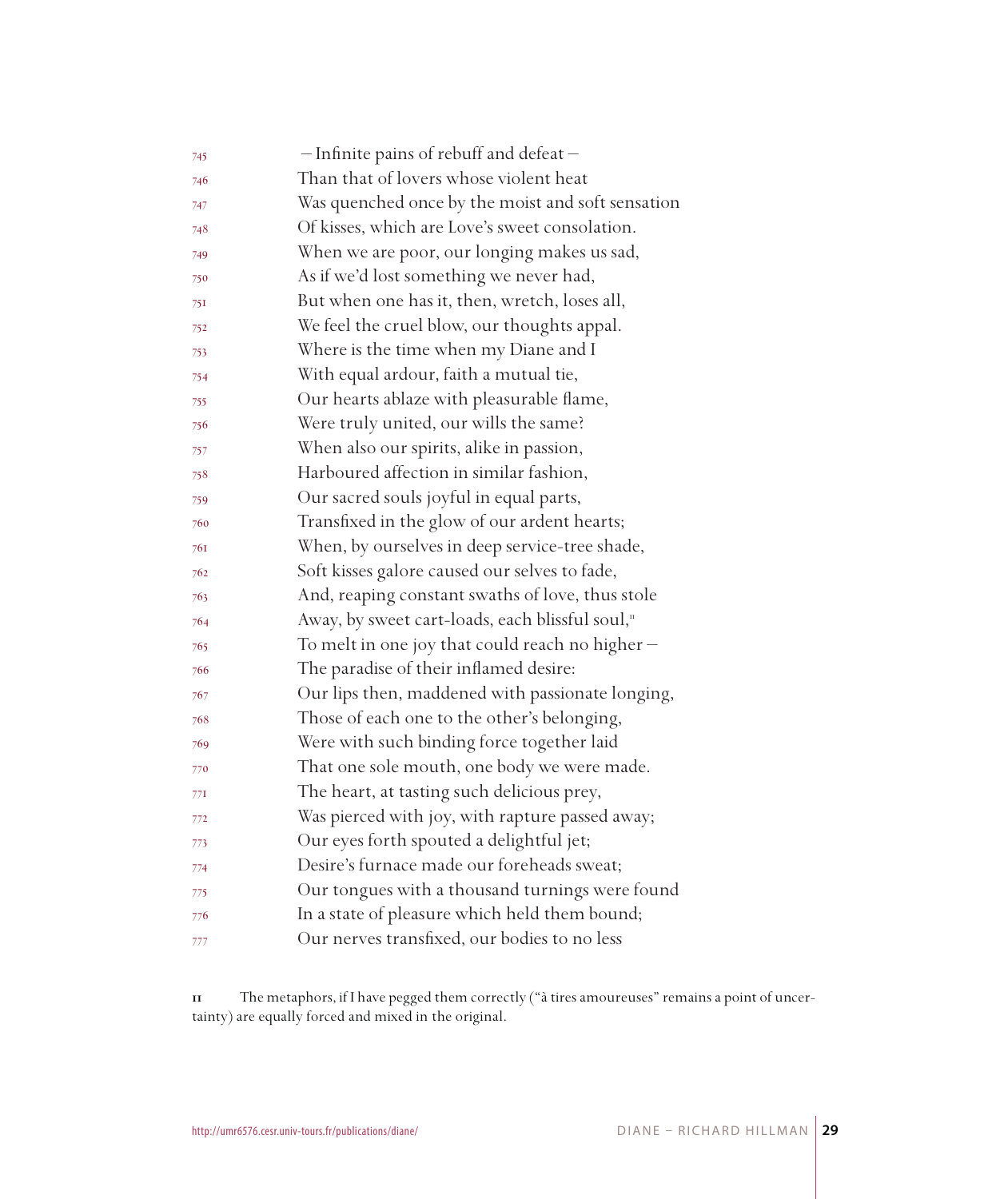| 778             | Transformed than a god beloved by some goddess;          |
|-----------------|----------------------------------------------------------|
| 779             | Hands without strength, breath we could scarce maintain, |
| 780             | We all but perished in such gracious pain;               |
| 781             | Our eyes to all sights dull, except to see               |
| 782             | The dear object of their felicity,                       |
| 783             | Which in itself all wondrous joy contained;              |
| 784             | Complexions with high blood vermilion-stained;           |
| 785             | Each loving arm, enkindled like our souls,               |
| 786             | The other in a thousand turns enrols.                    |
| 787             | Heaven rejoiced at amity so fair;                        |
| 788             | Its brow bore witness, with its peaceful air,            |
| 789             | That such sweet pastime gained its approbation $-$       |
| 790             | Then Cupid pined with jealous irritation,                |
| 791             | So carried out a treacherous design                      |
| 792             | Cruelly to crush our friendship divine.                  |
| 793             | Our flocks, which ambled round us here and there,        |
| 794             | Had, in that sacred love of ours, a share;               |
| 795             | The flowers, like us, appeared, by their graces,         |
| 796             | Enamoured of one joy, their lovely faces,                |
| 797             | As round about our arms they intertwined,                |
| 798             | Perfumed our breasts, to weariness inclined.             |
| 799             | The lofty trees upon our heads shed showers,             |
| 800             | In white bouquets, of tiny pretty flowers,               |
| 801             | And, a little to dampen down our heat,                   |
| 802             | In lengthy threads, all kinds of liquor sweet;           |
| 803             | The hollow brooks, with greenery surrounded,             |
| 804             | Their murmuring complaint no longer sounded,             |
| 805             | Muting themselves to hear in calm unbroken               |
| 806             | Our holy loves in gentle language spoken.                |
| 807             | Each blade of grass raised high its dainty tip           |
| 808             | To view close up such faithful-loving friendship,        |
| 809             | And nothing could the birds more greatly please          |
| 810             | Than to sing of our love's fine qualities.               |
| 8 <sub>II</sub> | O sweet life! - in this world you should possess,        |
| 812             | Of all good things, the name of happiness,               |
| 813             | For how sweet may appear the light of day,               |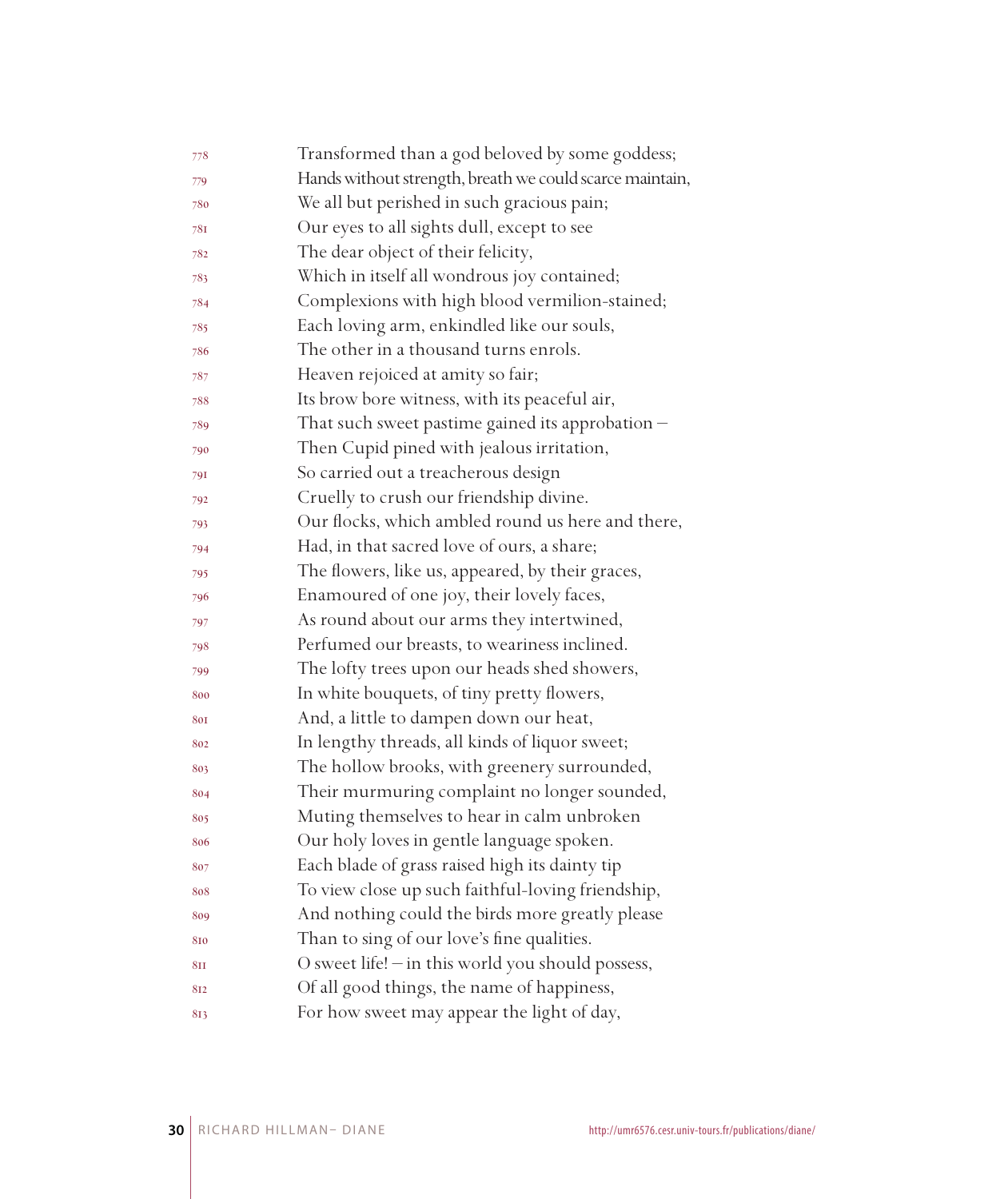| 814 | None without tasting love's sweet fruits can say.   |
|-----|-----------------------------------------------------|
| 815 | All other goods, all other happiness                |
| 816 | And joys, compared with those, are mere distress;   |
| 817 | That good exclusively deserves the name:            |
| 818 | Compared with it, all goods can make no claim.      |
| 819 | They are just foolish toys, child's idle play,      |
| 820 | But such sweet fruit reveals to us the way          |
| 821 | To that great joy, that good, by which one might    |
| 822 | Hope to ascend to pleasure's greatest height.       |
| 823 | Mere gold contents alone the greedy eye;            |
| 824 | Shadow-like, worldly honour looms, to fly           |
| 825 | Away from one day to the next, then fade;           |
| 826 | Our hunger by successive meals is stayed;           |
| 827 | A holy counsellor consoles our pain                 |
| 828 | No longer than his words with us remain;            |
| 829 | And shreds of grandeur for a time may nourish       |
| 830 | Our vainer thoughts, which perish as they flourish. |
| 831 | But that sweet fruit which we by love are sent      |
| 832 | Nurtures our hearts, to our souls gives content:    |
| 833 | The very thought of it is joy to savour             |
| 834 | Greater than that of wealth and fortune's favour.   |
| 835 | O pleasure of my soul uniquely sweet,               |
| 836 | Ah, I have lost you! As under the heat              |
| 837 | Of blazing Phoebus on the mountain top              |
| 838 | The pure-white snow melts in a single drop,         |
| 839 | Loses its nature $-$ its old form is spent          |
| 840 | And it takes on that of a raging torrent -          |
| 841 | So into someone else have I been changed            |
| 842 | By being from such perfect joy estranged.           |
|     |                                                     |
|     | FRONTIN [entering]                                  |
| 843 | Why, when you could be finding remedy,              |
| 844 | Do you make of your life such misery?               |
| 845 | Why drone on always about your decease,             |
| 846 | When you could bring your life a bit of peace?      |
| 847 | Why burden your soul with such heavy grief,         |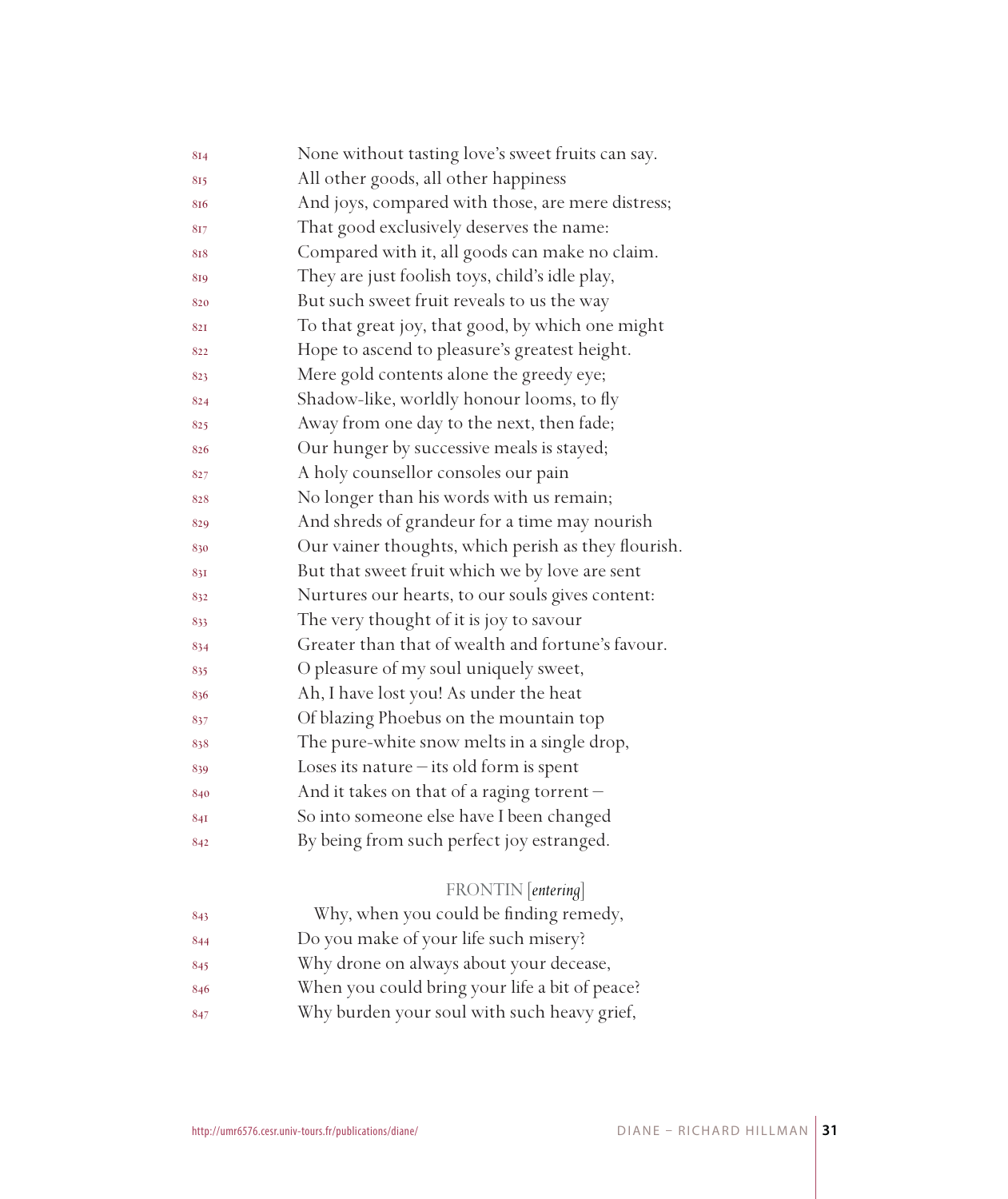| 848 | When you could choose to come to its relief?         |
|-----|------------------------------------------------------|
| 849 | Come on, what leads you to despise the ways          |
| 850 | Of brightening up your languishing days?             |
| 851 | Ill fortune we may master as we please:              |
| 852 | Nothing, against our will, disturbs our ease,        |
| 853 | And if someone should die of his affliction,         |
| 854 | It's because his resistance lacks conviction.        |
| 855 | It pleased the great gods on man to bestow           |
| 856 | Control of all created here below.                   |
| 857 | The smiling air, to soothe his pain, will greet him, |
| 858 | Deploys its properties to cool or heat him;          |
| 859 | Often the dread unfeeling, heartless ocean,          |
| 860 | At his mere words, agrees to calm its motion,        |
| 861 | Perceives its flanks deep-furrowed by his force,     |
| 862 | And sometimes is compelled to change its course.     |
| 863 | The earth obeys his vigorous command,                |
| 864 | Permits him readily to plough the land,              |
| 865 | To excavate, $dig$ - in sum, at his ease             |
| 866 | To stir her up however he may please.                |
| 867 | Fire serves $him - now$ is put out, stays tame,      |
| 868 | Then at will he kindles a fearful flame.             |
| 869 | The beasts, with vital force and muscle fraught      |
| 870 | Beyond his body's scope, their sinews taut,          |
| 871 | Burning with furor and the rage to kill,             |
| 872 | Yield to his yoke, fearing his force of will,        |
| 873 | Dreading his hand, which can deal death to them      |
| 874 | Or catch them in his nets by stratagem.              |
| 875 | The soaring bird which takes off to the sun          |
| 876 | The instant its winged voyage is begun,              |
| 877 | Which close to heaven turns and whirls its way,      |
| 878 | Pursuing the chariot of the day,                     |
| 879 | Is slave to man, who, should he choose, is sure      |
| 880 | To kill it, or to take it by some lure.              |
| 881 | The frigid fish, within their scales encased,        |
| 882 | Whose schools in the secret fathoms are placed       |
| 883 | Of the Ocean, with all its monstrous band,           |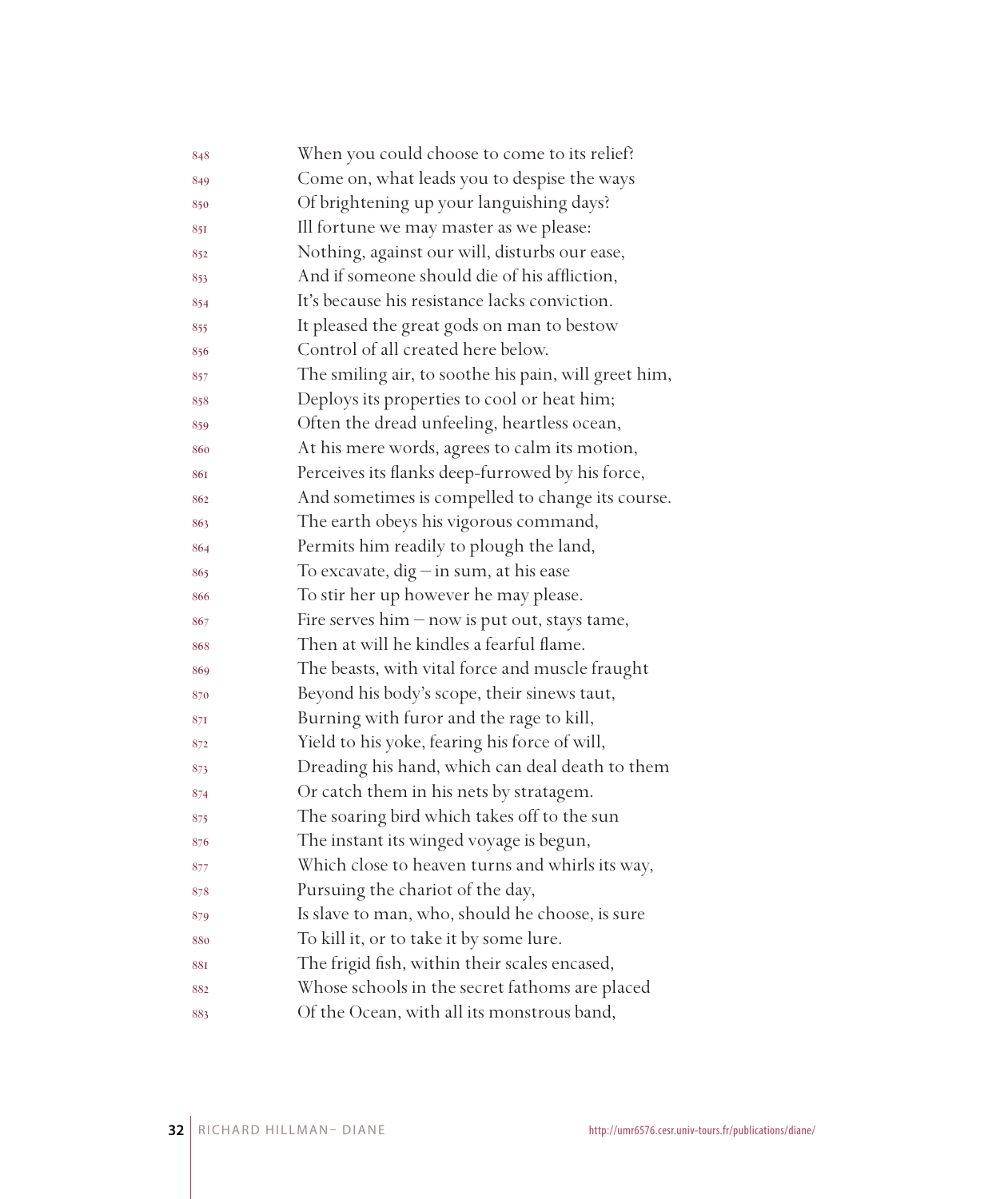| 884        | Are slaves to man, and are at his command:              |
|------------|---------------------------------------------------------|
| 885        | They cannot stop him, deep as they may stray,           |
| 886        | From catching them and making them his prey.            |
| 887        | He proudly has them at his beck and call,               |
| 888        | Like the fruits of the earth - indeed, like all.        |
| 889        | Death can alone lay claim to the renown                 |
| 890        | Of mastering man, by striking him down:                 |
| 891        | Every ill he cures by his own care,                     |
| 892        | Begging no kind of succour from elsewhere.              |
| 893        | Don't you see how a small shepherd-lad wields           |
| 894        | Power over a large herd, in the fields,                 |
| 895        | Of males with horns, impatient females, bound           |
| 896        | On merely dashing aimlessly around?                     |
| 897        | The mighty bull, the ox now tame before him,            |
| 898        | Would never dare raise up their horns to gore him.      |
| 899        | At his boyish voice they all quake with fear;           |
| 900        | His feeble hand can lead them far and near.             |
| <b>90I</b> | Each stands in awe, and beasts which, far from weak     |
| 902        | By nature, gain from her a strong physique,             |
| 903        | Don't dare to strike the child, who dominates           |
| 904        | And rules, his visage so intimidates.                   |
| 905        | Therefore, no limits mortal men confine,                |
| 906        | And they are often counted as divine.                   |
| 907        | Who then can obstruct your triumphant way,              |
| 908        | Prevent your power from winning the day                 |
| 909        | Against the ill that adverse fortune brings,            |
| 910        | Since noble manhood <sup>"</sup> vanquishes all things? |

## FAUSTE

| QII | Except when $-$ I'm forced to face the fact $-$ |
|-----|-------------------------------------------------|
| 912 | By cruel, harmful Cupid one's attacked,         |
| 913 | Who overcomes a man and makes him helpless      |
| 9I4 | To see himself happy in his distress.           |

 "[N]oble manhood" attempts to convey the sense of "l'homme vertueux" as being, not merely morally excellent, but (as with Machiavellian "virtù") endowed with strength of character.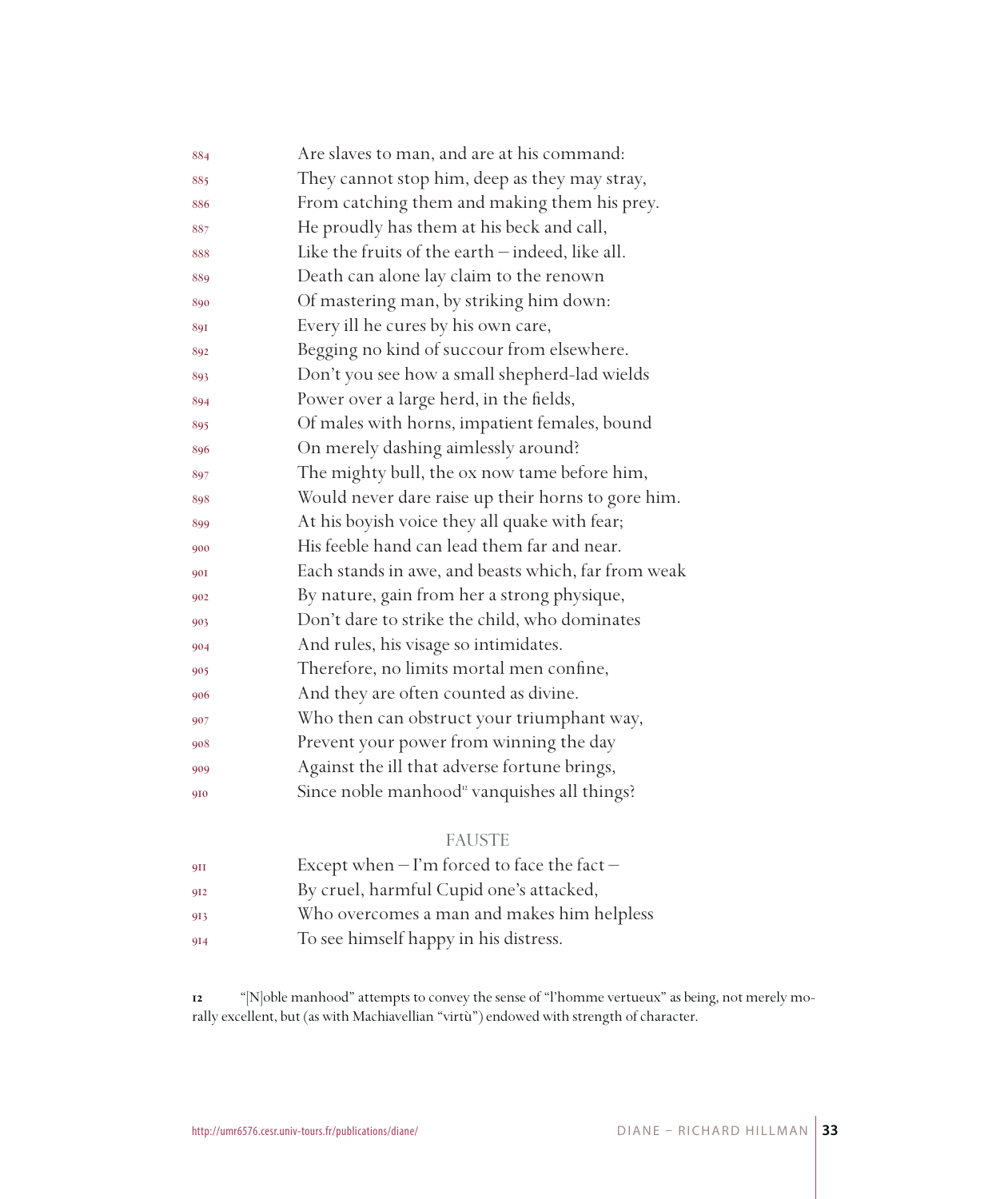#### FRONTIN

| 915 | Love is mere crazed delusion, has no power |
|-----|--------------------------------------------|
| 916 | Beyond what we conceive to make us cower.  |
| 917 | Take away desire, the will to gain $-$     |
|     |                                            |

You'll take away love, its power to pain.

#### FAUSTE

| 919 | But one would have to be unfeeling stone |
|-----|------------------------------------------|
| 920 | For thought or desire to be unknown $-$  |
| 921 | Become a lumpish rock without sensation  |
| 922 | For a good thing to cause no admiration  |

#### FRONTIN

| 923 | I know that man is capable of hope,           |
|-----|-----------------------------------------------|
| 924 | But his wish must stay within reason's scope, |
| 925 | Conformable to what he may possess            |
| 926 | And neither reason nor the law transgress.    |

#### FAUSTE

| 927 | Such precepts Love will never recognise,      |
|-----|-----------------------------------------------|
| 928 | For Love cannot at all be otherwise:          |
| 929 | Since necessarily a love is ardent,           |
| 930 | By reason it's made weak, its force is spent. |

#### FRONTIN

 But with the sort of love that furor drives, Most often pain of every kind arrives.

#### FAUSTE

 Better to suffer loving day and night Than be content and never know Love's sight.

#### FRONTIN

 But any pain in wretched anguish sees us: No prison ever can be made to please us.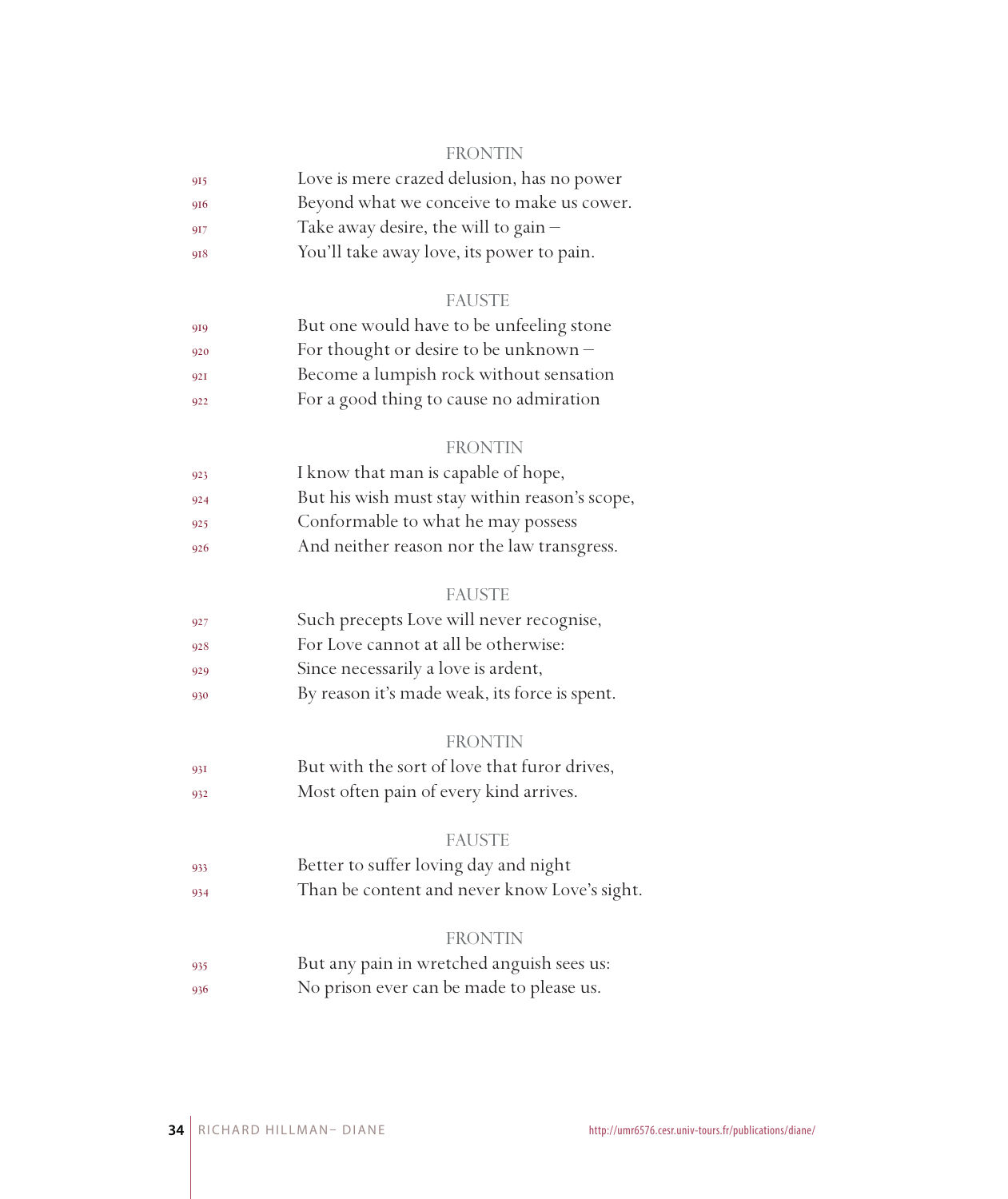|     | <b>FAUSTE</b>                                    |
|-----|--------------------------------------------------|
| 937 | But suffering suffuses all enjoyment             |
| 938 | As long as love afflicts us with its torment.    |
|     | <b>FRONTIN</b>                                   |
| 939 | Glad to end their days are those in despair,     |
| 940 | Yet that by no means puts an end to care.        |
|     | <b>FAUSTE</b>                                    |
| 94I | What pleases us, though ill it may be deemed,    |
| 942 | Cannot by us as painful be esteemed.             |
|     | <b>FRONTIN</b>                                   |
| 943 | But such pleasure, because it takes its strength |
| 944 | From our distress, can't be of any length.       |
|     | <b>FAUSTE</b>                                    |
| 945 | There is no way a lover's joy, so pure           |
| 946 | And so acute, can overlong endure;               |
| 947 | His ill as sweetness he must come to see.        |
|     | <b>FRONTIN</b>                                   |
| 948 | But who, alas, can at the same time be           |
| 949 | Happy and sad, exalted and dejected?             |
|     | <b>FAUSTE</b>                                    |
| 950 | All those whom Love has in their love perfected. |
|     | <b>FRONTIN</b>                                   |
| 951 | How's that?                                      |
|     | <b>FAUSTE</b>                                    |
|     | Because, as Love's school is arranged,           |
| 952 | A gesture, smile, or step, or words exchanged,   |
| 953 | Can give the lover grief or gaiety:              |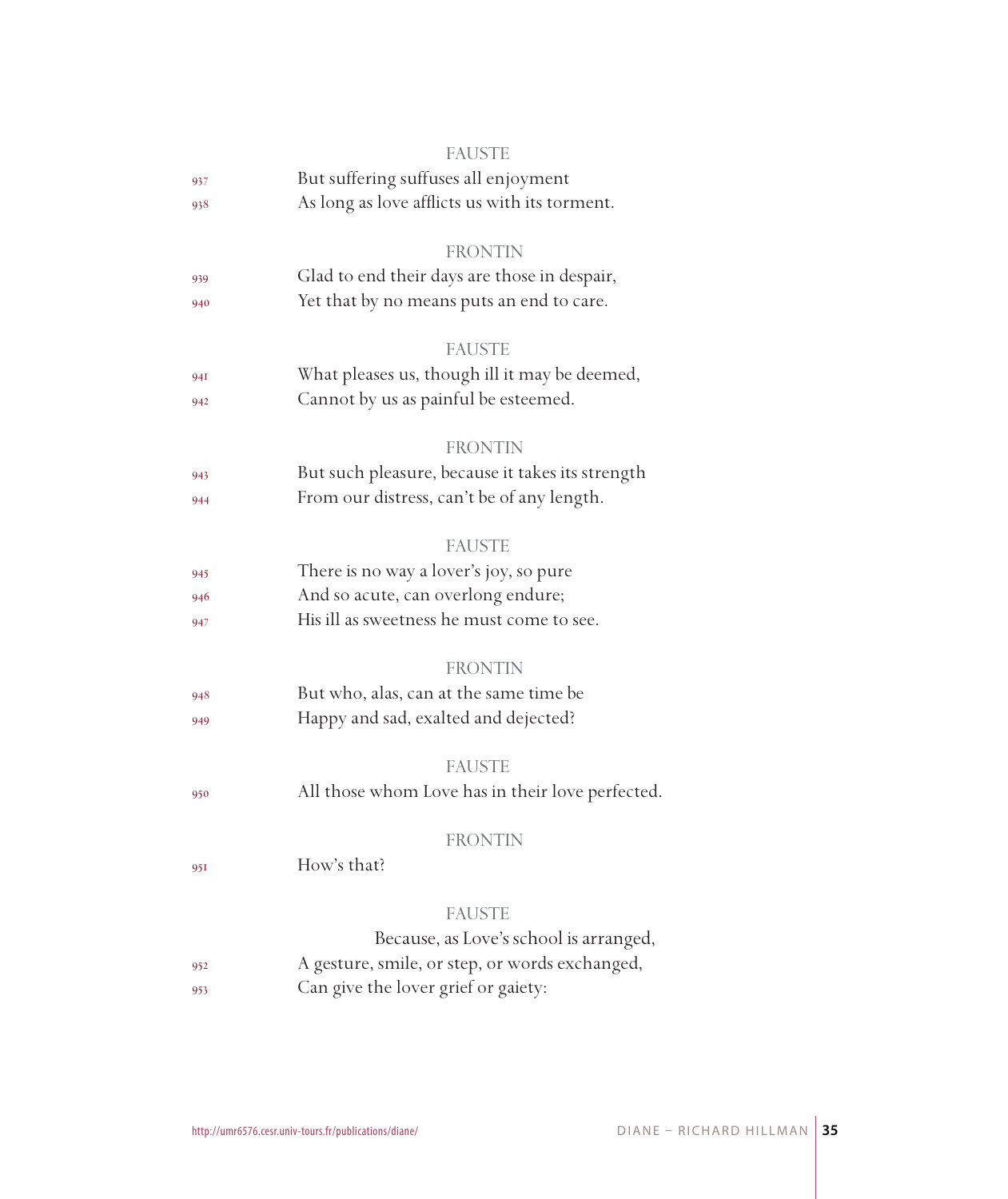| 954 | So great in love is the felicity,                    |
|-----|------------------------------------------------------|
| 955 | Precious, divine, and we with fear distressed        |
| 956 | That such a blessing may not be possessed.           |
|     | <b>FRONTIN</b>                                       |
| 957 | So lovers, then, consume their days in woe.          |
|     | <b>FAUSTE</b>                                        |
| 958 | But relish all those trials they undergo.            |
|     | <b>FRONTIN</b>                                       |
| 959 | Is that joy, when your time is sadly spent?          |
|     | <b>FAUSTE</b>                                        |
| 960 | Yes, as long as we find in it content.               |
|     |                                                      |
|     | <b>FRONTIN</b>                                       |
| 961 | The joy of love cannot be free from harm.            |
|     |                                                      |
|     | <b>FAUSTE</b>                                        |
| 962 | But it is, since the end is bound to charm.          |
|     |                                                      |
|     | <b>FRONTIN</b>                                       |
| 963 | Many a lover dies out of his mind.                   |
|     |                                                      |
|     | <b>FAUSTE</b>                                        |
| 964 | I'd die content if love were so unkind. <sup>5</sup> |
|     | <b>FRONTIN</b>                                       |
|     | Therefore, there is in love no good at all.          |
| 965 |                                                      |
|     | <b>FAUSE</b>                                         |
| 966 | Oh yes: enjoyment or a noble fall.                   |
|     |                                                      |
|     |                                                      |

 "Je meurt [*sic*] heureux quand l'amour l'iniurie". Apart from the grammatical error, the obscurity of the second pronoun reference suggests textual corruption. The gist seem clear, however.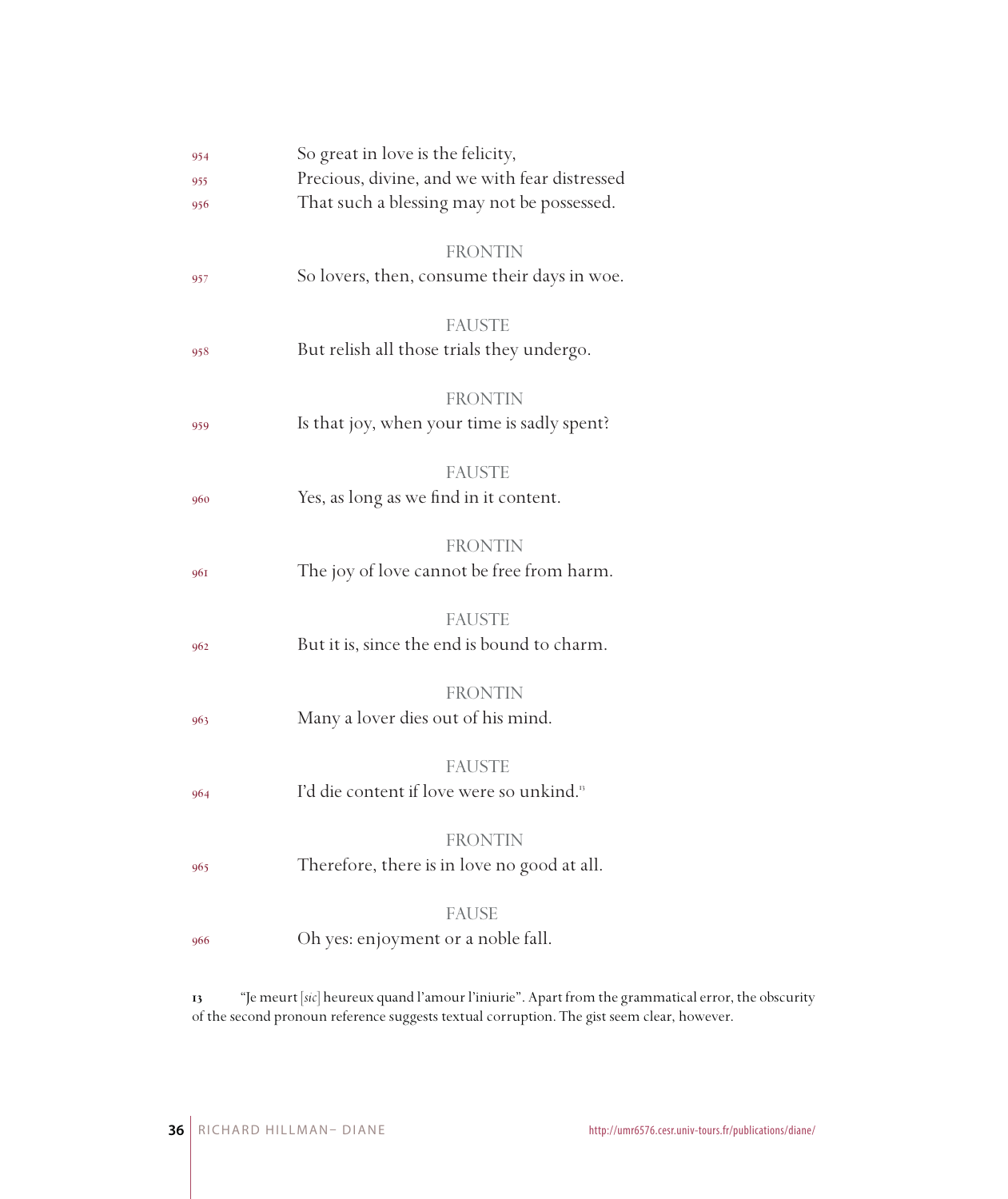|     | FRONTIN                                      |
|-----|----------------------------------------------|
| 967 | Death, then, is not what a lover abhors.     |
|     | <b>FAUSTE</b>                                |
| 968 | It's die - or enjoy her whom one adores.     |
|     | <b>FRONTIN</b>                               |
| 969 | In loving, then, is there no middle ground?  |
|     | <b>FAUSTE</b>                                |
| 970 | No, for the happiness is too profound        |
| 97I | That sets the lover in his bliss on fire,    |
| 972 | And spurning by his lady far too dire.       |
|     | <b>FRONTIN</b>                               |
| 973 | But what can keep a man from such distress?  |
|     | <b>FAUSTE</b>                                |
| 974 | A spirit dull, devoid of holiness.           |
|     | <b>FRONTIN</b>                               |
| 975 | A life without longing - for that we strive. |
|     | <b>FAUSTE</b>                                |
| 976 | If you don't love, you shouldn't be alive.   |
|     | <b>FRONTIN</b>                               |
| 977 | But loving brings on us a thousand woes.     |
|     | <b>FAUSTE</b>                                |
| 978 | In the brazier of pain the spirit glows.     |
|     | <b>FRONTIN</b>                               |
| 979 | But of such love mere ruin is the result.    |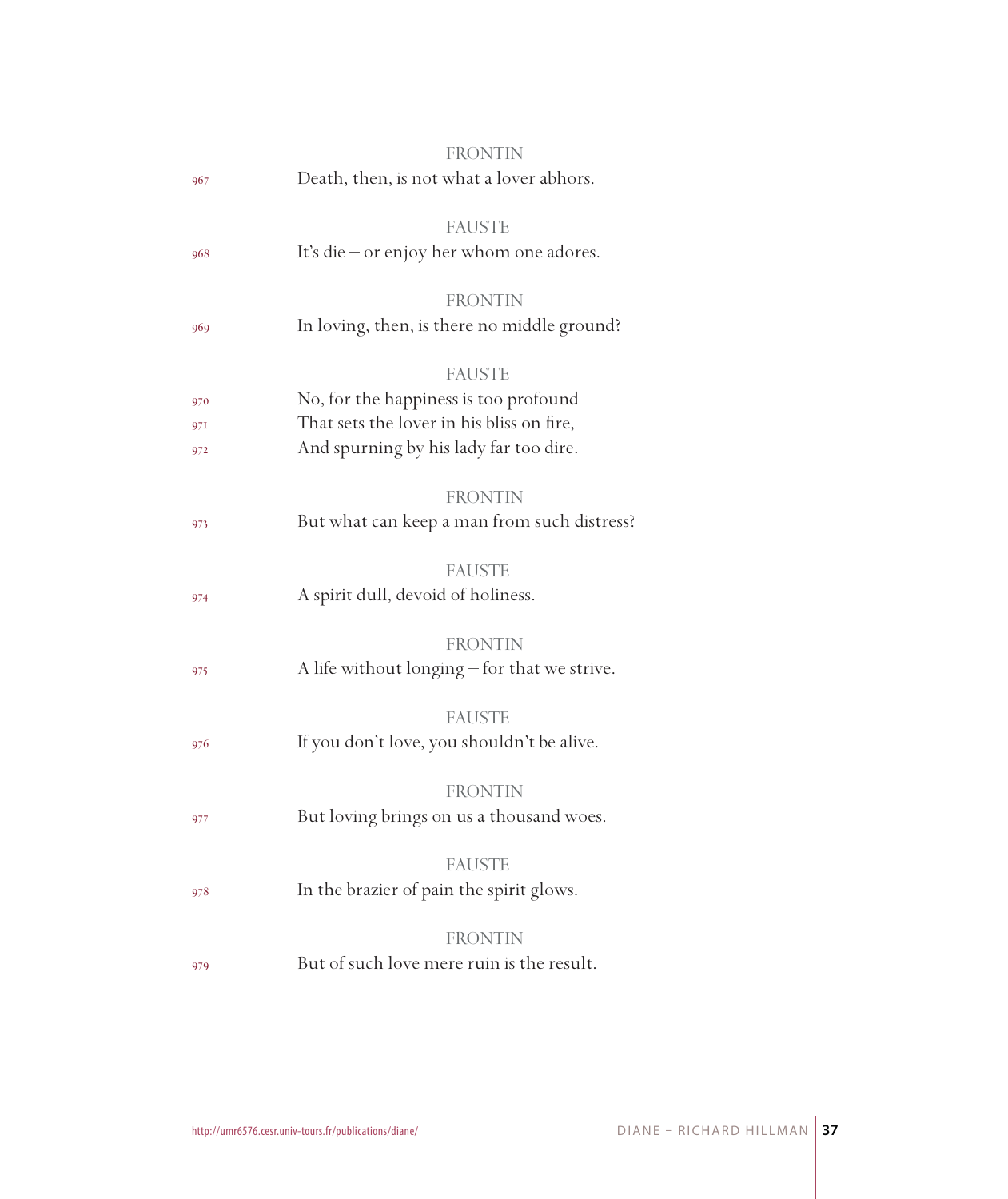|             | <b>FAUSTE</b>                                   |
|-------------|-------------------------------------------------|
| 980         | Love is reserved for spirits that exult.        |
|             |                                                 |
|             | <b>FRONTIN</b>                                  |
| 981         | In such pain are exulting spirits drowned.      |
|             |                                                 |
|             | <b>FAUSTE</b>                                   |
| 982         | No sluggish lover ever has been found,          |
| 983         | For ardeur sets their noble souls alight        |
| 984         | With joy to yield their lady all delight.       |
| 985         | Whatever pains, then, come my faith to try,     |
| 986         | I choose to love, and in loving to die.         |
|             |                                                 |
|             | <b>FRONTIN</b>                                  |
| 987         | No, do not die. Because, without this longing,  |
| 988         | There is no question of your life's prolonging, |
| 989         | And the grief your love brings upon your head   |
| 990         | Threatens to cut in two your vital thread,      |
| 991         | I'll help you, with the aid of one empowered    |
| 992         | To damp the flame by which you are devoured:    |
| 993         | He will ensure, by using his rare art,          |
| 994         | That you enjoy the darling of your heart.       |
|             | <b>FAUSTE</b>                                   |
| 995         | If in this trouble you can bring me rescue,     |
| 996         | More than I owe to Heaven I'll owe you.         |
| 997         | But say, who has these powers so perfected?     |
|             |                                                 |
|             | <b>FRONTIN</b>                                  |
| 998         | It's Elymant, the man who once effected         |
| 999         | Change in the day's effulgent source of light,  |
| 1000        | Imposing darkness and the shades of night;      |
| <b>I00I</b> | It's Elymant, whose potent magic verse          |
| 1002        | Causes the sun obliquely to traverse,           |
| 1003        | Who lends to nights a brilliance as intense     |
| 1004        | As the Titan's lamp in daytime presents.        |
|             |                                                 |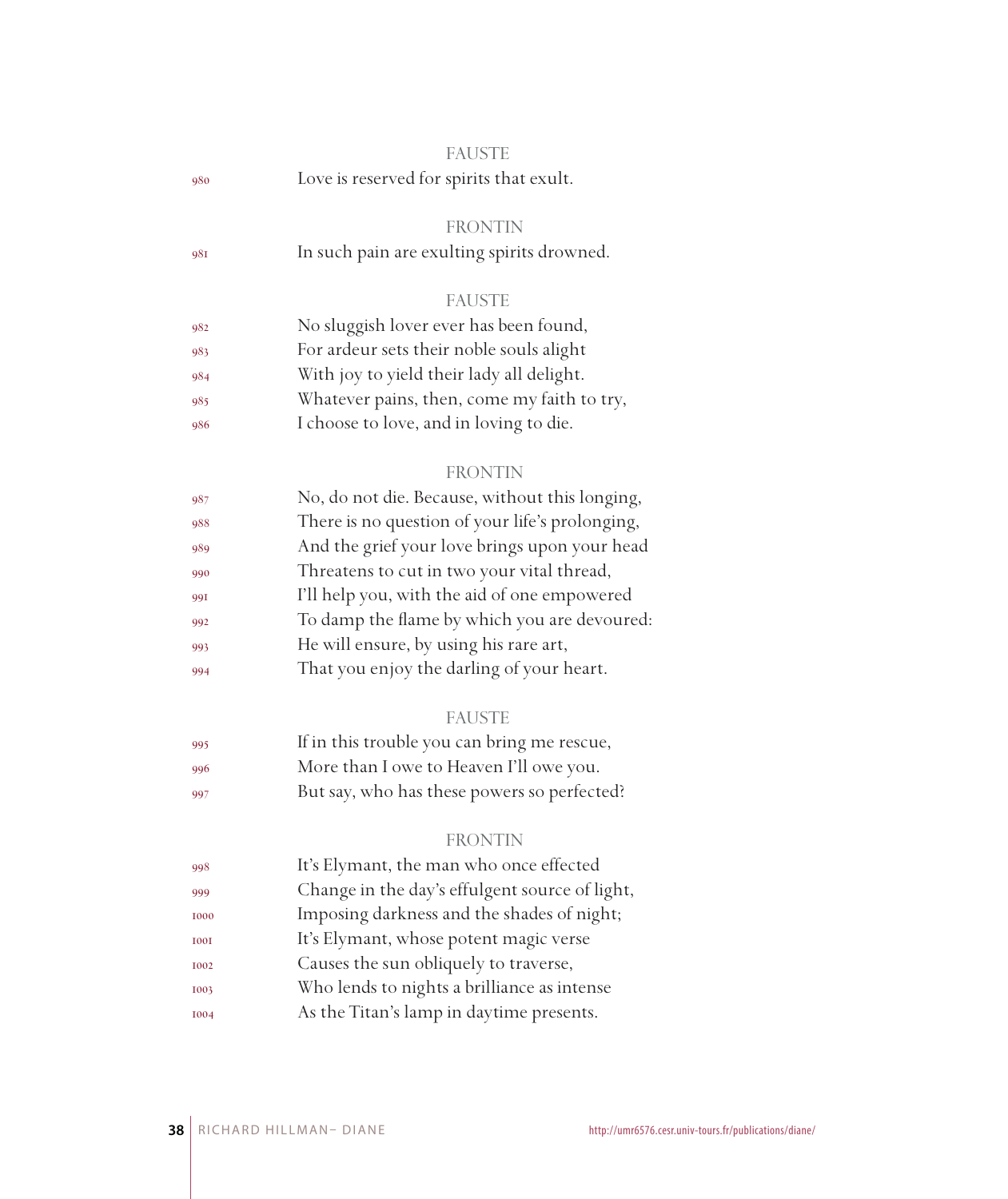| 1005        | It's Elymant, he whose very voice's dance <sup>14</sup>  |
|-------------|----------------------------------------------------------|
| 1006        | May burst the vault of heaven's vast expanse,            |
| 1007        | Which thunders, rumbles, casts upon the crest            |
| 1008        | Of sharp uprearing rocks its savage tempest.             |
| 1009        | It's Elymant, who, when it should be snowing,            |
| 1010        | Sets, in winter, the earth's chill bosom growing         |
| <b>IOII</b> | A thousand flowers, a pasture for bees                   |
| 1012        | Of the kind that the joyous springtime sees,             |
| 1013        | And with a spell unlike that happy one,                  |
| 1014        | Renders earth's summer greenery undone.                  |
| 1015        | It's Elymant, whose voice, much elevated                 |
| 1016        | With passion, often renders agitated                     |
| 1017        | The unplumbed sea, its waters buries deep,               |
| 1018        | Then lifts them into lofty hills and steep, <sup>5</sup> |
| 1019        | And who, with a spell more useful than that,             |
| 1020        | Will turn it from cruel to calm and flat:                |
| <b>I02I</b> | Its winds he keeps confined within their caves;          |
| 1022        | Its monsters he soothes, and softens its waves.          |
| 1023        | It's Elymant, who with his strong right hand             |
| 1024        | Can carry massive boulders overland,                     |
| 1025        | Who, when a mountain torrent shows its force,            |
| 1026        | Makes it run back uphill, reversing course;              |
| 1027        | It's Elymant, who makes himself obeyed                   |
| 1028        | By all the demons of whom we're afraid,                  |
| 1029        | Who strikes with terror those Stygian sprites            |
| 1030        | Who dwell below, and those of airy heights,              |
| <b>1031</b> | Those who haunt the earth, or in darkness roam           |
| 1032        | The floods of Thetis's watery home. <sup>16</sup>        |
| 1033        | It's Elymant, who makes the woods go dry                 |
| 1034        | Or turn to green again at his mere sigh,                 |

 "[W]hose very voice's dance" translates "au bal de sa voix": the metaphor seems strained but is obviously important to the author.

 The "enterre" ("buries") and "costaux" ("hills") of the original make for somewhat strange metaphors here.

 The original ("les flots de Thetis marinier[e]") makes the divinity metonymic for her dwelling place, as was common.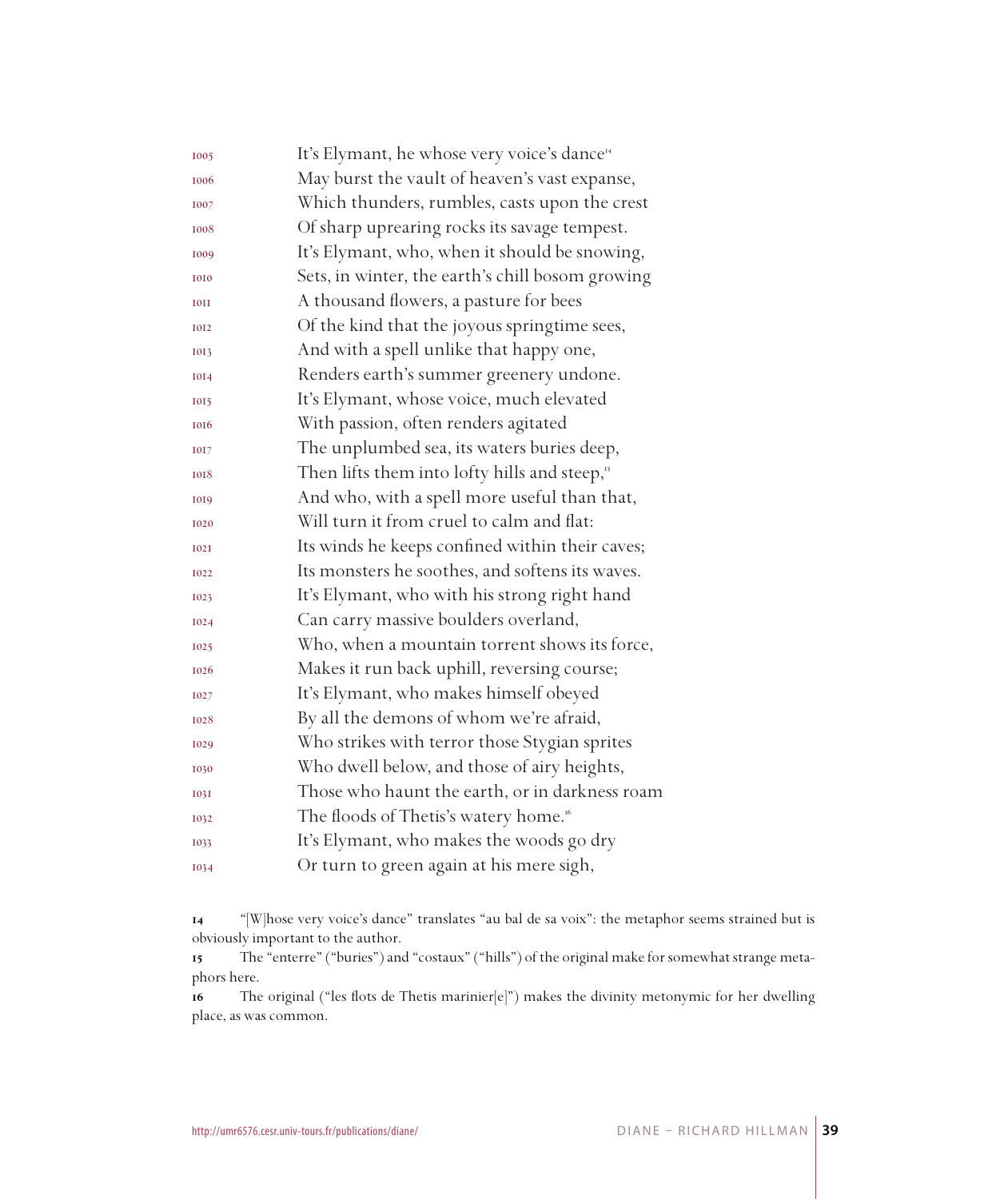| 1035        | Whose knowledge spans the forest's sacred powers, |
|-------------|---------------------------------------------------|
| 1036        | Those of the herbs and roots, and of the flowers, |
| 1037        | Who from their distillation draws a juice         |
| 1038        | Able dead bodies from their tombs to loose.       |
| 1039        | It's Elymant, who's known from childhood days     |
| 1040        | What and how each heavenly body sways,            |
| <b>1041</b> | Who knows their power and, thanks to his science  |
| 1042        | Unexcelled, reduces them to compliance;           |
| 1043        | It's Elymant, who renders slow and docile         |
| 1044        | With his sweet verses beasts by nature agile,     |
| 1045        | Softens cruel ones in their ferocity              |
| 1046        | And keeps the fauns from all atrocity.            |
| 1047        | It's Elymant, whose footsteps all things trace,   |
| 1048        | Just like great Orpheus, followed in Thrace       |
| 1049        | By moving forests, with their birds and trees,    |
| 1050        | When his lyre joined with his voice to please.    |
| <b>1051</b> | It's Elymant, who cures every ill,                |
| 1052        | With heaven's aid, aligns it with his will.       |
| 1053        | In one day he can bring you happiness,            |
| 1054        | Extinguishing your burning love's distress.       |

#### FAUSTE

| 1055 | I've often heard him praised as erudite,       |
|------|------------------------------------------------|
| 1056 | But until now I haven't had the sight          |
| 1057 | Of him, not seen his face: for God's sake, say |
| 1058 | How to know him if I meet him some day.        |

#### FRONTIN

| 1059 | Elymant's well endowed with royal stature,                |
|------|-----------------------------------------------------------|
| 1060 | Body robust, complexion pale in colour,                   |
| 1061 | With sinews in various forms that criss-cross             |
| 1062 | His flesh, as when, when it appears across                |
| 1063 | The window's rippled glass <sup>17</sup> at break of day, |

 The image appears to make sense only if the rays of the sun are distorted or refracted, so it is worth bearing in mind that glass in the early modern period was full of flaws (even, presumably, in the pastoral world).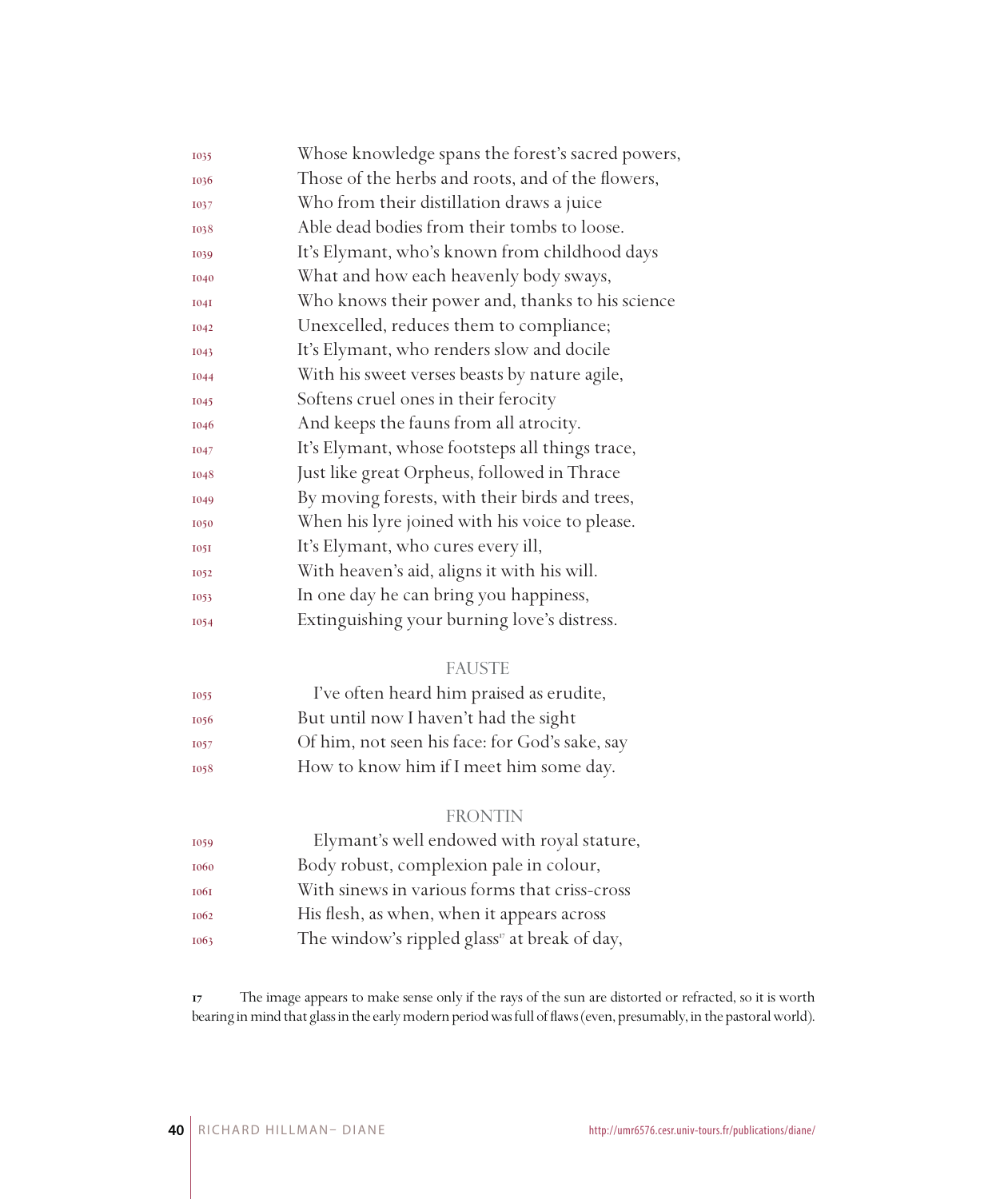| 1064 | The fair sun shines with a joyful display;          |
|------|-----------------------------------------------------|
| 1065 | Heavy-set, with a hundred wrinkled folds            |
| 1066 | In skin that scattered tufts of bristles holds;     |
| 1067 | Sturdy, prompt to act, filled with lively force,    |
| 1068 | Though wrinkled by his many years' long course.     |
| 1069 | His hair as white as is a mountainside              |
| 1070 | In wintertime, freshly with snow supplied,          |
| 1071 | Or as white as an elm whose trunk is seen,          |
| 1072 | Ancient and stark, despoiled of all its green,      |
| 1073 | Where day by day a thousand crows alight            |
| 1074 | In flocks, loud-cawing as they rest from flight.    |
| 1075 | His white locks, dangling down like silken thread,  |
| 1076 | Are parted by bare lines upon his head,             |
| 1077 | And on his forehead, where his tresses fall,        |
| 1078 | Seem to be fixed in place, as on a wall;            |
| 1079 | Snow-white in hue, in compact wavelets turning,     |
| 1080 | They speak infallibly of his great learning,        |
| 1081 | And their white colour, full of majesty,            |
| 1082 | Shows forth a high and holy gravity,                |
| 1083 | An ancient wisdom, a brave soul whose power         |
| 1084 | No danger can deter or cause to cower.              |
| 1085 | (With such hair was that prophet once endowed,      |
| 1086 | Calchas, to whom the Greeks such fame allowed.)     |
| 1087 | His forehead dark, with wrinkles deep replete,      |
| 1088 | Looks like a field parched arid by the heat,        |
| 1089 | With a thousand holes, and many a fissure,          |
| 1090 | Which avidly drink up the morning's moisture.       |
| 1091 | Broad he is in girth, and his solemn air            |
| 1092 | Discourages youth's vain pleasures anywhere;        |
| 1093 | His skin is tough; his middle forehead shows        |
| 1094 | A crease that from stern melancholy grows.          |
| 1095 | Yet by that forehead one must be impressed,         |
| 1096 | As broad as that which old Nestor possessed.        |
| 1097 | His eyebrows, black, which mark his troubled state, |
| 1098 | Bristle upon his forehead, standing straight,       |
| 1099 | Dense and dust-filled, looking as if thy were       |
|      |                                                     |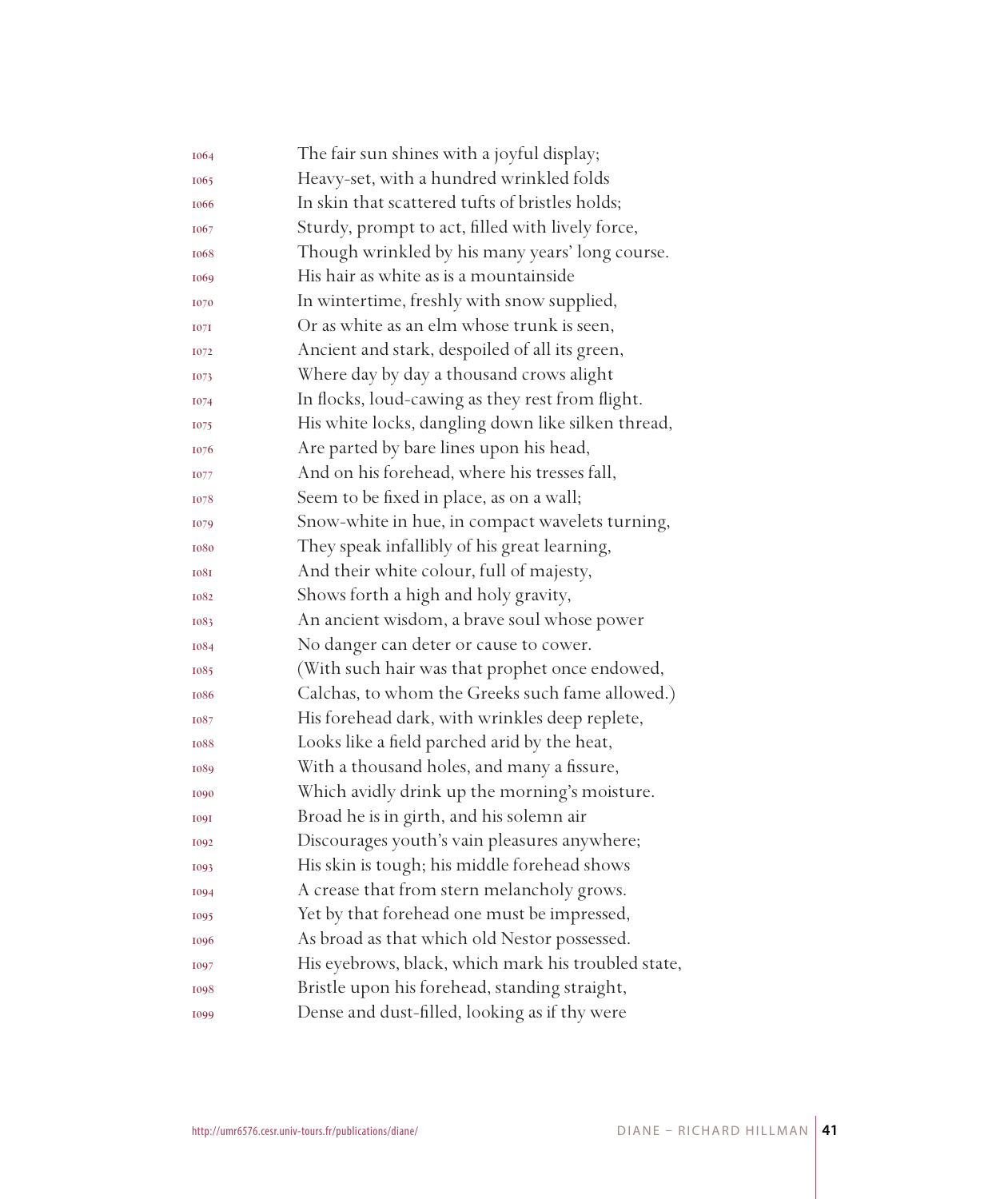| <b>II00</b>      | Some wild, ferocious female wolf's thick fur.                     |
|------------------|-------------------------------------------------------------------|
| <b>HOI</b>       | By those cruel eyebrows I have depicted                           |
| <b>H02</b>       | Are the spirits gazed at with fear afflicted.                     |
| <b>H03</b>       | Such was that man who, moved by appetite, <sup>18</sup>           |
| <b>II04</b>      | Deprived the Cyclops of his life and light.                       |
| <b>H05</b>       | His eyes are large and roll on every side,                        |
| <b>II06</b>      | Their motion with fierce terror magnified,                        |
| <b>H07</b>       | Most often glinting with furious ire,                             |
| <b>H08</b>       | As one sees bursting into sudden fire                             |
| <b>II09</b>      | Fair Phoebus' face from deep within a stream,                     |
| <b>III0</b>      | Reflected, turning, in the water's gleam.                         |
| Ш                | They are by two leathery lids enclosed,                           |
| III <sub>2</sub> | Wrinkled and stern, so long to time exposed.                      |
| III3             | They cause the demons to turn pale with fright;                   |
| III4             | Beasts are transfixed with fear at their mere sight.              |
| III5             | Now livid, they roll in frightening fashion,                      |
| <b>III6</b>      | Now blankly white, now terrible with passion,                     |
| HH7              | Fiery red, they burst into a blaze,                               |
| <b>HI8</b>       | When fury starts to hurtle through his gaze;                      |
| <b>III9</b>      | Night's sweet slumber, in which we find repose,                   |
| <b>II20</b>      | Never approaches them to make them close,                         |
| II2I             | But they stay waking, like those points of light                  |
| <b>II22</b>      | That strew the vault of heaven in the night.                      |
| II23             | By their fierce look the animals are cowed,                       |
| II24             | Quick paces of fierce demons disallowed.                          |
| <b>II25</b>      | His eyes are like those on which Jason lavished                   |
| II <sub>26</sub> | His charms, at least until the fleece was ravished. <sup>19</sup> |
| II27             | His nose is long, broad, cruel, savage-looking,                   |
| <b>II28</b>      | Its tip as far as to his mouth down-hooking,                      |
| <b>II29</b>      | A mouth whose baleful air and pallid hue                          |
| <b>II30</b>      | Suggest a corpse, its death to poison due.                        |
| II3I             | His lip takes the form of a downward curl,                        |

 "[M]oved by appetite"; orig. "plein d'enuie": the reference seems to be to the hunger which drove Odysseus to the Cyclops' cave.

I.e., those of Medea, as will become explicit.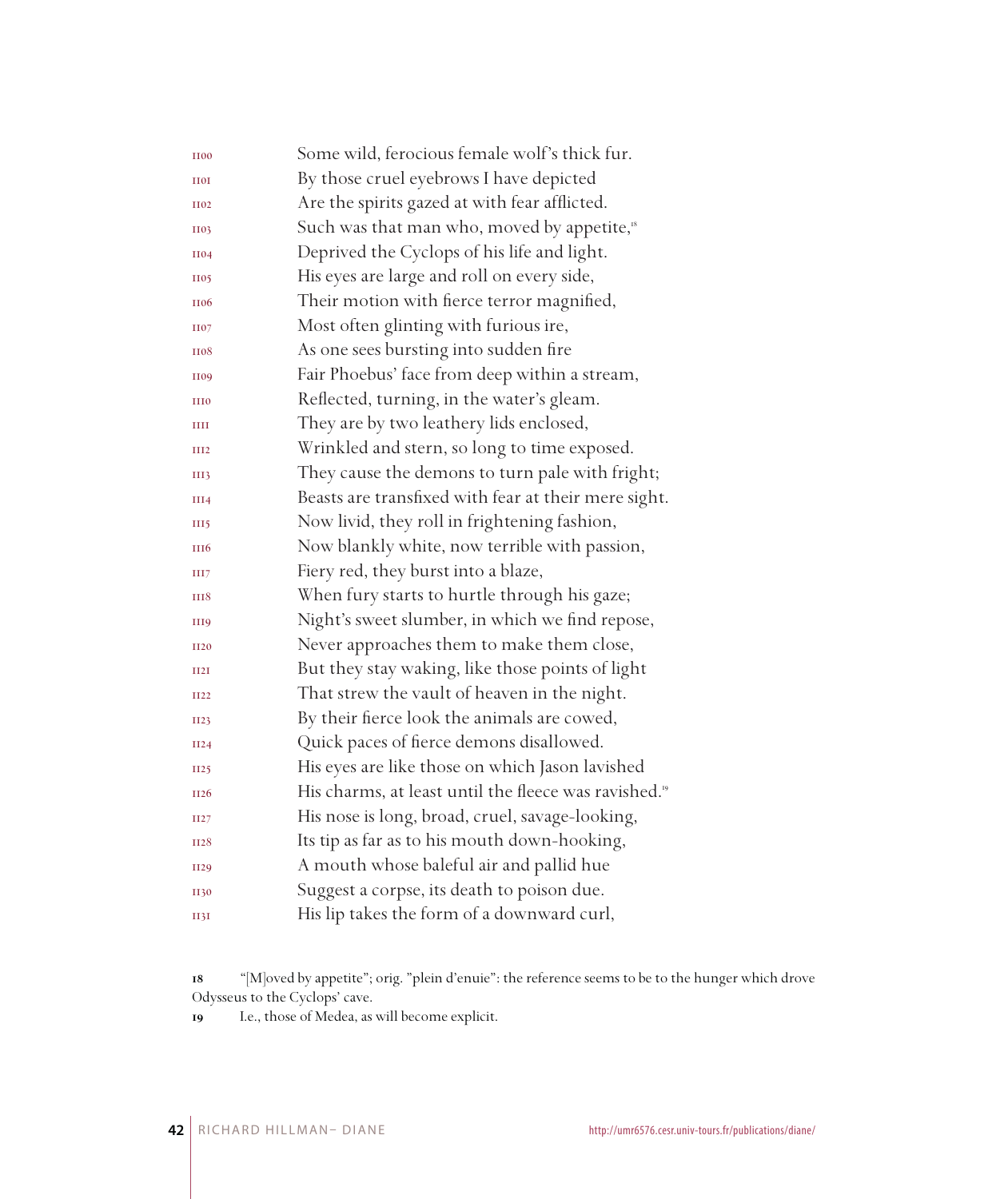| <b>II32</b>      | A thick and grossly ugly fleshy whorl;                     |
|------------------|------------------------------------------------------------|
| II33             | The size of it the hairs around it hide,                   |
| II34             | Yet one spies its ugliness from the side.                  |
| II35             | When cruelly his lips begin to stir,                       |
| II36             | His soul aroused by angry passion's spur,                  |
| II37             | The heavens quail, the demons, trembling, flee,            |
| II38             | Stricken with fear of hearing his decree.                  |
| II39             | Thus ardent, fierce and wild, once long ago,               |
| II40             | Medea used her bitter mouth to bellow,                     |
| II4I             | Proclaiming well beyond all sense and reason               |
| II42             | Dread curses by hundreds on Jason's treason.               |
| II43             | His cheek is gaunt; its tint makes it resemble             |
| II44             | The face of Death, ascended out of hell,                   |
| II45             | With skin severely twisted out of shape,                   |
| II46             | In which deep and horrible wrinkles gape.                  |
| II47             | It draws to ragged points around his eyes;                 |
| II48             | Near his mouth all hollow and split it lies,               |
| II49             | But always with the aspect fell and dread                  |
| <b>II50</b>      | A Fury has, and colour of the dead.                        |
| 1151             | His beard is of great length, and its white hue            |
| II52             | Hides, even to the waist, his front from view;             |
| II53             | Of dense consistency, just like the one                    |
| II54             | Possessed in old days by blond Phoebus' son. <sup>20</sup> |
| II55             | His neck is thick, with threads of long growth spanned,    |
| II56             | Knotted with sinews, and thoroughly tanned.                |
| II57             | His chest, exposed, shows fur like a wild boar,            |
| II58             | His muscled arm horrid with hair galore,                   |
| II59             | His hand rough, rude and wrinkled with deep creases,       |
| II <sub>60</sub> | Unwearying: from work it never ceases.                     |
| <b>HQI</b>       | So that is Elymant, whose aid can bring                    |
| II <sub>62</sub> | You joy and happiness, if he is willing.                   |

 Presumably an allusion to Aesculapius, whose association with quasi-magical healing powers would be to the point.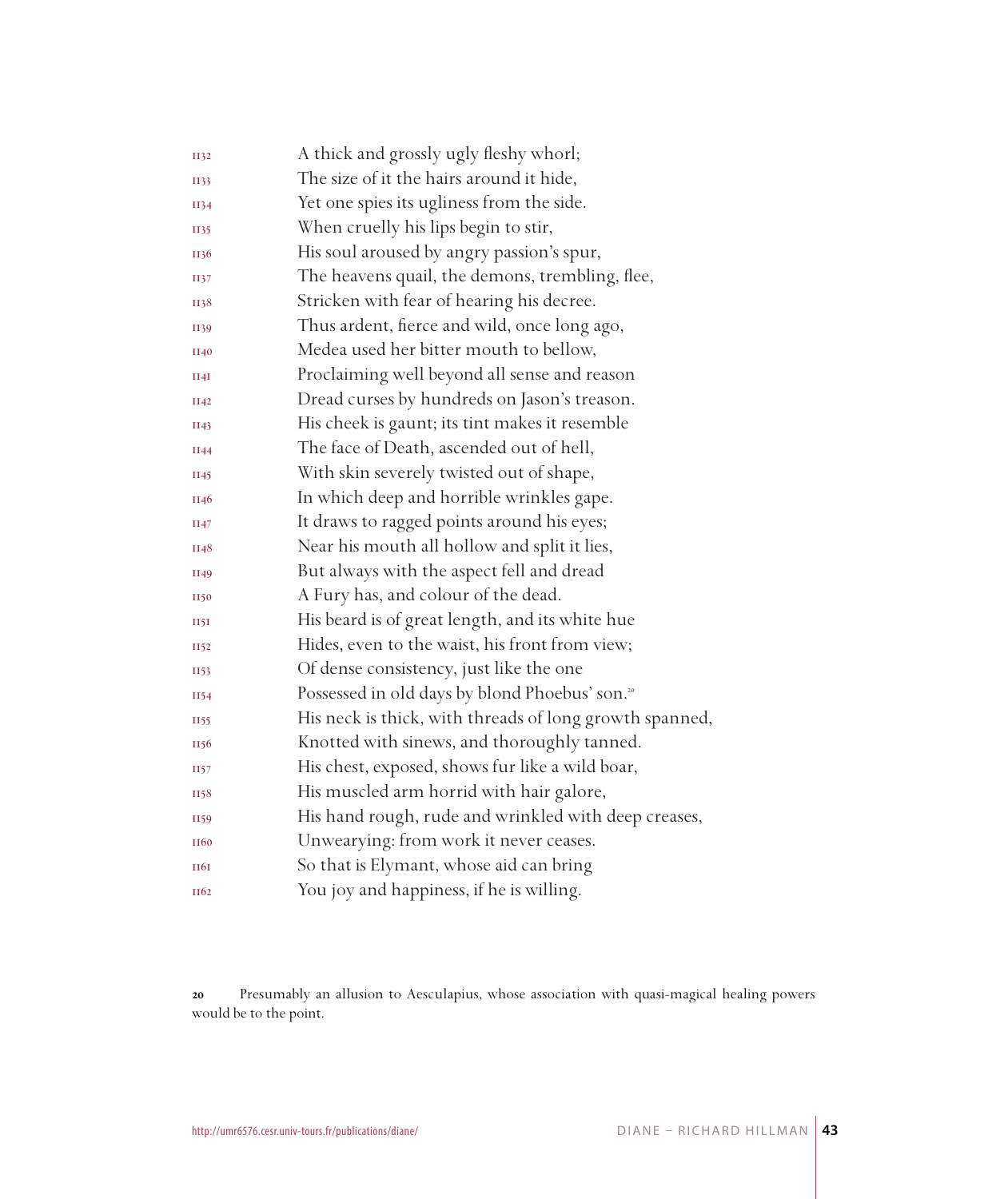| e e | e e<br>. .<br>۰. | w<br>۰. | e e | -- |
|-----|------------------|---------|-----|----|
|     |                  |         |     |    |

| II63             | From this time forth I know him, Frontin, well; |
|------------------|-------------------------------------------------|
| II <sub>64</sub> | But do inform me now, where does he dwell?      |

#### FRONTIN

| II65             | In order to help you, I'll tell you where,           |
|------------------|------------------------------------------------------|
| II <sub>66</sub> | And if you wish a cure, I'll guide you there.        |
| II67             | In a rock-bound cave, where no one abides            |
| II <sub>68</sub> | But spirits, that wielder of spells resides.         |
| II69             | The rock is of great height, its summit bleached     |
| <b>II70</b>      | With age, concave its side, of colour leeched;       |
| II7I             | No thunder-bolts upon it heaven casts,               |
| II72             | For Elymant by art averts such blasts,               |
| II73             | And Jupiter, who holds his wrath in dread,           |
| II74             | Dares not hurl lightning down upon its head.         |
| II75             | Its lofty flanks, which sharp thorns strongly arm,   |
| II76             | Inspire the boldest with fear of harm;               |
| II77             | A thousand thickets keeping daylight out             |
| II78             | In dense and tangled shapes grow round about.        |
| II79             | One glimpses and hears from that height come falling |
| <b>II80</b>      | Heavy stones galore with a crash appalling.          |
| <b>II8I</b>      | The deep sea swells against it on one side;          |
| II82             | On the other, a stream is seen to glide,             |
| II83             | With silver gleams flowing from a clear spring       |
| II84             | At the base of that lonely rock beginning.           |
| II85             | But neither the sea, nor stream in its course,       |
| <b>II86</b>      | Dares to dash that rock with its water's force,      |
| II87             | Unless the old man that freedom allows,              |
| <b>II88</b>      | So greatly both of them his power cows.              |
| II89             | Amidst those bushes mingled with small trees,        |
| <b>II90</b>      | Many a savage beast stretched out one sees:          |
| <b>H9I</b>       | The lion, bear, the she-wolf that strikes fear,      |
| <b>II92</b>      | Agile tiger, doe of the antlered deer -              |
| II93             | Those beasts, so close to Elymant, are all           |
| <b>II94</b>      | Prepared to respond at his beck and call.            |
| II95             | Upon the front face of that rugged rock,             |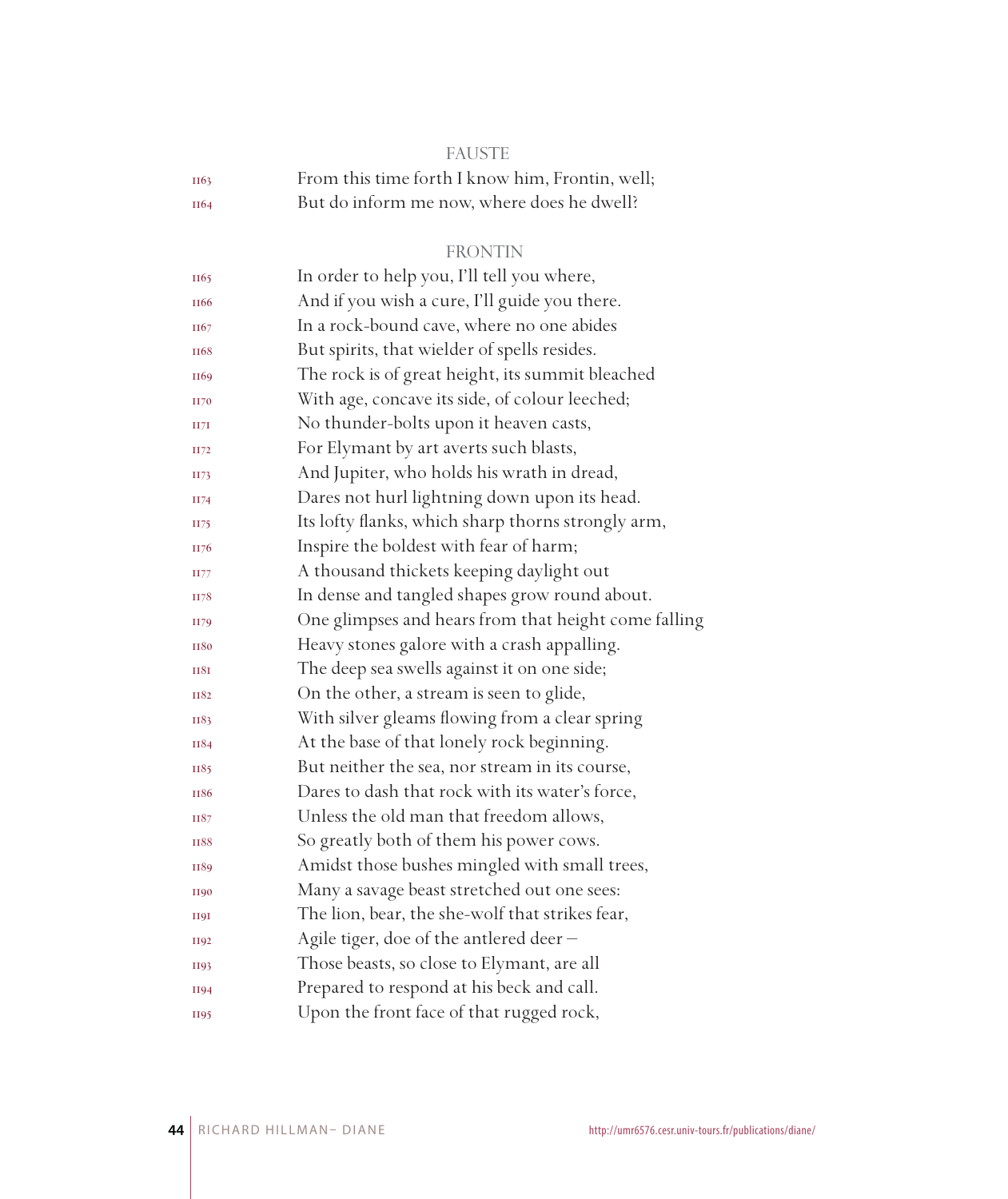| II96        | A hundred thousand birds, dark-coloured, flock      |
|-------------|-----------------------------------------------------|
| <b>II97</b> | To perch when night falls, such as owls and crows,  |
| II98        | Bats, vultures - birds all redolent of woes,        |
| II99        | Who, with their raucous cawing," cause to wake      |
| <b>I200</b> | The animals asleep within the brake.                |
| <b>I20I</b> | Upon the front-face of that rock enchanted,         |
| <b>I202</b> | A pallid elm, devoid of green, is planted,          |
| <b>I203</b> | Whose base, dried out and denuded of bark,          |
| <b>I204</b> | Kills off the rest, the branches sapless, stark,    |
| <b>I205</b> | The withered arms without their leaves extending,   |
| 1206        | Blanched, with rot tainted, to extinction tending.  |
| 1207        | Upon that elm the widowed turtle-dove               |
| 1208        | Is perched, and mourns there for its faithful love; |
| 1209        | Beneath the elm, the ground of green is bare,       |
| 1210        | Gnawed by time's tooth, fissured by torrid air.     |
| <b>T2TT</b> | Winged time, which weakens all at its own pace,     |
| <b>I2I2</b> | Is ever scratching at the pale rock-face            |
| 1213        | And makes debris roll violently below,              |
| <b>I2I4</b> | To clog the depths of streams and choke their flow; |
| <b>I215</b> | Their waters up against that ruin rebound           |
| 1216        | And spread to flood the countryside around.         |
| <b>I2I7</b> | Within that rock has Elymant arranged               |
| 1218        | A cavern dark, eternally estranged                  |
| <b>I2I9</b> | From the golden-haired sun's eternal light,         |
| <b>I220</b> | A cavern made the dwelling-place of fright.         |
| <b>I22I</b> | It's deep-set, twisted, perilous, age-old,          |
| <b>I222</b> | With spacious ends, a narrow middle fold.           |
| <b>I223</b> | Its wall, high-towering, of adamant                 |
| <b>I224</b> | Is thick with moss and covered with that plant      |
| <b>I225</b> | Whose most infallible and deadly poison             |
| <b>I226</b> | Procured the death of Socrates in prison.           |
| <b>I227</b> | Down from the rude rock's clammy ceiling-seams      |
| 1228        | Saltpetre oozes, dripping in long streams;          |

21 See textual note.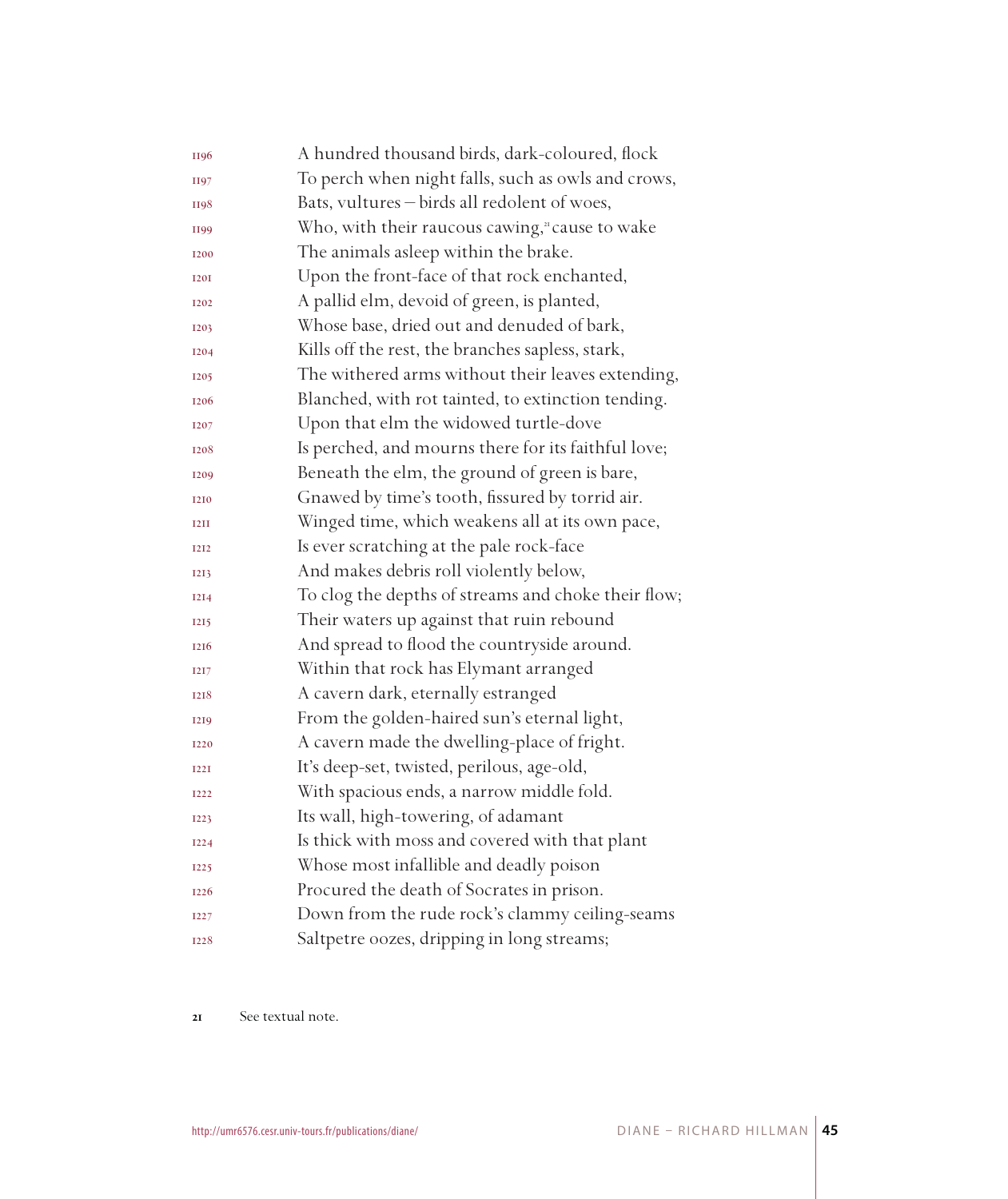| <b>I229</b> | The rocky walls contain a thousand nooks,             |
|-------------|-------------------------------------------------------|
| 1230        | Where serpents bristling lie with horrid looks,       |
| <b>I23I</b> | Whose tongues, in their hissing, spew all around      |
| 1232        | Cold venom they have sucked up from the ground.       |
| 1233        | It hurts to walk upon the frigid floor                |
| <b>I234</b> | Raggedly formed in the rock's hollow core.            |
| 1235        | Across it slither $-$ a horrible sight $-$            |
| 1236        | Hissing grass-snakes in heaps, coiled loose or tight, |
| 1237        | And reddish-tinged adders, vipers diverse             |
| 1238        | In colour, of serpents the most perverse.             |
| 1239        | But none of these Avernus-issued serpents             |
| 1240        | Dares stir when in his cavern-residence               |
| I24I        | Elymant arrives: bound his laws to keep,              |
| <b>I242</b> | They even at his feet will go to sleep.               |
| <b>I243</b> | At the cave's end, a fierce dragon gives light,       |
| <b>I244</b> | Whose eye emits the sole glimmer that sight           |
| <b>I245</b> | Can there discern; neither daylight divine            |
| 1246        | Nor the torches of shady night there shine.           |
| 1247        | No window has that cave of any kind                   |
| 1248        | By which the holy sun can entrance find:              |
| <b>I249</b> | To daylight, to sweetness, all is foreclosed;         |
| 1250        | To death, to bleak horror, all is disposed.           |
| I25I        | No gleaming but the vibrant pupils' spark             |
| <b>I252</b> | Of mortal-biting snakes relieves the dark.            |
| <b>I253</b> | One may, in one of that cruel cavern's nooks,         |
| <b>I254</b> | Catch a glimpse of Elymant's many books,              |
| 1255        | Which often he holds, and the rod he uses             |
| 1256        | To make spirits come and do as he chooses.            |
| 1257        | Nearby a thousand dead men's skulls one sees,         |
| 1258        | And bleached bones of innumerable bodies,             |
| 1259        | Which living men abusively <sup>22</sup> have found   |
| 1260        | Unfit to be entombed within the ground:               |
| <b>1261</b> | One on another, consumed half already                 |

The "iniure" of the original is likewise ambiguous: their treatment may be justified or not.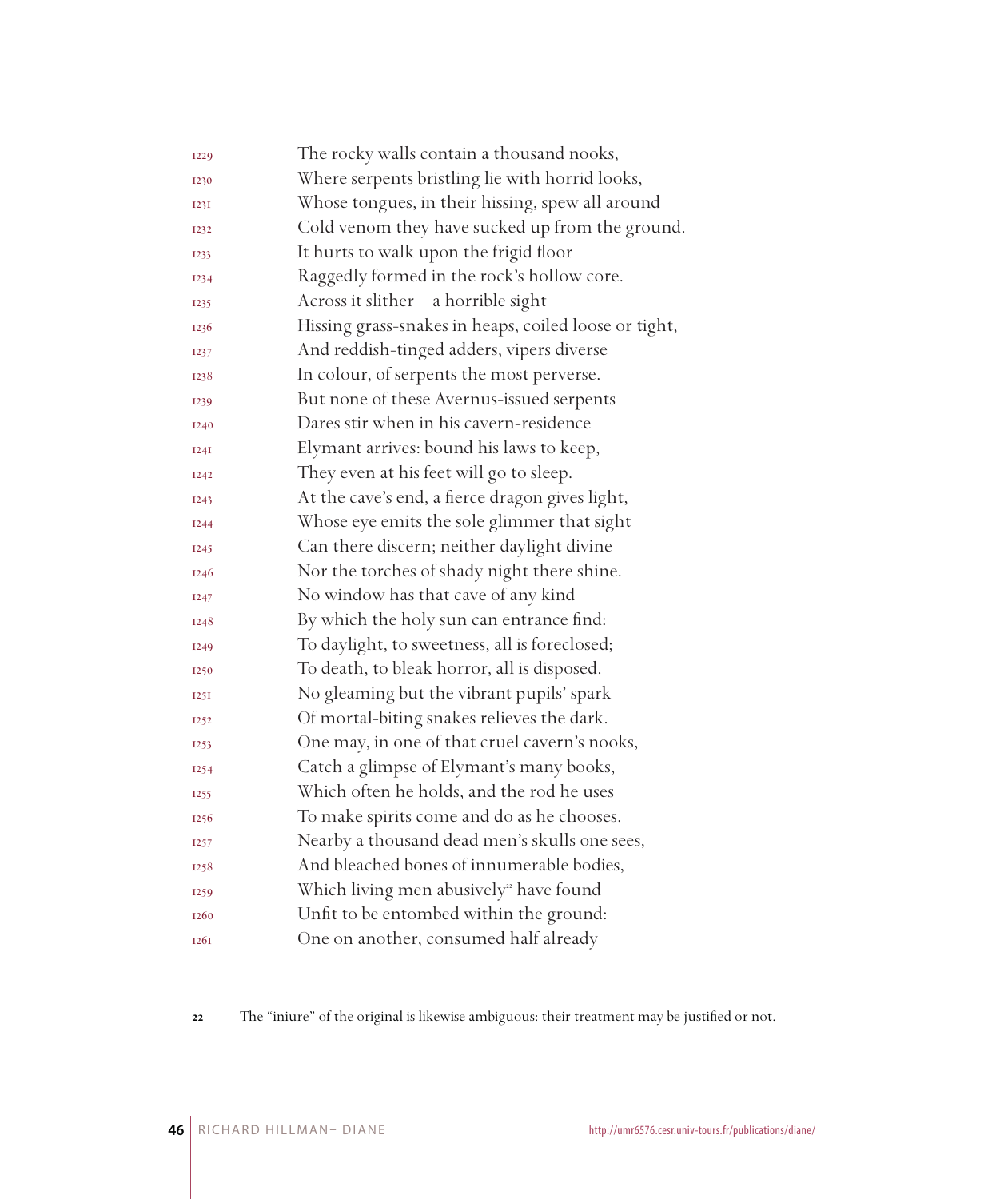| <b>I262</b>      | By gluttonous time, stacked up, one may see,     |
|------------------|--------------------------------------------------|
| <b>I263</b>      | In the same kind of pattern, straight and steep, |
| <b>I264</b>      | As in former times was many a heap               |
| <b>I265</b>      | Of wood for burning, when bodies were burned,    |
| <b>I266</b>      | With pious care, before they were inurned.       |
| <b>I267</b>      | These the shrewd old man will often transform    |
| 1268             | Either to liquid or to powder form,              |
| <b>I269</b>      | Then mix, putting to angry use his powers,       |
| <b>I270</b>      | With the sap of herbs and the juice of flowers,  |
| I27I             | And thus a secret powder fabricate               |
| <b>I272</b>      | To make the earth a desert by his hate,          |
| <b>I273</b>      | Scattering this upon a fertile field             |
| <b>I274</b>      | Attemptiing still its golden wheat to yield.     |
| I <sub>275</sub> | The clothing that old man most often wears       |
| I <sub>276</sub> | Comes from a fierce she-wolf, or skins of bears. |
| <b>I277</b>      | That, then, is the place where Elymant dwells,   |
| 1278             | Who can cure your love-torment with his spells.  |

#### FAUSTE

| <b>I279</b> | Let's go see him: his science, I believe,       |                              |
|-------------|-------------------------------------------------|------------------------------|
| 1280        | Can in some sort my suffering relieve.          |                              |
| 1281        | In love, all means must be put to the test;     |                              |
| 1282        | There's nothing too good: it deserves the best. | [Exeunt Fauste and Frontin.] |

#### CHORUS

| 1283        | When springtime comes newly in,            |
|-------------|--------------------------------------------|
| <b>I284</b> | The red adder renews its skin              |
| 1285        | Shedding the old of greyish cast;          |
| 1286        | The meadow gains back its verdure.         |
| 1287        | But he forever must endure                 |
| 1288        | Whom love's iron grip holds fast.          |
| 1289        | The rock, however wild and cold,           |
| <b>I290</b> | Is freed at least from the snow's hold $-$ |
| <b>I29I</b> | The ice must melt and so retire;           |
| <b>I292</b> | The sea from time to time relents.         |
| <b>I293</b> | But Love eternally torments                |
|             |                                            |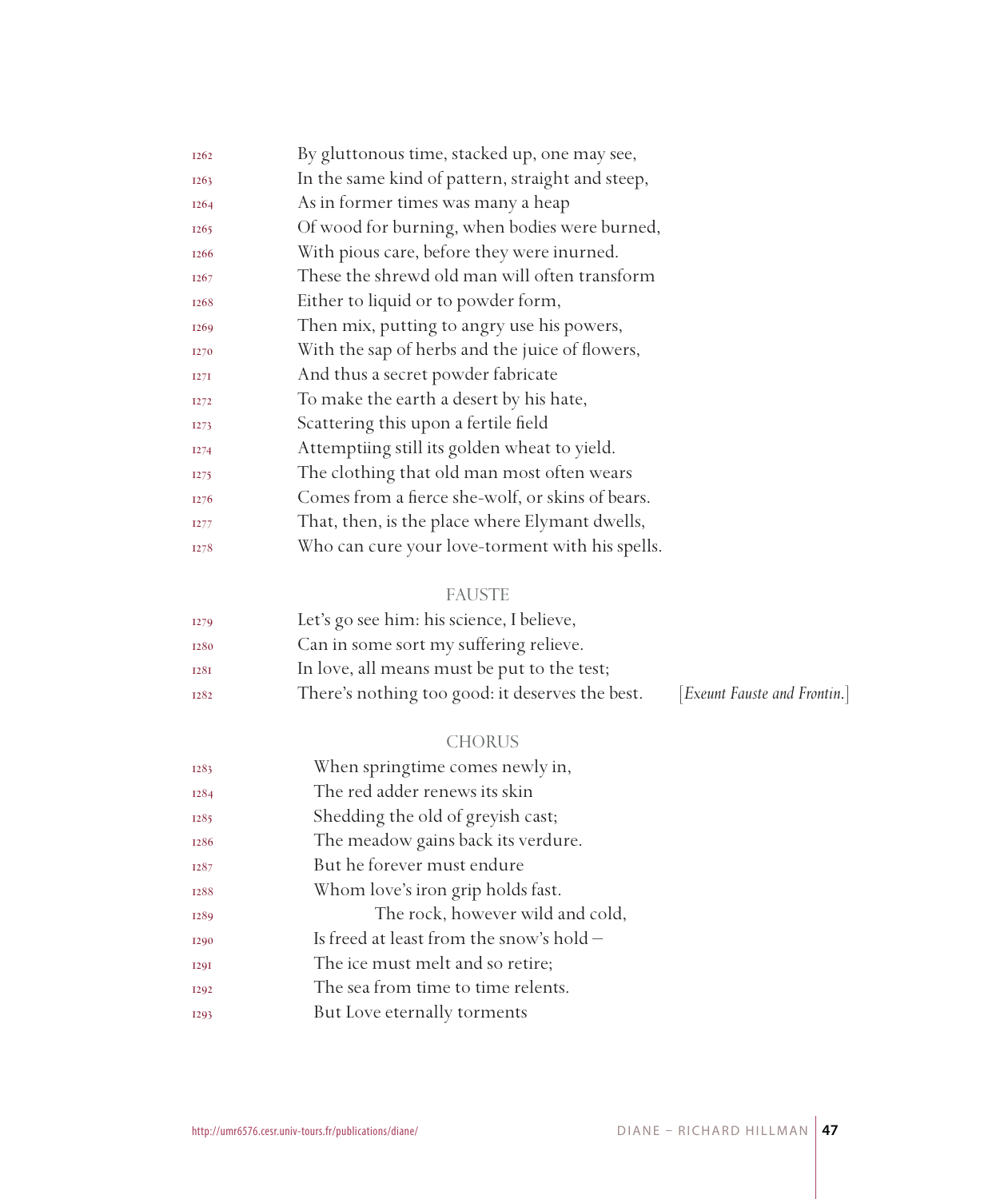| 1294        | Those hearts enkindled by its fire.     |
|-------------|-----------------------------------------|
| <b>I295</b> | The ox with its shoulder so strong      |
| 1296        | Does not bear the yoke overlong;        |
| 1297        | The drowsy herdsman slacks his tending. |
| 1298        | Sailors after storms repose.            |
| <b>I299</b> | But those hard pangs a lover knows      |
| 1300        | Only with death at last have ending.    |
| <b>1301</b> | When the bright sun bestows its beams   |
| 1302        | Aurora holds back from the streams      |
| 1303        | The tears that frequently she rains;    |
| 1304        | Niobe weeps not constantly.             |
| 1305        | The lover, though, is endlessly         |
| 1306        | Afflicted by a thousand pains.          |
| 1307        | The dog embraces its repose             |
| 1308        | When the hunting comes to a close;      |
| 1309        | The wolf enjoys its body's rest:        |
| 1310        | In sum, all things their sleep may take |
| 13II        | But those who, roused by Love, awake    |
| 1312        | With pain of many deaths oppressed.     |
|             |                                         |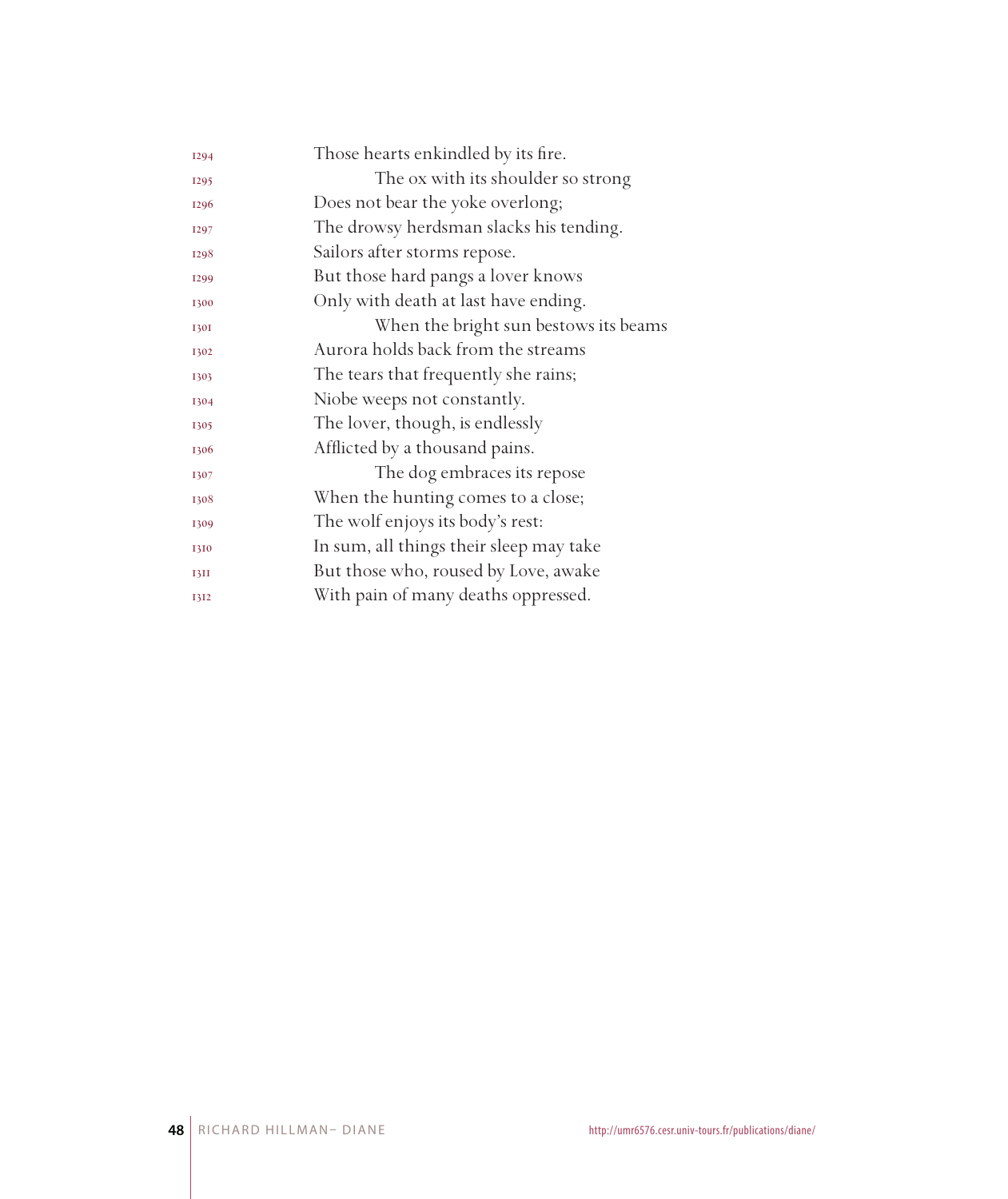## **ACT II**

## [Scene I]

|             | HECTOR [entering]                                   |
|-------------|-----------------------------------------------------|
| 1313        | What sudden surge of longing, what new blaze        |
| 1314        | Now troubles the course of my mournful days?        |
| 1315        | What change of climate and of attitude              |
| 1316        | Confuses my soul and saddens my mood?               |
| 1317        | O, how greatly inconstant are all things            |
| 1318        | That vast heaven within its circle brings!          |
| 1319        | There's nothing in this world below that's sure     |
| 1320        | But death's pale horror, which we must endure.      |
| <b>1321</b> | The sky, disordered, causes to change place         |
| 1322        | The little lights that gleam upon its face,         |
| 1323        | Making them move and leave their former stations,   |
| 1324        | Exchanging very often their locations.              |
| 1325        | The air, though laughing, as it seems, and mild,    |
| 1326        | In an instant changes from tame to wild,            |
| 1327        | Thunders, growls, and in utter terror binds         |
| 1328        | Poor mortals, gripping both their hearts and minds. |
| 1329        | The sea, which looks as if no harm it meant,        |
| 1330        | Turns, the next moment, fierce and violent,         |
| 1331        | Leaps horribly, and up to heaven's front            |
| 1332        | Flings high its furious watery brunt,               |
| 1333        | While scaly monsters, as the loud winds blow,       |
| 1334        | Amid the waves their fearsome heads will show.      |
| 1335        | Mankind, in whom nature has been perfected,         |
| 1336        | And he to rule all animals elected,                 |
| 1337        | Lively of mind (fount <sup>3</sup> of experience,   |
| 1338        | Where prudence often takes up residence),           |
| 1339        | Strong, valiant, subtle, by nature alert,           |
| 1340        | Whose deeds and whose words his wisdom assert,      |

 Orig. "pere", but "father" would not make for natural English. As punctuated, the original allows for greater ambiguity: "pere" might be in apposition with either "esprit" ("mind") or "[l]'homme" ("[m]ankind").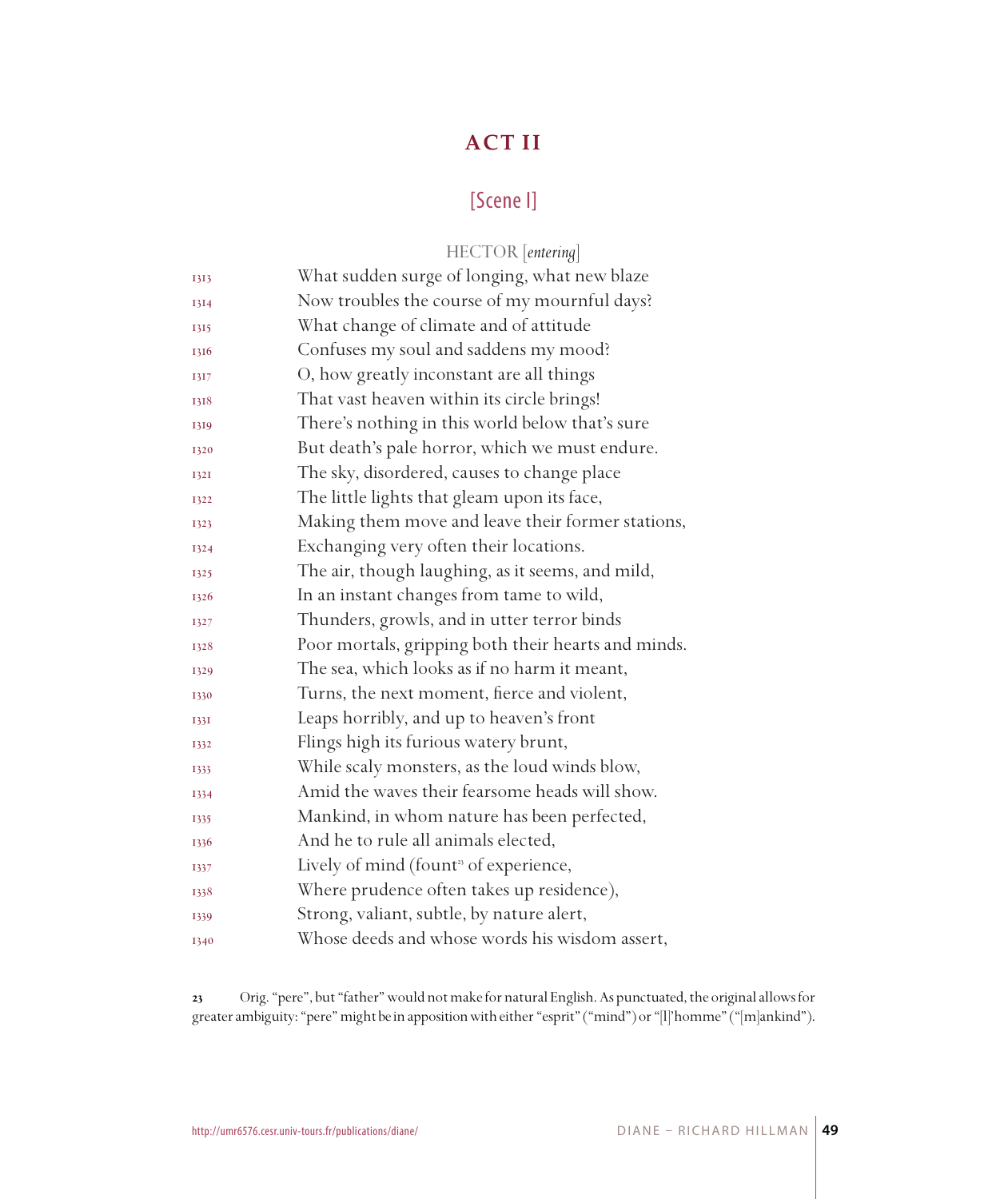| 1341 | Who takes part in the natures, as his lot,           |
|------|------------------------------------------------------|
| 1342 | Of all other creatures, living or not, <sup>24</sup> |
| 1343 | In sum, who is like a god here below,                |
| 1344 | Change of nature and place must often know,          |
| 1345 | Changes countries, behaves then differently,         |
| 1346 | Longs to view the world and encircling sea.          |
| 1347 | But changing the climate where he resides            |
| 1348 | Often brings changes to his will besides.            |
| 1349 | Although his mind is not subject to change,          |
| 1350 | Yet it follows our body, which can range,            |
| 135I | Often adapts itself to our affections,               |
| 1352 | Pursues our passions and our predilections.          |
| 1353 | As sheep are seen, in one white flock, to go         |
| 1354 | Wherever the ram leads them in the meadow,           |
| 1355 | Himself in front and always at the head              |
| 1356 | Of the white troop, which follows as it's led:       |
| 1357 | If he takes a step, all step at the sight;           |
| 1358 | If he flees in fear, the whole flock takes flight;   |
| 1359 | If he starts to bleat, so the others do;             |
| 1360 | If he stops, all the troop stands transfixed, too.   |
| 1361 | Likewise the mind, which ideally dictates            |
| 1362 | Our body's course, most often imitates,              |
| 1363 | And frequently swerves in such imitation,            |
| 1364 | Subjected, like the body, to mutation.               |
| 1365 | Ah, that is what I feel! A change of place           |
| 1366 | Alters also my nature and my face.                   |
| 1367 | The sea, in casting me on this bare shore,           |
| 1368 | Casts out of me the will I had before,               |
| 1369 | Which guided me, using my skillful arms,             |
| 1370 | To the cruellest combats and alarms.                 |
| 1371 | But, alas, since then my will I have changed         |
| 1372 | And from that desire am far estranged!               |
| 1373 | Thus once did Hercules, honour of Greece,            |

The translation is literal but I find the meaning elusive.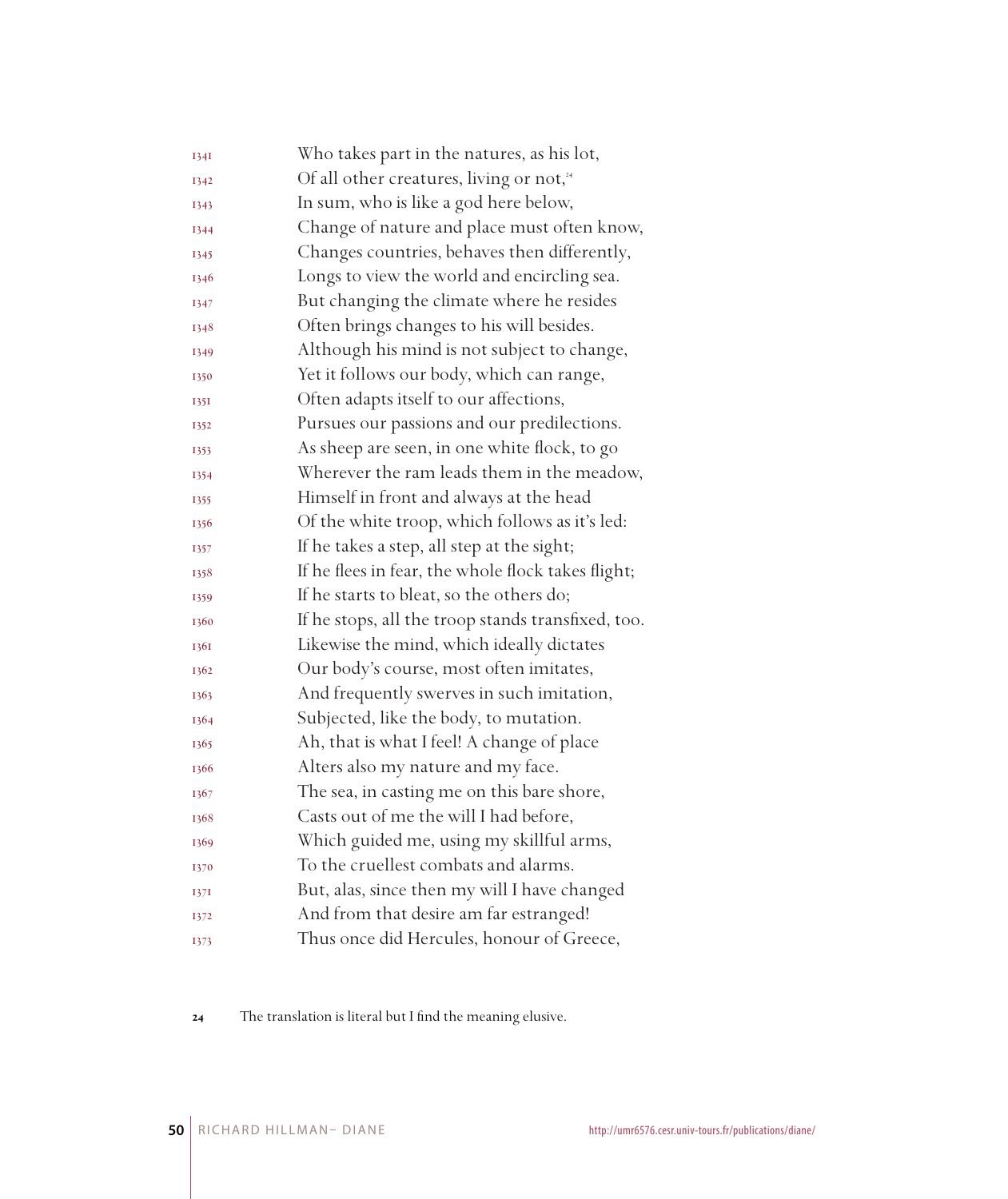| 1374        | His heart-felt ties and solemn bonds release,        |
|-------------|------------------------------------------------------|
| 1375        | Change wishes, customs, voice, and what he wore,     |
| 1376        | The beauty of Iole to adore.                         |
| 1377        | I do the same, and my warrior's prowess              |
| 1378        | Change for love of a simple shepherdess.             |
| 1379        | I'm no longer that famed Hector who went             |
| 1380        | Audaciously into an armed encampment,                |
| 1381        | Whose forehead, with fierce boldness flushing red,   |
| 1382        | Struck the enemies' hearts with icy dread.           |
| 1383        | I'm no longer that Hector, nobly born,               |
| 1384        | Who faced the front of bloody Mars with scorn,       |
| 1385        | Engraved there, with his sword's steel point, a sign |
| 1386        | His memory in honour to enshrine.                    |
| 1387        | I'm no longer fit heir to the fair name              |
| 1388        | Of Hector the great, nor his living fame,            |
| 1389        | But rather I follow the traces left                  |
| 1390        | By tender Paris, of vigour bereft.                   |
| 1391        | Haughty Love, now I knowingly can say,               |
| 1392        | To my great cost, that under your hard sway          |
| 1393        | Even heaven yields, and your influence               |
| 1394        | As far as hell is held in reverence.                 |
| 1395        | The sea fears you, and the earth at your tread       |
| 1396        | Trembles with fear and lies panting with dread.      |
| 1397        | I know it, alas! What, then? There's no shame        |
| 1398        | In yielding to a power that can claim                |
| 1399        | Dominion over men, whose glory forces                |
| 1400        | Mighty Jove from heaven to bend his courses          |
| <b>I40I</b> | Towards this base world, since he cannot choose      |
| 1402        | But come to court the nymphs that he pursues.        |
| 1403        | If that mighty god, forever thundering,              |
| 1404        | Finds himself by Love divine sent blundering,        |
| 1405        | If he accepts at Love's hands such defeat,           |
| 1406        | Should I not count it a glorious feat                |
| 1407        | Of such a conqueror to be the conquest,              |
| 1408        | One who the great gods' potency can best?            |
| 1409        | Venus has loved; Diana of the woodlands              |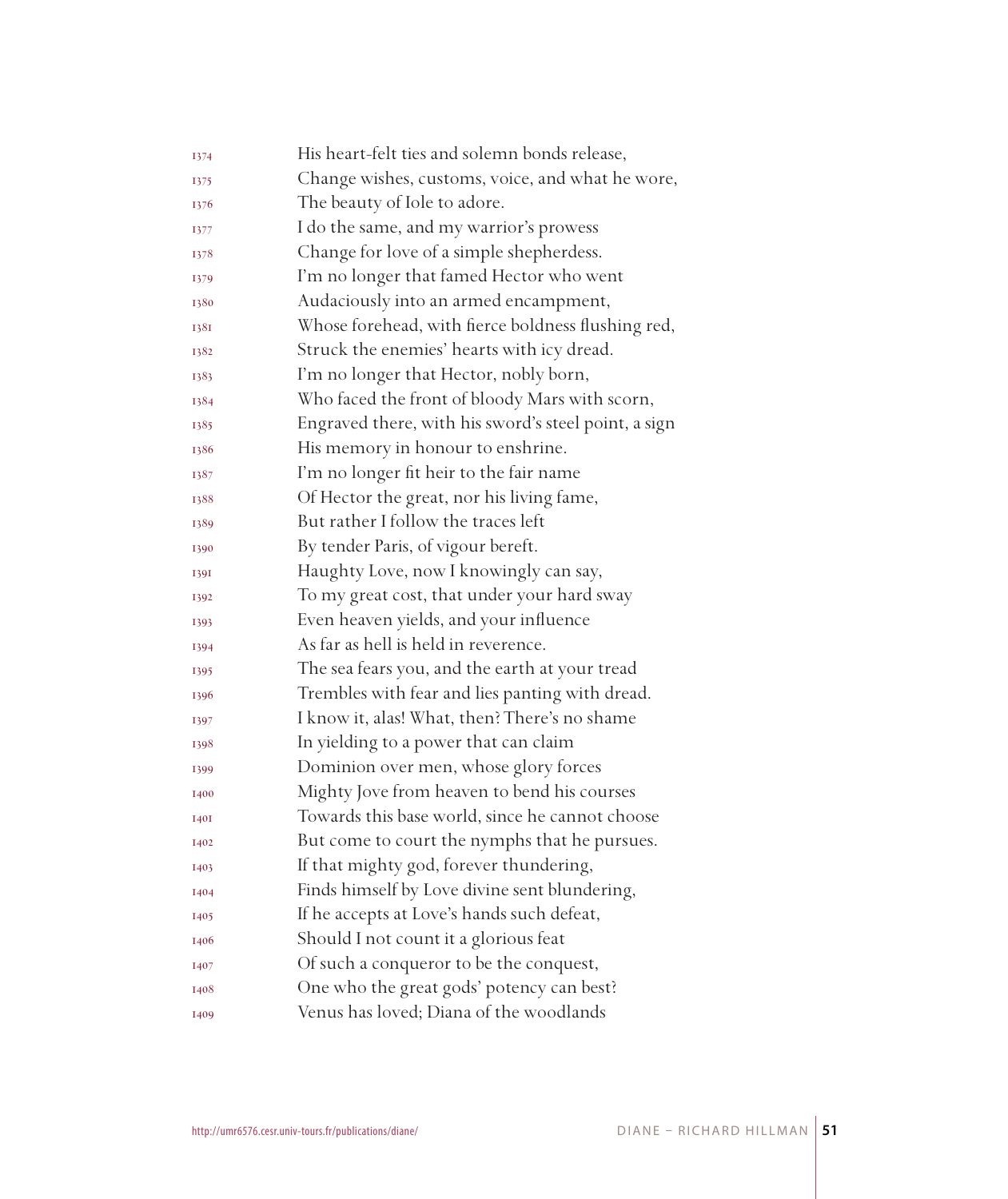| 1410        | Fell into that sweet adversary's hands,                  |
|-------------|----------------------------------------------------------|
| I4II        | When the eyes $-$ or, rather, Phoebus-born fires $-$     |
| <b>I4I2</b> | Of two fair shepherds <sup>25</sup> wakened her desires. |
| 1413        | If I love likewise a fair shepherdess                    |
| 1414        | Whose face appears as full of holiness                   |
| 1415        | As those of Pallas, Cypris, <sup>26</sup> or of Juno,    |
| 1416        | Do I deserve reproach for loving so?                     |
| 1417        | No, it's honour to cherish, love, pursue                 |
| 1418        | Whatever nature gives perfection to.                     |
| 1419        | Beauty can set our hearts in conflagration,              |
| 1420        | And can compel our eyes to adoration.                    |
| <b>I42I</b> | But alas! She's here, who's ravished from me,            |
| 1422        | Through love of her, my vital energy.                    |

## JULIE [*entering*]

| O with what force does the heavenly power           |
|-----------------------------------------------------|
| Of the immortal show itself each hour!              |
| By what experience intense it teaches               |
| How highly its holy potency reaches!                |
| The sky, kind cause of seasons for the land,        |
| Was created by his almighty hand.                   |
| His glorious voice spoke a single word              |
| Which formed that lustrous vault as it was uttered, |
| And from the sea's salt floods made separation,     |
| And from the land, out of agglomeration.            |
| His bounty bestowed, as a wedding garment,          |
| The azure mantle of the firmament,                  |
| Where the fair sun sheds his resplendent light      |
| In a thousand fires, each burning bright.           |
| That sky, produced by one hand of great force,      |
| Feels another, prudent, govern its course:          |
| For Phoebus is always seen in his place,            |
|                                                     |

Endymion is clearly one; the most likely candidate for the other, according to some versions of the moon-goddess's love affairs, would seem to be Orion.

I.e., Venus.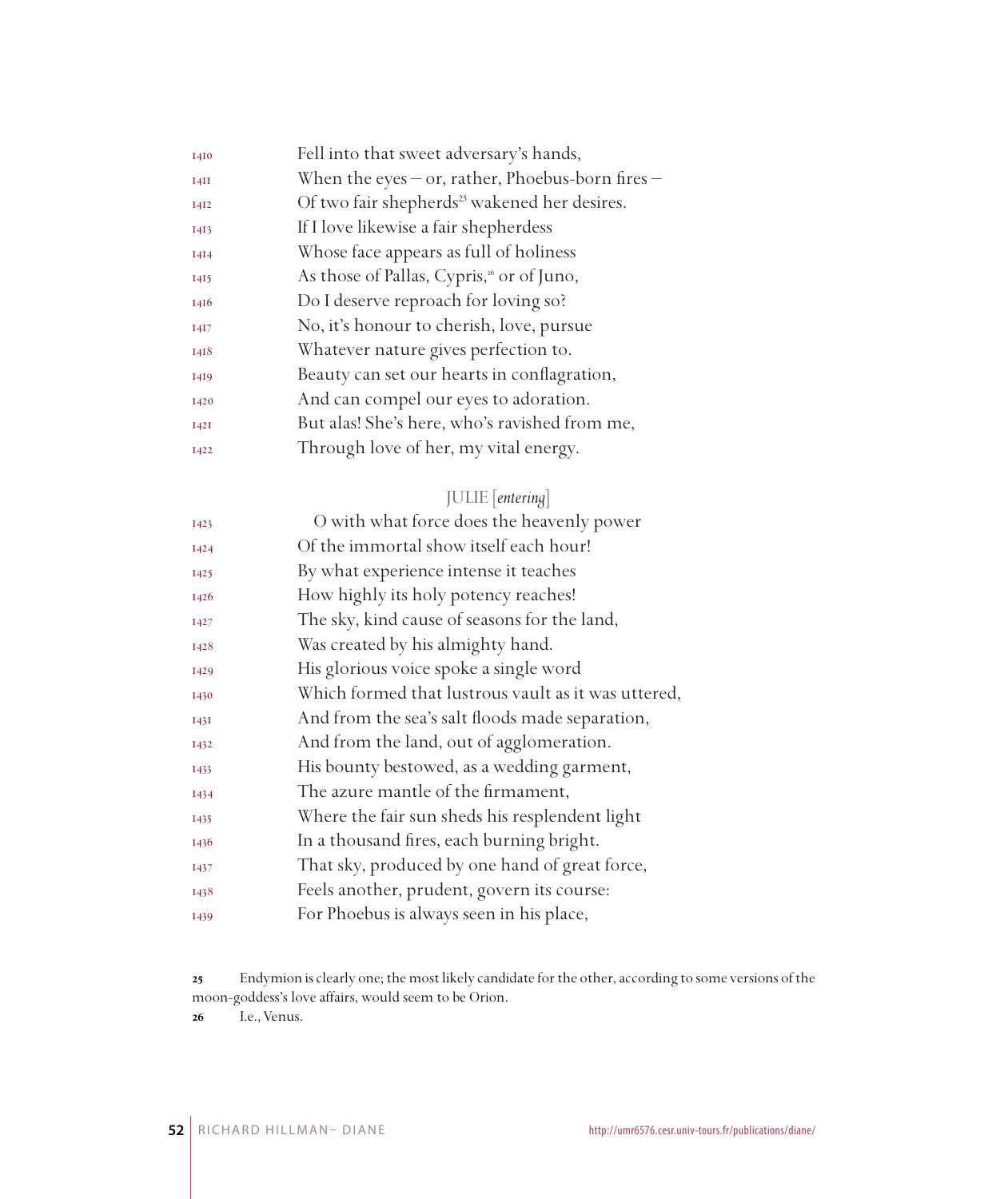| 1440        | Beginning his journey with winged pace,                    |
|-------------|------------------------------------------------------------|
| <b>I44I</b> | The night coming after, its lights arrayed,                |
| 1442        | None with a face that is liable to fade,                   |
| 1443        | Each having by nature its proper power,                    |
| 1444        | No fire seen another to devour,"                           |
| 1445        | Without confusion, and out of gross disorder               |
| 1446        | Combining to fashion such well-tuned order                 |
| 1447        | As the Eternal, giving each its station,                   |
| 1448        | With mighty glory fixed in his creation.                   |
| 1449        | That vault divine the eye may well perceive,               |
| 1450        | Its origin the mind likewise conceive,                     |
| 1451        | But not know for how long its perfect state                |
| 1452        | Will last, or from what God did it create.                 |
| 1453        | From that fair heaven flows a pleasant air                 |
| 1454        | Which renders fertile the field to the ploughshare,        |
| 1455        | Which makes us live, and renders to our bodies             |
| 1456        | Blood, vital warmth, and frequent harmonies. <sup>28</sup> |
| 1457        | Thanks to that gracious sky, which one admires             |
| 1458        | As divine, our mortal body respires,                       |
| 1459        | The tree abounds in growth, the earth, serene,             |
| 1460        | So favoured spreads its bosom all with green.              |
| 1461        | After the sky one sees the verdant earth                   |
| 1462        | To a thousand flowers and fruits give birth,               |
| 1463        | All in their taste and savour varying,                     |
| 1464        | Though in their nature and their size agreeing,            |
| 1465        | As men are all identical in essence,                       |
| 1466        | Whereas their faces show great difference.                 |
| 1467        | Of that earth on which our feet make their way,            |
| 1468        | Which one stirs up and digs in every day,                  |
| 1469        | Man cannot know in his profundity                          |
| 1470        | The substance forming its rotundity.                       |

 This translation is conjectural; the original might also mean that none of the heavenly bodies appears to shine more brightly than another, but this is, after all, manifestly untrue.

 On the assumption that the "ardeur" Julie evokes is a positive life-force, not passion, I add "vital"; otherwise, the translation in literal, but I find that the sense of "harmonies" ("accords") remains cryptic.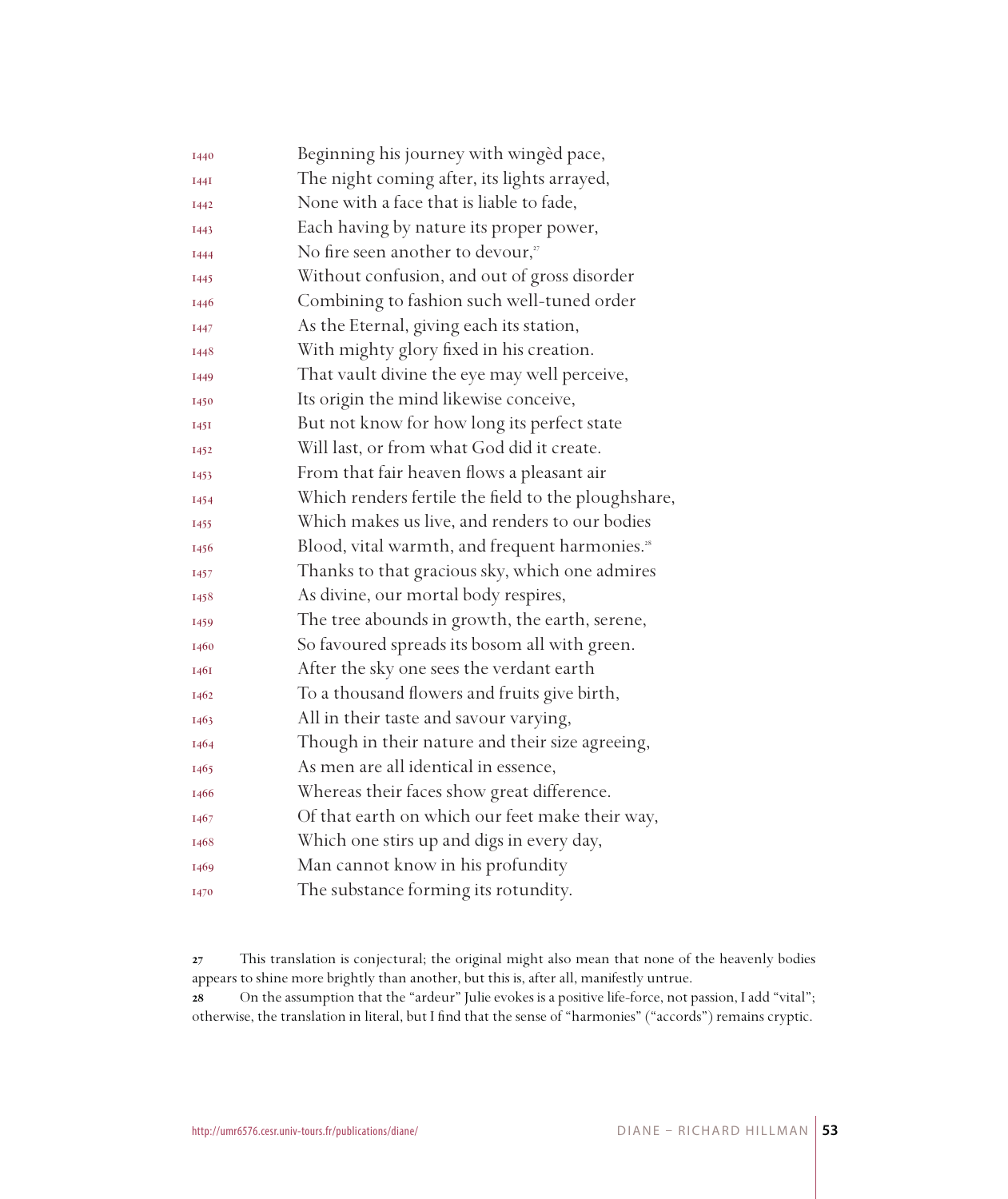| He knows its strength and value of its fields,                  |
|-----------------------------------------------------------------|
| Its nature and worth, by the fruit it yields;                   |
| He knows how he can readily, from sterile,                      |
| Transform it, by his labour, into fertile;                      |
| He knows with fertiliser how to feed it,                        |
| Till it, enrich it when he must, and seed it,                   |
| But he cannot, in his imperfect soul,                           |
| Judge what it is made of, this massive whole.                   |
| God alone knows that, being its creator,                        |
| Who makes himself of all the instigator.                        |
| And then one also sees the teeming sea                          |
| Embrace this globe with its fecundity,                          |
| Enclosing, rolling round this lowly sphere,                     |
| Yet with its waves respecting that frontier:                    |
| That sea with its inconstant <sup>39</sup> womb, which nurtures |
| Infinite fish of greatly diverse natures,                       |
| From one sole being <sup>30</sup> tracing their descent         |
| And yet all recognised as different,                            |
| Whether in taste, or in their shape or size $-$                 |
| Some are pleasing; others offend the eyes,                      |
| Their bodies deformed by monstrous defects                      |
| Which Nature with her erring hand effects;                      |
| For Nature, bolting in bizarre directions,                      |
| Conspicuously shows her imperfections,                          |
| Proving that over Nature's work God stands                      |
| And holds the rule of this world in his hands:                  |
| He being perfect, perfect in abundance                          |
| The order that obeys His governance.                            |
| One often sees the waves of this sea race                       |
| And leap up, roaring, with the wind in chase,                   |
| Bellow enraged, all white with bitter spume.                    |
|                                                                 |

 In view of the description that follows, "inconstant" seems the most appropriate epithet to render the original, "pariure", whose literal meaning ("perjured") would be incongruous.

 Orig. "de mesme estre". It seems likely that a neo-platonic notion of an originating form is meant here, rather than a literal single specimen; the translation preserves the ambiguity.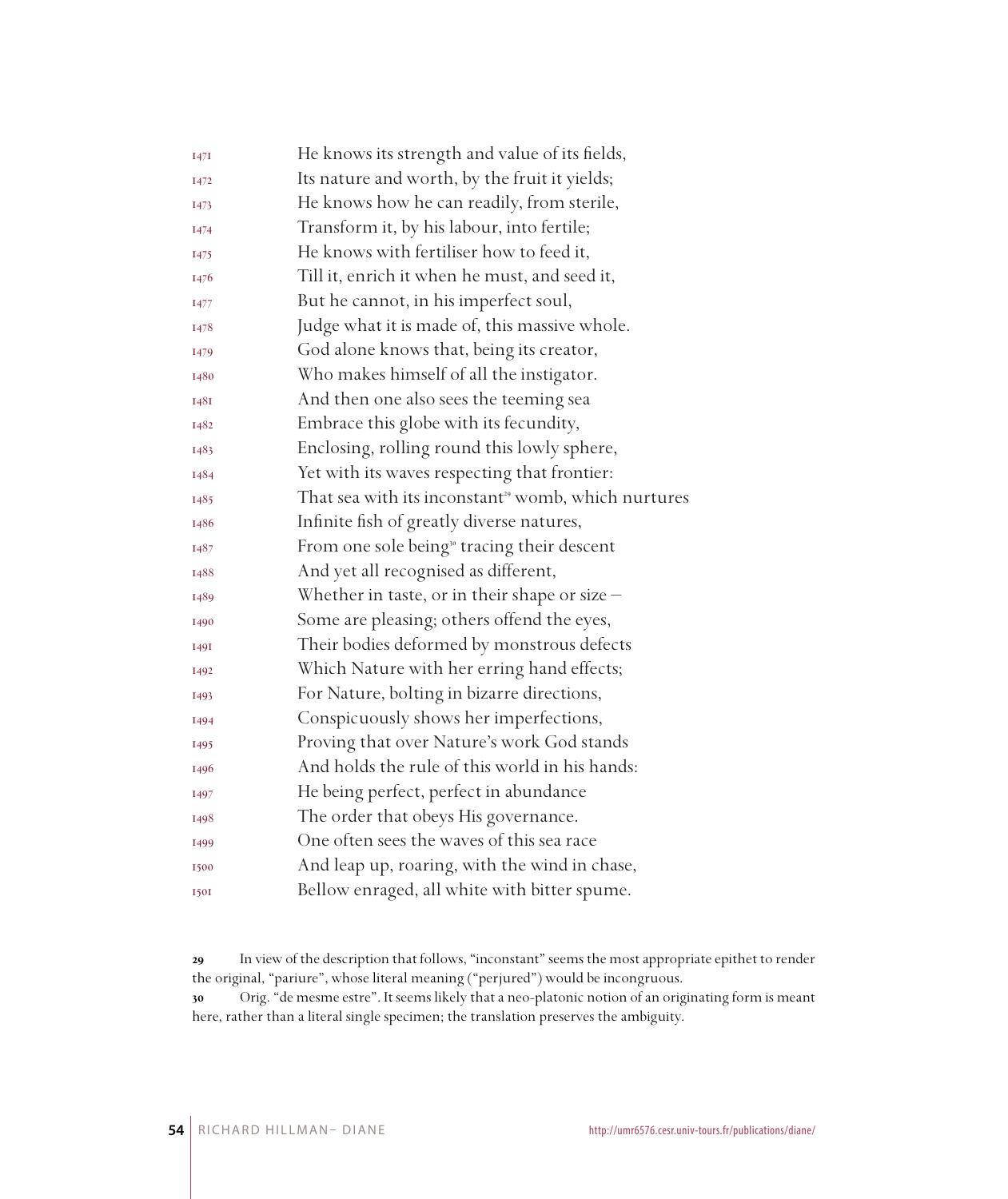| 1502        | So one sees bellow and with fury fume                   |
|-------------|---------------------------------------------------------|
| 1503        | The fierce bull, roaring, galloping, when goaded        |
| 1504        | By rage that makes his senses overloaded:               |
| 1505        | Now through the hollow of a swamp he barges;            |
| 1506        | Now across a savage desert he charges,                  |
| 1507        | Now against hillsides sloping steeply upwards,          |
| 1508        | Now in the thick of the bellowing herds,                |
| 1509        | For the lion's furious paw has now                      |
| 1510        | Stolen away from him his dearest cow,                   |
| 15II        | Which he goes searching for, panting with wrath,        |
| 1512        | His face, his mouth, his chest all white with froth.    |
| 1513        | Thus the waves of the false one who befriended          |
| 1514        | Pelops of old are seen by rage distended. <sup>31</sup> |
| 1515        | On this sea many a proud vessel rides,                  |
| 1516        | And yet despite this, no one of its tides               |
| 1517        | Or waters understands the excellence,                   |
| 1518        | Nor from what matter it derives its essence:            |
| 1519        | Only its author, since he is omniscient,                |
| 1520        | Is not forestalled by that impediment.                  |
| <b>I52I</b> | See how we find, wondrous in all his deeds,             |
| 1522        | That awe-striking God who in might exceeds,             |
| 1523        | Who by sage counsel guides all on its way,              |
| 1524        | Whose eye regards the forehead of the day,              |
| 1525        | Whose righteous and all-hallowed providence             |
| 1526        | All things perfects in the rays of his prudence.        |
| 1527        | Heaven blesses his name victorious,                     |
| 1528        | Hell fears it, and it stands as glorious                |
| 1529        | Here in earthly regions: no herb too slight             |
| 1530        | Or worm too small his praises to recite,                |
| 1531        | For in them all - fed, covered and protected,           |
| 1532        | Thanks to his care $-$ his virtue is reflected.         |
| 1533        | All lives by him, and wild beasts in their pride        |

 Obscure lines, because of the feminine gender ("la pariure amie"), but the allusion is presumably to Poseidon as metonymic of the (feminine) sea ("mer"), which is "false" ("pariure") by nature; Poseidon was the lover of the youthful Pelops.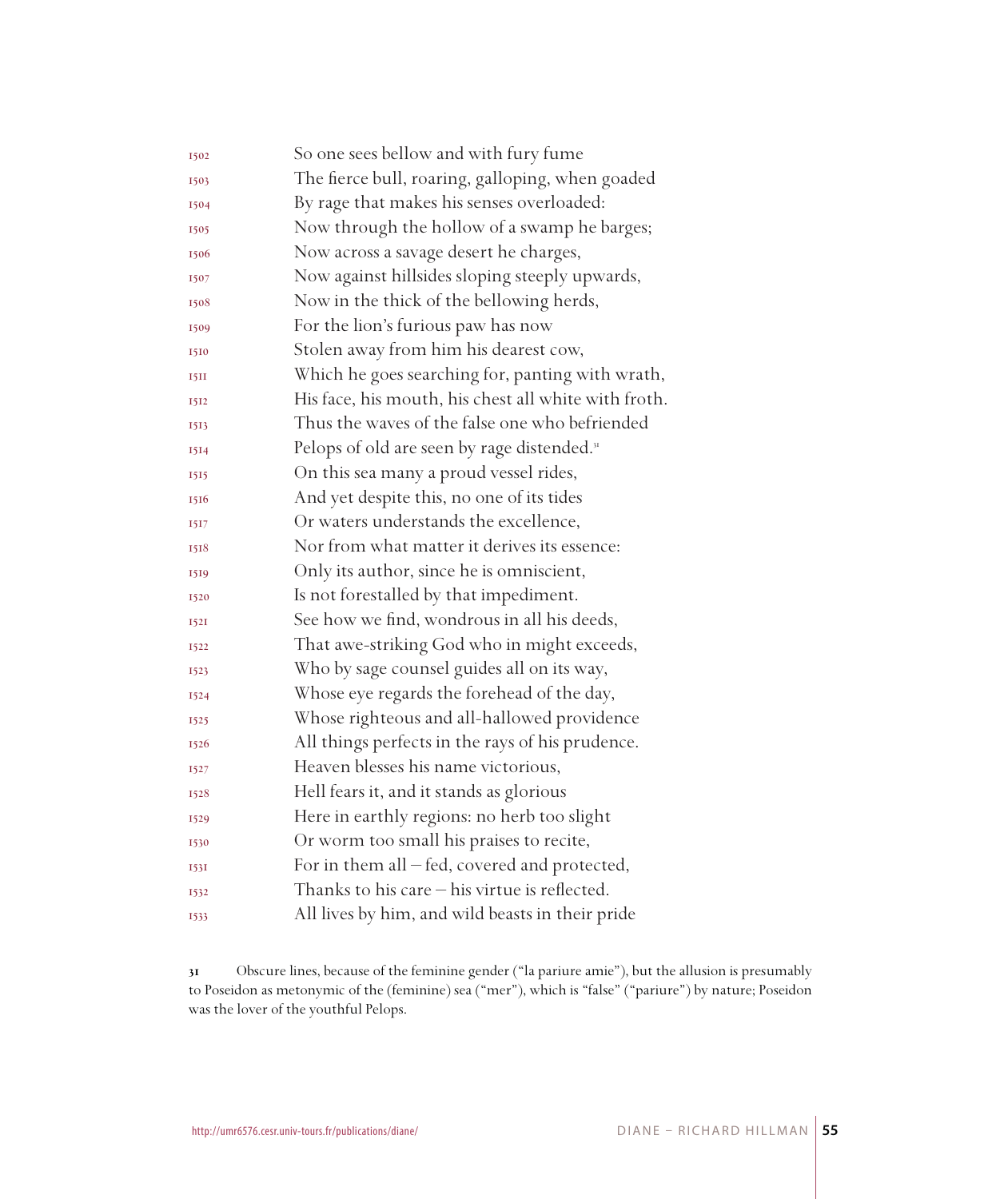| 1534        | With tear-like sap of plants are satisfied;       |                    |
|-------------|---------------------------------------------------|--------------------|
| 1535        | Small birds are sustained by ripe ears of grain,  |                    |
| 1536        | Fish by water; flowers the bees sustain.          |                    |
| 1537        | Behold how everlasting is the care                |                    |
| 1538        | Of that great God, who, out of diverse fare       |                    |
| 1539        | To suit the appetite of every beast,              |                    |
| 1540        | Provides a repast even for the least.             |                    |
| 1541        | It is that mighty God alone I wish                |                    |
| 1542        | To love, serve, honour and with blessing cherish; |                    |
| 1543        | The love of him alone inflames my heart,          |                    |
| 1544        | And in no love but his my soul takes part.        |                    |
| 1545        | For any love whose essence has its source         |                    |
| 1546        | In some vain object having lesser force           |                    |
| 1547        | Dies suddenly, just as, in stormy skies,          |                    |
| 1548        | The fitful lightning fades before our eyes:       |                    |
| 1549        | The object dead, from which the love proceeded,   |                    |
| 1550        | The love itself must likewise have receded.       |                    |
| <b>1551</b> | Divine love only never has an end,                |                    |
| 1552        | Because its source it never may expend:           |                    |
| 1553        | Always its flame undying reigns intense           |                    |
| 1554        | Within our heart, our soul, and in our sense;     |                    |
| 1555        | And that pleasing sacred fire must bring          |                    |
| 1556        | Us to the One from whom it takes its being.       |                    |
| 1557        | Thus I seek none but spiritual love,              |                    |
| 1558        | Which draws us to the Immortal above,             |                    |
| 1559        | And, as my flocks within these woods I tend,      |                    |
| 1560        | Wholeheartedly my pipe and voice I lend           |                    |
| 1561        | To testify to the Eternal's glory,                |                    |
| 1562        | Whose love alone lives in my memory.              | $[Exit \; Julie.]$ |
|             | <b>HECTOR</b>                                     |                    |

| 1563 | Ah, what's that I hear? I despair of all! |
|------|-------------------------------------------|
| 1564 | That icy heart's a stone behind a wall    |
| 1565 | Of cruelty, of anger and disdain,         |
| 1566 | Painted with the stark horror of my pain! |
| 1567 | Yet I'll make my way, with a weary pace,  |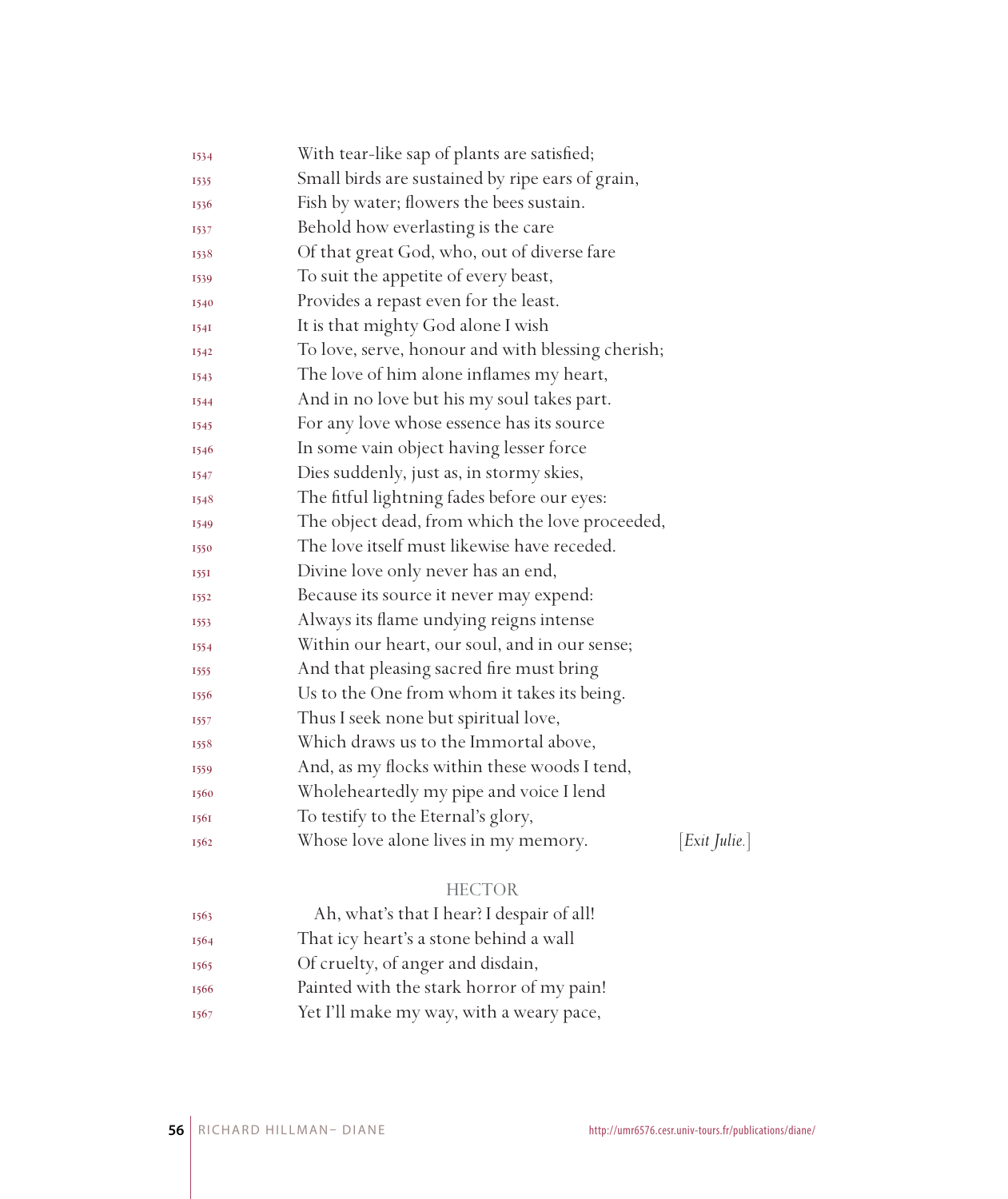| 1568 | Towards that solid rock's misshapen base.        |       |
|------|--------------------------------------------------|-------|
| 1569 | Because love torments me without respite,        |       |
| 1570 | Should I not my complaints again recite?         |       |
| 1571 | <b>ECHO</b><br>cite                              |       |
| 1572 | Is that you, Echo, who have overheard me?        |       |
| 1573 | <b>ECHO</b><br>me                                |       |
| 1574 | Come, then, tell me: my hope should I renew?     |       |
| 1575 | <b>ECHO</b><br>new                               |       |
| 1576 | What of the pain that makes me woe-begone?       |       |
| 1577 | <b>ECHO</b>                                      | gone  |
| 1578 | May I hope that Love his grace will attest?      |       |
| 1579 | <b>ECHO</b><br>test                              |       |
| 1580 | What will my profit be from his scorn's absence? |       |
| 1581 | <b>ECHO</b>                                      | sense |
| 1582 | And she for whom my flame mars my well-being?    |       |
| 1583 | <b>ECHO</b>                                      | being |
| 1584 | Must I always endure a state quite hopeless?     |       |
| 1585 | <b>ECHO</b><br>less                              |       |
| 1586 | What expect from the love that brings disease?   |       |
| 1587 | <b>ECHO</b>                                      | ease  |
| 1588 | And from desire that makes me unhappy?           |       |
| 1589 | <b>ECHO</b>                                      | happy |
| 1590 | Must heaven, then, my plaguing doubts resolve?   |       |
| 1591 | <b>ECHO</b>                                      | solve |
| 1592 | May I see by heaven my anguish ended?            |       |
| 1593 | <b>ECHO</b>                                      | dead  |
| 1594 | O happy man! I feel such exaltation              |       |
| 1595 | Flow from the grace of such sweet expectation!   |       |
| 1596 | Now in my life shall torment have no place,      |       |
| 1597 | And blissful hope instead I will embrace,        |       |
| 1598 | Because that god who dwells within this rock     |       |
| 1599 | Has deigned for me his counsels to unlock.       |       |
| 1600 | A god's foretelling must be given weight;        |       |
| 1601 | His true oracle must we venerate.                |       |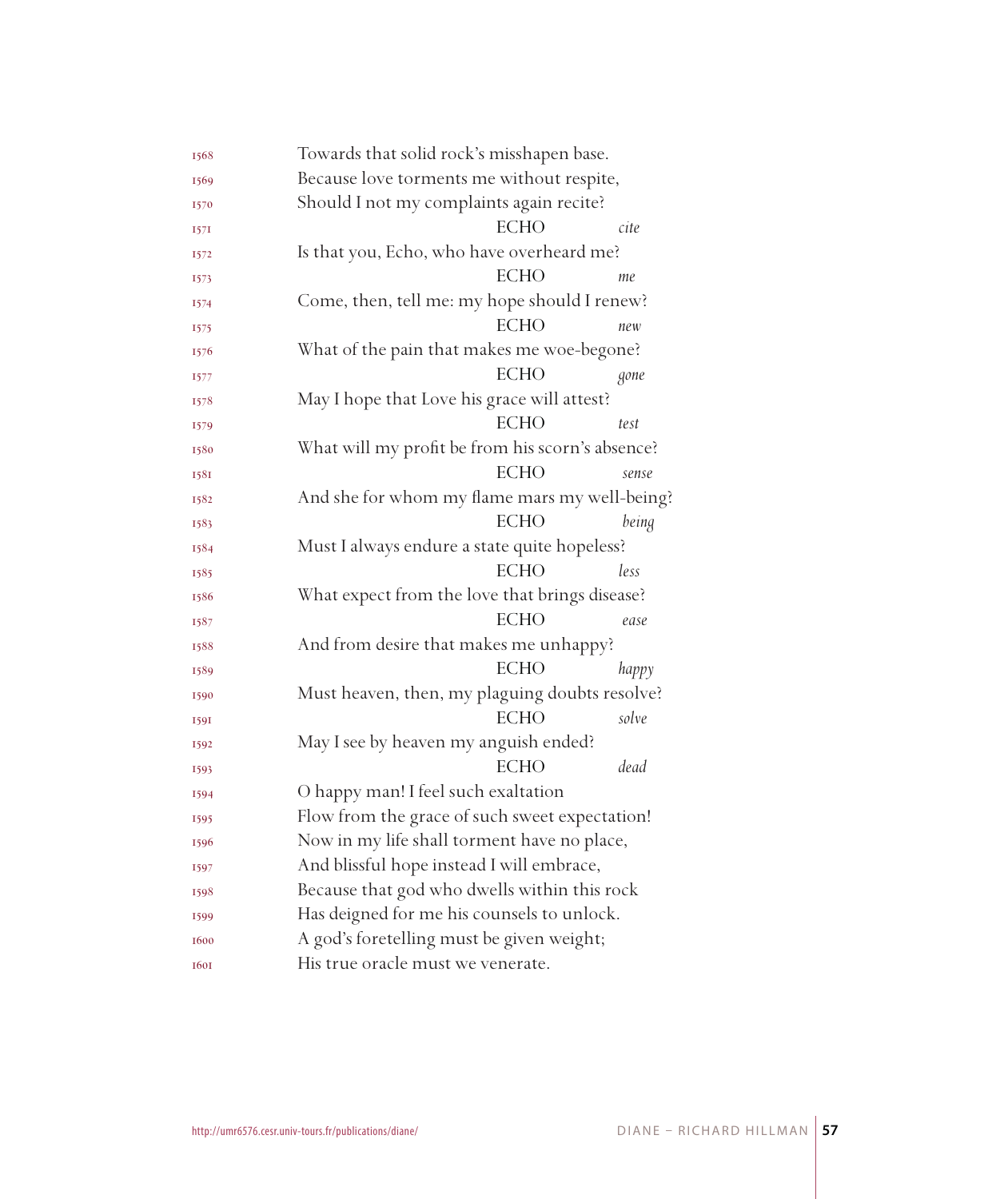|             | ARBUSTE [entering]                                        |
|-------------|-----------------------------------------------------------|
| 1602        | Lover, if you believe, you are a fool,                    |
| 1603        | Trusting that rock, in which is lodged the school         |
| 1604        | Of futile dreams, with Morpheus as lord,                  |
| 1605        | Where the deceiving bed of sleep is stored. <sup>32</sup> |
| 1606        | Ah, do you think that some inhuman stone,                 |
| 1607        | To which strength, breath and passion are unknown,        |
| 1608        | And lacking all power, could one day be,                  |
| 1609        | By something spoken, your love's remedy?                  |
| 1610        | Great Jupiter, who sole exerts his sway                   |
| <b>1611</b> | Upon the stars and can disasters stay,                    |
| 1612        | Who has immortal sprites at his command,                  |
| 1613        | Can none of this when Love takes him in hand              |
| 1614        | And he obeys the heat of that fierce flame                |
| 1615        | Lit in his soul, his case as yours the same.              |
| 1616        | Do you suppose, then, that a rock insensate,              |
| 1617        | To be struck by lightning its constant fate,              |
| 1618        | That solid stone, without feeling or life,                |
| 1619        | Might heal the harm caused by your inner strife?          |
| 1620        | O you poor fool, if that rock's voice you follow,         |
| 1621        | For even the prophecies of Apollo                         |
| 1622        | Are nothing, for the most part, but deception,            |
| 1623        | Despite the high godhead of their conception;             |
| 1624        | And Jove, great god of all humanity,                      |
| 1625        | Can have oracles lacking certainty:                       |
| 1626        | Most often they lead men into confusion,                  |
| 1627        | And we are often subject to delusion.                     |
| 1628        | The voice of a mere rock, then, you believe,              |
| 1629        | Your misery is able to relieve?                           |
| 1630        | You are deluded, and love's cruel pain                    |
| 1631        | Is not so easy to set right again.                        |
| 1632        | For nothing in a beauty can instill,                      |
| 1633        | However much we love her, equal will                      |

 Orig. "Où du sommeil est le lict deceueur". The adjective "deceueur" ("deceiving") would also agree with "sommeil" ("sleep") and give more straightforward sense, but the word order associates it strongly with "lict" ("bed"), producing a transferred epithet (hypallage).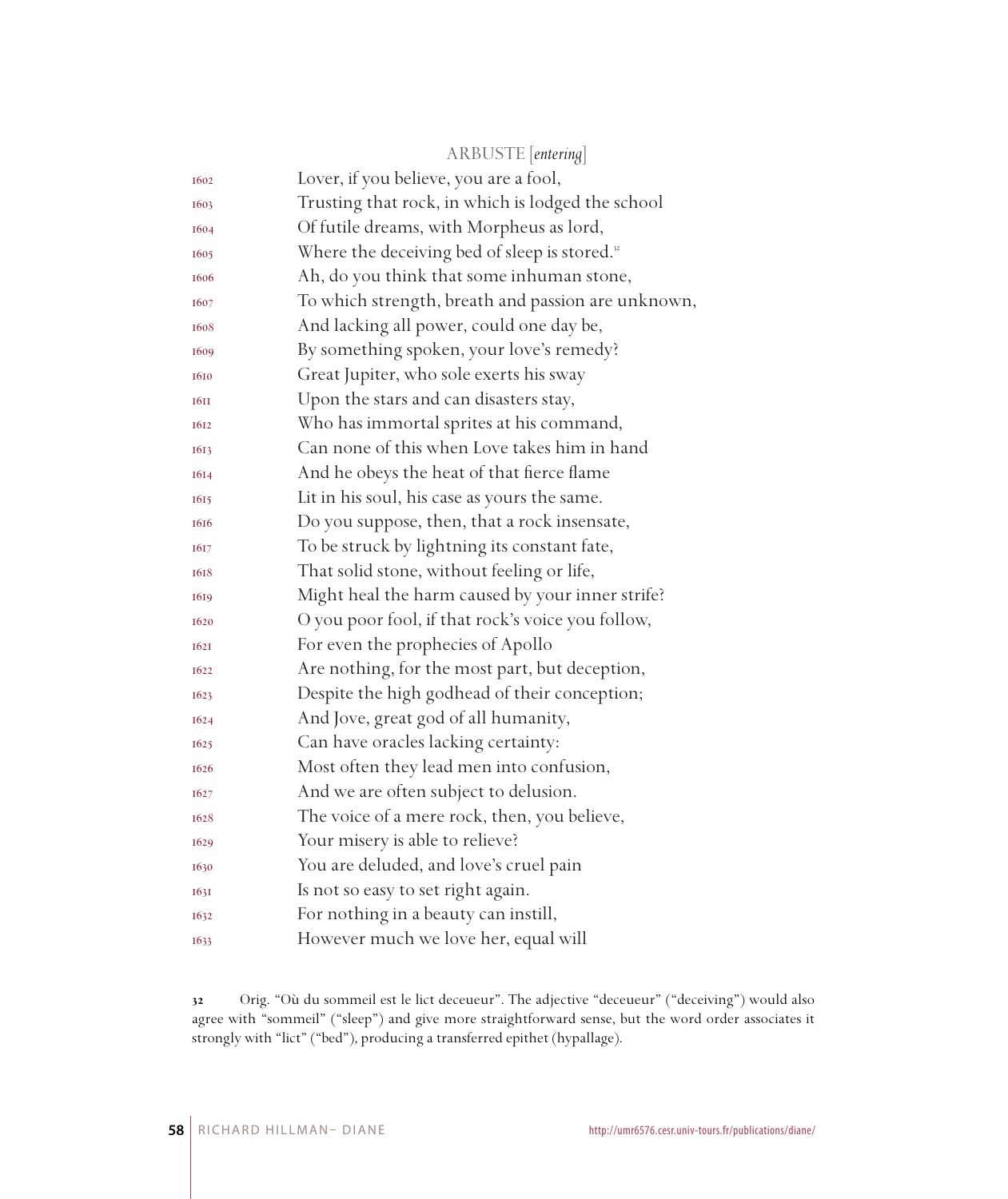| 1634        | To care for us, but Love, whose force unites                  |
|-------------|---------------------------------------------------------------|
| 1635        | Two hearts in one, two minds together plights.                |
| 1636        | Neither diviners' charms' pretended powers,                   |
| 1637        | Nor green juice of a hundred diverse flowers,                 |
| 1638        | Nor liquid from haughty tree-roots reduced,                   |
| 1639        | Nor moisture from new-sprouting herbs produced,               |
| 1640        | Nor, after spells are cast, charmed leaves of bays,           |
| <b>1641</b> | Beneath the nightly pillow placed cross-ways,                 |
| 1642        | Nor virgin candle from a ladder steep                         |
| 1643        | Taken to set beneath the ear for sleep,                       |
| 1644        | Nor all the silent vows that upward fly                       |
| 1645        | When day no more illuminates the sky                          |
| 1646        | And one stands barefoot, with dishevelled hair                |
| 1647        | And bosom to the star-framed moon all bare,                   |
| 1648        | Nor poem's sweet expression set in motion                     |
| 1649        | By some steaming brew, or simmered-bone potion, <sup>33</sup> |
| 1650        | Nor, from piles of bones without sepulchre,                   |
| 1651        | Dry powder produced, of a whitish colour,                     |
| 1652        | Mixed with many a different liqueur -                         |
| 1653        | None of these the torments of love can cure;                  |
| 1654        | Nor can they offer us the slightest hope                      |
| 1655        | Of any day enjoying the full scope                            |
| 1656        | Of our desires, for, in the end, they                         |
| 1657        | Make us regret the time we've thrown away,                    |
| 1658        | Since that Archer who can the gods surmount                   |
| 1659        | Deigns not of such follies to take account.                   |

#### HECTOR

| 1660 | Ah, then, tell me, so in pain, in what fashion   |
|------|--------------------------------------------------|
| 1661 | Someday to pluck the sweet fruits of my passion. |
| 1662 | By what means, tell me, may one love arouse      |
| 1663 | In a women one wishes to espouse.                |

 This translation of ll. 1648-49 remains frankly conjectural, depending as it does on figurative (though attested) senses of "emprunté" (lit. "borrowed") and "alaité" (lit. "given milk", "suckled"). It would help to be familiar with the magical relation envisaged between the poem and the potion.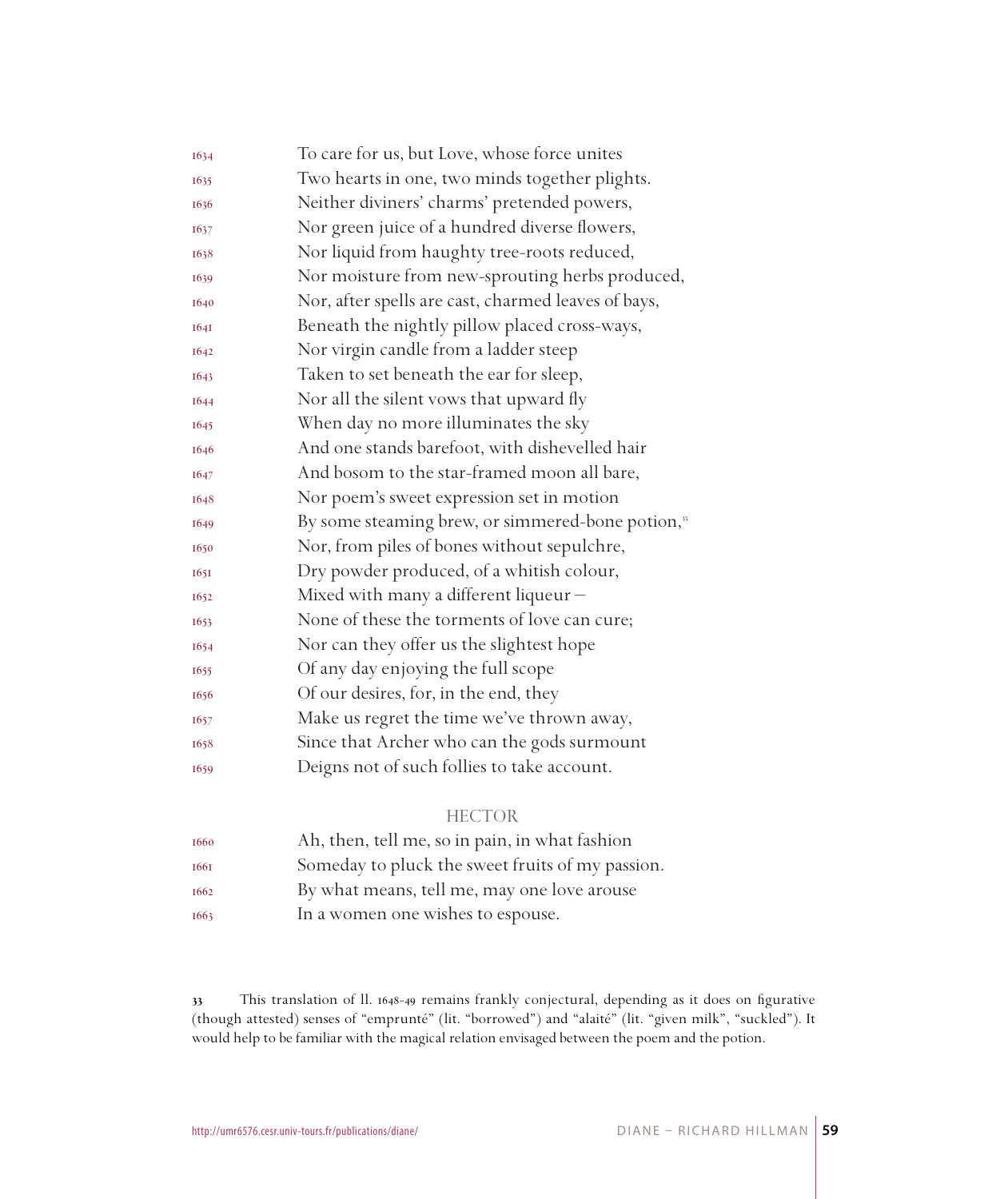#### ARBUSTE

| 1664        | Love is merely longing, vibrant and soft,           |
|-------------|-----------------------------------------------------|
| 1665        | Which shoots within us its bright flame aloft,      |
| 1666        | Catching fire inside from something present         |
| 1667        | Which to our soul the eye has rendered pleasant.    |
| 1668        | That which appears unworthy to our eyes             |
| 1669        | The soul $-$ the seat of love $-$ can hardly prize. |
| 1670        | For through the eye (as daylight is received        |
| 1671        | Through windows) love comes in and is perceived,    |
| 1672        | With suddenness presented to our minds,             |
| 1673        | But sometimes lengthy kindling there it finds.      |
| 1674        | The sudden flame that love at first will raise,     |
| 1675        | Sparked by the eye, may set our soul ablaze,        |
| 1676        | Or, taking hold, with passing years burn stronger,  |
| 1677        | And in such cases it remains there longer.          |
| 1678        | For conversation and long constancy,                |
| 1679        | Which give two hearts familiarity $-$               |
| 1680        | Their will and principles identical,                |
| <b>1681</b> | Common to them as something natural -               |
| 1682        | Endow a love with such firm loyalty                 |
| 1683        | It dies from nothing but mortality.                 |
| 1684        | It is desire which appears the same                 |
| 1685        | In both those spirits who yield to its claim.       |
| 1686        | From that desire many cares are made,               |
| 1687        | When kind occasion fails to lend its aid,           |
| 1688        | When longing cannot, by ill-chance oppressed,       |
| 1689        | Achieve its end, and is by fear repressed.          |
| 1690        | From this, then, stem the never-ending cares        |
| 1691        | Of the true lover, who, pierced through, despairs,  |
| 1692        | And never sees - with painful frissons filled,      |
| 1693        | A thousand sorrows - desire fulfilled.              |
| 1694        | For if the hearts, and if the destined minds        |
| 1695        | Do not share thoughts and wills of equal kinds,     |
| 1696        | And if fair and gracious, rich in delight,          |
| 1697        | They do not appear in each other's sight,           |
| 1698        | All the world's gold, and all the privilege         |
|             |                                                     |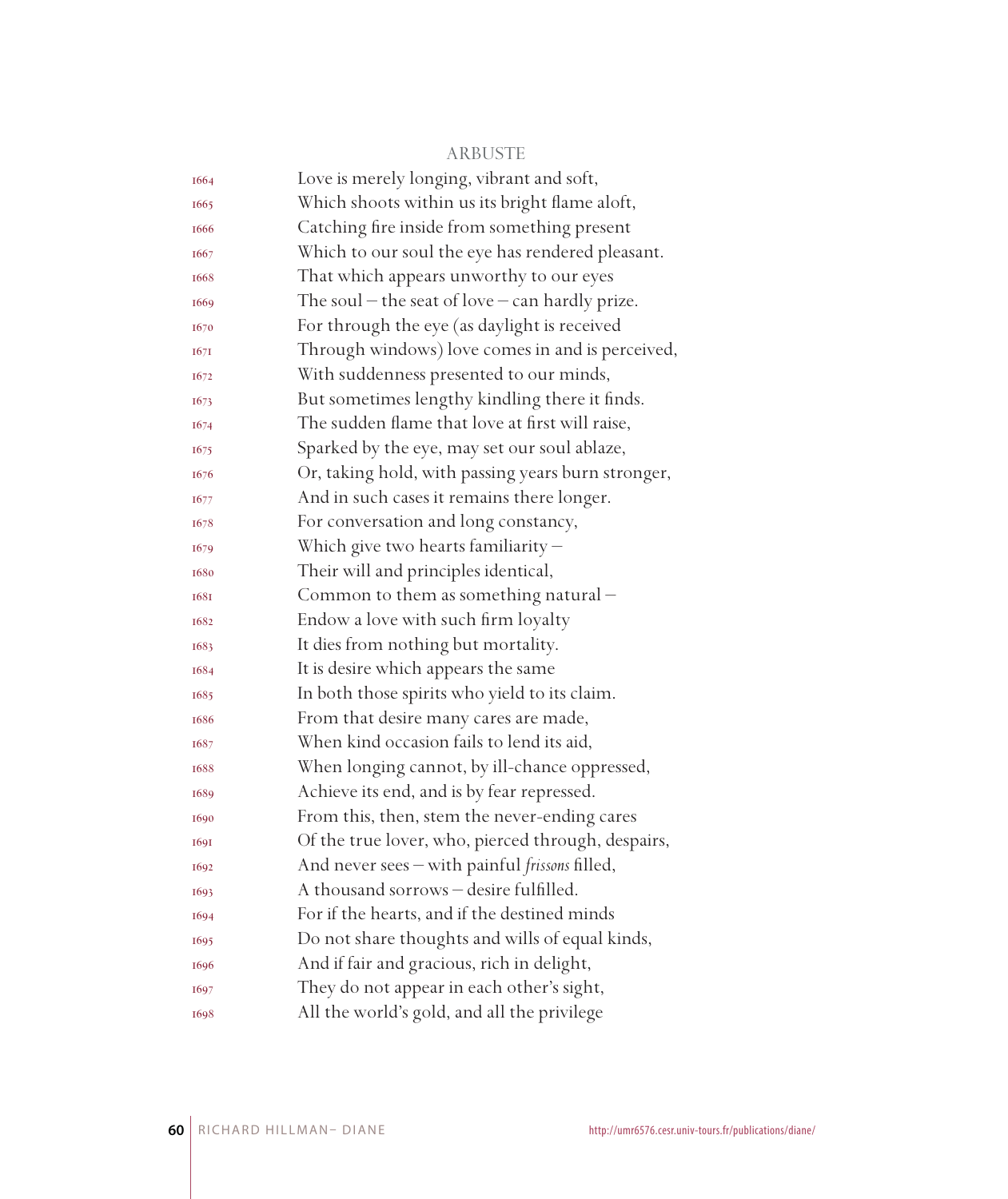| 1699 | Of the heavens divine, and all the knowledge              |
|------|-----------------------------------------------------------|
| 1700 | Which here prevails could enkindle no fire                |
| 1701 | Of love which might compel us to desire.                  |
| 1702 | For love, divine in nature and in form,                   |
| 1703 | To reason or doctrine will not conform;                   |
| 1704 | It cannot be learnt by leafing through pages,             |
| 1705 | Like knowledge comprehensible by sages.                   |
| 1706 | It lives in us, and over us holds sway,                   |
| 1707 | Though what its essence is we cannot say,                 |
| 1708 | Whence it comes, or what, of its substance, lends         |
| 1709 | It lively form, and hearts together blends: <sup>34</sup> |
| 1710 | Rather, we feel a total alteration,                       |
| 17H  | Our spirit undergoing quick dilation,                     |
| 1712 | So that, from gross, imperfect, ignorant,                 |
| 1713 | It is made prompt and knowing in an instant.              |
| 1714 | For a lover on whom Love's bright rays shine              |
| 1715 | Forever carries a soul more divine,                       |
| 1716 | A heart more exalted, a forehead higher,                  |
| 1717 | Than someone who has never felt love's fire.              |
| 1718 | Love is, then, father of nobility:                        |
| 1719 | He arms with courage the most cowardly,                   |
| 1720 | Makes the unlettered to the learned seem                  |
| I72I | With wisdom and knowledge divine to teem.                 |
| 1722 | Pallas, over Titans victorious,                           |
| 1723 | Compared to him, is scarcely glorious;                    |
| I724 | Mars, Apollo, Juno, Venus, the Sisters –                  |
| 1725 | Compared to him, the honour of none glisters.             |
| 1726 | For without love can heaven bear no sway,                 |
| 1727 | And the earth's very essence melts away;                  |
| 1728 | It is the bond that joins things in accord,               |
| 1729 | The sacred liquor that can put out discord:               |
| 1730 | From him the gods took soul and being, too;               |
| 1731 | That mortals are alive to him is due;                     |

 "[H]earts together blends": the original remains cryptic, but such an idea of uniting must lie behind "frequens accords".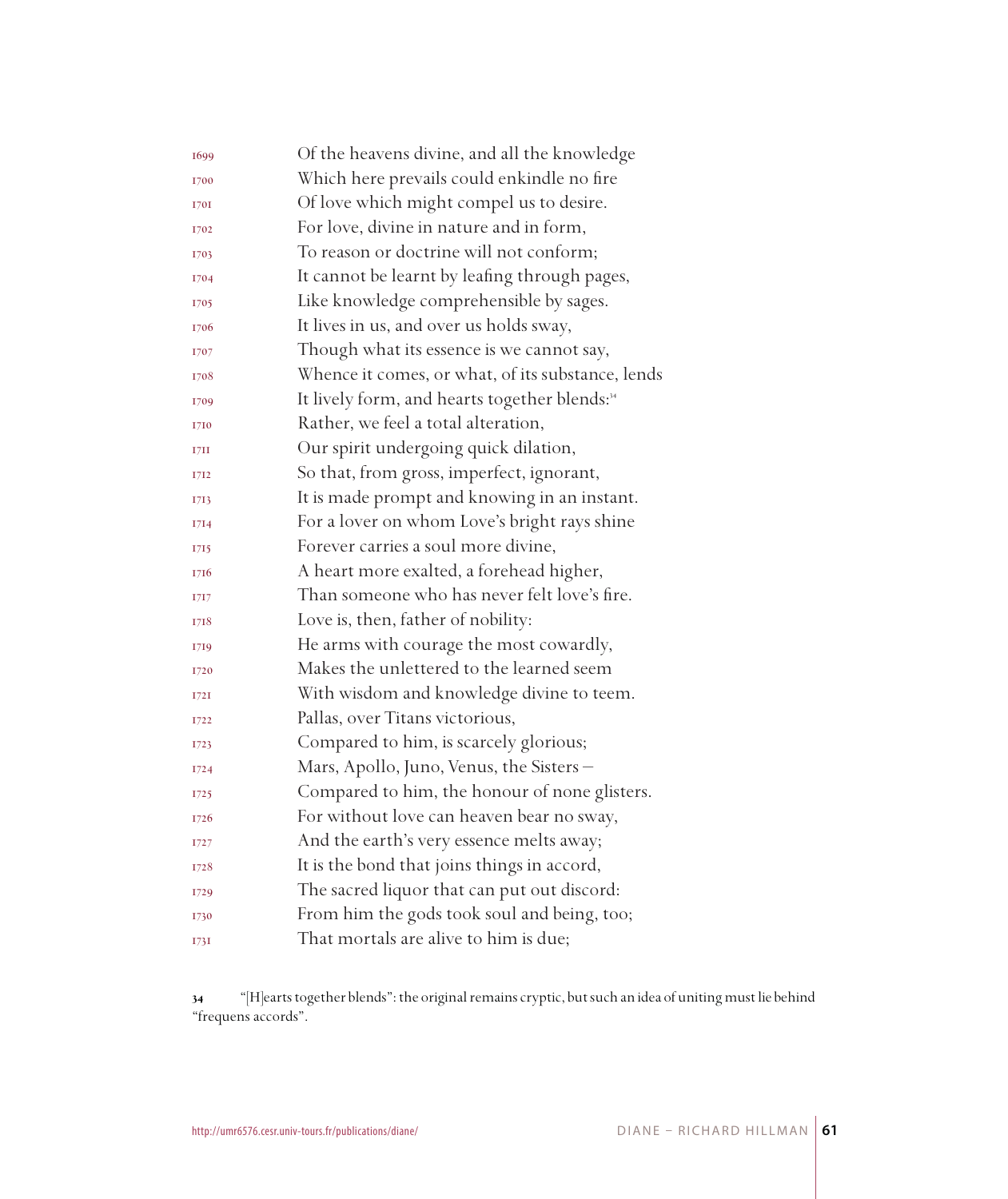| 1732        | But for him, no gods would dwell in the sky;          |
|-------------|-------------------------------------------------------|
| 1733        | But for him, this world without men would lie,        |
| 1734        | All without life, and the earth all alone,            |
| 1735        | As a barren desert would then be shown.               |
| 1736        | But this Love redeems, for us here below,             |
| 1737        | All losses from humanity's death-blow,                |
| 1738        | Undoes the damage of mortality                        |
| 1739        | By multiplying our posterity.                         |
| 1740        | But this great good, exceeding other gain,            |
| 174I        | Is not achieved without substantial pain,             |
| <b>I742</b> | Without much anguish, and without despair             |
| 1743        | In our souls and a weeping face to bear.              |
| <b>I744</b> | That makes it to our senses still more sweet:         |
| 1745        | The more ill something precious makes us meet         |
| 1746        | In gaining it, the more its excellence                |
| 1747        | When its enjoyment we experience.                     |
| 1748        | Woe to the verge of death is thus required            |
| <b>I749</b> | Before a precious thing may be acquired,              |
| 1750        | Such as love is, which with one stroke rewards        |
| 175I        | All our distress and remedy affords.                  |
| 1752        | But I can offer you some sort of rescue               |
| 1753        | From pain, these love-throes that have come upon you, |
| 1754        | If you will make the person known to me,              |
| 1755        | Whom heaven makes to your love-suit contrary.         |
|             |                                                       |

#### HECTOR

| 1756 | If you do this, then please, as recompense,       |
|------|---------------------------------------------------|
| 1757 | Accept this ruby of great excellence;             |
| 1758 | And when in this country I've spent my stay,      |
| 1759 | To the field taking herds, leading the way        |
| 1760 | To where she's seen, the hope of my delight $-$   |
| 1761 | Turned shepherd for her sake, when once a knight- |
| 1762 | For such a service, apt to cure my woe,           |
| 1763 | A fat heifer I shall on you bestow,               |
| 1764 | As well as two fat lambs, and all my days,        |
| 1765 | In my happy state, your succour I'll praise.      |
|      |                                                   |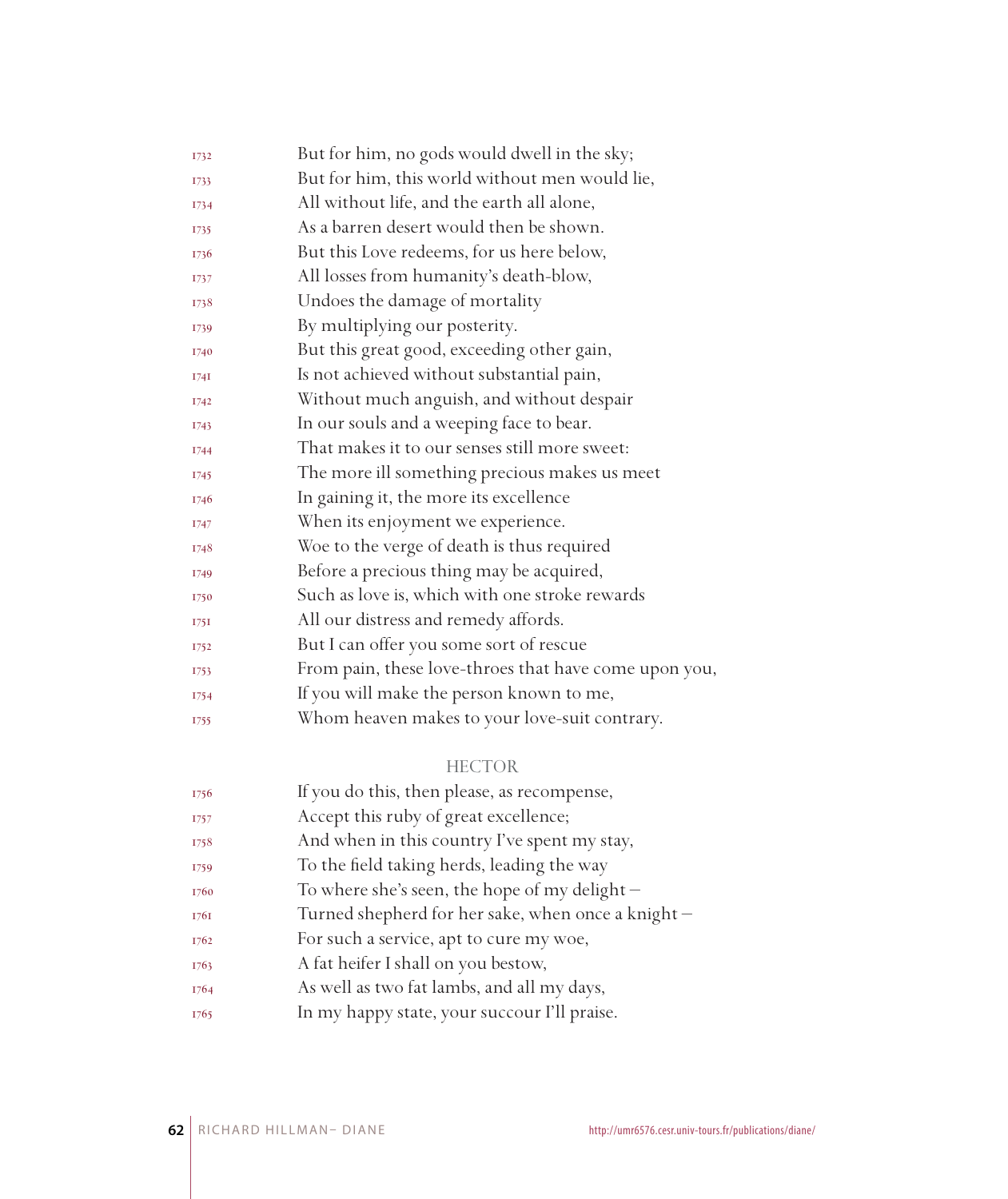#### ARBUSTE

| But let us leave off talk of such great wealth:    |
|----------------------------------------------------|
| Just tell me who she is that saps your health.     |
| For her soul a thousand times more unkind          |
| Shall seem than beasts that in the woods we find,  |
| Harder than a rock-face soaring aloft              |
| Her heart, if my words do not turn it soft.        |
| I know how such hearts must be mollified;          |
| I know how, with dexterous tongue, to guide        |
| Young hearts, which are fashioned by sacred nature |
| Love with euphoric sustenance to nurture.          |
| For years in these practices I've engaged          |
| And many offended spirits assuaged.                |
| I know what works: experience and art              |
| Have rendered me quite perfect in the part.        |
|                                                    |

#### HECTOR

| Ah, your very words, which abound in learning,        |
|-------------------------------------------------------|
| Already mark you out as all-discerning,               |
| And the speeches to which your mind gives birth       |
| Spread renown for knowledge throughout the earth.     |
| This makes me expect that, by love dismayed,          |
| I may receive much good from your wise aid,           |
| For old age, father of experience,                    |
| Adorns our years with perfect sapience;               |
| Old people do not stumble from the truth              |
| In arts which they have mastered since their youth.   |
| Do you not know that Nymph who is so fair,            |
| Famous as "proud Jullie" everywhere,                  |
| Beautiful, wise, and whose great loveliness           |
| Means that every other counts for less? <sup>35</sup> |
| She is the one who holds my soul in thrall.           |
|                                                       |

The gist seems clear enough, despite the cryptic expression of the original.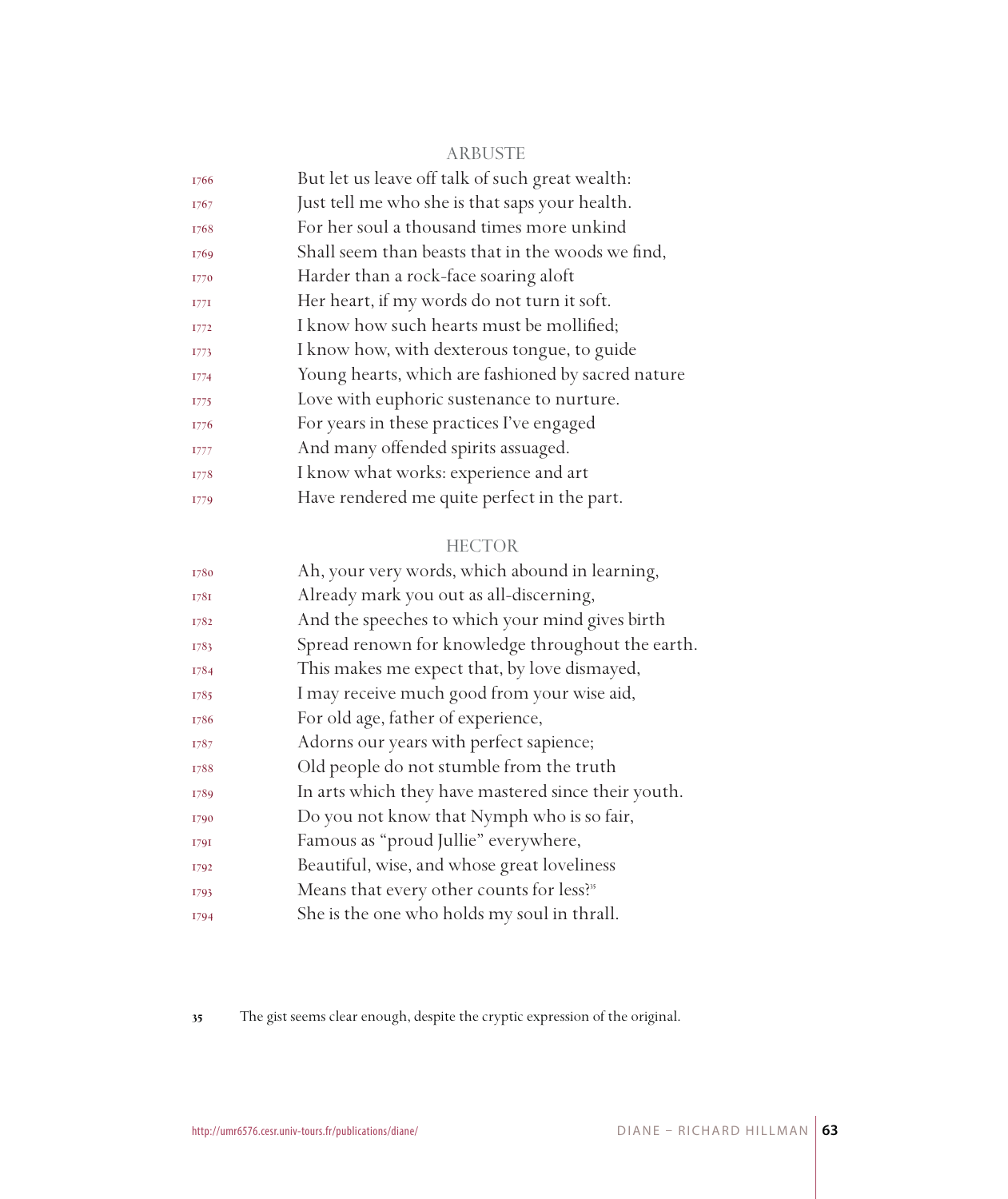#### ARBUSTE

| 1795        | Oh, Love has not been kind to you at all!        |
|-------------|--------------------------------------------------|
| 1796        | Oh, how he is contrary to your welfare!          |
| 1797        | Oh, what a store he has for you of care!         |
| 1798        | For she he makes your object of desire           |
| 1799        | Knows nothing at all of amorous fire;            |
| 1800        | Cruel she is, and her adamant heart              |
| 1801        | Does not know what love's sweetness may impart;  |
| 1802        | She'll not so much as listen to a speech         |
| 1803        | About the laws of love, or what they teach;      |
| 1804        | She is immovable, a solid rock,                  |
| 1805        | A spirit no stroke of passion can shock:         |
| 1806        | In brief, it's a heart that seeks its own harm,  |
| 1807        | Hating Love for what lovers find his charm.      |
| 1808        | But that doesn't matter: this very day           |
| 1809        | I'll go in search of her, for who can say        |
| 1810        | But that Love may have broken that girl's pride, |
| <b>1811</b> | Who does not wish herself to his rule tied.      |
|             |                                                  |
|             |                                                  |
|             | <b>HECTOR</b>                                    |
| 1812        | I wish your confidence could give me hope.       |
|             |                                                  |
|             | <b>ARBUSTE</b>                                   |
| 1813        | Just put your trust in me – and let me cope.     |
|             |                                                  |
|             | <b>HECTOR</b>                                    |
| 1814        | But you know the challenge that this case poses. |
|             |                                                  |
|             | <b>ARBUSTE</b>                                   |
| 1815        | Love can transform it to a bed of roses.         |
|             |                                                  |
|             | <b>HECTOR</b>                                    |
| 1816        | But if upon her heart Love has no sway?          |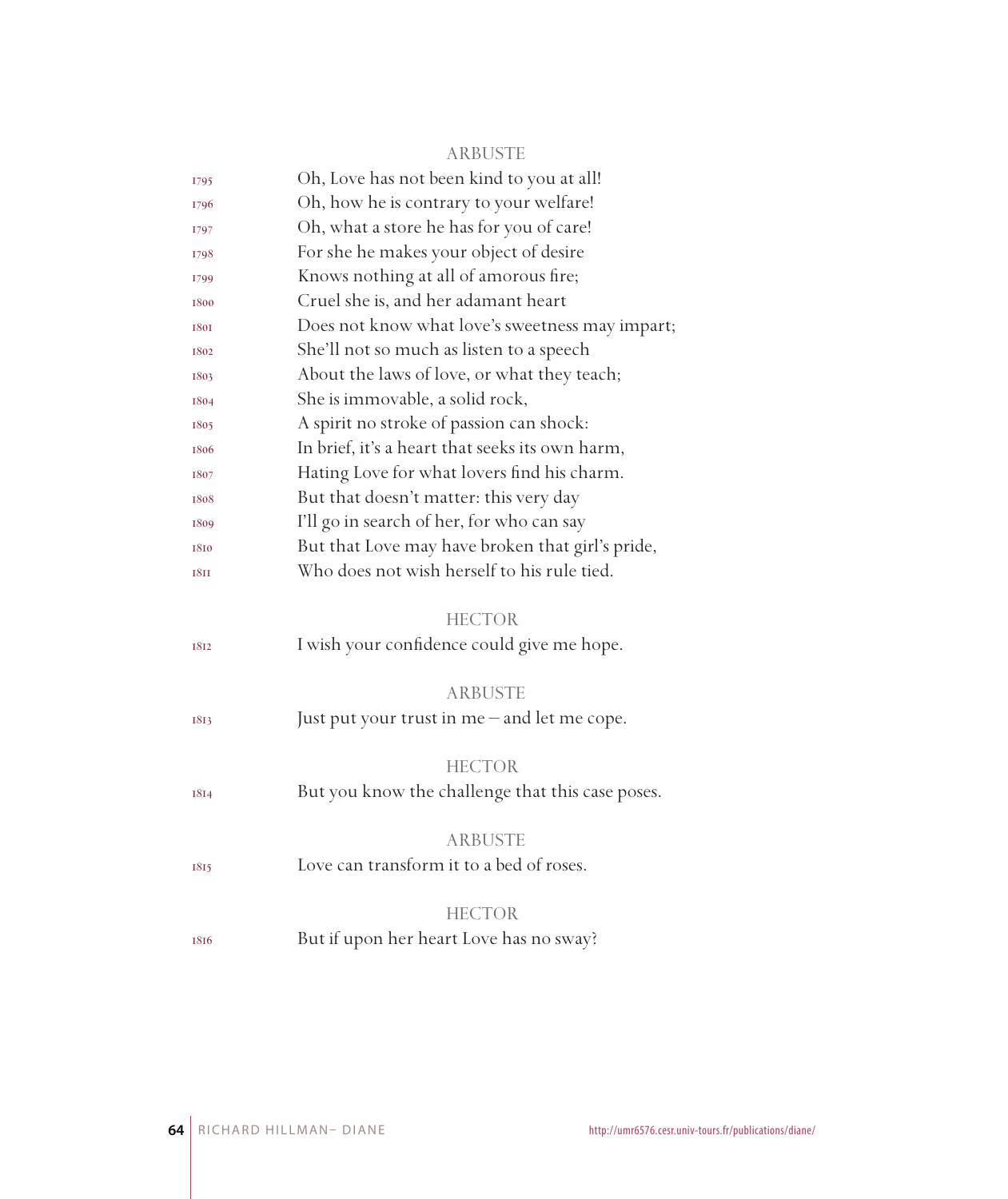| 1817        | <b>ARBUSTE</b><br>With all things Love can boast a winning way. <sup>36</sup>   |
|-------------|---------------------------------------------------------------------------------|
| 1818        | <b>HECTOR</b><br>Yet sometimes it must lack the strength of reason.             |
| 1819        | <b>ARBUSTE</b><br>There's nothing does not come in its due season.              |
| 1820        | <b>HECTOR</b><br>What can force Love on an unfettered heart?                    |
| <b>1821</b> | <b>ARBUSTE</b><br>The flame lit in us by his blazing dart.                      |
| 1822        | <b>HECTOR</b><br>But yet, alas, unequal is love's flame!                        |
| 1823        | <b>ARBUSTE</b><br>Just as men love, so women do the same.                       |
| 1824        | <b>HECTOR</b><br>But their love may be of different kinds.                      |
| 1825        | <b>ARBUSTE</b><br>Not so, when once it has disturbed their minds. <sup>37</sup> |
| 1826        | <b>HECTOR</b><br>A chaste soul Love can never hope to tame.                     |

 Orig. "De toute chose Amour est le vainqueur": an evocation of the famous precept "omnia vincit Amor" (Virgil, *Eclogues*, 10.69).

 A more ambiguous line in the original, since "soigneux" might refer to the curative measures to be undertaken by Arbuste. The translation, however, takes the word in the obsolete sense of "soucieux" ("full of care"). See Edmond Huguet, *Dictionnaire de la langue française du seizième siècle* (Paris: M. Didier, 1925-67), s.v. "soigneux".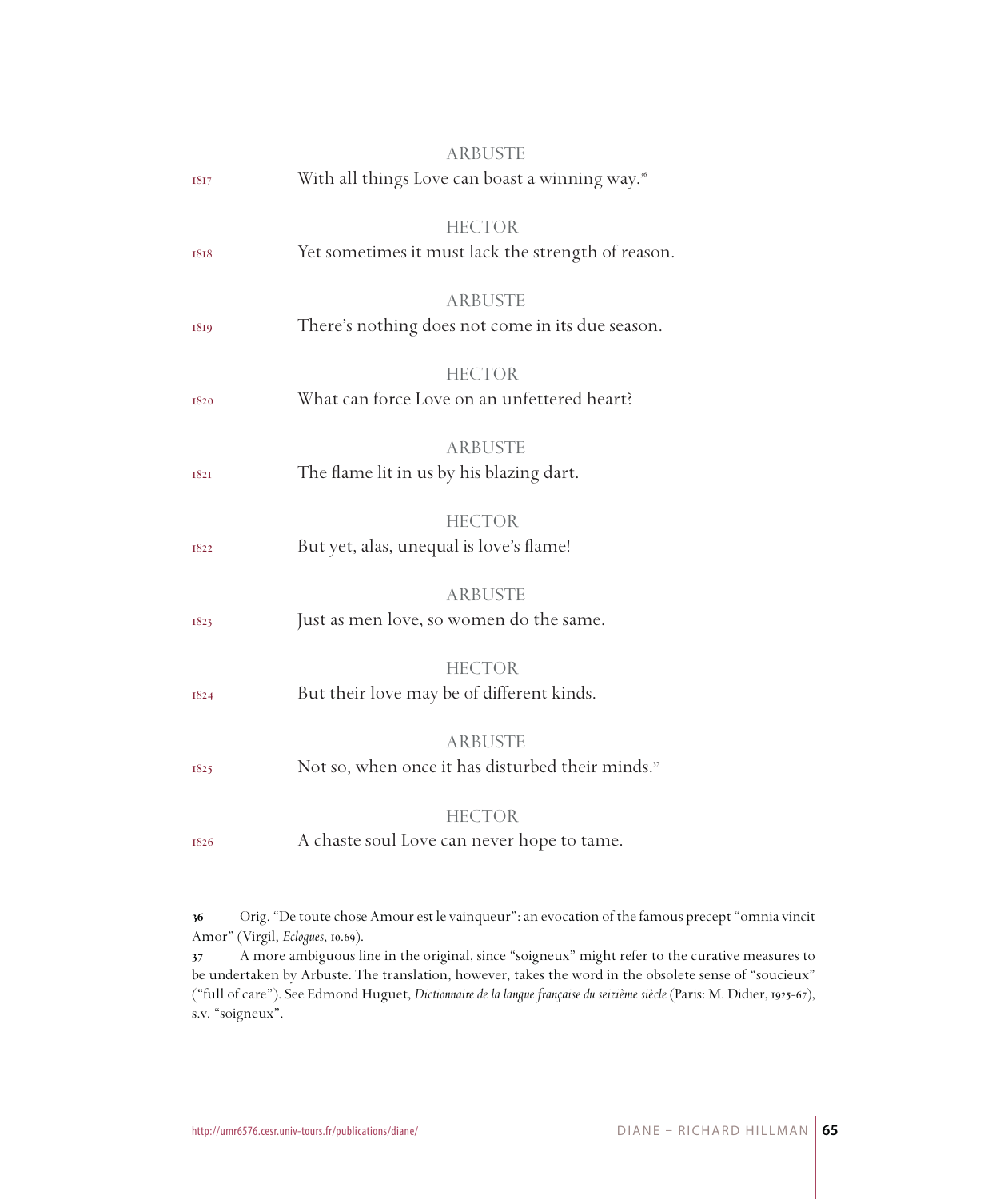|             | <b>ARBUSTE</b>                                    |
|-------------|---------------------------------------------------|
| 1827        | His fire divine sets the gods aflame.             |
|             |                                                   |
|             | HECTOR                                            |
| 1828        | Can he bring noble spirits to their knees?        |
|             |                                                   |
|             | <b>ARBUSTE</b>                                    |
| 1829        | He can, since he compels divinities.              |
|             |                                                   |
|             | <b>HECTOR</b>                                     |
| 1830        | But he can do nothing, you say, with Julie.       |
|             | ARBUSTE                                           |
|             | What is not now can someday come to be.           |
| <b>1831</b> |                                                   |
|             | <b>HECTOR</b>                                     |
| 1832        | Ah, I despair of that happy effect!               |
|             |                                                   |
|             | <b>ARBUSTE</b>                                    |
| 1833        | Our happiness comes when we least expect.         |
|             |                                                   |
|             | <b>HECTOR</b>                                     |
| 1834        | My fortunes into your hands I commit:             |
| 1835        | Adapt your rescue to my need of it;               |
| 1836        | Ensure, if you can, that it's not delayed.        |
|             |                                                   |
|             | <b>ARBUSTE</b>                                    |
| 1837        | I'll do it, provided the gods will aid. [Exeunt.] |
|             | [Scene II]                                        |
|             |                                                   |
|             | [Enter Elymant, Fauste and Frontin.]              |
|             | ELYMANT                                           |
| 1838        | Because my art, which reigns with confidence      |
| 1839        | Among the gods, you hold in reverence;            |
|             |                                                   |

1840 Because you come its succour to request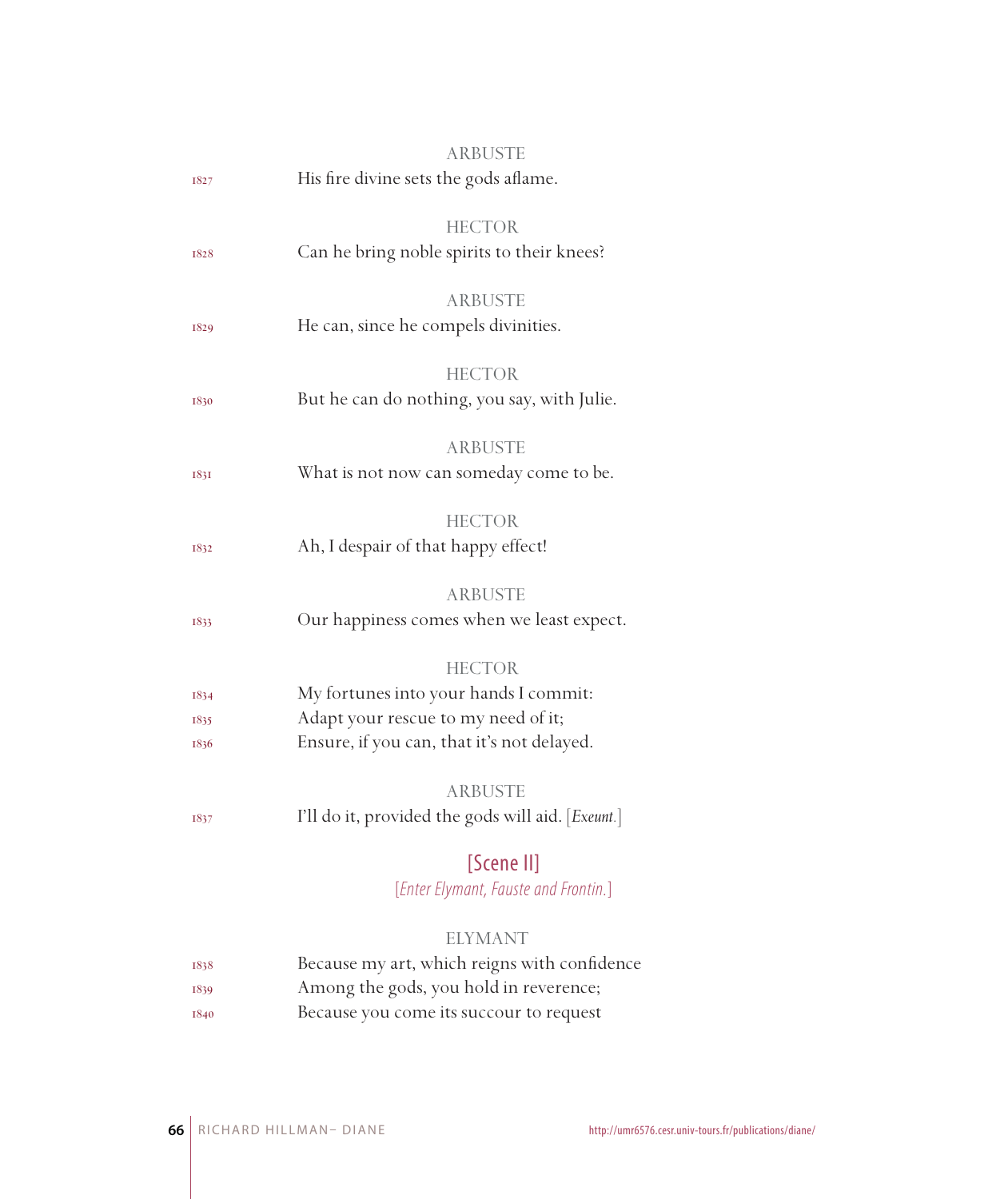| 1841 | To staunch your woes, in your poor plight oppressed, |
|------|------------------------------------------------------|
| 1842 | And you are guided by the firm belief                |
| 1843 | That it may assuage your amorous grief,              |
| 1844 | And by my magic incantations dire,                   |
| 1845 | Filled full of fury, and imbued with ire,            |
| 1846 | Drive far from you your soul-tormenting evil,        |
| 1847 | Or please you with that beauty rendered gentle,      |
| 1848 | Who so the power of the gods disdains                |
| 1849 | She laughs to see you feel, for her, these pains,    |
| 1850 | I've no wish to double your tribulation              |
| 1851 | By making vain today your expectation,               |
| 1852 | Vain your hope, your coming a waste of time,         |
| 1853 | But wish your happiness in love sublime.             |
| 1854 | You will soon see by your experience                 |
| 1855 | How potent is the art of magic science.              |
| 1856 | But do not be taken by any fear,                     |
| 1857 | Although spirits galore come running here.           |
| 1858 | Out of Avernus the demons to call,                   |
| 1859 | And those of the sky, I will put a wall              |
| 1860 | Impregnable round this circle, erected               |
| 1861 | By countless words that can transfix the dead.       |
| 1862 | Here Phoebus at first discloses his light;           |
| 1863 | Here he bids in his course the world goodnight;      |
| 1864 | The north to be on this side I conceive,             |
| 1865 | And the south on the other I perceive.               |
| 1866 | But come now, before Diana, revered                  |
| 1867 | In heaven, divine on earth, her rule feared          |
| 1868 | In hell: moon high above; in these woods bright,     |
| 1869 | Diana; Hecate in realms of night -                   |
| 1870 | Come now, and help me to perfect my spells,          |
| 187I | As the growl of my incantation swells.               |
| 1872 | And you spirits who dwell within the air,            |
| 1873 | Who often set up a commotion there,                  |
| 1874 | When, together with crashing thunder whirled,        |
| 1875 | Stark terror you impose upon the world;              |
| 1876 | Winged spirits, you who here and there can range     |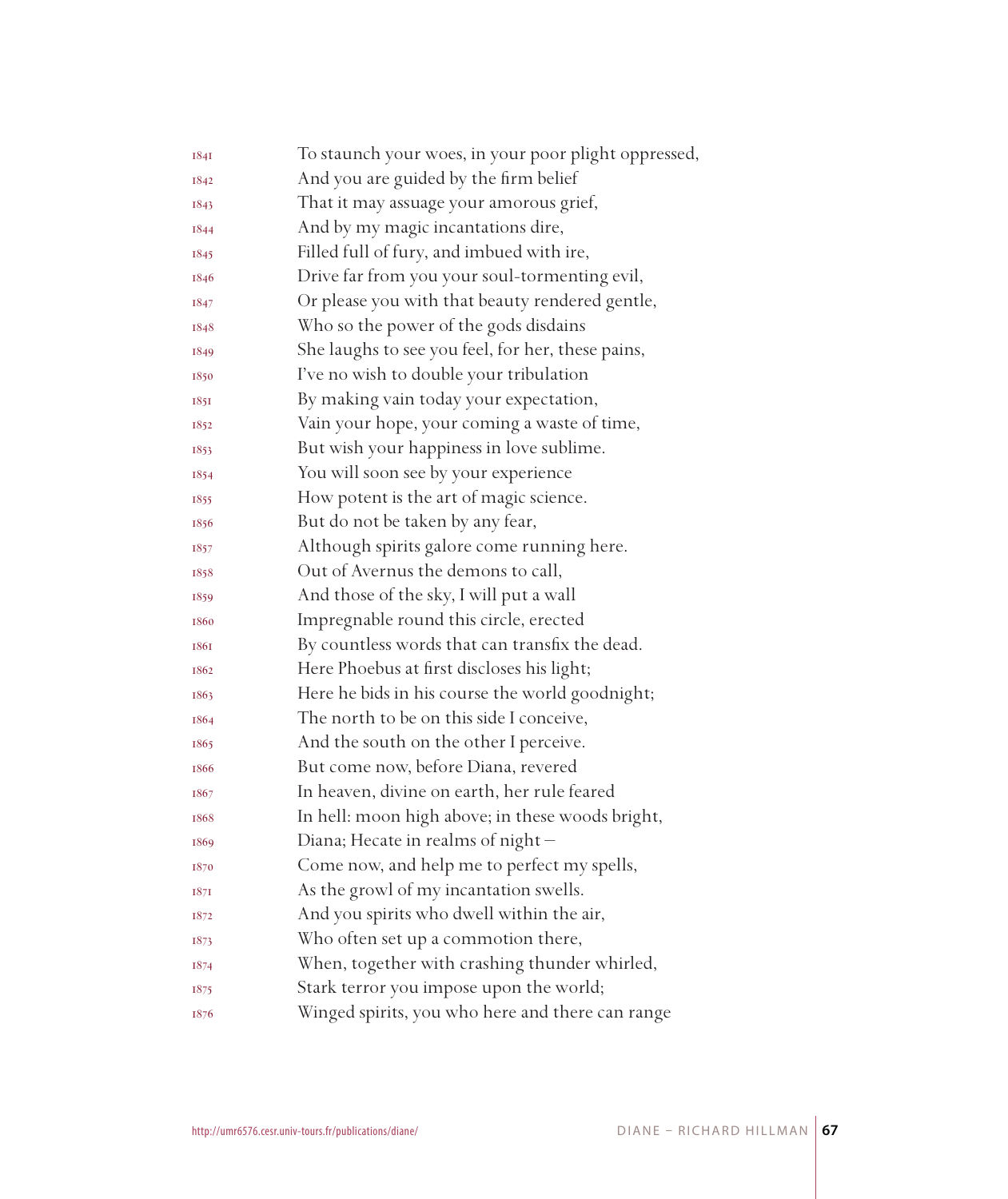| 1877        | And, hidden in various guises strange,            |
|-------------|---------------------------------------------------|
| 1878        | Astray lead often our astonished sight,           |
| 1879        | By day, as well as in the starry night;           |
| 1880        | You potent spirits - strong, since, when created, |
| <b>1881</b> | By the Eternal you were animated,                 |
| 1882        | But weaker now, for your offence evicted          |
| 1883        | From the sacred home of the high god-head;        |
| 1884        | And you spirits who, in the sea concealed,        |
| 1885        | Often make vessels to rough waters yield,         |
| 1886        | When the storm's savage waves stir up to wrath    |
| 1887        | The sea-surge till it boils with raging froth;    |
| 1888        | Amid the storm and the winds and the waves,       |
| 1889        | You lurk below in watery enclaves                 |
| 1890        | And wait that hapless ship to swallow down        |
| 1891        | Which has attracted Thetis' angry frown -         |
| 1892        | Cruel spirits, come running, run to me,           |
| 1893        | And effect my designs with alacrity:              |
| 1894        | Leave the sea to the sailor's calm enjoyment,     |
| 1895        | Since now I have for you other employment,        |
| 1896        | And come prepared to lend me all your force,      |
| 1897        | For by you I can change the heavens' course;      |
| 1898        | And you spirits who, as the enemies               |
| 1899        | Of animals, upon earth spread disease,            |
| 1900        | Tainting with poison both the herbs and flowers,  |
| <b>1901</b> | And mastering of simples all the powers -         |
| 1902        | Spirits of evil, who to witches pale              |
| 1903        | Give lessons about powders that work bale,        |
| 1904        | And poisons with whose aid they cause to dry      |
| 1905        | Half-ripened fruit, and human beings to die,      |
| 1906        | With which they make, with cruel rage possessed,  |
| 1907        | The mother's milk dry up in the full breast       |
| 1908        | And weary beasts' bodies their vigour lose        |
| 1909        | By the inhuman poison they infuse;                |
| 1910        | And you spirits who, deep in the earth, rest      |
| <b>1911</b> | Guardians of all treasures in her breast,         |
| 1912        | Who have your dwellings in each metal-mine,       |
|             |                                                   |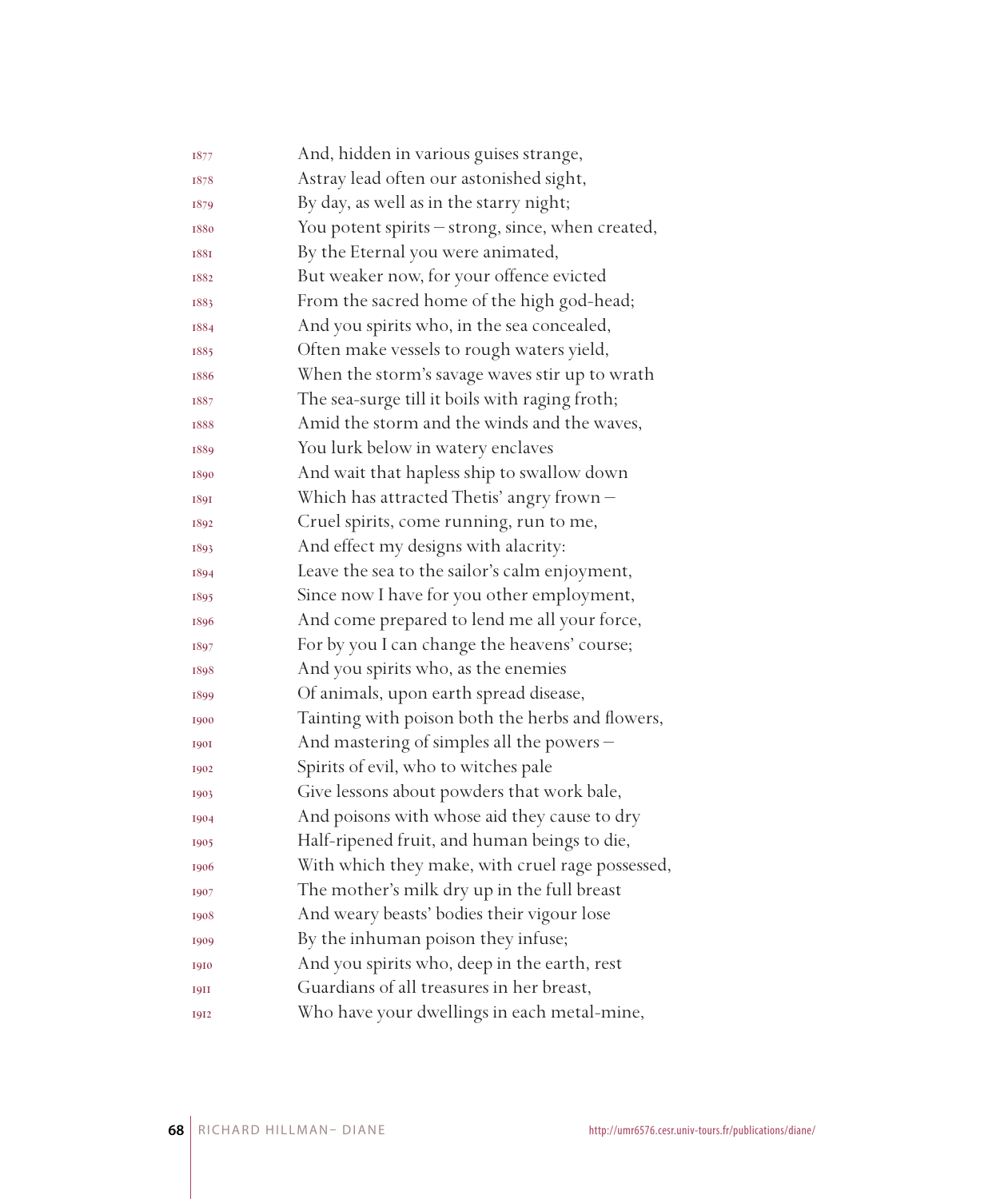| 1913        | From which great ills to mortals you consign $-$ |         |
|-------------|--------------------------------------------------|---------|
| 1914        | Cruel spirits, starved, famishing with greed,    |         |
| 1915        | Whose nature is injustice here to breed,         |         |
| 1916        | And in us ardent yearning to acquire             |         |
| 1917        | All those treasures of whose keeping you tire;   |         |
| 1918        | You demons whom Avernus' deity,                  |         |
| 1919        | Dark Pluto, rules with dread severity,           |         |
| 1920        | Spirits of hell, who, with an eye askance        |         |
| <b>1921</b> | Can put the universe to variance;                |         |
| 1922        | You winged spirits, by nature delicate,          |         |
| 1923        | Who nothing find on earth too intricate;         |         |
| 1924        | You cruel spirits who below torment              |         |
| 1925        | The vicious souls condemned to punishment,       |         |
| 1926        | Who torture those souls with cruelty dire        |         |
| 1927        | By plunging them into infernal fire $-$          |         |
| 1928        | You I invoke, from deep within my spell          |         |
| 1929        | Of dreadful rage, to come here out of hell.      |         |
| 1930        | Come running all $-$ as when, just having bolted |         |
| 1931        | Into the woods, the heifer newly jolted          |         |
| 1932        | By lightning tumbles to the ground with fear,    |         |
| 1933        | Then stumbles terrified in wild career.          |         |
| 1934        | Ha! I spy you, O you criminal troop!             |         |
| 1935        | O darkling spirits! Fierce and cruel group!      |         |
| 1936        | I greet you - and I seek a consultation.         |         |
| 1937        | But do not, children, let your trepidation       |         |
| 1938        | Get the upper hand, for, if I am right,          |         |
| 1939        | Your souls are trembling in the grip of fright.  |         |
| 1940        | To do you harm not one of them would dare:       |         |
| <b>1941</b> | Await my return, therefore, free from care.      | [Exit.] |
|             | <b>FAUSTE</b>                                    |         |
| 1942        | I die, Frontin; the fear that maddens me         |         |
|             |                                                  |         |

| 1943 | Makes of my speech a trembling mockery.      |
|------|----------------------------------------------|
| 1944 | I can stand it no more, and seized by fright |
| 1945 | As these goblins pass, I quake at the sight. |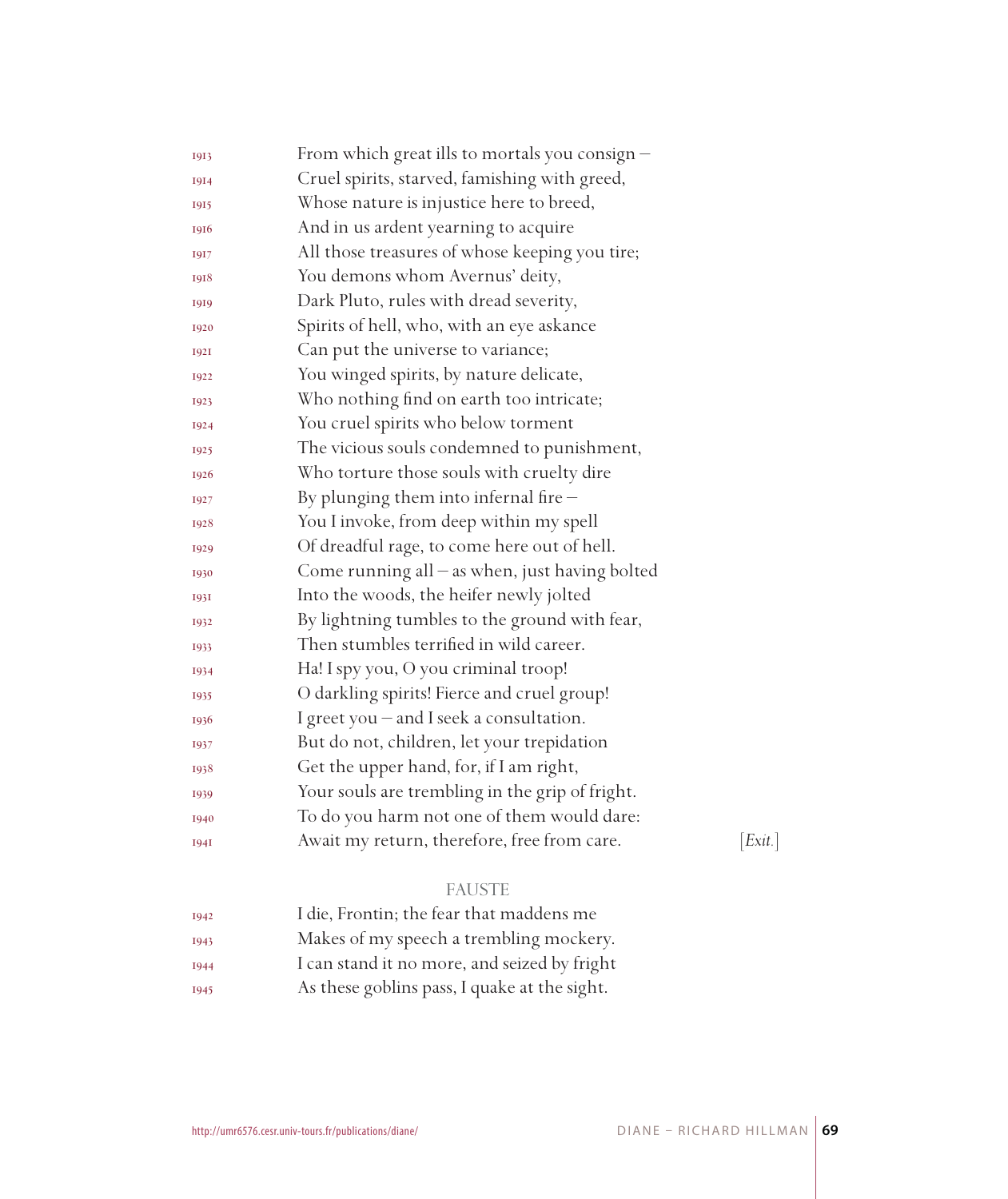#### FRONTIN

| 1946        | Such terror likewise makes my face turn pale:  |
|-------------|------------------------------------------------|
| <b>I947</b> | We must not allow our courage to fail,         |
| 1948        | But get ourselves through this cruel distress, |
| 1949        | Since on the other side lies happiness.        |

#### FAUSTE

| 1950 | Yet do you see how Elymant alone,                  |
|------|----------------------------------------------------|
| 1951 | His pale brow shaking, takes a haughty tone,       |
| 1952 | Rebuking them? They tremble at his sight,          |
| 1953 | It seems, when they should make him die of fright. |

#### FRONTIN

| 1954 | It is by his learning, his magic science,          |
|------|----------------------------------------------------|
| 1955 | That he succeeds in forcing their compliance.      |
| 1956 | He obliges them, by his magic verse,               |
| 1957 | To serve him, though they are fierce and perverse. |
|      |                                                    |

### ELYMANT [*re-entering*]

| 1958 | Go back, each one of you, where you belong;       |
|------|---------------------------------------------------|
| 1959 | I have need of only one of this throng            |
| 1960 | To stay here with me; go, demons, repair          |
| 1961 | In haughty flight to your homes in mid-air;       |
| 1962 | You other dark band, descend where you dwell,     |
| 1963 | With lively steps, to the regions of hell.        |
| 1964 | Be gone: it is my will, the wish is mine,         |
| 1965 | My order confirmed by power divine.               |
| 1966 | And shepherds, you who seek with zeal my science, |
| 1967 | I freely give you the experience                  |
| 1968 | And render it manifest to your sight,             |
| 1969 | My rare art attaining a god-like height.          |
| 1970 | From this towering rock-face I'll make flow       |
| 1971 | A sweet spring running to us here below           |
| 1972 | Of claret wine, by giving just one stroke         |
| 1973 | With this dry wood, which magic can provoke -     |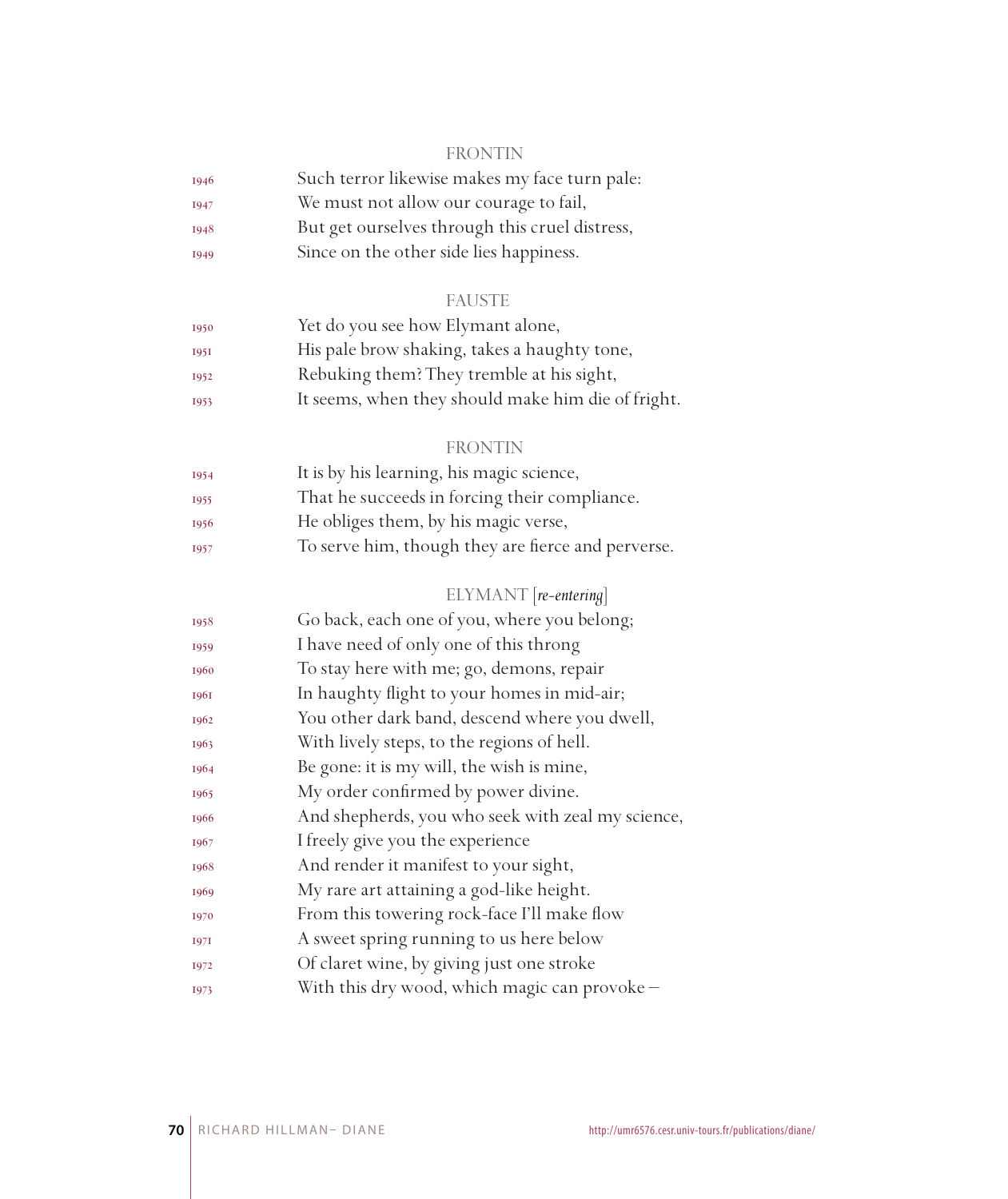| 1974        | This rod, which is by all the spirits feared        |
|-------------|-----------------------------------------------------|
| 1975        | And makes my science everywhere revered.            |
| 1976        | And from the dry base of this solid hill            |
| 1977        | I wish water to surge forth in a rill.              |
| 1978        | Next, my voice raised in a furious cry,             |
| 1979        | I order both of these streams to run dry.           |
| 1980        | Then, as my verses sigh into the air,               |
| <b>1981</b> | I'll make that lion lie down over there,            |
| 1982        | That furry bear, that savage tiger dread,           |
| 1983        | Their vital spirits stolen as if dead,              |
| 1984        | To show that my rule reaches to the skies,          |
| 1985        | To hell below, and on the earth applies;            |
| 1986        | That there is nothing can oppose defence            |
| 1987        | Against my learning's power, my dark science;       |
| 1988        | That all things tremble to hear my behest,          |
| 1989        | As one may see trembling in a great forest          |
| 1990        | The lively leaf when, surging from the earth        |
| 1991        | To combat it, the winds are given birth.            |
| 1992        | But I wish you by its effects to witness            |
| 1993        | My sacred knowledge's practical fitness,            |
| 1994        | So that you may proclaim in song the story          |
| 1995        | Of your redemption to my timeless glory.            |
| 1996        | She who keeps spirits in a state of yearning        |
| 1997        | To taste the fruit of love, in keen flames burning, |
| 1998        | She who, so cruel in disdaining your plight,        |
| 1999        | Proudly torments you with slight after slight,      |
| 2000        | Loves another shepherd - Nymphis is he -            |
| <b>2001</b> | And that dooms your love to futility.               |
| 2002        | But I'll bestow on you your foe Diane,              |
| 2003        | Who will not be friend to a second man.             |
| 2004        | Count it certain that as long as her heart          |
| 2005        | Takes that shepherd's eyes for a flaming dart,      |
| 2006        | And just as long as her amorous soul                |
| 2007        | Remains warmly subject to his control,              |
| 2008        | You can neither expect to satisfy                   |
| 2009        | Your love, nor break off your own loving tie,       |
|             |                                                     |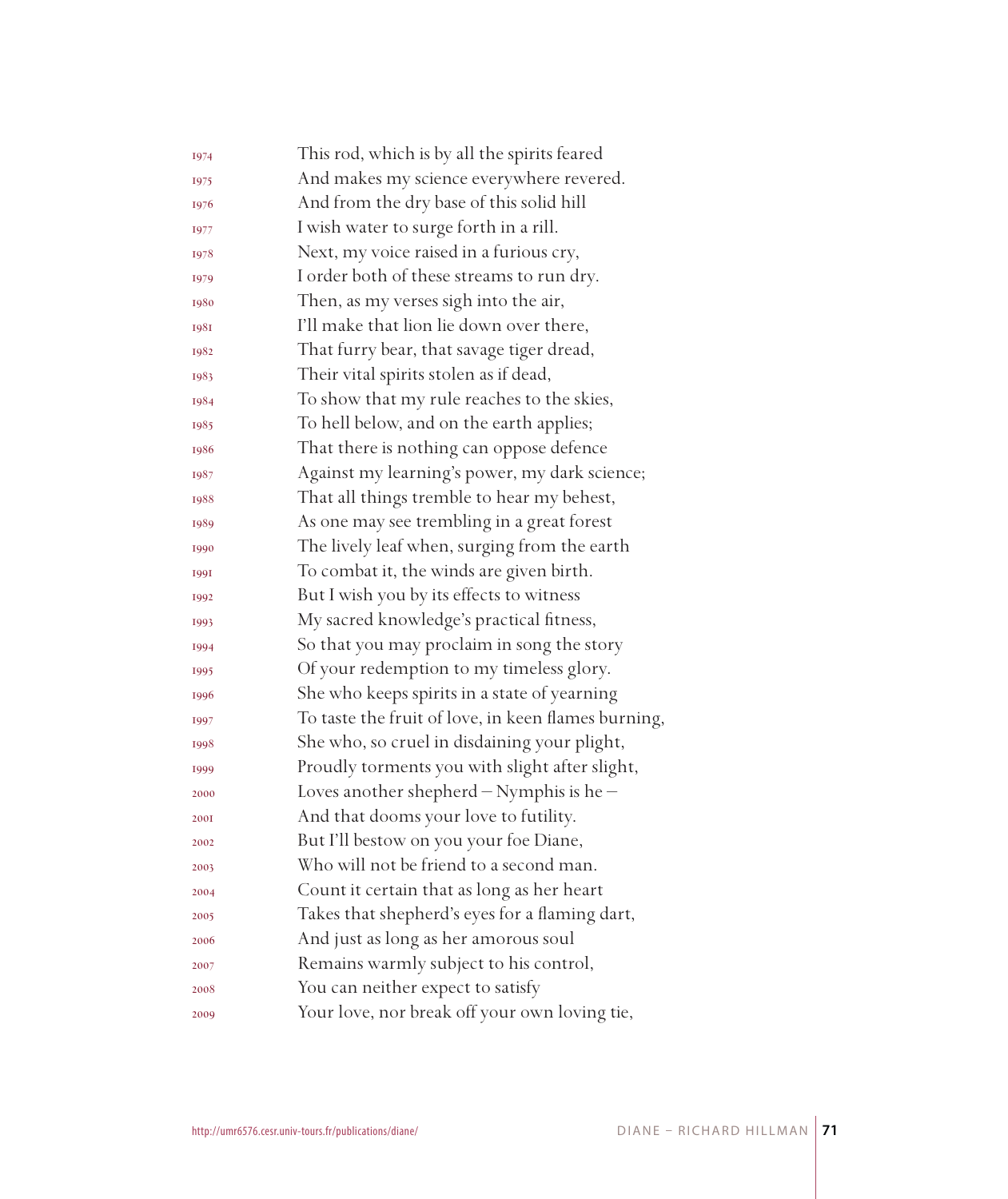| Or that your cruel lady ever will                 |
|---------------------------------------------------|
| Pity those ardours that your bosom thrill:        |
| Nymphis alone is goal of her desires;             |
| His love is everything that she requires.         |
| For never does one witness, wholly placed         |
| Within one heart, two rival loves embraced,       |
| And the object one loves can only be              |
| That which can kindle the highest degree          |
| Of desire for having its enjoyment,               |
| For that desire is more excellent                 |
| Than all, and no good this world may impute       |
| Is holy and sweet, compared with love's fruit.    |
| But to give your tormenting ill a cure            |
| And help you in that hard love you endure,        |
| So that from danger you may be conveyed           |
| To safety thanks to my nurturing aid,             |
| Here, take his potion: it has such effects        |
| That change throughout your body it projects -    |
| To face, complexion, bearing: by its might        |
| You'll be the shepherd Nymphis to the sight.      |
| Your looks will be to his identical               |
| And to Diane, like him, agreeable:                |
| You will then have Nymphis's handsomeness,        |
| His forehead, eyes, his solemn stateliness,       |
| And when you are by Diane next perceived,         |
| She, by this novel enchantment deceived,          |
| As Nymphis will faithfully love you               |
| And ardently your bidding strive to do.           |
| Thus happy and solaced with rich contents         |
| You will be rendered by my magic science;         |
| Thus happy, and free, in your love, from tension  |
| You will be made by god-like intervention,        |
| And then of Elymant the magic science             |
| Will show with your health its soothing alliance. |
| Do this, then, if you wish to find a cure,        |
| And solace by my art what you endure.             |
|                                                   |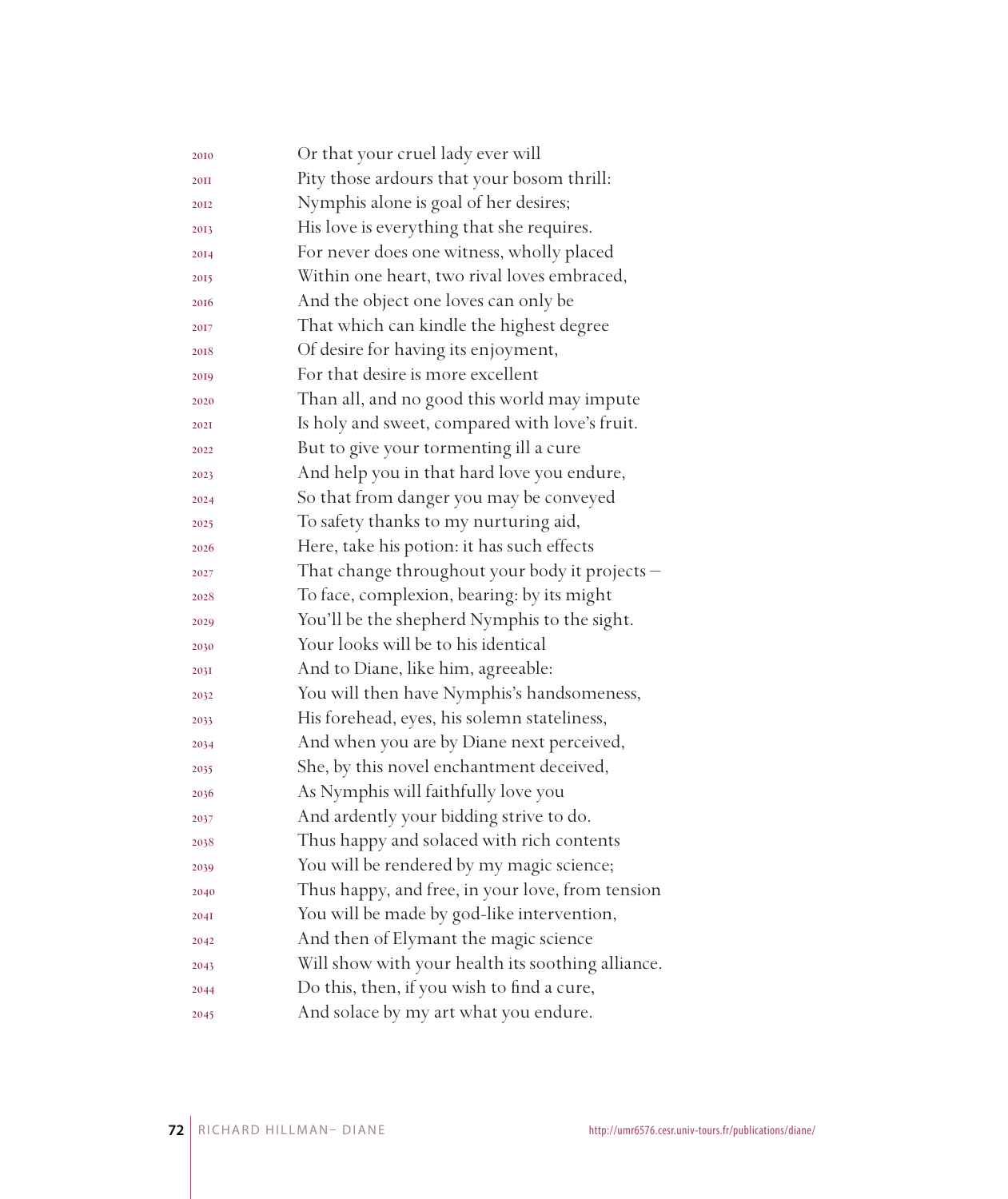| 2046 | Meanwhile, where the hellish demons are found, |
|------|------------------------------------------------|
| 2047 | My companions, I'll return underground.        |

#### FAUSTE

| 2048 | May Heaven incline to your wishes always,         |
|------|---------------------------------------------------|
| 2049 | To greater god-like heights increase your praise, |
| 2050 | O good old man! May Libitina <sup>38</sup> never  |
| 2051 | From your holy life you cruelly sever,            |
| 2052 | But live immortal, and heavens proclaim,          |
| 2053 | Victorious above the years, your name!            |
| 2054 | Because by your hand my life's been extended      |
| 2055 | By having that amorous longing ended              |
| 2056 | Which sapped it, endlessly I'll glorify you,      |
| 2057 | Use all my years ahead to magnify you -           |
| 2058 | My deeds, my verse - and a song shall be found    |
| 2059 | In your honour to make my bagpipe sound.          |
| 2060 | The rocks, the meadows, the forests shall ring    |
| 2061 | With sacred verses my instruments sing.           |
| 2062 | I therefore receive, O father of learning,        |
| 2063 | The sweet remedy and swift overturning,           |
| 2064 | At your hand divine, of my aching sorrow,         |
| 2065 | And will put that cure to the proof tomorrow.     |
| 2066 | But too long have we vexed your lofty mind        |
| 2067 | With our discourses of a foolish kind.            |
| 2068 | Good father, keeper of my love, farewell.         |

#### ELYMANT

Children, until we meet again, farewell.

[*Exeunt Elymant on one side, Fauste and Fronton on the other.*]

The Roman goddess associated with funeral ceremonies, here simply metonymic for death.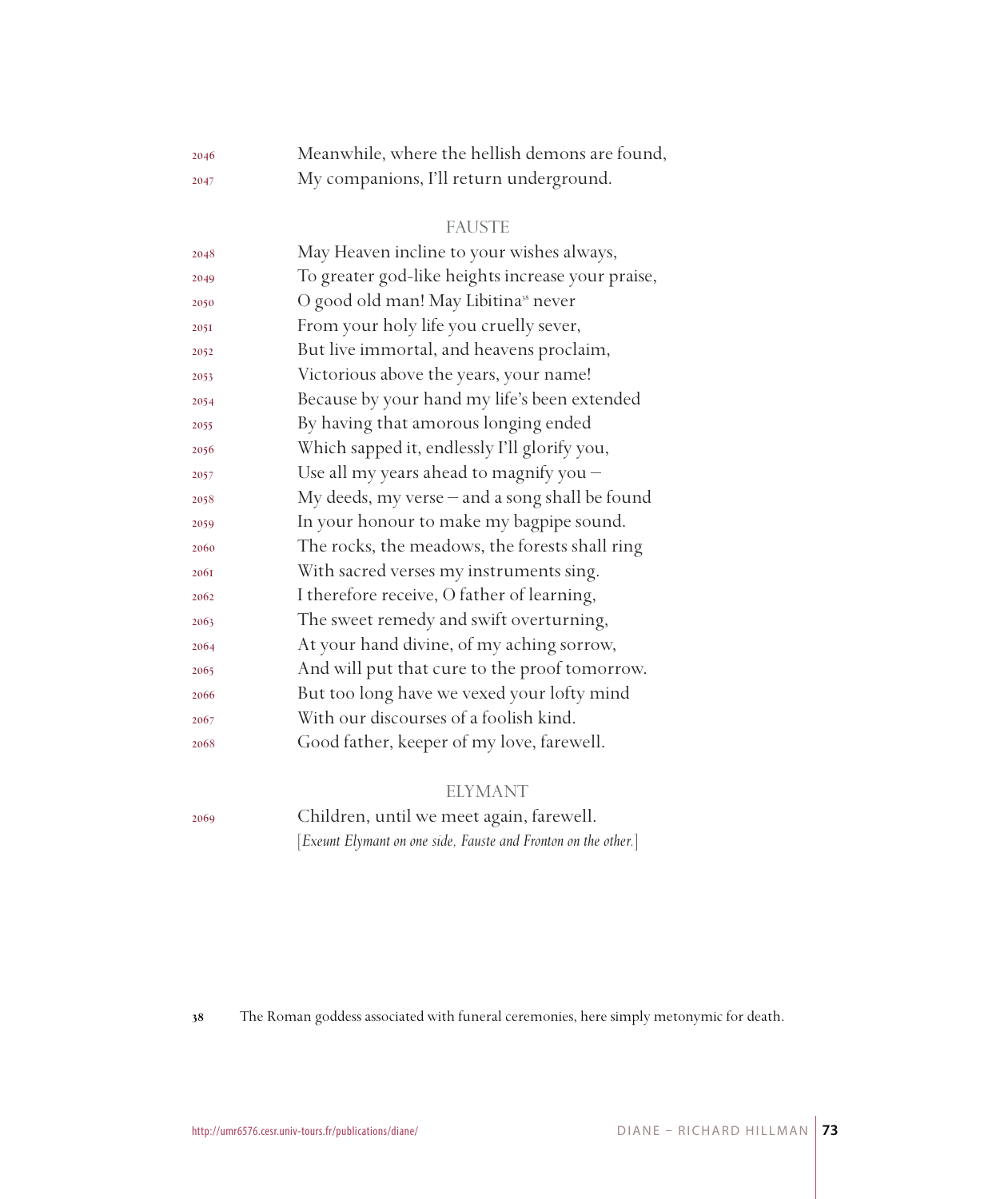# [Scene III]

[*Enter Nymphis.*]

#### NYMPHIS

| 2070 | The life of shepherds well deserves all praise,     |
|------|-----------------------------------------------------|
| 2071 | When love does not distress their peaceful days!    |
| 2072 | O how their years flow by in happiness              |
| 2073 | When they desire nothing to possess                 |
| 2074 | Except those benefits nature, our mother,           |
| 2075 | Delivers readily to every other!                    |
| 2076 | A burning care to have the foremost rank            |
| 2077 | In royal circles does not goad their flank,         |
| 2078 | So that ambitious envy's shrivelling                |
| 2079 | Does not poison them in their time of spring;       |
| 2080 | Nor is their joy gnawed by ravenous treasure,       |
| 208I | Nor does vain honour keep them from their pleasure; |
| 2082 | Their hearts are free from any jealous chill;       |
| 2083 | No blight of heartache does their fair souls ill;   |
| 2084 | Unending lawsuits do not spoil their rest,          |
| 2085 | And worry does not creep within their breast,       |
| 2086 | Where with the cruel tongue that it has grown,      |
| 2087 | It sucks the tender marrow from the bone.           |
| 2088 | They are not called to court to testify             |
| 2089 | And taint their faithful oath with some base lie,   |
| 2090 | Nor is their independent thought outweighed         |
| 209I | By vows that this world's demi-gods have made.      |
| 2092 | Treachery does not render null and void             |
| 2093 | The lessons happy nature has deployed.              |
| 2094 | Nothing can match the perfect excellence            |
| 2095 | That Nature as a gift to us presents:               |
| 2096 | Art is nothing but its limp imitation;              |
| 2097 | Learning merely its vain solicitation.              |
| 2098 | The painter can form a lovely design,               |
| 2099 | A body make for it, a face assign                   |
| 2100 | Such as we may perceive those mortals bear          |
| 2101 | For whom immortal holy spirits care,                |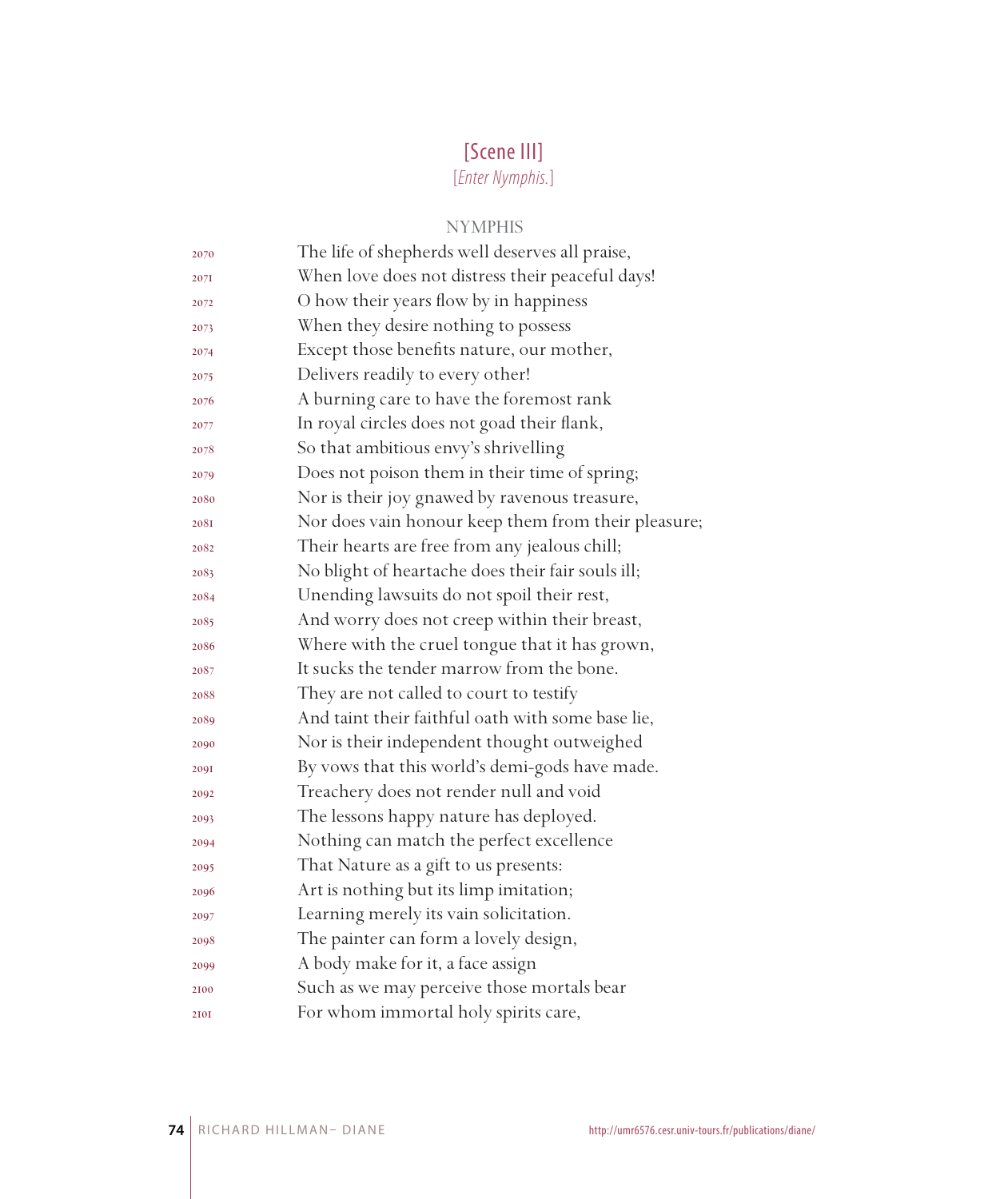| 2102 | But he can't perform what Nature can do-                           |
|------|--------------------------------------------------------------------|
| 2103 | Give it voice and movement, liveliness too:                        |
| 2104 | Such art can only the shadows contrive                             |
| 2105 | Of bodies which walk briskly when alive.                           |
| 2106 | So those rich goods, those grand servilities,                      |
| 2107 | Which one encounters in pride-swollen cities,                      |
| 2108 | Those vain honours, the oaths of gentlemen                         |
| 2109 | (Which one finds broken again and again),                          |
| 2110 | Are nothing but shadows dead forms compose,                        |
| 2III | Compared with the good that nature bestows.                        |
| 2112 | For all that to the eye its yearnings yields $-$                   |
| 2II3 | That which it finds sweet $-$ is seen in the fields:               |
| 2114 | It is there we find both the cheerful verdure                      |
| 2115 | And the delicious fruits with which Dame Nature                    |
| 2116 | Charges the curving branches at each end,                          |
| 2117 | The bush made dense with all the boughs that bend.                 |
| 2118 | Of diamonds in the fields there is great foison                    |
| 2119 | (Those stones that are a match for chilling poison); <sup>39</sup> |
| 2120 | Those fields, as we encounter them, are sown                       |
| 2121 | With shining rubis, such as great kings own,                       |
| 2122 | And emeralds of green colour there are found                       |
| 2123 | As well, and likewise stone-hard pearls abound. <sup>40</sup>      |
| 2124 | There gold beckons, and nature's fruits one finds,                 |
| 2125 | Rare and divine, in all their divers kinds -                       |
| 2126 | Not within cities, which cruelty fills,                            |
| 2127 | Nurses of suffering, mothers of ills,                              |
| 2128 | Where nothing flourishes but lying treason,                        |
| 2129 | Where criminality corrupts the reason.                             |
| 2130 | Look at these meadows thick with greenery,                         |
| 2I3I | Enamelled as to paint the scenery                                  |

 The reference must be to Pliny's claim that diamonds (or adamants) counteract poison (*Natural History*, bk. 37, chap. 15), although this requires taking "preuue" (from "prouver") in an unusual sense. The origin of pearls was common knowledge from ancient times, and it is unclear why Montreux imagines them as found in the fields ("les mesmes champs") along with diamonds and other precious stones, unless the fields are meant to evoke nature generally.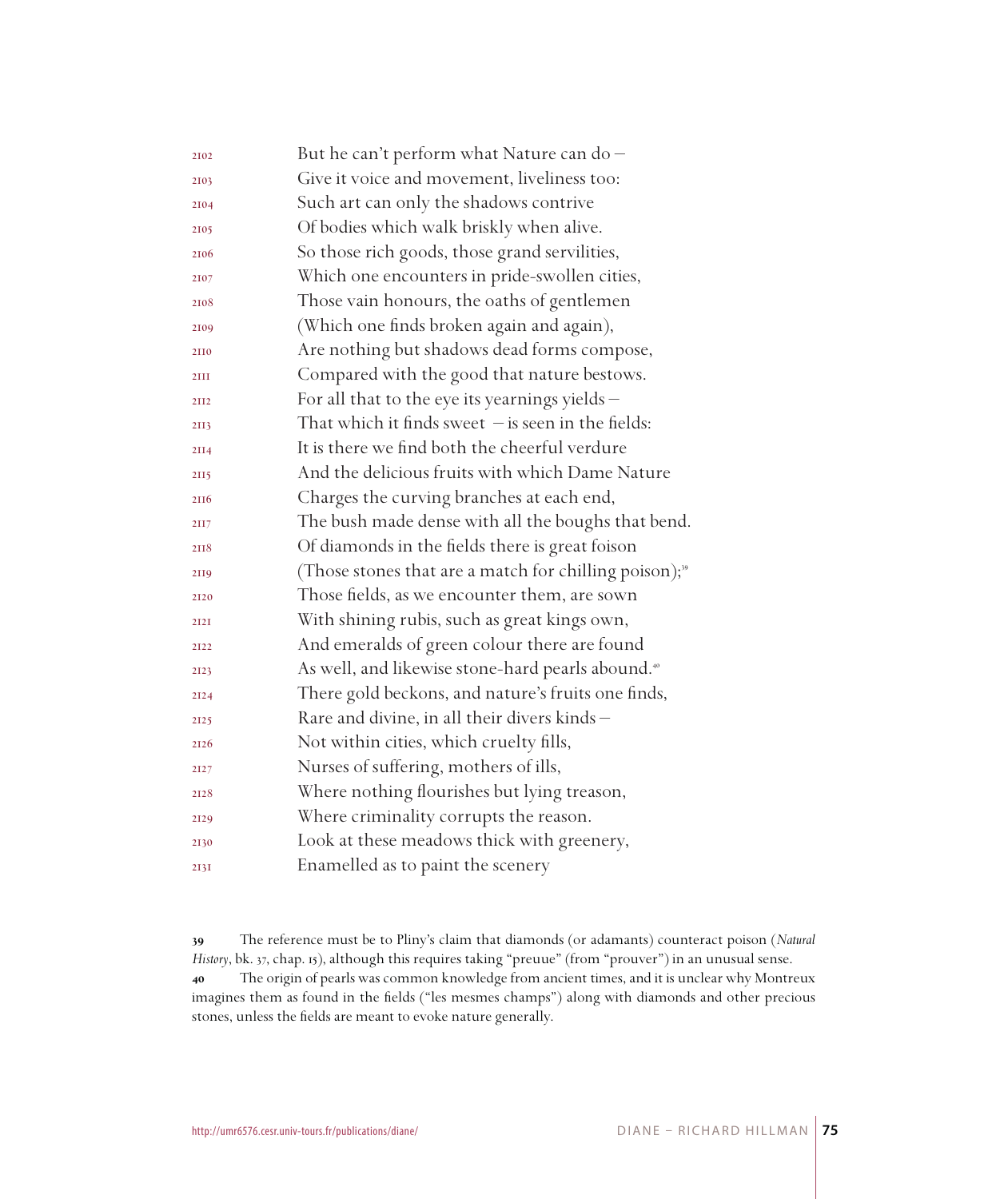| 2132 | In divers colours, varied hue by hue;              |
|------|----------------------------------------------------|
| 2133 | Look at these brooks, whose flow divides our view, |
| 2134 | Clear-running and with a murmur so tender          |
| 2135 | That gentle sleep in beasts it can engender.       |
| 2136 | Look at the bottom of those cooling streams,       |
| 2137 | Where a medley of vibrant colours gleams,          |
| 2138 | Led between pretty pebbled banks, each verge       |
| 2139 | With flowers dense which from the earth emerge.    |
| 2140 | Neither ambrosia nor nectar divine                 |
| 2I4I | Is so luscious, precious, so sweetly fine          |
| 2142 | As that clear water a country brook bears,         |
| 2143 | Sweet beverage of our pious forbears,              |
| 2144 | With its colour, likewise its taste that please,   |
| 2145 | And bringing to our bodies cooling ease.           |
| 2146 | All day the gorgeous sun, as he directs            |
| 2147 | His course above, views keenly his effects:        |
| 2148 | He sees reflected there his radiance,              |
| 2149 | As Heaven's features are suffused with brilliance; |
| 2150 | He sees the burning rays of his face felt          |
| 2151 | Upon the rocks, as he sees their ice melt;         |
| 2152 | He sees by his own light the earthly scene         |
| 2153 | Regain its loveliness, return to green;            |
| 2154 | And of the hills, once cleared of passing storms,  |
| 2155 | Outlined by his fire, he sees the forms.           |
|      |                                                    |

## DIANE [*entering*]

| 2156 | O fair Nymphis, all things are mollified        |
|------|-------------------------------------------------|
| 2157 | To counter hardship in this countryside,        |
| 2158 | And nothing to us shows hostility               |
| 2159 | Except your harshness, which is killing me.     |
| 2160 | Don't you see those flowers, a multitude        |
| 2161 | That make these sprawling meadows many-hued -   |
| 2162 | Flowers with which all, with pilfering hands,   |
| 2163 | Perfume their bosoms, and their braided strands |
| 2164 | Of hair, those flowers by the gods designed     |
| 2165 | For pleasure of the nose, the eyes, the mind?   |
|      |                                                 |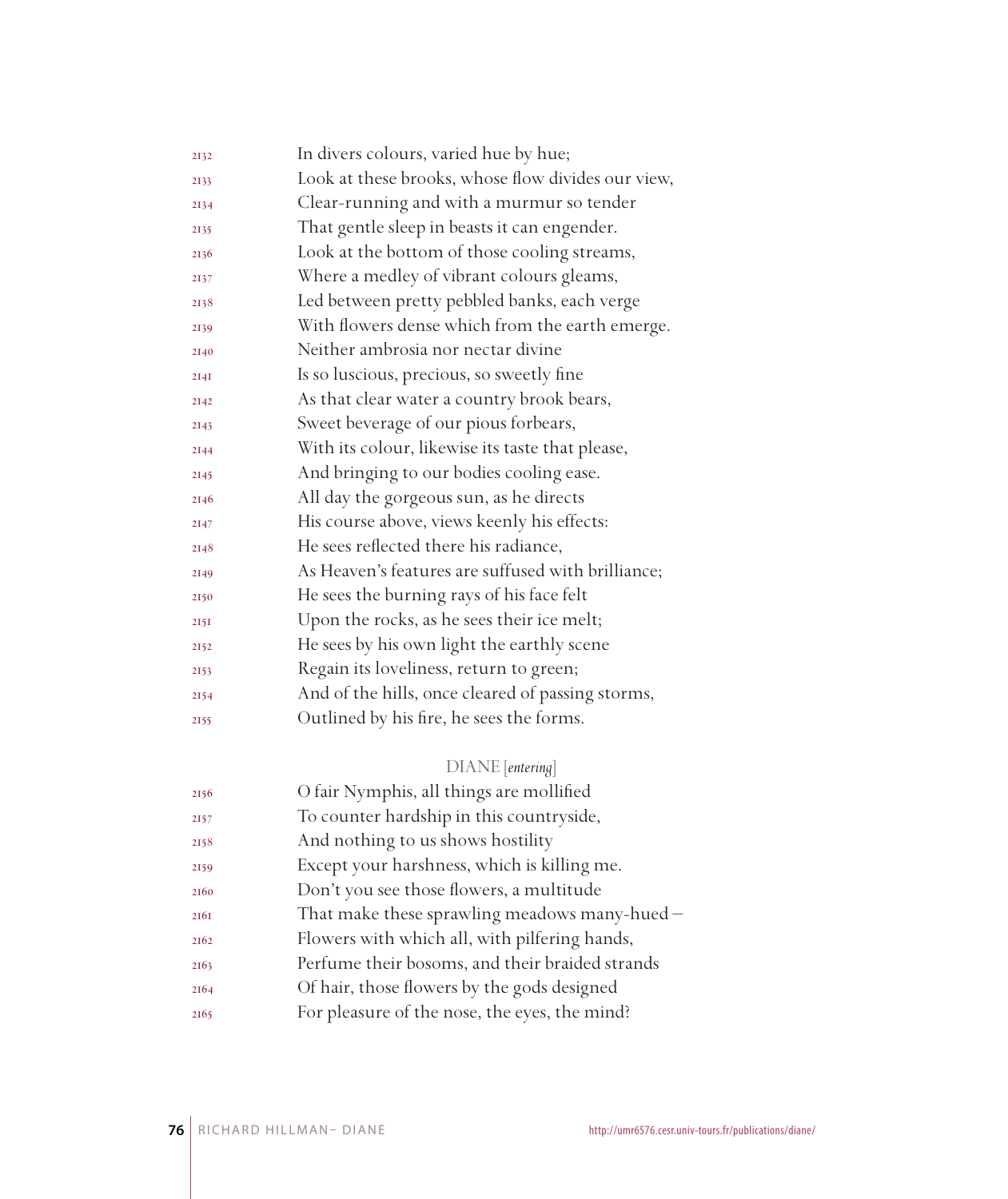| 2166 | Among these flowers blades of grass one views           |
|------|---------------------------------------------------------|
| 2167 | By thousands $-$ no? $-$ that feed our snub-nosed ewes, |
| 2168 | With juice that makes their lovely bodies grow          |
| 2169 | And chases far from them all sorts of woe,              |
| 2170 | Yields milk to cows, which, tired when they've fed,     |
| 2171 | Often lie down upon that grassy bed.                    |
| 2172 | Don't you see how on those flowers alights              |
| 2173 | The clever bee, to lick their juice delights,           |
| 2174 | From which in his walled hive he can create             |
| 2175 | Golden honey, and wax we venerate <sup>41</sup> –       |
| 2176 | Flowers with birds by thousands perched above,          |
| 2177 | Exchanging beak to beak their signs of love             |
| 2178 | Again and again, where the new grass springs,           |
| 2179 | And thousands in flight, all beating their wings.       |
| 2180 | See these sweet fruits, whose red-ripe loveliness       |
| 218I | The bounty born of summer serves to witness -           |
| 2182 | Not only red, but white and gold in colour,             |
| 2183 | Which to this sprawling meadow do such honour.          |
| 2184 | See those branches, with hanging fruit replete,         |
| 2185 | Fruit charmingly split open by the heat,                |
| 2186 | On which the flies are constantly alighting,            |
| 2187 | In which the pecking birds are all delighting -         |
| 2188 | How sweet their taste, which, in its potent savour,     |
| 2189 | Has more courteous, clean and loving flavour            |
| 2190 | Than those wretched fruits that cover the boards,       |
| 2191 | As long as they may be, of certain lords:               |
| 2192 | For those are either under-ripe, or dried,              |
| 2193 | Or they grow soggy, rotting from inside.                |
| 2194 | But O how sweet when from a tree that's green           |
| 2195 | The fruit is plucked, or white grapes one may glean     |
| 2196 | In bunches when upon the vine they hang                 |
| 2197 | And feel within its natural sweet tang.                 |
| 2198 | They don't endure a thousand dirty hands,               |

 Orig. "la cire honoree". The reference is presumably to the use of beeswax for candles in religious ceremonies.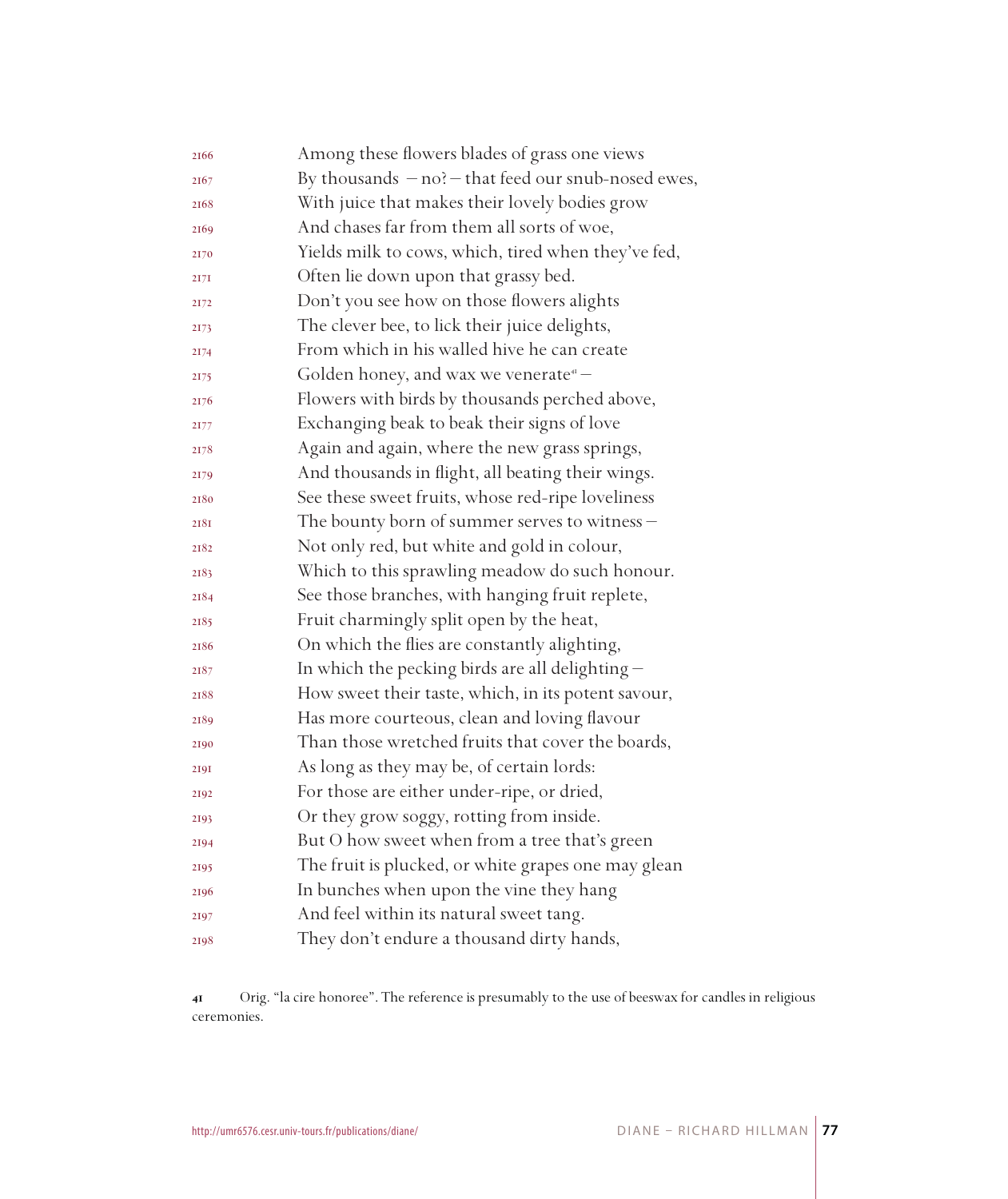| 2199        | And their fresh beauty time's effects withstands.    |
|-------------|------------------------------------------------------|
| 2200        | Hence, greater is the span of life's extent          |
| 2201        | For ploughmen, and their lives of more content       |
| 2202        | Than those of Princes, on whom envy preys,           |
| 2203        | And care, to spoil their ease, cut short their days. |
| 2204        | That's why Diana, with her blond hair streaming,     |
| 2205        | Mother of honour, left the heavens' gleaming         |
| 2206        | To dwell in the rich forests here below,             |
| 2207        | Amidst these meadows, where soft grasses grow.       |
| 2208        | That's why Venus, too, in former times, came         |
| 2209        | To fan, in these woods' shade, her loving flame,     |
| 2210        | When, on Adonis fixing ardent eyes,                  |
| <b>22II</b> | She grew disdainful of the lofty skies.              |
| 2212        | Hence, the numerous nymphs that one perceives        |
| 2213        | Within these woods, each one of whom receives        |
| 2214        | More pleasure in these solitary places               |
| 2215        | Than the great gods in their heavenly spaces.        |
| 2216        | Regard, if you please, those glorious hills,         |
| 2217        | Whose slopes a wealth of vegetation fills,           |
| 2218        | And flowers, with many a verdant crest               |
| 2219        | That causes them to seem a secret forest.            |
| 2220        | See all those birds that there for nesting throng,   |
| 222T        | All different in plumage and in song;                |
| 2222        | And see, from the base of these rocks that tower,    |
| 2223        | Springs by thousands surging with great power,       |
| 2224        | Whose waters, so cold that like ice they freeze,     |
| 2225        | Seem wine to those frolicking boys they please,      |
| 2226        | When, panting, they come from the wrestling place    |
| 2227        | And take the stream's flow fully in the face,        |
| 2228        | Gulp eagerly the liquor that assuages                |
| 2229        | The parching thirst that in their bodies rages.      |
| 2230        | Those very rivulets their waters yield               |
| 223I        | To mountain foothill and forested field,             |
| 2232        | And from those water-courses sometimes grow          |
| 2233        | Deep rivers, which round palaces then flow,          |
| 2234        | And cities, with their fronts, most nobly walled,    |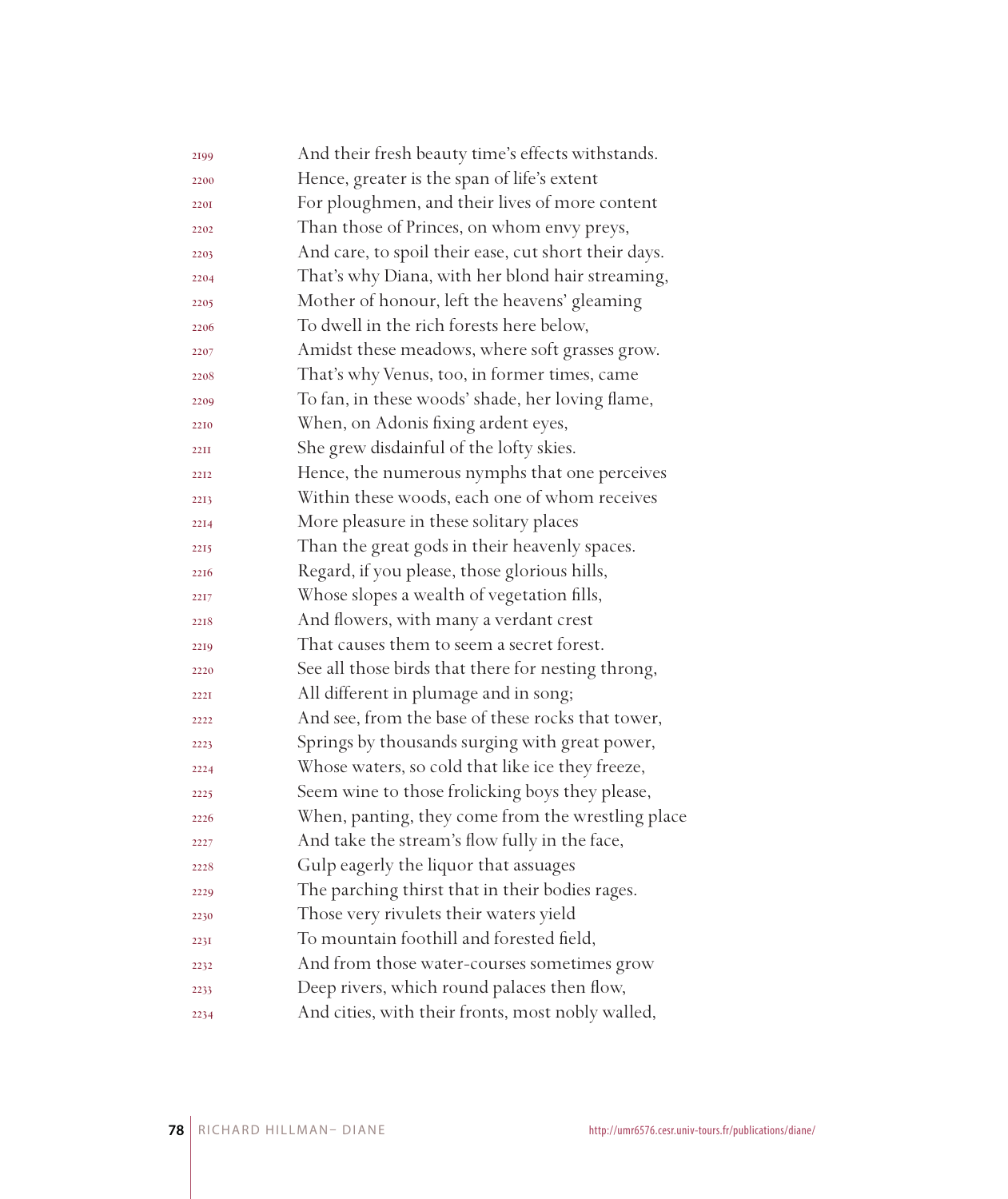| 2235 | On the edges of pleasant banks installed.                       |
|------|-----------------------------------------------------------------|
| 2236 | See how all animals, with one consent,                          |
| 2237 | Seek out those freezing waters' icy current,                    |
| 2238 | To slake tormenting thirst direct their paces                   |
| 2239 | There, or sometimes to wash their hands and faces. <sup>4</sup> |
| 2240 | One sees our tired herd at close of day                         |
| 2241 | To drink more of that water make their way,                     |
| 2242 | Where often the lioness, source of fear,                        |
| 2243 | Is avidly posed, or the antlered deer.                          |
|      |                                                                 |

## JULLIE [*entering*]

| 2244 | Behold, though, those fields, to our ploughs beholden, |
|------|--------------------------------------------------------|
| 2245 | With their yellowing wheat become all golden;          |
| 2246 | Behold the fair grain, see its straw piled high,       |
| 2247 | Orange in colour, mounting toward the sky;             |
| 2248 | See those ears, still bearded, which put to shame,     |
| 2249 | More brilliant than fine gold, the sun's own flame;    |
| 2250 | Behold the fair grain, which steadily grows            |
| 2251 | By the goodness Mother Nature bestows.                 |
| 2252 | See the birds, which, feeling no other need            |
| 2253 | But merely to live, steal many a seed;                 |
| 2254 | See the partridge, nesting amidst the crop,            |
| 2255 | And its young chicks, as at our feet they hop,         |
| 2256 | When in July with harmful blade we mow,                |
| 2257 | And cause it to fall backwards at each blow.           |
| 2258 | O, how holy the great God's potency,                   |
| 2259 | Holy his providence, his clemency,                     |
| 2260 | Which with this grass and golden fruit contrives       |
| 2261 | To nourish generously human lives!                     |
| 2262 | O, what pleasure, when we together bind                |
| 2263 | Those lovely ears of wheat, and when we wind           |
| 2264 | Them in many a sheaf, where the fierce sun             |
| 2265 | Sees, with its thousand rays, its own reflection,      |

 Orig. "lauer leurs mains & leur visage" – notably humanising language, avoiding, e.g., the more usual "pattes" ("paws").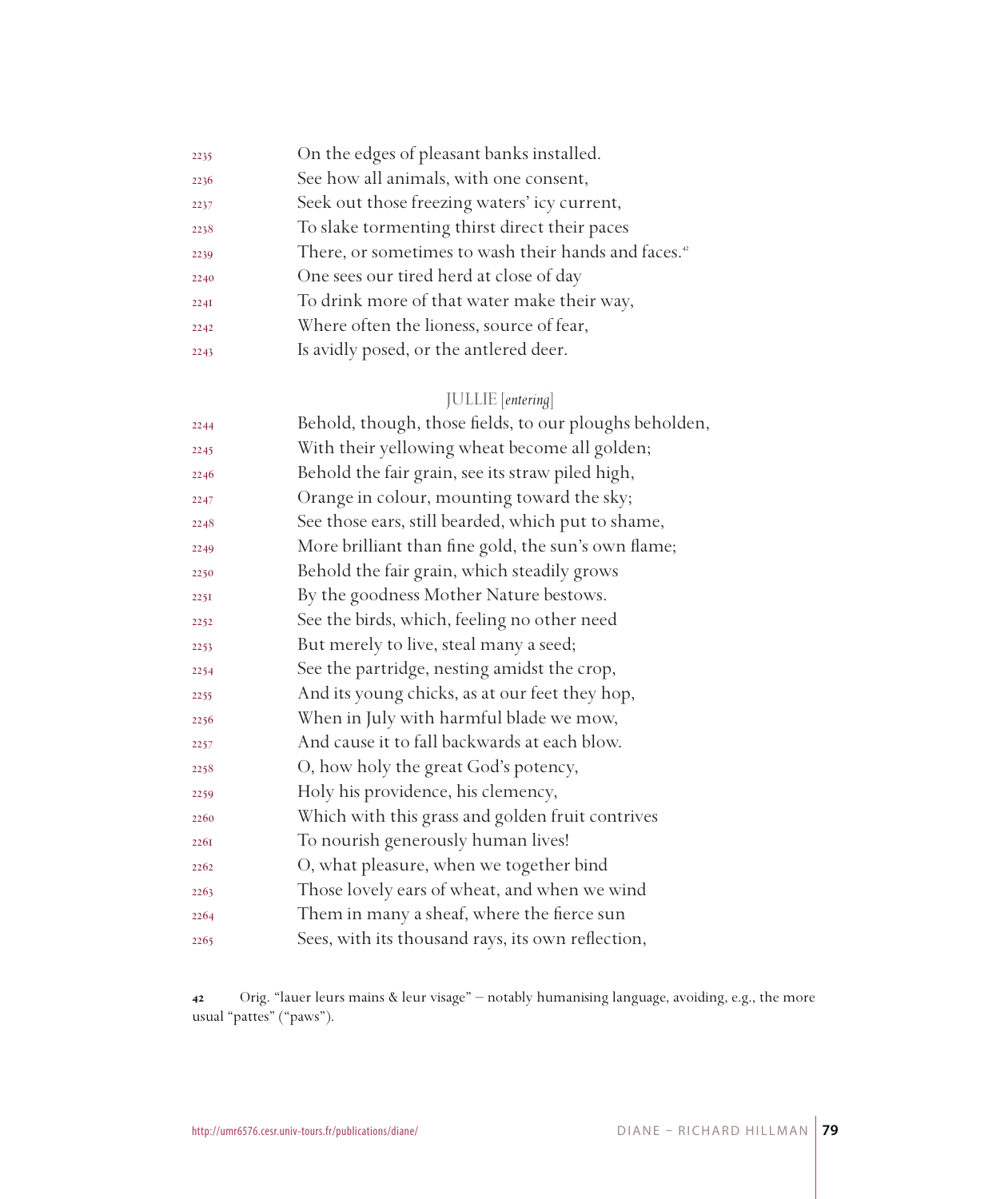| 2266 | And by the great force of its golden fires             |
|------|--------------------------------------------------------|
| 2267 | Fierce thirst in the harvesters' breasts inspires,     |
| 2268 | Who under an oak or in beech-tree shade                |
| 2269 | Drink, using cups that from their hats are made,       |
| 2270 | From the swift current, or, by miracle,                |
| 2271 | Empty in just four gulps the joyous bottle.            |
| 2272 | Free from the fear of cruel enemies,                   |
| 2273 | Many are found sleeping at their ease                  |
| 2274 | In the shade of the gathered sheaves' warm mound,      |
| 2275 | Where each sheaf with others is tightly bound,         |
| 2276 | Or in the hollow of a ragged pit                       |
| 2277 | Bristling with bramble-bushes all around it.           |
| 2278 | Then, oh, what delight when great store appears,       |
| 2279 | Beneath the barn roof, of those lovely ears,           |
| 2280 | When, having been with straining cords raised high,    |
| 2281 | They're formed into the piles where they will lie,     |
| 2282 | To see them overwhelms the eye with pleasure           |
| 2283 | When it encounters such abundant treasure.             |
| 2284 | Still lovelier they seem when they, as grain,          |
| 2285 | In the attic $-$ or in our hand $-$ remain,            |
| 2286 | While the earth, in the icy grip held fast             |
| 2287 | Of frigid Winter, holds its head downcast,             |
| 2288 | Its profile low, so no flower is seen,                 |
| 2289 | No fruit to give us joy, no glint of green.            |
| 2290 | Mortals rest softly, wait for spring's arrival,        |
| 2291 | And on that grain depend for their survival -          |
| 2292 | That grain which to ploughmen nourishment brings,      |
| 2293 | As to great emperors and mighty kings.                 |
| 2294 | In cities which pride themselves on showing            |
| 2295 | Gaudily, no such grain can be seen growing,            |
| 2296 | Nor within proud castle walls is it found,             |
| 2297 | Birth-place of vice and hardship's breeding-ground.    |
| 2298 | In places such as those, no curving vine               |
| 2299 | With loving branches traces its design;                |
| 2300 | No woolly buds along its length are dressed,           |
| 2301 | Nor is its grape, which gives us wine, there pressed - |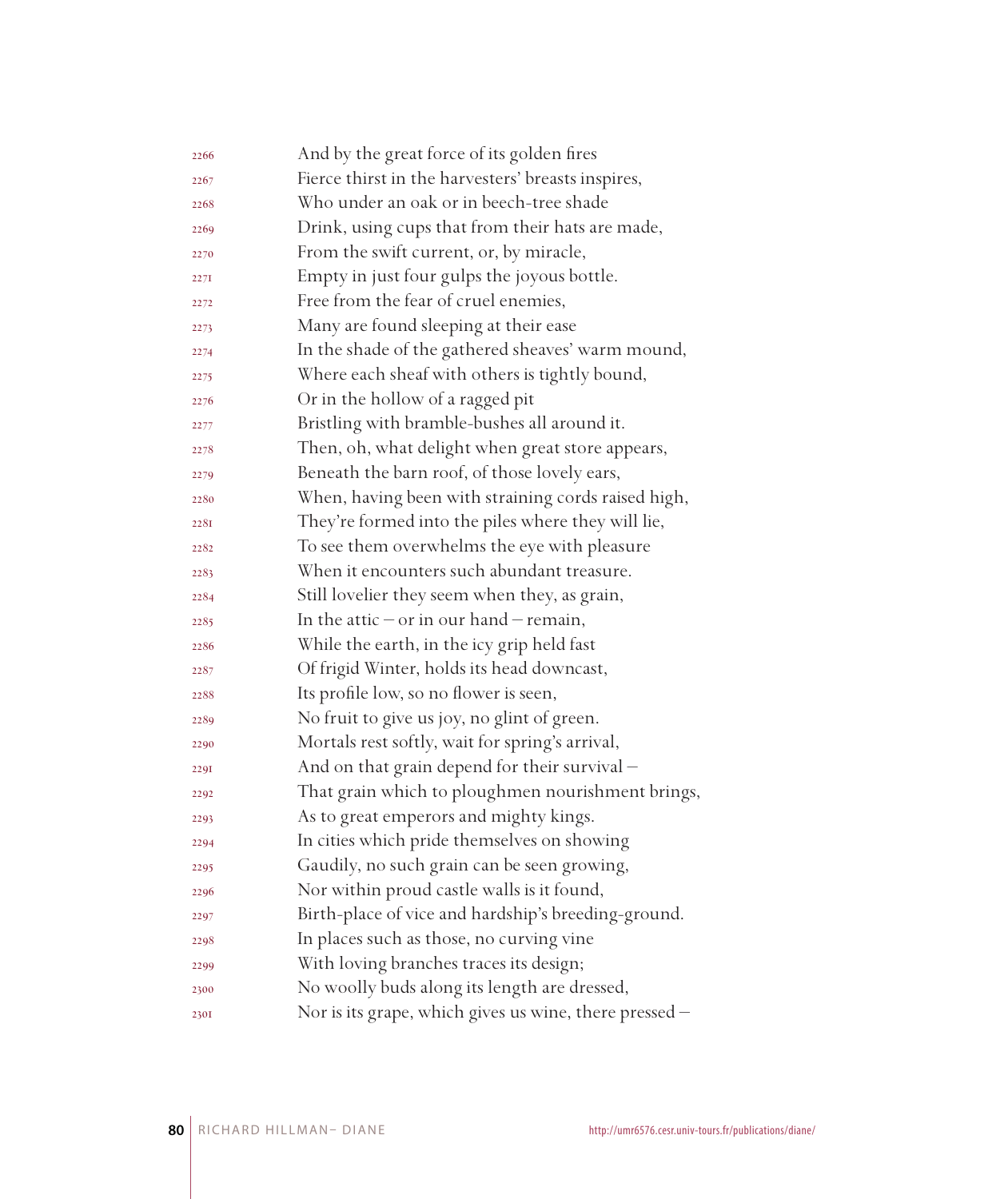| 2302 | That grape yielding liquor of such rare value    |
|------|--------------------------------------------------|
| 2303 | The gods, compared with it, drink bitter brew    |
| 2304 | (A juice so sweet, so clear, so nobly fine       |
| 2305 | It puts quite to shame the Nectar divine).       |
| 2306 | There are no apples, teeming with sweetness,     |
| 2307 | To spurt forth cidre, crushed beneath the press; |
| 2308 | No acorns abound, nor beeches wide-spreading,    |
| 2309 | Whose fruit so many beasts find nourishing.      |
|      |                                                  |

#### NYMPHIS

| With all your heart, you wish me to die.<br>23II           |  |
|------------------------------------------------------------|--|
|                                                            |  |
| What have I done that you seek to deprive<br>2312          |  |
| Me of years, and joy in this world alive,<br>2313          |  |
| When, having received my firm guarantee<br>2314            |  |
| Of love, and of unflagging constancy,<br>2315              |  |
| You'll deal me the very same gift and gain<br>2316         |  |
| Venus gave Adonis for his love-pain? <sup>45</sup><br>2317 |  |

### JULIE

| 2318 | Sooner without fire, which lends us light,    |
|------|-----------------------------------------------|
| 2319 | Shall be the golden beams that end the night; |
| 2320 | The great gods shall sooner heaven forego     |
| 2321 | And be, like us, sojourners here below;       |
| 2322 | Sooner the sea without salt waves will lie,   |
| 2323 | Its vast expanse of sands become bone-dry,    |
| 2324 | And lacking whiteness the lily shall be       |
| 2325 | Before Nymphis is loved or saved by Julie.    |
|      |                                               |

#### **NYMPHIS**

Sooner shall fire its own heat resign,

 The essence of the myth (as retailed notably by Ovid in the *Metamorphoses*) was that Venus doted on Adonis and warned him against savage beasts, one of which killed him and precipitated her intense grief. Montreux must be deliberately having Nymphis skew the myth in a self-pitying direction, and this then rates as one of the measures of the absurd excess of the play's love-rhetoric.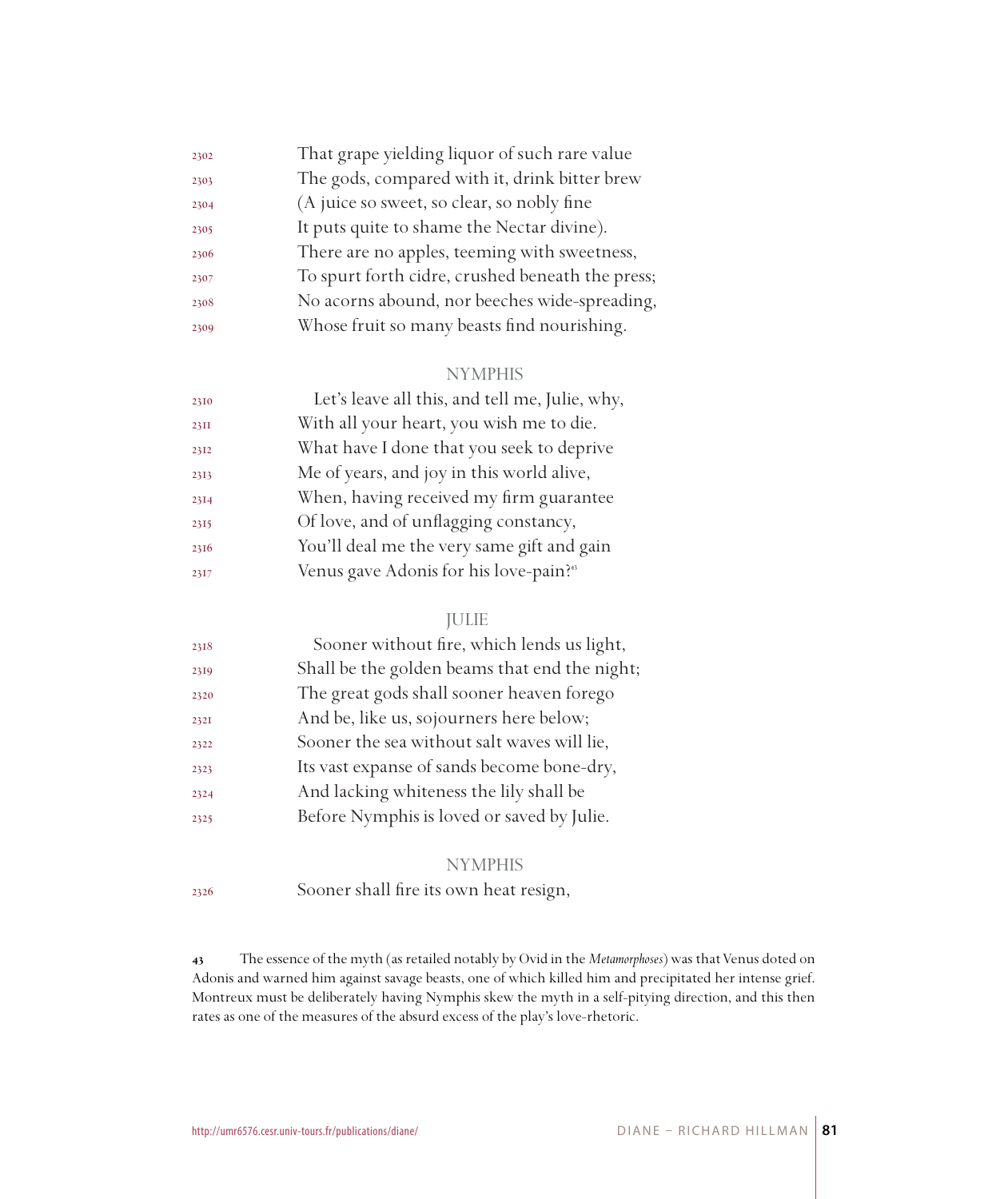| 2327 | Yet with ruddy light continue to shine;        |
|------|------------------------------------------------|
| 2328 | Sooner the forests shall lose all their green, |
| 2329 | The meadows dry and flower-less be seen;       |
| 2330 | Sooner shall winter have ice without freezing, |
| 2331 | And faces of satyrs be fair and pleasing;      |
| 2332 | Sooner without their black venom shall glide   |
| 2333 | The serpents that wriggle from side to side;   |
| 2334 | And polished the rough-looming rocks shall be, |
| 2335 | Before Nymphis loves any but his Julie.        |

### JULIE

| 2336 | Nymphis shall sooner share Adonis' fate;           |
|------|----------------------------------------------------|
| 2337 | Julie shall sooner Thisbe imitate;                 |
| 2338 | She shall be changed in outward form, like Daphne, |
| 2339 | Before love alters her identity.                   |

# NYMPHIS

| 2340 | Sooner Julie, turned to heavenly kind,        |
|------|-----------------------------------------------|
| 234I | Like Romulus, shall leave these parts behind, |
| 2342 | And her Nymphis without his life be left,     |
| 2343 | Before he could be of his love bereft.        |

#### JULIE

| 2344 | But such a love, of which you cannot get      |
|------|-----------------------------------------------|
| 2345 | The fruit deserved, means nothing but regret, |
| 2346 | Which to your tender years must prove a bane, |
| 2347 | For fruitless love can only cause you pain.   |

#### NYMPHIS

- But such love puts me in a happy state,
- For I, in thought, from day to day await
- The cure of its maddening agony,
- When your fierce soul shall find tranquillity.

#### JULIE

Such hope, which will only increase your care,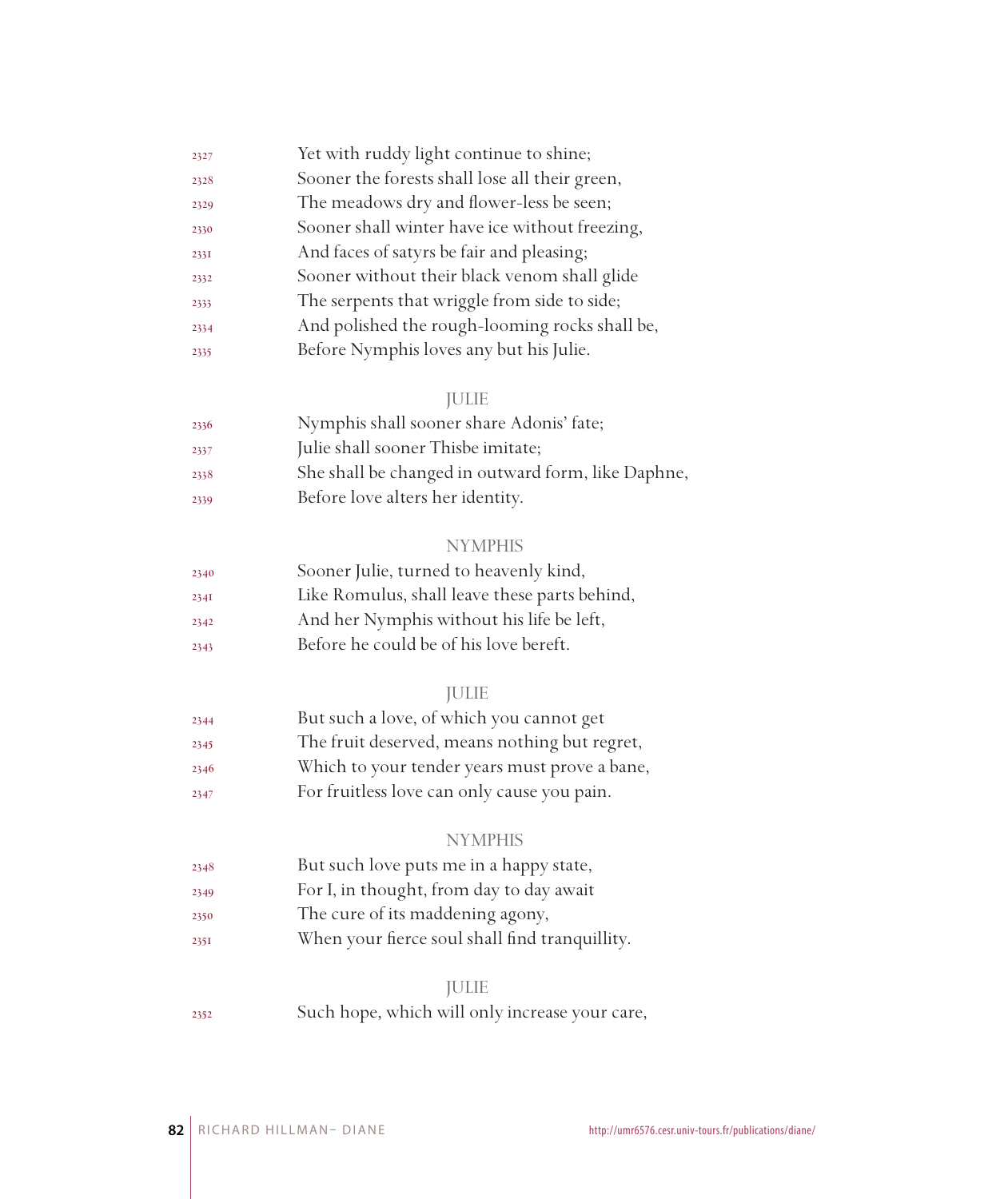| 2353 | You can expect no happy fruit to bear,       |  |  |
|------|----------------------------------------------|--|--|
| 2354 | And wretched is the soul that hopes for ease |  |  |
|      |                                              |  |  |

And in return gains nothing that may please.

#### **NYMPHIS**

| 2356 | Since nothing in this world is permanent,     |
|------|-----------------------------------------------|
| 2357 | Time has power to alter your intent;          |
| 2358 | It brings roughest fruit to maturity:         |
| 2359 | It may well soften your hard heart toward me. |

#### JULIE

| 2360 | Time may have such power all things to change,   |
|------|--------------------------------------------------|
| 2361 | But none at all from my soul to estrange         |
| 2362 | My ardent desire to see that soul                |
| 2363 | Exempt from blame, detached from Love's control. |

#### **NYMPHIS**

| 2364 | It's a foolish error to try to say          |
|------|---------------------------------------------|
| 2365 | There's blame in loving in a holy way:      |
| 2366 | For love alone gives our soul the sensation |
| 2367 | Of tasting the sweet fruit of exaltation.   |

### JULIE

| 2368 | Whatever cannot with honour agree        |
|------|------------------------------------------|
| 2369 | Must lay no claim at all to sanctity,    |
| 2370 | For without honour nothing has the right |
| 2371 | To enjoy the view of divine daylight.    |

#### **NYMPHIS**

- No rich honour that shuns Love's company
- Deserves the right the light of day to see,
- For unless Love enables them to thrive
- Together, it can hardly stay alive.

#### JULIE

Without Love honour keeps its sacred name,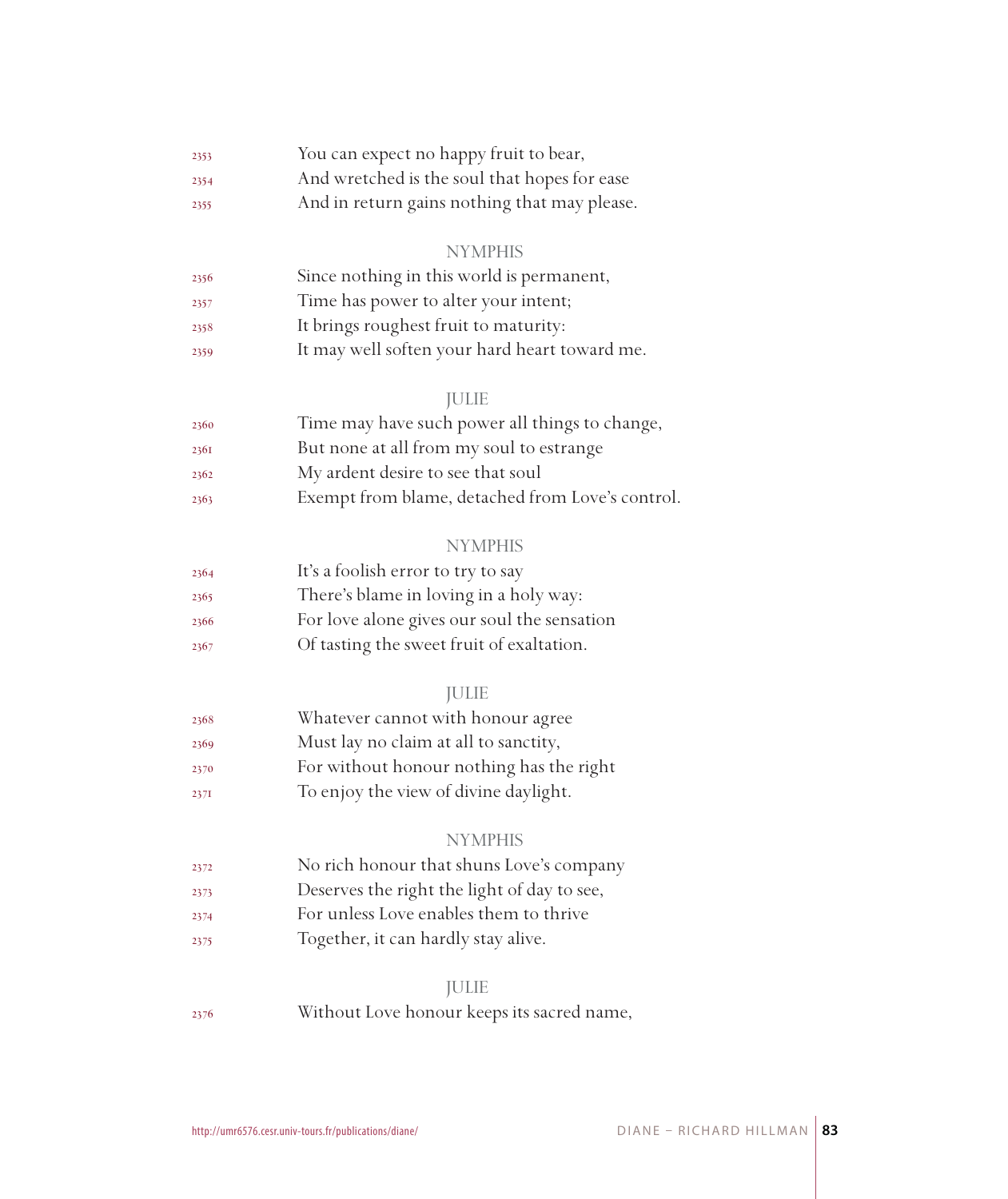| 2377 | But without honour love can have no flame, |
|------|--------------------------------------------|
| 2378 | For any love that lacks an honest face     |

Is a cruel plague to the mortal race.

#### NYMPHIS

| 2380 | If by the great gods, full of majesty,        |
|------|-----------------------------------------------|
| 2381 | Love was esteemed and valued formerly,        |
| 2382 | If they observed him, how could someone stray |
| 2383 | By bearing the yoke of his sacred sway?       |

### JULIE

| 2384 | That which the gods may cover with their glory |
|------|------------------------------------------------|
| 2385 | For us makes an eternal shameful story,        |
| 2386 | And their faults one may to a point excuse     |
| 2387 | By benefits they bring, which mortals use.     |

### NYMPHIS

| 2388 | Leaving aside the gods' exalted view,            |
|------|--------------------------------------------------|
| 2389 | Love has his own claim to worthiness, too,       |
| 2390 | Since without him this earth would cease to teem |
| 2391 | With living things, and merely desert seem.      |

## JULIE

| 2392 | But that love which has come to cloud your mind, |
|------|--------------------------------------------------|
| 2393 | Has not engendered this great good you find;     |
| 2394 | No, it is friendship, in hearts that are chaste, |
| 2395 | Which conjugal loyalty there has placed.         |

#### NYMPHIS

| 2396 | Love's torch alone it is that can ignite         |
|------|--------------------------------------------------|
| 2397 | Such friendship, be its sun and source of light: |
| 2398 | He is the author of its sacred essence;          |
| 2399 | Love only, then, may claim true excellence.      |

#### JULIE

That traitor Love, cruel and pitiless,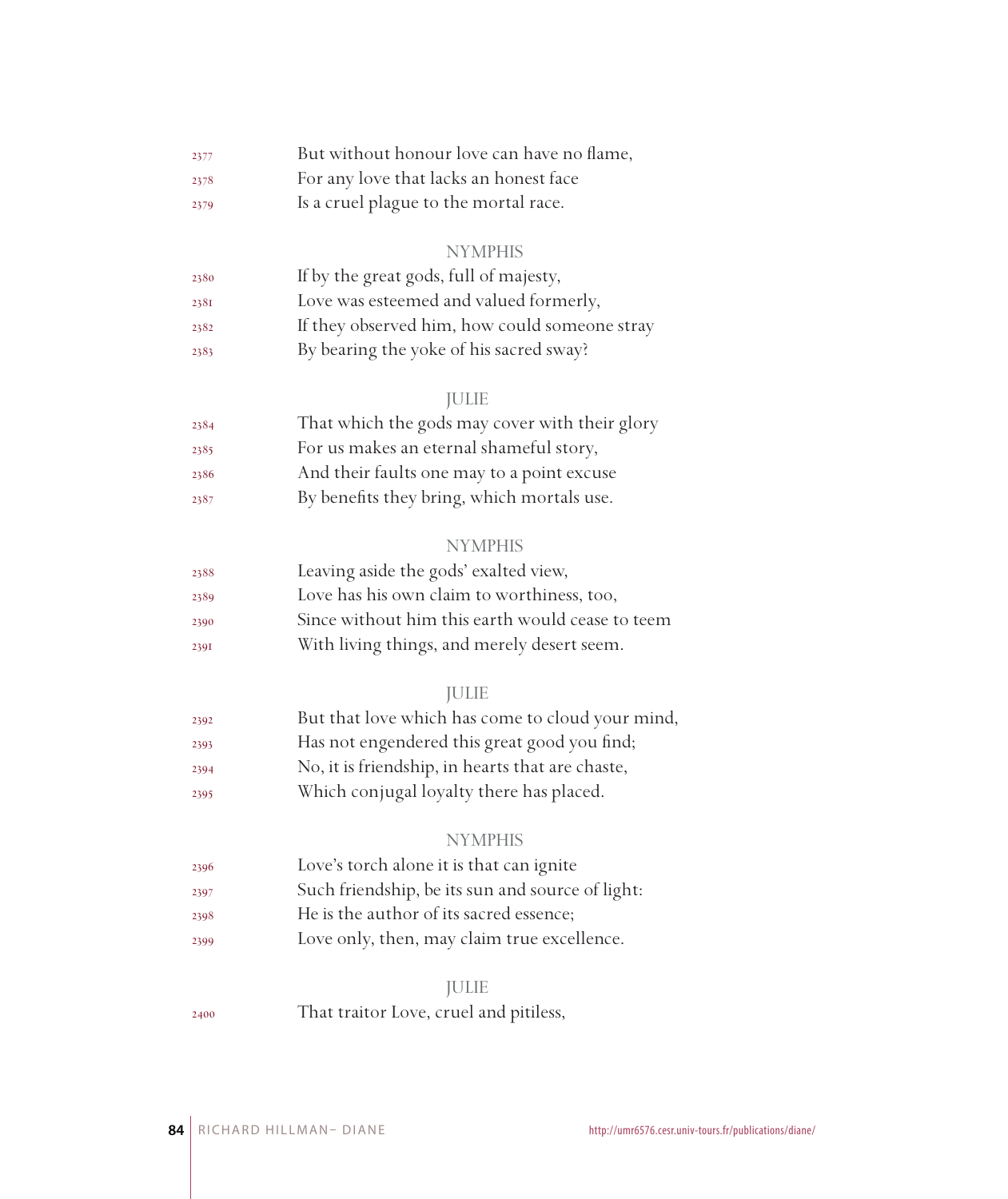| 2401 | Often brings sacred friendship to distress,    |
|------|------------------------------------------------|
| 2402 | Breaking the faith which fixes it in place,    |
| 2403 | By a holy chain, in its close embrace.         |
|      |                                                |
|      | <b>NYMPHIS</b>                                 |
| 2404 | Who knows joy but lovers in their contents,    |
| 2405 | Whom Jupiter may well from vows dispense?      |
|      | <b>JULIE</b>                                   |
| 2406 | Who knows more misery than that poor soul      |
| 2407 | Whom the flame of love has in its control?     |
|      |                                                |
|      | <b>NYMPHIS</b>                                 |
| 2408 | What pleasure in this world can we rate higher |
| 2409 | Than when we can possess what we desire?       |
|      |                                                |
|      | <b>JULIE</b>                                   |
| 24I0 | Of honest pleasures in this world, the least   |
| 24II | Is that – nothing but pleasure of a beast.     |
|      | <b>NYMPHIS</b>                                 |
|      | But why do humans live so long a span,         |
| 24I2 |                                                |
| 2413 | Except to seek out here what joy they can?     |
|      | <b>JULIE</b>                                   |
| 24I4 | But why does the soul in our bodies reign,     |
| 2415 | Unless for everlasting glory's gain?           |
|      |                                                |
|      | <b>NYMPHIS</b>                                 |
| 2416 | Of that glory Love is hardly the foe,          |
| 2417 | Since no end, as a god, his days can know.     |
|      |                                                |
|      | <b>JULIE</b>                                   |
| 2418 | It is a foolish error that exalts              |
| 2419 | As a god an author of grievous faults.         |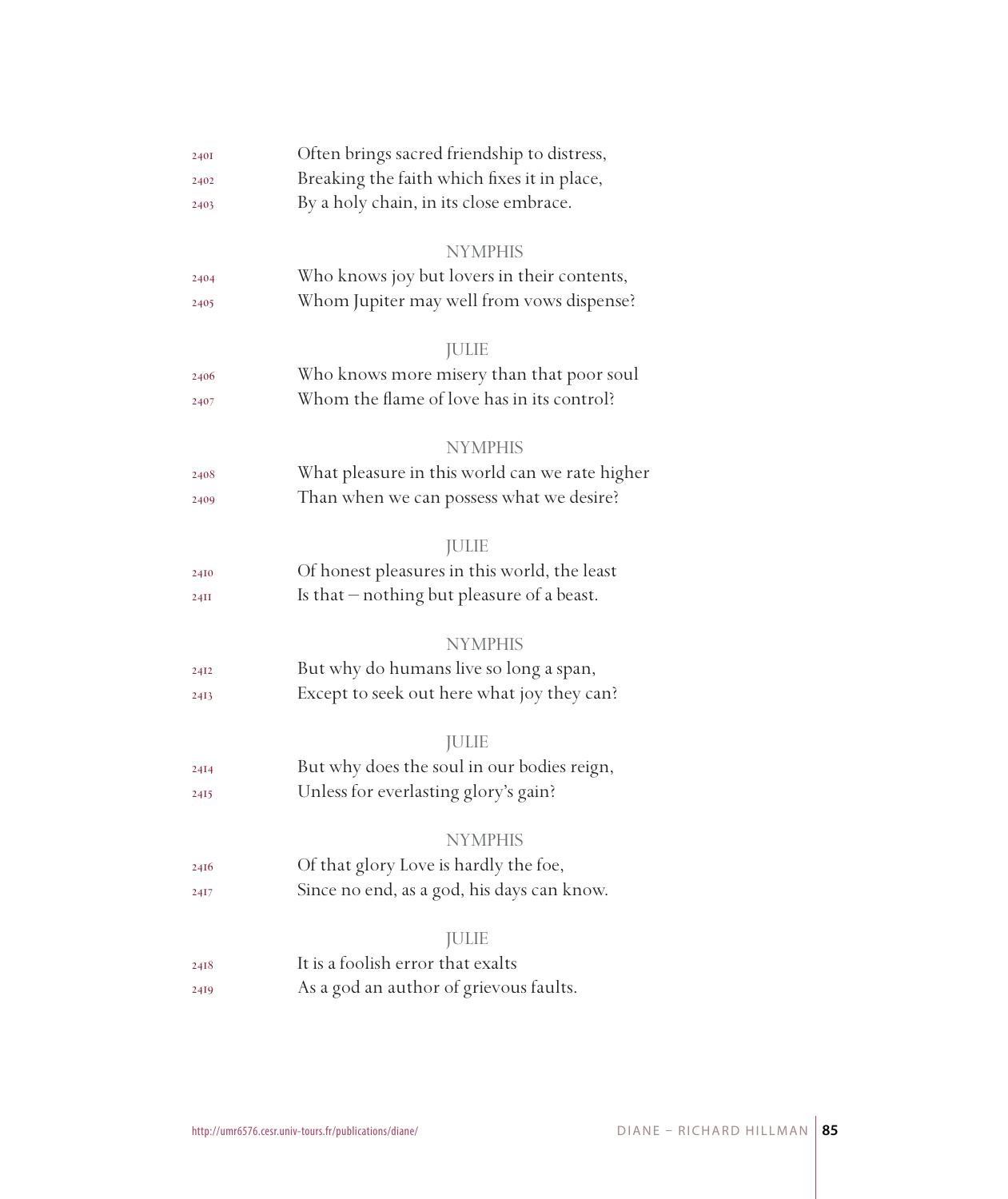|      | <b>NYMPHIS</b>                                      |
|------|-----------------------------------------------------|
| 2420 | What name in this world do you think he bears,      |
| 2421 | Who surmounts the gods, his strength beyond theirs? |
|      |                                                     |
|      | <b>JULIE</b>                                        |
| 2422 | He has no essence $-$ no god can he be!             |
| 2423 | From our desires come his potency.                  |
|      | <b>NYMPHIS</b>                                      |
| 2424 | But still, can anyone resist him? Who?              |
|      |                                                     |
|      | <b>JULIE</b>                                        |
| 2425 | One who knows how his passions to subdue.           |
|      |                                                     |
|      | <b>NYMPHIS</b>                                      |
| 2426 | Who has lived and has never felt his flame?         |
|      | <b>JULIE</b>                                        |
| 2427 | All those whose souls chaste modesty can claim.     |
|      |                                                     |
|      | <b>NYMPHIS</b>                                      |
| 2428 | One's reason gives way to greatness so sainted.     |
|      |                                                     |
|      | <b>JULIE</b>                                        |
| 2429 | Words of a coward heart shamefully tainted.         |
|      |                                                     |
|      | <b>NYMPHIS</b>                                      |
| 2430 | Jupiter did so!                                     |
|      | <b>JULIE</b>                                        |
|      | Hardly to his glory.                                |
|      |                                                     |
|      | <b>NYMPHIS</b>                                      |
| 243I | In any case, Love gained the victory.               |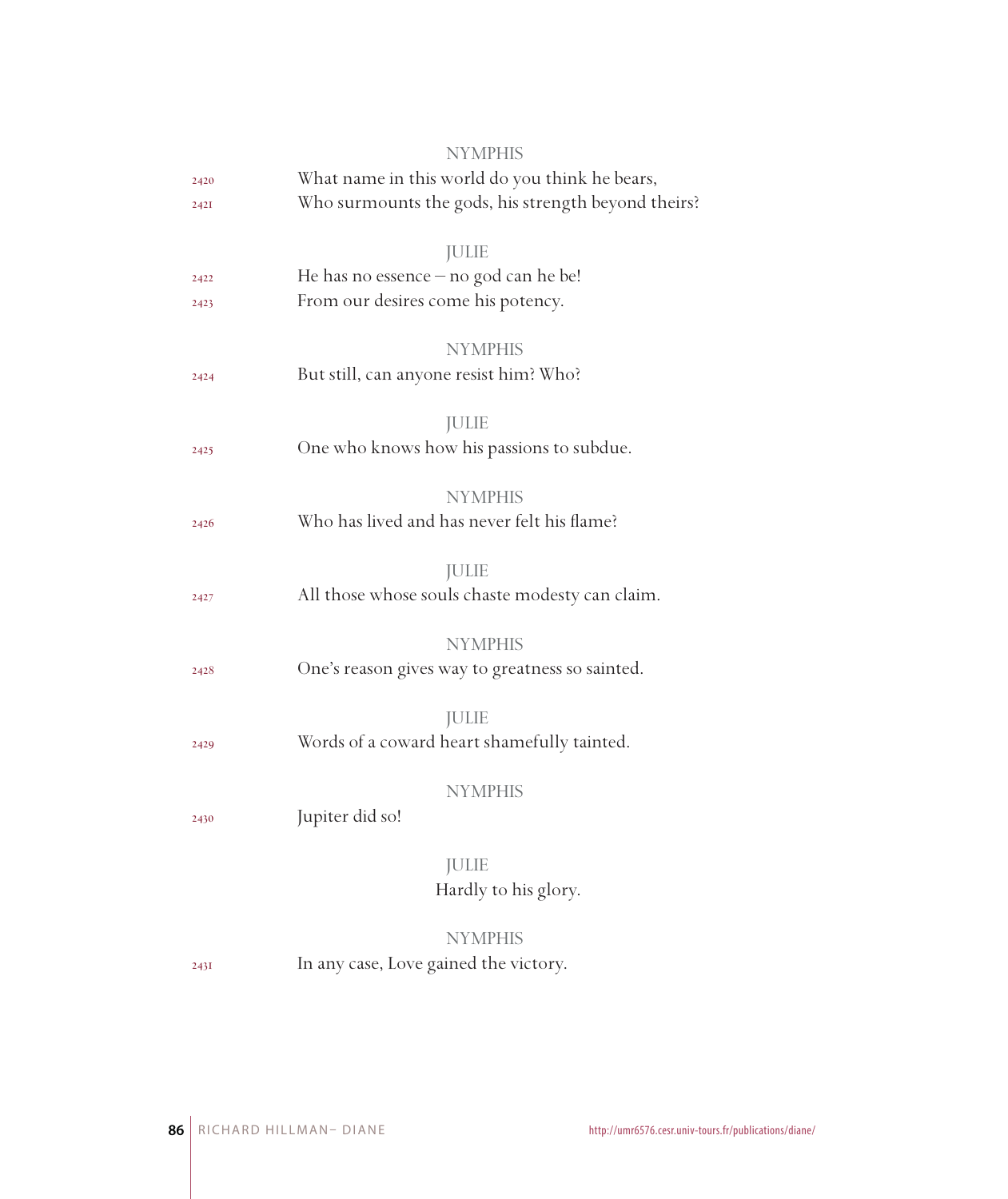|      | <b>JULIE</b>                                                        |
|------|---------------------------------------------------------------------|
| 2432 | It's easy to be conquered when you wish.                            |
|      | <b>NYMPHIS</b>                                                      |
| 2433 | There's no other choice when you cannot vanquish.                   |
| 2434 | <b>JULIE</b><br>Love cannot claim invincibility.                    |
| 2435 | <b>NYMPHIS</b><br>Ah, who can tame invisibility?                    |
| 2436 | JULIE<br>The soul that keeps virtue's precepts in sight.            |
| 2437 | <b>NYMPHIS</b><br>What soul alive with whom Love's had no fight?    |
| 2438 | JULIE<br>For instance, lively Julie's carefree spirit.              |
| 2439 | <b>NYMPHIS</b><br>Which does not lack a force to domineer it.       |
| 2440 | <b>JULIE</b><br>Who, then, could hold in check my will's free-rein? |
| 2441 | <b>NYMPHIS</b><br>That which may well divinity constrain.           |
| 2442 | <b>JULIE</b><br>My soul is sacred, like the gods above.             |
|      | <b>NYMPHIS</b>                                                      |
| 2443 | It must do as the gods do, then, and love.                          |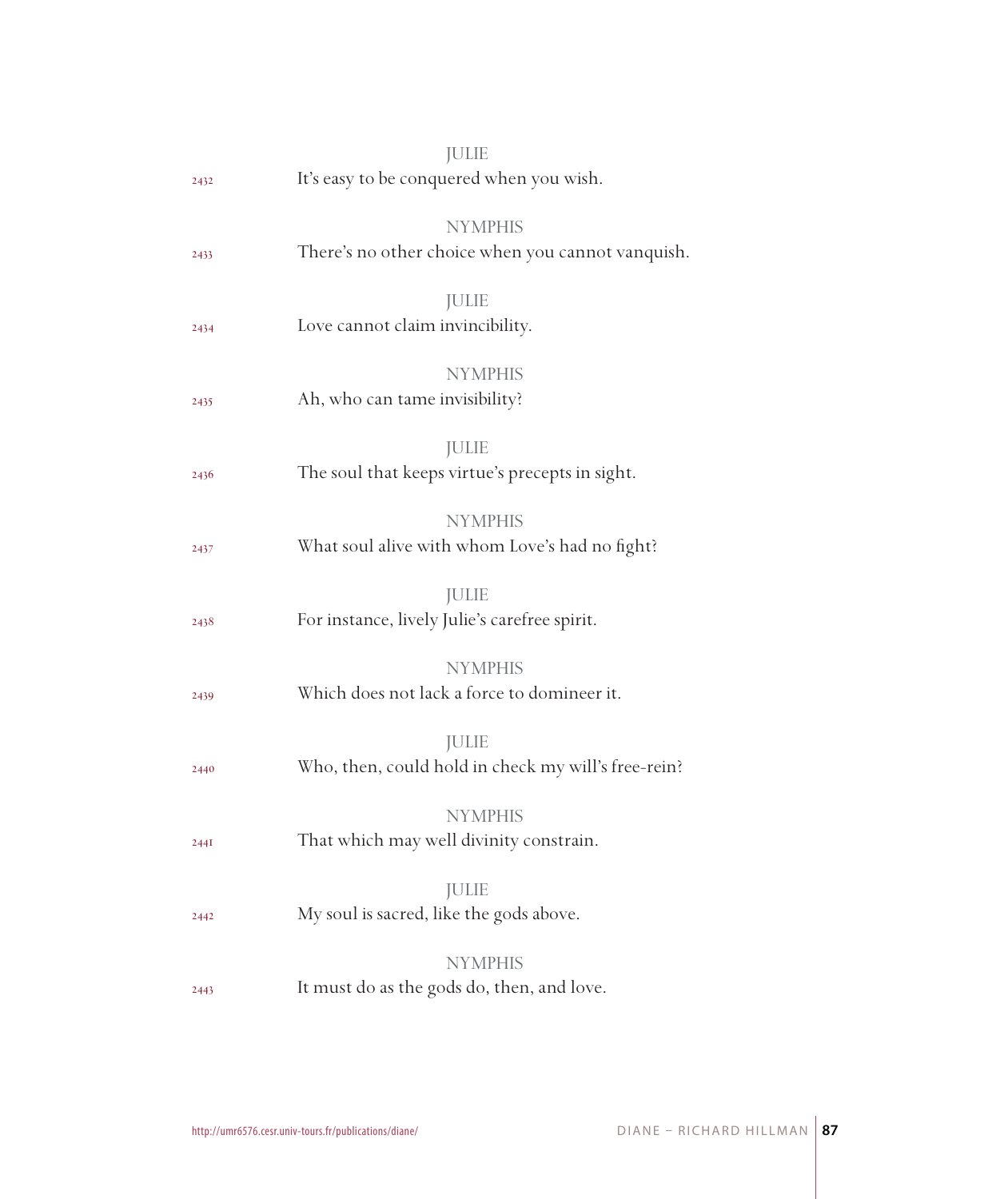|      | <b>JULIE</b>                                               |
|------|------------------------------------------------------------|
| 2444 | One copies better actions, and not worse.                  |
|      |                                                            |
|      | <b>NYMPHIS</b><br>Nothing the gods may do can be perverse. |
| 2445 |                                                            |
|      | <b>JULIE</b>                                               |
| 2446 | It's not our right to recognise their wrong.               |
|      | <b>NYMPHIS</b>                                             |
| 2447 | Our weak must simply yield before their strong.            |
|      |                                                            |
|      | <b>JULIE</b>                                               |
| 2448 | Mine does so.                                              |
|      | <b>NYMPHIS</b>                                             |
|      | Oh, then feel a love like theirs!                          |
|      |                                                            |
|      | <b>JULIE</b>                                               |
| 2449 | I mustn't say my life with gods compares.                  |
|      | <b>NYMPHIS</b>                                             |
| 2450 | But reason bids you follow, not defy, them.                |
|      |                                                            |
|      | <b>JULIE</b>                                               |
| 245I | One must do good things who would satisfy them.            |
|      | <b>NYMPHIS</b>                                             |
| 2452 | Would you do ill if you should love a shepherd?            |
|      |                                                            |
|      | <b>JULIE</b>                                               |
| 2453 | From such love I am by honour deterred.                    |
|      | <b>NYMPHIS</b>                                             |
| 2454 | And yet, if that's the case, you will live joyless.        |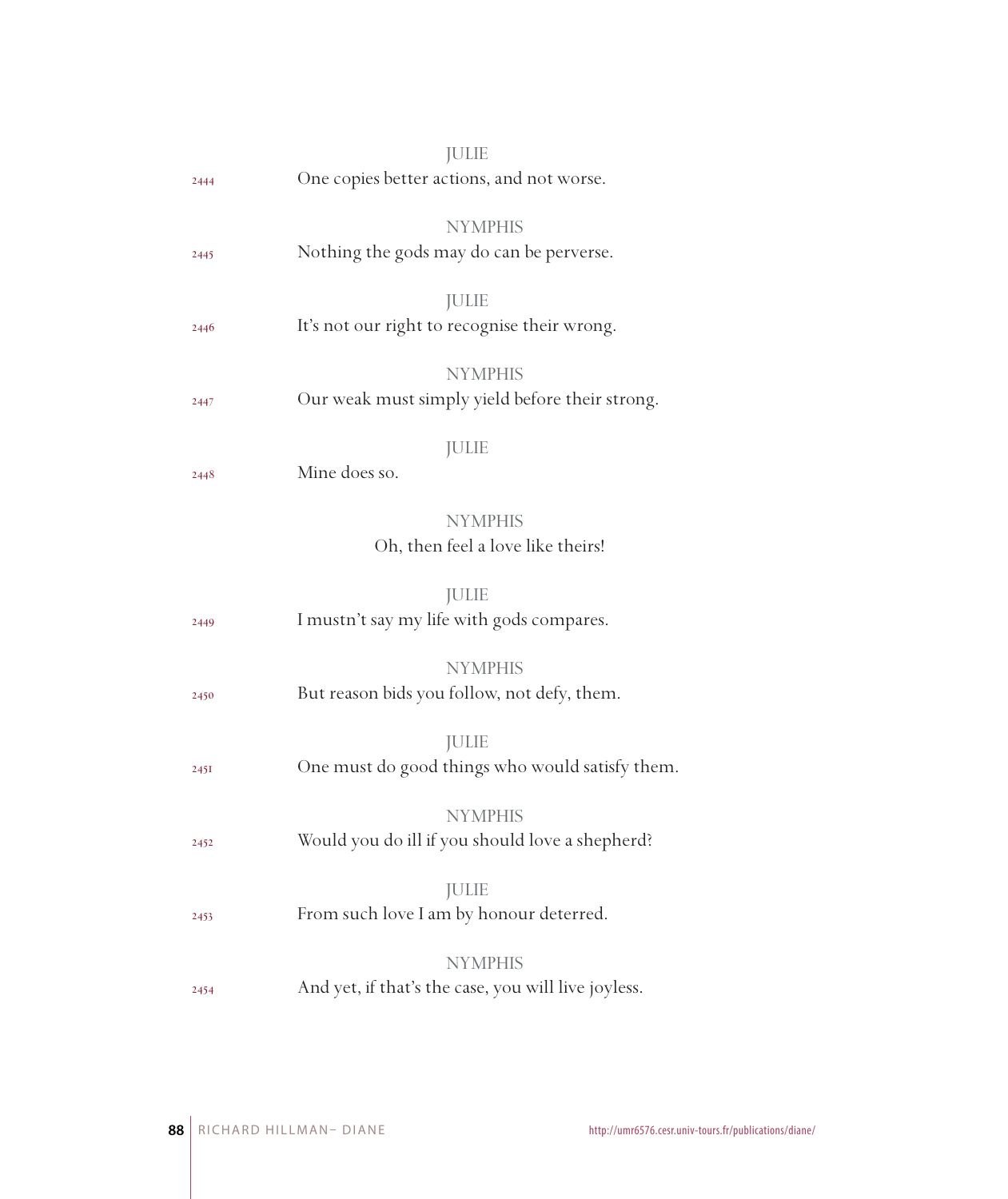|      | <b>JULIE</b>                                  |                      |
|------|-----------------------------------------------|----------------------|
| 2455 | Honour can bring us perfect happiness.        |                      |
|      | <b>NYMPHIS</b>                                |                      |
| 2456 | Ah, does not honour in palaces dwell          |                      |
| 2457 | Of potent kings?                              |                      |
|      | <b>JULIE</b>                                  |                      |
|      | And in these woods as well,                   |                      |
| 2458 | Cared for in lowly as in lofty station.       |                      |
|      | <b>NYMPHIS</b>                                |                      |
| 2459 | But causing lovers infinite vexation.         |                      |
|      | <b>JULIE</b>                                  |                      |
| 2460 | No good so holy can our joy diminish.         |                      |
|      | <b>NYMPHIS</b>                                |                      |
| 2461 | That's how I feel it.                         |                      |
|      | <b>JULIE</b>                                  |                      |
|      | Nymphis, what you wish                        |                      |
| 2462 | Is that whatever your desire brings,          |                      |
| 2463 | Regardless of reason, should rule all things. |                      |
| 2464 | But let me in these woods go running free,    |                      |
| 2465 | For your annoying talk is killing me.         | [Exeunt separately.] |
|      | $TC \rightarrow \cdots \rightarrow 1111$      |                      |

## [Scene IV]

## [*Enter Arbuste, then Julie.*]

### ARBUSTE

| 2466 | Where are you going, so fair and so pretty,     |
|------|-------------------------------------------------|
| 2467 | Thus all alone, O celestial Julie?              |
| 2468 | Where runs that foot of yours carefree and gay, |
| 2469 | Which only finds rest in making its way?        |
| 2470 | What has added vermillion to your face          |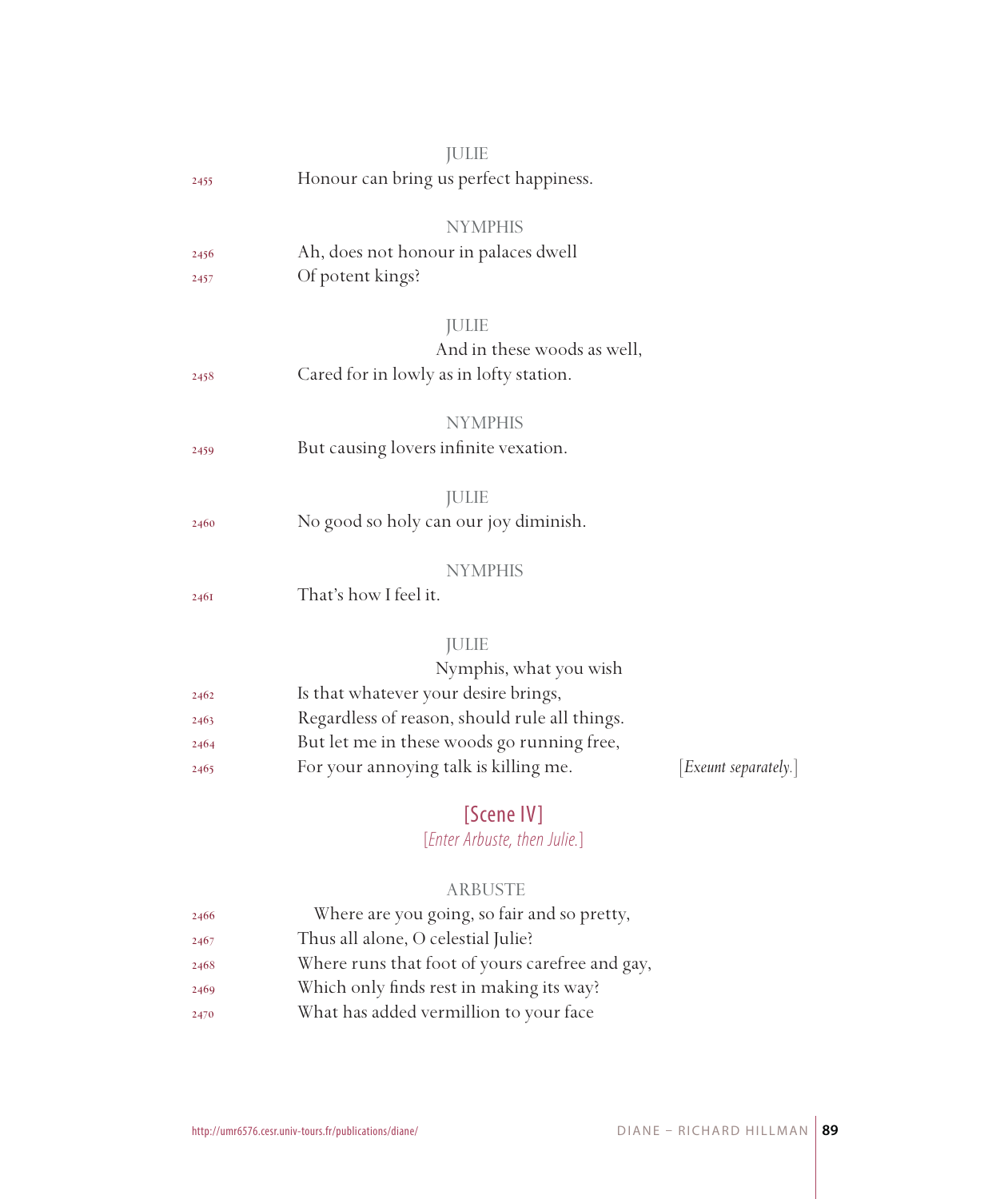| 247I | Beyond the common, tinged with red your grace?  |
|------|-------------------------------------------------|
| 2472 | Is it Love which, with his fiery rays,          |
| 2473 | Colours your forehead so worthy of praise,      |
| 2474 | Or your effort in hunting without stint         |
| 2475 | Which fixes in your face that lovely tint-      |
| 2476 | Or disdain, which alone can dominate            |
| 2477 | Your mind, where love-thoughts never penetrate? |
| 2478 | Tell me: what is it? When one's wound is shown, |
| 2479 | More often than not the treatment is known.     |

## JULIE

| 2480 | Leave me alone, and do not seek to know      |
|------|----------------------------------------------|
| 248I | What sharp irritation chafes my heart so.    |
| 2482 | I feel its ill, but Nymphis feels its shame, |
| 2483 | Who must every hour his love proclaim.       |

### ARBUSTE

| 2484 | Has he done wrong your beauty to have served         |
|------|------------------------------------------------------|
| 2485 | With the sacred vows it has well deserved,           |
| 2486 | Electing a thing immortal to prize:                  |
| 2487 | Your face – fairer than those that meet our eyes?    |
| 2488 | What, do you suppose that so fair a brow             |
| 2489 | Would not be loved, when its springtime is now,      |
| 2490 | And that your eye, which sparkles with bright fires, |
| 2491 | Fails to kindle in souls the least desires?          |
| 2492 | You must, Julie, hide in a wood that face,           |
| 2493 | Or in the midst of some cold rocky place,            |
| 2494 | And not show yourself among us so fair:              |
| 2495 | And still our eyes, moved with longing to stare      |
| 2496 | On features so lovely, would search the hollows      |
| 2497 | Of caves, the deepest rock your presence swallows.   |
| 2498 | O beautiful girl! Ah, where is your reason,          |
| 2499 | Allowing thus to pass, with changing season,         |
| 2500 | A beauty that no recovery knows,                     |
| 2501 | And which therefore becomes just like the rose,      |
| 2502 | Which, when it flowers, its beauty displayed,        |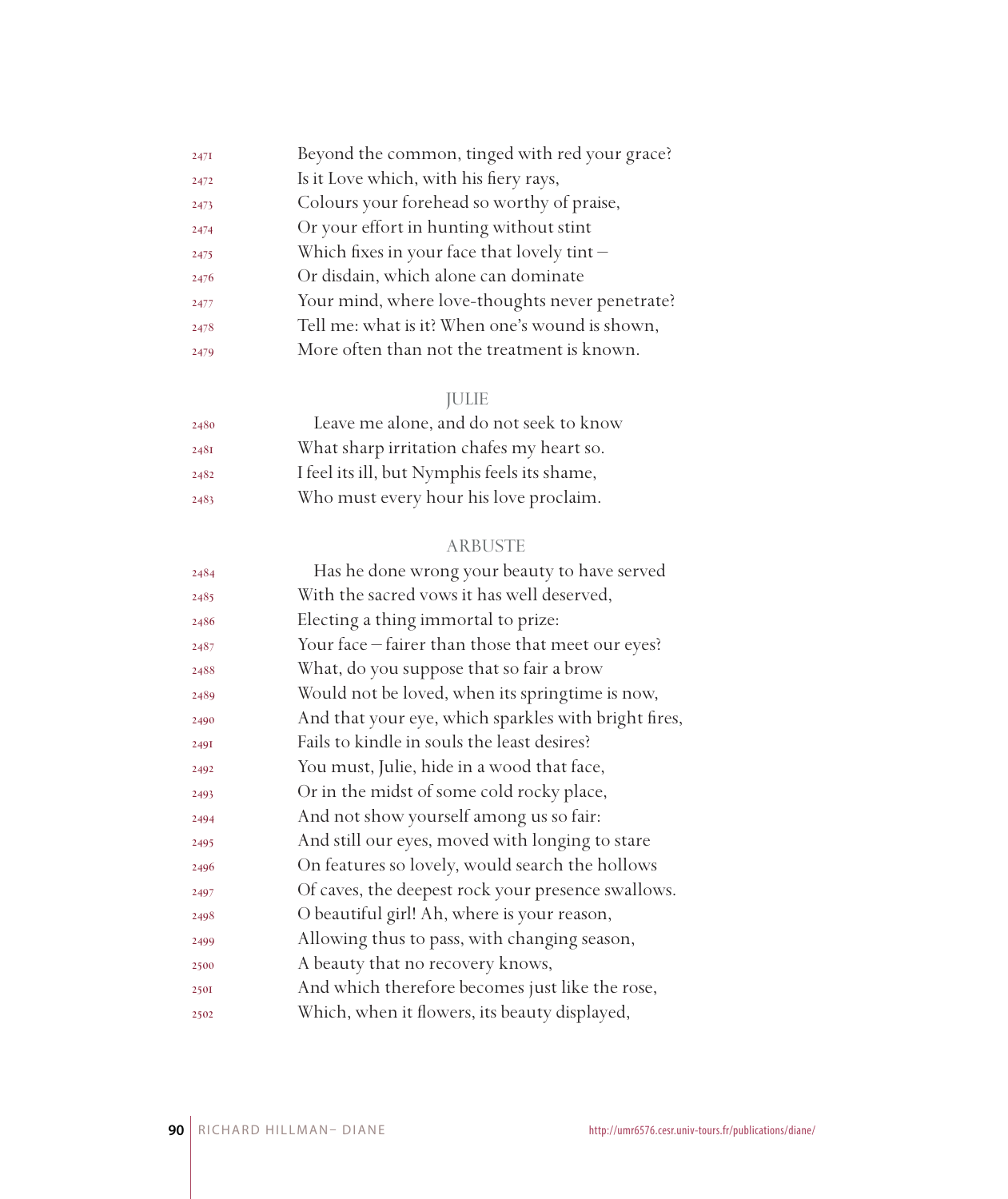| 2503 | Receives all attention, ardently paid,                  |
|------|---------------------------------------------------------|
| 2504 | But in fading puts an end to such yearning,             |
| 2505 | Never to its lovely colour returning?                   |
| 2506 | One must profit promptly from Fortune's offer,          |
| 2507 | If she some opportunity should proffer,                 |
| 2508 | Since her forehead varies with fickleness,              |
| 2509 | Bringing us ill instead of happiness.                   |
| 2510 | For whom, you poor fool, would you see maintained       |
| 25II | This beauty that such great esteem has gained,          |
| 2512 | These long hairs of yours so sweetly unbound,           |
| 2513 | Some with others confusedly enwound?                    |
| 2514 | The day will arrive when a whitish tinge                |
| 2515 | With pallor on that blond hair will impinge,            |
| 2516 | And time will shorten, with a sudden blade,             |
| 2517 | Its dangling strands, which serve your breast to shade. |
| 2518 | And that fair brow which often, with coy eye,           |
| 2519 | In a mirror immortal you espy,                          |
| 2520 | So clear, so bright, will its colour deplete,           |
| 2521 | Wrinkled by time and stretched out by the heat.         |
| 2522 | Those lovely eyebrows, which by their allure            |
| 2523 | Entrance you, will have lost their rich texture -       |
| 2524 | By which as handsome as the gods' they've been $-$      |
| 2525 | And turned so sparse they will be scarcely seen.        |
| 2526 | And those lovely eyes whose enkindling sight            |
| 2527 | In their day set many a soul alight,                    |
| 2528 | Those eyes, so bright beyond comparison                 |
| 2529 | (Since heaven will admit no second sun),                |
| 2530 | Those eyes so lively, which with such soft glow,        |
| 2531 | Half-green and pleasingly half-reddish show,            |
| 2532 | Will burn themselves out, their fire succumb,           |
| 2533 | And a dull crimson shadow, smeared with gum             |
| 2534 | And spreading all around them horribly,                 |
| 2535 | Will render them a fearful sight to see.                |
| 2536 | They will transfix with fright all lookers-on:          |
| 2537 | They shine bright now; their lustre will be gone.       |
| 2538 | And that fair hue which blooms upon your cheek,         |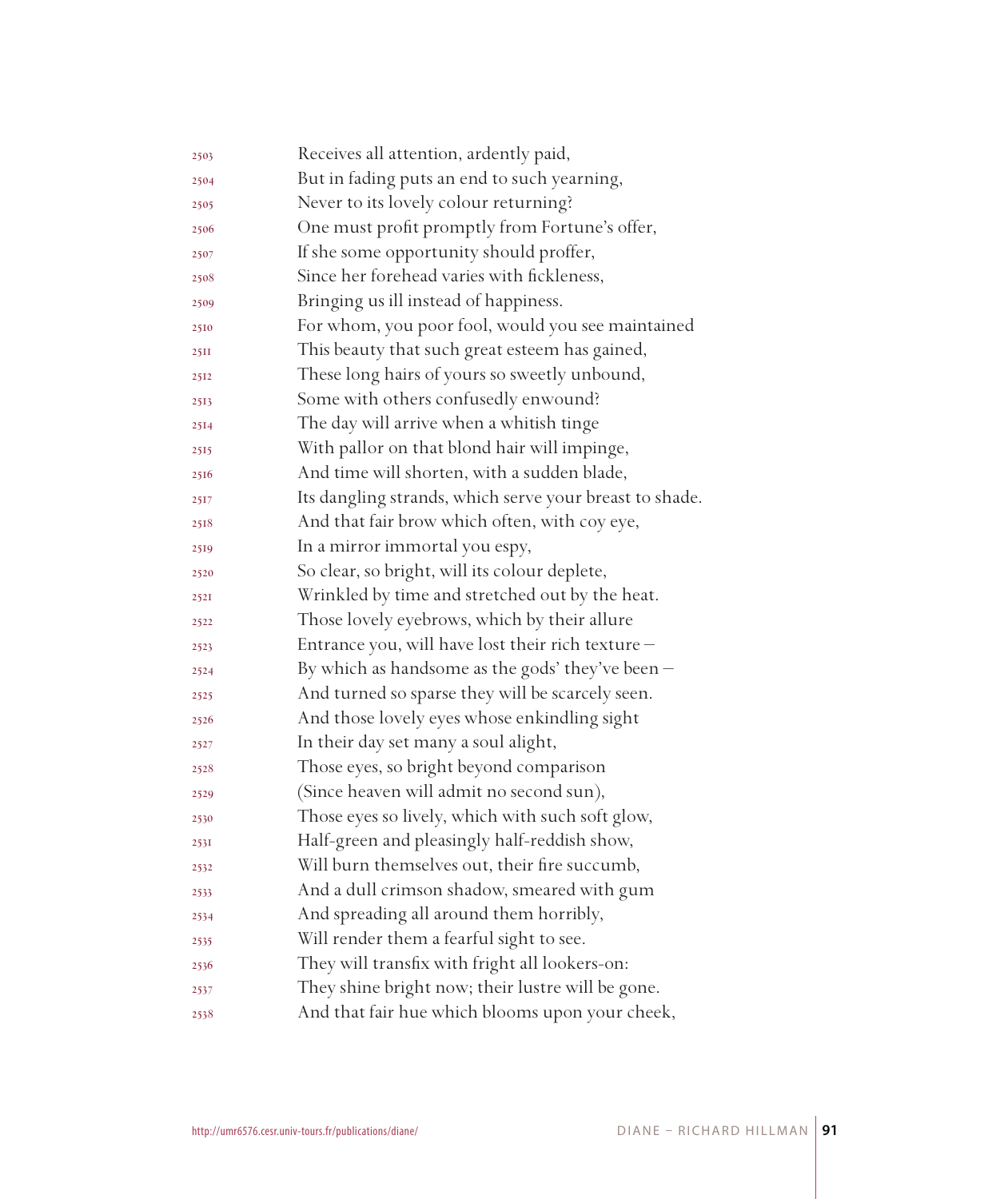| 2539 | Where Cupid comes his charming sports to seek,         |
|------|--------------------------------------------------------|
| 2540 | That rosy bed, that cloak of lilies pale,              |
| 2541 | Which prove love-stricken Nymphis's sad bale,          |
| 2542 | Will dry out, and that plump flesh, firm and round,    |
| 2543 | Which rises in a sweet and ruddy mound,                |
| 2544 | Will soften, its bright tint to pale diminished,       |
| 2545 | Faded, and with its shapeliness quite finished.        |
| 2546 | The coral-red with which that mouth is dyed,           |
| 2547 | Discharging on your lovers such fierce pride,          |
| 2548 | Will turn to blackness, and its lively heat            |
| 2549 | Into death's pallid stupor will retreat.               |
| 2550 | Those fair white teeth, the theme of such renown,      |
| 2551 | Will all at once be yellow and worn down;              |
| 2552 | That lovely chin, which roundness renders fresh,       |
| 2553 | Will hang down to a point, lacking in flesh.           |
| 2554 | Your milky neck, your throat of new-born white,        |
| 2555 | The heat will damage with a tawny blight;              |
| 2556 | Time will wear it thin, and its twisted sinews         |
| 2557 | Make it seem a mere corpse that we peruse.             |
| 2558 | Your burnished breast, which to blind worship thrills  |
| 2559 | Nymphis with its charms, craving those firm hills,     |
| 2560 | As alabaster white, so all-complete                    |
| 2561 | Fair Cypris' milky mounds cannot compete,              |
| 2562 | Hollow and fleshless will become, resembling           |
| 2563 | In its paleness someone with fever trembling $-$       |
| 2564 | Soft, all wrinkled, like the bark one may see,         |
| 2565 | By worms hollowed out, of a sickly beech-tree.         |
| 2566 | Your hand, whose full and lovely shape gives pleasure, |
| 2567 | White, smooth and long, as if by compass measure,      |
| 2568 | Will grow thin, and many a sinew slack                 |
| 2569 | Will lace in criss-cross knots upon its back.          |
| 2570 | Then your soul will grieve, in lonely distress,        |
| 257I | That you had once enjoyed such loveliness,             |
| 2572 | Cherished, loved, and that day by day pursued you      |
| 2573 | A hundred suitors who ardently wooed you,              |
| 2574 | While you are then with ugliness abject,               |
|      |                                                        |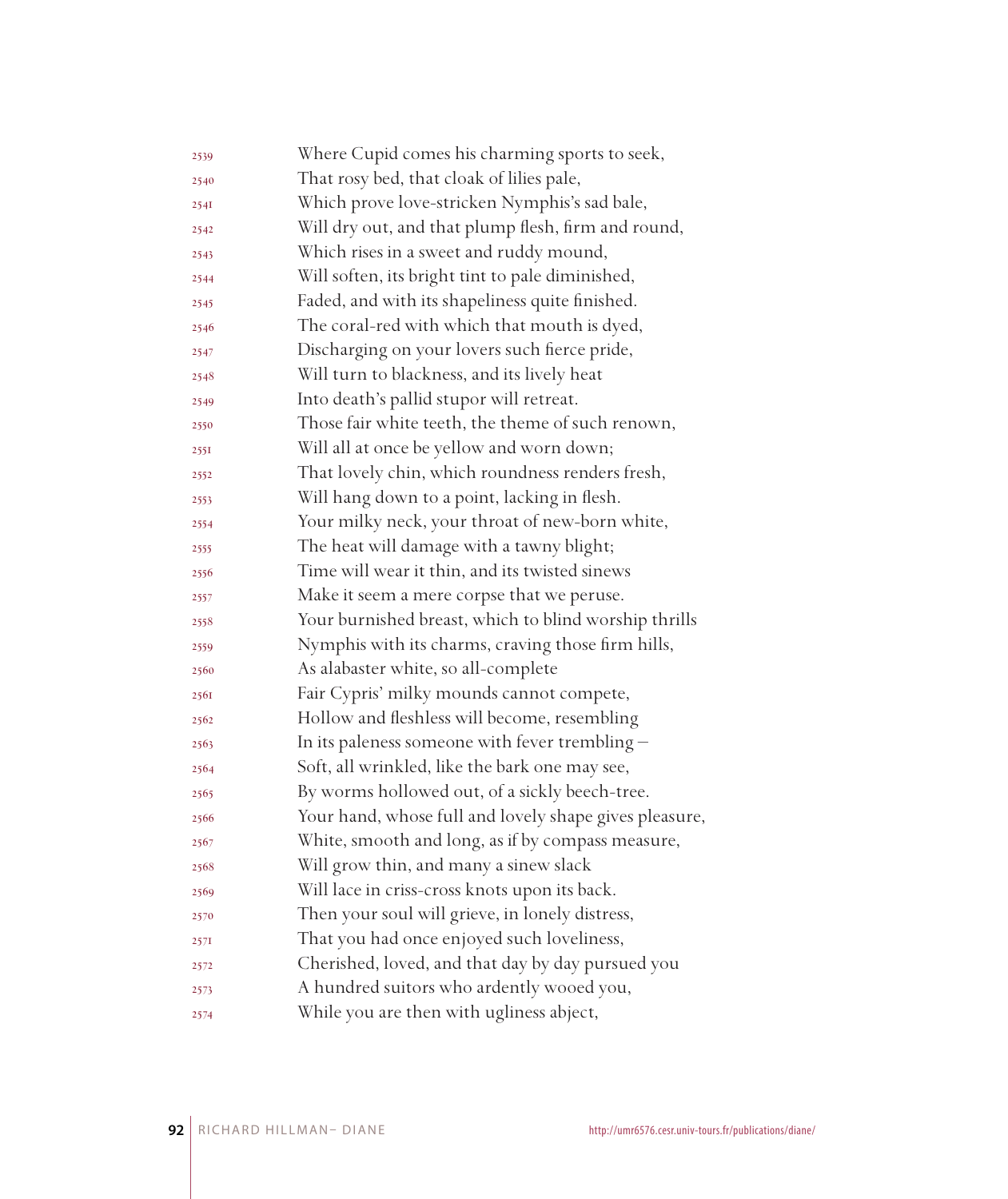| 2575 | For which you may no remedy expect,                      |
|------|----------------------------------------------------------|
| 2576 | And no one caring for you will you see -                 |
| 2577 | No more than any is in love with me $-$                  |
| 2578 | But each, in fleeing from your state forlorn,            |
| 2579 | Your beauty disfigured will laugh to scorn.              |
| 2580 | For all grows old, all passes here below,                |
| 2581 | Except the pain of old age with its sorrow.              |
| 2582 | Many an anguish, while we live, assails us,              |
| 2583 | And in dying many a torment ails us.                     |
| 2584 | We were made to suffer infinite ill;                     |
| 2585 | We were made the spaces of tombs to fill.                |
| 2586 | The little good that heaven will bestow                  |
| 2587 | On us is that which in our youth we know,                |
| 2588 | When we don't feel in any way the anguish                |
| 2589 | Of old age, bound to make our sad years languish.        |
| 2590 | Now while that little good with us remains,              |
| 2591 | One must take care to bring forth timely gains,          |
| 2592 | So that with passing years it cannot cease,              |
| 2593 | When we can hope no more for new increase: <sup>44</sup> |
| 2594 | For no less do we feel the inward cost                   |
| 2595 | Of losing something than of what is lost.                |
| 2596 | Then, O Julie, before your lovely years                  |
| 2597 | Lose the ardour which in your spring appears,            |
| 2598 | And before old age's frigid embrace                      |
| 2599 | From fair and sweet to ugly turns your face,             |
| 2600 | And from you those numberless lovers tears               |
| 2601 | Who all to give you pleasure bend their cares,           |
| 2602 | Bestow this time, when heaven grants the sight,          |
| 2603 | For once in our lives, of rustic delight,                |
| 2604 | On plucking that blessed fruit which Love procures       |
| 2605 | While it is offered, and the turn is yours.              |
| 2606 | How fortunate, you! - who may become wise                |

 Orig. "Qu'auec noz ans il ne puisse finir, / Et qu'on ne puisse apres en refournir". The syntaxe is tricky, since, despite the parallel structure, "que" seems to shift its function; the following lines help to clarify the meaning and have guided my translation.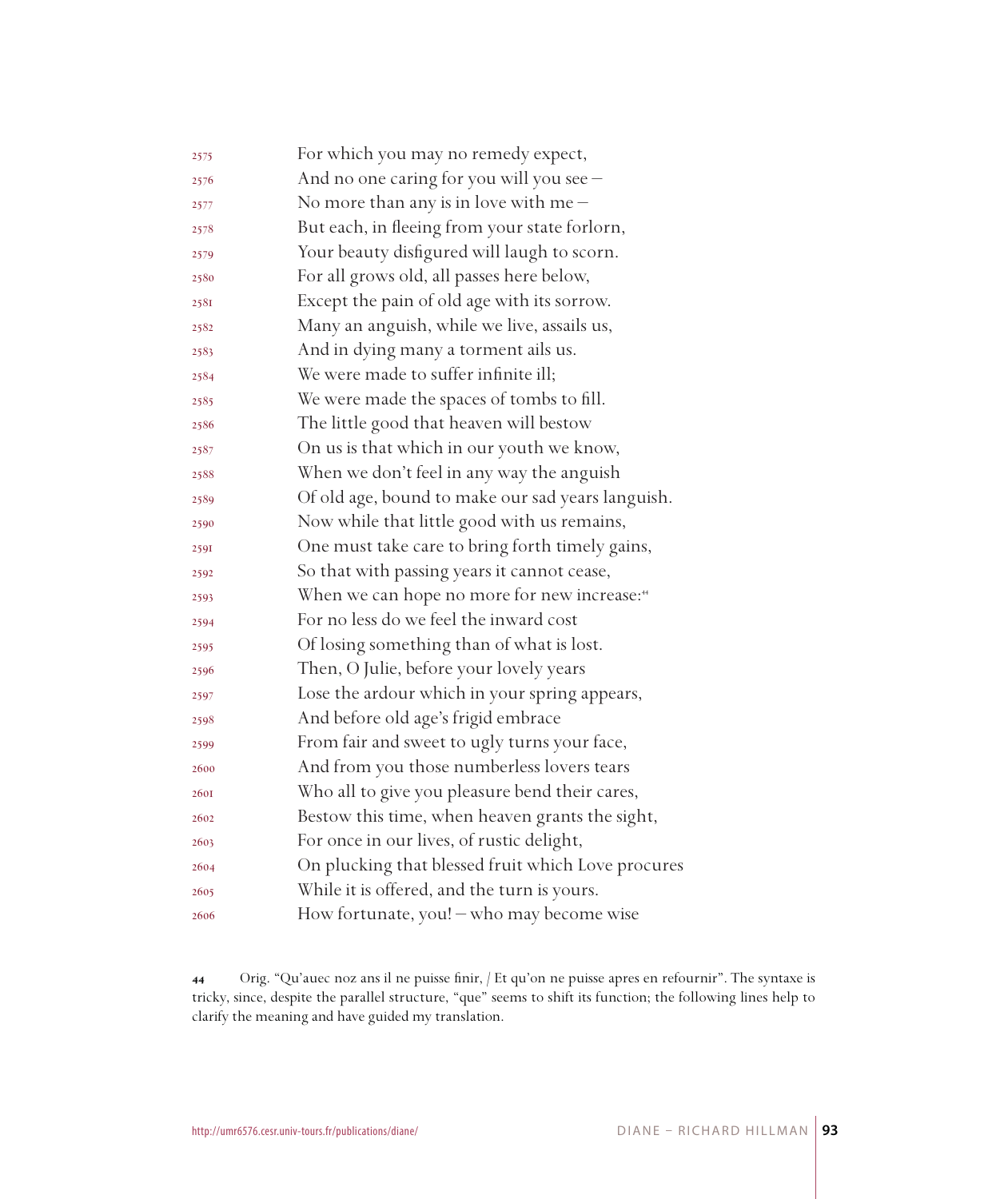| 2607 | In your youth, your sad fate by mine surmise,        |
|------|------------------------------------------------------|
| 2608 | Who lament the many a day and night                  |
| 2609 | That I have seen pass without love's delight.        |
| 2610 | No good thing with that good may be compared;        |
| 26II | To it, they are mere trials which may be spared,     |
| 2612 | And he who has not come to feel its bliss            |
| 2613 | In worldly joys is still but an apprentice.          |
| 2614 | But you are too good, O heavenly Julie,              |
| 2615 | For any shepherd, too fair, sweet and pretty:        |
| 2616 | You must not let your lofty soul stoop down          |
| 2617 | To mingle with that of a country clown,              |
| 2618 | But that of a hero, a noble knight,                  |
| 2619 | No other, is immortal Julie's right.                 |
| 2620 | But if your will to Love's request consents          |
| 262I | To give him in your heart blithe residence,          |
| 2622 | I'll plead to you a faithful servant's case,         |
| 2623 | That of a knight, and one whose handsome face,       |
| 2624 | Bold and brave, shows a princely quality             |
| 2625 | And renders him immortal dignity.                    |
| 2626 | Do not refuse at fortune's hands this present;       |
| 2627 | Return his love, whose constancy is fervent,         |
| 2628 | Since you as well must one day feel the scorches     |
| 2629 | Of Love immortal with his gentle torches;            |
| 2630 | For as beauty and youth together meet                |
| 263I | In you, mortals must worship at your feet.           |
| 2632 | Whatever you think, whatever you do,                 |
| 2633 | The law of Love is bound to master you.              |
| 2634 | For without love that sprightly time of life,        |
| 2635 | Which with desires is every day more rife,           |
| 2636 | That age when sparks are prompt and quick to catch,  |
| 2637 | Cannot pass by without a fierce love-match.          |
| 2638 | What a fond error ever to have dared                 |
| 2639 | To think ardent youth such flames could be spared,   |
| 2640 | For Love, that young desire-driven child,            |
| 264I | Forever haunts young age with passions wild.         |
| 2642 | Do you think, then, that you, from such flames free, |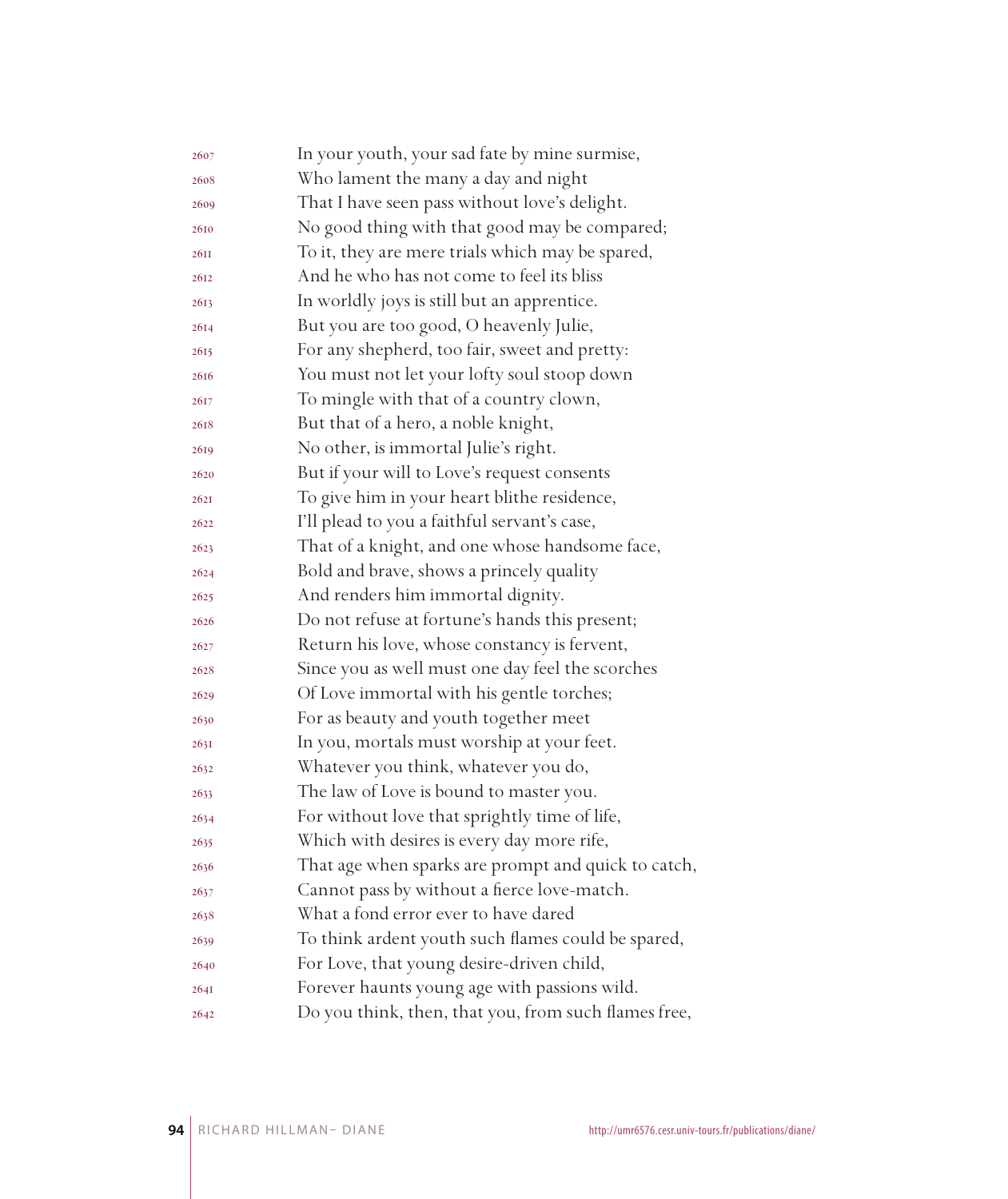| 2643 | Can spend your life in blithe impunity?         |
|------|-------------------------------------------------|
| 2644 | Well, you are wrong, and you will see one day   |
| 2645 | Your heart will be forced to admit Love's sway: |
| 2646 | The wrong idea that would have us suppose       |
| 2647 | That when Love comes, our claim to glory goes,  |
| 2648 | Or that anxious sense of honour which tries     |
| 2649 | To cover with a blindfold our young eyes,       |
| 2650 | Or that concern to keep eternally               |
| 2651 | (Cruel foe to our wishes!) one's chastity -     |
| 2652 | None of these the power can take away           |
| 2653 | Of Love's fierce fires to burn us one day:      |
| 2654 | It is heaven's decree announced to us,          |
| 2655 | The edict that Love has pronounced to us.       |
| 2656 | Now, Julie, choose, as your lover preferred,    |
| 2657 | Not a poor Nymphis, a mere lowly shepherd,      |
| 2658 | But Hector, who loves to extremity:             |
| 2659 | Since for you, too, love is necessity,          |
| 2660 | And finally you must consign your days          |
| 2661 | To Cypris' young offspring's consuming blaze.   |
|      |                                                 |

## JULIE

| 2662 | O false old hag, so ugly that the sight            |
|------|----------------------------------------------------|
| 2663 | Makes one turn pale with loathing and with fright, |
| 2664 | False witch, who, as the foe of a good name,       |
| 2665 | Would shake the solid basis of my fame;            |
| 2666 | Inhuman Fury, hag toothless and old,               |
| 2667 | Cursed and crazy, are you really so bold           |
| 2668 | As to try to use a treacherous speech              |
| 2669 | $-I$ know your game! $-$ my honour to impeach?     |
| 2670 | Do you then dare, deploying such discourse,        |
| 267I | Outflank my chastity in its firm course?           |
| 2672 | Do you dare then think me, judging by you,         |
| 2673 | Bereft of both honour and faithful virtue,         |
| 2674 | Therefore that, no differently from you, I'm       |
| 2675 | Given to all vice, abandoned to crime?             |
| 2676 | Away, crone! I don't know what holds me back,      |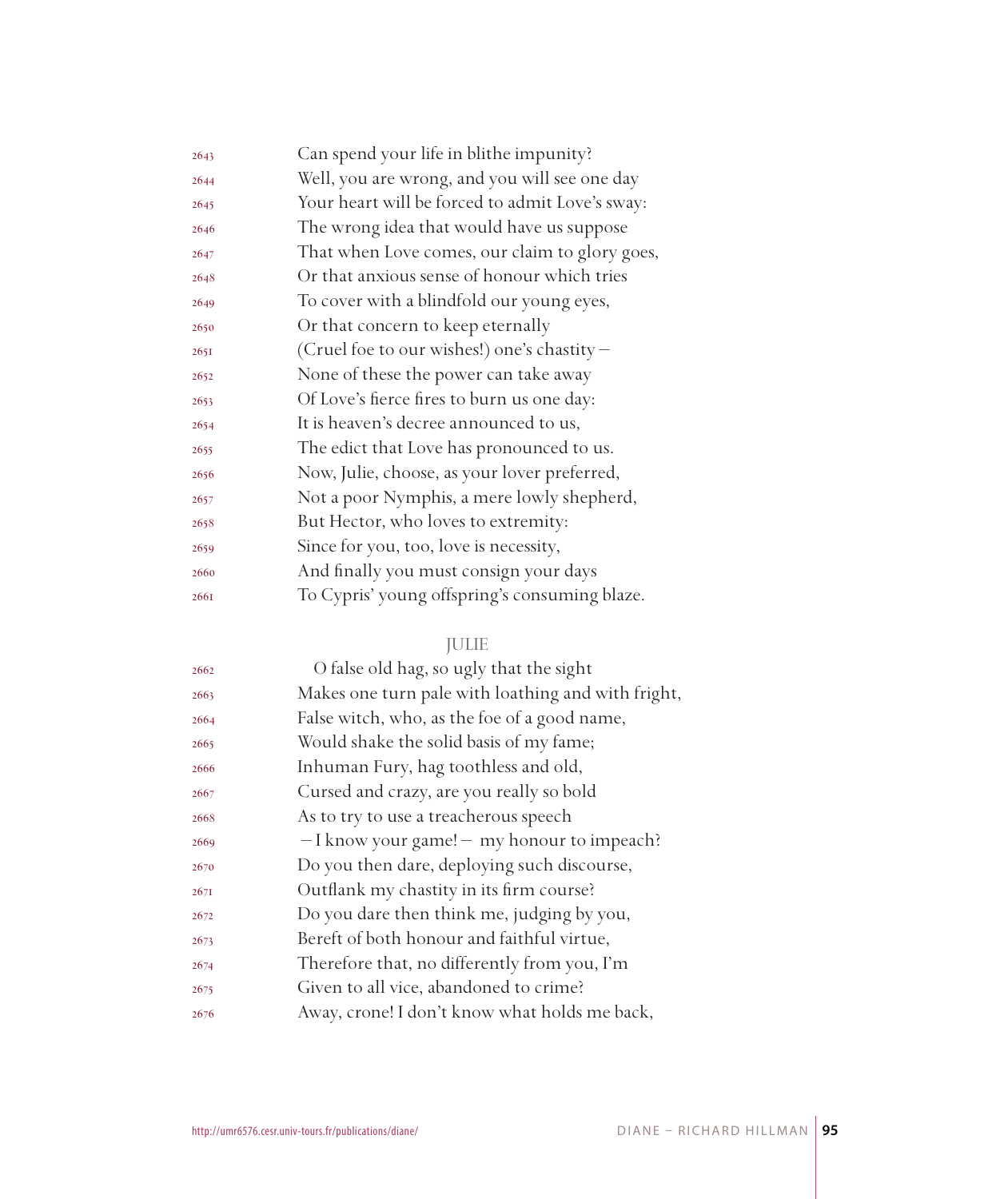| 2677 | Keeps my bold hand from giving you a smack,       |             |  |  |
|------|---------------------------------------------------|-------------|--|--|
| 2678 | From smashing, pounding, tearing without rest     |             |  |  |
| 2679 | That filthy face of yours, that shrivelled chest. |             |  |  |
| 2680 | Get out of here, and if you wish to shun          |             |  |  |
| 2681 | My hand, then keep from catching my attention!    |             |  |  |
| 2682 | For I swear by lovely Diana's forehead,           |             |  |  |
| 2683 | She by whose lamp of virtue we are $led -$        |             |  |  |
| 2684 | All we mortals – I'd make you feel a sentence     |             |  |  |
| 2685 | Of blistering but well-earned penitence.          |             |  |  |
| 2686 | Go hide away, unworthy of the light,              |             |  |  |
| 2687 | In some hideous hole well out of sight $-$        |             |  |  |
| 2688 | And take your lovers, whom I hate as much         |             |  |  |
| 2689 | As our bodies abhor death's fearful touch!        |             |  |  |
| 2690 | But drop any thought of following me,             |             |  |  |
| 2691 | Or you'll learn just how lethal I can be.         | Exit Julie. |  |  |

### ARBUSTE

| 2692 | Oh you poor girl! What madness in your beauty!    |
|------|---------------------------------------------------|
| 2693 | Youthful high spirits filled with liberty!        |
| 2694 | You do not know how lively the strength springs   |
| 2695 | Of the little Archer who sways all things.        |
| 2696 | You do not know how sweet that fruit can taste    |
| 2697 | With which his sweetness lovers' joys has graced. |
| 2698 | Lacking experience, you cannot tell               |
| 2699 | How far its savours all sweetness excel.          |
| 2700 | But since we see you, wilful-proud, refuse        |
| 2701 | That so-sweet benefit, which can suffuse          |
| 2702 | You with all earthly pleasures that may claim     |
| 2703 | Of profit and of fecund joy the name -            |
| 2704 | That's why, failing that fair pleasure to reap,   |
| 2705 | Your wrinkled corpse within its tomb shall sleep; |
| 2706 | And I wish to live sufficiently long              |
| 2707 | To hear you weeping for your grievous wrong,      |
| 2708 | To see you ugly, where your youthful beauty       |
| 2709 | Now renders you replete with cruelty.             |
| 2710 | But this love by you disdained and defied         |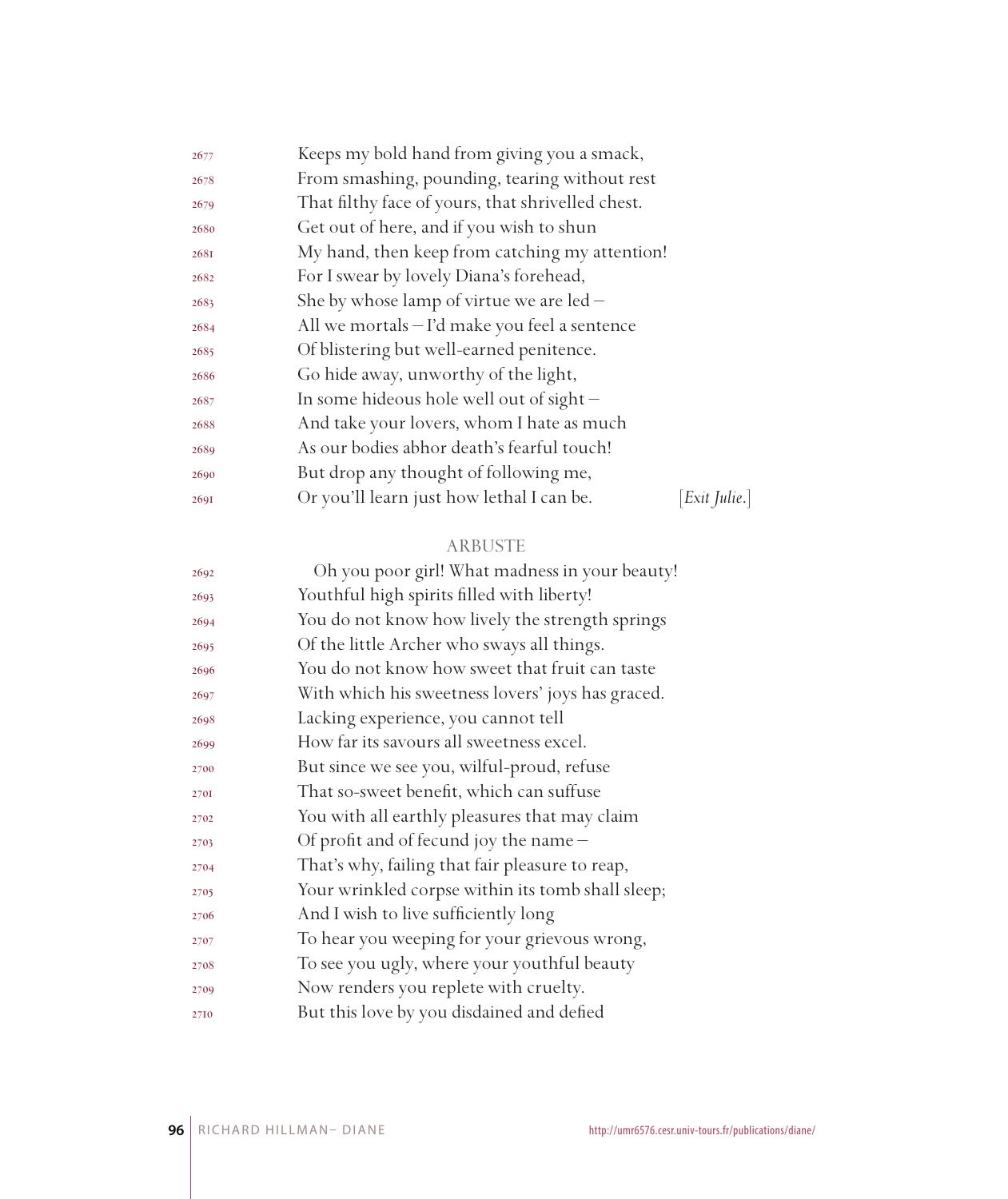| Exit. |
|-------|
|       |

## CHORUS

| 2722 | Happy is a lover's state               |
|------|----------------------------------------|
| 2723 | If in love he's fortunate:             |
| 2724 | The purest good that one may know;     |
| 2725 | But that soul remains in woe           |
| 2726 | Who burns, when his own fire           |
| 2727 | Burns no other with desire.            |
| 2728 | No truer union can one find            |
| 2729 | Than in sweet concord hearts combined, |
| 2730 | Our spirits purified:                  |
| 2731 | No torment do they feel so great       |
| 2732 | As the strokes of cruel hate           |
| 2733 | That cause them to divide.             |
| 2734 | Two contrary arrows brings             |
| 2735 | Cupid to make the openings             |
| 2736 | By which our heart he sways.           |
| 2737 | That of gold inflames with burning,    |
| 2738 | That of lead inhibits yearning:        |
| 2739 | One lights and one puts out the blaze. |
| 2740 | That is why one sees contrary          |
| 274I | A thousand loves quite ordinary        |
| 2742 | Ranging through this world below:      |
| 2743 | Love bends us to this course,          |
| 2744 | Wishing the celestial source           |
|      |                                        |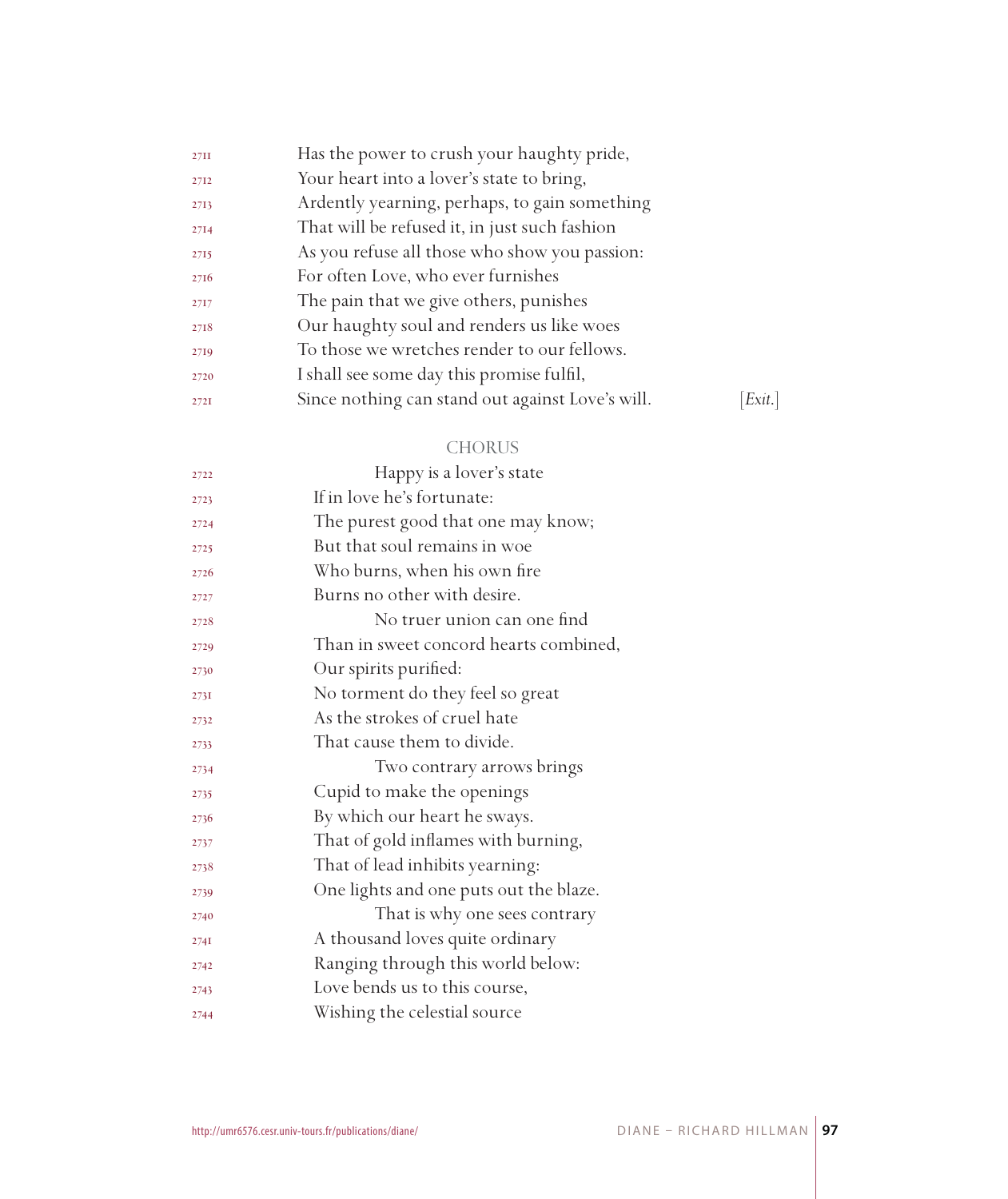| 2745 | Of his glorious flame to show.           |
|------|------------------------------------------|
| 2746 | Far off from these forests deep          |
| 2747 | May Love and his madness keep $-$        |
| 2748 | Far his fire, his scornful power!        |
| 2749 | Free then our souls, which now he tames, |
| 2750 | As his ferocious flames                  |
| 275I | Our liberties devour.                    |
| 2752 | But Jupiter was doomed to fail           |
| 2753 | Over that Archer to prevail;             |
| 2754 | The god of hell earned no more praise.   |
| 2755 | Who, therefore, his strength can flout?  |
| 2756 | The shortest course is to put out        |
| 2757 | His flame by finishing our days.         |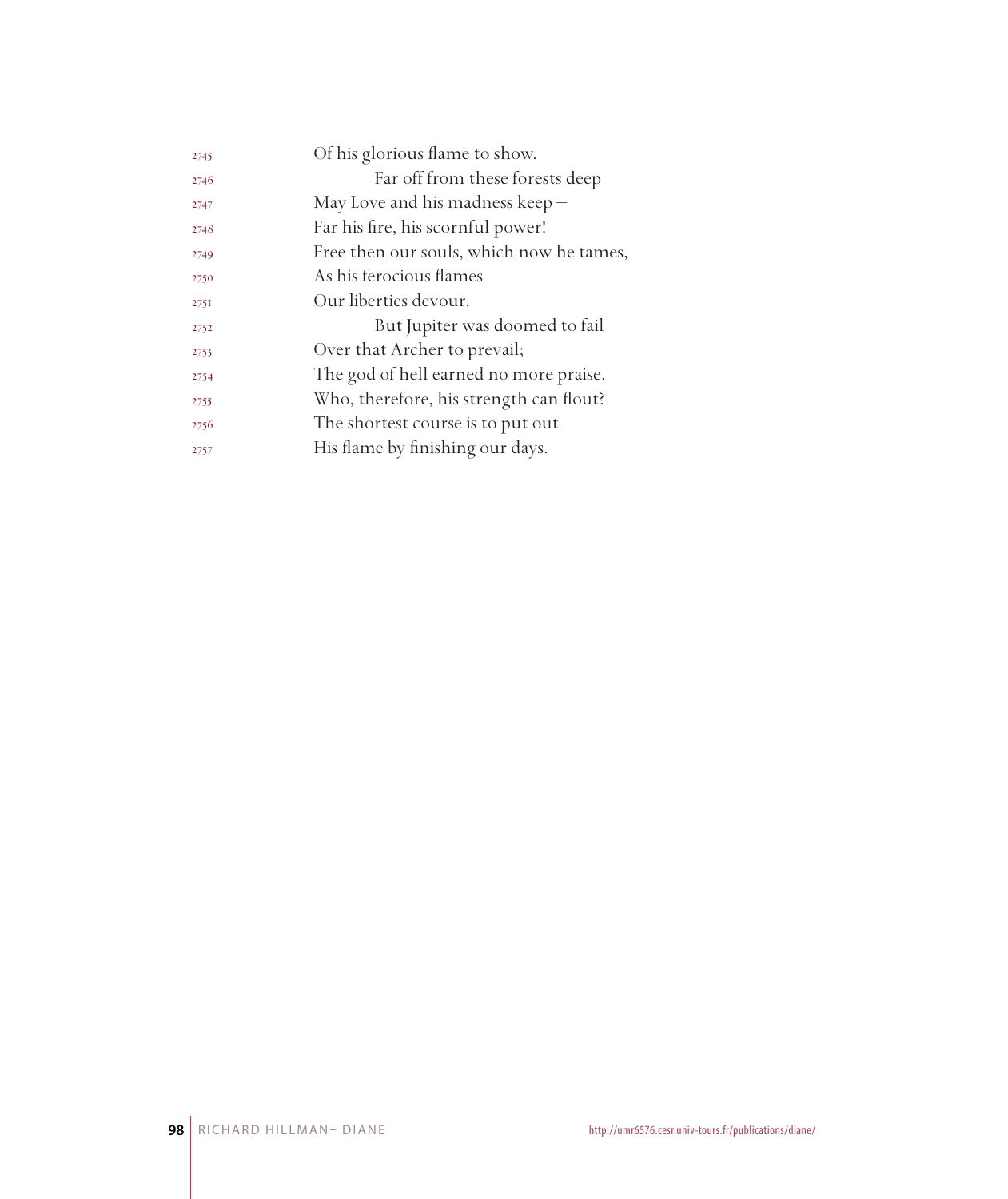# **ACT III**

## [Scene I] [*Enter Frontin and Fauste.*]

## FRONTIN

| 2758            | Haven't you found a means to make you well,          |
|-----------------|------------------------------------------------------|
| 2759            | O happy Fauste, in my trustworthy counsel?           |
| 2760            | Don't you feel that, thanks to my words, there flows |
| 2761            | Within your heart a great hope of repose?            |
| 2762            | Haven't you found my speech is proven true,          |
| 2763            | Since the cure for your pain's been given you?       |
| 2764            | Haven't you seen how Elymant's high art              |
| 2765            | Is prompt to heal the torment of your heart?         |
| 2766            | Haven't you come to know his science perfect,        |
| 2767            | In keeping with my claims to that effect?            |
| 2768            | And have you not obtained the remedy                 |
| 2769            | For healing your incessant agony?                    |
| 2770            | O how it deserves to be termed divine,               |
| $277\mathrm{I}$ | That knowledge rare, amongst all we count fine -     |
| 2772            | Able to cure a lover's misery,                       |
| 2773            | When ease for such suffering cannot be,              |
| 2774            | And nothing is effective to console it,              |
| 2775            | And Jupiter lacks power to control it!               |
| 2776            | Human knowledge is our denomination                  |
| 2777            | For what can cure by common operation,               |
| 2778            | By sirops, and by simples tried and true,            |
| 2779            | Natural pains which to bodies accrue.                |
| 2780            | Knowledge, however, by which souls are cured         |
| 2781            | In that part where the torch of love is nurtured     |
| 2782            | Is truly divine, since a divine soul                 |
| 2783            | And ailment match that doctrine's healing role,      |
| 2784            | And love's pain with immortal anguish sears,         |
| 2785            | For like no mortal torment it appears.               |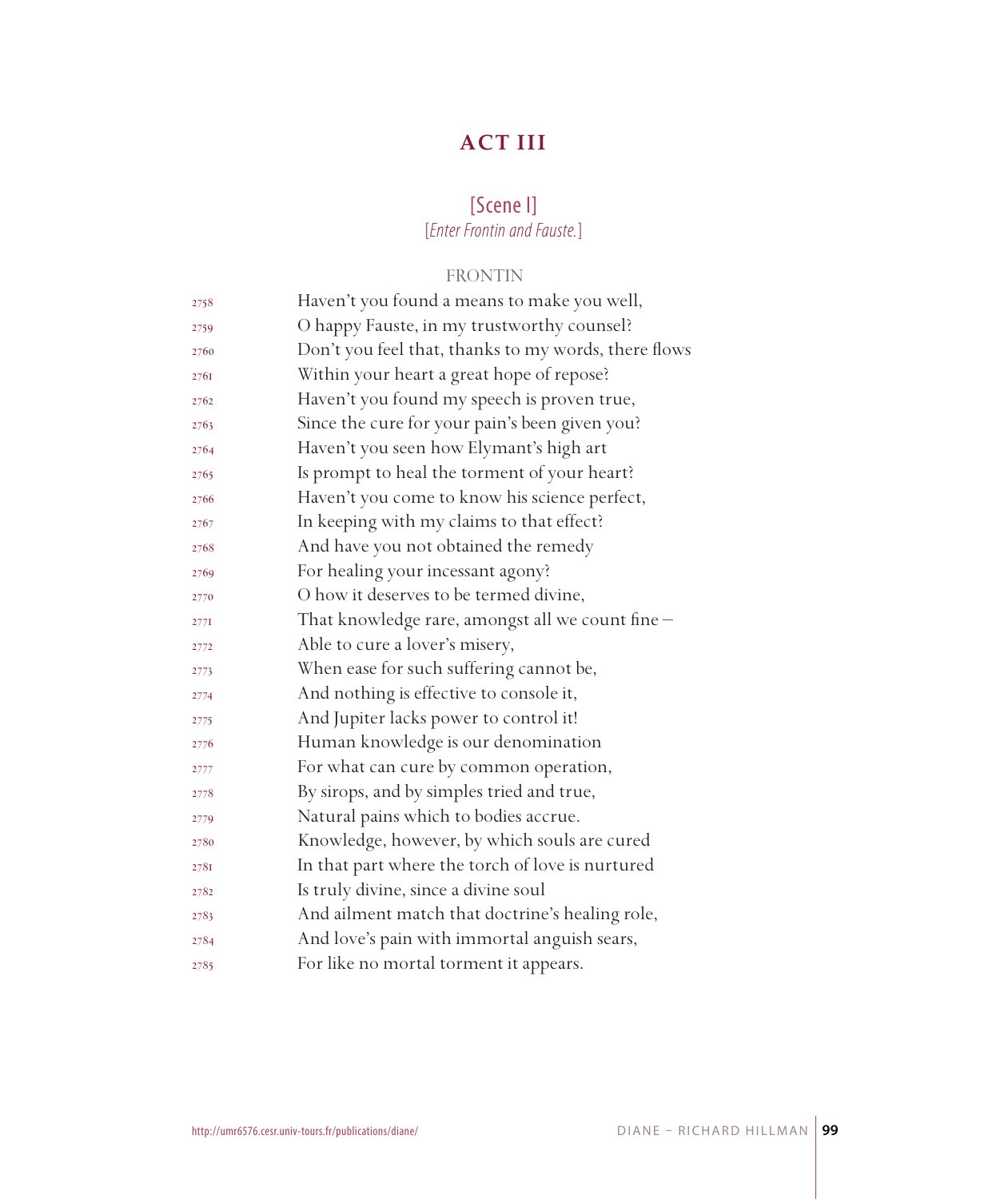| - - | . .<br>w<br> | --<br>e e |
|-----|--------------|-----------|
|     |              |           |

| 2786 | Ah, I confess it, and myself have found          |
|------|--------------------------------------------------|
| 2787 | How thoroughly that knowledge is profound.       |
| 2788 | Nothing but that could have brought me relief;   |
| 2789 | Nothing but that could have succoured my grief.  |
| 2790 | All that great benefit to you I owe,             |
| 2791 | Who were willing to help me in my woe,           |
| 2792 | Since through you I made Elymant's acquaintance, |
| 2793 | Who has assuaged my tortured sufferance.         |
| 2794 | But let us, I beg you, pursue the end            |
| 2795 | Of the sacred water his art has quickened,       |
| 2796 | By which shall be changed my body and face       |
| 2797 | To those that give the shepherd Nymphis grace.   |

# FRONTIN

| 2798 | Well spoken: for now is indeed the moment       |           |
|------|-------------------------------------------------|-----------|
| 2799 | For you with that water to aid your torment.    |           |
| 2800 | Let's go hide ourselves in some lonely place    |           |
| 2801 | Behind this rock's impenetrable base:           |           |
| 2802 | There with this water your face you will cover, |           |
| 2803 | And its effective power we'll discover.         | [Exeunt.] |
|      |                                                 |           |

## DIANE [*entering*]

| 2804        | Though dawn, as its heavenly course it measures, |
|-------------|--------------------------------------------------|
| 2805        | A thousand loving joys, a thousand pleasures,    |
| 2806        | Brings to the eyes of every living being,        |
| 2807        | Nothing to make me happy am I seeing.            |
| 2808        | Daylight was created the gods to please,         |
| 2809        | To offer terrestrial mortals ease,               |
| 2810        | Who live by its warm generosity $-$              |
| <b>28II</b> | But oh, this wretched daylight wearies me!       |
| 2812        | From the golden sun every crimson flower,        |
| 2813        | Each fruit, takes its colour in its ripe hour,   |
| 2814        | And there is none but profits from its light,    |
| 2815        | But my pain I feel growing at its sight!         |
| 2816        | Its eye divine reveals to our keen view          |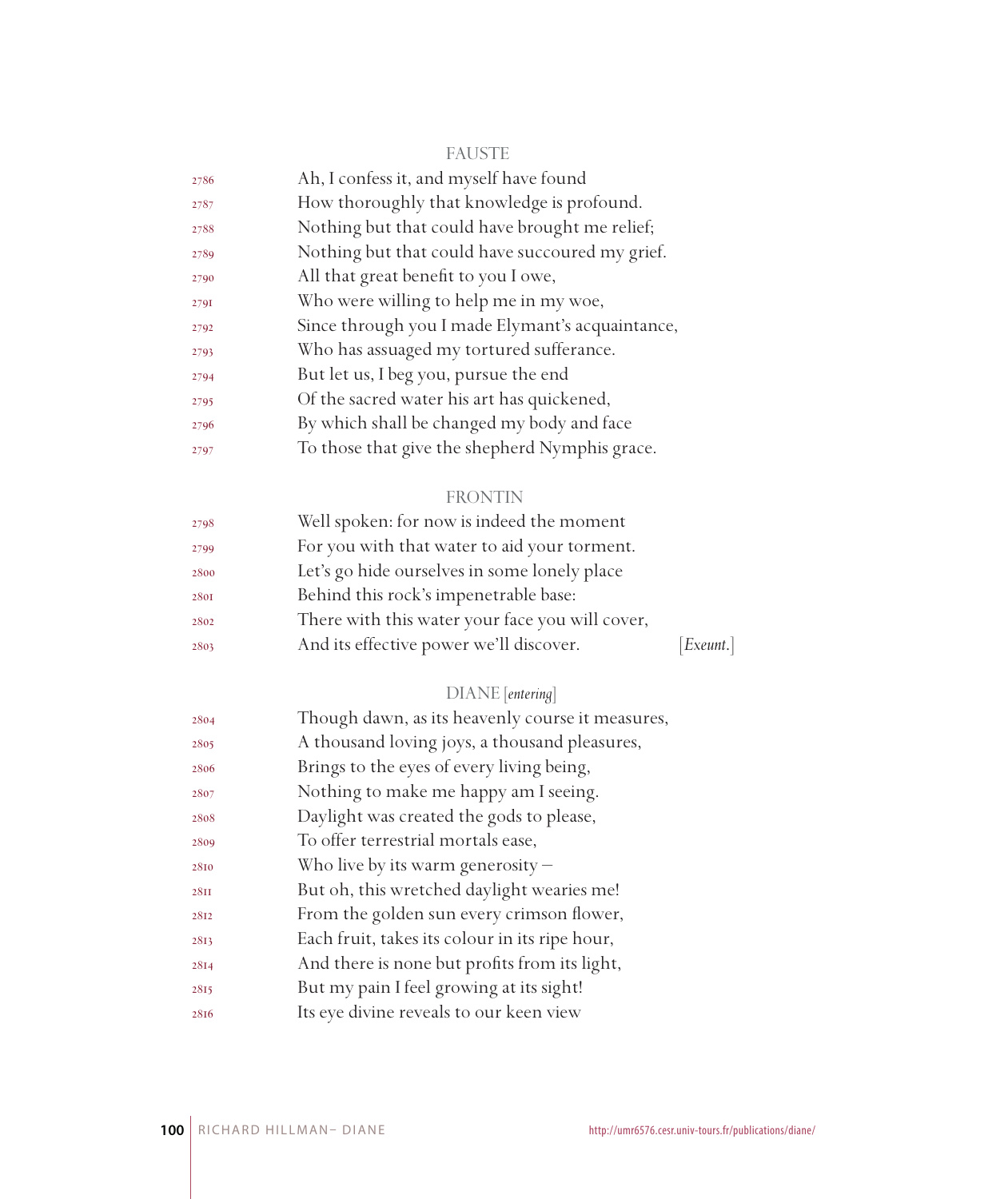| 2817        | A pleasing sight - fruits many and new,           |
|-------------|---------------------------------------------------|
| 2818        | Flowers galore the spring makes grow again -      |
| 2819        | But oh, to mine it shows me only pain!            |
| 2820        | At its return one hears the music-making          |
| <b>282I</b> | Of a thousand little birds, wild beasts waking    |
| 2822        | To pay their homage to his golden glow,           |
| 2823        | Which leaves me, alas, alone in my woe.           |
| 2824        | Its rays cause to flower the frozen tree,         |
| 2825        | Nurture the fair fruit to maturity;               |
| 2826        | The meadow resumes its covering verdure:          |
| 2827        | I languish, though, without a change in nature!   |
| 2828        | More gently, alas, with my blood so heated        |
| 2829        | In flames of love, by black night I feel treated! |
| 2830        | Its visage, though to mortal faces fearful,       |
| 2831        | Fraught with horror, to mine is merciful:         |
| 2832        | For sleep, which subjects me to its deceptions,   |
| 2833        | Will often put to rest my vain conceptions;       |
| 2834        | Then that fantastic trickster, Morpheus,          |
| 2835        | So often by my soul found devious,                |
| 2836        | Cheats my eyes, and before them seems to be       |
| 2837        | My Nymphis dear, pretending to love me.           |
| 2838        | Though it's a mere image bound to take wing,      |
| 2839        | A shadow vain, yet in my suffering                |
| 2840        | I am consoled throughout that tranquil moment     |
| 284I        | That I think my Nymphis with me has spent.        |
| 2842        | Of false dreaming so subtle are the ruses         |
| 2843        | That oftentimes our souls it quite abuses,        |
| 2844        | May for a time such power exercise                |
| 2845        | That truthful it appears to our two eyes -        |
| 2846        | Like the tree of Tantalus in this way,            |
| 2847        | Whose fruit towards his mouth would downward sway |
| 2848        | And rise again when he had the impression         |
| 2849        | His fingers could reach it and take possession.   |
| 2850        | Ah, gentle night! Is it not still your glow,      |
| 2851        | Not crimson Aurora, I seem to know?               |
| 2852        | Does your fair face, with its silvery whiteness,  |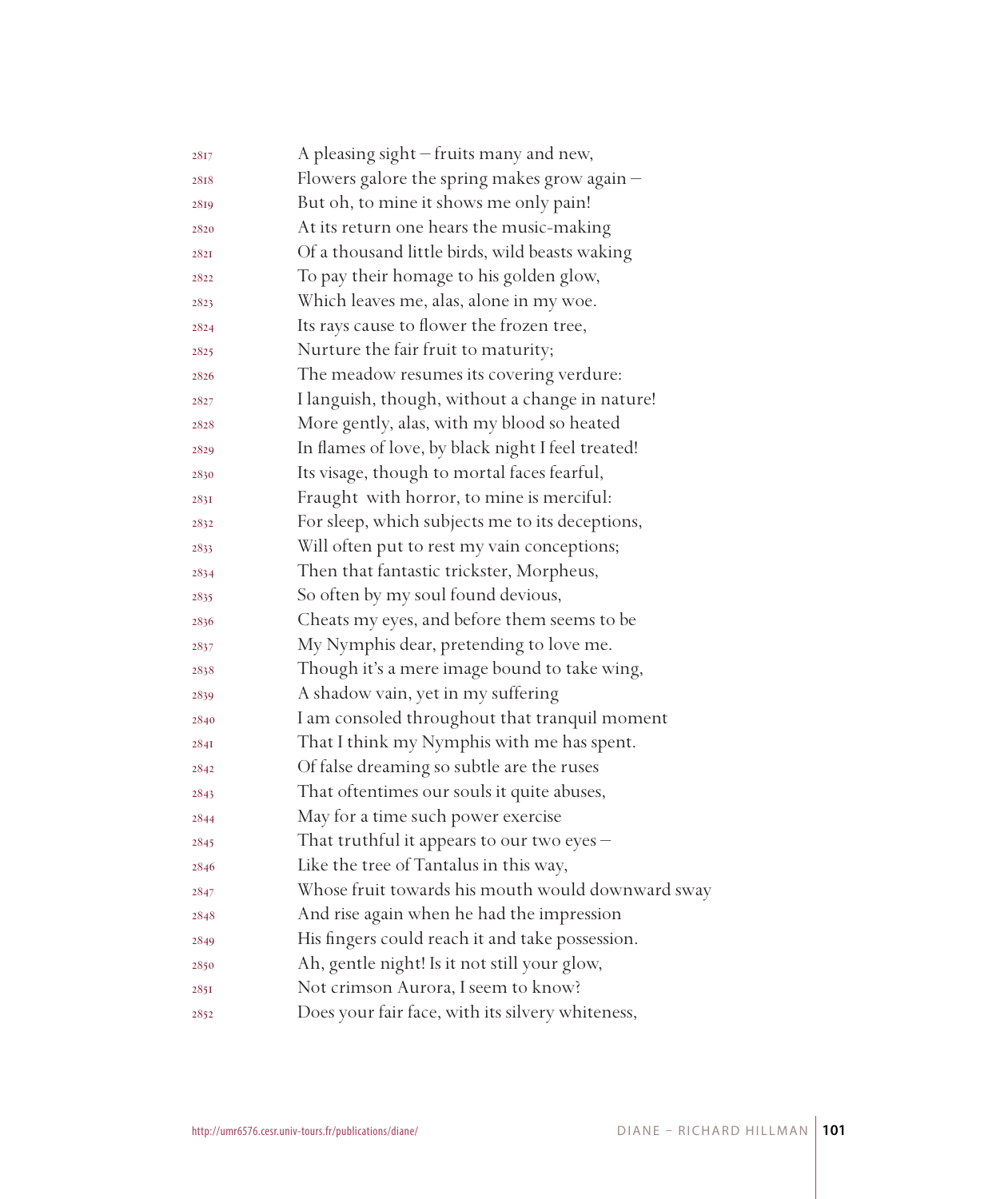| 2853 | Not still spread out across the sky its brightness?   |
|------|-------------------------------------------------------|
| 2854 | Morpheus would again be able, surely,                 |
| 2855 | By fooling me to fool my misery,                      |
| 2856 | And render me - though in a dream, not real -         |
| 2857 | Nymphis agreeing my torment to heal.                  |
| 2858 | It's not yet - surely not - O sun, your light         |
| 2859 | (In briny Tethys' <sup>45</sup> lap enfolded tight!), |
| 2860 | Nor, god of Patara, <sup>46</sup> your chariot        |
| 2861 | (Which the ocean's deep waters still have got),       |
| 2862 | That would light again, as the stars you chase,       |
| 2863 | Painful thoughts of my cruel star-crossed case?       |
| 2864 | O God, how welcome is soothing repose                 |
| 2865 | To anyone who such deep sorrow knows!                 |
| 2866 | It puts to sleep their cruel memory                   |
| 2867 | And often leads their mind's eye, too, to see         |
| 2868 | The dear object for which they pine and languish,     |
| 2869 | And which transfixes heart and soul with anguish,     |
| 2870 | As present! Able to touch it they seem -              |
| 287I | Or at the least its likeness in a dream!              |
| 2872 | But what comes newly my mind to upset                 |
| 2873 | Is the thought that one must, they say, interpret     |
| 2874 | Dreams and apparitions contrary-wise,                 |
| 2875 | In that they are a heap of brainsick lies,            |
| 2876 | And the mind is just to itself reflecting             |
| 2877 | That which its daytime wishes were projecting.        |
| 2878 | How often, at a moment when the face                  |
| 2879 | Of the bright sun the icy carapace                    |
| 2880 | Was melting that thick rocks accumulate,              |
| 2881 | To Nymphis have I been importunate? <sup>47</sup>     |
| 2882 | How often have his beauty's sheer perfections         |

Tethys: the sea-goddess with whom Apollo spent his nights.

Patara: in Lycia (present-day Turkey), closely associated with Apollo.

 Orig. "ay-je ennuié Nymphis". Given the variable orthography and typography, the verb intended might be modern "envier", but the possible sense of "desire" does not seem to be attested so early, and Diane's aggressive pursuit of Nymphis is clearly at issue – he will complain about it at ll. 3226-3233 – so modern "ennuyer" is more likely.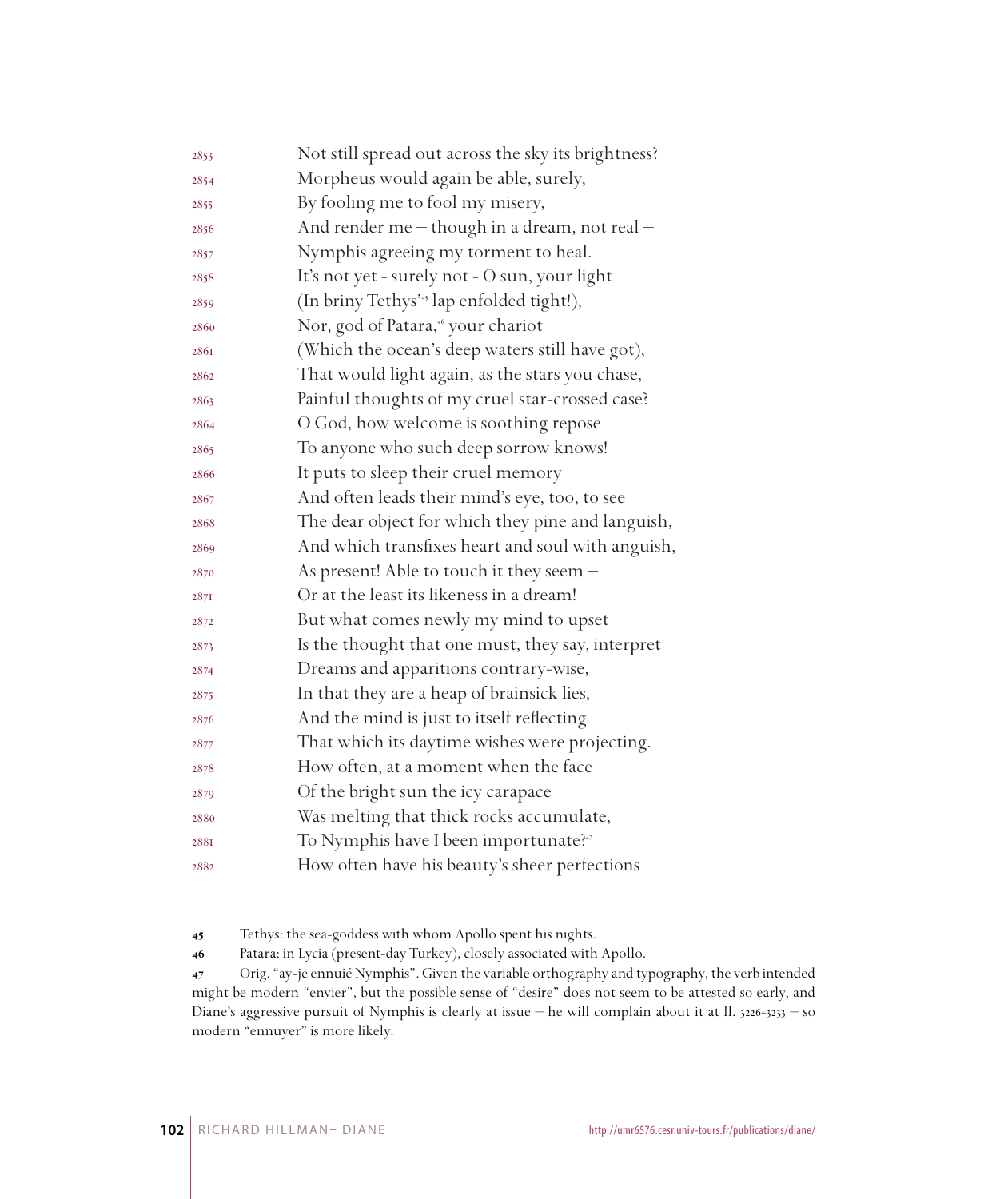| 2883        | Made me run by myself in all directions,              |
|-------------|-------------------------------------------------------|
| 2884        | Searching for him throughout these forests here,      |
| 2885        | In hopes that to his face I might draw near?          |
| 2886        | During the day, if such ardent desire                 |
| 2887        | Set my soul, by his beauties charmed, on fire,        |
| 2888        | And if my heart, by a sweet bond constrained,         |
| 2889        | No other wish, the whole day long, sustained,         |
| 2890        | It's only normal and quite credible                   |
| 2891        | That pleasure I find so agreeable                     |
| 2892        | Presents itself in sleeping to my eyes,               |
| 2893        | Because my heart so strongly for it sighs.            |
| 2894        | As one sees the miser, whose only thought             |
| 2895        | Is of his hoard, becoming overwrought,                |
| 2896        | Who gets no sleep, since just as in the days,         |
| 2897        | He thinks at night of keeping it always;              |
| 2898        | To count it in his heart brings no relief;            |
| 2899        | He ever fears the fingers of some thief               |
| 2900        | Will steal from him so precious a possession,         |
| <b>290I</b> | So day and night he dwells with his obsession:        |
| 2902        | Thus I am amorous both night and day                  |
| 2903        | Of my Nymphis, always to longing prey                 |
| 2904        | For his fair eyes, whose sight I can't erase,         |
| 2905        | Awake or sleeping in some hidden place. <sup>48</sup> |
| 2906        | Ah, might the gods agree that venerable               |
| 2907        | Jupiter this day should make veritable                |
| 2908        | My dream, a meeting grant with Nymphis, all           |
| 2909        | In all to me! I'd from his lips of coral              |
| 2910        | Ravish a thousand kisses, to each eye                 |
| <b>29II</b> | Still oftener my thirsting mouth apply!               |
| 2912        | No happier than I, oh, in that case,                  |
| 2913        | Was fruitful Venus, when, pressing the face           |
| 2914        | And fair eyes of her shepherd as he played,           |

 Orig. "à recoy" – a survival (regional?) of an Old French expression; see A. J. Greimas, *Dictionnaire de l'ancien français* (Paris: Larousse-Bordas, 1999), s.v. "recoi".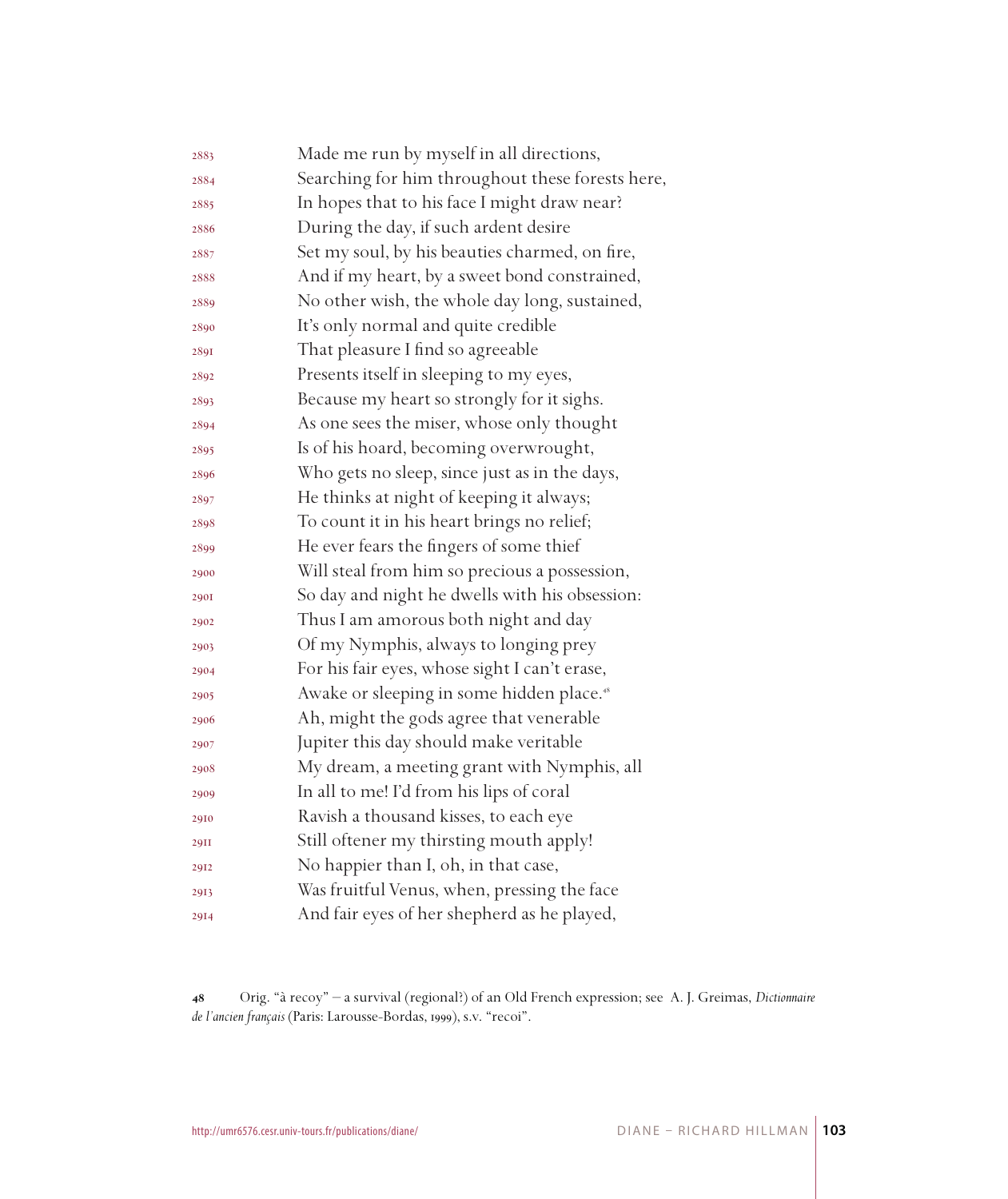| 2915 | To join him in amorous sport she strayed! <sup>49</sup>    |             |
|------|------------------------------------------------------------|-------------|
| 2916 | Nor happier in her rude wilderness                         |             |
| 2917 | Diana, she whose voice declared her goddess, <sup>50</sup> |             |
| 2918 | When, stealing from her bed in the night air,              |             |
| 2919 | She kissed again the eyes and mouth of fair                |             |
| 2920 | Endymion! Nor Thetis happier,                              |             |
| 292I | When Peleus that son begot upon her                        |             |
| 2922 | Who served the Dolopes by striking down                    |             |
| 2923 | Brave Hector outside the gates of his town. <sup>51</sup>  |             |
| 2924 | But I'll go seek Nymphis by every way                      |             |
| 2925 | And cause to come true, if ever I may,                     |             |
| 2926 | My happy dream: one must take risks with Fortune,          |             |
| 2927 | Who never proves to cowards opportune.                     | Exit Diane. |
|      |                                                            |             |

[*Enter Frontin and Fauste.*]

#### FRONTIN

| 2928 | O blessed with happiness your love and fate, |
|------|----------------------------------------------|
| 2929 | For you're the same in features and in gait  |
| 2930 | As Nymphis: on your head, the very hairs     |
| 2931 | Are like the blond and curly locks he bears; |
| 2932 | Your forehead of his colour, eyes the same - |
| 2933 | In short, today I'd give you Nymphis' name!  |
| 2934 | O sacred Art, who transform mortal men       |
| 2935 | And make them take another shape again,      |

 The reference can only be to Venus' liaison with Adonis, which will shortly feature on the sculpted goblet, but despite the latter's fatal predilection for hunting, to make him a shepherd is a distortion on Diane's part.

 The goddess Diana does not seem to have been known for her voice. One suspects that "sa diuine voix" served mainly to furnish Montreux with a rhyme for "bois".

 The son of Peleus and Thetis was Achilles; the reference to the Dolopes, one of the more obscure Greek peoples participating in the Trojan war, suggests Virgilian influence: see Walter Moskalew, "Myrmidons, Dolopes, and Danaans: Wordplays in *Aeneid* 2", *The Classical Quarterly* 40.1 (1990): 275-79. The wedding of Peleus and the sea-goddess Thetis was a favourite classical theme, and for a suggestion that the account by Catullus serves as an intertext for *A Midsummer Night's Dream*, see Richard Hillman, "*Des Champs Faëz* de Claude de Taillemont au Labyrinthe du *Songe* shakespearien, en passant par *Le proumenoir de Monsieur de Montaigne*", *Studi Francesi* 48.1 (2004): 3-18.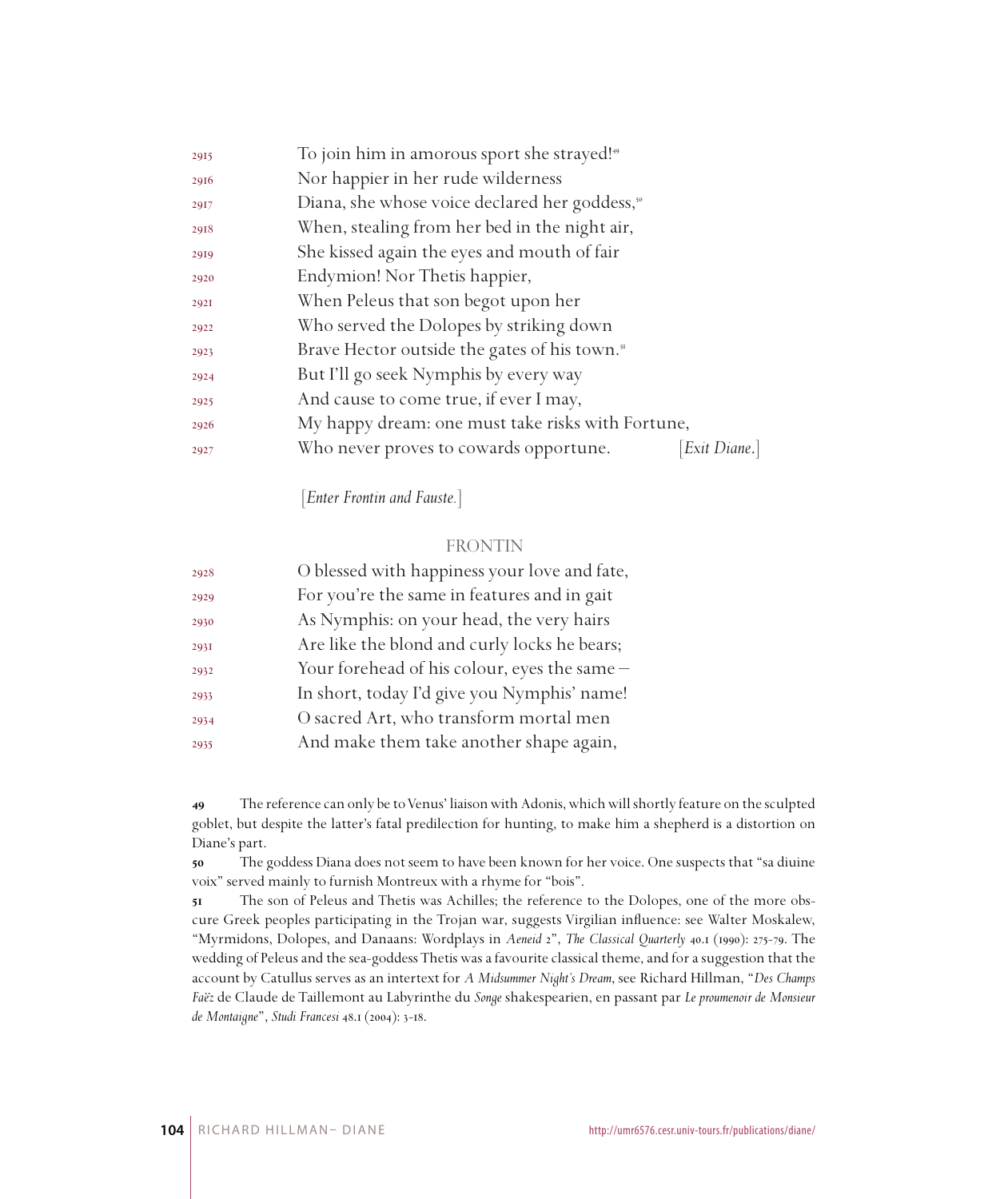| 2936 | Able to alter complexion and feature,              |
|------|----------------------------------------------------|
| 2937 | And forge from nature's work a different creature! |
| 2938 | But in losing your previous appearance,            |
| 2939 | See to it that you don't lose your assurance,      |
| 2940 | And under this mask, which deceives by art,        |
| 2941 | You don't deceive yourself and lose all heart.     |
| 2942 | Don't lose your senses, and, changing your face,   |
| 2943 | Change in ardour: keep your courage in place.      |
| 2944 | Put on a good show, keep your deed concealed,      |
| 2945 | That you may not be foolishly revealed:            |
| 2946 | For against you your offended Diane                |
| 2947 | Would have greater cause her anger to fan          |
| 2948 | Than if you had not taken, with a wile,            |
| 2949 | The form of Nymphis her love to beguile.           |
| 2950 | And when you perceive her charmed by the spell,    |
| 295I | So that the flames of her desire swell,            |
| 2952 | And as her lover you've gained her belief,         |
| 2953 | Give quickly your amorous pain relief              |
| 2954 | By pledging her marriage in proper fashion,        |
| 2955 | For otherwise all love is mere mad passion.        |
| 2956 | As witness of that faithful pledge I'll serve      |
| 2957 | And your well-being, all your years, preserve,     |
| 2958 | To see to it that nothing will occur               |
| 2959 | To cause you, as in former times, to suffer.       |
|      |                                                    |

## FAUSTE

| 2960 | Let's go, Frontin, let's go: for I intend          |
|------|----------------------------------------------------|
| 2961 | To use the time well this sweet day will send,     |
| 2962 | And if good fortune I should be accorded,          |
| 2963 | I'll give you, so that you'll be well rewarded     |
| 2964 | For your sacred friendship, your constant aid,     |
| 2965 | A goblet skilfully, by turning, made               |
| 2966 | From that lofty boxwood, its whitened crest        |
| 2967 | Split off long ago, by old age oppressed,          |
| 2968 | Which grew against my oven's ancient wall;         |
| 2969 | This goblet comes from the root of that windfall - |
|      |                                                    |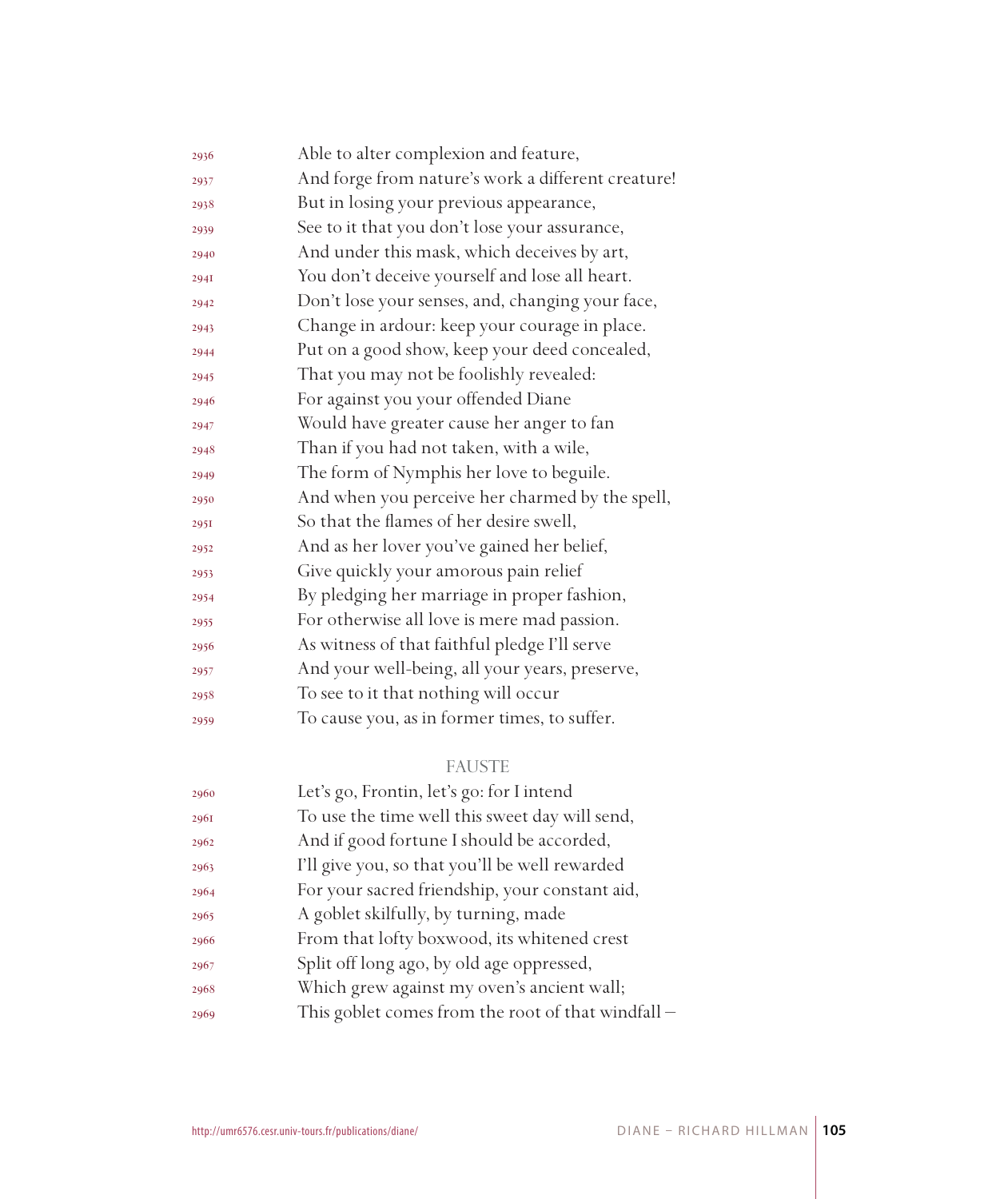| 2970 | Yellow as gold whose perfection is praised,              |
|------|----------------------------------------------------------|
| 2971 | Round like an apple, but with sides upraised,            |
| 2972 | Hollow a foot wide, and with chisel fine <sup>52</sup>   |
| 2973 | As much outside as inside made to shine.                 |
| 2974 | At the top is visible a broad rim                        |
| 2975 | With ciphers and deltas of Greece <sup>53</sup> as trim; |
| 2976 | By a thousand knots are lovers enlaced,                  |
| 2977 | And tightly with small cords together placed:            |
| 2978 | Many a tear amongst them we find formed,                 |
| 2979 | Which, as they fall, to flowers are transformed;         |
| 2980 | Above these flutter many birds that seek,                |
| 2981 | Each one, to peck them gently with its beak.             |
| 2982 | On one side is seen carved in lively fashion             |
| 2983 | Fruitful Venus grieving in woeful passion,               |
| 2984 | Her back against a rock-face hard and sheer,             |
| 2985 | While her Adonis, whom she held so dear,                 |
| 2986 | Lies dead within her piteous embrace,                    |
| 2987 | And floods of tears she sheds upon his face;             |
| 2988 | His head, divine to lovers, now unmanned, <sup>54</sup>  |
| 2989 | Rests passive in the hollow of her hand;                 |
| 2990 | The gentle Zephyr of her lively breath,                  |
| 2991 | In wide waves wafting," fans his hair in death.          |
| 2992 | Near Adonis his hounds, their forces spent,              |
| 2993 | Who, mortally wounded in their bereavement,              |

 Orig. "d'un cizeau joly": I take the adjective to refer to the effect of the chisel rather than the instrument itself; cf. William Shakespeare, *The Winter's Tale*, *The Riverside Shakespeare*, 2nd ed., ed. G. Blakemore Evans, J. J. M. Tobin *et al*. (Boston: Houghton Mifflin, 1997), V.iii.78-79: "What fine chisel / Could ever yet cut breath?" Clearly, the Greek letter used as a mystic spiritual or religious symbol.

 Orig. "Son chef diuin, aux amoureux humain": a difficult line, especially because of the punctuation; I translate as if it were punctuated "Son chef, diuin aux amoureux, humain" and take the sense of "humain" as here pointedly including the mortal state.

 Orig. "Par flots flottant". "Floflotant" was an established onomatopoetic coinage; see Randle Cotgrave, *A Dictionarie of the French and English Tongues* (London: Adam Islip, 1611), s.v.: "Floating, flowing, surging; sounding like waues, or billowes". It had become notably old-fashioned by the 1630s, when Jean Desmarets de Saint-Sorlin put it in the mouth of a ridiculously affected poet; see my translation of *The Visionaries* (*Les visionnaires*), l. 82, n. 10 (<http://umr6576.cesr.univ-tours.fr/publications/Visionaries/fichiers/ pdf/visionnaires\_trans.pdf>; accessed 5 November 2014).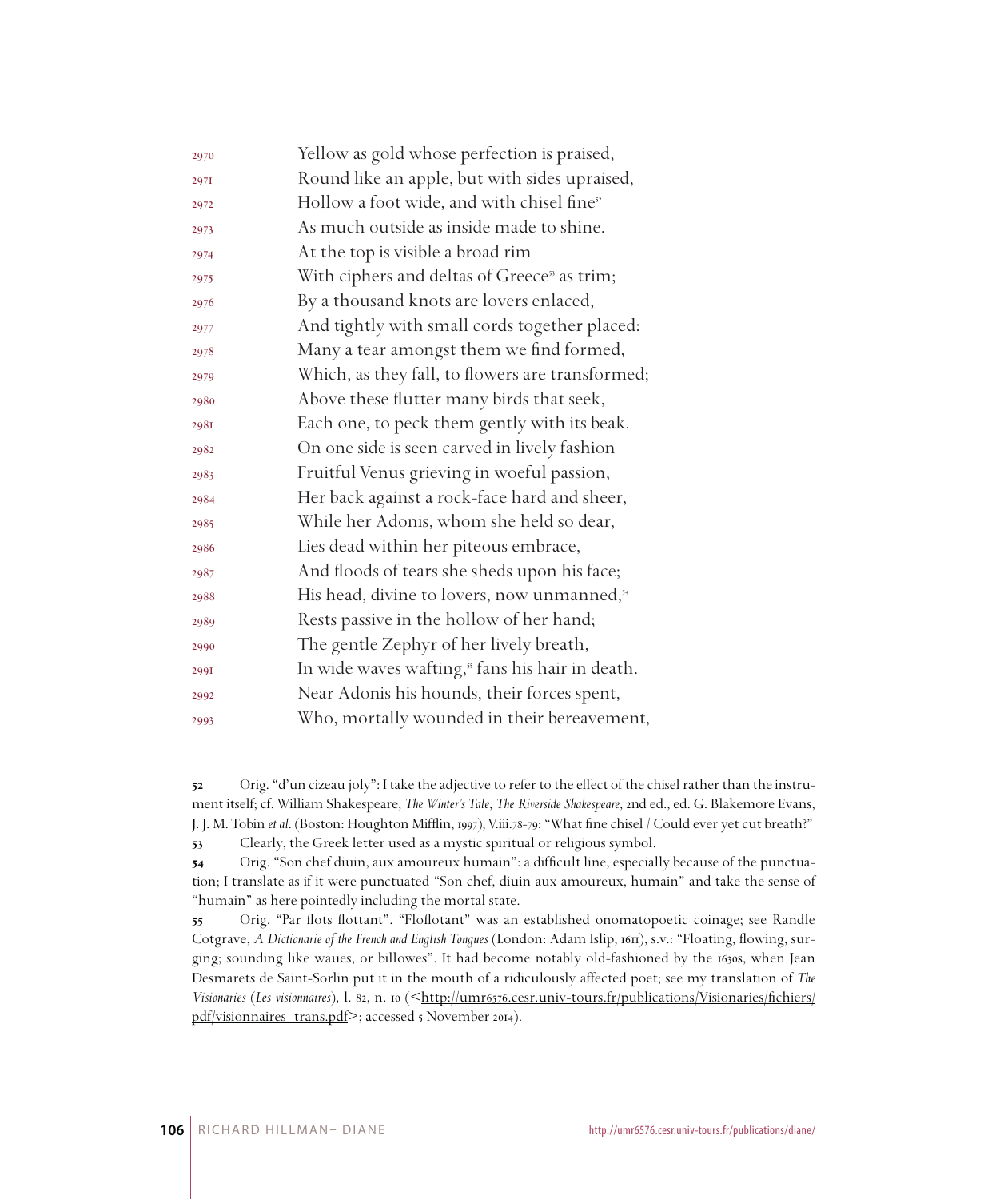| 2994 | With myriad cries, heads raised in the air,              |
|------|----------------------------------------------------------|
| 2995 | Lament the loss in which they had a share, <sup>56</sup> |
| 2996 | Some lying on the ground in grief and pain,              |
| 2997 | The red blood licking of their master slain;             |
| 2998 | Others proudly rallying in a pack,                       |
| 2999 | Run to pay the boar, their enemy, back.                  |
| 3000 | Meanwhile out-pouring all around one spies,              |
| 3001 | From the Mother of Love's most sacred eyes,              |
| 3002 | Such torrents of tears that the bloody face              |
| 3003 | Of fair Adonis is drenched and made base; <sup>57</sup>  |
| 3004 | And his spear, with which he had dashed the pride        |
| 3005 | Of so many boars, is close by his side.                  |
| 3006 | Elsewhere the form depicted one may see,                 |
| 3007 | Carved with subtle strokes, of lamenting Thisbe,         |
| 3008 | Her mouth agape, as if expressing woe                    |
| 3009 | For her dear Pyramus, whom she loved so:                 |
| 3010 | With eyes dropping tears she is seen to stand,           |
| 30II | Holding the treacherous arm <sup>38</sup> in her hand    |
| 3012 | Which his fine body $-$ love's worship its due $-$       |
| 3013 | With its point of iron pierced through and through.      |
| 3014 | One may near her espy the fatal fountain,                |
| 3015 | Which still appears to suffer from its pain,             |
| 3016 | Just as its waters - alas, intermingling                 |
| 3017 | With cruel blood - deplored their perishing.             |
| 3018 | Lying against the tranquil fountain's side,              |
| 3019 | One sees faithful Pyramus as he died                     |
| 3020 | (Whose heart was hurtfully by love hard-pressed),        |
| 302I | When he had completely transfixed his breast,            |
|      |                                                          |

 Orig. "la perte qu'ils ont faite": literally, "the loss which they caused", but I allow for their exaggerated sense of responsibility.

 Orig. "est baignee & relante": the sense is difficult but must include the evocation of blighted beauty from the mingling of tears and blood. The Old French adjective "relent" is attested as late as 1718, according to Le Trésor de la langue française informatisé (<http://atilf.atilf.fr/; accessed 4 October 2014): see s.v. relent (subst. masc.). The term is invariably negative in connotation; I can find no alternative reading.

 Orig. "armes": the plural seems very loosely used, probably for the sake of a rhyme (with "larmes"). It was well-known (thanks to Ovid, *Metamorphoses*, bk. 4) that Thisbe would kill herself with the sword Pyramus had used on himself; I translate accordingly.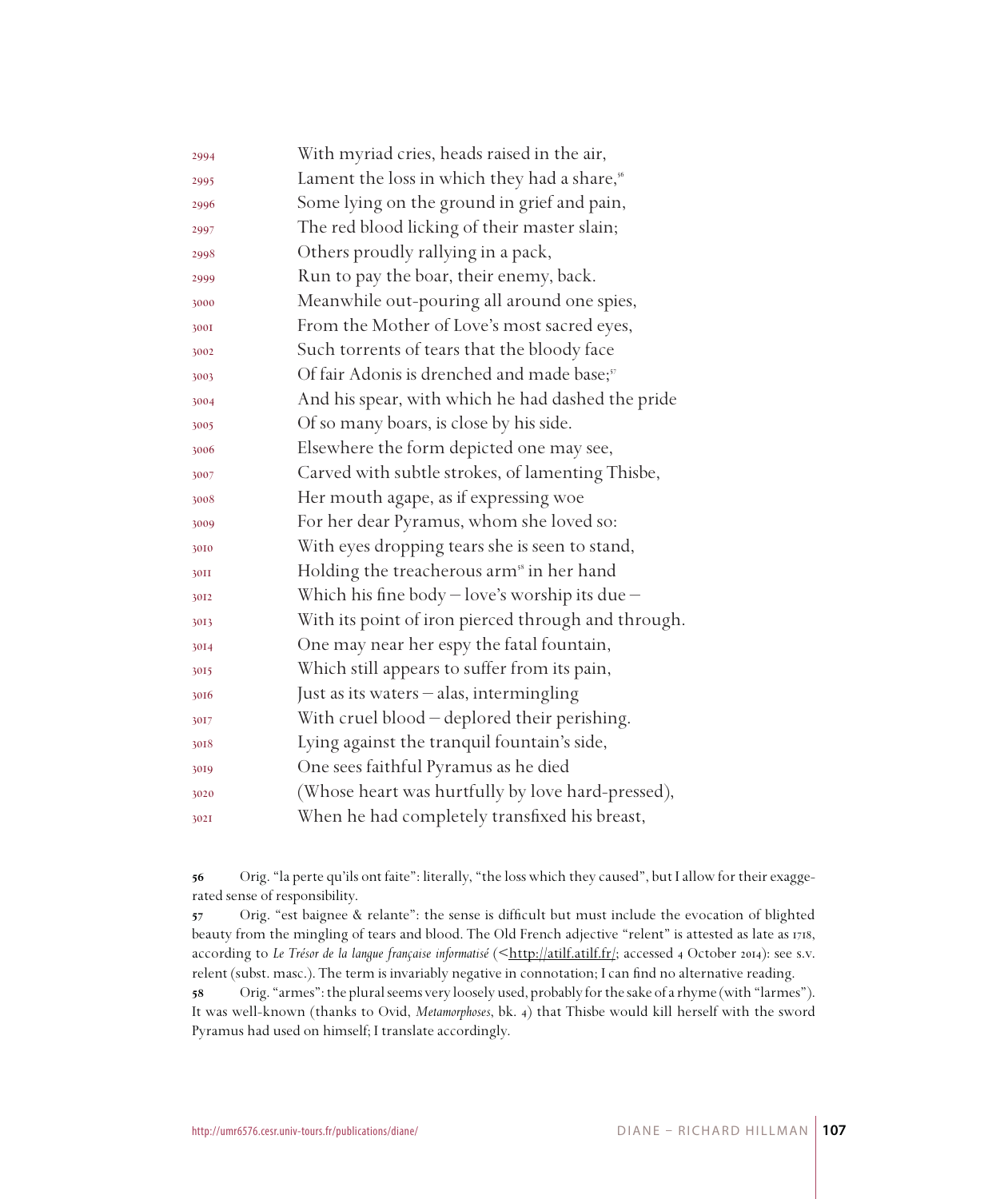| 3022 | Was covered in blood, and the desert ground         |
|------|-----------------------------------------------------|
| 3023 | With that same blood was covered all around;        |
| 3024 | The sides of the fountain, too, were imbrued        |
| 3025 | With the blood that out of his corpse still issued. |
| 3026 | The head-scarf which the wild and savage beast      |
| 3027 | Had bloodied - only cause these two deceased -      |
| 3028 | Lay close at hand, another bloody sight,            |
| 3029 | Upon the field, which with horror turned white.     |
| 3030 | On still another side is Dido shown,                |
| 303I | Gripping the sword, making many a moan,             |
| 3032 | Her eyes all swollen with weeping and wailing,      |
| 3033 | And on the sea, into the distance sailing,          |
| 3034 | Ingrate Aeneas, the mutinous ocean                  |
| 3035 | Making his great ships conform to its motion.       |
| 3036 | Near Dido her sister Anna one sees,                 |
| 3037 | Who tries, alas, her dolour to appease,             |
| 3038 | Weary with weeping, and her pain profound           |
| 3039 | Makes her lower her face upon the ground;           |
| 3040 | Her arms are crossed, in abject fashion placed,     |
| 304I | One with the other plaintively enlaced.             |
| 3042 | One sees assembled round her in their pity          |
| 3043 | The citizens of Carthage, that fair city,           |
| 3044 | Who, with infinite tears in painful throes,         |
| 3045 | Lament their queen's sad fate, deplore her woes;    |
| 3046 | Then with dry wood there is raised up a pyre        |
| 3047 | Where Dido's corpse will be consumed by fire.       |
| 3048 | Next one sees, in chastity rigorous,                |
| 3049 | Finely sculpted, saintly Hippolytus,                |
| 3050 | Who, by spirited horses lacerated,                  |
| 305I | The shore and grass with blood has inundated.       |
| 3052 | His chariot, by a boulder restrained,               |
| 3053 | Appears with crimson blood all over stained,        |
| 3054 | And his horses, with their effort distressed,       |
| 3055 | Panting and sweating, can now take some rest.       |
| 3056 | Close by Hippolytus inanimate                       |
| 3057 | Phaedra is seen in her amorous state,               |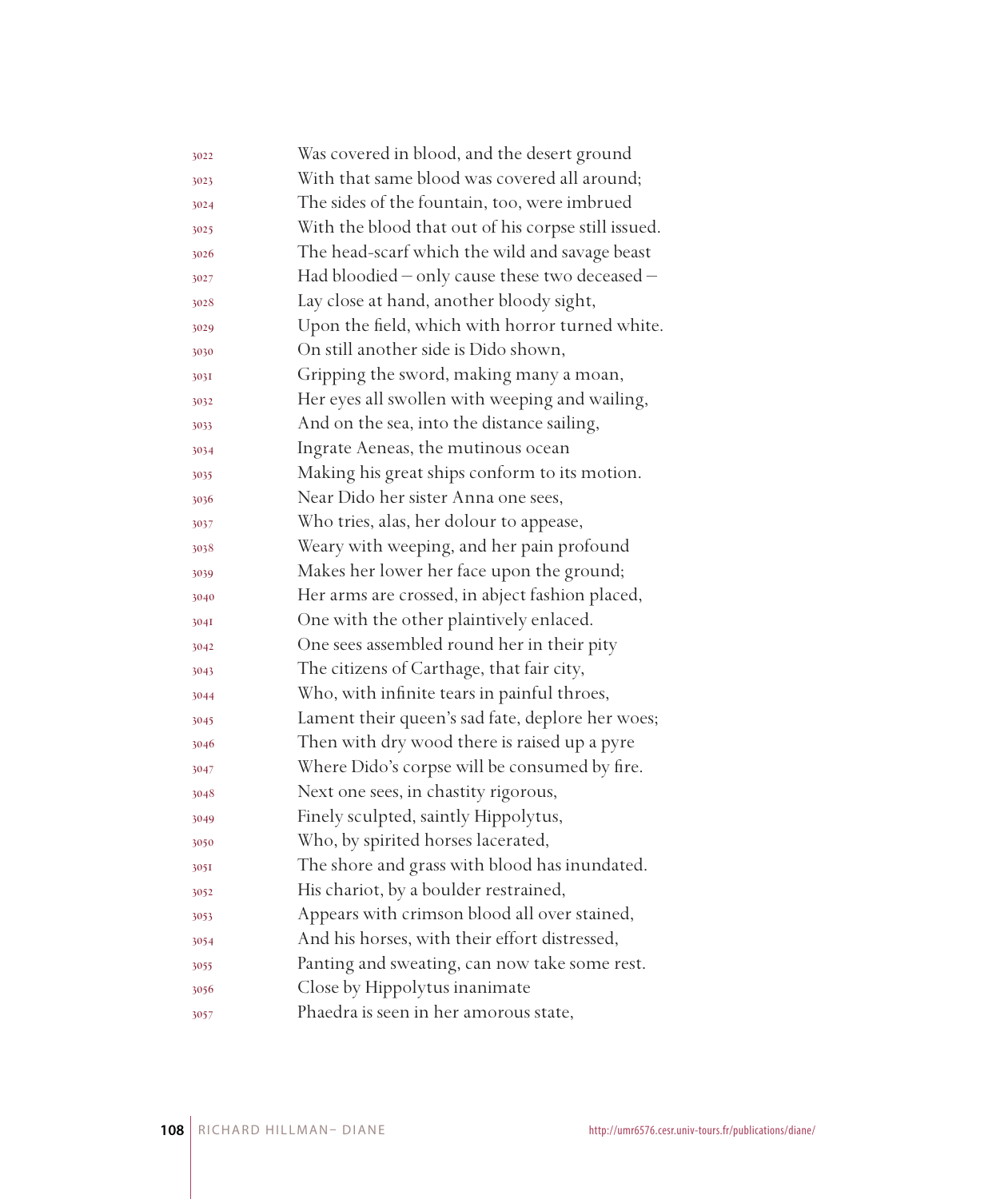| 3058 | Which she regrets, laments that, faithlessly,       |
|------|-----------------------------------------------------|
| 3059 | False to her place and loving cruelly,              |
| 3060 | She drove Hippolytus, as chaste as handsome,        |
| 3061 | To death, alas, before his time had come.           |
| 3062 | Then one sees her ready herself to kill,            |
| 3063 | With dread sword in hand that aim to fulfil,        |
| 3064 | Avenging on herself Hippolytus,                     |
| 3065 | Amongst all of his time illustrious.                |
| 3066 | Then one sees a god who back to life wins           |
| 3067 | Modest Hippolytus with medicines,                   |
| 3068 | And he remains immortally the guest,                |
| 3069 | Far from his cruel father, of the forest.           |
| 3070 | The goblet's textured base presents the eye         |
| 307I | With flowers galore, that in beauty vie:            |
| 3072 | Syron <sup>39</sup> the maker, equalled by no one   |
| 3073 | In learned artistry beneath the sun.                |
| 3074 | There, Fronton: that's the present I ordain         |
| 3075 | For your goodness, which from Fauste you'll obtain. |
| 3076 | But, O Fronton - look where I'm looking, man!       |
| 3077 | Here within this wood I perceive Diane.             |
| 3078 | Good God, it is she! Love do me the grace           |
| 3079 | That this time I may soften her bold face,          |
| 3080 | Assuming her exalted Nymphis' guise,                |
| 3081 | And that our meeting fully satisfies                |
| 3082 | My longings, and without her lovely glances         |
| 3083 | Learning they've been subjected to my trances!      |
| 3084 | O holy Love, if you grant this effect,              |
| 3085 | I promise, on the love-fruit I expect               |
| 3086 | To reap, in sacrifice you shall be offered          |
| 3087 | The fattest heifer found within my herd.            |

 Orig. "Syron" : Syro (or Siro) was the Epicurean philosopher said to have been the teacher of Virgil; Montreux was likely aware of the tradition of commentary identifying him with Silenus in *Eclogue* 6, who recites to the shepherds an Epicurean account of the Creation. See *P. Vergili Magonis Bucolica et Georgica*, ed. T. E. Page (London: Macmillan, 1968), pp. 142-43, n. 31. The learning of Virgil's Silenus matches the mythological knowledge displayed on the goblet.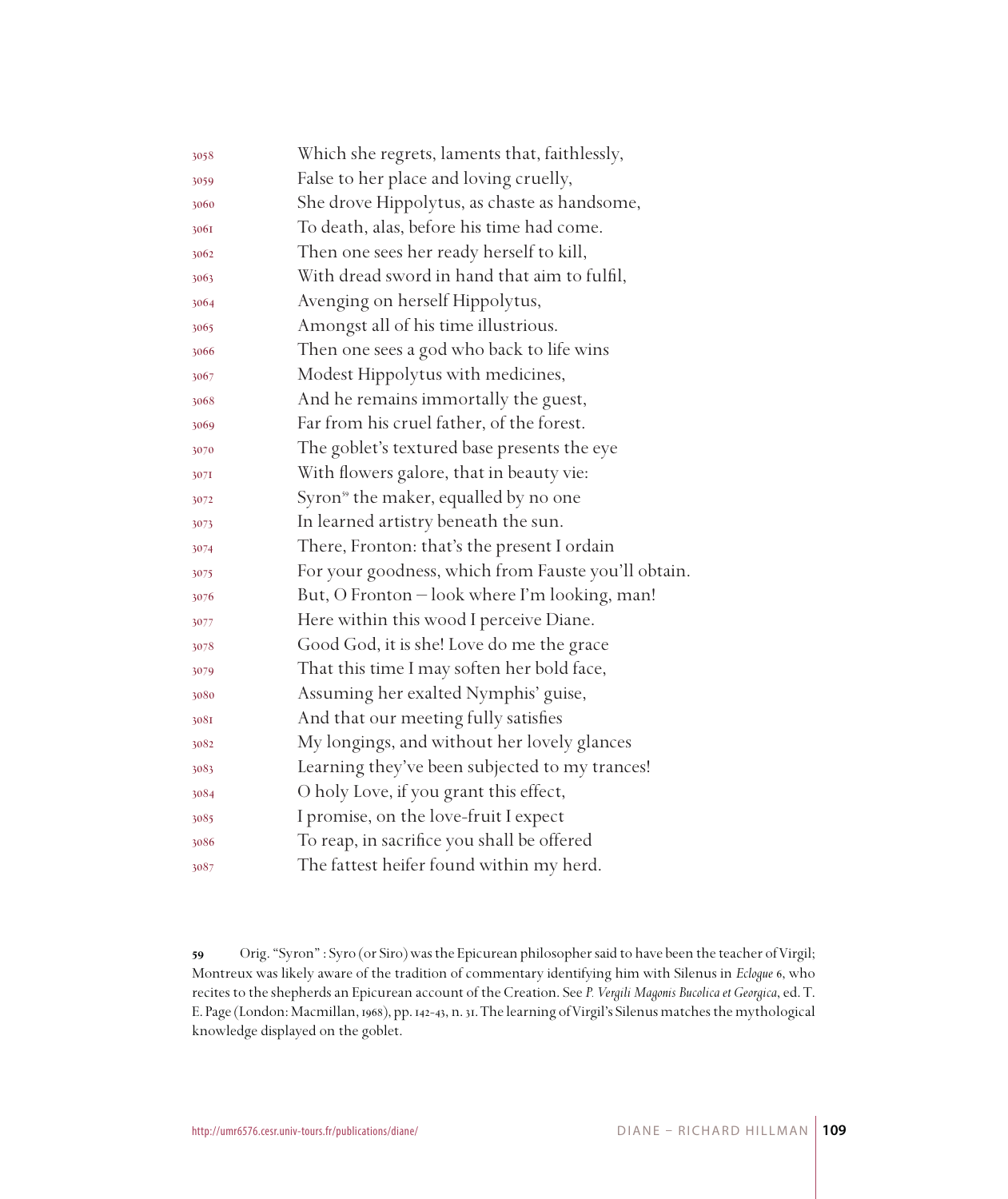## FRONTIN

| 3088 | Live, Fauste, live in the hope that you've conceived, |
|------|-------------------------------------------------------|
| 3089 | By Diane, I think you've now been perceived;          |
| 3090 | For there she is now, hastening our way,              |
| 3091 | Sure that it's Nymphis, not a part you play.          |

## DIANE

| 3092 | Of fair shepherds, Nymphis, fairest of all,             |
|------|---------------------------------------------------------|
| 3093 | Whose eyes seem that sparkling torch to recall          |
| 3094 | Which in the sky the fair dawn daily yields,            |
| 3095 | What brings you up so early to these fields?            |
| 3096 | Alas, it's not the love that firmly ties                |
| 3097 | Your heart to mine could cause you now to rise          |
| 3098 | With such alacrity. In my hot yearning                  |
| 3099 | Don't fear, O fair Nymphis, your fair soul's burning,   |
| 3100 | For Diane means nothing at all to you,                  |
| 3101 | Whose soul by your love is pierced through and through, |
| 3102 | But cruelly you smile at the storms that blast her      |
| 3103 | And take no heed of her looming disaster.               |
|      |                                                         |

## FAUSTE

| 3104 | Fair Diane, don't believe it any longer:         |
|------|--------------------------------------------------|
| 3105 | Nothing's so harsh but that qualities stronger – |
| 3106 | Hallowed virtue, long love, firm constancy -     |
| 3107 | Will soften it, and prove its pliancy.           |
| 3108 | Acquaintance must come before love can grow;     |
| 3109 | The thing must be seen, its value to know.       |
| 3110 | A vibrant and long-lasting love-relation         |
| 3III | Cannot be forged by rash precipitation,          |
| 3II2 | Sudden impulse; instead, its heavenly fire,      |
| 3II3 | To well endure, by slow stages burns higher.     |
| 3II4 | Ah, how do you know if ardent emotion,           |
| 3II5 | Your sufferings and your painful devotion,       |
| 3116 | Have dashed that icy rock my breast contained,   |
| 3II7 | By which you saw your passion so disdained?      |
| 3118 | Ah, how do you know if the golden arrow          |
|      |                                                  |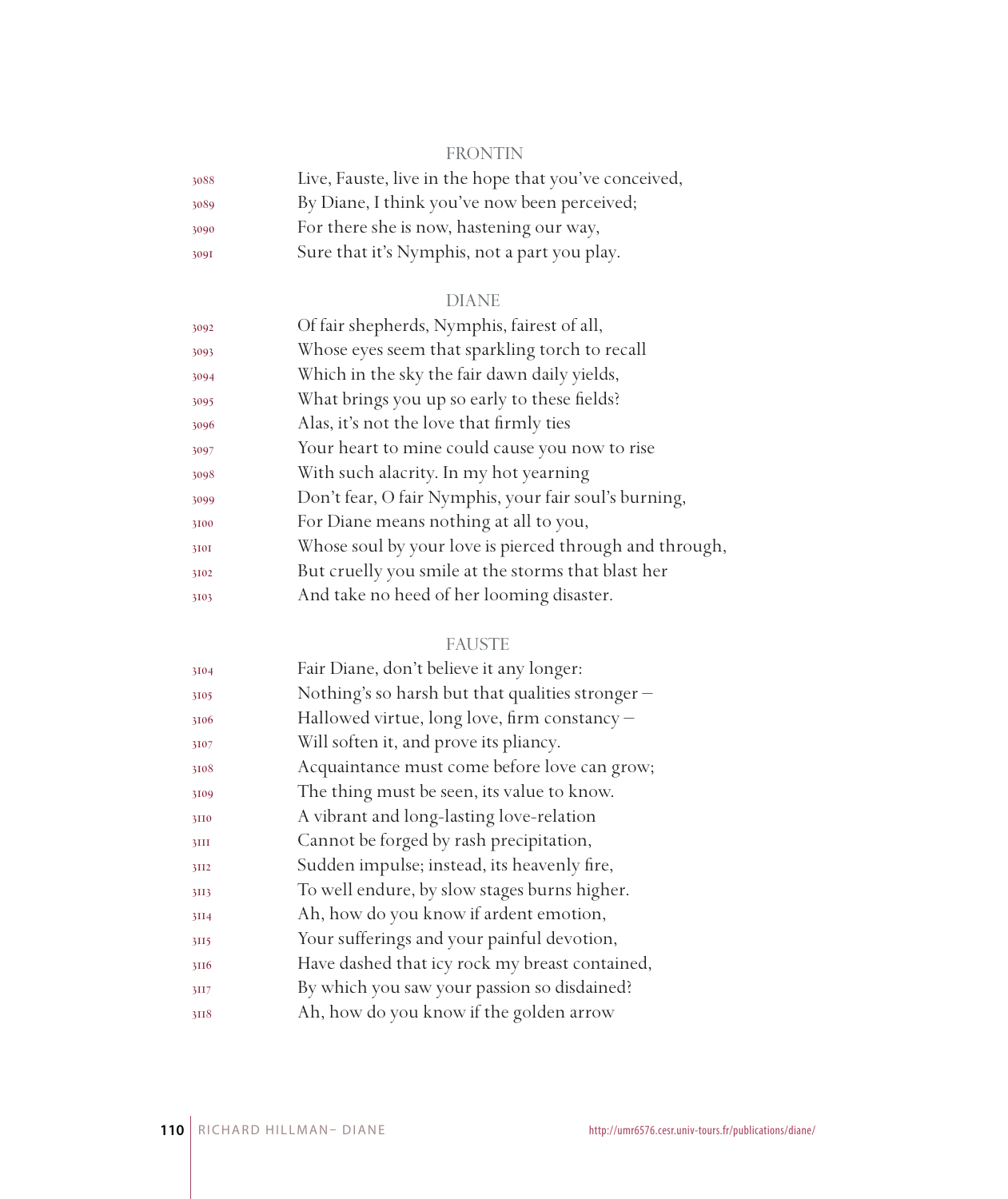| 3119 | The Paphian shoots has laid my soul low,        |  |
|------|-------------------------------------------------|--|
| 3120 | As the chilling weight of his leaden dart       |  |
| 3I2I | Had formerly wounded my tender heart?           |  |
| 3122 | Winged Time, who controls our finite condition, |  |
| 3123 | Brings all along with him, and to fruition;     |  |
| 3124 | That which a single day cannot effect           |  |
| 3125 | Tomorrow has the power to perfect.              |  |
| 3126 | We must not blame the just divinities           |  |
| 3127 | For not at once according all we please.        |  |
| 3128 | You'd be confused indeed, or I mistake,         |  |
| 3129 | If I said now that only for your sake           |  |
| 3130 | Have I made my way to this lovely plain,        |  |
| 3131 | In hope your faithful friendship to obtain.     |  |
| 3132 | See the great alteration in my will,            |  |
| 3133 | Of your fair beauty more amorous still          |  |
| 3134 | Than you were of mine, slight as it may be,     |  |
| 3135 | When you carried your face downcast for me.     |  |

| 3136 | Ah, O Nymphis, you're merely mocking me!         |
|------|--------------------------------------------------|
| 3137 | You wrong again my loving constancy!             |
| 3138 | Not content, alas, with seeing me languish,      |
| 3139 | Do you wish further to laugh at my anguish?      |
| 3140 | Content yourself with the pains that I'm feeling |
| 3I4I | Without mocking injuries never-healing:          |
| 3142 | For I well know that, compared with me, Julie    |
| 3143 | Is too perfect, too alluring and pretty          |
| 3144 | To leave her, whom you loved above your being,   |
| 3145 | So suddenly in love with me agreeing.            |
| 3146 | You never will make me swallow that line.        |

# FAUSTE

| 3147 | I swear by Love, whose glory is divine,     |
|------|---------------------------------------------|
| 3148 | His power more compelling than the skies,   |
| 3149 | That I'm now burning only for your eyes $-$ |

That my former love has finished its span,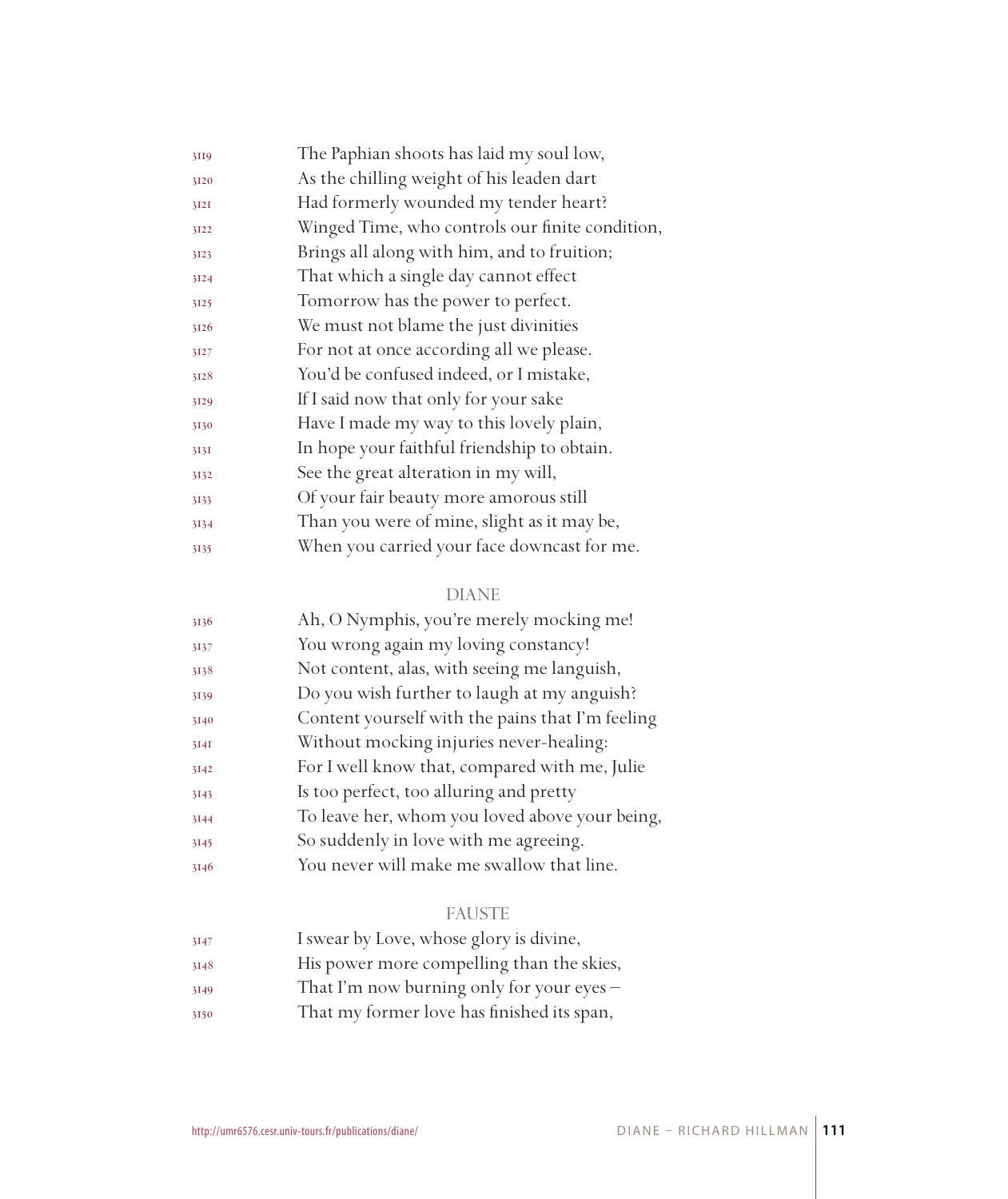| 3151 | And I honour no one but my Diane.                  |
|------|----------------------------------------------------|
| 3152 | I swear it to you $-\text{let }$ my oath be heard! |

| 3153 | O dear Nymphis, I take you at your word!      |
|------|-----------------------------------------------|
| 3154 | Gods of heaven, my endless gratitude          |
| 3155 | Is yours for having the cold heart subdued    |
| 3156 | Of my Nymphis, and with such suddenness       |
| 3157 | Made him humanely yield to my distress!       |
| 3158 | O hallowed Love, to you whose sacred power    |
| 3159 | Can never suffer a faltering hour,            |
| 3160 | With reverence I'll sacrifice a steer,        |
| 3161 | Far and wide proclaim you god without peer.   |
| 3162 | Yet to have, O Nymphis, some certain sign,    |
| 3163 | Beyond all doubt, that your love is now mine, |
| 3164 | I beg you to promise your faith to me,        |
| 3165 | To be my spouse and love exclusively.         |
|      |                                               |

# FAUSTE

| No greater joy alive do I desire,               |
|-------------------------------------------------|
| Here below to no greater good aspire.           |
| It's my wish, for my life's whole occupation    |
| Is this desire, this sweet contemplation.       |
| Then, Diane, I give, since Love so commands,    |
| Faith and heart eternal into your hands;        |
| I promise you, and lawfully take oath           |
| By holy Hymen, my immortal troth                |
| To yours I'll bind, not swerving in the least,  |
| By death alone, when I shall die, released.     |
| Give me your hand, therefore, lovely and white; |
| This ring put on, and that no cruel spite       |
| May ever thwart again our happiness -           |
| That I am yours, that Diane I possess -         |
| Frontin (whom even now I'm pleased to spy)      |
| To our faith, Hymen, Love shall testify.        |
|                                                 |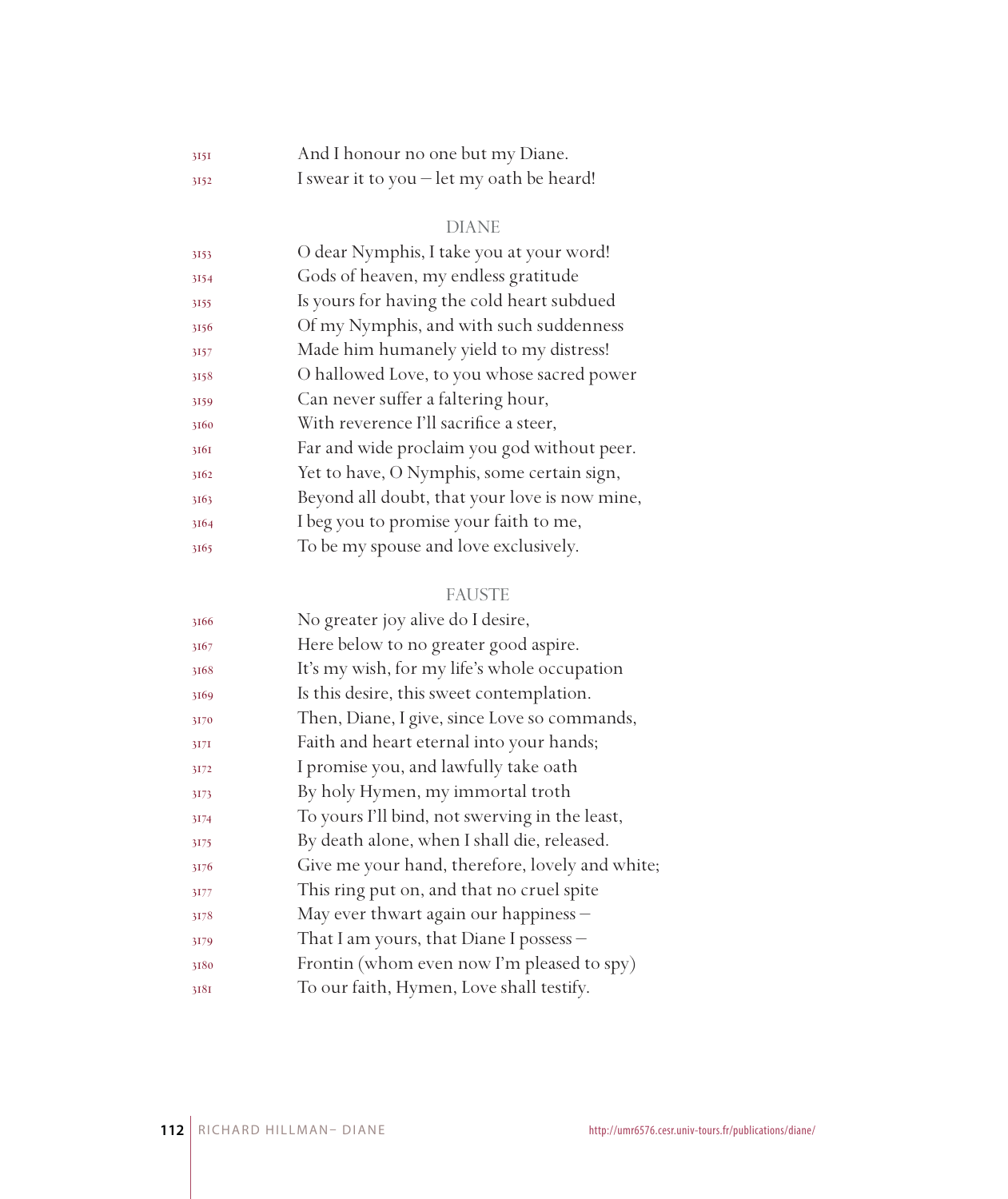|      | FRONTIN coming forward                              |  |
|------|-----------------------------------------------------|--|
| 3182 | An eye-witness indeed, a faithful one,              |  |
| 3183 | He'll be of such fair amity begun.                  |  |
| 3184 | Of this for his remaining days he'll cherish        |  |
| 3185 | A blest remembrance, which will never perish.       |  |
| 3186 | But how comes it, Nymphis, that you do not touch    |  |
| 3187 | Those eyes, forehead, and mouth that tempt so much? |  |
| 3188 | Since they are yours, ordained to match your will,  |  |
| 3189 | And sworn the need of your soul to fulfil?          |  |
| 3190 | Kiss Diane, and with breath of savour sweet         |  |
| 3191 | Draw her heart and her soul your own to meet.       |  |
| 3192 | Kiss her, therefore, and may that sweet sensation   |  |
| 3193 | Dampen the ardour of the conflagration              |  |
| 3194 | In which your noble soul has burned and pined,      |  |
| 3195 | To such a beauty's sacred flame consigned.          |  |
|      | <b>FAUSTE</b>                                       |  |
| 3196 | Frontin, I don't dare, and fear such a kiss         |  |
| 3197 | To the mind of Diane might seem amiss.              |  |
| 3198 | However, I must find out how she feels.             |  |
|      | <b>DIANE</b>                                        |  |
| 3199 | Since holy matrimony's vow now seals                |  |
| 3200 | Our hearts together in one entity,                  |  |
| 3201 | I'll let you take the kiss in chastity.             |  |
|      | <b>FAUSTE</b>                                       |  |
| 3202 | I take it, therefore, with the certain sense        |  |
| 3203 | That this day I'll cherish with reverence           |  |
| 3204 | Forever, keeping eternal the vow                    |  |
| 3205 | That you, fair one, received from me just now.      |  |
|      | NYMPHIS [entering]                                  |  |
| 3206 | Since gleaming dawn once more imparts its glow      |  |
| 3207 | To heaven, in search of Julie I'll $g_0$ –          |  |
| 3208 | Proud Julie, who takes pleasure in the sight        |  |
|      |                                                     |  |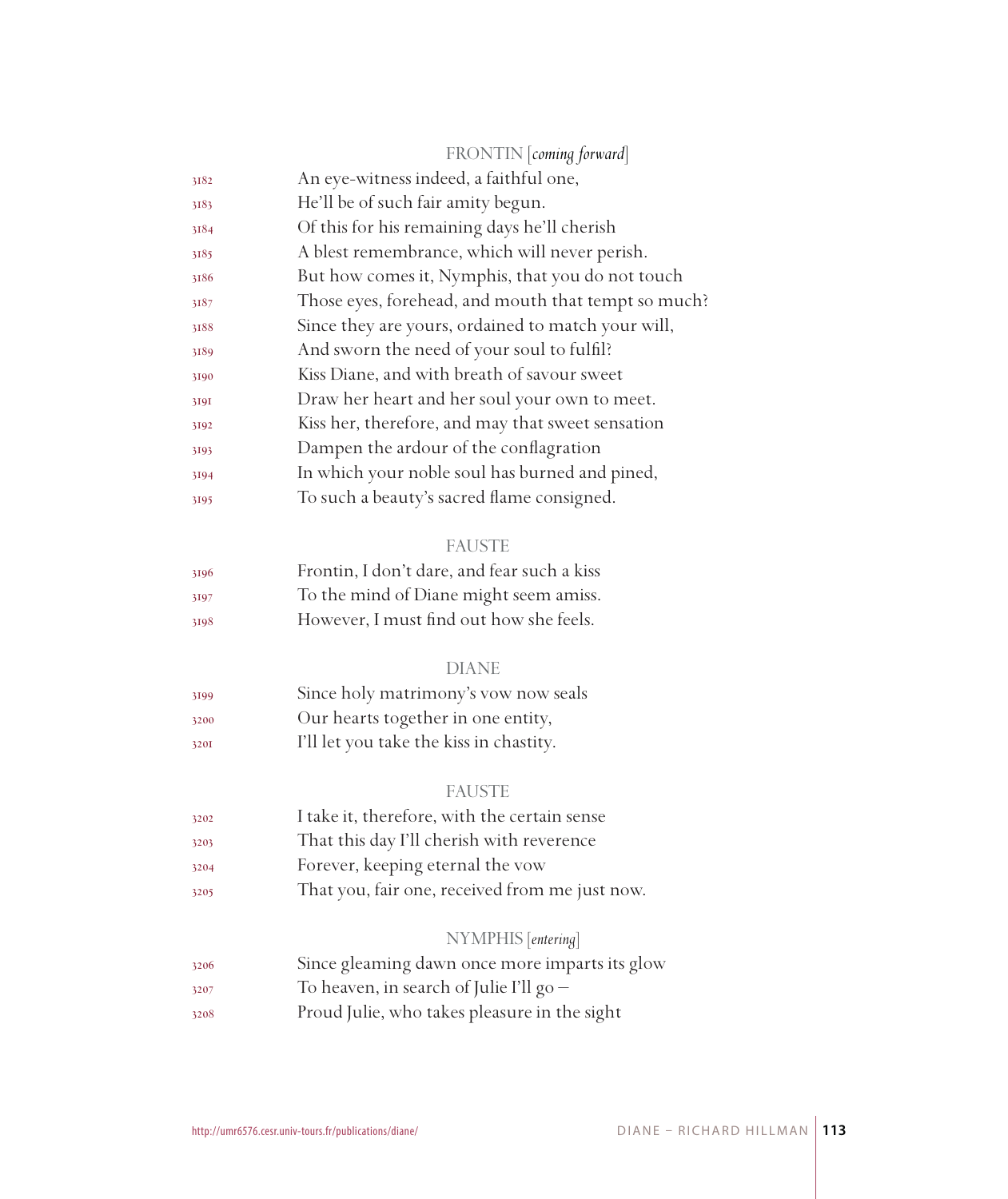| 3209 | Of Nymphis dying under her proud might.                        |  |
|------|----------------------------------------------------------------|--|
| 3210 | I wonder if trusty Arbuste has swayed                          |  |
| 32II | Her at all, and her cruelty allayed:                           |  |
| 3212 | For sometimes these old women who have known                   |  |
| 3213 | What it is to love, and heartache have sown,                   |  |
| 3214 | May with the wagging of a coaxing tongue                       |  |
| 3215 | Mollify the cruellest of the young.                            |  |
| 3216 | We see it every day, a common thing;                           |  |
| 3217 | Achelous' daughters <sup>60</sup> no more sweetly sing         |  |
| 3218 | Their guileful song, nor can their tongues compete             |  |
| 3219 | With an old woman's, one with ruse replete,                    |  |
| 3220 | Who has passed the days of her youth in pleasure,              |  |
| 3221 | And who counsels now the same use of leisure                   |  |
| 3222 | To some girl whose sense of the world's so small <sup>61</sup> |  |
| 3223 | That she scarcely resists, or not at all.                      |  |
| 3224 | Now that knowledge I seek I'll surely glean.                   |  |
| 3225 | But, O my eyes! What is it you've just seen?                   |  |
| 3226 | Isn't it Diane in her half-crazed state,                       |  |
| 3227 | Who haunts me with her love early and late?                    |  |
| 3228 | Unhappy meeting! Spiteful destiny!                             |  |
| 3229 | I had tried to avoid her sight of me,                          |  |
| 3230 | But evil chance that counters my desire                        |  |
| 3231 | Would have me meet her when I seek to fly her.                 |  |
| 3232 | O great mischance! O day ill-starred by fortune!               |  |
| 3233 | I'm sure she'll start at once to importune;                    |  |
| 3234 | But it's in vain; rather than make her mine,                   |  |
| 3235 | My life to death eternal I'll consign.                         |  |

| 3236 | Gods, what is this? Is it Phoebus whose light |
|------|-----------------------------------------------|
| 3237 | Shines in the sky, or the languishing night?  |
| 3238 | Am I still enveloped in error's mist          |
| 3239 | By Morpheus' deceptions, which persist?       |

I.e., the Sirens.

Orig. "si peu duitte", i.e., "experienced", from "duire" in the sense of "instruct".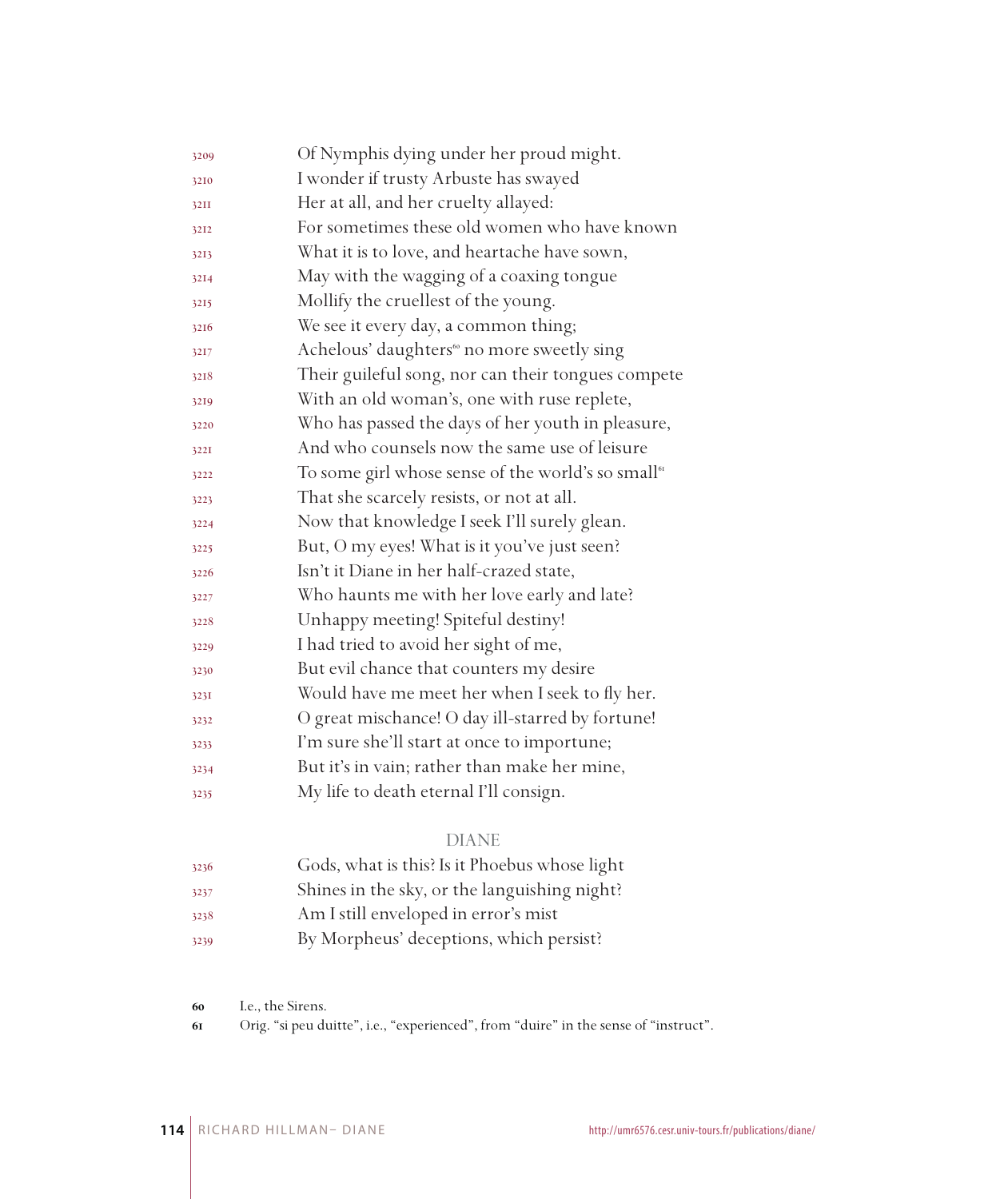| 3240 | Do I remain beneath my slumber's sway,              |  |
|------|-----------------------------------------------------|--|
| 3241 | Or has sleep's idleness fled far away?              |  |
| 3242 | Gods, what is this? I'm short of breath, I tremble: |  |
| 3243 | Two Nymphises there seem, who each resemble         |  |
| 3244 | The other, alas $-\nu$ oices, bodies, faces         |  |
| 3245 | Both alike, with all in the same places!            |  |
| 3246 | Has Nature, when I suffered, proved humane,         |  |
| 3247 | Made me two Nymphises to ease my pain?              |  |
| 3248 | Equal in shape they are, and in attraction;         |  |
| 3249 | But different in love and will to action.           |  |
| 3250 | Ah, what's this? Are you hopelessly abused,         |  |
| 3251 | Wretched Diane, your mind with love confused,       |  |
| 3252 | That love which, on the one hand, seems so dire,    |  |
| 3253 | But, on the other, surfeits your desire.            |  |
| 3254 | Astonishing! Are these Medusa's glances?            |  |
| 3255 | Is there some Merlin who my sight entrances?        |  |
| 3256 | The magic spells of Circe do I find,                |  |
| 3257 | Or the workings of the furious mind                 |  |
| 3258 | Of some Medea once to rage incited,                 |  |
| 3259 | Who's burned to see her injury requited?            |  |
| 3260 | Ah, what is this? The double things I see           |  |
| 3261 | Mean the total ruin and loss of me.                 |  |
| 3262 | Now these two shepherds appear in my view           |  |
| 3263 | As my own Nymphis, who could not be two;            |  |
| 3264 | Neither could both the identity share               |  |
| 3265 | Of my dear Nymphis, the source of my care.          |  |
| 3266 | Ah, what is this? Well, I must penetrate            |  |
| 3267 | The magic cause of my bewildered state              |  |
| 3268 | And know at a stroke, if ever I can,                |  |
| 3269 | Which one is Nymphis the natural man.               |  |
| 3270 | I cannot stand to be further abused,                |  |
| 3271 | Or by my love to be madly confused.                 |  |
| 3272 | I must find out if my eye is deceived,              |  |
| 3273 | Or whether true things are being perceived.         |  |
| 3274 | Are you that Nymphis who have promised me           |  |
| 3275 | That you would do me service as the only            |  |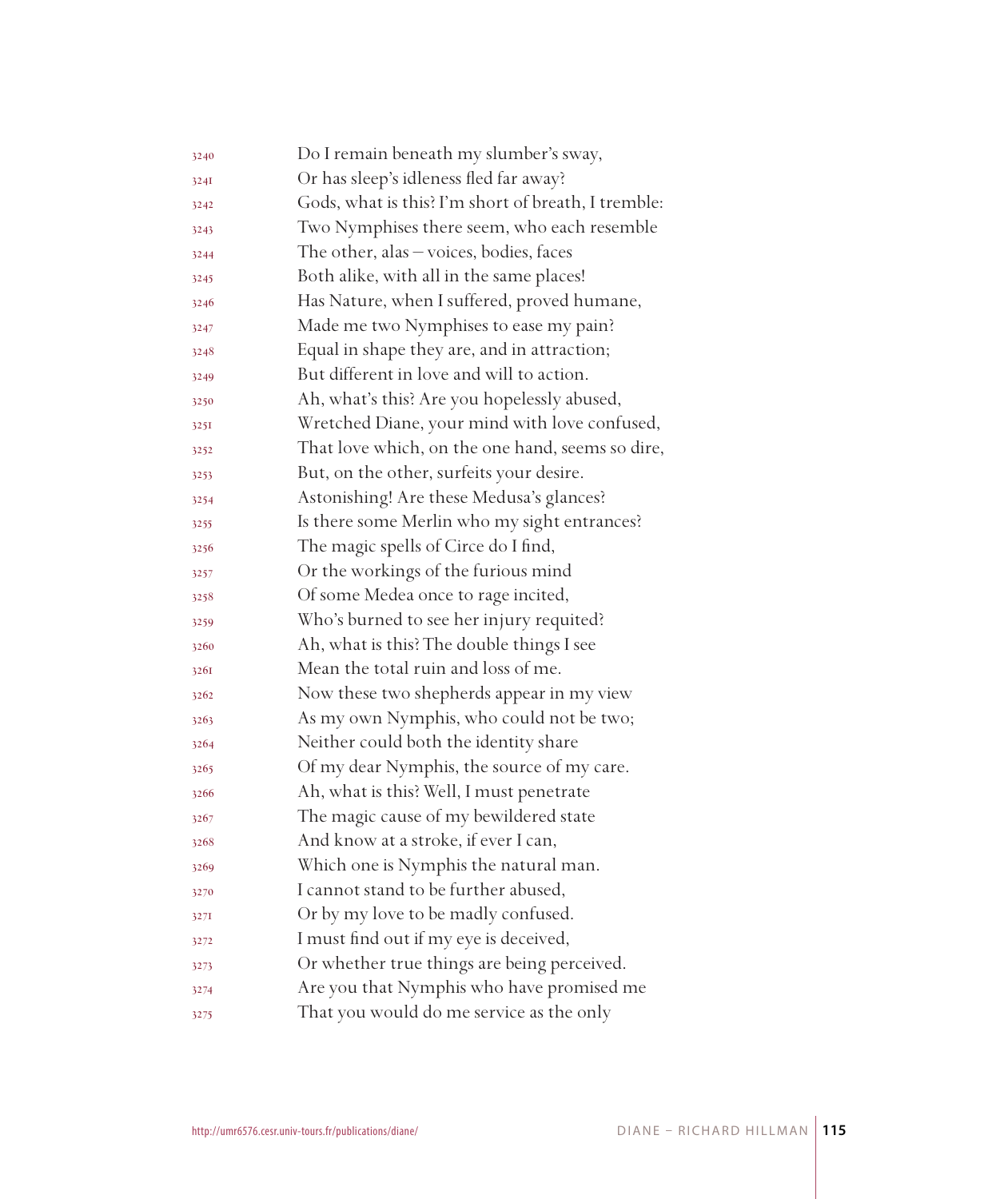| 3276 | Mistress of your desires, sworn an oath       |
|------|-----------------------------------------------|
| 3277 | And took mine too, a bond to tie us both?     |
| 3278 | Ah, I can't believe that this face belongs    |
| 3279 | To Nymphis, who's done me such savage wrongs, |
| 3280 | Treating my love so often with disdain,       |
| 3281 | Since you're so ready to relieve my pain,     |
| 3282 | And in no time, a single morning's space,     |
| 3283 | I see your will has done an about-face.       |
| 3284 | But don't keep me so long in agony!           |
|      |                                               |

#### FAUSTE

I am Nymphis.

#### **NYMPHIS**

# No, Diane, it is me, And this shepherd tricks you, using my face, To gain his way, perhaps, into your grace, Well knowing that your eyes, in their deception, Will grant a warmly amorous reception. I am not angry that my mere outside Your hardened heart and mind has mollified Towards this shepherd; I would do as he, If from distress I hoped to set me free: For in love no remedy's deemed unkind, Nor unbecoming cure repels the mind. You will do well, in taking him for me, To yield him love with all fidelity; For Nymphis you cannot at all suppose From your long suffering will grant repose – Just proud disdain to foster bitter weeping, Since he has placed his heart in Julie's keeping. I'm sorry that by chance the fault is mine Of bringing to light your secret design – Poor shepherd! – for I seek instead to cure Those whom Love sends the dying I endure. But I can't deny the truth of the case,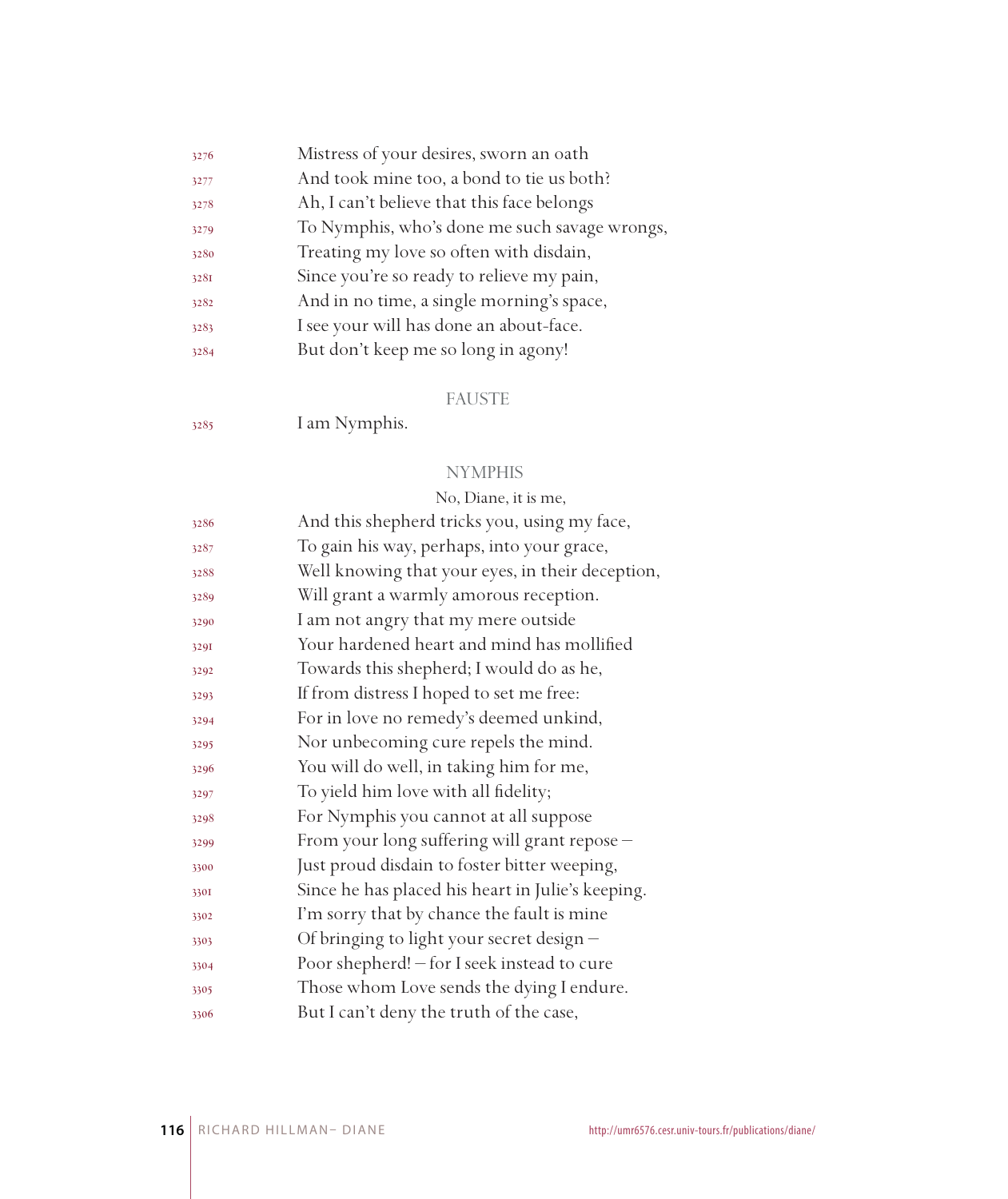| 3307 | Which forces me to state it to your face, <sup>62</sup> |                 |
|------|---------------------------------------------------------|-----------------|
| 3308 | Nor, unlike you, provide myself handily,                |                 |
| 3309 | By subtle art, another identity.                        | [Exit Nymphis.] |

| 3310 | Ah, what's this? Must it be, then, that my sight |
|------|--------------------------------------------------|
| 33II | Is utterly tricked by so base a sleight?         |
| 3312 | Must I then see, poor object of abuse,           |
| 3313 | Love with my poor soul playing fast-and-loose?   |
| 3314 | And am I then ordained to tolerate               |
| 3315 | All harms our destiny can perpetrate?            |
| 3316 | Ah, O misery that some gloomy pit                |
| 3317 | Had not served my body to cradle it              |
| 3318 | That very moment when I came to spy              |
| 3319 | The light that journeys daily in the sky!        |
| 3320 | This is to feel too much pain here below,        |
| 3321 | To fall an abject prey to fortune's blow,        |
| 3322 | To suffer to excess, without a prayer            |
| 3323 | Of remedy to lighten my despair!                 |
| 3324 | No, no, Diane, in spite of love, no way          |
| 3325 | To cure ourselves but die this very day!         |
| 3326 | The remedy of death must be essayed              |
| 3327 | Since Heaven has refused to grant its aid.       |
| 3328 | Let's die, Diane, and by death cause to perish   |
| 3329 | The desperate effect of drawn-out anguish;       |
| 3330 | Let's die, Diane, and look for our relief        |
| 3331 | In dying from the ill that brings us grief.      |
| 3332 | Of two shepherds, one, loved with all my heart,  |
| 3333 | Proves cruel, the other treacherous by art.      |
| 3334 | Of one, never my faithful amity                  |
| 3335 | May soften the arrogant cruelty;                 |
| 3336 | The other, perverse, has deceived my soul,       |
| 3337 | And without my grasping his cunning role -       |

 The play on words, offering an actor the possibility of ironically stressing "your", is not present in the original.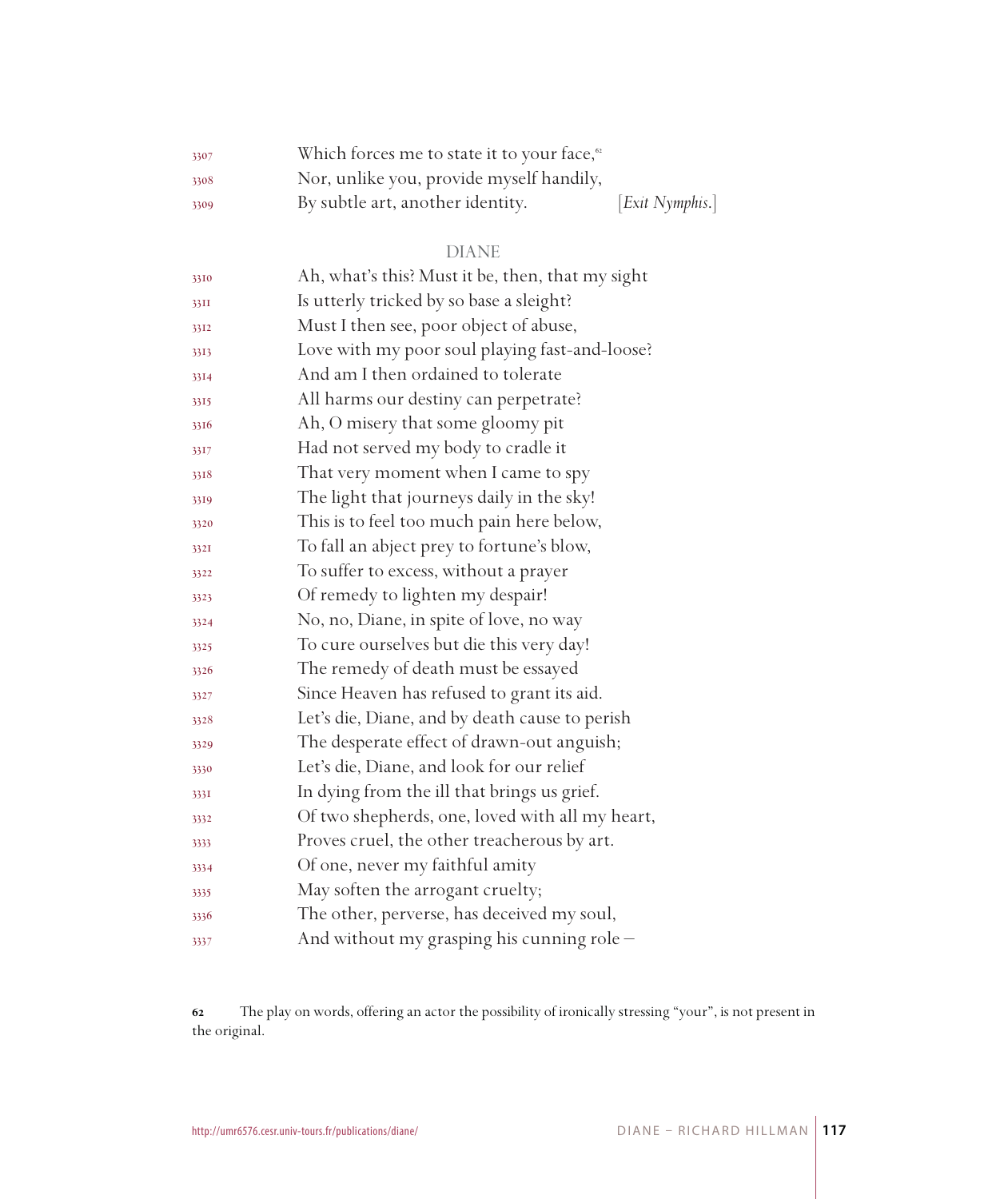| 3338 | So much, alas, do I love him whose place           |
|------|----------------------------------------------------|
| 3339 | He smarmily filched with his godlike face,         |
| 3340 | Coming face-to-face with my heart-felt longing.    |
| 334I | And now, my very own desire wronging,              |
| 3342 | I have accorded him a marriage vow,                |
| 3343 | And sworn to love him always - starting now!       |
| 3344 | But wait. Nature compels us to obey                |
| 3345 | Our solemn pledges only when we may.               |
| 3346 | Oath or no oath, I could, in any case,             |
| 3347 | Whatever happens, love no other face               |
| 3348 | Than that of the Nymphis whom I adore.             |
| 3349 | I've pledged loving friendship in vain, therefore! |
| 3350 | Then, what is by force or deceit induced           |
| 335I | Can hardly be held to, nor we traduced             |
| 3352 | Or faulted if we treat it with contempt            |
| 3353 | And in our wisdom hold ourselves exempt.           |
| 3354 | It's necessary, sure, that free, not forced,       |
| 3355 | Our faith must be, if it's to be endorsed:         |
| 3356 | Frank, of necessity, and undisguised               |
| 3357 | Free oaths must be in order to be prized.          |
| 3358 | To no one, then, have I myself engaged,            |
| 3359 | Since by a coward's trick I've been outraged,      |
| 3360 | And there was drawn from me, with baffled senses,  |
| 3361 | A promise of my faith on false pretences.          |
| 3362 | Yet still and all, my faith's indeed been granted, |
| 3363 | Which can by no means be by me recanted:           |
| 3364 | I've made an oath, which of all earthly things     |
| 3365 | Must be preserved until our death-knell rings;     |
| 3366 | No person who has eyes can be deserving            |
| 3367 | Of excuse, if he, by unheedful swerving,           |
| 3368 | Has tumbled into some unknown abyss,               |
| 3369 | For he was able not to go amiss.                   |
| 3370 | Nothing, therefore, can be excused in me.          |
| 3371 | My faith is planted there - held it must be        |
| 3372 | Until my death, which can assign release           |
| 3373 | And grant me, from my vow's effect, surcease,      |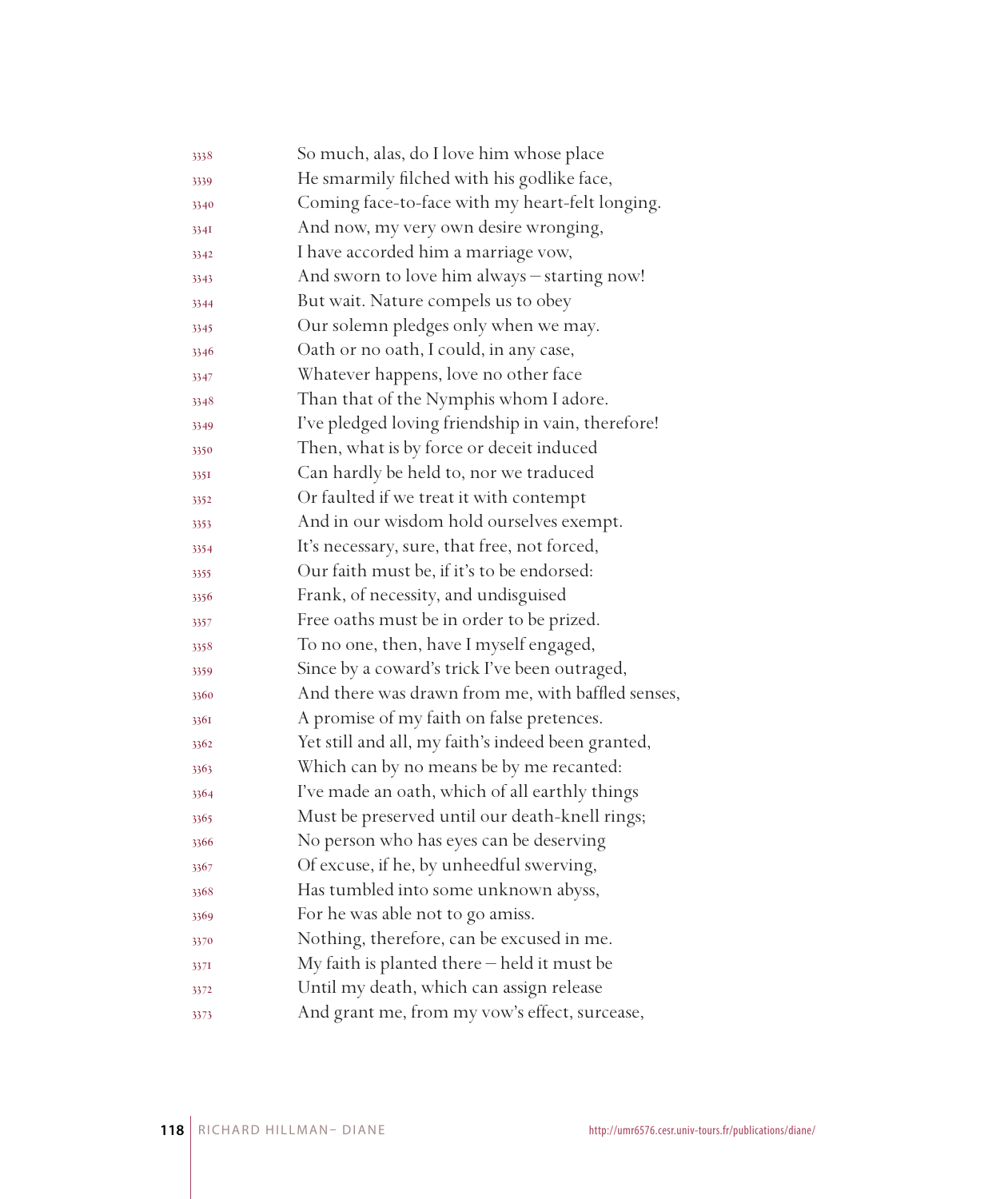| 3374 | Can render the endless bond I have sworn, |
|------|-------------------------------------------|
| 3375 | By ending my existence, void and torn.    |
| 3376 | So I must die, for stark mortality        |
| 3377 | Can disengage my love and loyalty.        |

# FAUSTE

| 3378 | Diane, cease, cease in this manner to long         |
|------|----------------------------------------------------|
| 3379 | To finish your life because of my wrong.           |
| 3380 | If your mind bears no guilt for the trespass       |
| 338I | That treacherous Fauste committed, alas,           |
| 3382 | And your soul has been rendered innocent,          |
| 3383 | Why are you looking to perish in torment?          |
| 3384 | The law chastises the author of crime,             |
| 3385 | Who has done egregious ill in his time;            |
| 3386 | That is the reason one punishes faults             |
| 3387 | And doing well as praise-worthy exalts.            |
| 3388 | By contrast, justice is hardly well served         |
| 3389 | When someone who has not at all deserved           |
| 3390 | To suffer, having committed no vice,               |
| 3391 | Must pay the guilty perpetrator's price.           |
| 3392 | Since Heaven makes me someone who gives pain,      |
| 3393 | To your sensitive eyes a blot and stain,           |
| 3394 | And stubbornly resists my happiness;               |
| 3395 | Since knowledge has afforded no success -          |
| 3396 | Art as a means of softening your spite             |
| 3397 | And gaining love's grace in your lovely sight -    |
| 3398 | I wish to die to set at liberty                    |
| 3399 | Your faith, which is sacredly bound to me.         |
| 3400 | My body's death will likewise mean untying         |
| 3401 | The knot that keeps the oath you gave undying,     |
| 3402 | And by my death, O my dear goddess, trust          |
| 3403 | To see your promise crumble into dust;             |
| 3404 | You'll have no obligation towards me,              |
| 3405 | And then your faith again will be quite free,      |
| 3406 | Which you'll be able, conscience free from strife, |
| 3407 | To give someone else who makes you his wife.       |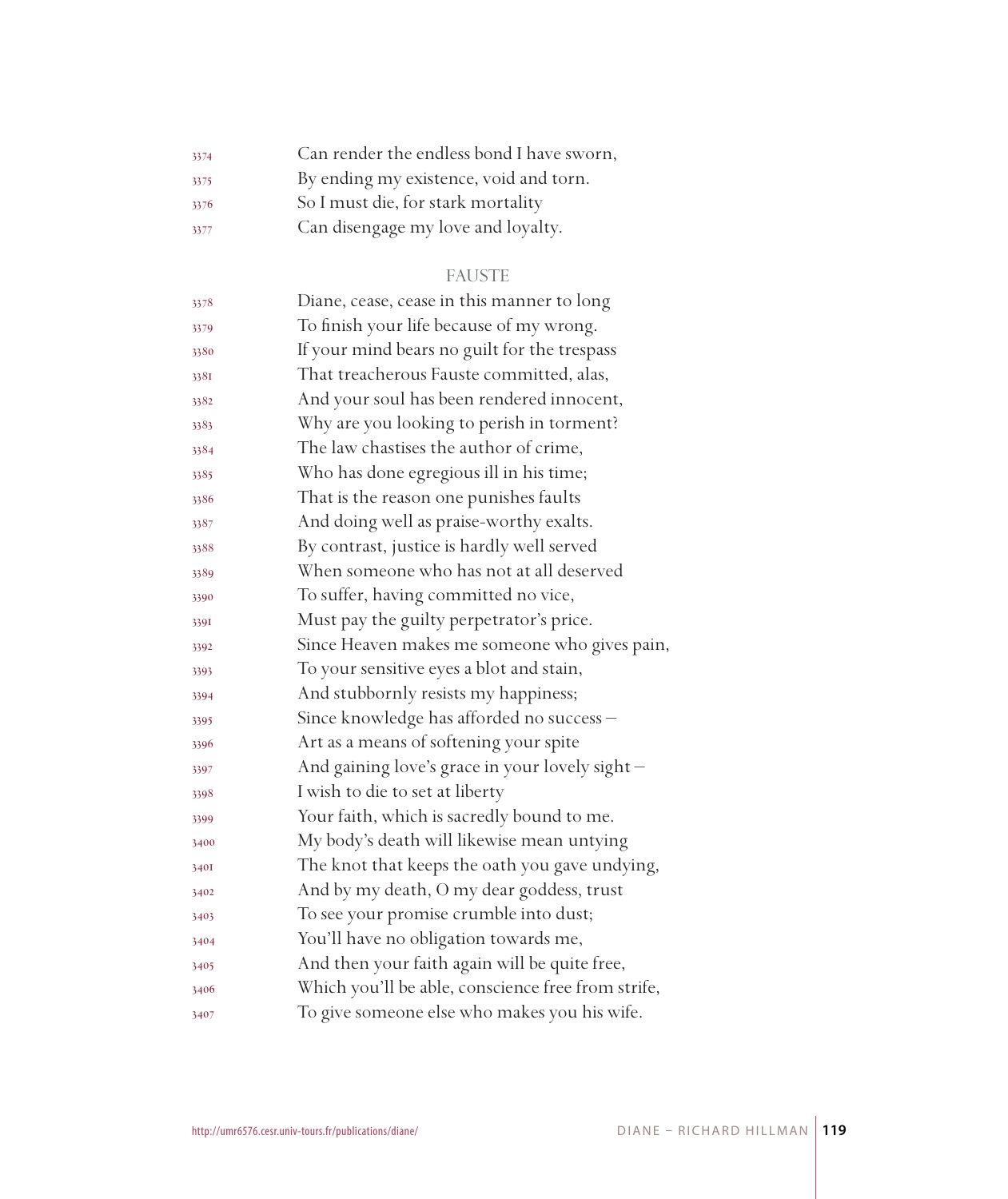| 3408 | That is how we shall both be satisfied,         |
|------|-------------------------------------------------|
| 3409 | And our desires richly gratified:               |
| 3410 | Yourself getting back the promise you gave,     |
| 34II | I dying to yield the vengeance you crave        |
| 3412 | And kill the suffering which, without stay,     |
| 3413 | Kills me not, but puts me to death each day.    |
| 3414 | Fair Diane, even if what I deserve              |
| 3415 | Is death, not the least gift from the reserve   |
| 3416 | Of your goodness, since, at love's instigation, |
| 3417 | I shocked your soul and caused you agitation,   |
| 3418 | Yet still I wish to beg you, O my beauty,       |
| 3419 | Not to think of my mortal lapse of duty;        |
| 3420 | Forget it, and believe, in this blest hour,     |
| 3421 | That nothing can prevail against Love's power;  |
| 3422 | And that someone subject to his command,        |
| 3423 | Seeks any relief from his heavy hand!           |
| 3424 | Could one with a shred of reason condemn        |
| 3425 | The patient who tries his torment to stem?      |
| 3426 | Should he, alas, some punishment endure         |
| 3427 | Because he seeks, for cruel pain, a cure?       |
| 3428 | And someone else – can he be held at fault,     |
| 3429 | If, finding himself in a prison vault,          |
| 3430 | He does his uttermost to be set free            |
| 3431 | And see himself restored to liberty?            |
| 3432 | This, Diane, this, O fair one, was my case,     |
| 3433 | In taking your beloved Nymphis' face            |
| 3434 | To try, beneath that visage changed by art,     |
| 3435 | To soften in my favour your hard heart.         |
| 3436 | You would have done so, if the gods, opposed    |
| 3437 | Perversely to my joy, had not disclosed         |
| 3438 | My plotting and ruse, which brings it about     |
| 3439 | That, thwarted of good, my death I'll seek out. |
| 3440 | For all my pains both suffered and expended,    |
| 344I | You have not, Diane, your honour offended.      |
| 3442 | One kiss I received, which in modesty,          |
| 3443 | You granted me to seal fidelity.                |
|      |                                                 |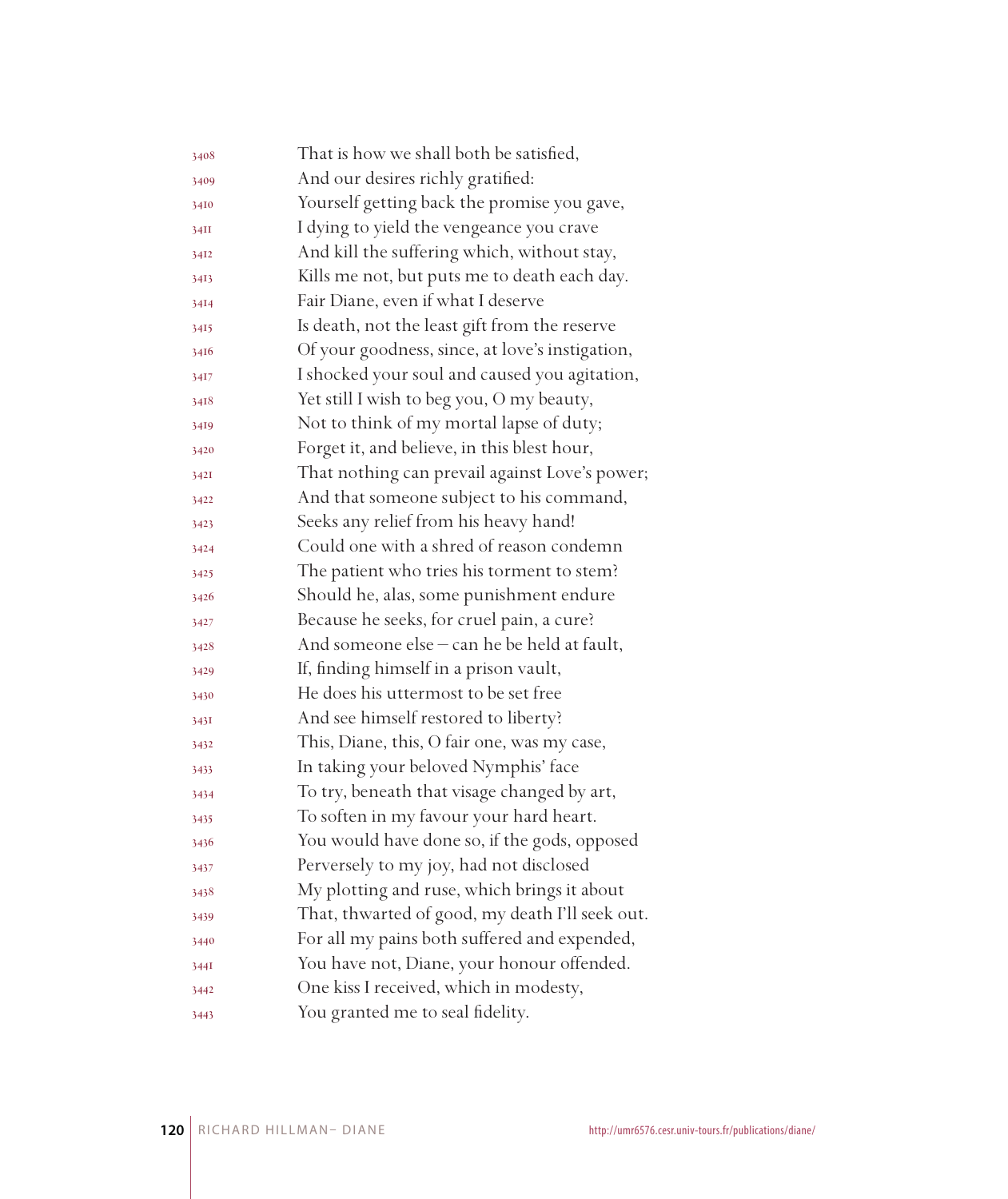| 3444 | That which Heaven renders open to view,        |
|------|------------------------------------------------|
| 3445 | Such as the mouth, the gracious features, too, |
| 3446 | To be touched, alas, with all reverence,       |
| 3447 | To honour can never do violence,               |
| 3448 | And likewise when the soul is not consenting,  |
| 3449 | Its chastity all baser sense preventing,       |
| 3450 | And the sacred bond of marriage is meant       |
| 3451 | To keep one's honour from all detriment.       |
| 3452 | You have not, then, at all, O Diane, erred;    |
| 3453 | Your honour can dwell on no fault incurred,    |
| 3454 | If, taking me for the Nymphis you prize,       |
| 3455 | And accepting as worthy in your eyes           |
| 3456 | My holy faith, and when I had your promise,    |
| 3457 | You gave me nothing but a single kiss.         |
| 3458 | Nothing, then, can make you burn with desire   |
| 3459 | To die, unless you seek to have expire         |
| 3460 | Your troth, which, alas, you plighted to me.   |
| 3461 | But I shall meet my death to set you free.     |
| 3462 | I'll go do it now. Fair Diane, adieu!          |
| 3463 | Adieu, our love of time long past, adieu!      |
| 3464 | Adieu, my heart! I go to hurl myself           |
| 3465 | From that fearful towering rocky shelf         |
| 3466 | Into the sea, whose billows, gently turning,   |
| 3467 | Will swallow my life with my ardent yearning.  |

| 3468 | Die if you like $-I$ don't care if you do. |
|------|--------------------------------------------|
| 3469 | For the sad truth is: I want to die too!   |
| 3470 | So my blood, made worthy of veneration,    |
| 347I | May cleanse my lamented abomination.       |

[Exeunt Fauste and Diane separately.]

# [Scene II]

# [*Enter Nymphis.*]

# NYMPHIS

Of ranging in these forests I grow weary,

DIANE – RICHARD HILLMAN **121**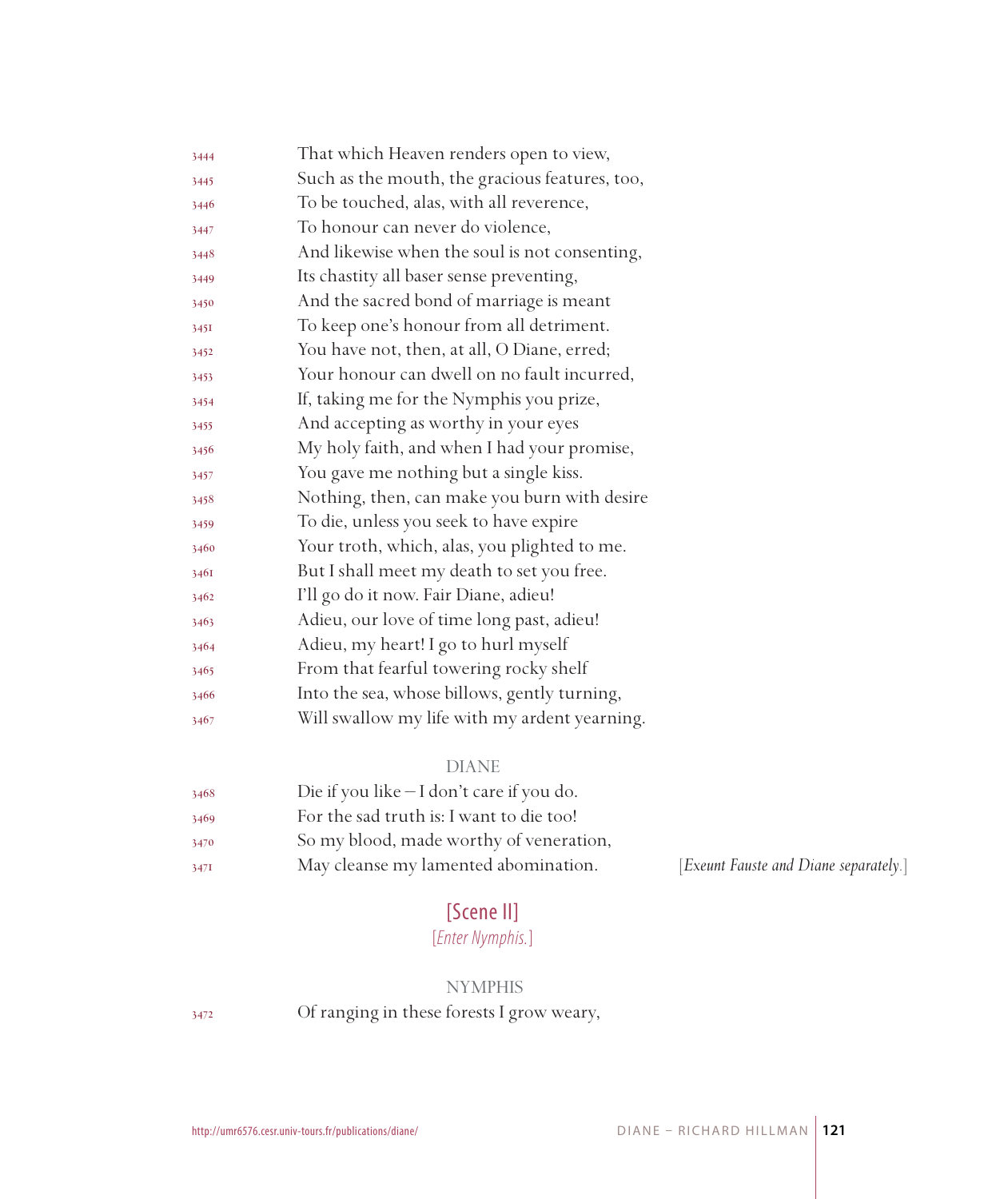| 3473 | In these meadows, fields and deserts so dreary;   |
|------|---------------------------------------------------|
| 3474 | To meet my Julie in her cruelty,                  |
| 3475 | My strength, alas, is close to failing me.        |
| 3476 | I scarcely was so weary when, before,             |
| 3477 | My object was to take the bristled boar,          |
| 3478 | When, vigorous, I ran in blithe career,           |
| 3479 | Pursuing the stag or the skittish deer.           |
| 3480 | For the pleasure I took then in the chase         |
| 3481 | Sweetened the labour of the longest race,         |
| 3482 | And one cannot complain of lack of force          |
| 3483 | As long as pleasant pastime is the source.        |
| 3484 | But this Love, which makes me direct my sight     |
| 3485 | Though forests, by many a rocky height,           |
| 3486 | Through meadows and by many a rude cave           |
| 3487 | For Julie, alas, to whom I'm a slave,             |
| 3488 | As it fatigues my mind with so much ill,          |
| 3489 | Its harsh tasks with fatigue my body fill.        |
| 3490 | The body cannot thus by its own ailing            |
| 349I | Weaken the soul, impose its proper failing;       |
| 3492 | Contrary-wise, at will a sickly soul              |
| 3493 | Can bring the body under its control.             |
| 3494 | In love is this most faithfully reflected,        |
| 3495 | For even as it makes our soul dejected,           |
| 3496 | Complaining, sorrowful, laden with care,          |
| 3497 | It gives our body travails hard to bear.          |
| 3498 | Ah, I feel it: the painful price I pay            |
| 3499 | Makes clear to me the truth of what I say!        |
| 3500 | Julie I love: I feel, by love's excess,           |
| 3501 | My body hounded to mortal distress, <sup>63</sup> |
| 3502 | Oppressed as it now is by my soul's pain,         |
| 3503 | More sorrow than my body can sustain.             |
| 3504 | What anguish when, on the high seas exposed,      |
| 3505 | The mariner perceives his ship enclosed,          |

 Orig. "Ie sens mon corps abbayer à la mort": literally, "I feel my body howling beyond control"; it seems worth keeping the canine and the mortal associations of the expression.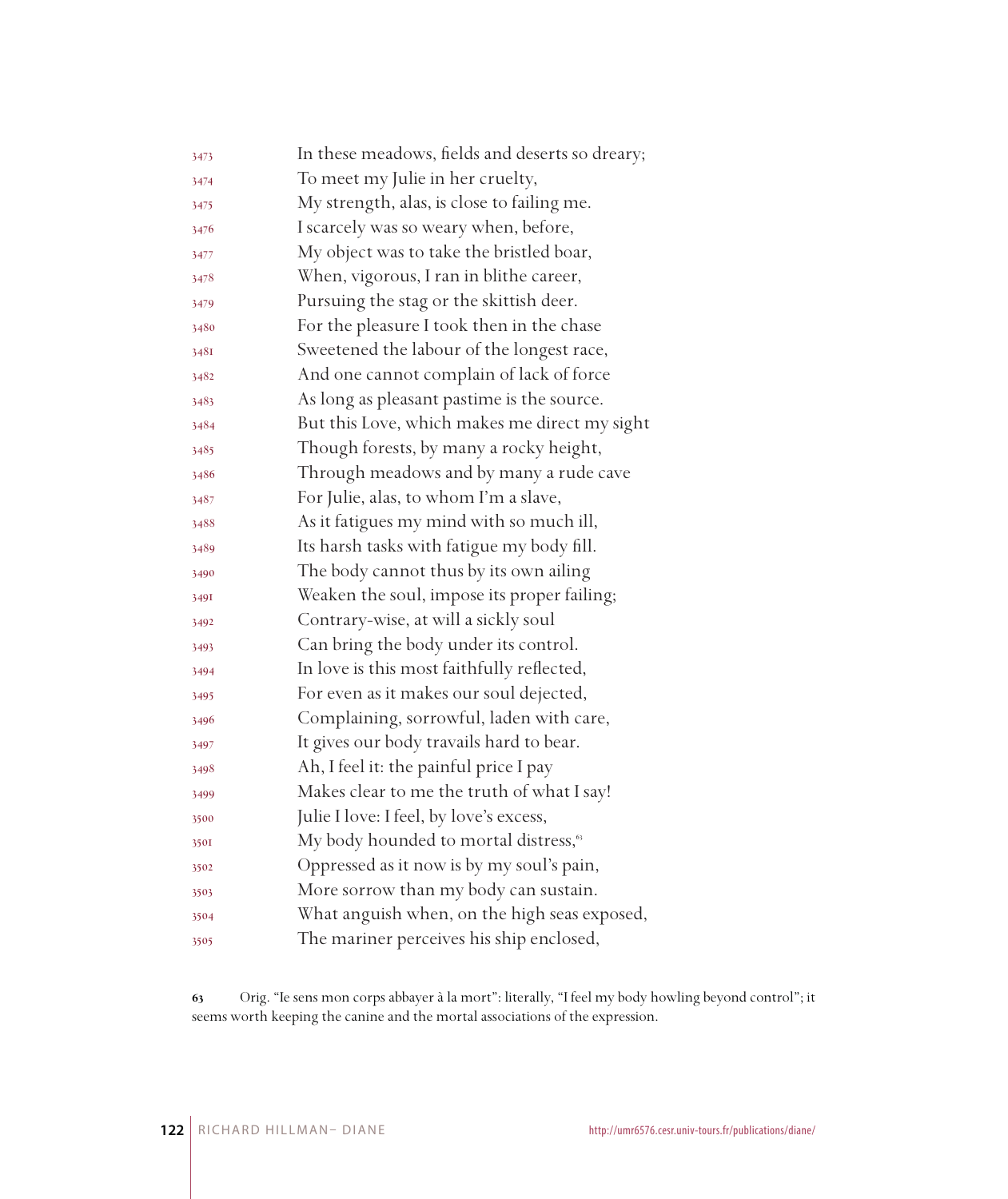| 3506 | At the mercy of winds without compassion,             |
|------|-------------------------------------------------------|
| 3507 | Ruthless waves that rage in furious fashion,          |
| 3508 | At the rude mercy of the heavens' storming!           |
| 3509 | Amidst these dangers furiously swarming,              |
| 3510 | Not to a shred of hope can he resort,                 |
| 35II | Nor dream his safe arrival in some port.              |
| 3512 | While suffering espies a hopeful flame,               |
| 3513 | Such suffering does not deserve the name;             |
| 3514 | But truly we name suffering desire                    |
| 3515 | That hopelessly consumes us in its fire.              |
| 3516 | Though Love, with death-exceeding evils rife,         |
| 3517 | Holds helplessly in thrall my time of life,           |
| 3518 | And that ardent heat has taken its toll               |
| 3519 | By drying up the vigour of my soul,                   |
| 3520 | I wouldn't call suffering suffering,                  |
| 3521 | If hope appeared and lent its buffering;              |
| 3522 | But languishing, no spark of hope I spy               |
| 3523 | That my Julie will sweetly gratify                    |
| 3524 | My heart, which burns in her beauteous rays           |
| 3525 | And only by her will prolongs its days.               |
| 3526 | O Julie too cruel, inhumane Julie,                    |
| 3527 | The fierce vanquisher sets his captive free,          |
| 3528 | Often lets him go when he gives his word,             |
| 3529 | But no compassion in you have I stirred,              |
| 3530 | Nor have you freed my soul, which groans its anguish, |
| 3531 | Condemned in your bonds unto death to languish.       |
| 3532 | The more that sprinkled water flies to meet           |
| 3533 | Coals that crackle in the furnace's heat,             |
| 3534 | The more they catch, and, burning bright and clear,   |
| 3535 | The flame, inconstant, darts now there, now here.     |
| 3536 | Just so, alas, your cruelty appears                   |
| 3537 | Still crueller to my faith, to my young years,        |
| 3538 | Fair Julie, and the more you slight my name,          |
| 3539 | The more with love for you you stoke my flame,        |
| 3540 | The more I honour you - and love your eyes,           |
| 3541 | Eyes that burn brighter than radiant skies,           |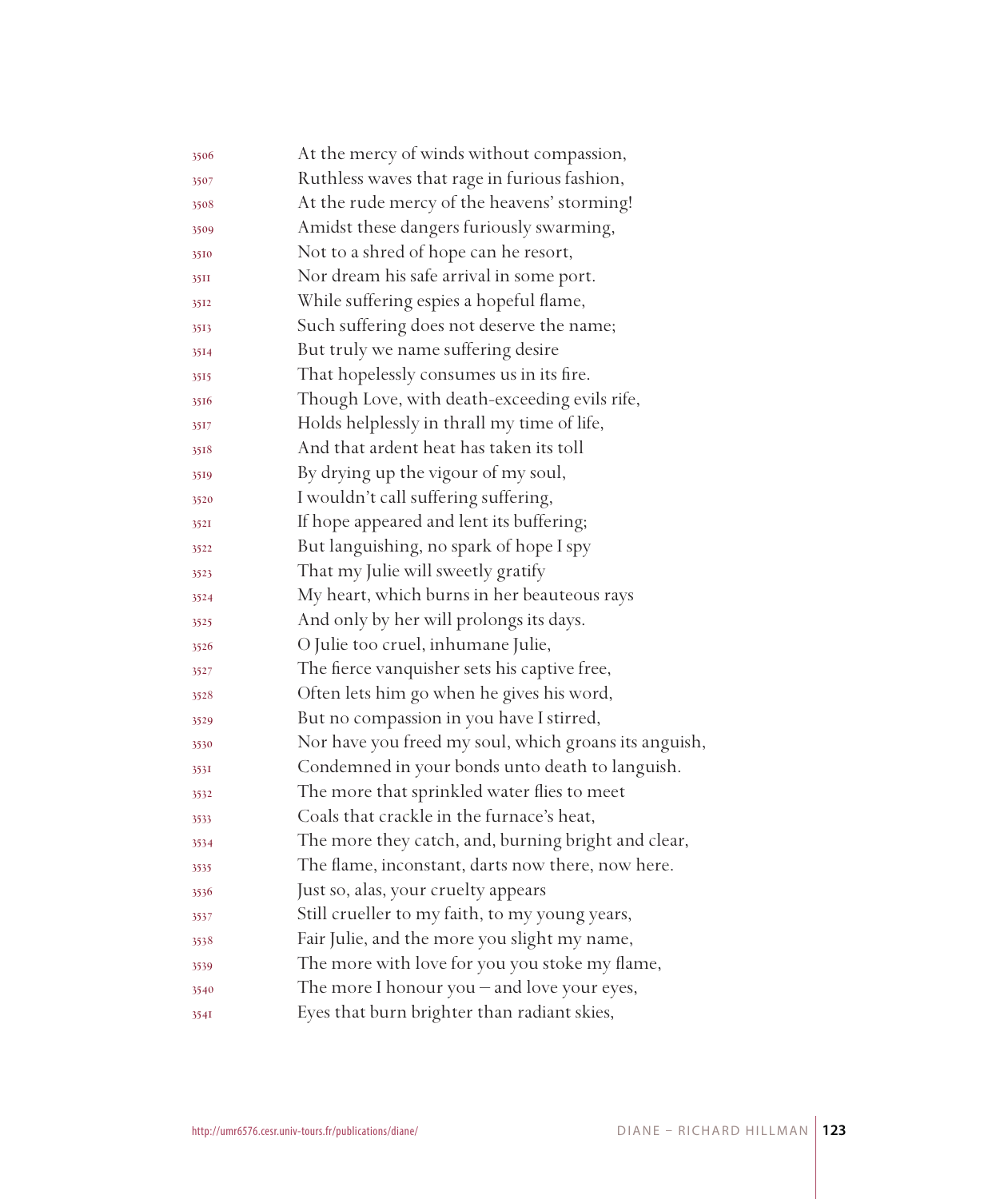| 3542 | Eyes that I wish to love my whole life through; |
|------|-------------------------------------------------|
| 3543 | And never of my love may there ensue            |
| 3544 | An end, until my days themselves expire,        |
| 3545 | More mortal than my strong but chaste desire.   |
| 3546 | And so, my dear Julie, you shall remain         |
| 3547 | Mistress both of the life I lead in pain        |
| 3548 | And of Nymphis's soul, which you might save:    |
| 3549 | Loving you always, he will die your slave.      |

# HECTOR [*entering*]

| 3550 | Change, O shepherd, now change, if you are wise,    |
|------|-----------------------------------------------------|
| 3551 | Your passion, your love, and your speech likewise;  |
| 3552 | Change your ardour, your heart, your state of mind. |
| 3553 | For you are quite unworthy, as I find,              |
| 3554 | Even to gaze at celestial Julie,                    |
| 3555 | Who moves all the gods to idolatry.                 |
| 3556 | He risks a deadly fall from a great height          |
| 3557 | Whose longing inspires too lofty flight;            |
| 3558 | And Icarus took such a plunge and died,             |
| 3559 | Destroyed at once by ignorance and pride.           |
| 3560 | Beware of taking the same fall as he,               |
| 3561 | For I tell you he gains no sympathy                 |
| 3562 | Who, having a head puffed up with vainglory,        |
| 3563 | And coveting the gods' supremacy,                   |
| 3564 | As his just punishment goes downward reeling,       |
| 3565 | Forfeiting thus his youth, all life and feeling.    |
| 3566 | For no one it in any way befits                     |
| 3567 | To undertake more than his strength permits;        |
| 3568 | But let each man, according to his share            |
| 3569 | Of heaven's gifts, decide what he may dare.         |
| 3570 | Then do not be so full of arrogance                 |
| 357I | As to love Julie, nor yourself advance              |
| 3572 | So far that lady of your loves you term her;        |
| 3573 | Still less allow your vain hope to grow firmer.     |
| 3574 | For you she's too celestial, divine:                |
| 3575 | Your love and your ruin in one combine;             |
|      |                                                     |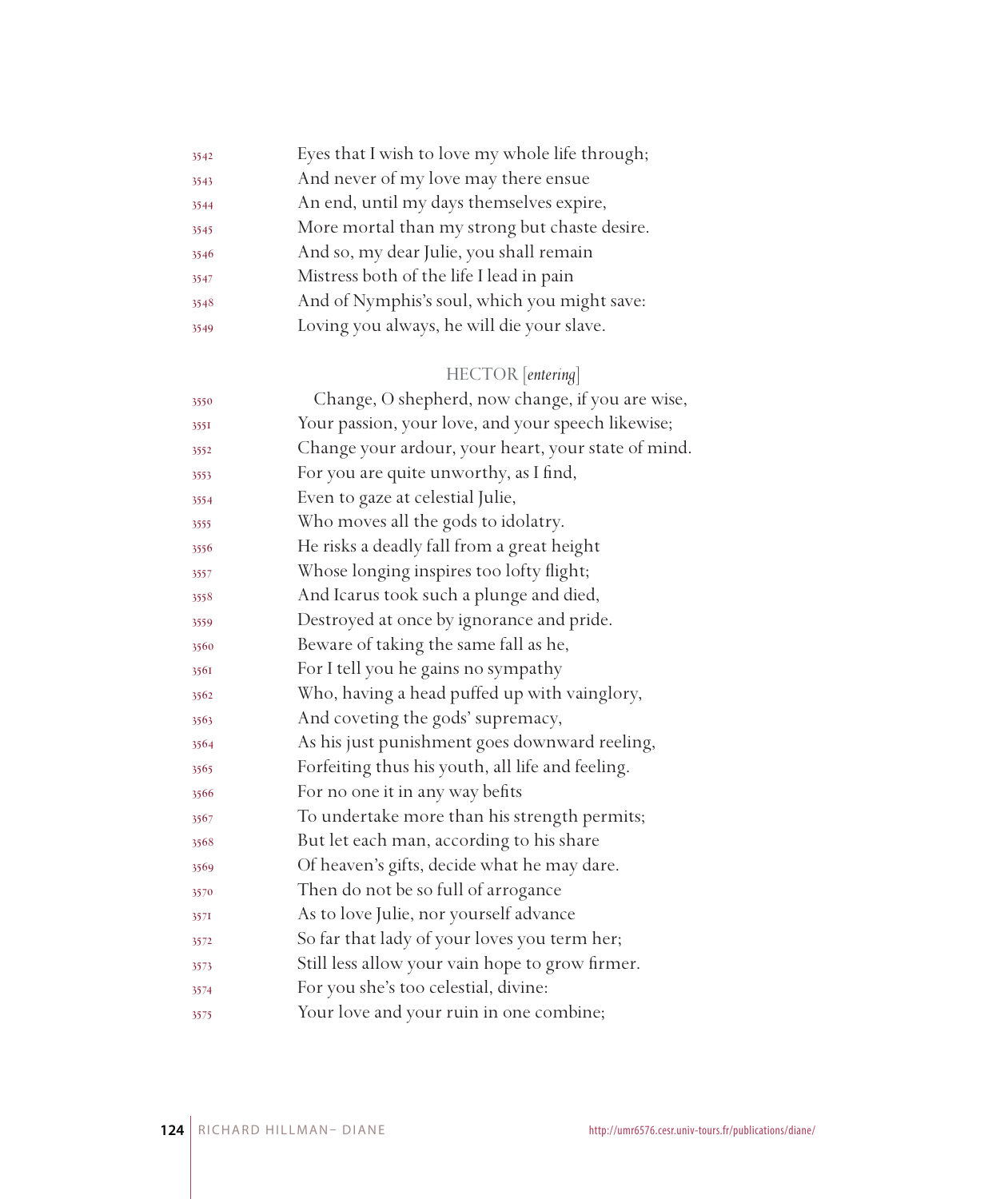| 3576 | For no one can love her without receiving,       |
|------|--------------------------------------------------|
| 3577 | For his mad boldness, brutal undeceiving,        |
| 3578 | Since I'll, against all rivals, wield this blade |
| 3579 | To make prevail my will to gain the maid $-$     |
| 3580 | Since I love her, and I won't tolerate           |
| 3581 | That someone else should be in the same state.   |

| 3582 | Well, then, that pride which you parade at length, |
|------|----------------------------------------------------|
| 3583 | And haughty arrogance, would have more strength    |
| 3584 | Than the great gods themselves, whose deity        |
| 3585 | Does not prevent in them a love of beauty          |
| 3586 | Such as seizes our eyesight in its grip            |
| 3587 | And which their handiwork has made us worship.     |
| 3588 | For nothing can stop, but a mortal blow,           |
| 3589 | Our desire, or hope to stem love's flow.           |

#### **HECTOR**

| 3590 | It follows, then, shepherd, that you are doomed |
|------|-------------------------------------------------|
| 3591 | To die, if in your pride you've so presumed     |
| 3592 | Outrageously, and if the right you crave        |
| 3593 | To love Julie, and call yourself her slave:     |
| 3594 | I wish to be her constant slave alone,          |
| 3595 | And by my sword as such I will be shown.        |

#### NYMPHIS

| 3596 | The least disdain, the slightest bitter word                |
|------|-------------------------------------------------------------|
| 3597 | From my Julie, and in my bones is stirred                   |
| 3598 | More trepidation and more icy cold                          |
| 3599 | Than by your pride and threat, however bold.                |
| 3600 | For even to cowards does Love impart,                       |
| 3601 | That valiant conqueror, fresh strength of heart,            |
| 3602 | Can render him <sup>64</sup> unvanquished, free from blame, |

 The original thus shifts from the plural ("couards") to the singular pronoun ("le"), and while the latter might refer to "heart" ("cœur"), this is difficult to square with the repetition of the pronoun in the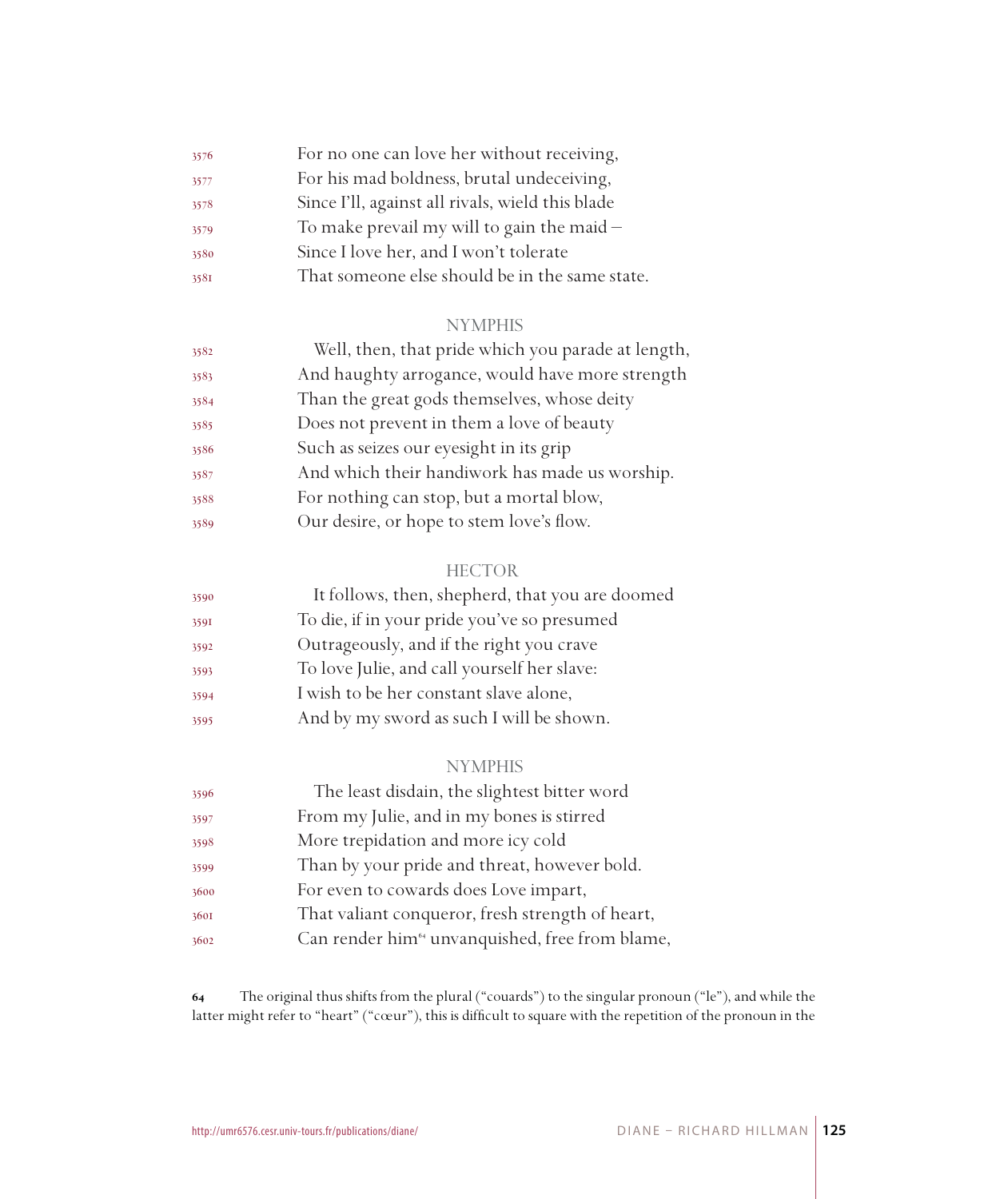| 3603 | The more so fighting in his lady's name.          |
|------|---------------------------------------------------|
| 3604 | Don't think, then, I'll be daunted with some fear |
| 3605 | Or cease to honour her because you're here.       |
| 3606 | For Jupiter himself, should he speak so,          |
| 3607 | Could not forbid my love for her to flow.         |

#### HECTOR

| 3608 | Why are you not of high enough estate           |
|------|-------------------------------------------------|
| 3609 | To combat me and settle this debate             |
| 3610 | With sword in hand, since I am born to fight,   |
| 36II | Not to debate in words about your right?        |
| 3612 | Why are you not a knight of my condition?       |
| 3613 | Or why will not the law grant me permission,    |
| 3614 | Without a lapse of bravery decried,             |
| 3615 | To punish the presumption of your pride?        |
| 3616 | For at one stroke of my hand would expire       |
| 3617 | Your youth, your life and your haughty desire,  |
| 3618 | And then by no shepherd, his soul imbued        |
| 3619 | With mad ideas, would Julie be pursued.         |
| 3620 | Therefore, stop loving her this very day,       |
| 3621 | For I don't know if Love, who bears great sway, |
| 3622 | Who bends all things according to his course,   |
| 3623 | Will not compel my recourse to some force       |
| 3624 | Against you, and induce in me the slighting     |
| 3625 | Of that respect which I revere in fighting,     |
| 3626 | Since Love from mild restraint makes us exempt  |
| 3627 | Towards all who hold his power in contempt,     |
| 3628 | And no one shrinks from scanting equity         |
| 3629 | In homage to his sacred deity.                  |
|      |                                                 |

# NYMPHIS

 O knight, this rustic and uncouth attire Does not keep shepherds' courage from rising higher.

next line: "il combat".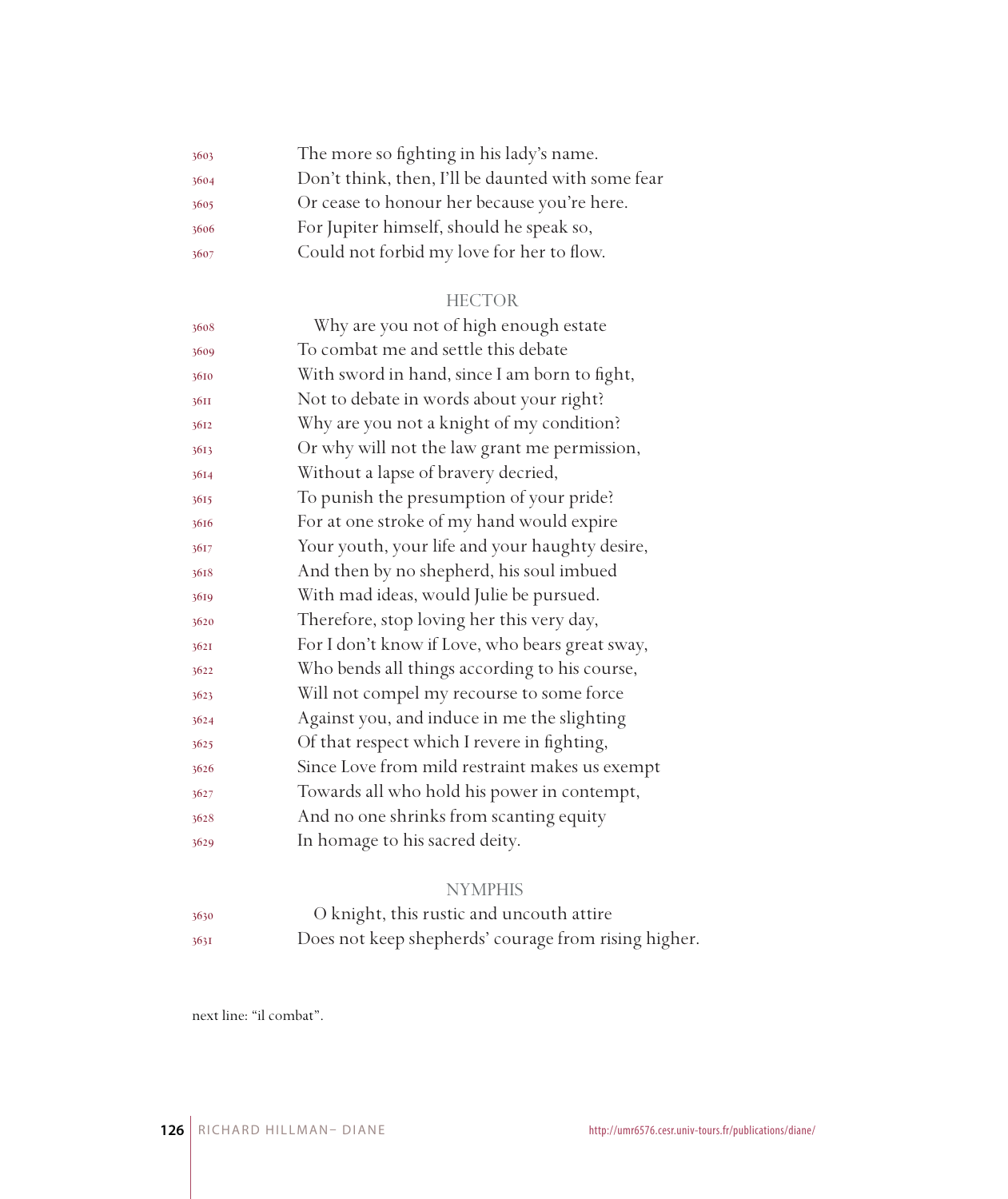| 3632 | Beneath these clothes, by which you are misled,      |
|------|------------------------------------------------------|
| 3633 | Is often found a body strongly bred                  |
| 3634 | And lodging a heart where valorous passion           |
| 3635 | Quite often presides in vigorous fashion.            |
| 3636 | To cut short the days, if a shepherd dares,          |
| 3637 | Of savage lions, of boars and of bears,              |
| 3638 | And if wolves at his strokes their lives must yield, |
| 3639 | He'll surely for his lady take the field             |
| 3640 | Against a knight, who is a man likewise              |
| 3641 | And madly seeks to rob him of a prize.               |
| 3642 | Though I appear in a countryman's costume            |
| 3643 | And the selfsame manner of dress assume              |
| 3644 | As those shepherds who to the water lead             |
| 3645 | Their lambs, where on the grassy banks they feed,    |
| 3646 | Yet know I am of superior birth,                     |
| 3647 | And with a knight like you I rank my worth.          |
| 3648 | But by these clothes I gained the liberty            |
| 3649 | To pledge the service of my love to Julie.           |
| 3650 | Let not that cause, then, our combat defer.          |
| 365I | A lover gladly, on the field of honour,              |
| 3652 | Hazards himself, and sees his life expire            |
| 3653 | To prove the sanctity of his desire.                 |
|      |                                                      |

## HECTOR

| 3654 | Since it appears the sword by which is tried |
|------|----------------------------------------------|
| 3655 | Life-risking valour has hung by your side,   |
| 3656 | And if it is the holy truth you cite         |
| 3657 | In claiming you were formerly a knight,      |
| 3658 | I am content to fight with you right now,    |
| 3659 | Unless my exclusive right you allow          |
| 3660 | To be Julie's slave and, if you want quiet,  |
| 3661 | By granting me that splendid glory, buy it.  |
| 3662 | And if you yield me that, you must agree     |
| 3663 | Never again to love her perfect beauty.      |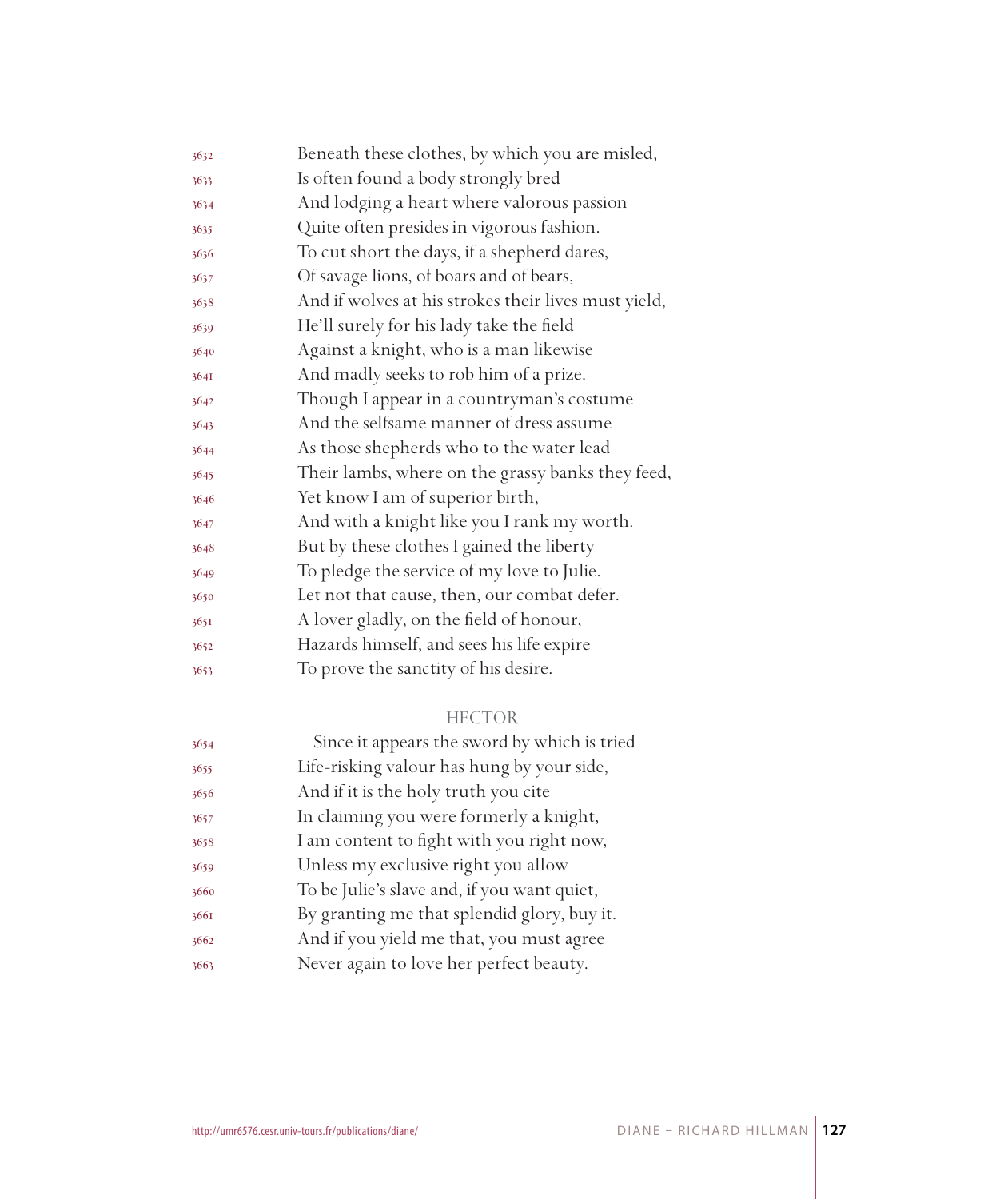| 3664 | Nymphis will feel a thousand mortal pains                 |
|------|-----------------------------------------------------------|
| 3665 | Entwine themselves about his body's veins,                |
| 3666 | Sooner his hand will cut short his own life,              |
| 3667 | Than he'll stop seeking Julie for his wife. <sup>65</sup> |
| 3668 | But if you wish, before it starts, to stop                |
| 3669 | An arduous combat, promise to drop                        |
| 3670 | The ardent love that you profess for Julie,               |
| 3671 | So I may call myself her one and only.                    |
| 3672 | If you will not, to arms without respite -                |
| 3673 | And let the sword assure a lover's right!                 |
|      |                                                           |

#### HECTOR

| 3674 | Will you still try, with your bold arrogance,           |
|------|---------------------------------------------------------|
| 3675 | To frighten me from my resolute stance?                 |
| 3676 | Come on, now, come on $-\text{let push come to show}$ , |
| 3677 | And with cold steel let us dispute our love.            |

### ELYMANT [*entering*]

| 3678 | Stay where you are! By force of my black art,          |
|------|--------------------------------------------------------|
| 3679 | Which quells the surge of an arrogant heart,           |
| 3680 | By my knowledge, which makes the heavens shake         |
| 3681 | And so awes the gods that with fear they quake,        |
| 3682 | I give you the commandment – more, I conjure –         |
| 3683 | That each should forbear the other to injure.          |
| 3684 | Stay where you are: I wish it $-$ do you hear?         |
| 3685 | Put down your swords, and both of you draw near        |
| 3686 | To me, who will tell you, as I am wise,                |
| 3687 | Your fortunes, to errors open your eyes. <sup>66</sup> |
| 3688 | You who against this shepherd seek to fight $-$        |
| 3689 | No less than you in valour and in might $-$            |
|      |                                                        |

 Orig. "à rechercher Iullie": for this specialised meaning of "rechercher", see *Le Grand Robert*, 2nd augmented ed., ed. Alain Rey and Danièle Morvan (Paris: Dictionnaires Le Robert, 2001), s.v., def. 5. Orig. "vos erreurs predire": "predire" (literally "foretell") suits Elymant's powers but is used loosely in this context.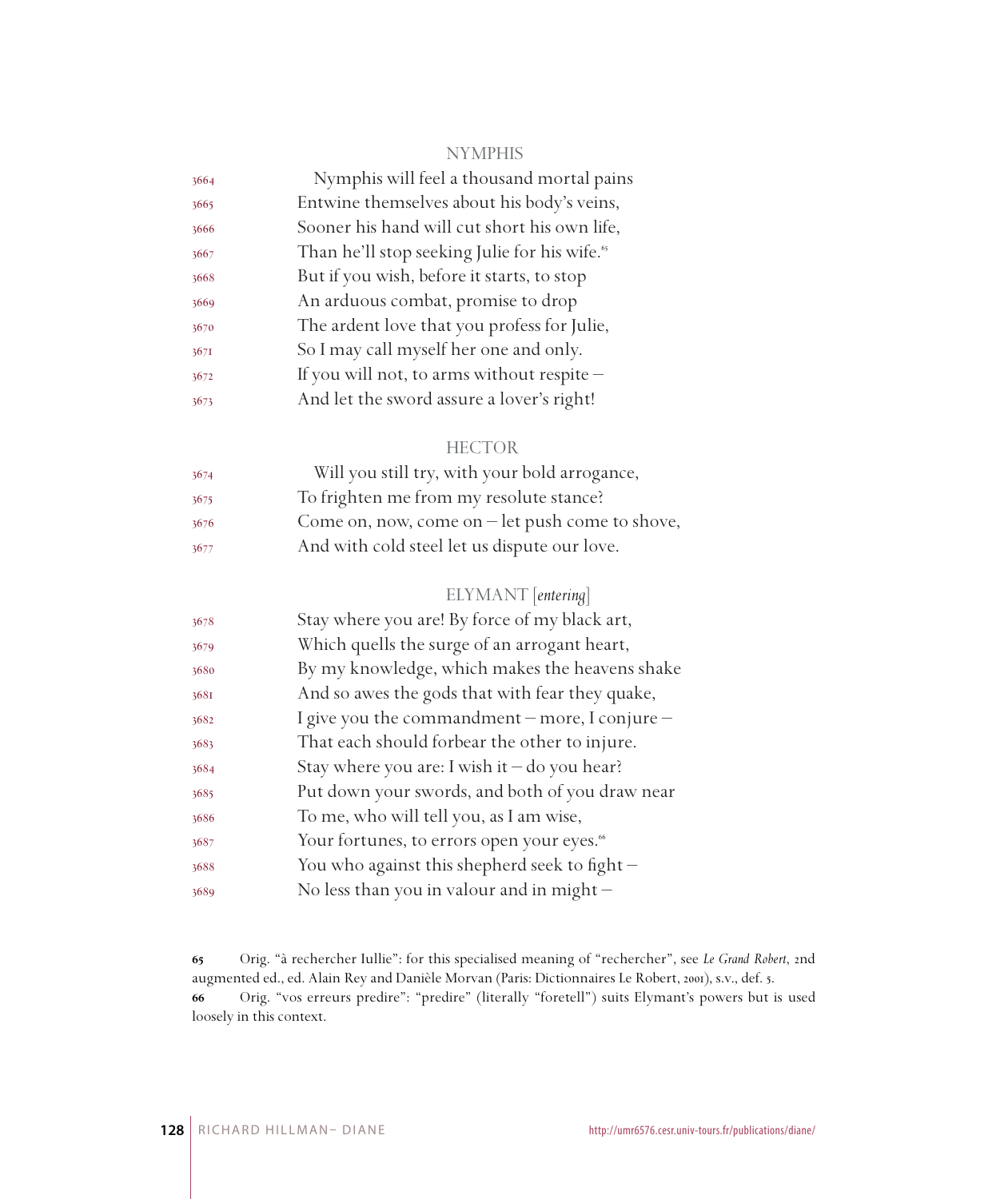| 3690 | You have not dreamt your enemy no other,                      |
|------|---------------------------------------------------------------|
| 3691 | In this combat, than your brave only brother.                 |
| 3692 | And you, mistaken shepherd, do not know                       |
| 3693 | That this man you valiantly combat so                         |
| 3694 | Is your Hector, your brother, who has yearned                 |
| 3695 | To find you, and to all perils has turned:                    |
| 3696 | On a thousand seas, in his ardour, tossed,                    |
| 3697 | A thousand unknown deserts has he crossed,                    |
| 3698 | A hundred times encountered Fortune's blows,                  |
| 3699 | Felt often the fierce frowns that heaven shows -              |
| 3700 | To seek, find, see you, whom he does this for,                |
| 3701 | And to experience your love once more                         |
| 3702 | For his travails, his constant diligence                      |
| 3703 | In loving you. A slender recompense                           |
| 3704 | You'd pay him if, when you should ease his heart              |
| 3705 | Of all its pain, you pierced him with death's dart.           |
| 3706 | And you, Hector, after such great distress,                   |
| 3707 | Such bitter pangs, such proofs of hardiness,                  |
| 3708 | And so much trouble met with in your quest                    |
| 3709 | To find your dear brother, him you love best -                |
| 3710 | Now that you have the solace of his presence,                 |
| 37II | Would you try your valour at his expense?                     |
| 3712 | And do him deadly harm despite your giving                    |
| 3713 | So much time and effort to find him living?                   |
| 3714 | One womb at once held you two baby boys;                      |
| 3715 | One day was the crown of your mother's joys -                 |
| 3716 | Both children of that duke whose mighty sway                  |
| 3717 | At the present hour the Celts obey,                           |
| 3718 | Who goes by the name of godlike Ebore, <sup>67</sup>          |
| 3719 | While as for your mother, her name is Flore.                  |
| 3720 | You got your own name from the valiant Hector,                |
| 3721 | For your lustrous blood from his line you bore; <sup>68</sup> |

Apart from suggesting "ivory" (as the ablative of the Latin noun "ebur"), the name seems to have been invented for the sake of euphony, if not for the rhyme.

These four lines also rhyme on "or" in the original.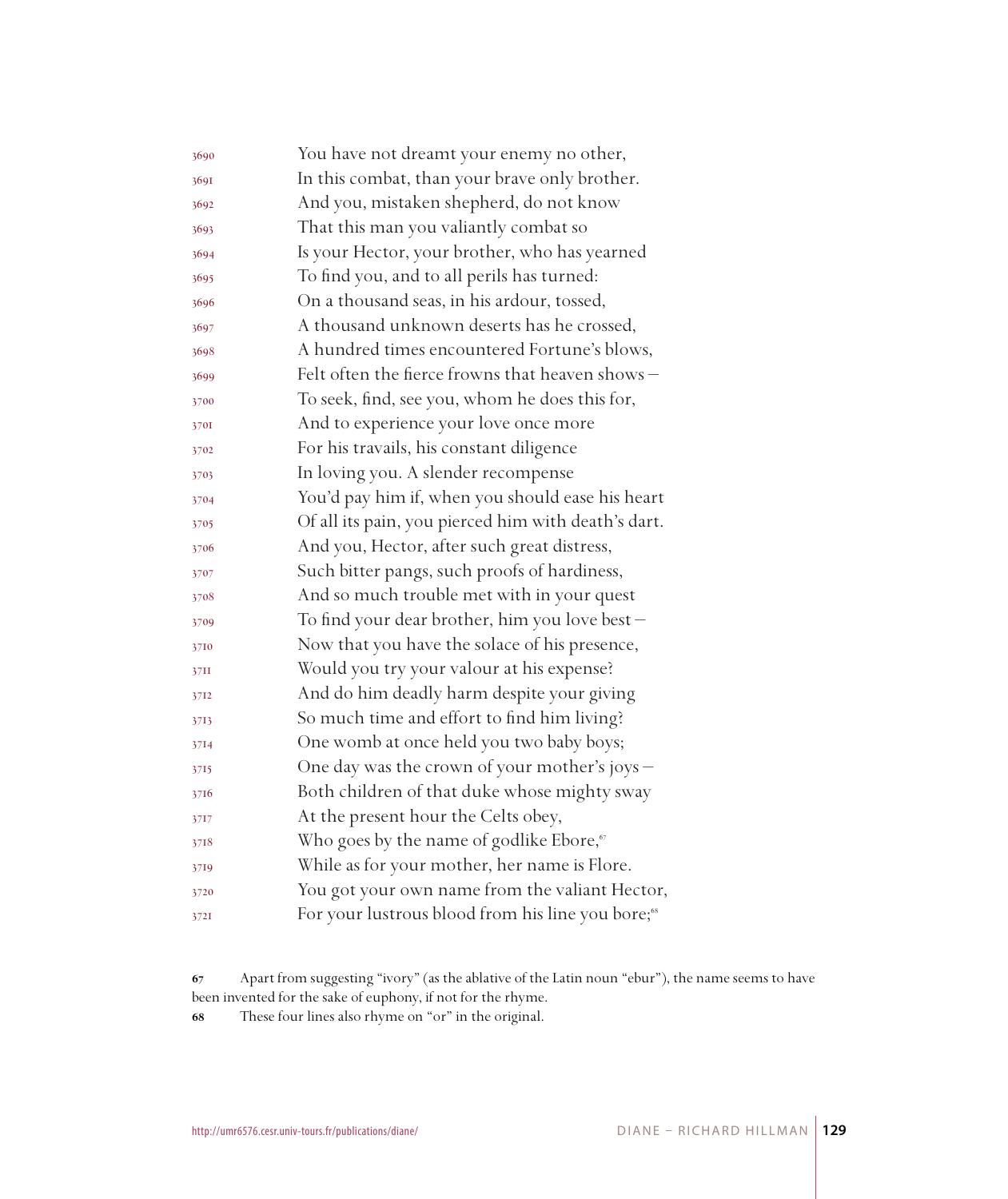| 3722 | Yours Sarpedon – names of heroes who made             |
|------|-------------------------------------------------------|
| 3723 | Bold Greece feel the gallantry they displayed.        |
| 3724 | But by the course of adventures diverse,              |
| 3725 | Such as heroes seek, through the universe,            |
| 3726 | Striving to render immortal your glory                |
| 3727 | By valiant deeds, now the subject of story            |
| 3728 | Everywhere, you came to this wild country,            |
| 3729 | And here it was you fell in love with Julie,          |
| 3730 | The very moment when her lovely face                  |
| 3731 | Enticed your twin eye-beams to an embrace.            |
| 3732 | To serve her and to love her unconstrained,           |
| 3733 | To don a country-dweller's clothes you deigned,       |
| 3734 | Which on your person even now are seen,               |
| 3735 | And for a time put off your valour keen,              |
| 3736 | With your garb of a hero of great fame,               |
| 3737 | Your arms, your rugged armour, and your name,         |
| 3738 | To figure yourself as Nymphis, whose glory            |
| 3739 | Has planted in these parts your memory. <sup>69</sup> |
| 3740 | So that is why, with both of you deceived,            |
| 3741 | Your error never would have been perceived            |
| 3742 | Without my knowledge, whose vast sphere encloses      |
| 3743 | All that lives in heaven, on earth reposes.           |
| 3744 | And your own hands, without my happy rescue,          |
| 3745 | In rage would have ended your lives for you.          |
| 3746 | But come on, now: from fearsome foes at war           |
| 3747 | Be made siblings and brothers, friends once more.     |
| 3748 | Embrace each other; meanwhile, this same day          |
| 3749 | Full solace for your love we'll send your way,        |
| 3750 | And make the agitated soul, confused                  |

 It is not clear what sort of glory ("gloire") is to be understood here, unless it is simply that imparted to his assumed identity by Sarpedon's impersonation. As a name Nymphis is extremely rare. The only prominent classical figure to carry it seems to have been a native of Heraclea Pontica in Bithynia (fl. c. 250 B.C.E.), an historian and biographer of Alexander mentioned by Suidas; Nymphis is cited by Plutarch in *Mulierum Virtutes* (*Moralia* 242E-263C), where Montreux might well have encountered the name. It may have attracted him by evoking the Latin dative of "nymphae" and thereby suggesting someone who has devoted himself to "nymphs" - i.e., a lover.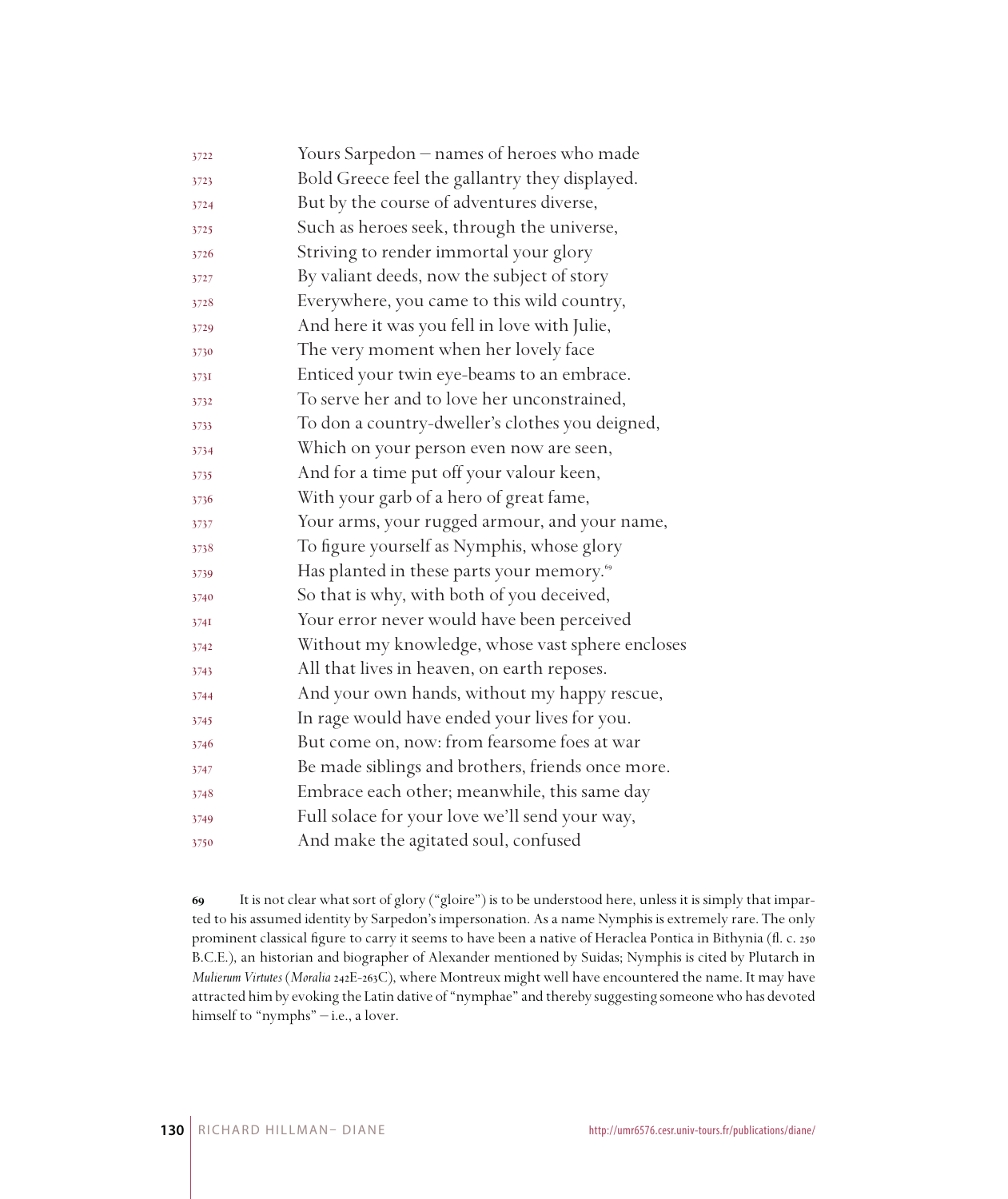| 3751 | By passions, all with happy calm suffused.      |
|------|-------------------------------------------------|
| 3752 | You may put your faith in my godlike knowledge, |
| 3753 | Which will on Julie work its privilege:         |
| 3754 | Her heart of stone shall now be mollified;      |
| 3755 | She'll make, for one of you, a loving bride.    |

#### HECTOR

| 3756 | O brother dear, whom I've sought everywhere,    |
|------|-------------------------------------------------|
| 3757 | By sacred love impelled to take such care -     |
| 3758 | For, to enjoy your precious company,            |
| 3759 | I've many times felt the inconstancy            |
| 3760 | Of cruel fate, consigned to endless woe,        |
| 3761 | Beneath ten thousand burdens bending low.       |
| 3762 | But, O great gods, I rate at little value       |
| 3763 | My labours and the hardships I've gone through, |
| 3764 | Since my dear brother's here within my arms,    |
| 3765 | Despite my sword's attempt to do him harms.     |
| 3766 | Forgive me, brother mine: in recompense         |
| 3767 | For this my fault, to wipe out the offence,     |
| 3768 | I give up Julie forever to you,                 |
| 3769 | For you as well deserve her as your due -       |
| 3770 | Better far than I, because long ago             |
| 3771 | Your devotion to her began to grow,             |
| 3772 | While I have yet felt only for a day            |
| 3773 | The fire of her love in me hold sway.           |
| 3774 | Take her; I yield all claims - my sole concern  |
| 3775 | Henceforth to render her to you, in turn,       |
| 3776 | If Love and her own will so far have told       |
| 3777 | On her that I've been given any hold.           |
| 3778 | And you, old man, whose well-attested power     |
| 3779 | Thankfully saved us from a fatal hour,          |
| 3780 | Gracious father, by whom our youth's restored,  |
| 3781 | When we might well have put it to the sword,    |
| 3782 | Who have yielded our lives anew to us,          |
| 3783 | Take endless thanks for aid so generous         |
| 3784 | And grant my earnest prayer to take care always |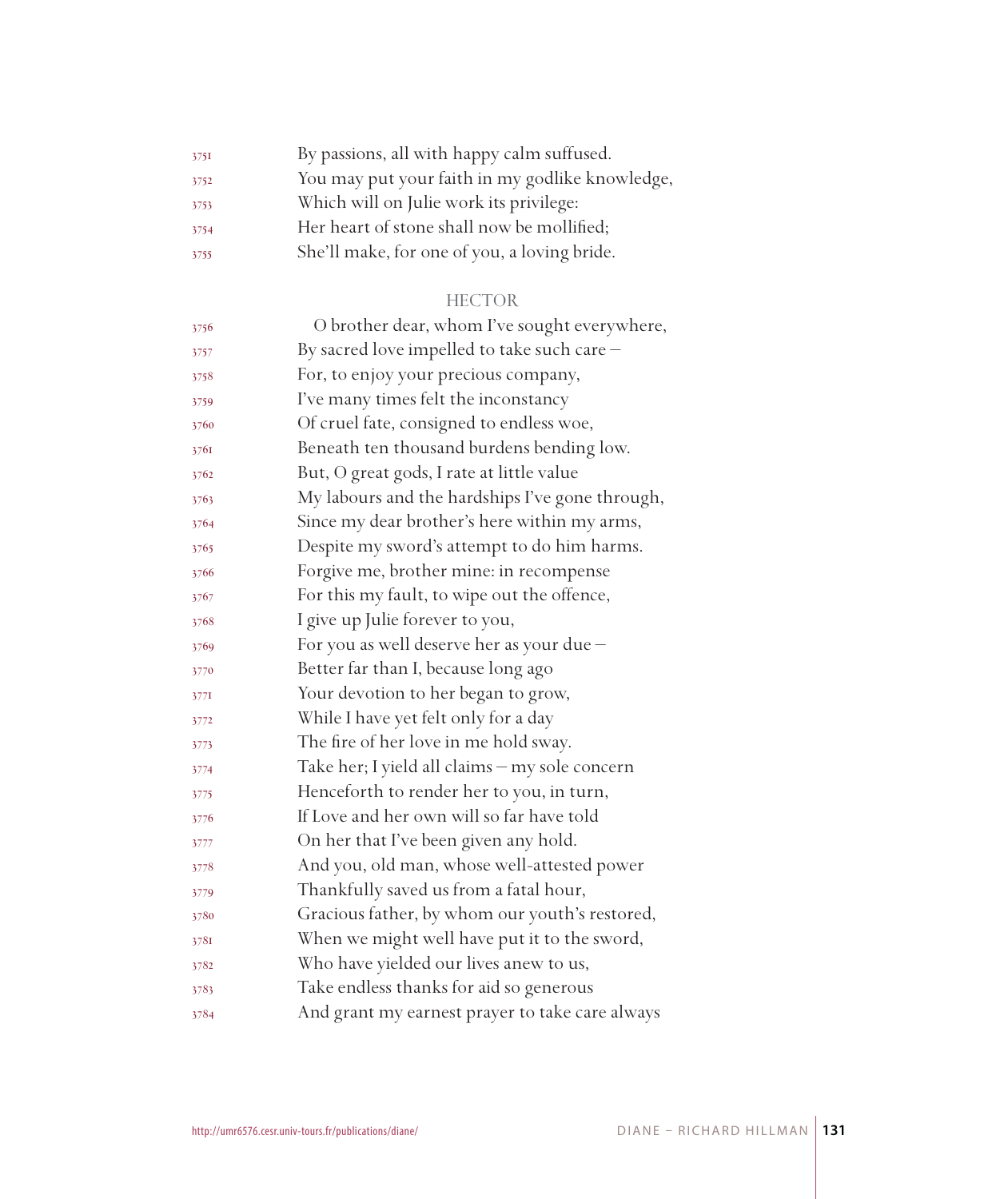Of our passing years and nurture our days.

### NYMPHIS

| 3786 | Ah, brother dear, can you still have in mind     |
|------|--------------------------------------------------|
| 3787 | The dastard Sarpedon, to you unkind,             |
| 3788 | Who sought to send you to the shades below       |
| 3789 | As recompense for all your trials and woe        |
| 3790 | In seeking him - such sufferings, so long,       |
| 3791 | Which have done your youth the cruellest wrong?  |
| 3792 | Can I complain if my impiety                     |
| 3793 | Earns me a traitor's grievous misery?            |
| 3794 | But, brother, if, within your faithful soul,     |
| 3795 | Our bond of amity remains yet whole,             |
| 3796 | And if you deign of value still to find          |
| 3797 | My sacred love, and wish my peace of mind,       |
| 3798 | I beg you by this sacred amity                   |
| 3799 | To put my harm quite out of memory:              |
| 3800 | The fault of my unkindness please forget,        |
| 3801 | And bind me to you by a further debt             |
| 3802 | By taking Julie from me as your spouse:          |
| 3803 | You merit her as lady of your house.             |
| 3804 | To you I yield and render her, alas!             |
| 3805 | For reason will by no means let it pass          |
| 3806 | That, when you've borne so many pains for me,    |
| 3807 | I should rob you of a necessity,                 |
| 3808 | Which you deserve, and which, constrained, I owe |
| 3809 | For all you chose for me to undergo.             |
| 3810 | Accept her, then, as worthy recompense           |
| 38II | For your exertions, also for your patience.      |
|      |                                                  |

# HECTOR

| 3812 | No, no, dear brother, by such treachery        |
|------|------------------------------------------------|
| 3813 | My presence can't do so great injury           |
| 3814 | To your well-being, as falsely to sever        |
| 3815 | From it that which may make it thrive forever. |
| 3816 | More misery you'd feel than I could bear,      |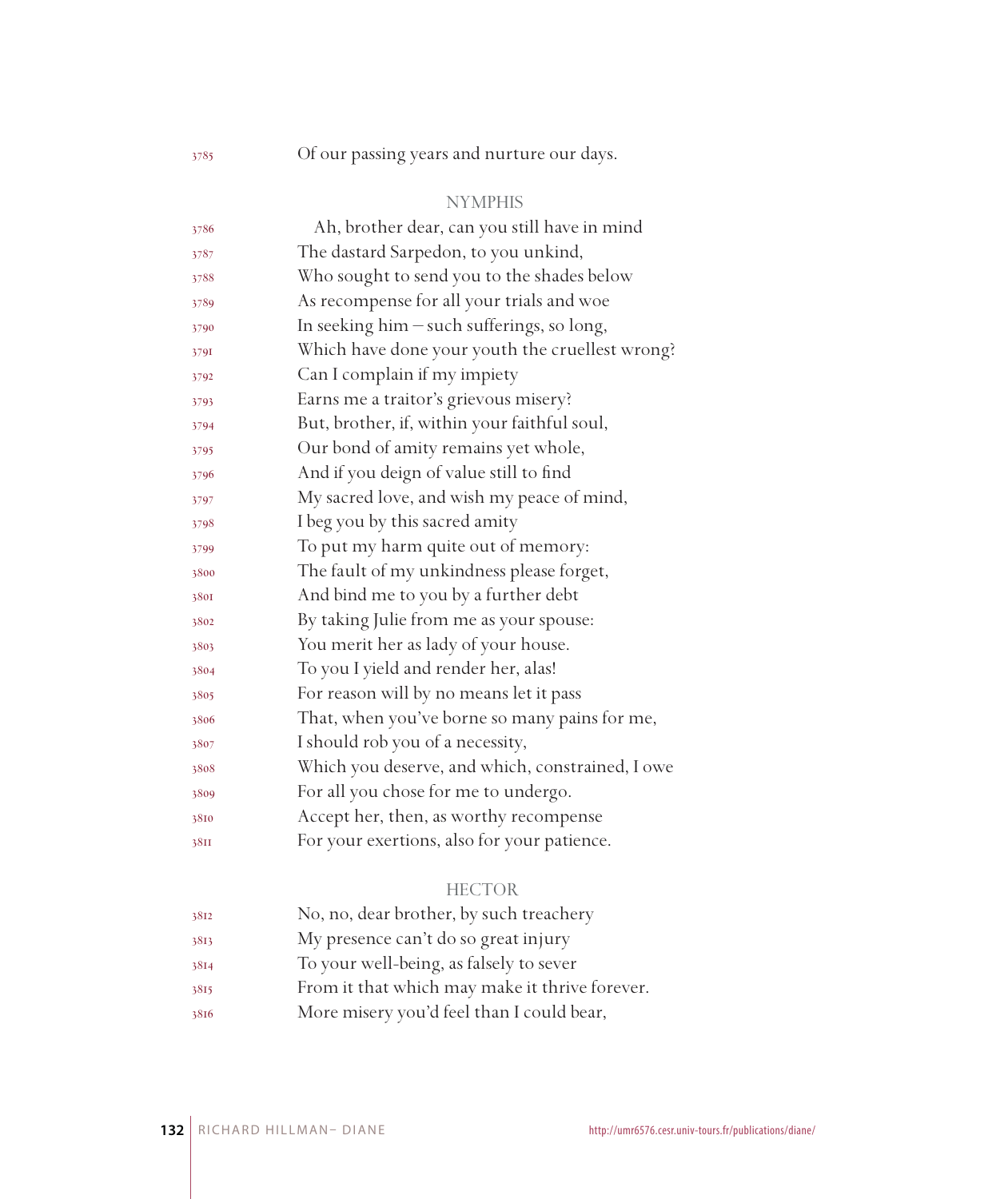| 3817 | For you're, in all the world, my greatest care.     |
|------|-----------------------------------------------------|
| 3818 | I did not make my way here to these shores          |
| 3819 | To trouble your repose, one day, with wars,         |
| 3820 | Or to distress you: much too dearly bought          |
| 3821 | Would be the love that such affliction wrought;     |
| 3822 | Too costly for you, too, would prove the sight      |
| 3823 | Of this my face, my coming a mere blight.           |
| 3824 | I'm here at your side wholly for your sake,         |
| 3825 | Not so your profit <sup>®</sup> I may roughly take. |
| 3826 | Accept her, then, for I swear, for my part,         |
| 3827 | That shepherdess has gone out of my heart.          |

| 3828 | No, no, dear brother, there you violate            |
|------|----------------------------------------------------|
| 3829 | My friendship, seeking thus to obligate            |
| 3830 | Me yet again, who cannot hope to pay               |
| 3831 | You back with equal happiness one day.             |
| 3832 | Content yourself that I'm obliged to you           |
| 3833 | For those sea-voyages, more than a few,            |
| 3834 | To find me, all those obstacles you met            |
| 3835 | (For such is destiny's relentless threat),         |
| 3836 | Then for agreeing to pardon my sin,                |
| 3837 | And wishing to yield me - who could imagine? -     |
| 3838 | That which is yours by equitable right             |
| 3839 | And which appears so lovely in your sight.         |
| 3840 | Ah, take her, then, and further kindness spare me, |
| 3841 | Or else too many debts to you ensnare me.          |
| 3842 | I'd live in glory for eternity                     |
| 3843 | To see you as the husband of that beauty,          |
| 3844 | Who with the crown of peace your years can seal    |
| 3845 | And cause your bones the deepest joy to feel.      |
|      |                                                    |

#### **HECTOR**

It goes against all justice and all right,

"[P]rofit": the original's "bien", in this context, has the same materialist shading.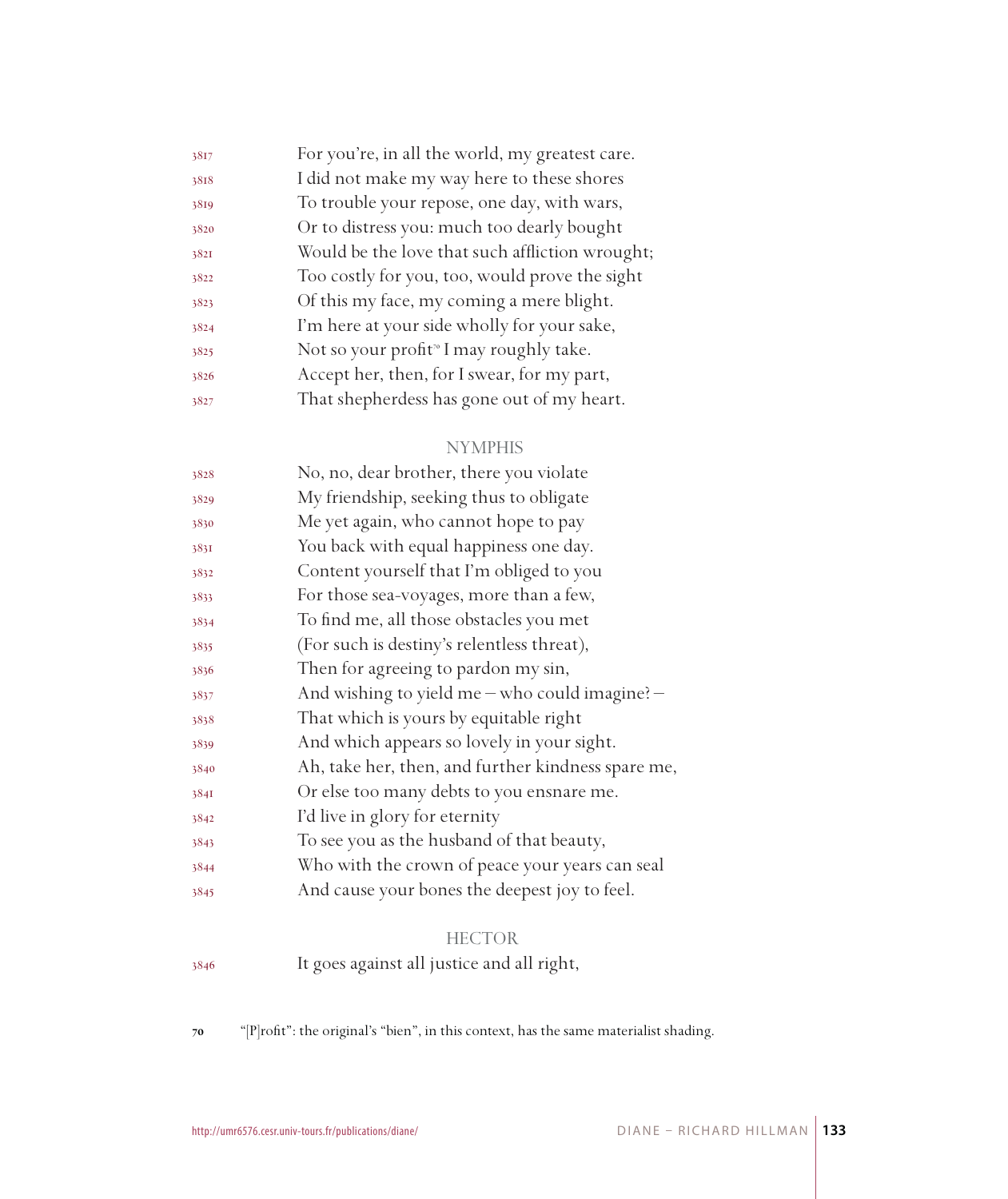| Bears witness to a soul that harbours spite              |
|----------------------------------------------------------|
| And turns to infamy our good repute                      |
| To snatch away the peace-conferring fruit                |
| Of long travail from one who without cease               |
| Has spent his youth to labour for increase.              |
| To win Julie's hand, and her heart obtain,               |
| Many a long day have you spent in pain,                  |
| Suffered and pined, sighed out a thousand rhymes,        |
| And poured forth streams of tears a thousand times.      |
| Your labour so ardent, of such long season,              |
| Should yield you its sweet fruit $-$ is that not reason? |
| And that the happy fruit remain yours still              |
| Of that broad field which endlessly you till?            |
| One who dared rob you of that sweet possession           |
| The law would punish with severe repression.             |
| So take her now $-$ and do not make me guilty            |
| Of that offence by leaving her to me!                    |
|                                                          |

| 3864 | But if the law as harshly ought to treat       |
|------|------------------------------------------------|
| 3865 | The ingrate as one who, in rage's heat,        |
| 3866 | Sheds the guiltless blood of his fellow man,   |
| 3867 | Curtailing his life of its proper span,        |
| 3868 | Why do you wish that law to taint my fame,     |
| 3869 | And make ingratitude to you my shame?          |
| 3870 | And, by not letting my poor hand bestow        |
| 387I | The sacred payment which to you I owe          |
| 3872 | For all your righteous effort, your endeavour, |
| 3873 | Would you deprive me of honour forever,        |
| 3874 | And cause my soul, where glory is ingrained,   |
| 3875 | By all as ungrateful to be disdained?          |
| 3876 | In that way, O my brother, wrong me not,       |
| 3877 | But take Julie, so that my happy lot           |
| 3878 | Perpetual glory and praise may be              |
| 3879 | For not spurning your love ungratefully.       |
|      |                                                |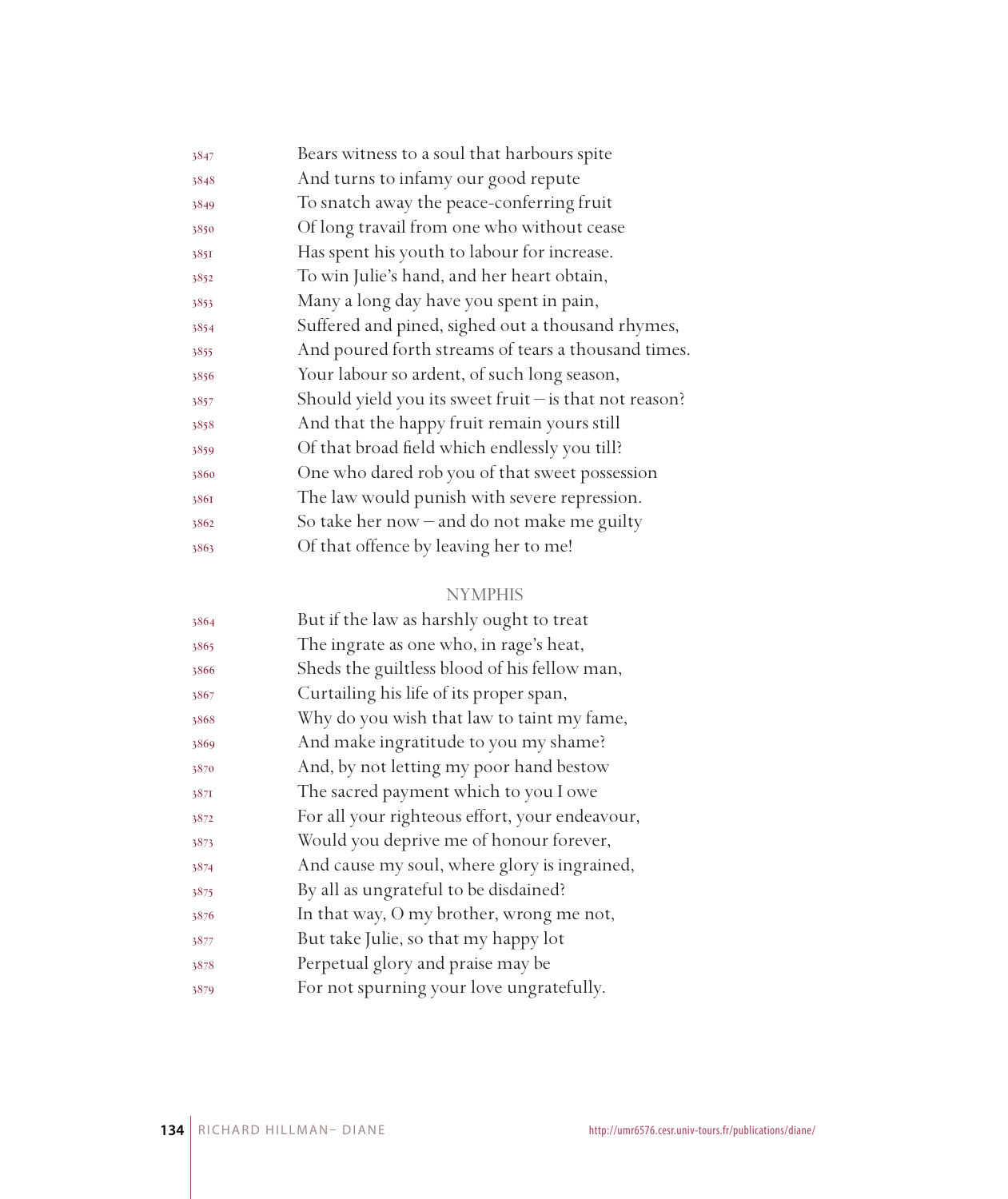#### ELYMANT

| 3880 | What point is there in such a jealous stew                |
|------|-----------------------------------------------------------|
| 3881 | When the object doesn't belong to you?                    |
| 3882 | To give each other, in arrogant folly,                    |
| 3883 | Something well beyond your capacity?                      |
| 3884 | Thus your youthful bluster presumes to share              |
| 3885 | Another's prize – or skin of the live bear! <sup>71</sup> |
| 3886 | Julie is not devoted to love's cause:                     |
| 3887 | She has a strong distaste for Hymen's laws,               |
| 3888 | As well as for a spouse's chaste embraces;                |
| 3889 | Wants freedom to pursue her carefree paces                |
| 3890 | With us, her life and heart in simple state,              |
| 3891 | Kept free from marriage's constraining weight.            |
| 3892 | Wait, then, till you are able to impress                  |
| 3893 | Her frosty heart, till power you possess                  |
| 3894 | On her desire; then you may pretend                       |
| 3895 | To share her out for whom you both contend.               |
| 3896 | I wish, though, to content you both forever,              |
| 3897 | Your painful bonds of servitude to sever -                |
| 3898 | If possible, her spirit mollify                           |
| 3899 | And stir her to accept the marriage tie,                  |
| 3900 | Inducing her to wed the one of you                        |
| 3901 | Whom as a spouse her wishes draw her to;                  |
| 3902 | The other, lasting freedom and discretion                 |
| 3903 | My skill will grant, released from love's obsession.      |
| 3904 | To her will are you willing to refer                      |
| 3905 | Your quarrel, and thereby receive from her                |
| 3906 | A valid judgement, since on her volition                  |
| 3907 | Her match depends as its foremost condition?              |

#### HECTOR

I am quite willing.

 Allusion to a common saying ("Don't sell the skin till you have caught the bear!") dating from at least the 1490s, when it appeared in an collection of Aesop's fables augmented by Lorenzo Astemio (Laurentius Abstemius); see *The Oxford Dictionary of Proverbs*, ed. John Simpson and Jennifer Speake, 5th ed. (Oxford: Oxford University Press, 2008).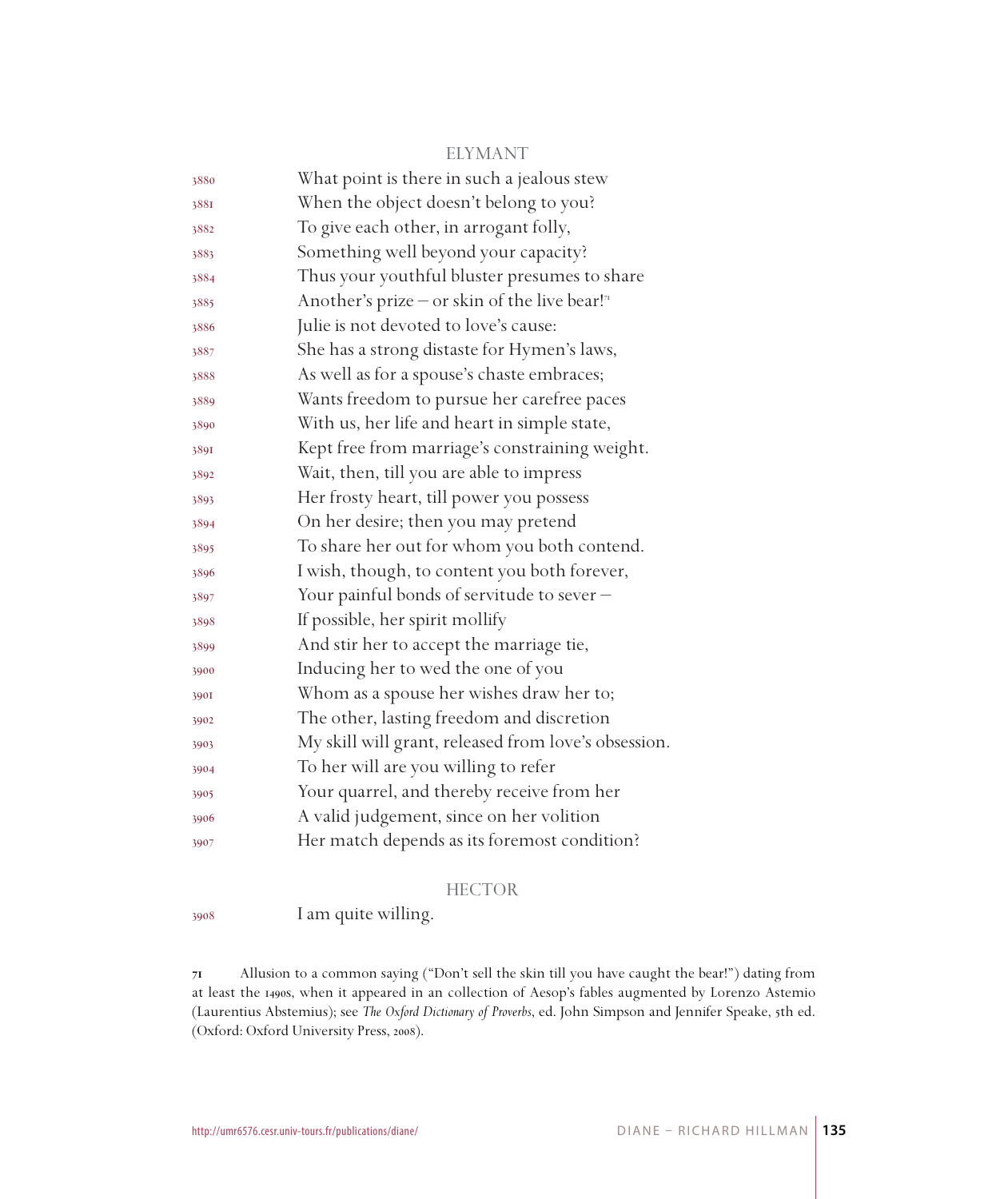# Then I too agree.

#### ELYMANT

| 3909 | Come on, then - take courage! Wait here for me.       |
|------|-------------------------------------------------------|
| 3910 | I'll go and find that lofty shepherdess <sup>72</sup> |
| 39II | And soften, if I can, her haughtiness.                |

#### **NYMPHIS**

| 3912 | The gods send you prosperous days and fine, |                       |
|------|---------------------------------------------|-----------------------|
| 3913 | O holy father, our succour divine!          | Exeunt Elymant on one |
|      | side, Hector and Nymphis on the other.]     |                       |

# [Scene III]

# [*Enter Arbuste and Diane.*]

#### ARBUSTE

| 3914 | Well, well, Diane - well, well, you poor mad girl, |
|------|----------------------------------------------------|
| 3915 | Would you still have your soul, set in a whirl     |
| 3916 | By your wild excesses, groan in distress,          |
| 3917 | While you obey only your willfulness?              |
| 3918 | What do you wish to do, and why? Or say?           |
| 3919 | Do you think that this bitter price you pay,       |
| 3920 | Your weeping and your cries, have any power        |
| 3921 | To erase things done in a former hour?             |
| 3922 | The stone once by a rigid arm thrown high,         |
| 3923 | Our hand can hardly make it cease to fly:          |
| 3924 | It must in spite of us, spinning with force,       |
| 3925 | Across the whistling air, pursue its course.       |
| 3926 | So Diane, ah, too stubborn and unruly,             |
| 3927 | There's nothing of such potency that truly         |
| 3928 | Its influence may cause it to be seen              |
| 3929 | That something which was once has never been!      |

"[L]ofty shepherdess" attempts to capture the irony of the original's "superbe dame".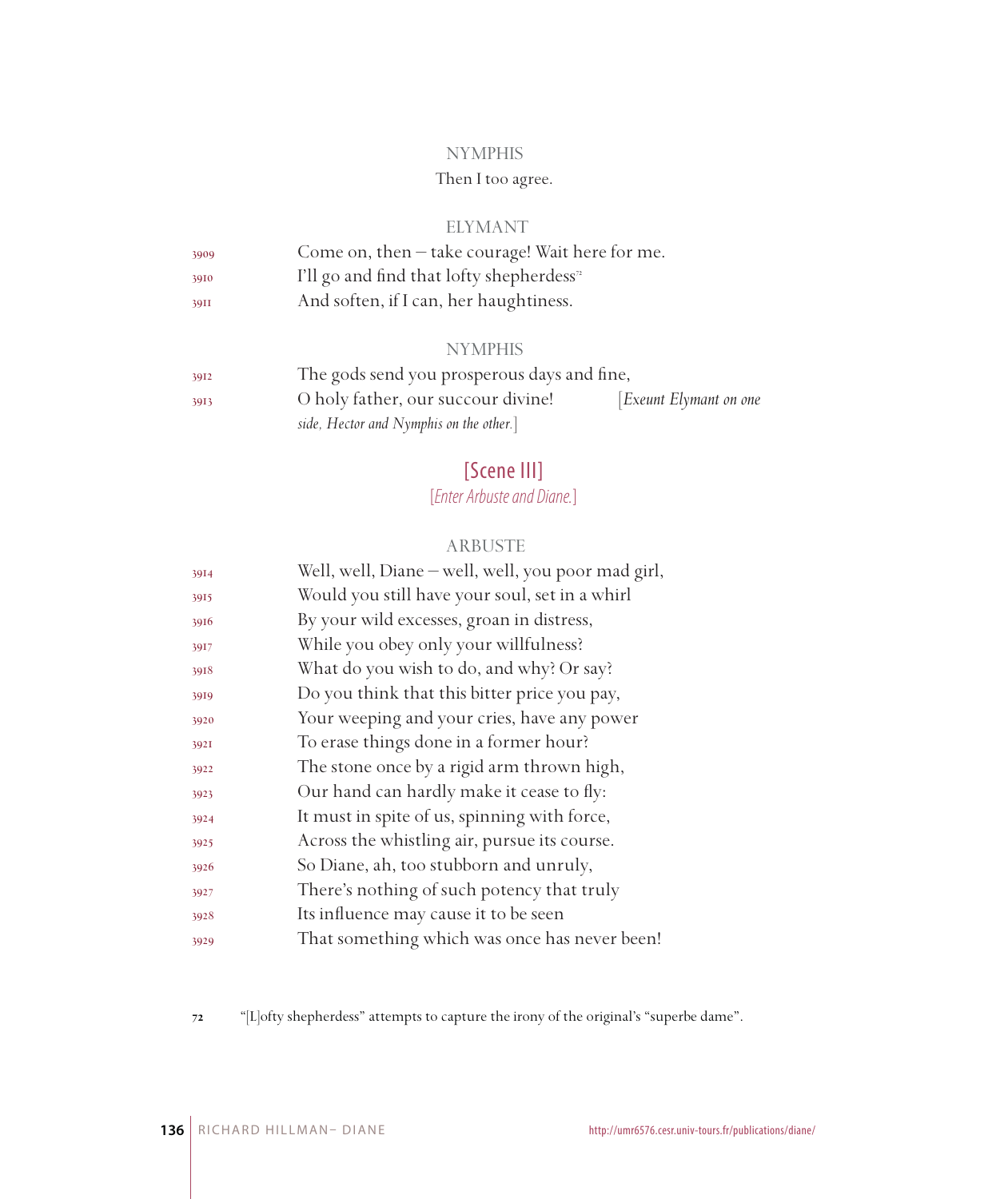| 3930 | It shows a leaden and a foolish soul                |
|------|-----------------------------------------------------|
| 393I | To balk at something done, beyond control,          |
| 3932 | And think that any means by us employed             |
| 3933 | Might make the work of heaven null and void.        |
| 3934 | Such power far exceeds humanity,                    |
| 3935 | But one may well, as hard as it may be,             |
| 3936 | Of things ill-done, and of a guilty state,          |
| 3937 | The mental torment sometimes moderate.              |
| 3938 | Why should you think an outrage has been done       |
| 3939 | Because Fauste the pledge of your faith has won?    |
| 3940 | Can you imagine heaven's favour lost                |
| 394I | Because of an honest marriage with Fauste?          |
| 3942 | Really, you have good reason to complain,           |
| 3943 | Contort yourself, and give yourself such pain!      |
| 3944 | In your very prime of life, what could you          |
| 3945 | Choose that would be more perfect, handsome, true   |
| 3946 | Than he? What is it renders him unable              |
| 3947 | To please you well, and to be serviceable?          |
| 3948 | Well, what do you say? You're right, to be sure,    |
| 3949 | To treat with scorn the sweet and tender cure       |
| 3950 | That Fauste can well apply to your wild longings,   |
| 3951 | With all the honour that chaste marriage brings!    |
| 3952 | What do you want? Come, those trials he's endured - |
| 3953 | Haven't they amply rendered you assured             |
| 3954 | Of his love, of his holy constancy?                 |
| 3955 | Haven't you knowledge of his loyalty?               |
| 3956 | What do you want, then? What can you hope for       |
| 3957 | That might fulfil your heart's desires more         |
| 3958 | Than that shepherd can? Is he not fair-faced,       |
| 3959 | His body perfect, true his soul – and chaste?       |
| 3960 | No, no, Diane, you cannot let your heart            |
| 3961 | Repine because it took that shepherd's part         |
| 3962 | And found its match; his love is of long date,      |
| 3963 | And merits to be held at higher rate.               |
| 3964 | Is not the stock he springs from virtuous?          |
| 3965 | His heart of sprightly force and generous?          |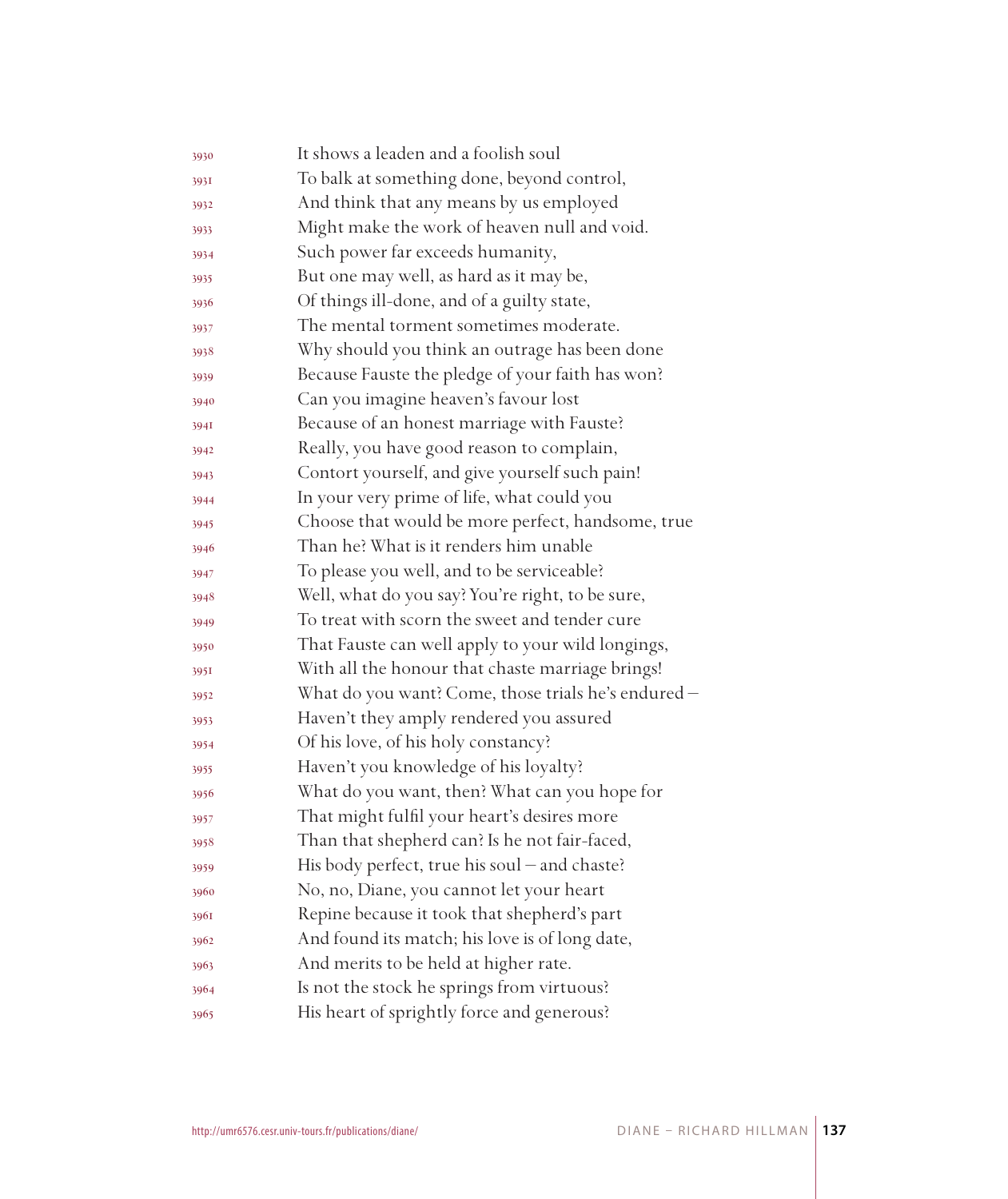| 3966 | His soul exalted and on honour bent?              |
|------|---------------------------------------------------|
| 3967 | His forehead bold, his striking confident?        |
| 3968 | A thousand lions, thousand fearsome bears,        |
| 3969 | Wild boars a thousand - their slaying declares    |
| 3970 | The truth of this forever, by each skin           |
| 3971 | With fur seen hanging on his walls within.        |
| 3972 | What reason, then, that love you can't bestow?    |
| 3973 | In seeking him, what is it makes you slow?        |
| 3974 | Are you so mad, with such a tiny brain,           |
| 3975 | As to hope that in marriage you might gain        |
| 3976 | Fair Nymphis? Isn't it glaringly true             |
| 3977 | That he disdains and thinks nothing of you,       |
| 3978 | An object of laughter, while he loves Julie,      |
| 3979 | Who binds him in her gentle toils so firmly?      |
| 3980 | Give up all hope of obtaining delight             |
| 3981 | From a heart that treats your longing with spite. |
| 3982 | For us to taste that much-sought-after pleasure,  |
| 3983 | Love must impose on hearts a common measure,      |
| 3984 | Make thoughts alike, our passions equalise,       |
| 3985 | Our ages, too, and values harmonise.              |
| 3986 | But the spirit of Nymphis, in his pride,          |
| 3987 | Opposed to yours, your good would override;       |
| 3988 | It gives him pleasure to oppose his will          |
| 3989 | Against your own, only to do you ill.             |
| 3990 | And your distress is made his joyful boast,       |
| 3991 | Cruel man: your end is what he wishes most.       |
| 3992 | So give him up: oh, buried deep in pain           |
| 3993 | Is the mind obsessed with something to gain       |
| 3994 | That cannot hope to better its condition          |
| 3995 | By some day bringing longing to fruition!         |
| 3996 | A hundred deaths it dies, though without dying;   |
| 3997 | In cruel agony we see it lying!                   |
| 3998 | High is the cost which the sought-after thing     |
| 3999 | That never comes imposes in lamenting;            |
| 4000 | The very thwarted hope of its possession          |
| 4001 | Afflicts the soul with sorrowful oppression.      |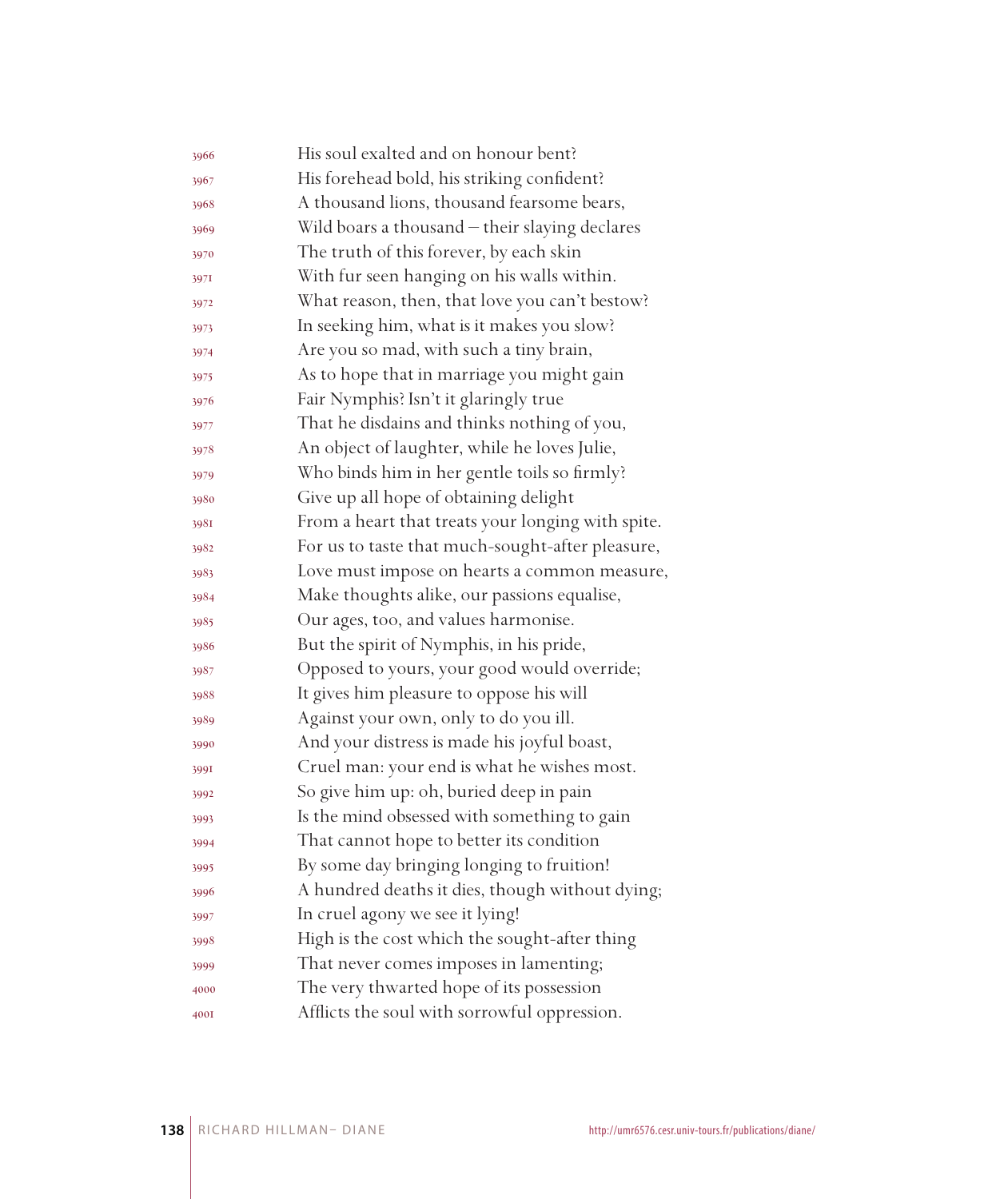| 4002 | So give up what cannot belong to you;                |
|------|------------------------------------------------------|
| 4003 | The plague of vain hope no further pursue.           |
| 4004 | Leave Nymphis, whom you can't have anyway,           |
| 4005 | And take up Fauste, who lives beneath your sway.     |
| 4006 | But do it soon, for, in his painful throes,          |
| 4007 | Bereft, as death draws on, backward he goes:         |
| 4008 | He wants to die, since it doesn't suit you           |
| 4009 | That his earthly life $-$ and his love $-$ continue. |
|      |                                                      |

| 4010 | Let him die if he likes; I've no desire          |
|------|--------------------------------------------------|
| 40II | For his long life $-$ or to see him expire.      |
| 4012 | Let him live if he likes; I just don't care:     |
| 4013 | Live, or die promptly, I've no thought to spare. |
| 4014 | But I know well that, for deceiving me,          |
| 4015 | He's the last man I'd ever wish to see.          |
|      |                                                  |

### ARBUSTE

| 4016 | You claim that guilty of deceit he stands,    |
|------|-----------------------------------------------|
| 4017 | When his life lies wholly within your hands?  |
| 4018 | He only breathes to be by you employed,       |
| 4019 | Seeks only good by you to be enjoyed.         |
| 4020 | Let not his lapse damn him in your opinion.   |
| 402I | Forgive him, Diane, because anyone            |
| 4022 | Who feels Love's passion blaze beyond control |
| 4023 | Does what he can to deliver his soul.         |
|      |                                               |

#### DIANE

| 4024 | But still by that unseemly confrontation  |
|------|-------------------------------------------|
| 4025 | He holds my sacred pledge, my obligation. |

# ARBUSTE

| 4026 | If you have given him your sacred word,     |
|------|---------------------------------------------|
| 4027 | And servitude to Hymen's laws incurred,     |
| 4028 | If as a spouse the gods have lent him you,  |
| 4029 | And Love has destined him to be yours, too, |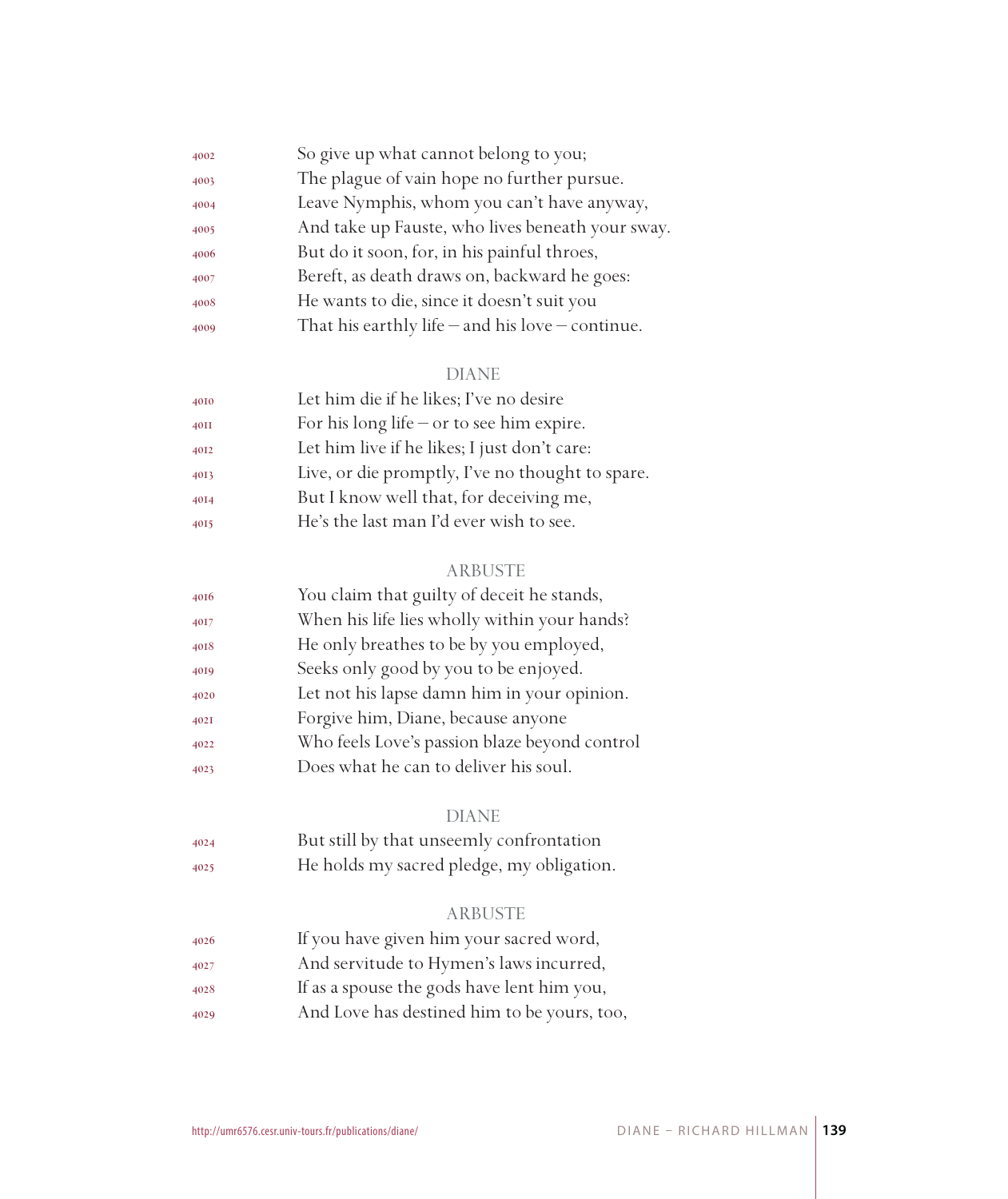| 4030 | Why would you have him die in wretchedness      |
|------|-------------------------------------------------|
| 4031 | Because you will not succour his distress?      |
| 4032 | Oaths that are duly sworn, with faith and law,  |
| 4033 | Are needful means to keep us all in awe.        |
| 4034 | By law our desire needs to be checked;          |
| 4035 | Our soul to an oath must always be subject.     |
| 4036 | If we break faith we can assert no claim        |
| 4037 | To earthly life, much less to a good name.      |
|      | <b>DIANE</b>                                    |
| 4038 | But no oath we may be compelled to make         |
| 4039 | Can ever tell our thoughts what course to take: |
| 4040 | No oath can ever curb their liberty.            |
|      | <b>ARBUSTE</b>                                  |
| 404I | Dead wrong! For even to an enemy,               |
| 4042 | A promise given is to be maintained,            |
| 4043 | Although by force we may have been constrained. |
|      | <b>DIANE</b>                                    |
| 4044 | Only free will binds us; we owe no debt         |
| 4045 | To any crafty ruse or deadly threat.            |
|      | <b>ARBUSTE</b>                                  |
| 4046 | The constant man would willingly comply.        |
|      | <b>DIANE</b>                                    |
| 4047 | Rather than force himself, he'd choose to die.  |
| 4048 | And death can offer holy liberation             |
| 4049 | From any oath compelled or obligation.          |
|      | <b>ARBUSTE</b>                                  |
| 4050 | But who can keep himself from subtlety?         |
| 4051 | It's wise in love to practise trickery.         |
|      |                                                 |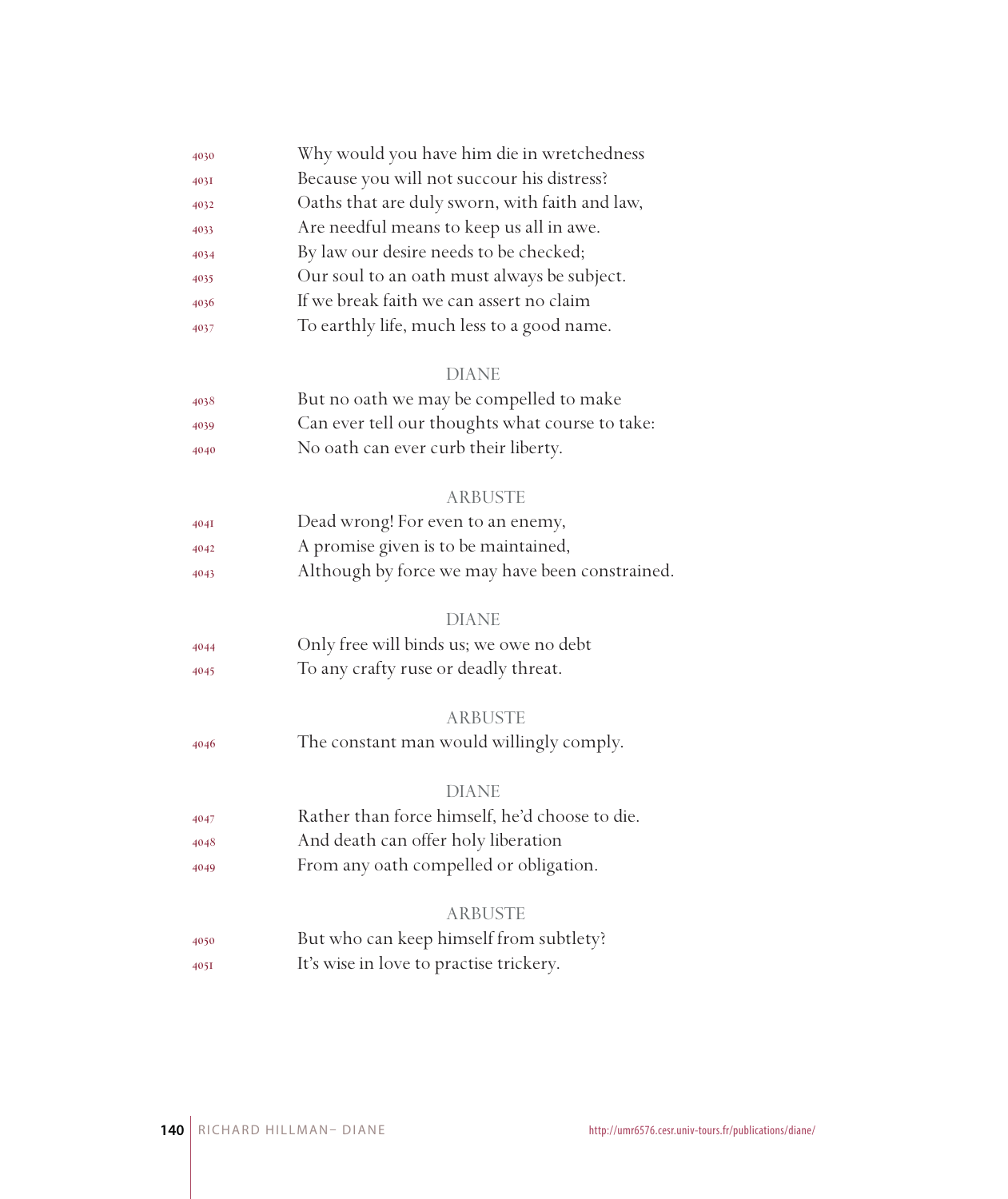|      | DIANE                                                      |
|------|------------------------------------------------------------|
| 4052 | And yet our senses balk at the offence.                    |
|      |                                                            |
|      | ARBUSTE                                                    |
| 4053 | Its happy fruit is ample recompense.                       |
|      | <b>DIANE</b>                                               |
| 4054 | But if one spurns such unjust fruit as bad?                |
|      |                                                            |
|      | <b>ARBUSTE</b>                                             |
| 4055 | Thus to deceive oneself is simply mad.                     |
|      | <b>DIANE</b>                                               |
| 4056 | Where tricks are used, sweet pleasure hides its face.      |
|      |                                                            |
|      | <b>ARBUSTE</b>                                             |
| 4057 | The pain will fade and pleasure take its place.            |
|      |                                                            |
|      | <b>DIANE</b><br>The pain which so endures is never-ending. |
| 4058 |                                                            |
|      | <b>ARBUSTE</b>                                             |
| 4059 | At last, though, it will yield to sweet love's mending.    |
|      |                                                            |
|      | <b>DIANE</b>                                               |
| 4060 | Ah, no love can mend what I'm going through!               |
|      | <b>ARBUSTE</b>                                             |
| 4061 | Not so, if you'll love him it binds you to.                |
|      |                                                            |
|      | <b>DIANE</b>                                               |
| 4062 | Could I love him who tricked me with his falsehood?        |
|      | <b>ARBUSTE</b>                                             |
| 4063 | His trickery was meant to do you good.                     |
|      |                                                            |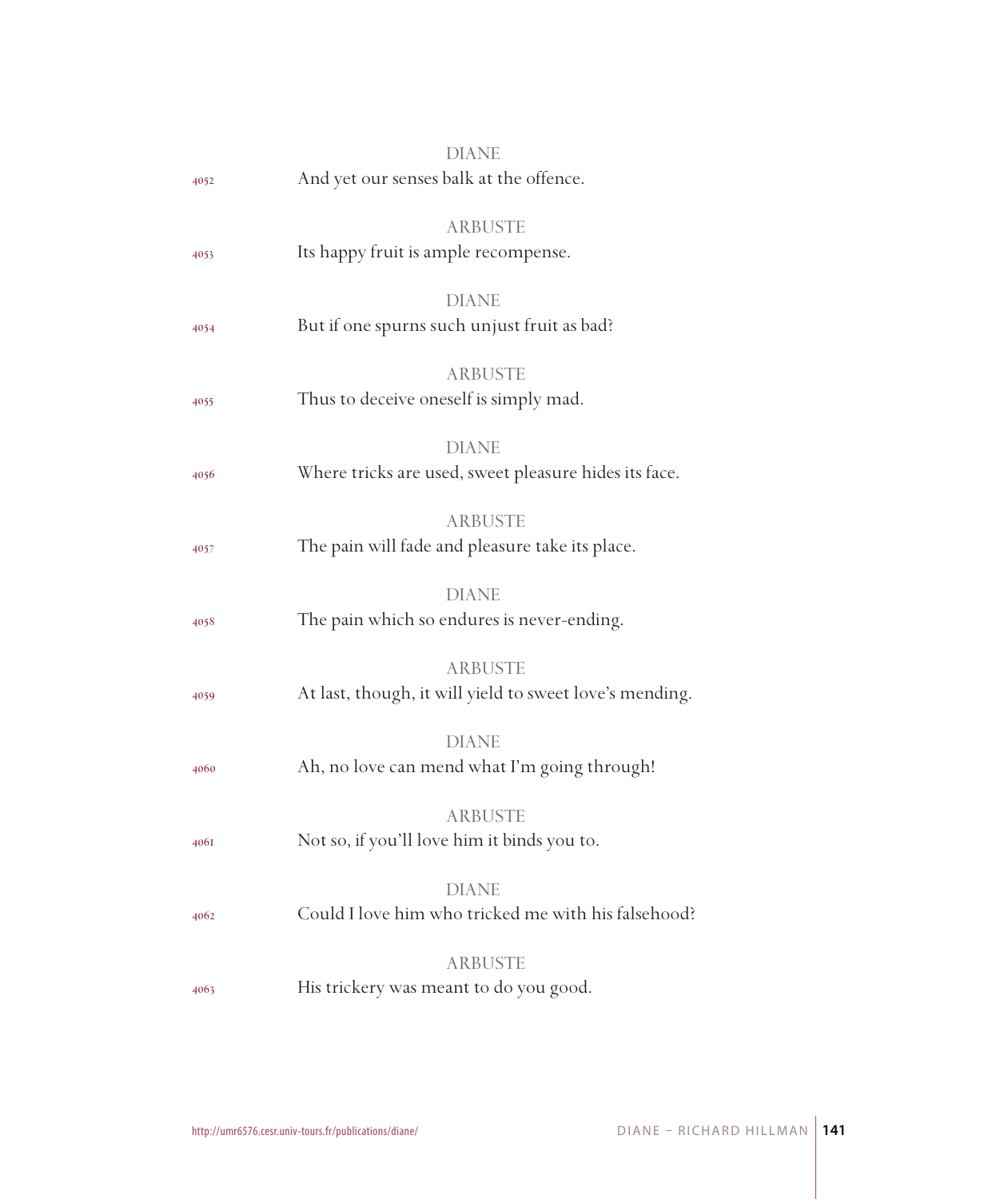|      | <b>DIANE</b>                                                 |
|------|--------------------------------------------------------------|
| 4064 | That he retains my pledge compounds my wrongs.               |
|      |                                                              |
|      | <b>ARBUSTE</b>                                               |
| 4065 | Love him, then $-$ to you only he belongs.                   |
|      |                                                              |
|      | <b>DIANE</b><br>So to one I loathe my heart I must enthrall? |
| 4066 |                                                              |
|      | <b>ARBUSTE</b>                                               |
| 4067 | Love turns to sweetness the bitterest gall.                  |
|      |                                                              |
|      | <b>DIANE</b>                                                 |
| 4068 | Love takes flight when fierce desire holds sway              |
| 4069 | For vengeance.                                               |
|      |                                                              |
|      | <b>ARBUSTE</b>                                               |
|      | One must always, though, they say,                           |
| 4070 | Between two evils choose the lesser one.                     |
|      | <b>DIANE</b>                                                 |
| 4071 | In seeking my death, that's just what I've done.             |
|      |                                                              |
|      | <b>ARBUSTE</b>                                               |
| 4072 | What's to be gained by dying in distress?                    |
|      |                                                              |
|      | <b>DIANE</b>                                                 |
| 4073 | Recovery of my pure state, no less. <sup>7</sup>             |
|      |                                                              |
|      | <b>ARBUSTE</b>                                               |
| 4074 | Yet give him freely what he forced on you.                   |
|      |                                                              |

 Orig. "De me remettre en ma premiere foy": a literal translation risks loss of clarity because "first faith" in English does not readily convey the character's sense of quasi-sexual honour and innocence. The original more strongly evokes irony at her expense, however, since in fact her original faith was pledged to Fauste; it seems strange that Arbuste does not use this argument.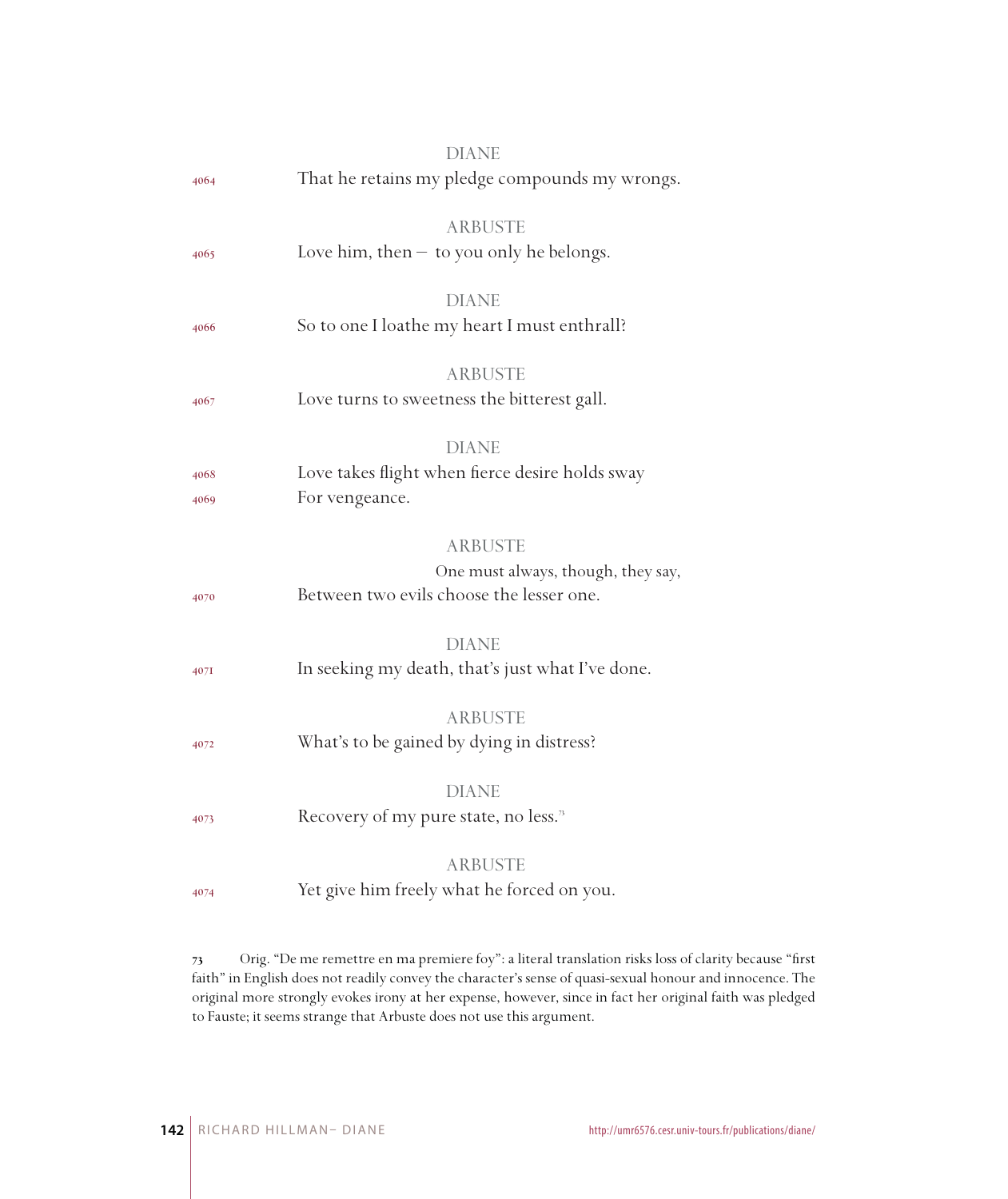|      | <b>DIANE</b>                                        |
|------|-----------------------------------------------------|
| 4075 | I'll die first - that's the last thing I would do!  |
|      | <b>ARBUSTE</b>                                      |
| 4076 | You're bound by your word, and always will be.      |
|      | <b>DIANE</b>                                        |
| 4077 | From that bond my demise can set me free.           |
|      | <b>ARBUSTE</b>                                      |
| 4078 | Mad Diane! $-$ of your youth the enemy,             |
| 4079 | Of your health, of your life and of your beauty,    |
| 4080 | Give up that desire, that stubborn will             |
| 408I | To harm yourself, and do yourself no ill.           |
| 4082 | Though your corpse were wrapped in a leaden sheet,  |
| 4083 | And your fair soul with heaven's peace replete,     |
| 4084 | You never could make yourself otherwise             |
| 4085 | Than ruled by sacred edicts from the skies,         |
| 4086 | Which lend their vigour to the sacred marriage      |
| 4087 | Of those who have conferred their solemn pledge.    |
| 4088 | Your faith is pawned: living or dead, they'll say   |
| 4089 | That Diane of her faith assured, one day,           |
| 4090 | The shepherd Fauste, and after, on a whim,          |
| 409I | Proved false to holy wedlock, and to him.           |
| 4092 | You see the blame and harm that will survive        |
| 4093 | Forever when you've ceased to be alive.             |
|      | <b>DIANE</b>                                        |
| 4094 | What must I do? I'm quite out of my head,           |
| 4095 | Poor girl! Why am I not already dead?               |
| 4096 | Why carry on, with no comfort to ease me,           |
| 4097 | And life come like the cruellest death to seize me? |
| 4098 | Shall I unjustly, therefore, be constrained         |
| 4099 | To marry Fauste by the ruse that he feigned?        |
| 4100 | Against my will shall he enjoy possession           |
| 4I0I | Of my love, and my holy faith's profession?         |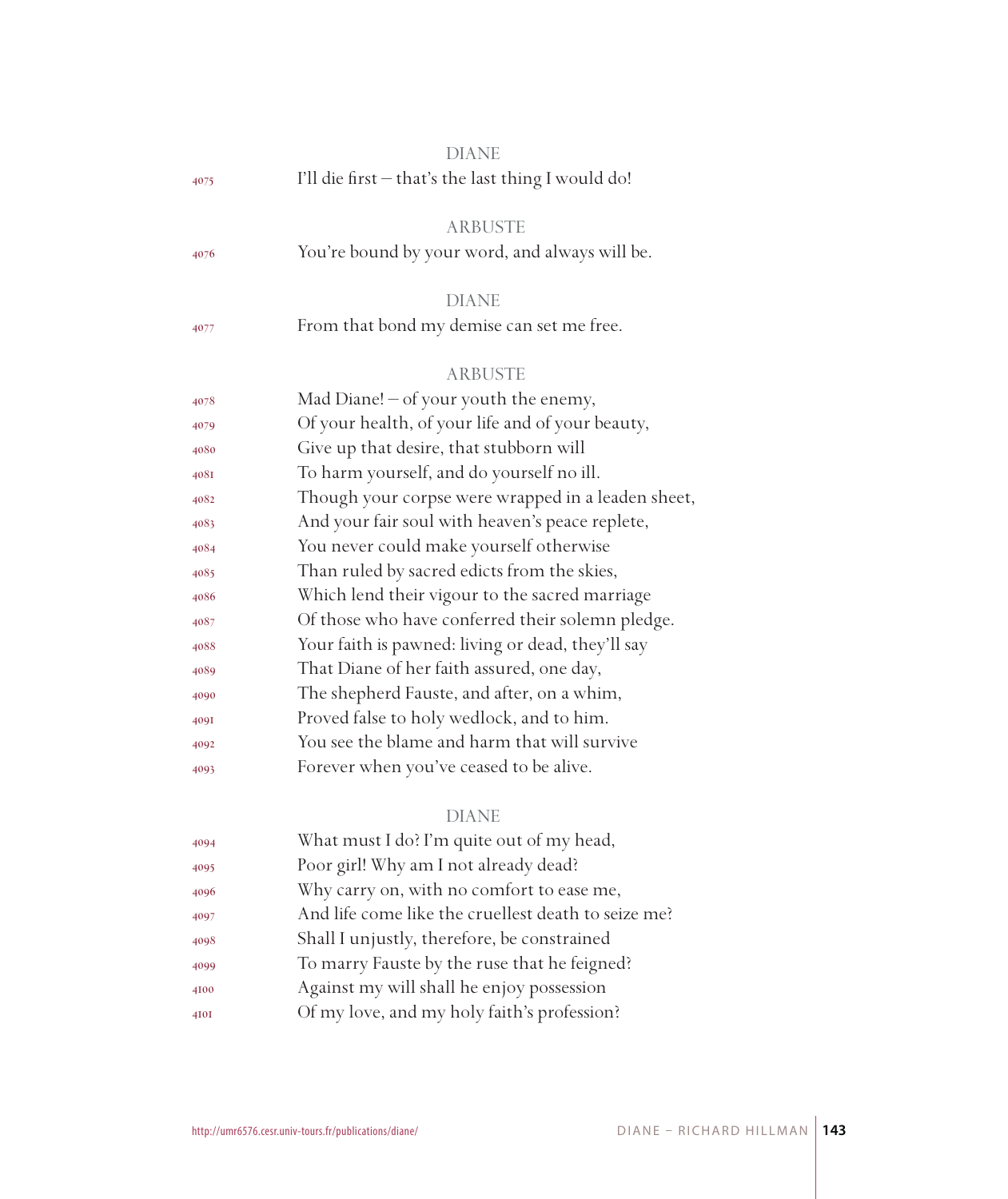| 4102 | Does that, then, loom as my eternal fate:                |
|------|----------------------------------------------------------|
| 4103 | The wife of the object of my soul's hate?                |
| 4104 | No, I cannot! I far prefer to perish,                    |
| 4105 | And by my death to put an end to anguish!                |
| 4106 | My will cannot be placed in such a bind;                 |
| 4107 | An unjust oath does not oblige the mind.                 |
| 4108 | I promised him; but then my mind, deceived,              |
| 4109 | Belatedly its gross mistake perceived.                   |
| 4110 | That insight gained, repentance was begun                |
| 4III | For its egregious fault, and penance done. <sup>74</sup> |
| 4II2 | I am not subject, then, to obligation -                  |
| 4II3 | But if I am, for my faith's liberation,                  |
| 4II4 | Death I far prefer to being coerced                      |
| 4II5 | To love someone who cheated me at first,                 |
| 4116 | And to receive him as a friend to me                     |
| 4II7 | Whom my honour conceives my enemy.                       |
| 4II8 | I have to die, and must with the same wish               |
| 4119 | Induce him also suddenly to perish.                      |
| 4120 | For well do I know it: my cruel death                    |
| 4I2I | Will be his own, depriving him of breath;                |
| 4122 | And he will die in the knowledge that, ravished          |
| 4123 | Because of him, my pallid life has vanished.             |
| 4124 | But what have I just said? Ah, in my heart               |
| 4125 | Might deadly rancour bear so great a part                |
| 4126 | That I, with cruel boldness, could efface                |
| 4127 | Someone possessing my Nymphis's face,                    |
| 4128 | Who so resembles him, the same eyes sharing,             |
| 4129 | The same forehead and the same graceful bearing?         |
| 4130 | O over-cruel, inhumane Diane!                            |
| 4I3I | Where lives your faith, your past love, which began      |
| 4132 | When for your Fauste you reckoned it as good,            |
| 4133 | In the days before to this gloomy wood                   |
| 4134 | Nymphis had ever made his way, whose face                |

The language of the original is likewise religious, alluding to forgiveness for sin.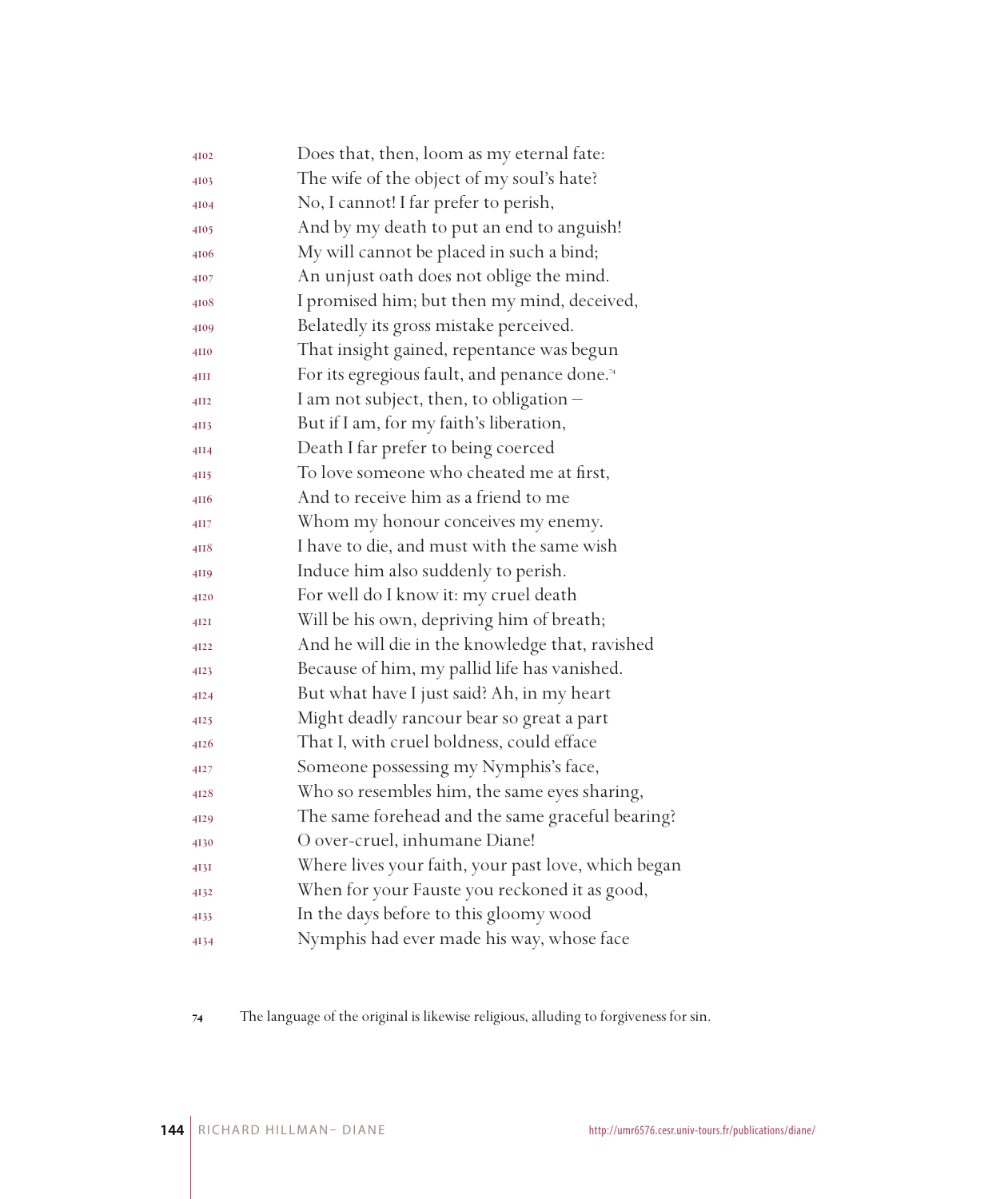| 4135 | Changed your faith, of your feelings left no trace? |
|------|-----------------------------------------------------|
| 4136 | O wretched Fauste! O you can see how poor           |
| 4137 | Your payment is for your true faith and sure,       |
| 4138 | For your passion, for your love's steadfastness,    |
| 4139 | In spite of my desire's fickleness,                 |
| 4140 | Since I spurned your love, as well as my duty,      |
| 4I4I | In adoration of Nymphis's beauty!                   |
| 4142 | But now I wish with my heart to accord              |
| 4143 | Your love and manly constancy reward:               |
| 4144 | I will love you, from Nymphis turn away.            |
| 4145 | Ah, what a thought, Diane! What's that you say?     |
| 4146 | Leave Nymphis and succumb to love's fierce fever    |
| 4147 | For Fauste, no less than your cruel deceiver?       |
| 4148 | That's something, alas, that can never be!          |
| 4149 | Sooner shall death freeze my vitality!              |
| 4150 | But why not? What of my own crafty part             |
| 4I5I | When suddenly from Fauste I took my heart           |
| 4152 | And gave it to Nymphis, for which offence           |
| 4153 | As vengeance he maintains my pain intense?          |
| 4154 | Well, in the end, what says that I cannot           |
| 4155 | Let Nymphis go, who loves me not a jot,             |
| 4156 | And seek out Fauste to be again my lover,           |
| 4157 | My second self of time past re-discover?            |
| 4158 | I surely can, with this addition now:               |
| 4159 | Is it not he who holds my marriage vow?             |
| 4160 | He has received from me the sacred pledge           |
| 4I6I | To love no other man, take none in marriage         |
| 4162 | But him - and him, for his long persevering,        |
| 4163 | I find alone deserving and endearing.               |
| 4164 | I do not wish, then, that, for want of cure         |
| 4165 | For passion, present death he should endure,        |
| 4166 | Or, since I seek no more to see him wronged,        |
| 4167 | His life in languishing should be prolonged.        |
| 4168 | Now then let's go, Arbuste, and when we find him,   |
| 4169 | With sweetness from his longing pain unbind him.    |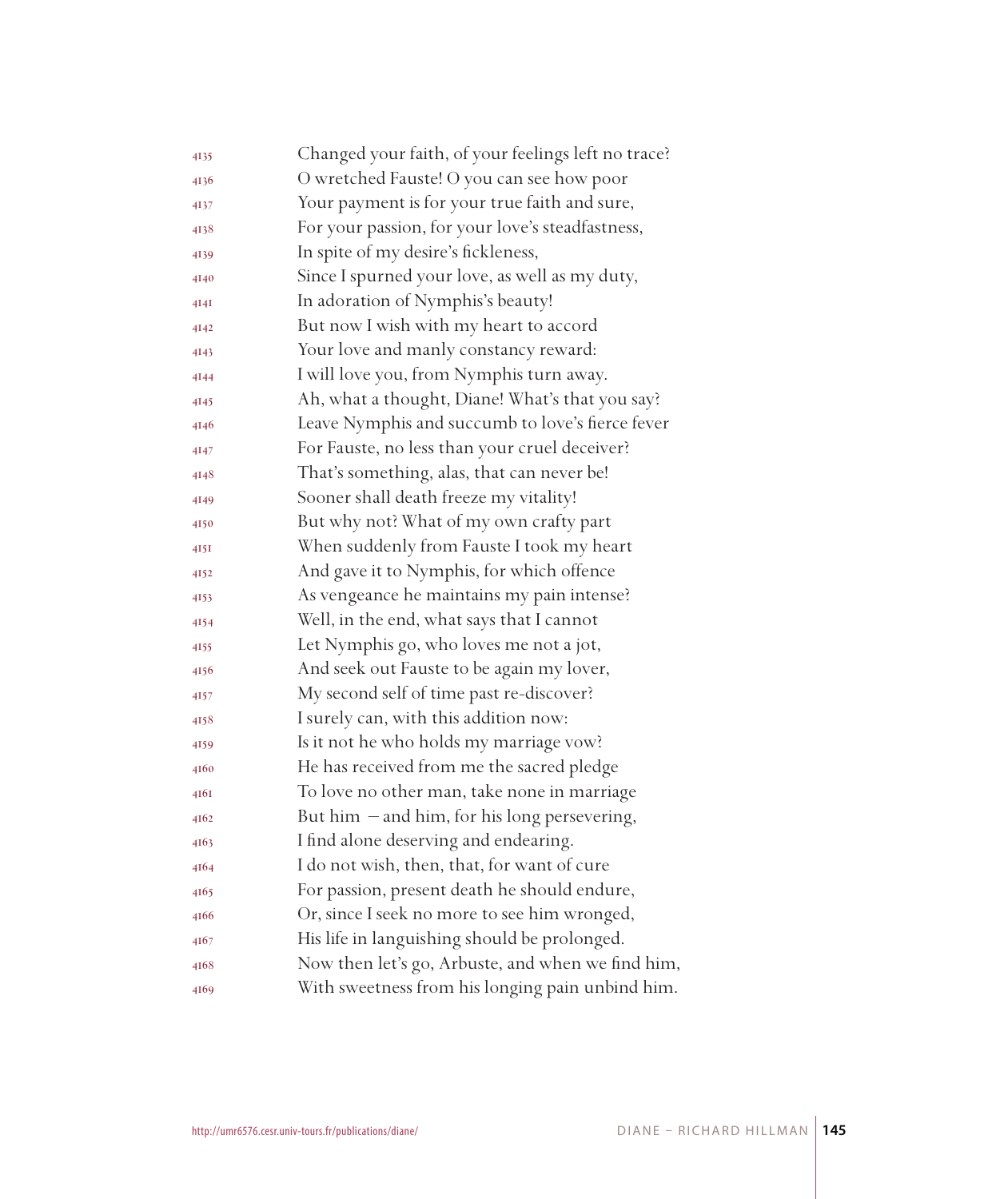#### ARBUSTE

| 4170                  | Let's go, Diane, O fortune's happy turn!                                       |
|-----------------------|--------------------------------------------------------------------------------|
| $4I$ <sup>7</sup> $I$ | O happy Fauste! I feel for you return                                          |
| 4172                  | Of hope, the promise of leaving behind                                         |
| 4173                  | Your pain, and of enabling you to find                                         |
| 4174                  | What faithful lovers earn: true happiness                                      |
| 4175                  | With their fair ladies, ending their distress.                                 |
| 4176                  | Let's go, Diane, and blessings on this day                                     |
| 4177                  | That sends the happy fruits of love your way,                                  |
| 4178                  | And will ensure your shepherd life's extended,                                 |
| 4179                  | Which suffering love's pangs had nearly ended!                                 |
| 4180                  | Come on, then! May the kind gods show their might                              |
| 4181                  | By bringing Fauste in safety to our sight.<br><i>Exeunt Diane and Arbuste.</i> |
|                       |                                                                                |

# [Scene IV]

[*Enter Elymant and Julie, Nymphis and Hector (concealed?).*]

# ELYMANT

| 4182 | Where runs, as always free and pretty,         |
|------|------------------------------------------------|
| 4183 | In these desert places, the divine Julie?      |
| 4184 | Still straying alone? Why is it you spurn      |
| 4185 | The praise that your fair virtues justly earn? |
| 4186 | Too long you have been trifling with your mind |
| 4187 | And worn your beauty out, left far behind;     |
| 4188 | You need to find a husband, tried and true,    |
| 4189 | Who can remove all restless care from you.     |
|      |                                                |

# JULIE

| 4190 | O holy aged man, one must give credence     |
|------|---------------------------------------------|
| 4191 | To those made wise by their experience      |
| 4192 | And learning, as I know is true of you      |
| 4193 | From seeing all the good works that you do. |
| 4194 | But I can never satisfy your will           |
| 4195 | Nor your advice in deeds of mine fulfil,    |
| 4196 | For I'd find no pleasure in being slave     |
|      |                                             |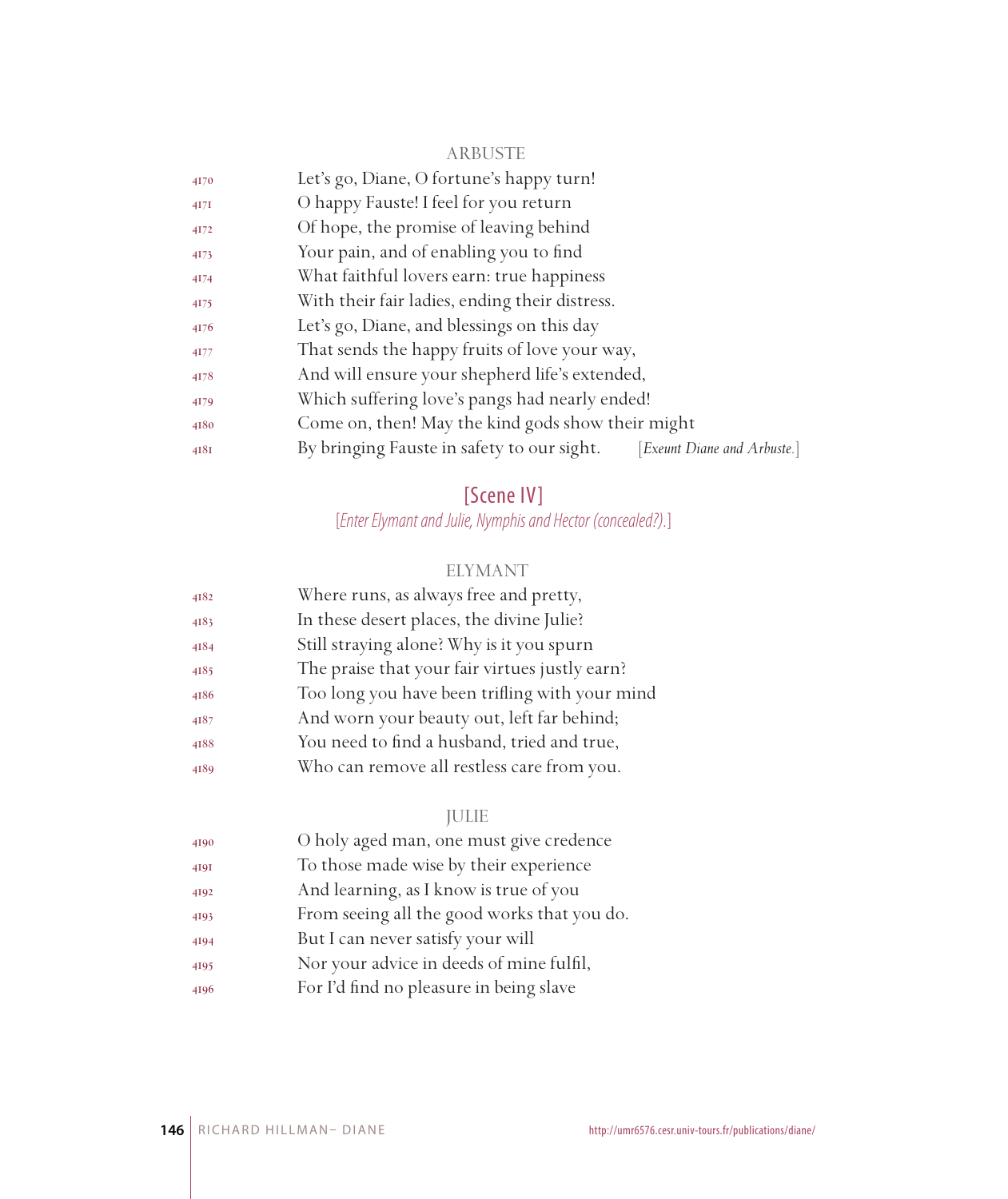To any law but having what I crave.

#### ELYMANT

| 4198 | What's that you say? Poor girl, do you suppose   |
|------|--------------------------------------------------|
| 4199 | That marriage would the least constraint impose  |
| 4200 | Upon your will? Now, don't you, in your view,    |
| 4201 | Possess sufficient honour, beauty, virtue,       |
| 4202 | Strength to command – provided you are prudent – |
| 4203 | A husband who will render you content?           |
| 4204 | The laws of Hymen do not bind and force;         |
| 4205 | They rather cause sweet gentleness to course,    |
| 4206 | And peace, throughout our softest inmost core    |
| 4207 | And, holy, lend us glory evermore.               |

#### JULIE

| 4208 | There is not any law, however mild,            |
|------|------------------------------------------------|
| 4209 | That wholly without rigour may be styled;      |
| 4210 | For every law entails some obligation,         |
| 42II | And one obliged will long for liberation.      |
| 4212 | But as the matter stands, what can restrain me |
| 4213 | Other than my volition? What can chain me      |
| 4214 | To someone else's wishes, since no higher      |
| 4215 | Power governs my youth than my desire?         |

#### ELYMANT

| 4216 | But do you think that you can spend your years,        |
|------|--------------------------------------------------------|
| 4217 | When your chaste springtime all in green appears,      |
| 4218 | And not have Hymen's force touch you at length,        |
| 4219 | Since everyone alive must feel his strength?           |
| 4220 | The great gods surely by their laws compel             |
| 422I | All those who in these lower regions dwell             |
| 4222 | To give life, with being <sup>3</sup> and nourishment, |
| 4223 | To children, out of fear that nature, spent,           |

"[B]eing" seems the most accessible modern equivalent of the original's Aristotelian "essence".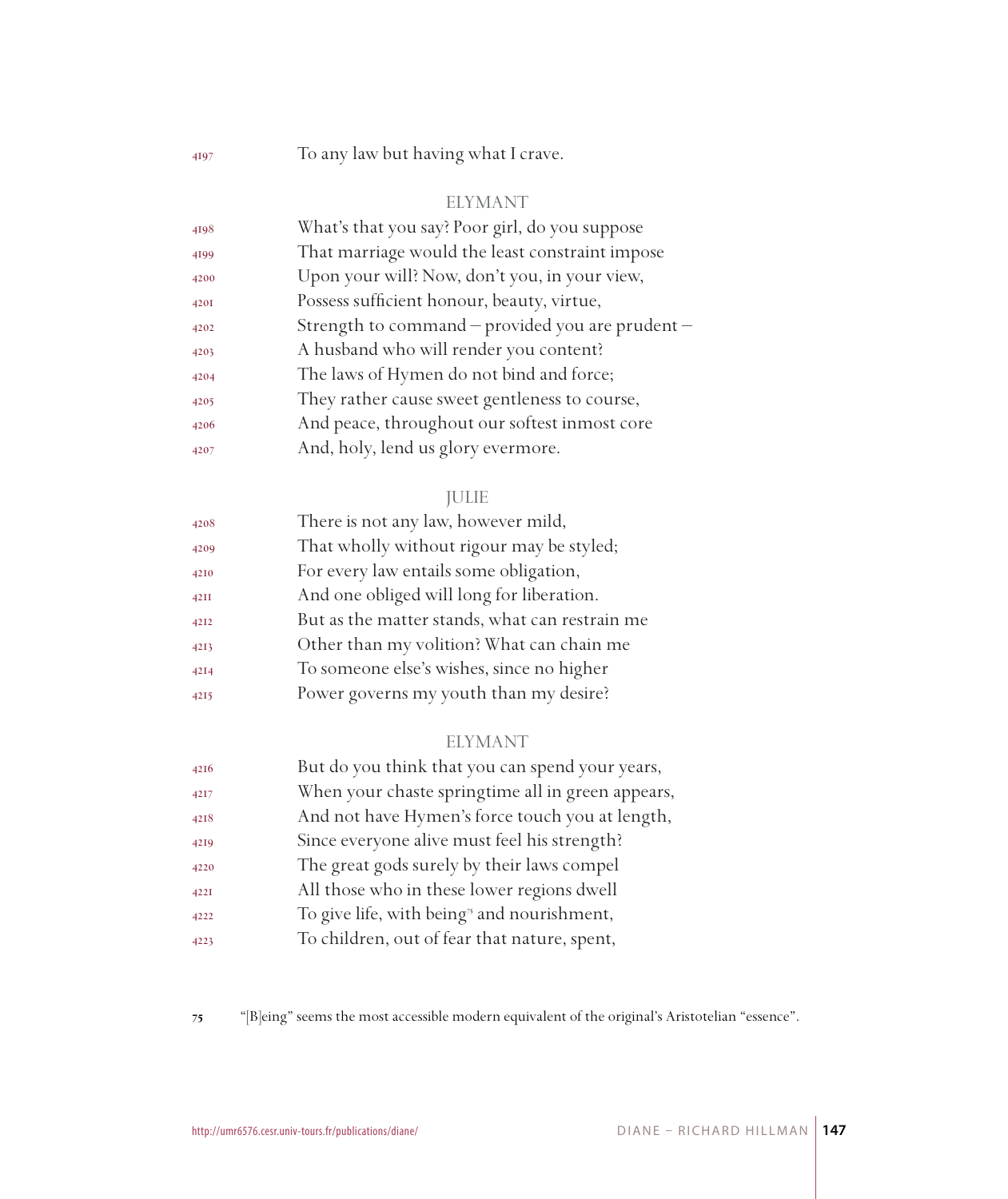| 4224 | Should fail, this world succumb without supplying, |
|------|----------------------------------------------------|
| 4225 | Which, but for Hymen, would be close to dying.     |
| 4226 | It is a law which cannot fail to bind              |
| 4227 | Us to the potent gods as humankind.                |

# JULIE

| 4228 | The gods grant our desire liberty;            |
|------|-----------------------------------------------|
| 4229 | No one to quit his pleasure need agree,       |
| 4230 | His will renounce, in bondage to keep well    |
| 4231 | The laws of Hymen, who cannot compel.         |
| 4232 | The bonds of marriage, Hymen's power, strong  |
| 4233 | Though they may be, to our free choice belong |
| 4234 | And cannot dictate how desire thrives,        |
| 4235 | Hamper our hearts, or obligate our lives.     |

## ELYMANT

| 4236 | The great good, though, the profit and content |
|------|------------------------------------------------|
| 4237 | Which by that bond our lives are daily lent,   |
| 4238 | The praise and honour due its sacred state,    |
| 4239 | Acceptance and respect may motivate.           |

## JULIE

| 4240 | And what great good can Hymen ever furnish, |
|------|---------------------------------------------|
| 424I | What holy honour, that could make one wish  |
| 4242 | To see, for him, one's freedom in a grave   |
| 4243 | And to be made a husband's lowly slave?     |
|      |                                             |

## ELYMANT

| 4244 | Years full of happiness can Hymen bring,   |
|------|--------------------------------------------|
| 4245 | Soft and satisfying, giving you offspring  |
| 4246 | Who will sustain you in your latter days,  |
| 4247 | Whom heaven will adorn with wisdom's ways, |
| 4248 | Who will revive you, from the unjust fate  |
| 4249 | Of time's devouring, to immortal state;    |
| 4250 | And everlasting they will make your fame,  |
| 425I | Vibrant your memory, sacred your name.     |
|      |                                            |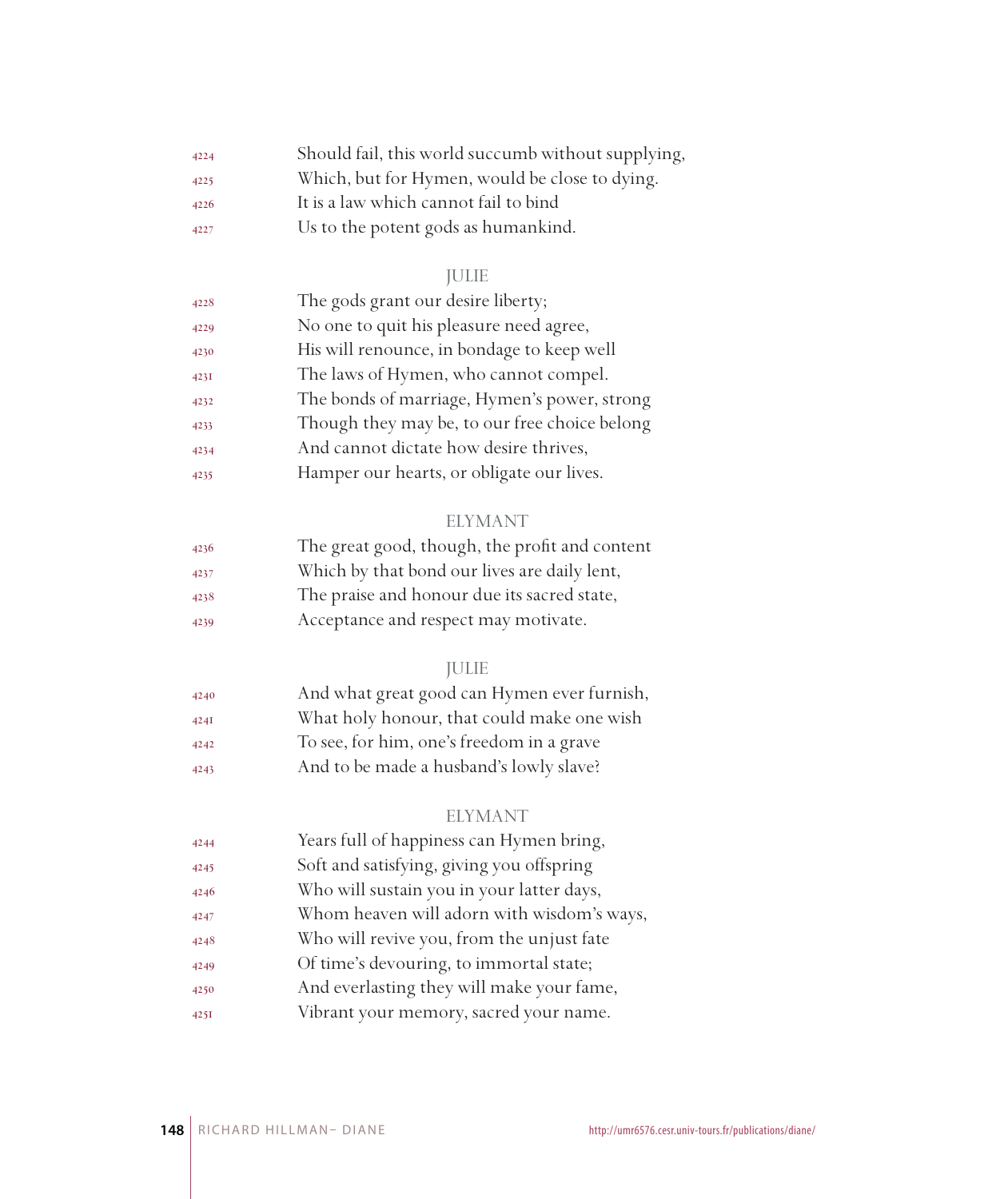| 4252 | All the universe to your race will cleave                 |
|------|-----------------------------------------------------------|
| 4253 | Because behind you heroes you will leave                  |
| 4254 | Whom it will hold in holy reverence,                      |
| 4255 | So prompt in time of need for its defence.                |
| 4256 | Your name by them will see itself maintained,             |
| 4257 | By your ancestors' fault no longer stained; <sup>56</sup> |
| 4258 | Your house, thus sure eternity to find,                   |
| 4259 | Shall never to the dark tomb be consigned.                |
| 4260 | I see there will spring forth from you a race             |
| 426I | To set the universe's law in place,                       |
| 4262 | A hundred handsome sons, with virile daring -             |
| 4263 | Their names with the gods in reverence sharing $-$        |
| 4264 | Courageous, intrepid, whose deeds diverse                 |
| 4265 | Shall gild with honour this vast universe,                |
| 4266 | Which untold blessings on her shall bestow                |
| 4267 | Who bore such children in this world below.               |
| 4268 | This plan the gods determined to fulfil:                  |
| 4269 | Will you use force against their sacred will?             |
| 4270 | Wedlock's sacred bond, which your wish outweighs,         |
| 427I | Must guide your years and bless your latter days.         |

#### JULIE

| 4272 | Since those benefits whose praises you sing,         |
|------|------------------------------------------------------|
| 4273 | Those honours as well, are Hymen's offspring,        |
| 4274 | And since the great gods would have me a wife,       |
| 4275 | By Hyman's dictates to live out my life,             |
| 4276 | And since you wish it, I will not refuse:            |
| 4277 | But what husband here would you have me choose?      |
|      | ELYMANT [revealing Nymphis and Hector]               |
| 4278 | You see these two $-$ one who shows forth the daring |
| 4279 | Of cruel Mars, with warlike face and bearing,        |

The other with a shepherd's clothes and name,

 Original sin is evoked in the pagan context for the sake, it seems, of suggesting the miracle of purging it; cf. Shakespeare, *The Winter's Tale,* ed. cit.*,* I.ii.74-75: "the imposition clear'd / Hereditary ours".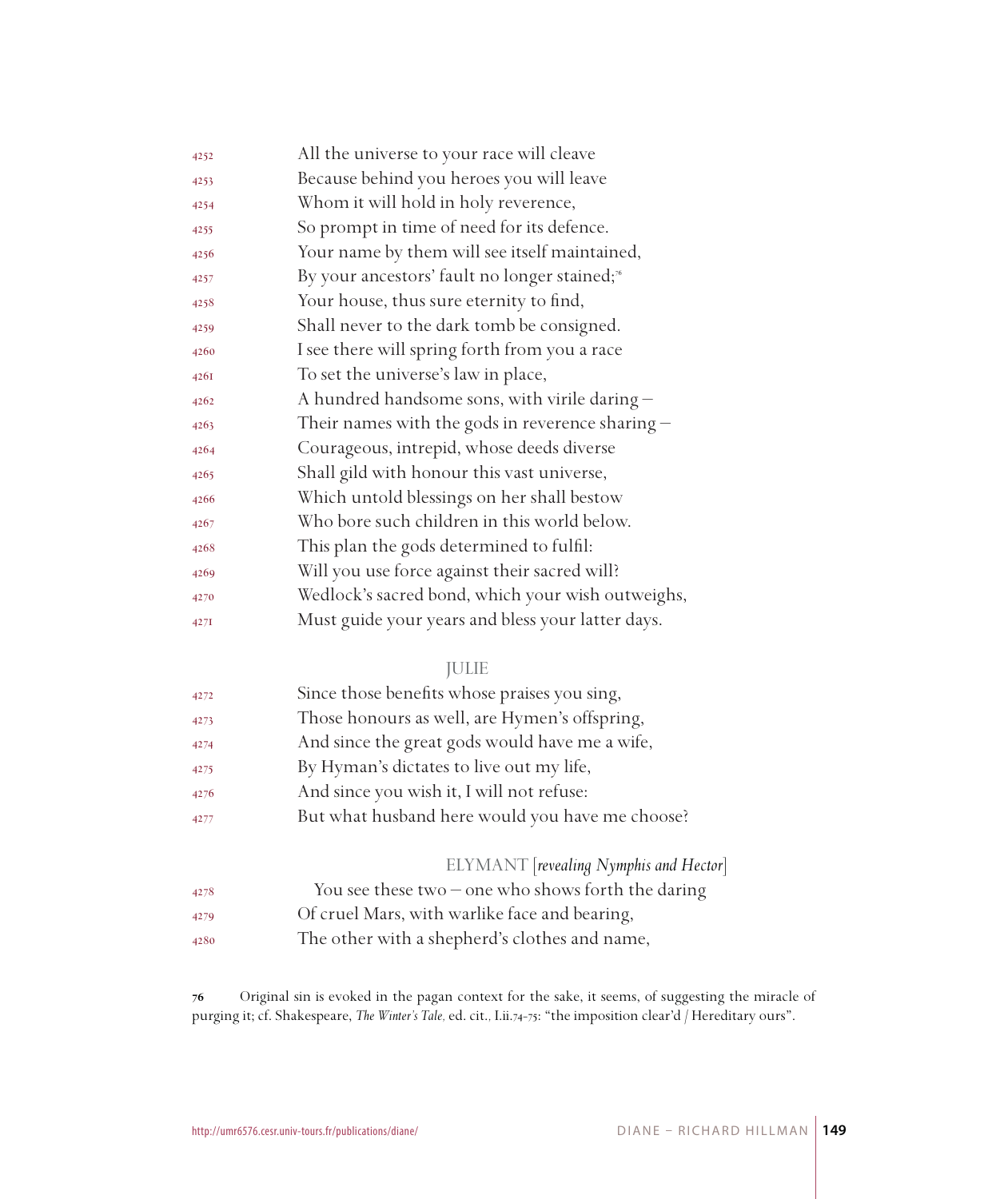| 428I | But no less worthy is he, all the same:               |
|------|-------------------------------------------------------|
| 4282 | Both valiant, scions of a single sire;                |
| 4283 | Both caught in the flames of your love's fierce fire; |
| 4284 | Both burning to see your beauty is served             |
| 4285 | With those holy honours it has deserved;              |
| 4286 | Both of them sons of a prince to be feared,           |
| 4287 | Whose virtue makes him in heaven revered;             |
| 4288 | One called Hector, the other Nymphis named,           |
| 4289 | Whom your fair eyes to servitude have tamed.          |
| 4290 | As your husband forever, of the two,                  |
| 429I | Choose him who is now more pleasing to you.           |
|      | <b>HECTOR</b>                                         |
| 4292 | Freely, beauty divine, give us your voice,            |
| 4293 | With neither of us to constrain your choice.          |
|      | <b>NYMPHIS</b>                                        |
| 4294 | Now make your choice, Julie, most perfect one;        |
| 4295 | Once and forever let your will be done.               |
|      | <b>JULIE</b>                                          |
| 4296 | Because the choice between you falls to me,           |
| 4297 | And won't make one the other's enemy,                 |
| 4298 | I take Nymphis, whose sacred loyalty                  |
| 4299 | I honour, and his constant love for me:               |
| 4300 | Who always loved with consummate affection,           |
| 4301 | And of whose passion I had made election              |
| 4302 | In my soul, and in the back of my mind                |
| 4303 | To marry him some day was I inclined,                 |
| 4304 | Though honour always stepped in to prevent            |
| 4305 | Too warm a welcome to his chaste intent.              |
| 4306 | But since it is appointed as my lot                   |
| 4307 | To yield to Hymen's law - as who cannot? -            |
| 4308 | And heaven, which over us all holds sway,             |
| 4309 | Wills that I have a husband to obey,                  |
| 4310 | Nymphis I choose, of known fidelity,                  |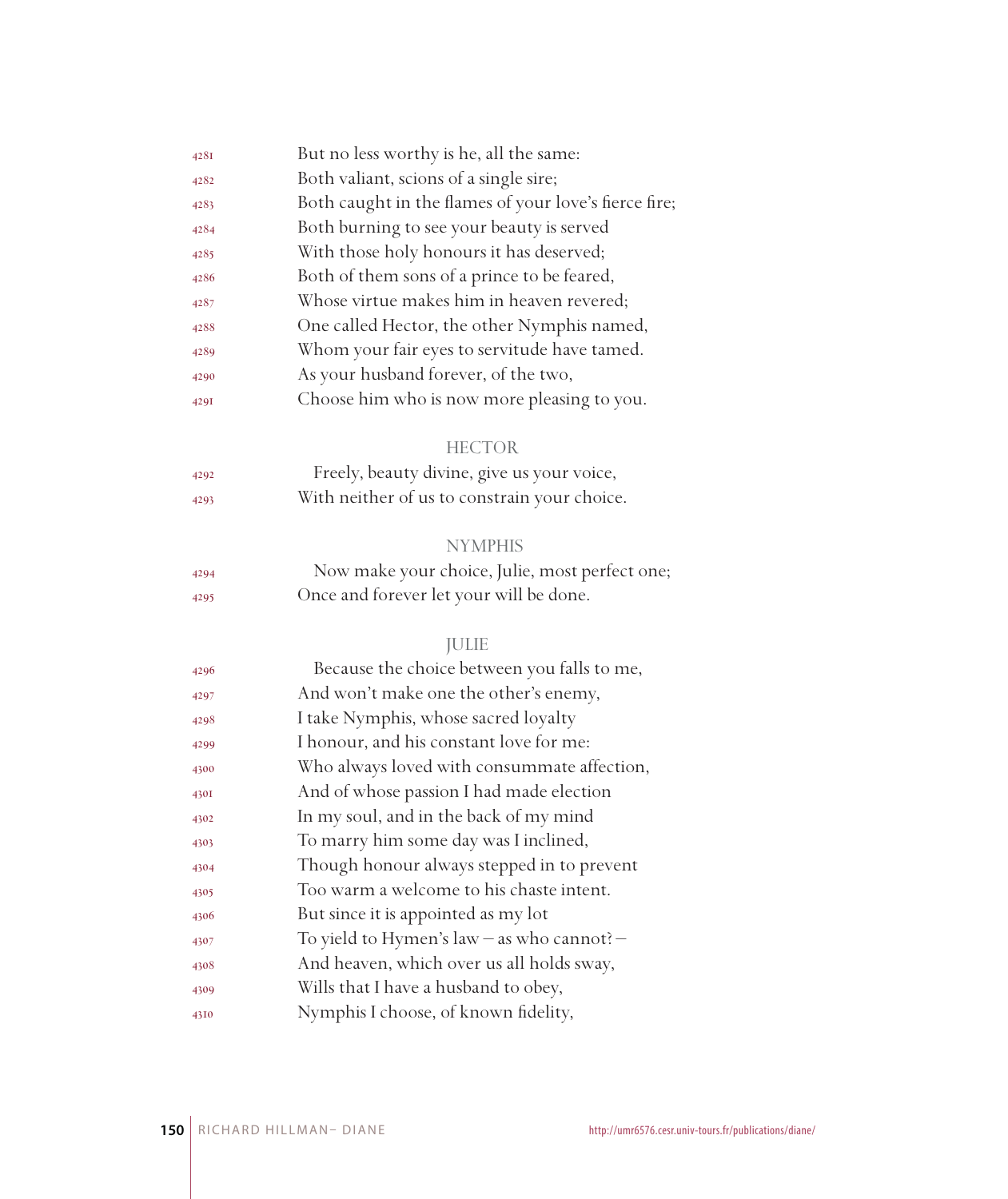| 43II | And wish to make my spouse in chastity,        |
|------|------------------------------------------------|
| 4312 | Believing his true love will richly grow,      |
| 4313 | And that his faith no change at all will show. |

#### HECTOR

| 4314 | Your choice, O Julie, could not be more sound: |
|------|------------------------------------------------|
| 4315 | I give my consent and swear myself bound       |
| 4316 | To honour you as a dear sister claims,         |
| 4317 | Although your eye has left my heart in flames. |
| 4318 | So with more honour I will you endow           |
| 4319 | Than if I had your faithful marriage vow.      |

## NYMPHIS

| 4320 | Honour a thousand-fold I give you, Julie,             |
|------|-------------------------------------------------------|
| 432I | And take you for my spouse immortally,                |
| 4322 | Since you are pleased and my true brother would -     |
| 4323 | As my sole saviour $-$ so decree my good,             |
| 4324 | Whom I would have been vastly pleased to see          |
| 4325 | Receive the gift you have bestowed on me.             |
| 4326 | But since the thought proceeds from your chaste mind, |
| 4327 | Which no coercive force could ever bind,              |
| 4328 | And it has firmly settled this affair,                |
| 4329 | Fully to do your will shall be my care.               |
|      |                                                       |

#### ELYMANT

| 4330 | So reason requires. But now to banish              |
|------|----------------------------------------------------|
| 433I | Remembrance of your love, sir knight, I wish       |
| 4332 | To have you drink this sweet and gentle potion,    |
| 4333 | To free you from your prison of emotion.           |
| 4334 | Here, then, drink it. Do you not feel heart-whole, |
| 4335 | Relieved of love, restored to health in soul,      |
| 4336 | Freed from the piercing darts which Julie cast     |
| 4337 | When her fair eye held your desires fast?          |
|      |                                                    |

## HECTOR

So I feel, and offer you thanks for this.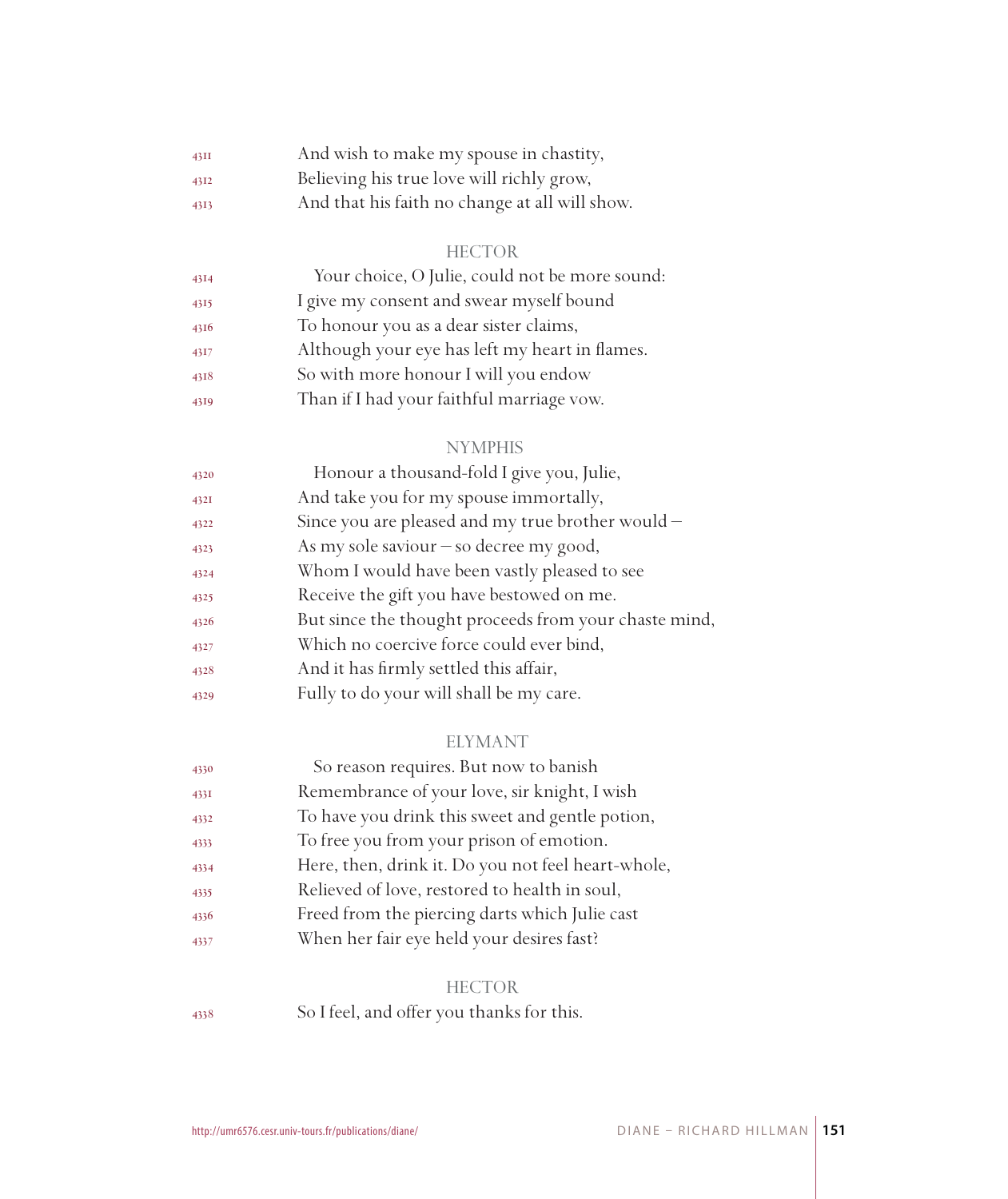## ELYMANT

| 4339 | May your life be led forever in bliss,               |
|------|------------------------------------------------------|
| 4340 | O fair lovers! Live in chastity, live,               |
| 434I | And all the gods their blessings freely give!        |
| 4342 | May you two prove the founders of a race             |
| 4343 | That former heroes' glories will efface              |
| 4344 | To spread through all the universe renown,           |
| 4345 | Of Pallas worthy and her laurel crown.               |
| 4346 | Go see again your gentle native country,             |
| 4347 | And there complete your years contentedly. [Exeunt.] |
|      |                                                      |

# [Scene V]

[*Enter Fauste.*]

## FAUSTE

| 4348 | O blessed day, when I with joy shall see,             |
|------|-------------------------------------------------------|
| 4349 | As your light fades, the end of misery!               |
| 4350 | O sacred day, when my spirit shall fly                |
| 435I | Where your fair fire glows up in the sky!             |
| 4352 | Fortunate day, when my crude love pursuits            |
| 4353 | With my life's end will yield their barren fruits!    |
| 4354 | O happy day, alone in all these years,                |
| 4355 | Which will redeem my destiny from tears -             |
| 4356 | Ah, I praise you and, with yow upon yow,              |
| 4357 | I welcome you, seize you, wish for you now!           |
| 4358 | Fauste, that poor wretch who used in woe to languish, |
| 4359 | Dragging through his pitiful mournful anguish,        |
| 4360 | For whom so many days have passed in grief,           |
| 4361 | On this resplendent day shall find relief,            |
| 4362 | Because this day his final end shall bring,           |
| 4363 | The only cure for his long suffering.                 |
| 4364 | "Happy" Fauste — unhappy, held by no stay —           |
| 4365 | In spite of fate shall be happy today!"               |

The play on "happy"/"unhappy" conveys that on "fauste"/"infauste".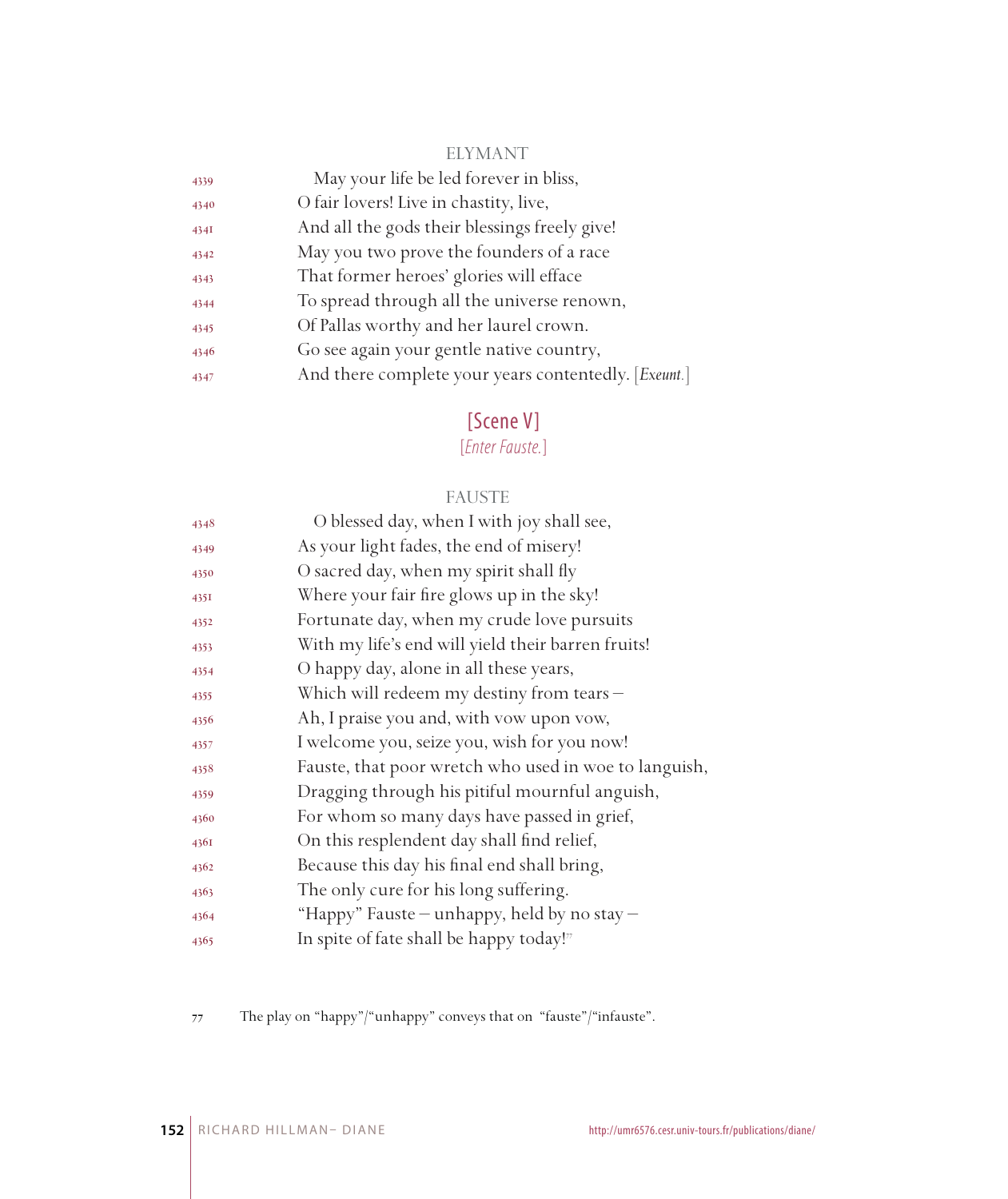| 4366 | This sacred day true happiness shall send,                |
|------|-----------------------------------------------------------|
| 4367 | His name it <sup>®</sup> shall engrave, inscribe, suspend |
| 4368 | Within all-hallowed Love's most sacred temple,            |
| 4369 | For having died because he loved so well.                 |
| 4370 | O holy death! How sweet it is to die,                     |
| 437I | When one finds only cruelty to lie                        |
| 4372 | In lengthy life, and frequent death-blows feels,          |
| 4373 | From which one never dies but never heals!                |
| 4374 | As the Harbour of Grace <sup>79</sup> has sweeter lustre  |
| 4375 | For the mariner whom the tempest's bluster                |
| 4376 | Threatens to bury deep beneath the seas,                  |
| 4377 | Than when he finds calm sky, disposed to please           |
| 4378 | His wishes, and he sails on without fear                  |
| 4379 | Of being consigned to an ocean bier -                     |
| 4380 | For danger we already half deplore                        |
| 4381 | Makes sweet the benefit we hoped not for $-$              |
| 4382 | Likewise is brutal death a precious gain                  |
| 4383 | For those who must endure immortal pain                   |
| 4384 | And who can hope to find no form of cure                  |
| 4385 | Unless a happy death they may procure.                    |
| 4386 | O gentle death, harbour of those in woe,                  |
| 4387 | When the gods no pity to them will show.                  |
| 4388 | O sacred death, when you finish our days,                 |
| 4389 | You finish our pains, our tearful sighs, always.          |
| 4390 | For mortals, then, does not death fill a need,            |
| 4391 | Since thus from misery they may be freed,                 |
| 4392 | When they are born for nothing but distress               |
| 4393 | And not allowed a taste of happiness?                     |
| 4394 | The patient begs to have the remedy                       |
| 4395 | To drive away his drawn-out malady,                       |
| 4396 | Whose violence, as it inflicts his torments,              |
| 4397 | Makes longing for such rescue more intense.               |

 Orig. "il" might equally refer to Fauste himself, but the rhetoric stresses the agency of the day. The metaphorical sense is clearly primary here, but Montreux may also be alluding to the full name of Le Havre, founded in 1517 by François I near a chapel dedicated to Notre-Dame-de-Grâce.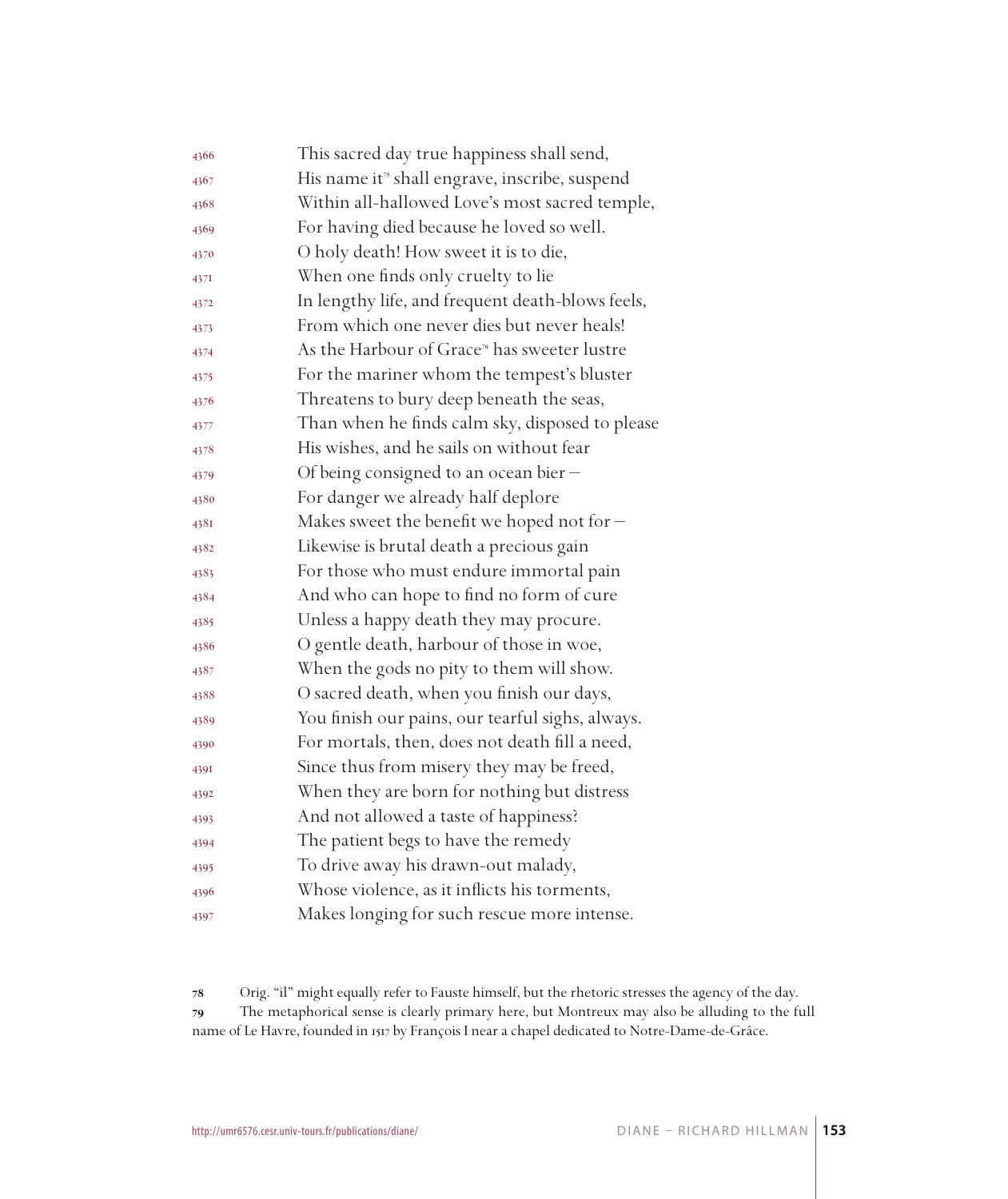| 4398 | Likewise, what hope can the wretched man cherish   |
|------|----------------------------------------------------|
| 4399 | But by a gratifying death to perish?               |
| 4400 | Because in life one never can obtain               |
| 440I | The slightest succour or surcease from pain,       |
| 4402 | Compared with the ills which accompany             |
| 4403 | Our poor existence here relentlessly,              |
| 4404 | Death we must value as a happiness,                |
| 4405 | Not, as we think, some strange unpleasantness.     |
| 4406 | O lovely death! To you I have recourse!            |
| 4407 | Alas, I embrace you with ardent force!             |
| 4408 | I summon you, call you, you I'll pursue,           |
| 4409 | Since I can last no longer without you!            |
| 4410 | Unhappy <sup>80</sup> my life, tainted by offence; |
| 44II | Happy my faithful death in recompense!             |
| 44I2 | Fauste, who was all unhappy here on earth,         |
| 4413 | Shall know in heaven a happy re-birth.             |
| 4414 | Death will reach a rescuing hand to claim          |
| 4415 | That outcome suited to his happy name,             |
| 4416 | Which life unjustly snatched from him away,        |
| 44I7 | While his emotions here below held sway.           |
| 4418 | Happy in name and in fact must he be,              |
| 4419 | Since death from his afflictions sets him free.    |
| 4420 | But tumble down, then, from that rocky peak,       |
| 442I | O wretched Fauste, and make your way to seek       |
| 4422 | In fields of bliss the grace that beautifies       |
| 4423 | The soul of one who, over-faithful, dies!          |
| 4424 | High time! Ah, I've too often had to see           |
| 4425 | The forefront of a day that thwarted me,           |
| 4426 | That so deceived me, ruined all expectation,       |
| 4427 | Took pleasure in my endless tribulation.           |
| 4428 | So let us die, O Diane, fair-eyed one,             |
| 4429 | Whose hair long ago, so playfully wanton,          |
| 4430 | Bound fast in lasting bonds my conquered heart,    |

Again, "infauste".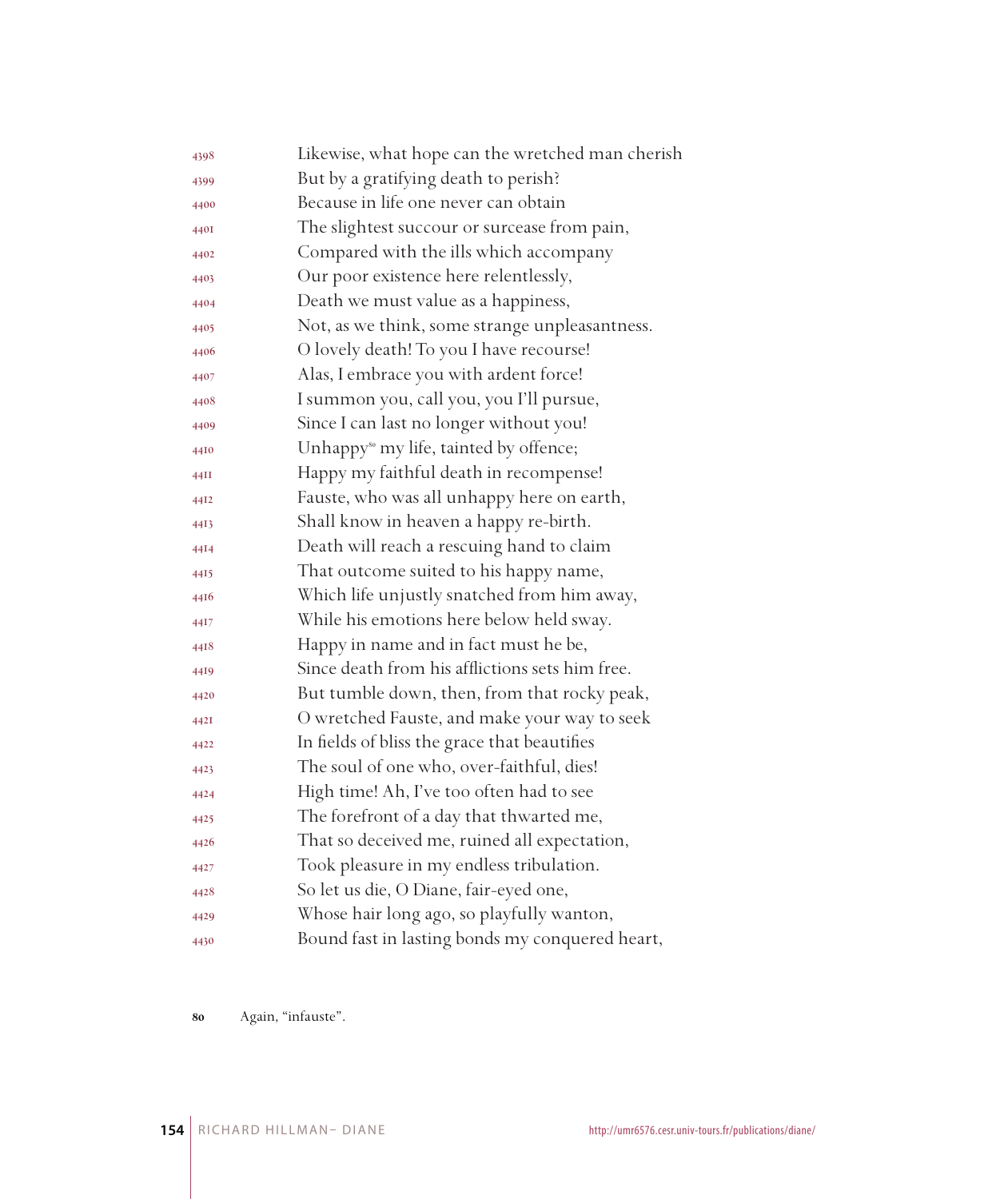| 443I | Left adoration as my only part,                   |
|------|---------------------------------------------------|
| 4432 | Fauste will come to importune you no longer;      |
| 4433 | No more will his face be of yours the wronger!    |
| 4434 | He will perish, because his happy dying           |
| 4435 | Is welcome to you, his life merely trying.        |
| 4436 | He will die avenging the injury,                  |
| 4437 | By his cruel death, that he did you wrongly.      |
| 4438 | He will perish, and so your wish fulfil,          |
| 4439 | Since he remains alive against your will.         |
| 4440 | He will die and render your heart content         |
| 444I | Which so on his cruel demise is bent.             |
| 4442 | Adieu, Diane! One sole regret offends             |
| 4443 | My sacred constancy as my life ends:              |
| 4444 | It is that, after my sweet fatal blow,            |
| 4445 | Without, without you I'll be seen below;          |
| 4446 | It is that I must, in losing the light,           |
| 4447 | Lose you also, who once were my delight.          |
| 4448 | I stretched out my days for one thing alone-      |
| 4449 | Only to bring happiness to your own.              |
| 4450 | Now those same days I lose, despite my truth,     |
| 445I | Since you are hostile to them - and my youth.     |
| 4452 | Adieu, Diane! Adieu alluring beauty:              |
| 4453 | I cannot quarrel with your cruelty,               |
| 4454 | Since I have sought, beneath a borrowed guise,    |
| 4455 | To change your heart, and to deceive your eyes!   |
| 4456 | With joy I die, fulfilling your intent,           |
| 4457 | And find, in dying, nothing to lament,            |
| 4458 | Because my death is sealed by your decree,        |
| 4459 | And it consigns to death my destiny               |
| 4460 | Bitter and harsh. Come, then - to death let's go, |
| 4461 | And quickly run to Pluto's realm below!           |

[*Enter Diane and Arbuste.*]

DIANE